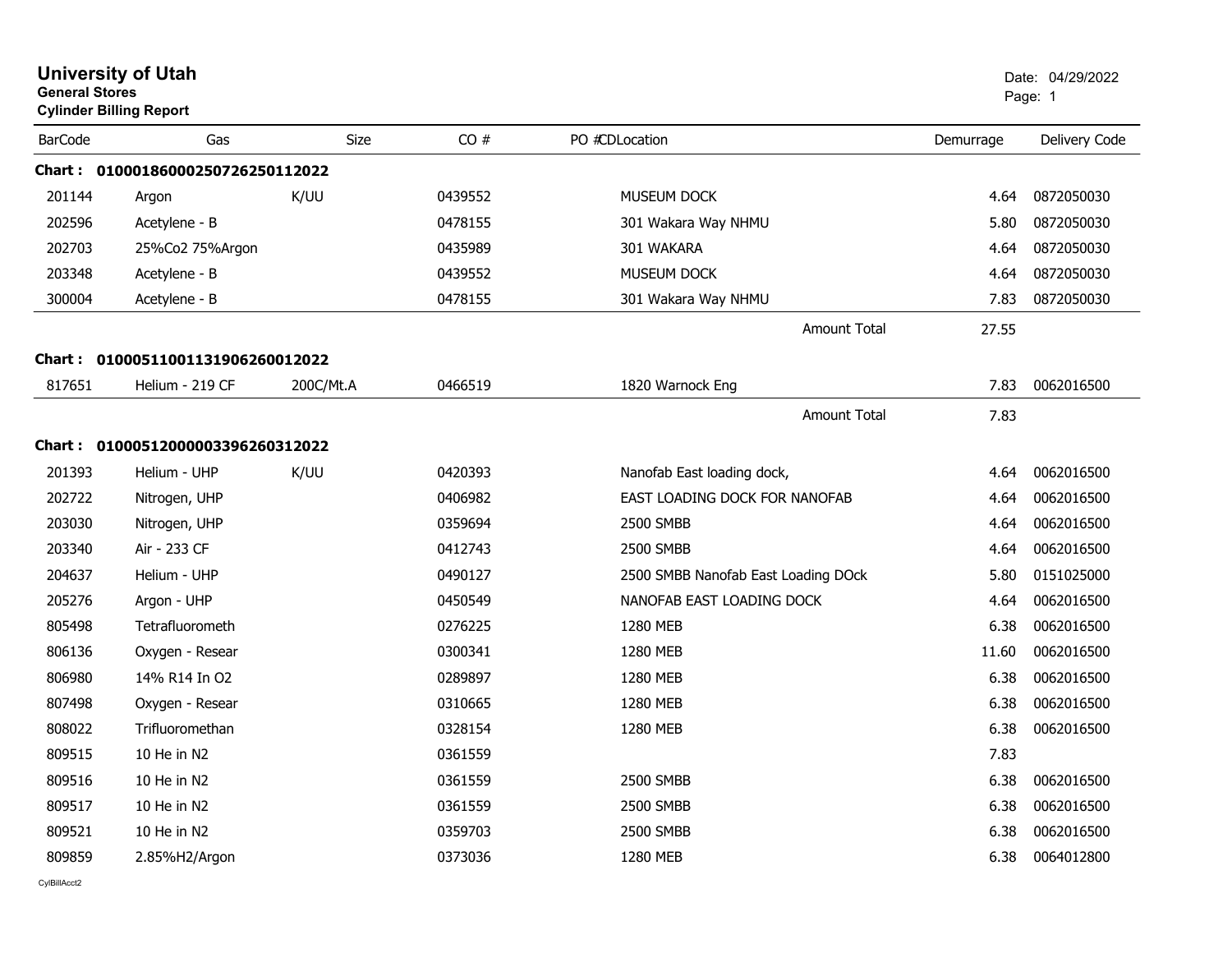| General Stores | <b>Cylinder Billing Report</b> | Page: 2     |         |                                     |           |               |
|----------------|--------------------------------|-------------|---------|-------------------------------------|-----------|---------------|
| <b>BarCode</b> | Gas                            | <b>Size</b> | CO#     | PO #CDLocation                      | Demurrage | Delivery Code |
| 810114         | Ammonia Elect                  |             | 0359145 | 2500 SMBB                           | 25.81     | 0062016500    |
| 810523         | 10 He in N2                    |             | 0390109 | BLDG 151 DOCK                       | 6.38      | 0151025000    |
| 810524         | 10 He in N2                    |             | 0390109 | BLDG 151 DOCK                       | 6.38      | 0151025000    |
| 810739         | 10 He in N2                    |             | 0391599 | 2500 SMBB                           | 6.38      | 0151025000    |
| 810740         | 10 He in N2                    |             | 0391599 | 2500 SMBB                           | 6.38      | 0151025000    |
| 810842         | 10 He in N2                    |             | 0394489 | 2500 SMBB                           | 6.38      | 0151025000    |
| 810844         | 10 He in N2                    |             | 0394489 | 2500 SMBB                           | 6.38      | 0151025000    |
| 810862         | Ammonia Elect                  |             | 0403415 | <b>2500 SMBB</b>                    | 15.95     | 0151025000    |
| 810864         | Dichlorosilane                 |             | 0406266 | 2500 SMBB                           | 25.81     | 0151025000    |
| 811054         | Res. Nitrogen                  |             | 0401849 | <b>EAST LOADING DOCK</b>            | 6.38      | 0151025000    |
| 813311         | Silane                         |             | 0424695 | 2500 SMBB - CLEAN ROOM              | 73.95     | 0151025000    |
| 813435         | 10 He in N2                    |             | 0427208 | NANOFAB EAST LAB LOADING DOCK       | 6.67      | 0151025000    |
| 813564         | Silane                         |             | 0427615 | 2500 SMBB - CLEAN ROOM              | 31.90     | 0151025000    |
| 813565         | 6% Ph3 iin Sih4                |             | 0427615 | 2500 SMBB - CLEAN ROOM              | 31.90     | 0151025000    |
| 817966         | P2H4/Silane                    |             | 0455975 | <b>FAB LAB SMBB</b>                 | 8.41      | 0151025000    |
| 818023         | Oxygen, UHP,                   |             | 0462437 | NANOFAB EAST LOADINGDOCK            | 7.83      | 0062016500    |
| 818491         | Sulfer Hexafluo                |             | 0464667 | FAB LAB SMBB                        | 7.83      | 0151025000    |
| 819245         | <b>Chlorine Elect</b>          |             | 0468246 | EAST LOADING DOCK SMBB              | 36.25     | 0151025000    |
| 819315         | BCL3                           |             | 0470553 | EAST LOADING DOCK SMBB              | 7.83      | 0151025000    |
| 819922         | <b>ISP Helium</b>              |             | 0475237 | NANOFAB EAST LOADING DOCK           | 7.83      | 0151025000    |
| 821179         | Oxygen, UHP,                   |             | 0488734 | 2500 SMBB                           | 7.83      | 0151025000    |
| 821873         | Argon - UHP                    |             | 0488734 | 2500 SMBB                           | 7.83      | 0151025000    |
| 822136         | <b>BIP Nitrogen</b>            |             | 0490287 | 2500 SMBB Nanofab East Loading DOck | 7.83      | 0151025000    |
| 822292         | C <sub>4F8</sub>               |             | 0490505 | 2500 SMBB (NANOFAB LAB)             | 7.83      | 0151025000    |
| 822453         | <b>BIP Argon</b>               |             | 0493071 | 2500 SMBB Nanofab East Loading Dock | 7.83      | 0151025000    |
| 822812         | <b>BIP Argon</b>               |             | 0497512 | 2500 SMBB                           | 0.27      | 0151025000    |
| 822815         | <b>BIP Argon</b>               |             | 0497512 | 2500 SMBB                           | 0.27      | 0151025000    |
| 823716         | Oxygen, UHP,                   |             | 0509108 | SMBB- Nanofab East loading dock     | 7.83      | 0062016500    |

# **University of Utah** Date: 04/29/2022 **General Stores**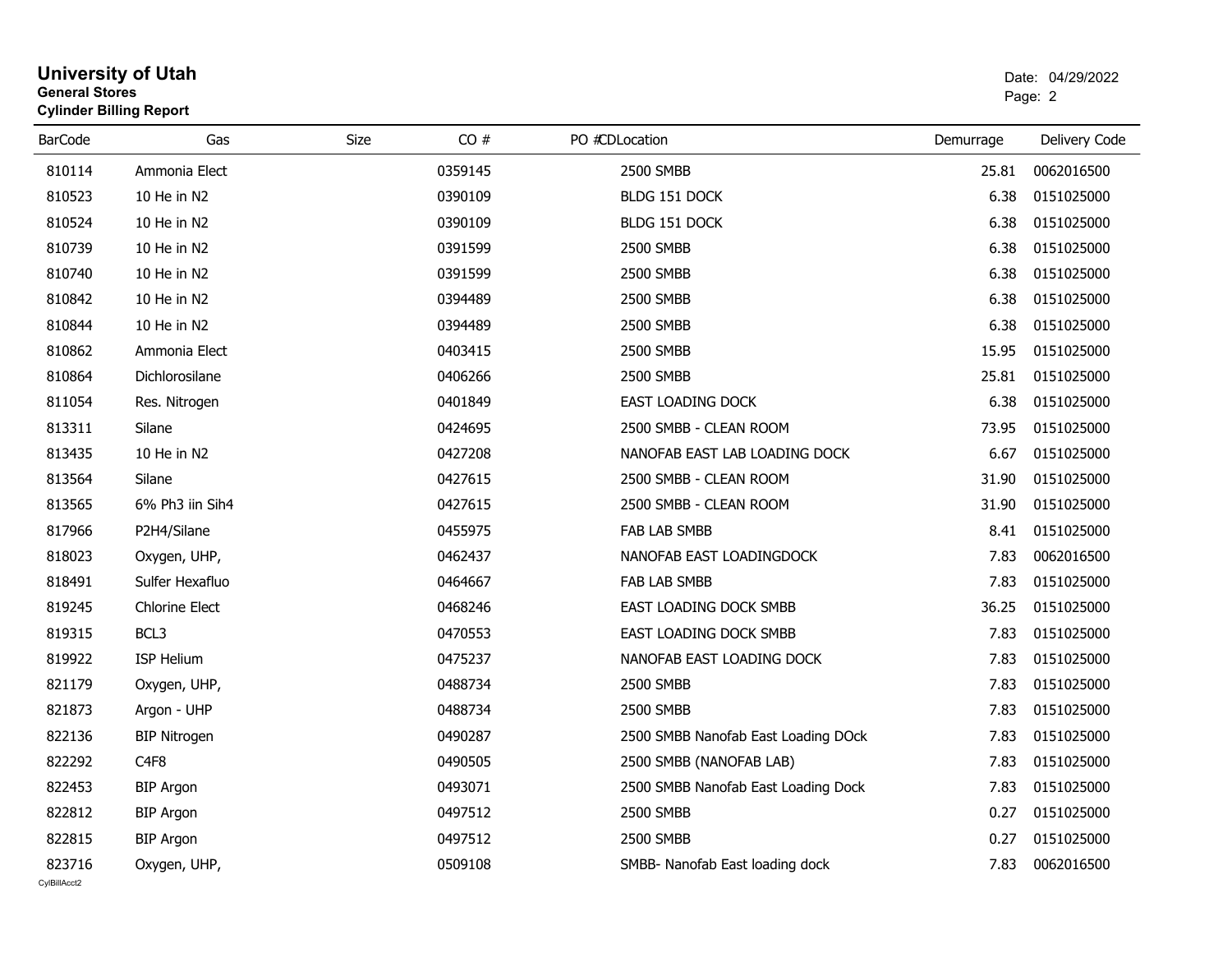#### **University of Utah** Date: 04/29/2022 **General Stores**end and the state of the state of the state of the state of the state of the state of the state of the state of the state of the state of the state of the state of the state of the state of the state of the state of the st **Cylinder Billing Report**

| <b>BarCode</b> | Gas                               | Size             | CO#     | PO #CDLocation                      | Demurrage | Delivery Code |
|----------------|-----------------------------------|------------------|---------|-------------------------------------|-----------|---------------|
| 823717         | Oxygen, UHP,                      |                  | 0509108 | SMBB- Nanofab East loading dock     | 7.83      | 0062016500    |
| 823718         | Oxygen, UHP,                      |                  | 0509108 | SMBB- Nanofab East loading dock     | 7.83      | 0062016500    |
| 823721         | Oxygen, UHP,                      |                  | 0509108 | SMBB- Nanofab East loading dock     | 7.83      | 0062016500    |
| 824228         | <b>BIP Argon</b>                  |                  | 0507914 | 2500 SMBB                           | 1.89      | 0062016500    |
| 824229         | <b>BIP Argon</b>                  |                  | 0507914 | 2500 SMBB                           | 3.51      | 0062016500    |
| 824606         | 2.85%H2/Argon                     |                  | 0509114 | NANOFAB DOCK 2500 SMBB              | 7.83      | 0151025000    |
| 824705         | <b>BIP Argon</b>                  |                  | 0515971 | 2500 SMBB                           | 7.83      | 0151025000    |
| 824706         | <b>BIP Argon</b>                  |                  | 0515971 | 2500 SMBB                           | 7.83      | 0151025000    |
| 824992         | 40ppm SiH2/Ar                     |                  | 0512026 | 2500 SMBB                           | 36.25     | 0151025000    |
| 825156         | <b>BIP Argon</b>                  |                  | 0513729 | SMBB- Nanofab East loading dock     | 7.83      | 0062016500    |
| 825157         | <b>BIP Argon</b>                  |                  | 0513729 | SMBB- Nanofab East loading dock     | 1.89      | 0062016500    |
| 825158         | <b>BIP Argon</b>                  |                  | 0513729 | SMBB- Nanofab East loading dock     | 7.83      | 0062016500    |
| 825159         | <b>BIP Argon</b>                  |                  | 0513729 | SMBB- Nanofab East loading dock     | 0.27      | 0062016500    |
| 825286         | Oxygen, UHP,                      |                  | 0515971 | 2500 SMBB                           | 7.83      | 0151025000    |
| 825287         | Oxygen, UHP,                      |                  | 0515971 | 2500 SMBB                           | 7.83      | 0151025000    |
| 825288         | Oxygen, UHP,                      |                  | 0515971 | 2500 SMBB                           | 7.83      | 0151025000    |
| 825289         | Oxygen, UHP,                      |                  | 0515971 | 2500 SMBB                           | 7.83      | 0151025000    |
| 825409         | <b>BIP Argon</b>                  |                  | 0518957 | 2500 SMBB                           | 5.94      | 0062016500    |
| 825702         | <b>BIP Argon</b>                  |                  | 0519003 | 2500 SMBB                           | 4.32      | 0062016500    |
| 825703         | <b>BIP Argon</b>                  |                  | 0519003 | 2500 SMBB                           | 4.32      | 0062016500    |
| 825704         | <b>BIP Argon</b>                  |                  | 0519003 | 2500 SMBB                           | 4.32      | 0062016500    |
|                |                                   |                  |         | <b>Amount Total</b>                 | 636.29    |               |
|                | Chart: 01000512000003396260412022 |                  |         |                                     |           |               |
| 203617         | N2, Liquid, 265                   | <b>265 LTR/U</b> | 0517301 | 2500 SMBB Nanofab East Loading Dock | 2.73      | 0151025000    |
| 203618         | N2, Liquid, 265                   |                  | 0518084 | 2500 SMBB                           | 68.25     | 0062016500    |
| 203620         | N2, Liquid, 265                   |                  | 0519280 | 2500 SMBB Nanofab East Loading Dock | 40.95     | 0151025000    |
| 203676         | N2, Liquid, 265                   |                  | 0518699 | 2500 SMBB Nanofab East Loading DOck | 76.44     | 0062016500    |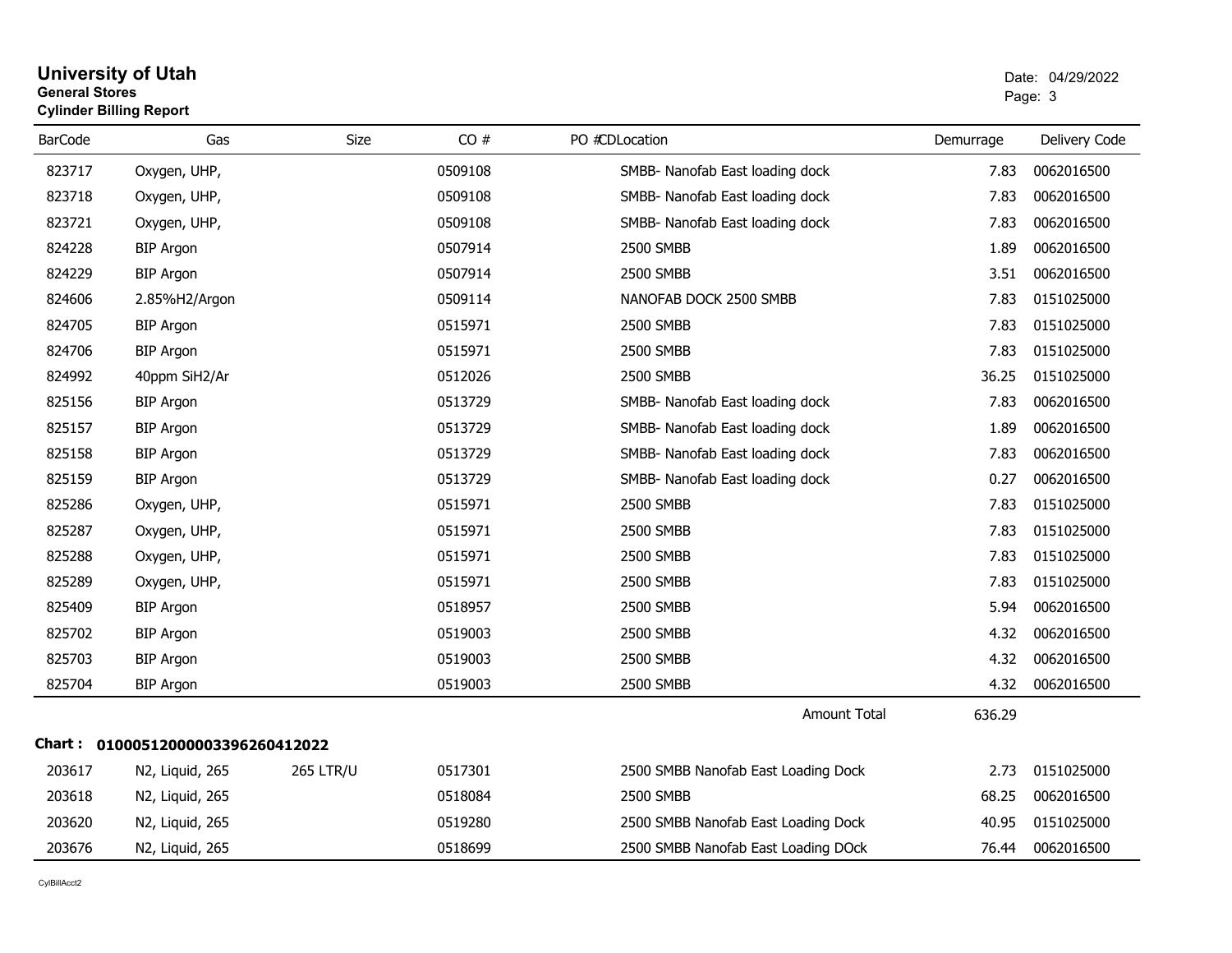| General Stores<br><b>Cylinder Billing Report</b> |                                   |           |         |                       |                     |           | Page: 4       |
|--------------------------------------------------|-----------------------------------|-----------|---------|-----------------------|---------------------|-----------|---------------|
| <b>BarCode</b>                                   | Gas                               | Size      | CO#     | PO #CDLocation        |                     | Demurrage | Delivery Code |
|                                                  |                                   |           |         |                       | <b>Amount Total</b> | 188.37    |               |
|                                                  | Chart: 01000512000003396530012022 |           |         |                       |                     |           |               |
| 808305                                           | N2O-Electronic                    | Lgw/disPr | 0336838 | 1280 MEB              |                     | 15.37     | 0062016500    |
|                                                  |                                   |           |         |                       | <b>Amount Total</b> | 15.37     |               |
|                                                  | Chart: 01000512000172526260312022 |           |         |                       |                     |           |               |
| 200019                                           | Argon - UHP                       | K/UU      | 0505423 | 2500 SMBB Surface Lab |                     | 5.80      | 0062016500    |
| 202289                                           | Argon - UHP                       |           | 0502919 | 2500 SMBB Nanofab Lab |                     | 5.80      | 0151025000    |
| 202294                                           | Argon - UHP                       |           | 0502919 | 2500 SMBB Nanofab Lab |                     | 5.80      | 0151025000    |
| 804276                                           | Helium. UHP                       |           | 0242085 | 1280 MEB              |                     | 6.38      | 0372002140    |
| 804418                                           | Argon - UHP                       |           | 0245179 | 1280 MEB              |                     | 6.38      | 0372002140    |
| 812567                                           | Argon - UHP                       |           | 0420365 | 2500 SMBB             |                     | 6.67      | 0151025000    |
| 813349                                           | 20% O2 in N2                      |           | 0425633 | 2500 SMBB             |                     | 6.96      | 0151025000    |
| 813350                                           | 5% H2 in Argon                    |           | 0426576 | 2500 SMBB             |                     | 6.96      | 0151025000    |
|                                                  |                                   |           |         |                       | <b>Amount Total</b> | 50.75     |               |
|                                                  | Chart: 01000531001310746260012022 |           |         |                       |                     |           |               |
| 203098                                           | Oxygen, USP - E                   | E/UU      | 0518894 | 1480 MEB              |                     | 4.00      | 0151031000    |
|                                                  |                                   |           |         |                       | Amount Total        | 4.00      |               |
|                                                  | Chart: 01000531001310746260112022 |           |         |                       |                     |           |               |
| 200806                                           | Argon                             | K/UU      | 0404622 | 2565 MEB              |                     | 4.64      | 0570005060    |
| 201148                                           | Argon                             |           | 0336467 | 2565 MEB              |                     | 4.64      | 0062027500    |
| 203176                                           | Acetylene - MC                    |           | 0297857 | 2405 MEB              |                     | 4.64      | 0570001080    |
| 203595                                           | Oxygen - 20 CF                    |           | 0298452 | 2405 MEB              |                     | 4.64      | 0570001080    |
| 808373                                           | Nitrogen 40 CF                    |           | 0336467 | 2565 MEB              |                     | 6.38      | 0062027500    |
|                                                  |                                   |           |         |                       | Amount Total        | 24.94     |               |
|                                                  | Chart: 01000532500060516260012022 |           |         |                       |                     |           |               |
| 115344                                           | Oxygen, USP                       | 200C/Mt.A | 0089952 | 1571 MEB              |                     | 6.38      | 0064024800    |
|                                                  |                                   |           |         |                       |                     |           |               |

**General Stores**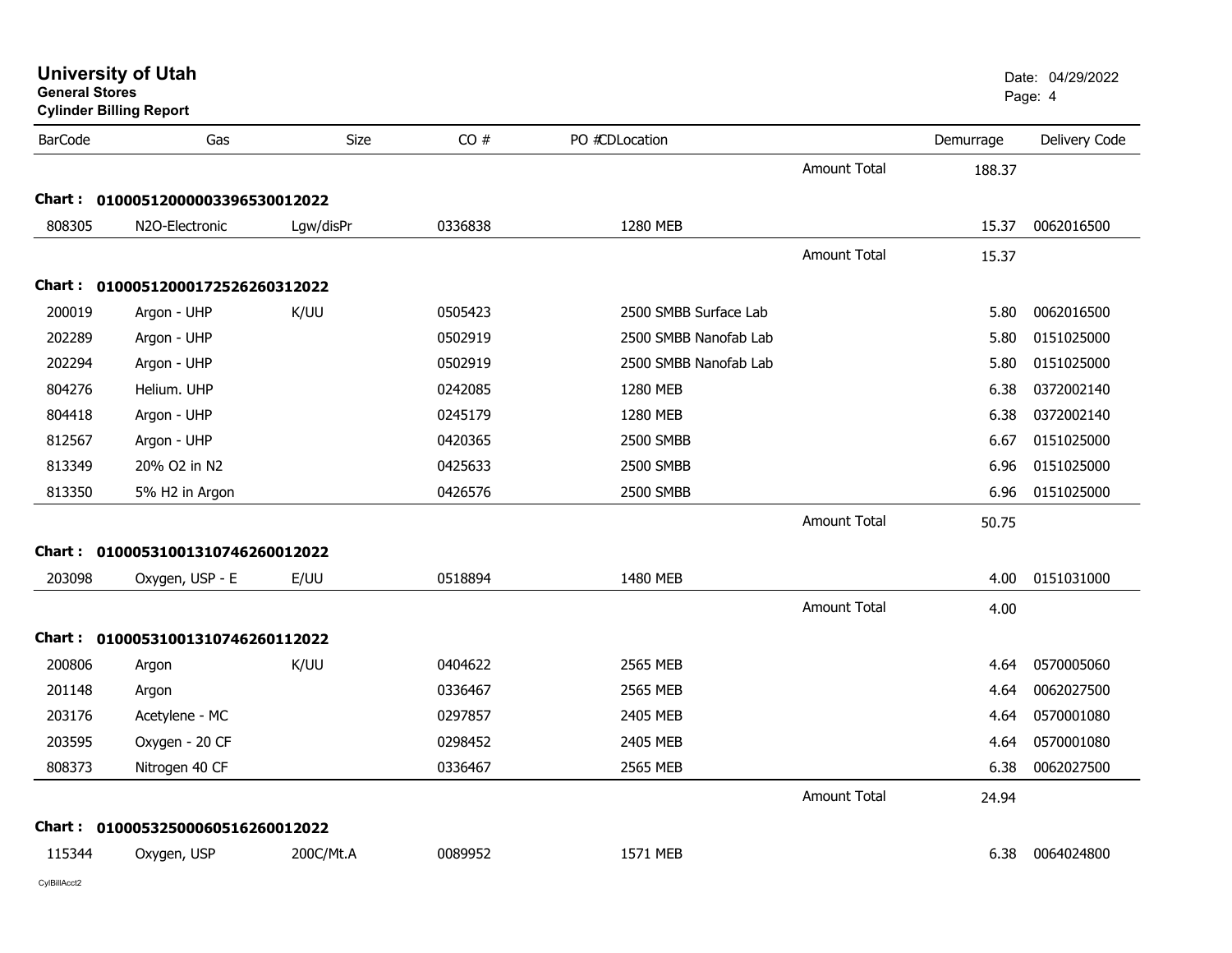| <b>General Stores</b> | <b>University of Utah</b><br><b>Cylinder Billing Report</b> |           |         |                               |                     |           | Date: 04/29/2022<br>Page: 5 |
|-----------------------|-------------------------------------------------------------|-----------|---------|-------------------------------|---------------------|-----------|-----------------------------|
| <b>BarCode</b>        | Gas                                                         | Size      | CO#     | PO #CDLocation                |                     | Demurrage | Delivery Code               |
| 115347                | Oxygen, USP                                                 |           | 0089952 | 1571 MEB                      |                     | 6.38      | 0064024800                  |
| 115348                | Oxygen, USP                                                 |           | 0089952 | 1571 MEB                      |                     | 6.38      | 0064024800                  |
|                       |                                                             |           |         |                               | <b>Amount Total</b> | 19.14     |                             |
| Chart :               | 01000532500194566260012022                                  |           |         |                               |                     |           |                             |
| 814012                | Nitrogen, UHP                                               | 200C/Mt.A | 0432239 | <b>540 BPRB</b>               |                     | 6.67      | 0151031000                  |
|                       |                                                             |           |         |                               | <b>Amount Total</b> | 6.67      |                             |
|                       | Chart: 01000532500194596260012022                           |           |         |                               |                     |           |                             |
| 201136                | Oxygen, USP                                                 | K/UU      | 0450403 | 4800J SMBB                    |                     | 4.64      | 0151031000                  |
|                       |                                                             |           |         |                               | <b>Amount Total</b> | 4.64      |                             |
|                       | Chart: 01000532500261646260012022                           |           |         |                               |                     |           |                             |
| 201383                | CO2 - 50 Lb.                                                | K/UU      | 0493546 | 4348 SMBB                     |                     | 5.80      | 0151031000                  |
| 201537                | CO2 - 50 Lb.                                                |           | 0493546 | 4348 SMBB                     |                     | 5.80      | 0151031000                  |
|                       |                                                             |           |         |                               | <b>Amount Total</b> | 11.60     |                             |
|                       | Chart: 01000532500263166260012022                           |           |         |                               |                     |           |                             |
| 200695                | CO2 - 50 Lb.                                                | K/UU      | 0514029 | 5371 SMBB                     |                     | 5.80      | 0151031000                  |
| 201031                | CO2 - 50 Lb.                                                |           | 0514029 | 5371 SMBB                     |                     | 5.80      | 0151031000                  |
| 201147                | Argon                                                       |           | 0478466 | 5371 SMBB                     |                     | 5.80      | 0151031000                  |
| 202622                | Argon                                                       |           | 0478466 | 5371 SMBB                     |                     | 5.80      | 0151031000                  |
| 205525                | CO2 - 50 Lb.                                                |           | 0517592 | 5371 SMBB                     |                     | 5.80      | 0151031000                  |
| 821987                | 5%H2, in N2                                                 |           | 0502151 | 5340 SMBB                     |                     | 7.83      | 0151031000                  |
| 823304                | 5%H2, in N2                                                 |           | 0502151 | 5340 SMBB                     |                     | 7.83      | 0151031000                  |
|                       |                                                             |           |         |                               | <b>Amount Total</b> | 44.66     |                             |
|                       | Chart: 0100053500054504365626002022                         |           |         |                               |                     |           |                             |
| 202315                | Air - E                                                     | E/UU      | 0389273 | 532 BPRB                      |                     | 4.64      | 0570005320                  |
| 202397                | Oxygen, USP - E                                             |           | 0475909 | 532 BPRB Attn: William THomas |                     | 5.80      | 0151031000                  |
| 202416                | Oxygen, USP - E                                             |           | 0475909 | 532 BPRB Attn: William THomas |                     | 5.80      | 0151031000                  |
| CylBillAcct2          |                                                             |           |         |                               |                     |           |                             |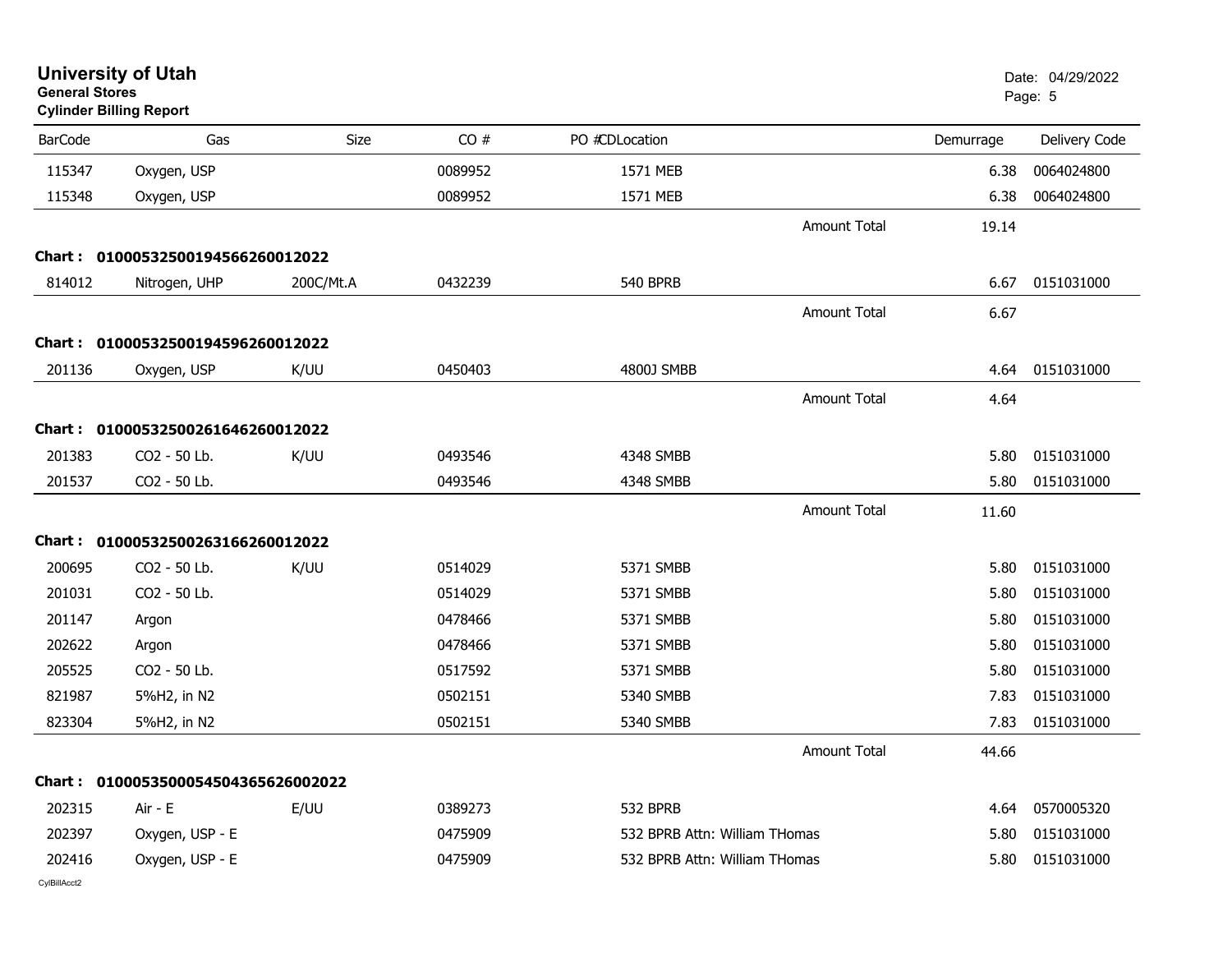| <b>General Stores</b> | <b>University of Utah</b><br><b>Cylinder Billing Report</b> |      |         |                                       |           | Date: 04/29/2022<br>Page: 6 |
|-----------------------|-------------------------------------------------------------|------|---------|---------------------------------------|-----------|-----------------------------|
| <b>BarCode</b>        | Gas                                                         | Size | CO#     | PO #CDLocation                        | Demurrage | Delivery Code               |
| 205614                | Oxygen, USP                                                 |      | 0519765 | 532 BPRB Colin Lee McNabb             | 0.60      | 0151031000                  |
| 205916                | Oxygen, USP                                                 |      | 0519765 | 532 BPRB Colin Lee McNabb             | 0.60      | 0151031000                  |
| 823911                | Oxygen, USP                                                 |      | 0504933 | <b>540 BPRB</b>                       | 7.02      | 0151031000                  |
|                       |                                                             |      |         | <b>Amount Total</b>                   | 24.46     |                             |
|                       | Chart: 0100053500054505022626002022                         |      |         |                                       |           |                             |
| 200191                | Oxygen, USP                                                 | K/UU | 0510678 | 532 BPRB                              | 5.20      | 0151031000                  |
| 202951                | Oxygen, USP                                                 |      | 0510678 | 532 BPRB                              | 5.80      | 0151031000                  |
| 205839                | Oxygen, USP                                                 |      | 0510678 | 532 BPRB                              | 5.80      | 0151031000                  |
|                       |                                                             |      |         | <b>Amount Total</b>                   | 16.80     |                             |
| Chart :               | 0100053500055900708626002022                                |      |         |                                       |           |                             |
| 202460                | CO <sub>2</sub> - 50 Lb.                                    | K/UU | 0472094 | 108 BPRB Attn: Monika Sima            | 5.80      | 0151031000                  |
| 822228                | Nitrogen 230 CF                                             |      | 0492538 | 518 BPRB Attn: Monika Sima            | 7.83      | 0151031000                  |
|                       |                                                             |      |         | <b>Amount Total</b>                   | 13.63     |                             |
|                       | Chart: 0100053500058502671626002022                         |      |         |                                       |           |                             |
| 202755                | Hydrogen                                                    | K/UU | 0491492 | 5340 SMBB                             | 5.80      | 0064024800                  |
|                       |                                                             |      |         | <b>Amount Total</b>                   | 5.80      |                             |
|                       | Chart: 0100053500059304755626002022                         |      |         |                                       |           |                             |
| 200132                | CO <sub>2</sub> - 50 Lb.                                    | K/UU | 0492667 | 4833 SMBB                             | 5.80      | 0151031000                  |
| 200825                | 95% O2, 5% CO2                                              |      | 0476245 | 4800 SMBB Lab 4800 attn: Holly Holman | 5.80      | 0151031000                  |
| 203482                | CO2 - 50 Lb.                                                |      | 0492699 | 4800 SMBB Attn: Holly Holman          | 5.80      | 0151031000                  |
|                       |                                                             |      |         | Amount Total                          | 17.40     |                             |
|                       | Chart: 0100053500059312810626002022                         |      |         |                                       |           |                             |
| 200788                | CO2 - 50 Lb.                                                | K/UU | 0515827 | 4344 SMBB                             | 5.80      | 0570005060                  |
| 201676                | CO2 - 50 Lb.                                                |      | 0513949 | 4344 SMBB                             | 5.80      | 0570005060                  |
| 201997                | CO2 - 50 Lb.                                                |      | 0513949 | 4344 SMBB                             | 5.80      | 0570005060                  |
| 203480                | CO2 - 50 Lb.                                                |      | 0515827 | 4344 SMBB                             | 5.80      | 0570005060                  |
|                       |                                                             |      |         |                                       |           |                             |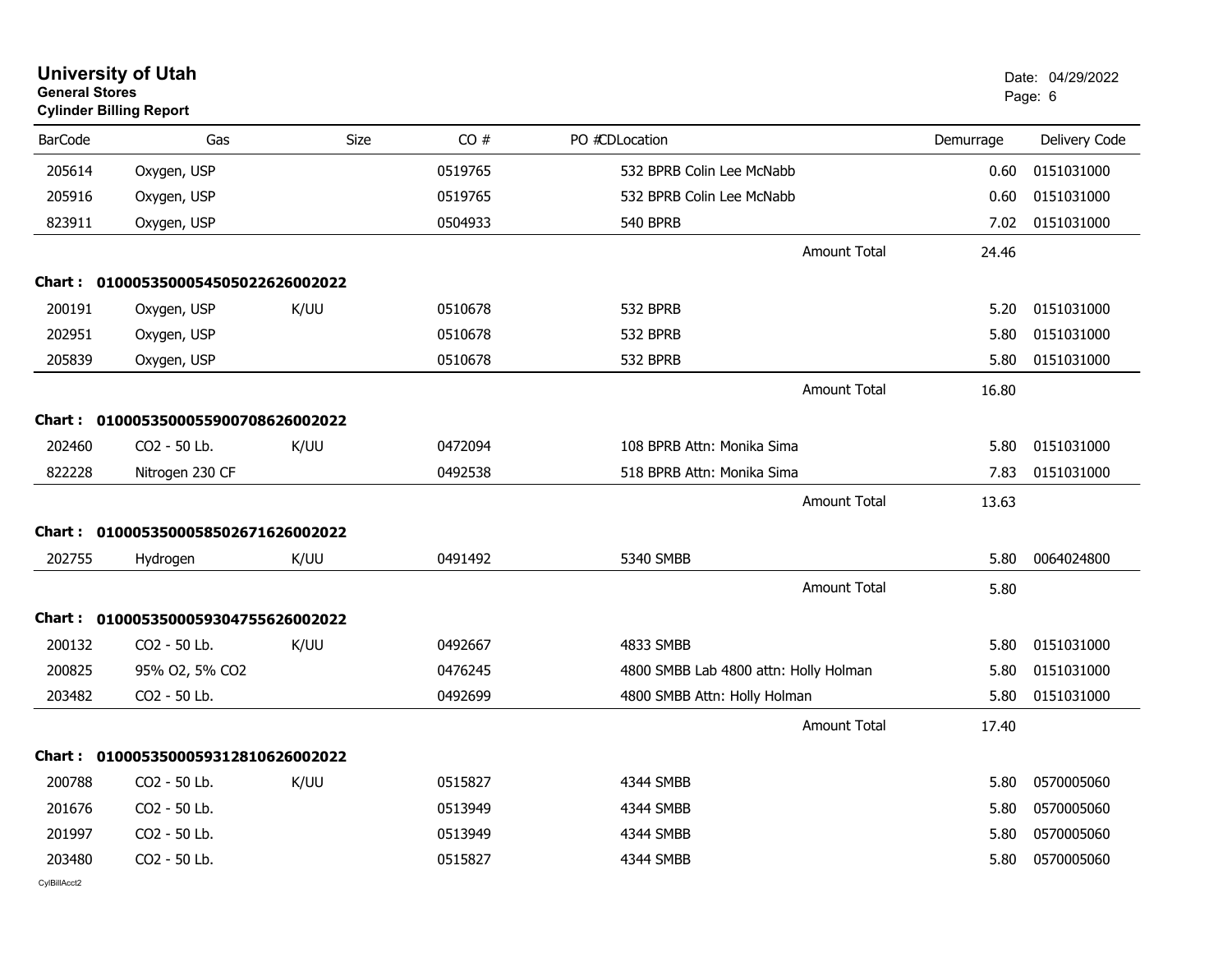| <b>General Stores</b> | <b>University of Utah</b><br><b>Cylinder Billing Report</b> |             |         |                               |                     |           | Date: 04/29/2022<br>Page: 7 |
|-----------------------|-------------------------------------------------------------|-------------|---------|-------------------------------|---------------------|-----------|-----------------------------|
| <b>BarCode</b>        | Gas                                                         | <b>Size</b> | CO#     | PO #CDLocation                |                     | Demurrage | Delivery Code               |
| 203647                | Argon                                                       |             | 0418817 | 4350 SMBB                     |                     | 4.64      | 0570005060                  |
| 205529                | CO2 - 50 Lb.                                                |             | 0405938 | 4340 SMBB                     |                     | 4.64      | 0570005060                  |
| 205624                | Oxygen, USP                                                 |             | 0467029 | 2124 SMBB                     |                     | 5.80      | 0151031000                  |
| 821718                | CO2 - 50 Lb.                                                |             | 0485767 | 4344 SMBB                     |                     | 7.83      | 0570005060                  |
| 821719                | CO2 - 50 Lb.                                                |             | 0485767 | 4344 SMBB                     |                     | 7.83      | 0570005060                  |
|                       |                                                             |             |         |                               | <b>Amount Total</b> | 53.94     |                             |
|                       | Chart: 0100053500059315160626002022                         |             |         |                               |                     |           |                             |
| 202855                | Helium - 110 CF                                             | 125 CF/UU   | 0499759 | 4340 SMBB                     |                     | 4.00      | 0151031000                  |
|                       |                                                             |             |         |                               | <b>Amount Total</b> | 4.00      |                             |
|                       | Chart: 0100053500059316190626002022                         |             |         |                               |                     |           |                             |
| 200043                | CO2 - 50 Lb.                                                | K/UU        | 0474130 | 5332 SMBB Attn: Josh Stover   |                     | 5.80      | 0151031000                  |
| 202196                | CO2 - 50 Lb.                                                |             | 0507345 | 5332 SMBB Attn: Matthew Trone |                     | 5.80      | 0151031000                  |
|                       |                                                             |             |         |                               | <b>Amount Total</b> | 11.60     |                             |
|                       | Chart: 0100053500059316390626002022                         |             |         |                               |                     |           |                             |
| 200129                | Helium - 219 CF                                             | K/UU        | 0519534 | 4370F SMBB                    |                     | 1.80      | 0151031000                  |
|                       |                                                             |             |         |                               | Amount Total        | 1.80      |                             |
|                       | Chart: 0100053500059316600626002022                         |             |         |                               |                     |           |                             |
| 200020                | Nitrogen, UHP                                               | K/UU        | 0512927 | 238 BPRB                      |                     | 5.80      | 0570002050                  |
| 200309                | Nitrogen, UHP                                               |             | 0512927 | 238 BPRB                      |                     | 5.80      | 0570002050                  |
| 200636                | CO2 - 50 Lb.                                                |             | 0501713 | 220 BPRB                      |                     | 5.80      | 0570002050                  |
| 201522                | CO2 - 50 Lb.                                                |             | 0495782 | 225 BPRB                      |                     | 5.80      | 0570002050                  |
| 201744                | Oxygen, USP                                                 |             | 0373606 | <b>BPRB #225</b>              |                     | 4.64      | 0570002050                  |
| 202140                | Hydrogen                                                    |             | 0181225 | <b>205 BPRB</b>               |                     | 4.64      | 0570002050                  |
| 202649                | Nitrogen, UHP                                               |             | 0512927 | 238 BPRB                      |                     | 5.80      | 0570002050                  |
| 203489                | CO2 - 50 Lb.                                                |             | 0501713 | 220 BPRB                      |                     | 5.80      | 0570002050                  |
| 203710                | CO2 - 50 Lb.                                                |             | 0506939 | 230 BPRB                      |                     | 5.80      | 0570002050                  |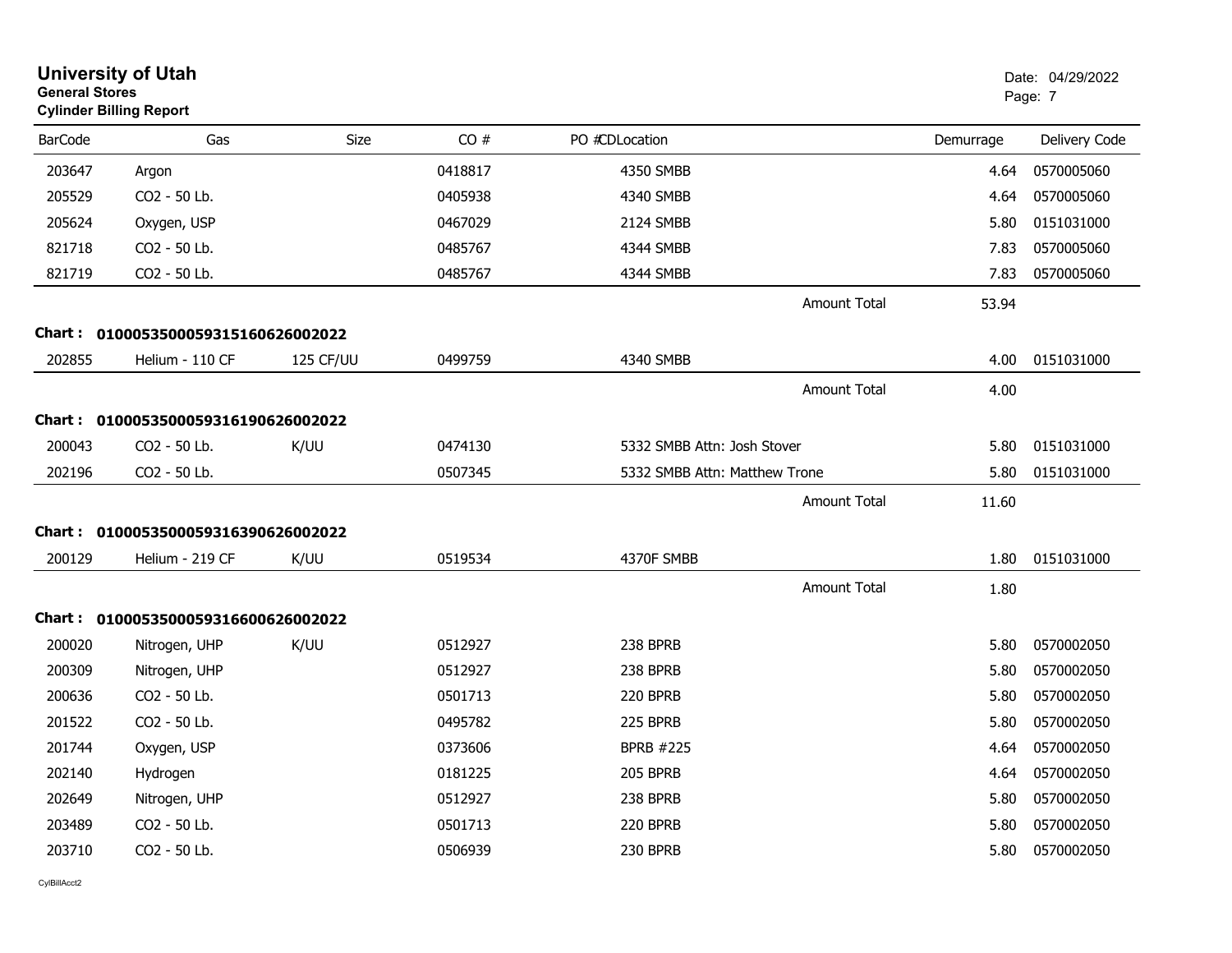| <b>General Stores</b> | <b>University of Utah</b><br><b>Cylinder Billing Report</b> |      |         |                                 |           | Date: 04/29/2022<br>Page: 8 |
|-----------------------|-------------------------------------------------------------|------|---------|---------------------------------|-----------|-----------------------------|
| <b>BarCode</b>        | Gas                                                         | Size | CO#     | PO #CDLocation                  | Demurrage | Delivery Code               |
| 203909                | Nitrogen 230 CF                                             |      | 0300766 | 238 BPRB                        | 4.64      | 0570002050                  |
| 204494                | Oxygen, USP                                                 |      | 0488240 | 238 BPRB                        | 5.80      | 0570002050                  |
| 204731                | CO2 - 50 Lb.                                                |      | 0506939 | 230 BPRB                        | 5.80      | 0570002050                  |
| 205271                | Nitrogen, UHP                                               |      | 0462882 | 238 BPRB                        | 4.64      | 0570002050                  |
| 205543                | Nitrogen, UHP                                               |      | 0512927 | 238 BPRB                        | 5.80      | 0570002050                  |
| 821454                | Oxygen, USP                                                 |      | 0483209 | 238 BPRB                        | 7.83      | 0570002050                  |
| 823294                | <b>UHP N2/300</b>                                           |      | 0501713 | 220 BPRB                        | 7.83      | 0570002050                  |
| 824096                | Nitrogen, UHP                                               |      | 0506939 | 230 BPRB                        | 7.83      | 0570002050                  |
| 824174                | Nitrogen, UHP                                               |      | 0507224 | 230 BPRB                        | 7.83      | 0570002050                  |
|                       |                                                             |      |         | <b>Amount Total</b>             | 107.88    |                             |
|                       | Chart: 0100053500059700260626002022                         |      |         |                                 |           |                             |
| 200351                | CO2 - 50 Lb.                                                | K/UU | 0504113 | 5375 SMBB Tara Deans            | 5.80      | 0151031000                  |
| 200546                | Nitrogen 230 CF                                             |      | 0500883 | 3100 SMBB                       | 5.80      | 0151031000                  |
| 201192                | CO2 - 50 Lb.                                                |      | 0512630 | 5375 SMBB, Attn: Tara Deans Lab | 5.80      | 0151031000                  |
| 202779                | CO2 - 50 Lb.                                                |      | 0512630 | 5375 SMBB, Attn: Tara Deans Lab | 5.80      | 0151031000                  |
| 203804                | CO2 - 50 Lb.                                                |      | 0497333 | 5375 SMBB                       | 5.80      | 0151031000                  |
| 823496                | CO2 - 50 Lb.                                                |      | 0500883 | 3100 SMBB                       | 7.83      | 0151031000                  |
| 824530                | CO2 - 50 Lb.                                                |      | 0510748 | 5375 SMBB                       | 7.83      | 0151031000                  |
|                       |                                                             |      |         | <b>Amount Total</b>             | 44.66     |                             |
|                       | Chart: 01000536000020066260012022                           |      |         |                                 |           |                             |
| 200585                | Nitrogen 230 CF                                             | K/UU | 0322932 | <b>116 BPRB</b>                 | 4.64      | 0570001080                  |
| 201742                | Argon                                                       |      | 0257426 | 116 BPRB                        | 4.64      | 0570001080                  |
| 203965                | Oxygen, USP                                                 |      | 0303532 | <b>116 BPRB</b>                 | 4.64      | 0570001080                  |
| 205553                | Nitrogen NF                                                 |      | 0473225 | 506H BPRB                       | 5.80      | 0151031000                  |
| 816899                | Nitrogen NF                                                 |      | 0453663 | <b>116 BPRB</b>                 | 7.83      | 0151031000                  |
|                       |                                                             |      |         | Amount Total                    | 27.55     |                             |

#### **Chart : 01000551001310586260412022**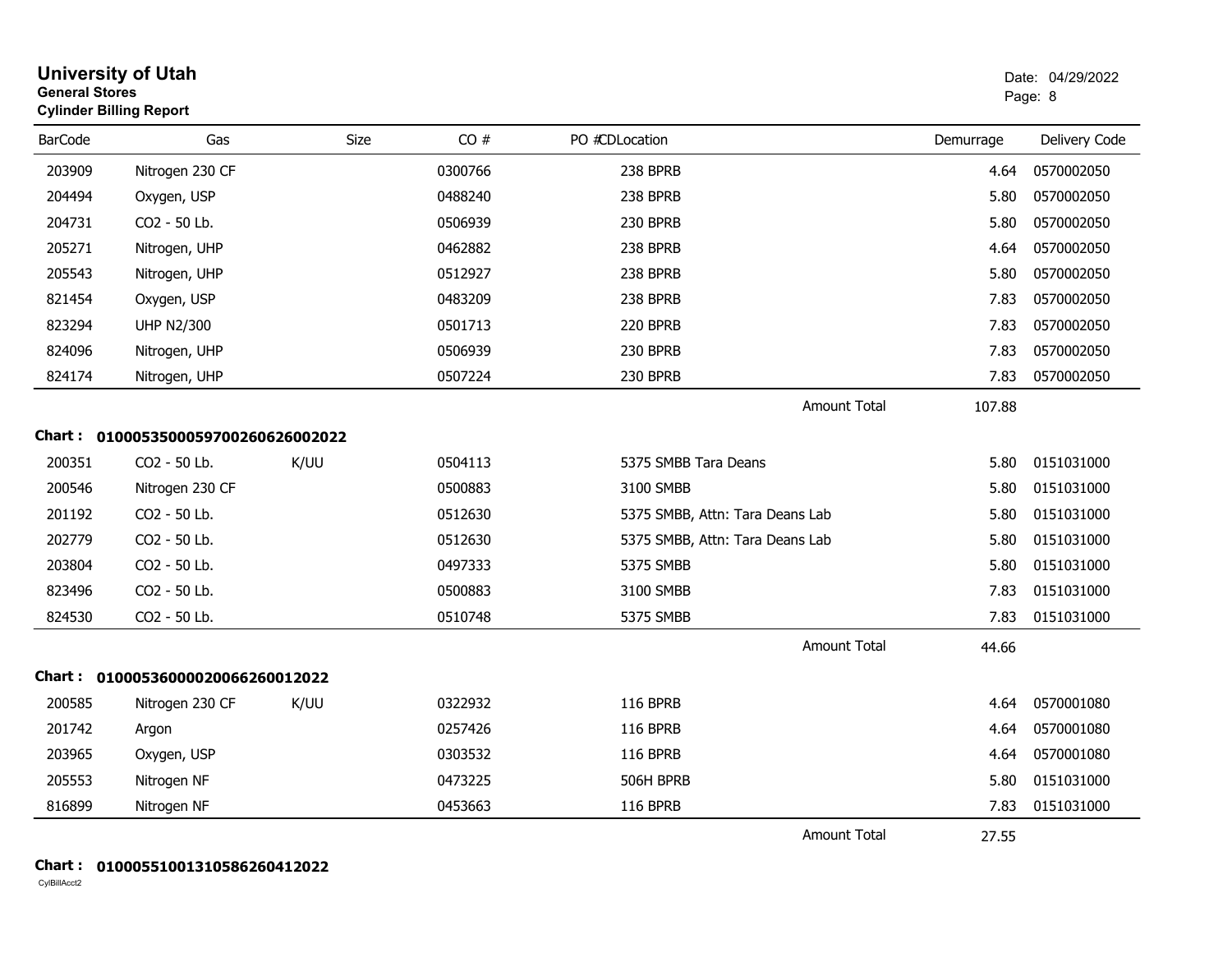| <b>General Stores</b> | <b>University of Utah</b><br><b>Cylinder Billing Report</b> |           |         |                               |                     |           | Date: 04/29/2022<br>Page: 9 |
|-----------------------|-------------------------------------------------------------|-----------|---------|-------------------------------|---------------------|-----------|-----------------------------|
| <b>BarCode</b>        | Gas                                                         | Size      | CO#     | PO #CDLocation                |                     | Demurrage | Delivery Code               |
| 203994                | CO2 - Siphon                                                | K/UU      | 0517490 | 3520 MEB                      |                     | 2.80      | 0064032900                  |
| 825046                | CO2 - Siphon                                                |           | 0518410 | 3520 MEB                      |                     | 7.83      | 0064032900                  |
|                       |                                                             |           |         |                               | <b>Amount Total</b> | 10.63     |                             |
|                       | Chart: 01000551001312926260012022                           |           |         |                               |                     |           |                             |
| 201333                | Argon                                                       | K/UU      | 0472595 | RM 3520 BLDG 64               |                     | 5.80      | 0064032900                  |
| 202860                | Nitrogen 115 CF                                             |           | 0519254 | 3520 MEB                      |                     | 3.00      | 0064032900                  |
| 202866                | Argon - UHP                                                 |           | 0435653 | 3520 MEB                      |                     | 4.64      | 0064032900                  |
| 203174                | Air - 233 CF                                                |           | 0463584 | 3520 MEB                      |                     | 4.64      | 0064032900                  |
| 203313                | CO2 - 50 Lb.                                                |           | 0472595 | RM 3520 BLDG 64               |                     | 5.80      | 0064032900                  |
| 203934                | Hydrogen - UHP                                              |           | 0339962 | 3520 MEB                      |                     | 4.64      | 0064032900                  |
| 204547                | Nitrogen 230 CF                                             |           | 0512334 | 3520 MEB                      |                     | 5.80      | 0064032900                  |
| 205873                | CO2 - 50 Lb.                                                |           | 0510977 | 3520 MEB                      |                     | 5.80      | 0064032900                  |
| 812853                | H2, Co, Co2/Argon                                           |           | 0420777 | 3520 MEB                      |                     | 6.96      | 0064032900                  |
| 814428                | 4% H2 In Argon                                              |           | 0434849 | 3250 MEB                      |                     | 6.67      | 0064032900                  |
| 820064                | Carbon Monoxide                                             |           | 0475724 | 3520 MEB                      |                     | 6.96      | 0064032900                  |
| 822766                | Argon - UHP                                                 |           | 0496711 | 3520 MEB                      |                     | 7.83      | 0064032900                  |
| 822788                | Hydrogen -HY80                                              |           | 0495746 | 3520 MEB                      |                     | 7.83      | 0064032900                  |
|                       |                                                             |           |         |                               | <b>Amount Total</b> | 76.37     |                             |
|                       | Chart: 01000552000244676260012022                           |           |         |                               |                     |           |                             |
| 805010                | 4000ppmSO2/N2                                               | 200C/Mt.A | 0266081 | 870 S 500 W                   |                     | 6.38      | 0064032900                  |
| 807156                | CH4, N2, H2, CO                                             |           | 0306174 | 566 WEST 900 SOUTH            |                     | 6.38      | 0064032900                  |
| 807841                | No/N02 in Co2                                               |           | 0322891 | 810 SOUTH 500 WEST            |                     | 6.38      | 0064032900                  |
| 807846                | 8%CO18%CO2BALN2                                             |           | 0323444 | 870 SOUTH 500 WEST            |                     | 6.38      | 0064032900                  |
| 808534                | 300ppm No2/N2                                               |           | 0340834 | 870 SO 500 W                  |                     | 6.38      | 0064032900                  |
| 810344                | 18%Co21800CoN2                                              |           | 0382745 | 670 S 500 WEST                |                     | 6.38      | 0064032900                  |
| 810869                | NO2/NO In N2                                                |           | 0407692 | 870 SO 500 WEST               |                     | 6.38      | 0064032900                  |
| 811002                | Tri Mix                                                     |           | 0398389 | 870 SO 300 W (FRONT BUILDING) |                     | 6.38      | 0064032900                  |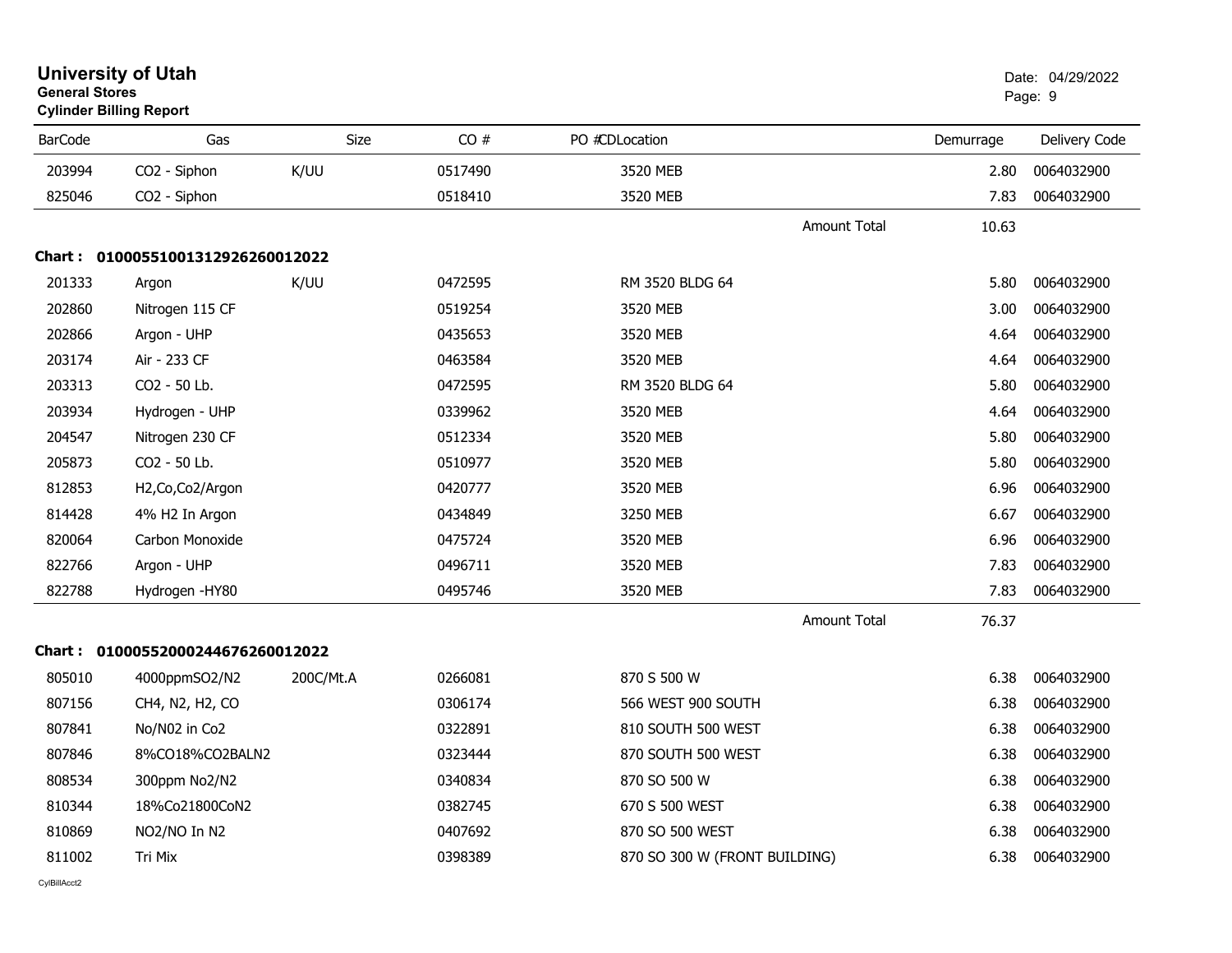| <b>General Stores</b>  | <b>University of Utah</b><br><b>Cylinder Billing Report</b> |             |         |                 |                     |           | Date: 04/29/2022<br>Page: 10 |
|------------------------|-------------------------------------------------------------|-------------|---------|-----------------|---------------------|-----------|------------------------------|
| <b>BarCode</b>         | Gas                                                         | <b>Size</b> | CO#     | PO #CDLocation  |                     | Demurrage | Delivery Code                |
| 811876                 | 18%Co21800CoN2                                              |             | 0415637 | 870 SO 500 W    |                     | 6.96      | 0064032900                   |
| 812322                 | 150ppm So2/N2                                               |             | 0416991 | 870 SO 500 W    |                     | 8.41      | 0062016500                   |
| 813780                 | 9.5% Co In N2                                               |             | 0430065 | 850 SO 500 WEST |                     | 6.67      | 0064032900                   |
| 813781                 | 10% N2 In Co2                                               |             | 0430065 | 850 SO 500 WEST |                     | 6.67      | 0064032900                   |
| 813808                 | 4.5% So2 In N2                                              |             | 0430065 | 850 SO 500 WEST |                     | 6.67      | 0064032900                   |
| 813886                 | 9% Ch4 In N2                                                |             | 0431076 | 850 SO 500 WEST |                     | 6.67      | 0064032900                   |
| 815391                 | Argon                                                       |             | 0442962 | 870 SO 500 WEST |                     | 6.67      | 0064032900                   |
|                        |                                                             |             |         |                 | <b>Amount Total</b> | 99.76     |                              |
| Chart :                | 01000552500062396260012022                                  |             |         |                 |                     |           |                              |
| 200790                 | Acetylene, CF                                               | Acty-CF/U   | 0468659 | 850 SO 500 WEST |                     | 5.80      | 0064032900                   |
| 200967                 | Oxygen, USP                                                 |             | 0468659 | 850 SO 500 WEST |                     | 5.80      | 0064032900                   |
| 203466                 | Oxygen, USP                                                 |             | 0468659 | 850 SO 500 WEST |                     | 5.80      | 0064032900                   |
| 821101                 | 25%Co2 75%Argon                                             |             | 0481593 | 566 W 900 SO    |                     | 7.83      | 0064032900                   |
|                        |                                                             |             |         |                 | Amount Total        | 25.23     |                              |
| Chart :                | 01000552500092386260012022                                  |             |         |                 |                     |           |                              |
| 201642                 | Nitrogen, UHP                                               | K/UU        | 0489580 | 2505 MEB        |                     | 5.80      | 0064032900                   |
| 824250                 | 11 Part Mix                                                 |             | 0506948 | 2505B MEB       |                     | 7.83      | 0064032900                   |
|                        |                                                             |             |         |                 | Amount Total        | 13.63     |                              |
| <b>Chart:</b>          | 01000552500099796260012022                                  |             |         |                 |                     |           |                              |
| 200321                 | Air - 233 CF                                                | K/UU        | 0518050 | 2516 MEB        |                     | 5.80      | 0064032900                   |
| 200746                 | Helium - UHP                                                |             | 0311589 | 207 EMRL        |                     | 4.64      | 0064032900                   |
| 200958                 | Oxygen, USP                                                 |             | 0508423 | 2505B MEB       |                     | 5.80      | 0064032900                   |
| 201509                 | Helium - UHP                                                |             | 0431326 | 2505 MEB        |                     | 4.64      | 0064032900                   |
| 201524                 | Hydrogen                                                    |             | 0504922 | 2505B MEB       |                     | 5.80      | 0064032900                   |
| 201673                 | Nitrogen 230 CF                                             |             | 0518678 | 2524 MEB        |                     | 5.60      | 0064032900                   |
| 201726                 | CO2 - 50 Lb.                                                |             | 0506270 | 2505 MEB        |                     | 5.80      | 0064032900                   |
| 201816<br>CvIBillAcct2 | CO2 - 50 Lb.                                                |             | 0517298 | 2524 MEB        |                     | 5.80      | 0064032900                   |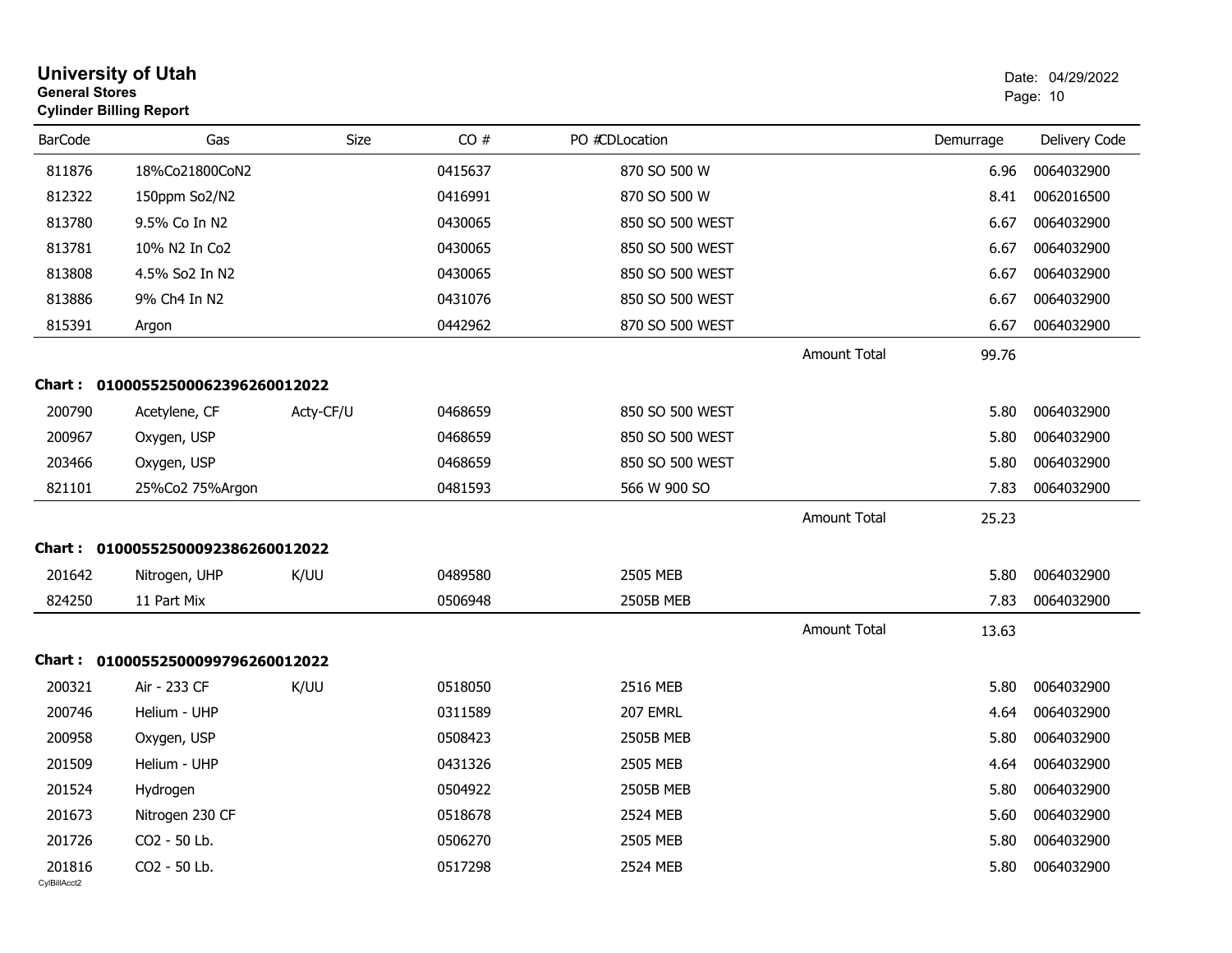| <b>General Stores</b> | <b>University of Utah</b><br><b>Cylinder Billing Report</b> |           |         |                |                     |           | Date: 04/29/2022<br>Page: 11 |
|-----------------------|-------------------------------------------------------------|-----------|---------|----------------|---------------------|-----------|------------------------------|
| <b>BarCode</b>        | Gas                                                         | Size      | CO#     | PO #CDLocation |                     | Demurrage | Delivery Code                |
| 202204                | Helium - 219 CF                                             |           | 0511788 | 2505B MEB      |                     | 5.80      | 0064032900                   |
| 202341                | Argon - UHP                                                 |           | 0460425 | 2505 MEB       |                     | 4.64      | 0064032900                   |
| 202369                | Helium - UHP                                                |           | 0505315 | 2505 MEB       |                     | 5.80      | 0064032900                   |
| 202507                | CO2 - 50 Lb.                                                |           | 0518842 | 2516 MEB       |                     | 4.60      | 0064032900                   |
| 202969                | Helium - 219 CF                                             |           | 0512997 | 2505B MEB      |                     | 5.80      | 0064032900                   |
| 203932                | Nitrogen 230 CF                                             |           | 0518086 | 2524 MEB       |                     | 0.20      | 0064032900                   |
| 203976                | Nitrogen 230 CF                                             |           | 0518086 | 2524 MEB       |                     | 5.80      | 0064032900                   |
| 205396                | Nitrogen 230 CF                                             |           | 0518678 | 2524 MEB       |                     | 5.60      | 0064032900                   |
| 810298                | Carbon Monoxide                                             |           | 0384618 | 2505 MEB       |                     | 6.38      | 0064032900                   |
| 811146                | 15% Co2 in N2                                               |           | 0399297 | 2505 MEB       |                     | 6.38      | 0064032900                   |
| 815408                | 5% H2 95% N2                                                |           | 0443029 | 2505 MEB       |                     | 6.67      | 0064032900                   |
| 815608                | CH4, Co, Co2/HE                                             |           | 0443883 | 2505 MEB       |                     | 6.38      | 0064032900                   |
|                       |                                                             |           |         |                | <b>Amount Total</b> | 107.93    |                              |
|                       | Chart: 01000552500190686260012022                           |           |         |                |                     |           |                              |
| 815452                | Methane C.P. GR                                             | 300/MTAIR | 0443430 | 1444 MCE       |                     | 6.67      | 0064032900                   |
| 819307                | BD Co2 Syphon                                               |           | 0470126 | 1444 MCE       |                     | 7.83      | 0064032900                   |
|                       |                                                             |           |         |                | Amount Total        | 14.50     |                              |
|                       | Chart: 01000552500195346430012022                           |           |         |                |                     |           |                              |
| 200225                | Argon                                                       | K/UU      | 0447616 | 3215 MEB       |                     | 4.64      | 0064032900                   |
| 200931                | Argon                                                       |           | 0447616 | 3215 MEB       |                     | 4.64      | 0064032900                   |
|                       |                                                             |           |         |                | <b>Amount Total</b> | 9.28      |                              |
| Chart :               | 01000552500261926260012022                                  |           |         |                |                     |           |                              |
| 200240                | Argon                                                       | K/UU      | 0431523 | 1321 MEB       |                     | 4.64      | 0064032900                   |
| 200311                | Nitrogen 230 CF                                             |           | 0519326 | 1321 MEB       |                     | 2.80      | 0064032900                   |
| 200709                | Nitrogen 230 CF                                             |           | 0500195 | 1321 MEB       |                     | 3.00      | 0064032900                   |
|                       |                                                             |           |         |                | <b>Amount Total</b> | 10.44     |                              |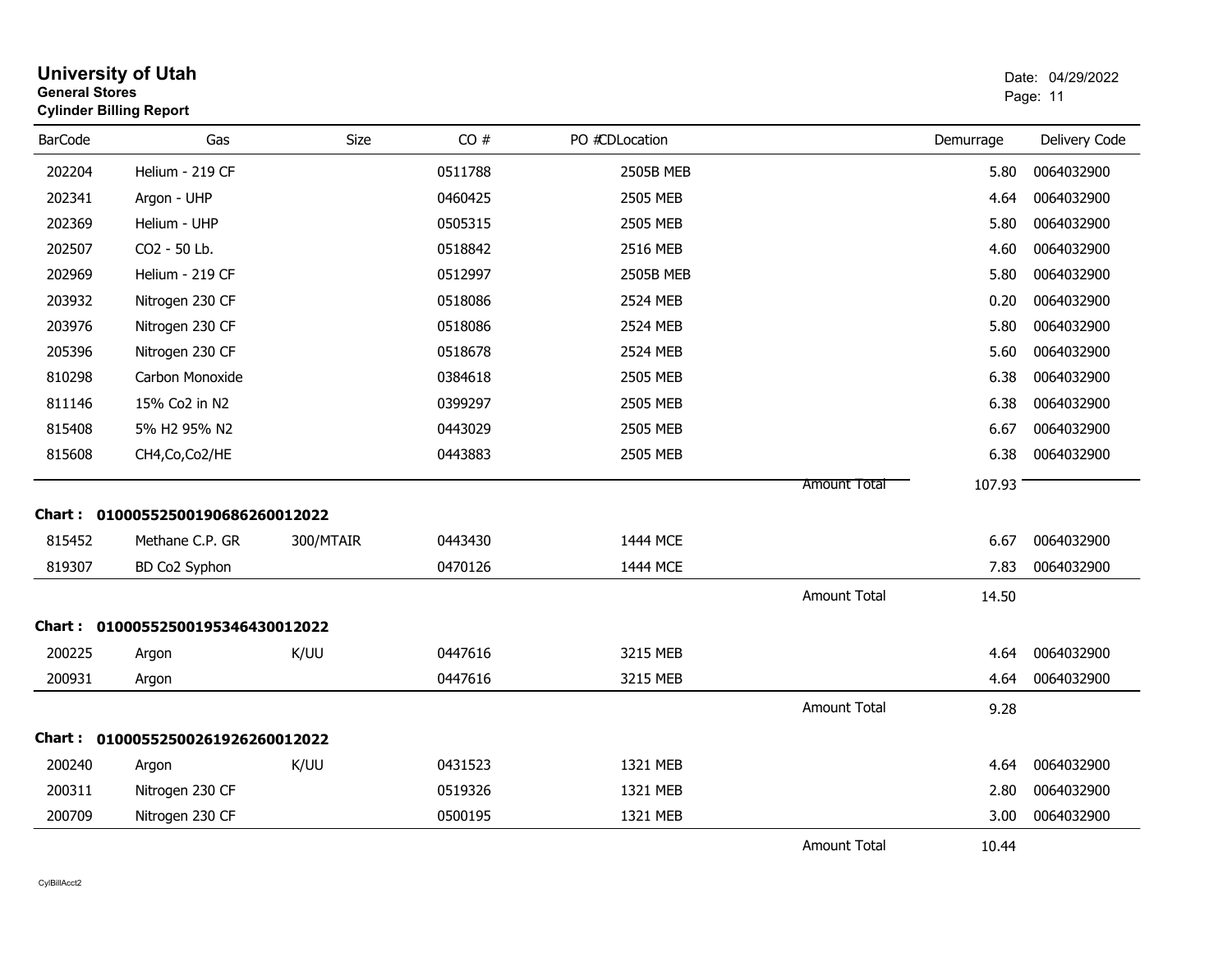| <b>General Stores</b> | <b>Cylinder Billing Report</b>    | Page: 12  |         |                |                     |           |               |
|-----------------------|-----------------------------------|-----------|---------|----------------|---------------------|-----------|---------------|
| <b>BarCode</b>        | Gas                               | Size      | CO#     | PO #CDLocation |                     | Demurrage | Delivery Code |
|                       | Chart: 01000552500261926430012022 |           |         |                |                     |           |               |
| 812468                | CO2 - Siphon                      | $50#$ djb | 0419972 | 1321 MEB       |                     | 9.57      | 0064032900    |
|                       |                                   |           |         |                | <b>Amount Total</b> | 9.57      |               |
|                       | Chart: 01000552500262176260012022 |           |         |                |                     |           |               |
| 205656                | CO2 - 50 Lb.                      | K/UU      | 0486820 | 5534 SMBB      |                     | 5.80      | 0064032900    |
| 817925                | Helium - D                        |           | 0461220 | 5534 SMBB      |                     | 6.96      | 0064032900    |
| 819364                | CO2 - 50 Lb.                      |           | 0481096 | 5534 SMBB      |                     | 7.83      | 0064032900    |
| 820995                | CO2 - 50 Lb.                      |           | 0481096 | 5534 SMBB      |                     | 7.83      | 0064032900    |
|                       |                                   |           |         |                | <b>Amount Total</b> | 28.42     |               |
|                       | Chart: 01000552500264556260012022 |           |         |                |                     |           |               |
| 200115                | Helium - UHP                      | K/UU      | 0500045 | <b>208 WBB</b> |                     | 5.80      | 0064032900    |
| 200378                | Nitrogen, UHP                     |           | 0510897 | 201 WBB        |                     | 5.80      | 0064032900    |
| 200579                | Hydrogen - UHP                    |           | 0513509 | 3520E MEB      |                     | 5.80      | 0064032900    |
| 200718                | Nitrogen, UHP                     |           | 0512223 | 3520E MEB      |                     | 5.80      | 0064032900    |
| 200751                | Nitrogen, UHP                     |           | 0515753 | 3520E MEB      |                     | 5.80      | 0064032900    |
| 200834                | Helium - UHP                      |           | 0517329 | 3520E MEB      |                     | 5.80      | 0064032900    |
| 201460                | Helium - UHP                      |           | 0507748 | 201 WBB        |                     | 5.80      | 0064032900    |
| 201495                | Zero Air                          |           | 0513509 | 3520E MEB      |                     | 5.80      | 0064032900    |
| 201591                | Nitrogen, UHP                     |           | 0515753 | 3520E MEB      |                     | 5.80      | 0064032900    |
| 202988                | Oxygen, USP - E                   |           | 0481634 | <b>201 WBB</b> |                     | 5.80      | 0064032900    |
| 203209                | Nitrogen, 23 CF                   |           | 0497628 | 2444 MCE       |                     | 5.80      | 0064032900    |
| 203839                | Nitrogen, UHP                     |           | 0518300 | 201 WBB        |                     | 5.80      | 0064032900    |
| 203988                | Nitrogen, UHP                     |           | 0510897 | <b>201 WBB</b> |                     | 5.80      | 0064032900    |
| 204668                | Helium - UHP                      |           | 0517329 | 3520E MEB      |                     | 5.80      | 0064032900    |
| 204709                | Nitrogen, UHP                     |           | 0515753 | 3520E MEB      |                     | 5.80      | 0064032900    |
| 205825                | Oxygen, USP                       |           | 0510897 | 201 WBB        |                     | 5.80      | 0064032900    |
| 821917                | Food Grade Co <sub>2</sub>        |           | 0500043 | 2432 MCE       |                     | 7.83      | 0064032900    |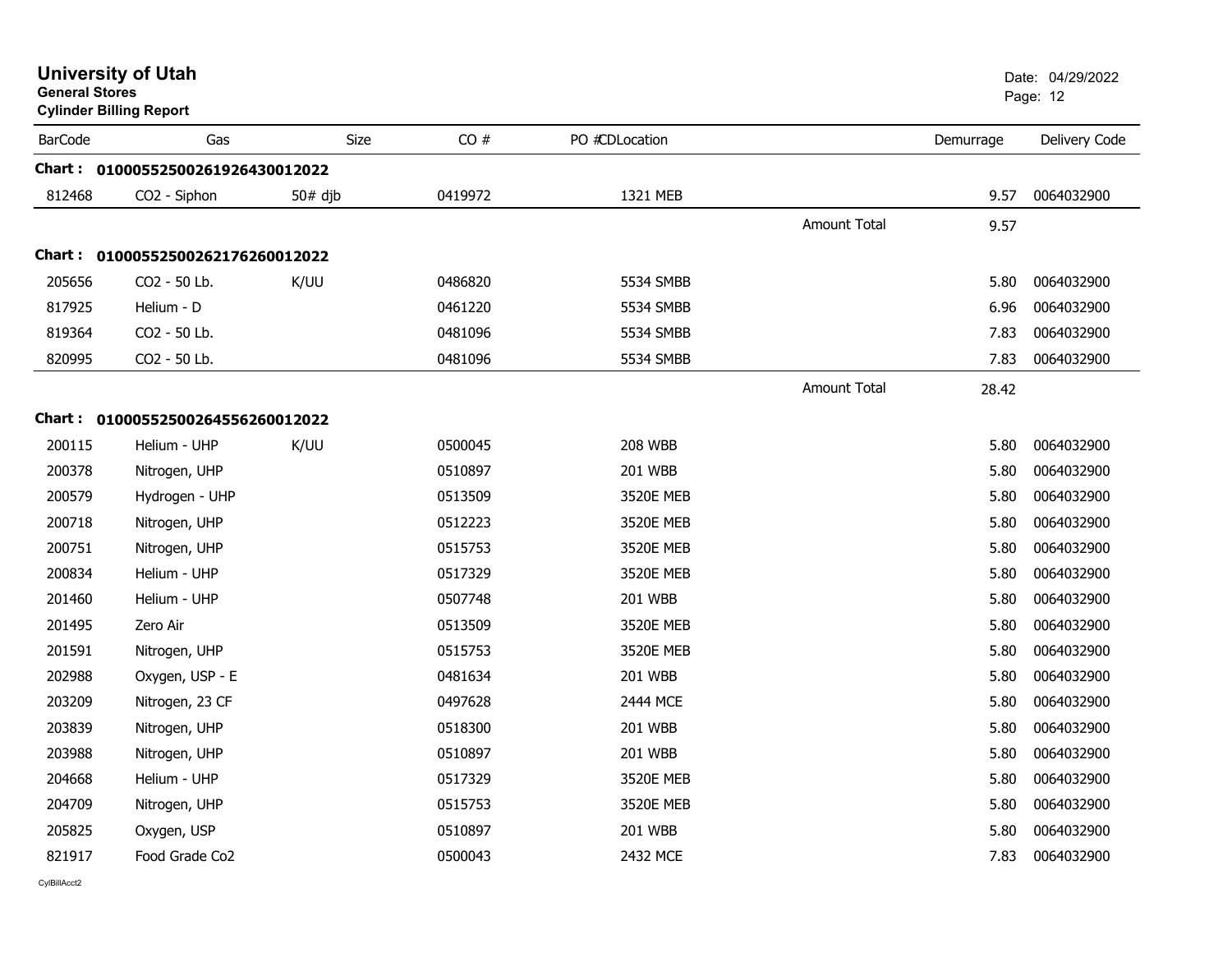|                | <b>University of Utah</b><br><b>General Stores</b><br><b>Cylinder Billing Report</b><br>Gas |             |         |                |                     |           | Date: 04/29/2022<br>Page: 13 |
|----------------|---------------------------------------------------------------------------------------------|-------------|---------|----------------|---------------------|-----------|------------------------------|
| <b>BarCode</b> |                                                                                             | <b>Size</b> | CO#     | PO #CDLocation |                     | Demurrage | Delivery Code                |
| 823291         | Co2 Food Grade                                                                              |             | 0501949 | 2327 MCE       |                     | 7.83      | 0064032900                   |
| 823739         | Food Grade Co2                                                                              |             | 0503539 | 2444 MCE       |                     | 7.83      | 0064032900                   |
| 823740         | Food Grade Co <sub>2</sub>                                                                  |             | 0503539 | 2444 MCE       |                     | 7.83      | 0064032900                   |
| 825492         | Nitrogen, UHP                                                                               |             | 0518300 | <b>201 WBB</b> |                     | 7.83      | 0064032900                   |
|                |                                                                                             |             |         |                | <b>Amount Total</b> | 131.95    |                              |
|                | Chart: 01000552500264716260012022                                                           |             |         |                |                     |           |                              |
| 820429         | Nitrogen, UHP                                                                               | 200C/Mt.A   | 0478636 | 1374 MEB       |                     | 7.83      | 0064032900                   |
|                |                                                                                             |             |         |                | <b>Amount Total</b> | 7.83      |                              |
|                | Chart: 01000552500268436260012022                                                           |             |         |                |                     |           |                              |
| 200348         | Nitrogen, UHP                                                                               | K/UU        | 0518857 | 2126 MCE       |                     | 4.60      | 0064032900                   |
| 200836         | CO2 - 50 Lb.                                                                                |             | 0509761 | 2126 MCE       |                     | 5.80      | 0064032900                   |
| 201108         | 5% H2 In Argon                                                                              |             | 0508073 | 2126 MCE       |                     | 5.80      | 0064032900                   |
| 202870         | Argon - UHP                                                                                 |             | 0517068 | 2126 MCE       |                     | 5.80      | 0064032900                   |
| 202873         | Argon - UHP                                                                                 |             | 0517916 | 2126 MCE       |                     | 5.80      | 0064032900                   |
| 205282         | Argon - UHP                                                                                 |             | 0518857 | 2126 MCE       |                     | 4.60      | 0064032900                   |
| 205505         | Nitrogen, UHP                                                                               |             | 0518504 | 2126 MCE       |                     | 5.80      | 0064032900                   |
| 205541         | Nitrogen, UHP                                                                               |             | 0514089 | 2126 MCE       |                     | 1.20      | 0064032900                   |
| 823993         | 5% H2 In Argon                                                                              |             | 0506722 | 2126 MCE       |                     | 1.62      | 0064032900                   |
| 824112         | Nitrogen 230 CF                                                                             |             | 0507310 | 2126 MCE       |                     | 7.83      | 0064032900                   |
| 824113         | Nitrogen 230 CF                                                                             |             | 0507310 | 2126 MCE       |                     | 7.83      | 0064032900                   |
| 824545         | Hydrogen - HY80                                                                             |             | 0510401 | 2126 MCE       |                     | 7.83      | 0064032900                   |
| 824678         | CO, 80CF                                                                                    |             | 0510825 | 2126 MCE       |                     | 7.83      | 0064032900                   |
|                |                                                                                             |             |         |                | <b>Amount Total</b> | 72.34     |                              |
|                | Chart: 0100055500050503686626002022                                                         |             |         |                |                     |           |                              |
| 200979         | Nitrogen 230 CF                                                                             | K/UU        | 0483772 | 1127 MCE       |                     | 5.80      | 0064032900                   |
| 203079         | Nitrogen 230 CF                                                                             |             | 0503184 | 1127 MCE       |                     | 5.80      | 0064032900                   |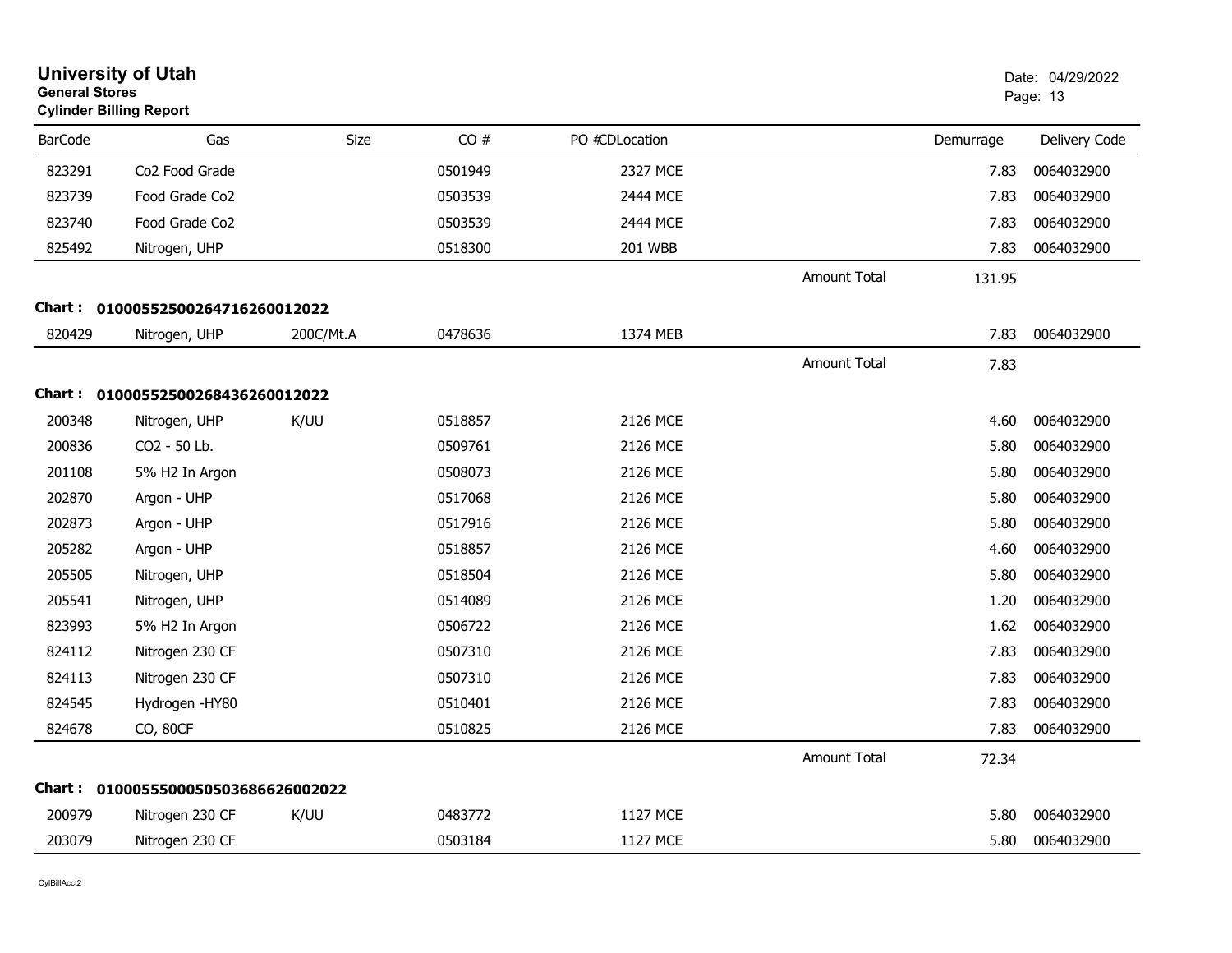| <b>General Stores</b> | <b>Cylinder Billing Report</b>      |      |         |                 |                     |           | Page: 14      |
|-----------------------|-------------------------------------|------|---------|-----------------|---------------------|-----------|---------------|
| <b>BarCode</b>        | Gas                                 | Size | CO#     | PO #CDLocation  |                     | Demurrage | Delivery Code |
|                       |                                     |      |         |                 | <b>Amount Total</b> | 11.60     |               |
|                       | Chart: 0100055500051900567626002022 |      |         |                 |                     |           |               |
| 201390                | Nitrogen 230 CF                     | K/UU | 0519694 | 2124 MCE        |                     | 1.40      | 0064032900    |
| 203967                | Helium - UHP                        |      | 0519694 | 2124 MCE        |                     | 1.40      | 0064032900    |
| 825733                | Argon - UHP                         |      | 0519694 | 2124 MCE        |                     | 1.89      | 0064032900    |
|                       |                                     |      |         |                 | <b>Amount Total</b> | 4.69      |               |
|                       | Chart: 0100055500054504587626002022 |      |         |                 |                     |           |               |
| 200410                | Hydrogen - UHP                      | K/UU | 0497642 | 2528 MEB        |                     | 5.80      | 0064032900    |
| 200453                | Helium - 219 CF                     |      | 0493992 | 3290 MEB        |                     | 5.80      | 0064032900    |
| 201666                | Helium - UHP                        |      | 0518012 | 2528 MEB        |                     | 5.80      | 0064032900    |
| 203027                | Nitrogen, UHP                       |      | 0508065 | 2528 MEB        |                     | 5.80      | 0064032900    |
| 205779                | Oxygen - 20 CF                      |      | 0477346 | <b>2528 MEB</b> |                     | 5.80      | 0064032900    |
| 815382                | Methane, UHP                        |      | 0441774 | 2528 MEB        |                     | 6.67      | 0064032900    |
| 816241                | Carbon Monoxide                     |      | 0448727 | 2528 MEB        |                     | 6.67      | 0064032900    |
| 821325                | Nitrogen, UHP                       |      | 0482529 | 2528 MEB        |                     | 7.83      | 0064032900    |
|                       |                                     |      |         |                 | <b>Amount Total</b> | 50.17     |               |
|                       | Chart: 0100055500054902768626002022 |      |         |                 |                     |           |               |
| 201843                | CO2 - 50 Lb.                        | K/UU | 0509819 | 566 W 900 S     |                     | 5.80      | 0064032900    |
| 202874                | Argon - UHP                         |      | 0509819 | 566 W 900 S     |                     | 5.80      | 0064032900    |
|                       |                                     |      |         |                 | <b>Amount Total</b> | 11.60     |               |
|                       | Chart: 0100055500055800901626002022 |      |         |                 |                     |           |               |
| 200231                | Nitrogen 230 CF                     | K/UU | 0493993 | 2327 MCE        |                     | 5.80      | 0019003800    |
| 200672                | Nitrogen 230 CF                     |      | 0473473 | 1126 MCE        |                     | 5.80      | 0064032900    |
| 205380                | Nitrogen NF                         |      | 0486407 | 1432 MCE        |                     | 5.80      | 0064032900    |
| 205484                | Nitrogen 230 CF                     |      | 0502152 | 2327 MCE        |                     | 5.80      | 0019003800    |
| 205557                | Nitrogen NF                         |      | 0486407 | 1432 MCE        |                     | 5.80      | 0064032900    |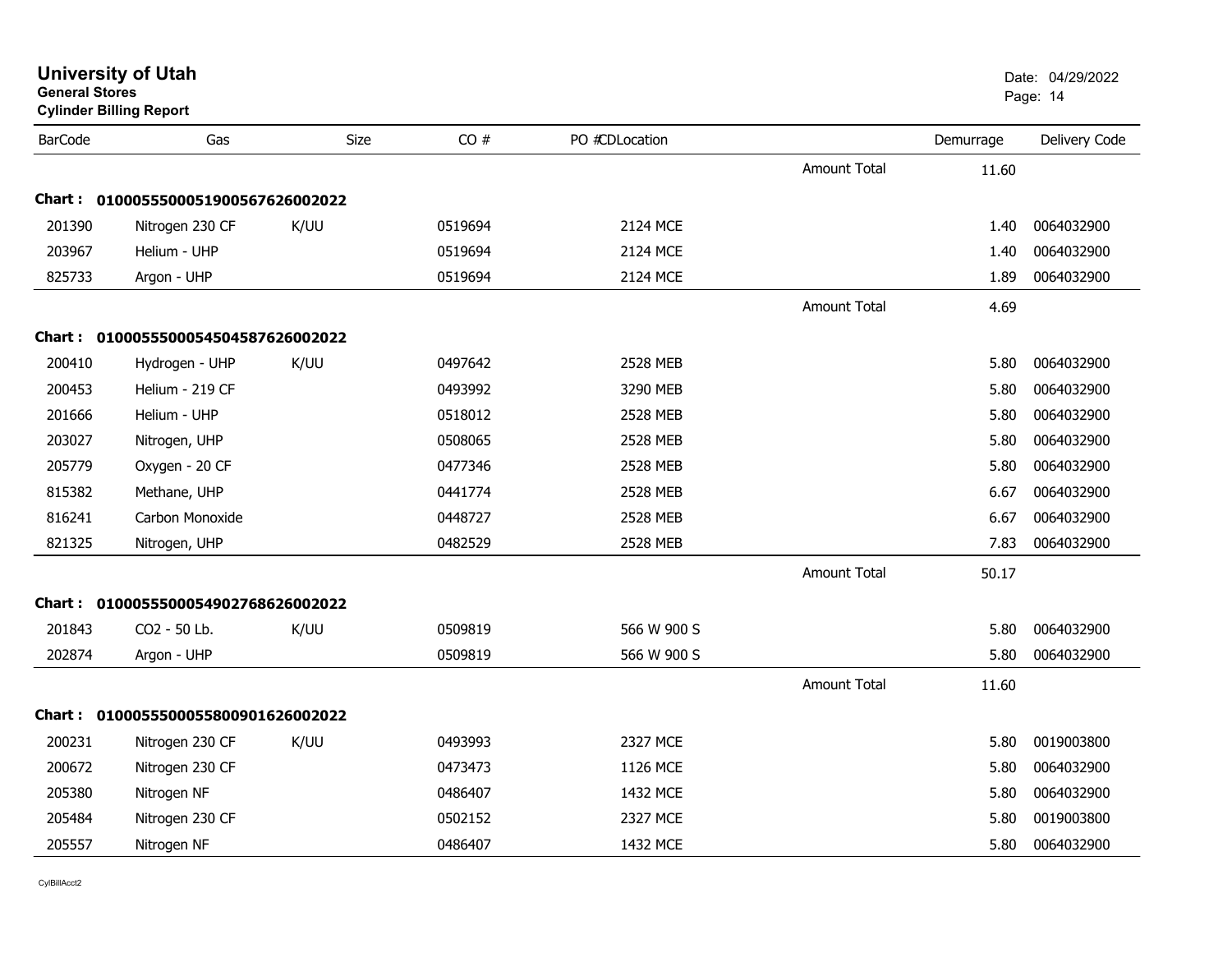| General Stores | <b>Cylinder Billing Report</b>      |             |         |                       |                     |           | Page: 15      |
|----------------|-------------------------------------|-------------|---------|-----------------------|---------------------|-----------|---------------|
| <b>BarCode</b> | Gas                                 | <b>Size</b> | CO#     | PO #CDLocation        |                     | Demurrage | Delivery Code |
|                |                                     |             |         |                       | <b>Amount Total</b> | 29.00     |               |
|                | Chart: 0100055500055800902626002022 |             |         |                       |                     |           |               |
| 200587         | Nitrogen 230 CF                     | K/UU        | 0474803 | 1127 MCE              |                     | 5.80      | 0064032900    |
|                |                                     |             |         |                       | <b>Amount Total</b> | 5.80      |               |
|                | Chart: 0100055500055800907626002022 |             |         |                       |                     |           |               |
| 201898         | Oxygen - 20 CF                      | 20#/UU      | 0470269 | <b>208 WBB</b>        |                     | 5.80      | 0064032900    |
| 201951         | Oxygen - 20 CF                      |             | 0496933 | 3215 MEB              |                     | 5.80      | 0064032900    |
| 820714         | 10% H2 Bal. N2                      |             | 0479360 | 2444 MCE              |                     | 7.83      | 0064032900    |
| 822180         | Oxygen, USP                         |             | 0491197 | 2444 MCE - Bonan Wang |                     | 7.83      | 0064032900    |
|                |                                     |             |         |                       | Amount Total        | 27.26     |               |
|                | Chart: 0100055500055801003626002022 |             |         |                       |                     |           |               |
| 200054         | Nitrogen 230 CF                     | K/UU        | 0518173 | 2124 MCE              |                     | 4.40      | 0064032900    |
| 201373         | Nitrogen 230 CF                     |             | 0518022 | 2124 MCE              |                     | 5.80      | 0064032900    |
| 201736         | Hydrogen                            |             | 0512636 | 1335 MCE              |                     | 5.80      | 0064032900    |
| 824864         | Nitrogen 230 CF                     |             | 0512636 | 1335 MCE              |                     | 7.83      | 0064032900    |
|                |                                     |             |         |                       | <b>Amount Total</b> | 23.83     |               |
|                | Chart: 0100055500055801060626002022 |             |         |                       |                     |           |               |
| 200386         | Nitrogen 230 CF                     | K/UU        | 0516653 | <b>2505A MEB</b>      |                     | 0.20      | 0064032900    |
| 201413         | Oxygen, USP                         |             | 0510915 | <b>2505A MEB</b>      |                     | 5.80      | 0064032900    |
|                |                                     |             |         |                       | <b>Amount Total</b> | 6.00      |               |
|                | Chart: 0100055500055900682626002022 |             |         |                       |                     |           |               |
| 200974         | 95% Air, 5% CO2                     | K/UU        | 0476445 | 3290 MEB              |                     | 5.80      | 0064032900    |
| 201075         | CO2 - 50 Lb.                        |             | 0515575 | 5534 SMBB             |                     | 5.80      | 0064032900    |
| 205644         | CO2 - 50 Lb.                        |             | 0508312 | 5534 SMBB             |                     | 5.80      | 0064032900    |
| 822933         | CO2 - 50 Lb.                        |             | 0497169 | 5800 SMBB             |                     | 7.83      | 0064032900    |
| 822934         | CO2 - 50 Lb.                        |             | 0497169 | 5800 SMBB             |                     | 7.83      | 0064032900    |

**General Stores**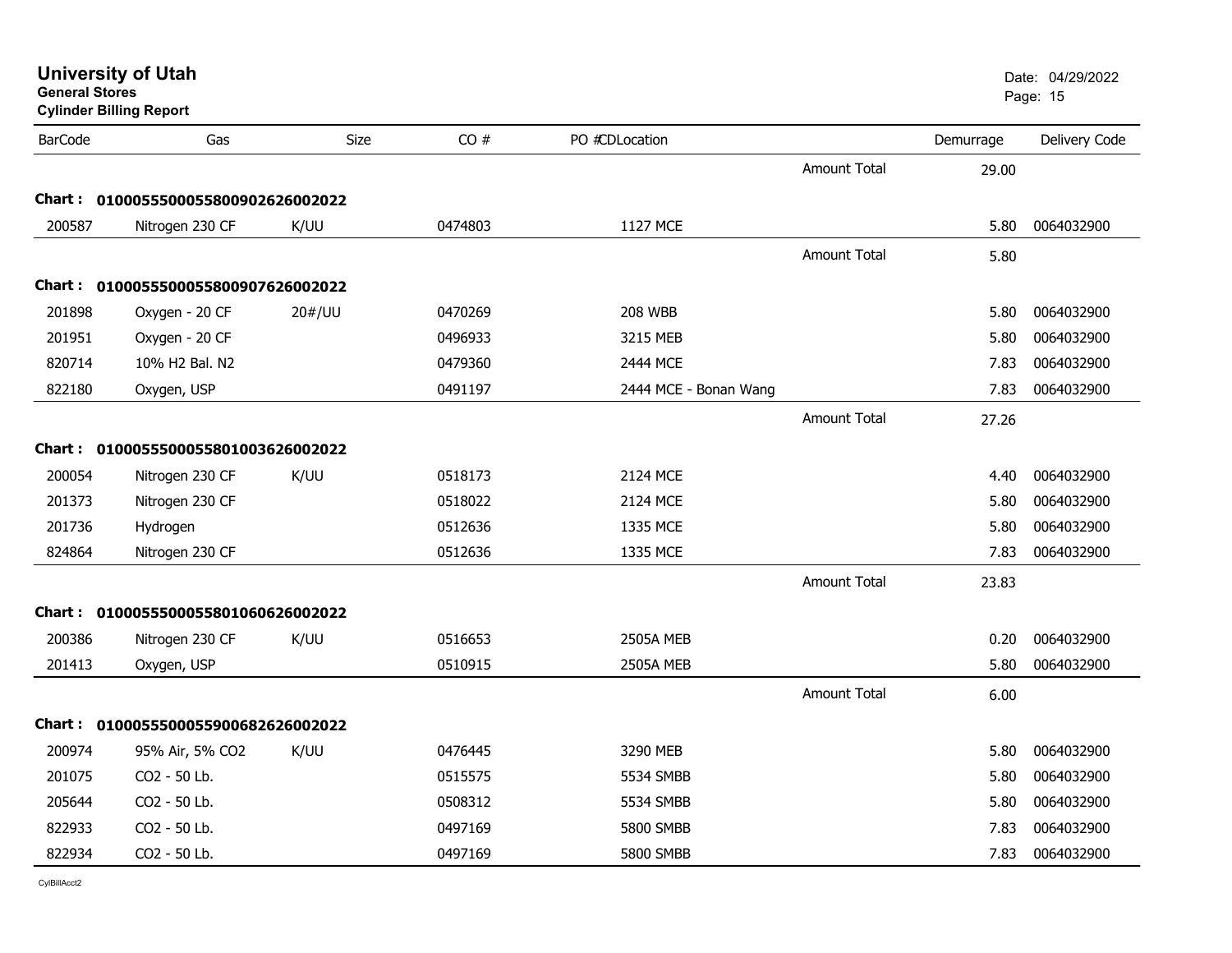| General Stores | <b>Cylinder Billing Report</b>      |      |         |                          |                     |           | Page: 16      |
|----------------|-------------------------------------|------|---------|--------------------------|---------------------|-----------|---------------|
| <b>BarCode</b> | Gas                                 | Size | CO#     | PO #CDLocation           |                     | Demurrage | Delivery Code |
|                |                                     |      |         |                          | Amount Total        | 33.06     |               |
|                | Chart: 0100055500058502864626002022 |      |         |                          |                     |           |               |
| 200399         | Nitrogen 230 CF                     | K/UU | 0493420 | 1282 MEB                 |                     | 5.80      | 0064032900    |
| 205919         | Zero Air                            |      | 0517489 | 1438 MCE                 |                     | 5.80      | 0064032900    |
| 824970         | Zero Air                            |      | 0516089 | 1282 MEB                 |                     | 7.83      | 0064032900    |
|                |                                     |      |         |                          | <b>Amount Total</b> | 19.43     |               |
|                | Chart: 0100055500058502950626002022 |      |         |                          |                     |           |               |
| 201820         | Helium - 219 CF                     | K/UU | 0499887 | 3290 MEB                 |                     | 5.80      | 0064032900    |
| 202851         | 95% N2, 5% CO2                      |      | 0505549 | 1282 MEB                 |                     | 5.80      | 0064032900    |
|                |                                     |      |         |                          | <b>Amount Total</b> | 11.60     |               |
|                | Chart: 0100055500059203601626002022 |      |         |                          |                     |           |               |
| 201329         | Nitrogen 230 CF                     | K/UU | 0514296 | 2509 MEB                 |                     | 3.00      | 0064032900    |
| 202059         | Nitrogen 230 CF                     |      | 0517233 | 2509 MEB                 |                     | 5.80      | 0064032900    |
| 202084         | Nitrogen 230 CF                     |      | 0519346 | 2509 MEB                 |                     | 2.80      | 0064032900    |
| 818653         | Ethylene                            |      | 0465270 | 2509 MEB                 |                     | 7.83      | 0064032900    |
| 821723         | CO2 - 50 Lb.                        |      | 0486182 | 2509 MEB                 |                     | 7.83      | 0064032900    |
|                |                                     |      |         |                          | Amount Total        | 27.26     |               |
|                | Chart: 01000556000295096260012022   |      |         |                          |                     |           |               |
| 201917         | Nitrogen 230 CF                     | K/UU | 0415219 | <b>BLDG 61 Room 1335</b> |                     | 4.64      | 0064032900    |
|                |                                     |      |         |                          | Amount Total        | 4.64      |               |
|                | Chart: 01000556000297856260012022   |      |         |                          |                     |           |               |
| 200380         | Nitrogen 230 CF                     | K/UU | 0463723 | 870 SO 500 WEST          |                     | 0.16      | 0064032900    |
|                |                                     |      |         |                          | Amount Total        | 0.16      |               |
|                | Chart: 01000581001310686260512022   |      |         |                          |                     |           |               |
| 200550         | Zero Air                            | K/UU | 0493458 | 100 HEDCO HIGH BAY       |                     | 5.80      | 0056001040    |
|                |                                     |      |         |                          |                     |           |               |

**General Stores**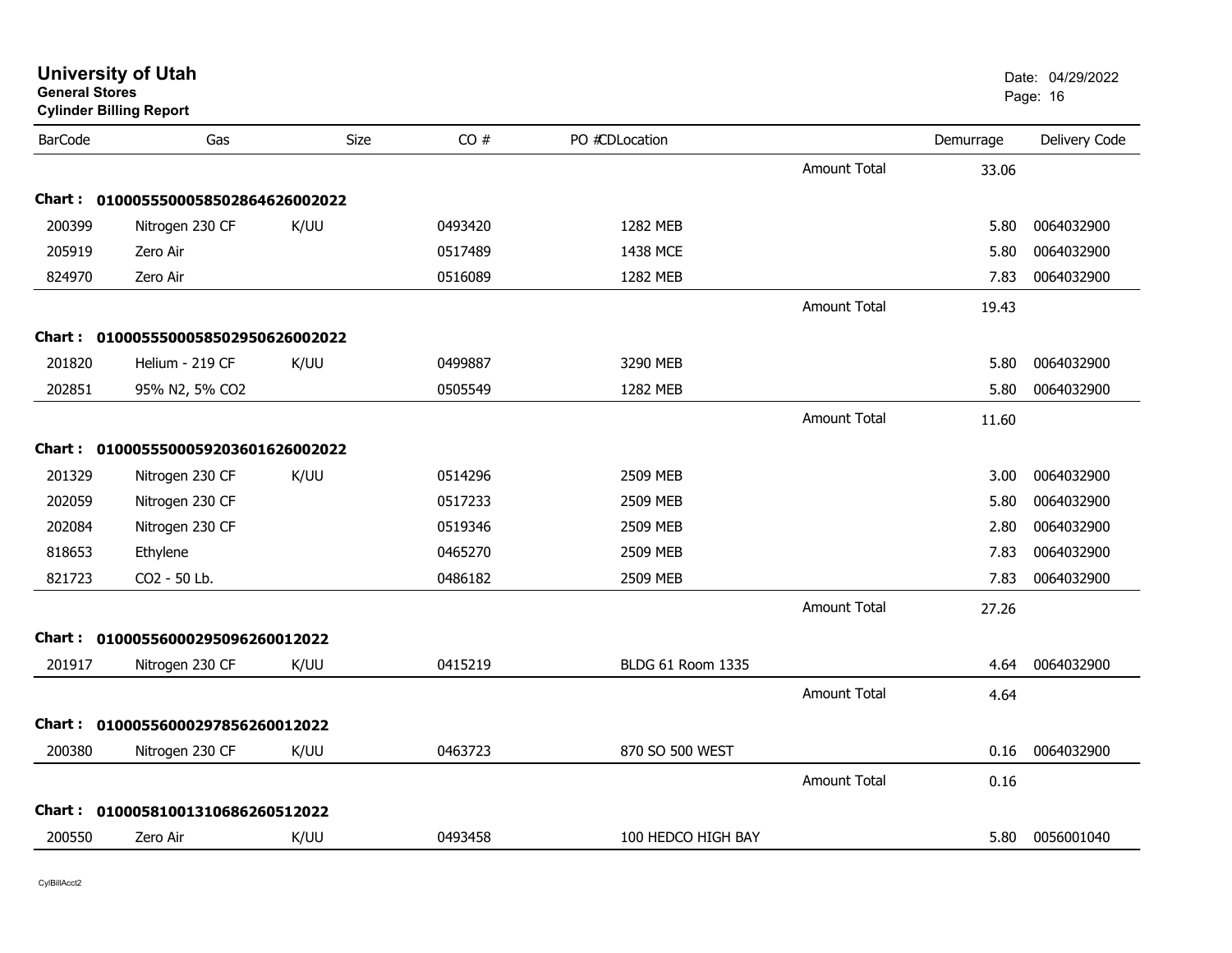| <b>General Stores</b>  | <b>University of Utah</b><br><b>Cylinder Billing Report</b> |             |         |                        |                     |           | Date: 04/29/2022<br>Page: 17 |
|------------------------|-------------------------------------------------------------|-------------|---------|------------------------|---------------------|-----------|------------------------------|
| <b>BarCode</b>         | Gas                                                         | <b>Size</b> | CO#     | PO #CDLocation         |                     | Demurrage | Delivery Code                |
|                        |                                                             |             |         |                        | Amount Total        | 5.80      |                              |
| <b>Chart :</b>         | 01000582500194146260012022                                  |             |         |                        |                     |           |                              |
| 202761                 | Hydrogen                                                    | K/UU        | 0457555 | 2071 MCE               |                     | 4.64      | 0057001010                   |
|                        |                                                             |             |         |                        | <b>Amount Total</b> | 4.64      |                              |
| Chart : .              | 01000582500194196260012022                                  |             |         |                        |                     |           |                              |
| 200707                 | Argon                                                       | K/UU        | 0472953 | 100 HEDCO              |                     | 5.80      | 0056001040                   |
|                        |                                                             |             |         |                        | <b>Amount Total</b> | 5.80      |                              |
| Chart :                | 01000582500265186260012022                                  |             |         |                        |                     |           |                              |
| 200183                 | Nitrogen 230 CF                                             | K/UU        | 0470274 | 1490 B MEB             |                     | 5.80      | 0061020000                   |
| 202316                 | Air - E                                                     |             | 0488737 | <b>MCE Reactor Lab</b> |                     | 5.80      | 0061020000                   |
| 203331                 | Air - 233 CF                                                |             | 0498425 | MEB Reactor Area Lab   |                     | 5.80      | 0061020000                   |
|                        |                                                             |             |         |                        | Amount Total        | 17.40     |                              |
| <b>Chart :</b>         | 01000582500267876260012022                                  |             |         |                        |                     |           |                              |
| 201586                 | Oxygen - 125 CF                                             | K/UU        | 0498807 | 2027 MCE               |                     | 5.80      | 0061020000                   |
| 823769                 | 5%CO2,95%N2 Med                                             |             | 0510345 | 2027 MCE               |                     | 7.83      | 0061020000                   |
| 824107                 | Nitrogen 230 CF                                             |             | 0507594 | 2027 MCE               |                     | 7.83      | 0061020000                   |
|                        |                                                             |             |         |                        | Amount Total        | 21.46     |                              |
| Chart :                | 0100058500053500188626002022                                |             |         |                        |                     |           |                              |
| 823634                 | 25%Co2 75%Argon                                             | 200C/Mt.A   | 0503392 | 100 HEDCO              |                     | 7.83      | 0061020000                   |
|                        |                                                             |             |         |                        | Amount Total        | 7.83      |                              |
| Chart :                | 0100058500054000266626002022                                |             |         |                        |                     |           |                              |
| 202852                 | 95% N2, 5% CO2 K/UU                                         |             | 0474862 | 2071 MCE               |                     |           | 5.80  0057001010             |
| 203361                 | Helium - UHP                                                |             | 0455375 | 2065 MCE               |                     | 4.64      | 0057001010                   |
| 205406                 | Nitrogen, 23 CF                                             |             | 0470598 | 2071 MCE               |                     | 5.80      | 0057001010                   |
| 205787                 | Acetylene - MC                                              |             | 0441265 | 2071 MCE               |                     | 4.64      | 0061020000                   |
| 819299<br>CvIBillAcct2 | Oxygen, UHP,                                                |             | 0478725 | 2065 MCE               |                     | 7.83      | 0057001010                   |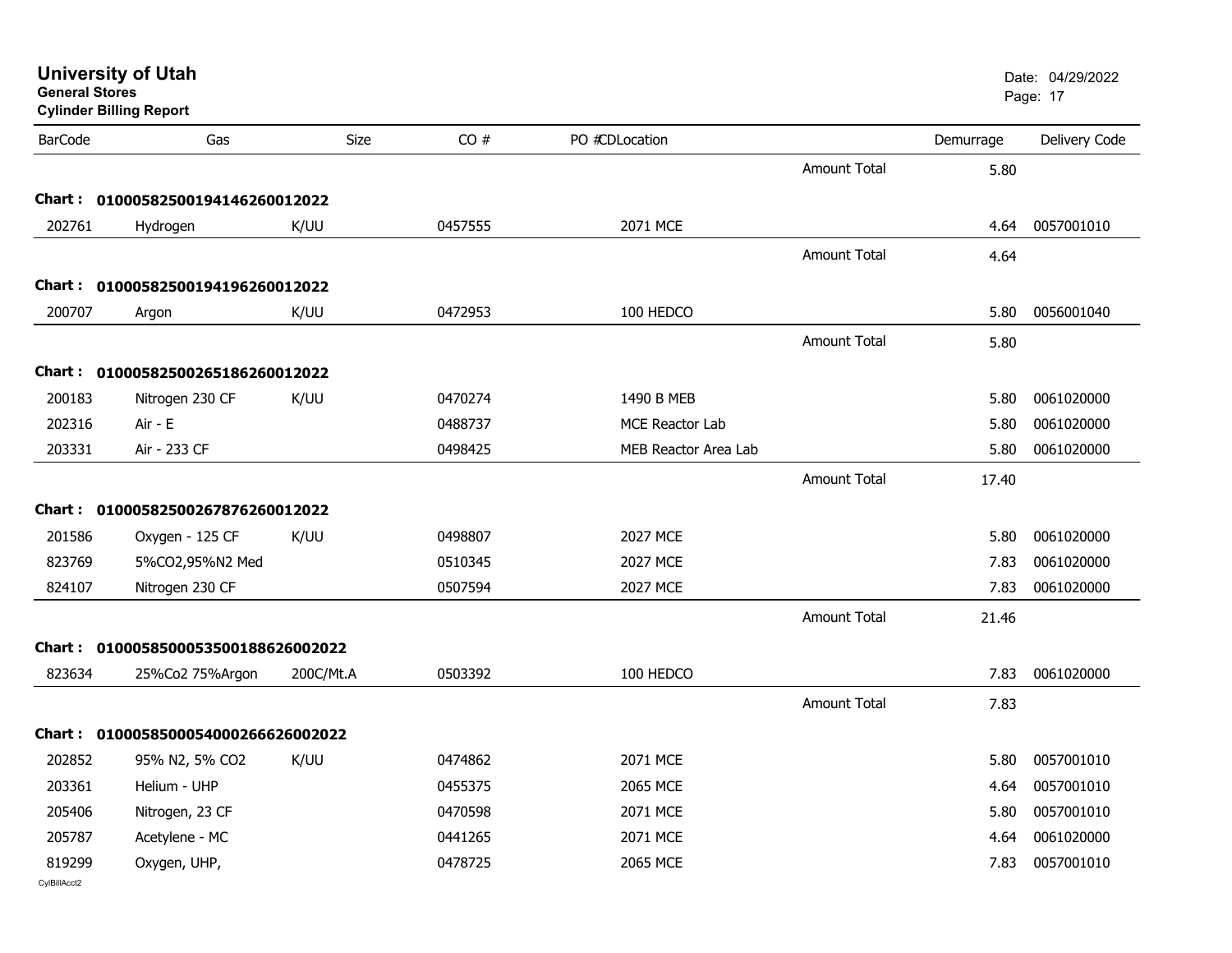| <b>University of Utah</b> |  |
|---------------------------|--|
| <b>General Stores</b>     |  |

## **Cylinder Billing Report**

| <b>BarCode</b> | Gas                                 | Size      | CO#     | PO #CDLocation      |                     | Demurrage | Delivery Code |
|----------------|-------------------------------------|-----------|---------|---------------------|---------------------|-----------|---------------|
| 819755         | <b>UHP Ethylene</b>                 |           | 0472264 | 2065 MCE            |                     | 7.83      | 0057001010    |
|                |                                     |           |         |                     | <b>Amount Total</b> | 36.54     |               |
|                | Chart: 0100058500054503803626002022 |           |         |                     |                     |           |               |
| 202777         | 25%Co2 75%Argon                     | K/UU      | 0344681 | 100 HEDCO           |                     | 4.64      | 0061020000    |
| 203912         | Argon                               |           | 0438133 | 100 HEDCO           |                     | 4.64      | 0061020000    |
|                |                                     |           |         |                     | <b>Amount Total</b> | 9.28      |               |
|                | Chart: 0100058500054504167626002022 |           |         |                     |                     |           |               |
| 202946         | CO2 - Inst. Gra                     | K/UU      | 0474177 | 100 HEDCO           |                     | 5.80      | 0061020000    |
|                |                                     |           |         |                     | <b>Amount Total</b> | 5.80      |               |
|                | Chart: 0100058500054504499626002022 |           |         |                     |                     |           |               |
| 204324         | 25%Co2 75%Argon                     | K/UU      | 0495870 | 100 Hedco- High Bay |                     | 5.80      | 0061020000    |
| 205780         | Acetylene, CF                       |           | 0497854 | 100 HEDCO           |                     | 5.80      | 0061020000    |
| 822839         | Oxygen, USP                         |           | 0497854 | 100 HEDCO           |                     | 7.83      | 0061020000    |
|                |                                     |           |         |                     | <b>Amount Total</b> | 19.43     |               |
|                | Chart: 0100058500055900766626002022 |           |         |                     |                     |           |               |
| 202769         | Argon                               | K/UU      | 0519857 | 2000 MCE            |                     | 0.20      | 0061020000    |
| 825214         | Argon - 40cf                        |           | 0515280 | <b>2027 MCE</b>     |                     | 7.56      | 0061020000    |
|                |                                     |           |         |                     | Amount Total        | 7.76      |               |
|                | Chart: 0100058500058502321626002022 |           |         |                     |                     |           |               |
| 813106         | CO2 - Inst. Gra                     | 50#/Mt.Ai | 0431221 | 100 HEDCO           |                     | 6.38      | 0061020000    |
|                |                                     |           |         |                     | <b>Amount Total</b> | 6.38      |               |
|                | Chart: 0100058500058502658626002022 |           |         |                     |                     |           |               |
| 200248         | Nitrogen 230 CF                     | K/UU      | 0519820 | 2725 MCE            |                     | 0.60      | 0057001010    |
| 200386         | Nitrogen 230 CF                     |           | 0519040 | 2725 MCE            |                     | 3.60      | 0057001010    |
| 200567         | Nitrogen 230 CF                     |           | 0518407 | 2725 MCE            |                     | 5.80      | 0057001010    |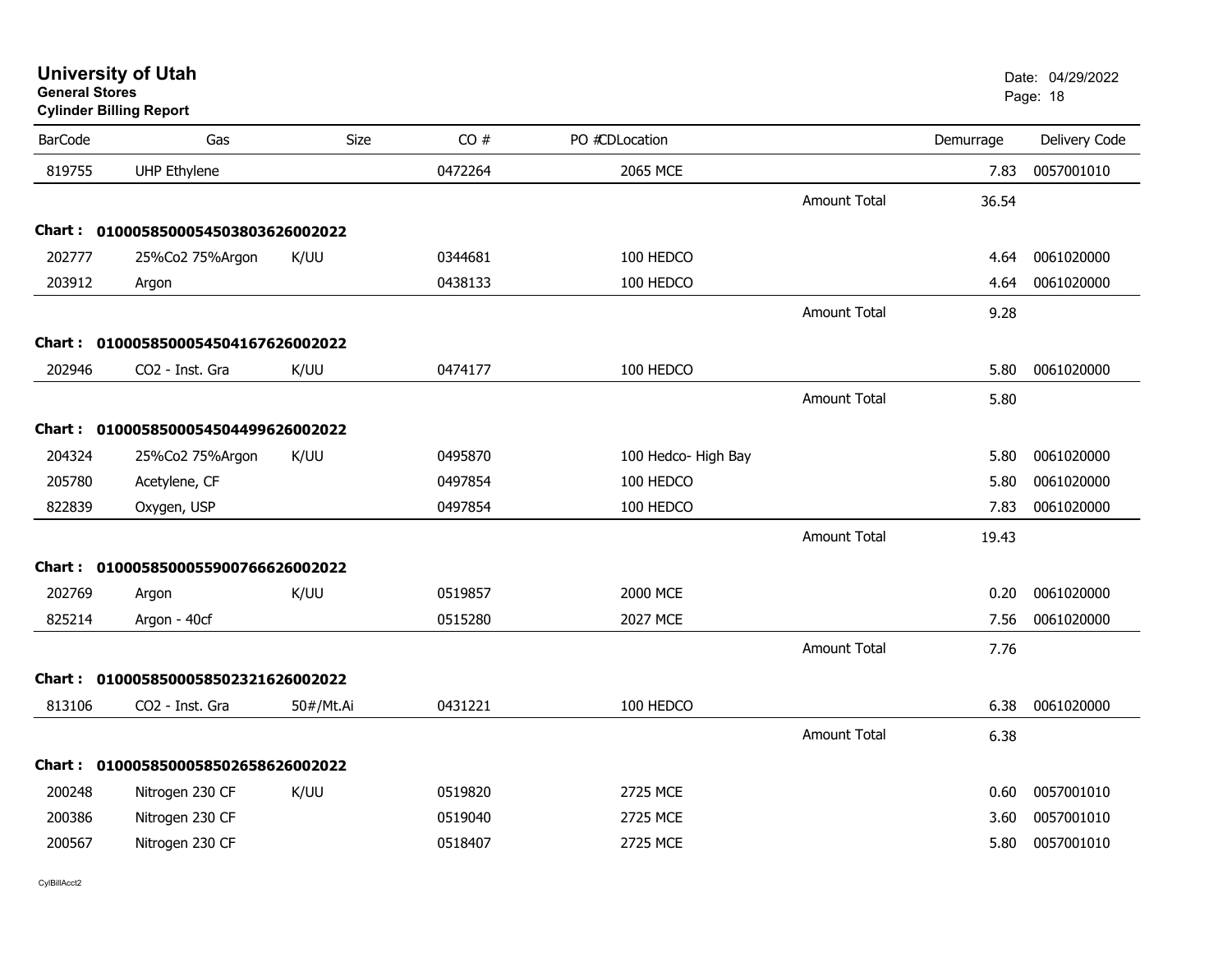| <b>General Stores</b> | <b>University of Utah</b><br><b>Cylinder Billing Report</b> |      |         |                |           | Date: 04/29/2022<br>Page: 19 |
|-----------------------|-------------------------------------------------------------|------|---------|----------------|-----------|------------------------------|
| <b>BarCode</b>        | Gas                                                         | Size | CO#     | PO #CDLocation | Demurrage | Delivery Code                |
| 200618                | Nitrogen 230 CF                                             |      | 0519820 | 2725 MCE       | 0.60      | 0057001010                   |
| 200622                | Nitrogen 230 CF                                             |      | 0519040 | 2725 MCE       | 3.60      | 0057001010                   |
| 200644                | Nitrogen 230 CF                                             |      | 0519820 | 2725 MCE       | 0.60      | 0057001010                   |
| 200645                | Nitrogen 230 CF                                             |      | 0519040 | 2725 MCE       | 3.00      | 0057001010                   |
| 200699                | CO2 - 50 Lb.                                                |      | 0519542 | 2071 MCE       | 1.80      | 0057001010                   |
| 200708                | Nitrogen 230 CF                                             |      | 0519040 | 2725 MCE       | 3.60      | 0057001010                   |
| 200797                | Nitrogen 230 CF                                             |      | 0519040 | 2725 MCE       | 3.00      | 0057001010                   |
| 200839                | Nitrogen 230 CF                                             |      | 0516619 | 2725 MCE       | 5.20      | 0057001010                   |
| 200948                | Nitrogen 230 CF                                             |      | 0518407 | 2725 MCE       | 5.20      | 0057001010                   |
| 200963                | Zero Air                                                    |      | 0517500 | 2065 MCE       | 5.80      | 0057001010                   |
| 200985                | Nitrogen 230 CF                                             |      | 0519820 | 2725 MCE       | 0.60      | 0057001010                   |
| 201045                | CO2 - 50 Lb.                                                |      | 0519542 | 2071 MCE       | 1.80      | 0057001010                   |
| 201165                | Nitrogen 230 CF                                             |      | 0518407 | 2725 MCE       | 2.20      | 0057001010                   |
| 201173                | Nitrogen 230 CF                                             |      | 0519040 | 2725 MCE       | 3.60      | 0057001010                   |
| 201279                | Nitrogen 230 CF                                             |      | 0518407 | 2725 MCE       | 5.20      | 0057001010                   |
| 201281                | Nitrogen 230 CF                                             |      | 0519820 | 2725 MCE       | 0.60      | 0057001010                   |
| 201282                | Nitrogen 230 CF                                             |      | 0518407 | 2725 MCE       | 5.20      | 0057001010                   |
| 201367                | Nitrogen 230 CF                                             |      | 0516619 | 2725 MCE       | 2.20      | 0057001010                   |
| 201400                | Nitrogen 230 CF                                             |      | 0519820 | 2725 MCE       | 0.60      | 0057001010                   |
| 202058                | Nitrogen 230 CF                                             |      | 0518407 | 2725 MCE       | 2.20      | 0057001010                   |
| 202215                | Nitrogen 230 CF                                             |      | 0519040 | 2725 MCE       | 3.60      | 0057001010                   |
| 202270                | Nitrogen 230 CF                                             |      | 0516619 | 2725 MCE       | 2.20      | 0057001010                   |
| 202422                | Nitrogen 230 CF                                             |      | 0519820 | 2725 MCE       | 0.60      | 0057001010                   |
| 202476                | 95% N2, 5% CO2                                              |      | 0510753 | 2725 MCE       | 5.80      | 0057001010                   |
| 202509                | CO2 - 50 Lb.                                                |      | 0493952 | 2071 MCE       | 0.20      | 0057001010                   |
| 202663                | Nitrogen 230 CF                                             |      | 0518407 | 2725 MCE       | 5.80      | 0057001010                   |
| 202725                | Nitrogen 230 CF                                             |      | 0518407 | 2725 MCE       | 5.20      | 0057001010                   |
| 202727                | Nitrogen 230 CF                                             |      | 0519820 | 2725 MCE       | 0.60      | 0057001010                   |
| CvIBillAcct2          |                                                             |      |         |                |           |                              |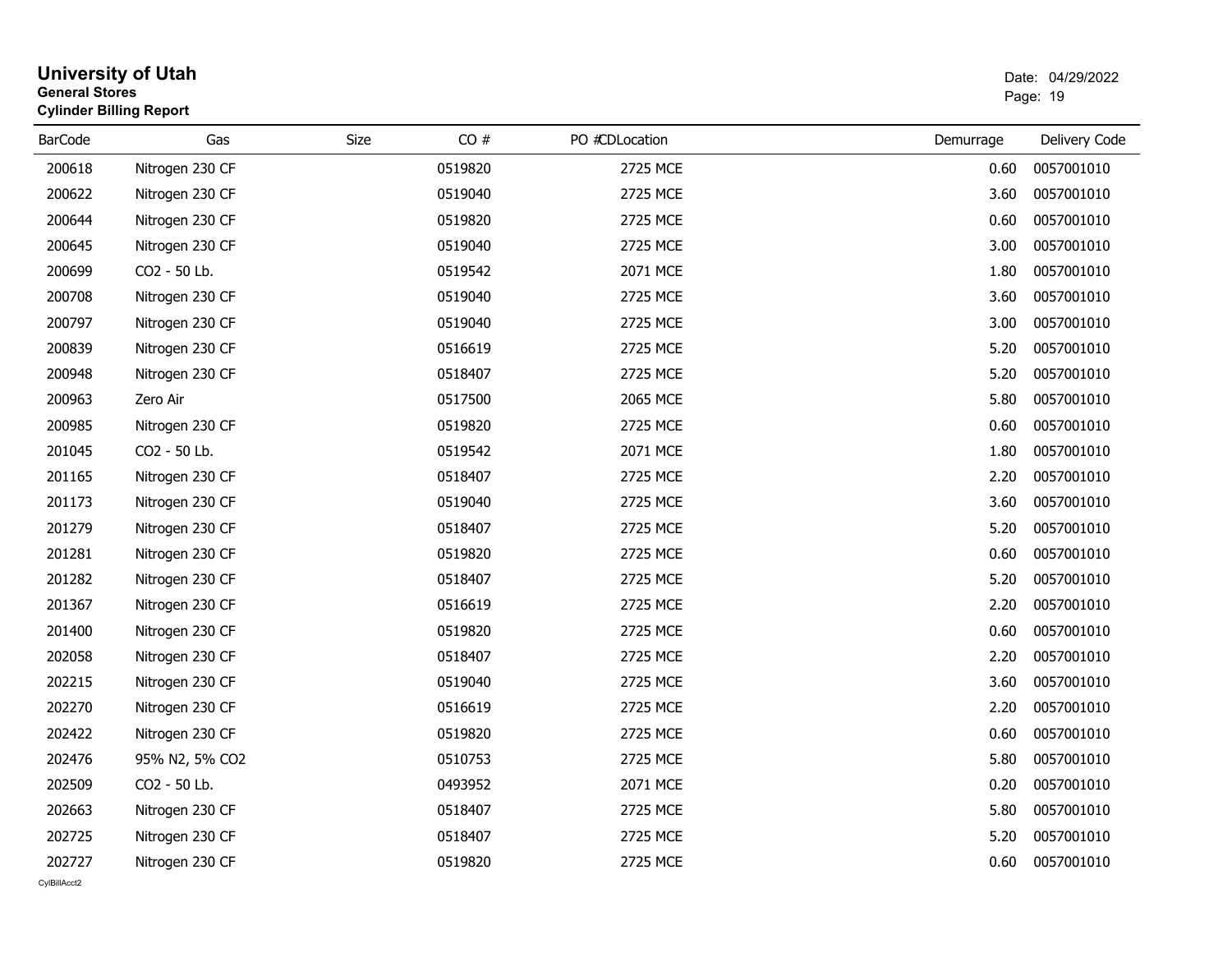| <b>General Stores</b> | <b>University of Utah</b><br><b>Cylinder Billing Report</b> |             |         |                      |              |           | Date: 04/29/2022<br>Page: 20 |
|-----------------------|-------------------------------------------------------------|-------------|---------|----------------------|--------------|-----------|------------------------------|
| <b>BarCode</b>        | Gas                                                         | <b>Size</b> | CO#     | PO #CDLocation       |              | Demurrage | Delivery Code                |
| 202927                | Nitrogen 230 CF                                             |             | 0518407 | 2725 MCE             |              | 2.20      | 0057001010                   |
| 203800                | Nitrogen 230 CF                                             |             | 0517498 | 2725 MCE             |              | 5.20      | 0057001010                   |
| 203803                | Nitrogen 230 CF                                             |             | 0519820 | 2725 MCE             |              | 0.60      | 0057001010                   |
| 203874                | Nitrogen 230 CF                                             |             | 0519040 | 2725 MCE             |              | 3.00      | 0057001010                   |
| 203894                | Nitrogen 230 CF                                             |             | 0519040 | 2725 MCE             |              | 3.60      | 0057001010                   |
| 205378                | Nitrogen 230 CF                                             |             | 0519040 | 2725 MCE             |              | 3.60      | 0057001010                   |
| 205393                | Nitrogen 230 CF                                             |             | 0518407 | 2725 MCE             |              | 5.20      | 0057001010                   |
| 205398                | Nitrogen 230 CF                                             |             | 0519820 | 2725 MCE             |              | 0.60      | 0057001010                   |
| 205638                | Nitrogen 230 CF                                             |             | 0519040 | 2725 MCE             |              | 3.60      | 0057001010                   |
| 205683                | CO2 - 50 Lb.                                                |             | 0518739 | 2071 MCE             |              | 3.80      | 0057001010                   |
| 822966                | CO2 - 50 Lb.                                                |             | 0497128 | 2071 MCE             |              | 5.40      | 0057001010                   |
| 823175                | 5% Co2 In CH4                                               |             | 0497538 | 2071 MCE             |              | 7.83      | 0057001010                   |
| 823403                | Methane C.P. GR                                             |             | 0499811 | 2071 MCE             |              | 7.83      | 0057001010                   |
| 824972                | 2% O2 In N2                                                 |             | 0512440 | 2725 MCE             |              | 7.83      | 0057001010                   |
| 824973                | 2% O2 In N2                                                 |             | 0512440 | 2725 MCE             |              | 7.83      | 0057001010                   |
| 824974                | 2% O2 In N2                                                 |             | 0512440 | 2725 MCE             |              | 7.83      | 0057001010                   |
| 825256                | Nitrogen 230 CF                                             |             | 0515797 | <b>ROOM 2725 MCE</b> |              | 2.97      | 0057001010                   |
| 825262                | Nitrogen 230 CF                                             |             | 0515797 | <b>ROOM 2725 MCE</b> |              | 7.83      | 0057001010                   |
| 825349                | Zero Air                                                    |             | 0518101 | 2065 MCE             |              | 7.83      | 0057001010                   |
| 825424                | Nitrogen 230 CF                                             |             | 0517498 | 2725 MCE             |              | 2.97      | 0057001010                   |
| 825425                | Nitrogen 230 CF                                             |             | 0517498 | 2725 MCE             |              | 7.83      | 0057001010                   |
| 825426                | Nitrogen 230 CF                                             |             | 0517498 | 2725 MCE             |              | 2.97      | 0057001010                   |
| 825427                | Nitrogen 230 CF                                             |             | 0517498 | 2725 MCE             |              | 7.83      | 0057001010                   |
| 825430                | Nitrogen 230 CF                                             |             | 0517498 | 2725 MCE             |              | 2.97      | 0057001010                   |
|                       |                                                             |             |         |                      | Amount Total | 209.75    |                              |
|                       | Chart: 0100058500058502784626002022                         |             |         |                      |              |           |                              |
| 200287                | Hydrogen                                                    | K/UU        | 0463239 | 2071 MCE             |              | 4.64      | 0061020000                   |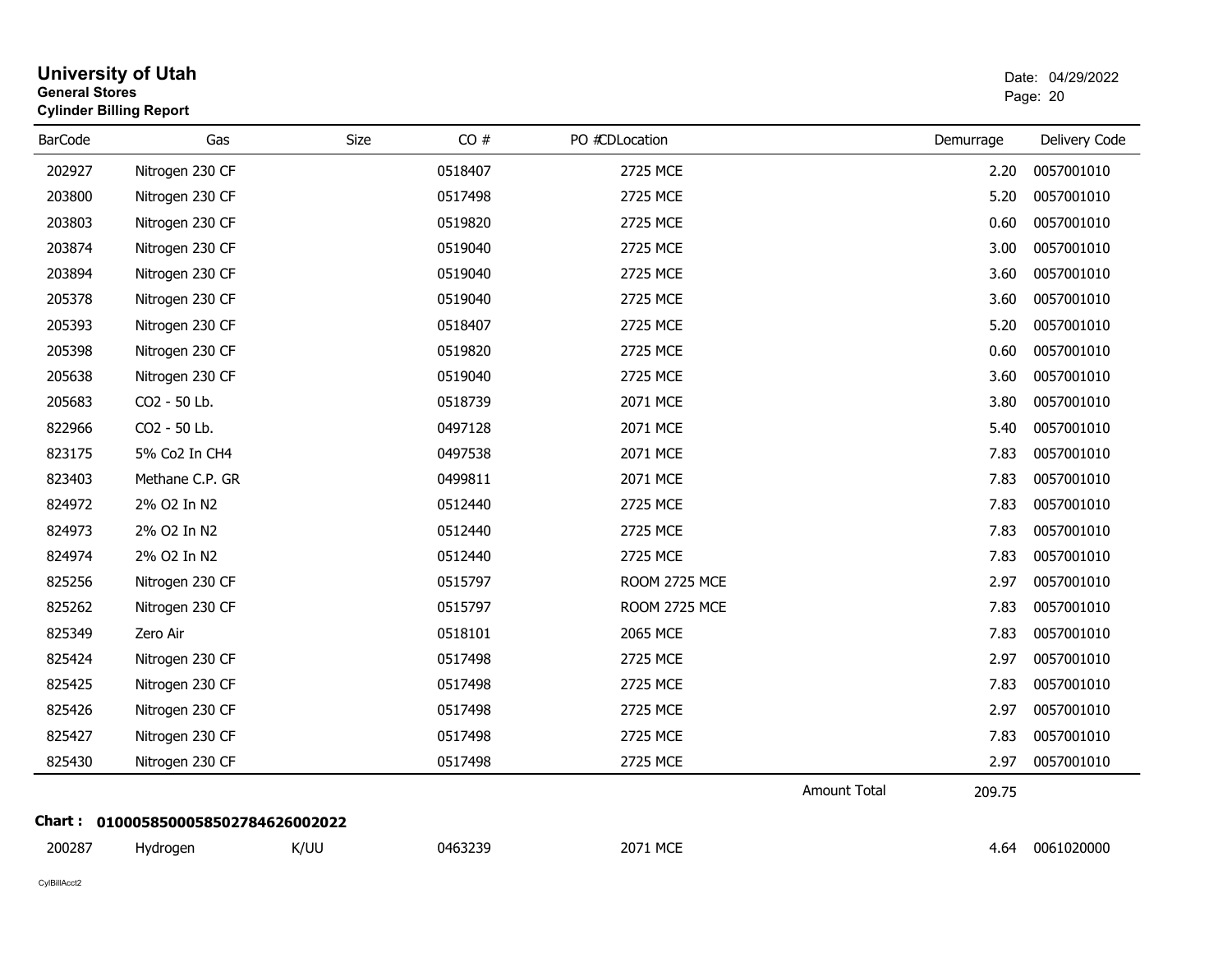| <b>General Stores</b><br><b>Cylinder Billing Report</b> | <b>University of Utah</b>           |      |         |                 |                     | Date: 04/29/2022<br>Page: 21 |               |  |
|---------------------------------------------------------|-------------------------------------|------|---------|-----------------|---------------------|------------------------------|---------------|--|
| <b>BarCode</b>                                          | Gas                                 | Size | CO#     | PO #CDLocation  |                     | Demurrage                    | Delivery Code |  |
| 200323                                                  | Oxygen, USP                         |      | 0437215 | 2065 MCE        |                     | 4.64                         | 0061020000    |  |
| 200693                                                  | CO2 - 50 Lb.                        |      | 0427463 | 1228 MEB        |                     | 4.64                         | 0061020000    |  |
| 203299                                                  | CO2 - 50 Lb.                        |      | 0439732 | 2071 MCE        |                     | 4.64                         | 0061020000    |  |
| 204589                                                  | CO2 - 50 Lb.                        |      | 0439732 | 2071 MCE        |                     | 4.64                         | 0061020000    |  |
| 516589                                                  | 5% Co2 In CH4                       |      | 0450712 | 2071 MCE        |                     | 6.67                         | 0061020000    |  |
|                                                         |                                     |      |         |                 | <b>Amount Total</b> | 29.87                        |               |  |
|                                                         | Chart: 0100059500054501772626002022 |      |         |                 |                     |                              |               |  |
| 200623                                                  | Nitrogen 230 CF                     | K/UU | 0507939 | 1424 MCE        |                     | 5.80                         | 0856003000    |  |
| 201002                                                  | Nitrogen 230 CF                     |      | 0518122 | 1444 MCE        |                     | 5.80                         | 0856003000    |  |
| 201187                                                  | CO2 - 50 Lb.                        |      | 0507526 | 1424 MCE        |                     | 5.80                         | 0856003000    |  |
| 201438                                                  | Nitrogen 230 CF                     |      | 0515994 | <b>2327 MCE</b> |                     | 5.80                         | 0856003000    |  |
| 201945                                                  | Nitrogen 230 CF                     |      | 0519590 | <b>MCE 1444</b> |                     | 1.40                         | 0856003000    |  |
| 202662                                                  | Nitrogen 115 CF                     |      | 0490377 | 1424 MCE        |                     | 5.80                         | 0056001000    |  |
| 202792                                                  | Ultra P-10                          |      | 0419770 | 1424 MCE        |                     | 4.64                         | 0056001000    |  |
| 203215                                                  | Helium - UHP                        |      | 0440415 | 1444 MCE        |                     | 4.64                         | 0064032900    |  |
| 205373                                                  | CO2 - 50 Lb.                        |      | 0424284 | 1027 MCE        |                     | 4.64                         | 0856003000    |  |
| 205535                                                  | CO2 - 50 Lb.                        |      | 0424284 | 1027 MCE        |                     | 4.64                         | 0856003000    |  |
| 809042                                                  | BD Co2 Syphon                       |      | 0352097 | 1027 MCE        |                     | 9.86                         | 0056001000    |  |
| 815503                                                  | 50ppm Ch4/Air                       |      | 0443514 | <b>100 CME</b>  |                     | 6.67                         | 0056001000    |  |
| 815540                                                  | 100ppm Ch4/Air                      |      | 0443640 | <b>100 CME</b>  |                     | 6.67                         | 0056001000    |  |
| 815542                                                  | 50ppm Co2/Air                       |      | 0443514 | <b>100 CME</b>  |                     | 6.67                         | 0056001000    |  |
| 815543                                                  | 1500ppm Co2/Air                     |      | 0443514 | <b>100 CME</b>  |                     | 6.67                         | 0056001000    |  |
| 815544                                                  | 3000ppm Co2/Air                     |      | 0443514 | <b>100 CME</b>  |                     | 6.67                         | 0056001000    |  |
| 815573                                                  | 5ppm Ch4/Air                        |      | 0443773 | <b>100 CME</b>  |                     | 6.67                         | 0056001000    |  |
| 816896                                                  | Co2 10#                             |      | 0453670 | <b>100 CME</b>  |                     | 6.96                         | 0056001000    |  |
| 821784                                                  | CO2 - Siphon                        |      | 0490377 | 1424 MCE        |                     | 7.83                         | 0056001000    |  |
| 823860                                                  | Co2 10#                             |      | 0506032 | 2000 MCE        |                     | 7.83                         | 0056001000    |  |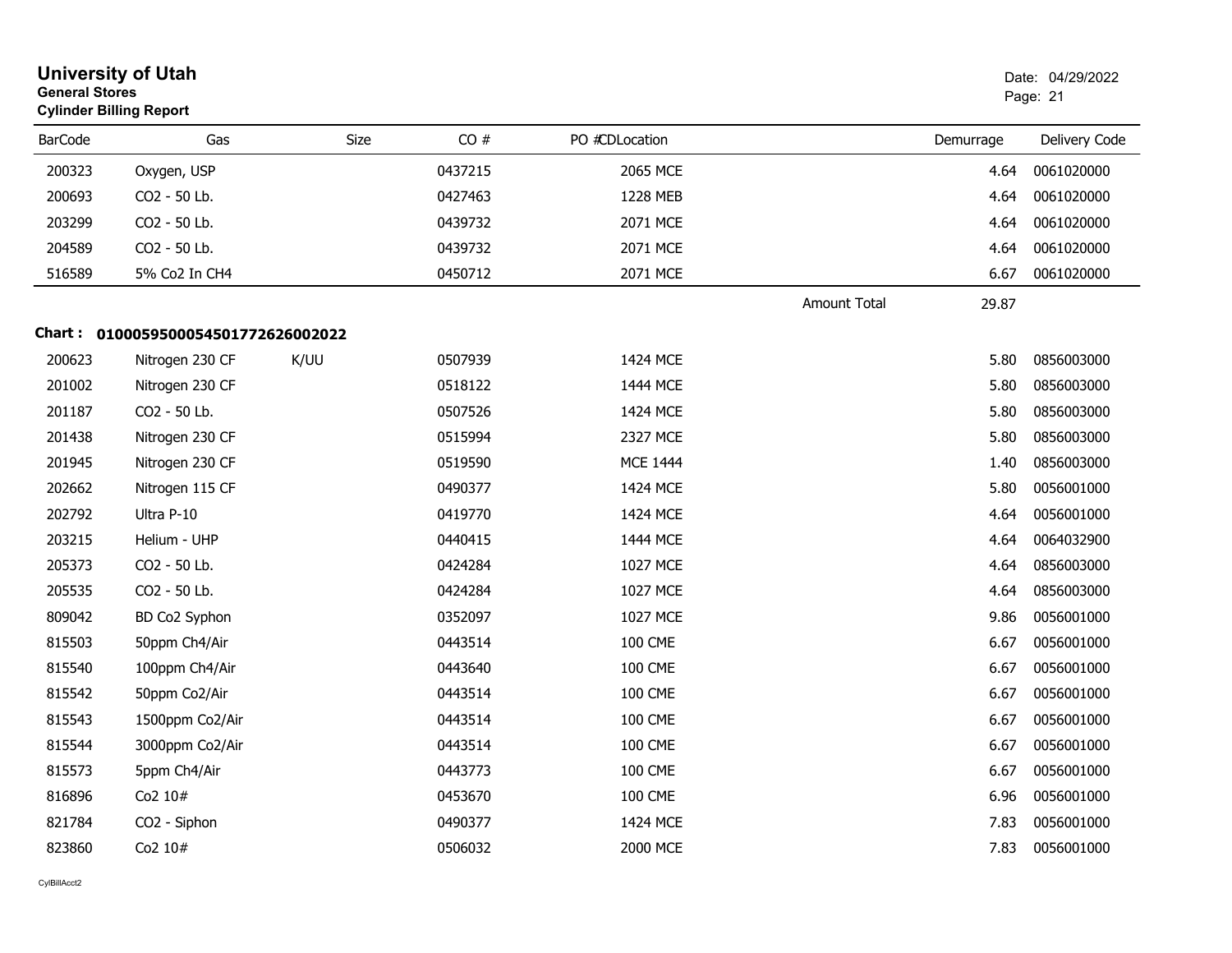| <b>General Stores</b> | <b>University of Utah</b><br><b>Cylinder Billing Report</b> |             |         |                           |           | Date: 04/29/2022<br>Page: 22 |
|-----------------------|-------------------------------------------------------------|-------------|---------|---------------------------|-----------|------------------------------|
| <b>BarCode</b>        | Gas                                                         | <b>Size</b> | CO#     | PO #CDLocation            | Demurrage | Delivery Code                |
| 823861                | Co2 10#                                                     |             | 0506032 | 2000 MCE                  | 7.83      | 0056001000                   |
| 824110                | Nitrogen 230 CF                                             |             | 0507939 | 1424 MCE                  | 7.83      | 0856003000                   |
| 824111                | Nitrogen 230 CF                                             |             | 0507939 | 1424 MCE                  | 7.83      | 0856003000                   |
|                       |                                                             |             |         | <b>Amount Total</b>       | 144.95    |                              |
|                       | Chart: 01000596000110546260012022                           |             |         |                           |           |                              |
| 205379                | Nitrogen 230 CF                                             | K/UU        | 0453367 | 423 WAKARA RM 120         | 4.64      | 61001                        |
| 816880                | HP Nitrogen                                                 |             | 0453412 | 423 WAKARA #120           | 7.83      | 61001                        |
|                       |                                                             |             |         | Amount Total              | 12.47     |                              |
|                       | Chart: 01000596000110586260012022                           |             |         |                           |           |                              |
| 203049                | Oxygen, USP                                                 | K/UU        | 0496304 | 423 Wakara Way RM 150     | 5.80      | 61001                        |
| 823007                | Argon                                                       |             | 0496304 | 423 Wakara Way RM 150     | 7.83      | 61001                        |
|                       |                                                             |             |         | <b>Amount Total</b>       | 13.63     |                              |
|                       | Chart: 01000596000116836260012022                           |             |         |                           |           |                              |
| 200245                | Nitrogen 230 CF                                             | K/UU        | 0427832 | 430 Wakara Room 150       | 4.64      | 61001                        |
| 200481                | Hydrogen - UHP                                              |             | 0306073 | #150 - 423 WAKARA         | 4.64      | 61001                        |
| 201612                | Helium - UHP                                                |             | 0474794 | 423 Wakara Way RM 300     | 5.80      | 0856003000                   |
| 201938                | Hydrogen - UHP                                              |             | 0462675 | 423 WAKARA WAY RM 150     | 4.64      | 0856003000                   |
| 205507                | Nitrogen 230 CF                                             |             | 0320947 | 423 WAKARA #150           | 4.64      | 61001                        |
| 814109                | Hydrogen - UHP                                              |             | 0432987 | 423 WAKARA WAY #150       | 6.67      | 61001                        |
| 815060                | Hydrogen - UHP                                              |             | 0439992 | 423 WAKARA WAY SUITE #150 | 9.57      | 61001                        |
|                       |                                                             |             |         | Amount Total              | 40.60     |                              |
|                       | Chart: 01000596000163106260012022                           |             |         |                           |           |                              |
| 201841                | Nitrogen 230 CF                                             | K/UU        | 0390979 | 423 Wakara #150           | 4.64      | 61001                        |
|                       |                                                             |             |         | <b>Amount Total</b>       | 4.64      |                              |
|                       | Chart: 01000596000232206260012022                           |             |         |                           |           |                              |
| 808400                | Methane C.P. GR                                             | 200C/Mt.A   | 0369545 | 423 Warkara Way Room 120  | 6.38      | 61001                        |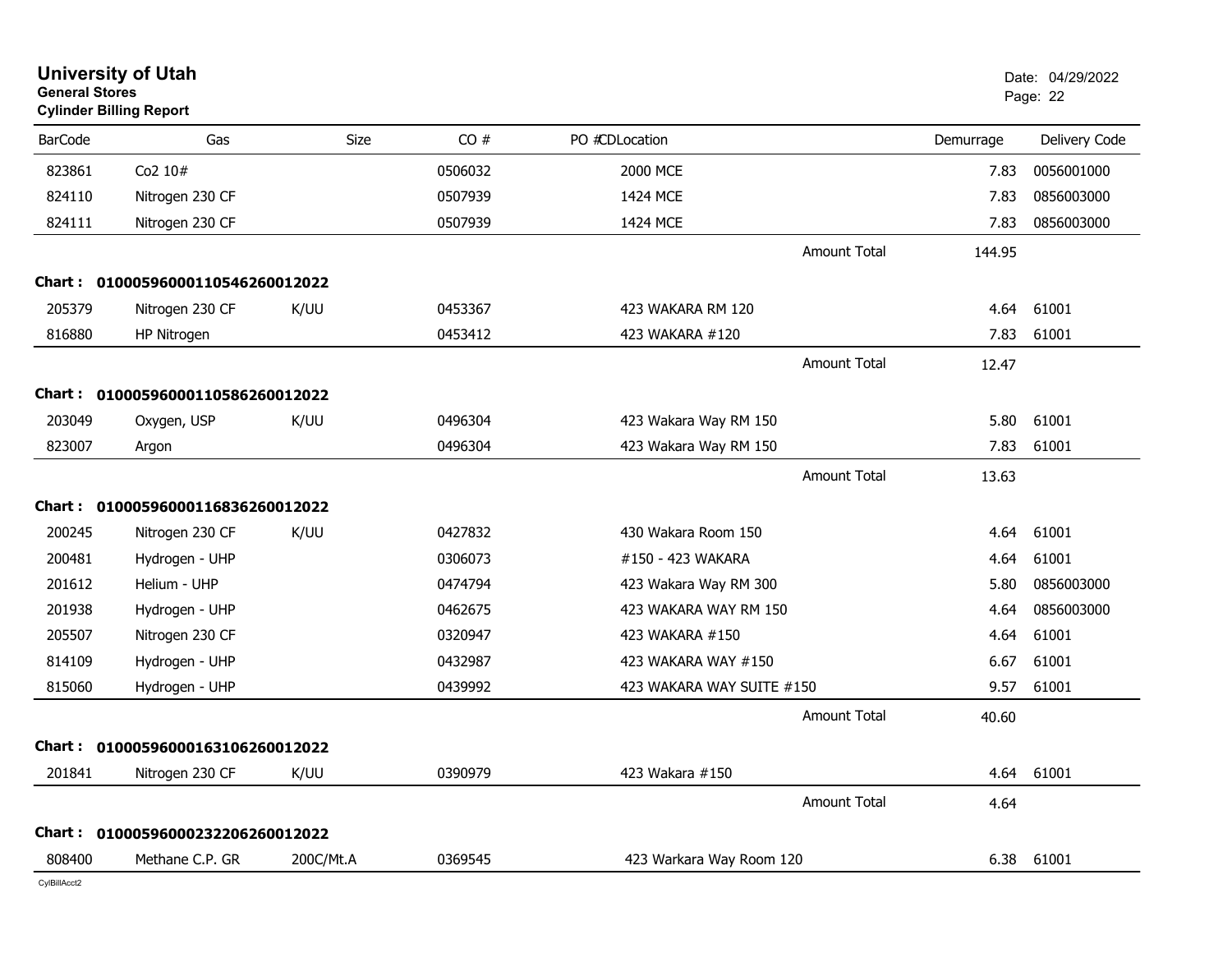| General Stores | <b>Cylinder Billing Report</b>      |                  |         |           |                                 |                     | Page: 23  |               |  |
|----------------|-------------------------------------|------------------|---------|-----------|---------------------------------|---------------------|-----------|---------------|--|
| <b>BarCode</b> | Gas                                 | Size             | CO#     |           | PO #CDLocation                  |                     | Demurrage | Delivery Code |  |
|                |                                     |                  |         |           |                                 | <b>Amount Total</b> | 6.38      |               |  |
|                | Chart: 01000601001132366260012022   |                  |         |           |                                 |                     |           |               |  |
| 201709         | N2, Liquid LX45                     | <b>180 LTR/U</b> | 0519630 |           | 1206 MEB                        |                     | 4.80      | 0056001040    |  |
| 202421         | Helium - 219 CF                     |                  | 0482905 |           | 1206 MEB                        |                     | 5.80      | 0056001040    |  |
| 202784         | Nitrogen 230 CF                     |                  | 0461312 |           | 1206 MEB                        |                     | 4.64      | 0056001040    |  |
| 203779         | N2, Liquid LX45                     |                  | 0519031 |           | 1206 MEB                        |                     | 25.60     | 0056001040    |  |
| 204440         | N2, Liquid LX45                     |                  | 0518342 |           | 1206 MEB                        |                     | 41.60     | 0056001040    |  |
| 205774         | N2, Liquid LX45                     |                  | 0517673 |           | 1206 MEB                        |                     | 20.80     | 0056001040    |  |
| 819657         | Nitrogen, UHP                       |                  | 0472722 |           | 1206 MEB                        |                     | 7.83      | 0056001040    |  |
|                |                                     |                  |         |           |                                 | <b>Amount Total</b> | 111.07    |               |  |
|                | Chart: 0100060500055801040626002022 |                  |         |           |                                 |                     |           |               |  |
| 200116         | Helium - UHP                        | K/UU             | 0506603 |           | 2470 MCE                        |                     | 5.80      | 0061020000    |  |
| 202711         | Air - E                             |                  | 0509907 |           | 2470 MCE                        |                     | 5.80      | 0064012050    |  |
| 203573         | N2, Liquid LX45                     |                  | 0516842 |           | 2470 MCE                        |                     | 46.40     | 0064012050    |  |
| 825211         | Nitrogen, UHP                       |                  | 0515146 |           | <b>1555E MEB</b>                |                     | 7.83      | 0064012050    |  |
| 825212         | Nitrogen, UHP                       |                  | 0515146 |           | <b>1555E MEB</b>                |                     | 7.83      | 0064012050    |  |
| 825217         | 10% H2 Bal. N2                      |                  | 0515458 |           | <b>1555E MEB</b>                |                     | 7.83      | 0064012050    |  |
| 825527         | Nitrogen, UHP                       |                  | 0518001 |           | <b>1555E MEB</b>                |                     | 7.83      | 0064012050    |  |
| 825528         | Nitrogen, UHP                       |                  | 0518001 |           | <b>1555E MEB</b>                |                     | 7.83      | 0064012050    |  |
|                |                                     |                  |         |           |                                 | <b>Amount Total</b> | 97.15     |               |  |
|                | Chart: 0100060500055801040643002022 |                  |         |           |                                 |                     |           |               |  |
| 824905         | Nitrogen, UHP                       | 200C/Mt.A        | 0513044 |           | <b>1555E MEB</b>                |                     | 7.83      | 0064012050    |  |
|                |                                     |                  |         |           |                                 | <b>Amount Total</b> | 7.83      |               |  |
|                | Chart: 01000652000304356260012022   |                  |         |           |                                 |                     |           |               |  |
| 200713         | Nitrogen, UHP                       | K/UU             | 0392146 |           | 2120 SMBB                       |                     | 4.64      | 0064032800    |  |
| 802746         | Silicon Tetrach                     |                  |         | 000110410 | 122 SOUTH CENTRAL DR ROOM 00304 |                     | 5.80      | 0056003040    |  |

# **University of Utah** Date: 04/29/2022 **General Stores**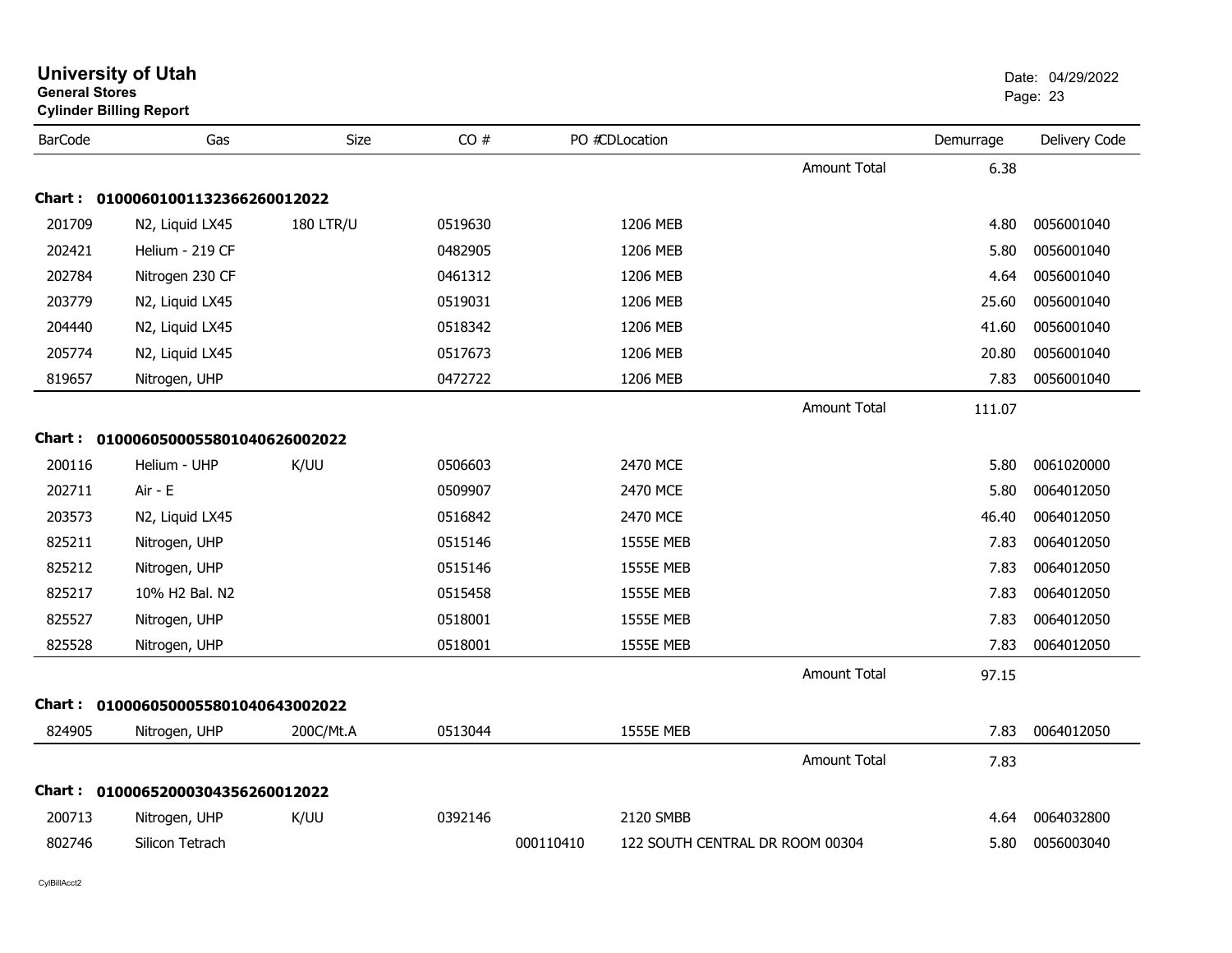| <b>General Stores</b> | <b>University of Utah</b><br><b>Cylinder Billing Report</b> |      |         |                             |                     |           | Date: 04/29/2022<br>Page: 24 |
|-----------------------|-------------------------------------------------------------|------|---------|-----------------------------|---------------------|-----------|------------------------------|
| <b>BarCode</b>        | Gas                                                         | Size | CO#     | PO #CDLocation              |                     | Demurrage | Delivery Code                |
| 809583                | Oxygen, UHP,                                                |      | 0375328 | 2120A Sorenson BLDG (# 151) |                     | 6.38      | 0151037000                   |
| 809892                | 2% H2 In Argon                                              |      | 0375441 | 212A SMBB                   |                     | 6.38      | 0064023550                   |
| 823019                | Oxygen, UHP,                                                |      | 0502126 | 2120 SMBB                   |                     | 7.83      | 0064021100                   |
|                       |                                                             |      |         |                             | Amount Total        | 31.03     |                              |
|                       | Chart: 01000652500194026260012022                           |      |         |                             |                     |           |                              |
| 200961                | Argon - UHP                                                 | K/UU | 0413102 | 1374 MEB                    |                     | 4.64      | 0064021100                   |
|                       |                                                             |      |         |                             | <b>Amount Total</b> | 4.64      |                              |
|                       | Chart: 01000652500194126260012022                           |      |         |                             |                     |           |                              |
| 203814                | Nitrogen 230 CF                                             | K/UU | 0411152 | 3800 SMBB                   |                     | 4.64      | 0064021100                   |
| 203940                | Helium - 219 CF                                             |      | 0440562 | 3800 SMBB                   |                     | 4.64      | 0064021100                   |
| 205495                | Nitrogen 230 CF                                             |      | 0411152 | 3800 SMBB                   |                     | 4.64      | 0064021100                   |
| 805539                | Acetylene, Atom                                             |      | 0290852 | 1280 MEB                    |                     | 6.67      | 0062016500                   |
| 805813                | Silane/Helium                                               |      | 0292941 | <b>1555C MEB</b>            |                     | 11.02     | 0064032800                   |
| 805859                | NF3                                                         |      | 0295351 | <b>1555C MEB</b>            |                     | 17.40     | 0064032800                   |
|                       |                                                             |      |         |                             | <b>Amount Total</b> | 49.01     |                              |
|                       | Chart: 01000652500195916260012022                           |      |         |                             |                     |           |                              |
| 201856                | Nitrogen 230 CF                                             | K/UU | 0476711 | 1283 MEB                    |                     | 5.80      | 0064021100                   |
|                       |                                                             |      |         |                             | <b>Amount Total</b> | 5.80      |                              |
| Chart :               | 01000652500261056260012022                                  |      |         |                             |                     |           |                              |
| 202868                | Argon - UHP                                                 | K/UU | 0463715 | 1483 MEB                    |                     | 4.64      | 0064021100                   |
|                       |                                                             |      |         |                             | <b>Amount Total</b> | 4.64      |                              |
|                       | Chart: 0100065500051006188626002022                         |      |         |                             |                     |           |                              |
| 201337                | Nitrogen 230 CF                                             | K/UU | 0511547 | 1283 MEB                    |                     | 5.80      | 0064021100                   |
| 201434                | Nitrogen 230 CF                                             |      | 0511547 | 1283 MEB                    |                     | 5.80      | 0064021100                   |
| 202918                | Nitrogen 230 CF                                             |      | 0511547 | 1283 MEB                    |                     | 5.80      | 0064021100                   |
| 205399                | Nitrogen 230 CF                                             |      | 0511547 | 1283 MEB                    |                     | 5.80      | 0064021100                   |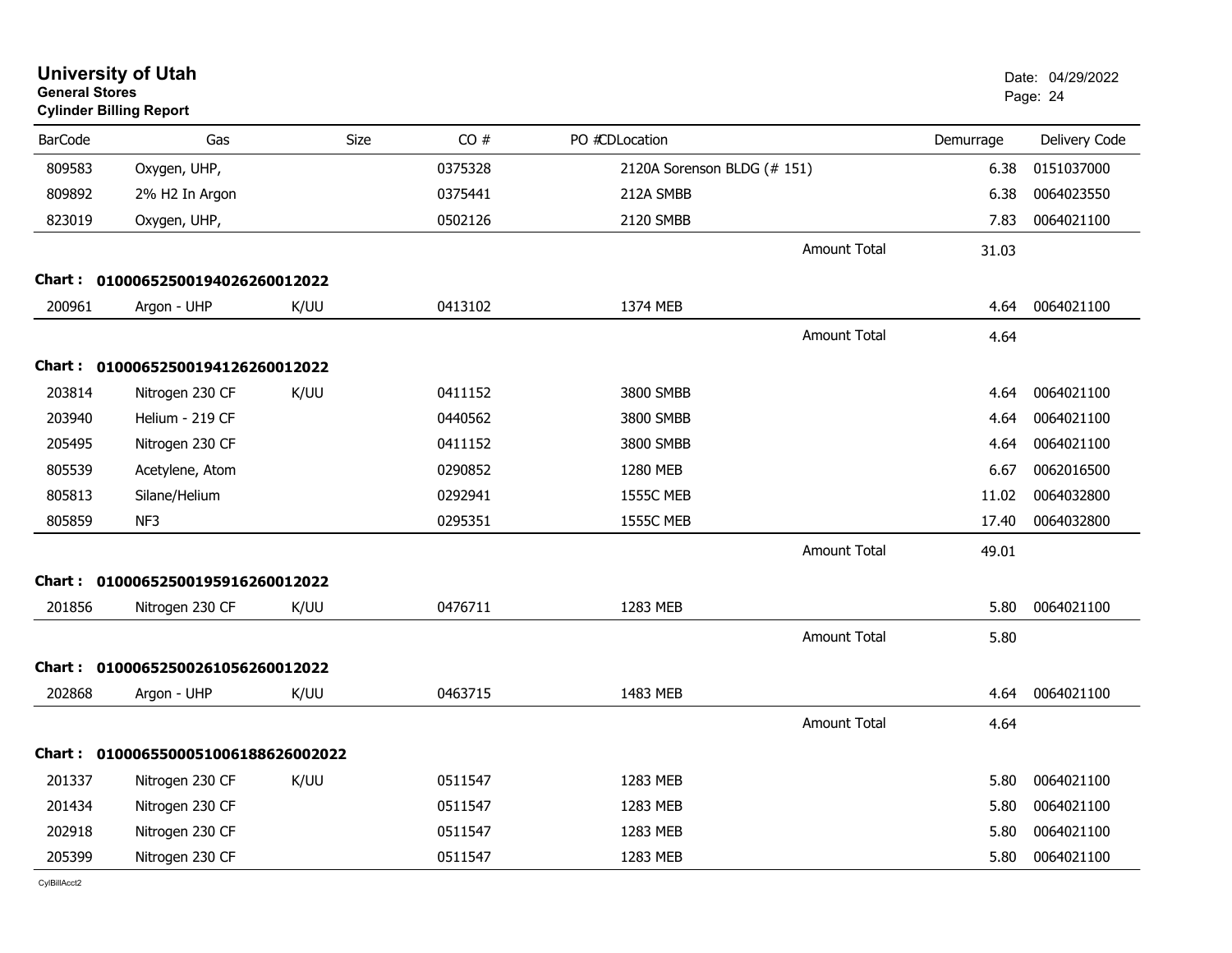| <b>General Stores</b> | <b>University of Utah</b><br><b>Cylinder Billing Report</b> |           |         |                                   |                     |           | Date: 04/29/2022<br>Page: 25 |
|-----------------------|-------------------------------------------------------------|-----------|---------|-----------------------------------|---------------------|-----------|------------------------------|
| <b>BarCode</b>        | Gas                                                         | Size      | CO#     | PO #CDLocation                    |                     | Demurrage | Delivery Code                |
|                       |                                                             |           |         |                                   | <b>Amount Total</b> | 23.20     |                              |
|                       | Chart: 0100065500054503658626002022                         |           |         |                                   |                     |           |                              |
| 822911                | Nitrogen, UHP                                               | 200C/Mt.A | 0497185 | 2120 SMBB                         |                     | 7.83      | 0064021100                   |
|                       |                                                             |           |         |                                   | Amount Total        | 7.83      |                              |
|                       | Chart: 0100065500054504138626002022                         |           |         |                                   |                     |           |                              |
| 824088                | Nitrogen, UHP                                               | 200C/Mt.A | 0506776 | 2120 SMBB                         |                     | 7.83      | 0064021100                   |
|                       |                                                             |           |         |                                   | <b>Amount Total</b> | 7.83      |                              |
|                       | Chart: 0100065500054902975626002022                         |           |         |                                   |                     |           |                              |
| 202614                | Argon                                                       | K/UU      | 0483606 | 2120 SMBB- Advanced Packaging Lab |                     | 5.80      | 0064021100                   |
|                       |                                                             |           |         |                                   | Amount Total        | 5.80      |                              |
|                       |                                                             |           |         |                                   |                     |           |                              |
|                       | Chart: 0100065500055700327626002022                         |           |         |                                   |                     |           |                              |
| 200609                | Zero Air                                                    | K/UU      | 0518853 | 1339 MEB                          |                     | 4.60      | 0064021100                   |
| 200758                | Air - 233 CF                                                |           | 0509526 | 2120 SMBB                         |                     | 5.80      | 0064021100                   |
| 200856                | Zero Air                                                    |           | 0513743 | 2120 SMBB                         |                     | 5.80      | 0064021100                   |
| 202081                | Helium - UHP                                                |           | 0519170 | 2120 SMBB                         |                     | 3.20      | 0064021100                   |
| 202276                | Helium - UHP                                                |           | 0509064 | 2120 SMBB                         |                     | 2.60      | 0064021100                   |
| 202372                | Helium - UHP                                                |           | 0517989 | 2120 SMBB                         |                     | 5.80      | 0064021100                   |
| 202742                | Helium - UHP                                                |           | 0489008 | 5800 SMBB -                       |                     | 5.80      | 0064021100                   |
| 202934                | Hydrogen - UHP                                              |           | 0509064 | 2120 SMBB                         |                     | 5.80      | 0064021100                   |
| 203869                | Zero Air                                                    |           | 0512572 | 2120 SMBB                         |                     | 5.80      | 0064021100                   |
| 822526                | 10ppm NH3/Air                                               |           | 0492283 | 5800 SMBB                         |                     | 7.83      | 0064021100                   |
| 824346                | Zero Air                                                    |           | 0509064 | 2120 SMBB                         |                     | 7.83      | 0064021100                   |
| 824444                | Nitrogen                                                    |           | 0509333 | 2120 SMBB                         |                     | 7.83      | 0064021100                   |
| 824539                | 10ppm NH3/Air                                               |           | 0509534 | 2120 SMBB                         |                     | 1.62      | 0064021100                   |
| 824968                | Zero Air                                                    |           | 0516054 | 2120 SMBB                         |                     | 7.83      | 0064021100                   |
| 825350                | Zero Air                                                    |           | 0516405 | 2120 SMBB                         |                     | 7.83      | 0064021100                   |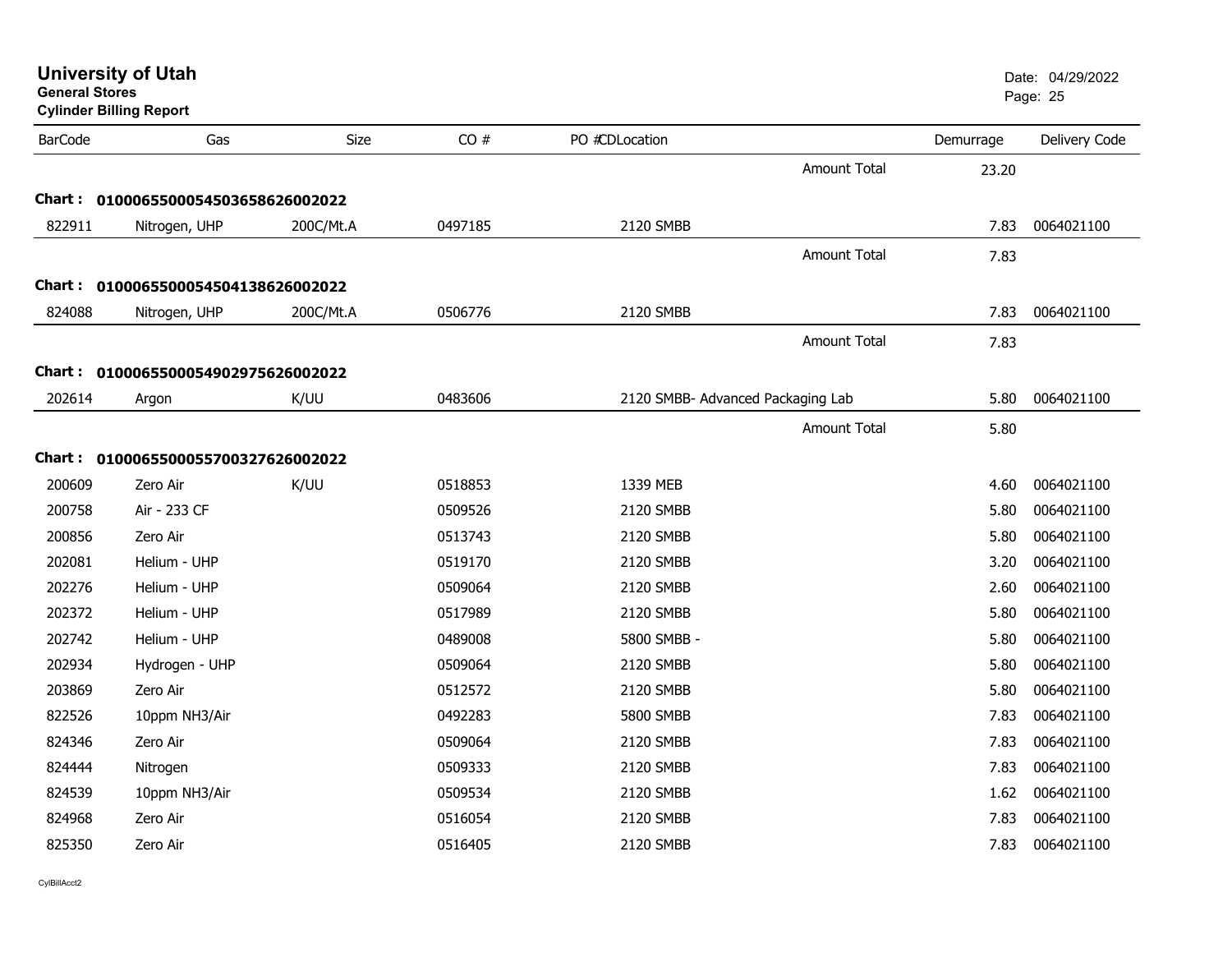|                | <b>University of Utah</b><br><b>General Stores</b><br><b>Cylinder Billing Report</b> |      |         |                |                     |           | Date: 04/29/2022<br>Page: 26 |  |  |  |
|----------------|--------------------------------------------------------------------------------------|------|---------|----------------|---------------------|-----------|------------------------------|--|--|--|
| <b>BarCode</b> | Gas                                                                                  | Size | CO#     | PO #CDLocation |                     | Demurrage | Delivery Code                |  |  |  |
| 825354         | Zero Air                                                                             |      | 0516405 | 2120 SMBB      |                     | 7.83      | 0064021100                   |  |  |  |
| 825576         | Zero Air                                                                             |      | 0519876 | 1339 MEB       |                     | 0.27      | 0064021100                   |  |  |  |
| 825652         | 5ppm NH3 In Air                                                                      |      | 0518074 | 2120 SMBB      |                     | 6.21      | 0064021100                   |  |  |  |
|                |                                                                                      |      |         |                | <b>Amount Total</b> | 100.28    |                              |  |  |  |
|                | Chart: 0100065500055800941626002022                                                  |      |         |                |                     |           |                              |  |  |  |
| 200040         | CO2 - 50 Lb.                                                                         | K/UU | 0477174 | 3806 SMBB      |                     | 5.80      | 0064021100                   |  |  |  |
| 200064         | CO2 - 50 Lb.                                                                         |      | 0508812 | 3806 SMBB      |                     | 5.80      | 0064021100                   |  |  |  |
| 201219         | Helium - UHP                                                                         |      | 0517193 | 2116 SMBB      |                     | 5.80      | 0064021100                   |  |  |  |
| 201394         | Helium - UHP                                                                         |      | 0510940 | 2116 SMBB      |                     | 5.80      | 0064021100                   |  |  |  |
| 201606         | Hydrogen - UHP                                                                       |      | 0464012 | 2116 SMBB      |                     | 4.64      | 0064023550                   |  |  |  |
| 202370         | Helium - UHP                                                                         |      | 0517193 | 2116 SMBB      |                     | 5.80      | 0064021100                   |  |  |  |
| 203217         | Helium - UHP                                                                         |      | 0510940 | 2116 SMBB      |                     | 5.80      | 0064021100                   |  |  |  |
| 203300         | CO2 - 50 Lb.                                                                         |      | 0508389 | 3806 SMBB      |                     | 5.80      | 0064021100                   |  |  |  |
| 203358         | Helium - UHP                                                                         |      | 0509994 | 2116 SMBB      |                     | 5.80      | 0064021100                   |  |  |  |
| 809156         | Methane C.P. GR                                                                      |      | 0358209 | 3806 SMBB      |                     | 6.38      | 0064023550                   |  |  |  |
| 810596         | CO2 - Inst. Gra                                                                      |      | 0394932 | 2116 SMBB      |                     | 6.38      | 0064032800                   |  |  |  |
| 814654         | Zero Air                                                                             |      | 0437854 | 2116 SMBB      |                     | 6.67      | 0064023550                   |  |  |  |
| 815578         | Nitrogen, UHP                                                                        |      | 0444585 | 2116 SMBB      |                     | 6.67      | 0064023550                   |  |  |  |
| 817934         | Zero Air                                                                             |      | 0464012 | 2116 SMBB      |                     | 7.83      | 0064023550                   |  |  |  |
| 823601         | Nitrogen, UHP                                                                        |      | 0502408 | 3806 SMBB      |                     | 7.56      | 0064021100                   |  |  |  |
| 823651         | Nitrogen, UHP                                                                        |      | 0504057 | 3806 SMBB      |                     | 7.83      | 0064021100                   |  |  |  |
| 824502         | Nitrogen, UHP                                                                        |      | 0510041 | 2116 SMBB      |                     | 7.83      | 0064021100                   |  |  |  |
| 824503         | Nitrogen, UHP                                                                        |      | 0510041 | 2116 SMBB      |                     | 7.83      | 0064021100                   |  |  |  |
| 824504         | Nitrogen, UHP                                                                        |      | 0510041 | 2116 SMBB      |                     | 7.83      | 0064021100                   |  |  |  |
| 825843         | Nitrogen, UHP                                                                        |      | 0519986 | 3806 SMBB      |                     | 0.27      | 0064021100                   |  |  |  |

Amount Total

124.12

### **Chart : 0100065500055800945626002022**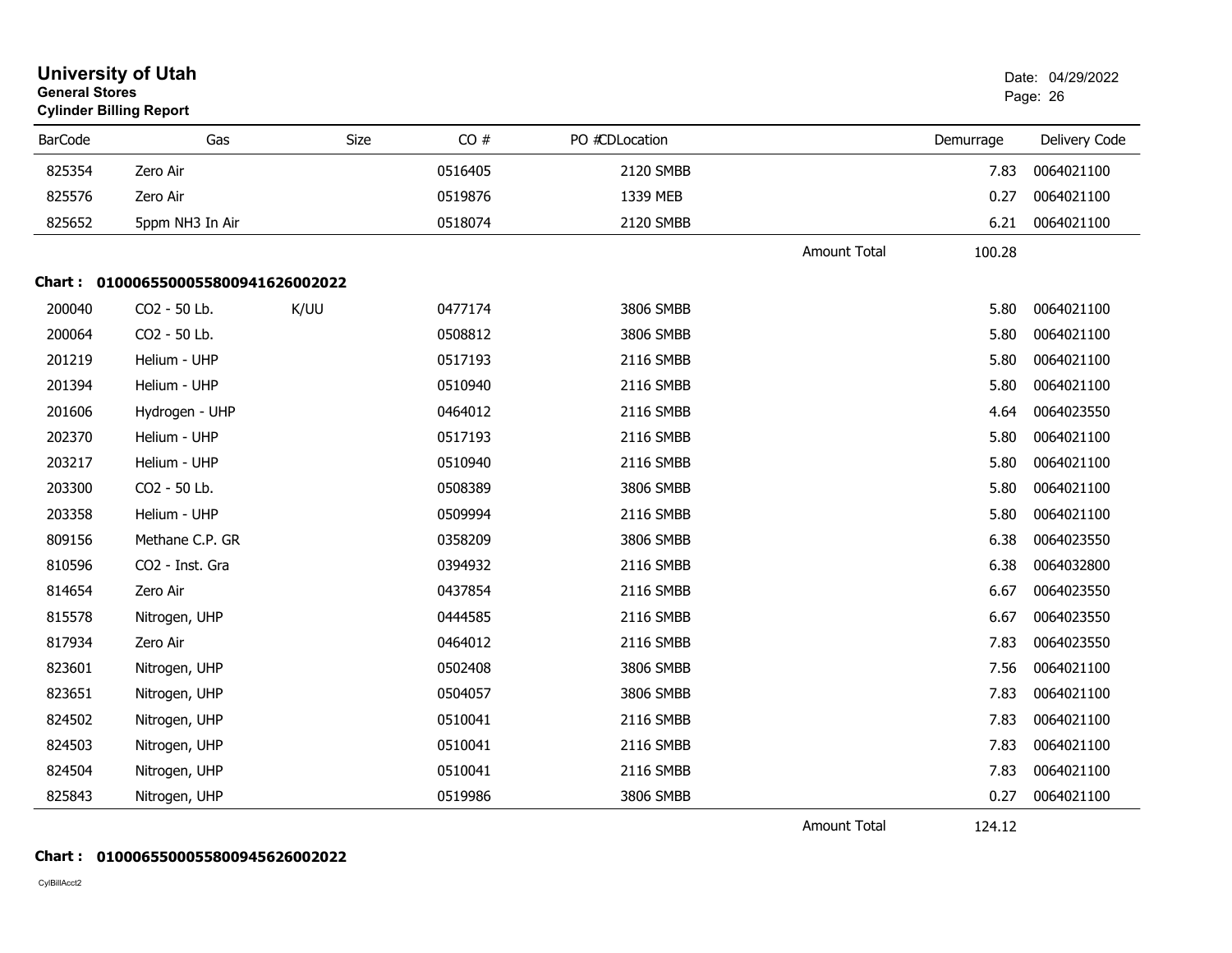| <b>General Stores</b> | <b>University of Utah</b><br><b>Cylinder Billing Report</b> |      |         |                  |                                          |           | Date: 04/29/2022<br>Page: 27 |
|-----------------------|-------------------------------------------------------------|------|---------|------------------|------------------------------------------|-----------|------------------------------|
| <b>BarCode</b>        | Gas                                                         | Size | CO#     | PO #CDLocation   |                                          | Demurrage | Delivery Code                |
| 200538                | CO2 - 50 Lb.                                                | K/UU | 0518196 | 3806 SMBB        |                                          | 5.80      | 0064021100                   |
| 205655                | CO2 - 50 Lb.                                                |      | 0518196 | 3806 SMBB        |                                          | 5.80      | 0064021100                   |
|                       |                                                             |      |         |                  | <b>Amount Total</b>                      | 11.60     |                              |
|                       | Chart: 0100065500055800989626002022                         |      |         |                  |                                          |           |                              |
| 200576                | Nitrogen 230 CF                                             | K/UU | 0518008 | 1483 MEB         |                                          | 0.20      | 0064021100                   |
| 200576                | Nitrogen 230 CF                                             | K/UU | 0519277 | 1483 MEB         |                                          | 2.80      | 0064021100                   |
| 200589                | Nitrogen 230 CF                                             |      | 0518731 | 1483 MEB         |                                          | 2.60      | 0064021100                   |
| 200645                | Nitrogen 230 CF                                             |      | 0517457 | 1483 MEB         |                                          | 0.20      | 0064021100                   |
| 201418                | Nitrogen 230 CF                                             |      | 0519277 | 1483 MEB         |                                          | 3.00      | 0064021100                   |
| 201699                | Nitrogen 230 CF                                             |      | 0518008 | 1483 MEB         |                                          | 2.80      | 0064021100                   |
| 202495                | Nitrogen 230 CF                                             |      | 0518731 | 1483 MEB         |                                          | 5.40      | 0064021100                   |
| 825758                | Nitrogen 230 CF                                             |      | 0519946 | 1483 MEB         |                                          | 0.27      | 0064021100                   |
| 825759                | Nitrogen 230 CF                                             |      | 0519946 | 1483 MEB         |                                          | 0.27      | 0064021100                   |
|                       |                                                             |      |         |                  | <b>Amount Total</b>                      | 17.54     |                              |
|                       | Chart: 0100065500055801000626002022                         |      |         |                  |                                          |           |                              |
| 200248                | Nitrogen 230 CF                                             | K/UU | 0516053 |                  | 1555D MEB Etee Kawna Roy / Heayoung Yoon | 3.80      | 0064021100                   |
| 200840                | Nitrogen 230 CF                                             |      | 0519461 | <b>1555A MEB</b> |                                          | 2.00      | 0064021100                   |
| 201077                | Nitrogen 230 CF                                             |      | 0516053 |                  | 1555D MEB Etee Kawna Roy / Heayoung Yoon | 5.80      | 0064021100                   |
| 201367                | Nitrogen 230 CF                                             |      | 0519461 | <b>1555A MEB</b> |                                          | 2.00      | 0064021100                   |
|                       |                                                             |      |         |                  | <b>Amount Total</b>                      | 13.60     |                              |
|                       | Chart: 0100065500055900739626002022                         |      |         |                  |                                          |           |                              |
| 200381                | Nitrogen, UHP                                               | K/UU | 0518660 | 1363 MEB         |                                          | 5.60      | 0064021100                   |
| 812086                | 5%H2, in N2                                                 |      | 0418283 | 1483 MEB         |                                          | 6.38      | 0062016500                   |
| 824571                | Oxygen, UHP,                                                |      | 0511653 | 1445 MEB         |                                          | 7.83      | 0064021100                   |
| 825339                | Oxygen, UHP,                                                |      | 0517899 | 1363 MEB         |                                          | 7.83      | 0064021100                   |
| 825573                | Nitrogen, UHP                                               |      | 0518660 | 1363 MEB         |                                          | 7.56      | 0064021100                   |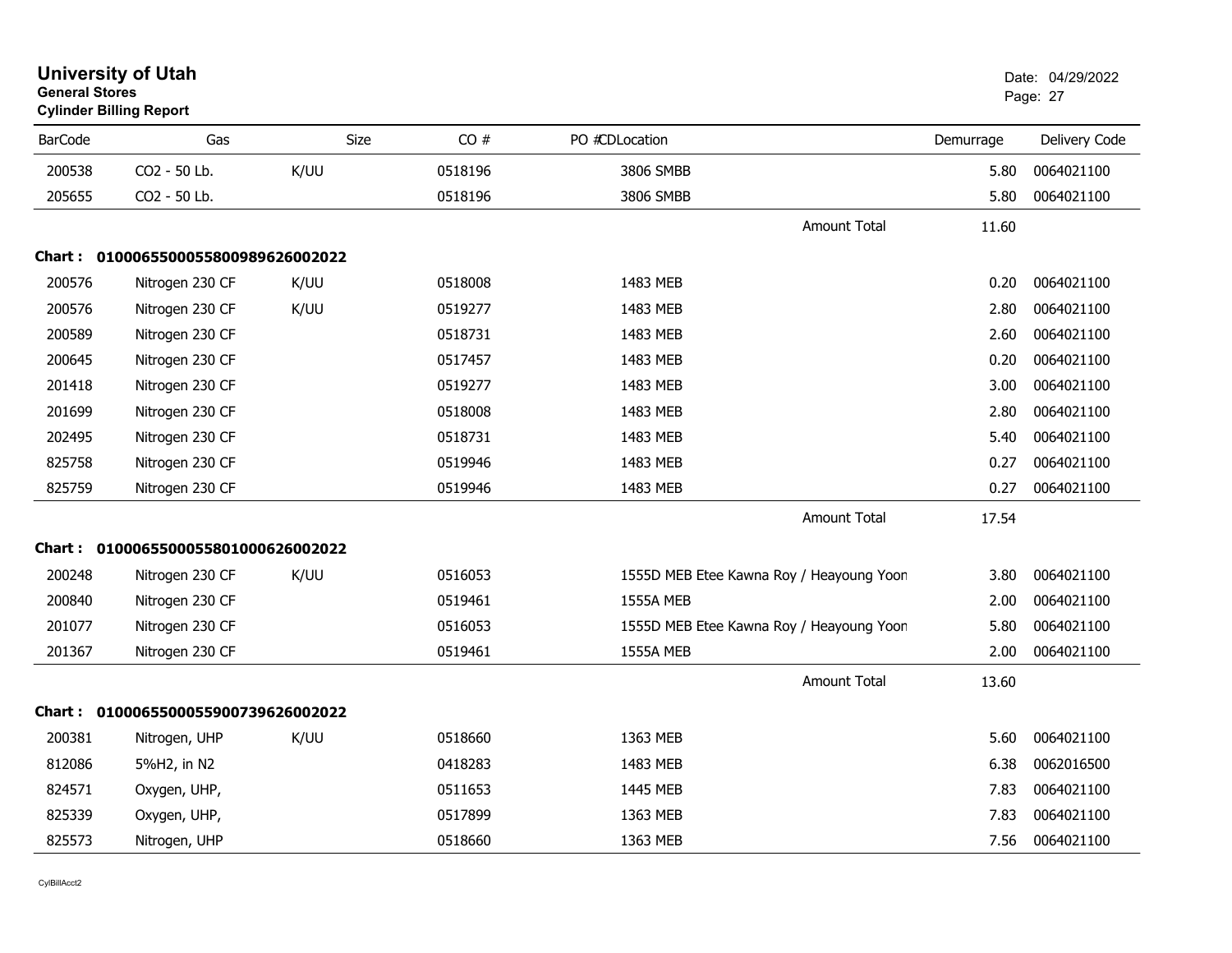| <b>General Stores</b> | <b>Cylinder Billing Report</b>    |             |         |                           |                     |           | Page: 28      |
|-----------------------|-----------------------------------|-------------|---------|---------------------------|---------------------|-----------|---------------|
| <b>BarCode</b>        | Gas                               | <b>Size</b> | CO#     | PO #CDLocation            |                     | Demurrage | Delivery Code |
|                       |                                   |             |         |                           | <b>Amount Total</b> | 35.20     |               |
|                       | Chart: 01000671001312946260012022 |             |         |                           |                     |           |               |
| 201584                | Argon - 125 CF                    | 125 CF/UU   | 0449771 | 1283 MEB                  |                     | 4.64      | 0064021100    |
| 201749                | Oxygen, USP                       |             | 0473597 | HEDCO Rm 148 Outside door |                     | 5.80      | 0056003040    |
|                       |                                   |             |         |                           | <b>Amount Total</b> | 10.44     |               |
|                       | Chart: 01000672000003556260012022 |             |         |                           |                     |           |               |
| 200130                | Helium - 219 CF                   | K/UU        | 0518768 | 1325 MCE                  |                     | 4.80      | 0056003040    |
| 201103                | N2, Liquid LX45                   |             | 0518995 | <b>1325A MCE</b>          |                     | 9.60      | 0056003040    |
| 201213                | Helium - UHP                      |             | 0473145 | 1325 MCE                  |                     | 5.80      | 05215c1240    |
| 201564                | Argon - UHP                       |             | 0483639 | 1325 MCE                  |                     | 5.80      | 0056003040    |
| 201635                | N2, Liquid GP45                   |             | 0518450 | 1325 MCE                  |                     | 12.80     | 0056003040    |
| 201873                | N2, Liquid LX45                   |             | 0518683 | 1325 MCE                  |                     | 11.20     | 0056003040    |
| 202053                | Helium - UHP                      |             | 0506100 | 1325 MCE                  |                     | 1.00      | 0056003040    |
| 202841                | N2, Liquid LX45                   |             | 0518999 | 1333 MCE                  |                     | 33.60     | 0056003040    |
| 203016                | N2, Liquid GP45                   |             | 0518462 | 1325 MCE                  |                     | 1.60      | 0056003040    |
| 203169                | Air - 233 CF                      |             | 0516012 | 1325 MCE                  |                     | 5.80      | 0056003040    |
| 205774                | N2, Liquid LX45                   |             | 0519210 | 1325 MCE                  |                     | 25.60     | 0056003040    |
| 822794                | 5% H2 95% N2                      |             | 0496430 | 1041 MCE                  |                     | 7.29      | 0056003040    |
| 825491                | Nitrogen, UHP                     |             | 0518251 | 1325 MCE                  |                     | 1.89      | 0056003040    |
| 825493                | Nitrogen, UHP                     |             | 0518251 | 1325 MCE                  |                     | 1.62      | 0056003040    |
| 825695                | Nitrogen, UHP                     |             | 0518938 | 1325 MCE                  |                     | 5.94      | 0056003040    |
| 825696                | Nitrogen, UHP                     |             | 0518938 | 1325 MCE                  |                     | 1.89      | 0056003040    |
| 825697                | Nitrogen, UHP                     |             | 0518869 | 1325 MCE                  |                     | 6.21      | 0056003040    |
| 825739                | Nitrogen, UHP                     |             | 0519210 | 1325 MCE                  |                     | 4.32      | 0056003040    |
|                       |                                   |             |         |                           | <b>Amount Total</b> | 146.76    |               |
| Chart : _             | 01000672500098056260012022        |             |         |                           |                     |           |               |
| 201345                | Oxygen, USP                       | K/UU        | 0368117 | 2125 MCE                  |                     | 4.64      | 0056003040    |
| CvIBillAcct2          |                                   |             |         |                           |                     |           |               |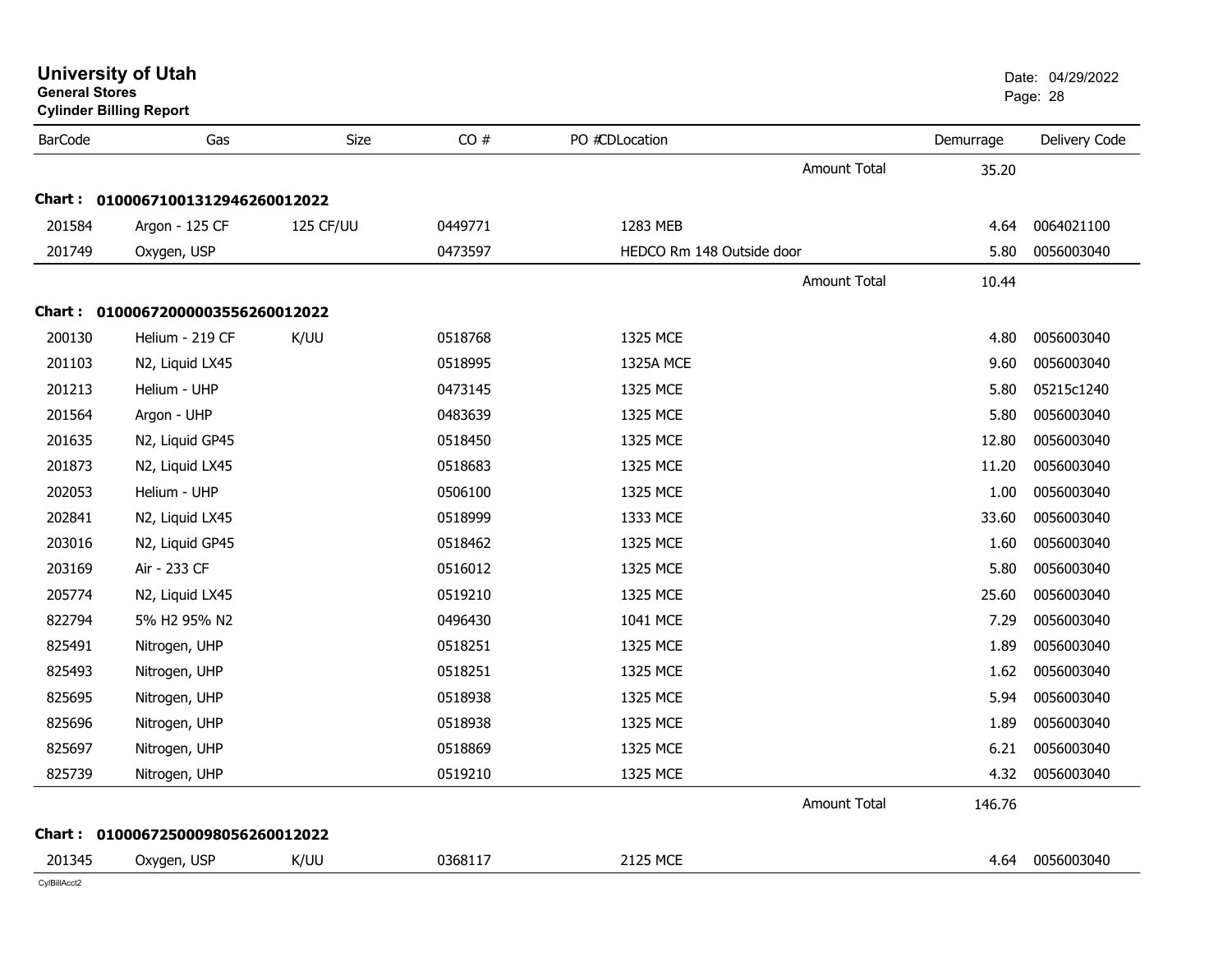|                | <b>University of Utah</b><br><b>General Stores</b><br><b>Cylinder Billing Report</b> |             |         |                       |                     | Date: 04/29/2022<br>Page: 29 |               |
|----------------|--------------------------------------------------------------------------------------|-------------|---------|-----------------------|---------------------|------------------------------|---------------|
| <b>BarCode</b> | Gas                                                                                  | <b>Size</b> | CO#     | PO #CDLocation        |                     | Demurrage                    | Delivery Code |
|                |                                                                                      |             |         |                       | <b>Amount Total</b> | 4.64                         |               |
|                | Chart: 01000672500196236260012022                                                    |             |         |                       |                     |                              |               |
| 824270         | Argon                                                                                | 300/MTAIR   | 0508526 | 2085 MCE              |                     | 7.83                         | 0056003040    |
| 824338         | Argon                                                                                |             | 0511779 | 2085 MCE              |                     | 7.83                         | 0056003040    |
| 824339         | Argon                                                                                |             | 0511779 | 2085 MCE              |                     | 7.83                         | 0056003040    |
| 824340         | Argon                                                                                |             | 0511779 | 2085 MCE              |                     | 7.83                         | 0056003040    |
|                |                                                                                      |             |         |                       | <b>Amount Total</b> | 31.32                        |               |
|                | Chart: 01000672500198356260012022                                                    |             |         |                       |                     |                              |               |
| 200690         | Argon                                                                                | K/UU        | 0424989 | 140 Hedco             |                     | 4.64                         | 0056003040    |
| 201245         | Argon                                                                                |             | 0513031 | 216 HEDCO             |                     | 5.80                         | 0056003040    |
| 202610         | Argon                                                                                |             | 0513029 | 206 HEDCO             |                     | 5.80                         | 0056003040    |
| 202706         | Oxygen, USP                                                                          |             | 0508811 | 206 HEDCO             |                     | 5.80                         | 0056003040    |
| 203957         | Argon                                                                                |             | 0518685 | 206 HEDCO             |                     | 2.80                         | 0056003040    |
| 810129         | H2 SULFIDE                                                                           |             | 0390392 | 216 HEDCO             |                     | 6.96                         | 0056003040    |
| 824249         | 10%H2 in Argon                                                                       |             | 0508284 | 212 HEDCO             |                     | 7.83                         | 0056003040    |
| 825583         | Argon                                                                                |             | 0518294 | 206 HEDCO             |                     | 5.13                         | 0056003040    |
|                |                                                                                      |             |         |                       | <b>Amount Total</b> | 44.76                        |               |
| Chart :        | 01000672500198356530012022                                                           |             |         |                       |                     |                              |               |
| 201163         | Argon                                                                                | K/UU        | 0500785 | <b>HEDCO</b> building |                     | 5.80                         | 0056003040    |
|                |                                                                                      |             |         |                       | <b>Amount Total</b> | 5.80                         |               |
| Chart :        | 01000672500267936250012022                                                           |             |         |                       |                     |                              |               |
| 201376         | Nitrogen 230 CF                                                                      | K/UU        | 0496023 | 2325 MCE              |                     | 5.80                         | 0056003040    |
|                |                                                                                      |             |         |                       | <b>Amount Total</b> | 5.80                         |               |
| Chart :        | 01000672500269266260012022                                                           |             |         |                       |                     |                              |               |
| 200194         | Argon                                                                                | K/UU        | 0517655 | 2727 MCE              |                     | 5.80                         | 0056003040    |
| 201151         | Argon                                                                                |             | 0516105 | 2727 MCE              |                     | 5.80                         | 0056003040    |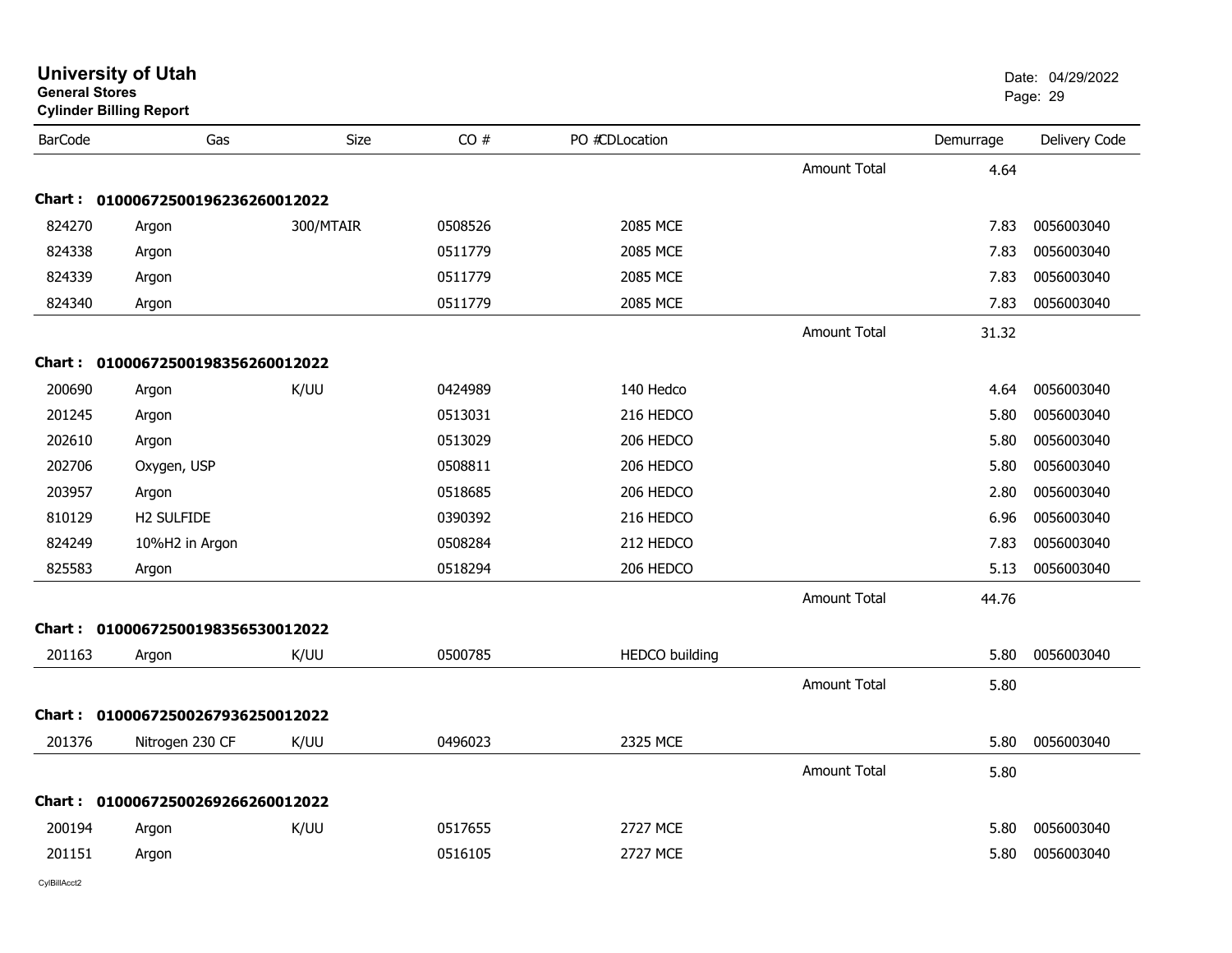|                | <b>University of Utah</b><br><b>General Stores</b><br><b>Cylinder Billing Report</b> |             |         |                 | Date: 04/29/2022<br>Page: 30 |           |                 |
|----------------|--------------------------------------------------------------------------------------|-------------|---------|-----------------|------------------------------|-----------|-----------------|
| <b>BarCode</b> | Gas                                                                                  | <b>Size</b> | CO#     | PO #CDLocation  |                              | Demurrage | Delivery Code   |
| 201724         | Hydrogen                                                                             |             | 0519227 | 216 HEDCO       |                              | 2.00      | 0056003040      |
| 202619         | Argon                                                                                |             | 0516338 | <b>2727 MCE</b> |                              | 5.80      | 0056003040      |
| 203979         | Hydrogen                                                                             |             | 0519467 | 206 HEDCO       |                              | 2.00      | 0056003040      |
| 822642         | 5% H2 In Argon                                                                       |             | 0500479 | <b>2727 MCE</b> |                              | 7.83      | 0056003040      |
| 825663         | Argon                                                                                |             | 0518859 | <b>2727 MCE</b> |                              | 6.21      | 0056003040      |
|                |                                                                                      |             |         |                 | Amount Total                 | 35.44     |                 |
|                | Chart: 01000672500360396260012022                                                    |             |         |                 |                              |           |                 |
| 202504         | Oxygen, USP                                                                          | K/UU        | 0518655 | 2724 MCE        |                              | 5.60      | 0056003040      |
| 825396         | Nitrogen, UHP                                                                        |             | 0516532 | 201 HEDCO       |                              | 7.83      | 0056003040      |
|                |                                                                                      |             |         |                 | <b>Amount Total</b>          | 13.43     |                 |
|                | Chart: 0100067500050503921626002022                                                  |             |         |                 |                              |           |                 |
| 200531         | Argon                                                                                | K/UU        | 0518632 | 5800 SMBB       |                              | 5.80      | 0056003040      |
|                |                                                                                      |             |         |                 | <b>Amount Total</b>          | 5.80      |                 |
|                | Chart: 0100067500051006301626002022                                                  |             |         |                 |                              |           |                 |
| 824185         | Hydrogen                                                                             | 200C/Mt.A   | 0509989 | 206 HEDCO       |                              | 5.13      | 0056003040      |
|                |                                                                                      |             |         |                 | <b>Amount Total</b>          | 5.13      |                 |
| Chart :        | 0100067500055800943626002022                                                         |             |         |                 |                              |           |                 |
| 203020         | Helium - UHP                                                                         | K/UU        | 0457464 | 5340 SMBB       |                              | 4.64      | 0056003040      |
|                |                                                                                      |             |         |                 | <b>Amount Total</b>          | 4.64      |                 |
|                | Chart: 0100067500055801028626002022                                                  |             |         |                 |                              |           |                 |
| 200404         | Air - 233 CF                                                                         | K/UU        | 0416951 | 2125 MCE        |                              | 4.64      | 0056003040      |
| 202613         | Argon                                                                                |             | 0441069 | 2125 MCE        |                              |           | 4.64 0056003040 |
| 203026         | Nitrogen, UHP                                                                        |             | 0424677 | 2125 MCE        |                              | 4.64      | 0056003040      |
| 812182         | F2 Laser Mix                                                                         |             | 0415795 | 2125 MCE        |                              | 6.96      | 0056003040      |
| 815764         | Oxygen, USP                                                                          |             | 0445611 |                 |                              | 6.67      |                 |
| 821541         | F2 Laser Mix                                                                         |             | 0481254 |                 |                              | 7.83      |                 |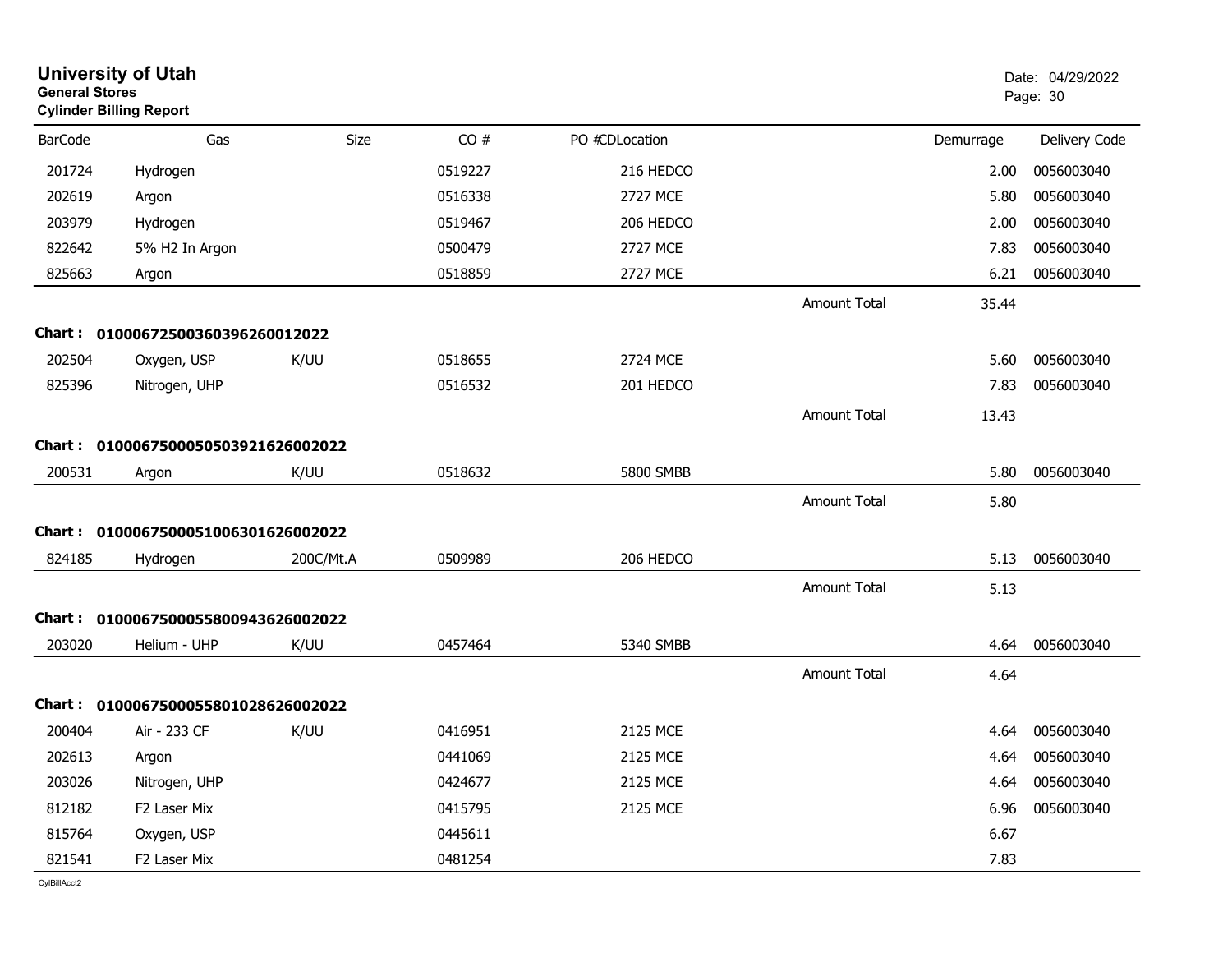|                | <b>General Stores</b><br><b>Cylinder Billing Report</b> |             |         |                |                     |           | Page: 31      |
|----------------|---------------------------------------------------------|-------------|---------|----------------|---------------------|-----------|---------------|
| <b>BarCode</b> | Gas                                                     | <b>Size</b> | CO#     | PO #CDLocation |                     | Demurrage | Delivery Code |
|                |                                                         |             |         |                | <b>Amount Total</b> | 35.38     |               |
|                | Chart: 0100067500058502373626002022                     |             |         |                |                     |           |               |
| 200853         | Argon                                                   | K/UU        | 0451071 | 2724 MCE       |                     | 3.04      | 0056003040    |
| 203262         | Argon                                                   |             | 0463199 | 140 HEDCO      |                     | 4.64      | 0056003040    |
| 818748         | 25%Co2 75%Argon                                         |             | 0475275 | 216 HEDCO      |                     | 7.83      | 0056003040    |
|                |                                                         |             |         |                | <b>Amount Total</b> | 15.51     |               |
|                | Chart: 0100067500058502485626002022                     |             |         |                |                     |           |               |
| 117384         | 500ppmDMZN,N2                                           | #3/US       |         | 85404          |                     | 10.44     | 0056003040    |
| 200353         | Argon                                                   |             | 0433750 | 215 HEDCO      |                     | 4.64      | 0056003040    |
| 808793         | 10% H2 Bal. N2                                          |             | 0365133 | 210 HEDCO      |                     | 6.38      | 0056003040    |
| 810030         | 1% H2 in Argon                                          |             | 0375936 | 208 HEDCO      |                     | 6.38      | 0057002150    |
| 819516         | 5% H2 In Argon                                          |             | 0478570 | 2085 MCE       |                     | 7.83      | 0056003040    |
| 823866         | 4% H2 In N2                                             |             | 0505202 | 1371 MEB       |                     | 7.83      | 0056003040    |
|                |                                                         |             |         |                | <b>Amount Total</b> | 43.50     |               |
| <b>Chart :</b> | 0100067500058502971626002022                            |             |         |                |                     |           |               |
| 200425         | Argon                                                   | K/UU        | 0519240 | 206 HEDCO      |                     | 2.00      | 0056003040    |
| 202382         | Hydrogen                                                |             | 0519240 | 206 HEDCO      |                     | 2.00      | 0056003040    |
|                |                                                         |             |         |                | <b>Amount Total</b> | 4.00      |               |
|                | Chart: 01000682500060846260012022                       |             |         |                |                     |           |               |
| 205283         | Argon - UHP                                             | K/UU        | 0338429 | 1157 MEB       |                     | 4.64      | 0064022020    |
| 809604         | Anhydrous Ammon                                         |             | 0370154 | 1157 MEB       |                     | 15.37     | 0064021100    |
|                |                                                         |             |         |                | <b>Amount Total</b> | 20.01     |               |
|                | Chart: 01000682500260406260012022                       |             |         |                |                     |           |               |
| 200346         | Nitrogen, UHP                                           | K/UU        | 0510925 | 1351 MEB       |                     | 5.80      | 0372015500    |
| 201204         | Hydrogen - PP                                           |             | 0403466 | 1351 MEB       |                     | 4.64      | 0372015500    |
| 201424         | Argon                                                   |             | 0406956 | 1351 MEB       |                     | 4.64      | 0372015500    |
|                |                                                         |             |         |                |                     |           |               |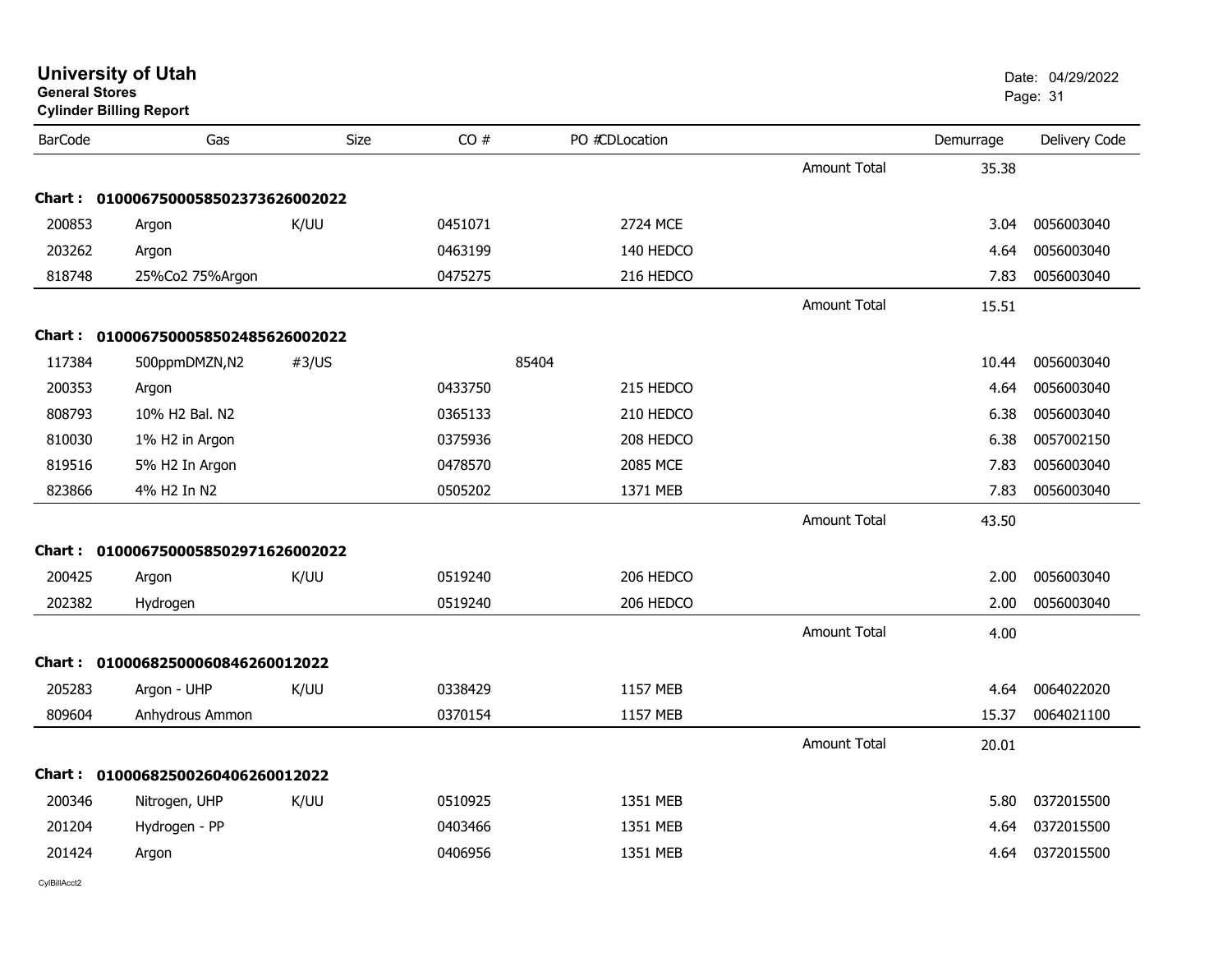| <b>General Stores</b> | <b>University of Utah</b><br><b>Cylinder Billing Report</b> |                  |         |                                             |                     |           | Date: 04/29/2022<br>Page: 32 |
|-----------------------|-------------------------------------------------------------|------------------|---------|---------------------------------------------|---------------------|-----------|------------------------------|
| <b>BarCode</b>        | Gas                                                         | <b>Size</b>      | CO#     | PO #CDLocation                              |                     | Demurrage | Delivery Code                |
| 203062                | Argon                                                       |                  | 0403840 | 1351 MEB                                    |                     | 4.64      | 0372015500                   |
| 811163                | Methane, UHP                                                |                  | 0403541 | 1351 MEB                                    |                     | 6.38      | 0372015500                   |
| 811404                | Oxygen, USP                                                 |                  | 0406956 | 1351 MEB                                    |                     | 6.38      | 0372015500                   |
|                       |                                                             |                  |         |                                             | <b>Amount Total</b> | 32.48     |                              |
|                       | Chart: 01000682500260836260012022                           |                  |         |                                             |                     |           |                              |
| 200520                | Argon - UHP                                                 | K/UU             | 0517472 | 1371 MEB                                    |                     | 0.20      | 0372015500                   |
| 200563                | Nitrogen, UHP                                               |                  | 0512724 | 1371 MEB                                    |                     | 5.80      | 0372015500                   |
| 202286                | Argon - UHP                                                 |                  | 0518958 | 1371 MEB                                    |                     | 4.40      | 0372015500                   |
| 202867                | Argon - UHP                                                 |                  | 0515084 | 1371 MEB                                    |                     | 0.20      | 0372015500                   |
| 205277                | Argon - UHP                                                 |                  | 0517561 | 1371 MEB - Zahra Karimi                     |                     | 5.80      | 0372015500                   |
| 820055                | 4% H2 In N2                                                 |                  | 0475130 | 1371 MEB                                    |                     | 0.27      | 0372015500                   |
|                       |                                                             |                  |         |                                             | <b>Amount Total</b> | 16.67     |                              |
|                       | Chart: 01000682500261916260012022                           |                  |         |                                             |                     |           |                              |
| 204486                | N2, Liquid GP45                                             | <b>180 LTR/U</b> | 0456894 | 2360 Chemistry, Attn: Andrew Robert 801-213 |                     | 40.31     | 0085020200                   |
|                       |                                                             |                  |         |                                             | <b>Amount Total</b> | 40.31     |                              |
|                       | Chart: 01000682500264676260012022                           |                  |         |                                             |                     |           |                              |
| 200544                | Nitrogen 230 CF                                             | K/UU             | 0514022 | 0121 MEK - Bence Csontos                    |                     | 5.80      | 0372015500                   |
| 200818                | Nitrogen 230 CF                                             |                  | 0517854 | 0121 MEK - Nathan Ortiz                     |                     | 5.80      | 0372015500                   |
| 201260                | Nitrogen 230 CF                                             |                  | 0517854 | 0121 MEK - Nathan Ortiz                     |                     | 5.80      | 0372015500                   |
| 204539                | Nitrogen 230 CF                                             |                  | 0517854 | 0121 MEK - Nathan Ortiz                     |                     | 5.80      | 0372015500                   |
| 821369                | Research CO2                                                |                  | 0480959 | 0121 MEK                                    |                     | 7.83      | 0372015500                   |
| 825582                | Argon                                                       |                  | 0518276 | 0121 MEK - Mason Pratt                      |                     | 7.83      | 0372015500                   |
|                       |                                                             |                  |         |                                             | <b>Amount Total</b> | 38.86     |                              |
|                       | Chart: 01000682500266316260012022                           |                  |         |                                             |                     |           |                              |
| 819202                | Oxygen, UHP,                                                | 200C/Mt.A        | 0473116 | 1157 MEB                                    |                     | 7.83      | 0372015500                   |
|                       |                                                             |                  |         |                                             | <b>Amount Total</b> | 7.83      |                              |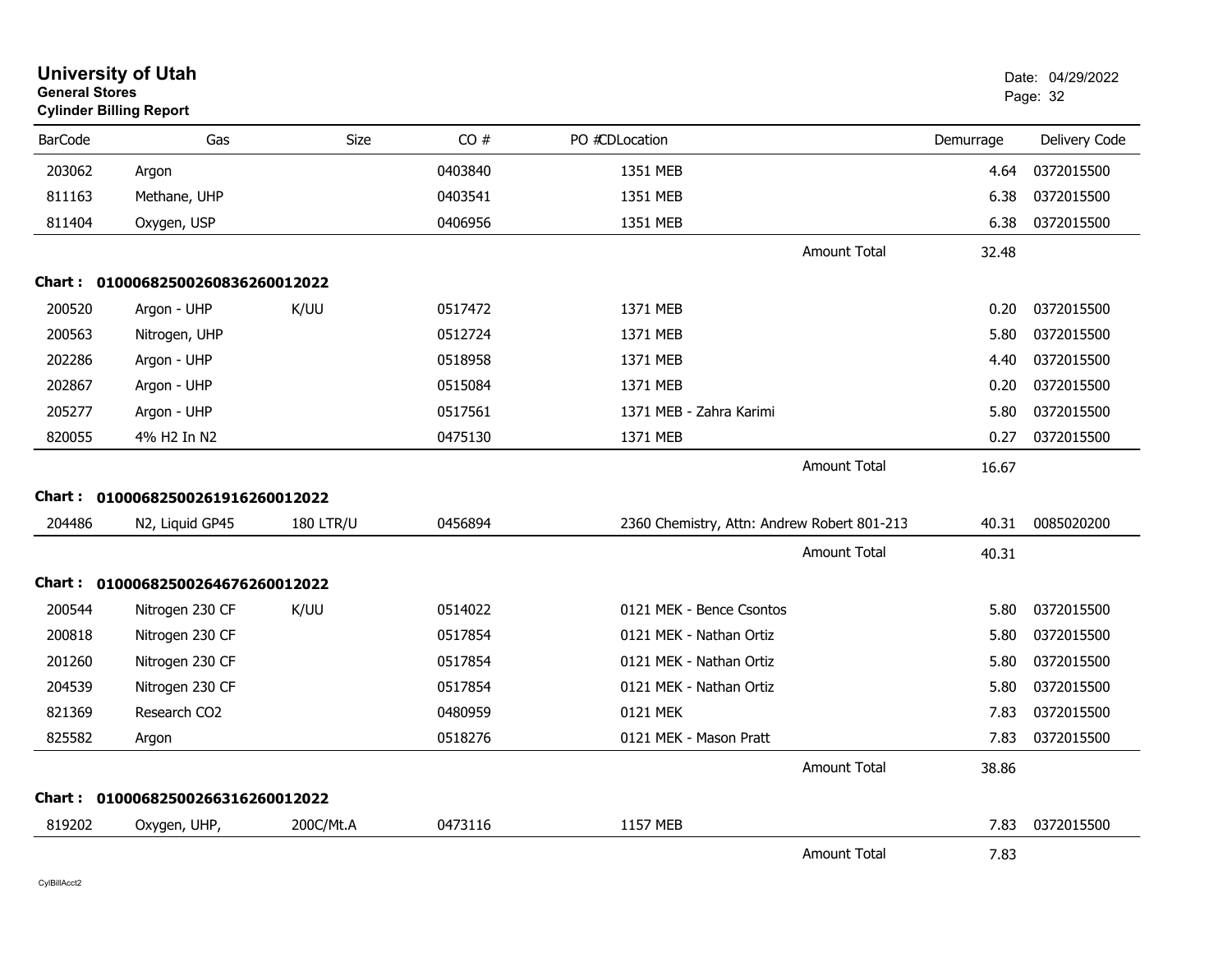| <b>General Stores</b> | <b>University of Utah</b><br><b>Cylinder Billing Report</b> |             |         |                                        |                     |           | Date: 04/29/2022<br>Page: 33 |
|-----------------------|-------------------------------------------------------------|-------------|---------|----------------------------------------|---------------------|-----------|------------------------------|
| <b>BarCode</b>        | Gas                                                         | <b>Size</b> | CO#     | PO #CDLocation                         |                     | Demurrage | Delivery Code                |
|                       | Chart: 0100068500054503197626002022                         |             |         |                                        |                     |           |                              |
| 814922                | Propane                                                     | 17# - Air   | 0439154 | <b>1550 MEK</b>                        |                     | 6.96      | 0372015500                   |
| 814923                | Propane                                                     |             | 0439154 | 1550 MEK                               |                     | 6.96      | 0372015500                   |
| 814924                | Propane                                                     |             | 0439154 | <b>1550 MEK</b>                        |                     | 6.96      | 0372015500                   |
|                       |                                                             |             |         |                                        | <b>Amount Total</b> | 20.88     |                              |
|                       | Chart: 0100068500054503676626002022                         |             |         |                                        |                     |           |                              |
| 818762                | Nitrogen, UHP                                               | 200C/Mt.A   | 0467130 | 1176 MEB- Jeff Kessler 801-581-4252    |                     | 7.83      | 0372015500                   |
|                       |                                                             |             |         |                                        | <b>Amount Total</b> | 7.83      |                              |
|                       | Chart: 0100068500054504829626002022                         |             |         |                                        |                     |           |                              |
| 200030                | Nitrogen, UHP                                               | K/UU        | 0514453 | 1157 MEB - Zach Estlack                |                     | 5.80      | 0372015500                   |
| 200506                | Nitrogen, UHP                                               |             | 0514153 | 1157 MEB Kyle Choi                     |                     | 5.80      | 0372015500                   |
| 200580                | Nitrogen, UHP                                               |             | 0514453 | 1157 MEB - Zach Estlack                |                     | 5.80      | 0372015500                   |
| 825397                | Nitrogen, UHP                                               |             | 0516355 | 1157 MEB - Zack Estlack                |                     | 7.83      | 0372015500                   |
| 825400                | Nitrogen, UHP                                               |             | 0516355 | 1157 MEB - Zack Estlack                |                     | 7.83      | 0372015500                   |
| 825401                | Nitrogen, UHP                                               |             | 0516355 | 1157 MEB - Zack Estlack                |                     | 7.83      | 0372015500                   |
|                       |                                                             |             |         |                                        | <b>Amount Total</b> | 40.89     |                              |
|                       | Chart: 0100068500054902973626002022                         |             |         |                                        |                     |           |                              |
| 201203                | 5% H <sub>2</sub> 95% N <sub>2</sub>                        | K/UU        | 0507158 | <b>5800 SMBB</b>                       |                     | 5.80      | 0151055270                   |
|                       |                                                             |             |         |                                        | <b>Amount Total</b> | 5.80      |                              |
|                       | Chart: 0100068500054903026626002022                         |             |         |                                        |                     |           |                              |
| 825218                | Res. Methane                                                | 35 CF/MO    | 0515511 | <b>1156 MEK</b>                        |                     | 1.89      | 0372015500                   |
| 825671                | Methane, UHP                                                |             | 0517101 | 1156 MEK                               |                     | 5.94      | 0372015500                   |
|                       |                                                             |             |         |                                        | <b>Amount Total</b> | 7.83      |                              |
|                       | Chart: 0100068500055900687626002022                         |             |         |                                        |                     |           |                              |
| 203333                | Air - 233 CF                                                | K/UU        | 0485377 | BLDG 60 RM 140 Order is for John Varga |                     | 5.80      | 0372015500                   |
|                       |                                                             |             |         |                                        | <b>Amount Total</b> | 5.80      |                              |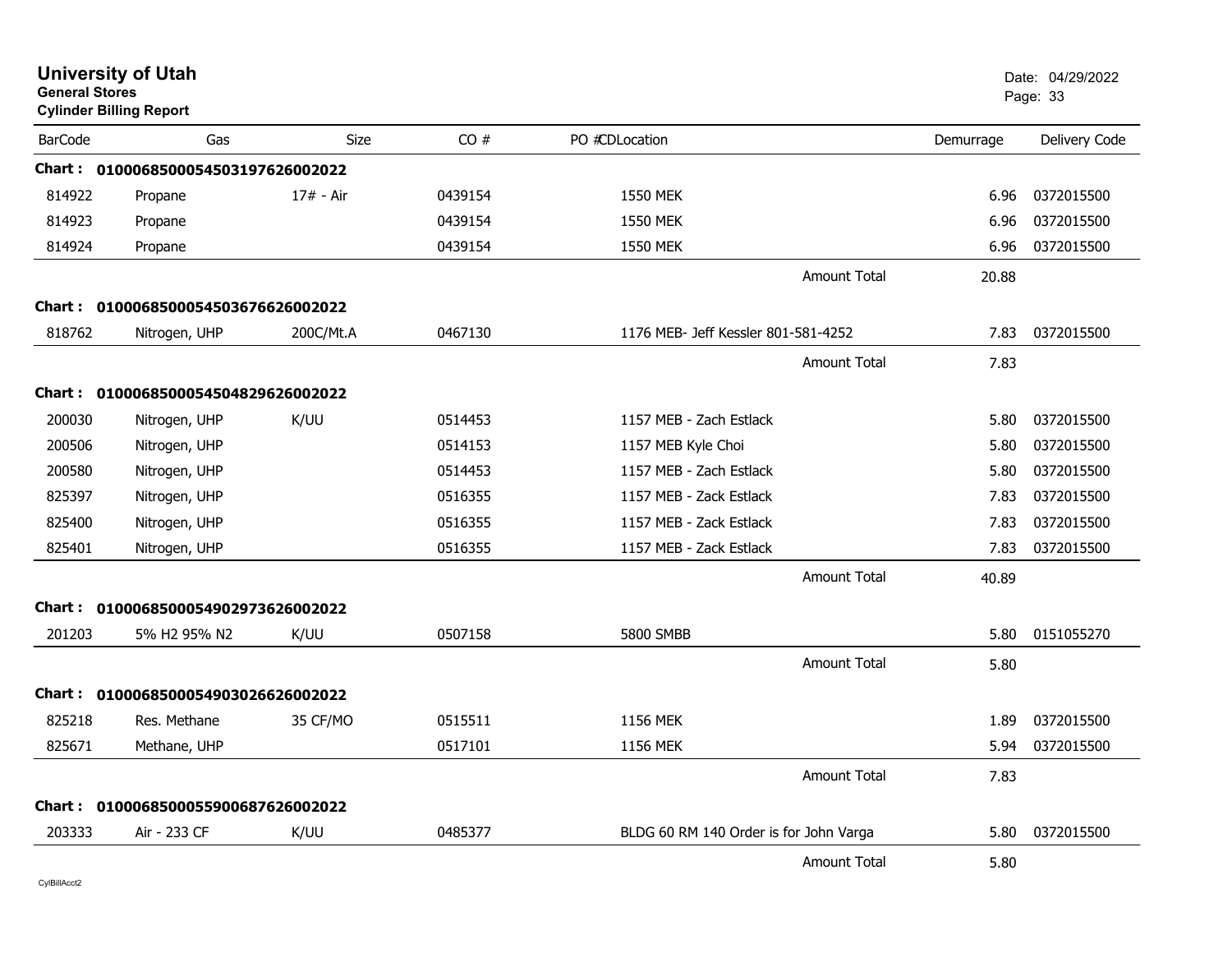| <b>General Stores</b> | <b>University of Utah</b><br><b>Cylinder Billing Report</b> |             |         |                                        |                     |           | Date: 04/29/2022<br>Page: 34 |
|-----------------------|-------------------------------------------------------------|-------------|---------|----------------------------------------|---------------------|-----------|------------------------------|
| <b>BarCode</b>        | Gas                                                         | <b>Size</b> | CO#     | PO #CDLocation                         |                     | Demurrage | Delivery Code                |
|                       | Chart: 0100068500055900699626002022                         |             |         |                                        |                     |           |                              |
| 821009                | Res. Nitrogen                                               | 200C/Mt.A   | 0480958 | 0121 MEK                               |                     | 7.83      | 0372015500                   |
|                       |                                                             |             |         |                                        | <b>Amount Total</b> | 7.83      |                              |
|                       | Chart: 0100068500056000316626002022                         |             |         |                                        |                     |           |                              |
| 825560                | Nitrogen, UHP                                               | 200C/Mt.A   | 0518193 | 1157 MEB - Samuel Hales                |                     | 7.83      | 0372015500                   |
| 825561                | Nitrogen, UHP                                               |             | 0518193 | 1157 MEB - Samuel Hales                |                     | 7.83      | 0372015500                   |
|                       |                                                             |             |         |                                        | <b>Amount Total</b> | 15.66     |                              |
|                       | Chart: 0100068500058502360626002022                         |             |         |                                        |                     |           |                              |
| 200921                | Air - 233 CF                                                | K/UU        | 0499919 | 140 ESB- Mark Minor                    |                     | 5.80      | 0372015500                   |
| 202808                | Air - 233 CF                                                |             | 0492690 | <b>BLDG 60 RM 140</b>                  |                     | 5.80      | 0372015500                   |
| 203899                | Air - 233 CF                                                |             | 0476100 | BLDG 60 RM 140                         |                     | 5.80      | 0372015500                   |
|                       |                                                             |             |         |                                        | Amount Total        | 17.40     |                              |
|                       | Chart: 0100068500058502660626002022                         |             |         |                                        |                     |           |                              |
| 204715                | CO2 - 50 Lb.                                                | K/UU        | 0509713 | 1157 MEB                               |                     | 5.80      | 0372015500                   |
| 824494                | Nitrogen, UHP                                               |             | 0509713 | 1157 MEB                               |                     | 7.83      | 0372015500                   |
| 824987                | Nitrogen, UHP                                               |             | 0513349 | 1157 MEB                               |                     | 7.83      | 0372015500                   |
| 824990                | Nitrogen, UHP                                               |             | 0513349 | 1157 MEB                               |                     | 7.83      | 0372015500                   |
|                       |                                                             |             |         |                                        | <b>Amount Total</b> | 29.29     |                              |
|                       | Chart: 0100068500058502667626002022                         |             |         |                                        |                     |           |                              |
| 202810                | Air - 233 CF                                                | K/UU        | 0485377 | BLDG 60 RM 140 Order is for John Varga |                     | 5.80      | 0372015500                   |
|                       |                                                             |             |         |                                        | <b>Amount Total</b> | 5.80      |                              |
|                       | Chart: 0100068500058502963626002022                         |             |         |                                        |                     |           |                              |
| 202357                | Nitrogen, UHP                                               | K/UU        | 0501334 | 1351 MEB                               |                     | 5.80      | 0372015500                   |
|                       |                                                             |             |         |                                        | <b>Amount Total</b> | 5.80      |                              |

#### **Chart : 0100068500058503038626002022**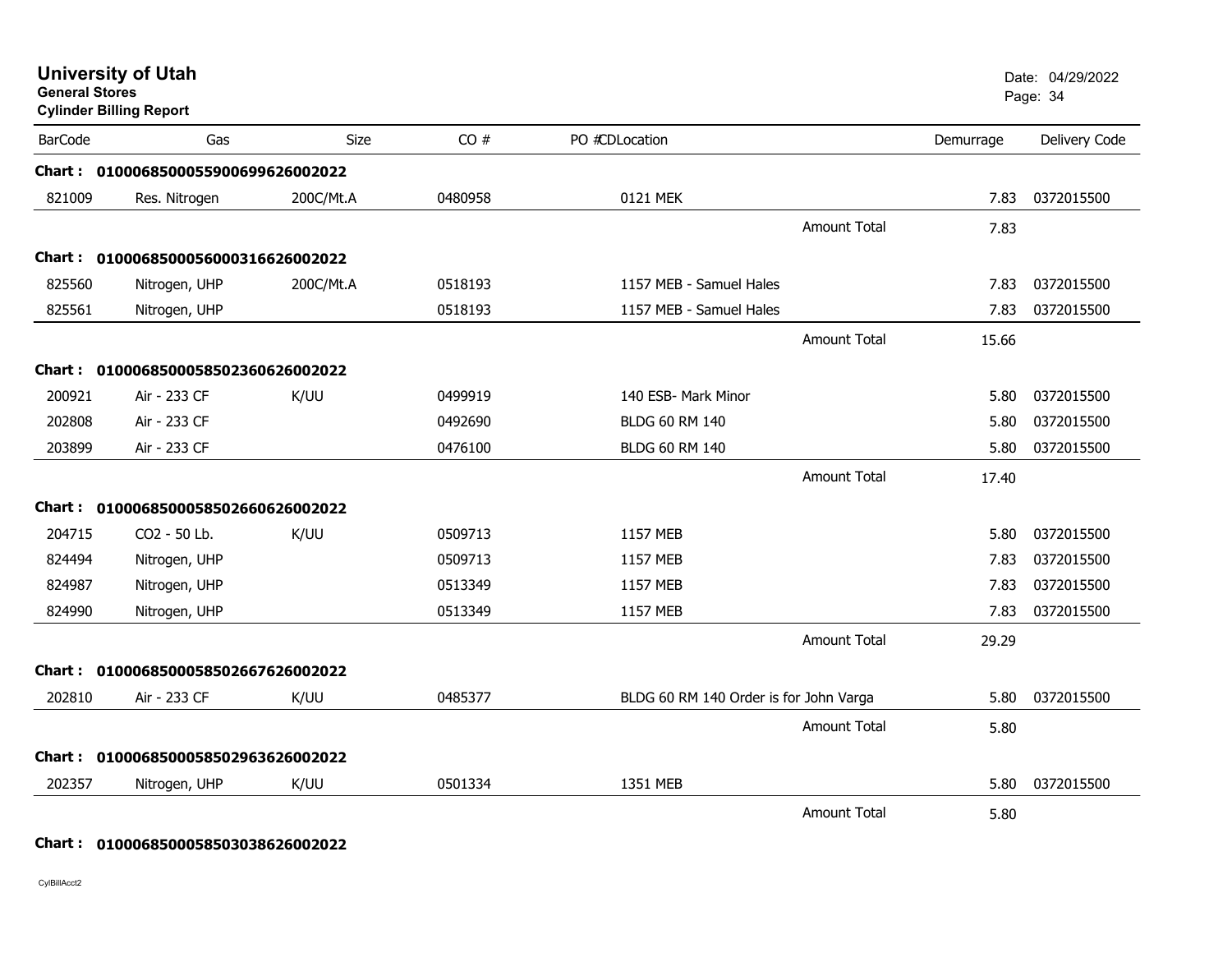| <b>University of Utah</b> |  |
|---------------------------|--|
| <b>General Stores</b>     |  |

**Cylinder Billing Report**

| <b>BarCode</b> | Gas                                 | Size      | CO#     | PO #CDLocation                      | Demurrage | Delivery Code |
|----------------|-------------------------------------|-----------|---------|-------------------------------------|-----------|---------------|
| 816285         | Helium - 219 CF                     | 200C/Mt.A | 0449994 | BLDG 60 ESB                         | 6.67      | 0372015500    |
|                |                                     |           |         | <b>Amount Total</b>                 | 6.67      |               |
|                | Chart: 0100068500059700330626002022 |           |         |                                     |           |               |
| 203297         | CO2 - 50 Lb.                        | K/UU      | 0518049 | 1157 MEB Additive Manufacturing Lab | 5.80      | 0372015500    |
|                |                                     |           |         | <b>Amount Total</b>                 | 5.80      |               |
| Chart :        | 01000686000321246260012022          |           |         |                                     |           |               |
| 202879         | Argon                               | K/UU      | 0496703 | 729 Arapeen Dr Loading Dock         | 5.80      | 0372015500    |
|                |                                     |           |         | <b>Amount Total</b>                 | 5.80      |               |
| <b>Chart :</b> | 01000722403060036240012022          |           |         |                                     |           |               |
| 201046         | Argon                               | K/UU      | 0501355 | PMT                                 | 5.80      | 0066003250    |
| 201840         | 25%Co2 75%Argon                     |           | 0516365 | 300 S 1400 E RM 205                 | 5.80      | 0066002050    |
| 202169         | Acetylene, CF                       |           | 0511714 | <b>DOCK</b>                         | 5.80      | 0066003250    |
| 205835         | Oxygen, USP                         |           | 0502210 | <b>Pioneer Theatre</b>              | 5.80      | 0066003250    |
| 818424         | <b>Beer Gas</b>                     |           | 0464653 | <b>DOCK</b>                         | 7.83      | 0066002050    |
| 824707         | 25%Co2 75%Argon                     |           | 0511714 | <b>DOCK</b>                         | 7.83      | 0066003250    |
| 824708         | 25%Co2 75%Argon                     |           | 0511714 | <b>DOCK</b>                         | 7.83      | 0066003250    |
|                |                                     |           |         | <b>Amount Total</b>                 | 46.69     |               |
| Chart :        | 01000722403060036240312022          |           |         |                                     |           |               |
| 202971         | CO2 - 20 Lb.                        | 20#/UU    | 0442104 | <b>DOCK AREA</b>                    | 4.64      | 0066003250    |
| 815341         | Co2 Liquid-55                       |           | 0442164 | DOCK AREA SOUTH EAST CORNER         | 50.75     | 0066002050    |
|                |                                     |           |         | <b>Amount Total</b>                 | 55.39     |               |
| Chart :        | 01000722403060036241012022          |           |         |                                     |           |               |
| 200173         | 25%Co2 75%Argon                     | K/UU      | 0479998 | PMT Loading Dock                    | 5.80      | 0066002050    |
|                |                                     |           |         | <b>Amount Total</b>                 | 5.80      |               |

### **Chart : 01000722403060136240012022**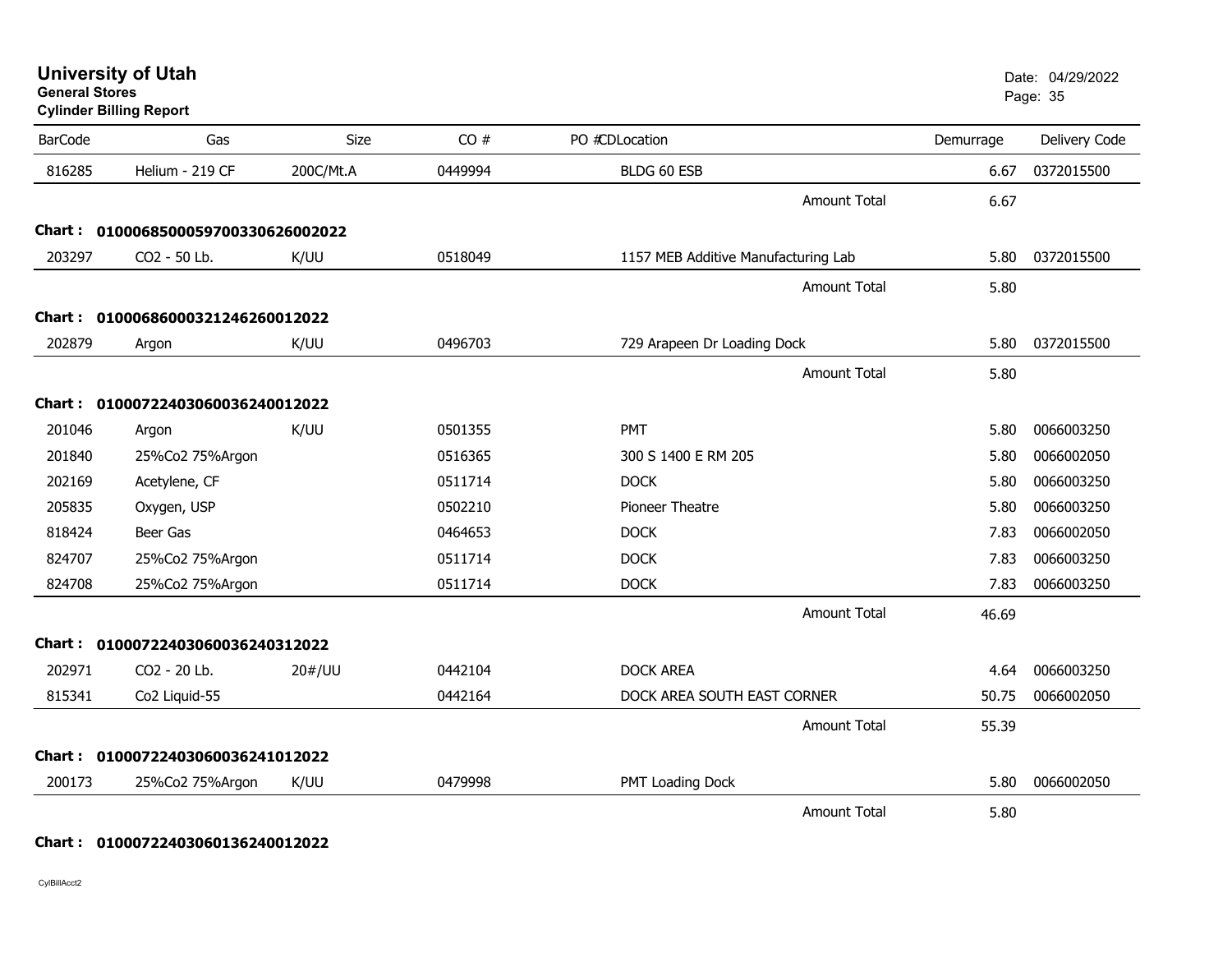| <b>University of Utah</b><br><b>General Stores</b><br><b>Cylinder Billing Report</b> |                                   | Date: 04/29/2022<br>Page: 36 |         |                                            |           |                 |
|--------------------------------------------------------------------------------------|-----------------------------------|------------------------------|---------|--------------------------------------------|-----------|-----------------|
| <b>BarCode</b>                                                                       | Gas                               | Size                         | CO#     | PO #CDLocation                             | Demurrage | Delivery Code   |
| 205575                                                                               | 25%Co2 75%Argon                   | K/UU                         | 0511342 | PMT SOUTH DOCK                             | 5.80      | 0066003250      |
| 813004                                                                               | 25%Co2 75%Argon                   |                              | 0424610 | PMT DOCK                                   | 6.38      | 0066003250      |
| 820506                                                                               | 25%Co2 75%Argon                   |                              | 0478315 | <b>DOCK</b>                                | 7.83      | 0066003250      |
| 824691                                                                               | 25%Co2 75%Argon                   |                              | 0511490 | PMT SOUTH DOCK                             | 7.83      | 0066003250      |
|                                                                                      |                                   |                              |         | <b>Amount Total</b>                        | 27.84     |                 |
| Chart :                                                                              | 01000736000160636240012022        |                              |         |                                            |           |                 |
| 203725                                                                               | Oxygen - 20 CF                    | 20#/UU                       | 0517349 | 410 Campus Ctr Dr                          | 5.80      | 0035001010      |
| 825592                                                                               | Acetylene - MC                    |                              | 0519859 | 410 Campus CTR- Museum Dock                | 0.27      | 0035001010      |
|                                                                                      |                                   |                              |         | <b>Amount Total</b>                        | 6.07      |                 |
| Chart :                                                                              | 01000736000161126240012022        |                              |         |                                            |           |                 |
| 205969                                                                               | Acetylene - MC                    | MC/UU                        | 0505560 | FINE ARTS MUSEUM DOCK                      | 5.80      | 0035001010      |
|                                                                                      |                                   |                              |         | <b>Amount Total</b>                        | 5.80      |                 |
|                                                                                      | Chart: 01000741001054286241012022 |                              |         |                                            |           |                 |
| 200371                                                                               | Acetylene, CF                     | Acty-CF/U                    | 0151371 |                                            | 4.64      | 0038001610      |
| 200791                                                                               | Acetylene, CF                     |                              | 0399934 | BLDG 38 DOCK                               | 4.64      | 0038001610      |
| 200792                                                                               | Acetylene, CF                     |                              | 0399934 | BLDG 38 DOCK                               | 4.64      | 0038001610      |
| 200809                                                                               | Oxygen, USP                       |                              | 0424138 | Loading dock BLDG 39                       | 4.64      | 0038001610      |
| 200860                                                                               | CO2 - 50 Lb.                      |                              | 0378204 | Sculpture Bldg Loading Dock                | 4.64      | 0038001610      |
| 200900                                                                               | CO2 - 50 Lb.                      |                              | 0438652 | <b>DOCK</b>                                | 4.64      | 0038001610      |
| 201119                                                                               | Oxygen, USP                       |                              | 0099154 | AAC                                        | 4.64      | 0038001610      |
| 201851                                                                               | Acetylene, CF                     |                              | 0439390 | <b>DOCK</b>                                | 4.64      | 0038001610      |
| 201981                                                                               | Oxygen, USP                       |                              | 0454174 | SCULPT BLDG 39 LOADING DOCK                | 4.64      | 0038001610      |
| 202275                                                                               | Acetylene, CF                     |                              | 0439390 | <b>DOCK</b>                                |           | 4.64 0038001610 |
| 202339                                                                               | Argon                             |                              | 0439558 | <b>161 AAC</b>                             | 4.64      | 0038001610      |
| 203787                                                                               | Argon                             |                              | 0465297 | BLDG 39 Dock (go to BLDG 38-RM 172 for Sic | 5.80      | 0038001610      |
| 203904                                                                               | Oxygen, USP                       |                              | 0454174 | SCULPT BLDG 39 LOADING DOCK                | 4.64      | 0038001610      |
| 203972<br>CylBillAcct2                                                               | Acetylene, CF                     |                              | 0439390 | <b>DOCK</b>                                | 4.64      | 0038001610      |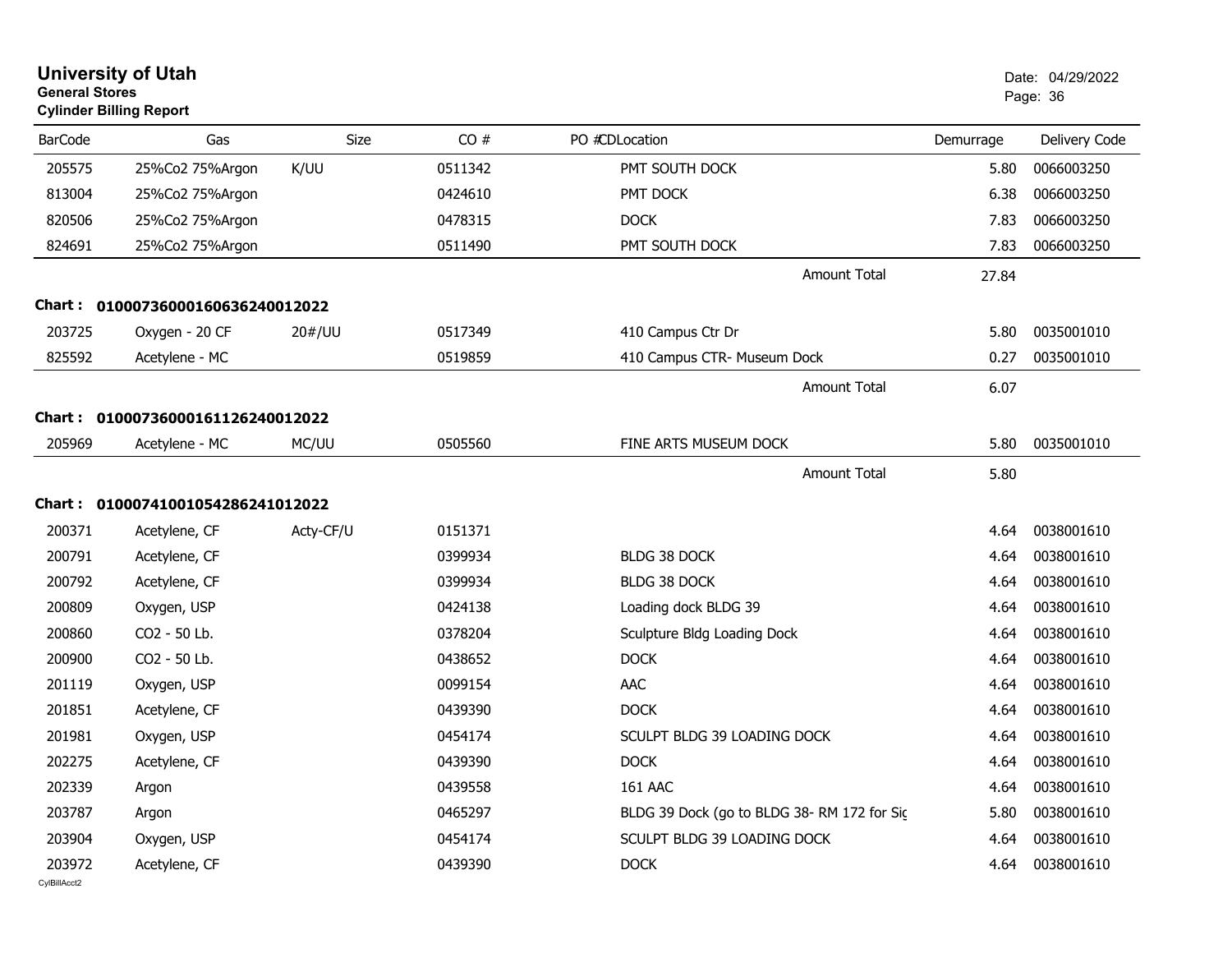| <b>General Stores</b> | <b>University of Utah</b><br><b>Cylinder Billing Report</b> |           |         |        |                                            |                     |           | Date: 04/29/2022<br>Page: 37 |
|-----------------------|-------------------------------------------------------------|-----------|---------|--------|--------------------------------------------|---------------------|-----------|------------------------------|
| <b>BarCode</b>        | Gas                                                         | Size      | CO#     |        | PO #CDLocation                             |                     | Demurrage | Delivery Code                |
| 205491                | Nitrogen 230 CF                                             |           | 0478458 |        | BLDG 39 Loading Dock                       |                     | 5.80      | 0038001610                   |
| 205523                | CO2 - 50 Lb.                                                |           | 0465297 |        | BLDG 39 Dock (go to BLDG 38-RM 172 for Sic |                     | 5.80      | 0038001610                   |
| 821200                | 25% CO2, In Arg                                             |           | 0481675 |        | ART & ART HISTORY                          |                     | 7.83      | 0038001610                   |
| 821201                | 25% CO2, In Arg                                             |           | 0481675 |        | ART & ART HISTORY                          |                     | 7.83      | 0038001610                   |
|                       |                                                             |           |         |        |                                            | <b>Amount Total</b> | 93.38     |                              |
|                       | Chart: 01000741001054286261012022                           |           |         |        |                                            |                     |           |                              |
| 801746                | Argon                                                       | Nova/K    | 0156667 |        |                                            |                     | 6.96      | 0038001610                   |
|                       |                                                             |           |         |        |                                            | <b>Amount Total</b> | 6.96      |                              |
|                       | Chart: 01000741001135936240012022                           |           |         |        |                                            |                     |           |                              |
| 202263                | Acetylene - B                                               | B/UU      | 0508682 |        |                                            |                     | 5.80      | 0038001610                   |
| 202556                | Acetylene - B                                               |           | 0508682 |        |                                            |                     | 5.80      | 0038001610                   |
| 202598                | Acetylene - B                                               |           | 0508682 |        |                                            |                     | 5.80      | 0038001610                   |
| 202966                | Acetylene - B                                               |           | 0508682 |        |                                            |                     | 5.80      | 0038001610                   |
| 205776                | Acetylene - B                                               |           | 0508682 |        |                                            |                     | 5.80      | 0038001610                   |
|                       |                                                             |           |         |        |                                            | <b>Amount Total</b> | 29.00     |                              |
|                       | Chart: 01001022000172826260012022                           |           |         |        |                                            |                     |           |                              |
| 201562                | Helium - UHP                                                | K/UU      | 0316184 |        | 484 SUTTON                                 |                     | 4.64      | 0011002090                   |
| 807402                | Helium, Excimer                                             |           |         | 142604 | ROOM383                                    |                     | 7.25      | 0012003830                   |
|                       |                                                             |           |         |        |                                            | Amount Total        | 11.89     |                              |
|                       | Chart: 01001022500199416260012022                           |           |         |        |                                            |                     |           |                              |
| 201161                | Argon                                                       | K/UU      | 0413776 |        | 626 WBB                                    |                     | 4.64      | 0012002050                   |
|                       |                                                             |           |         |        |                                            | <b>Amount Total</b> | 4.64      |                              |
|                       | Chart: 01001022500199426260012022                           |           |         |        |                                            |                     |           |                              |
| 817062                | Zero Air                                                    | 200C/Mt.A | 0455885 |        | 495 FASB                                   |                     | 7.83      | 0012002050                   |
| 817063                | Zero Air                                                    |           | 0455885 |        | 495 FASB                                   |                     | 7.83      | 0012002050                   |
|                       |                                                             |           |         |        |                                            | <b>Amount Total</b> | 15.66     |                              |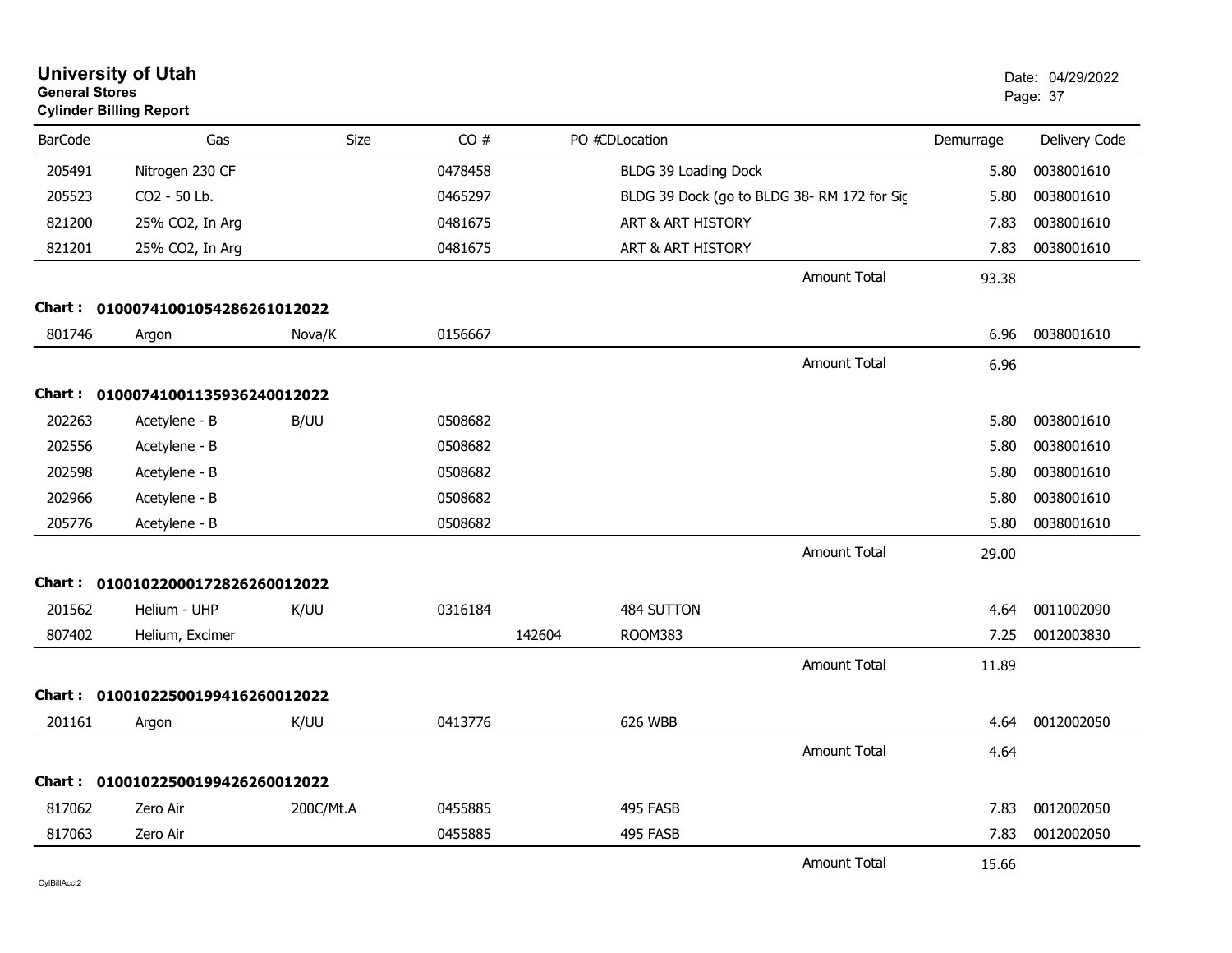| <b>General Stores</b> | <b>University of Utah</b><br><b>Cylinder Billing Report</b> |           |         |                |                     |           | Date: 04/29/2022<br>Page: 38 |
|-----------------------|-------------------------------------------------------------|-----------|---------|----------------|---------------------|-----------|------------------------------|
| <b>BarCode</b>        | Gas                                                         | Size      | CO#     | PO #CDLocation |                     | Demurrage | Delivery Code                |
|                       | Chart: 01001022500262076260012022                           |           |         |                |                     |           |                              |
| 203243                | Nitrogen 40 CF                                              | 40/60CF/U | 0515751 | 213 WBB        |                     | 5.80      | 0011004120                   |
| 823796                | 10% H2 Bal. N2                                              |           | 0509572 | 213 WBB        |                     | 7.29      | 0011004120                   |
| 823857                | 2% H2 Bal N2                                                |           | 0504906 | 213 WBB        |                     | 7.29      | 0011004120                   |
| 825220                | 5% H2 95% N2                                                |           | 0516890 | 213 WBB        |                     | 7.29      | 0011004120                   |
|                       |                                                             |           |         |                | <b>Amount Total</b> | 27.67     |                              |
|                       | Chart: 01001022500262086240012022                           |           |         |                |                     |           |                              |
| 822821                | Oxygen, USP                                                 | 200C/Mt.A | 0496825 | <b>202 WBB</b> |                     | 7.83      | 0012002050                   |
|                       |                                                             |           |         |                | <b>Amount Total</b> | 7.83      |                              |
|                       | Chart: 01001022500262446260012022                           |           |         |                |                     |           |                              |
| 812895                | Propane                                                     | 100/Mt Ai | 0423525 | 202 BLDG 58    |                     | 6.96      | 0011004120                   |
| 817805                | Argon - UHP                                                 |           | 0462913 | 124 WBB        |                     | 7.83      | 0011004120                   |
|                       |                                                             |           |         |                | <b>Amount Total</b> | 14.79     |                              |
| Chart :               | 01001022500262456260012022                                  |           |         |                |                     |           |                              |
| 818389                | Helium - 110 CF                                             | 125CF-MT  | 0464664 | 706 WBB        |                     | 7.83      | 0011008190                   |
|                       |                                                             |           |         |                | <b>Amount Total</b> | 7.83      |                              |
|                       | Chart: 01001022500262576260012022                           |           |         |                |                     |           |                              |
| 204422                | Zero Air                                                    | K/UU      | 0421199 | 148 SUTTON     |                     | 4.64      | 0012003830                   |
| 810763                | Nitrogen 40 CF                                              |           | 0399060 | 148 FASB       |                     | 6.38      | 0012003830                   |
|                       |                                                             |           |         |                | <b>Amount Total</b> | 11.02     |                              |
|                       | Chart: 01001061001310736240212022                           |           |         |                |                     |           |                              |
| 824512                | CO <sub>2</sub> - 50 Lb.                                    | 50#/Mt.Ai | 0510044 | 383 FASB       |                     | 7.83      | 0012003830                   |
|                       |                                                             |           |         |                | <b>Amount Total</b> | 7.83      |                              |
|                       | Chart: 01001062000011816240012022                           |           |         |                |                     |           |                              |
| 112915                | Ultra P-10                                                  | K/SPECGAS | 0053913 | <b>516 WBB</b> |                     |           | 6.38 01110                   |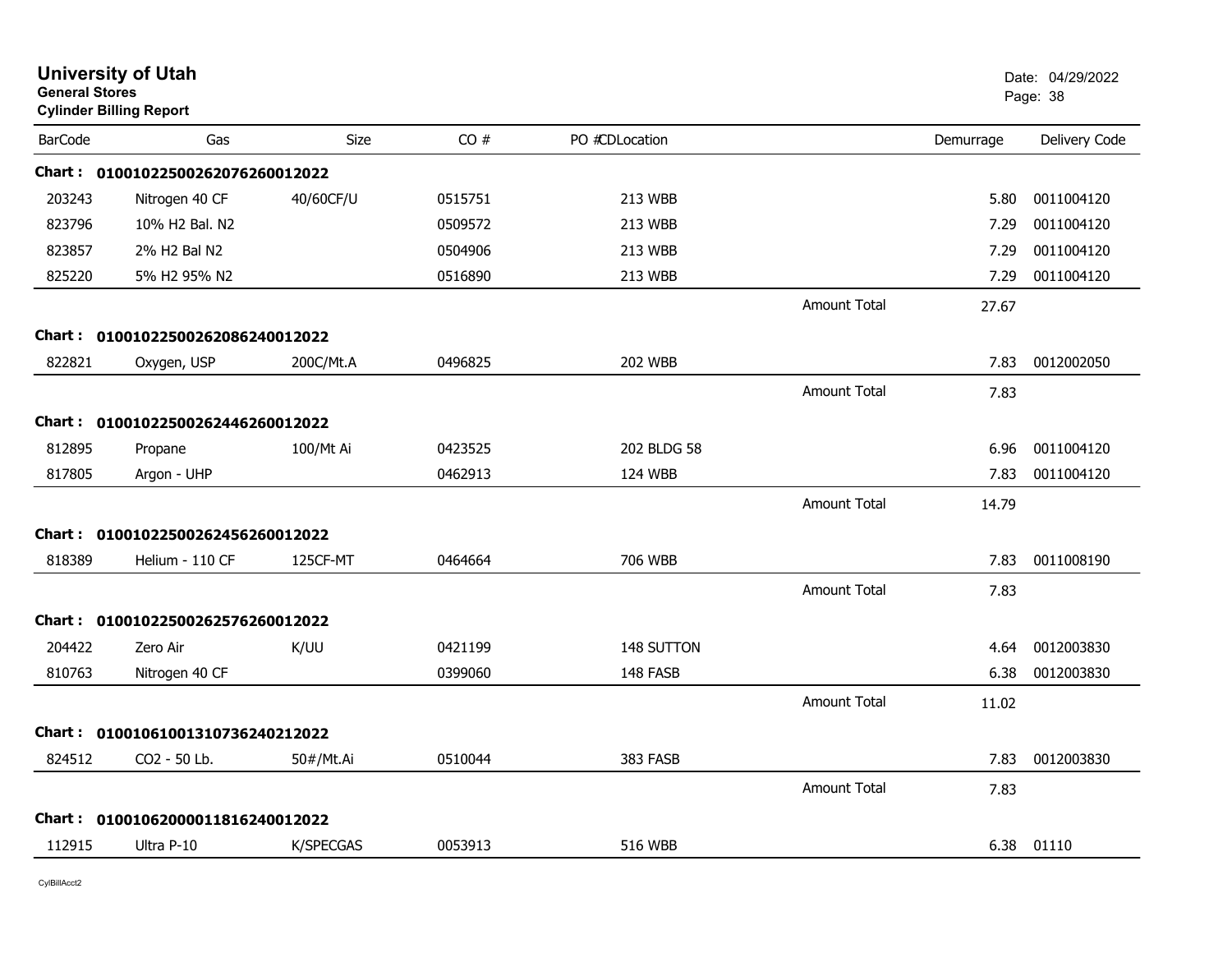| General Stores | <b>Cylinder Billing Report</b>    |             |         |                   |                     |           | Page: 39      |
|----------------|-----------------------------------|-------------|---------|-------------------|---------------------|-----------|---------------|
| <b>BarCode</b> | Gas                               | <b>Size</b> | CO#     | PO #CDLocation    |                     | Demurrage | Delivery Code |
|                |                                   |             |         |                   | <b>Amount Total</b> | 6.38      |               |
|                | Chart: 01001062000011816260012022 |             |         |                   |                     |           |               |
| 202790         | Ultra P-10                        | K/UU        | 0517218 | 388 FASB          |                     | 5.80      | 0012003830    |
| 202793         | Ultra P-10                        |             | 0476741 | 384 FASB          |                     | 5.80      | 0012003830    |
|                |                                   |             |         |                   | <b>Amount Total</b> | 11.60     |               |
|                | Chart: 01001062000011886260012022 |             |         |                   |                     |           |               |
| 200942         | Hydrogen                          | K/UU        | 0419099 | 420 Sutton        |                     | 4.64      | 0011007190    |
| 201122         | Oxygen, USP                       |             | 0517219 | 420 FASB          |                     | 5.80      | 0012003830    |
| 202432         | N2, Liquid GP45                   |             | 0519661 | 420 FASB          |                     | 11.20     | 0012003830    |
| 203046         | Oxygen, USP                       |             | 0503937 | <b>WBB Dock</b>   |                     | 5.80      | 0012003830    |
| 204399         | N2, Liquid LX45                   |             | 0518599 | 420 FASB          |                     | 33.60     | 0012003830    |
| 204435         | N2, Liquid GP45                   |             | 0518599 | 420 FASB          |                     | 33.60     | 0012003830    |
| 205709         | N2, Liquid LX45                   |             | 0518072 | 420 FASB          |                     | 1.60      | 0012003830    |
| 805814         | Krypton Researc                   |             | 0294846 | 420 SUTTON        |                     | 11.31     | 0011007190    |
| 805815         | Research Argon                    |             | 0294846 | 420 SUTTON        |                     | 11.31     | 0011007190    |
| 822982         | <b>UHP N2/300</b>                 |             | 0518073 | 420 FASB          |                     | 7.83      | 0012003830    |
| 823571         | <b>UHP N2/300</b>                 |             | 0518073 | 420 FASB          |                     | 7.83      | 0012003830    |
| 824524         | <b>UHP N2/300</b>                 |             | 0518073 | 420 FASB          |                     | 7.83      | 0012003830    |
| 824886         | Nitrogen, UHP                     |             | 0518073 | 420 FASB          |                     | 7.83      | 0012003830    |
| 825124         | Nitrogen, UHP                     |             | 0513763 | <b>WBB-Dock</b>   |                     | 7.83      | 0012003830    |
|                |                                   |             |         |                   | <b>Amount Total</b> | 158.01    |               |
|                | Chart: 01001062000011956260012022 |             |         |                   |                     |           |               |
| 114708         | CO2 - Siphon                      | 50#/US      |         | 46632<br>267 EMRL |                     | 9.86      | 0011007190    |
| 200089         | CO2 - Inst. Gra                   |             | 0325416 | 302 BIOLOGY       |                     | 4.64      | 0011007190    |
| 201453         | Air - 233 CF                      |             | 0261534 | 302 BIOLOGY       |                     | 4.64      | 0011007190    |
| 202047         | Argon - UHP                       |             | 0225748 | 302 SO BIOLOGY    |                     | 4.64      | 0011007190    |
| 202551         | CO2 - 50 Lb.                      |             | 0433609 | 302 SO BIOLOGY    |                     | 4.64      | 0012003830    |
| CylBillAcct2   |                                   |             |         |                   |                     |           |               |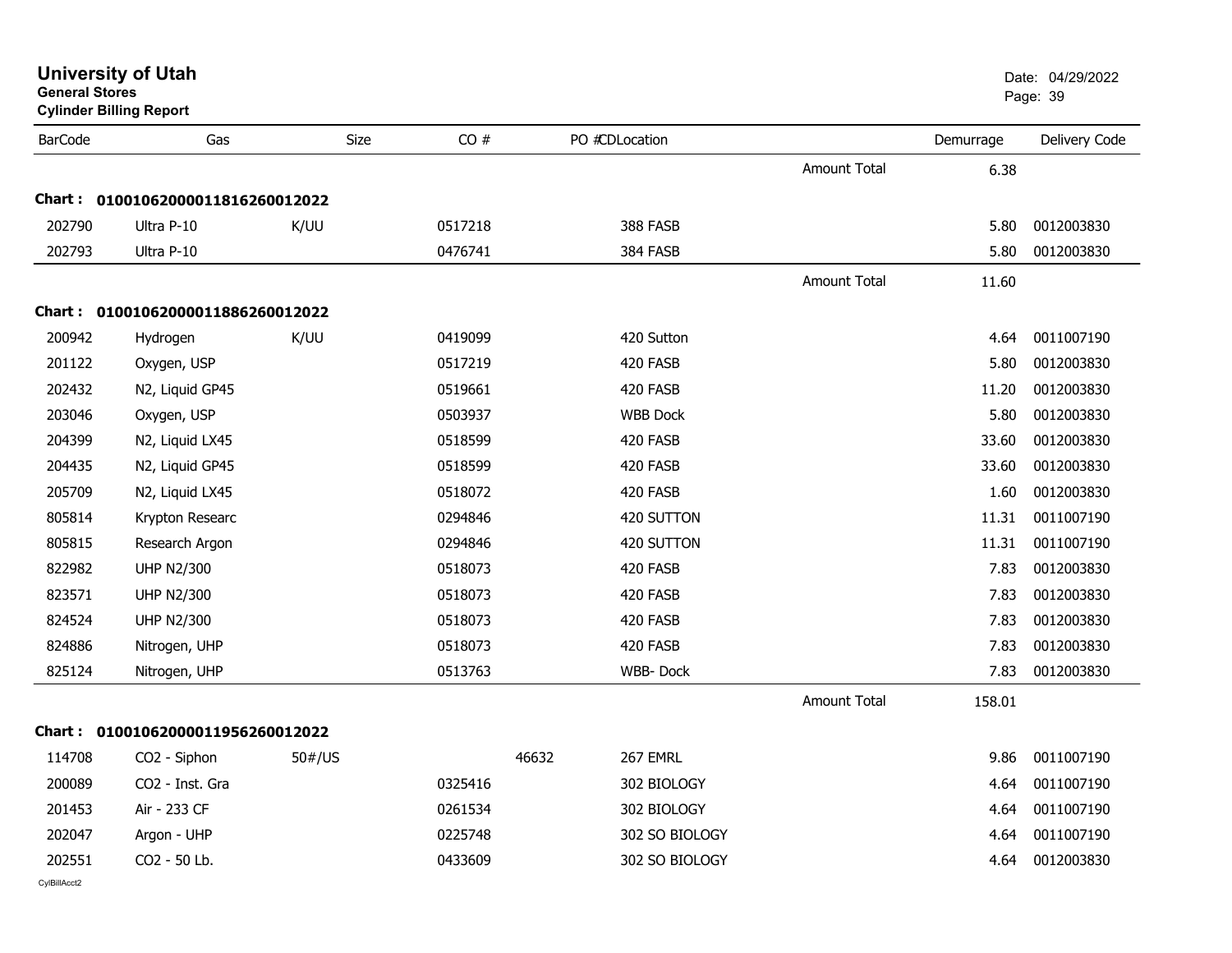| <b>General Stores</b> | <b>University of Utah</b><br><b>Cylinder Billing Report</b> |      |         |                   |                     |           | Date: 04/29/2022<br>Page: 40 |
|-----------------------|-------------------------------------------------------------|------|---------|-------------------|---------------------|-----------|------------------------------|
| <b>BarCode</b>        | Gas                                                         | Size | CO#     | PO #CDLocation    |                     | Demurrage | Delivery Code                |
| 203213                | Helium - UHP                                                |      | 0482189 | 302 So Biology    |                     | 5.80      | 0012003830                   |
| 204674                | Nitrogen, UHP                                               |      | 0461411 | 302 SOUTH BIOLOGY |                     | 4.64      | 0012003830                   |
| 204746                | Helium - UHP                                                |      | 0483232 | 302 So Bio        |                     | 5.80      | 0012003830                   |
| 806059                | 1% Co2/UHP He                                               |      | 0298412 | 302 S BIOLOGY     |                     | 6.38      | 0011007190                   |
| 812675                | Oxygen, UHP,                                                |      | 0424308 | 302 SO BIOLOGY    |                     | 6.38      | 0011007190                   |
| 813407                | Oxygen, UHP,                                                |      | 0427800 | 302 SOUTH BIO     |                     | 6.67      | 0011007190                   |
| 817494                | UHP Helium/300                                              |      | 0460062 | 302 SOUTH BIOLOGY |                     | 7.83      | 0012003830                   |
| 819253                | Nitrogen, UHP                                               |      | 0469737 | 302 So Biology    |                     | 7.83      | 0012003830                   |
|                       |                                                             |      |         |                   | <b>Amount Total</b> | 79.75     |                              |
|                       | Chart: 01001062000172826260012022                           |      |         |                   |                     |           |                              |
| 200195                | Argon                                                       | K/UU | 0509285 | 484 Sutton        |                     | 5.80      | 0012003830                   |
| 200302                | Argon                                                       |      | 0509285 | 484 Sutton        |                     | 5.80      | 0012003830                   |
| 201506                | Helium - UHP                                                |      | 0512647 | 484 Sutton        |                     | 5.80      | 0012003830                   |
| 201918                | Helium - UHP                                                |      | 0496735 | 484 Sutton BLDG   |                     | 5.80      | 0012003830                   |
| 203029                | Nitrogen, UHP                                               |      | 0512647 | 484 Sutton        |                     | 2.60      | 0012003830                   |
| 203214                | Helium - UHP                                                |      | 0511189 | 484 FASB          |                     | 2.60      | 0012003830                   |
| 203776                | Nitrogen, UHP                                               |      | 0512647 | 484 Sutton        |                     | 5.80      | 0012003830                   |
| 818448                | 10% Nh3 IN HE                                               |      | 0464182 | 484 SUTTON        |                     | 8.41      | 0012003830                   |
| 818615                | Oxygen, UHP,                                                |      | 0466536 | 484 Sutton        |                     | 7.83      | 0012003830                   |
| 818971                | Hydrogen - UHP                                              |      | 0469275 | 484 Sutton Bldg   |                     | 7.83      | 0012003830                   |
| 825413                | Co <sub>2</sub> Liquid-55                                   |      | 0519028 | 484 SUTTON        |                     | 32.00     | 0012003830                   |
| 825487                | Lq Argon                                                    |      | 0517411 | 484 SUTTON        |                     | 12.00     | 0012003830                   |
| 825530                | Lq Argon                                                    |      | 0517662 | 484 SUTTON        |                     | 26.00     | 0012003830                   |
| 825530                | Lq Argon                                                    |      | 0519480 | 484 SUTTON        |                     | 4.00      | 0012003830                   |
| 825574                | Lq Argon                                                    |      | 0517948 | 484 SUTTON        |                     | 38.00     | 0012003830                   |
| 825783                | Lq Argon                                                    |      | 0519157 | 484 SUTTON        |                     | 20.00     | 0012003830                   |
|                       |                                                             |      |         |                   | <b>Amount Total</b> | 190.27    |                              |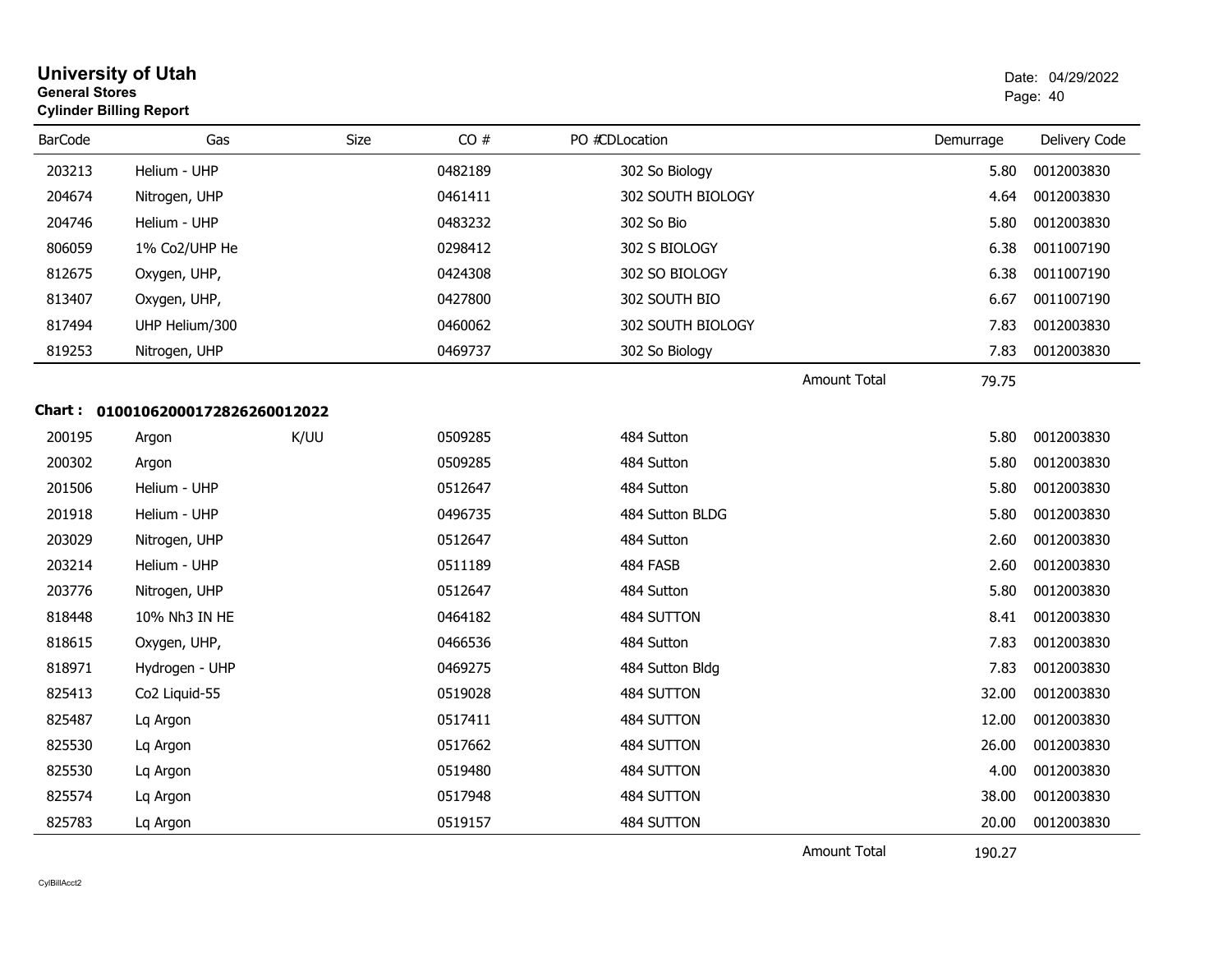|                | <b>University of Utah</b><br><b>General Stores</b><br><b>Cylinder Billing Report</b> |           |         |                 |                     |           | Date: 04/29/2022<br>Page: 41 |  |
|----------------|--------------------------------------------------------------------------------------|-----------|---------|-----------------|---------------------|-----------|------------------------------|--|
| <b>BarCode</b> | Gas                                                                                  | Size      | CO#     | PO #CDLocation  |                     | Demurrage | Delivery Code                |  |
|                | Chart: 01001062000242286260012022                                                    |           |         |                 |                     |           |                              |  |
| 823816         | EXO-ATLAFN-4-14                                                                      | Messer    | 0503883 | 484 SUTTON      |                     | 31.90     | 0012003830                   |  |
|                |                                                                                      |           |         |                 | <b>Amount Total</b> | 31.90     |                              |  |
|                | Chart: 01001062000242546260012022                                                    |           |         |                 |                     |           |                              |  |
| 200322         | Zero Air                                                                             | K/UU      | 0513705 | 475 Sutton      |                     | 5.80      | 0012003830                   |  |
| 204554         | Zero Air                                                                             |           | 0512711 | 475 Sutton      |                     | 5.80      | 0012003830                   |  |
| 205302         | Oxygen, UHP,                                                                         |           | 0513705 | 475 Sutton      |                     | 5.80      | 0012003830                   |  |
| 205362         | CO2 - 50 Lb.                                                                         |           | 0305968 | 472 SUTTON      |                     | 4.64      | 0012003830                   |  |
| 822275         | Oxygen, UHP,                                                                         |           | 0492577 | 475 FASB        |                     | 7.83      | 0012003830                   |  |
| 823099         | Nitrogen, UHP                                                                        |           | 0498245 | <b>WBB Dock</b> |                     | 7.83      | 0012003830                   |  |
|                |                                                                                      |           |         |                 | <b>Amount Total</b> | 37.70     |                              |  |
|                | Chart: 01001062000242546260712022                                                    |           |         |                 |                     |           |                              |  |
| 202292         | Argon - UHP                                                                          | K/UU      | 0446579 | 475 FASB        |                     | 4.64      | 0012003830                   |  |
|                |                                                                                      |           |         |                 | <b>Amount Total</b> | 4.64      |                              |  |
|                | Chart: 01001062000248606260012022                                                    |           |         |                 |                     |           |                              |  |
| 200138         | Helium - UHP                                                                         | K/UU      | 0426044 | 497 SUTTON      |                     | 4.64      | 0011007190                   |  |
| 202142         | Air - 233 CF                                                                         |           | 0420725 | 497 SUTTON      |                     | 4.64      | 0011007190                   |  |
| 203863         | Hydrogen                                                                             |           | 0419342 | 497 SUTTON      |                     | 4.64      | 0011007190                   |  |
| 813117         | Nitrogen, UHP                                                                        |           | 0426044 | 497 SUTTON      |                     | 6.38      | 0011007190                   |  |
|                |                                                                                      |           |         |                 | <b>Amount Total</b> | 20.30     |                              |  |
| Chart :        | 0100106500058502384626002022                                                         |           |         |                 |                     |           |                              |  |
| 811316         | 2% H2 In Argon                                                                       | 200C/Mt.A | 0406349 | 283 SUTTON      |                     | 6.38      | 0011007190                   |  |
|                |                                                                                      |           |         |                 | <b>Amount Total</b> | 6.38      |                              |  |
|                | Chart: 0100106500058502728626002022                                                  |           |         |                 |                     |           |                              |  |
| 825791         | Lq Helium-100 L                                                                      | Lq He/Pra | 0518990 | 626 WBB         |                     | 55.95     | 0012003830                   |  |
|                |                                                                                      |           |         |                 | <b>Amount Total</b> | 55.95     |                              |  |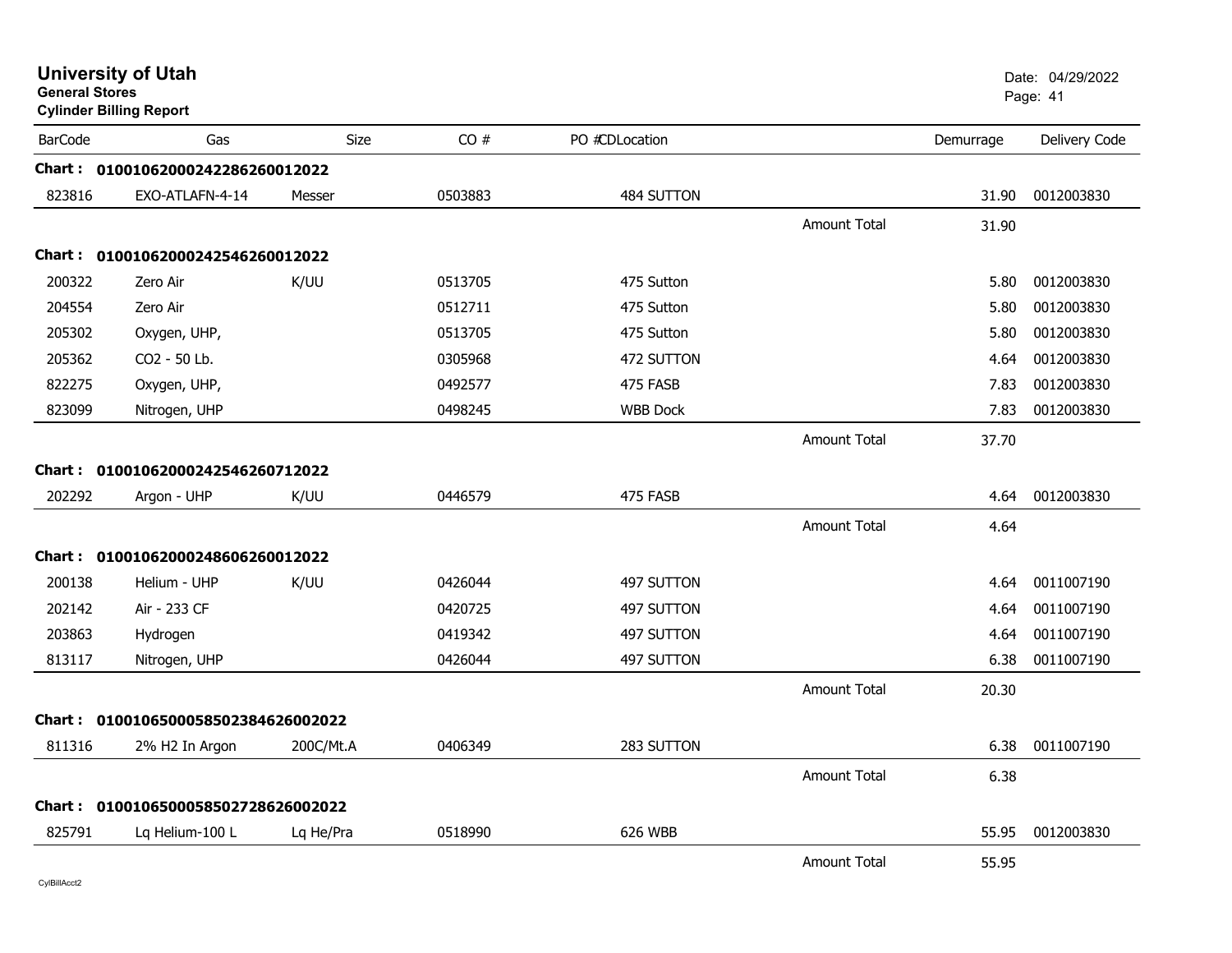| <b>General Stores</b> | <b>University of Utah</b><br><b>Cylinder Billing Report</b> |                  |         |                       |                     |           | Date: 04/29/2022<br>Page: 42 |
|-----------------------|-------------------------------------------------------------|------------------|---------|-----------------------|---------------------|-----------|------------------------------|
| <b>BarCode</b>        | Gas                                                         | Size             | CO#     | PO #CDLocation        |                     | Demurrage | Delivery Code                |
|                       | Chart: 0100106500058502976626002022                         |                  |         |                       |                     |           |                              |
| 201764                | Argon                                                       | K/UU             | 0430691 | 475 SUTTON            |                     | 4.64      | 0012003830                   |
| 202354                | Nitrogen, UHP                                               |                  | 0472008 | 344 FASB              |                     | 5.80      | 0012003830                   |
| 203453                | Argon 42CF                                                  |                  | 0426231 | 383 SUTTON ATTN: THEA |                     | 5.22      | 0012002050                   |
| 205544                | Nitrogen, UHP                                               |                  | 0462937 | 344 FASB              |                     | 4.64      | 0012003830                   |
| 823532                | Nitrogen, UHP                                               |                  | 0501387 | 344 FASB              |                     | 7.83      | 0012003830                   |
|                       |                                                             |                  |         |                       | <b>Amount Total</b> | 28.13     |                              |
|                       | Chart: 0100106500058503013626002022                         |                  |         |                       |                     |           |                              |
| 825132                | Nitrogen, UHP                                               | 200C/Mt.A        | 0514227 | 475 FASB              |                     | 7.83      | 0012003830                   |
| 825133                | Nitrogen, UHP                                               |                  | 0514227 | 475 FASB              |                     | 7.83      | 0012003830                   |
|                       |                                                             |                  |         |                       | <b>Amount Total</b> | 15.66     |                              |
|                       | Chart: 01001066000321256260012022                           |                  |         |                       |                     |           |                              |
| 200936                | Helium - 219 CF                                             | K/UU             | 0490817 | 626 WBB               |                     | 5.80      | 0012003830                   |
|                       |                                                             |                  |         |                       | <b>Amount Total</b> | 5.80      |                              |
|                       | Chart: 01001082000012406260012022                           |                  |         |                       |                     |           |                              |
| 200379                | Nitrogen 230 CF                                             | K/UU             | 0512670 | 160 ITL               |                     | 5.80      | 0011004120                   |
| 200500                | Nitrogen 230 CF                                             |                  | 0518452 | 414 WBB               |                     | 5.80      | 0011004120                   |
| 200765                | Hydrogen                                                    |                  | 0518452 | 414 WBB               |                     | 5.80      | 0011004120                   |
| 201170                | Nitrogen 230 CF                                             |                  | 0513612 | 160 MSRL              |                     | 5.80      | 0011004120                   |
| 201423                | Nitrogen 230 CF                                             |                  | 0513612 | 160 MSRL              |                     | 5.80      | 0011004120                   |
| 201664                | CO2 - 50 Lb.                                                |                  | 0513612 | 160 MSRL              |                     | 5.80      | 0011004120                   |
| 202704                | Nitrogen 230 CF                                             |                  | 0518452 | <b>414 WBB</b>        |                     | 5.80      | 0011004120                   |
|                       |                                                             |                  |         |                       | <b>Amount Total</b> | 40.60     |                              |
|                       | Chart: 01001082000205186260012022                           |                  |         |                       |                     |           |                              |
| 202175                | N <sub>2</sub> , Liquid LX <sub>45</sub>                    | <b>180 LTR/U</b> | 0517212 | <b>208 WBB</b>        |                     | 20.80     | 0011004120                   |
| 203339                | Air - 233 CF                                                |                  | 0470403 | <b>208 WBB</b>        |                     | 5.80      | 0011004120                   |
|                       |                                                             |                  |         |                       |                     |           |                              |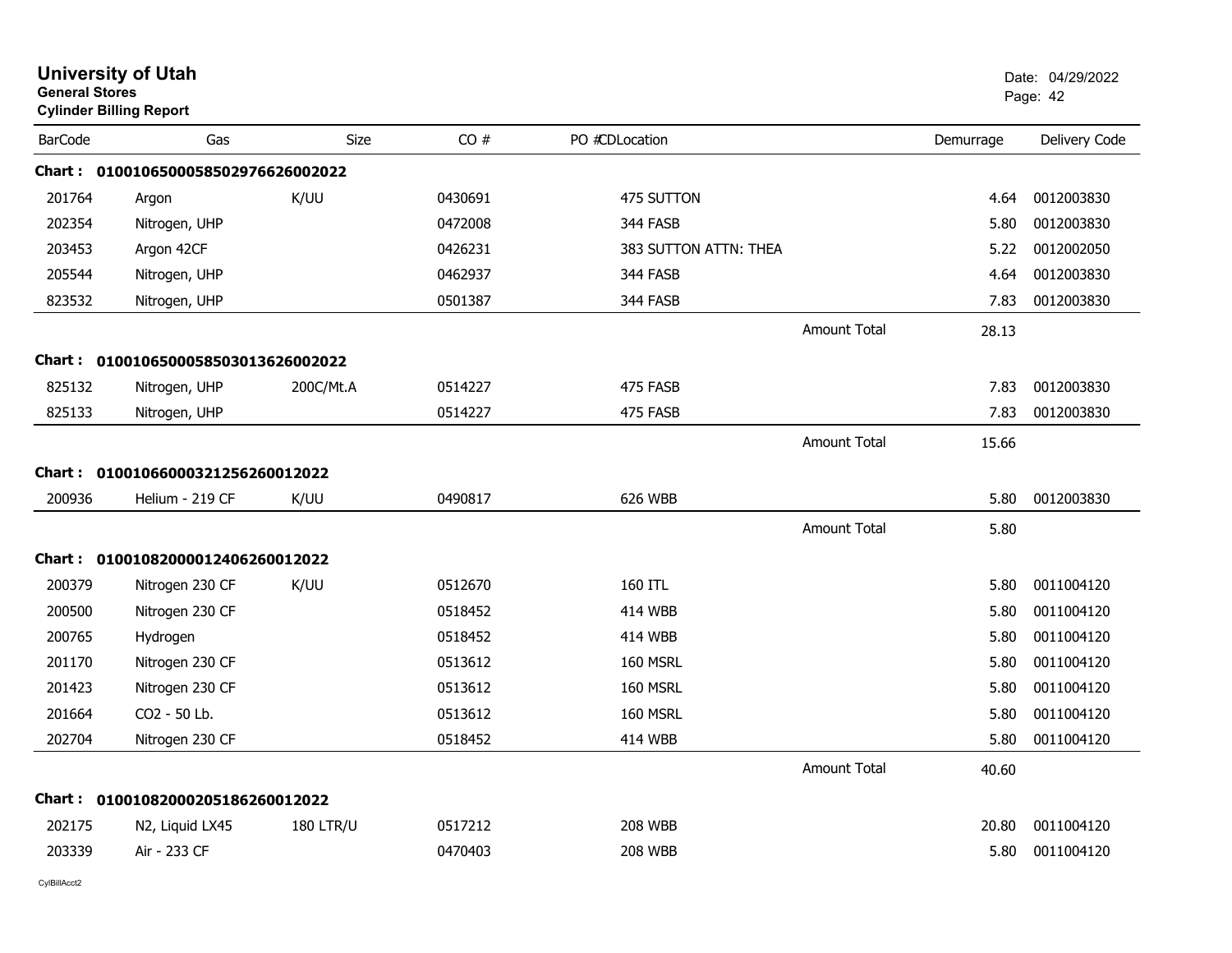| <b>University of Utah</b><br><b>General Stores</b><br><b>Cylinder Billing Report</b> |                                     |      |         |                           |                     |           | Date: 04/29/2022<br>Page: 43 |
|--------------------------------------------------------------------------------------|-------------------------------------|------|---------|---------------------------|---------------------|-----------|------------------------------|
| <b>BarCode</b>                                                                       | Gas                                 | Size | CO#     | PO #CDLocation            |                     | Demurrage | Delivery Code                |
| 203621                                                                               | N2, Liquid, 265                     |      | 0515823 | <b>208 WBB</b>            |                     | 35.49     | 0011004120                   |
| 203673                                                                               | N2, Liquid, 265                     |      | 0519179 | <b>BLDG 11 RM 209 WBB</b> |                     | 43.68     | 0011004120                   |
| 203900                                                                               | Argon - UHP                         |      | 0505108 | 201 WBB                   |                     | 5.80      | 0011004120                   |
| 203980                                                                               | CO2 - 50 Lb.                        |      | 0503107 | <b>208 WBB</b>            |                     | 5.80      | 0011004120                   |
| 822947                                                                               | Argon - UHP                         |      | 0498307 | <b>208 WBB</b>            |                     | 7.83      | 0011004120                   |
| 823944                                                                               | Argon - UHP                         |      | 0506170 | <b>208 WBB</b>            |                     | 7.83      | 0011004120                   |
|                                                                                      |                                     |      |         |                           | <b>Amount Total</b> | 133.03    |                              |
|                                                                                      | Chart: 0100108500050503407626002022 |      |         |                           |                     |           |                              |
| 200277                                                                               | Argon                               | K/UU | 0519982 | 621 WBB                   |                     | 0.20      | 0011004120                   |
| 200408                                                                               | Hydrogen                            |      | 0517325 | 621 WBB                   |                     | 5.60      | 0011004120                   |
| 200415                                                                               | Hydrogen                            |      | 0518582 | 621 WBB                   |                     | 5.80      | 0011004120                   |
| 200420                                                                               | Argon                               |      | 0512098 | 621 WBB                   |                     | 5.80      | 0011004120                   |
| 200511                                                                               | Hydrogen - UHP                      |      | 0512912 | 621 WBB                   |                     | 5.60      | 0011004120                   |
| 200517                                                                               | Argon                               |      | 0518157 | 160 MSRL                  |                     | 5.80      | 0011004120                   |
| 200519                                                                               | Argon                               |      | 0518906 | 621 WBB                   |                     | 4.20      | 0011004120                   |
| 200530                                                                               | Argon                               |      | 0515616 | 160 MSRL BLDG 59          |                     | 5.80      | 0011004120                   |
| 200541                                                                               | Argon                               |      | 0518502 | 621 WBB                   |                     | 1.40      | 0011004120                   |
| 200593                                                                               | Hydrogen                            |      | 0517846 | 621 WBB                   |                     | 5.60      | 0011004120                   |
| 200627                                                                               | Argon                               |      | 0518502 | 621 WBB                   |                     | 5.60      | 0011004120                   |
| 200642                                                                               | Argon                               |      | 0517846 | 621 WBB                   |                     | 5.80      | 0011004120                   |
| 200657                                                                               | Argon                               |      | 0519009 | 307 WBB                   |                     | 3.40      | 0011004120                   |
| 200766                                                                               | Hydrogen - UHP                      |      | 0516023 | 621 WBB                   |                     | 5.80      | 0011004120                   |
| 200845                                                                               | Argon                               |      | 0518582 | 621 WBB                   |                     | 5.60      | 0011004120                   |
| 200896                                                                               | Hydrogen                            |      | 0517846 | 621 WBB                   |                     | 5.80      | 0011004120                   |
| 200922                                                                               | Hydrogen                            |      | 0518157 | 160 MSRL                  |                     | 5.80      | 0011004120                   |
| 201053                                                                               | Hydrogen - UHP                      |      | 0517076 | 307 WBB                   |                     | 5.80      | 0011004120                   |
| 201106                                                                               | Argon                               |      | 0517076 | 307 WBB                   |                     | 2.40      | 0011004120                   |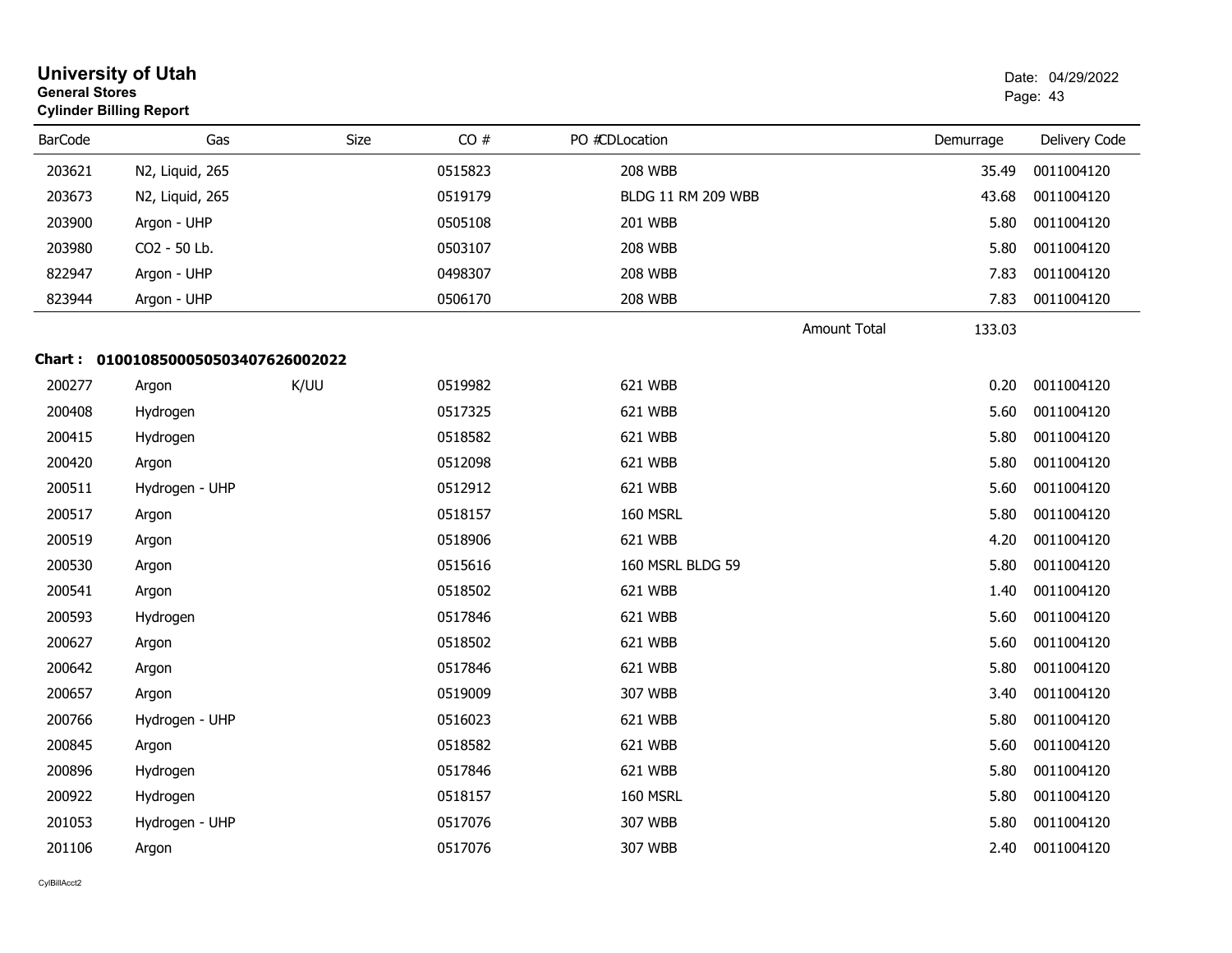| <b>General Stores</b>  | <b>University of Utah</b><br><b>Cylinder Billing Report</b> |      |         |                 |           | Date: 04/29/2022<br>Page: 44 |
|------------------------|-------------------------------------------------------------|------|---------|-----------------|-----------|------------------------------|
| <b>BarCode</b>         | Gas                                                         | Size | CO#     | PO #CDLocation  | Demurrage | Delivery Code                |
| 201107                 | Argon                                                       |      | 0515620 | 2484 MCE        | 5.80      | 0011004120                   |
| 201157                 | Argon                                                       |      | 0517846 | 621 WBB         | 5.60      | 0011004120                   |
| 201298                 | Hydrogen                                                    |      | 0508240 | 160 ITL         | 5.80      | 0011004120                   |
| 201366                 | Argon                                                       |      | 0519009 | 307 WBB         | 3.40      | 0011004120                   |
| 201420                 | Hydrogen - UHP                                              |      | 0518502 | 621 WBB         | 5.60      | 0011004120                   |
| 201421                 | Argon                                                       |      | 0519982 | 621 WBB         | 0.20      | 0011004120                   |
| 201459                 | Argon                                                       |      | 0518075 | 307 WBB         | 5.80      | 0011004120                   |
| 201464                 | Argon                                                       |      | 0518906 | 621 WBB         | 4.20      | 0011004120                   |
| 201563                 | Argon                                                       |      | 0518582 | 621 WBB         | 5.80      | 0011004120                   |
| 201608                 | Argon                                                       |      | 0517076 | 307 WBB         | 5.80      | 0011004120                   |
| 201640                 | Hydrogen - UHP                                              |      | 0517937 | 307 WBB         | 5.80      | 0011004120                   |
| 201725                 | Hydrogen - UHP                                              |      | 0518582 | 621 WBB         | 5.80      | 0011004120                   |
| 201939                 | Argon                                                       |      | 0510244 | 2484 MCE        | 5.80      | 0011004120                   |
| 202103                 | Hydrogen                                                    |      | 0518582 | 621 WBB         | 5.80      | 0011004120                   |
| 202107                 | Hydrogen - UHP                                              |      | 0518582 | 621 WBB         | 1.40      | 0011004120                   |
| 202107                 | Hydrogen - UHP                                              |      | 0519982 | 621 WBB         | 0.20      | 0011004120                   |
| 202157                 | Argon                                                       |      | 0519009 | 307 WBB         | 3.40      | 0011004120                   |
| 202173                 | Argon                                                       |      | 0519009 | 307 WBB         | 3.40      | 0011004120                   |
| 202270                 | Nitrogen 230 CF                                             |      | 0519983 | <b>404 WBB</b>  | 0.20      | 0011004120                   |
| 202340                 | Argon                                                       |      | 0507698 | 307 WBB         | 5.80      | 0011004120                   |
| 202361                 | Nitrogen, UHP                                               |      | 0516299 | 307 WBB         | 3.80      | 0011004120                   |
| 202371                 | Helium - UHP                                                |      | 0382765 | 2484 MCE        | 4.64      | 0011004120                   |
| 202377                 | Hydrogen                                                    |      | 0517325 | 621 WBB         | 5.80      | 0011004120                   |
| 202380                 | Hydrogen - UHP                                              |      | 0510933 | 621 WBB         |           | 5.80 0011004120              |
| 202384                 | Hydrogen                                                    |      | 0518157 | <b>160 MSRL</b> | 5.80      | 0011004120                   |
| 202385                 | Hydrogen                                                    |      | 0517325 | 621 WBB         | 5.80      | 0011004120                   |
| 202602                 | Hydrogen                                                    |      | 0518502 | 621 WBB         | 5.60      | 0011004120                   |
| 202612<br>CylBillAcct2 | Argon                                                       |      | 0517846 | 621 WBB         | 5.60      | 0011004120                   |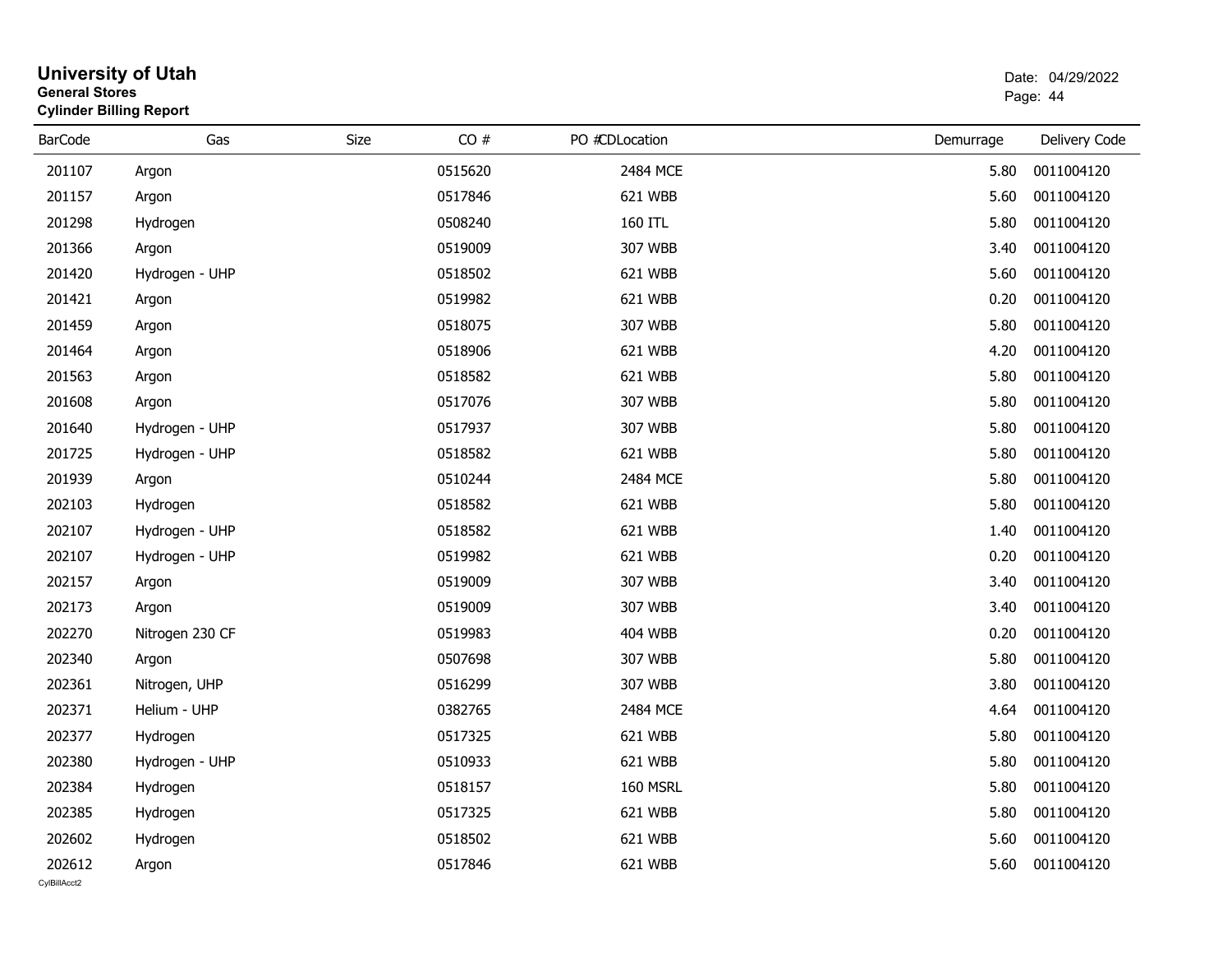| <b>General Stores</b><br><b>Cylinder Billing Report</b> |                 |      |         |                     |           | Page: 45      |
|---------------------------------------------------------|-----------------|------|---------|---------------------|-----------|---------------|
| <b>BarCode</b>                                          | Gas             | Size | CO#     | PO #CDLocation      | Demurrage | Delivery Code |
| 202616                                                  | Argon           |      | 0518502 | 621 WBB             | 5.60      | 0011004120    |
| 202760                                                  | Hydrogen        |      | 0516533 | 160 MSRL BLDG 59    | 5.80      | 0011004120    |
| 202865                                                  | Argon - UHP     |      | 0516534 | 307 WBB             | 5.80      | 0011004120    |
| 202871                                                  | Argon - UHP     |      | 0518582 | 621 WBB             | 5.60      | 0011004120    |
| 202878                                                  | Argon           |      | 0479179 | <b>502 WBB</b>      | 5.80      | 0011004120    |
| 202881                                                  | Argon           |      | 0517097 | 160 MSRL BLDG 59    | 5.80      | 0011004120    |
| 202882                                                  | Argon           |      | 0502881 | 621 WBB             | 5.80      | 0011004120    |
| 202914                                                  | Nitrogen, UHP   |      | 0383090 | <b>404 WBB</b>      | 4.64      | 0011004120    |
| 202933                                                  | Hydrogen        |      | 0517097 | 160 MSRL BLDG 59    | 5.80      | 0011004120    |
| 203218                                                  | Helium - UHP    |      | 0517253 | 2484 MCE            | 5.60      | 0011004120    |
| 203261                                                  | Argon           |      | 0519009 | 307 WBB             | 3.40      | 0011004120    |
| 203516                                                  | Air - 233 CF    |      | 0503565 | <b>518 WBB</b>      | 5.80      | 0011004120    |
| 203755                                                  | Argon           |      | 0513535 | 307 WBB             | 2.40      | 0011004120    |
| 203861                                                  | Hydrogen - UHP  |      | 0519982 | 621 WBB             | 0.20      | 0011004120    |
| 203902                                                  | Argon           |      | 0518157 | 160 MSRL            | 5.80      | 0011004120    |
| 203933                                                  | Hydrogen        |      | 0519982 | 621 WBB             | 0.20      | 0011004120    |
| 203973                                                  | Hydrogen        |      | 0518582 | 621 WBB             | 5.80      | 0011004120    |
| 203975                                                  | Helium - UHP    |      | 0444472 | 135 S 1460 E RM 307 | 4.64      | 0011004120    |
| 204624                                                  | Argon           |      | 0516533 | 160 MSRL BLDG 59    | 5.80      | 0011004120    |
| 205306                                                  | Oxygen, UHP,    |      | 0517253 | 2484 MCE            | 5.80      | 0011004120    |
| 205564                                                  | Argon - UHP     |      | 0518582 | 621 WBB             | 5.80      | 0011004120    |
| 810424                                                  | Helium - UHP    |      | 0386621 | 404 WBB             | 6.38      | 0011004120    |
| 824037                                                  | Nitrogen 230 CF |      | 0506531 | <b>406 WBB</b>      | 7.83      | 0011004120    |
| 824040                                                  | Nitrogen 230 CF |      | 0506531 | <b>406 WBB</b>      | 7.83      | 0011004120    |
| 824570                                                  | Oxygen, UHP,    |      | 0510934 | 2484 MCE            | 7.83      | 0011004120    |
| 824795                                                  | 5% H2 In Argon  |      | 0516534 | 307 WBB             | 7.83      | 0011004120    |
| 825542                                                  | Argon           |      | 0518075 | 307 WBB             | 3.24      | 0011004120    |
| 825544                                                  | Argon           |      | 0518075 | 307 WBB             | 3.24      | 0011004120    |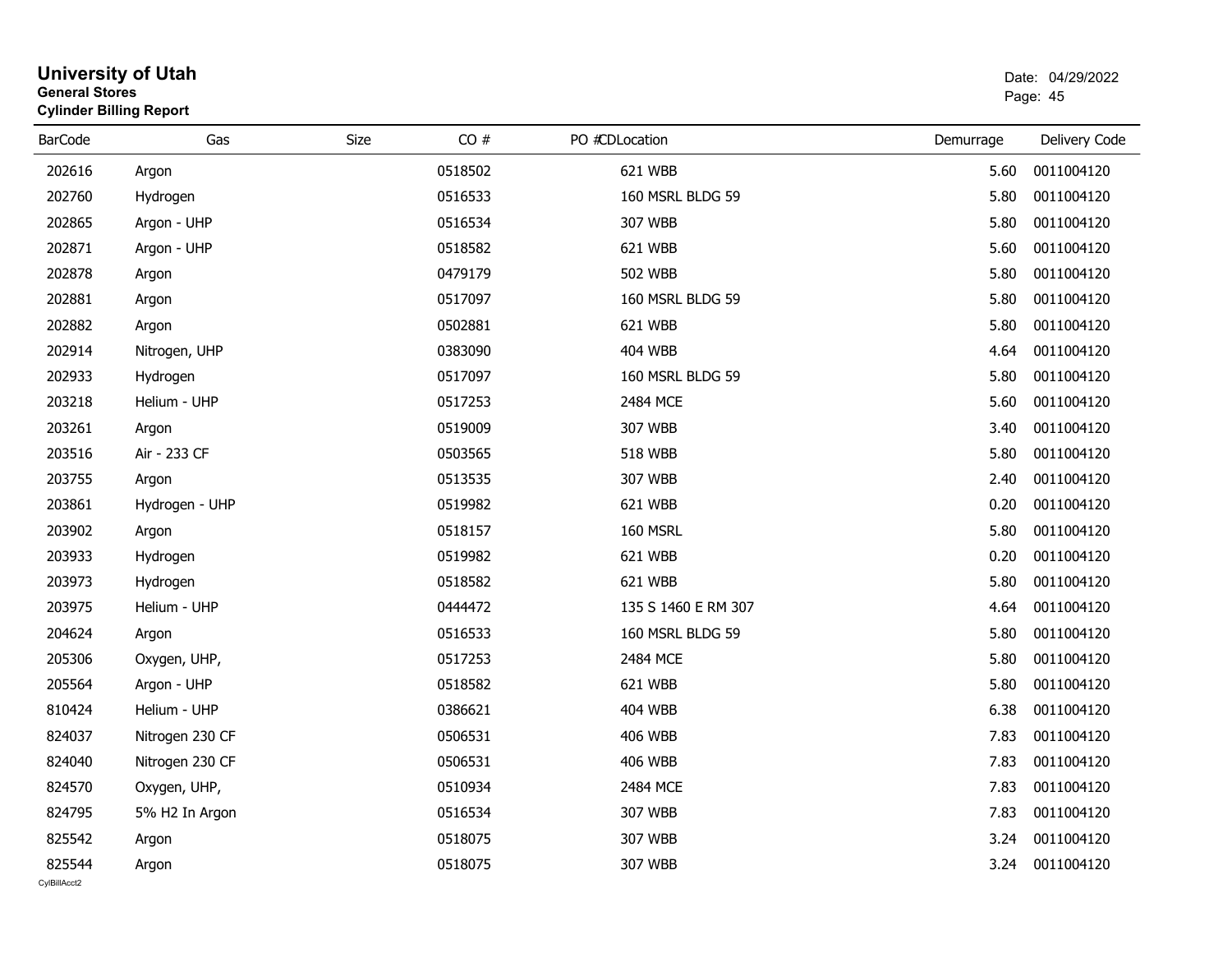| <b>University of Utah</b><br><b>General Stores</b><br><b>Cylinder Billing Report</b> |                                     |           |         |                 |                     |           | Date: 04/29/2022<br>Page: 46 |
|--------------------------------------------------------------------------------------|-------------------------------------|-----------|---------|-----------------|---------------------|-----------|------------------------------|
| <b>BarCode</b>                                                                       | Gas                                 | Size      | CO#     | PO #CDLocation  |                     | Demurrage | Delivery Code                |
| 825545                                                                               | Argon                               |           | 0518075 | 307 WBB         |                     | 7.83      | 0011004120                   |
| 825548                                                                               | Argon                               |           | 0518075 | 307 WBB         |                     | 3.24      | 0011004120                   |
| 825590                                                                               | Argon                               |           | 0518582 | 621 WBB         |                     | 7.83      | 0011004120                   |
| 825666                                                                               | Argon                               |           | 0518906 | 621 WBB         |                     | 5.67      | 0011004120                   |
| 829976                                                                               | Argon                               |           | 0512912 | 621 WBB         |                     | 5.80      | 0011004120                   |
|                                                                                      |                                     |           |         |                 | Amount Total        | 396.67    |                              |
|                                                                                      | Chart: 0100108500050503758626002022 |           |         |                 |                     |           |                              |
| 825136                                                                               | Nitrogen, UHP                       | 200C/Mt.A | 0514009 | 123 WBB         |                     | 7.83      | 0011004120                   |
|                                                                                      |                                     |           |         |                 | Amount Total        | 7.83      |                              |
|                                                                                      | Chart: 0100108500054504429626002022 |           |         |                 |                     |           |                              |
| 202288                                                                               | Argon - UHP                         | K/UU      | 0476401 | 628 WBB         |                     | 5.80      | 0011004120                   |
| 203242                                                                               | Nitrogen 40 CF                      |           | 0511338 | 114 WBB         |                     | 5.80      | 0011004120                   |
| 205279                                                                               | Argon - UHP                         |           | 0389330 | 204 BLDG 58     |                     | 4.64      | 0011004120                   |
| 205821                                                                               | Nitrogen 40 CF                      |           | 0506471 | 114 WBB         |                     | 5.22      | 0011004120                   |
| 825121                                                                               | Nitrogen 40 CF                      |           | 0513564 | 114 WBB         |                     | 7.83      | 0011004120                   |
|                                                                                      |                                     |           |         |                 | <b>Amount Total</b> | 29.29     |                              |
|                                                                                      | Chart: 0100108500054903086626002022 |           |         |                 |                     |           |                              |
| 202293                                                                               | Argon - UHP                         | K/UU      | 0506488 | 109 WBB         |                     | 5.80      | 0011004120                   |
|                                                                                      |                                     |           |         |                 | <b>Amount Total</b> | 5.80      |                              |
|                                                                                      | Chart: 0100108500054903136626002022 |           |         |                 |                     |           |                              |
| 205548                                                                               | Nitrogen, UHP                       | K/UU      | 0433831 | <b>MCE 2464</b> |                     | 4.64      | 0011004120                   |
| 810665                                                                               | 100ppm O2 in AR                     |           | 0392932 | 2474 MCE        |                     | 6.96      | 0011004120                   |
| 814365                                                                               | Oxygen, USP                         |           | 0435649 | <b>MCE 2464</b> |                     | 6.67      | 0011004120                   |
| 824498                                                                               | 100ppm O2/He                        |           | 0508392 | 2464 MCE        |                     | 7.83      | 0011004120                   |
| 825543                                                                               | Argon                               |           | 0518007 | 2464 MCE        |                     | 7.83      | 0011004120                   |
| 825546                                                                               | Argon                               |           | 0518007 | 2464 MCE        |                     | 7.83      | 0011004120                   |
|                                                                                      |                                     |           |         |                 |                     |           |                              |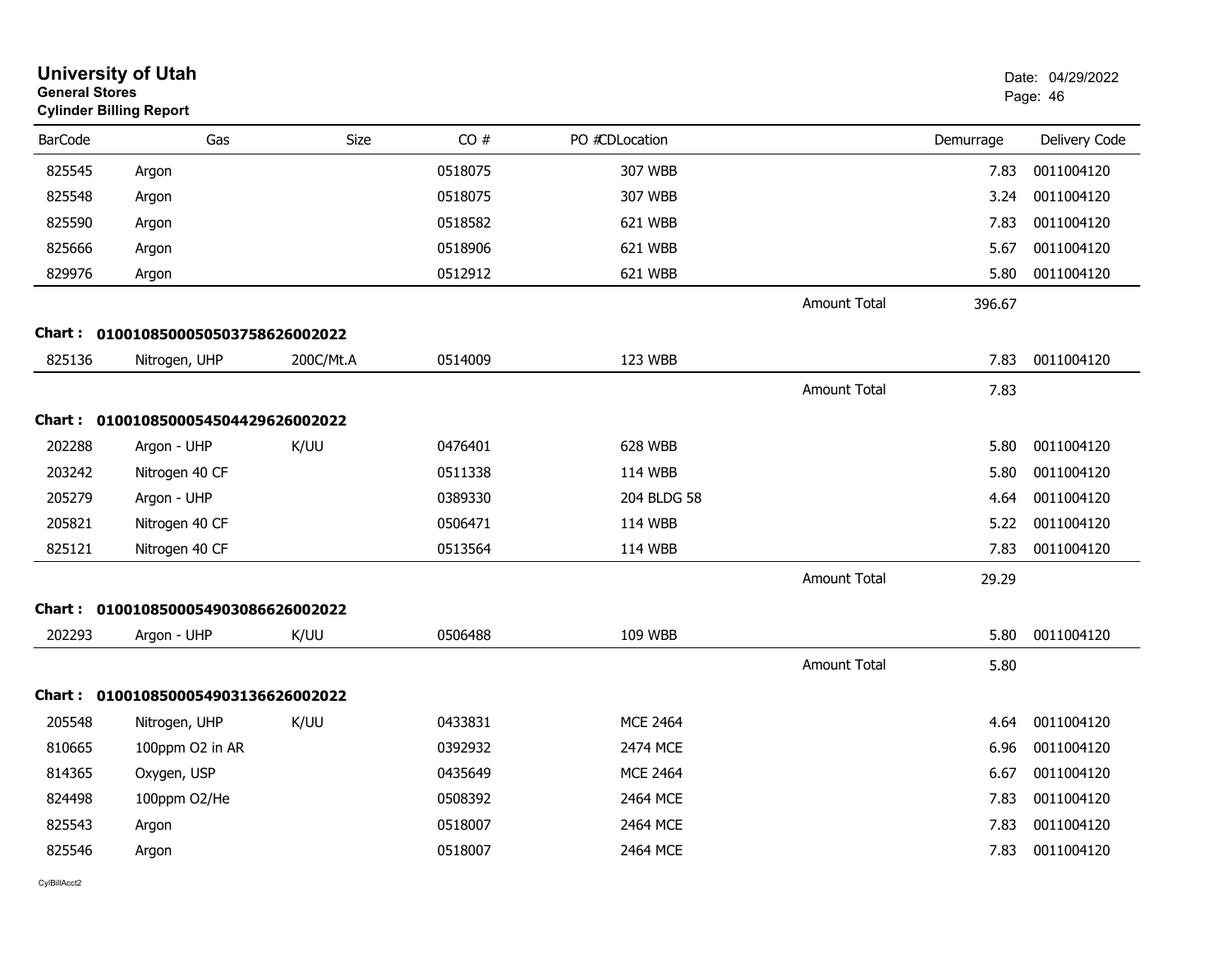| <b>General Stores</b> | <b>University of Utah</b><br><b>Cylinder Billing Report</b> |           |         |                |                     |           | Date: 04/29/2022<br>Page: 47 |
|-----------------------|-------------------------------------------------------------|-----------|---------|----------------|---------------------|-----------|------------------------------|
| <b>BarCode</b>        | Gas                                                         | Size      | CO#     | PO #CDLocation |                     | Demurrage | Delivery Code                |
| 825550                | Argon                                                       |           | 0518007 | 2464 MCE       |                     | 7.83      | 0011004120                   |
| 825552                | Lq Argon                                                    |           | 0518007 | 2464 MCE       |                     | 44.00     | 0011004120                   |
| 825794                | Lq Argon                                                    |           | 0519596 | 2464 MCE       |                     | 14.00     | 0011004120                   |
|                       |                                                             |           |         |                | Amount Total        | 107.59    |                              |
|                       | Chart: 0100108500055800894626002022                         |           |         |                |                     |           |                              |
| 200331                | Argon                                                       | K/UU      | 0517880 | 407 WBB        |                     | 5.40      | 0011004120                   |
| 201150                | Argon                                                       |           | 0473049 | <b>408 WBB</b> |                     | 5.80      | 0011004120                   |
| 201160                | Argon                                                       |           | 0517880 | <b>407 WBB</b> |                     | 5.80      | 0011004120                   |
| 201667                | Argon                                                       |           | 0516404 | <b>407 WBB</b> |                     | 5.40      | 0011004120                   |
| 202036                | Argon                                                       |           | 0519819 | 407 WBB        |                     | 0.40      | 0011004120                   |
| 202609                | Argon                                                       |           | 0519819 | 407 WBB        |                     | 0.40      | 0011004120                   |
| 202771                | Argon                                                       |           | 0517880 | 407 WBB        |                     | 5.80      | 0011004120                   |
| 203898                | Argon                                                       |           | 0519819 | 407 WBB        |                     | 0.40      | 0011004120                   |
| 825328                | Argon                                                       |           | 0516404 | <b>407 WBB</b> |                     | 7.29      | 0011004120                   |
|                       |                                                             |           |         |                | <b>Amount Total</b> | 36.69     |                              |
|                       | Chart: 0100108500055800897643002022                         |           |         |                |                     |           |                              |
| 820848                | <b>UHP Chlorine</b>                                         | 33cf-Prax | 0479487 | 2464 MCE       |                     | 36.25     | 0011004120                   |
|                       |                                                             |           |         |                | <b>Amount Total</b> | 36.25     |                              |
|                       | Chart: 0100108500055800969626002022                         |           |         |                |                     |           |                              |
| 201929                | CO2 - Siphon                                                | K/UU      | 0476810 | 310 WBB        |                     | 5.80      | 0012002050                   |
| 202739                | CO2 - Siphon                                                |           | 0476810 | 310 WBB        |                     | 5.80      | 0012002050                   |
| 203824                | Nitrogen 230 CF                                             |           | 0318723 | 110 WBB        |                     | 4.64      | 0011004120                   |
| 203923                | Nitrogen 230 CF                                             |           | 0482384 | <b>208 WBB</b> |                     | 5.40      | 0011004120                   |
| 817706                | 2% H2 Bal N2                                                |           | 0459428 | 503 WBB        |                     | 7.83      | 0011004120                   |
| 820666                | 2% H2 Bal N2                                                |           | 0478679 | 2511 SMBB      |                     | 7.83      | 0011004120                   |
|                       |                                                             |           |         |                | <b>Amount Total</b> | 37.30     |                              |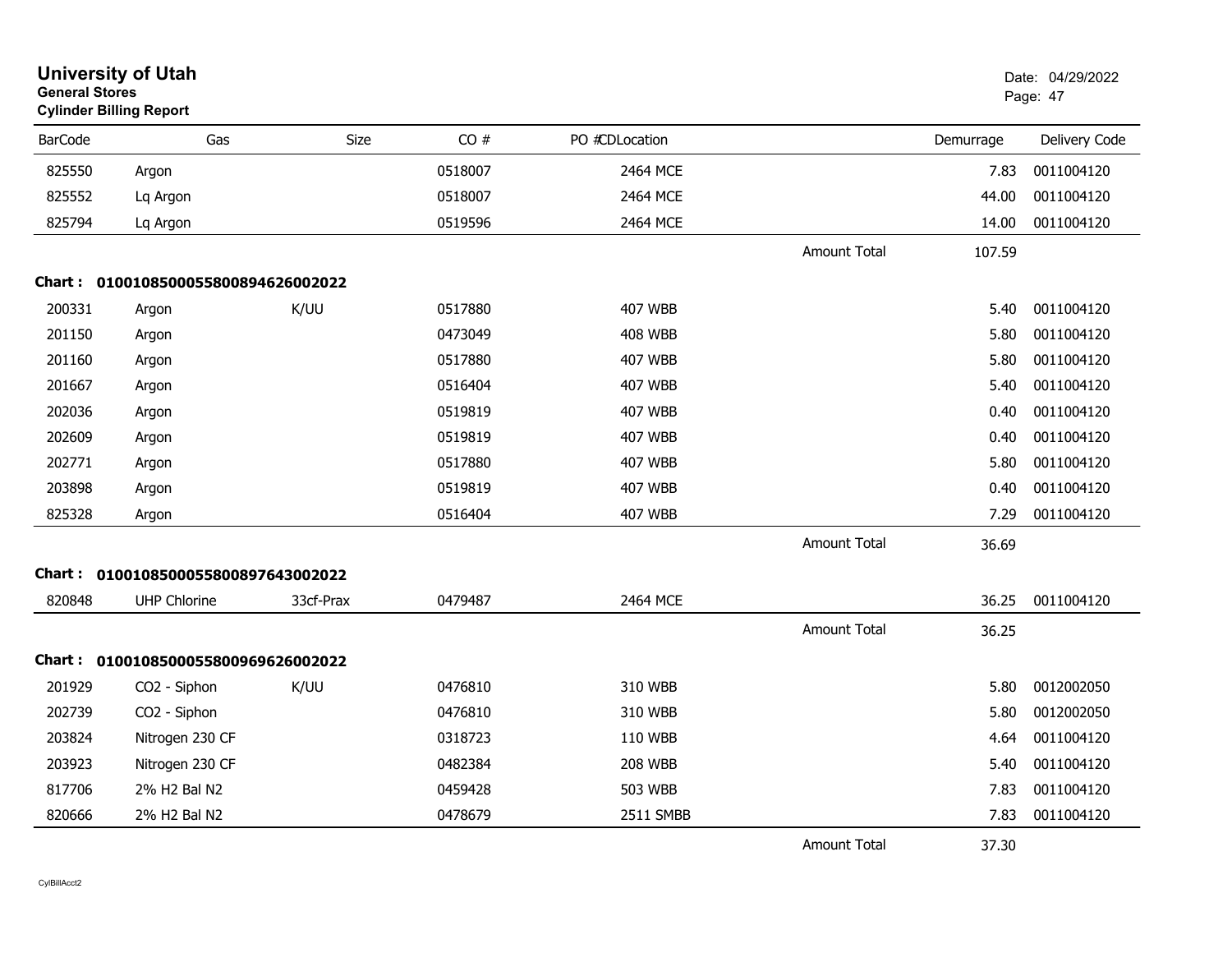| <b>General Stores</b> | <b>University of Utah</b><br><b>Cylinder Billing Report</b> |           |         |                               |                                           |           | Date: 04/29/2022<br>Page: 48 |
|-----------------------|-------------------------------------------------------------|-----------|---------|-------------------------------|-------------------------------------------|-----------|------------------------------|
| <b>BarCode</b>        | Gas                                                         | Size      | CO#     | PO #CDLocation                |                                           | Demurrage | Delivery Code                |
|                       | Chart: 0100108500055801027626002022                         |           |         |                               |                                           |           |                              |
| 201154                | Argon                                                       | K/UU      | 0516084 | 2464 MCE                      |                                           | 5.80      | 0011004120                   |
| 201207                | Hydrogen - UHP                                              |           | 0501539 | 412 WBB                       |                                           | 5.80      | 0011004120                   |
|                       |                                                             |           |         |                               | <b>Amount Total</b>                       | 11.60     |                              |
|                       | Chart: 0100108500055801030626002022                         |           |         |                               |                                           |           |                              |
| 516808                | Dry Air, 300                                                | 300/MTAIR | 0452671 | 2464 MCE                      |                                           | 6.67      | 0011004120                   |
|                       |                                                             |           |         |                               | Amount Total                              | 6.67      |                              |
| Chart :               | 0100108500055801035626002022                                |           |         |                               |                                           |           |                              |
| 200659                | Argon                                                       | K/UU      | 0513549 | 2464 MCE                      |                                           | 5.80      | 0011004120                   |
| 201626                | Argon                                                       |           | 0513549 | 2464 MCE                      |                                           | 5.80      | 0011004120                   |
| 201998                | Argon                                                       |           | 0513549 | 2464 MCE                      |                                           | 5.80      | 0011004120                   |
| 814388                | Chlorine                                                    |           | 0434183 | 2464 MCE                      |                                           | 9.86      | 0011004120                   |
| 815967                | <b>UHP Chlorine</b>                                         |           | 0445580 | 2464 MCE                      |                                           | 15.95     | 0011004120                   |
|                       |                                                             |           |         |                               | <b>Amount Total</b>                       | 43.21     |                              |
|                       | Chart: 0100108500055801038626002022                         |           |         |                               |                                           |           |                              |
| 202840                | Helium - UHP                                                | K/UU      | 0458436 |                               | 2726 MCE, Attn: Parker Okabe 801-317-6391 | 4.64      | 0011004120                   |
| 516678                | Hydrogen, UHP                                               |           | 0458436 |                               | 2726 MCE, Attn: Parker Okabe 801-317-6391 | 7.83      | 0011004120                   |
|                       |                                                             |           |         |                               | <b>Amount Total</b>                       | 12.47     |                              |
|                       | Chart: 0100108500055801046626002022                         |           |         |                               |                                           |           |                              |
| 202062                | Argon                                                       | K/UU      | 0511381 | 113 WBB                       |                                           | 5.80      | 0011004120                   |
|                       |                                                             |           |         |                               | <b>Amount Total</b>                       | 5.80      |                              |
|                       | Chart: 0100108500055801056626002022                         |           |         |                               |                                           |           |                              |
| 201246                | Argon - UHP                                                 | K/UU      | 0511781 | 2464 MCE                      |                                           | 5.80      | 0011004120                   |
| 202608                | Argon                                                       |           | 0516527 | 2464 MCE                      |                                           | 5.80      | 0011004120                   |
| 202768                | Argon                                                       |           | 0519768 | 110 Central Campus Dr RM 2464 |                                           | 0.60      | 0011004120                   |
| 202876                | Argon                                                       |           | 0519768 | 110 Central Campus Dr RM 2464 |                                           | 0.60      | 0011004120                   |
| CvIBillAcct2          |                                                             |           |         |                               |                                           |           |                              |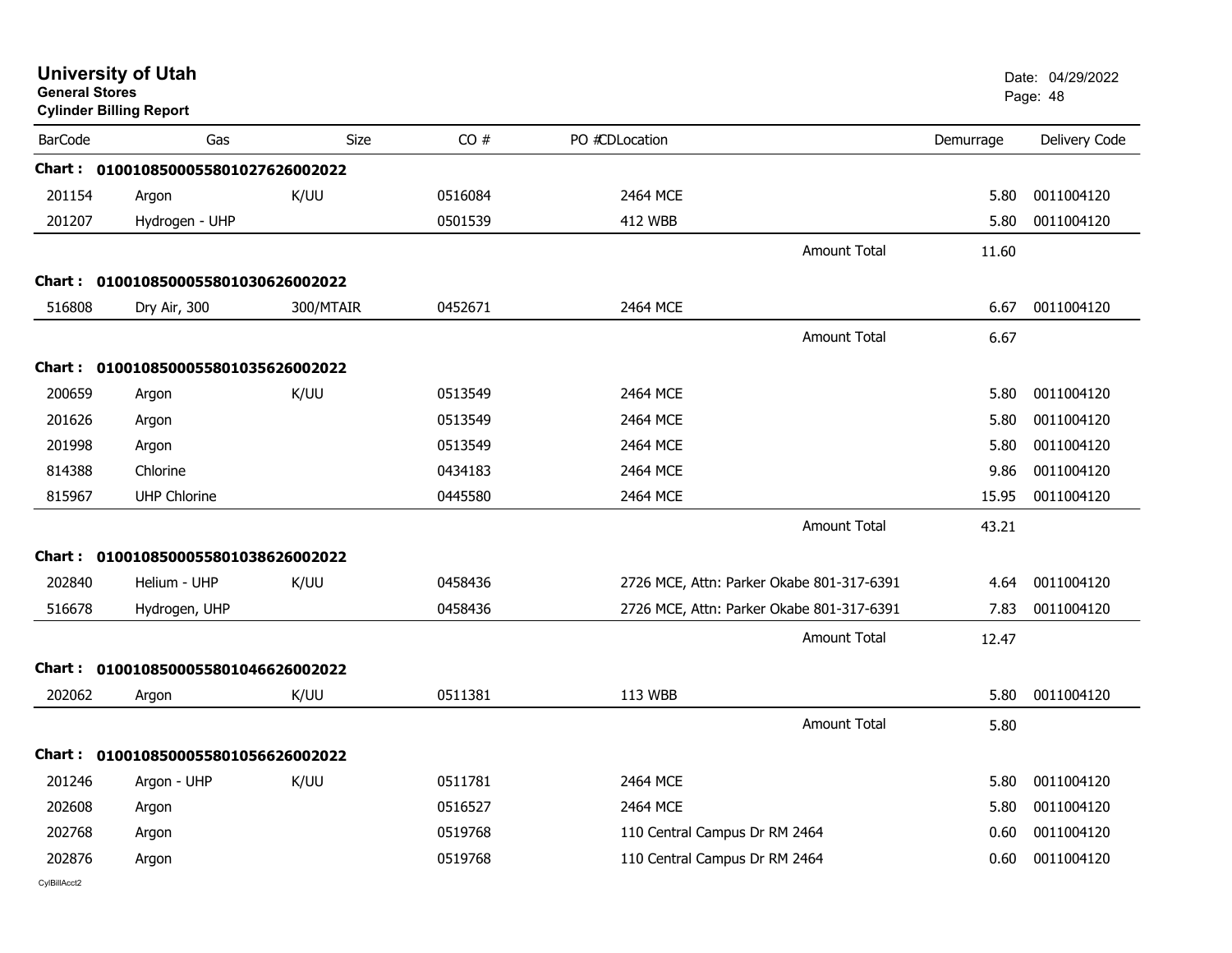| <b>General Stores</b> | <b>Cylinder Billing Report</b>    |      |         |                               |           | Page: 49      |
|-----------------------|-----------------------------------|------|---------|-------------------------------|-----------|---------------|
| <b>BarCode</b>        | Gas                               | Size | CO#     | PO #CDLocation                | Demurrage | Delivery Code |
| 202880                | Argon                             |      | 0519768 | 110 Central Campus Dr RM 2464 | 0.60      | 0011004120    |
| 203076                | Argon                             |      | 0519768 | 110 Central Campus Dr RM 2464 | 0.60      | 0011004120    |
| 203211                | Helium - UHP                      |      | 0492501 | 2464 MCE                      | 5.80      | 0011004120    |
| 203885                | Argon                             |      | 0519768 | 110 Central Campus Dr RM 2464 | 0.60      | 0011004120    |
| 204371                | Argon                             |      | 0516527 | 2464 MCE                      | 5.20      | 0011004120    |
| 205278                | Argon - UHP                       |      | 0516408 | 2464 MCE                      | 5.80      | 0011004120    |
| 815505                | Mix                               |      | 0440830 | 2464 MCE                      | 6.96      | 0011004120    |
| 815799                | Hydrogen - UHP                    |      | 0446291 | 2462 MCE                      | 6.67      | 0011004120    |
| 823393                | 5% H2 In Argon                    |      | 0518444 | 2464 MCE                      | 7.83      | 0011004120    |
| 825201                | 5% HCL In Argon                   |      | 0512317 | 2464 MCE                      | 7.83      | 0011004120    |
| 825485                | 5% H2 95% N2                      |      | 0518309 | 2464 MCE                      | 7.83      | 0011004120    |
| 825486                | 5% H2 95% N2                      |      | 0518309 | 2464 MCE                      | 7.83      | 0011004120    |
| 825585                | Argon                             |      | 0518369 | 412 WBB                       | 7.02      | 0011004120    |
| 825586                | Argon                             |      | 0518369 | <b>412 WBB</b>                | 7.02      | 0011004120    |
| 825587                | Argon                             |      | 0518369 | <b>412 WBB</b>                | 7.02      | 0011004120    |
| 825588                | Argon                             |      | 0518369 | <b>412 WBB</b>                | 7.02      | 0011004120    |
| 825589                | Argon                             |      | 0518369 | 412 WBB                       | 7.83      | 0011004120    |
| 825624                | 5% H2 In Argon                    |      | 0518510 | 2464 MCE                      | 7.83      | 0011004120    |
|                       |                                   |      |         | <b>Amount Total</b>           | 120.09    |               |
|                       | Chart: 01001086000030806260012022 |      |         |                               |           |               |
| 200624                | Nitrogen 230 CF                   | K/UU | 0436564 | 155 ITL                       | 4.64      | 0011004120    |
| 203126                | CO2 - Inst. Gra                   |      | 0330280 | <b>203 WBB</b>                | 4.64      | 0011004120    |
|                       |                                   |      |         | <b>Amount Total</b>           | 9.28      |               |
|                       | Chart: 01001086000030866260012022 |      |         |                               |           |               |
| 202290                | Argon - UHP                       | K/UU | 0423048 | <b>413 WBB</b>                | 4.64      | 0064021100    |
| 202611                | Argon - UHP                       |      | 0454388 | <b>413 WBB</b>                | 4.64      | 0011004120    |
| 801928                | Agron 99.9999%                    |      | 0160728 | 413 WBB                       | 5.80      | 0011004120    |
|                       |                                   |      |         |                               |           |               |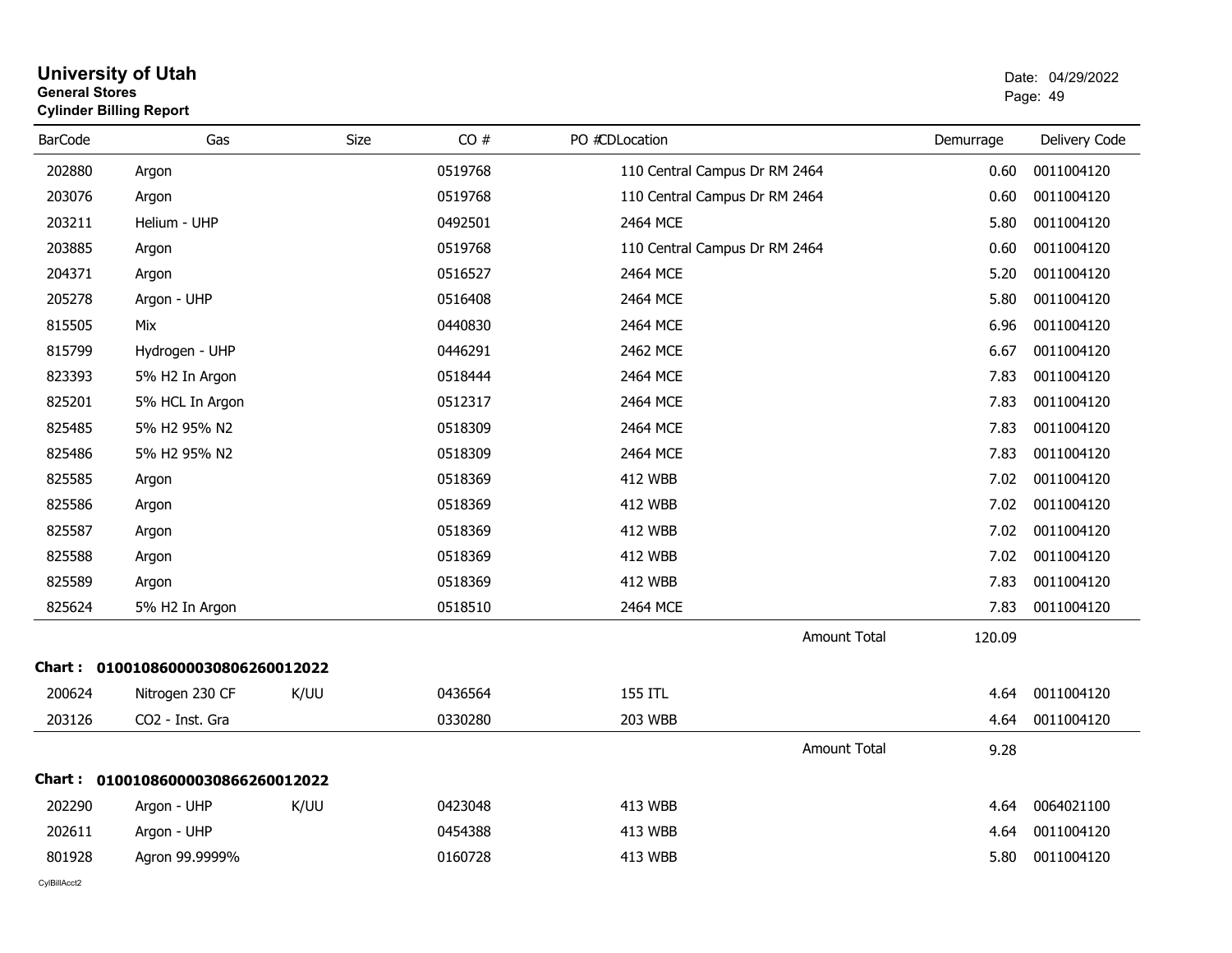| <b>BarCode</b> | Gas                                 | Size | CO#     | PO #CDLocation      |                     | Demurrage | Delivery Code |
|----------------|-------------------------------------|------|---------|---------------------|---------------------|-----------|---------------|
| 815444         | Argon - UHP                         |      | 0445444 | 413 WBB             |                     | 6.67      | 0011004120    |
|                |                                     |      |         |                     | <b>Amount Total</b> | 21.75     |               |
|                | Chart: 01001086000030896260012022   |      |         |                     |                     |           |               |
| 200262         | Nitrogen 230 CF                     | K/UU | 0498767 | <b>414 WBB</b>      |                     | 5.80      | 0011004120    |
| 200999         | Nitrogen 230 CF                     |      | 0509868 | 160 ITL             |                     | 5.80      | 0011004120    |
| 201082         | Nitrogen 230 CF                     |      | 0498767 | <b>414 WBB</b>      |                     | 5.80      | 0011004120    |
| 201781         | Nitrogen 230 CF                     |      | 0509868 | 160 ITL             |                     | 5.80      | 0011004120    |
| 203944         | Hydrogen                            |      | 0498767 | <b>414 WBB</b>      |                     | 5.80      | 0011004120    |
|                |                                     |      |         |                     | <b>Amount Total</b> | 29.00     |               |
|                | Chart: 01001086000259986260012022   |      |         |                     |                     |           |               |
| 203364         | Helium - UHP                        | K/UU | 0466456 | <b>208 WBB</b>      |                     | 5.80      | 0011004120    |
| 813105         | CO2 - Inst. Gra                     |      | 0430586 | <b>208 WBB</b>      |                     | 6.38      | 0011004120    |
| 818527         | Nitrogen 230 CF                     |      | 0465697 | <b>208 WBB</b>      |                     | 7.83      | 0011004120    |
|                |                                     |      |         |                     | <b>Amount Total</b> | 20.01     |               |
|                | Chart: 01001086000259986430012022   |      |         |                     |                     |           |               |
| 201428         | Oxygen, USP                         | K/UU | 0425368 | <b>202 WBB</b>      |                     | 4.64      | 0012002050    |
|                |                                     |      |         |                     | <b>Amount Total</b> | 4.64      |               |
|                | Chart: 01001092000200016260012022   |      |         |                     |                     |           |               |
| 205284         | Argon - UHP                         | K/UU | 0344241 | Rm 808 135 S 1460 E |                     | 4.64      | 0011008190    |
| 808496         | Argon - UHP                         |      | 0338988 | <b>808 WBB</b>      |                     | 6.38      | 0011008190    |
| 808498         | Argon - UHP                         |      | 0338988 | <b>808 WBB</b>      |                     | 6.38      | 0011008190    |
| 808717         | Argon - UHP                         |      | 0344241 | Rm 808 135 S 1460 E |                     | 6.38      | 0011008190    |
|                |                                     |      |         |                     | <b>Amount Total</b> | 23.78     |               |
|                | Chart: 0100109500054504553626002022 |      |         |                     |                     |           |               |
| 200564         | Nitrogen 230 CF                     | K/UU | 0491280 | <b>540 ASB</b>      |                     | 5.80      | 0084002040    |
| 201596         | Nitrogen, UHP                       |      | 0517189 | <b>808 WBB</b>      |                     | 5.80      | 0011008190    |

**University of Utah** Date: 04/29/2022 **General Stores**end and the state of the state of the state of the state of the state of the state of the state of the state of the state of the state of the state of the state of the state of the state of the state of the state of the st **Cylinder Billing Report**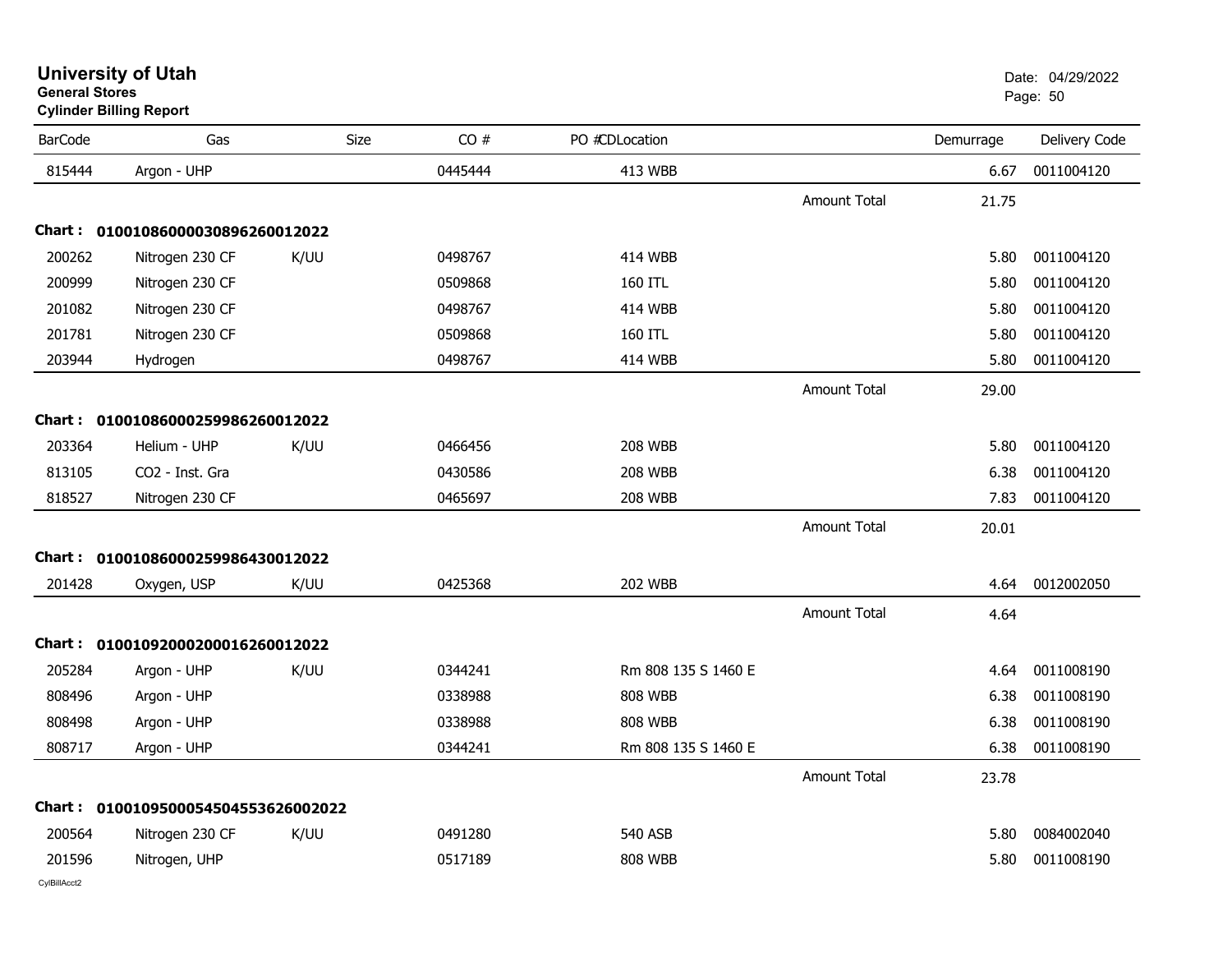| <b>General Stores</b> | <b>University of Utah</b><br><b>Cylinder Billing Report</b> |           |         |                    |                     |           | Date: 04/29/2022<br>Page: 51 |
|-----------------------|-------------------------------------------------------------|-----------|---------|--------------------|---------------------|-----------|------------------------------|
| <b>BarCode</b>        | Gas                                                         | Size      | CO#     | PO #CDLocation     |                     | Demurrage | Delivery Code                |
| 202359                | Nitrogen, UHP                                               |           | 0504717 | 808 WBB            |                     | 5.80      | 0011008190                   |
| 203031                | Nitrogen, UHP                                               |           | 0504717 | <b>808 WBB</b>     |                     | 5.80      | 0011008190                   |
| 203032                | Nitrogen, UHP                                               |           | 0511557 | <b>808 WBB</b>     |                     | 5.80      | 0011008190                   |
| 203033                | Nitrogen, UHP                                               |           | 0504717 | <b>808 WBB</b>     |                     | 5.80      | 0011008190                   |
| 203922                | Nitrogen 230 CF                                             |           | 0466917 | 440 ASB            |                     | 5.80      | 0084002040                   |
| 204708                | Nitrogen, UHP                                               |           | 0517189 | <b>808 WBB</b>     |                     | 5.80      | 0011008190                   |
| 205269                | Nitrogen, UHP                                               |           | 0517189 | <b>808 WBB</b>     |                     | 5.80      | 0011008190                   |
| 205488                | Nitrogen, UHP                                               |           | 0511557 | <b>808 WBB</b>     |                     | 5.80      | 0011008190                   |
| 205496                | Nitrogen, UHP                                               |           | 0511557 | <b>808 WBB</b>     |                     | 5.80      | 0011008190                   |
| 824168                | Nitrogen, UHP                                               |           | 0507426 | <b>808 WBB</b>     |                     | 7.83      | 0011008190                   |
| 824738                | Nitrogen, UHP                                               |           | 0511716 | <b>808 WBB</b>     |                     | 7.83      | 0011008190                   |
| 825402                | Nitrogen, UHP                                               |           | 0517189 | <b>808 WBB</b>     |                     | 7.83      | 0011008190                   |
| 825403                | Nitrogen, UHP                                               |           | 0517189 | <b>808 WBB</b>     |                     | 7.83      | 0011008190                   |
| 825404                | Nitrogen, UHP                                               |           | 0517189 | <b>808 WBB</b>     |                     | 7.83      | 0011008190                   |
|                       |                                                             |           |         |                    | <b>Amount Total</b> | 102.95    |                              |
|                       | Chart: 0100109500058502847626002022                         |           |         |                    |                     |           |                              |
| 823714                | 1ppm So2 In N2                                              | 33cf-Prax | 0501722 | 812 WBB            |                     | 36.25     | 0011008190                   |
| 823715                | N2, N2o, NO2 Mix                                            |           | 0501722 | 812 WBB            |                     | 36.25     | 0011008190                   |
|                       |                                                             |           |         |                    | <b>Amount Total</b> | 72.50     |                              |
|                       | Chart: 01001096000228206260012022                           |           |         |                    |                     |           |                              |
| 823735                | Helium - 219 CF                                             | 200C/Mt.A | 0504745 | 706 WBB            |                     | 7.83      | 0011008190                   |
|                       |                                                             |           |         |                    | <b>Amount Total</b> | 7.83      |                              |
|                       | Chart: 01001111001054716260012022                           |           |         |                    |                     |           |                              |
| 200258                | Nitrogen 230 CF                                             | K/UU      | 0331407 | BLDG 59 NORTH DOOR |                     | 4.64      | 0011003130                   |
|                       |                                                             |           |         |                    | <b>Amount Total</b> | 4.64      |                              |

#### **Chart : 01001111001054716430012022**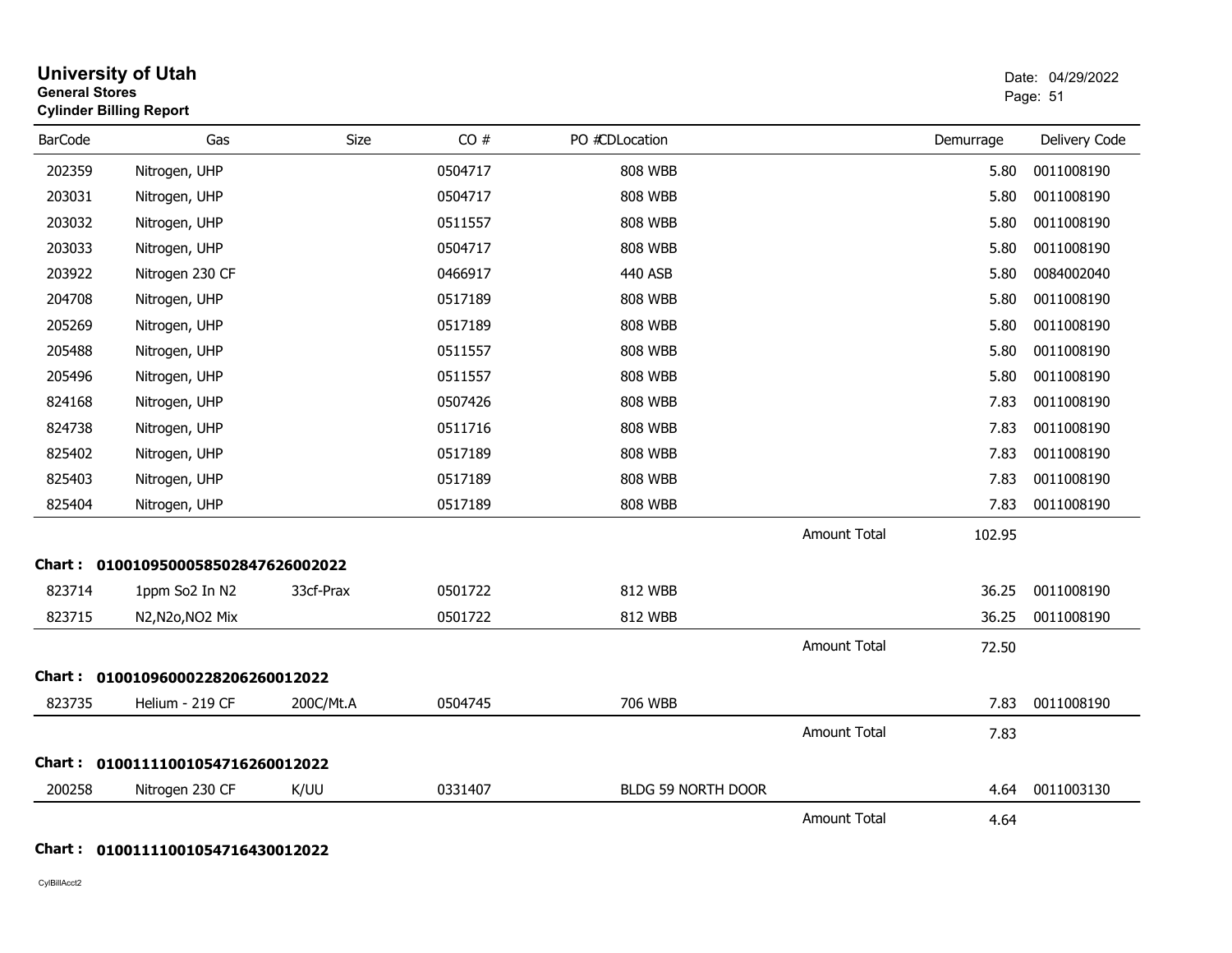|                | <b>Cylinder Billing Report</b>    |           |         |                                |                     |           |               |
|----------------|-----------------------------------|-----------|---------|--------------------------------|---------------------|-----------|---------------|
| <b>BarCode</b> | Gas                               | Size      | CO#     | PO #CDLocation                 |                     | Demurrage | Delivery Code |
| 201920         | CO2 - 50 Lb.                      | K/UU      | 0356958 | 109 WBB                        |                     | 4.64      | 0011003130    |
|                |                                   |           |         |                                | <b>Amount Total</b> | 4.64      |               |
|                | Chart: 01001112000012456244312022 |           |         |                                |                     |           |               |
| 201746         | Oxygen, USP                       | K/UU      | 0282439 | 313 WBB                        |                     | 4.64      | 0011003130    |
| 203963         | Acetylene - Med                   |           | 0056778 | BLDG. 59 ROOM 106              |                     | 4.64      | 0011003130    |
|                |                                   |           |         |                                | <b>Amount Total</b> | 9.28      |               |
|                | Chart: 01001116000072176260012022 |           |         |                                |                     |           |               |
| 200261         | Nitrogen 230 CF                   | K/UU      | 0333768 | 101 BLDG 59                    |                     | 4.64      | 0011003130    |
|                |                                   |           |         |                                | <b>Amount Total</b> | 4.64      |               |
|                | Chart: 01001116000233106260012022 |           |         |                                |                     |           |               |
| 200966         | Nitrogen 230 CF                   | K/UU      | 0373120 | BLDG <sub>59</sub>             |                     | 4.64      | 0011003130    |
| 202587         | CO2 - 20 Lb.                      |           | 0388294 | BLDG 59                        |                     | 4.64      | 0011003130    |
| 202592         | CO2 - 20 Lb.                      |           | 0396884 | <b>BLDG 59</b>                 |                     | 4.64      | 0011003130    |
|                |                                   |           |         |                                | <b>Amount Total</b> | 13.92     |               |
|                | Chart: 01001131001138576260012022 |           |         |                                |                     |           |               |
| 817163         | 10% H2 Bal. N2                    | 200C/Mt.A | 0456619 | CROCKER SCIENCE EAST RECEIVING |                     | 7.83      | 0014002200    |
|                |                                   |           |         |                                | <b>Amount Total</b> | 7.83      |               |
|                | Chart: 01001131001310966260012022 |           |         |                                |                     |           |               |
| 825536         | CO2 - 50 Lb.                      | 50#/Mt.Ai | 0518083 | 140 So Biology                 |                     | 7.83      | 0014002200    |
|                |                                   |           |         |                                | Amount Total        | 7.83      |               |
| Chart :        | 01001161001138866261012022        |           |         |                                |                     |           |               |
| 825637         | Oxygen, USP - E                   | E/MT. AIR | 0518555 | 201 So Biology                 |                     | 7.83      | 0084002010    |
|                |                                   |           |         |                                | <b>Amount Total</b> | 7.83      |               |
|                | Chart: 01001162000108536260012022 |           |         |                                |                     |           |               |
| 112543         | Oxygen, UHP,                      | T/US      | 0033159 | 131D So. Biol.                 |                     | 9.86      | 0084002010    |
|                |                                   |           |         |                                |                     |           |               |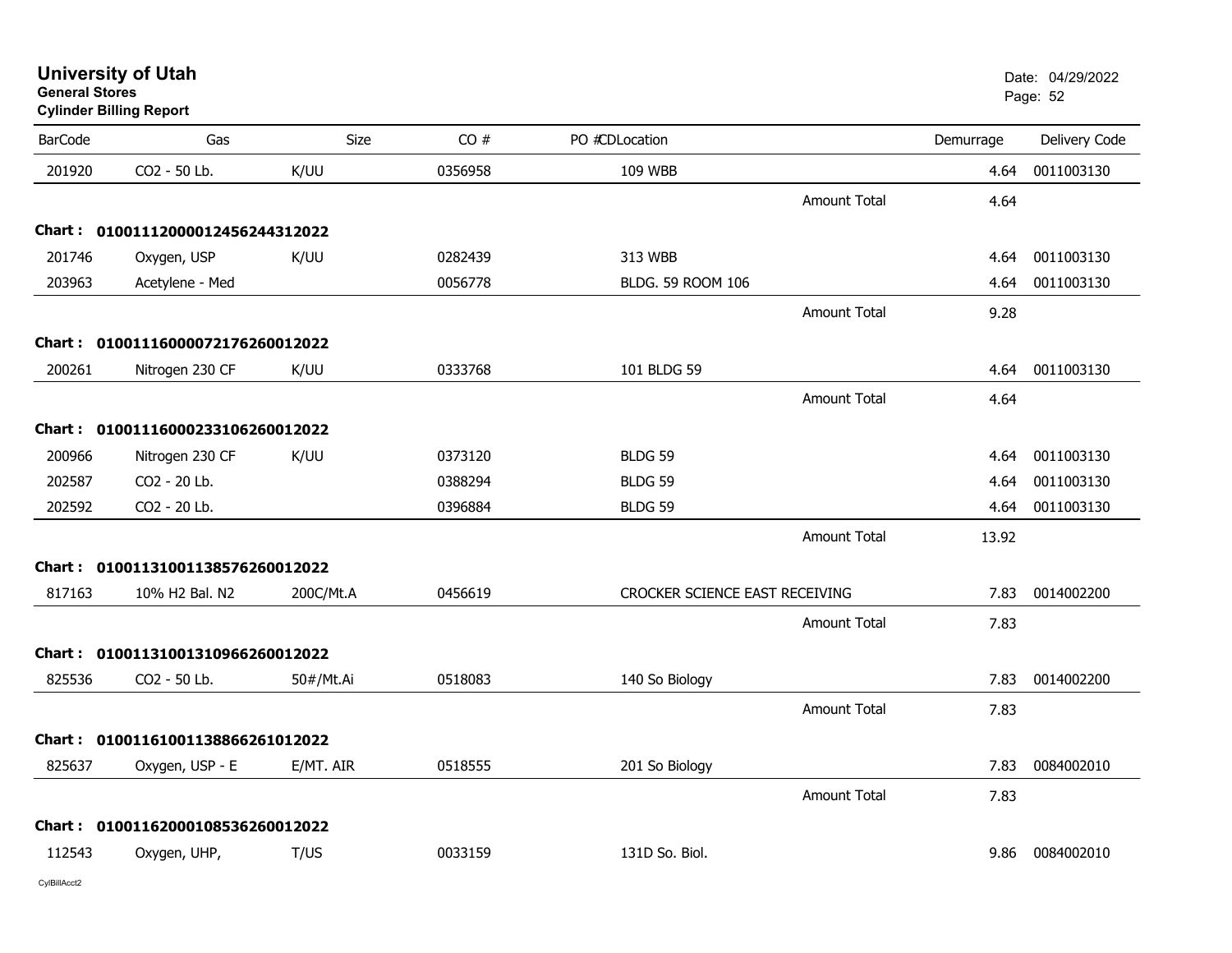| <b>General Stores</b>  | <b>University of Utah</b><br><b>Cylinder Billing Report</b> |             |         |                 | Date: 04/29/2022<br>Page: 53 |               |  |
|------------------------|-------------------------------------------------------------|-------------|---------|-----------------|------------------------------|---------------|--|
| <b>BarCode</b>         | Gas                                                         | <b>Size</b> | CO#     | PO #CDLocation  | Demurrage                    | Delivery Code |  |
| 112550                 | Synthetic O2                                                |             | 0039754 | 131D So. Biol.  | 5.80                         | 0084002010    |  |
| 200247                 | Nitrogen, UHP                                               |             | 0409683 | 520 ASB         | 4.64                         | 0084002040    |  |
| 200767                 | CO <sub>2</sub> - Siphon                                    |             | 0204114 | 510 ASB         | 4.64                         | 0084002040    |  |
| 200837                 | CO2 - 50 Lb.                                                |             | 0367922 | 522 ASB         | 4.64                         | 0084002040    |  |
| 200989                 | CO2 - 50 Lb.                                                |             | 0233378 | 510 ASB         | 4.64                         | 0082005100    |  |
| 201215                 | CO2 - Inst. Gra                                             |             | 0505375 | 520 ASB         | 5.80                         | 0084002010    |  |
| 201637                 | Hydrogen - UHP                                              |             | 0518115 | 520 ASB         | 5.80                         | 0084002040    |  |
| 201766                 | CO2 - Siphon                                                |             | 0263027 | 510 ASB         | 4.64                         | 0084002040    |  |
| 202355                 | Nitrogen, UHP                                               |             | 0467956 | <b>808 WBB</b>  | 5.80                         | 0084002040    |  |
| 202751                 | Hydrogen - UHP                                              |             | 0516837 | 520 ASB         | 5.80                         | 0084002040    |  |
| 204639                 | Nitrogen, UHP                                               |             | 0479919 | <b>808 WBB</b>  | 5.80                         | 0084002040    |  |
| 204712                 | CO2 - Siphon                                                |             | 0273120 | 510 ASB         | 4.64                         | 0084002040    |  |
| 205270                 | Nitrogen, UHP                                               |             | 0471730 | 520 ASB         | 5.80                         | 0084002040    |  |
| 205501                 | Nitrogen, UHP                                               |             | 0500590 | 520 ASB         | 5.80                         | 0084002010    |  |
| 801692                 | CO2 - Inst. Gra                                             |             | 0153712 | 510 SKAGGS BLDG | 5.80                         | 0084002010    |  |
| 803728                 | Carbon Monoxide                                             |             | 0222598 | 510 ASB         | 5.80                         | 0084002040    |  |
| 805755                 | 2% O2 In Helium                                             |             | 0294518 | 510 ASB         | 6.38                         | 0084002040    |  |
| 807144                 | Sulfur Dioxide                                              |             | 0305946 | 510 ASB         | 15.95                        | 0084002040    |  |
| 809610                 | UHP N2O                                                     |             | 0372666 | 520 ASB         | 15.37                        | 0084002040    |  |
| 809843                 | 5% H2 In Helium                                             |             | 0372666 | 520 ASB         | 6.38                         | 0084002040    |  |
| 810412                 | .5% N2O In HE                                               |             | 0387567 | 520 ASB         | 6.38                         | 0084002040    |  |
| 811621                 | Argon - UHP                                                 |             | 0412764 | 520 ASB         | 6.38                         | 0084002040    |  |
| 812992                 | Ultra Zero Air                                              |             | 0423665 | 819 WBB         | 6.38                         | 0084002040    |  |
| 813885                 | 2% O2 In Helium                                             |             | 0430645 | 520 ASB         | 6.67                         | 0084002040    |  |
| 815897                 | Sulfur Dioxide                                              |             | 0445631 | 520 ASB         | 6.67                         | 0084002040    |  |
| 817169                 | <b>BIP Helium</b>                                           |             | 0456743 | 510 ASB         | 7.83                         | 0084002040    |  |
| 818224                 | Nitrogen, UHP                                               |             | 0463957 | <b>808 WBB</b>  | 7.83                         | 0084002040    |  |
| 818872<br>CvIBillAcct2 | Zero Air                                                    |             | 0467956 | <b>808 WBB</b>  | 7.83                         | 0084002040    |  |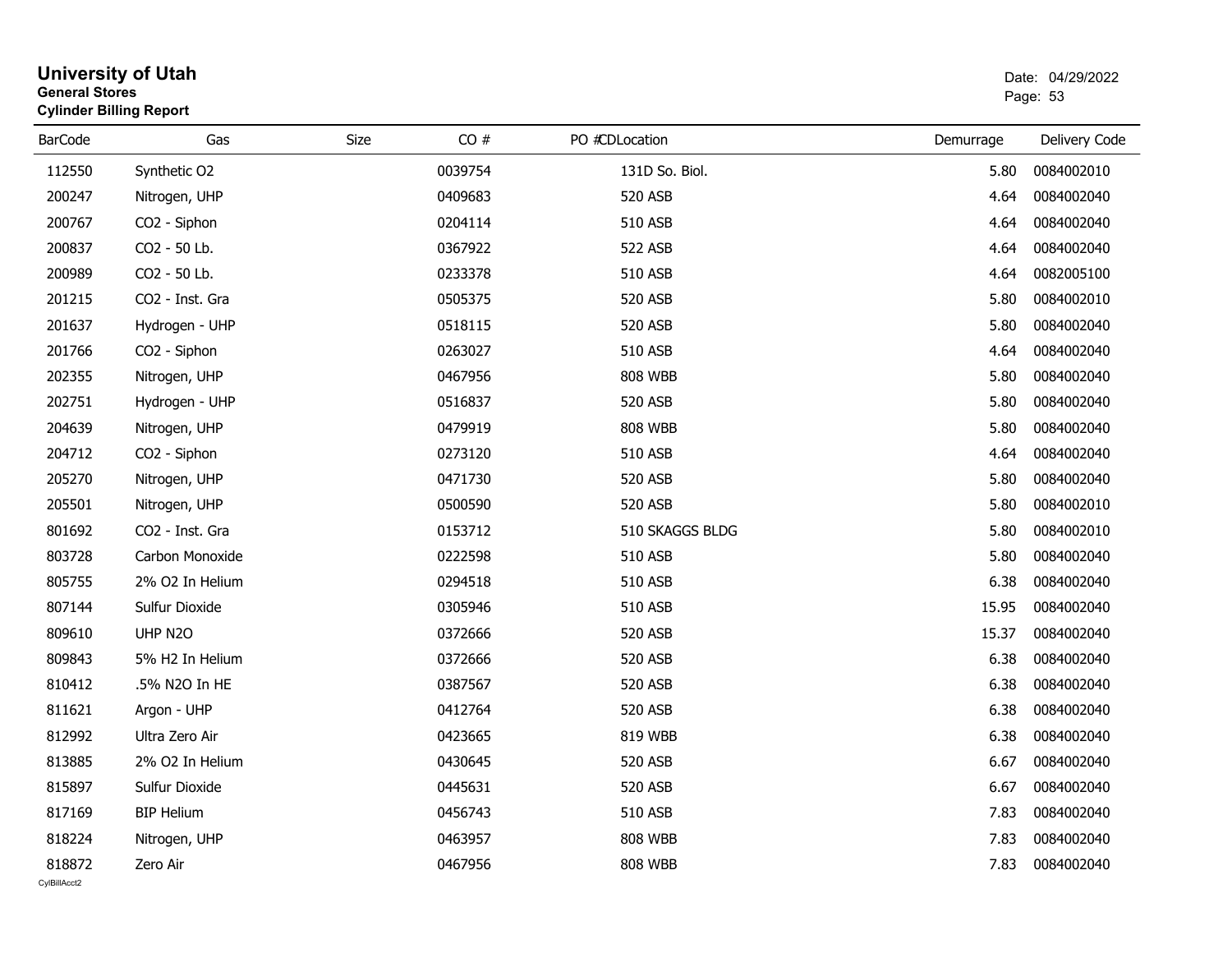| <b>General Stores</b> | <b>Cylinder Billing Report</b> |             |         |                   |                                                | Page: 54      |
|-----------------------|--------------------------------|-------------|---------|-------------------|------------------------------------------------|---------------|
| <b>BarCode</b>        | Gas                            | <b>Size</b> | CO#     | PO #CDLocation    | Demurrage                                      | Delivery Code |
| 818874                | Zero Air                       |             | 0467956 | <b>808 WBB</b>    | 7.83                                           | 0084002040    |
| 819086                | .5% Co2 In He                  |             | 0468667 | 518 ASB           | 7.83                                           | 0084002040    |
| 819201                | Oxygen, UHP,                   |             | 0473624 | 520 ASB           | 7.83                                           | 0084002040    |
| 821947                | ISP Helium                     |             | 0487872 | 510 ASB           | 7.83                                           | 0084002040    |
| 823398                | Carbon Monoxide                |             | 0499814 | 520 ASB           | 7.83                                           | 0084002040    |
| 824026                | ISP Helium                     |             | 0505987 | 510 ASB           | 7.83                                           | 0084002040    |
| 824501                | Nitrogen, UHP                  |             | 0510033 | 520 ASB           | 7.83                                           | 0084002040    |
| 824884                | ISP Helium                     |             | 0516250 | 510 ASB           | 1.89                                           | 0084002040    |
| 825224                | ISP Helium                     |             | 0516944 | 510 ASB           | 5.13                                           | 0084002040    |
| 825225                | ISP Helium                     |             | 0516776 | 510 ASB           | 7.83                                           | 0084002040    |
| 825338                | Oxygen, UHP,                   |             | 0519397 | 520 ASB           | 2.70                                           | 0084002040    |
| 825340                | Oxygen, UHP,                   |             | 0517730 | 520 ASB           | 5.13                                           | 0084002040    |
| 825399                | Nitrogen, UHP                  |             | 0516491 | 148 FASB          | 2.16                                           | 0084002040    |
| 825415                | Carbon Monoxide                |             | 0516975 | 520 ASB           | 7.83                                           | 0084002040    |
| 825459                | ISP Helium                     |             | 0518802 | 510 ASB           | 5.67                                           | 0084002040    |
| 825460                | ISP Helium                     |             | 0518531 | 510 ASB           | 7.56                                           | 0084002040    |
| 825461                | <b>ISP Helium</b>              |             | 0517600 | 510 ASB           | 7.83                                           | 0084002040    |
| 825488                | Nitrogen, UHP                  |             | 0517628 | 148 Sutton Bldg   | 7.83                                           | 0084002040    |
| 825489                | Nitrogen, UHP                  |             | 0517628 | 148 Sutton Bldg   | 7.83                                           | 0084002040    |
| 825511                | ISP Helium                     |             | 0517805 | 510 ASB           | 5.94                                           | 0084002040    |
| 825513                | ISP Helium                     |             | 0518213 | 510 ASB           | 7.83                                           | 0084002040    |
| 825691                | Nitrogen, UHP                  |             | 0518992 | 148 FASB (Sutton) | 5.67                                           | 0084002040    |
| 825692                | Nitrogen, UHP                  |             | 0518992 | 148 FASB (Sutton) | 5.67                                           | 0084002040    |
| 825727                | <b>ISP Helium</b>              |             | 0519127 | 510 ASB           | 3.78                                           | 0084002040    |
| 825728                | ISP Helium                     |             | 0519419 | 510 ASB           | 1.89                                           | 0084002040    |
|                       |                                |             |         |                   | $A_{\text{max}}$ and $B_{\text{max}}$<br>20.72 |               |

Amount Total

350.73

#### **Chart : 01001162500073366260012022**

CylBillAcct2

# **University of Utah**  Date: 04/29/2022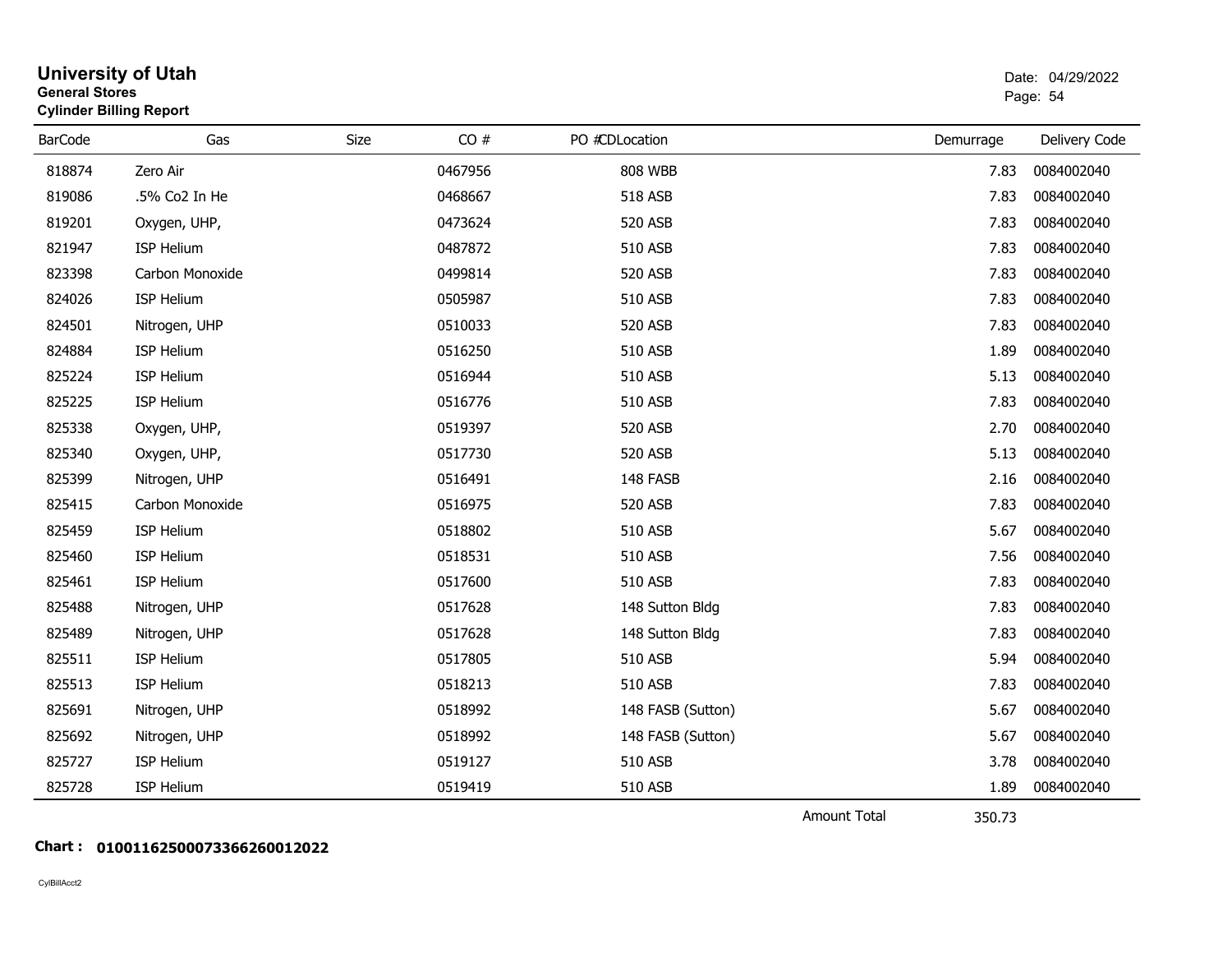| <b>General Stores</b> | <b>University of Utah</b><br><b>Cylinder Billing Report</b> |             |         |                                 |                     |           | Date: 04/29/2022<br>Page: 55 |
|-----------------------|-------------------------------------------------------------|-------------|---------|---------------------------------|---------------------|-----------|------------------------------|
| <b>BarCode</b>        | Gas                                                         | <b>Size</b> | CO#     | PO #CDLocation                  |                     | Demurrage | Delivery Code                |
| 201449                | Helium - 219 CF                                             | K/UU        | 0430618 | 360 ASB                         |                     | 4.64      | 0082003700                   |
| 201498                | Air - 233 CF                                                |             | 0349792 | 370 ASB                         |                     | 4.64      | 0082003700                   |
| 201505                | Hydrogen                                                    |             | 0397275 | 360 ASB                         |                     | 4.64      | 0082003700                   |
|                       |                                                             |             |         |                                 | <b>Amount Total</b> | 13.92     |                              |
|                       | Chart: 01001162500192286260012022                           |             |         |                                 |                     |           |                              |
| 200072                | Nitrogen 230 CF                                             | K/UU        | 0444086 | 537 ASB                         |                     | 4.64      | 0084002010                   |
| 200327                | Nitrogen 230 CF                                             |             | 0452084 | 537 ASB                         |                     | 4.64      | 0084002010                   |
| 201226                | Nitrogen 230 CF                                             |             | 0444088 | 557 ASB                         |                     | 4.64      | 0084002010                   |
| 201361                | Nitrogen 230 CF                                             |             | 0429027 | 537 ASB                         |                     | 4.64      | 0084002010                   |
| 201362                | Helium - UHP                                                |             | 0438264 | 537 ASB                         |                     | 4.64      | 0084002010                   |
| 201465                | Nitrogen 230 CF                                             |             | 0452084 | 537 ASB                         |                     | 4.64      | 0084002010                   |
| 201721                | Nitrogen 230 CF                                             |             | 0452084 | 537 ASB                         |                     | 4.64      | 0084002010                   |
| 201835                | Nitrogen 230 CF                                             |             | 0444086 | 537 ASB                         |                     | 4.64      | 0084002010                   |
| 202424                | N2, Liquid GP45                                             |             | 0513515 | 555 ASB                         |                     | 40.00     | 0084002010                   |
| 203941                | Nitrogen 230 CF                                             |             | 0444088 | 557 ASB                         |                     | 4.64      | 0084002010                   |
| 204484                | N2, Liquid GP45                                             |             | 0519750 | 555 ASB                         |                     | 6.40      | 0084002010                   |
| 205565                | Argon - UHP                                                 |             | 0337179 | 537 ASB                         |                     | 4.64      | 0084002010                   |
| 205589                | N2, Liquid GP45                                             |             | 0519329 | 555 ASB                         |                     | 22.40     | 0084002010                   |
|                       |                                                             |             |         |                                 | <b>Amount Total</b> | 115.20    |                              |
|                       | Chart: 01001162500197836260012022                           |             |         |                                 |                     |           |                              |
| 200764                | Hydrogen - UHP                                              | K/UU        | 0373211 | Life Sciences 208 (Phadnis Lab) |                     | 4.64      | 0084002010                   |
| 201078                | CO2 - Siphon                                                |             | 0398579 | 210 SO BIOLOGY                  |                     | 4.64      | 0084002010                   |
|                       |                                                             |             |         |                                 | Amount Total        | 9.28      |                              |
|                       | Chart: 01001162500261216260012022                           |             |         |                                 |                     |           |                              |
| 201457                | Nitrogen 230 CF                                             | K/UU        | 0515071 | 205 SO BIO- Anderegg Lab        |                     | 5.80      | 0084002010                   |
| 202763                | CO2 - 50 Lb.                                                |             | 0477642 | 402E So Biology                 |                     | 5.80      | 0084002010                   |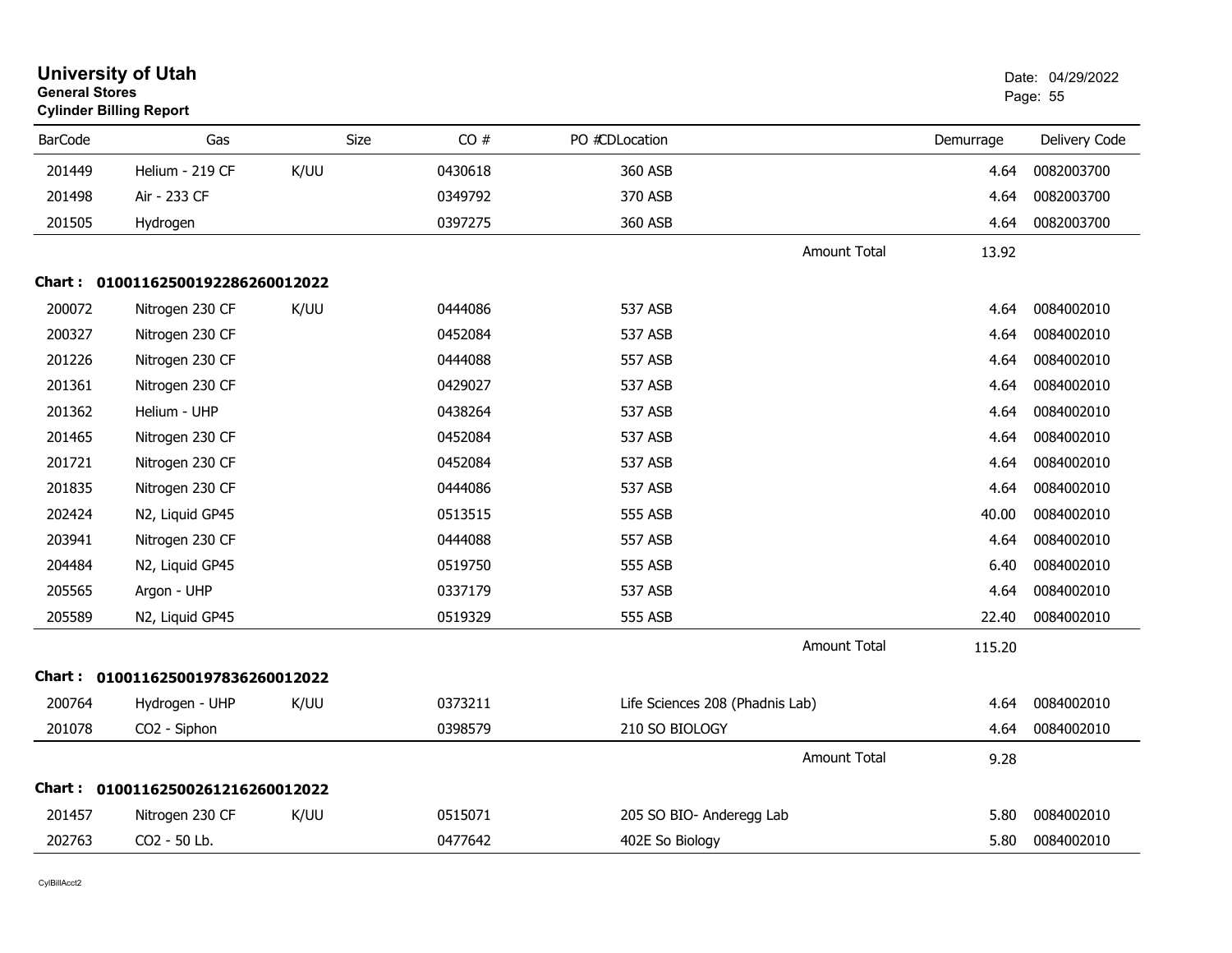| <b>General Stores</b>  | <b>Cylinder Billing Report</b>      |             |         |                                     |                                             |           | Page: 56      |
|------------------------|-------------------------------------|-------------|---------|-------------------------------------|---------------------------------------------|-----------|---------------|
| <b>BarCode</b>         | Gas                                 | <b>Size</b> | CO#     | PO #CDLocation                      |                                             | Demurrage | Delivery Code |
|                        |                                     |             |         |                                     | <b>Amount Total</b>                         | 11.60     |               |
|                        | Chart: 01001162500310116260012022   |             |         |                                     |                                             |           |               |
| 201206                 | Hydrogen - UHP                      | K/UU        | 0479340 | 475 ASB                             |                                             | 5.80      | 0084002010    |
| 202368                 | Helium - UHP                        |             | 0480933 | 459 ASB                             |                                             | 5.80      | 0084002010    |
| 820502                 | Zero Air                            |             | 0479340 | 475 ASB                             |                                             | 7.83      | 0084002010    |
| 820563                 | Nitrogen, UHP                       |             | 0479340 | 475 ASB                             |                                             | 7.83      | 0084002010    |
|                        |                                     |             |         |                                     | <b>Amount Total</b>                         | 27.26     |               |
|                        | Chart: 0100116500054503331626002022 |             |         |                                     |                                             |           |               |
| 201661                 | Nitrogen 230 CF                     | K/UU        | 0468360 |                                     | 342F So Bio- Drews Lab in Glass Washroom ha | 5.80      | 0084002010    |
|                        |                                     |             |         |                                     | <b>Amount Total</b>                         | 5.80      |               |
|                        | Chart: 0100116500058502617626002022 |             |         |                                     |                                             |           |               |
| 200597                 | Nitrogen 230 CF                     | K/UU        | 0508877 | 205 So Biology                      |                                             | 5.80      | 0084002010    |
|                        |                                     |             |         |                                     | <b>Amount Total</b>                         | 5.80      |               |
|                        | Chart: 0100116500058502773626002022 |             |         |                                     |                                             |           |               |
| 823937                 | Nitrogen, UHP                       | 200C/Mt.A   | 0506072 | <b>BLDG 394 BIOLOGY GROWTH SITE</b> |                                             | 7.83      | 0084002010    |
|                        |                                     |             |         |                                     | Amount Total                                | 7.83      |               |
| Chart :                | 0100116500058502779626002022        |             |         |                                     |                                             |           |               |
| 201127                 | Oxygen, USP                         | K/UU        | 0299774 | 201 LIFE SCIENCE                    |                                             | 4.64      | 0084002010    |
| 807166                 | 10%O2 IN N2                         |             | 0306761 | 212 LIFE SCIENCE                    |                                             | 6.38      | 0084002010    |
| 823793                 | 5%0210%Co2N2                        |             | 0503655 | 204A SO BIOLOGY                     |                                             | 7.83      | 0084002010    |
| 823794                 | 5%0210%Co2N2                        |             | 0503655 | 204A SO BIOLOGY                     |                                             | 7.83      | 0084002010    |
|                        |                                     |             |         |                                     | <b>Amount Total</b>                         | 26.68     |               |
|                        | Chart: 0100116500058502789626002022 |             |         |                                     |                                             |           |               |
| 202516                 | CO <sub>2</sub> - 50 Lb.            | K/UU        | 0517088 | 461 ASB                             |                                             | 5.00      | 0084002010    |
| 205363                 | CO2 - 50 Lb.                        |             | 0517713 | 461 ASB                             |                                             | 5.80      | 0084002010    |
| 205707<br>CylBillAcct2 | N2, Liquid LX45                     |             | 0503606 | 440 ASB                             |                                             | 46.40     | 0084002010    |

**University of Utah** Date: 04/29/2022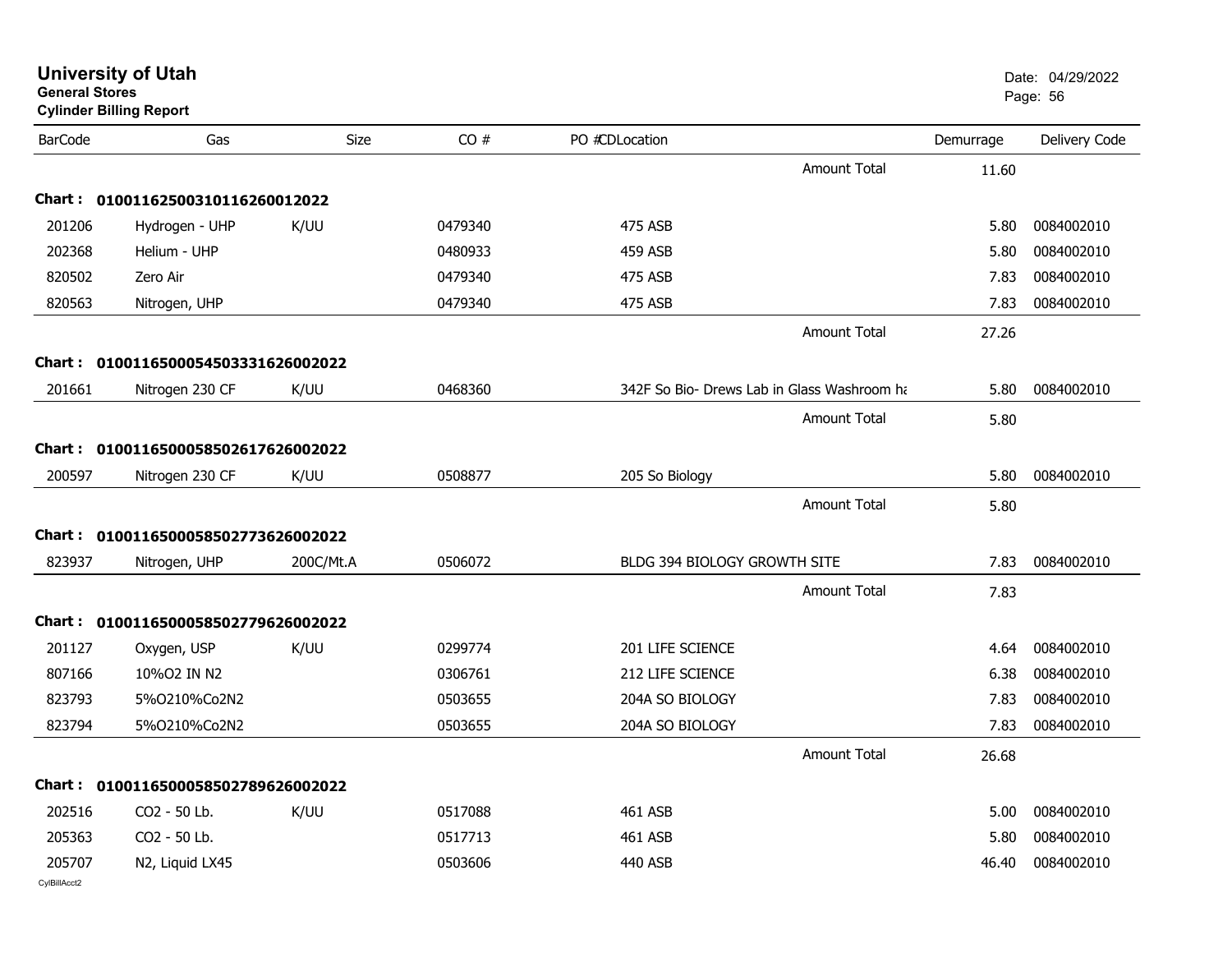| General Stores | <b>Cylinder Billing Report</b>      |           |         |                   |                     |           | Page: 57      |
|----------------|-------------------------------------|-----------|---------|-------------------|---------------------|-----------|---------------|
| <b>BarCode</b> | Gas                                 | Size      | CO#     | PO #CDLocation    |                     | Demurrage | Delivery Code |
| 825745         | CO2 - 50 Lb.                        |           | 0519755 | 461 ASB           |                     | 1.08      | 0084002010    |
|                |                                     |           |         |                   | Amount Total        | 58.28     |               |
|                | Chart: 0100116500058502831626002022 |           |         |                   |                     |           |               |
| 202661         | Nitrogen 115 CF                     | 125 CF/UU | 0463141 | 315 SOUTH BIOLOGY |                     | 4.64      | 0084002010    |
| 202859         | Nitrogen 115 CF                     |           | 0463141 | 315 SOUTH BIOLOGY |                     | 4.64      | 0084002010    |
| 203238         | Nitrogen 80cf                       |           | 0431794 | 315 SO BIOLOGY    |                     | 4.64      | 0084002040    |
| 823035         | 1% CO2 in O2                        |           | 0495982 | 315 SO BIOLOGY    |                     | 7.83      | 0084002010    |
| 823037         | 1% CO2 in O2                        |           | 0495982 | 315 SO BIOLOGY    |                     | 7.83      | 0084002010    |
| 824975         | 1% CO2 in O2                        |           | 0512413 | 315 SO BIOLOGY    |                     | 7.83      | 0084002010    |
| 825208         | 1% CO2 in O2                        |           | 0513090 | 315 SO BIOLOGY    |                     | 7.83      | 0084002010    |
| 825209         | 1% CO2 in O2                        |           | 0513090 | 315 SO BIOLOGY    |                     | 7.83      | 0084002010    |
|                |                                     |           |         |                   | <b>Amount Total</b> | 53.07     |               |
|                | Chart: 0100116500058502914626002022 |           |         |                   |                     |           |               |
| 201033         | Nitrogen 230 CF                     | K/UU      | 0480715 | 108 SO BIOLOGY    |                     | 5.80      | 0084002010    |
| 201134         | Oxygen, USP                         |           | 0474639 | 108 So Bio        |                     | 5.80      | 0084002040    |
| 201190         | CO2 - 50 Lb.                        |           | 0468254 | 108 So Biology    |                     | 5.80      | 0084002040    |
| 202807         | Air - 233 CF                        |           | 0470252 | 108 So Biology    |                     | 5.80      | 0084002010    |
| 203956         | Nitrogen 230 CF                     |           | 0454736 | 108 SOUTH BIO     |                     | 4.64      | 0084002010    |
| 800625         | CO2 - 20 Lb.                        |           | 0130991 | 122 SO. BIOLOGY   |                     | 6.38      | 0084002040    |
|                |                                     |           |         |                   | <b>Amount Total</b> | 34.22     |               |
|                | Chart: 0100116500058502914626032022 |           |         |                   |                     |           |               |
| 201085         | Nitrogen 230 CF                     | K/UU      | 0484129 | 108 So Bio        |                     | 5.80      | 0084002010    |
| 201129         | Oxygen, USP                         |           | 0484129 | 108 So Bio        |                     | 5.80      | 0084002010    |
| 203321         | Oxygen, USP                         |           | 0484129 | 108 So Bio        |                     | 5.80      | 0084002010    |
| 205823         | Oxygen, USP                         |           | 0484129 | 108 So Bio        |                     | 5.80      | 0084002010    |
| 821554         | CO2 - 50 Lb.                        |           | 0484129 | 108 So Bio        |                     | 7.83      | 0084002010    |

#### **University of Utah** Date: 04/29/2022 **General Stores**s and the contract of the contract of the contract of the contract of the contract of the contract of the contract of the contract of the contract of the contract of the contract of the contract of the contract of the cont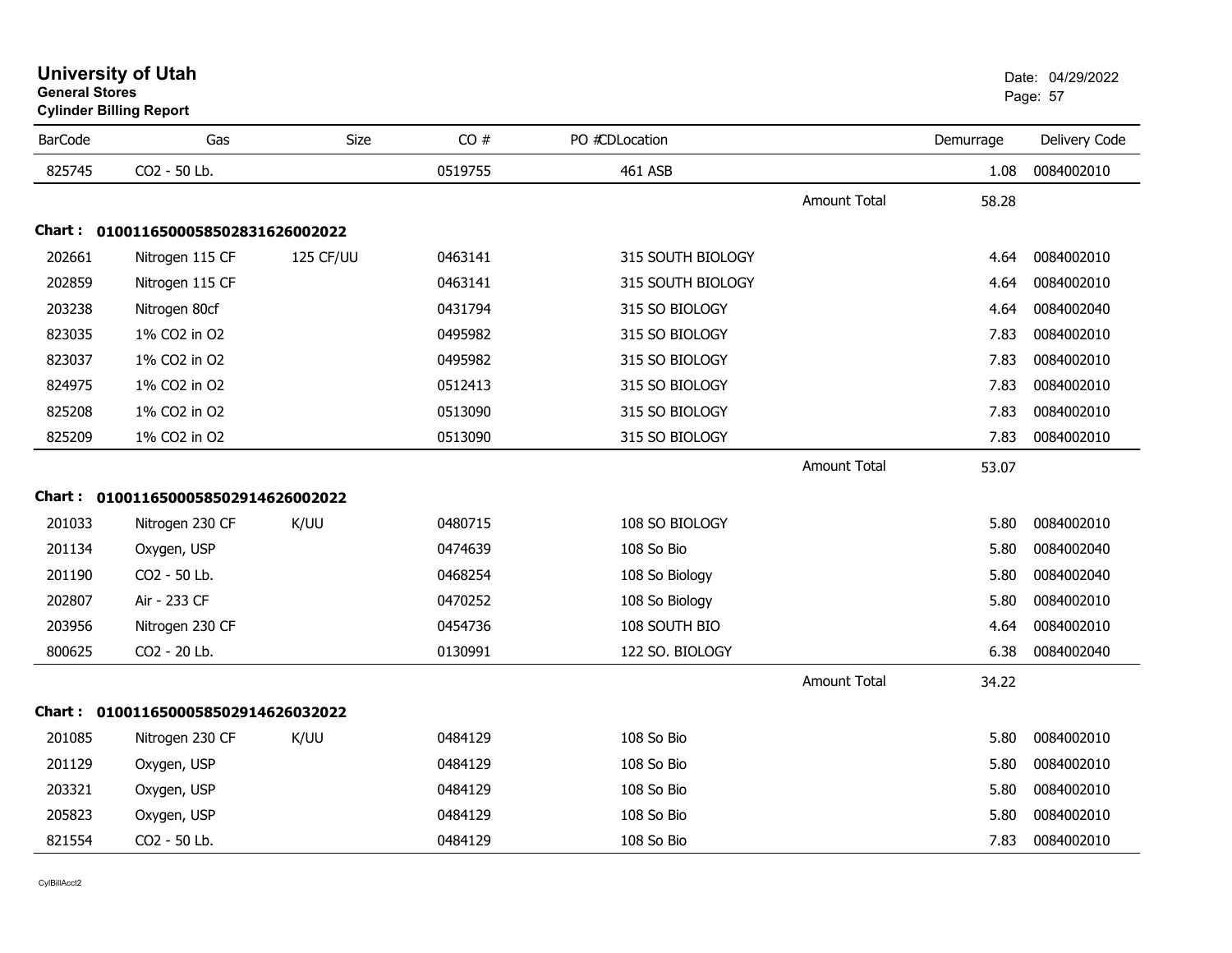|                | <b>Cylinder Billing Report</b>      |           |         |                          |                     |           |               |
|----------------|-------------------------------------|-----------|---------|--------------------------|---------------------|-----------|---------------|
| <b>BarCode</b> | Gas                                 | Size      | CO#     | PO #CDLocation           |                     | Demurrage | Delivery Code |
|                |                                     |           |         |                          | <b>Amount Total</b> | 31.03     |               |
|                | Chart: 0100116500058503052626002022 |           |         |                          |                     |           |               |
| 200278         | CO2 - 50 Lb.                        | K/UU      | 0517649 | 313 ASB                  |                     | 5.80      | 0084002040    |
| 200526         | CO2 - 50 Lb.                        |           | 0517649 | 313 ASB                  |                     | 5.80      | 0084002040    |
| 201310         | CO2 - 50 Lb.                        |           | 0517649 | 313 ASB                  |                     | 5.80      | 0084002040    |
| 201487         | CO2 - 50 Lb.                        |           | 0517650 | 340 ASB                  |                     | 5.80      | 0084002040    |
| 203307         | CO2 - 50 Lb.                        |           | 0517649 | 313 ASB                  |                     | 5.80      | 0084002040    |
| 204519         | CO2 - 50 Lb.                        |           | 0517649 | 313 ASB                  |                     | 5.80      | 0084002040    |
|                |                                     |           |         |                          | Amount Total        | 34.80     |               |
|                | Chart: 0100116500058503074626002022 |           |         |                          |                     |           |               |
| 822633         | 4% CO2 In Air                       | 200C/Mt.A | 0493790 | 360 ASB                  |                     | 7.83      | 0082003700    |
|                |                                     |           |         |                          | <b>Amount Total</b> | 7.83      |               |
|                | Chart: 0100116500059314750626002022 |           |         |                          |                     |           |               |
| 200062         | CO2 - 50 Lb.                        | K/UU      | 0515484 | 313 ASB- Equipt Corridor |                     | 5.80      | 0084002040    |
| 200273         | CO2 - 50 Lb.                        |           | 0515485 | 350 ASB                  |                     | 5.80      | 0084002010    |
| 200350         | CO2 - 50 Lb.                        |           | 0515484 | 313 ASB- Equipt Corridor |                     | 5.80      | 0084002040    |
| 200359         | CO2 - 50 Lb.                        |           | 0515484 |                          |                     | 5.80      | 0084002040    |
|                |                                     |           |         | 313 ASB- Equipt Corridor |                     |           |               |
| 200383         | Nitrogen 230 CF                     |           | 0512212 | 329 ASB                  |                     | 5.80      | 0084002040    |
| 200733         | CO2 - 50 Lb.                        |           | 0512213 | 313 ASB                  |                     | 5.80      | 0084002040    |
| 201086         | CO2 - 50 Lb.                        |           | 0512214 | 340 ASB                  |                     | 5.80      | 0084002040    |
| 201197         | CO2 - 50 Lb.                        |           | 0512488 | 350 ASB                  |                     | 5.80      | 0084002040    |
| 201228         | Nitrogen 230 CF                     |           | 0468234 | 393 ASB                  |                     | 5.80      | 0084002040    |
| 201488         | CO2 - 50 Lb.                        |           | 0515484 | 313 ASB- Equipt Corridor |                     | 5.80      | 0084002040    |
| 202973         | Co2 Food Grade                      |           | 0515486 | 340 ASB                  |                     | 5.80      | 0084002010    |
|                |                                     |           |         |                          | <b>Amount Total</b> | 63.80     |               |

**University of Utah** Date: 04/29/2022

entry of the control of the control of the control of the control of the control of the control of the control of the control of the control of the control of the control of the control of the control of the control of the

#### **Chart : 0100116500059315460626002022**

**General Stores**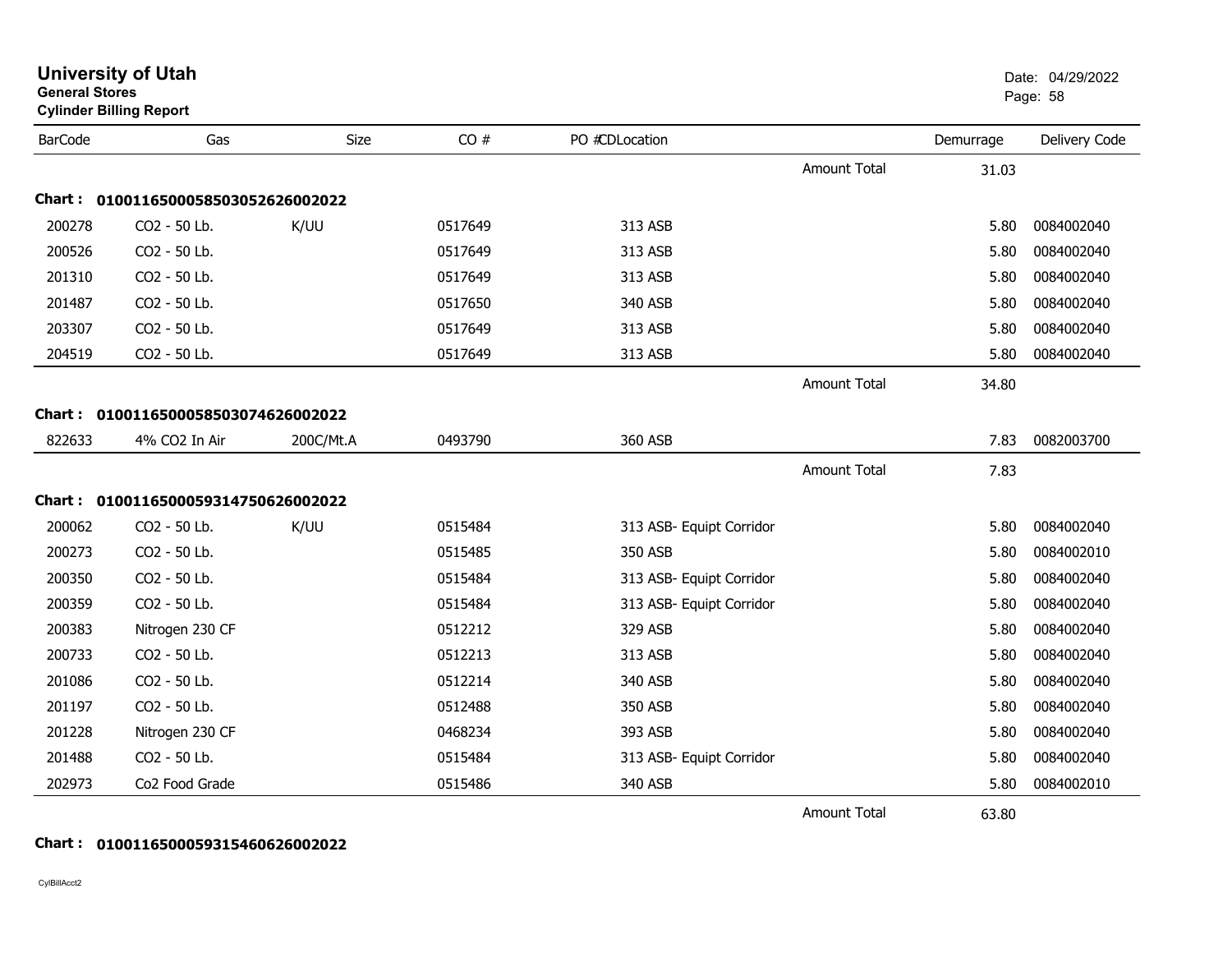| <b>General Stores</b> | <b>University of Utah</b><br><b>Cylinder Billing Report</b> |         |         |                          | Date: 04/29/2022<br>Page: 59 |           |               |
|-----------------------|-------------------------------------------------------------|---------|---------|--------------------------|------------------------------|-----------|---------------|
| <b>BarCode</b>        | Gas                                                         | Size    | CO#     | PO #CDLocation           |                              | Demurrage | Delivery Code |
| 200251                | Nitrogen 230 CF                                             | K/UU    | 0502432 | 329 ASB                  |                              | 5.80      | 0084002040    |
| 201325                | CO2 - 50 Lb.                                                |         | 0504960 | 340 ASB                  |                              | 5.80      | 0084002040    |
| 823859                | Co2 10#                                                     |         | 0505160 | 340 ASB                  |                              | 7.83      | 0084002040    |
|                       |                                                             |         |         |                          | <b>Amount Total</b>          | 19.43     |               |
|                       | Chart: 0100116500059315470626002022                         |         |         |                          |                              |           |               |
| 116660                | Nitrogen, 35CF                                              | 20#/DJB |         | 95197<br>204 So. Biology |                              | 9.86      | 0084002040    |
| 201559                | Nitrogen 40 CF                                              |         | 0513465 | 318 SO BIOLOGY           |                              | 1.00      | 0084002040    |
| 202481                | 95% O2, 5% CO2                                              |         | 0331497 | 317 SO BIOLOGY           |                              | 4.64      | 0084002040    |
| 203248                | Nitrogen 40 CF                                              |         | 0516827 | 318 SO BIOLOGY           |                              | 5.80      | 0084002010    |
| 821572                | Nitrogen 40 CF                                              |         | 0483847 | 318 So Biology           |                              | 7.83      | 0084002010    |
|                       |                                                             |         |         |                          | <b>Amount Total</b>          | 29.13     |               |
|                       | Chart: 0100116500059317500626002022                         |         |         |                          |                              |           |               |
| 200041                | CO2 - 50 Lb.                                                | K/UU    | 0518451 | 210 So Bio               |                              | 4.00      | 0084002010    |
| 200059                | CO2 - 50 Lb.                                                |         | 0519525 | 210 SO BIOLOGY           |                              | 1.80      | 0084002010    |
| 200521                | CO2 - 50 Lb.                                                |         | 0517924 | 210 SO BIOLOGY           |                              | 1.20      | 0084002010    |
| 201009                | CO2 - 50 Lb.                                                |         | 0518451 | 210 So Bio               |                              | 4.00      | 0084002010    |
| 201501                | CO2 - 50 Lb.                                                |         | 0519525 | 210 SO BIOLOGY           |                              | 1.80      | 0084002010    |
| 201729                | CO2 - 50 Lb.                                                |         | 0519525 | 210 SO BIOLOGY           |                              | 1.80      | 0084002010    |
| 201881                | CO2 - 50 Lb.                                                |         | 0517924 | 210 SO BIOLOGY           |                              | 1.20      | 0084002010    |
| 205369                | CO2 - 50 Lb.                                                |         | 0518451 | 210 So Bio               |                              | 4.00      | 0084002010    |
| 205522                | CO2 - 50 Lb.                                                |         | 0517924 | 210 SO BIOLOGY           |                              | 1.20      | 0084002010    |
| 812581                | Nitrogen, 23 CF                                             |         | 0425548 | 210 SO BIOLOGY           |                              | 6.38      | 0084002010    |
|                       |                                                             |         |         |                          | <b>Amount Total</b>          | 27.38     |               |
|                       | Chart: 01001166000298306260012022                           |         |         |                          |                              |           |               |
| 202162                | CO2 - 50 Lb.                                                | K/UU    | 0465687 | 593 ASB- Pott's Lab      |                              | 5.80      | 0084002010    |
|                       |                                                             |         |         |                          | <b>Amount Total</b>          | 5.80      |               |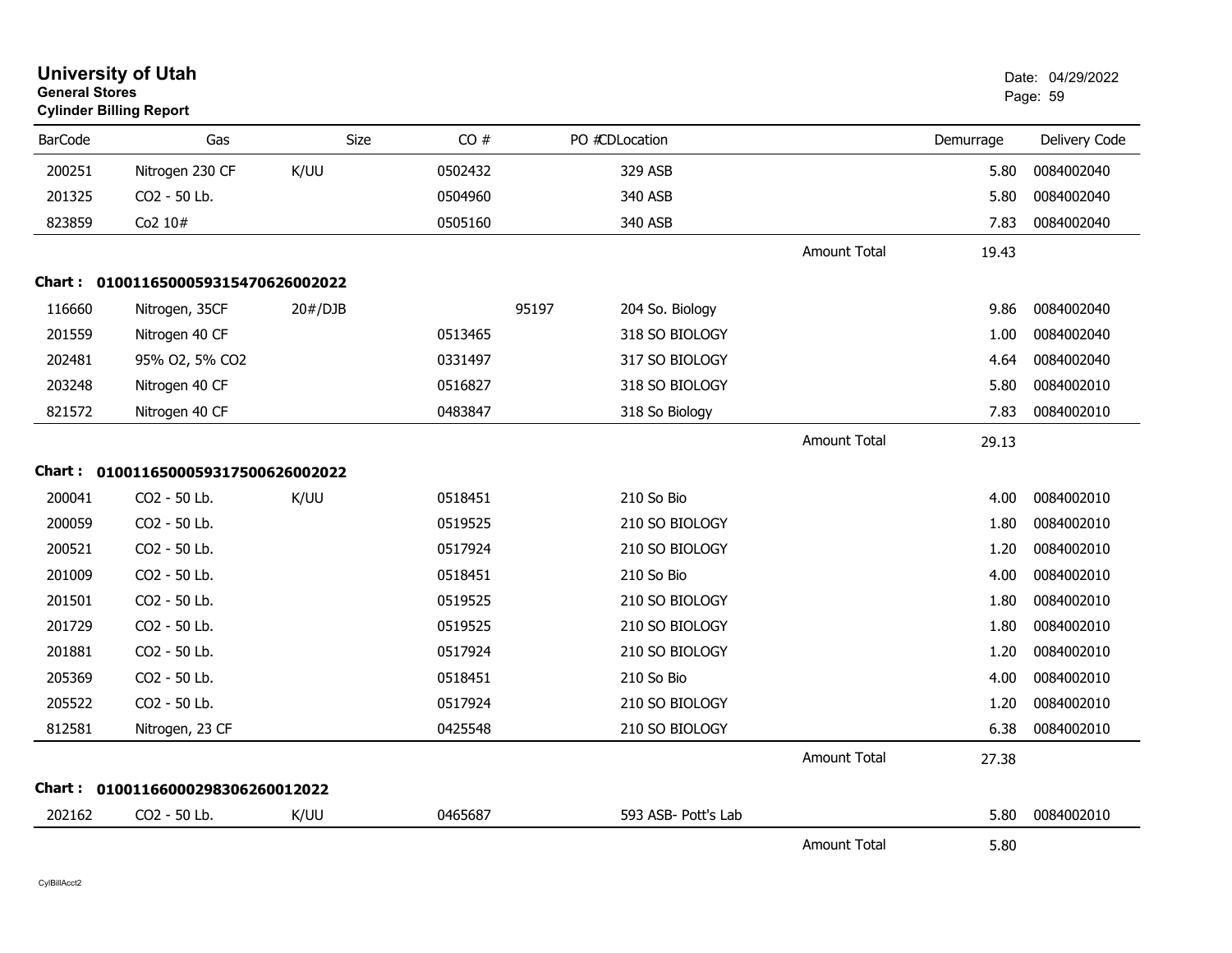| <b>General Stores</b> | <b>University of Utah</b><br><b>Cylinder Billing Report</b> |                  |         |           |                                     |           | Date: 04/29/2022<br>Page: 60 |
|-----------------------|-------------------------------------------------------------|------------------|---------|-----------|-------------------------------------|-----------|------------------------------|
| <b>BarCode</b>        | Gas                                                         | Size             | CO#     |           | PO #CDLocation                      | Demurrage | Delivery Code                |
|                       | Chart: 01001211001054886260012022                           |                  |         |           |                                     |           |                              |
| 824194                | 5% H2 95% N2                                                | 200C/Mt.A        | 0507590 |           | Chemistry Stockroom                 | 1.62      | 0085020200                   |
| 824197                | 5% H2 95% N2                                                |                  | 0507590 |           | Chemistry Stockroom                 | 1.62      | 0085020200                   |
|                       |                                                             |                  |         |           | <b>Amount Total</b>                 | 3.24      |                              |
|                       | Chart: 01001211001310956260012022                           |                  |         |           |                                     |           |                              |
| 115712                | 14% O2 In N2                                                | 24 CF/SC         |         | 72281     |                                     | 23.49     | 0085020200                   |
| 803700                | Anhydrous Ammon                                             |                  |         | 000120756 | 315 SOUTH 1400 EAST ROOM 02020 DOCK | 15.37     | 0085020200                   |
|                       |                                                             |                  |         |           | Amount Total                        | 38.86     |                              |
|                       | Chart: 01001211001310956260312022                           |                  |         |           |                                     |           |                              |
| 200467                | Hydrogen - UHP                                              | K/UU             | 0505730 |           |                                     | 5.80      |                              |
|                       |                                                             |                  |         |           | <b>Amount Total</b>                 | 5.80      |                              |
|                       | Chart: 01001211001310956260412022                           |                  |         |           |                                     |           |                              |
| 200556                | Argon - UHP                                                 | K/UU             | 0518955 |           | 2020 HEB                            | 4.40      | 0085020200                   |
| 201042                | Nitrogen, UHP                                               |                  | 0518406 |           | Chemistry Dock- Attn: Jared Smith   | 0.20      | 0085020200                   |
| 201768                | Nitrogen, UHP                                               |                  | 0518406 |           | Chemistry Dock- Attn: Jared Smith   | 5.80      | 0085020200                   |
| 202869                | Argon - UHP                                                 |                  | 0517339 |           | 2020 HEB                            | 2.80      | 0085020200                   |
| 204673                | Nitrogen, UHP                                               |                  | 0518406 |           | Chemistry Dock- Attn: Jared Smith   | 2.80      | 0085020200                   |
| 825458                | Nitrogen, UHP                                               |                  | 0517339 |           | 2020 HEB                            | 0.27      | 0085020200                   |
| 825693                | Nitrogen, UHP                                               |                  | 0518955 |           | 2020 HEB                            | 5.94      | 0085020200                   |
|                       |                                                             |                  |         |           | <b>Amount Total</b>                 | 22.21     |                              |
|                       | Chart: 01001212000013486530012022                           |                  |         |           |                                     |           |                              |
| 203572                | N <sub>2</sub> , Liquid GP45                                | <b>180 LTR/U</b> | 0261941 |           | <b>DOCK</b>                         | 40.31     | 0085020200                   |
|                       |                                                             |                  |         |           | <b>Amount Total</b>                 | 40.31     |                              |
|                       | Chart: 01001212000178156260012022                           |                  |         |           |                                     |           |                              |
| 825698                | Lq Helium-100 L                                             | Lq He/Pra        | 0518146 |           | <b>DOCK</b>                         | 84.00     | 0085020200                   |
|                       |                                                             |                  |         |           | <b>Amount Total</b>                 | 84.00     |                              |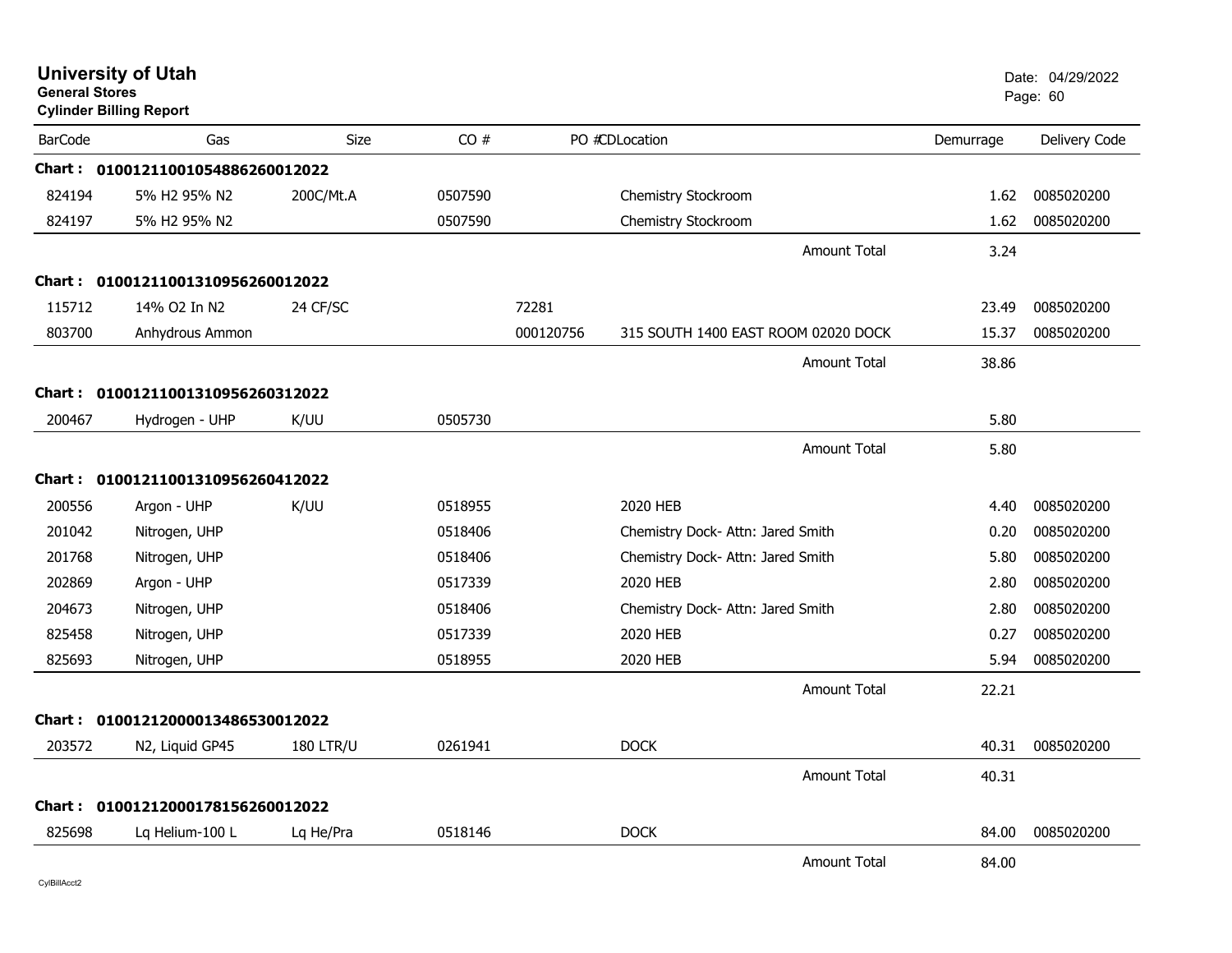|                | <b>University of Utah</b><br><b>General Stores</b><br><b>Cylinder Billing Report</b> |                  |         |       |                                | Date: 04/29/2022<br>Page: 61                  |           |               |
|----------------|--------------------------------------------------------------------------------------|------------------|---------|-------|--------------------------------|-----------------------------------------------|-----------|---------------|
| <b>BarCode</b> | Gas                                                                                  | Size             | CO#     |       | PO #CDLocation                 |                                               | Demurrage | Delivery Code |
|                | Chart: 01001212000178156260512022                                                    |                  |         |       |                                |                                               |           |               |
| 201100         | N2, Liquid, 160                                                                      | <b>160 LTR/U</b> | 0453738 |       | CROCKER SCIENCE EAST RECEIVING |                                               | 40.31     | 0085020200    |
| 815105         | Oxygen 80cf                                                                          |                  | 0453740 |       | <b>DOCK</b>                    |                                               | 6.67      | 0085020200    |
|                |                                                                                      |                  |         |       |                                | <b>Amount Total</b>                           | 46.98     |               |
| Chart : _      | 01001212000282166260012022                                                           |                  |         |       |                                |                                               |           |               |
| 202295         | Argon - UHP                                                                          | K/UU             | 0516674 |       |                                | the Machine shop in the Thatcher building Rig | 5.80      | 0085020200    |
|                |                                                                                      |                  |         |       |                                | <b>Amount Total</b>                           | 5.80      |               |
| Chart :        | 01001212000282196200512020                                                           |                  |         |       |                                |                                               |           |               |
| 201013         | Helium - UHP                                                                         | K/UU             | 0402504 |       | <b>DOCK</b>                    |                                               | 4.64      | 0085020200    |
|                |                                                                                      |                  |         |       |                                | <b>Amount Total</b>                           | 4.64      |               |
|                | Chart: 01001212000282196200512022                                                    |                  |         |       |                                |                                               |           |               |
| 110311         | CO2 - 50 Lb.                                                                         | K/UU             | 0016101 |       |                                |                                               | 4.64      | 0085020200    |
| 114119         | Mix                                                                                  |                  |         | 34559 | 3425 HEB                       |                                               | 15.95     | 0085020200    |
| 114376         | Carbon Monoxide                                                                      |                  |         | 40473 | 4159 Chem                      |                                               | 5.80      | 0085020200    |
| 115582         | UHP N <sub>20</sub>                                                                  |                  |         |       | 2413 Chem                      |                                               | 9.86      | 0085020200    |
| 115624         | Methane C.P. GR                                                                      |                  |         | 69541 | 3425 Chem                      |                                               | 9.86      | 0085020200    |
| 115749         | Nitrous Oxide                                                                        |                  | 0113508 |       | 1223 Chem                      |                                               | 6.96      | 0085020200    |
| 115761         | Carbon Monoxide                                                                      |                  |         | 31596 | 3423 Chem                      |                                               | 5.80      | 0085020200    |
| 200018         | Argon - UHP                                                                          |                  | 0360320 |       | 315 S 1400 E RM 2020           |                                               | 4.64      | 0085020200    |
| 200046         | Nitrogen 230 CF                                                                      |                  | 0515317 |       | Chemistry Stockroom            |                                               | 5.80      | 0085020200    |
| 200076         | Hydrogen                                                                             |                  | 0340587 |       | <b>DOCK</b>                    |                                               | 4.64      | 0085020200    |
| 200098         | CO2 - Siphon                                                                         |                  | 0494216 |       | 2020 HEB                       |                                               | 5.80      | 0085020200    |
| 200102         | CO2 - Siphon                                                                         |                  | 0510285 |       | 2020 HEB                       |                                               | 5.80      | 0085020200    |
| 200111         | CO2 - Siphon                                                                         |                  | 0509400 |       | <b>DOCK</b>                    |                                               | 5.80      | 0085020200    |
| 200162         | CO2 - Siphon                                                                         |                  | 0509400 |       | <b>DOCK</b>                    |                                               | 5.80      | 0085020200    |
| 200192         | Argon                                                                                |                  | 0518658 |       | 2020 HEB                       |                                               | 5.40      | 0085020200    |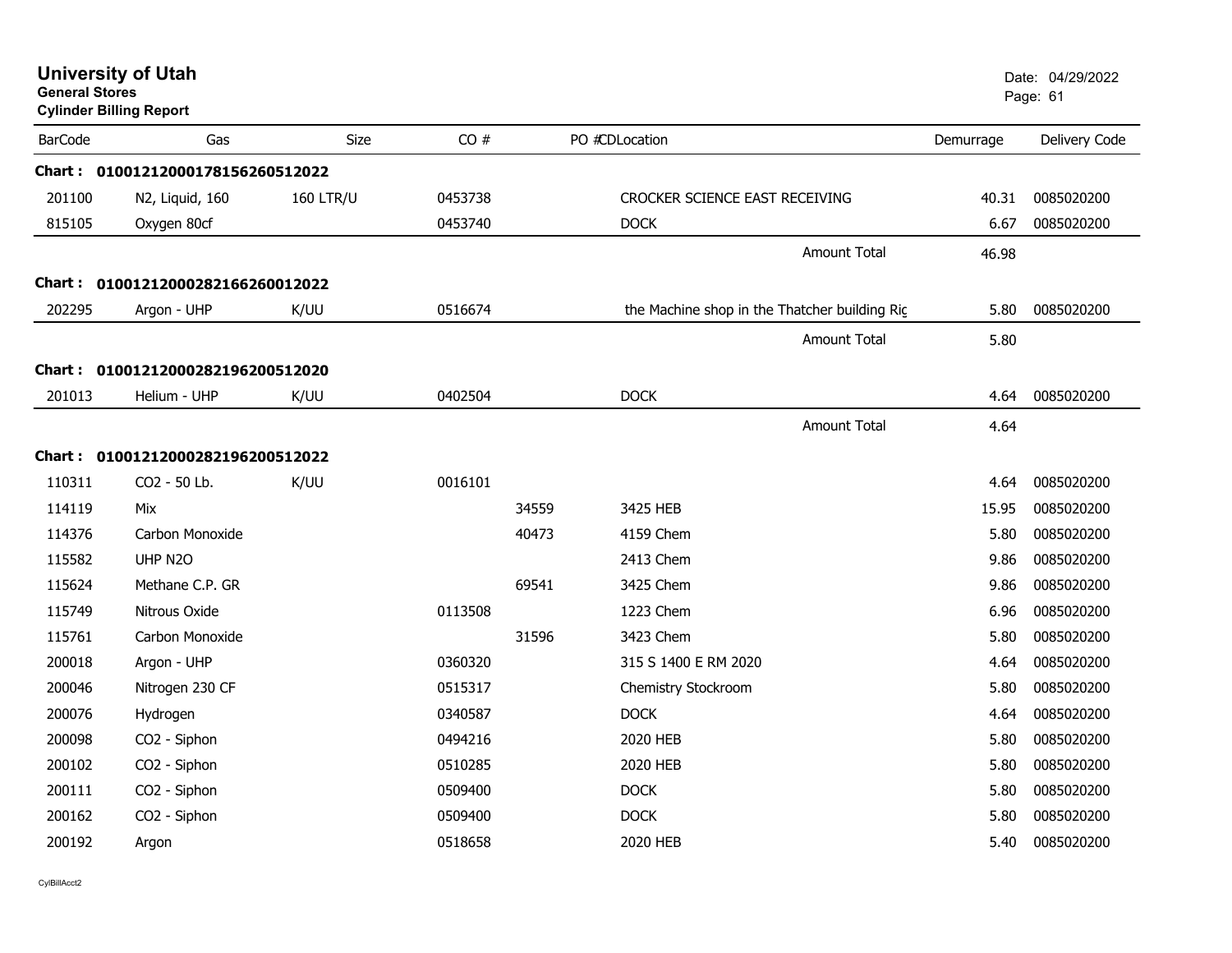| General Stores | <b>Cylinder Billing Report</b> |      | Page: 62 |                     |           |               |
|----------------|--------------------------------|------|----------|---------------------|-----------|---------------|
| <b>BarCode</b> | Gas                            | Size | CO#      | PO #CDLocation      | Demurrage | Delivery Code |
| 200197         | Argon                          |      | 0517559  | 2020 HEB            | 5.80      | 0085020200    |
| 200198         | Argon                          |      | 0519530  | 2020 HEB            | 1.80      | 0085020200    |
| 200232         | Nitrogen 230 CF                |      | 0469116  | 2020 HEB            | 5.80      | 0085020200    |
| 200244         | Nitrogen 230 CF                |      | 0455762  | 2020 HEB            | 4.64      | 0085020200    |
| 200279         | Argon                          |      | 0519530  | 2020 HEB            | 1.80      | 0085020200    |
| 200280         | 5% H2 In Argon                 |      | 0518085  | 2020 HEB            | 5.80      | 0085020200    |
| 200300         | Hydrogen                       |      | 0518658  | 2020 HEB            | 5.60      | 0085020200    |
| 200301         | Argon                          |      | 0518658  | 2020 HEB            | 3.80      | 0085020200    |
| 200303         | Argon - UHP                    |      | 0476732  | 2020 HEB            | 5.80      | 0085020200    |
| 200306         | Argon                          |      | 0470877  | 2020 HEB            | 5.80      | 0085020200    |
| 200329         | Nitrogen 230 CF                |      | 0405744  | <b>DOCK</b>         | 4.64      | 0085020200    |
| 200385         | Nitrogen 230 CF                |      | 0463533  | HEB LOADING DOCK    | 4.64      | 0085020200    |
| 200425         | Argon                          |      | 0518658  | 2020 HEB            | 2.40      | 0085020200    |
| 200444         | Nitrogen 230 CF                |      | 0416465  | <b>DOCK</b>         | 4.64      | 0085020200    |
| 200446         | Nitrogen 230 CF                |      | 0435865  | <b>DOCK</b>         | 4.64      | 0085020200    |
| 200458         | Oxygen, USP                    |      | 0514442  | 2020 HEB            | 5.80      | 0085020200    |
| 200534         | Argon                          |      | 0517559  | 2020 HEB            | 1.20      | 0085020200    |
| 200534         | Argon                          |      | 0519530  | 2020 HEB            | 1.80      | 0085020200    |
| 200540         | Argon                          |      | 0511176  | 2020 HEB Stockroom  | 5.60      | 0085020200    |
| 200549         | Argon                          |      | 0510908  | 2020 HEB            | 5.60      | 0085020200    |
| 200552         | Oxygen, USP                    |      | 0506989  | 2020 HEB            | 5.80      | 0085020200    |
| 200577         | Nitrogen 230 CF                |      | 0509400  | <b>DOCK</b>         | 5.80      | 0085020200    |
| 200641         | Argon                          |      | 0517559  | 2020 HEB            | 1.20      | 0085020200    |
| 200641         | Argon                          |      | 0519530  | 2020 HEB            | 1.80      | 0085020200    |
| 200657         | Argon                          |      | 0517559  | 2020 HEB            | 0.20      | 0085020200    |
| 200686         | Hydrogen                       |      | 0516326  | 2020 HEB            | 5.80      | 0085020200    |
| 200703         | Argon                          |      | 0516050  | Chemistry-stockroom | 4.00      | 0085020200    |
| 200708         | Nitrogen 230 CF                |      | 0515317  | Chemistry Stockroom | 1.20      | 0085020200    |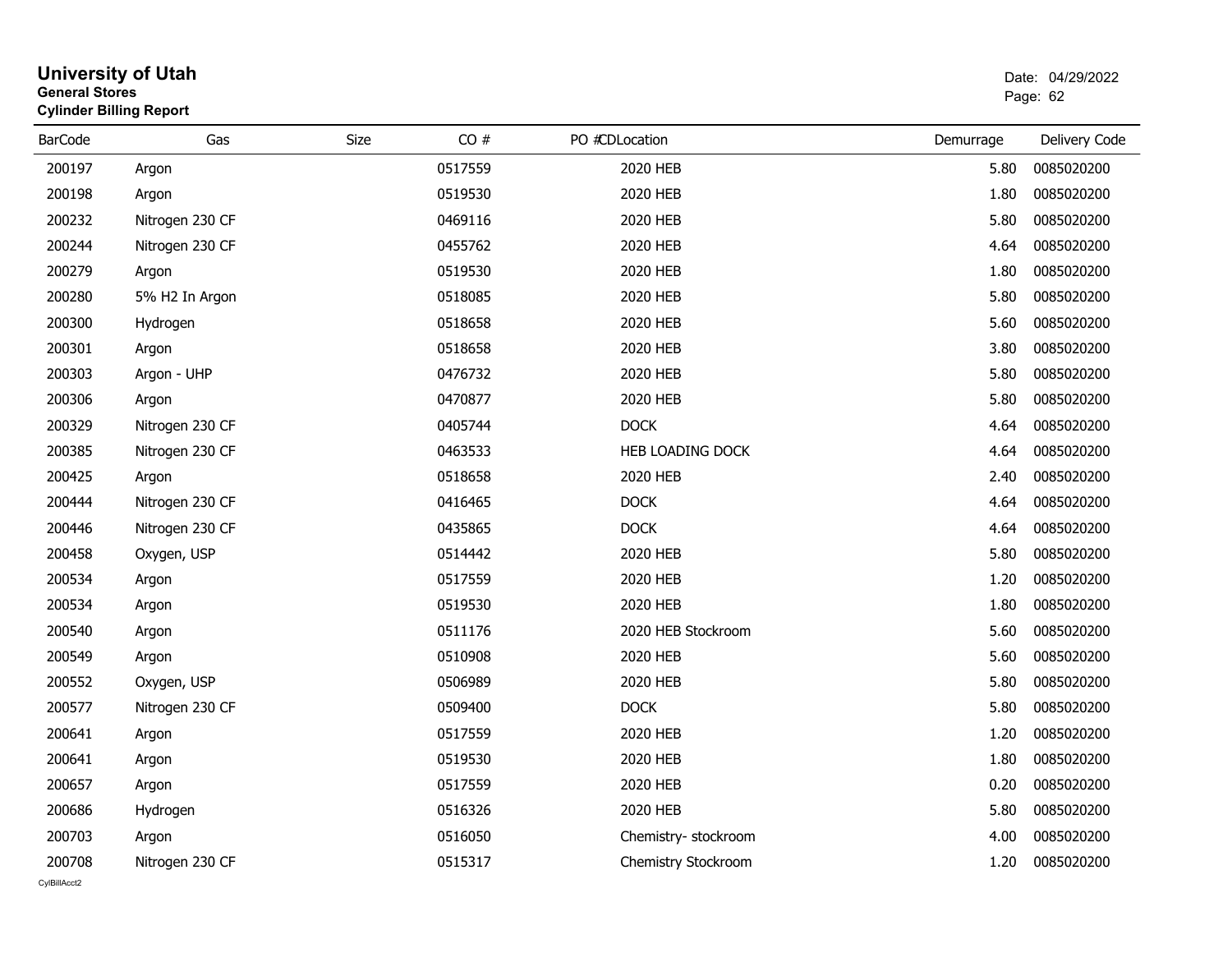|                | <b>Cylinder Billing Report</b> |      |         |                      |           |               |  |  |  |  |  |  |
|----------------|--------------------------------|------|---------|----------------------|-----------|---------------|--|--|--|--|--|--|
| <b>BarCode</b> | Gas                            | Size | CO#     | PO #CDLocation       | Demurrage | Delivery Code |  |  |  |  |  |  |
| 200716         | Nitrogen 230 CF                |      | 0501760 | 2020 HEB             | 5.80      | 0085020200    |  |  |  |  |  |  |
| 200755         | Air - 233 CF                   |      | 0380375 | <b>DOCK</b>          | 4.64      | 0085020200    |  |  |  |  |  |  |
| 200793         | Nitrogen 230 CF                |      | 0511325 | 2020 HEB             | 5.80      | 0085020200    |  |  |  |  |  |  |
| 200794         | Oxygen, USP                    |      | 0511887 | 2020 HEB             | 5.80      | 0085020200    |  |  |  |  |  |  |
| 200838         | Nitrogen 230 CF                |      | 0263445 | <b>DOCK</b>          | 4.64      | 0085020200    |  |  |  |  |  |  |
| 200848         | Oxygen, USP                    |      | 0386231 | <b>DOCK</b>          | 4.64      | 0085020200    |  |  |  |  |  |  |
| 200871         | Hydrogen - UHP                 |      | 0500715 | Chemistry Stockroom  | 5.80      | 0085020200    |  |  |  |  |  |  |
| 200902         | Argon                          |      | 0364133 | <b>DOCK</b>          | 4.64      | 0085020200    |  |  |  |  |  |  |
| 200928         | Air - 233 CF                   |      | 0459254 | HEB LOADING DOCK     | 4.64      | 0085020200    |  |  |  |  |  |  |
| 200939         | Hydrogen - UHP                 |      | 0505096 | 2020 HEB             | 5.80      | 0085020200    |  |  |  |  |  |  |
| 200992         | Hydrogen                       |      | 0481471 | <b>DOCK</b>          | 5.80      | 0085020200    |  |  |  |  |  |  |
| 200994         | Acetylene, CF                  |      | 0273625 | <b>DOCK</b>          | 4.64      | 0085020200    |  |  |  |  |  |  |
| 201029         | Argon                          |      | 0452360 | 2020 HEB             | 4.64      | 0085020200    |  |  |  |  |  |  |
| 201034         | Hydrogen                       |      | 0518658 | 2020 HEB             | 5.60      | 0085020200    |  |  |  |  |  |  |
| 201039         | Argon                          |      | 0513662 | Chemistry Dock       | 1.20      | 0085020200    |  |  |  |  |  |  |
| 201039         | Argon                          |      | 0519530 | 2020 HEB             | 1.80      | 0085020200    |  |  |  |  |  |  |
| 201070         | Argon                          |      | 0458487 | 2020 HEB             | 4.64      | 0085020200    |  |  |  |  |  |  |
| 201073         | Oxygen, USP                    |      | 0471359 | 2020 HEB             | 5.80      | 0085020200    |  |  |  |  |  |  |
| 201093         | Nitrogen 230 CF                |      | 0471901 | 2020 HEB             | 5.80      | 0085020200    |  |  |  |  |  |  |
| 201106         | Argon                          |      | 0519530 | 2020 HEB             | 1.80      | 0085020200    |  |  |  |  |  |  |
| 201114         | Oxygen, USP                    |      | 0300138 | <b>DOCK</b>          | 4.64      | 0085020200    |  |  |  |  |  |  |
| 201118         | Oxygen, USP                    |      | 0362203 | 315 S 1400 E RM 2020 | 4.64      | 0085020200    |  |  |  |  |  |  |
| 201130         | Oxygen, USP                    |      | 0518658 | 2020 HEB             | 5.60      | 0085020200    |  |  |  |  |  |  |
| 201149         | Argon                          |      | 0518658 | 2020 HEB             | 5.60      | 0085020200    |  |  |  |  |  |  |
| 201177         | Argon                          |      | 0511176 | 2020 HEB Stockroom   | 5.80      | 0085020200    |  |  |  |  |  |  |
| 201181         | Argon                          |      | 0518658 | 2020 HEB             | 3.80      | 0085020200    |  |  |  |  |  |  |
| 201205         | Hydrogen - UHP                 |      | 0383665 | <b>DOCK</b>          | 4.64      | 0085020200    |  |  |  |  |  |  |
| 201208         | 5% H2 In Argon                 |      | 0509400 | <b>DOCK</b>          | 0.20      | 0085020200    |  |  |  |  |  |  |

## **University of Utah** Date: 04/29/2022 **General Stores**entry of the control of the control of the control of the control of the control of the control of the control of the control of the control of the control of the control of the control of the control of the control of the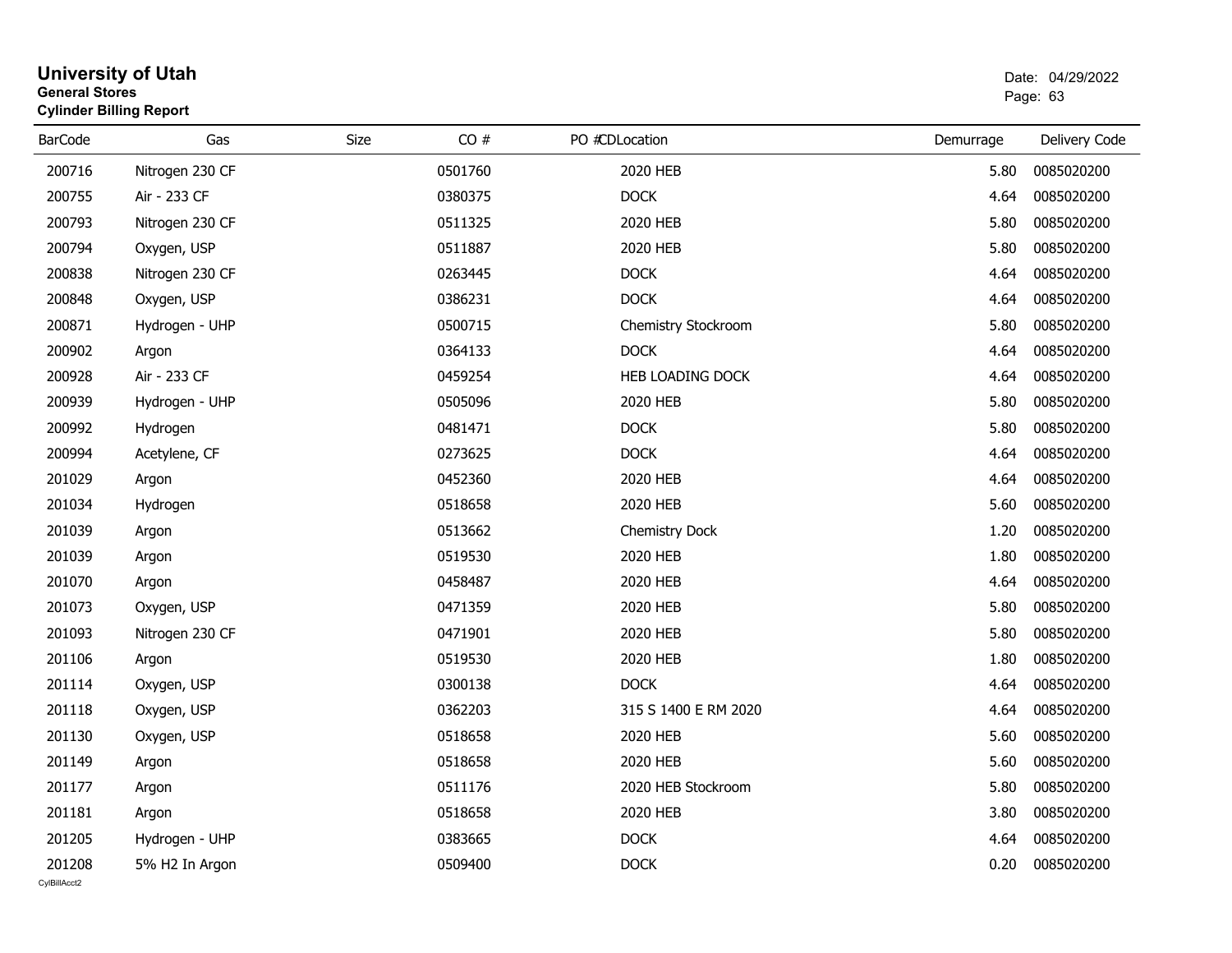| General Stores         | <b>Cylinder Billing Report</b> |      | Page: 64 |                     |           |               |
|------------------------|--------------------------------|------|----------|---------------------|-----------|---------------|
| <b>BarCode</b>         | Gas                            | Size | CO#      | PO #CDLocation      | Demurrage | Delivery Code |
| 201208                 | 5% H2 In Argon                 |      | 0518961  | 2020 HEB            | 3.00      | 0085020200    |
| 201209                 | 5% H2 In Argon                 |      | 0517559  | 2020 HEB            | 5.80      | 0085020200    |
| 201214                 | CO2 - Inst. Gra                |      | 0303814  | <b>DOCK</b>         | 4.64      | 0085020200    |
| 201220                 | 5% H2 In Argon                 |      | 0517559  | 2020 HEB            | 5.80      | 0085020200    |
| 201327                 | Hydrogen                       |      | 0465575  | <b>DOCK</b>         | 5.80      | 0085020200    |
| 201344                 | Argon                          |      | 0443453  | 2020 Chem           | 4.64      | 0085020200    |
| 201385                 | Nitrogen 230 CF                |      | 0372773  | <b>DOCK</b>         | 4.64      | 0085020200    |
| 201412                 | Oxygen, USP                    |      | 0517559  | 2020 HEB            | 5.60      | 0085020200    |
| 201452                 | Air - 233 CF                   |      | 0465635  | HEB LOADING DOCK    | 5.80      | 0085020200    |
| 201463                 | Argon                          |      | 0518658  | 2020 HEB            | 2.40      | 0085020200    |
| 201463                 | Argon                          |      | 0519530  | 2020 HEB            | 1.80      | 0085020200    |
| 201471                 | Nitrogen 230 CF                |      | 0515317  | Chemistry Stockroom | 5.80      | 0085020200    |
| 201503                 | Nitrogen 230 CF                |      | 0489424  | 2020 HEB            | 5.80      | 0085020200    |
| 201548                 | Air - 233 CF                   |      | 0428912  | <b>DOCK</b>         | 4.64      | 0085020200    |
| 201552                 | CO2 - Siphon                   |      | 0509400  | <b>DOCK</b>         | 4.00      | 0085020200    |
| 201555                 | Argon                          |      | 0517559  | 2020 HEB            | 5.80      | 0085020200    |
| 201576                 | Oxygen, USP                    |      | 0500641  | 2020 HEB            | 5.80      | 0085020200    |
| 201598                 | Argon                          |      | 0488191  | Chemistry Stockroom | 5.80      | 0085020200    |
| 201605                 | Argon                          |      | 0494216  | 2020 HEB            | 5.80      | 0085020200    |
| 201659                 | Nitrogen 230 CF                |      | 0495548  | 2020 HEB            | 5.80      | 0085020200    |
| 201672                 | Argon - UHP                    |      | 0510935  | <b>DOCK</b>         | 5.60      | 0085020200    |
| 201681                 | Oxygen, USP                    |      | 0518085  | 2020 HEB            | 5.60      | 0085020200    |
| 201693                 | Nitrogen 230 CF                |      | 0515317  | Chemistry Stockroom | 5.80      | 0085020200    |
| 201706                 | Air - 233 CF                   |      | 0367182  | <b>DOCK</b>         | 4.64      | 0085020200    |
| 201722                 | Oxygen, USP                    |      | 0518658  | 2020 HEB            | 5.60      | 0085020200    |
| 201761                 | Nitrogen 230 CF                |      | 0335979  | <b>DOCK</b>         | 4.64      | 0085020200    |
| 201769                 | Argon                          |      | 0513662  | Chemistry Dock      | 1.40      | 0085020200    |
| 201769<br>CvIBillAcct2 | Argon                          |      | 0519530  | 2020 HEB            | 1.80      | 0085020200    |
|                        |                                |      |          |                     |           |               |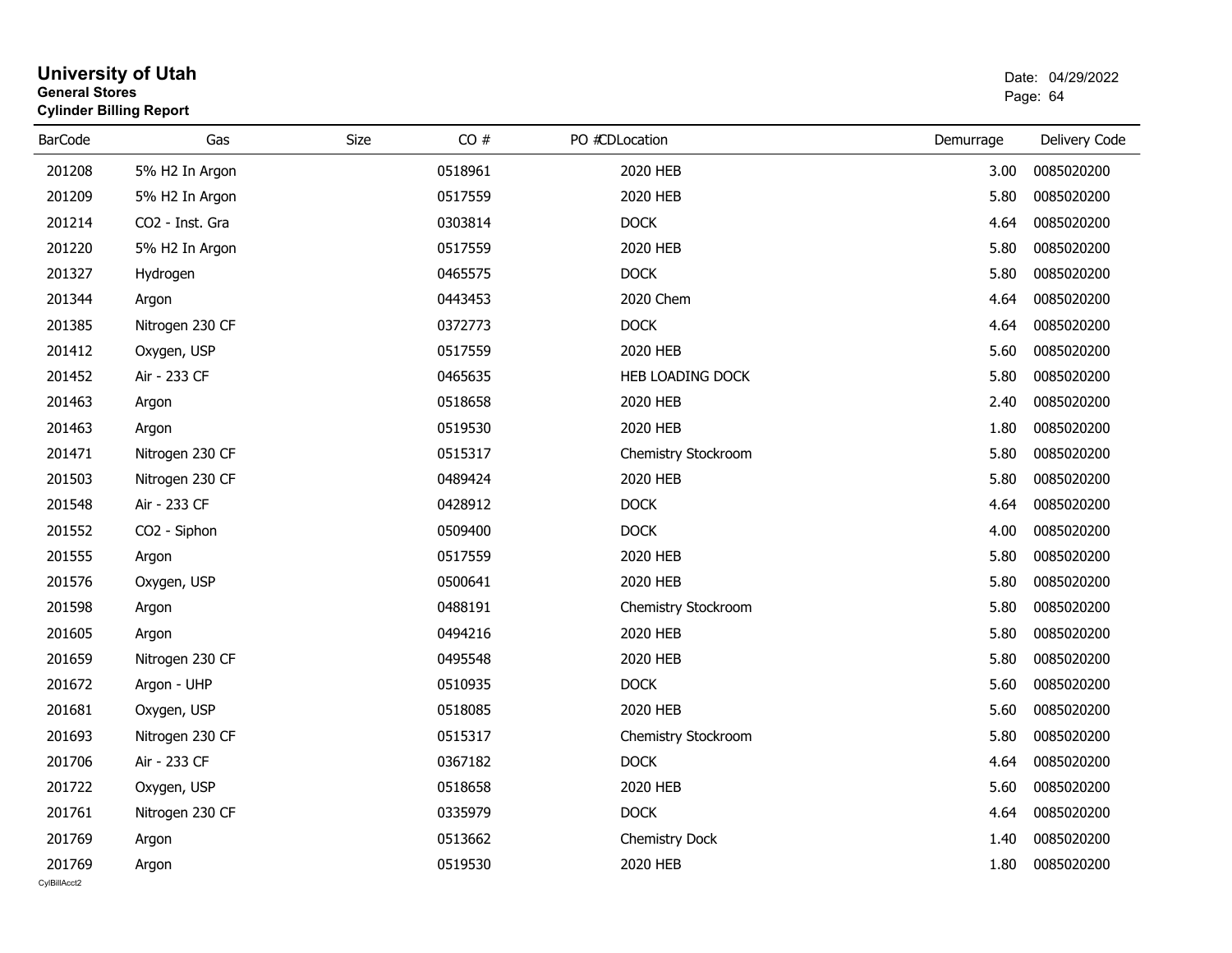| General Stores | <b>Cylinder Billing Report</b>       |      | Page: 65 |                      |           |               |
|----------------|--------------------------------------|------|----------|----------------------|-----------|---------------|
| <b>BarCode</b> | Gas                                  | Size | CO#      | PO #CDLocation       | Demurrage | Delivery Code |
| 201772         | Nitrogen 230 CF                      |      | 0495548  | 2020 HEB             | 5.80      | 0085020200    |
| 201836         | Nitrogen 230 CF                      |      | 0431975  | <b>DOCK</b>          | 4.64      | 0085020200    |
| 201844         | Oxygen, USP                          |      | 0514442  | 2020 HEB             | 0.20      | 0085020200    |
| 201848         | Oxygen, USP                          |      | 0479597  | 2020 HEB             | 5.80      | 0085020200    |
| 201883         | 5% H2 95% N2                         |      | 0511761  | 2020 HEB             | 0.20      | 0085020200    |
| 201889         | Argon                                |      | 0496428  | 2020 HEB             | 5.80      | 0085020200    |
| 201891         | Argon                                |      | 0515862  | Chemistry- stockroom | 5.80      | 0085020200    |
| 201982         | Oxygen, USP                          |      | 0518658  | 2020 HEB             | 5.60      | 0085020200    |
| 201994         | Hydrogen - UHP                       |      | 0460886  | <b>HEB DOCK</b>      | 4.64      | 0085020200    |
| 202004         | 5% H <sub>2</sub> 95% N <sub>2</sub> |      | 0509429  | Chemistry Dock       | 5.80      | 0085020200    |
| 202007         | Air - 233 CF                         |      | 0469116  | 2020 HEB             | 5.80      | 0085020200    |
| 202054         | Hydrogen                             |      | 0506989  | 2020 HEB             | 5.80      | 0085020200    |
| 202055         | Hydrogen                             |      | 0363124  | 315 S 1400 E Rm 2020 | 4.64      | 0085020200    |
| 202061         | Argon                                |      | 0508670  | 2020 HEB             | 5.80      | 0085020200    |
| 202073         | CO2 - Siphon                         |      | 0483281  | 2020 HEB             | 5.80      | 0085020200    |
| 202080         | Hydrogen                             |      | 0506989  | 2020 HEB             | 5.80      | 0085020200    |
| 202100         | Oxygen, USP                          |      | 0517559  | 2020 HEB             | 0.20      | 0085020200    |
| 202105         | Argon                                |      | 0507654  | <b>DOCK</b>          | 2.60      | 0085020200    |
| 202105         | Argon                                |      | 0519530  | 2020 HEB             | 1.80      | 0085020200    |
| 202108         | Argon                                |      | 0519530  | 2020 HEB             | 1.80      | 0085020200    |
| 202125         | Argon                                |      | 0515862  | Chemistry- stockroom | 5.80      | 0085020200    |
| 202128         | Hydrogen                             |      | 0483281  | 2020 HEB             | 5.80      | 0085020200    |
| 202153         | Hydrogen                             |      | 0410567  | <b>DOCK</b>          | 4.64      | 0085020200    |
| 202173         | Argon                                |      | 0517559  | 2020 HEB             | 0.20      | 0085020200    |
| 202174         | Argon                                |      | 0454562  | 2020 HEB             | 4.64      | 0085020200    |
| 202182         | Helium - UHP                         |      | 0309367  | <b>DOCK</b>          | 4.64      | 0085020200    |
| 202184         | Argon                                |      | 0518658  | 2020 HEB             | 3.80      | 0085020200    |
| 202277         | Argon                                |      | 0507654  | <b>DOCK</b>          | 5.80      | 0085020200    |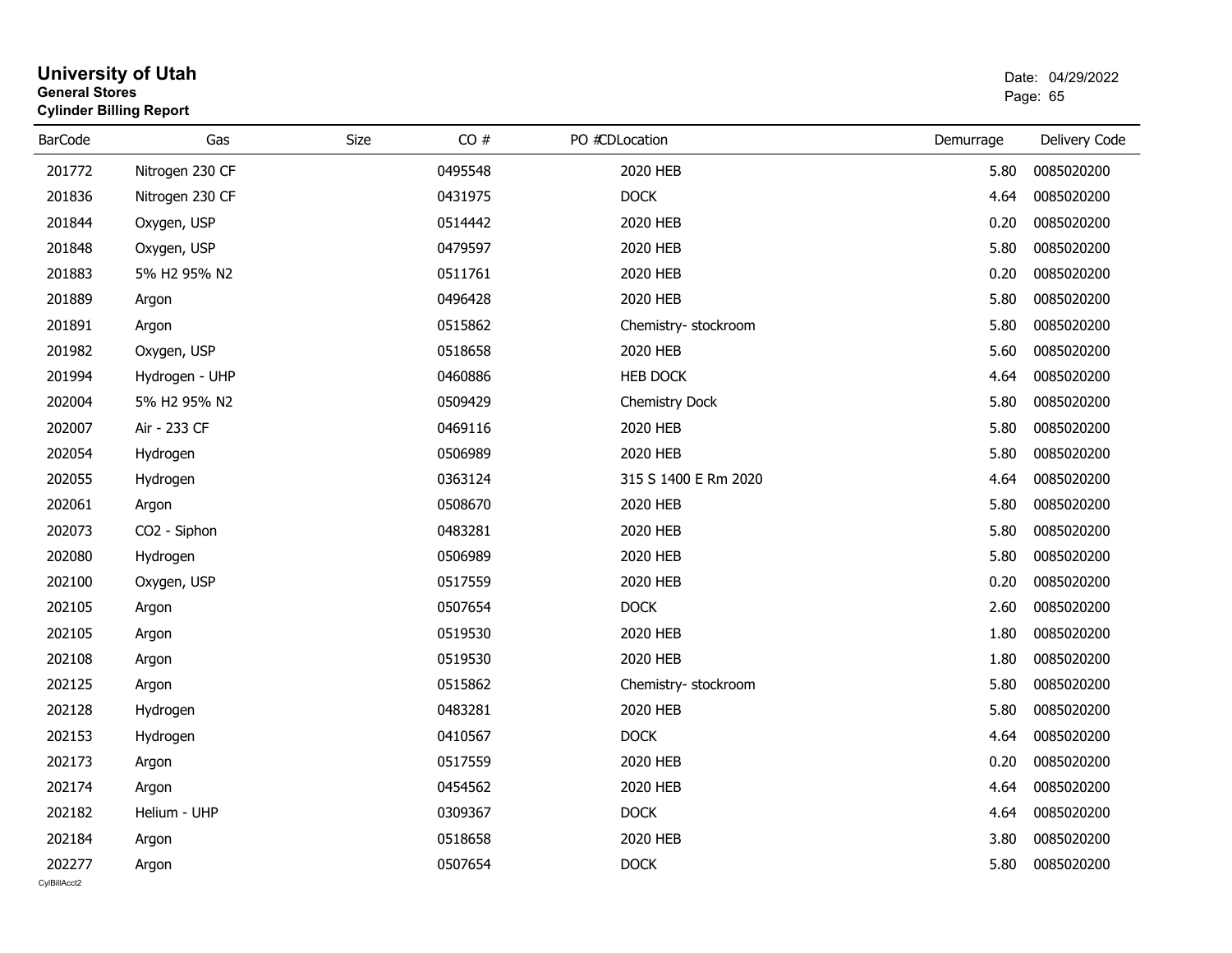#### **University of Utah** Date: 04/29/2022 **General Stores**е в последници по последници по последници по последници по последници по последници по последници по последниц<br>В 1963 године по последници по последници по последници по последници по последници по последници по последни **Cylinder Billing Report**

| <b>BarCode</b>         | Gas             | CO#<br>Size | PO #CDLocation      | Demurrage | Delivery Code |
|------------------------|-----------------|-------------|---------------------|-----------|---------------|
| 202314                 | Nitrous Oxide-E | 0303208     | <b>DOCK</b>         | 4.64      | 0085020200    |
| 202322                 | Helium - UHP    | 0512205     | Chemistry Dock      | 5.80      | 0085020200    |
| 202336                 | Argon           | 0519530     | 2020 HEB            | 1.80      | 0085020200    |
| 202337                 | Argon           | 0518658     | 2020 HEB            | 5.40      | 0085020200    |
| 202381                 | Hydrogen - UHP  | 0481006     | Chemistry Stockroom | 5.80      | 0085020200    |
| 202383                 | Hydrogen        | 0518085     | 2020 HEB            | 5.80      | 0085020200    |
| 202388                 | CO2 - Siphon    | 0365453     | 2020 Chem.          | 4.64      | 0085020200    |
| 202615                 | Argon           | 0518658     | 2020 HEB            | 5.40      | 0085020200    |
| 202617                 | Argon           | 0455145     | 2020 HEB            | 4.64      | 0085020200    |
| 202732                 | CO2 - Siphon    | 0510285     | 2020 HEB            | 5.80      | 0085020200    |
| 202733                 | CO2 - Siphon    | 0498032     | 2020 HEB            | 5.80      | 0085020200    |
| 202737                 | CO2 - Siphon    | 0509400     | <b>DOCK</b>         | 4.00      | 0085020200    |
| 202756                 | Hydrogen - UHP  | 0367182     | <b>DOCK</b>         | 4.64      | 0085020200    |
| 202762                 | Hydrogen        | 0358414     | 2020 HEB            | 4.64      | 0085020200    |
| 202770                 | Argon           | 0352181     | <b>DOCK</b>         | 4.64      | 0085020200    |
| 202772                 | Argon           | 0511176     | 2020 HEB Stockroom  | 5.80      | 0085020200    |
| 202780                 | Nitrogen 230 CF | 0422615     | 2020 HEB            | 4.64      | 0085020200    |
| 202785                 | Argon           | 0517559     | 2020 HEB            | 5.80      | 0085020200    |
| 202806                 | Air - 233 CF    | 0421624     | <b>DOCK</b>         | 4.64      | 0085020200    |
| 202819                 | Argon           | 0411471     | <b>DOCK</b>         | 4.64      | 0085020200    |
| 202915                 | Argon           | 0519530     | 2020 HEB            | 1.80      | 0085020200    |
| 202941                 | Argon           | 0409001     | <b>DOCK</b>         | 4.64      | 0085020200    |
| 202943                 | Argon           | 0519530     | 2020 HEB            | 1.80      | 0085020200    |
| 203022                 | Helium - UHP    | 0500173     | <b>DOCK</b>         | 5.80      | 0085020200    |
| 203023                 | Helium - UHP    | 0402504     | <b>DOCK</b>         | 4.64      | 0085020200    |
| 203065                 | Helium - UHP    | 0473607     | 2020 HEB            | 5.80      | 0085020200    |
| 203074                 | Argon           | 0518658     | 2020 HEB            | 3.60      | 0085020200    |
| 203076<br>CvIBillAcct2 | Argon           | 0518658     | 2020 HEB            | 2.60      | 0085020200    |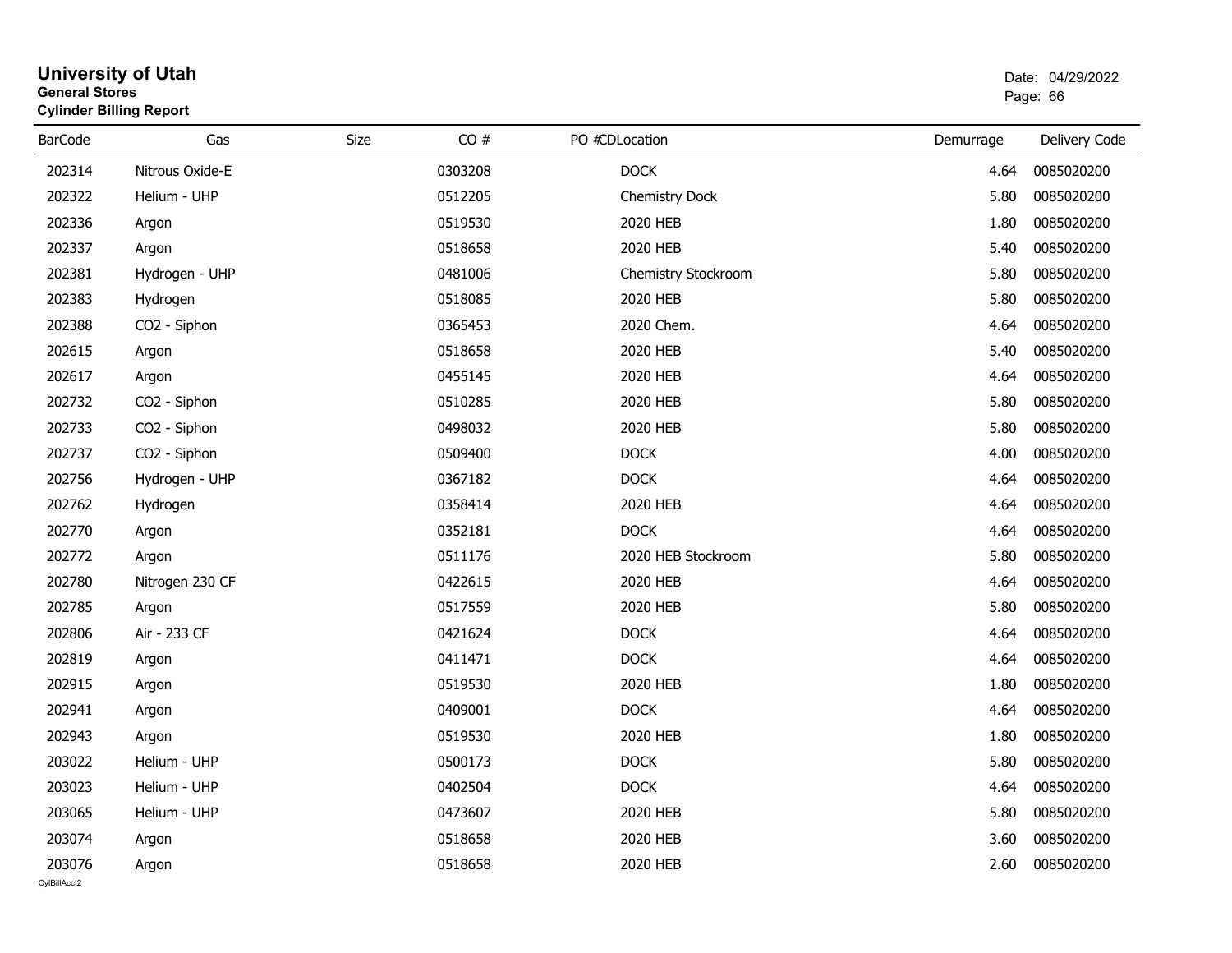| General Stores | <b>Cylinder Billing Report</b> |      | Page: 67 |                        |           |               |
|----------------|--------------------------------|------|----------|------------------------|-----------|---------------|
| <b>BarCode</b> | Gas                            | Size | CO#      | PO #CDLocation         | Demurrage | Delivery Code |
| 203263         | Nitrogen, UHP                  |      | 0504538  | 2020 HEB               | 5.80      | 0085020200    |
| 203324         | Oxygen, USP                    |      | 0479597  | 2020 HEB               | 5.80      | 0085020200    |
| 203341         | Helium - UHP                   |      | 0492659  | 2020 HEB               | 5.80      | 0085020200    |
| 203360         | Helium - UHP                   |      | 0501152  | 2020 HEB               | 0.20      | 0085020200    |
| 203514         | Argon                          |      | 0508670  | 2020 HEB               | 5.60      | 0085020200    |
| 203734         | Nitrous Oxide-E                |      | 0500562  | 2020 HEB               | 5.80      | 0085020200    |
| 203755         | Argon                          |      | 0519530  | 2020 HEB               | 1.80      | 0085020200    |
| 203812         | Nitrogen 230 CF                |      | 0456515  | Chemistry Dock         | 4.64      | 0085020200    |
| 203820         | Argon                          |      | 0515862  | Chemistry- stockroom   | 5.60      | 0085020200    |
| 203840         | Hydrogen                       |      | 0475101  | 2020 HEB               | 5.80      | 0085020200    |
| 203844         | Nitrogen 230 CF                |      | 0320764  | <b>DOCK</b>            | 4.64      | 0085020200    |
| 203867         | Argon                          |      | 0507654  | <b>DOCK</b>            | 5.80      | 0085020200    |
| 203877         | Argon                          |      | 0518658  | 2020 HEB               | 5.60      | 0085020200    |
| 203885         | Argon                          |      | 0516050  | Chemistry-stockroom    | 0.20      | 0085020200    |
| 203887         | Helium - UHP                   |      | 0453924  | CROCKER SCIENCE RM 031 | 4.64      | 0085020200    |
| 203893         | Argon                          |      | 0458956  | 2020 HEB               | 4.64      | 0085020200    |
| 203894         | Nitrogen 230 CF                |      | 0511325  | 2020 HEB               | 1.20      | 0085020200    |
| 203897         | Helium - UHP                   |      | 0503994  | 2020 HEB               | 4.00      | 0085020200    |
| 203901         | Hydrogen                       |      | 0055106  | 3425 Chem              | 4.64      | 0085020200    |
| 203905         | CO <sub>2</sub> - 50 Lb.       |      | 0001785  | 3539 Chem              | 4.64      | 0085020200    |
| 203933         | Hydrogen                       |      | 0511887  | 2020 HEB               | 1.20      | 0085020200    |
| 203984         | Argon                          |      | 0513662  | <b>Chemistry Dock</b>  | 5.80      | 0085020200    |
| 203989         | Nitrogen 230 CF                |      | 0511325  | 2020 HEB               | 5.80      | 0085020200    |
| 204471         | Nitrogen, 23 CF                |      | 0478277  | 2020 HEB               | 5.80      | 0085020200    |
| 204499         | Oxygen, USP                    |      | 0518658  | 2020 HEB               | 5.60      | 0085020200    |
| 204520         | Hydrogen                       |      | 0412623  | <b>DOCK</b>            | 4.64      | 0085020200    |
| 204536         | Argon                          |      | 0488191  | Chemistry Stockroom    | 5.80      | 0085020200    |
| 204666         | Helium - UHP                   |      | 0339207  |                        | 4.64      | 0085020200    |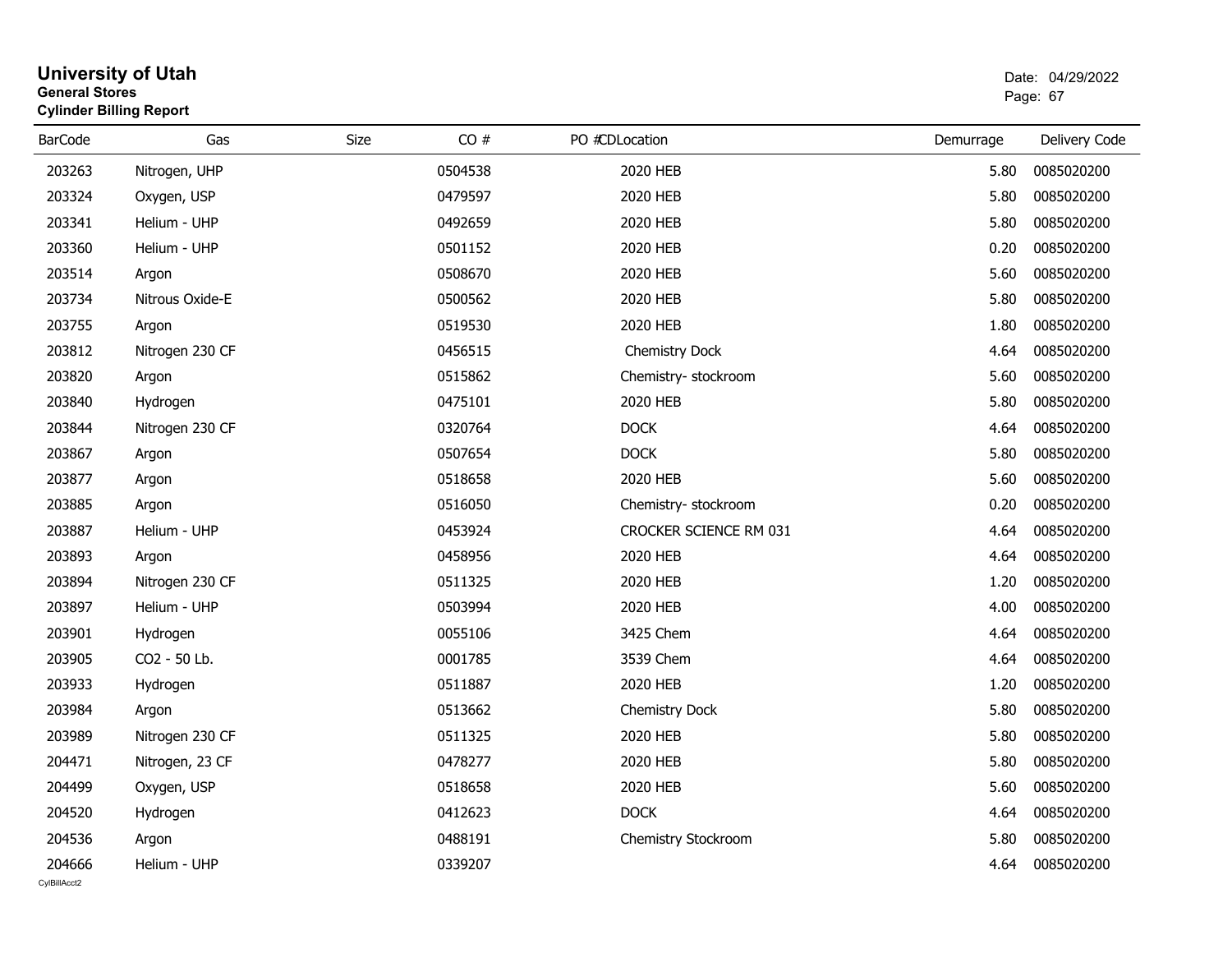| General Stores | <b>Cylinder Billing Report</b> |      | Page: 68 |       |                               |           |               |
|----------------|--------------------------------|------|----------|-------|-------------------------------|-----------|---------------|
| <b>BarCode</b> | Gas                            | Size | CO#      |       | PO #CDLocation                | Demurrage | Delivery Code |
| 204675         | Nitrogen, UHP                  |      | 0389460  |       | <b>DOCK</b>                   | 4.64      | 0085020200    |
| 204745         | Helium - UHP                   |      | 0471901  |       | 2020 HEB                      | 5.80      | 0085020200    |
| 205280         | Argon - UHP                    |      | 0403688  |       | <b>DOCK</b>                   | 4.64      | 0085020200    |
| 205285         | Argon - UHP                    |      | 0458577  |       | 2020 HEB                      | 4.64      | 0085020200    |
| 205595         | Oxygen - 20 CF                 |      | 0417476  |       | <b>DOCK</b>                   | 4.64      | 0085020200    |
| 205632         | Oxygen, USP                    |      | 0514442  |       | 2020 HEB                      | 5.80      | 0085020200    |
| 205758         | Argon - UHP                    |      | 0479105  |       | 2020 HEB Attn: Cameron Cheyne | 5.80      | 0085020200    |
| 205802         | Nitrogen, 23 CF                |      | 0478277  |       | 2020 HEB                      | 5.80      | 0085020200    |
| 205829         | Oxygen, USP                    |      | 0464676  |       | <b>HEB LOADING DOCK</b>       | 5.80      | 0085020200    |
| 800194         | Mix                            |      |          | 14448 | 2020 HEB                      | 15.37     | 0085020200    |
| 800387         | Xenon                          |      |          | 17135 | 2020 HEB                      | 15.37     | 0085020200    |
| 801195         | 14% O2 In N2                   |      |          | 38454 | 2020 HEB                      | 8.41      | 0085020200    |
| 801224         | 3% Methan Bal H                |      |          | 37804 | 2020 Heb                      | 10.44     | 0085020200    |
| 802000         | Carbon Monoxide                |      | 0163867  |       | <b>DOCK</b>                   | 6.96      | 0085020200    |
| 803722         | Anhydrous Ammon                |      | 0221503  |       | <b>DOCK</b>                   | 5.80      | 0085020200    |
| 803964         | Argon - UHP                    |      | 0237693  |       | <b>DOCK</b>                   | 6.96      | 0085020200    |
| 804239         | Acetylene, Atom                |      | 0241169  |       |                               | 9.86      |               |
| 804398         | Sulfur Dioxide                 |      | 0244920  |       | <b>DOCK</b>                   | 6.38      | 0085020200    |
| 804860         | 10%KR In Helium                |      | 0260765  |       | <b>DOCK</b>                   | 15.95     | 0085020200    |
| 805428         | 4%025%Co291%Ar                 |      | 0273770  |       | <b>DOCK</b>                   | 6.38      | 0085020200    |
| 806780         | N2O-Electronic                 |      | 0284587  |       | <b>DOCK</b>                   | 6.38      | 0085020200    |
| 806903         | 5%Fluorine/He                  |      | 0287737  |       | <b>DOCK</b>                   | 17.40     | 0085020200    |
| 806907         | Krypton                        |      | 0287737  |       | <b>DOCK</b>                   | 17.40     | 0085020200    |
| 806918         | Research Neon                  |      | 0288191  |       | <b>DOCK</b>                   | 17.40     | 0085020200    |
| 807065         | CO <sub>2</sub> - Inst. Gra    |      | 0303972  |       | <b>DOCK</b>                   | 6.38      | 0085020200    |
| 807113         | Sulfur Hexafluo                |      | 0305907  |       | <b>DOCK</b>                   | 15.95     | 0085020200    |
| 807617         | Methane, UHP                   |      | 0315516  |       | <b>DOCK</b>                   | 15.37     | 0085020200    |
| 807638         | 10% Xenon, He                  |      | 0317097  |       | <b>DOCK</b>                   | 15.95     | 0085020200    |
| CvIBillAcct2   |                                |      |          |       |                               |           |               |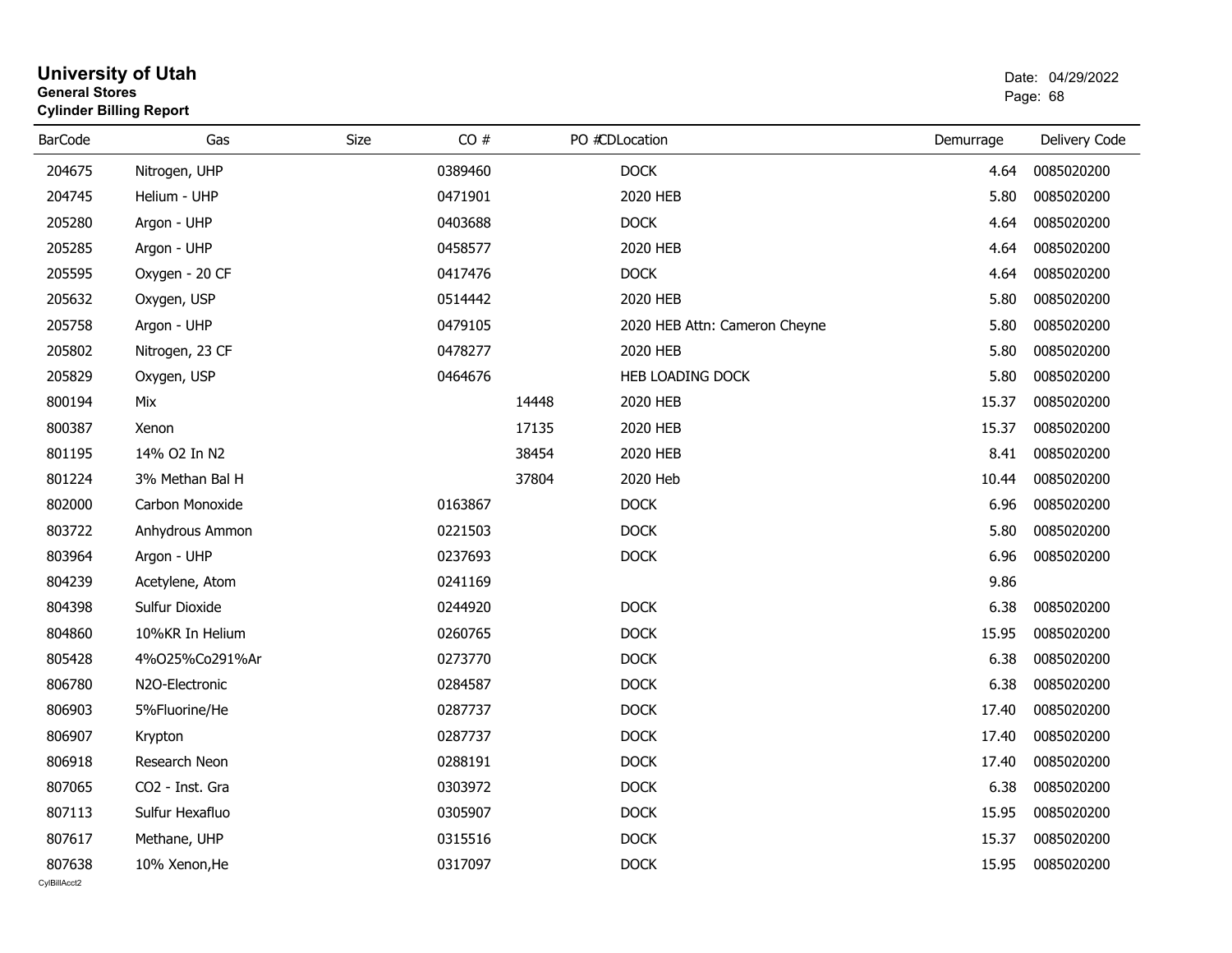|                        | <b>University of Utah</b><br><b>General Stores</b><br><b>Cylinder Billing Report</b> |             |         |                      |           |               |  |  |
|------------------------|--------------------------------------------------------------------------------------|-------------|---------|----------------------|-----------|---------------|--|--|
| <b>BarCode</b>         | Gas                                                                                  | <b>Size</b> | CO#     | PO #CDLocation       | Demurrage | Delivery Code |  |  |
| 807885                 | Oxygen, UHP,                                                                         |             | 0325519 | <b>DOCK</b>          | 6.38      | 0085020200    |  |  |
| 807962                 | Sulfur Hexafluo                                                                      |             | 0326032 | <b>DOCK</b>          | 15.95     | 0085020200    |  |  |
| 808011                 | Chlorine                                                                             |             | 0326249 | <b>DOCK</b>          | 15.95     | 0085020200    |  |  |
| 808086                 | Hydrogen, UHP                                                                        |             | 0329473 | <b>DOCK</b>          | 6.96      | 0085020200    |  |  |
| 808179                 | Silane In HE                                                                         |             | 0331163 | <b>DOCK</b>          | 6.38      | 0085020200    |  |  |
| 808889                 | Nitrogen, UHP                                                                        |             | 0347714 | RM 2020 315 S 1400 E | 6.96      | 0085020200    |  |  |
| 808961                 | Ethylene                                                                             |             | 0351010 | <b>DOCK</b>          | 22.04     | 0085020200    |  |  |
| 809722                 | Oxygen, USP                                                                          |             | 0368601 | <b>DOCK</b>          | 6.38      | 0085020200    |  |  |
| 810093                 | 5% H2 95% N2                                                                         |             | 0390467 | <b>DOCK</b>          | 6.38      | 0085020200    |  |  |
| 810096                 | Research Argon                                                                       |             | 0391324 | <b>DOCK</b>          | 17.98     | 0085020200    |  |  |
| 810748                 | Oxygen, USP                                                                          |             | 0392951 | <b>DOCK</b>          | 6.38      | 0085020200    |  |  |
| 810956                 | Methane, UHP                                                                         |             | 0398742 | <b>DOCK</b>          | 6.38      | 0085020200    |  |  |
| 811250                 | 5ppm O2 in N2                                                                        |             | 0409701 | <b>DOCK</b>          | 6.38      | 0085020200    |  |  |
| 811334                 | Ethylene                                                                             |             | 0405230 | <b>DOCK</b>          | 6.67      | 0085020200    |  |  |
| 811538                 | Flourine/Neon                                                                        |             | 0415352 | <b>DOCK</b>          | 17.98     | 0085020200    |  |  |
| 812201                 | Res. Helium                                                                          |             | 0415252 | <b>DOCK</b>          | 17.98     | 0085020200    |  |  |
| 812428                 | Hydrogen                                                                             |             | 0419906 | <b>DOCK</b>          | 6.38      | 0085020200    |  |  |
| 813572                 | 20%CO2 In N2                                                                         |             | 0427787 | <b>DOCK</b>          | 6.67      | 0085020200    |  |  |
| 814425                 | UHP Helium/300                                                                       |             | 0435085 | <b>DOCK</b>          | 5.51      | 0085020200    |  |  |
| 814573                 | Anhydrous Ammon                                                                      |             | 0436133 | <b>DOCK</b>          | 15.37     | 0085020200    |  |  |
| 814637                 | 2.5% No In N2                                                                        |             | 0434254 | <b>DOCK</b>          | 6.38      | 0085020200    |  |  |
| 814812                 | Carbon Monoxide                                                                      |             | 0438231 | <b>DOCK</b>          | 6.96      | 0085020200    |  |  |
| 815073                 | Hydrogen - UHP                                                                       |             | 0441366 | 2020 HEB             | 6.67      | 0085020200    |  |  |
| 815372                 | Methane C.P. GR                                                                      |             | 0442789 | <b>DOCK</b>          | 6.67      | 0085020200    |  |  |
| 815661                 | BD Co2 Syphon                                                                        |             | 0444499 | 315 S 1400 E RM 2020 | 6.38      | 0085020200    |  |  |
| 815730                 | Bone Dry CO2                                                                         |             | 0445281 | 2020 HEB             | 6.38      | 0085020200    |  |  |
| 815977                 | Ethylene                                                                             |             | 0446651 | <b>DOCK</b>          | 6.67      | 0085020200    |  |  |
| 816123<br>CvIBillAcct2 | Argon                                                                                |             | 0448477 | 2020 HEB             | 6.67      | 0085020200    |  |  |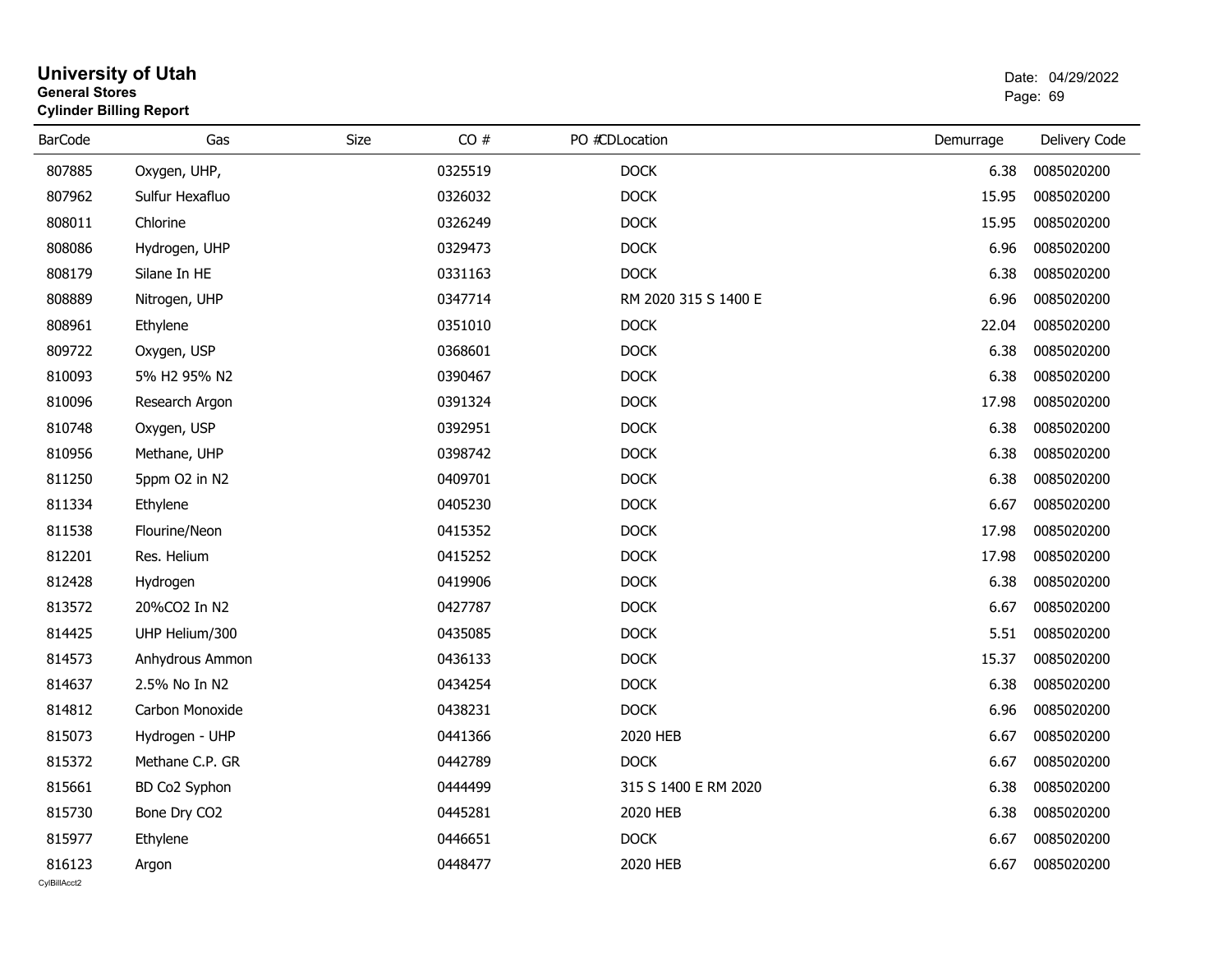| General Stores | <b>Cylinder Billing Report</b> |      | Page: 70 |                       |           |               |
|----------------|--------------------------------|------|----------|-----------------------|-----------|---------------|
| <b>BarCode</b> | Gas                            | Size | CO#      | PO #CDLocation        | Demurrage | Delivery Code |
| 817166         | UHP Helium/300                 |      | 0456511  | <b>Chemistry Dock</b> | 7.83      | 0085020200    |
| 817327         | Nitrogen, UHP                  |      | 0457575  | 2020 HEB              | 7.83      | 0085020200    |
| 817539         | Nitrogen, UHP                  |      | 0459640  | HEB LOADING DOCK      | 7.83      | 0085020200    |
| 817562         | Carbon Monoxide                |      | 0459146  | 2020 HEB              | 7.83      | 0085020200    |
| 817563         | Carbon Monoxide                |      | 0459146  | 2020 HEB              | 7.83      | 0085020200    |
| 817608         | Oxygen, USP                    |      | 0459146  | 2020 HEB              | 7.83      | 0085020200    |
| 817843         | Anhydrous Ammon                |      | 0460444  | <b>DOCK</b>           | 23.20     | 0085020200    |
| 817899         | R <sub>14</sub>                |      | 0460587  | <b>DOCK</b>           | 7.83      | 0085020200    |
| 817991         | Sulfer Hexafluo                |      | 0461471  | <b>DOCK</b>           | 7.83      | 0085020200    |
| 818070         | BD Co2 Syphon                  |      | 0462508  | HEB LOADING DOCK      | 7.83      | 0085020200    |
| 818157         | Nitrogen 230 CF                |      | 0463234  | HEB LOADING DOCK      | 7.83      | 0085020200    |
| 818394         | CO, 35CF                       |      | 0463434  | <b>DOCK</b>           | 7.83      | 0085020200    |
| 818766         | CO2 - Inst. Gra                |      | 0469699  | 2020 HEB              | 7.83      | 0085020200    |
| 818779         | 5% H2 95% N2                   |      | 0467567  | <b>DOCK</b>           | 7.83      | 0085020200    |
| 818970         | Hydrogen - UHP                 |      | 0468440  | 2020 HEB              | 7.83      | 0085020200    |
| 819316         | 10ppm O2 In N2                 |      | 0469776  | <b>DOCK</b>           | 10.15     | 0085020200    |
| 819475         | CO, 35CF                       |      | 0470966  | <b>DOCK</b>           | 7.83      | 0085020200    |
| 819659         | Anaerobic Co2                  |      | 0470711  | <b>DOCK</b>           | 7.83      | 0085020200    |
| 819917         | Co2 Ultra Pure                 |      | 0473074  | <b>DOCK</b>           | 7.83      | 0085020200    |
| 820490         | Anaerobic Co2                  |      | 0477086  | <b>DOCK</b>           | 7.83      | 0085020200    |
| 820781         | Oxygen, UHP,                   |      | 0480785  | 2020 HEB              | 7.83      | 0085020200    |
| 821288         | 5% H2 In Argon                 |      | 0485619  | <b>DOCK</b>           | 7.83      | 0085020200    |
| 821445         | Oxygen, USP                    |      | 0483281  | 2020 HEB              | 7.83      | 0085020200    |
| 821446         | Oxygen, USP                    |      | 0483281  | 2020 HEB              | 7.83      | 0085020200    |
| 821528         | 5% H2 95% N2                   |      | 0483514  | 2020 HEB              | 7.83      | 0085020200    |
| 821779         | CO2 - Siphon                   |      | 0506075  | Chemistry Stockroom   | 7.83      | 0085020200    |
| 821780         | CO2 - Siphon                   |      | 0506075  | Chemistry Stockroom   | 5.40      | 0085020200    |
| 822052         | Carbon Monoxide                |      | 0491808  | 2020 HEB              | 7.83      | 0085020200    |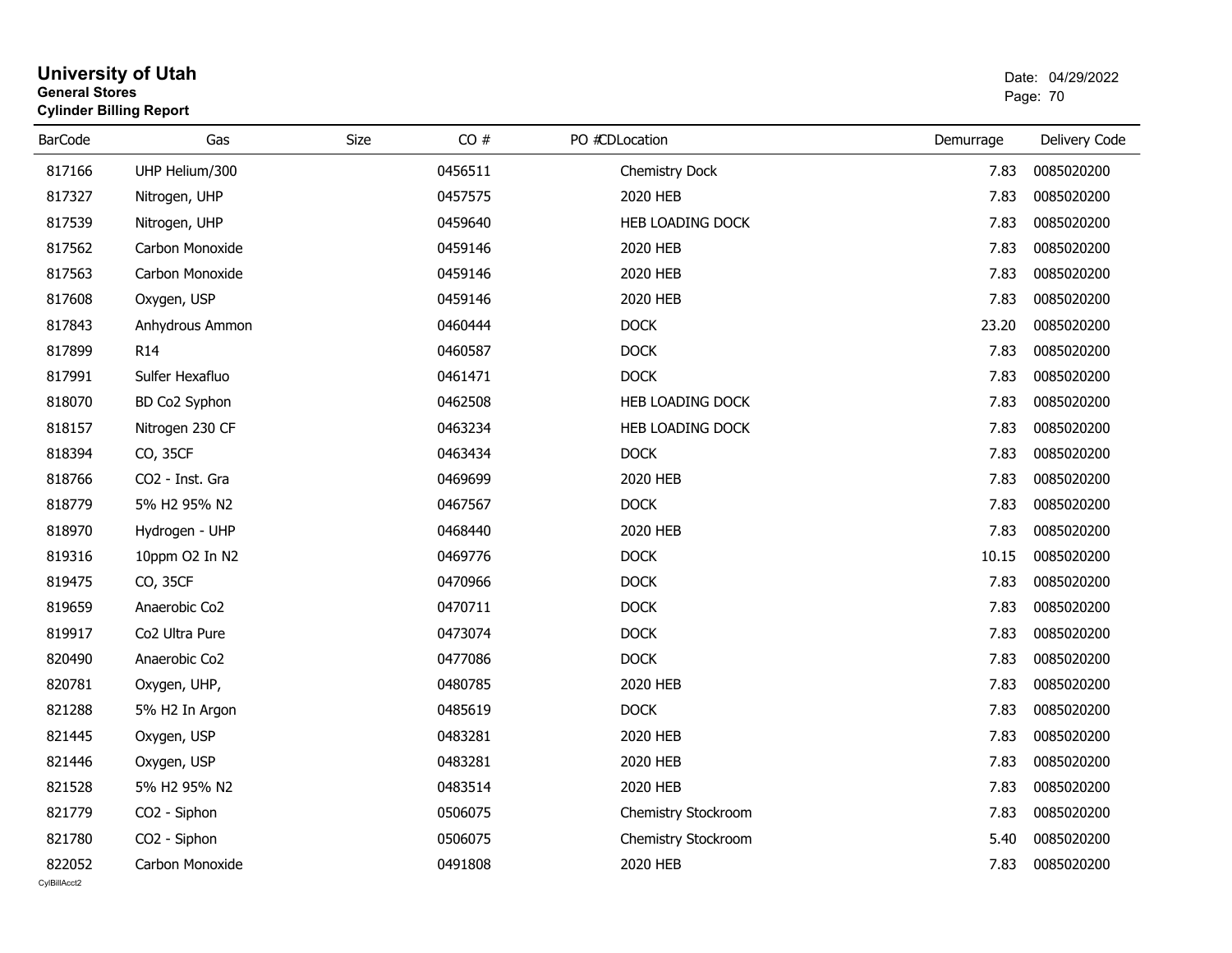|                        | <b>University of Utah</b><br><b>General Stores</b><br><b>Cylinder Billing Report</b> |      |         |                     |           |               |  |  |
|------------------------|--------------------------------------------------------------------------------------|------|---------|---------------------|-----------|---------------|--|--|
| <b>BarCode</b>         | Gas                                                                                  | Size | CO#     | PO #CDLocation      | Demurrage | Delivery Code |  |  |
| 822248                 | 10% H2 Bal. N2                                                                       |      | 0491648 | 2020 HEB            | 5.13      | 0085020200    |  |  |
| 822249                 | 10% H2 Bal. N2                                                                       |      | 0491648 | 2020 HEB            | 1.62      | 0085020200    |  |  |
| 822405                 | Argon - UHP                                                                          |      | 0492957 | 2020 HEB            | 7.83      | 0085020200    |  |  |
| 822406                 | Argon - UHP                                                                          |      | 0492957 | 2020 HEB            | 7.83      | 0085020200    |  |  |
| 822410                 | Nitrogen, UHP                                                                        |      | 0493100 | 2020 HEB            | 7.83      | 0085020200    |  |  |
| 822411                 | Nitrogen, UHP                                                                        |      | 0493100 | 2020 HEB            | 7.83      | 0085020200    |  |  |
| 823107                 | Argon,                                                                               |      | 0510123 | <b>DOCK</b>         | 7.83      | 0085020200    |  |  |
| 823456                 | 5% H2 In Argon                                                                       |      | 0500645 | <b>DOCK</b>         | 7.83      | 0085020200    |  |  |
| 823514                 | Sulfur Hexaflou                                                                      |      | 0500351 | <b>DOCK</b>         | 7.83      | 0085020200    |  |  |
| 823891                 | Argon                                                                                |      | 0505995 | Chemistry Stockroom | 7.83      | 0085020200    |  |  |
| 824094                 | Zero Air                                                                             |      | 0507653 |                     | 7.83      |               |  |  |
| 824108                 | Nitrogen 230 CF                                                                      |      | 0507653 |                     | 7.83      |               |  |  |
| 824177                 | 5% H2 95% N2                                                                         |      | 0507232 | 2020 HEB            | 7.83      | 0085020200    |  |  |
| 824179                 | 5% H2 95% N2                                                                         |      | 0507232 | 2020 HEB            | 0.27      | 0085020200    |  |  |
| 824203                 | 5% H2 95% N2                                                                         |      | 0509956 | 2020 HEB            | 0.27      | 0085020200    |  |  |
| 824290                 | 5% H2 95% N2                                                                         |      | 0511704 | 2020 HEB            | 3.51      | 0085020200    |  |  |
| 824299                 | Ethane, Tech                                                                         |      | 0510369 | <b>DOCK</b>         | 7.83      | 0085020200    |  |  |
| 824367                 | 5% H2 95% N2                                                                         |      | 0511677 | 2020 HEB            | 7.83      | 0085020200    |  |  |
| 824479                 | 5% H2 95% N2                                                                         |      | 0509956 | 2020 HEB            | 0.27      | 0085020200    |  |  |
| 824483                 | 5% H2 In Argon                                                                       |      | 0511813 | 2020 HEB            | 7.83      | 0085020200    |  |  |
| 824484                 | 5% H2 In Argon                                                                       |      | 0509627 | <b>DOCK</b>         | 7.83      | 0085020200    |  |  |
| 824500                 | Atomic Acetylen                                                                      |      | 0509746 | <b>DOCK</b>         | 7.83      | 0085020200    |  |  |
| 824515                 | Nitrogen, UHP                                                                        |      | 0511411 | 2020 HEB            | 7.83      | 0085020200    |  |  |
| 824574                 | Argon                                                                                |      | 0510908 | 2020 HEB            | 7.83      | 0085020200    |  |  |
| 824575                 | Argon                                                                                |      | 0510908 | 2020 HEB            | 7.83      | 0085020200    |  |  |
| 824577                 | Argon                                                                                |      | 0510908 | 2020 HEB            | 7.83      | 0085020200    |  |  |
| 824758                 | Argon                                                                                |      | 0511887 | 2020 HEB            | 7.83      | 0085020200    |  |  |
| 824762<br>CylBillAcct2 | Argon                                                                                |      | 0511887 | 2020 HEB            | 7.83      | 0085020200    |  |  |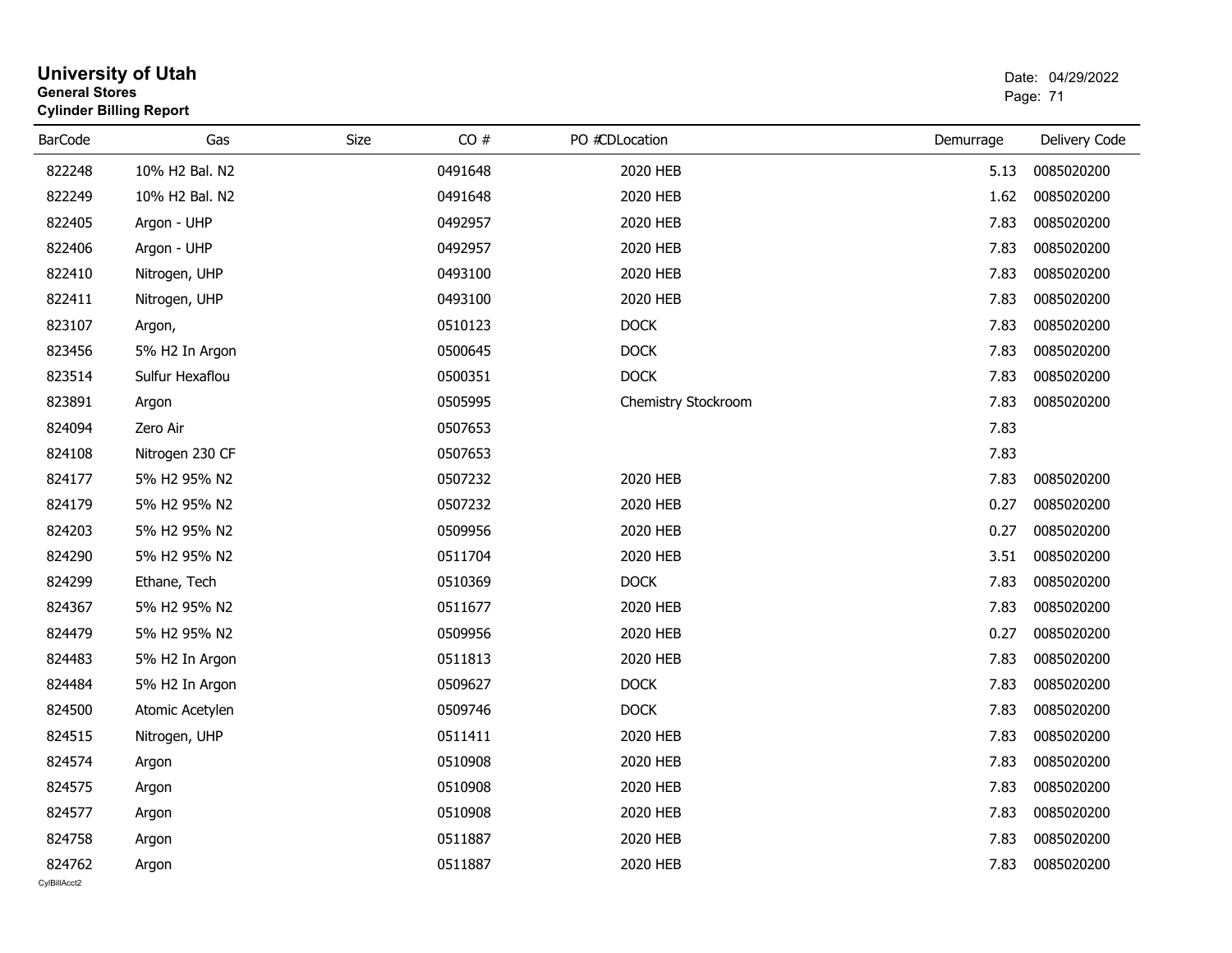| <b>General Stores</b> | <b>University of Utah</b><br><b>Cylinder Billing Report</b> |                  |         |       |                     |                     |           | Date: 04/29/2022<br>Page: 72 |
|-----------------------|-------------------------------------------------------------|------------------|---------|-------|---------------------|---------------------|-----------|------------------------------|
| <b>BarCode</b>        | Gas                                                         | <b>Size</b>      | CO#     |       | PO #CDLocation      |                     | Demurrage | Delivery Code                |
| 824780                | Argon                                                       |                  | 0511887 |       | 2020 HEB            |                     | 7.83      | 0085020200                   |
| 824781                | Argon                                                       |                  | 0511887 |       | 2020 HEB            |                     | 7.83      | 0085020200                   |
| 824786                | 5% H2 In Argon                                              |                  | 0512000 |       | 2020 HEB            |                     | 7.83      | 0085020200                   |
| 824789                | 5% H2 In Argon                                              |                  | 0512225 |       | 2020 HEB            |                     | 7.83      | 0085020200                   |
| 824790                | 5% H2 In Argon                                              |                  | 0512225 |       | 2020 HEB            |                     | 7.83      | 0085020200                   |
| 824796                | 5% H2 In Argon                                              |                  | 0512225 |       | 2020 HEB            |                     | 7.83      | 0085020200                   |
| 824797                | 5% H2 In Argon                                              |                  | 0515317 |       | Chemistry Stockroom |                     | 5.40      | 0085020200                   |
| 824807                | UHP N2O                                                     |                  | 0510200 |       | <b>DOCK</b>         |                     | 7.83      | 0085020200                   |
| 825245                | Nitrogen 230 CF                                             |                  | 0516326 |       | 2020 HEB            |                     | 7.83      | 0085020200                   |
| 825263                | Nitrogen 230 CF                                             |                  | 0516326 |       | 2020 HEB            |                     | 7.83      | 0085020200                   |
| 825266                | Nitrogen 230 CF                                             |                  | 0516326 |       | 2020 HEB            |                     | 7.83      | 0085020200                   |
| 825625                | 5% H2 In Argon                                              |                  | 0518860 |       | 2020 HEB            |                     | 6.21      | 0085020200                   |
| 825626                | 5% H2 In Argon                                              |                  | 0518860 |       | 2020 HEB            |                     | 6.21      | 0085020200                   |
|                       |                                                             |                  |         |       |                     | <b>Amount Total</b> | 1,895.89  |                              |
| <b>Chart :</b>        | 01001212000303966260012022                                  |                  |         |       |                     |                     |           |                              |
| 802671                | Deuterium                                                   | 50Ltr Spe        |         | 21652 | Henry Eyring Bldg.  |                     | 5.80      | 0085020200                   |
| 804369                | Neon - UHP                                                  |                  | 0245148 |       | <b>DOCK</b>         |                     | 15.37     | 0085020200                   |
|                       |                                                             |                  |         |       |                     | Amount Total        | 21.17     |                              |
|                       | Chart: 01001212000304106261012022                           |                  |         |       |                     |                     |           |                              |
| 205743                | $CO2 - E$                                                   | E/UU             | 0344895 |       | 2724 MCE            |                     | 4.64      | 0085020200                   |
|                       |                                                             |                  |         |       |                     | Amount Total        | 4.64      |                              |
|                       | Chart: 01001212500091706260012022                           |                  |         |       |                     |                     |           |                              |
| 112482                | CO2 - 50 Lb.                                                | G/US             |         | 69799 |                     |                     | 9.86      | 0085020200                   |
|                       |                                                             |                  |         |       |                     | <b>Amount Total</b> | 9.86      |                              |
|                       | Chart: 01001212500265106260012022                           |                  |         |       |                     |                     |           |                              |
| 202296                | N2, Liquid LX45                                             | <b>180 LTR/U</b> | 0519119 |       | 227A CSC            |                     | 25.60     | 0085020200                   |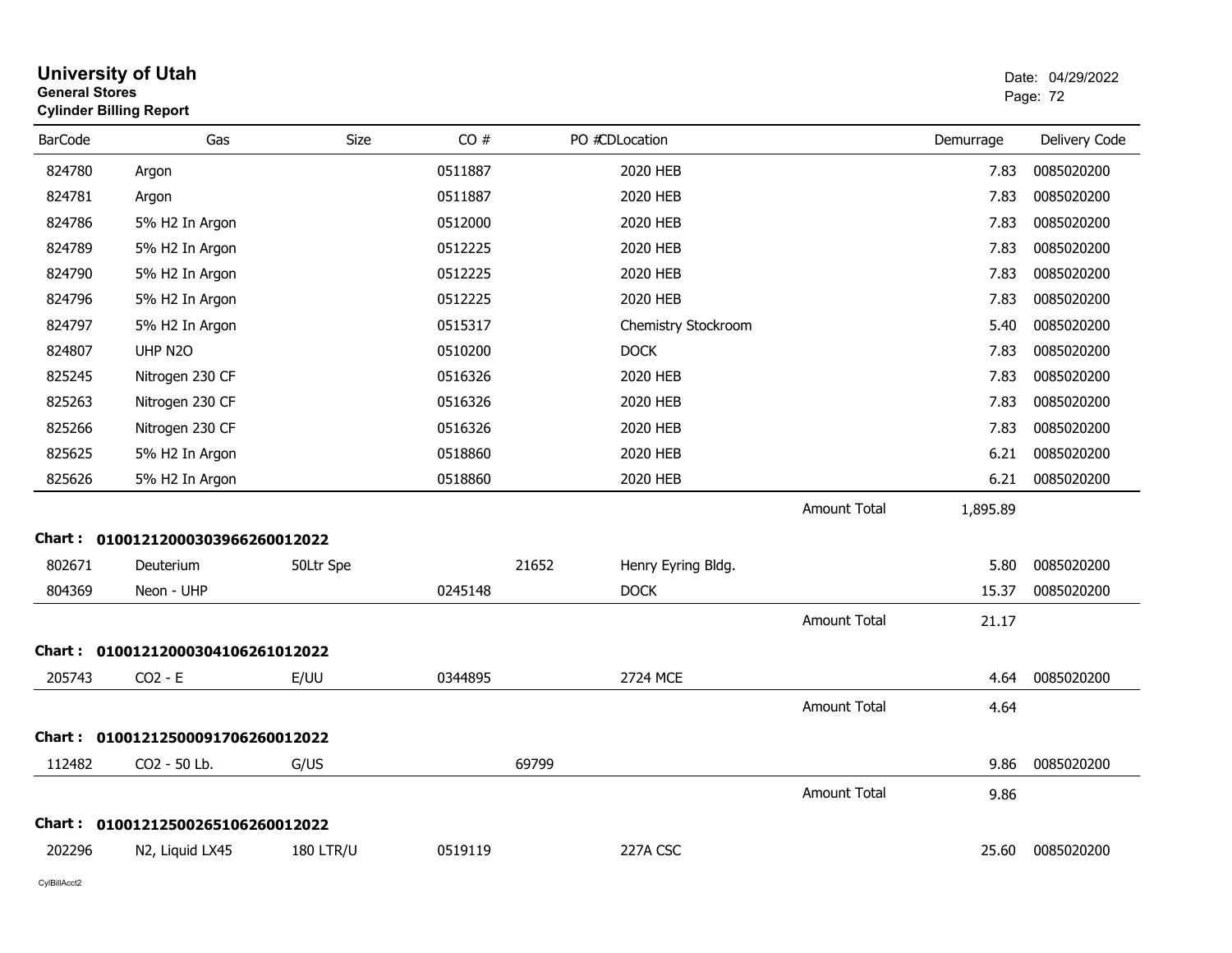**University of Utah** Date: 04/29/2022 **General Stores**

**Cylinder Billing Report**

| <b>BarCode</b> | Gas                                 | Size        | CO#     |       | PO #CDLocation                   |                     | Demurrage | Delivery Code |
|----------------|-------------------------------------|-------------|---------|-------|----------------------------------|---------------------|-----------|---------------|
| 815451         | Methane C.P. GR                     |             | 0463841 |       | BLDG 5 CROCKER SCIENCE RECEIVING |                     | 7.83      | 0085020200    |
|                |                                     |             |         |       |                                  | <b>Amount Total</b> | 33.43     |               |
|                | Chart: 01001212500268256260012022   |             |         |       |                                  |                     |           |               |
| 202743         | Helium - UHP                        | K/UU        | 0508766 |       | 1449 HEB                         |                     | 5.80      | 0085020200    |
|                |                                     |             |         |       |                                  | <b>Amount Total</b> | 5.80      |               |
|                | Chart: 0100121500055800863626002022 |             |         |       |                                  |                     |           |               |
| 116951         | Acetylene - B                       | <b>B\US</b> |         | 08547 | 2020 HEB                         |                     | 9.28      | 0085020200    |
| 116952         | Anhydrous Ammon                     |             |         | 08547 | 2020 HEB                         |                     | 9.28      | 0085020200    |
| 203235         | Nitrous Oxide-E                     |             | 0508001 |       | Chemistry Dock                   |                     | 5.80      | 0085020200    |
| 205561         | Argon - UHP                         |             | 0519967 |       | Chemistry Dock                   |                     | 0.20      | 0085020200    |
| 205715         | Acetylene - B                       |             | 0486570 |       | 2020 HEB Stockroom               |                     | 5.80      | 0085020200    |
| 800967         | Argon - UHP                         |             |         | 32436 | 2020 HEB                         |                     | 6.96      | 0085020200    |
| 824083         | Argon - UHP                         |             | 0507360 |       | 2020 HEB                         |                     | 5.94      | 0085020200    |
| 825734         | Argon - UHP                         |             | 0519597 |       | 2020 HEB                         |                     | 1.89      | 0085020200    |
|                |                                     |             |         |       |                                  | <b>Amount Total</b> | 45.15     |               |
|                | Chart: 0100121500055800896626002022 |             |         |       |                                  |                     |           |               |
| 201883         | 5% H2 95% N2                        | K/UU        | 0519218 |       | 2020 HEB                         |                     | 3.20      | 0085020200    |
|                |                                     |             |         |       |                                  | <b>Amount Total</b> | 3.20      |               |
|                | Chart: 0100121500055800909626002022 |             |         |       |                                  |                     |           |               |
| 201759         | Nitrogen, UHP                       | K/UU        | 0499181 |       | 1432 MCE                         |                     | 5.80      | 0085020200    |
|                |                                     |             |         |       |                                  | <b>Amount Total</b> | 5.80      |               |
| Chart :        | 0100121500055800938626002022        |             |         |       |                                  |                     |           |               |
| 201287         | Argon - UHP                         | K/UU        | 0516862 |       | 2020 HEB                         |                     | 5.80      | 0085020200    |
|                |                                     |             |         |       |                                  | <b>Amount Total</b> | 5.80      |               |

**Chart : 0100121500055900737626002022**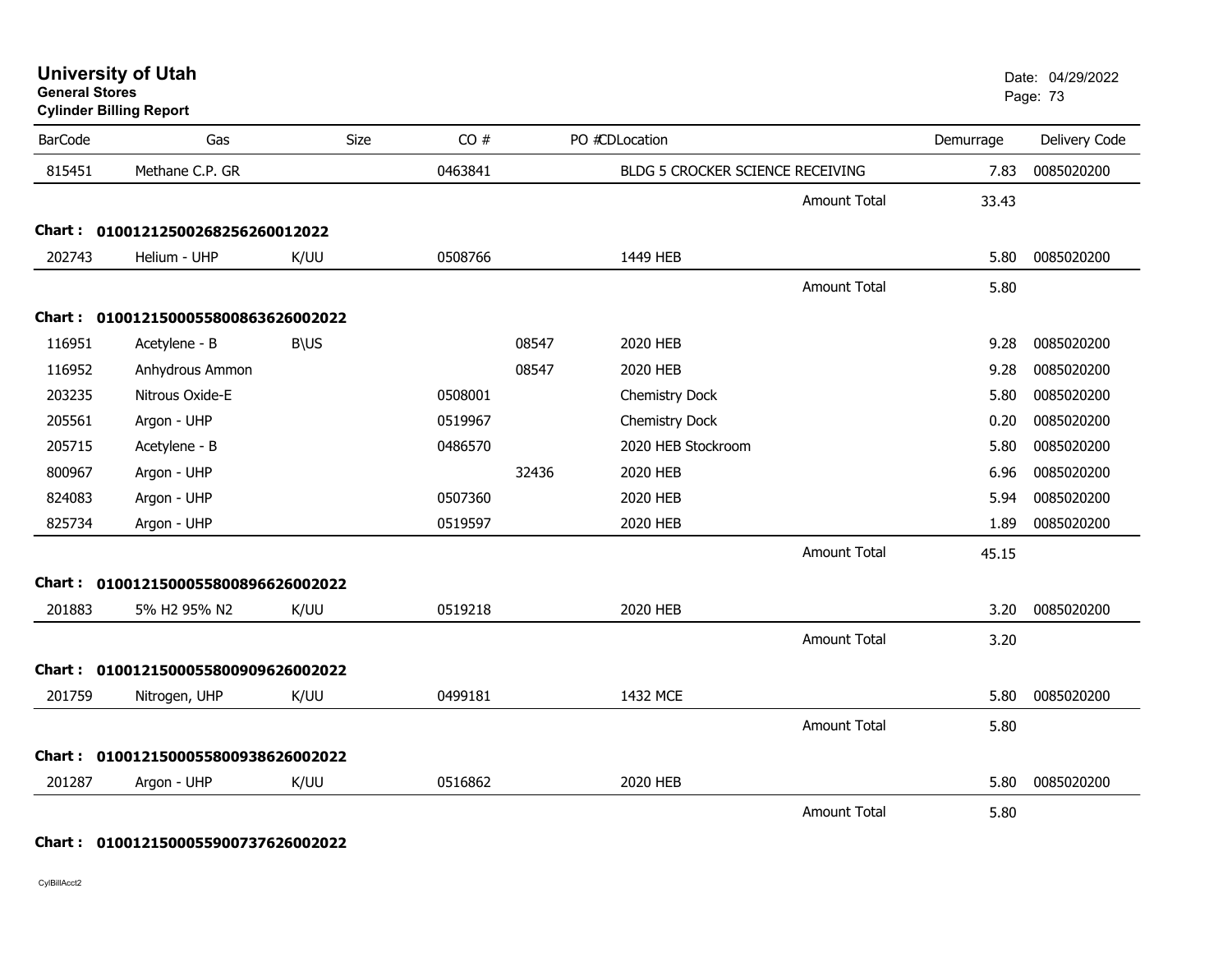| <b>BarCode</b> | Gas                                 | Size             | CO#     | PO #CDLocation              |                     | Demurrage | Delivery Code |
|----------------|-------------------------------------|------------------|---------|-----------------------------|---------------------|-----------|---------------|
| 825490         | Nitrogen, UHP                       | 200C/Mt.A        | 0517810 | 2613 HEB                    |                     | 7.83      | 0085020200    |
|                |                                     |                  |         |                             | Amount Total        | 7.83      |               |
|                | Chart: 0100121500058502594626002022 |                  |         |                             |                     |           |               |
| 200288         | Hydrogen - UHP                      | K/UU             | 0519361 | 2020 HEB                    |                     | 2.00      | 0085020200    |
| 203890         | Hydrogen - UHP                      |                  | 0517606 | 2020 HEB                    |                     | 5.80      | 0085020200    |
| 825070         | Hydrogen - UHP                      |                  | 0514386 | 2020 HEB                    |                     | 7.83      | 0085020200    |
|                |                                     |                  |         |                             | <b>Amount Total</b> | 15.63     |               |
|                | Chart: 0100121500058502822626002022 |                  |         |                             |                     |           |               |
| 823797         | 10% H2 Bal. N2                      | 200C/Mt.A        | 0518867 | 2020 HEB                    |                     | 6.21      | 0085020200    |
| 825707         | 10% H2 Bal. N2                      |                  | 0518954 | 2020 HEB                    |                     | 4.05      | 0085020200    |
| 825834         | 10% H2 Bal. N2                      |                  | 0518963 | 2020 HEB                    |                     | 0.27      | 0085020200    |
|                |                                     |                  |         |                             | <b>Amount Total</b> | 10.53     |               |
|                | Chart: 0100121500059314740626002022 |                  |         |                             |                     |           |               |
| 200858         | 5% H2 95% N2                        | K/UU             | 0517309 | 2020 HEB                    |                     | 5.80      | 0085020200    |
| 200894         | 5% H2 95% N2                        |                  | 0517309 | 2020 HEB                    |                     | 5.80      | 0085020200    |
| 204670         | Helium - UHP                        |                  | 0518593 | 2020 HEB                    |                     | 5.80      | 0085020200    |
| 823643         | 5%H2, in N2                         |                  | 0514766 | Chemistry Dock              |                     | 7.83      | 0085020200    |
| 825483         | 5% H2 95% N2                        |                  | 0518554 | 2020 HEB                    |                     | 7.83      | 0085020200    |
| 825627         | 5% H2 95% N2                        |                  | 0518554 | 2020 HEB                    |                     | 7.83      | 0085020200    |
| 825628         | 5% H2 95% N2                        |                  | 0518554 | 2020 HEB                    |                     | 7.83      | 0085020200    |
| 825629         | 5% H2 95% N2                        |                  | 0518554 | 2020 HEB                    |                     | 7.83      | 0085020200    |
|                |                                     |                  |         |                             | <b>Amount Total</b> | 56.55     |               |
|                | Chart: 0100121500059315060626002022 |                  |         |                             |                     |           |               |
| 203716         | N2, Liquid GP45                     | <b>180 LTR/U</b> | 0519666 | 227A CRocker Science Center |                     | 11.20     | 0085020200    |
| 205291         | N2, Liquid GP45                     |                  | 0518501 | 227A CSC                    |                     | 35.20     | 0085020200    |
|                |                                     |                  |         |                             | Amount Total        | 46.40     |               |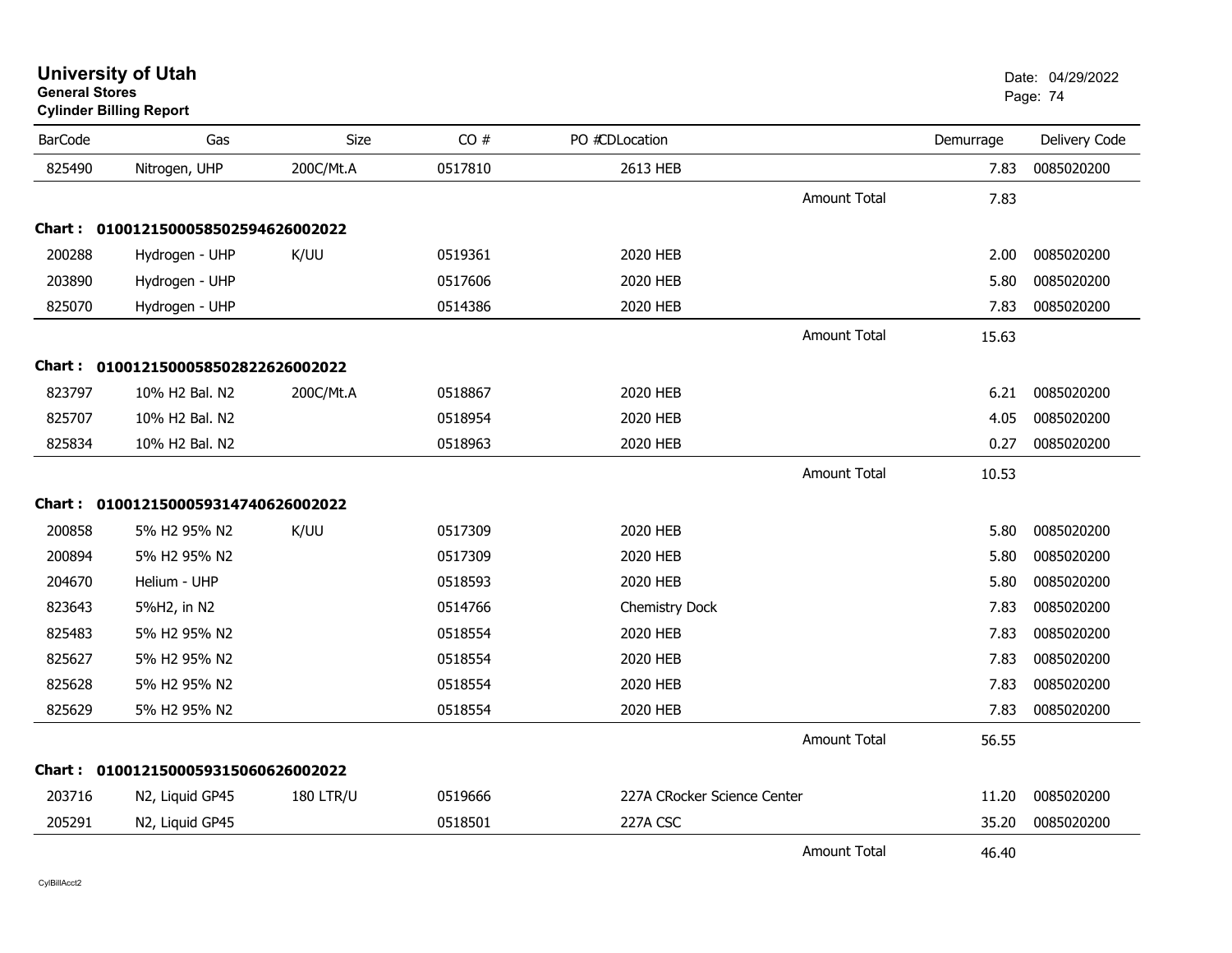| <b>General Stores</b> | <b>University of Utah</b><br><b>Cylinder Billing Report</b> |           |         |       |                                |                     |           | Date: 04/29/2022<br>Page: 75 |
|-----------------------|-------------------------------------------------------------|-----------|---------|-------|--------------------------------|---------------------|-----------|------------------------------|
| <b>BarCode</b>        | Gas                                                         | Size      | CO#     |       | PO #CDLocation                 |                     | Demurrage | Delivery Code                |
|                       | Chart: 0100121500059315890626002022                         |           |         |       |                                |                     |           |                              |
| 820147                | 3% CH4/Air                                                  | 200C/Mt.A | 0475667 |       | <b>DOCK</b>                    |                     | 7.83      | 0085020200                   |
|                       |                                                             |           |         |       |                                | <b>Amount Total</b> | 7.83      |                              |
|                       | Chart: 01001216000227096260012022                           |           |         |       |                                |                     |           |                              |
| 200093                | CO2 - Siphon                                                | K/UU      | 0514247 |       | 3215 HEB                       |                     | 5.80      | 0085020200                   |
|                       |                                                             |           |         |       |                                | <b>Amount Total</b> | 5.80      |                              |
|                       | Chart: 01001272000013806260012022                           |           |         |       |                                |                     |           |                              |
| 200118                | Helium - 219 CF                                             | K/UU      | 0317955 |       | 114 JFB/323 JFB                |                     | 4.64      | 0083002010                   |
|                       |                                                             |           |         |       |                                | Amount Total        | 4.64      |                              |
|                       | Chart: 01001272000176536260012022                           |           |         |       |                                |                     |           |                              |
| 202705                | Nitrogen 230 CF                                             | K/UU      | 0232996 |       | 114 JFB                        |                     | 4.64      | 0083001140                   |
|                       |                                                             |           |         |       |                                | <b>Amount Total</b> | 4.64      |                              |
|                       | Chart: 01001272500063406260012022                           |           |         |       |                                |                     |           |                              |
| 112904                | Helium - 219 CF                                             | K/UU      |         | 61828 | <b>B16 JFB</b>                 |                     | 4.64      | 0083001140                   |
| 200781                | Nitrogen 230 CF                                             |           | 0318448 |       | 114 JFB                        |                     | 4.64      | 0083002010                   |
| 202039                | Acetylene, CF                                               |           | 0459877 |       | 114 JFB                        |                     | 4.64      | 0083002010                   |
| 202338                | Argon                                                       |           | 0151275 |       |                                |                     | 5.80      |                              |
| 203961                | Argon                                                       |           | 0436755 |       | 114 JFB, For: Weld Shop        |                     | 4.64      | 0083002010                   |
| 806920                | Methane, UHP                                                |           | 0287195 |       | 114 jfb                        |                     | 6.38      | 0083001140                   |
| 816886                | 25%Co2 75%Argon                                             |           | 0457519 |       | 114 JFB                        |                     | 7.83      | 0083002010                   |
| 821154                | Oxygen, USP                                                 |           | 0481678 |       | PHYSICS DOCK WELDING SHOP      |                     | 7.83      | 0083002010                   |
|                       |                                                             |           |         |       |                                | <b>Amount Total</b> | 46.40     |                              |
|                       | Chart: 01001272500098176260012022                           |           |         |       |                                |                     |           |                              |
| 201146                | Argon                                                       | K/UU      | 0295400 |       | 114 JFB/VARDENY-ELLA 128 INSCC |                     | 4.64      | 0083002010                   |
|                       |                                                             |           |         |       |                                | Amount Total        | 4.64      |                              |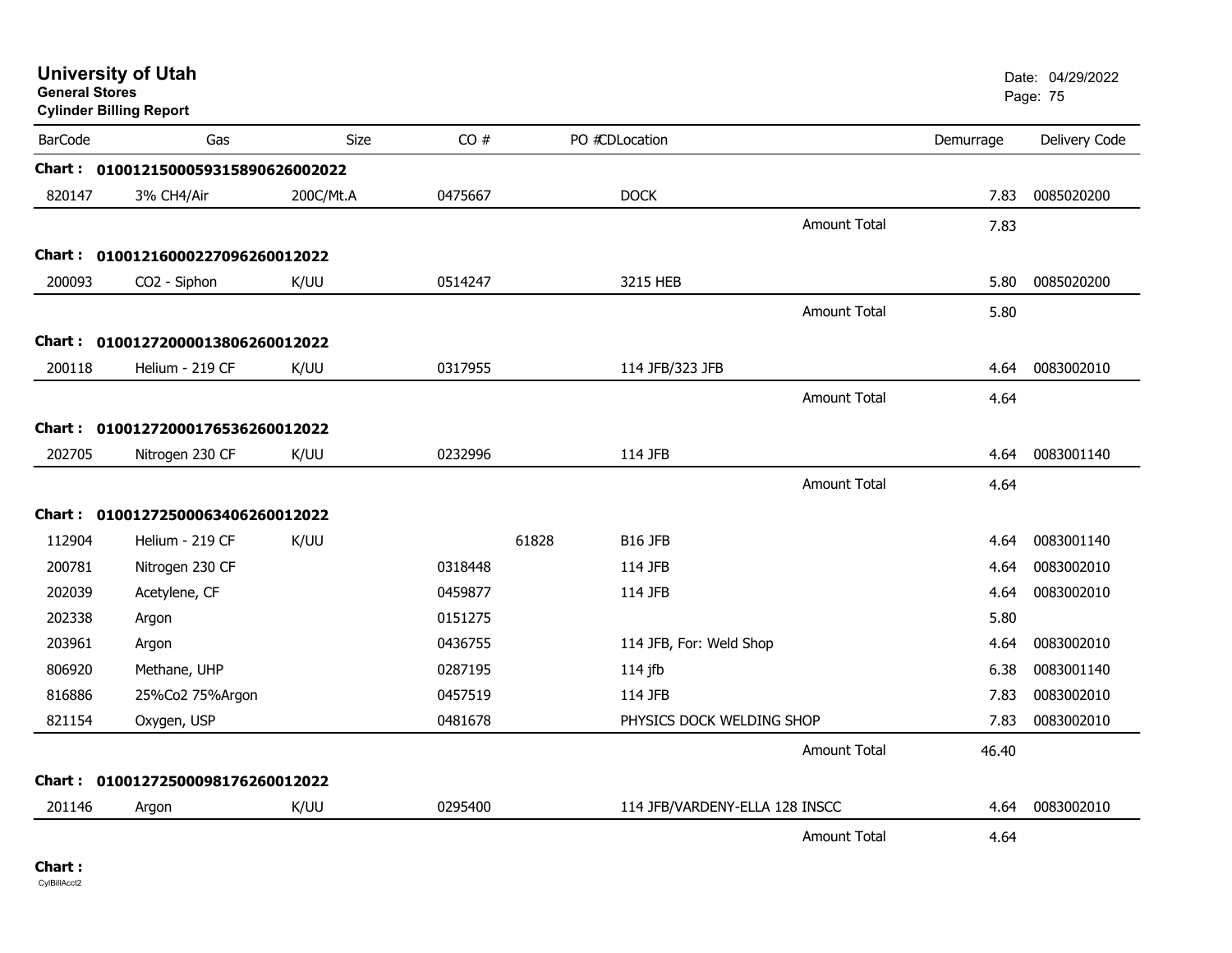| <b>General Stores</b> | <b>University of Utah</b><br><b>Cylinder Billing Report</b> |             |         |                                      |                     |           | Date: 04/29/2022<br>Page: 76 |
|-----------------------|-------------------------------------------------------------|-------------|---------|--------------------------------------|---------------------|-----------|------------------------------|
| <b>BarCode</b>        | Gas                                                         | <b>Size</b> | CO#     | PO #CDLocation                       |                     | Demurrage | Delivery Code                |
|                       | 01001272500197516260012022                                  |             |         |                                      |                     |           |                              |
| 200919                | Helium - 219 CF                                             | K/UU        | 0410189 | 114 JFB                              |                     | 4.64      | 0083002010                   |
| 200984                | Helium - 219 CF                                             |             | 0402926 | 114 JFB                              |                     | 4.64      | 0083002010                   |
| 813073                | Hydrogen - UHP                                              |             | 0425020 | 114 JFB                              |                     | 6.38      | 0083002010                   |
|                       |                                                             |             |         |                                      | <b>Amount Total</b> | 15.66     |                              |
|                       | Chart: 01001272500197876260012022                           |             |         |                                      |                     |           |                              |
| 202501                | Helium - UHP                                                | K/UU        | 0459332 | 114 JFB                              |                     | 4.64      | 0083002010                   |
| 203655                | Helium - UHP                                                |             | 0415232 | 114 JFB                              |                     | 4.64      | 0083002010                   |
| 815297                | Nitrogen, UHP                                               |             | 0442310 | 114 JFB                              |                     | 6.67      | 0083002010                   |
|                       |                                                             |             |         |                                      | <b>Amount Total</b> | 15.95     |                              |
|                       | Chart: 0100127500054504454626002022                         |             |         |                                      |                     |           |                              |
| 204669                | Helium - UHP                                                | K/UU        | 0439229 | 114 JFB                              |                     | 4.64      | 0083002010                   |
|                       |                                                             |             |         |                                      | <b>Amount Total</b> | 4.64      |                              |
|                       | Chart: 0100127500055800886626002022                         |             |         |                                      |                     |           |                              |
| 815654                | 20PPM O2/N2                                                 | 200C/Mt.A   | 0443432 | 114 JFB                              |                     | 6.67      | 0083002010                   |
|                       |                                                             |             |         |                                      | <b>Amount Total</b> | 6.67      |                              |
|                       | Chart: 0100127500059314130626002022                         |             |         |                                      |                     |           |                              |
| 200982                | CO2 - 50 Lb.                                                | K/UU        | 0406145 | 204 LIFE SCIENCE                     |                     | 4.64      | 0083002010                   |
|                       |                                                             |             |         |                                      | <b>Amount Total</b> | 4.64      |                              |
| <b>Chart :</b>        | 01001372500260546260012022                                  |             |         |                                      |                     |           |                              |
| 201109                | Zero Air                                                    | K/UU        | 0455141 | 5340 GARNER COMMONS                  |                     | 3.04      | 0048046250                   |
|                       |                                                             |             |         |                                      | <b>Amount Total</b> | 3.04      |                              |
|                       | Chart: 01001372500263496260012022                           |             |         |                                      |                     |           |                              |
| 201324                | Zero Air                                                    | K/UU        | 0519393 | 5420 Gardner Commons Snow Lab (5340) |                     | 2.00      | 0048046250                   |
| 820236                | Zero Air                                                    |             | 0477368 | 5340 GARDNER COMMONS                 |                     | 7.83      | 0073002170                   |
|                       |                                                             |             |         |                                      |                     |           |                              |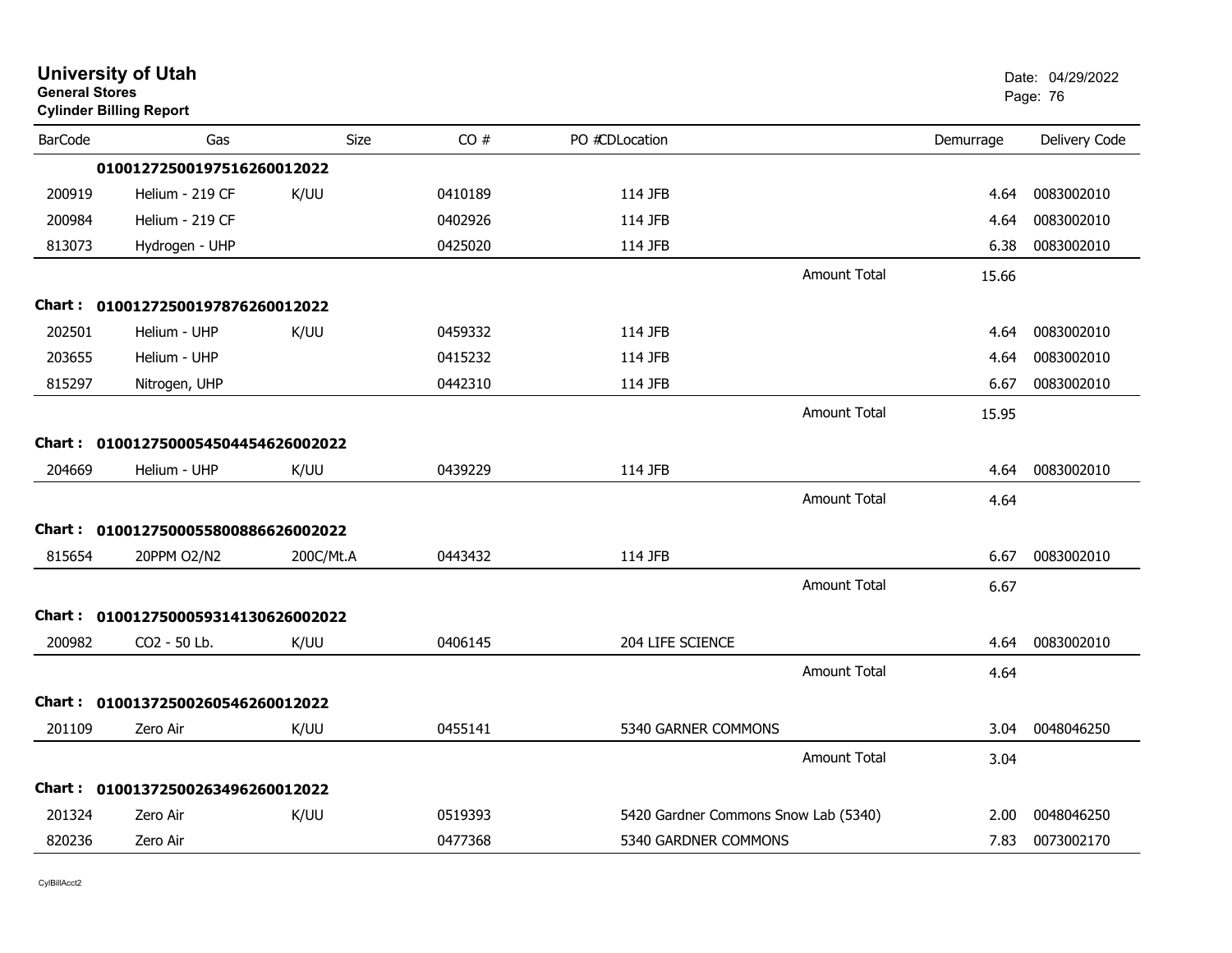| <b>University of Utah</b> |  |
|---------------------------|--|
| <b>General Stores</b>     |  |

**Cylinder Billing Report**

| <b>BarCode</b> | Gas                               | Size      | CO#     | PO #CDLocation                      | Demurrage | Delivery Code |
|----------------|-----------------------------------|-----------|---------|-------------------------------------|-----------|---------------|
|                |                                   |           |         | <b>Amount Total</b>                 | 9.83      |               |
|                | Chart: 01001411001055376430012022 |           |         |                                     |           |               |
| 200104         | CO2 - Siphon                      | K/UU      | 0398238 | 101 NAVAL SC                        | 4.64      | 0043001010    |
|                |                                   |           |         | <b>Amount Total</b>                 | 4.64      |               |
|                | Chart: 01001581001134446260012022 |           |         |                                     |           |               |
| 200960         | Argon                             | K/UU      | 0380154 | 134 AAC (ARCH SHOP)                 | 4.64      | 0037002350    |
| 201353         | Acetylene, CF                     |           | 0419732 | 134 Architecture                    | 4.64      | 0037002350    |
| 202109         | Argon                             |           | 0441478 | BLDG 37 Room 134- Architecture Shop | 4.64      | 0037002350    |
| 205574         | 25%Co2 75%Argon                   |           | 0441478 | BLDG 37 Room 134- Architecture Shop | 4.64      | 0037002350    |
| 205576         | 25%Co2 75%Argon                   |           | 0380154 | 134 AAC (ARCH SHOP)                 | 4.64      | 0037002350    |
| 812433         | Oxygen, USP                       |           | 0419732 | 134 Architecture                    | 6.38      | 0037002350    |
| 814910         | 25%Co2 75%Argon                   |           | 0441478 | BLDG 37 Room 134- Architecture Shop | 6.67      | 0037002350    |
|                |                                   |           |         | Amount Total                        | 36.25     |               |
|                | Chart: 01001961001133306240112022 |           |         |                                     |           |               |
| 804564         | 16%024%CO2/N2                     | E/MT. AIR | 0252116 | 247 HPER-N                          | 6.09      | 0092002510    |
|                |                                   |           |         | <b>Amount Total</b>                 | 6.09      |               |
|                | Chart: 01001962000200786260012022 |           |         |                                     |           |               |
| 815374         | Oxygen, USP - D                   | D-Mt.Air  | 0442257 | 2068 ANNEX                          | 6.96      | 0105020560    |
| 817157         | Oxygen, USP - D                   |           | 0456620 | 2142 ANNEX                          | 6.96      | 0105020560    |
| 821359         | Oxygen, USP - D                   |           | 0482427 | 110E William Stewart BLDG           | 7.83      | 0006001020    |
| 823353         | Oxygen, USP - D                   |           | 0499246 | 117B William Stewart BLdg           | 7.83      | 0006001020    |
| 823434         | Oxygen, USP - E                   |           | 0509416 | 110E William Stewart                | 7.83      | 0006001020    |
| 824422         | Oxygen, USP - E                   |           | 0509416 | 110E William Stewart                | 7.83      | 0006001020    |
| 824474         | Oxygen, USP - D                   |           | 0509628 | 110E William Stewart                | 7.83      | 0006001020    |
| 824475         | Oxygen, USP - D                   |           | 0509628 | 110E William Stewart                | 7.83      | 0006001020    |
| 824476         | Oxygen, USP - D                   |           | 0509628 | 110E William Stewart                | 7.83      | 0006001020    |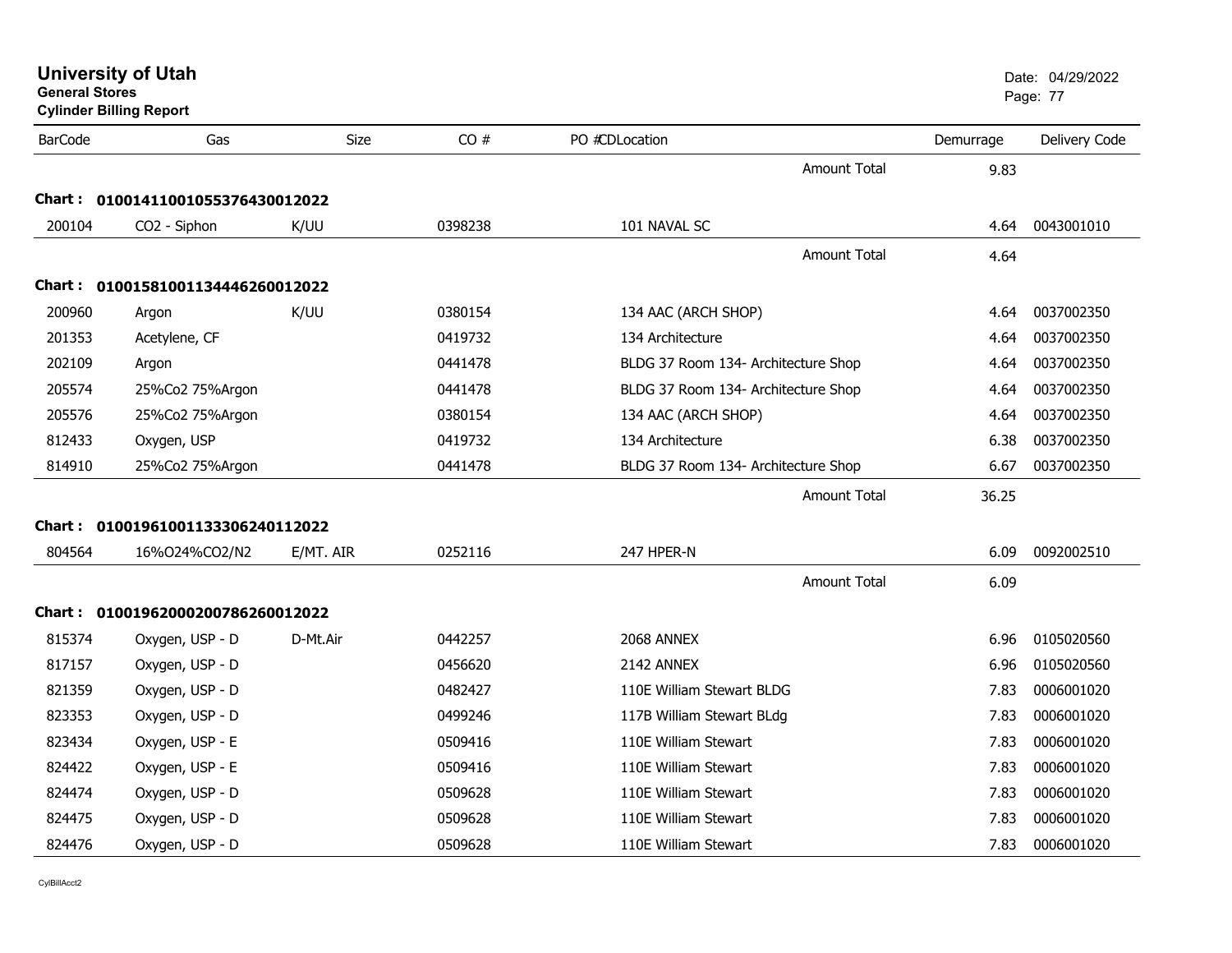| CO#<br><b>BarCode</b><br>Size<br>PO #CDLocation<br>Gas<br>Demurrage<br>Amount Total<br>68.73<br>Chart: 01001962000200786260612022<br>810243<br>0105021200<br>Oxygen, USP - D<br>0381625<br>D-Mt.Air<br>2060 Annex- Go to 2142 Annex to get room ur<br>5.51<br>810247<br>Oxygen, USP - D<br>0381625<br>0105021200<br>2060 Annex- Go to 2142 Annex to get room ur<br>5.51<br>810644<br>Oxygen, USP - D<br>0397197<br>2117 ANNEX<br>0105021200<br>6.96<br>824477<br>Oxygen, USP - D<br>0006001020<br>0509855<br>110E STEWART BLDG<br>7.83<br>Oxygen, USP - D<br>0006001020<br>824496<br>0509855<br>110E STEWART BLDG<br>7.83<br>824497<br>Oxygen, USP - D<br>110E STEWART BLDG<br>0006001020<br>0509855<br>7.83<br>824509<br>Oxygen, USP - D<br>117B William Stewart BLDG<br>0006001020<br>0510048<br>7.83<br>0006001020<br>824510<br>Oxygen, USP - D<br>0510048<br>117B William Stewart BLDG<br>7.83<br>824511<br>Oxygen, USP - D<br>117B William Stewart BLDG<br>7.83<br>0006001020<br>0510048<br>Amount Total<br>64.96<br>Chart: 01002001001311446260512022<br>230 HPER-N<br>0092002140<br>201334<br>CO2 - 50 Lb.<br>K/UU<br>0349581<br>4.64<br>Amount Total<br>4.64<br>Chart: 01002002000287856260312022<br>200753<br>0533034900<br>Nitrogen, UHP<br>K/UU<br>0505756<br>3450 Eccles<br>5.80<br>201936<br>0511110<br>3450 Eccles<br>5.80<br>0533034900<br>95% O2, 5% CO2<br><b>Amount Total</b><br>11.60<br>Chart: 01002002500261486260312022<br>200682<br>3450 ECCLES<br>0533041450<br>K/UU<br>0391293<br>4.64<br>95% O2, 5% CO2<br><b>Amount Total</b><br>4.64<br>Chart: 0100200500056100129643002022<br>201467<br>CO <sub>2</sub> - 50 Lb.<br><b>50 LB/UU</b><br>HPER-N 230- cell culture room (Nutrition Lab)<br>0092002000<br>0466430<br>5.80<br>201818<br>CO2 - 50 Lb.<br>0466430<br>HPER-N 230- cell culture room (Nutrition Lab)<br>0092002000<br>5.80<br>202519<br>CO2 - 50 Lb.<br>0092002000<br>0466430<br>HPER-N 230- cell culture room (Nutrition Lab)<br>5.80 | <b>General Stores</b> | <b>University of Utah</b><br><b>Cylinder Billing Report</b> |  |  | Date: 04/29/2022<br>Page: 78 |
|----------------------------------------------------------------------------------------------------------------------------------------------------------------------------------------------------------------------------------------------------------------------------------------------------------------------------------------------------------------------------------------------------------------------------------------------------------------------------------------------------------------------------------------------------------------------------------------------------------------------------------------------------------------------------------------------------------------------------------------------------------------------------------------------------------------------------------------------------------------------------------------------------------------------------------------------------------------------------------------------------------------------------------------------------------------------------------------------------------------------------------------------------------------------------------------------------------------------------------------------------------------------------------------------------------------------------------------------------------------------------------------------------------------------------------------------------------------------------------------------------------------------------------------------------------------------------------------------------------------------------------------------------------------------------------------------------------------------------------------------------------------------------------------------------------------------------------------------------------------------------------------------------------------------------------------------------------------------------|-----------------------|-------------------------------------------------------------|--|--|------------------------------|
|                                                                                                                                                                                                                                                                                                                                                                                                                                                                                                                                                                                                                                                                                                                                                                                                                                                                                                                                                                                                                                                                                                                                                                                                                                                                                                                                                                                                                                                                                                                                                                                                                                                                                                                                                                                                                                                                                                                                                                            |                       |                                                             |  |  | Delivery Code                |
|                                                                                                                                                                                                                                                                                                                                                                                                                                                                                                                                                                                                                                                                                                                                                                                                                                                                                                                                                                                                                                                                                                                                                                                                                                                                                                                                                                                                                                                                                                                                                                                                                                                                                                                                                                                                                                                                                                                                                                            |                       |                                                             |  |  |                              |
|                                                                                                                                                                                                                                                                                                                                                                                                                                                                                                                                                                                                                                                                                                                                                                                                                                                                                                                                                                                                                                                                                                                                                                                                                                                                                                                                                                                                                                                                                                                                                                                                                                                                                                                                                                                                                                                                                                                                                                            |                       |                                                             |  |  |                              |
|                                                                                                                                                                                                                                                                                                                                                                                                                                                                                                                                                                                                                                                                                                                                                                                                                                                                                                                                                                                                                                                                                                                                                                                                                                                                                                                                                                                                                                                                                                                                                                                                                                                                                                                                                                                                                                                                                                                                                                            |                       |                                                             |  |  |                              |
|                                                                                                                                                                                                                                                                                                                                                                                                                                                                                                                                                                                                                                                                                                                                                                                                                                                                                                                                                                                                                                                                                                                                                                                                                                                                                                                                                                                                                                                                                                                                                                                                                                                                                                                                                                                                                                                                                                                                                                            |                       |                                                             |  |  |                              |
|                                                                                                                                                                                                                                                                                                                                                                                                                                                                                                                                                                                                                                                                                                                                                                                                                                                                                                                                                                                                                                                                                                                                                                                                                                                                                                                                                                                                                                                                                                                                                                                                                                                                                                                                                                                                                                                                                                                                                                            |                       |                                                             |  |  |                              |
|                                                                                                                                                                                                                                                                                                                                                                                                                                                                                                                                                                                                                                                                                                                                                                                                                                                                                                                                                                                                                                                                                                                                                                                                                                                                                                                                                                                                                                                                                                                                                                                                                                                                                                                                                                                                                                                                                                                                                                            |                       |                                                             |  |  |                              |
|                                                                                                                                                                                                                                                                                                                                                                                                                                                                                                                                                                                                                                                                                                                                                                                                                                                                                                                                                                                                                                                                                                                                                                                                                                                                                                                                                                                                                                                                                                                                                                                                                                                                                                                                                                                                                                                                                                                                                                            |                       |                                                             |  |  |                              |
|                                                                                                                                                                                                                                                                                                                                                                                                                                                                                                                                                                                                                                                                                                                                                                                                                                                                                                                                                                                                                                                                                                                                                                                                                                                                                                                                                                                                                                                                                                                                                                                                                                                                                                                                                                                                                                                                                                                                                                            |                       |                                                             |  |  |                              |
|                                                                                                                                                                                                                                                                                                                                                                                                                                                                                                                                                                                                                                                                                                                                                                                                                                                                                                                                                                                                                                                                                                                                                                                                                                                                                                                                                                                                                                                                                                                                                                                                                                                                                                                                                                                                                                                                                                                                                                            |                       |                                                             |  |  |                              |
|                                                                                                                                                                                                                                                                                                                                                                                                                                                                                                                                                                                                                                                                                                                                                                                                                                                                                                                                                                                                                                                                                                                                                                                                                                                                                                                                                                                                                                                                                                                                                                                                                                                                                                                                                                                                                                                                                                                                                                            |                       |                                                             |  |  |                              |
|                                                                                                                                                                                                                                                                                                                                                                                                                                                                                                                                                                                                                                                                                                                                                                                                                                                                                                                                                                                                                                                                                                                                                                                                                                                                                                                                                                                                                                                                                                                                                                                                                                                                                                                                                                                                                                                                                                                                                                            |                       |                                                             |  |  |                              |
|                                                                                                                                                                                                                                                                                                                                                                                                                                                                                                                                                                                                                                                                                                                                                                                                                                                                                                                                                                                                                                                                                                                                                                                                                                                                                                                                                                                                                                                                                                                                                                                                                                                                                                                                                                                                                                                                                                                                                                            |                       |                                                             |  |  |                              |
|                                                                                                                                                                                                                                                                                                                                                                                                                                                                                                                                                                                                                                                                                                                                                                                                                                                                                                                                                                                                                                                                                                                                                                                                                                                                                                                                                                                                                                                                                                                                                                                                                                                                                                                                                                                                                                                                                                                                                                            |                       |                                                             |  |  |                              |
|                                                                                                                                                                                                                                                                                                                                                                                                                                                                                                                                                                                                                                                                                                                                                                                                                                                                                                                                                                                                                                                                                                                                                                                                                                                                                                                                                                                                                                                                                                                                                                                                                                                                                                                                                                                                                                                                                                                                                                            |                       |                                                             |  |  |                              |
|                                                                                                                                                                                                                                                                                                                                                                                                                                                                                                                                                                                                                                                                                                                                                                                                                                                                                                                                                                                                                                                                                                                                                                                                                                                                                                                                                                                                                                                                                                                                                                                                                                                                                                                                                                                                                                                                                                                                                                            |                       |                                                             |  |  |                              |
|                                                                                                                                                                                                                                                                                                                                                                                                                                                                                                                                                                                                                                                                                                                                                                                                                                                                                                                                                                                                                                                                                                                                                                                                                                                                                                                                                                                                                                                                                                                                                                                                                                                                                                                                                                                                                                                                                                                                                                            |                       |                                                             |  |  |                              |
|                                                                                                                                                                                                                                                                                                                                                                                                                                                                                                                                                                                                                                                                                                                                                                                                                                                                                                                                                                                                                                                                                                                                                                                                                                                                                                                                                                                                                                                                                                                                                                                                                                                                                                                                                                                                                                                                                                                                                                            |                       |                                                             |  |  |                              |
|                                                                                                                                                                                                                                                                                                                                                                                                                                                                                                                                                                                                                                                                                                                                                                                                                                                                                                                                                                                                                                                                                                                                                                                                                                                                                                                                                                                                                                                                                                                                                                                                                                                                                                                                                                                                                                                                                                                                                                            |                       |                                                             |  |  |                              |
|                                                                                                                                                                                                                                                                                                                                                                                                                                                                                                                                                                                                                                                                                                                                                                                                                                                                                                                                                                                                                                                                                                                                                                                                                                                                                                                                                                                                                                                                                                                                                                                                                                                                                                                                                                                                                                                                                                                                                                            |                       |                                                             |  |  |                              |
|                                                                                                                                                                                                                                                                                                                                                                                                                                                                                                                                                                                                                                                                                                                                                                                                                                                                                                                                                                                                                                                                                                                                                                                                                                                                                                                                                                                                                                                                                                                                                                                                                                                                                                                                                                                                                                                                                                                                                                            |                       |                                                             |  |  |                              |
|                                                                                                                                                                                                                                                                                                                                                                                                                                                                                                                                                                                                                                                                                                                                                                                                                                                                                                                                                                                                                                                                                                                                                                                                                                                                                                                                                                                                                                                                                                                                                                                                                                                                                                                                                                                                                                                                                                                                                                            |                       |                                                             |  |  |                              |
|                                                                                                                                                                                                                                                                                                                                                                                                                                                                                                                                                                                                                                                                                                                                                                                                                                                                                                                                                                                                                                                                                                                                                                                                                                                                                                                                                                                                                                                                                                                                                                                                                                                                                                                                                                                                                                                                                                                                                                            |                       |                                                             |  |  |                              |
|                                                                                                                                                                                                                                                                                                                                                                                                                                                                                                                                                                                                                                                                                                                                                                                                                                                                                                                                                                                                                                                                                                                                                                                                                                                                                                                                                                                                                                                                                                                                                                                                                                                                                                                                                                                                                                                                                                                                                                            |                       |                                                             |  |  |                              |
|                                                                                                                                                                                                                                                                                                                                                                                                                                                                                                                                                                                                                                                                                                                                                                                                                                                                                                                                                                                                                                                                                                                                                                                                                                                                                                                                                                                                                                                                                                                                                                                                                                                                                                                                                                                                                                                                                                                                                                            |                       |                                                             |  |  |                              |
|                                                                                                                                                                                                                                                                                                                                                                                                                                                                                                                                                                                                                                                                                                                                                                                                                                                                                                                                                                                                                                                                                                                                                                                                                                                                                                                                                                                                                                                                                                                                                                                                                                                                                                                                                                                                                                                                                                                                                                            |                       |                                                             |  |  |                              |
|                                                                                                                                                                                                                                                                                                                                                                                                                                                                                                                                                                                                                                                                                                                                                                                                                                                                                                                                                                                                                                                                                                                                                                                                                                                                                                                                                                                                                                                                                                                                                                                                                                                                                                                                                                                                                                                                                                                                                                            |                       |                                                             |  |  |                              |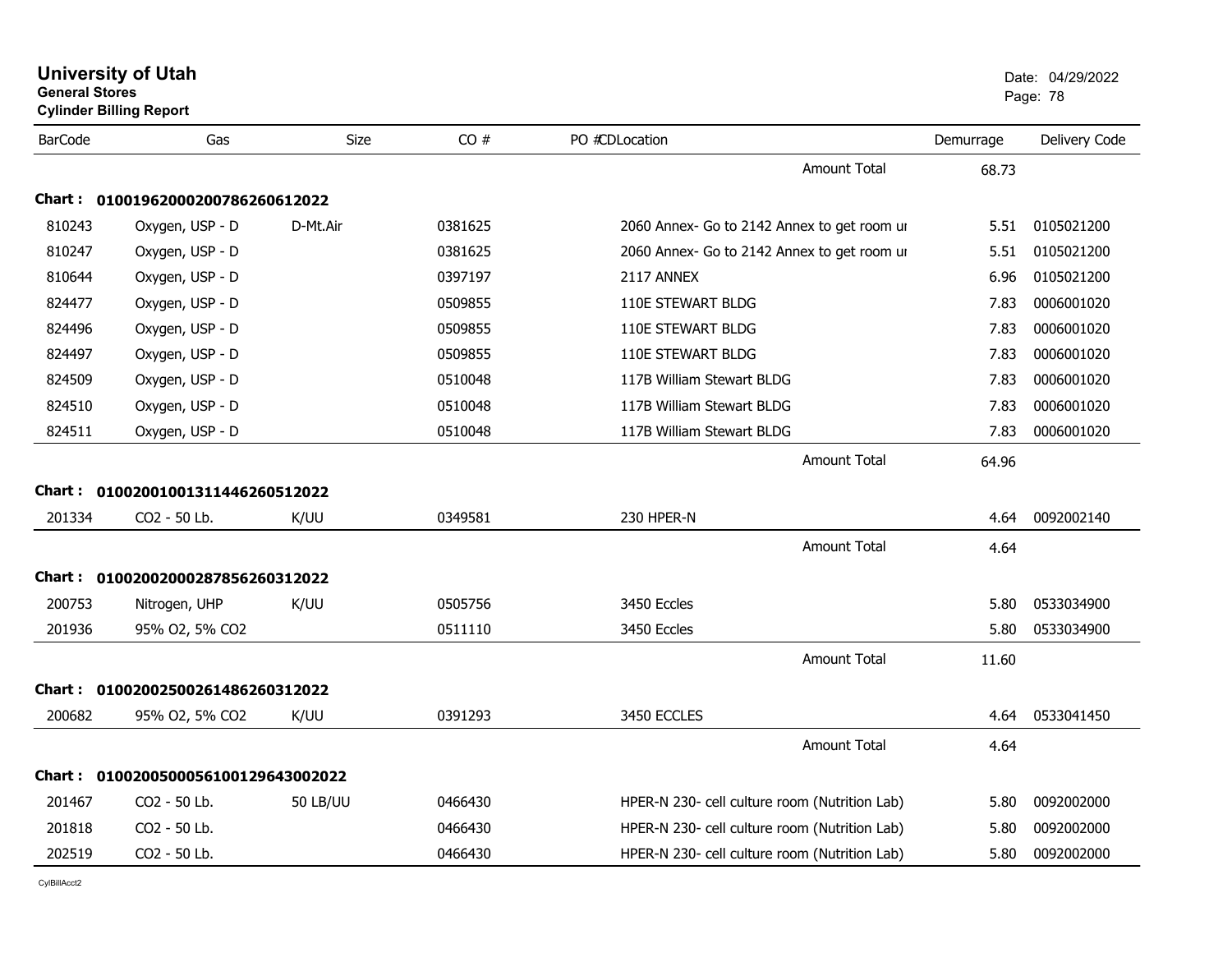| <b>General Stores</b> | <b>Cylinder Billing Report</b>      |                  |         |                |                     |           | Page: 79      |
|-----------------------|-------------------------------------|------------------|---------|----------------|---------------------|-----------|---------------|
| <b>BarCode</b>        | Gas                                 | <b>Size</b>      | CO#     | PO #CDLocation |                     | Demurrage | Delivery Code |
|                       |                                     |                  |         |                | <b>Amount Total</b> | 17.40     |               |
|                       | Chart: 0100200500059314480626002022 |                  |         |                |                     |           |               |
| 825078                | 1%025%Co2/N2                        | 200C/Mt.A        | 0512559 | 3420 ECCLES    |                     | 7.83      | 0533021000    |
|                       |                                     |                  |         |                | <b>Amount Total</b> | 7.83      |               |
|                       | Chart: 0100200500059314480626032022 |                  |         |                |                     |           |               |
| 200166                | CO <sub>2</sub> - 50 Lb.            | K/UU             | 0512378 | 3490 Eccles    |                     | 1.40      | 0533034900    |
| 200308                | CO <sub>2</sub> - 50 Lb.            |                  | 0516476 | 3490 Eccles    |                     | 5.80      | 0533034900    |
| 200658                | CO2 - 50 Lb.                        |                  | 0516476 | 3490 Eccles    |                     | 5.80      | 0533034900    |
| 200953                | CO2 - 50 Lb.                        |                  | 0516476 | 3490 Eccles    |                     | 5.80      | 0533034900    |
| 201490                | CO2 - 50 Lb.                        |                  | 0512378 | 3490 Eccles    |                     | 1.40      | 0533034900    |
| 201501                | CO2 - 50 Lb.                        |                  | 0512378 | 3490 Eccles    |                     | 1.40      | 0533034900    |
| 201560                | 95% O2, 5% CO2                      |                  | 0516476 | 3490 Eccles    |                     | 5.80      | 0533034900    |
| 202552                | CO2 - 50 Lb.                        |                  | 0518956 | 3490 Eccles    |                     | 4.40      | 0533034900    |
| 202904                | CO2 - 50 Lb.                        |                  | 0518956 | 3490 Eccles    |                     | 4.40      | 0533034900    |
| 204490                | Co2 Food Grade                      |                  | 0473530 | 3450 Eccles    |                     | 5.80      | 0533034900    |
| 205534                | CO2 - 50 Lb.                        |                  | 0518956 | 3490 Eccles    |                     | 4.40      | 0533034900    |
| 819790                | NF Nitrogen                         |                  | 0473577 | 3450 ECCLES    |                     | 7.83      | 0533034900    |
| 824693                | 1%O25%Co2/N2                        |                  | 0510799 | 3450 ECCLES    |                     | 7.83      | 0533034900    |
| 825167                | CO2 - 50 Lb.                        |                  | 0513839 | 3490 Eccles    |                     | 7.83      | 0533034900    |
| 825168                | CO2 - 50 Lb.                        |                  | 0513839 | 3490 Eccles    |                     | 7.83      | 0533034900    |
| 825173                | CO2 - 50 Lb.                        |                  | 0513839 | 3490 Eccles    |                     | 7.83      | 0533034900    |
|                       |                                     |                  |         |                | <b>Amount Total</b> | 85.55     |               |
|                       | Chart: 0100200500059314480643002022 |                  |         |                |                     |           |               |
| 201317                | N2, Liquid LX45                     | <b>180 LTR/U</b> | 0518243 | 3475 Eccles    |                     | 24.00     | 0533034900    |
| 201541                | N2, Liquid LX45                     |                  | 0517762 | 3475 EIHG      |                     | 9.60      | 0533034900    |
| 203285                | N2, Liquid LX45                     |                  | 0518779 | 3475 EIHG      |                     | 36.80     | 0533034900    |
| 205935                | N2, Liquid LX45                     |                  | 0519342 | 3475 EIHG      |                     | 22.40     | 0533021000    |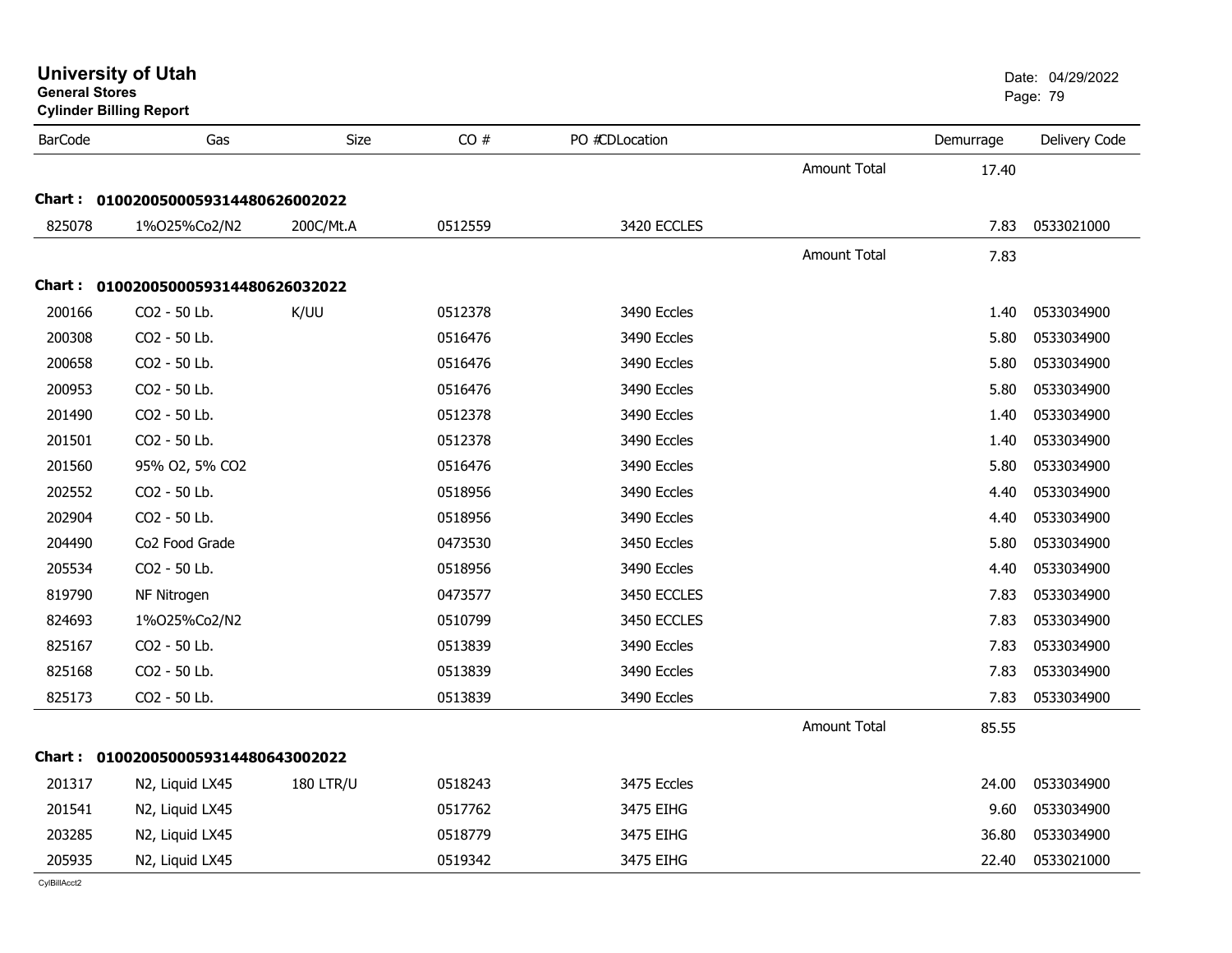| <b>General Stores</b> | <b>Cylinder Billing Report</b>      |      |         |                                      |           | Page: 80      |
|-----------------------|-------------------------------------|------|---------|--------------------------------------|-----------|---------------|
| <b>BarCode</b>        | Gas                                 | Size | CO#     | PO #CDLocation                       | Demurrage | Delivery Code |
|                       |                                     |      |         | Amount Total                         | 92.80     |               |
|                       | Chart: 0100200500059314890626002022 |      |         |                                      |           |               |
| 200239                | Nitrogen 230 CF                     | K/UU | 0511794 | BLDG 585 RM 152                      | 5.80      | 0092002000    |
| 201091                | 95% O2, 5% CO2                      |      | 0512180 | 3420 EIHG                            | 5.80      | 0092002000    |
| 201893                | 95% O2, 5% CO2                      |      | 0517616 | 3420 EIHG- Dr. John David Symons lab | 5.80      | 0533021000    |
| 202224                | Oxygen, USP - E                     |      | 0515812 | 3420 EIHG- Symon's Lab               | 5.80      | 0533021000    |
| 202668                | CO2 - 50 Lb.                        |      | 0509725 | 3420 EIHG                            | 5.80      | 0092002000    |
| 202850                | 95% N2, 5% CO2                      |      | 0491804 | 3420 ECCLES                          | 5.80      | 0092002000    |
| 203802                | 95% O2, 5% CO2                      |      | 0516295 | 3420 EIHG- Dr. John David Symons lab | 5.80      | 0533021000    |
| 203866                | 95% O2, 5% CO2                      |      | 0510305 | 3420 Eccles                          | 5.80      | 0092002000    |
| 204702                | Oxygen, USP - E                     |      | 0515812 | 3420 EIHG- Symon's Lab               | 5.80      | 0533021000    |
| 205578                | 95% O2, 5% CO2                      |      | 0509147 | 3420 EIHG                            | 5.80      | 0092002000    |
|                       |                                     |      |         | <b>Amount Total</b>                  | 58.00     |               |
|                       | Chart: 0100200500059315250626002022 |      |         |                                      |           |               |
| 200100                | CO2 - Siphon                        | K/UU | 0507379 | 1840 SKAGGS                          | 5.80      | 0092002000    |
| 202991                | Oxygen, USP                         |      | 0503877 | 230 HPER-N                           | 5.80      | 0092002000    |
| 205467                | Oxygen, USP - E                     |      | 0516797 | 230 HPER-N                           | 5.80      | 0092002000    |
| 825044                | CO2 - Siphon                        |      | 0515888 | 1840 SKAGGS                          | 7.83      | 0092002000    |
| 825047                | CO2 - Siphon                        |      | 0515888 | 1840 SKAGGS                          | 7.83      | 0092002000    |
| 825373                | Oxygen, USP - E                     |      | 0516797 | 230 HPER-N                           | 7.83      | 0092002000    |
| 825379                | Oxygen, USP - E                     |      | 0516797 | 230 HPER-N                           | 7.83      | 0092002000    |
| 825383                | Oxygen, USP - E                     |      | 0516797 | 230 HPER-N                           | 7.83      | 0092002000    |
|                       |                                     |      |         | <b>Amount Total</b>                  | 56.55     |               |
|                       | Chart: 0100200500059315940626032022 |      |         |                                      |           |               |
| 202356                | Nitrogen, UHP                       | K/UU | 0509163 | 3450 EIHG                            | 5.80      | 0533021000    |
| 824375                | CO2 - 50 Lb.                        |      | 0509164 | 3490 EIHG                            | 7.83      | 0533034900    |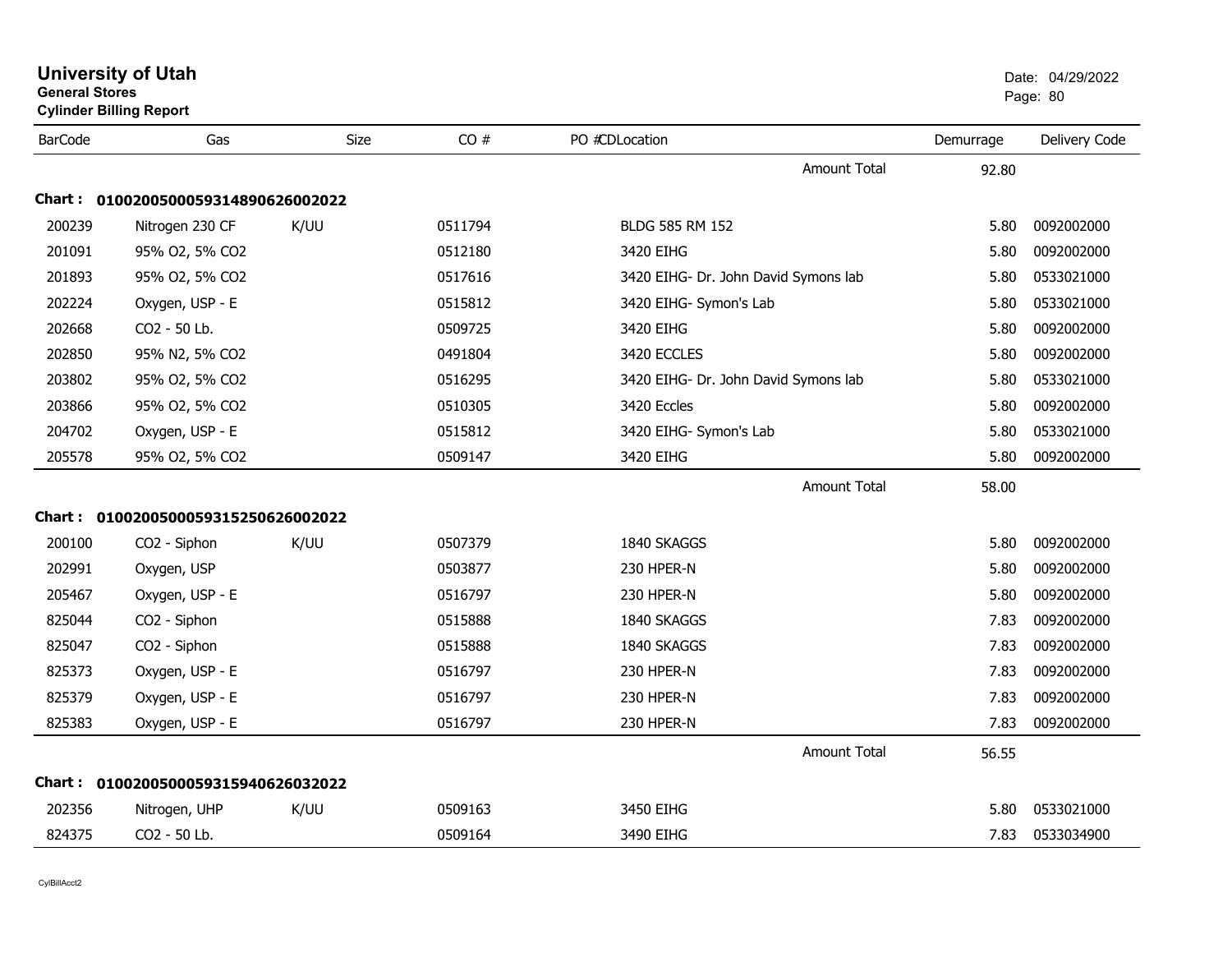| <b>General Stores</b> | <b>University of Utah</b><br><b>Cylinder Billing Report</b> |           |         |                     |                     |           | Date: 04/29/2022<br>Page: 81 |
|-----------------------|-------------------------------------------------------------|-----------|---------|---------------------|---------------------|-----------|------------------------------|
| <b>BarCode</b>        | Gas                                                         | Size      | CO#     | PO #CDLocation      |                     | Demurrage | Delivery Code                |
|                       |                                                             |           |         |                     | Amount Total        | 13.63     |                              |
|                       | Chart: 0100200500059316940662002022                         |           |         |                     |                     |           |                              |
| 824191                | 7% O2 In N2                                                 | 200C/Mt.A | 0506945 | 3420 ECCLES         |                     | 7.83      | 0533021000                   |
| 824692                | 7% O2 In N2                                                 |           | 0510955 | 3400 ECCLES         |                     | 7.83      | 0533021000                   |
|                       |                                                             |           |         |                     | <b>Amount Total</b> | 15.66     |                              |
| <b>Chart :</b>        | 01002011001310126260012022                                  |           |         |                     |                     |           |                              |
| 205582                | 95% O2, 5% CO2                                              | K/UU      | 0429555 | 3480 EIHG           |                     | 4.64      | 0533034800                   |
|                       |                                                             |           |         |                     | <b>Amount Total</b> | 4.64      |                              |
|                       | Chart: 01002011001310126260312022                           |           |         |                     |                     |           |                              |
| 202637                | Oxygen, USP - E                                             | E/UU      | 0511311 | 3480 EIHG           |                     | 5.80      | 0533034800                   |
| 203087                | Oxygen, USP - E                                             |           | 0515557 | 3480 EIHG           |                     | 5.80      | 0533034800                   |
| 203374                | Oxygen, USP - E                                             |           | 0515557 | 3480 EIHG           |                     | 5.80      | 0533034800                   |
| 205310                | Oxygen, USP - E                                             |           | 0515557 | 3480 EIHG           |                     | 5.80      | 0533034800                   |
| 205330                | Oxygen, USP - E                                             |           | 0515557 | 3480 EIHG           |                     | 5.80      | 0533034800                   |
| 824946                | Oxygen, USP - E                                             |           | 0513453 | 3480 EIHG           |                     | 7.83      | 0533021000                   |
|                       |                                                             |           |         |                     | <b>Amount Total</b> | 36.83     |                              |
|                       | Chart: 0100201500059318220643002022                         |           |         |                     |                     |           |                              |
| 200004                | 95% O2, 5% CO2                                              | K/UU      | 0517719 | 3440 EIHG           |                     | 5.80      | 0853000000                   |
| 200680                | 95% O2, 5% CO2                                              |           | 0518884 | 3440 Eccles         |                     | 4.60      | 0853000000                   |
| 201126                | Oxygen, USP                                                 |           | 0444952 | 3450 SUITE A ECCLES |                     | 4.64      | 0853000000                   |
| 201340                | 95% O2, 5% CO2                                              |           | 0516383 | 3440 EIHG           |                     | 5.80      | 0853000000                   |
| 201521                | 95% O2, 5% CO2                                              |           | 0513680 | 3440 EIHG           |                     | 1.20      | 0853000000                   |
| 202653                | Nitrogen 230 CF                                             |           | 0507451 | 3440 Eccles         |                     | 5.80      | 0853000000                   |
| 818557                | Oxygen, USP - E                                             |           | 0465821 | 3440 EIHG           |                     | 7.83      | 0533034900                   |
|                       |                                                             |           |         |                     | <b>Amount Total</b> | 35.67     |                              |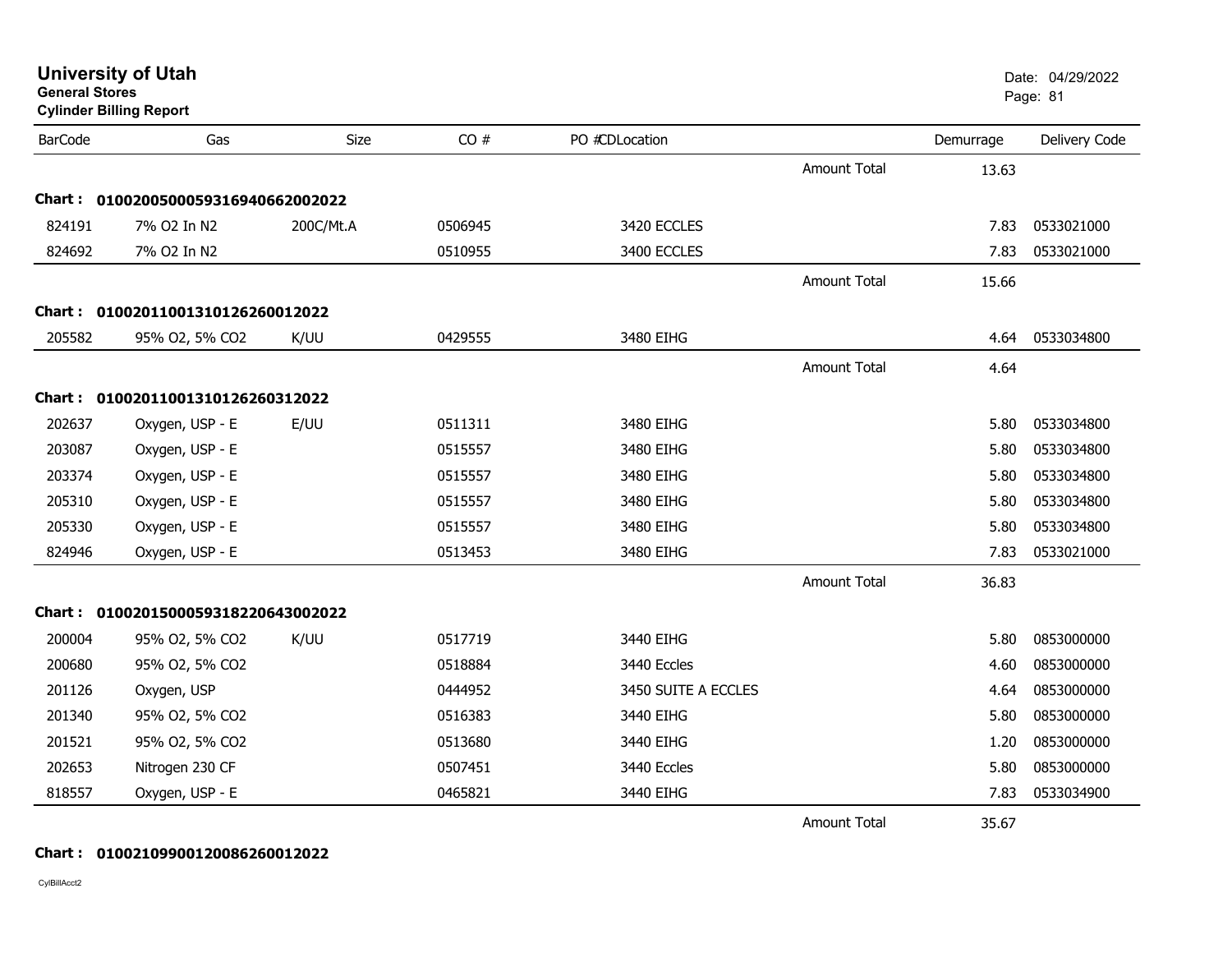| <b>General Stores</b>  | <b>University of Utah</b><br><b>Cylinder Billing Report</b> |             |         |                                      |           | Date: 04/29/2022<br>Page: 82 |
|------------------------|-------------------------------------------------------------|-------------|---------|--------------------------------------|-----------|------------------------------|
| <b>BarCode</b>         | Gas                                                         | <b>Size</b> | CO#     | PO #CDLocation                       | Demurrage | Delivery Code                |
| 200603                 | CO2 - 50 Lb.                                                | K/UU        | 0517912 | 3752 HCI                             | 5.80      | 0533051000                   |
| 201542                 | N2, Liquid LX45                                             |             | 0519697 | 3738 HCI                             | 9.60      | 0555113760                   |
| 201728                 | N2, Liquid LX45                                             |             | 0519292 | 3738 HCI                             | 22.40     | 0555113760                   |
| 201801                 | N2, Liquid LX45                                             |             | 0518176 | 3738 HCI                             | 1.60      | 0555113760                   |
| 201802                 | N2, Liquid LX45                                             |             | 0518466 | 3738 HCI RS                          | 12.80     | 0555LL3760                   |
| 202306                 | N2, Liquid LX45                                             |             | 0520019 | 3738 HCI                             | 1.60      | 0555113760                   |
| 204264                 | N2, Liquid LX45                                             |             | 0518989 | 3738 HCi RS                          | 22.40     | 0555LL3760                   |
| 205377                 | CO2 - 50 Lb.                                                |             | 0517252 | 3752 HCI RS                          | 5.80      | 0533051000                   |
| 205783                 | N2, Liquid LX45                                             |             | 0518666 | 3738 HCI                             | 20.80     | 0555113760                   |
| 813860                 | Nitrogen NF                                                 |             | 0434534 | 3755 HCI PHASE 4- CAIRNS LAB         | 6.67      | 0533051000                   |
|                        |                                                             |             |         | <b>Amount Total</b>                  | 109.47    |                              |
| <b>Chart :</b>         | 01002109900124526260012022                                  |             |         |                                      |           |                              |
| 200077                 | CO2 - 50 Lb.                                                | K/UU        | 0457960 | SOUTH BIOLOGY 90                     | 4.64      | 0533051000                   |
| 200099                 | CO2 - Siphon                                                |             | 0406141 | 413 ASB                              | 4.64      | 0533051000                   |
| 200340                 | Nitrogen 230 CF                                             |             | 0481185 | 420 ASB Jorgensen Lab                | 5.80      | 0533051000                   |
| 201061                 | CO2 - Siphon                                                |             | 0406141 | 413 ASB                              | 4.64      | 0533051000                   |
| 201540                 | N2, Liquid LX45                                             |             | 0517832 | 410 ASB Jorgensen Lab                | 1.60      | 0533051000                   |
| 202580                 | N2, Liquid LX45                                             |             | 0518888 | 410 ASB, Jorgensen Lab               | 36.80     | 0533051000                   |
| 202841                 | N2, Liquid LX45                                             |             | 0518651 | 410 ASB Jorgensen Lab                | 8.00      | 0533051000                   |
| 822697                 | CO2 - 50 Lb.                                                |             | 0495131 | 90 So Biology Code: 79793            | 7.83      | 0533051000                   |
|                        |                                                             |             |         | <b>Amount Total</b>                  | 73.95     |                              |
|                        | Chart: 01002132000307266260012022                           |             |         |                                      |           |                              |
| 824307                 | Oxygen, USP                                                 | 200C/Mt.A   | 0508764 | 585 RM 152                           | 7.83      | 0500000010                   |
|                        |                                                             |             |         | <b>Amount Total</b>                  | 7.83      |                              |
|                        | Chart: 01002132000340366260012022                           |             |         |                                      |           |                              |
| 200639                 | Oxygen, USP                                                 | K/UU        | 0515898 | <b>CVRTI</b> basement tank farm      | 5.60      | 0500002070                   |
| 201116<br>CylBillAcct2 | Oxygen, USP                                                 |             | 0509949 | 003 CVRTI in Tank Farm Basement room | 5.60      | 0500002070                   |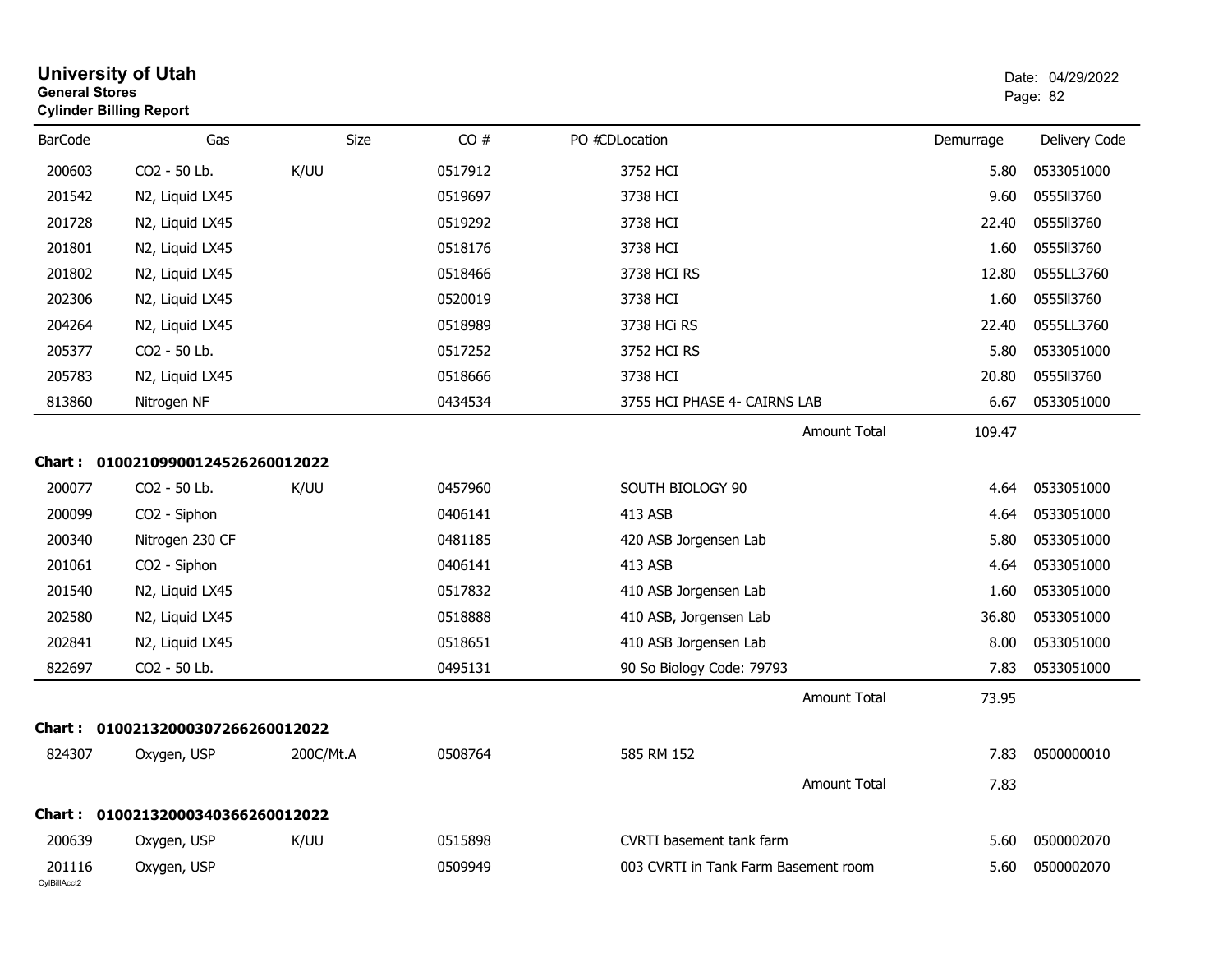| <b>General Stores</b> | <b>Cylinder Billing Report</b>      |      |         |                                 |           | Page: 83      |
|-----------------------|-------------------------------------|------|---------|---------------------------------|-----------|---------------|
| <b>BarCode</b>        | Gas                                 | Size | CO#     | PO #CDLocation                  | Demurrage | Delivery Code |
| 201355                | Oxygen, USP                         |      | 0518630 | 031 CVRTI                       | 5.80      | 0500002070    |
| 201817                | Oxygen, USP                         |      | 0514353 | CVRTI Basement room 3 Tank farm | 5.80      | 0500002070    |
| 202319                | Air - E                             |      | 0505698 | <b>BSMT CVRTI</b>               | 5.80      | 0500000010    |
| 203433                | Oxygen, USP - E                     |      | 0509815 | BASEMENT RM 003 TANK FARM       | 5.80      | 0500002070    |
| 203959                | Oxygen, USP                         |      | 0514353 | CVRTI Basement room 3 Tank farm | 5.80      | 0500002070    |
| 205299                | Oxygen, USP                         |      | 0519984 | 031 CVRTI                       | 0.20      | 0500002070    |
| 205311                | Oxygen, USP - E                     |      | 0510626 | 003 CVRTI Tank Farm             | 5.80      | 0500002070    |
| 205830                | Oxygen, USP                         |      | 0519984 | 031 CVRTI                       | 0.20      | 0500002070    |
| 205893                | Oxygen, USP                         |      | 0515898 | CVRTI basement tank farm        | 5.80      | 0500002070    |
| 205909                | Oxygen, USP                         |      | 0509815 | BASEMENT RM 003 TANK FARM       | 5.80      | 0500002070    |
| 825008                | Oxygen, USP                         |      | 0513657 | <b>CVRTI BSMT</b>               | 7.56      | 0500002070    |
| 825009                | Oxygen, USP                         |      | 0513657 | <b>CVRTI BSMT</b>               | 7.83      | 0500002070    |
|                       | Chart: 01002132500267146260012022   |      |         | Amount Total                    | 73.39     |               |
| 202645                | CO <sub>2</sub> - 50 Lb.            | K/UU | 0485972 | <b>Basement CVRTI</b>           | 5.80      | 0500000010    |
|                       |                                     |      |         | <b>Amount Total</b>             | 5.80      |               |
|                       | Chart: 0100213500051004664626002022 |      |         |                                 |           |               |
| 202764                | CO2 - 50 Lb.                        | K/UU | 0517505 | 101 CVRTI                       | 5.80      | 0500002070    |
| 825454                | Nitrogen, UHP                       |      | 0517505 | 101 CVRTI                       | 7.83      | 0500002070    |
|                       |                                     |      |         | Amount Total                    | 13.63     |               |
|                       | Chart: 0100213500051004665626002022 |      |         |                                 |           |               |
| 201755                | CO2 - 50 Lb.                        | K/UU | 0437651 | <b>BASEMENT</b>                 | 4.64      | 0500000010    |
|                       |                                     |      |         | <b>Amount Total</b>             | 4.64      |               |
|                       | Chart: 0100213500051004666626062022 |      |         |                                 |           |               |
| 201290                | CO2 - 50 Lb.                        | K/UU | 0482862 | <b>CVRTI Basement</b>           | 5.80      | 0500000010    |
|                       |                                     |      |         | <b>Amount Total</b>             | 5.80      |               |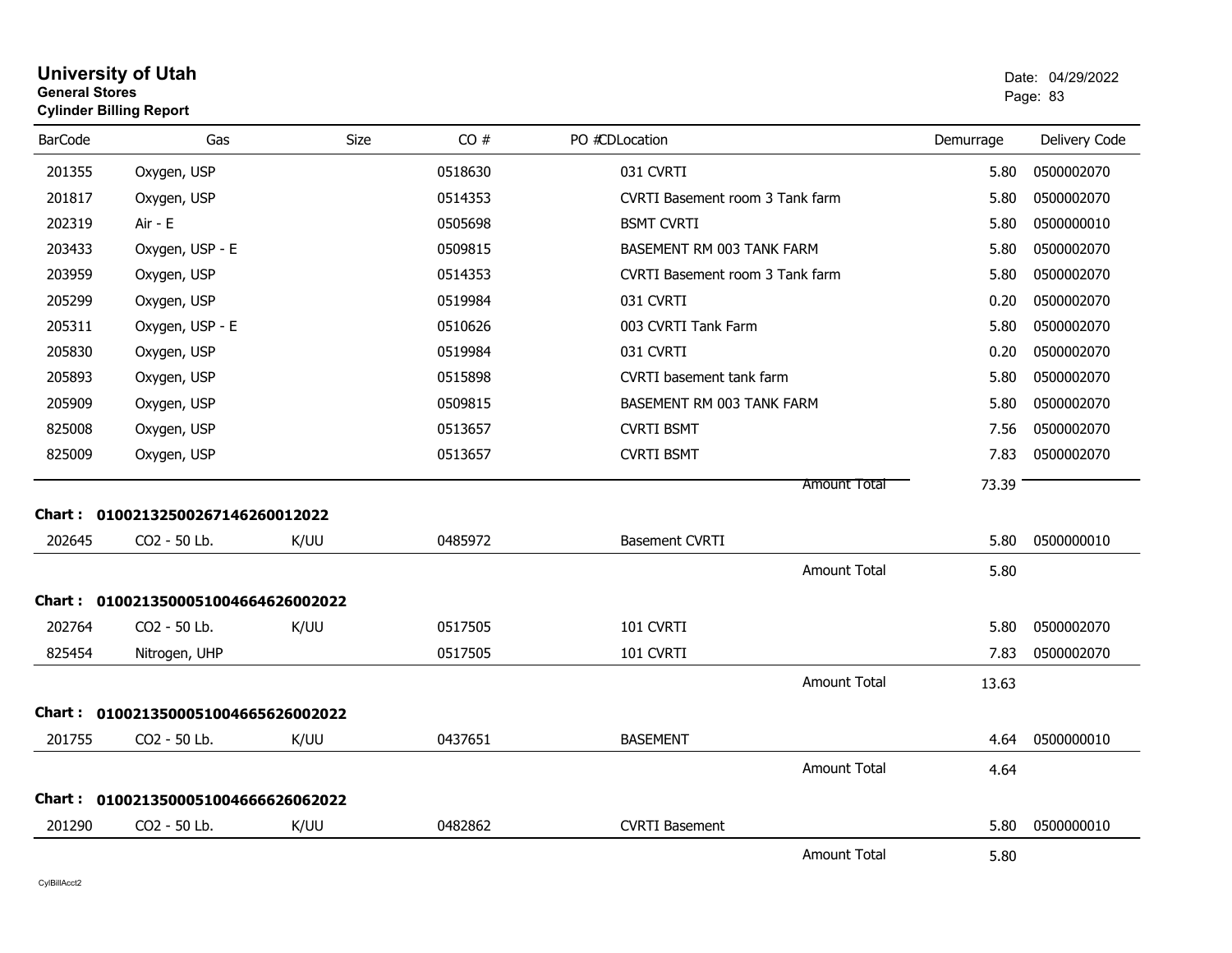| <b>General Stores</b> | <b>University of Utah</b><br><b>Cylinder Billing Report</b> |      |         |                   |                     |           | Date: 04/29/2022<br>Page: 84 |
|-----------------------|-------------------------------------------------------------|------|---------|-------------------|---------------------|-----------|------------------------------|
| <b>BarCode</b>        | Gas                                                         | Size | CO#     | PO #CDLocation    |                     | Demurrage | Delivery Code                |
|                       | Chart: 0100213500051004667626002022                         |      |         |                   |                     |           |                              |
| 201011                | CO2 - 50 Lb.                                                | K/UU | 0513277 | RM 101 CVRTI      |                     | 5.80      | 0500000010                   |
| 824387                | Helium - UHP                                                |      | 0509369 | <b>BASEMENT</b>   |                     | 7.83      | 0500000010                   |
| 824989                | Nitrogen, UHP                                               |      | 0513277 | RM 101 CVRTI      |                     | 7.83      | 0500000010                   |
|                       |                                                             |      |         |                   | <b>Amount Total</b> | 21.46     |                              |
|                       | Chart: 0100213500051004668626062022                         |      |         |                   |                     |           |                              |
| 201935                | Oxygen, USP                                                 | K/UU | 0491187 | <b>CVRTI BSMT</b> |                     | 5.80      | 0500000010                   |
|                       |                                                             |      |         |                   | Amount Total        | 5.80      |                              |
|                       | Chart: 0100213500051004669626002022                         |      |         |                   |                     |           |                              |
| 202284                | Oxygen, USP                                                 | K/UU | 0496185 | <b>BSMT CVRTI</b> |                     | 5.80      | 0500000010                   |
|                       |                                                             |      |         |                   | Amount Total        | 5.80      |                              |
|                       | Chart: 0100213500051004673626062022                         |      |         |                   |                     |           |                              |
| 203304                | CO2 - 50 Lb.                                                | K/UU | 0510019 | <b>BSMT CVRTI</b> |                     | 5.80      | 0500000010                   |
| 823837                | CO2 - 50 Lb.                                                |      | 0504781 | <b>CVRTI BSMT</b> |                     | 7.83      | 0500000010                   |
|                       |                                                             |      |         |                   | <b>Amount Total</b> | 13.63     |                              |
|                       | Chart: 0100213500051004674626002022                         |      |         |                   |                     |           |                              |
| 201717                | CO2 - 50 Lb.                                                | K/UU | 0517359 | 052 CVRTI         |                     | 5.80      | 0500002070                   |
| 203821                | CO2 - 50 Lb.                                                |      | 0517359 | 052 CVRTI         |                     | 5.80      | 0500002070                   |
|                       |                                                             |      |         |                   | <b>Amount Total</b> | 11.60     |                              |
|                       | Chart: 0100213500054505123626002022                         |      |         |                   |                     |           |                              |
| 202593                | Oxygen, USP                                                 | K/UU | 0517726 | 160E CVRTI        |                     | 5.80      | 0500000010                   |
| 203125                | Oxygen, USP                                                 |      | 0517361 | 152 BLDG 587      |                     | 5.80      | 0500002070                   |
| 825348                | Oxygen, USP                                                 |      | 0516286 | 160E CVRTI        |                     | 5.94      | 0500000010                   |
| 825675                | Oxygen, USP                                                 |      | 0519657 | 160E CVRTI        |                     | 1.89      | 0500000010                   |
|                       |                                                             |      |         |                   | <b>Amount Total</b> | 19.43     |                              |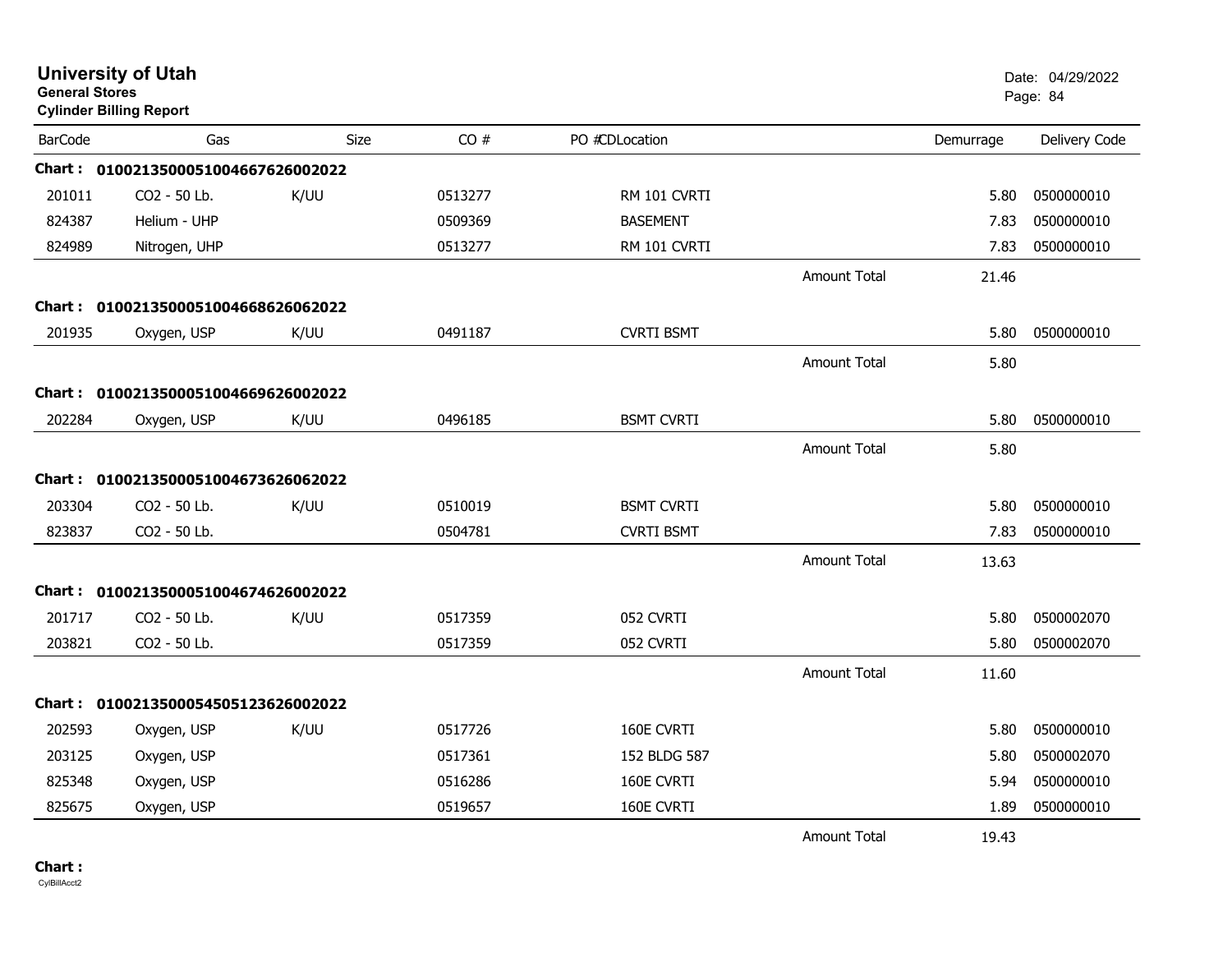| <b>General Stores</b> | <b>University of Utah</b><br><b>Cylinder Billing Report</b> |             |         |                      |                     |           | Date: 04/29/2022<br>Page: 85 |
|-----------------------|-------------------------------------------------------------|-------------|---------|----------------------|---------------------|-----------|------------------------------|
| <b>BarCode</b>        | Gas                                                         | <b>Size</b> | CO#     | PO #CDLocation       |                     | Demurrage | Delivery Code                |
|                       | 0100213500059312222626002022                                |             |         |                      |                     |           |                              |
| 202186                | Oxygen, USP                                                 | K/UU        | 0519770 | 231 CVRTI            |                     | 0.60      | 0500002070                   |
| 825754                | CO2 - 50 Lb.                                                |             | 0519770 | 231 CVRTI            |                     | 0.81      | 0500002070                   |
|                       |                                                             |             |         |                      | <b>Amount Total</b> | 1.41      |                              |
|                       | Chart: 0100213500059313430626002022                         |             |         |                      |                     |           |                              |
| 201803                | CO2 - 50 Lb.                                                | K/UU        | 0426562 | <b>Basement</b>      |                     | 4.64      | 0500000010                   |
| 204526                | CO2 - 50 Lb.                                                |             | 0515168 | 160E CVRTI           |                     | 5.80      | 0500000010                   |
|                       |                                                             |             |         |                      | Amount Total        | 10.44     |                              |
|                       | Chart: 0100213500059314680626002022                         |             |         |                      |                     |           |                              |
| 201491                | CO2 - 50 Lb.                                                | K/UU        | 0513618 | 207 CVRTI            |                     | 5.80      | 0500002070                   |
| 202553                | 95% N2, 5% CO2                                              |             | 0514162 | 207 CVRTI            |                     | 5.80      | 0500002070                   |
| 202554                | 95% N2, 5% CO2                                              |             | 0514162 | 207 CVRTI            |                     | 5.80      | 0500002070                   |
| 203310                | CO2 - 50 Lb.                                                |             | 0513618 | 207 CVRTI            |                     | 5.80      | 0500002070                   |
| 824378                | CO2 - 50 Lb.                                                |             | 0508998 | <b>BSMT CVRTI</b>    |                     | 7.83      | 0500000010                   |
| 825369                | CO2 - 50 Lb.                                                |             | 0516671 | 207 CVRTI            |                     | 7.83      | 0500002070                   |
|                       |                                                             |             |         |                      | <b>Amount Total</b> | 38.86     |                              |
|                       | Chart: 0100213500059316650626002022                         |             |         |                      |                     |           |                              |
| 201186                | CO2 - 50 Lb.                                                | K/UU        | 0504586 | 131 CVRTI            |                     | 5.80      | 0500000010                   |
| 205520                | CO2 - 50 Lb.                                                |             | 0515630 | 131 CVRTI- East Door |                     | 5.80      | 0500002070                   |
| 205914                | Oxygen, USP                                                 |             | 0504586 | 131 CVRTI            |                     | 5.80      | 0500000010                   |
|                       |                                                             |             |         |                      | <b>Amount Total</b> | 17.40     |                              |
|                       | Chart: 0100213500059316911626002022                         |             |         |                      |                     |           |                              |
| 200722                | CO2 - 50 Lb.                                                | K/UU        | 0515181 | <b>CVRTI BSMT</b>    |                     | 5.80      | 0500002070                   |
| 205540                | CO2 - 50 Lb.                                                |             | 0515181 | <b>CVRTI BSMT</b>    |                     | 5.80      | 0500002070                   |
|                       |                                                             |             |         |                      | <b>Amount Total</b> | 11.60     |                              |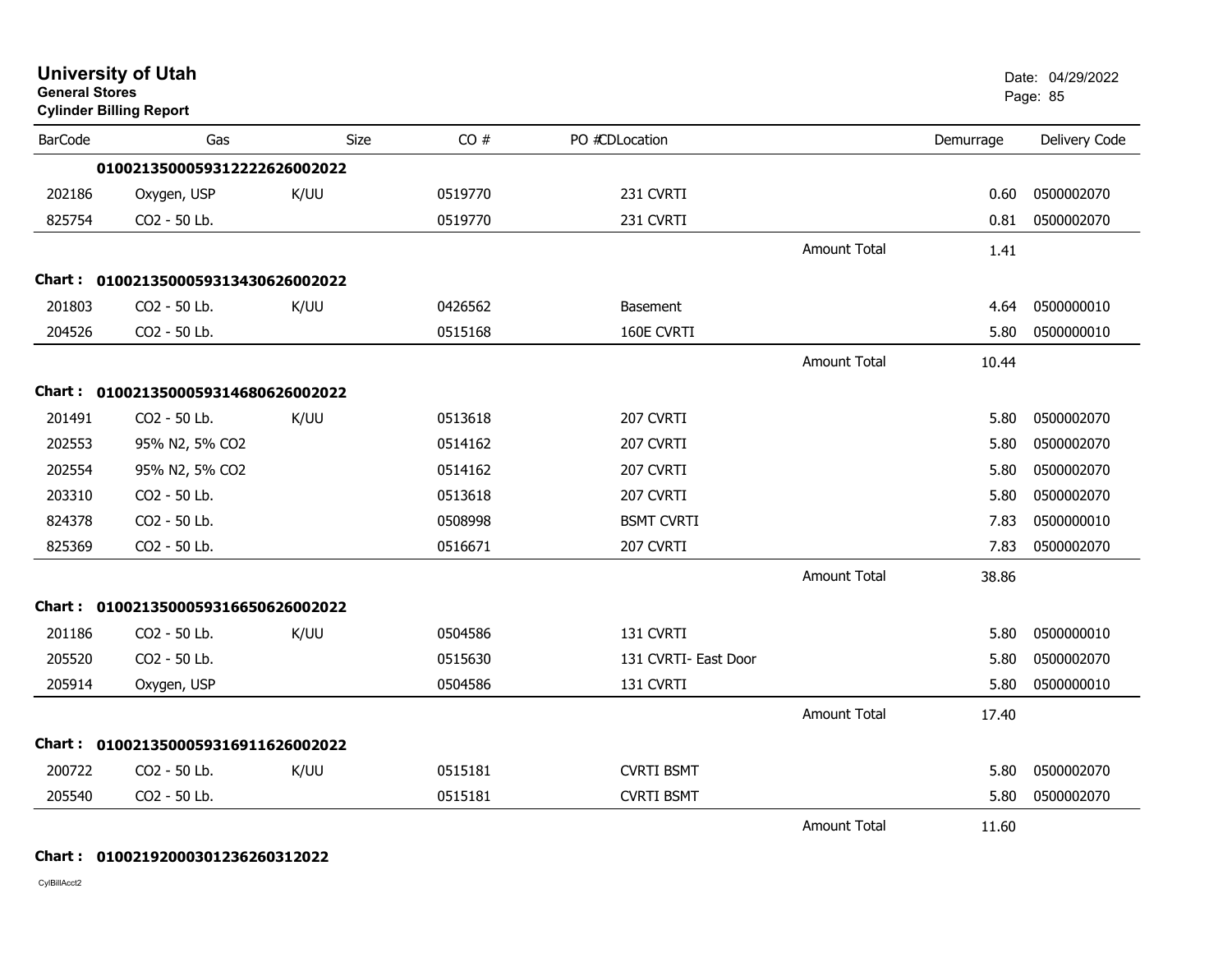| <b>General Stores</b>  | <b>University of Utah</b><br><b>Cylinder Billing Report</b> |      |             |                         |                              | Date: 04/29/2022<br>Page: 86 |
|------------------------|-------------------------------------------------------------|------|-------------|-------------------------|------------------------------|------------------------------|
| <b>BarCode</b>         | Gas                                                         |      | CO#<br>Size | PO #CDLocation          | Demurrage                    | Delivery Code                |
| 200318                 | Air - 233 CF                                                | K/UU | 0505685     | 4800E SMBB Heys Lab     | 5.80                         | 0482013000                   |
| 200512                 | Air - 233 CF                                                |      | 0514339     | 4800E SMBB HEys Lab     | 5.80                         | 0482013000                   |
| 200959                 | Oxygen, USP                                                 |      | 0510898     | 4800E SMBB Heys Lab     | 5.80                         | 0482013000                   |
| 201720                 | Air - 233 CF                                                |      | 0510898     | 4800E SMBB Heys Lab     | 5.80                         | 0482013000                   |
| 203010                 | Oxygen, USP                                                 |      | 0517987     | 4800E SMBB Heys Lab     | 5.80                         | 0482013000                   |
| 203873                 | Air - 233 CF                                                |      | 0517936     | 4800E SMBB Heys Lab     | 5.80                         | 0482013000                   |
| 824396                 | Oxygen, USP                                                 |      | 0512461     | 4800E SMBB Heys Lab     | 7.83                         | 0482013000                   |
|                        |                                                             |      |             |                         | <b>Amount Total</b><br>42.63 |                              |
| Chart :                | 01002192500199786260012022                                  |      |             |                         |                              |                              |
| 200060                 | CO2 - 50 Lb.                                                | K/UU | 0511354     | 428 BPRB                | 1.00                         | 0482013000                   |
| 200450                 | CO2 - 50 Lb.                                                |      | 0511354     | 428 BPRB                | 5.80                         | 0482013000                   |
| 200723                 | CO2 - 50 Lb.                                                |      | 0502946     | 428 BPRB                | 5.80                         | 0482013000                   |
| 201185                 | CO2 - 50 Lb.                                                |      | 0511354     | 428 BPRB                | 1.00                         | 0482013000                   |
| 201262                 | CO2 - 50 Lb.                                                |      | 0502946     | 428 BPRB                | 1.00                         | 0482013000                   |
| 201328                 | CO2 - 50 Lb.                                                |      | 0472244     | 428 BPRB                | 5.80                         | 0570003700                   |
| 202479                 | 95% O2, 5% CO2                                              |      | 0493616     | 060 BPRB                | 5.80                         | 0482013000                   |
| 203991                 | CO2 - 50 Lb.                                                |      | 0478127     | 428 BPRB                | 5.80                         | 0570003700                   |
|                        |                                                             |      |             |                         | <b>Amount Total</b><br>32.00 |                              |
|                        | Chart: 01002192500266326260312022                           |      |             |                         |                              |                              |
| 202639                 | Oxygen, USP - E                                             | E/UU | 0519219     | 070 BPRB                | 3.20                         | 0482013000                   |
| 205437                 | Oxygen, USP - E                                             |      | 0519219     | 070 BPRB                | 3.20                         | 0482013000                   |
| 205460                 | Oxygen, USP - E                                             |      | 0519219     | 070 BPRB                | 3.20                         | 0482013000                   |
| 205465                 | Oxygen, USP - E                                             |      | 0519219     | 070 BPRB                | 3.20                         | 0482013000                   |
|                        |                                                             |      |             |                         | <b>Amount Total</b><br>12.80 |                              |
|                        | Chart: 01002192500268486260312022                           |      |             |                         |                              |                              |
| 200802                 | CO2 - 50 Lb.                                                | K/UU | 0518690     | 320 BPRB Link Lab       | 5.60                         | 0482013000                   |
| 200998<br>CylBillAcct2 | CO2 - 50 Lb.                                                |      | 0517733     | 346 BPRB Attn: Link Lab | 5.80                         | 0482013000                   |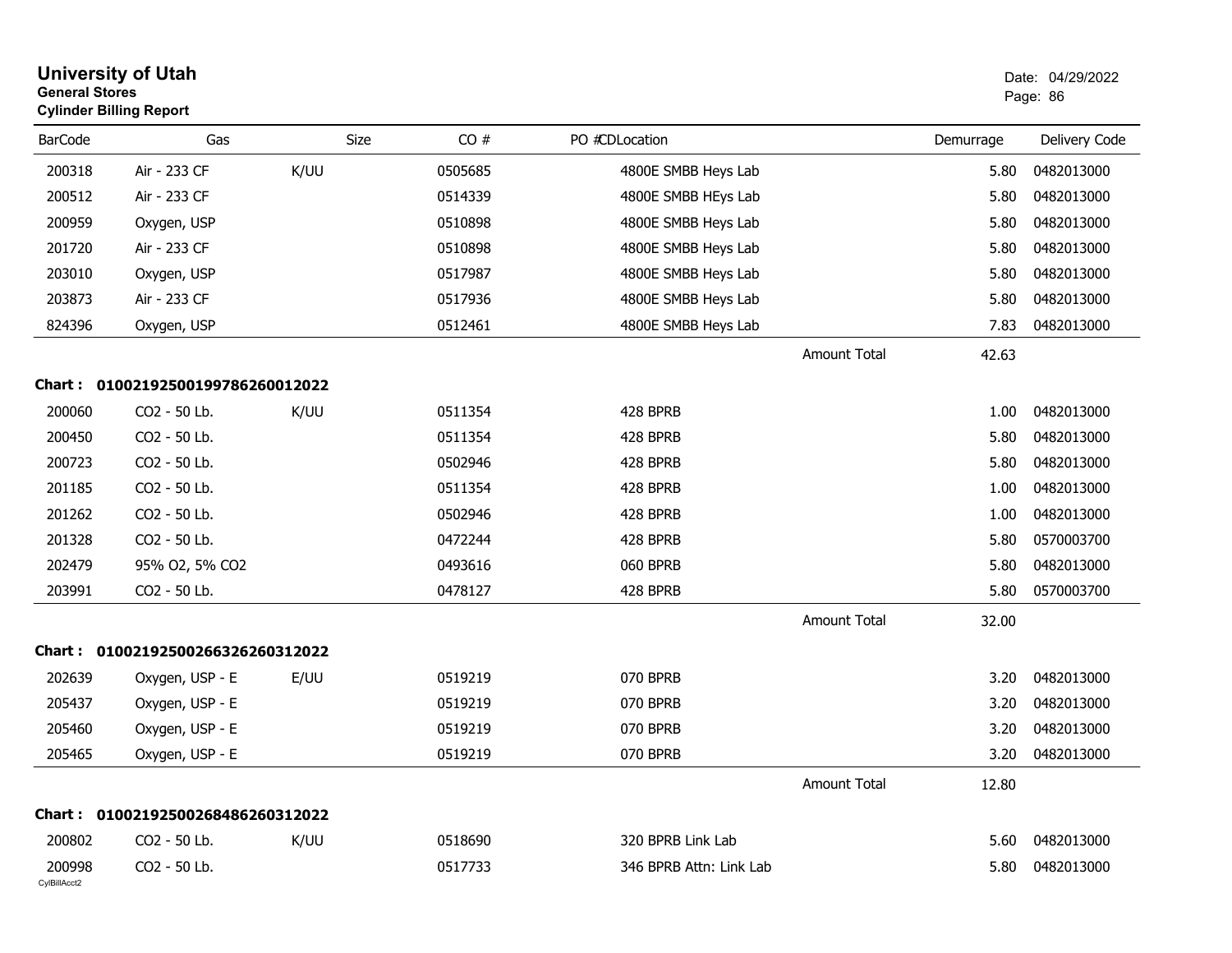|                | <b>University of Utah</b><br><b>General Stores</b><br><b>Cylinder Billing Report</b> |           |         |                         |                     | Date: 04/29/2022<br>Page: 87 |               |
|----------------|--------------------------------------------------------------------------------------|-----------|---------|-------------------------|---------------------|------------------------------|---------------|
| <b>BarCode</b> | Gas                                                                                  | Size      | CO#     | PO #CDLocation          |                     | Demurrage                    | Delivery Code |
| 202149         | CO2 - 50 Lb.                                                                         |           | 0517546 | 320 BPRB Attn: Link     |                     | 0.20                         | 0482013000    |
| 202465         | CO2 - 50 Lb.                                                                         |           | 0507319 | 344 BPRB Attn: Link lab |                     | 5.80                         | 0482013000    |
| 205533         | CO2 - 50 Lb.                                                                         |           | 0516005 | 320 BPRB Attn: Link Lab |                     | 5.80                         | 0482013000    |
|                |                                                                                      |           |         |                         | <b>Amount Total</b> | 23.20                        |               |
|                | Chart: 01002192500269246260312022                                                    |           |         |                         |                     |                              |               |
| 201038         | 95% O2, 5% CO2                                                                       | K/UU      | 0506590 | 060 BPRB                |                     | 5.80                         | 0482013000    |
| 201813         | CO2 - 50 Lb.                                                                         |           | 0502611 | 418 BPRB                |                     | 5.80                         | 0482013000    |
| 202494         | 95% O2, 5% CO2                                                                       |           | 0505222 | 060 BPRB                |                     | 5.80                         | 0482013000    |
| 204543         | CO2 - 50 Lb.                                                                         |           | 0502611 | 418 BPRB                |                     | 5.20                         | 0482013000    |
|                |                                                                                      |           |         |                         | <b>Amount Total</b> | 22.60                        |               |
| Chart :        | 0100219500051006156626032022                                                         |           |         |                         |                     |                              |               |
| 825346         | Oxygen, USP                                                                          | 200C/Mt.A | 0516475 | 4800E SMBB Heys Lab     |                     | 7.83                         | 0482013000    |
|                |                                                                                      |           |         |                         | <b>Amount Total</b> | 7.83                         |               |
| Chart :        | 0100219500051006226626032022                                                         |           |         |                         |                     |                              |               |
| 824601         | Oxygen, USP - E                                                                      | E/MT. AIR | 0511027 | 070 BPRB                |                     | 7.83                         | 0482013000    |
| 824602         | Oxygen, USP - E                                                                      |           | 0511027 | 070 BPRB                |                     | 7.83                         | 0482013000    |
|                |                                                                                      |           |         |                         | <b>Amount Total</b> | 15.66                        |               |
| Chart :        | 0100219500059309832643032022                                                         |           |         |                         |                     |                              |               |
| 200596         | Nitrogen 230 CF                                                                      | K/UU      | 0519980 | 344 BPRB                |                     | 0.20                         | 0482013000    |
| 200715         | Nitrogen 230 CF                                                                      |           | 0518465 | 344 BPRB                |                     | 5.60                         | 0482013000    |
| 825763         | Nitrogen 230 CF                                                                      |           | 0519562 | 344 BPRB                |                     | 1.89                         | 0482013000    |
| 825769         | Nitrogen 230 CF                                                                      |           | 0519562 | 344 BPRB                |                     | 1.89                         | 0482013000    |
| 825770         | Nitrogen 230 CF                                                                      |           | 0519562 | 344 BPRB                |                     | 1.89                         | 0482013000    |
|                |                                                                                      |           |         |                         | <b>Amount Total</b> | 11.47                        |               |
|                | Chart: 0100219500059313840626002022                                                  |           |         |                         |                     |                              |               |
| 204496         | Oxygen, USP                                                                          | K/UU      | 0455599 | 4852 SMBB               |                     | 4.64                         | 0570003700    |
| CylBillAcct2   |                                                                                      |           |         |                         |                     |                              |               |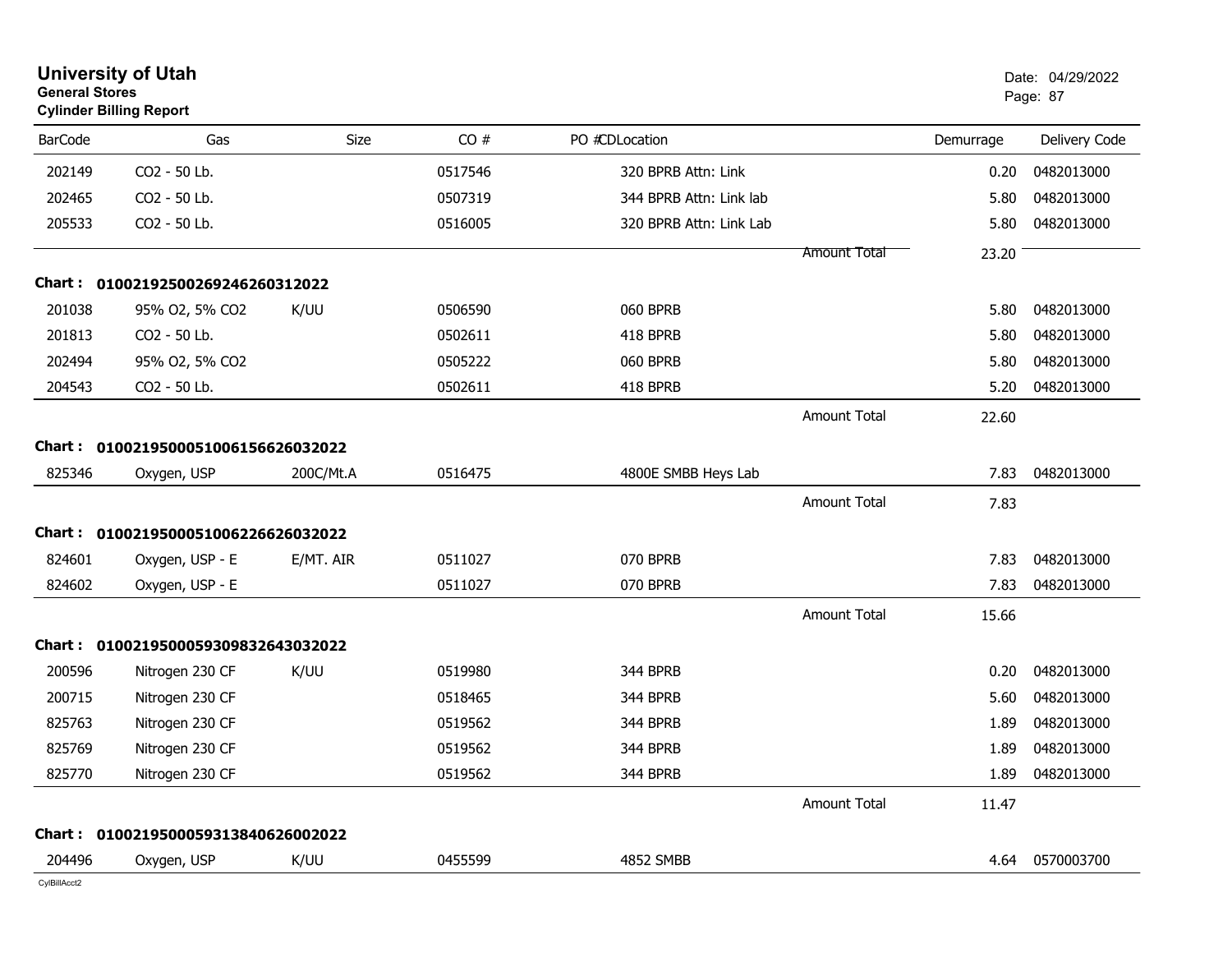| <b>General Stores</b> | <b>Cylinder Billing Report</b>      |      |         |                             |           | Page: 88      |
|-----------------------|-------------------------------------|------|---------|-----------------------------|-----------|---------------|
| <b>BarCode</b>        | Gas                                 | Size | CO#     | PO #CDLocation              | Demurrage | Delivery Code |
|                       |                                     |      |         | Amount Total                | 4.64      |               |
|                       | Chart: 0100219500059313840626032022 |      |         |                             |           |               |
| 200648                | CO <sub>2</sub> - 50 Lb.            | K/UU | 0514759 | 4375 SMBB- Shepherd Lab     | 5.80      | 0482013000    |
| 200651                | Oxygen, USP                         |      | 0505416 | <b>4852 SMBB</b>            | 5.80      | 0482013000    |
| 201248                | CO2 - 50 Lb.                        |      | 0514759 | 4375 SMBB- Shepherd Lab     | 5.80      | 0482013000    |
| 201688                | CO2 - 50 Lb.                        |      | 0512726 | 4375 SMBB                   | 5.80      | 0482013000    |
| 201940                | 95% O2, 5% CO2                      |      | 0499491 | 4852 SMBB                   | 5.80      | 0482013000    |
| 202030                | 95% O2, 5% CO2                      |      | 0497785 | 4852 SMBB                   | 5.80      | 0482013000    |
| 205841                | Oxygen, USP                         |      | 0517282 | 2124 SMBB                   | 5.80      | 0482013000    |
|                       |                                     |      |         | <b>Amount Total</b>         | 40.60     |               |
|                       | Chart: 0100219500059314630626032022 |      |         |                             |           |               |
| 200789                | CO <sub>2</sub> - 50 Lb.            | K/UU | 0518433 | 436 BPRB- Shcheglovitov lab | 5.80      | 0482013000    |
| 200880                | Air - 233 CF                        |      | 0388184 | 530 WINTROBE                | 4.64      | 0530005310    |
| 201417                | Nitrogen 230 CF                     |      | 0411638 | 436 BPRB                    | 4.64      | 0570003700    |
| 201520                | CO2 - 50 Lb.                        |      | 0518433 | 436 BPRB- Shcheglovitov lab | 5.80      | 0482013000    |
| 201614                | CO2 - 50 Lb.                        |      | 0518433 | 436 BPRB- Shcheglovitov lab | 5.80      | 0482013000    |
| 201678                | CO2 - 50 Lb.                        |      | 0518433 | 436 BPRB- Shcheglovitov lab | 5.80      | 0482013000    |
|                       |                                     |      |         | <b>Amount Total</b>         | 32.48     |               |
|                       | Chart: 0100219500059315240626002022 |      |         |                             |           |               |
| 200070                | Air - 233 CF                        | K/UU | 0436680 | 4820A SMBB                  | 4.64      | 0570003200    |
| 200175                | Air - 233 CF                        |      | 0446295 | 4820A SMBB                  | 4.64      | 0570003200    |
| 200376                | Air - 233 CF                        |      | 0503007 | 4810 SMBB                   | 5.80      | 0570003200    |
| 200678                | Nitrogen 230 CF                     |      | 0359141 | 4800 SMBB                   | 4.64      | 0151032050    |
| 200679                | Air - 233 CF                        |      | 0515882 | 4800 SMBB                   | 5.80      | 0570003200    |
| 200760                | Oxygen, USP                         |      | 0517908 | 4800 SMBB                   | 5.80      | 0570003200    |
| 201125                | Oxygen, USP                         |      | 0436547 | 4804 SMBB                   | 4.64      | 0570003200    |
| 201195                | Air - 233 CF                        |      | 0479252 | 4810 SMBB                   | 5.80      | 0570003200    |
|                       |                                     |      |         |                             |           |               |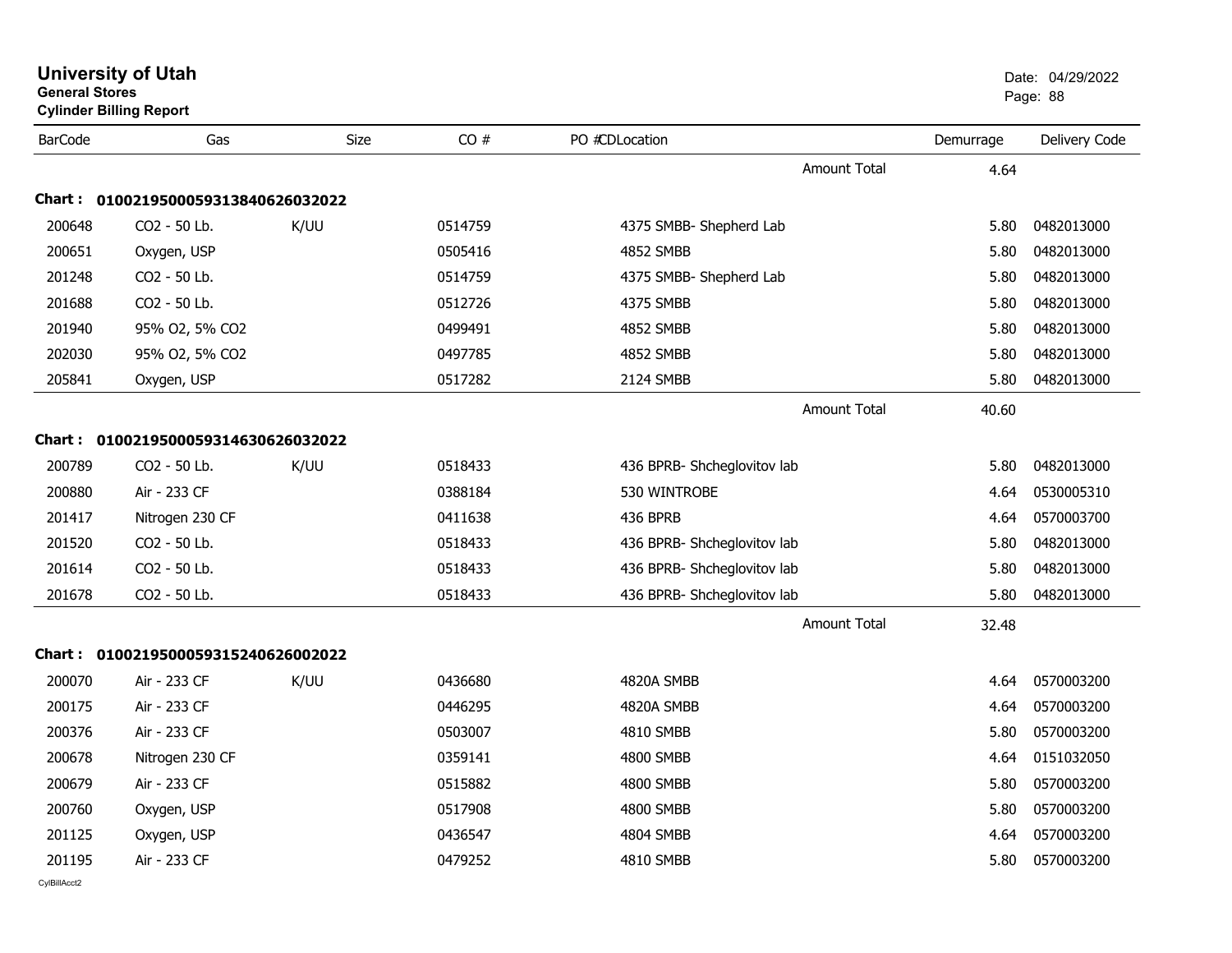| <b>General Stores</b> | <b>University of Utah</b><br><b>Cylinder Billing Report</b> |      |         |                     |              |           | Date: 04/29/2022<br>Page: 89 |
|-----------------------|-------------------------------------------------------------|------|---------|---------------------|--------------|-----------|------------------------------|
| <b>BarCode</b>        | Gas                                                         | Size | CO#     | PO #CDLocation      |              | Demurrage | Delivery Code                |
| 201296                | Oxygen, USP                                                 |      | 0513450 | 4810 SMBB           |              | 5.80      | 0570003200                   |
| 201322                | Air - 233 CF                                                |      | 0480465 | 4804 SMBB           |              | 5.80      | 0570003200                   |
| 201439                | Air - 233 CF                                                |      | 0480465 | 4804 SMBB           |              | 5.80      | 0570003200                   |
| 201685                | Oxygen, USP                                                 |      | 0452160 | 4820A SMBB          |              | 4.64      | 0570003200                   |
| 201694                | Oxygen, USP                                                 |      | 0515882 | 4800 SMBB           |              | 5.80      | 0570003200                   |
| 201925                | 95% O2, 5% CO2                                              |      | 0491813 | 4800 SMBB           |              | 5.80      | 0570003200                   |
| 202003                | Air - 233 CF                                                |      | 0482209 | 4804 SMBB           |              | 5.80      | 0570003200                   |
| 202006                | Air - 233 CF                                                |      | 0455258 | 4800 SMBB           |              | 4.64      | 0570003700                   |
| 202032                | Oxygen, USP                                                 |      | 0488424 | 4800 SMBB           |              | 5.80      | 0570003200                   |
| 202664                | Nitrogen 230 CF                                             |      | 0516483 | 4820A SMBB          |              | 5.80      | 0570003200                   |
| 203337                | Air - 233 CF                                                |      | 0454278 | 4800 SMBB           |              | 4.64      | 0570003200                   |
| 203338                | Air - 233 CF                                                |      | 0434577 | 4804 SMBB           |              | 4.64      | 0570003200                   |
| 204515                | Air - 233 CF                                                |      | 0467380 | 4820A SMBB          |              | 5.80      | 0570003200                   |
| 204687                | Air - 233 CF                                                |      | 0509452 | 4800 SMBB           |              | 5.80      | 0570003200                   |
| 205617                | Oxygen, USP                                                 |      | 0391426 | 4800 SMBB           |              | 4.64      | 0151000000                   |
| 205630                | Oxygen, USP                                                 |      | 0429356 | 4800 SMBB           |              | 4.64      | 0570003200                   |
| 205911                | Oxygen, USP                                                 |      | 0517908 | 4800 SMBB           |              | 5.80      | 0570003200                   |
| 808444                | Nitrogen, 23 CF                                             |      | 0339822 | 4800 SMBB           |              | 6.38      | 0151000000                   |
| 810266                | Sulfur Hexafluo                                             |      | 0382021 | 4800 SMBB           |              | 6.96      | 0151048000                   |
| 814799                | Nitrogen, 23 CF                                             |      | 0440555 | 4800 SMBB           |              | 6.38      | 0570003200                   |
| 822224                | Nitrogen 230 CF                                             |      | 0492582 | 4820A SMBB          |              | 7.83      | 0570003200                   |
|                       |                                                             |      |         |                     | Amount Total | 160.95    |                              |
|                       | Chart: 0100219500059316080626032022                         |      |         |                     |              |           |                              |
| 203387                | Oxygen, USP - E                                             | E/UU | 0491510 | 444 BPRB- Gregg Lab |              | 5.80      | 0482013000                   |
|                       |                                                             |      |         |                     | Amount Total | 5.80      |                              |
|                       | Chart: 0100219500059316100626032022                         |      |         |                     |              |           |                              |
| 200776                | Nitrogen 230 CF                                             | K/UU | 0481041 | 328B BPRB           |              |           | 5.80 0570003700              |
| CylBillAcct2          |                                                             |      |         |                     |              |           |                              |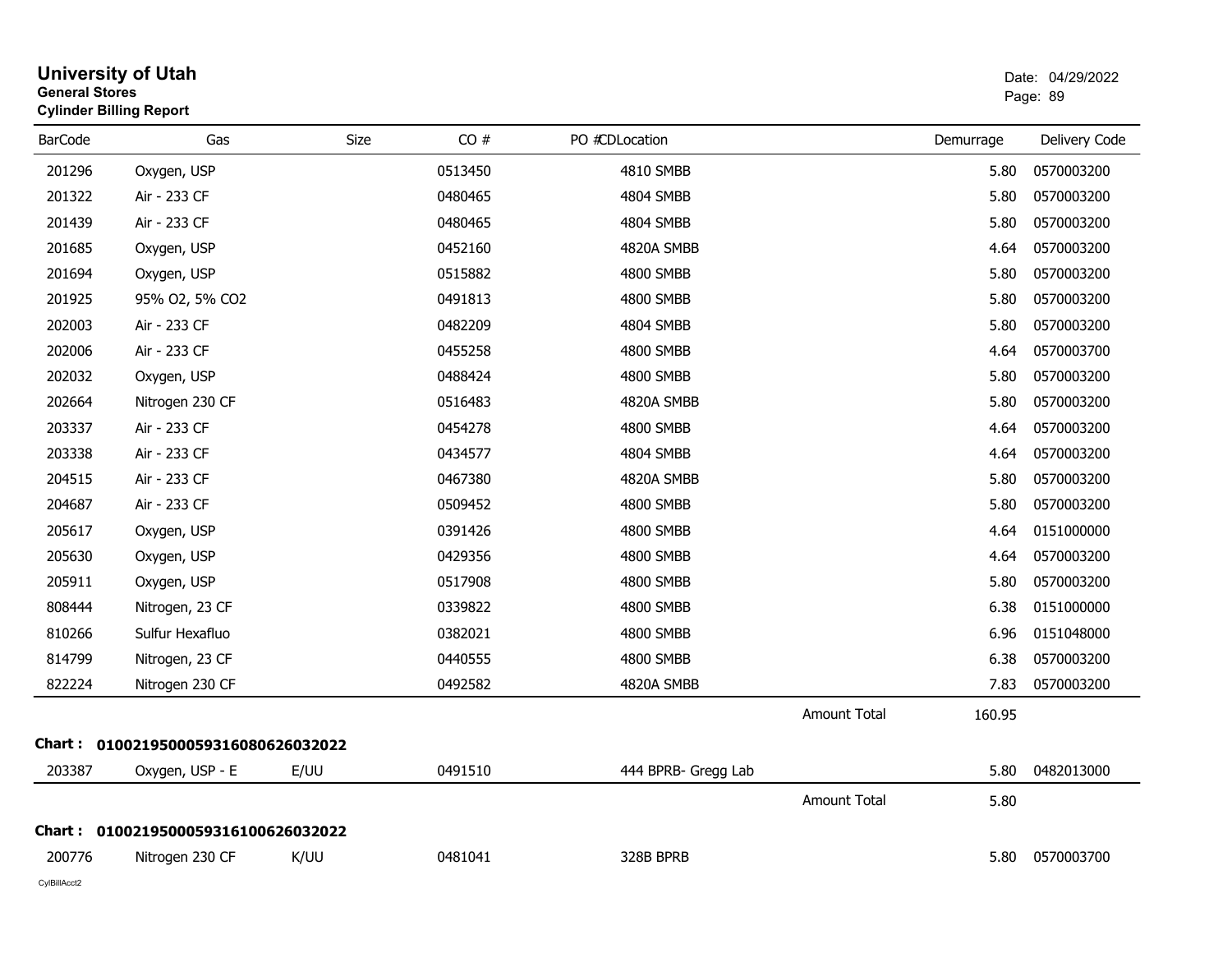| <b>General Stores</b> | <b>University of Utah</b><br><b>Cylinder Billing Report</b> |      |         |                     |                     | Date: 04/29/2022<br>Page: 90 |               |
|-----------------------|-------------------------------------------------------------|------|---------|---------------------|---------------------|------------------------------|---------------|
| <b>BarCode</b>        | Gas                                                         | Size | CO#     | PO #CDLocation      |                     | Demurrage                    | Delivery Code |
| 201789                | Oxygen, USP - E                                             |      | 0518195 | 332 BPRB            |                     | 5.80                         | 0482013000    |
| 203509                | Oxygen, USP - E                                             |      | 0518195 | 332 BPRB            |                     | 5.80                         | 0482013000    |
| 205317                | Oxygen, USP - E                                             |      | 0518195 | 332 BPRB            |                     | 5.80                         | 0482013000    |
| 825273                | Oxygen, USP - E                                             |      | 0515941 | 332 BPRB south door |                     | 7.83                         | 0482013000    |
|                       |                                                             |      |         |                     | Amount Total        | 31.03                        |               |
|                       | Chart: 0100219500059316110626032022                         |      |         |                     |                     |                              |               |
| 205456                | Oxygen, USP - E                                             | E/UU | 0517342 | 070 BPRB            |                     | 5.80                         | 0482013000    |
| 205733                | Oxygen, USP - E                                             |      | 0517342 | 070 BPRB            |                     | 2.60                         | 0482013000    |
| 825600                | Oxygen, USP - E                                             |      | 0518588 | 070 BPRB            |                     | 7.83                         | 0482013000    |
| 825614                | Oxygen, USP - E                                             |      | 0518588 | 070 BPRB            |                     | 7.83                         | 0482013000    |
| 825636                | Oxygen, USP - E                                             |      | 0518588 | 070 BPRB            |                     | 7.83                         | 0482013000    |
| 825640                | Oxygen, USP - E                                             |      | 0518588 | 070 BPRB            |                     | 7.83                         | 0482013000    |
| 825641                | Oxygen, USP - E                                             |      | 0518588 | 070 BPRB            |                     | 7.83                         | 0482013000    |
| 825643                | Oxygen, USP - E                                             |      | 0518588 | 070 BPRB            |                     | 3.51                         | 0482013000    |
| 825644                | Oxygen, USP - E                                             |      | 0518588 | 070 BPRB            |                     | 3.51                         | 0482013000    |
| 825646                | Oxygen, USP - E                                             |      | 0518588 | 070 BPRB            |                     | 7.83                         | 0482013000    |
| 825647                | Oxygen, USP - E                                             |      | 0518588 | 070 BPRB            |                     | 3.51                         | 0482013000    |
| 825648                | Oxygen, USP - E                                             |      | 0518588 | 070 BPRB            |                     | 7.83                         | 0482013000    |
| 825649                | Oxygen, USP - E                                             |      | 0518588 | 070 BPRB            |                     | 7.83                         | 0482013000    |
|                       |                                                             |      |         |                     | <b>Amount Total</b> | 81.57                        |               |
|                       | Chart: 0100219500059316253626032022                         |      |         |                     |                     |                              |               |
| 200652                | Oxygen, USP                                                 | K/UU | 0494801 | 2124 SMBB           |                     | 5.80                         | 0482013000    |
| 202937                | CO2 - 50 Lb.                                                |      | 0507424 | 4375 SMBB           |                     | 5.80                         | 0482013000    |
|                       |                                                             |      |         |                     | <b>Amount Total</b> | 11.60                        |               |
|                       | Chart: 0100219500059317100626032022                         |      |         |                     |                     |                              |               |
| 200324                | Nitrogen 230 CF                                             | K/UU | 0395195 | 328A BPRB           |                     | 4.64                         | 0570003200    |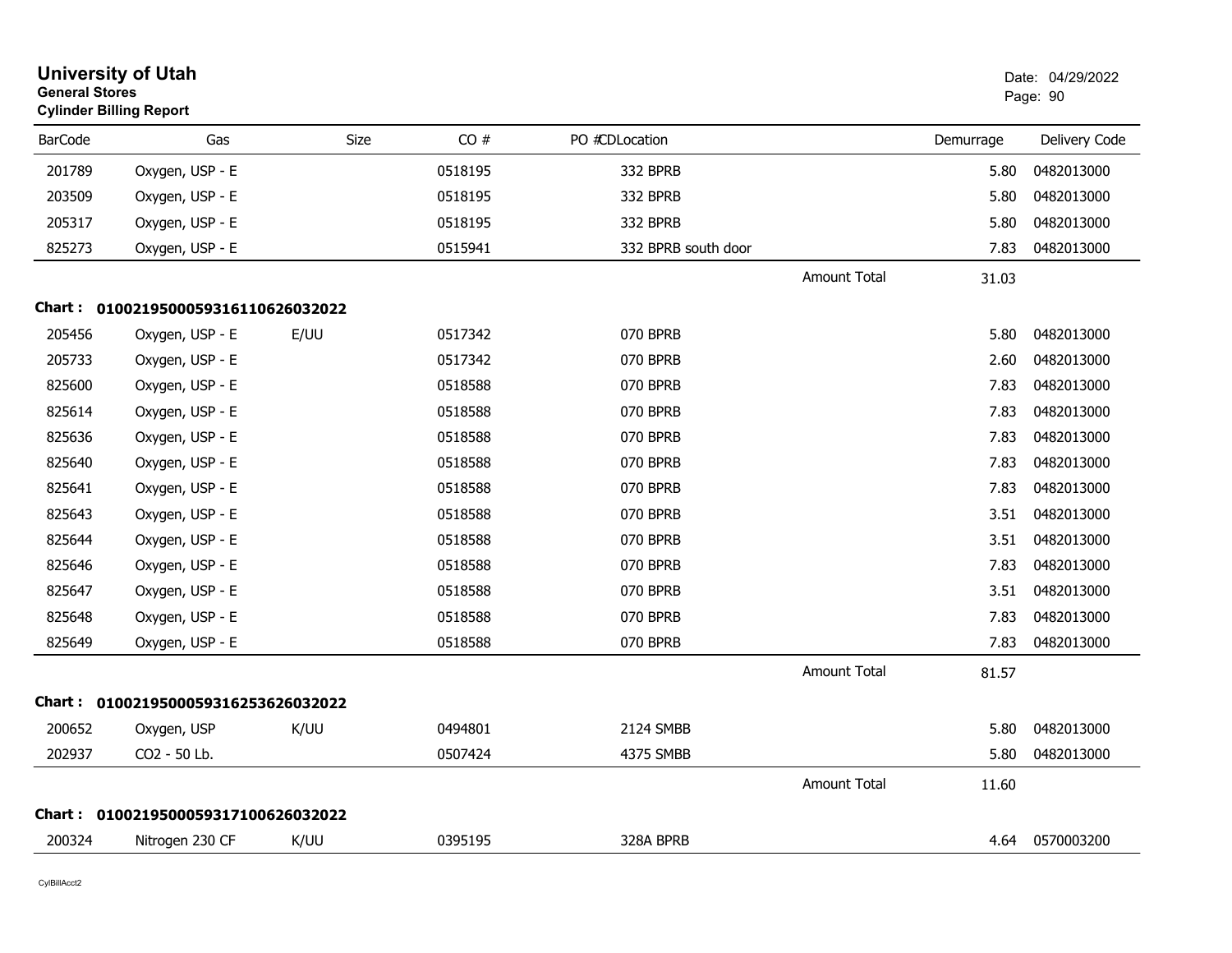| <b>General Stores</b> | <b>Cylinder Billing Report</b>      |      |         |                 |                     |           | Page: 91      |
|-----------------------|-------------------------------------|------|---------|-----------------|---------------------|-----------|---------------|
| <b>BarCode</b>        | Gas                                 | Size | CO#     | PO #CDLocation  |                     | Demurrage | Delivery Code |
|                       |                                     |      |         |                 | <b>Amount Total</b> | 4.64      |               |
| Chart :               | 0100219500059317560626032022        |      |         |                 |                     |           |               |
| 200068                | 95% O2, 5% CO2                      | K/UU | 0404739 | 060 BPRB        |                     | 4.64      | 0570003700    |
| 202029                | 95% O2, 5% CO2                      |      | 0503110 | <b>356 BPRB</b> |                     | 5.80      | 0482013000    |
| 202398                | Oxygen, USP - E                     |      | 0519662 | 0060 BPRB       |                     | 0.80      | 0482013000    |
| 202529                | Oxygen, USP - E                     |      | 0519662 | 0060 BPRB       |                     | 0.60      | 0482013000    |
| 203170                | Nitrogen 230 CF                     |      | 0508768 | <b>356 BPRB</b> |                     | 5.80      | 0482013000    |
| 205312                | Oxygen, USP - E                     |      | 0517584 | 60 BPRB         |                     | 5.00      | 0482013000    |
| 205580                | 95% O2, 5% CO2                      |      | 0503110 | <b>356 BPRB</b> |                     | 5.80      | 0482013000    |
| 825615                | Oxygen, USP - E                     |      | 0518596 | 0060 BPRB       |                     | 6.75      | 0482013000    |
| 825650                | Oxygen, USP - E                     |      | 0518596 | 0060 BPRB       |                     | 7.56      | 0482013000    |
| 825798                | Oxygen, USP - E                     |      | 0519856 | 60 BPRB         |                     | 0.27      | 0482013000    |
| 825802                | Oxygen, USP - E                     |      | 0519856 | 60 BPRB         |                     | 0.27      | 0482013000    |
|                       |                                     |      |         |                 | <b>Amount Total</b> | 43.29     |               |
|                       | Chart: 0100219500059317880626032022 |      |         |                 |                     |           |               |
| 201494                | CO2 - 50 Lb.                        | K/UU | 0510160 | 418 BPRB        |                     | 5.80      | 0570003860    |
| 825029                | CO2 - 50 Lb.                        |      | 0513655 | <b>386 BPRB</b> |                     | 7.83      | 0570003860    |
|                       |                                     |      |         |                 | <b>Amount Total</b> | 13.63     |               |
|                       | Chart: 0100219500059700380626032022 |      |         |                 |                     |           |               |
| 204736                | CO2 - 50 Lb.                        | K/UU | 0519772 | 418 BPRB        |                     | 0.60      | 0482013000    |
|                       |                                     |      |         |                 | <b>Amount Total</b> | 0.60      |               |
|                       | Chart: 01002196000223896430312022   |      |         |                 |                     |           |               |
| 200179                | Nitrogen 230 CF                     | K/UU | 0517527 | 344 BPRB        |                     | 4.40      | 0482013000    |
| 205001                | Nitrogen 230 CF                     |      | 0516461 | 344 BPRB        |                     | 4.40      | 0482013000    |
|                       |                                     |      |         |                 | <b>Amount Total</b> | 8.80      |               |

#### **Chart : 01002212000206006260312022**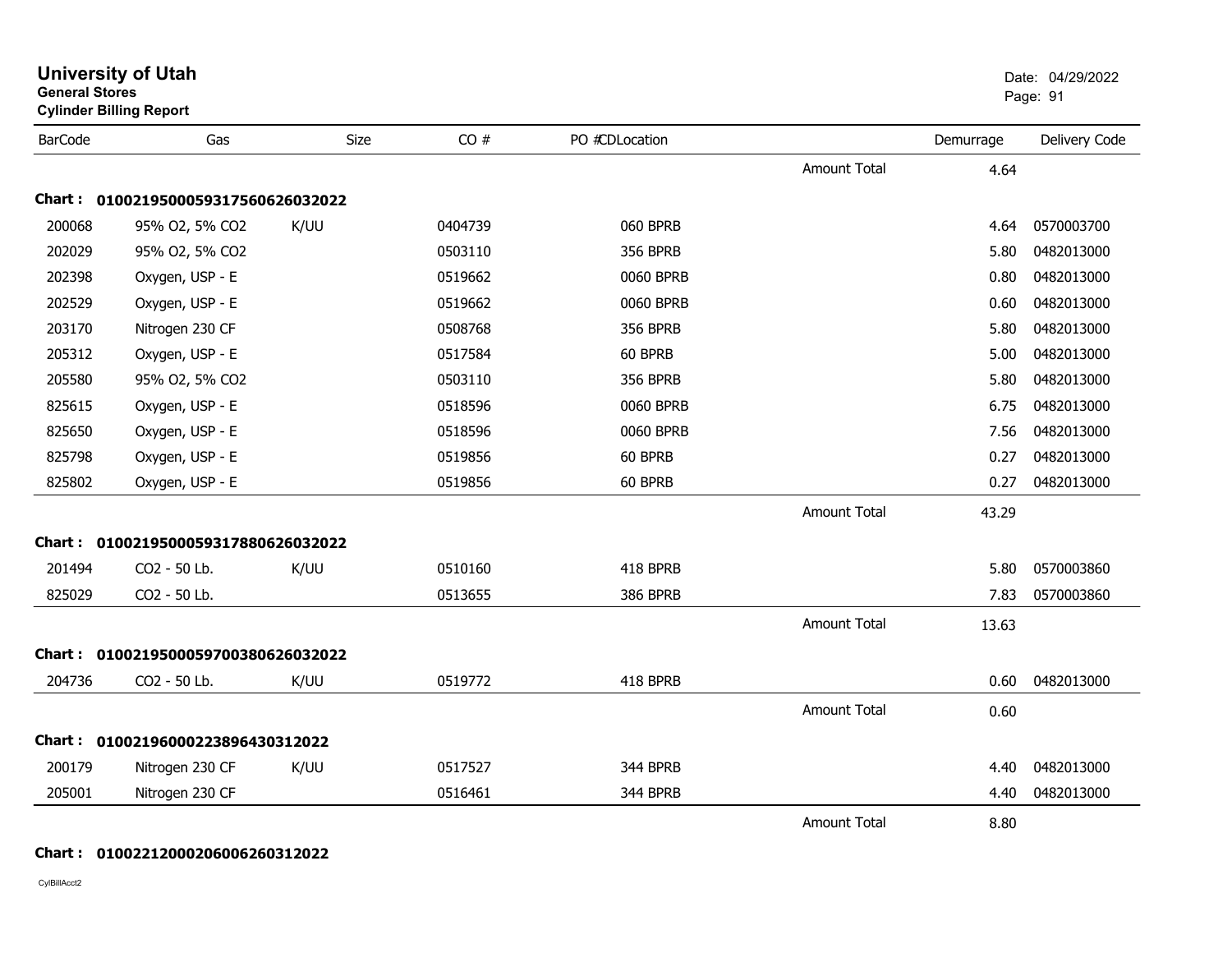| General Stores | <b>Cylinder Billing Report</b>    |             |         |                |                     |           | Page: 92      |
|----------------|-----------------------------------|-------------|---------|----------------|---------------------|-----------|---------------|
| <b>BarCode</b> | Gas                               | <b>Size</b> | CO#     | PO #CDLocation |                     | Demurrage | Delivery Code |
| 203726         | Oxygen - 20 CF                    | 20#/UU      | 0427269 | 4100B EEJ      |                     | 4.64      | 0565041000    |
|                |                                   |             |         |                | <b>Amount Total</b> | 4.64      |               |
|                | Chart: 01002212000281906260312022 |             |         |                |                     |           |               |
| 810894         | Ethane                            | SS Praxai   | 0410420 | 3200 EEJ       |                     | 15.37     | 0565041000    |
|                |                                   |             |         |                | <b>Amount Total</b> | 15.37     |               |
|                | Chart: 01002212000301686260012022 |             |         |                |                     |           |               |
| 202093         | Nitrogen 230 CF                   | K/UU        | 0491803 | 5200 EEJ       |                     | 5.80      | 0565041000    |
|                |                                   |             |         |                | <b>Amount Total</b> | 5.80      |               |
|                | Chart: 01002212000307256260312022 |             |         |                |                     |           |               |
| 205661         | CO2 - 50 Lb.                      | K/UU        | 0512550 | 178B BPRB      |                     | 5.80      | 0565041000    |
| 825752         | CO2 - 50 Lb.                      |             | 0519760 | 178B BPRB      |                     | 1.08      | 0565041000    |
|                |                                   |             |         |                | <b>Amount Total</b> | 6.88      |               |
|                | Chart: 01002212000307256630312022 |             |         |                |                     |           |               |
| 203845         | CO2 - 50 Lb.                      | K/UU        | 0511221 | 178B BPRB      |                     | 5.00      | 0565041000    |
|                |                                   |             |         |                | <b>Amount Total</b> | 5.00      |               |
|                | Chart: 01002212000308696260312022 |             |         |                |                     |           |               |
| 200473         | CO2 - 50 Lb.                      | K/UU        | 0508256 | 147 BPRB       |                     | 5.80      | 0565041000    |
| 202462         | CO2 - 50 Lb.                      |             | 0497611 | 147 BPRB       |                     | 5.80      | 0565041000    |
|                |                                   |             |         |                | <b>Amount Total</b> | 11.60     |               |
|                | Chart: 01002212000308726260312022 |             |         |                |                     |           |               |
| 200692         | CO2 - 50 Lb.                      | K/UU        | 0502347 | 4202 EEJ       |                     | 5.80      | 0565041000    |
| 201636         | N2, Liquid LX45                   |             | 0518184 | 4520 EEJ       |                     | 11.20     | 0565041000    |
| 201874         | N2, Liquid LX45                   |             | 0517804 | 4520 EEJ       |                     | 1.60      | 0565041000    |
| 202002         | N2, Liquid LX45                   |             | 0519418 | 4520 EEJ       |                     | 11.20     | 0565041000    |
| 202297         | N2, Liquid LX45                   |             | 0519125 | 4520 EEJ       |                     | 22.40     | 0565041000    |

**University of Utah** Date: 04/29/2022 **General Stores**entry of the control of the control of the control of the control of the control of the control of the control of the control of the control of the control of the control of the control of the control of the control of the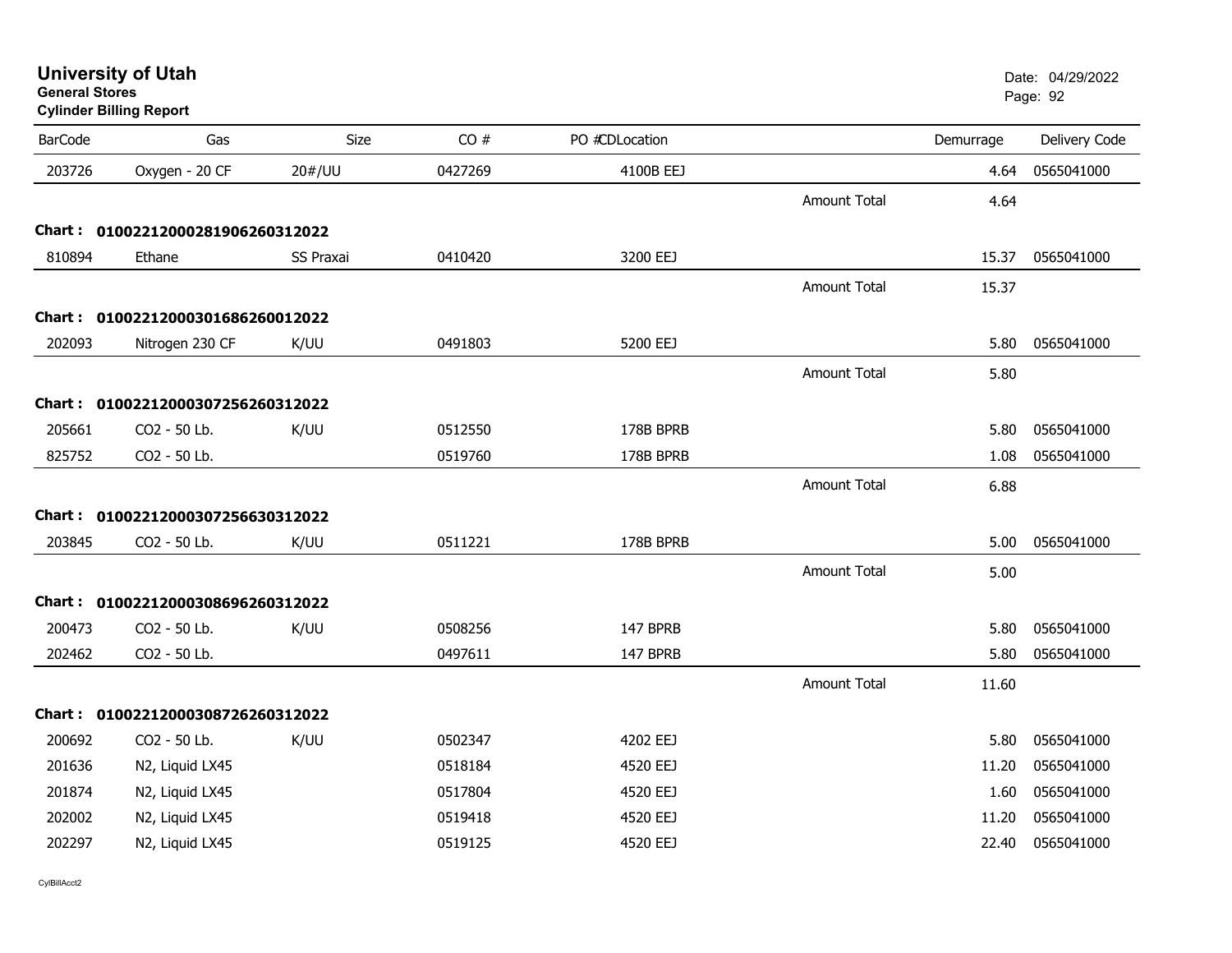| <b>University of Utah</b><br><b>General Stores</b><br><b>Cylinder Billing Report</b> |                                   |      |         |                        |                     |           | Date: 04/29/2022<br>Page: 93 |
|--------------------------------------------------------------------------------------|-----------------------------------|------|---------|------------------------|---------------------|-----------|------------------------------|
| <b>BarCode</b>                                                                       | Gas                               | Size | CO#     | PO #CDLocation         |                     | Demurrage | Delivery Code                |
| 202345                                                                               | CO2 - 50 Lb.                      |      | 0505645 | 4120 EEJ               |                     | 5.80      | 0565041000                   |
| 202429                                                                               | N2, Liquid LX45                   |      | 0518338 | 4520 EEJ               |                     | 20.80     | 0565041000                   |
| 203276                                                                               | N2, Liquid LX45                   |      | 0519678 | 4520 EEJ               |                     | 1.60      | 0565041000                   |
| 203311                                                                               | CO2 - 50 Lb.                      |      | 0502347 | 4202 EEJ               |                     | 5.80      | 0565041000                   |
| 205514                                                                               | CO2 - 50 Lb.                      |      | 0515109 | 4202 EEJ               |                     | 5.80      | 0565041000                   |
| 205654                                                                               | CO2 - 50 Lb.                      |      | 0512528 | 4202 EEJ               |                     | 5.80      | 0565041000                   |
| 205705                                                                               | N2, Liquid LX45                   |      | 0518801 | 4520 EEJ               |                     | 24.00     | 0565041000                   |
| 824965                                                                               | CO2 - 50 Lb.                      |      | 0513074 | 4202 EEJ               |                     | 7.83      | 0565041000                   |
|                                                                                      |                                   |      |         |                        | <b>Amount Total</b> | 129.63    |                              |
|                                                                                      | Chart: 01002212500061816260312022 |      |         |                        |                     |           |                              |
| 200516                                                                               | CO2 - 50 Lb.                      | K/UU | 0497542 | 178A BPRB              |                     | 5.80      | 0570004100                   |
| 200876                                                                               | Nitrogen 230 CF                   |      | 0496031 | 3520A EEJ- Cold Room   |                     | 5.80      | 0565041000                   |
|                                                                                      |                                   |      |         |                        | <b>Amount Total</b> | 11.60     |                              |
|                                                                                      | Chart: 01002212500062226260212022 |      |         |                        |                     |           |                              |
| 200123                                                                               | Helium - 219 CF                   | K/UU | 0509284 | 3700 EEJ               |                     | 5.80      | 0565041000                   |
|                                                                                      |                                   |      |         |                        | Amount Total        | 5.80      |                              |
|                                                                                      | Chart: 01002212500062226260312022 |      |         |                        |                     |           |                              |
| 200384                                                                               | Nitrogen 230 CF                   | K/UU | 0505669 | 3200 EEJ               |                     | 5.80      | 0565041000                   |
| 200667                                                                               | Nitrogen 230 CF                   |      | 0515316 | 3200 EEJ- Erhu Cao lab |                     | 5.80      | 0565041000                   |
| 201544                                                                               | N2, Liquid LX45                   |      | 0519985 | 3700 EEJ               |                     | 1.60      | 0565041000                   |
| 201712                                                                               | N2, Liquid LX45                   |      | 0518922 | 3700 EEJ               |                     | 35.20     | 0565041000                   |
| 201874                                                                               | N2, Liquid LX45                   |      | 0518921 | 3700 EEJ               |                     | 35.20     | 0565041000                   |
| 202296                                                                               | N2, Liquid LX45                   |      | 0517647 | 3700 EEJ               |                     | 1.60      | 0565041000                   |
| 202429                                                                               | N2, Liquid LX45                   |      | 0519387 | 3700 EEJ               |                     | 14.40     | 0565041000                   |
| 202580                                                                               | N2, Liquid LX45                   |      | 0518403 | 3700 EEJ               |                     | 1.60      | 0565041000                   |
| 203017                                                                               | N2, Liquid LX45                   |      | 0518736 | 3700 EEJ               |                     | 28.80     | 0565041000                   |
| 203278<br>CvIBillAcct2                                                               | N2, Liquid LX45                   |      | 0518922 | 3700 EEJ               |                     | 35.20     | 0565041000                   |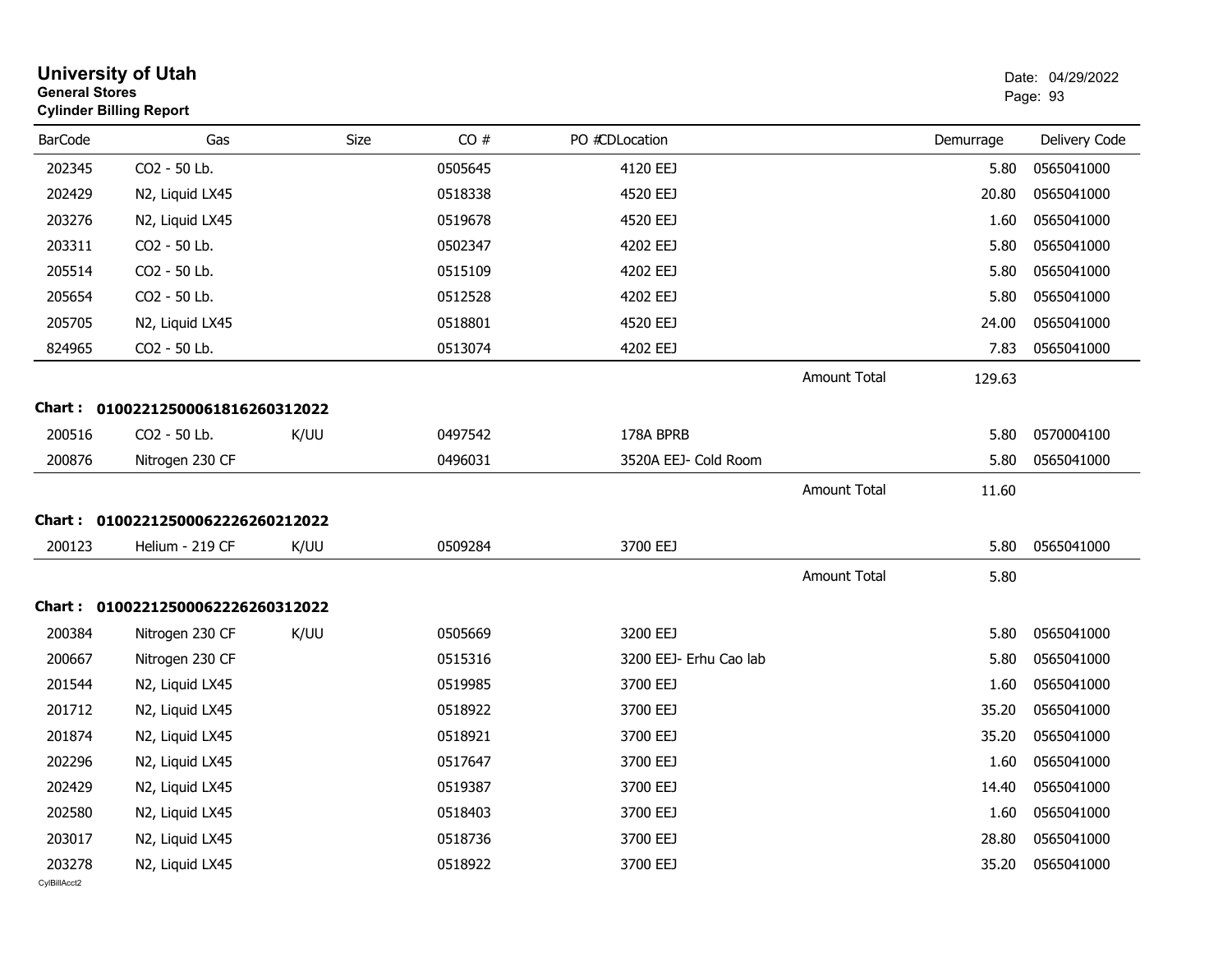| <b>General Stores</b> | <b>University of Utah</b><br><b>Cylinder Billing Report</b> |      |         |                |                     |           | Date: 04/29/2022<br>Page: 94 |
|-----------------------|-------------------------------------------------------------|------|---------|----------------|---------------------|-----------|------------------------------|
| <b>BarCode</b>        | Gas                                                         | Size | CO#     | PO #CDLocation |                     | Demurrage | Delivery Code                |
| 203524                | N2, Liquid LX45                                             |      | 0518403 | 3700 EEJ       |                     | 11.20     | 0565041000                   |
| 203530                | N2, Liquid LX45                                             |      | 0518394 | 3700 EEJ       |                     | 11.20     | 0565041000                   |
| 203713                | N2, Liquid LX45                                             |      | 0518736 | 3700 EEJ       |                     | 43.20     | 0565041000                   |
| 204398                | N2, Liquid LX45                                             |      | 0519985 | 3700 EEJ       |                     | 1.60      | 0565041000                   |
| 823733                | Helium - 219 CF                                             |      | 0506052 | 3700 EEJ       |                     | 7.83      | 0565041000                   |
|                       |                                                             |      |         |                | <b>Amount Total</b> | 240.23    |                              |
|                       | Chart: 01002212500095546260312022                           |      |         |                |                     |           |                              |
| 201516                | Nitrogen 230 CF                                             | K/UU | 0272187 | 5800 EEJ       |                     | 4.64      | 0565041000                   |
|                       |                                                             |      |         |                | Amount Total        | 4.64      |                              |
|                       | Chart: 01002212500264916260312022                           |      |         |                |                     |           |                              |
| 200002                | CO2 - 50 Lb.                                                | K/UU | 0508349 | 4570 EEJ       |                     | 4.20      | 0565041000                   |
| 200029                | CO2 - 50 Lb.                                                |      | 0483607 | 5700 EEJ       |                     | 5.80      | 0565041000                   |
| 200491                | CO2 - 50 Lb.                                                |      | 0515296 | 5700 EEJ       |                     | 5.80      | 0565041000                   |
| 201087                | CO2 - 50 Lb.                                                |      | 0516897 | 5700 EEJ       |                     | 5.80      | 0565041000                   |
| 201711                | N2, Liquid LX45                                             |      | 0518295 | 5700 EEJ       |                     | 46.40     | 0565041000                   |
| 202114                | CO2 - 50 Lb.                                                |      | 0506394 | 5700 EEJ       |                     | 1.20      | 0565041000                   |
| 202631                | Oxygen, USP - E                                             |      | 0513560 | 1424A CMC      |                     | 5.80      | 0565041000                   |
| 203476                | CO2 - 50 Lb.                                                |      | 0516897 | 5700 EEJ       |                     | 5.80      | 0565041000                   |
| 203699                | CO2 - 50 Lb.                                                |      | 0517734 | 5700 EEJ       |                     | 5.80      | 0565041000                   |
| 203703                | CO2 - 50 Lb.                                                |      | 0517734 | 5700 EEJ       |                     | 5.80      | 0565041000                   |
| 205342                | Oxygen, USP - E                                             |      | 0513560 | 1424A CMC      |                     | 5.80      | 0565041000                   |
| 822324                | Oxygen, USP - E                                             |      | 0502063 | 1425A CMC      |                     | 7.83      | 0565041000                   |
| 824924                | Oxygen, USP - E                                             |      | 0513860 | 1425A CMC      |                     | 7.83      | 0565041000                   |
| 825096                | Oxygen, USP - E                                             |      | 0513860 | 1425A CMC      |                     | 7.83      | 0565041000                   |
| 825616                | Oxygen, USP - E                                             |      | 0518401 | 1425A CMC      |                     | 7.83      | 0565041000                   |
| 825617                | Oxygen, USP - E                                             |      | 0518401 | 1425A CMC      |                     | 7.83      | 0565041000                   |
| 825618                | Oxygen, USP - E                                             |      | 0518401 | 1425A CMC      |                     | 7.83      | 0565041000                   |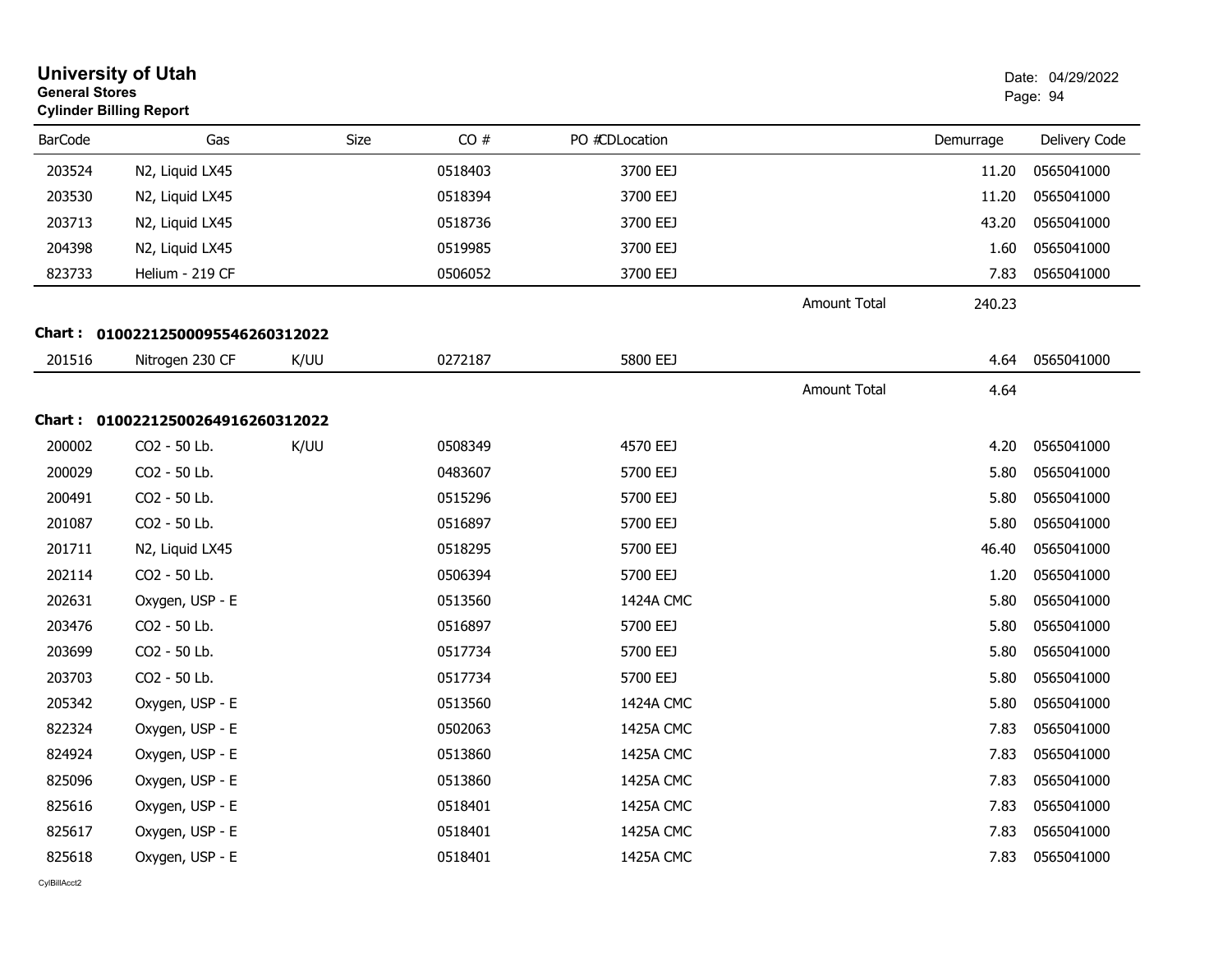| <b>General Stores</b> | <b>University of Utah</b><br><b>Cylinder Billing Report</b> |      |         |                |                     |           | Date: 04/29/2022<br>Page: 95 |
|-----------------------|-------------------------------------------------------------|------|---------|----------------|---------------------|-----------|------------------------------|
| <b>BarCode</b>        | Gas                                                         | Size | CO#     | PO #CDLocation |                     | Demurrage | Delivery Code                |
| 825619                | Oxygen, USP - E                                             |      | 0518401 | 1425A CMC      |                     | 7.83      | 0565041000                   |
| 825620                | Oxygen, USP - E                                             |      | 0518401 | 1425A CMC      |                     | 7.83      | 0565041000                   |
|                       |                                                             |      |         |                | <b>Amount Total</b> | 160.84    |                              |
|                       | Chart: 0100221500051004652626032022                         |      |         |                |                     |           |                              |
| 200721                | CO2 - 50 Lb.                                                | K/UU | 0516893 | 5534 EEJ       |                     | 5.80      | 0565041000                   |
| 201567                | CO2 - 50 Lb.                                                |      | 0502632 | 5104 EEJ       |                     | 5.80      | 0565041000                   |
| 201812                | CO2 - 50 Lb.                                                |      | 0499194 | 3120 EEJ       |                     | 5.80      | 0565041000                   |
| 204583                | CO2 - 50 Lb.                                                |      | 0499194 | 3120 EEJ       |                     | 5.80      | 0565041000                   |
| 822862                | CO2 - 50 Lb.                                                |      | 0497399 | 5534 EEJ       |                     | 7.83      | 0565041000                   |
| 822863                | CO2 - 50 Lb.                                                |      | 0497399 | 5534 EEJ       |                     | 7.83      | 0565041000                   |
|                       |                                                             |      |         |                | <b>Amount Total</b> | 38.86     |                              |
|                       | Chart: 0100221500054903105626032022                         |      |         |                |                     |           |                              |
| 203695                | CO2 - 50 Lb.                                                | K/UU | 0518780 | 5104 EEj       |                     | 4.60      | 0565041000                   |
| 203696                | CO2 - 50 Lb.                                                |      | 0518780 | 5104 EEj       |                     | 4.60      | 0565041000                   |
| 203859                | CO2 - 50 Lb.                                                |      | 0518568 | 4500 EEJ       |                     | 5.80      | 0565041000                   |
|                       |                                                             |      |         |                | Amount Total        | 15.00     |                              |
|                       | Chart: 0100221500055900721626032022                         |      |         |                |                     |           |                              |
| 201183                | CO2 - 50 Lb.                                                | K/UU | 0500534 | 5536 EEJ       |                     | 5.80      | 0565041000                   |
| 203691                | CO2 - 50 Lb.                                                |      | 0518852 | 3120 E EEJ     |                     | 4.60      | 0565041000                   |
| 203692                | CO2 - 50 Lb.                                                |      | 0518852 | 3120 E EEJ     |                     | 4.60      | 0565041000                   |
|                       |                                                             |      |         |                | <b>Amount Total</b> | 15.00     |                              |
|                       | Chart: 0100221500059006645626032022                         |      |         |                |                     |           |                              |
| 201519                | Nitrogen 230 CF                                             | K/UU | 0518464 | 132 BPRB       |                     | 5.80      | 0565041000                   |
| 203619                | N2, Liquid, 265                                             |      | 0519229 | 129 BPRB       |                     | 43.68     | 0565041000                   |
|                       |                                                             |      |         |                | <b>Amount Total</b> | 49.48     |                              |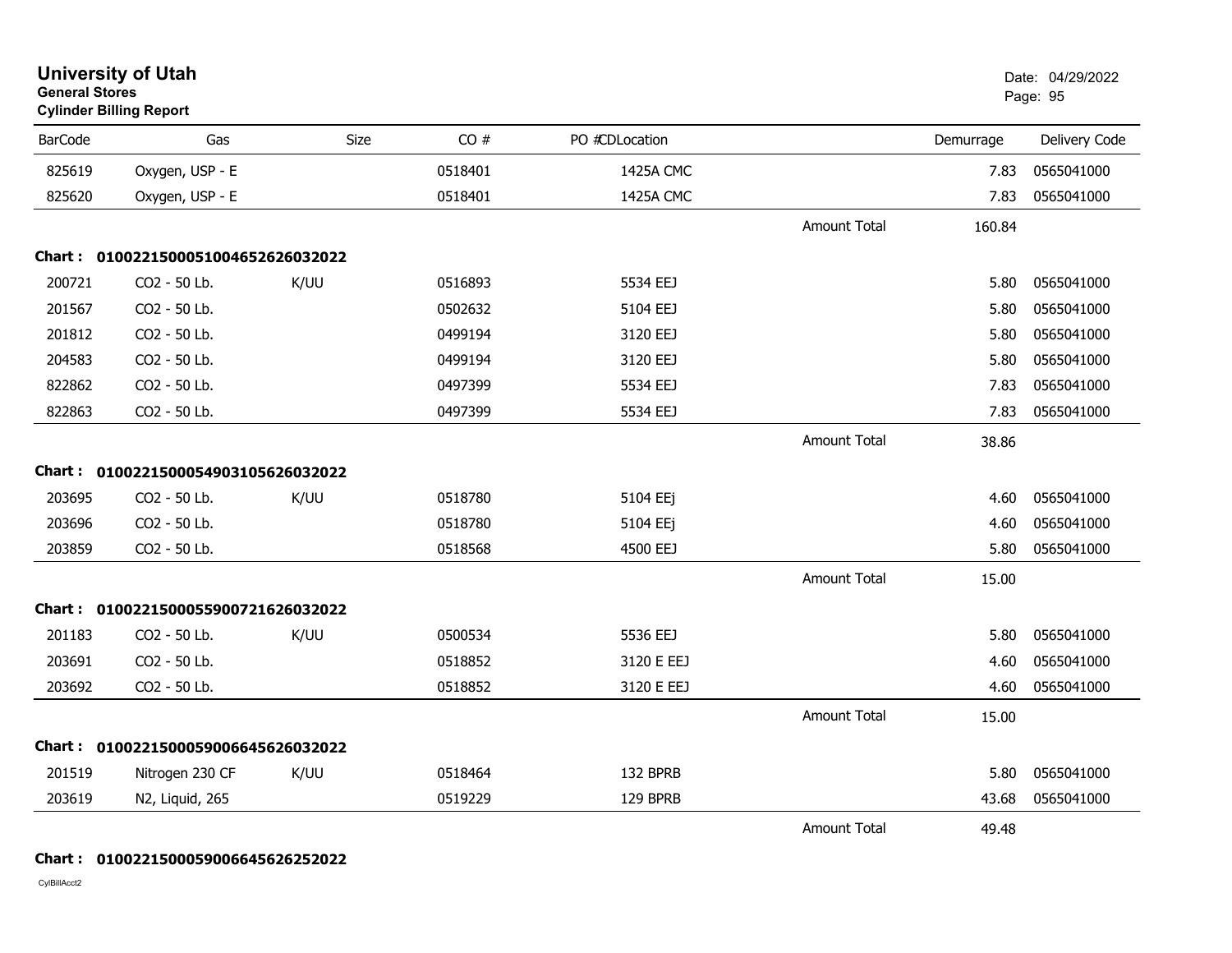| <b>General Stores</b> | <b>University of Utah</b><br><b>Cylinder Billing Report</b> |      |         |                |                     |           | Date: 04/29/2022<br>Page: 96 |
|-----------------------|-------------------------------------------------------------|------|---------|----------------|---------------------|-----------|------------------------------|
| <b>BarCode</b>        | Gas                                                         | Size | CO#     | PO #CDLocation |                     | Demurrage | Delivery Code                |
| 200548                | Nitrogen 230 CF                                             | K/UU | 0518923 | 126 BPRB       |                     | 4.40      | 0565041000                   |
| 200964                | Nitrogen 230 CF                                             |      | 0518923 | 126 BPRB       |                     | 4.40      | 0565041000                   |
| 201299                | Nitrogen 230 CF                                             |      | 0512243 | 129 BPRB       |                     | 1.40      | 0565041000                   |
| 201862                | Nitrogen 230 CF                                             |      | 0518923 | 126 BPRB       |                     | 4.40      | 0565041000                   |
| 202336                | Argon                                                       |      | 0515779 | 126 BPRB       |                     | 1.40      | 0565041000                   |
| 203673                | N2, Liquid, 265                                             |      | 0517979 | 129 BPRB       |                     | 19.11     | 0565041000                   |
| 203674                | N2, Liquid, 265                                             |      | 0519749 | 129 BPRB       |                     | 10.92     | 0565041000                   |
| 203675                | N2, Liquid, 265                                             |      | 0518284 | 129 BPRB       |                     | 2.73      | 0565041000                   |
| 203675                | N2, Liquid, 265                                             |      | 0518672 | 129 BPRB       |                     | 16.38     | 0565041000                   |
| 203675                | N2, Liquid, 265                                             |      | 0518976 | 129 BPRB       |                     | 49.14     | 0565041000                   |
| 825246                | Nitrogen 230 CF                                             |      | 0516356 | 129 BPRB       |                     | 1.89      | 0565041000                   |
| 825247                | Nitrogen 230 CF                                             |      | 0516356 | 129 BPRB       |                     | 1.89      | 0565041000                   |
| 825664                | Argon                                                       |      | 0518923 | 126 BPRB       |                     | 5.94      | 0565041000                   |
| 825665                | Argon                                                       |      | 0518923 | 126 BPRB       |                     | 5.94      | 0565041000                   |
|                       |                                                             |      |         |                | <b>Amount Total</b> | 129.94    |                              |
|                       | Chart: 0100221500059006665626032022                         |      |         |                |                     |           |                              |
| 200559                | Nitrogen 230 CF                                             | K/UU | 0510051 | 3700 EEJ       |                     | 5.80      | 0565041000                   |
| 201636                | N2, Liquid LX45                                             |      | 0519002 | 144 BPRB       |                     | 27.20     | 0565041000                   |
| 201870                | N2, Liquid LX45                                             |      | 0519718 | 144 BPRB       |                     | 6.40      | 0565041000                   |
| 203524                | N2, Liquid LX45                                             |      | 0519001 | 144 BPRB       |                     | 33.60     | 0565041000                   |
| 203530                | N2, Liquid LX45                                             |      | 0519002 | 144 BPRB       |                     | 27.20     | 0565041000                   |
| 203779                | N2, Liquid LX45                                             |      | 0518498 | 144 BPRB       |                     | 12.80     | 0565041000                   |
| 204493                | N2, Liquid LX45                                             |      | 0519718 | 144 BPRB       |                     | 6.40      | 0565041000                   |
| 205587                | N2, Liquid LX45                                             |      | 0519001 | 144 BPRB       |                     | 22.40     | 0565041000                   |
| 205708                | N2, Liquid LX45                                             |      | 0518026 | 144 BPRB       |                     | 12.80     | 0565041000                   |
|                       |                                                             |      |         |                | <b>Amount Total</b> | 154.60    |                              |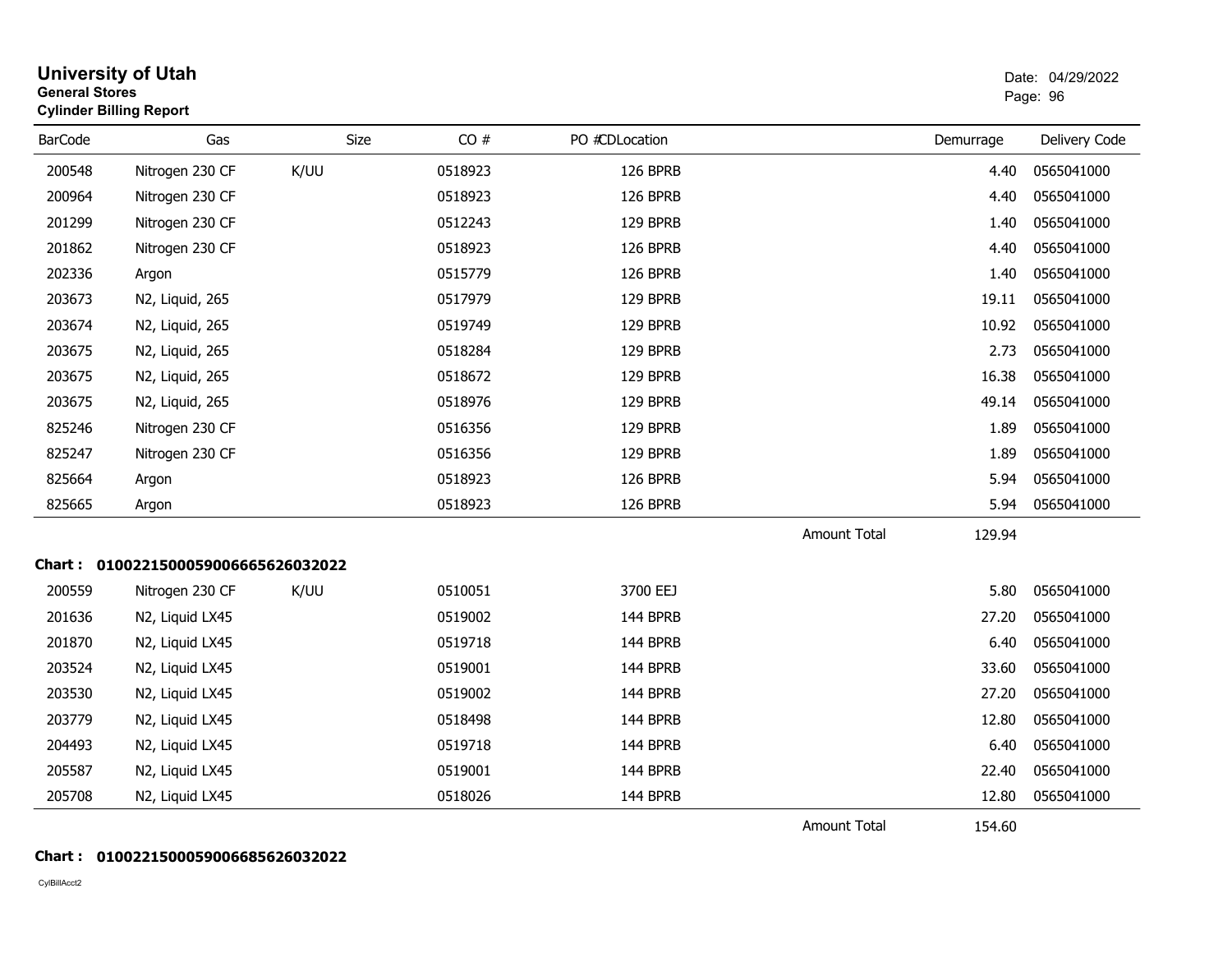| <b>General Stores</b> | <b>University of Utah</b><br><b>Cylinder Billing Report</b> |           |         |                |                     |           | Date: 04/29/2022<br>Page: 97 |
|-----------------------|-------------------------------------------------------------|-----------|---------|----------------|---------------------|-----------|------------------------------|
| <b>BarCode</b>        | Gas                                                         | Size      | CO#     | PO #CDLocation |                     | Demurrage | Delivery Code                |
| 201326                | CO2 - 50 Lb.                                                | K/UU      | 0515304 | 178B BPRB      |                     | 5.80      | 0565041000                   |
| 202522                | CO2 - 50 Lb.                                                |           | 0515598 | 178A BPRB      |                     | 5.80      | 0570002950                   |
| 203312                | CO2 - 50 Lb.                                                |           | 0518308 | 178B BPRB      |                     | 1.00      | 0565041000                   |
| 203706                | CO <sub>2</sub> - 50 Lb.                                    |           | 0516280 | 178B BPRB      |                     | 5.80      | 0565041000                   |
| 204717                | CO2 - 50 Lb.                                                |           | 0518761 | 178B BPRB      |                     | 4.80      | 0565041000                   |
|                       |                                                             |           |         |                | Amount Total        | 23.20     |                              |
|                       | Chart: 0100221500059009211626032022                         |           |         |                |                     |           |                              |
| 825187                | 5%CO25%o2 IN N2                                             | 200C/Mt.A | 0513469 | 3100 EEJ       |                     | 7.83      | 0565041000                   |
| 825784                | 5%Co2,5%O2,N2                                               |           | 0519105 | 3100 EEJ       |                     | 1.89      | 0565041000                   |
|                       |                                                             |           |         |                | <b>Amount Total</b> | 9.72      |                              |
|                       | Chart: 0100221500059311321626032022                         |           |         |                |                     |           |                              |
| 200605                | Nitrogen 230 CF                                             | K/UU      | 0405725 | 4702A EEJ      |                     | 4.64      | 0565041000                   |
| 200796                | CO2 - 50 Lb.                                                |           | 0512725 | 3120E EEJ      |                     | 5.80      | 0565041000                   |
| 200835                | CO2 - 50 Lb.                                                |           | 0508733 | 5104 EEJ       |                     | 1.20      | 0565041000                   |
| 200855                | CO2 - 50 Lb.                                                |           | 0486800 | 5534 EEJ       |                     | 5.80      | 0565041000                   |
| 201532                | CO2 - 50 Lb.                                                |           | 0507917 | 4500 EEJ       |                     | 5.80      | 0565041000                   |
| 202035                | Nitrogen 230 CF                                             |           | 0505337 | 3520 EEJ       |                     | 5.80      | 0565041000                   |
| 205365                | CO2 - 50 Lb.                                                |           | 0507399 | 3120E EEJ      |                     | 5.80      | 0565041000                   |
|                       |                                                             |           |         |                | <b>Amount Total</b> | 34.84     |                              |
|                       | Chart: 0100221500059311432626032022                         |           |         |                |                     |           |                              |
| 810479                | Oxygen, USP                                                 | 200C/Mt.A | 0387439 | 3700 EEJ       |                     | 6.38      | 0565041000                   |
| 822390                | Ethane                                                      |           | 0491874 | 3800 EEJ       |                     | 36.25     | 0565041000                   |
|                       |                                                             |           |         |                | Amount Total        | 42.63     |                              |
|                       | Chart: 0100221500059315770626032022                         |           |         |                |                     |           |                              |
| 200282                | CO2 - 50 Lb.                                                | K/UU      | 0516896 | 3120E EEJ      |                     | 5.80      | 0565041000                   |
|                       |                                                             |           |         |                | <b>Amount Total</b> | 5.80      |                              |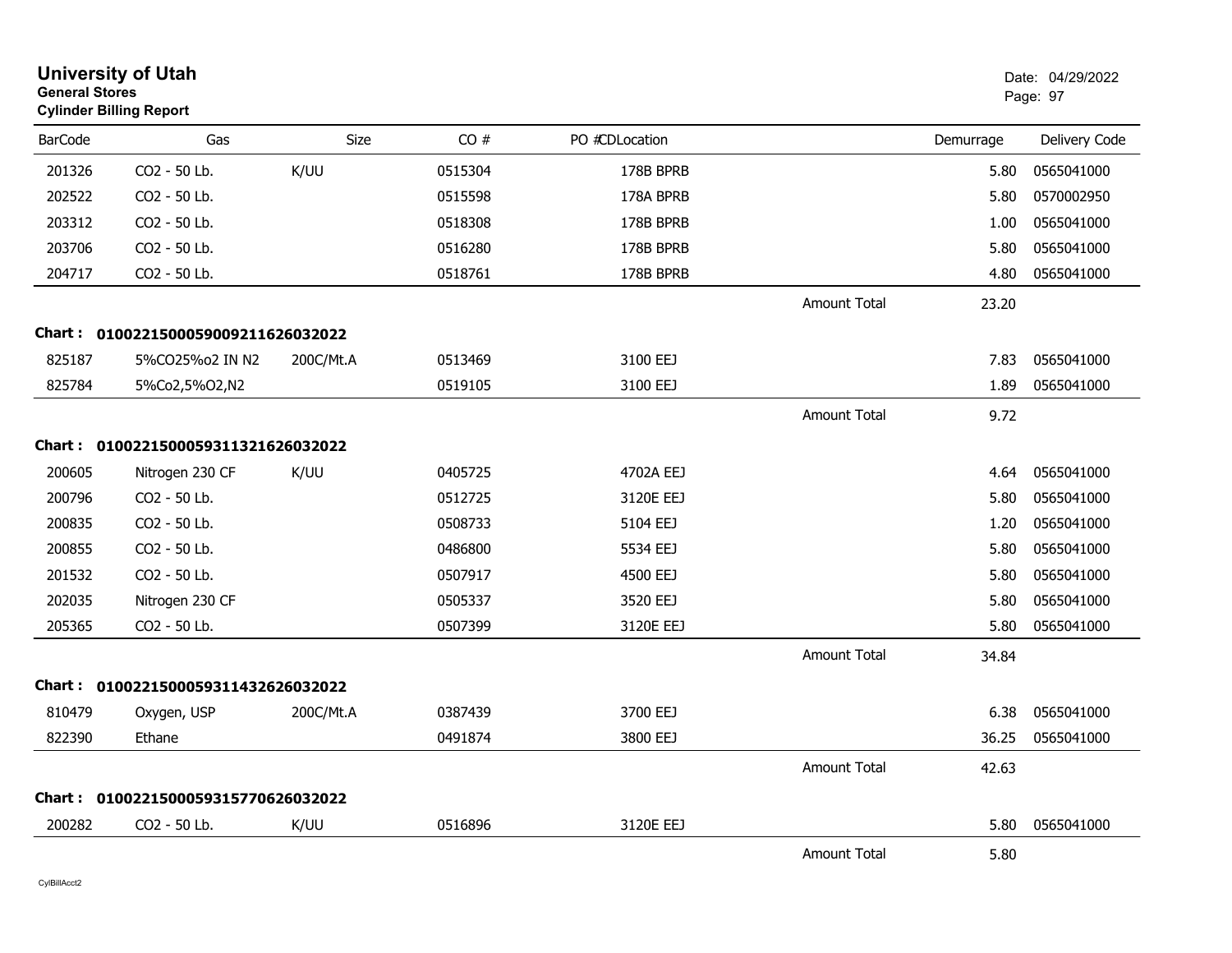| <b>General Stores</b> | <b>University of Utah</b><br><b>Cylinder Billing Report</b> |           |         |                |                     |           | Date: 04/29/2022<br>Page: 98 |
|-----------------------|-------------------------------------------------------------|-----------|---------|----------------|---------------------|-----------|------------------------------|
| <b>BarCode</b>        | Gas                                                         | Size      | CO#     | PO #CDLocation |                     | Demurrage | Delivery Code                |
|                       | Chart: 0100221500059316030626032022                         |           |         |                |                     |           |                              |
| 201254                | CO2 - 50 Lb.                                                | K/UU      | 0506891 | 3120E EEJ      |                     | 5.80      | 0565041000                   |
| 203478                | CO2 - 50 Lb.                                                |           | 0507588 | 3120E EEJ      |                     | 5.80      | 0565041000                   |
|                       |                                                             |           |         |                | <b>Amount Total</b> | 11.60     |                              |
|                       | Chart: 0100221500059316050626002022                         |           |         |                |                     |           |                              |
| 823858                | 5%Co2,5%O2,N2                                               | 200C/Mt.A | 0504777 | 3100 eej       |                     | 5.94      | 0565041000                   |
|                       |                                                             |           |         |                | <b>Amount Total</b> | 5.94      |                              |
|                       | Chart: 0100221500059316050626032022                         |           |         |                |                     |           |                              |
| 200011                | CO2 - 50 Lb.                                                | K/UU      | 0511824 | 3100 EEJ       |                     | 5.80      | 0565041000                   |
| 201063                | CO2 - 50 Lb.                                                |           | 0518563 | 3100 EEJ       |                     | 5.80      | 0565041000                   |
|                       |                                                             |           |         |                | <b>Amount Total</b> | 11.60     |                              |
|                       | Chart: 0100221500059317091626032022                         |           |         |                |                     |           |                              |
| 201727                | CO2 - 50 Lb.                                                | K/UU      | 0517295 | 4524 EEJ       |                     | 5.80      | 0565041000                   |
| 202344                | CO <sub>2</sub> - 50 Lb.                                    |           | 0519816 | 4524 EEJ       |                     | 0.60      | 0565041000                   |
| 204719                | CO2 - 50 Lb.                                                |           | 0519816 | 4524 EEJ       |                     | 0.60      | 0565041000                   |
| 205370                | CO2 - 50 Lb.                                                |           | 0517295 | 4524 EEJ       |                     | 5.80      | 0565041000                   |
| 205682                | CO2 - 50 Lb.                                                |           | 0516085 | 4524 EEJ       |                     | 5.20      | 0565041000                   |
|                       |                                                             |           |         |                | Amount Total        | 18.00     |                              |
|                       | Chart: 0100221500059317401626032022                         |           |         |                |                     |           |                              |
| 200696                | CO <sub>2</sub> - 50 Lb.                                    | K/UU      | 0518808 | 210 SO BIOLOGY |                     | 4.60      | 0084002010                   |
| 201036                | CO2 - 50 Lb.                                                |           | 0497604 | 3120E EEJ      |                     | 5.80      | 0565041000                   |
| 201526                | CO2 - 50 Lb.                                                |           | 0518808 | 210 SO BIOLOGY |                     | 4.60      | 0084002010                   |
| 201783                | CO2 - 50 Lb.                                                |           | 0485177 | 5552 EEJ       |                     | 5.80      | 0565041000                   |
| 201864                | CO2 - 50 Lb.                                                |           | 0518777 | 4100 EEJ       |                     | 4.60      | 0565041000                   |
| 202747                | CO2 - 50 Lb.                                                |           | 0518808 | 210 SO BIOLOGY |                     | 4.60      | 0084002010                   |
| 203486                | CO2 - 50 Lb.                                                |           | 0518777 | 4100 EEJ       |                     | 4.60      | 0565041000                   |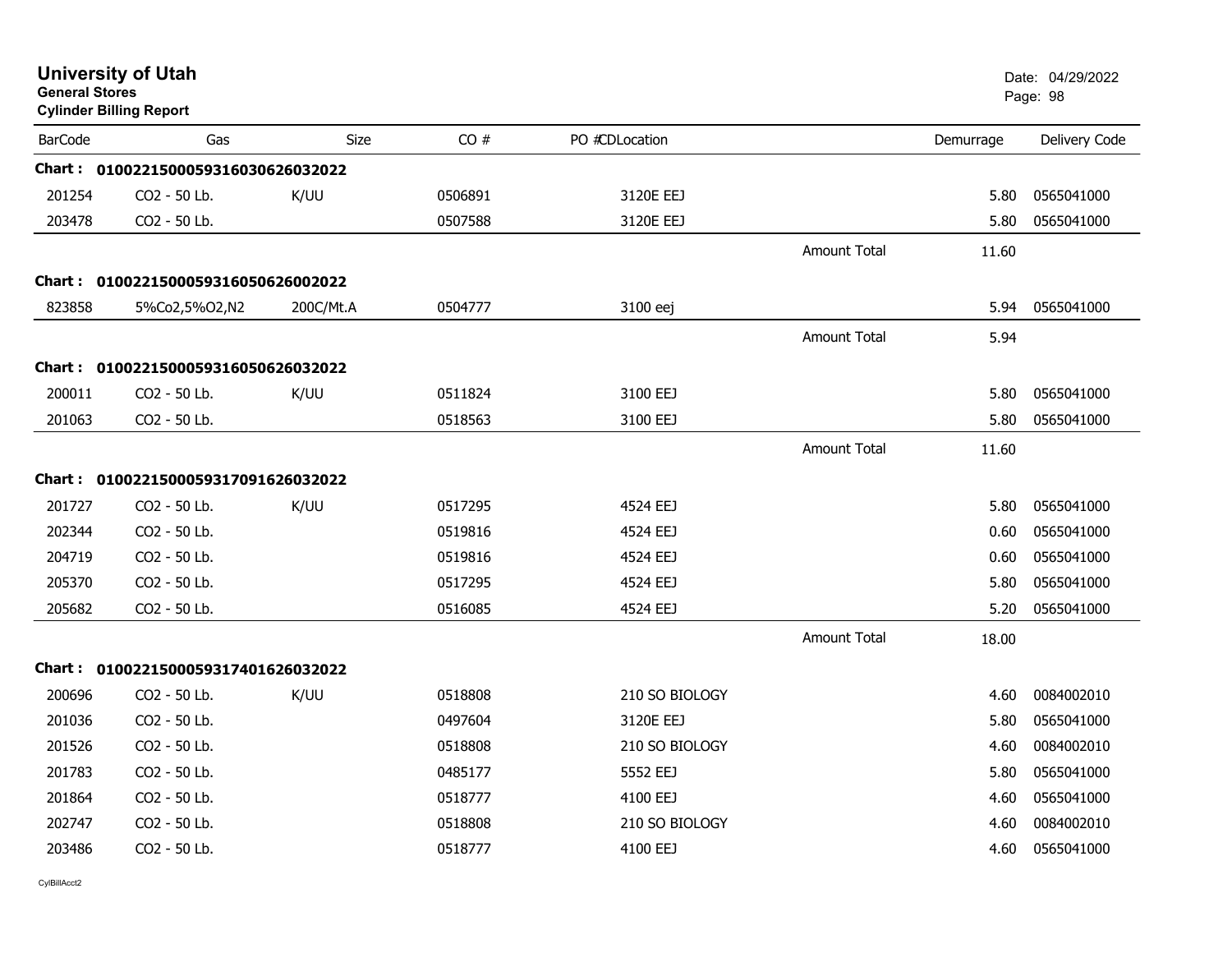| <b>General Stores</b> | <b>University of Utah</b><br><b>Cylinder Billing Report</b> |       |         |                |                     |           | Date: 04/29/2022<br>Page: 99 |
|-----------------------|-------------------------------------------------------------|-------|---------|----------------|---------------------|-----------|------------------------------|
| <b>BarCode</b>        | Gas                                                         | Size  | CO#     | PO #CDLocation |                     | Demurrage | Delivery Code                |
| 205679                | CO2 - 50 Lb.                                                |       | 0518777 | 4100 EEJ       |                     | 4.60      | 0565041000                   |
| 821482                | CO2 - 50 Lb.                                                |       | 0483418 | 5536 EEJ       |                     | 1.62      | 0565041000                   |
| 823229                | CO2 - 50 Lb.                                                |       | 0498045 | 3120E EEJ      |                     | 1.62      | 0565041000                   |
| 823255                | CO2 - 50 Lb.                                                |       | 0498045 | 3120E EEJ      |                     | 7.83      | 0565041000                   |
| 825036                | CO2 - 50 Lb.                                                |       | 0513554 | 5552 EEJ       |                     | 7.83      | 0565041000                   |
| 825037                | CO2 - 50 Lb.                                                |       | 0513554 | 5552 EEJ       |                     | 7.83      | 0565041000                   |
|                       |                                                             |       |         |                | <b>Amount Total</b> | 65.93     |                              |
|                       | Chart: 0100221500059318170626032022                         |       |         |                |                     |           |                              |
| 200035                | CO2 - 50 Lb.                                                | K/UU  | 0503875 | 3120B EEJ      |                     | 5.80      | 0565041000                   |
| 205641                | CO2 - 50 Lb.                                                |       | 0506366 | 178A BPRB      |                     | 5.80      | 0565041000                   |
|                       |                                                             |       |         |                | <b>Amount Total</b> | 11.60     |                              |
| <b>Chart :</b>        | 0100221500059318360626032022                                |       |         |                |                     |           |                              |
| 201949                | CO2 - 50 Lb.                                                | K/UU  | 0519545 | 4570 EEJ       |                     | 1.60      | 0565041000                   |
| 205642                | CO2 - 50 Lb.                                                |       | 0514019 | 4570 EEJ       |                     | 5.80      | 0565041000                   |
|                       |                                                             |       |         |                | <b>Amount Total</b> | 7.40      |                              |
|                       | Chart: 01002216000251006260012022                           |       |         |                |                     |           |                              |
| 201285                | Nitrogen 230 CF                                             | K/UU  | 0432090 | 3700 EEJ       |                     | 4.64      | 0565041000                   |
|                       |                                                             |       |         |                | <b>Amount Total</b> | 4.64      |                              |
|                       | Chart: 01002216000251006260312022                           |       |         |                |                     |           |                              |
| 203645                | Nitrogen 230 CF                                             | K/UU  | 0472004 | 3200 EEJ       |                     | 5.80      | 0565041000                   |
|                       |                                                             |       |         |                | <b>Amount Total</b> | 5.80      |                              |
| Chart :               | 01002219900218806260312022                                  |       |         |                |                     |           |                              |
| 202548                | Co2 10#                                                     | 10 Lb | 0463457 | 5800A EEJ      |                     | 5.22      | 0565041000                   |
|                       |                                                             |       |         |                | <b>Amount Total</b> | 5.22      |                              |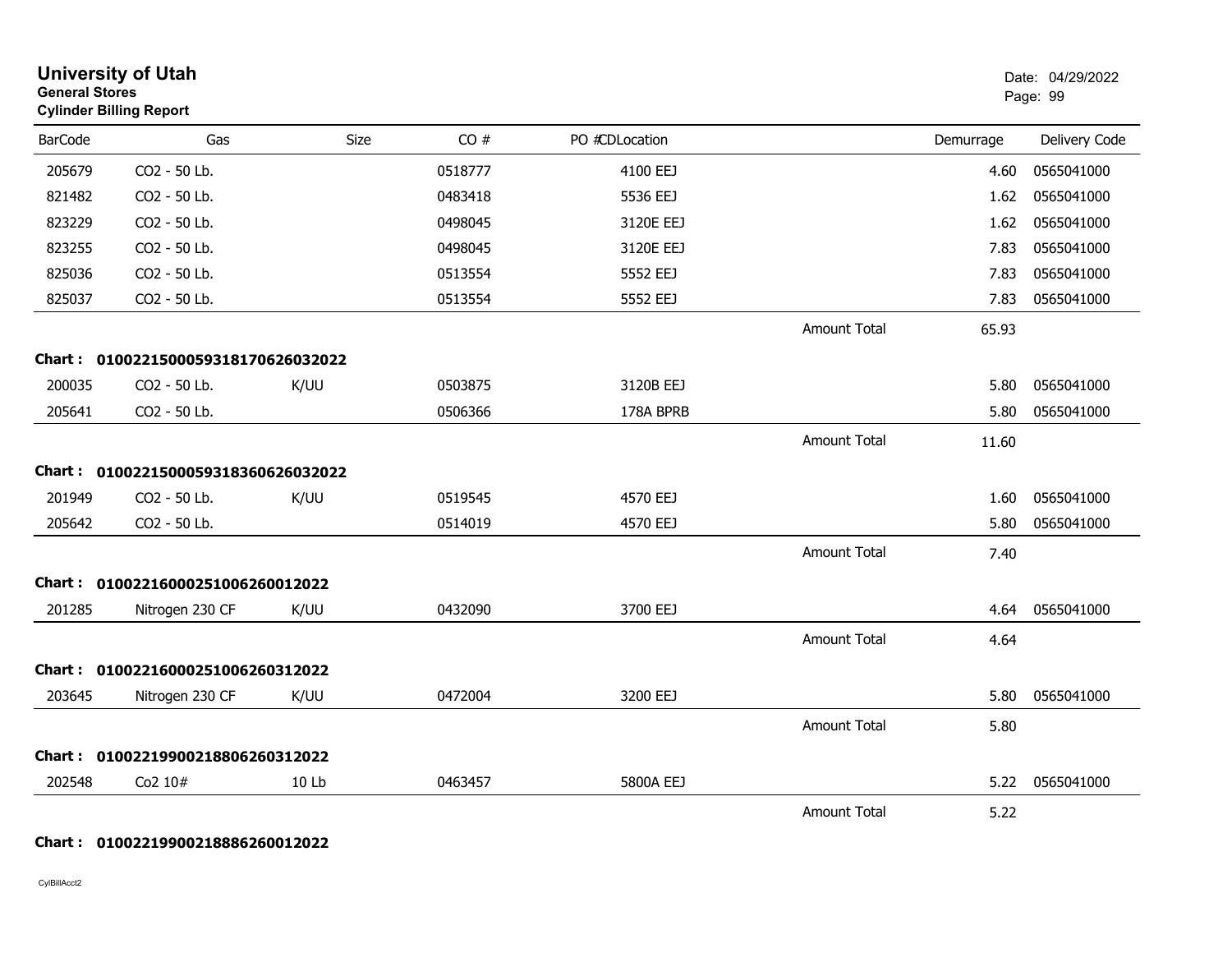| <b>General Stores</b> | <b>University of Utah</b><br><b>Cylinder Billing Report</b> |      |         |                           |                     |           | Date: 04/29/2022<br>Page: 100 |
|-----------------------|-------------------------------------------------------------|------|---------|---------------------------|---------------------|-----------|-------------------------------|
| <b>BarCode</b>        | Gas                                                         | Size | CO#     | PO #CDLocation            |                     | Demurrage | Delivery Code                 |
| 202773                | Argon                                                       | K/UU | 0406460 | 5520 EEJ                  |                     | 4.64      | 0565041000                    |
| 204292                | Nitrogen 115 CF                                             |      | 0356862 | 5552 EEJ                  |                     | 4.64      | 0565041000                    |
|                       |                                                             |      |         |                           | <b>Amount Total</b> | 9.28      |                               |
|                       | Chart: 0100225500051004627626032022                         |      |         |                           |                     |           |                               |
| 200798                | CO2 - 50 Lb.                                                | K/UU | 0494512 | 4B200 SOM                 |                     | 5.80      | 05214B2000                    |
| 200882                | CO2 - 50 Lb.                                                |      | 0494512 | 4B200 SOM                 |                     | 5.80      | 05214B2000                    |
| 202505                | CO2 - 50 Lb.                                                |      | 0494512 | 4B200 SOM                 |                     | 5.80      | 05214B2000                    |
| 205526                | CO2 - 50 Lb.                                                |      | 0456269 | 4B200 SOM                 |                     | 4.64      | 05214B2000                    |
| 205653                | CO2 - 50 Lb.                                                |      | 0494512 | 4B200 SOM                 |                     | 5.80      | 05214B2000                    |
|                       |                                                             |      |         |                           | <b>Amount Total</b> | 27.84     |                               |
|                       | Chart: 0100226500059315100626002022                         |      |         |                           |                     |           |                               |
| 200000                | Oxygen, USP                                                 | K/UU | 0459702 | <b>BASEMENT</b>           |                     | 4.64      | 0500000010                    |
|                       |                                                             |      |         |                           | Amount Total        | 4.64      |                               |
| Chart :               | 01002292000150976260312022                                  |      |         |                           |                     |           |                               |
| 202471                | CO2 - 50 Lb.                                                | K/UU | 0483092 | 331A Wintrobe             |                     | 5.80      | 05214R1180                    |
|                       |                                                             |      |         |                           | <b>Amount Total</b> | 5.80      |                               |
|                       | Chart: 01002296000295426260312022                           |      |         |                           |                     |           |                               |
| 201009                | CO2 - 50 Lb.                                                | K/UU | 0519784 | 631 WINTROBE              |                     | 0.60      | 05214R1180                    |
| 201225                | CO2 - 50 Lb.                                                |      | 0519784 | 631 WINTROBE              |                     | 0.60      | 05214R1180                    |
| 202753                | CO2 - 50 Lb.                                                |      | 0516846 | 631 WINTROBE              |                     | 5.20      | 05214R1180                    |
| 203422                | Oxygen, USP - E                                             |      | 0510896 | 631 WINTROBE              |                     | 5.80      | 05214R1180                    |
| 204738                | CO2 - 50 Lb.                                                |      | 0517654 | 631 WINTROBE              |                     | 5.80      | 05214r1180                    |
| 205663                | CO2 - 50 Lb.                                                |      | 0515514 | 631 WINTROBE              |                     | 5.20      | 05214R1180                    |
| 825093                | Oxygen, USP - E                                             |      | 0513706 | 631 Wintrobe- Beswick Lab |                     | 7.83      | 05214R1180                    |
|                       |                                                             |      |         |                           | <b>Amount Total</b> | 31.03     |                               |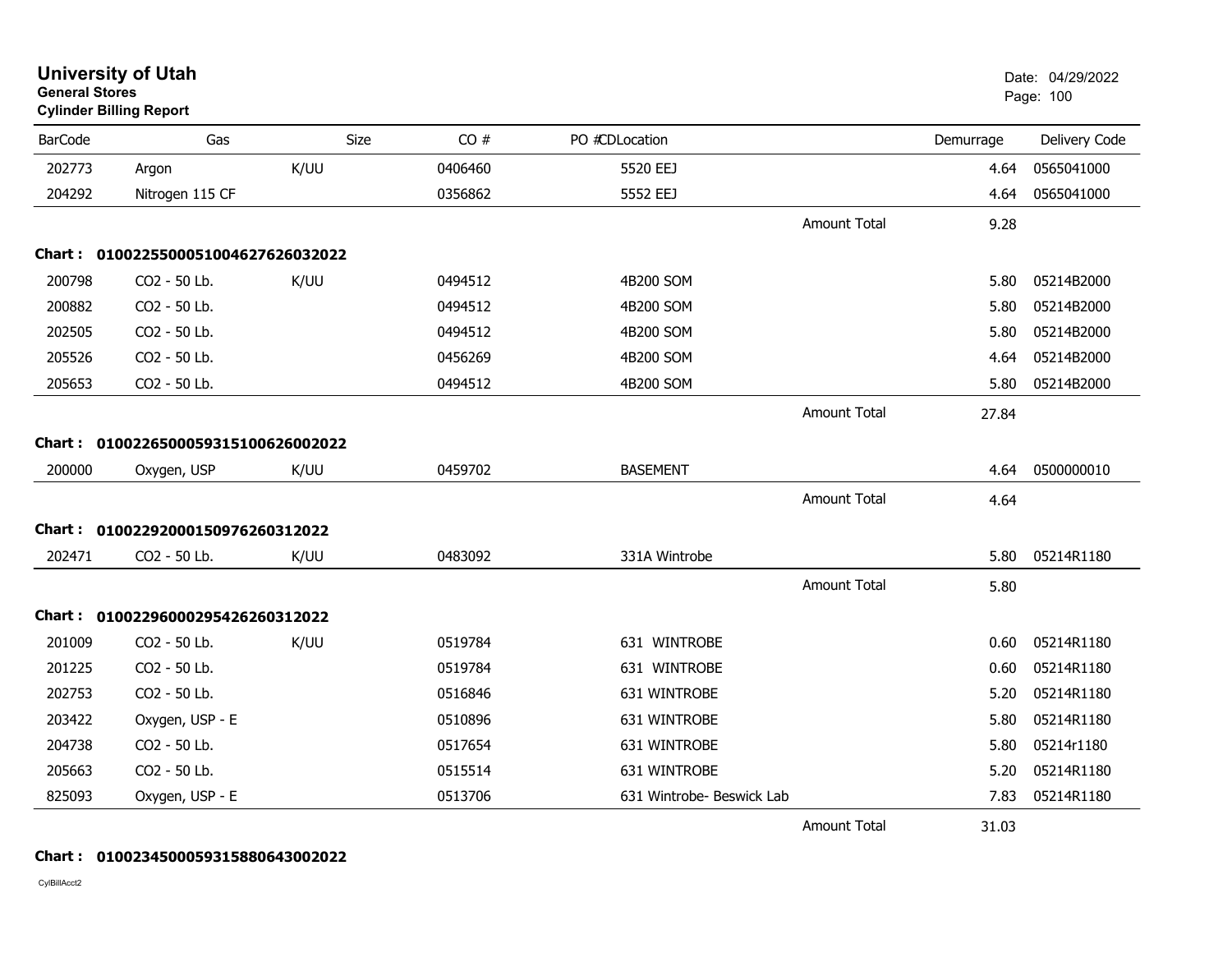| <b>General Stores</b> | <b>University of Utah</b><br><b>Cylinder Billing Report</b> |      |         |                     |                     |           | Date: 04/29/2022<br>Page: 101 |
|-----------------------|-------------------------------------------------------------|------|---------|---------------------|---------------------|-----------|-------------------------------|
| <b>BarCode</b>        | Gas                                                         | Size | CO#     | PO #CDLocation      |                     | Demurrage | Delivery Code                 |
| 200292                | Oxygen, USP                                                 | K/UU | 0511158 | <b>VA2 RM 2D17</b>  |                     | 5.80      | 0521AB1930                    |
| 200344                | CO2 - 50 Lb.                                                |      | 0505289 | <b>VA2 RM 2D17</b>  |                     | 1.00      | 0521AB1930                    |
| 200628                | CO2 - 50 Lb.                                                |      | 0504355 | VA BLDG 2 RM 2D17   |                     | 5.80      | 0521AB1930                    |
| 200978                | CO2 - 50 Lb.                                                |      | 0518763 | VA BLDG 2 ROOM 2D17 |                     | 4.80      | 0521ab1930                    |
| 201006                | CO2 - 50 Lb.                                                |      | 0512656 | VA2 RM 2D17         |                     | 5.80      | 0521AB1930                    |
| 201633                | Oxygen, USP - E                                             |      | 0511504 | VA BLDG 2 RM 2D17   |                     | 5.80      | 0521AB1930                    |
| 201809                | CO2 - 50 Lb.                                                |      | 0518763 | VA BLDG 2 ROOM 2D17 |                     | 4.80      | 0521ab1930                    |
| 202305                | N2, Liquid GP45                                             |      | 0518375 | <b>VA2 RM 2D17</b>  |                     | 46.40     | 0521AB1930                    |
| 202379                | CO2 - 50 Lb.                                                |      | 0423684 | VAMC Bldg 2-2C40    |                     | 4.64      | 0521AB1930                    |
| 202621                | CO2 - 50 Lb.                                                |      | 0505289 | <b>VA2 RM 2D17</b>  |                     | 5.80      | 0521AB1930                    |
| 202641                | Oxygen, USP - E                                             |      | 0495088 | VA BLDG 2 RM 2D15   |                     | 5.80      | 0521AB1930                    |
| 205895                | Oxygen, USP                                                 |      | 0504860 | VA BLDG 2 RM 2D15   |                     | 1.00      | 0521AB1930                    |
| 824014                | Nitrogen 230 CF                                             |      | 0506242 | VA2 RM 2D17         |                     | 7.83      | 0521AB1930                    |
| 825005                | Oxygen, USP                                                 |      | 0513642 | VA2 RM 2D15         |                     | 7.83      | 0521AB1930                    |
| 825026                | CO2 - 50 Lb.                                                |      | 0513642 | VA2 RM 2D15         |                     | 7.83      | 0521AB1930                    |
| 825097                | Oxygen, USP - E                                             |      | 0513642 | VA2 RM 2D15         |                     | 7.83      | 0521AB1930                    |
|                       |                                                             |      |         |                     | <b>Amount Total</b> | 128.76    |                               |
|                       | Chart: 01002352000202056260312022                           |      |         |                     |                     |           |                               |
| 201865                | CO <sub>2</sub> - 50 Lb.                                    | K/UU | 0516482 | 528 WINTROBE        |                     | 5.80      | 05214B3190                    |
| 202486                | CO2 - 50 Lb.                                                |      | 0516482 | 528 WINTROBE        |                     | 5.80      | 05214B3190                    |
| 203707                | CO2 - 50 Lb.                                                |      | 0512248 | 528 WIntrobe        |                     | 5.80      | 05214B3190                    |
| 203738                | CO2 - 50 Lb.                                                |      | 0512248 | 528 WIntrobe        |                     | 5.80      | 05214B3190                    |
| 823783                | CO2 - 50 Lb.                                                |      | 0503953 | 528 WIntrobe        |                     | 7.83      | 05214B3190                    |
|                       |                                                             |      |         |                     | <b>Amount Total</b> | 31.03     |                               |
| Chart :               | 0100235500059313960643002022                                |      |         |                     |                     |           |                               |
| 202417                | Oxygen, USP - E                                             | E/UU | 0514301 | 517 Wintrobe        |                     | 5.80      | 05214B3190                    |
|                       |                                                             |      |         |                     | <b>Amount Total</b> | 5.80      |                               |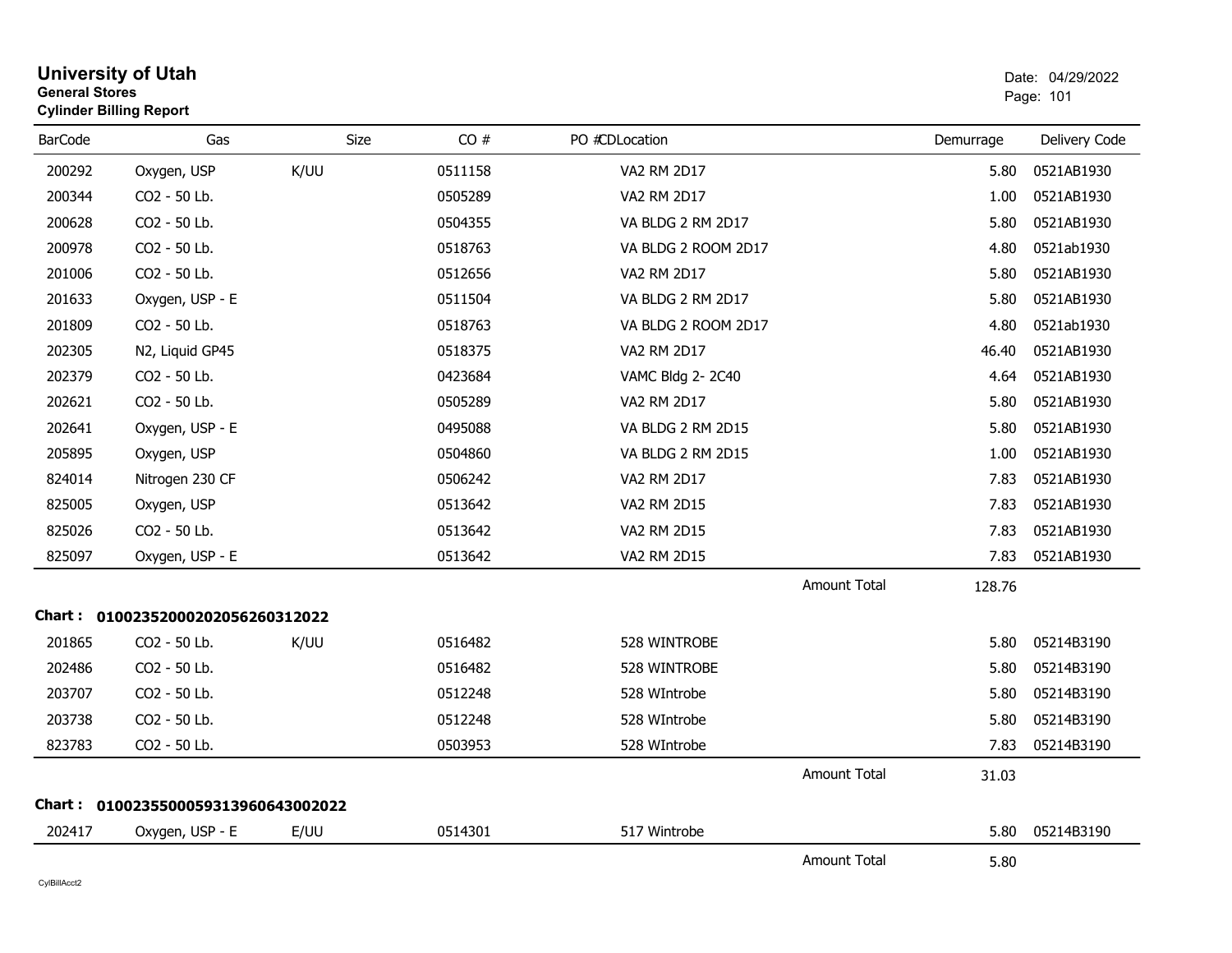| <b>General Stores</b> | <b>University of Utah</b><br><b>Cylinder Billing Report</b> |             |         |                                              |           | Date: 04/29/2022<br>Page: 102 |
|-----------------------|-------------------------------------------------------------|-------------|---------|----------------------------------------------|-----------|-------------------------------|
| <b>BarCode</b>        | Gas                                                         | <b>Size</b> | CO#     | PO #CDLocation                               | Demurrage | Delivery Code                 |
|                       | Chart: 0100235500059314810626002022                         |             |         |                                              |           |                               |
| 200907                | CO <sub>2</sub> - 50 Lb.                                    | K/UU        | 0479672 | 517A Wintrobe                                | 5.80      | 05214B3190                    |
| 202515                | CO2 - 50 Lb.                                                |             | 0486452 | 517A WINTROBE                                | 5.80      | 05214B3190                    |
| 202895                | CO2 - 50 Lb.                                                |             | 0486452 | 517A WINTROBE                                | 5.80      | 05214B3190                    |
| 821171                | CO2 - 50 Lb.                                                |             | 0481432 | 517 WINTROBE                                 | 7.83      | 05214B3190                    |
| 821172                | CO2 - 50 Lb.                                                |             | 0481432 | 517 WINTROBE                                 | 7.83      | 05214B3190                    |
|                       |                                                             |             |         | <b>Amount Total</b>                          | 33.06     |                               |
|                       | Chart: 01002372000241266260212022                           |             |         |                                              |           |                               |
| 202419                | Oxygen, USP - E                                             | E/UU        | 0482968 | 1250 East 3900 South Ste 410 East MEdical BL | 5.80      | 05214R3120                    |
| 205350                | Oxygen, USP - E                                             |             | 0417788 | 1250 E 3900 S #410 ST MARKS (WASATCH KI      | 4.64      | 0535000000                    |
|                       |                                                             |             |         | <b>Amount Total</b>                          | 10.44     |                               |
|                       | Chart: 01002372500194376260012022                           |             |         |                                              |           |                               |
| 200472                | CO2 - 50 Lb.                                                | K/UU        | 0490155 | VA BLDG 2 RM GA17                            | 5.80      | 0865040000                    |
|                       |                                                             |             |         | <b>Amount Total</b>                          | 5.80      |                               |
|                       | Chart: 01002372500266666260212022                           |             |         |                                              |           |                               |
| 200061                | CO2 - 50 Lb.                                                | K/UU        | 0518169 | 421 WINTROBE                                 | 5.80      | 05214R3120                    |
| 200492                | CO2 - 50 Lb.                                                |             | 0517043 | 421 WINTROBE                                 | 5.60      | 05214R3120                    |
| 201881                | CO2 - 50 Lb.                                                |             | 0519071 | 421 WINTROBE                                 | 3.20      | 05214R3120                    |
|                       |                                                             |             |         | <b>Amount Total</b>                          | 14.60     |                               |
|                       | Chart: 0100237500050503940626032022                         |             |         |                                              |           |                               |
| 203156                | Oxygen, USP - E                                             | E/UU        | 0512256 | 435 Wintrobe                                 | 5.80      | 0530004350                    |
| 203430                | Oxygen, USP - E                                             |             | 0512256 | 435 Wintrobe                                 | 5.80      | 0530004350                    |
| 825002                | Oxygen, USP                                                 |             | 0513932 | 435 WIntrobe                                 | 7.83      | 0530004350                    |
| 825010                | Oxygen, USP                                                 |             | 0513932 | 435 WIntrobe                                 | 7.83      | 0530004350                    |
|                       |                                                             |             |         | <b>Amount Total</b>                          | 27.26     |                               |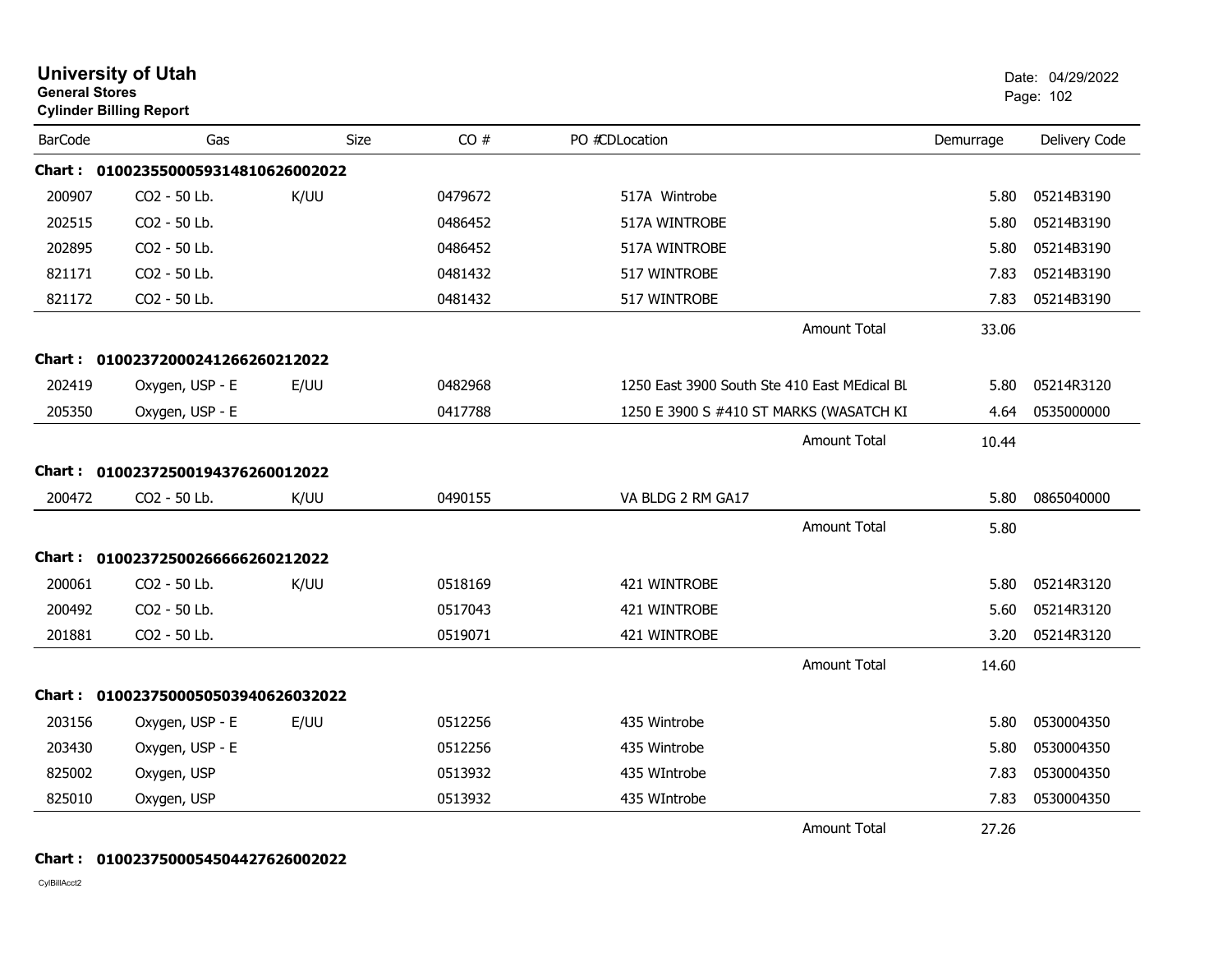| <b>General Stores</b> | <b>University of Utah</b><br><b>Cylinder Billing Report</b> |           |         |                |                     |           | Date: 04/29/2022<br>Page: 103 |
|-----------------------|-------------------------------------------------------------|-----------|---------|----------------|---------------------|-----------|-------------------------------|
| <b>BarCode</b>        | Gas                                                         | Size      | CO#     | PO #CDLocation |                     | Demurrage | Delivery Code                 |
| 205581                | 95% O2, 5% CO2                                              | K/UU      | 0496035 | VA2 RM GA20    |                     | 5.80      | 0865040000                    |
| 812637                | <b>USP OX 300</b>                                           |           | 0421745 | GA16 VAMC 2    |                     | 6.67      | 0535000000                    |
| 820074                | CO2 - 50 Lb.                                                |           | 0476101 | VA2 Rm GA04A   |                     | 7.83      | 0535000000                    |
| 825150                | CO2 - 50 Lb.                                                |           | 0513756 | VA2 RM GA14    |                     | 7.83      | 0865040000                    |
|                       |                                                             |           |         |                | <b>Amount Total</b> | 28.13     |                               |
| Chart :               | 0100237500059314040626002022                                |           |         |                |                     |           |                               |
| 200033                | CO2 - 50 Lb.                                                | K/UU      | 0519802 | 409 Wintrobe   |                     | 0.60      | 05214R3120                    |
| 200835                | CO2 - 50 Lb.                                                |           | 0519802 | 409 Wintrobe   |                     | 0.60      | 05214R3120                    |
| 202018                | Oxygen, USP                                                 |           | 0514471 | 409 WIntrobe   |                     | 5.80      | 05214R3120                    |
| 205752                | Oxygen, USP                                                 |           | 0517902 | 409 Wintrobe   |                     | 5.80      | 05214R3120                    |
|                       |                                                             |           |         |                | <b>Amount Total</b> | 12.80     |                               |
| Chart :               | 0100237500059314040626032022                                |           |         |                |                     |           |                               |
| 200543                | CO2 - 50 Lb.                                                | K/UU      | 0470544 | 409 WINTROBE   |                     | 5.80      | 05214r3120                    |
| 202517                | CO2 - 50 Lb.                                                |           | 0470544 | 409 WINTROBE   |                     | 5.20      | 05214r3120                    |
|                       |                                                             |           |         |                | <b>Amount Total</b> | 11.00     |                               |
| Chart :               | 0100237500059314724626002022                                |           |         |                |                     |           |                               |
| 200482                | Oxygen, USP                                                 | K/UU      | 0494830 | 409 Wintrobe   |                     | 5.80      | 05214R3120                    |
| 204656                | 95% O2, 5% CO2                                              |           | 0476416 | 4R302 SOM      |                     | 5.80      | 05214R3120                    |
| 821491                | Oxygen, USP                                                 |           | 0483526 | 409 WINTOBE    |                     | 7.83      | 05214R3120                    |
|                       |                                                             |           |         |                | <b>Amount Total</b> | 19.43     |                               |
| Chart :               | 0100237500059316840626032022                                |           |         |                |                     |           |                               |
| 819956                | CO2 - 50 Lb.                                                | 50#/Mt.Ai | 0474941 | 435 Wintrobe   |                     | 7.83      | 0530004350                    |
| 822936                | CO2 - 50 Lb.                                                |           | 0497160 | 435 WIntrobe   |                     | 7.83      | 0530004350                    |
|                       |                                                             |           |         |                | Amount Total        | 15.66     |                               |
|                       | Chart: 0100237500059318340626002022                         |           |         |                |                     |           |                               |
| 203420                | Oxygen, USP - E                                             | E/UU      | 0349820 | 4R366 SOM      |                     | 4.64      | 05214R3120                    |
| CylBillAcct2          |                                                             |           |         |                |                     |           |                               |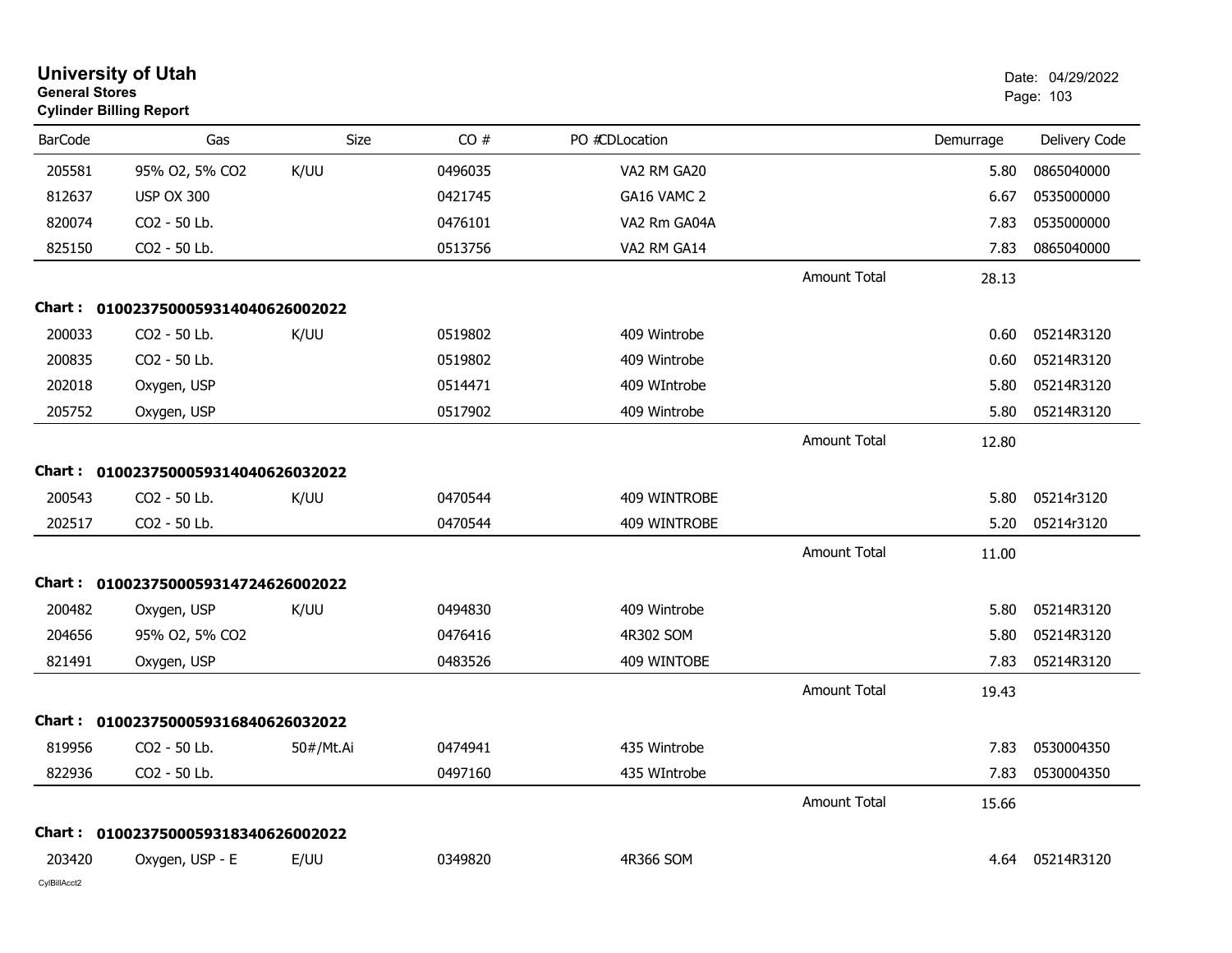| <b>University of Utah</b>      | Date: 04/29/2022 |
|--------------------------------|------------------|
| <b>General Stores</b>          | Page: 104        |
| <b>Cylinder Billing Report</b> |                  |

| <b>BarCode</b> | Gas                                 | Size | CO#     | PO #CDLocation      |                     | Demurrage | Delivery Code |
|----------------|-------------------------------------|------|---------|---------------------|---------------------|-----------|---------------|
| 203442         | Oxygen, USP - E                     |      | 0349820 | 4R366 SOM           |                     | 4.64      | 05214R3120    |
|                |                                     |      |         |                     | <b>Amount Total</b> | 9.28      |               |
|                | Chart: 0100237500059318340626032022 |      |         |                     |                     |           |               |
| 200298         | Oxygen, USP                         | K/UU | 0513354 | 1520A CMC           |                     | 5.80      | 05214R3120    |
| 200699         | CO2 - 50 Lb.                        |      | 0516907 | 425 Wintrobe        |                     | 1.40      | 05214R3120    |
| 202513         | CO2 - 50 Lb.                        |      | 0518959 | 425 Wintrobe        |                     | 4.40      | 05214R3120    |
| 203484         | CO2 - 50 Lb.                        |      | 0518167 | 425 Wintrobe        |                     | 5.80      | 05214R3120    |
| 203709         | CO2 - 50 Lb.                        |      | 0512278 | 425 WIntrobe        |                     | 5.80      | 05214R3120    |
| 203883         | Oxygen, USP                         |      | 0514923 | 1520A CMC           |                     | 5.80      | 05214R3120    |
|                |                                     |      |         |                     | <b>Amount Total</b> | 29.00     |               |
|                | Chart: 01002382001064486240212022   |      |         |                     |                     |           |               |
| 112165         | Oxygen, USP                         | E/UU | 0057940 |                     |                     | 4.64      | 0535000000    |
| 117016         | Oxygen, USP - E                     |      | 0121335 | RM 122 DUMKE        |                     | 6.09      | 0535000000    |
| 201794         | Oxygen, USP - E                     |      | 0116360 | 122 DUMKE           |                     | 4.64      | 0535000000    |
| 202222         | Oxygen, USP - E                     |      | 0139127 | 285 DUMKE           |                     | 4.64      | 0535000000    |
| 202232         | Oxygen, USP - E                     |      | 0169743 | 122 DUMKE           |                     | 4.64      | 0535000000    |
| 202247         | Oxygen, USP - E                     |      | 0139127 | 285 DUMKE           |                     | 4.64      | 0535000000    |
| 203099         | Oxygen, USP - E                     |      | 0264879 | 122 DUMKE           |                     | 4.64      | 0535000000    |
| 203151         | Oxygen, USP - E                     |      | 0455317 | 423 WAKARA WAY #200 |                     | 4.64      | 0535000000    |
| 203162         | Oxygen, USP - E                     |      | 0455317 | 423 WAKARA WAY #200 |                     | 4.64      | 0535000000    |
| 203408         | Oxygen, USP - E                     |      | 0259804 | 122 DUMKE           |                     | 4.64      | 0535000000    |
| 204510         | Oxygen, USP - E                     |      | 0108934 | 122 DUMKE           |                     | 4.64      | 0535000000    |
| 204690         | Oxygen, USP - E                     |      | 0455317 | 423 WAKARA WAY #200 |                     | 4.64      | 0535000000    |
| 205461         | Oxygen, USP - E                     |      | 0455317 | 423 WAKARA WAY #200 |                     | 4.64      | 0535000000    |
| 800930         | Oxygen, USP - E                     |      | 0136675 | 122 DUMKE           |                     | 6.09      | 0535000000    |

Amount Total

67.86

### **Chart : 01002382001125196240212022**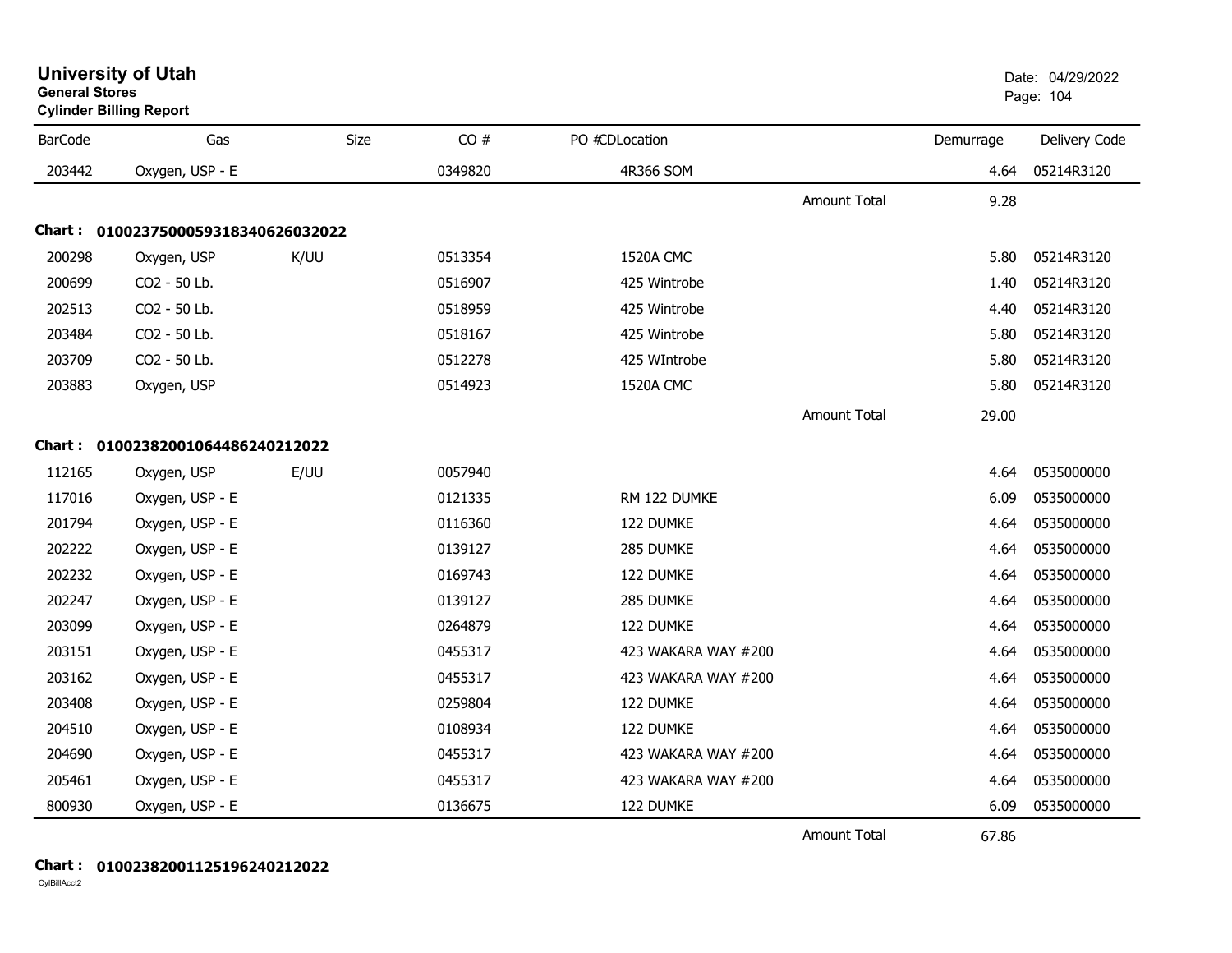| <b>General Stores</b> | <b>University of Utah</b><br><b>Cylinder Billing Report</b> |             |         |                                        |           | Date: 04/29/2022<br>Page: 105 |
|-----------------------|-------------------------------------------------------------|-------------|---------|----------------------------------------|-----------|-------------------------------|
| <b>BarCode</b>        | Gas                                                         | <b>Size</b> | CO#     | PO #CDLocation                         | Demurrage | Delivery Code                 |
| 202640                | Oxygen, USP - E                                             | E/UU        | 0488442 | 3854 West 5400 South                   | 5.80      | 0480000000                    |
| 203381                | Oxygen, USP - E                                             |             | 0488442 | 3854 West 5400 South                   | 5.80      | 0480000000                    |
| 204700                | Oxygen, USP - E                                             |             | 0488442 | 3854 West 5400 South                   | 5.80      | 0480000000                    |
| 205322                | Oxygen, USP - E                                             |             | 0488442 | 3854 West 5400 South                   | 5.80      | 0480000000                    |
|                       |                                                             |             |         | <b>Amount Total</b>                    | 23.20     |                               |
| Chart :               | 01002382001125196250012022                                  |             |         |                                        |           |                               |
| 821601                | Oxygen, USP - E                                             | E/MT. AIR   | 0484857 | 3854 W 5400 S                          | 7.83      | 0484003500                    |
|                       |                                                             |             |         | <b>Amount Total</b>                    | 7.83      |                               |
| Chart :               | 01002382001125436240212022                                  |             |         |                                        |           |                               |
| 000006                | Oxygen, USP - E                                             | E/MT. AIR   | 0426478 | 1159 East 200 North #150 American Fork | 6.38      | 3402000000                    |
|                       |                                                             |             |         | <b>Amount Total</b>                    | 6.38      |                               |
| Chart :               | 01002392000009126260312022                                  |             |         |                                        |           |                               |
| 801735                | Oxygen, USP - E                                             | E/MT. AIR   | 0156919 | 221-420 CHIPETA                        | 6.09      | 65211                         |
|                       |                                                             |             |         | <b>Amount Total</b>                    | 6.09      |                               |
|                       | Chart: 01002392000009126260912022                           |             |         |                                        |           |                               |
| 814482                | CO2 - 50 Lb.                                                | 50#/Mt.Ai   | 0435670 | 725 Wintrobe                           | 6.38      | 0530007430                    |
|                       |                                                             |             |         | <b>Amount Total</b>                    | 6.38      |                               |
|                       | Chart: 01002392000204506260312022                           |             |         |                                        |           |                               |
| 205358                | CO2 - 50 Lb.                                                | K/UU        | 0453584 | VA BLDG 45 RM GA08                     | 4.64      | 05214C1040                    |
| 805572                | 1%02,5%Co2, N2                                              |             | 0291485 | <b>VA 45 GA08</b>                      | 6.38      | 46085                         |
| 815910                | 1%02,5%Co2, N2                                              |             | 0446447 | GA08 BLDG 45 VAMC                      | 6.67      | 05214c1040                    |
| 815911                | 1%02,5%Co2, N2                                              |             | 0446447 | GA08 BLDG 45 VAMC                      | 6.67      | 05214c1040                    |
|                       |                                                             |             |         | <b>Amount Total</b>                    | 24.36     |                               |
| Chart :               | 01002392000249096260012022                                  |             |         |                                        |           |                               |
| 201805                | CO2 - 50 Lb.                                                | K/UU        | 0448486 | 717 WINTROBE                           | 4.64      | 0530007430                    |
|                       |                                                             |             |         |                                        |           |                               |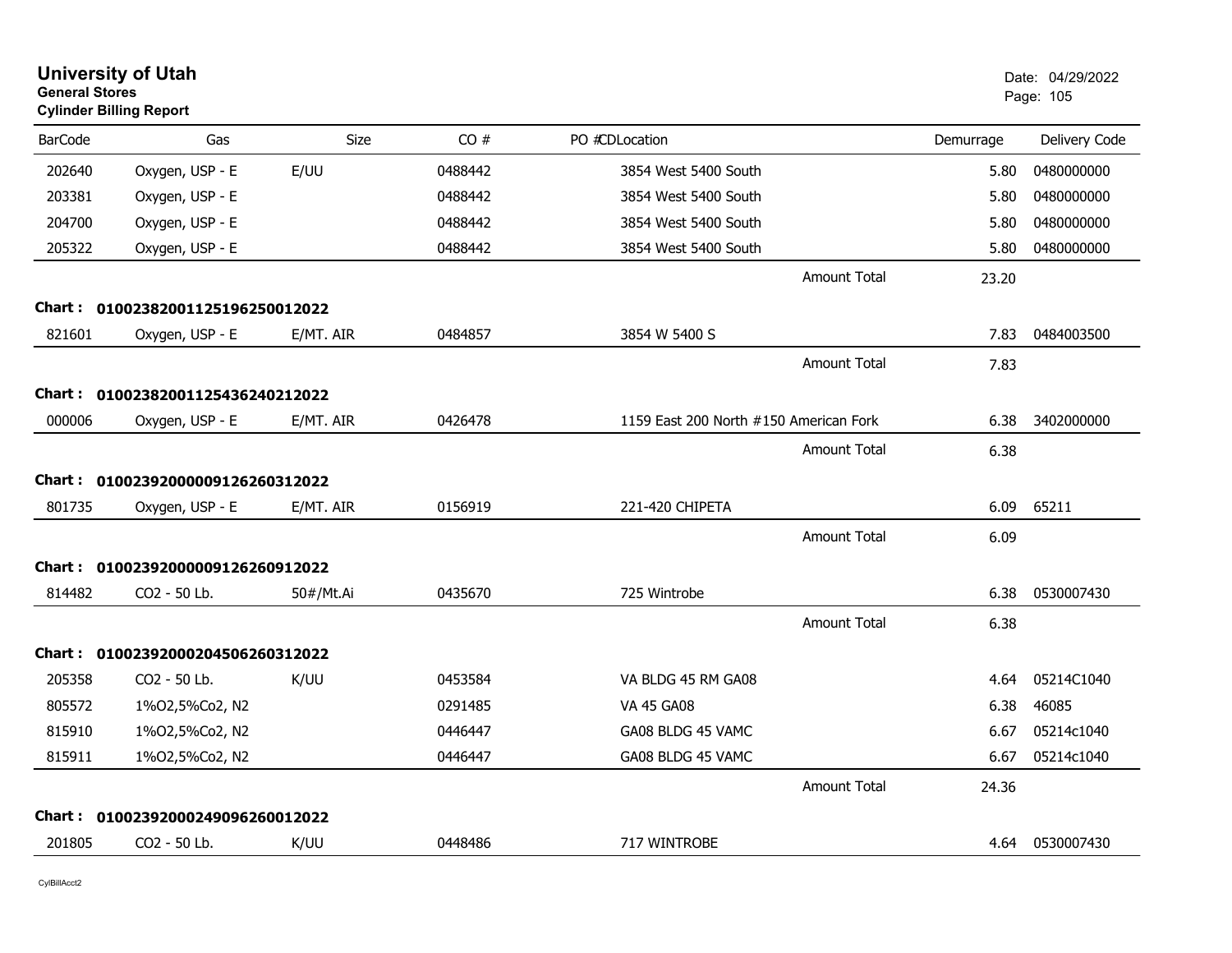| General Stores | <b>Cylinder Billing Report</b>      |           |         |                |                     |           | Page: 106     |
|----------------|-------------------------------------|-----------|---------|----------------|---------------------|-----------|---------------|
| <b>BarCode</b> | Gas                                 | Size      | CO#     | PO #CDLocation |                     | Demurrage | Delivery Code |
|                |                                     |           |         |                | <b>Amount Total</b> | 4.64      |               |
|                | Chart: 01002392500095266260012022   |           |         |                |                     |           |               |
| 807175         | Argon - UHP                         | 200C/Mt.A | 0307604 | 725 WINTROBE   |                     | 6.38      | 0530007010    |
|                |                                     |           |         |                | <b>Amount Total</b> | 6.38      |               |
|                | Chart: 01002392500190666260012022   |           |         |                |                     |           |               |
| 200276         | CO2 - 50 Lb.                        | K/UU      | 0501133 | 743 Wintrobe   |                     | 5.00      | 0530007430    |
| 201047         | CO2 - 50 Lb.                        |           | 0512650 | 733 Wintrobe   |                     | 5.80      | 0530007430    |
| 201986         | 95% O2, 5% CO2                      |           | 0493352 | 735 WINTROBE   |                     | 5.80      | 0530007010    |
| 204479         | Nitrogen NF                         |           | 0458114 | 735 WINTROBE   |                     | 4.64      | 0530007430    |
| 204518         | 95% O2, 5% CO2                      |           | 0488542 | 735 WIntrobe   |                     | 5.80      | 0530007430    |
| 205645         | CO2 - 50 Lb.                        |           | 0458114 | 735 WINTROBE   |                     | 4.64      | 0530007430    |
| 823190         | 1%02,5%Co2, N2                      |           | 0497305 | 735 WINTROBE   |                     | 7.83      | 0530007010    |
| 825572         | 1%025%Co2/N2                        |           | 0517755 | 735 WINTROBE   |                     | 7.83      | 0530007010    |
| 825743         | CO2 - 50 Lb.                        |           | 0519677 | 743 Wintrobe   |                     | 1.08      | 0530007430    |
|                |                                     |           |         |                | <b>Amount Total</b> | 48.42     |               |
|                | Chart: 01002392500265256230312022   |           |         |                |                     |           |               |
| 824533         | CO2 - 50 Lb.                        | 50#/Mt.Ai | 0517768 | VA BLDG 2      |                     | 7.83      | 0530007430    |
|                |                                     |           |         |                | <b>Amount Total</b> | 7.83      |               |
|                | Chart: 01002392500265256260312022   |           |         |                |                     |           |               |
| 200899         | CO2 - 50 Lb.                        | K/UU      | 0475866 | VA2 Rm GC2729  |                     | 5.80      | 0530007430    |
| 202961         | CO2 - 50 Lb.                        |           | 0475866 | VA2 Rm GC2729  |                     | 5.80      | 0530007430    |
| 203663         | CO2 - 75 Lb                         |           | 0494958 | VA BLDG 2 GC15 |                     | 9.86      | 0521AB1930    |
|                |                                     |           |         |                | <b>Amount Total</b> | 21.46     |               |
|                | Chart: 0100239500050303428665002022 |           |         |                |                     |           |               |
| 202233         | Oxygen, USP - E                     | E/UU      | 0414057 | 360-421 WAKARA |                     | 4.64      | 0857003600    |
|                |                                     |           |         |                | <b>Amount Total</b> | 4.64      |               |

**General Stores**

### **University of Utah** Date: 04/29/2022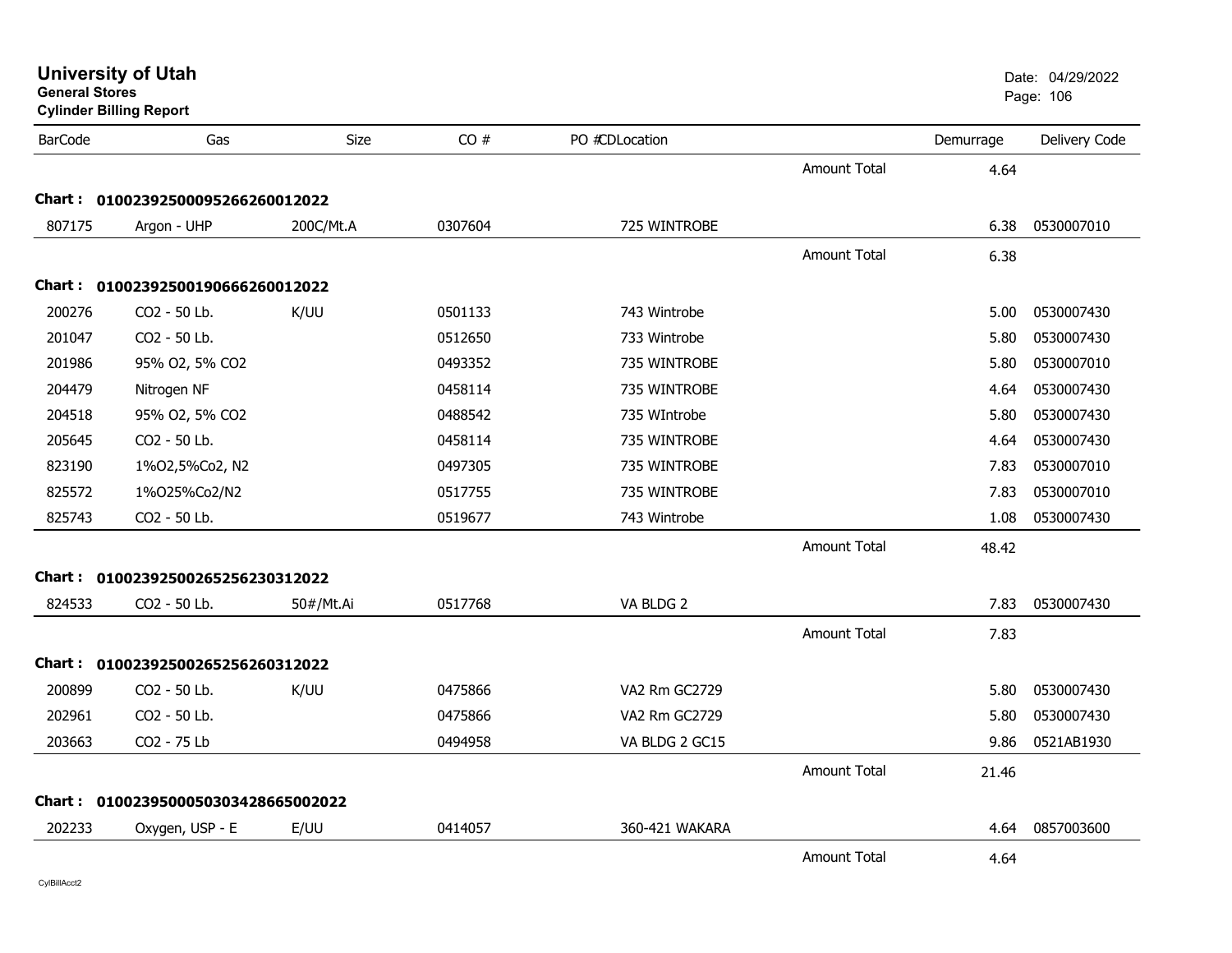| <b>University of Utah</b><br><b>General Stores</b><br><b>Cylinder Billing Report</b> |                                     |             |         |                          |                     |           | Date: 04/29/2022<br>Page: 107 |
|--------------------------------------------------------------------------------------|-------------------------------------|-------------|---------|--------------------------|---------------------|-----------|-------------------------------|
| <b>BarCode</b>                                                                       | Gas                                 | <b>Size</b> | CO#     | PO #CDLocation           |                     | Demurrage | Delivery Code                 |
|                                                                                      | Chart: 0100239500050304024626002022 |             |         |                          |                     |           |                               |
| 205939                                                                               | Oxygen, USP - E                     | E/UU        | 0503895 | 419 Wakara Way Suite 207 |                     | 5.80      | 0530007430                    |
|                                                                                      |                                     |             |         |                          | Amount Total        | 5.80      |                               |
|                                                                                      | Chart: 0100239500050304136626002022 |             |         |                          |                     |           |                               |
| 825387                                                                               | Oxygen, USP - E                     | E/MT. AIR   | 0516381 | 419 Wakara Way Suite 207 |                     | 7.83      | 0530007430                    |
| 825390                                                                               | Oxygen, USP - E                     |             | 0516381 | 419 Wakara Way Suite 207 |                     | 7.83      | 0530007430                    |
|                                                                                      |                                     |             |         |                          | <b>Amount Total</b> | 15.66     |                               |
|                                                                                      | Chart: 0100239500059314760626002022 |             |         |                          |                     |           |                               |
| 201188                                                                               | CO2 - 50 Lb.                        | K/UU        | 0505090 | 717 WINTROBE             |                     | 5.80      | 0530007430                    |
| 201771                                                                               | CO2 - 50 Lb.                        |             | 0459683 | 717 WINTROBE             |                     | 4.64      | 0530007430                    |
| 202301                                                                               | Oxygen, USP                         |             | 0517869 | 1531D CMC                |                     | 2.60      | 0530007430                    |
| 202511                                                                               | CO2 - 50 Lb.                        |             | 0505090 | 717 WINTROBE             |                     | 5.80      | 0530007430                    |
| 203705                                                                               | CO2 - 50 Lb.                        |             | 0482388 | 717 WIntrobe             |                     | 5.80      | 0530007430                    |
| 205869                                                                               | CO2 - 50 Lb.                        |             | 0505090 | 717 WINTROBE             |                     | 5.80      | 0530007430                    |
| 205896                                                                               | Oxygen, USP                         |             | 0518505 | 1531 D (587 building     |                     | 5.80      | 0530007430                    |
| 205916                                                                               | Oxygen, USP                         |             | 0517869 | 1531D CMC                |                     | 2.60      | 0530007430                    |
| 825634                                                                               | Oxygen, USP                         |             | 0518505 | 1531 D (587 building     |                     | 3.51      | 0530007430                    |
| 825635                                                                               | Oxygen, USP                         |             | 0518505 | 1531 D (587 building     |                     | 3.51      | 0530007430                    |
| 825676                                                                               | Oxygen, USP                         |             | 0519243 | 587 CMC RM 1531D         |                     | 4.32      | 0530007430                    |
| 825679                                                                               | Oxygen, USP                         |             | 0519243 | 587 CMC RM 1531D         |                     | 4.32      | 0530007430                    |
|                                                                                      |                                     |             |         |                          | <b>Amount Total</b> | 54.50     |                               |
|                                                                                      | Chart: 01002396000026356260012022   |             |         |                          |                     |           |                               |
| 202122                                                                               | 95% O2, 5% CO2                      | K/UU        | 0120699 | 720 Wintrobe             |                     | 4.64      | 0530007430                    |
|                                                                                      |                                     |             |         |                          | <b>Amount Total</b> | 4.64      |                               |
|                                                                                      | Chart: 01002442000205206260012022   |             |         |                          |                     |           |                               |
| 200256                                                                               | Nitrogen 230 CF                     | K/UU        | 0409185 | 280 - 383 COLOROW        |                     | 4.64      | 0874001290                    |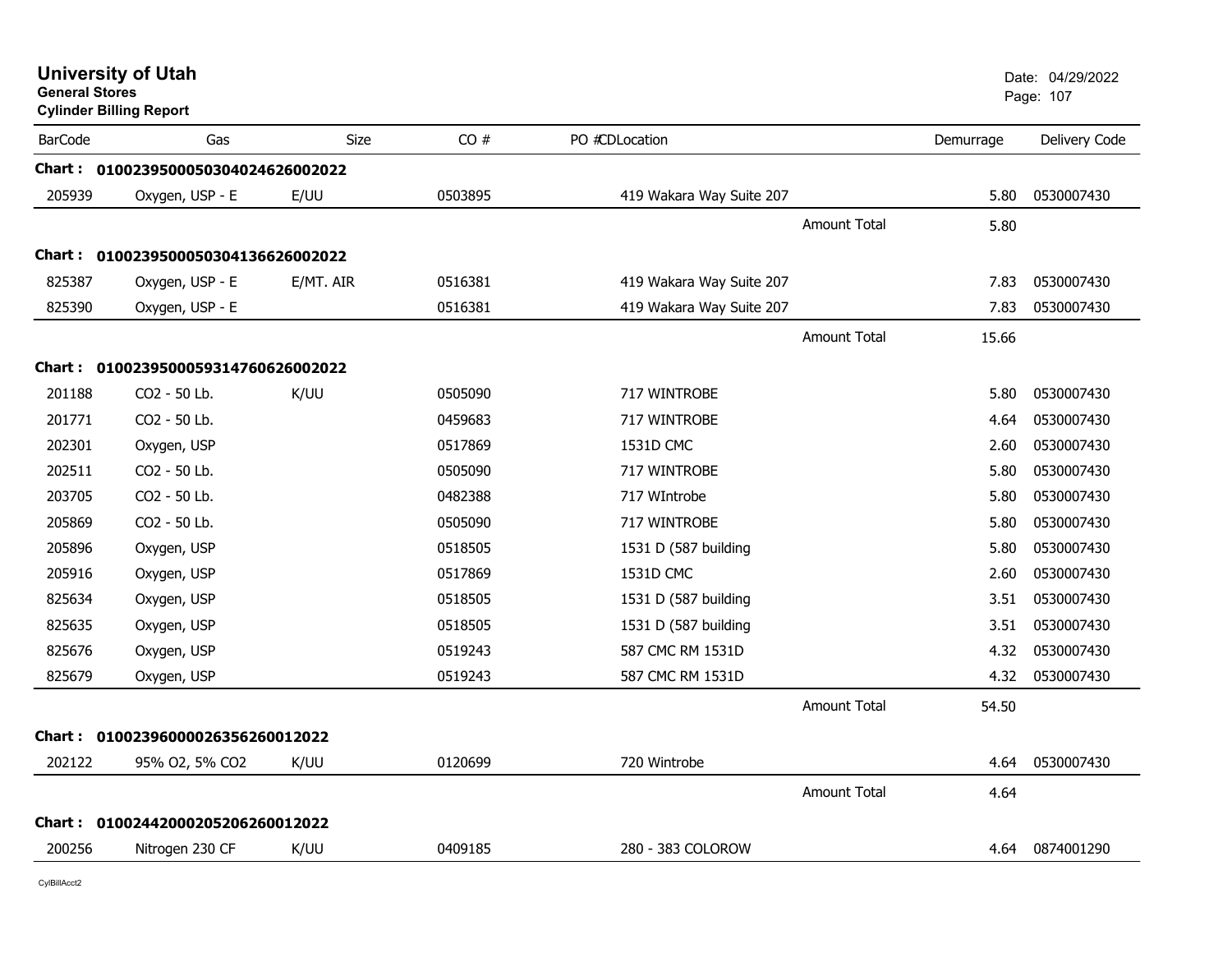| General Stores<br><b>Cylinder Billing Report</b> |                                   |                  |         |                                             |                     | Page: 108 |               |
|--------------------------------------------------|-----------------------------------|------------------|---------|---------------------------------------------|---------------------|-----------|---------------|
| <b>BarCode</b>                                   | Gas                               | Size             | CO#     | PO #CDLocation                              |                     | Demurrage | Delivery Code |
|                                                  |                                   |                  |         |                                             | Amount Total        | 4.64      |               |
|                                                  | Chart: 01002442500190356260012022 |                  |         |                                             |                     |           |               |
| 200171                                           | CO2 - 50 Lb.                      | K/UU             | 0412154 | 574 BPRB                                    |                     | 4.64      | 0533024600    |
| 204595                                           | CO2 - 50 Lb.                      |                  | 0497549 | 564 BPRB                                    |                     | 5.80      | 05213R2100    |
|                                                  |                                   |                  |         |                                             | Amount Total        | 10.44     |               |
|                                                  | Chart: 01002446000028116260312022 |                  |         |                                             |                     |           |               |
| 806535                                           | 5%Co2 In Air                      | <b>150 CF/MT</b> | 0280673 | VA 14 1C101                                 |                     | 6.38      | 46024         |
|                                                  |                                   |                  |         |                                             | Amount Total        | 6.38      |               |
|                                                  | Chart: 01002446000028116430512022 |                  |         |                                             |                     |           |               |
| 202765                                           | CO <sub>2</sub> - 50 Lb.          | K/UU             | 0470956 | 2D19, BLDG 2, VAMC                          |                     | 5.80      | 05213r2100    |
| 205375                                           | CO2 - 50 Lb.                      |                  | 0446489 | <b>BLDG 2 VA DOCK</b>                       |                     | 4.64      | 05213R2100    |
|                                                  |                                   |                  |         |                                             | Amount Total        | 10.44     |               |
|                                                  | Chart: 01002462500197026260912022 |                  |         |                                             |                     |           |               |
| 201573                                           | Air - 233 CF                      | K/UU             | 0447110 | 7275 EIHG                                   |                     | 4.64      | 0533021000    |
| 203165                                           | Air - 233 CF                      |                  | 0447110 | 7275 EIHG                                   |                     | 4.64      | 0533021000    |
| 203308                                           | CO2 - 50 Lb.                      |                  | 0451798 | 7370 EIHG                                   |                     | 4.64      | 0533021000    |
| 203500                                           | CO2 - 50 Lb.                      |                  | 0456048 | 7370 ECCLES                                 |                     | 4.64      | 0533021000    |
| 205665                                           | CO2 - 50 Lb.                      |                  | 0456048 | 7370 ECCLES                                 |                     | 4.64      | 0533021000    |
|                                                  |                                   |                  |         |                                             | Amount Total        | 23.20     |               |
|                                                  | Chart: 01002496000225906260312022 |                  |         |                                             |                     |           |               |
| 825030                                           | CO2 - 50 Lb.                      | 50#/Mt.Ai        | 0513531 | 417 WAKARA #3201                            |                     | 7.83      | 08652N1000    |
|                                                  |                                   |                  |         |                                             | <b>Amount Total</b> | 7.83      |               |
|                                                  | Chart: 01002512000304976260312022 |                  |         |                                             |                     |           |               |
| 202526                                           | Oxygen, USP - E                   | E/UU             | 0517199 | 383 Colorow Drive Rm 208, South East corner |                     | 5.80      | 5150011250    |
| 202820                                           | Oxygen, USP - E                   |                  | 0517199 | 383 Colorow Drive Rm 208, South East corner |                     | 5.80      | 5150011250    |
| 204701                                           | Oxygen, USP - E                   |                  | 0517199 | 383 Colorow Drive Rm 208, South East corner |                     | 5.80      | 5150011250    |
| CvIBillAcct2                                     |                                   |                  |         |                                             |                     |           |               |

**University of Utah** Date: 04/29/2022 **General Stores**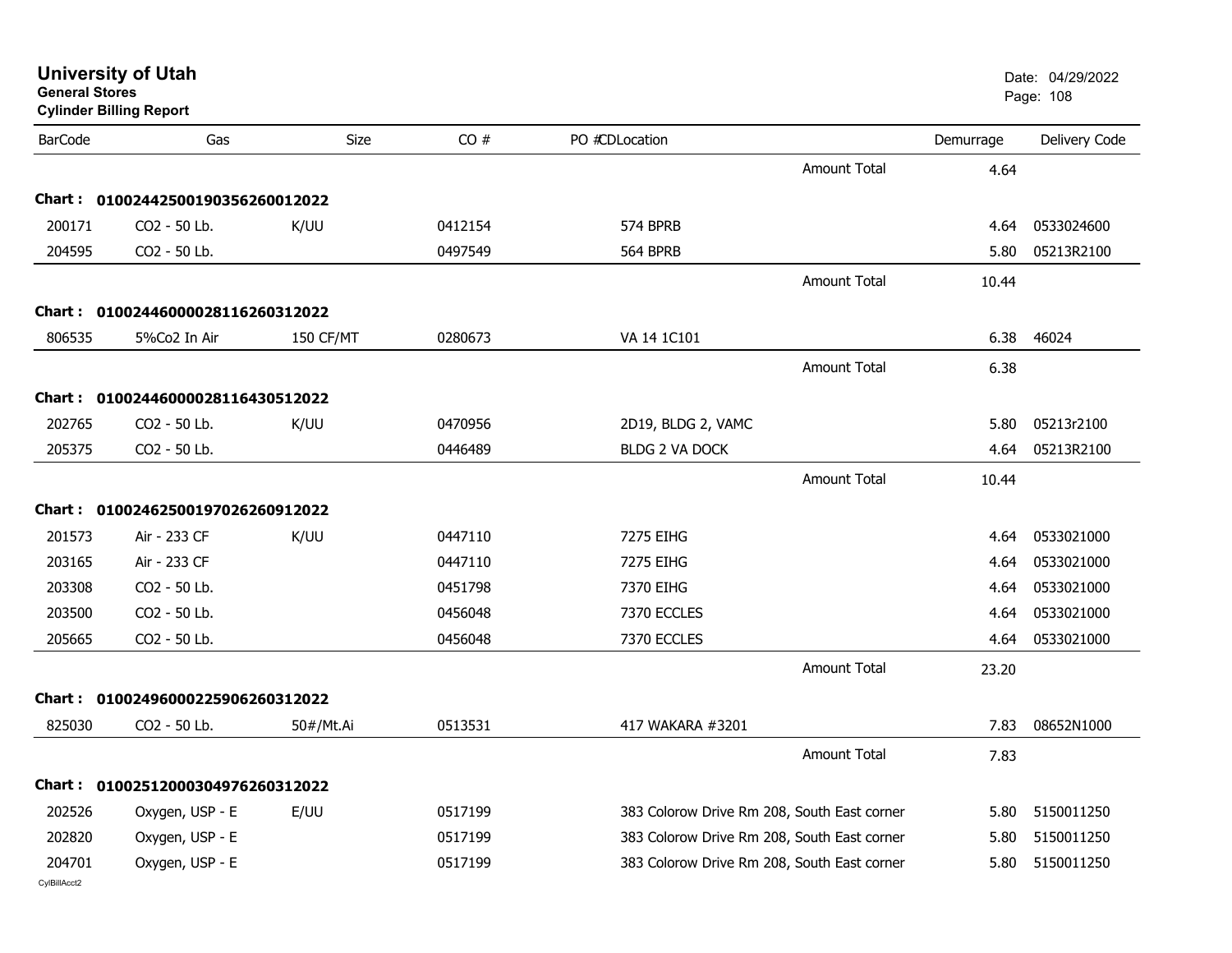BarCode Gas Size CO # PO #CDLocation Demurrage Delivery Code 205332Oxygen, USP - E 05150011250 383 Colorow Drive Rm 208, South East corner 5.80 5150011250 205871Oxygen, USP - E 2004 20481004 208- 383 COLOROW 5.80 208- 393 COLOROW 5.80 0874000000 Amount Total 29.00**Chart : 01002516000251966260012022**200649 Arg Phyos Argon - UHP K/UU <sup>0502723</sup> Neilsen Rehabilitation Hospital Loading Dock 5.80 <sup>5150011250</sup> Amount Total 5.80**Chart : 0100263500059318000626002022**200034034 CO2 - 50 Lb. K/UU 0506491 657 WIntrobe 5.80 05213B1100 200702 Surg CO2 - 50 Lb. 0508992 657 Wintrobe 5.80 05213B1100 203495 Surg CO2 - 50 Lb. 0508992 657 Wintrobe 5.80 05213B1100 205538538 CO2 - 50 Lb. 0506491 657 WIntrobe 5.80 05213B1100 205646 Surg CO2 - 50 Lb. 0508992 657 Wintrobe 5.80 05213B1100 823178 Surg CO2 - 50 Lb. 0497948 657 Wintrobe 7.83 05213B1100 Amount Total 36.83**Chart : 01002682000010366620312022**823727727 Nitrogen NF 200C/Mt.A 0503558 4210 HCI HALLWAY 7.83 0550053230 823728 Neu Nitrogen NF <sup>0503558</sup> 4210 HCI HALLWAY 7.83 <sup>0550053230</sup> 823729729 Nitrogen NF 0503558 4210 HCI HALLWAY 7.83 0550053230 Amount Total 23.49**Chart : 01002682000171896260012022**202432N2, Liquid GP45 180 LTR/U 0517715 383 COlorow Dr Outside rm 269 8.00 0550053230 824690 Neu CO2 - 50 Lb. 0511435 383 Colorow Dr Rm 269 3.78 0550053230 Amount Total 11.78**Chart : 01002682500098886260012022**200573Nitrogen 230 CF K/UU 6665275 0365275 383 Colorow Room 162 4.64 0550053230 201468 Antic CO2 - 50 Lb. 0337890 386A BPRB4.64 0860032110

**University of Utah**  Date: 04/29/2022 **General Stores**er and the state of the state of the state of the state of the state of the state of the state of the state of the state of the state of the state of the state of the state of the state of the state of the state of the sta **Cylinder Billing Report**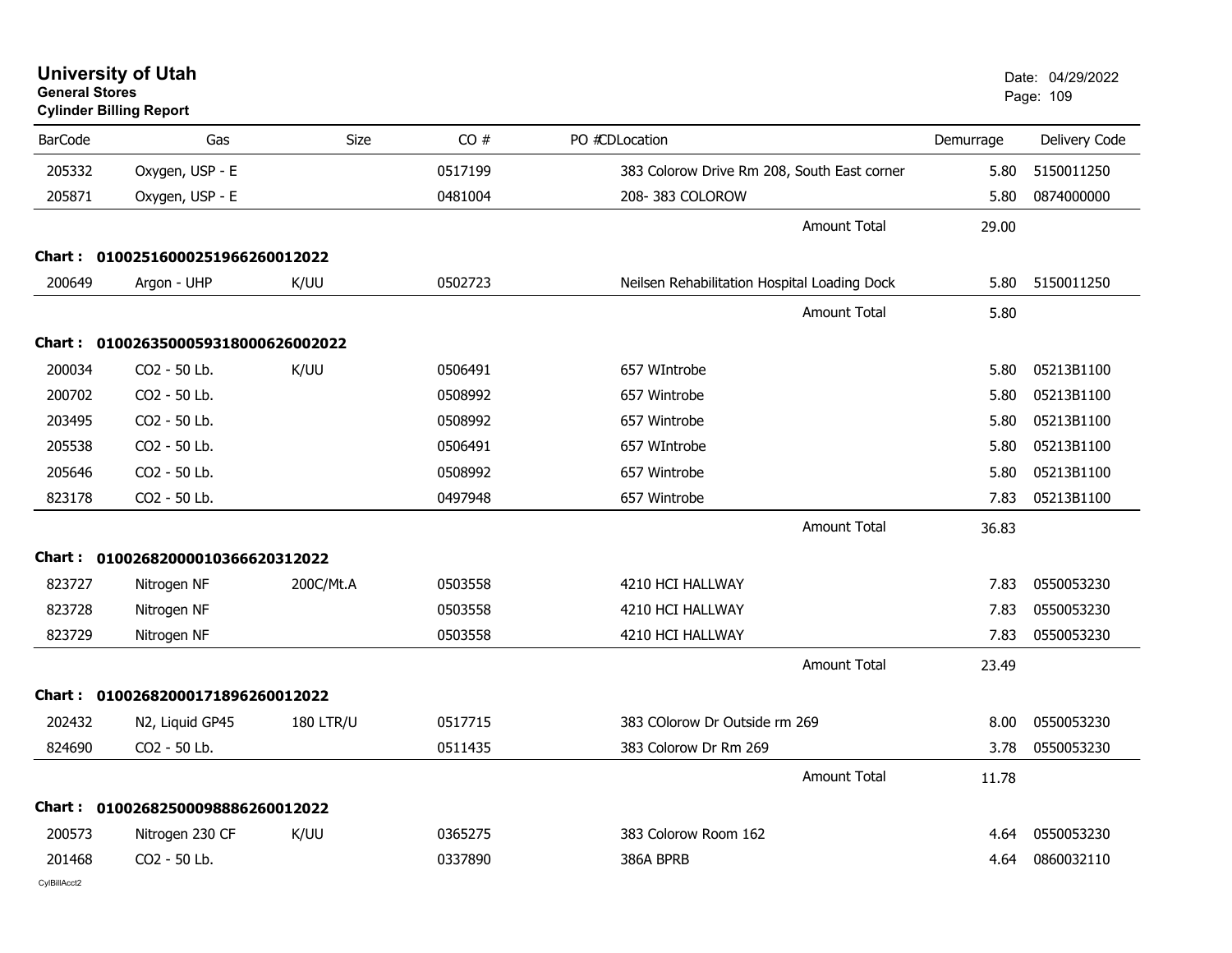| <b>University of Utah</b><br><b>General Stores</b><br><b>Cylinder Billing Report</b> |                                   |           |         |                                       |           | Date: 04/29/2022<br>Page: 110 |  |
|--------------------------------------------------------------------------------------|-----------------------------------|-----------|---------|---------------------------------------|-----------|-------------------------------|--|
| <b>BarCode</b>                                                                       | Gas                               | Size      | CO#     | PO #CDLocation                        | Demurrage | Delivery Code                 |  |
| 201492                                                                               | CO2 - 50 Lb.                      |           | 0243162 | 480 BPRB                              | 4.64      | 057000386A                    |  |
| 808925                                                                               | 8% O2 IN N2                       |           | 0368631 | 1385 - 420 CHIPETA                    | 6.38      | 0874001720                    |  |
| 810215                                                                               | 8% Co2 In N2                      |           | 0379967 | 134-383 COLOROW                       | 6.38      | 0874001720                    |  |
| 810216                                                                               | 8% Co2 In N2                      |           | 0379967 | 134-383 COLOROW                       | 6.38      | 0874001720                    |  |
|                                                                                      |                                   |           |         | <b>Amount Total</b>                   | 33.06     |                               |  |
| Chart :                                                                              | 0100268500051006388626032022      |           |         |                                       |           |                               |  |
| 824909                                                                               | Oxygen, USP - E                   | E/MT. AIR | 0513105 | 383 Colorow Dr. SLC, UT 84108 Rm #280 | 7.83      | 0550053230                    |  |
| 824910                                                                               | Oxygen, USP - E                   |           | 0513105 | 383 Colorow Dr. SLC, UT 84108 Rm #280 | 7.83      | 0550053230                    |  |
|                                                                                      |                                   |           |         | <b>Amount Total</b>                   | 15.66     |                               |  |
| Chart :                                                                              | 0100269500051005566626032022      |           |         |                                       |           |                               |  |
| 200073                                                                               | Air - 233 CF                      | K/UU      | 0503509 | 5250 Eccles                           | 5.80      | 0851A00580                    |  |
| 200499                                                                               | Air - 233 CF                      |           | 0503508 | 5250 Eccles                           | 5.80      | 0851A00580                    |  |
|                                                                                      |                                   |           |         | <b>Amount Total</b>                   | 11.60     |                               |  |
|                                                                                      | Chart: 01002762000284766260012022 |           |         |                                       |           |                               |  |
| 200436                                                                               | CO2 - 50 Lb.                      | K/UU      | 0489018 | 3905 SKaggs                           | 5.80      | 0582002010                    |  |
| 200613                                                                               | CO2 - 50 Lb.                      |           | 0517720 | 3400 Skaggs                           | 5.80      | 0582002010                    |  |
| 200787                                                                               | CO2 - 50 Lb.                      |           | 0518461 | 3905 Skaggs                           | 5.80      | 0582002010                    |  |
| 200833                                                                               | Zero Air                          |           | 0465636 | 3905 SKAGGS                           | 5.80      | 0582002010                    |  |
| 201395                                                                               | Air - 233 CF                      |           | 0512885 | 3905 Skaggs                           | 5.80      | 0582002010                    |  |
| 201858                                                                               | Nitrogen 230 CF                   |           | 0512201 | 3905 SKAGGS                           | 5.80      | 0582002010                    |  |
| 203784                                                                               | Nitrogen 230 CF                   |           | 0515496 | 3905 Skaggs                           | 5.80      | 0582002010                    |  |
| 825371                                                                               | CO2 - 50 Lb.                      |           | 0516633 | 3950 Skaggs                           | 7.83      | 0582002010                    |  |
| 825538                                                                               | CO2 - 50 Lb.                      |           | 0518227 | 3905 Skaggs                           | 7.83      | 0582002010                    |  |
|                                                                                      |                                   |           |         | Amount Total                          | 56.26     |                               |  |
|                                                                                      | Chart: 01002762500096566260012022 |           |         |                                       |           |                               |  |
| 200475                                                                               | CO2 - 50 Lb.                      | K/UU      | 0517517 | 3440 SKaggs                           | 5.80      | 0582001120                    |  |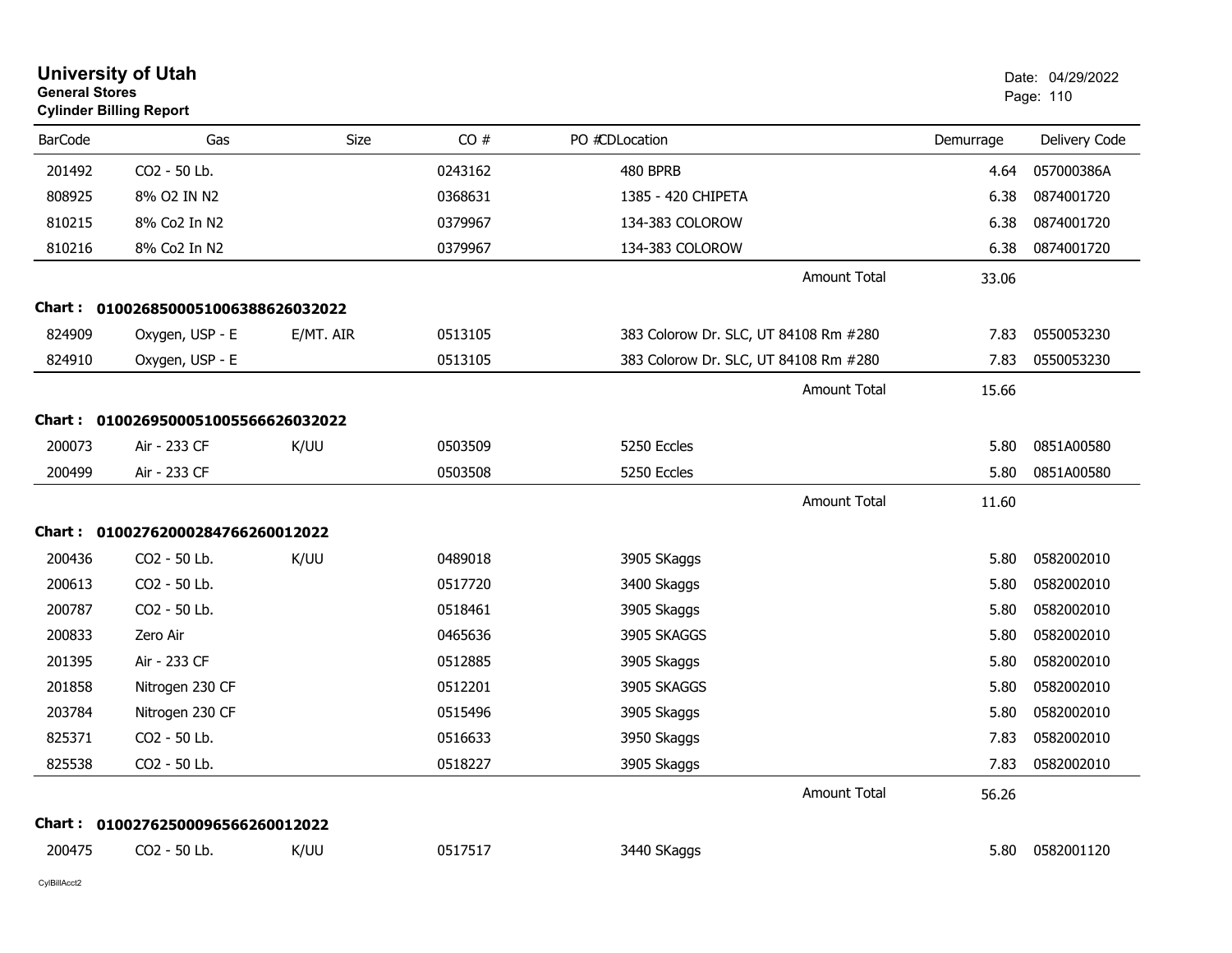| <b>BarCode</b>         | Gas                               | Size | CO#     | PO #CDLocation |                     | Demurrage | Delivery Code |
|------------------------|-----------------------------------|------|---------|----------------|---------------------|-----------|---------------|
| 202601                 | CO2 - 50 Lb.                      |      | 0517517 | 3440 SKaggs    |                     | 5.80      | 0582001120    |
|                        |                                   |      |         |                | <b>Amount Total</b> | 11.60     |               |
|                        | Chart: 01002762500267516260012022 |      |         |                |                     |           |               |
| 201055                 | Nitrogen 230 CF                   | K/UU | 0517646 | 3420 SKaggs    |                     | 5.80      | 0581034200    |
| 201293                 | Nitrogen 230 CF                   |      | 0423440 | 3220 BLDG 581  |                     | 4.64      | 0581034200    |
| 201875                 | CO2 - 50 Lb.                      |      | 0426574 | 3320 Skaggs    |                     | 4.64      | 0581034200    |
| 201948                 | CO2 - 50 Lb.                      |      | 0449419 | 3320 SKAGGS    |                     | 4.64      | 0581034200    |
| 202137                 | Nitrogen 230 CF                   |      | 0428570 | 3420 SKAGGS    |                     | 4.64      | 0581034200    |
| 202603                 | Nitrogen 230 CF                   |      | 0428570 | 3420 SKAGGS    |                     | 4.64      | 0581034200    |
| 203526                 | N2, Liquid LX45                   |      | 0518847 | 3420 Skaggs    |                     | 36.80     | 0581034200    |
| 204403                 | N2, Liquid LX45                   |      | 0517646 | 3420 SKaggs    |                     | 9.60      | 0581034200    |
| 205634                 | Nitrogen 230 CF                   |      | 0517646 | 3420 SKaggs    |                     | 5.80      | 0581034200    |
| 516620                 | CO2 - 50 Lb.                      |      | 0452111 | 3420 SKAGGS    |                     | 6.38      | 0581034200    |
| 815962                 | CO2 - 50 Lb.                      |      | 0446823 | 3320 SKAGGS    |                     | 6.38      | 0581034200    |
|                        |                                   |      |         |                | <b>Amount Total</b> | 93.96     |               |
|                        | Chart: 01002762500267966260012022 |      |         |                |                     |           |               |
| 200698                 | CO2 - 50 Lb.                      | K/UU | 0517556 | 3800 Skaggs    |                     | 5.80      | 0582002010    |
| 201193                 | CO2 - 50 Lb.                      |      | 0518858 | 3800 Skaggs    |                     | 4.60      | 0582002010    |
| 203370                 | Oxygen, USP - E                   |      | 0517556 | 3800 Skaggs    |                     | 5.80      | 0582002010    |
| 205328                 | Oxygen, USP - E                   |      | 0518858 | 3800 Skaggs    |                     | 4.60      | 0582002010    |
| 205477                 | Oxygen, USP - E                   |      | 0513566 | 3800 SKaggs    |                     | 1.20      | 0582002010    |
| 205512                 | CO2 - 50 Lb.                      |      | 0513885 | 3800 Skaggs    |                     | 1.20      | 0582002010    |
| 823328                 | Oxygen, USP - E                   |      | 0502086 | 3800 Skaggs    |                     | 7.83      | 0582002010    |
| 824652                 | CO2 - 50 Lb.                      |      | 0511371 | 3800 Skaggs    |                     | 1.62      | 0582002010    |
|                        |                                   |      |         |                | <b>Amount Total</b> | 32.65     |               |
| Chart :                | 0100276500051006308626002022      |      |         |                |                     |           |               |
| 200003<br>CylBillAcct2 | 95% O2, 5% CO2                    | K/UU | 0514336 | 35 Skaggs      |                     | 5.80      | 0860032110    |

**Cylinder Billing Report**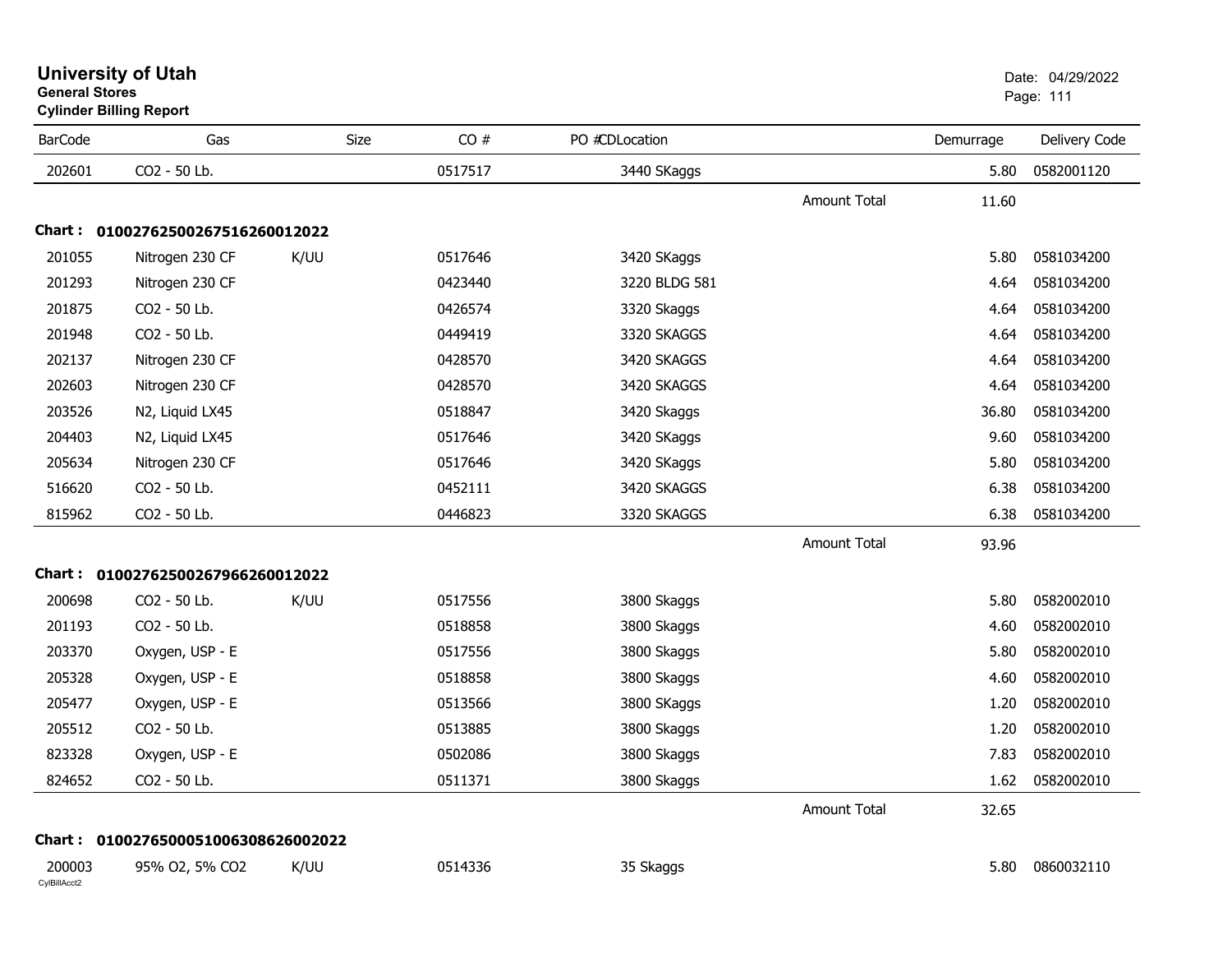| <b>University of Utah</b><br><b>General Stores</b><br><b>Cylinder Billing Report</b> |                              | Date: 04/29/2022<br>Page: 112 |         |                        |                     |           |               |
|--------------------------------------------------------------------------------------|------------------------------|-------------------------------|---------|------------------------|---------------------|-----------|---------------|
| <b>BarCode</b>                                                                       | Gas                          | Size                          | CO#     | PO #CDLocation         |                     | Demurrage | Delivery Code |
| 203852                                                                               | 95% O2, 5% CO2               |                               | 0508806 | 35 SKAGGS              |                     | 5.80      | 0860032110    |
| 204524                                                                               | 95% O2, 5% CO2               |                               | 0514336 | 35 Skaggs              |                     | 5.80      | 0860032110    |
| 823691                                                                               | 10%O2 In N2                  |                               | 0503233 | B0800 SKAGGS           |                     | 7.83      | 0581B08000    |
|                                                                                      |                              |                               |         |                        | Amount Total        | 25.23     |               |
| Chart :                                                                              | 0100276500059204380626002022 |                               |         |                        |                     |           |               |
| 201643                                                                               | N2, Liquid GP45              | <b>180 LTR/U</b>              | 0518009 | 3800 Skaggs            |                     | 46.40     | 0581036000    |
| 202179                                                                               | N2, Liquid GP45              |                               | 0517067 | 3800 Skaggs            |                     | 9.60      | 0581036000    |
| 204439                                                                               | N2, Liquid GP45              |                               | 0518848 | 3800 SKaggs            |                     | 36.80     | 0581036000    |
| 822945                                                                               | Argon - UHP                  |                               | 0499820 | 3861 Skaggs Reilly Lab |                     | 7.83      | 0582002010    |
|                                                                                      |                              |                               |         |                        | <b>Amount Total</b> | 100.63    |               |
| Chart :                                                                              | 0100276500059308063626002022 |                               |         |                        |                     |           |               |
| 200333                                                                               | CO2 - 50 Lb.                 | K/UU                          | 0515269 | 3861 Skaggs            |                     | 5.20      | 0582002010    |
| 201669                                                                               | Nitrogen, UHP                |                               | 0515652 | 3861 Skaggs            |                     | 5.80      | 0582002010    |
| 202348                                                                               | CO <sub>2</sub> - 50 Lb.     |                               | 0519892 | 3861 Skaggs            |                     | 0.20      | 0582002010    |
| 202644                                                                               | CO2 - 50 Lb.                 |                               | 0498753 | 3861 Skaggs            |                     | 5.80      | 0582002010    |
| 203708                                                                               | CO2 - 50 Lb.                 |                               | 0512232 | 3861 Skaggs            |                     | 2.20      | 0582002010    |
| 204676                                                                               | Nitrogen, UHP                |                               | 0515652 | 3861 Skaggs            |                     | 5.80      | 0582002010    |
| 205549                                                                               | Nitrogen, UHP                |                               | 0519766 | 3861 Skaggs            |                     | 0.60      | 0582002010    |
| 825189                                                                               | CO2 - 50 Lb.                 |                               | 0514121 | 3861 Skaggs            |                     | 7.83      | 0582002010    |
| 825699                                                                               | CO2 - 50 Lb.                 |                               | 0519008 | 3861 Skaggs            |                     | 4.86      | 0582002010    |
|                                                                                      |                              |                               |         |                        | <b>Amount Total</b> | 38.29     |               |
| <b>Chart :</b>                                                                       | 0100276500059313660626002022 |                               |         |                        |                     |           |               |
| 200971                                                                               | 95% Air, 5% CO2              | K/UU                          | 0455062 | 3692 SKAGGS            |                     | 4.64      | 0582002010    |
| 201485                                                                               | Helium - UHP                 |                               | 0505433 | 3861 Skaggs            |                     | 5.80      | 0582002010    |
| 202099                                                                               | 95% Air, 5% CO2              |                               | 0481043 | 3692 SKaggs            |                     | 5.80      | 0582002010    |
| 203277                                                                               | Argon - 40cf                 |                               | 0511169 | 3861 Skaggs            |                     | 5.22      | 0582002010    |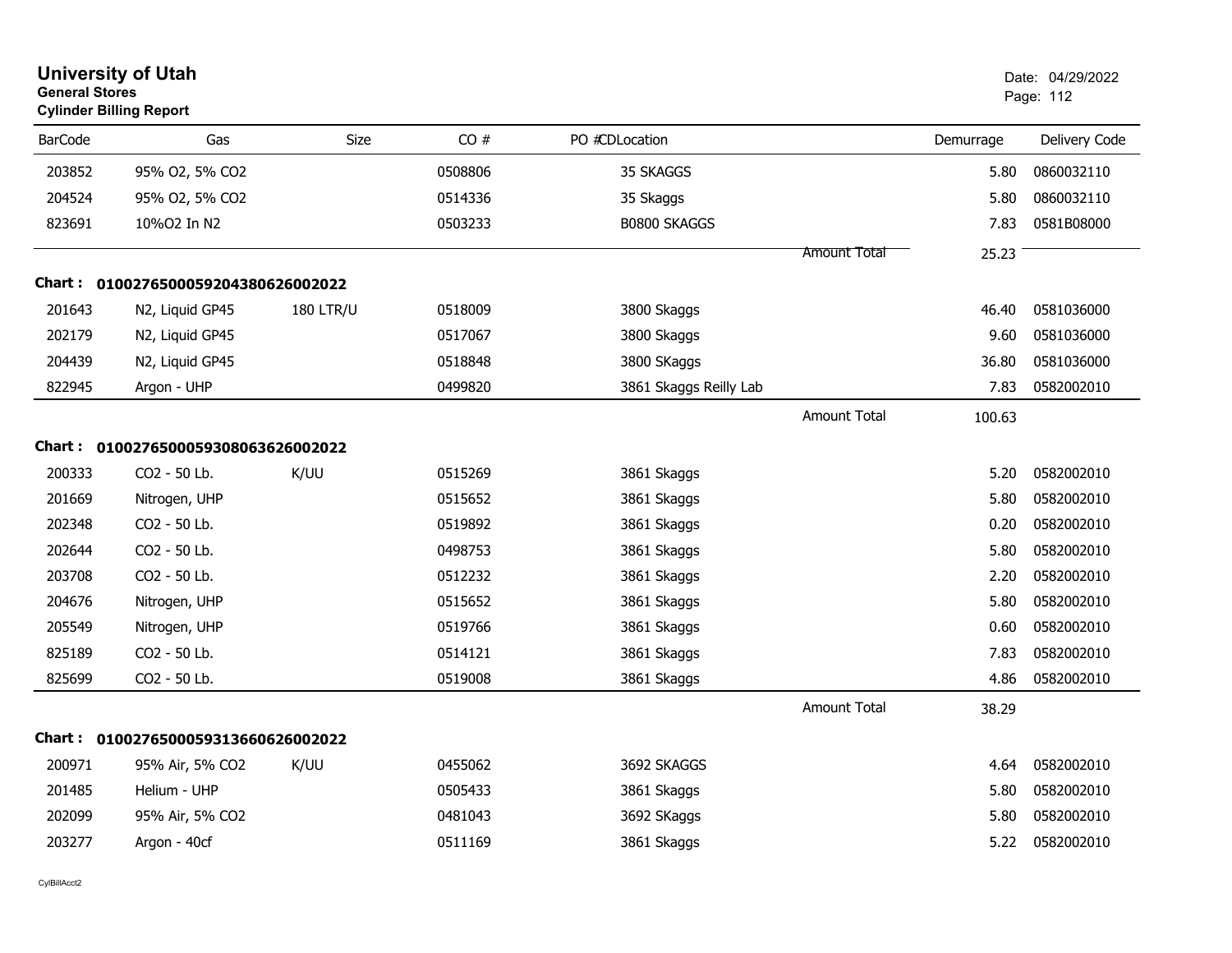| <b>BarCode</b> | Gas                                 | <b>Size</b> | CO#     | PO #CDLocation              | Demurrage | Delivery Code |
|----------------|-------------------------------------|-------------|---------|-----------------------------|-----------|---------------|
| 803672         | CO, 80CF                            |             | 0218500 | <b>386 BPRB</b>             | 6.67      | 0570003900    |
|                |                                     |             |         | <b>Amount Total</b>         | 28.13     |               |
|                | Chart: 0100276500059315810626002022 |             |         |                             |           |               |
| 200010         | 95% O2, 5% CO2                      | K/UU        | 0514609 | 4800 SMBB- Attn. Jill Dahle | 5.80      | 0582002010    |
| 200675         | Air - 233 CF                        |             | 0518055 | 4800 SMBB Attn: Jill Dahle  | 5.80      | 0582002010    |
| 201198         | Air - 233 CF                        |             | 0503980 | 4800 SMBB West Side         | 5.80      | 0582002010    |
| 201368         | 95% O2, 5% CO2                      |             | 0511429 | 4800 SMBB Attn: Jill        | 5.80      | 0582002010    |
| 202280         | 95% O2, 5% CO2                      |             | 0518055 | 4800 SMBB Attn: Jill Dahle  | 5.80      | 0582002010    |
| 205586         | 95% O2, 5% CO2                      |             | 0509661 | 4800 SMBB                   | 5.80      | 0582002010    |
|                |                                     |             |         | <b>Amount Total</b>         | 34.80     |               |
| Chart :        | 0100276500059317450626002022        |             |         |                             |           |               |
| 200342         | Oxygen, USP                         | K/UU        | 0513130 | 3450 Skaggs                 | 5.80      | 0581036000    |
| 200742         | Air - 233 CF                        |             | 0511102 | 3450 Skaggs                 | 2.60      | 0581036000    |
| 203878         | Air - 233 CF                        |             | 0513130 | 3450 Skaggs                 | 5.80      | 0581036000    |
| 205614         | Oxygen, USP                         |             | 0511102 | 3450 Skaggs                 | 2.60      | 0581036000    |
|                |                                     |             |         | <b>Amount Total</b>         | 16.80     |               |
|                | Chart: 01002766000323146260012022   |             |         |                             |           |               |
| 200005         | 95% O2, 5% CO2                      | K/UU        | 0517306 | <b>B0800 SKAGGS</b>         | 5.80      | 0860032110    |
| 200178         | 95% O2, 5% CO2                      |             | 0517306 | <b>B0800 SKAGGS</b>         | 5.80      | 0860032110    |
| 200683         | 95% O2, 5% CO2                      |             | 0511481 | <b>B0800 SKAGGS</b>         | 5.80      | 0860032110    |
| 200970         | 95% O2, 5% CO2                      |             | 0517306 | <b>B0800 SKAGGS</b>         | 5.80      | 0860032110    |
| 201286         | 95% O2, 5% CO2                      |             | 0517306 | <b>B0800 SKAGGS</b>         | 5.80      | 0860032110    |
| 201306         | 95% O2, 5% CO2                      |             | 0511481 | <b>B0800 SKAGGS</b>         | 5.80      | 0860032110    |
| 202255         | 95% O2, 5% CO2                      |             | 0517306 | <b>B0800 SKAGGS</b>         | 5.80      | 0860032110    |
| 202849         | 95% O2, 5% CO2                      |             | 0517306 | B0800 SKAGGS                | 5.80      | 0860032110    |

#### **University of Utah** Date: 04/29/2022 **General Stores**s and the contract of the contract of the contract of the contract of the contract of the contract of the contract of the contract of the contract of the contract of the contract of the contract of the contract of the cont

**Cylinder Billing Report**  $\overline{\phantom{0}}$ 

Amount Total

46.40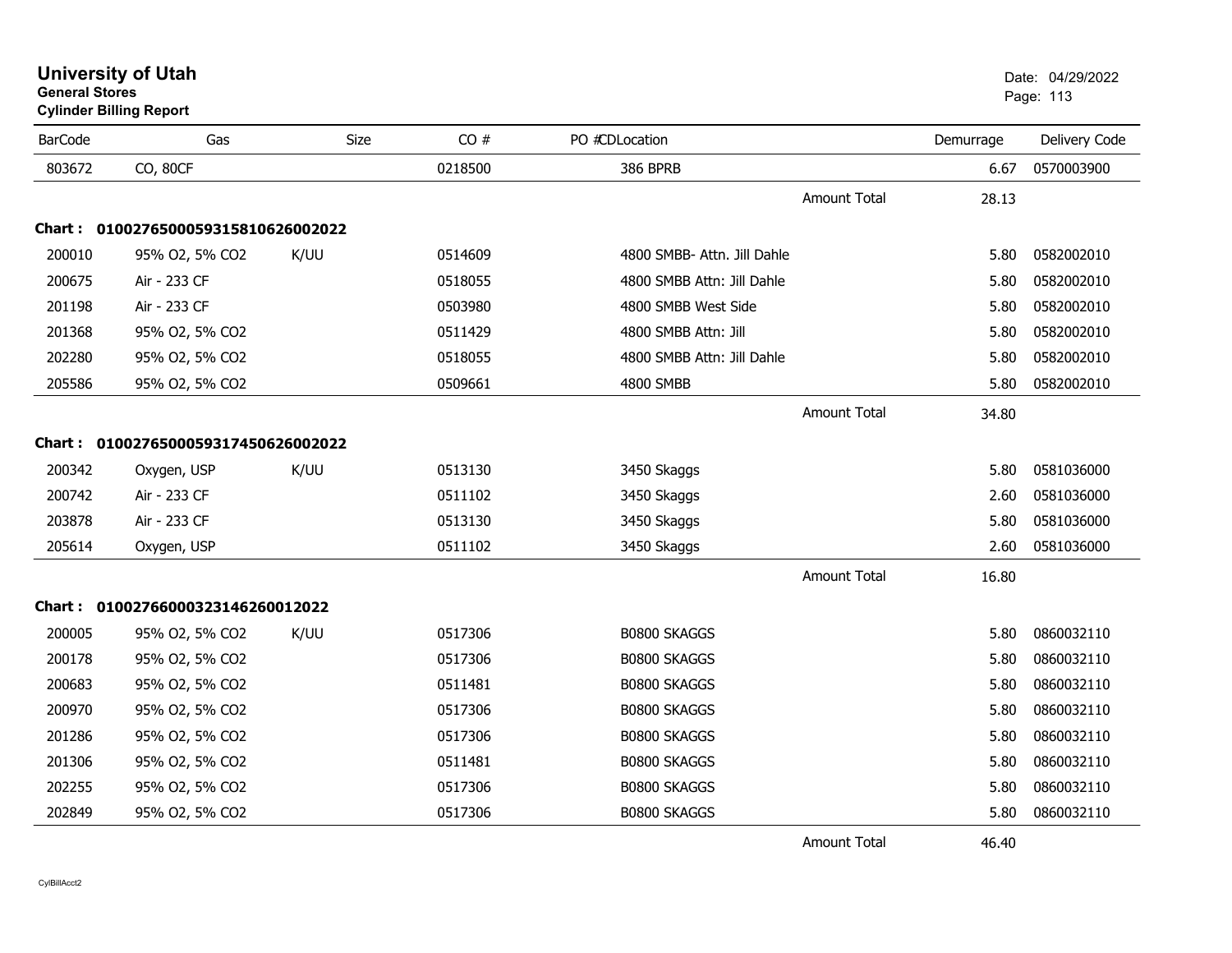| <b>General Stores</b> | <b>University of Utah</b><br><b>Cylinder Billing Report</b> |             |         |                                        |           | Date: 04/29/2022<br>Page: 114 |
|-----------------------|-------------------------------------------------------------|-------------|---------|----------------------------------------|-----------|-------------------------------|
| <b>BarCode</b>        | Gas                                                         | <b>Size</b> | CO#     | PO #CDLocation                         | Demurrage | Delivery Code                 |
|                       | Chart: 01002766000327516260012022                           |             |         |                                        |           |                               |
| 202503                | Oxygen, USP                                                 | K/UU        | 0513027 | BO650 Skaggs                           | 5.80      | 0582001120                    |
| 203163                | Oxygen, USP - E                                             |             | 0490482 | BO327 SKaggs                           | 5.80      | 0582001120                    |
|                       |                                                             |             |         | <b>Amount Total</b>                    | 11.60     |                               |
|                       | Chart: 01002766000351776260012022                           |             |         |                                        |           |                               |
| 200479                | CO2 - 50 Lb.                                                | K/UU        | 0513445 | 101 SKaggs                             | 2.80      | 0582002010                    |
| 201185                | CO <sub>2</sub> - 50 Lb.                                    |             | 0519268 | 101 Skaggs                             | 3.00      | 0582002010                    |
| 203494                | CO2 - 50 Lb.                                                |             | 0519268 | 101 Skaggs                             | 3.00      | 0582002010                    |
| 204742                | CO2 - 50 Lb.                                                |             | 0478676 | 101 SKaggs Hall                        | 5.80      | 0582002010                    |
| 817296                | CO2 - 50 Lb.                                                |             | 0457492 | 115 SKAGGS                             | 3.78      | 0582001150                    |
|                       |                                                             |             |         | <b>Amount Total</b>                    | 18.38     |                               |
|                       | Chart: 01002772000309466260012022                           |             |         |                                        |           |                               |
| 200485                | Argon - UHP                                                 | K/UU        | 0446584 | 3800 SKAGGS                            | 4.64      | 0581038610                    |
| 203083                | CO <sub>2</sub> - Inst. Gra                                 |             | 0259607 | 417 WAKARA #2111                       | 4.64      | 0860021110                    |
| 203937                | Argon - UHP                                                 |             | 0429728 | 3861 SKAGGS                            | 4.64      | 0581038610                    |
| 204677                | Nitrogen, UHP                                               |             | 0507896 | 3800 SKAGGS                            | 5.80      | 0581036000                    |
| 205545                | Nitrogen, UHP                                               |             | 0451039 | 3800 Skaggs                            | 4.64      | 0581038610                    |
| 205756                | Argon - UHP                                                 |             | 0451388 | 3800 SKAGGS                            | 4.64      | 0581038610                    |
| 805011                | Argon - 125 CF                                              |             | 0267044 | 417 WAKARA #2111                       | 6.09      | 0860021110                    |
| 805433                | Oxygen, UHP,                                                |             | 0274715 | 417 WAKARA #2111                       | 11.02     | 0860021110                    |
| 808399                | Methane C.P. GR                                             |             | 0349266 | 3630 LS SKAGGS RES. BUILDING TANK ROOM | 5.72      | 0860021110                    |
| 810190                | Argon - UHP                                                 |             | 0379084 | 3861 Skaggs                            | 6.38      | 0581038610                    |
|                       |                                                             |             |         | <b>Amount Total</b>                    | 58.21     |                               |
|                       | Chart: 0100277500059900657626002022                         |             |         |                                        |           |                               |
| 822419                | Helium - UHP                                                | 200C/Mt.A   | 0495690 | 3300 Skaggs                            | 7.83      | 0581038610                    |
|                       |                                                             |             |         | <b>Amount Total</b>                    | 7.83      |                               |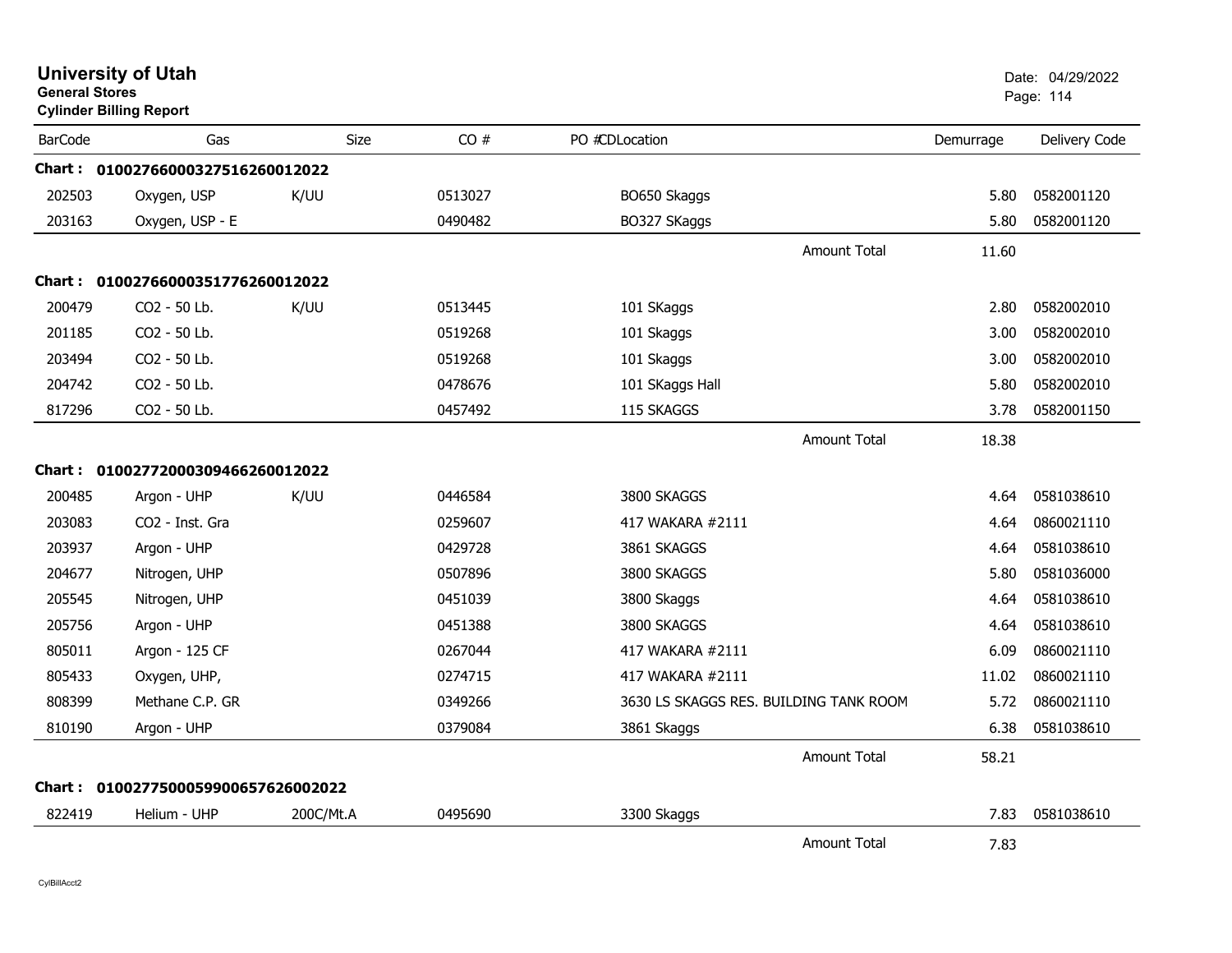| <b>General Stores</b> | <b>University of Utah</b><br><b>Cylinder Billing Report</b> |             |         |                          |                     |           | Date: 04/29/2022<br>Page: 115 |
|-----------------------|-------------------------------------------------------------|-------------|---------|--------------------------|---------------------|-----------|-------------------------------|
| <b>BarCode</b>        | Gas                                                         | <b>Size</b> | CO#     | PO #CDLocation           |                     | Demurrage | Delivery Code                 |
|                       | Chart: 0100278500059900656626002022                         |             |         |                          |                     |           |                               |
| 200536                | Oxygen, USP                                                 | K/UU        | 0510380 | B0800 Skaggs             |                     | 5.80      | 0860032110                    |
| 200598                | Oxygen, USP                                                 |             | 0473204 | B0800 SKaggs Dock        |                     | 5.80      | 0860032110                    |
| 201095                | CO2 - 50 Lb.                                                |             | 0510380 | B0800 Skaggs             |                     | 5.80      | 0860032110                    |
| 201525                | Oxygen, USP                                                 |             | 0502505 | B0800 Skaggs             |                     | 5.80      | 0860032110                    |
| 201620                | Nitrogen 230 CF                                             |             | 0416548 | B0800 Skaggs - Basement  |                     | 4.64      | 0860032110                    |
| 201737                | Oxygen, USP                                                 |             | 0495533 | B0800 SKaggs             |                     | 5.80      | 0860032110                    |
| 202477                | 95% O2, 5% CO2                                              |             | 0496240 | <b>B0800 SKAGGS</b>      |                     | 5.80      | 0860032110                    |
| 202514                | CO2 - 50 Lb.                                                |             | 0510380 | B0800 Skaggs             |                     | 5.80      | 0860032110                    |
| 205376                | CO2 - 50 Lb.                                                |             | 0496609 | B0800 Skaggs, Attn: Jodi |                     | 5.80      | 0860032110                    |
| 205826                | Oxygen, USP                                                 |             | 0510380 | B0800 Skaggs             |                     | 5.80      | 0860032110                    |
| 205828                | Oxygen, USP                                                 |             | 0502505 | B0800 Skaggs             |                     | 5.80      | 0860032110                    |
| 205842                | Oxygen, USP                                                 |             | 0473204 | B0800 SKaggs Dock        |                     | 5.80      | 0860032110                    |
| 205908                | Oxygen, USP                                                 |             | 0502505 | B0800 Skaggs             |                     | 5.80      | 0860032110                    |
| 825342                | Oxygen, USP                                                 |             | 0516570 | B0800 Skaggs             |                     | 7.83      | 0860032110                    |
| 825343                | Oxygen, USP                                                 |             | 0516570 | B0800 Skaggs             |                     | 7.83      | 0860032110                    |
| 825344                | Oxygen, USP                                                 |             | 0516570 | B0800 Skaggs             |                     | 7.83      | 0860032110                    |
| 825345                | Oxygen, USP                                                 |             | 0516570 | B0800 Skaggs             |                     | 7.83      | 0860032110                    |
|                       |                                                             |             |         |                          | <b>Amount Total</b> | 105.56    |                               |
|                       | Chart: 01002792000203156260012022                           |             |         |                          |                     |           |                               |
| 201490                | CO <sub>2</sub> - 50 Lb.                                    | K/UU        | 0519531 | 1541 Skaggs              |                     | 1.60      | 0582003070                    |
| 202510                | CO2 - 50 Lb.                                                |             | 0519531 | 1541 Skaggs              |                     | 1.60      | 0582003070                    |
| 203698                | CO2 - 50 Lb.                                                |             | 0512333 | 307 Skaggs               |                     | 4.20      | 0582003070                    |
| 205681                | CO2 - 50 Lb.                                                |             | 0512333 | 307 Skaggs               |                     | 5.80      | 0582003070                    |
|                       |                                                             |             |         |                          | <b>Amount Total</b> | 13.20     |                               |
| Chart :               | 01002792000305996260012022                                  |             |         |                          |                     |           |                               |
| 200365                | CO2 - 50 Lb.                                                | K/UU        | 0503610 | 1540 Skaggs              |                     | 5.80      | 0582003070                    |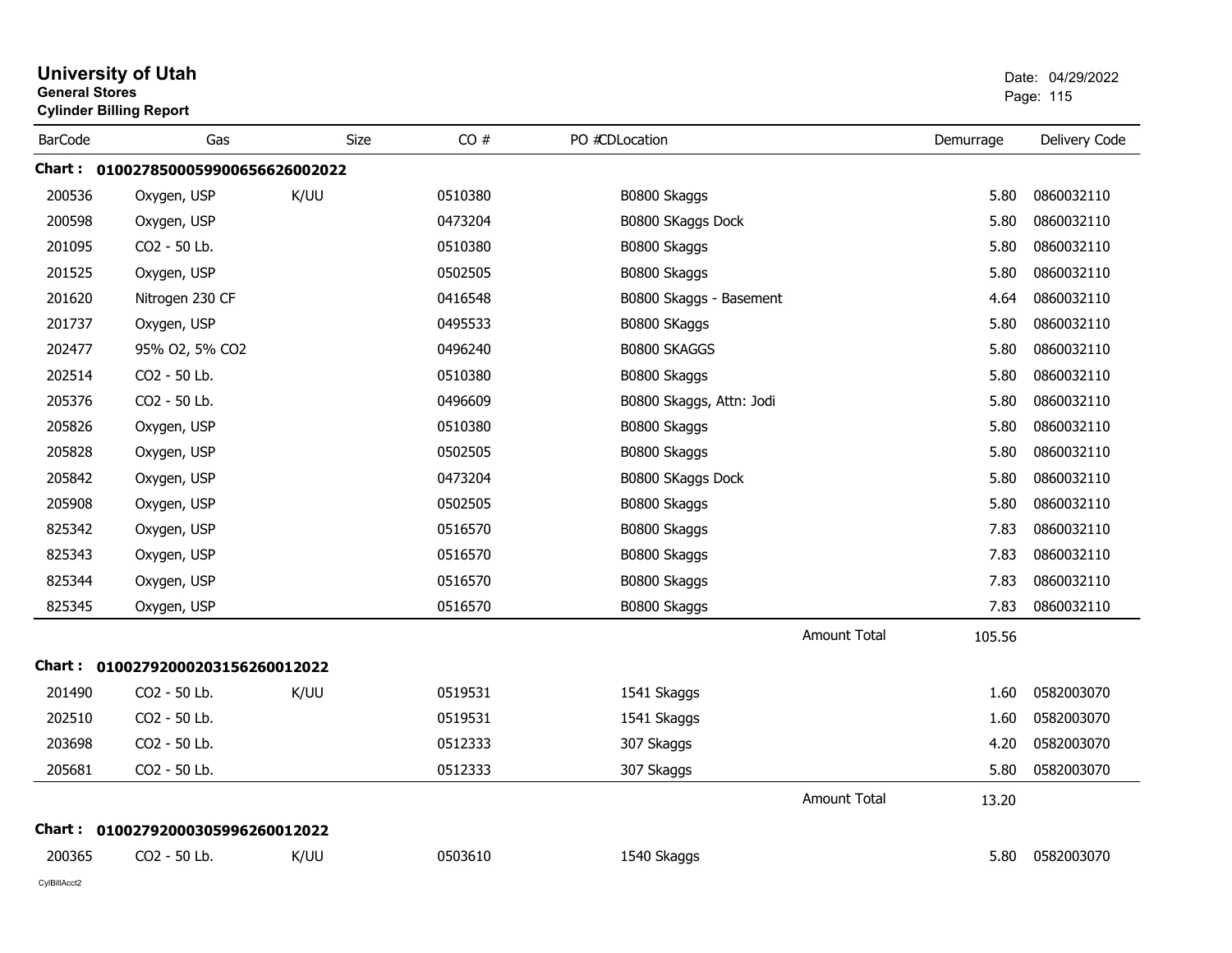| <b>General Stores</b> | <b>University of Utah</b><br><b>Cylinder Billing Report</b> |                  |         |                            |           | Date: 04/29/2022<br>Page: 116 |
|-----------------------|-------------------------------------------------------------|------------------|---------|----------------------------|-----------|-------------------------------|
| <b>BarCode</b>        | Gas                                                         | <b>Size</b>      | CO#     | PO #CDLocation             | Demurrage | Delivery Code                 |
| 200542                | Argon                                                       |                  | 0488601 | 1540 Skaggs                | 5.80      | 0582003070                    |
| 201110                | Nitrogen 230 CF                                             |                  | 0506998 | 1540 Skaggs                | 5.80      | 0582003070                    |
| 202094                | Nitrogen 230 CF                                             |                  | 0500184 | 1540 Skaggs                | 5.80      | 0582003070                    |
| 204548                | CO2 - 50 Lb.                                                |                  | 0506998 | 1540 Skaggs                | 5.80      | 0582003070                    |
|                       |                                                             |                  |         | <b>Amount Total</b>        | 29.00     |                               |
|                       | Chart: 01002792500062886260012022                           |                  |         |                            |           |                               |
| 200640                | Argon                                                       | K/UU             | 0373810 | RM # 1541 SKAGGS           | 4.64      | 0582002010                    |
| 202048                | Nitrogen 230 CF                                             |                  | 0360800 | 20 S 2030 E BPRB room 147A | 4.64      | 0582002010                    |
| 203040                | Oxygen, USP                                                 |                  | 0380270 | 1840 Skaggs                | 4.64      | 0582003070                    |
| 203302                | CO2 - 50 Lb.                                                |                  | 0504480 | 1541 Skaggs                | 4.20      | 0582003070                    |
| 205483                | Nitrogen 230 CF                                             |                  | 0318867 | 280 BPRB                   | 4.64      | 0570002950                    |
|                       |                                                             |                  |         | <b>Amount Total</b>        | 22.76     |                               |
|                       | Chart: 01002792500260006260012022                           |                  |         |                            |           |                               |
| 201253                | Nitrogen 230 CF                                             | K/UU             | 0401263 | 1650 SKAGGS                | 4.64      | 0582002010                    |
| 205659                | CO <sub>2</sub> - 50 Lb.                                    |                  | 0458491 | BLDG 581 RM 1692           | 4.64      | 0582002010                    |
| 811026                | Carbon Monoxide                                             |                  | 0401471 | 1650 SKAGGS                | 6.38      | 0582002010                    |
|                       |                                                             |                  |         | <b>Amount Total</b>        | 15.66     |                               |
|                       | Chart: 0100279500051005891626002022                         |                  |         |                            |           |                               |
| 203015                | N2, Liquid GP45                                             | <b>180 LTR/U</b> | 0517955 | 1650 Skaggs                | 46.40     | 0570002950                    |
| 203016                | N2, Liquid GP45                                             |                  | 0519599 | 1650 Skaggs                | 11.20     | 0582003070                    |
| 203780                | N2, Liquid LX45                                             |                  | 0516729 | 1650 Skaggs                | 35.20     | 0570002950                    |
|                       |                                                             |                  |         | <b>Amount Total</b>        | 92.80     |                               |
|                       | Chart: 0100279500058502945626002022                         |                  |         |                            |           |                               |
| 200888                | Nitrogen 230 CF                                             | K/UU             | 0513488 | 311 Skaggs                 | 5.80      | 0582003070                    |
| 201432                | Nitrogen 230 CF                                             |                  | 0518197 | 311 Skaggs                 | 5.80      | 0582003070                    |
| 201472                | Nitrogen 230 CF                                             |                  | 0504208 | 1321 Skaggs                | 5.80      | 0582003070                    |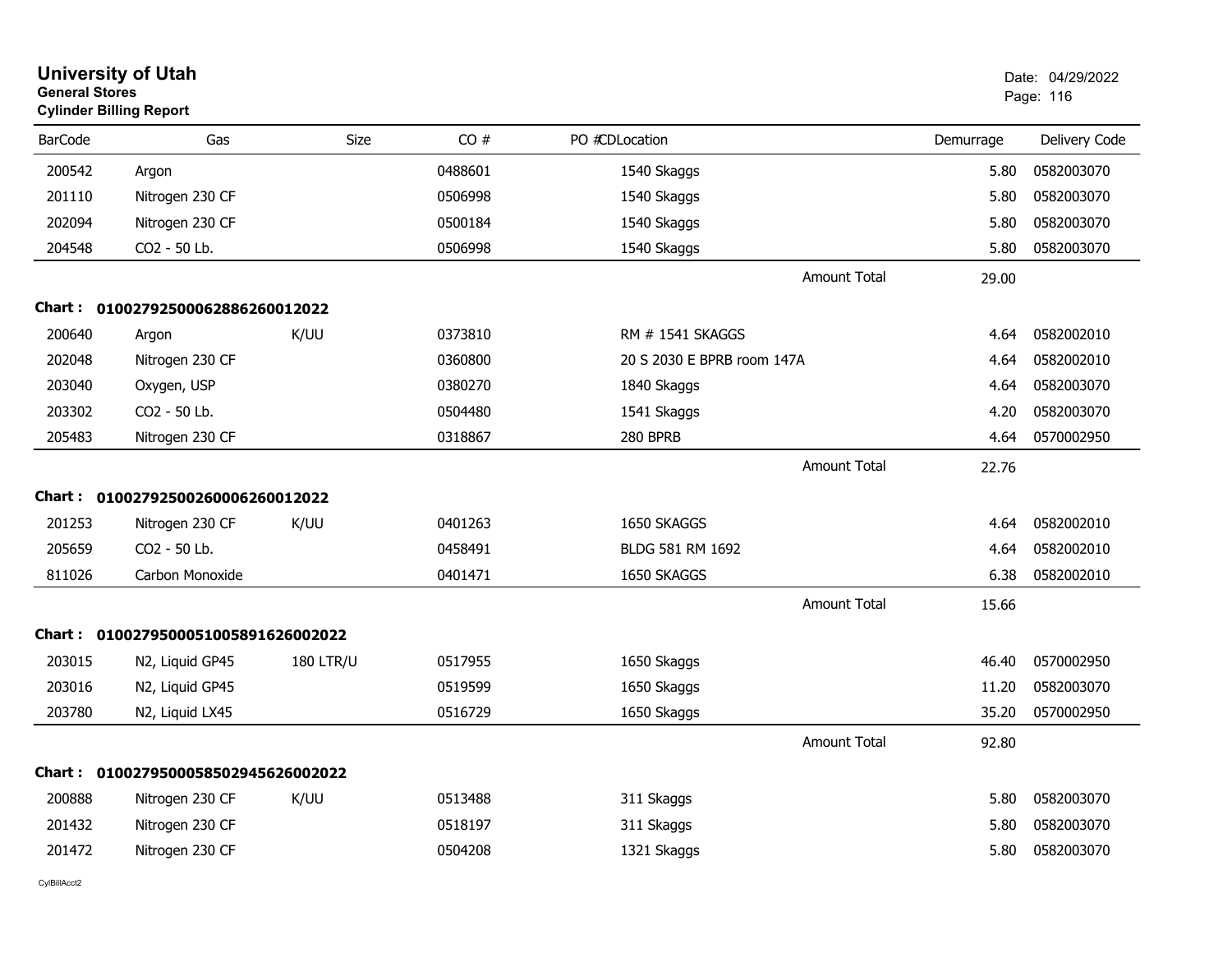| <b>General Stores</b> | <b>University of Utah</b><br><b>Cylinder Billing Report</b> |           |         |                |                     |           | Date: 04/29/2022<br>Page: 117 |
|-----------------------|-------------------------------------------------------------|-----------|---------|----------------|---------------------|-----------|-------------------------------|
| <b>BarCode</b>        | Gas                                                         | Size      | CO#     | PO #CDLocation |                     | Demurrage | Delivery Code                 |
| 201597                | Nitrogen 230 CF                                             |           | 0518197 | 311 Skaggs     |                     | 5.80      | 0582003070                    |
| 201705                | Nitrogen 230 CF                                             |           | 0508145 | 1321 Skaggs    |                     | 5.80      | 0582003070                    |
| 201707                | Nitrogen 230 CF                                             |           | 0508025 | 1321 SKAGGS    |                     | 5.80      | 0582003070                    |
| 201732                | Nitrogen 230 CF                                             |           | 0518197 | 311 Skaggs     |                     | 5.80      | 0582003070                    |
| 201748                | Nitrogen 230 CF                                             |           | 0504208 | 1321 Skaggs    |                     | 5.80      | 0582003070                    |
| 202000                | Nitrogen 230 CF                                             |           | 0508145 | 1321 Skaggs    |                     | 5.80      | 0582003070                    |
| 202724                | Nitrogen 230 CF                                             |           | 0513488 | 311 Skaggs     |                     | 5.80      | 0582003070                    |
| 823792                | 10% H <sub>2</sub> Bal, N <sub>2</sub>                      |           | 0518197 | 311 Skaggs     |                     | 7.83      | 0582003070                    |
| 824776                | 5% H2 95% N2                                                |           | 0515112 | 311 SKAGGS     |                     | 7.83      | 0582003070                    |
|                       |                                                             |           |         |                | <b>Amount Total</b> | 73.66     |                               |
|                       | Chart: 0100279500059313830626002022                         |           |         |                |                     |           |                               |
| 201387                | Argon - UHP                                                 | K/UU      | 0477953 | 1450 Skaggs    |                     | 5.80      | 0570002950                    |
| 201587                | Argon - 125 CF                                              |           | 0493955 | 1415 SKaggs    |                     | 5.80      | 0570002950                    |
| 201635                | N2, Liquid GP45                                             |           | 0519341 | 307 Skaggs     |                     | 22.40     | 0570002950                    |
| 202172                | Nitrogen 230 CF                                             |           | 0442566 | 1450 SRB       |                     | 4.64      | 0570002950                    |
| 202177                | N2, Liquid GP45                                             |           | 0516308 | 1415 Skaggs    |                     | 44.80     | 0570002950                    |
| 202179                | N2, Liquid GP45                                             |           | 0519841 | 1415 Skaggs    |                     | 1.60      | 0570002950                    |
| 202424                | N2, Liquid GP45                                             |           | 0519841 | 1415 Skaggs    |                     | 1.60      | 0570002950                    |
| 203525                | N2, Liquid LX45                                             |           | 0519341 | 307 Skaggs     |                     | 20.80     | 0570002950                    |
| 203571                | N2, Liquid LX45                                             |           | 0518567 | 1415 Skaggs    |                     | 24.00     | 0570002950                    |
| 204553                | Argon - UHP                                                 |           | 0467637 | 1430 Skaggs    |                     | 5.80      | 0570002950                    |
| 205290                | N2, Liquid LX45                                             |           | 0517653 | 307 Skaggs     |                     | 24.00     | 0570002950                    |
| 205588                | N2, Liquid GP45                                             |           | 0518567 | 1415 Skaggs    |                     | 46.40     | 0570002950                    |
|                       |                                                             |           |         |                | <b>Amount Total</b> | 207.64    |                               |
|                       | Chart: 0100279500059316300626002022                         |           |         |                |                     |           |                               |
| 817926                | Argon                                                       | 200C/Mt.A | 0461663 | 1321 SKAGGS    |                     | 7.83      | 0582003070                    |
| 817928                | Argon                                                       |           | 0461663 | 1321 SKAGGS    |                     | 7.83      | 0582003070                    |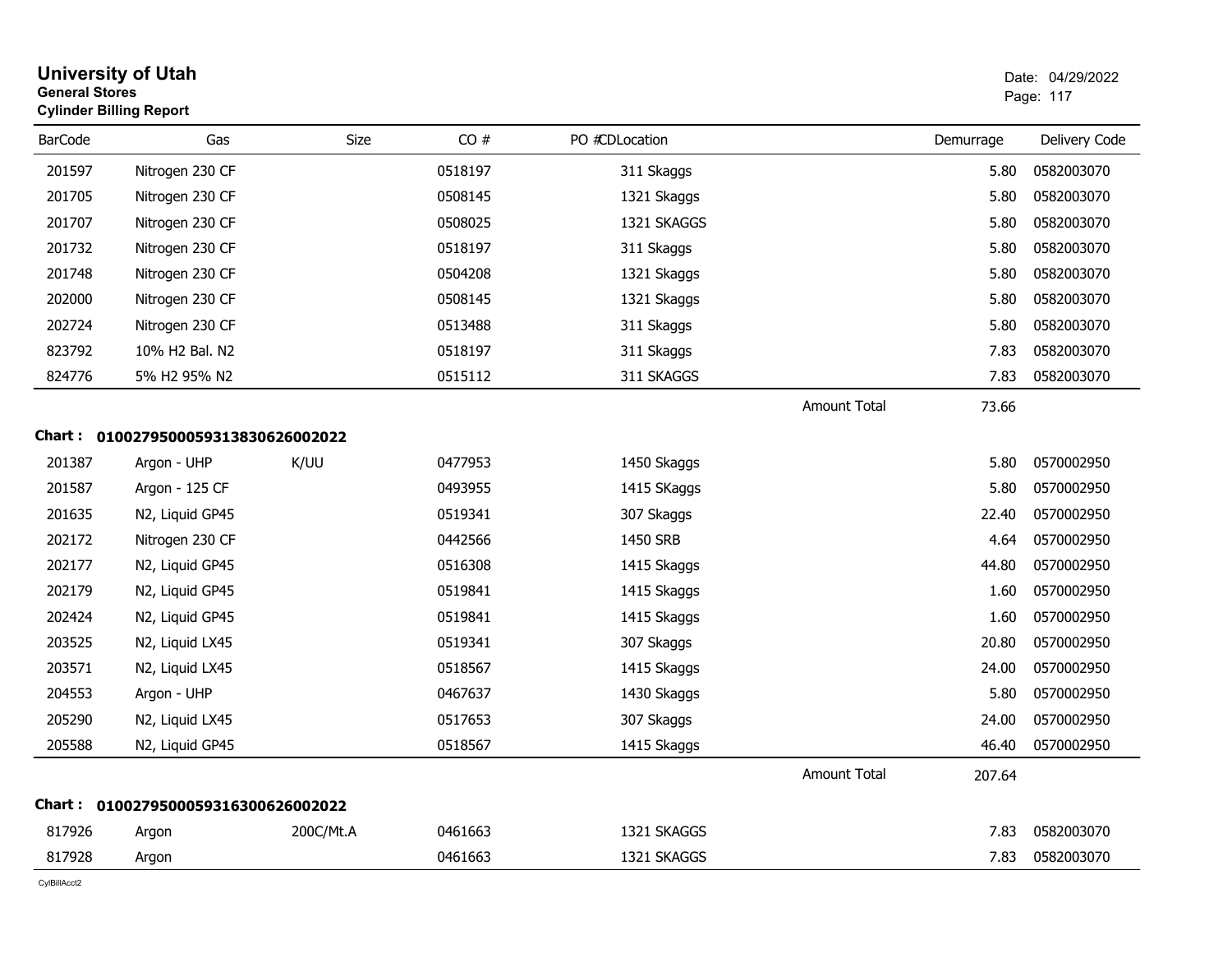| <b>General Stores</b> | <b>University of Utah</b><br><b>Cylinder Billing Report</b> |             |         |                         |                     |           | Date: 04/29/2022<br>Page: 118 |
|-----------------------|-------------------------------------------------------------|-------------|---------|-------------------------|---------------------|-----------|-------------------------------|
| <b>BarCode</b>        | Gas                                                         | <b>Size</b> | CO#     | PO #CDLocation          |                     | Demurrage | Delivery Code                 |
|                       |                                                             |             |         |                         | <b>Amount Total</b> | 15.66     |                               |
|                       | Chart: 0100279500059317850626002022                         |             |         |                         |                     |           |                               |
| 203363                | Helium - UHP                                                | K/UU        | 0515861 | 3861 Skaggs- Reilly Lab |                     | 5.80      | 0582003070                    |
|                       |                                                             |             |         |                         | <b>Amount Total</b> | 5.80      |                               |
|                       | Chart: 01002796000182366260012022                           |             |         |                         |                     |           |                               |
| 823981                | HP Nitrogen                                                 | 200C/Mt.A   | 0505088 | 1444 MCE                |                     | 7.83      | 0064032900                    |
|                       |                                                             |             |         |                         | <b>Amount Total</b> | 7.83      |                               |
|                       | Chart: 01002832000204626260012022                           |             |         |                         |                     |           |                               |
| 202344                | CO2 - 50 Lb.                                                | K/UU        | 0495443 | 2470 Skaggs             |                     | 2.80      | 0582003010                    |
| 202348                | CO2 - 50 Lb.                                                |             | 0495443 | 2470 Skaggs             |                     | 2.80      | 0582003010                    |
|                       |                                                             |             |         |                         | Amount Total        | 5.60      |                               |
|                       | Chart: 01002832500261316260012022                           |             |         |                         |                     |           |                               |
| 200189                | Oxygen, USP                                                 | K/UU        | 0504813 | 0333 Skaggs             |                     | 5.80      | 0582003010                    |
| 200418                | CO2 - 50 Lb.                                                |             | 0454624 | 2480 SKAGG              |                     | 4.64      | 0582003010                    |
| 200777                | Nitrogen 230 CF                                             |             | 0425806 | 2620 SKAGGS             |                     | 4.16      | 0582003010                    |
| 200976                | 95% Air, 5% CO2                                             |             | 0470838 | 2800 SRB                |                     | 5.80      | 0582003010                    |
| 201128                | Oxygen, USP                                                 |             | 0477741 | 2800 Skaggs             |                     | 5.80      | 0582003010                    |
| 201644                | Nitrogen 230 CF                                             |             | 0511545 | 2800 SKaggs             |                     | 5.80      | 0582003010                    |
| 201807                | CO2 - 50 Lb.                                                |             | 0500088 | 2800 Skaggs             |                     | 5.80      | 0582003010                    |
| 201872                | N2, Liquid LX45                                             |             | 0516887 | 2800 Skaggs             |                     | 11.20     | 0582003010                    |
| 202257                | Nitrogen 230 CF                                             |             | 0483312 | 2800 SKaggs             |                     | 5.80      | 0582003010                    |
| 202923                | Oxygen, USP                                                 |             | 0504813 | 0333 Skaggs             |                     | 5.80      | 0582003010                    |
| 203799                | CO2 - 50 Lb.                                                |             | 0508813 | 2800 Skaggs             |                     | 5.80      | 0582003010                    |
| 204581                | CO2 - 50 Lb.                                                |             | 0450387 | 2850 SKAGGS             |                     | 4.64      | 0582003010                    |
| 205408                | Nitrogen 230 CF                                             |             | 0511545 | 2800 SKaggs             |                     | 5.80      | 0582003010                    |
| 205516                | CO2 - 50 Lb.                                                |             | 0505744 | 2800 Skaggs             |                     | 5.80      | 0582003010                    |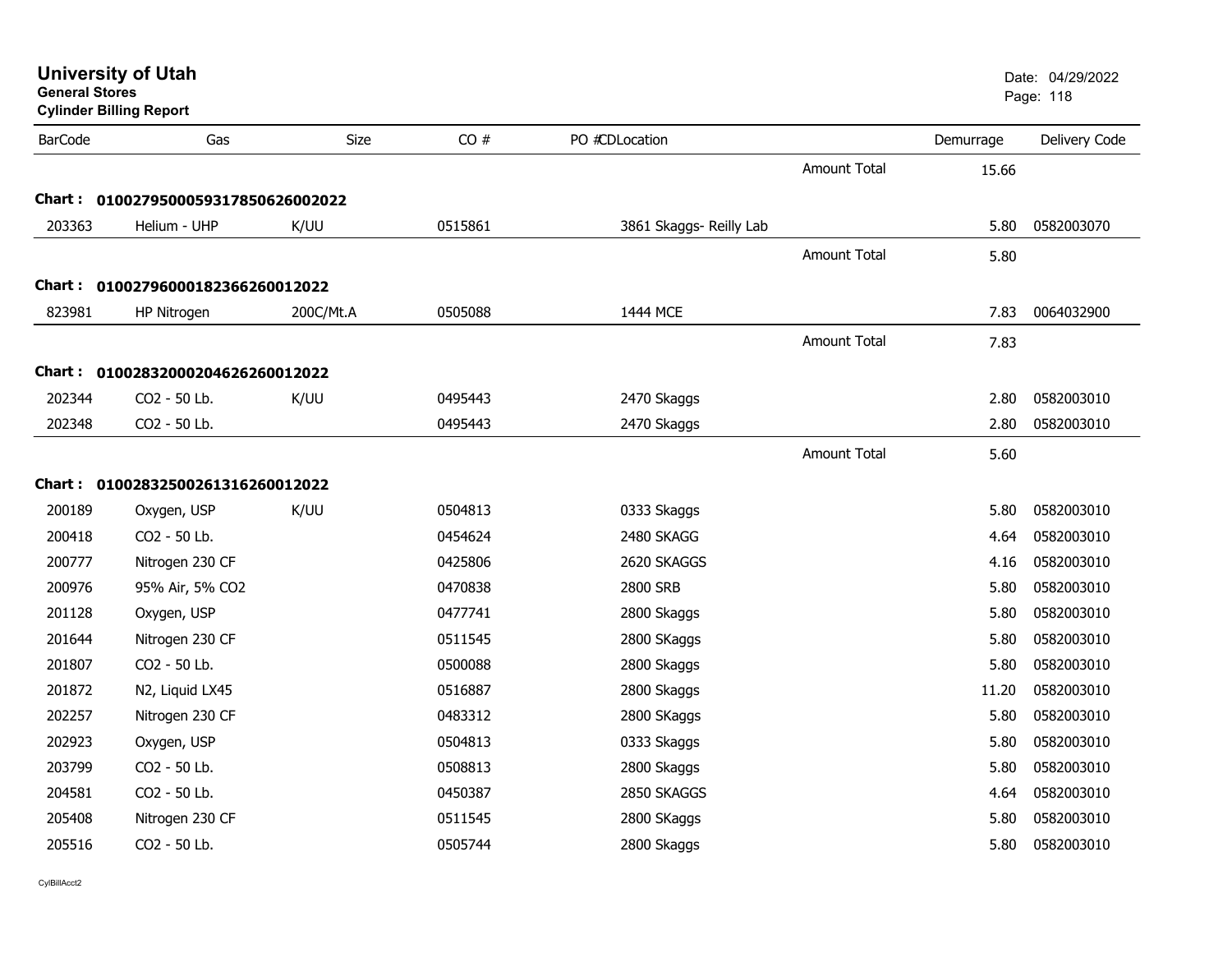|                | <b>University of Utah</b><br><b>General Stores</b><br><b>Cylinder Billing Report</b> |      |         |                |                     |           | Date: 04/29/2022<br>Page: 119 |  |
|----------------|--------------------------------------------------------------------------------------|------|---------|----------------|---------------------|-----------|-------------------------------|--|
| <b>BarCode</b> | Gas                                                                                  | Size | CO#     | PO #CDLocation |                     | Demurrage | Delivery Code                 |  |
| 205569         | 95% Air, 5% CO2                                                                      |      | 0472001 | 2800 SRB       |                     | 5.80      | 0582003010                    |  |
| 205857         | Co <sub>2</sub> $10#$                                                                |      | 0462338 | 2800 SKAGGS    |                     | 5.22      | 0582003010                    |  |
| 205901         | Oxygen, USP                                                                          |      | 0504813 | 0333 Skaggs    |                     | 5.80      | 0582003010                    |  |
| 816912         | Oxygen - 125 CF                                                                      |      | 0454776 | 346 SKAGGS     |                     | 7.83      | 0582003010                    |  |
| 817015         | Co2 10#                                                                              |      | 0462493 | 2800 SKAGGS    |                     | 6.96      | 0582003010                    |  |
| 821486         | CO <sub>2</sub> - 50 Lb.                                                             |      | 0483312 | 2800 SKaggs    |                     | 7.83      | 0582003010                    |  |
| 824713         | CO2 - 50 Lb.                                                                         |      | 0511545 | 2800 SKaggs    |                     | 7.83      | 0582003010                    |  |
| 824721         | CO2 - 50 Lb.                                                                         |      | 0511545 | 2800 SKaggs    |                     | 7.83      | 0582003010                    |  |
| 824959         | Nitrogen 230 CF                                                                      |      | 0513014 | 2800 Skaggs    |                     | 7.83      | 0582003010                    |  |
| 824962         | Nitrogen 230 CF                                                                      |      | 0513014 | 2800 Skaggs    |                     | 7.83      | 0582003010                    |  |
|                |                                                                                      |      |         |                | <b>Amount Total</b> | 153.40    |                               |  |
|                | Chart: 0100283500050503671626002022                                                  |      |         |                |                     |           |                               |  |
| 200394         | Nitrogen 230 CF                                                                      | K/UU | 0425665 | 2620 Skaggs    |                     | 4.64      | 0582003010                    |  |
| 201262         | CO2 - 50 Lb.                                                                         |      | 0519297 | 2400 Skaggs    |                     | 3.00      | 0582003010                    |  |
| 202430         | N2, Liquid LX45                                                                      |      | 0517707 | 2620 Skaggs    |                     | 46.40     | 0582003010                    |  |
| 202483         | CO2 - 50 Lb.                                                                         |      | 0508518 | 2400 Skaggs    |                     | 2.80      | 0582003010                    |  |
| 203995         | CO2 - Siphon                                                                         |      | 0425665 | 2620 Skaggs    |                     | 4.64      | 0582003010                    |  |
| 205680         | CO2 - 50 Lb.                                                                         |      | 0519297 | 2400 Skaggs    |                     | 3.00      | 0582003010                    |  |
| 815951         | CO2 - Siphon                                                                         |      | 0446861 | 2470 SKAGGS    |                     | 6.38      | 0582003010                    |  |
| 815952         | CO2 - Siphon                                                                         |      | 0446861 | 2470 SKAGGS    |                     | 6.38      | 0582003010                    |  |
| 825723         | CO2 - 50 Lb.                                                                         |      | 0519297 | 2400 Skaggs    |                     | 4.05      | 0582003010                    |  |
|                |                                                                                      |      |         |                | <b>Amount Total</b> | 81.29     |                               |  |
|                | Chart: 0100283500051006019626002022                                                  |      |         |                |                     |           |                               |  |
| 200274         | CO2 - 50 Lb.                                                                         | K/UU | 0507915 | 2851 Skaggs    |                     | 5.80      | 0582003010                    |  |
| 201392         | CO2 - 50 Lb.                                                                         |      | 0497468 | 2851 Skaggs    |                     | 5.80      | 0582003010                    |  |
| 824213         | CO2 - 50 Lb.                                                                         |      | 0507915 | 2851 Skaggs    |                     | 7.83      | 0582003010                    |  |
| 824214         | CO2 - 50 Lb.                                                                         |      | 0507915 | 2851 Skaggs    |                     | 7.83      | 0582003010                    |  |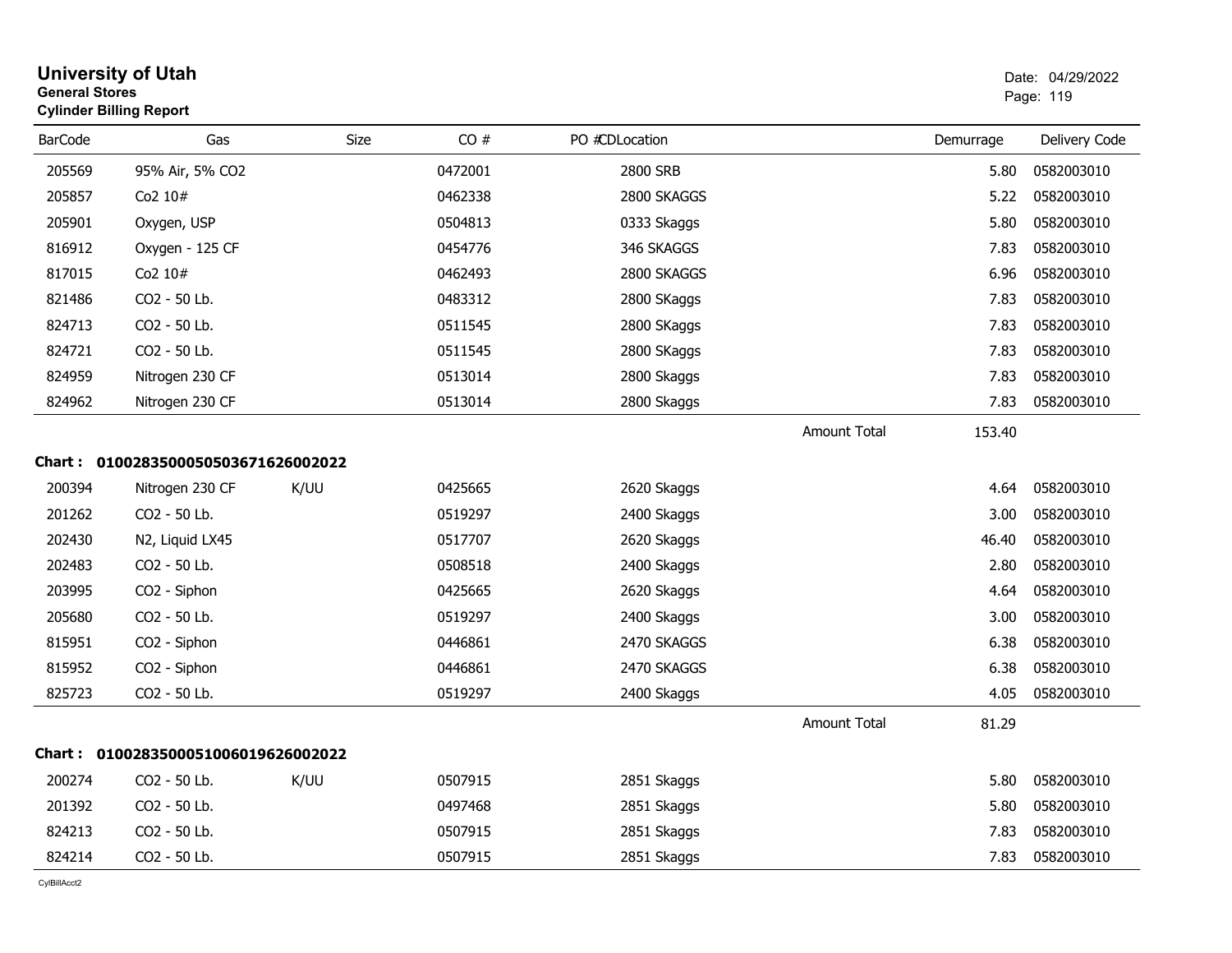|                 |                                                                                                                                                                                                                  |                                                                                                                                                      |                      |                     |           | Page: 120     |
|-----------------|------------------------------------------------------------------------------------------------------------------------------------------------------------------------------------------------------------------|------------------------------------------------------------------------------------------------------------------------------------------------------|----------------------|---------------------|-----------|---------------|
| Gas             | Size                                                                                                                                                                                                             | CO#                                                                                                                                                  | PO #CDLocation       |                     | Demurrage | Delivery Code |
|                 |                                                                                                                                                                                                                  |                                                                                                                                                      |                      | <b>Amount Total</b> | 27.26     |               |
|                 |                                                                                                                                                                                                                  |                                                                                                                                                      |                      |                     |           |               |
| CO2 - 50 Lb.    | K/UU                                                                                                                                                                                                             | 0517506                                                                                                                                              | 2851 Skaggs          |                     | 5.80      | 0582003010    |
| CO2 - 50 Lb.    |                                                                                                                                                                                                                  | 0517506                                                                                                                                              | 2851 Skaggs          |                     | 5.80      | 0582003010    |
|                 |                                                                                                                                                                                                                  |                                                                                                                                                      |                      | <b>Amount Total</b> | 11.60     |               |
|                 |                                                                                                                                                                                                                  |                                                                                                                                                      |                      |                     |           |               |
| Nitrogen 230 CF | 200C/Mt.A                                                                                                                                                                                                        | 0474069                                                                                                                                              | 2660 Skaggs Research |                     | 7.83      | 0582003010    |
|                 |                                                                                                                                                                                                                  |                                                                                                                                                      |                      | <b>Amount Total</b> | 7.83      |               |
|                 |                                                                                                                                                                                                                  |                                                                                                                                                      |                      |                     |           |               |
| CO2 - 50 Lb.    | K/UU                                                                                                                                                                                                             | 0413014                                                                                                                                              | 2840 SKAGGS          |                     | 4.64      | 0582003010    |
| Oxygen, USP     |                                                                                                                                                                                                                  | 0494286                                                                                                                                              | BO346 Skaggs         |                     | 5.80      | 0582003010    |
| Oxygen, USP     |                                                                                                                                                                                                                  | 0439256                                                                                                                                              | B0333 SKAGGS         |                     | 4.64      | 0582003010    |
| Hydrogen - PP   |                                                                                                                                                                                                                  | 0492557                                                                                                                                              | 2790 Skaggs          |                     | 5.80      | 0582003010    |
| Nitrogen 230 CF |                                                                                                                                                                                                                  | 0453601                                                                                                                                              | 2800 SKAGGS          |                     | 4.64      | 0582003010    |
| N2, Liquid LX45 |                                                                                                                                                                                                                  | 0519074                                                                                                                                              | 2400 Skaggs          |                     | 28.80     | 0582003010    |
| Nitrogen NF     |                                                                                                                                                                                                                  | 0416920                                                                                                                                              | 2620 SKAGGS          |                     | 4.64      | 0582002010    |
| Oxygen, USP - E |                                                                                                                                                                                                                  | 0416920                                                                                                                                              | 2620 SKAGGS          |                     | 4.64      | 0582002010    |
| 5%Co2,5%O2,N2   |                                                                                                                                                                                                                  | 0350944                                                                                                                                              | 2760 SKAGGS          |                     | 6.38      | 0857003180    |
| Nitrogen NF     |                                                                                                                                                                                                                  | 0417227                                                                                                                                              | RM 2620-30 s 2000 e  |                     | 5.72      | 0582002010    |
| Nitrogen NF     |                                                                                                                                                                                                                  | 0478030                                                                                                                                              | 2820 Skaggs Research |                     | 7.83      | 0582003010    |
|                 |                                                                                                                                                                                                                  |                                                                                                                                                      |                      | <b>Amount Total</b> | 83.53     |               |
|                 |                                                                                                                                                                                                                  |                                                                                                                                                      |                      |                     |           |               |
| N2, Liquid LX45 | <b>180 LTR/U</b>                                                                                                                                                                                                 | 0518936                                                                                                                                              | 2800 Skaggs          |                     | 35.20     | 0582003010    |
| Nitrogen 230 CF |                                                                                                                                                                                                                  | 0513934                                                                                                                                              | 2800 Skaggs          |                     | 5.80      | 0582003010    |
| Nitrogen 230 CF |                                                                                                                                                                                                                  | 0513934                                                                                                                                              | 2800 Skaggs          |                     | 5.80      | 0582003010    |
| Oxygen, USP     |                                                                                                                                                                                                                  | 0476318                                                                                                                                              | 2800 SKaggs Research |                     | 7.83      | 0582003010    |
|                 | General Stores<br><b>Cylinder Billing Report</b><br>203493<br>203847<br>200634<br>200847<br>201617<br>201639<br>201758<br>201802<br>204280<br>205449<br>809029<br>810898<br>820394<br>201099<br>205510<br>820114 | Chart: 0100283500054505045626002022<br>Chart: 0100283500059315560626002022<br>Chart: 01002836000114766260012022<br>Chart: 01002836000296306260012022 |                      |                     |           |               |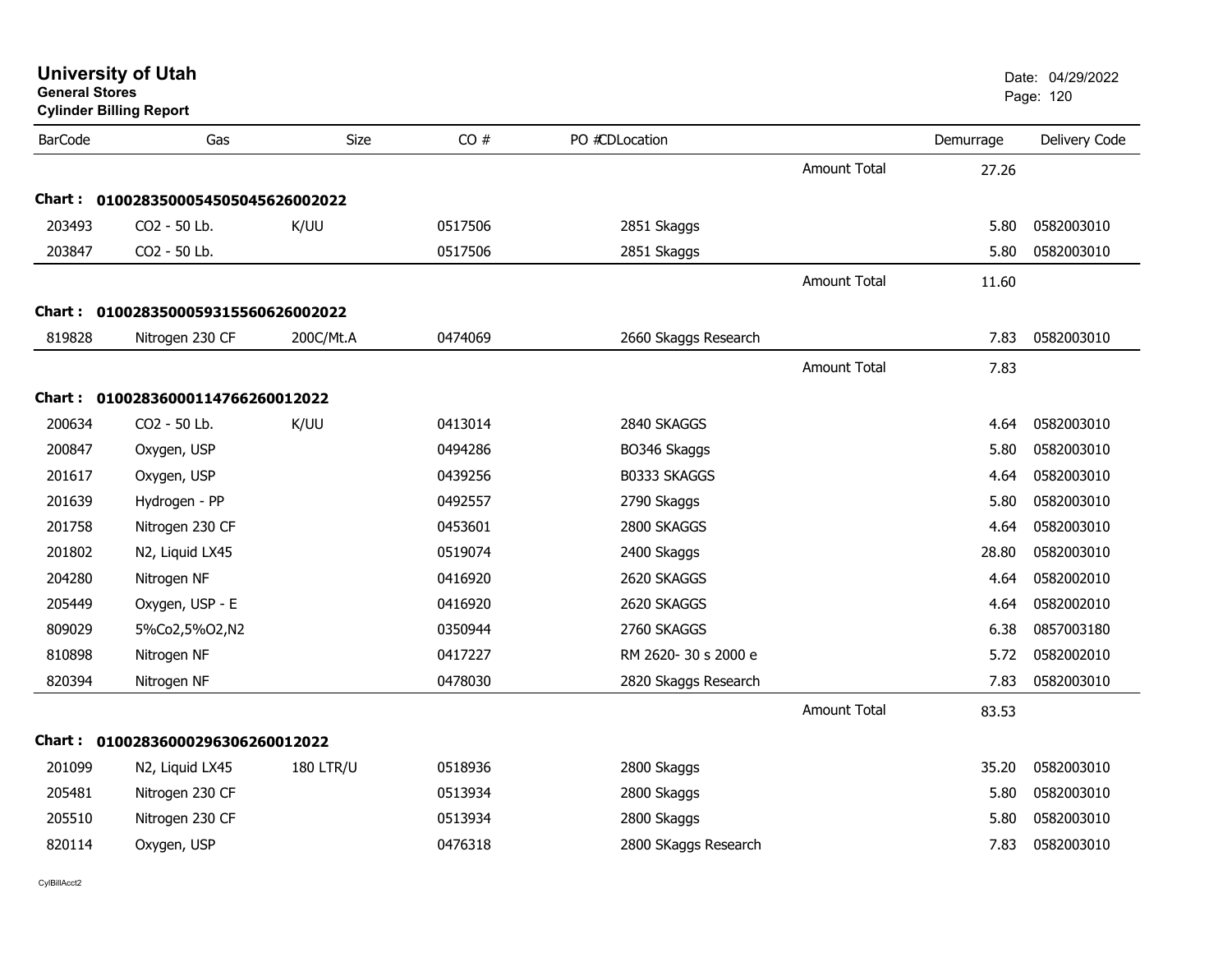#### **Cylinder Billing Report**

| <b>BarCode</b> | Gas                               | Size      | CO#     | PO #CDLocation      |                     | Demurrage | Delivery Code |
|----------------|-----------------------------------|-----------|---------|---------------------|---------------------|-----------|---------------|
| 821141         | Oxygen, USP                       |           | 0481494 | 333 SKaggs Basement |                     | 7.83      | 0582003010    |
|                |                                   |           |         |                     | <b>Amount Total</b> | 62.46     |               |
|                | Chart: 01002836000299556260012022 |           |         |                     |                     |           |               |
| 204600         | Oxygen - 40/60                    | 40/60CF/U | 0490715 | Will Call           |                     | 5.80      | 0582003010    |
| 822348         | Oxygen - 40/60                    |           | 0492195 | Will Call           |                     | 7.83      | 0582003010    |
|                |                                   |           |         |                     | <b>Amount Total</b> | 13.63     |               |
|                | Chart: 01003064912065696240012022 |           |         |                     |                     |           |               |
| 202402         | Oxygen, USP - E                   | E/UU      | 0377352 | 555 Foothill Dr     |                     | 4.64      | 0685000000    |
| 203415         | Oxygen, USP - E                   |           | 0379121 | 1st FLOOR           |                     | 4.64      | 0685001020    |
| 203425         | Oxygen, USP - E                   |           | 0379121 | 1st FLOOR           |                     | 4.64      | 0685001020    |
|                |                                   |           |         |                     | <b>Amount Total</b> | 13.92     |               |
|                | Chart: 01003074902064766240012022 |           |         |                     |                     |           |               |
| 201342         | Helium - 219 CF                   | K/UU      | 0414739 | PHC                 |                     | 4.64      | 082283050U    |
| 202744         | Helium - 219 CF                   |           | 0453166 |                     |                     | 4.64      | 082283050U    |
| 202862         | Helium - 219 CF                   |           | 0434461 | <b>WILL CALL</b>    |                     | 4.64      | 082283050U    |
| 202970         | Helium - 219 CF                   |           | 0453164 | HERITAGE CENTER     |                     | 4.64      | 082283050U    |
|                |                                   |           |         |                     | <b>Amount Total</b> | 18.56     |               |
|                | Chart: 01003074902064856240012022 |           |         |                     |                     |           |               |
| 201601         | Helium - 219 CF                   | K/UU      | 0440032 |                     |                     | 4.64      | 082283050U    |
| 202251         | Helium - 219 CF                   |           | 0440032 |                     |                     | 4.64      | 082283050U    |
|                |                                   |           |         |                     | <b>Amount Total</b> | 9.28      |               |
|                | Chart: 01003074917219696240012022 |           |         |                     |                     |           |               |
| 201057         | Helium - 219 CF                   | K/UU      | 0433746 | <b>WILL CALL</b>    |                     | 4.64      | 082283050U    |
| 201741         | Helium - 219 CF                   |           | 0433746 | <b>WILL CALL</b>    |                     | 4.64      | 082283050U    |
| 202205         | Helium - 219 CF                   |           | 0453165 |                     |                     | 4.64      | 082283050U    |
|                |                                   |           |         |                     | <b>Amount Total</b> | 13.92     |               |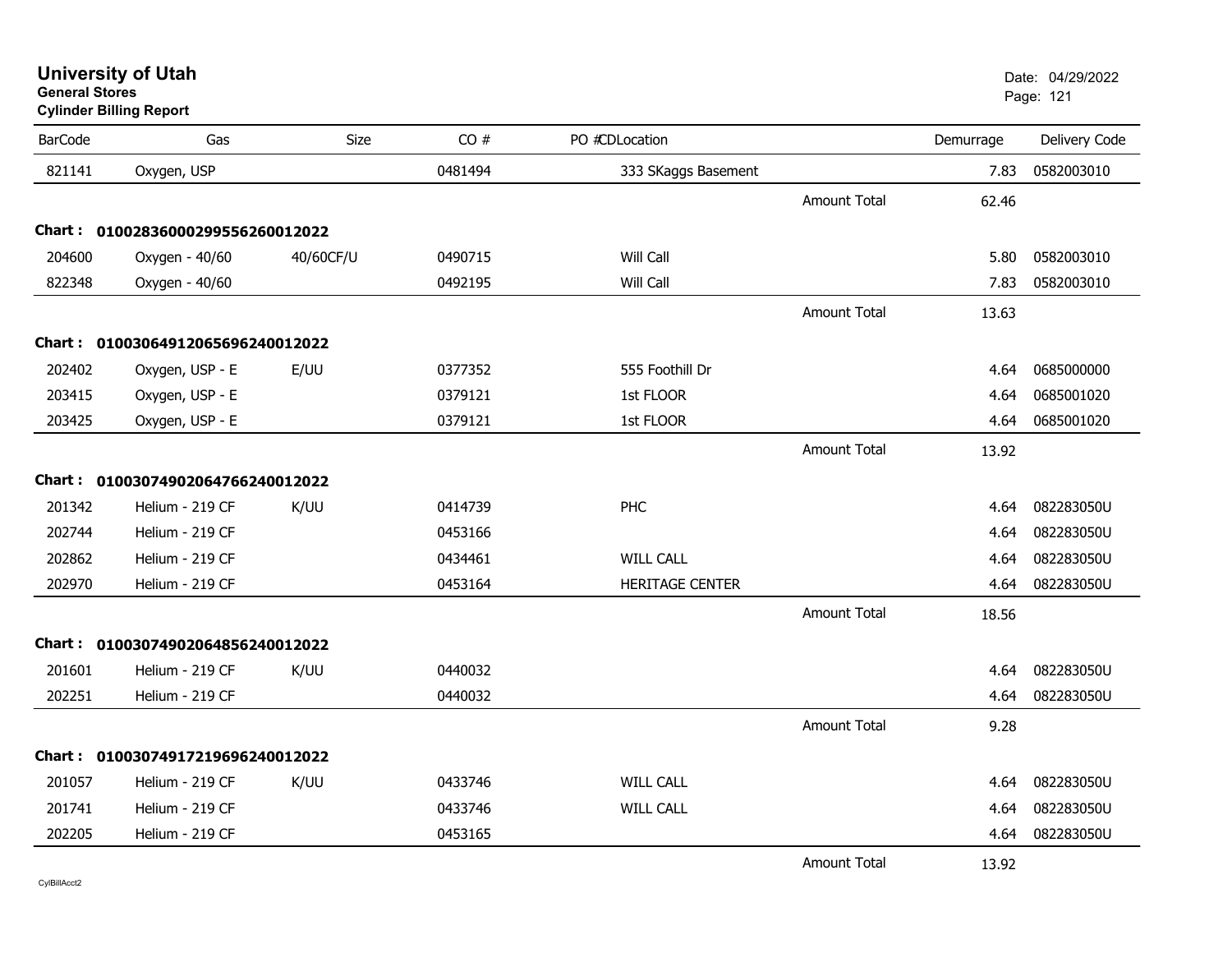| <b>General Stores</b> | <b>University of Utah</b><br><b>Cylinder Billing Report</b> |                  |         |                                               |           | Date: 04/29/2022<br>Page: 122 |
|-----------------------|-------------------------------------------------------------|------------------|---------|-----------------------------------------------|-----------|-------------------------------|
| <b>BarCode</b>        | Gas                                                         | Size             | CO#     | PO #CDLocation                                | Demurrage | Delivery Code                 |
|                       | Chart: 01003184907066136240012022                           |                  |         |                                               |           |                               |
| 200744                | Helium - 219 CF                                             | K/UU             | 0518689 | 255 Union Services Desk                       | 5.60      | 0053002550                    |
| 203785                | Helium - 219 CF                                             |                  | 0518689 | 255 Union Services Desk                       | 5.60      | 0053002550                    |
|                       |                                                             |                  |         | <b>Amount Total</b>                           | 11.20     |                               |
|                       | Chart: 01003184907066136240112022                           |                  |         |                                               |           |                               |
| 201578                | Helium - 219 CF                                             | K/UU             | 0503293 | Union Serivces Desk                           | 0.20      | 0053002450                    |
| 202113                | Helium - 219 CF                                             |                  | 0503293 | <b>Union Serivces Desk</b>                    | 5.80      | 0053002450                    |
|                       |                                                             |                  |         | <b>Amount Total</b>                           | 6.00      |                               |
|                       | Chart: 01003184907066156530012022                           |                  |         |                                               |           |                               |
| 812881                | Propane                                                     | 17# - Air        | 0423245 | 255 Union                                     | 6.96      | 0053002550                    |
|                       |                                                             |                  |         | <b>Amount Total</b>                           | 6.96      |                               |
|                       | Chart: 01003274910065366250112022                           |                  |         |                                               |           |                               |
| 205441                | Oxygen, USP - E                                             | E/UU             | 0413948 | Eccles Football Center- Training Room, Bottom | 4.64      | 0091001130                    |
|                       |                                                             |                  |         | Amount Total                                  | 4.64      |                               |
|                       | Chart: 01003274910077746530012022                           |                  |         |                                               |           |                               |
| 202584                | Co <sub>2</sub> Liquid-55                                   | <b>180 LTR/U</b> | 0517919 | FOOTBALL TRAINING BLDG 210 (GUARDSMAN         | 44.80     | 0090000000                    |
| 205286                | Co2 Liquid-55                                               |                  | 0519872 | FOOTBALL BUILDING                             | 1.60      | 0090000000                    |
| 205287                | Co2 Liquid-55                                               |                  | 0517920 | MENS PRACTICE GYM BLDG 99 BASKETBALL (        | 46.40     | 0090000000                    |
|                       |                                                             |                  |         | <b>Amount Total</b>                           | 92.80     |                               |
|                       | Chart: 01003346000073666240012022                           |                  |         |                                               |           |                               |
| 203292                | Acetylene - MC                                              | MC/UU            | 0366260 |                                               | 4.64      | 0179002150                    |
|                       |                                                             |                  |         | <b>Amount Total</b>                           | 4.64      |                               |
|                       | Chart: 01003346000073666240212022                           |                  |         |                                               |           |                               |
| 201708                | Nitrogen 230 CF                                             | K/UU             | 0358654 | Dock, BLDG179                                 | 4.64      | 0179002150                    |
|                       |                                                             |                  |         | <b>Amount Total</b>                           | 4.64      |                               |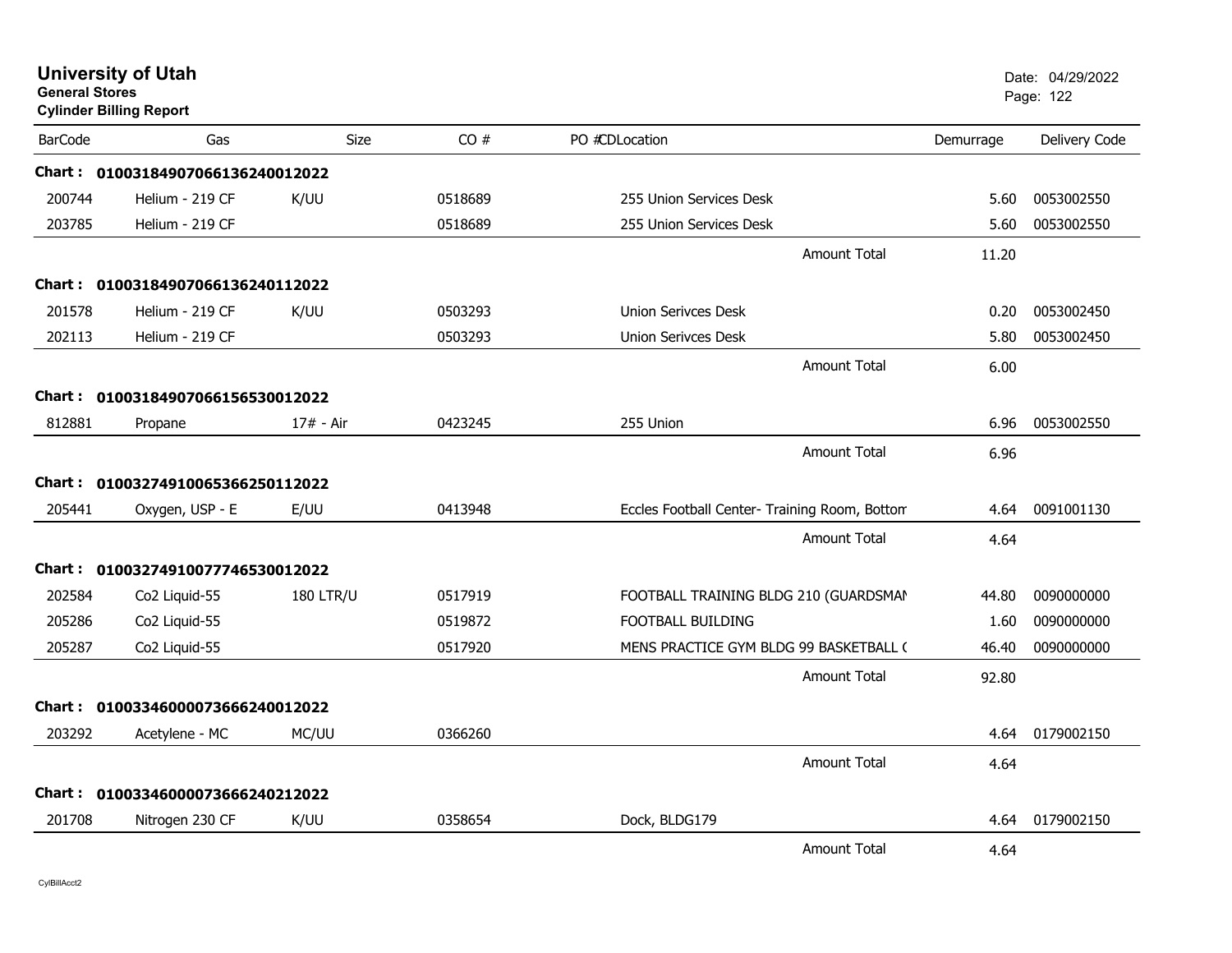| <b>General Stores</b> | <b>University of Utah</b><br><b>Cylinder Billing Report</b> |             |         |                                |                     |           | Date: 04/29/2022<br>Page: 123 |
|-----------------------|-------------------------------------------------------------|-------------|---------|--------------------------------|---------------------|-----------|-------------------------------|
| <b>BarCode</b>        | Gas                                                         | <b>Size</b> | CO#     | PO #CDLocation                 |                     | Demurrage | Delivery Code                 |
|                       | Chart: 01003356000110076240012022                           |             |         |                                |                     |           |                               |
| 200557                | Nitrogen 230 CF                                             | K/UU        | 0474954 |                                |                     | 5.80      | 0179002150                    |
|                       |                                                             |             |         |                                | <b>Amount Total</b> | 5.80      |                               |
|                       | Chart: 01003356000110076242012022                           |             |         |                                |                     |           |                               |
| 201167                | Nitrogen, UHP                                               | K/UU        | 0516322 | 101 WASATCH DR RM 241          |                     | 5.80      | 0179002150                    |
| 201983                | Nitrogen 230 CF                                             |             | 0488436 | BLDG 179- EBC Dock, KUED Radio |                     | 5.80      | 0179002150                    |
| 822143                | Nitrogen 230 CF                                             |             | 0492391 | Will Call                      |                     | 7.83      | 0179002150                    |
| 822147                | Nitrogen 230 CF                                             |             | 0492391 | Will Call                      |                     | 7.83      | 0179002150                    |
|                       |                                                             |             |         |                                | <b>Amount Total</b> | 27.26     |                               |
| <b>Chart:</b>         | 01003366000037216630612022                                  |             |         |                                |                     |           |                               |
| 201098                | Nitrogen 230 CF                                             | K/UU        | 0333806 | DOCK EBC                       |                     | 4.64      | 0179000590                    |
|                       |                                                             |             |         |                                | <b>Amount Total</b> | 4.64      |                               |
|                       |                                                             |             |         |                                |                     |           |                               |
| 205606                | Chart: 01003822106059566244012022                           | B/UU        | 0513639 |                                |                     | 5.80      | 035000228B                    |
|                       | Acetylene - B                                               |             |         |                                |                     |           |                               |
|                       |                                                             |             |         |                                | <b>Amount Total</b> | 5.80      |                               |
|                       | Chart: 01003962105002216240012022                           |             |         |                                |                     |           |                               |
| 201066                | Acetylene, CF                                               | Acty-CF/U   | 0458931 |                                |                     | 4.64      | 0309000000                    |
| 810506                | Oxygen, USP                                                 |             | 0389856 |                                |                     | 6.38      | 0309000000                    |
|                       |                                                             |             |         |                                | <b>Amount Total</b> | 11.02     |                               |
|                       | Chart: 01004031001136626240012022                           |             |         |                                |                     |           |                               |
| 116234                | Helium - UHP                                                | Nova/K      | 0110521 |                                |                     | 6.96      | 0350002650                    |
| 116696                | Acetylene - B                                               |             | 0114783 |                                |                     | 6.38      | 0350002650                    |
| 117139                | 5% O2, Bal N2                                               |             | 0113415 |                                |                     | 15.37     | 0303000000                    |
| 200114                | Acetylene, CF                                               |             | 0516662 |                                |                     | 5.80      | 0350002700                    |
| 200147                | Argon - 125 CF                                              |             | 0505235 |                                |                     | 5.80      | 0350002700                    |
| 200196                | Argon                                                       |             | 0503317 |                                |                     | 5.80      | 0350002700                    |
| CylBillAcct2          |                                                             |             |         |                                |                     |           |                               |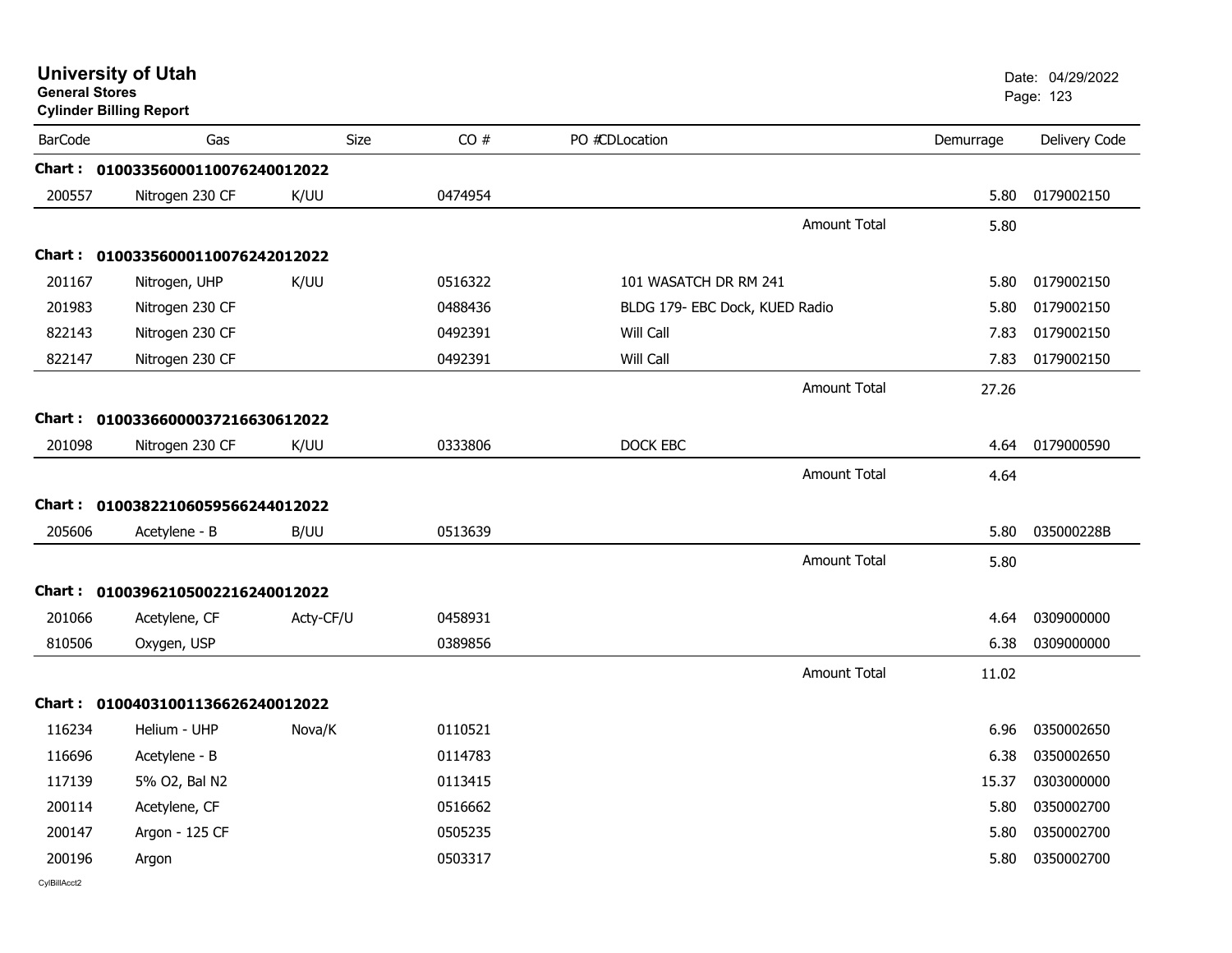| General Stores | <b>Cylinder Billing Report</b> |      | Page: 124 |                   |           |               |
|----------------|--------------------------------|------|-----------|-------------------|-----------|---------------|
| <b>BarCode</b> | Gas                            | Size | CO#       | PO #CDLocation    | Demurrage | Delivery Code |
| 200272         | CO2 - 50 Lb.                   |      | 0517145   |                   | 5.80      | 0350002700    |
| 200370         | Acetylene, CF                  |      | 0349569   |                   | 4.64      | 0350002650    |
| 200421         | Acetylene, CF                  |      | 0463068   |                   | 4.64      | 0350002700    |
| 201258         | Argon                          |      | 0510159   |                   | 5.80      | 0350002750    |
| 201302         | Oxygen, USP                    |      | 0363567   |                   | 4.64      | 0350002650    |
| 201839         | Acetylene, CF                  |      | 0340610   |                   | 4.64      | 0350002650    |
| 201878         | CO2 - 50 Lb.                   |      | 0512562   | 3700 EEJ          | 5.80      | 0565041000    |
| 202014         | Acetylene - MC                 |      | 0503195   |                   | 4.00      | 0350002700    |
| 202037         | Argon                          |      | 0512235   |                   | 5.80      | 0350002700    |
| 202437         | Oxygen - 125 CF                |      | 0497290   |                   | 5.80      | 0350002700    |
| 202778         | 25%Co2 75%Argon                |      | 0516685   |                   | 5.80      | 0350002700    |
| 202832         | Oxygen - 20 CF                 |      | 0442431   |                   | 4.64      | 0350002700    |
| 202932         | Oxygen - 20 CF                 |      | 0181121   | Metal Shop        | 4.64      | 0350002650    |
| 203644         | Oxygen - 20 CF                 |      | 0443382   |                   | 4.64      | 0350002700    |
| 203817         | Oxygen, USP                    |      | 0379744   | <b>SHOP</b>       | 4.64      | 0350002650    |
| 203946         | Acetylene, CF                  |      | 0341018   |                   | 4.64      | 0350002650    |
| 204441         | Acetylene, CF                  |      | 0492960   |                   | 5.80      | 0350002700    |
| 204560         | CO2 - 50 Lb.                   |      | 0443711   |                   | 4.64      | 0350002700    |
| 205598         | Oxygen - 20 CF                 |      | 0503195   |                   | 5.80      | 0350002700    |
| 205831         | Oxygen, USP                    |      | 0513908   |                   | 5.80      | 0350002700    |
| 700006         | Propane                        |      | 0508527   | <b>METAL SHOP</b> | 7.83      | 0350002700    |
| 700007         | Propane                        |      | 0508527   | <b>METAL SHOP</b> | 7.83      | 0350002700    |
| 700010         | Propane                        |      | 0508527   | <b>METAL SHOP</b> | 7.83      | 0350002700    |
| 801061         | Acetylene - B                  |      | 0149116   |                   | 6.38      | 0350002650    |
| 802472         | 75%Argon, Helium               |      | 0176519   | <b>265 USB</b>    | 6.96      | 0350002650    |
| 815331         | Acetylene - MC                 |      | 0442431   |                   | 6.38      | 0350002700    |
| 818125         | Argon                          |      | 0463349   |                   | 7.83      | 0350002700    |
| 818718         | 25% Co2 75% Ar                 |      | 0466947   |                   | 7.83      | 0350002700    |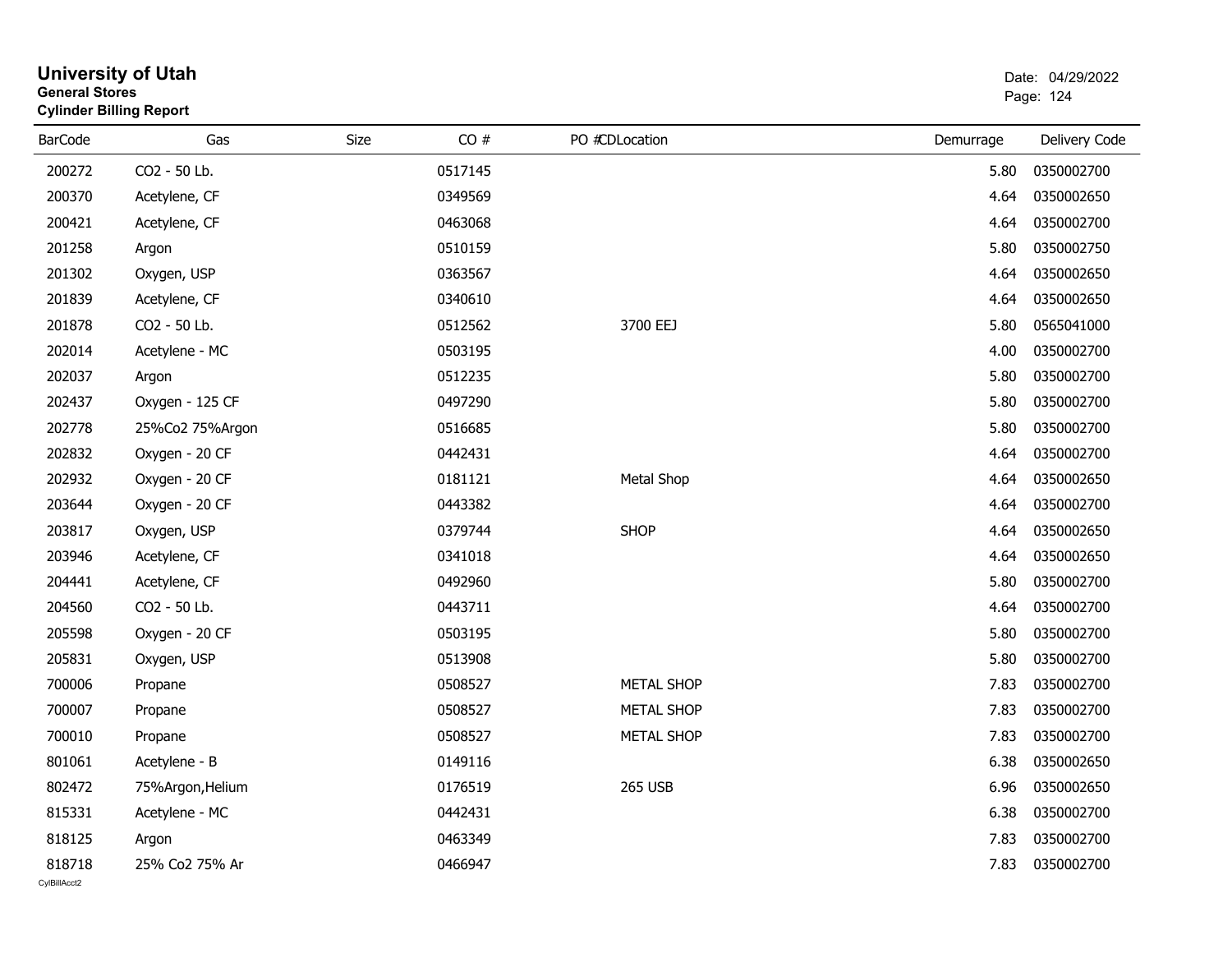| <b>General Stores</b> | <b>University of Utah</b><br><b>Cylinder Billing Report</b> |           |         |                                        |           | Date: 04/29/2022<br>Page: 125 |
|-----------------------|-------------------------------------------------------------|-----------|---------|----------------------------------------|-----------|-------------------------------|
| <b>BarCode</b>        | Gas                                                         | Size      | CO#     | PO #CDLocation                         | Demurrage | Delivery Code                 |
| 818719                | 25% Co2 75% Ar                                              |           | 0466947 |                                        | 7.83      | 0350002700                    |
| 823385                | Nitrogen 40 CF                                              |           | 0503254 |                                        | 7.83      | 0350002700                    |
| 824252                | Propane                                                     |           | 0508259 | <b>METAL SHOP</b>                      | 7.83      | 0350002700                    |
| 824256                | Propane                                                     |           | 0508259 | <b>METAL SHOP</b>                      | 7.83      | 0350002700                    |
| 824754                | Argon                                                       |           | 0513244 |                                        | 7.83      | 0350002700                    |
| 825584                | Argon                                                       |           | 0518388 |                                        | 7.83      | 0350002700                    |
| 825594                | Acetylene - MC                                              |           | 0519565 |                                        | 2.43      | 0350002700                    |
|                       |                                                             |           |         | <b>Amount Total</b>                    | 256.99    |                               |
| Chart :               | 01004102000249346650012022                                  |           |         |                                        |           |                               |
| 202414                | Oxygen, USP - E                                             | E/UU      | 0409108 | 3305 NURSING                           | 4.64      | 0588004120                    |
| 203737                | Oxygen, USP - E                                             |           | 0409108 | 3305 NURSING                           | 4.64      | 0588004120                    |
| 205329                | Oxygen, USP - E                                             |           | 0409108 | 3305 NURSING                           | 4.64      | 0588004120                    |
|                       |                                                             |           |         | <b>Amount Total</b>                    | 13.92     |                               |
| Chart :               | 01004282110059776240012022                                  |           |         |                                        |           |                               |
| 112080                | Nitrogen 230 CF                                             | 200C/Mt.A | 0061096 | <b>606 BLACKHAWK WAY</b>               | 6.38      | 0893000000                    |
| 200226                |                                                             |           | 0505887 |                                        | 5.80      |                               |
|                       | Nitrogen 230 CF                                             |           |         | OUTSIDE THE WAREHOUSE IN THE CAGED AI  |           | 0179001890                    |
| 200235                | Nitrogen 230 CF                                             |           | 0515087 | <b>DOCK</b>                            | 5.80      | 0179001890                    |
| 200250                | Nitrogen 230 CF                                             |           | 0473809 | DOCK AREA BY ROLL UP DOOR JUST LEFT OF | 5.80      | 0179001890                    |
| 200330                | Nitrogen 230 CF                                             |           | 0515087 | <b>DOCK</b>                            | 5.80      | 0179001890                    |
| 200332                | Nitrogen 230 CF                                             |           | 0515087 | <b>DOCK</b>                            | 5.80      | 0179001890                    |
| 200398                | Nitrogen 230 CF                                             |           | 0515087 | <b>DOCK</b>                            | 5.80      | 0179001890                    |
| 200514                | Nitrogen 230 CF                                             |           | 0515087 | <b>DOCK</b>                            | 5.80      | 0179001890                    |
| 200591                | Nitrogen 230 CF                                             |           | 0515087 | <b>DOCK</b>                            | 5.80      | 0179001890                    |
| 200626                | Nitrogen 230 CF                                             |           | 0515087 | <b>DOCK</b>                            | 5.80      | 0179001890                    |
| 200705                | Nitrogen 230 CF                                             |           | 0515087 | <b>DOCK</b>                            | 5.80      | 0179001890                    |
| 200817                | Nitrogen 230 CF                                             |           | 0515087 | <b>DOCK</b>                            | 5.80      | 0179001890                    |
| 201336                | Nitrogen 230 CF                                             |           | 0515087 | <b>DOCK</b>                            | 5.80      | 0179001890                    |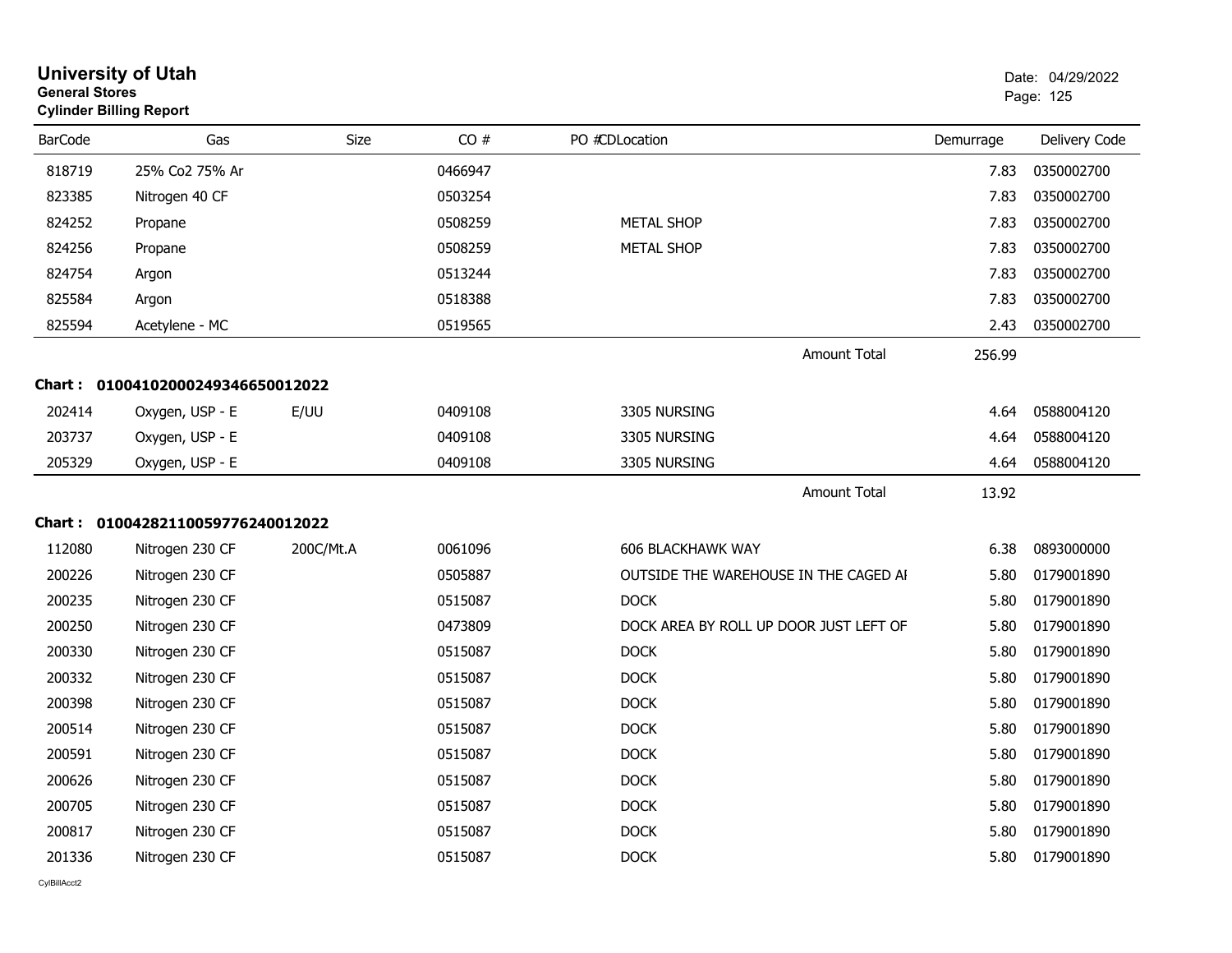| <b>General Stores</b> | <b>Cylinder Billing Report</b>    |           |         |                                        | Page: 126 |               |
|-----------------------|-----------------------------------|-----------|---------|----------------------------------------|-----------|---------------|
| <b>BarCode</b>        | Gas                               | Size      | CO#     | PO #CDLocation                         | Demurrage | Delivery Code |
| 201338                | Nitrogen 230 CF                   |           | 0515087 | <b>DOCK</b>                            | 5.80      | 0179001890    |
| 201600                | Nitrogen 230 CF                   |           | 0515087 | <b>DOCK</b>                            | 5.80      | 0179001890    |
| 201670                | Nitrogen 230 CF                   |           | 0473809 | DOCK AREA BY ROLL UP DOOR JUST LEFT OF | 5.80      | 0179001890    |
| 201757                | CO <sub>2</sub> - 50 Lb.          |           | 0319160 | 505 KOMAS                              | 4.64      | 0892002020    |
| 201846                | Nitrogen 230 CF                   |           | 0489941 | <b>DOCK AREA</b>                       | 5.80      | 0179001890    |
| 201885                | Nitrogen 230 CF                   |           | 0515087 | <b>DOCK</b>                            | 5.80      | 0179001890    |
| 202069                | Nitrogen 230 CF                   |           | 0515087 | <b>DOCK</b>                            | 5.80      | 0179001890    |
| 202269                | Nitrogen 230 CF                   |           | 0515087 | <b>DOCK</b>                            | 5.80      | 0179001890    |
| 202278                | Nitrogen 230 CF                   |           | 0515087 | <b>DOCK</b>                            | 5.80      | 0179001890    |
| 202728                | Nitrogen 230 CF                   |           | 0515087 | <b>DOCK</b>                            | 5.80      | 0179001890    |
| 203752                | Nitrogen 230 CF                   |           | 0515087 | <b>DOCK</b>                            | 5.80      | 0179001890    |
| 203856                | Nitrogen 230 CF                   |           | 0505887 | OUTSIDE THE WAREHOUSE IN THE CAGED AI  | 5.80      | 0179001890    |
| 205503                | Nitrogen 230 CF                   |           | 0515087 | <b>DOCK</b>                            | 5.80      | 0179001890    |
| 205504                | Nitrogen 230 CF                   |           | 0515087 | <b>DOCK</b>                            | 5.80      | 0179001890    |
| 822563                | Nitrogen 230 CF                   |           | 0493771 | OUTSIDE WAREHOUSE IN CAGED AREA        | 11.02     | 0179001890    |
|                       |                                   |           |         | <b>Amount Total</b>                    | 167.04    |               |
|                       | Chart: 01004604903064886240012022 |           |         |                                        |           |               |
| 202858                | Argon - 125 CF                    | 125 CF/UU | 0448937 | <b>BLDG 720 STOCKROOM</b>              | 4.64      | 0720000000    |
| 204421                | Acetylene - B                     |           | 0490175 | <b>BLDG 720</b>                        | 4.40      | 0720000000    |
| 204469                | Acetylene - B                     |           | 0490175 | <b>BLDG 720</b>                        | 5.80      | 0720000000    |
| 205868                | Acetylene - B                     |           | 0490175 | <b>BLDG 720</b>                        | 4.40      | 0720000000    |
| 300002                | Acetylene - B                     |           | 0519664 | BLDG 720 NW CORNER NORTH GARAGE DOO    | 1.40      | 0720000000    |
|                       |                                   |           |         | <b>Amount Total</b>                    | 20.64     |               |
|                       | Chart: 01007172000005216260012022 |           |         |                                        |           |               |
| 200074                | Oxygen, USP                       | K/UU      | 0512272 | <b>587 CMC</b>                         | 0.20      | 0512003110    |
| 200185                | Oxygen, USP                       |           | 0517109 | 1353 SMBB                              | 5.80      | 0512003110    |
| 200293                | Oxygen, USP                       |           | 0512272 | <b>587 CMC</b>                         | 5.80      | 0512003110    |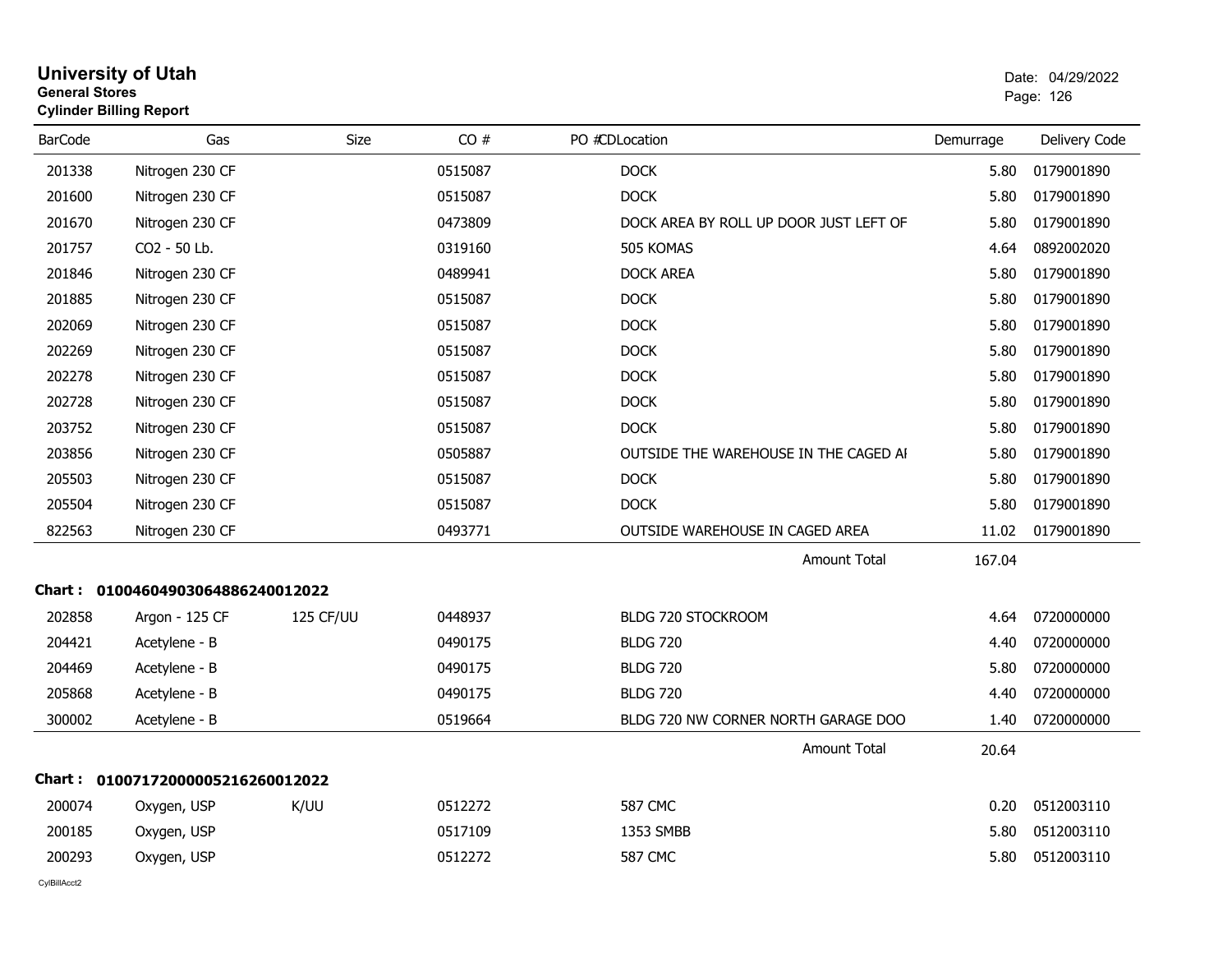|                        | <b>University of Utah</b><br>Date: 04/29/2022<br><b>General Stores</b><br>Page: 127<br><b>Cylinder Billing Report</b> |      |         |                |           |                  |
|------------------------|-----------------------------------------------------------------------------------------------------------------------|------|---------|----------------|-----------|------------------|
| <b>BarCode</b>         | Gas                                                                                                                   | Size | CO#     | PO #CDLocation | Demurrage | Delivery Code    |
| 200295                 | Oxygen, USP                                                                                                           |      | 0513464 | <b>587 CMC</b> | 5.80      | 0512003110       |
| 200307                 | Oxygen, USP                                                                                                           |      | 0512272 | <b>587 CMC</b> | 5.80      | 0512003110       |
| 200655                 | Oxygen, USP                                                                                                           |      | 0512272 | <b>587 CMC</b> | 5.80      | 0512003110       |
| 200775                 | Oxygen, USP                                                                                                           |      | 0480786 | <b>587 CMC</b> | 5.80      | 0512003110       |
| 200892                 | Oxygen, USP                                                                                                           |      | 0506771 | 1419 SMBB      | 5.80      | 0512003110       |
| 200990                 | Oxygen, USP                                                                                                           |      | 0518237 | 1419 SMBB      | 5.80      | 0512003110       |
| 201117                 | Oxygen, USP                                                                                                           |      | 0518674 | 1419A SMBB     | 5.60      | 0512003110       |
| 201120                 | Oxygen, USP                                                                                                           |      | 0498993 | <b>587 CMC</b> | 5.80      | 0512003110       |
| 201121                 | Oxygen, USP                                                                                                           |      | 0518237 | 1419 SMBB      | 1.20      | 0512003110       |
| 201202                 | Air - 233 CF                                                                                                          |      | 0487599 | 1419 SMBB      | 5.80      | 0512003110       |
| 201238                 | Oxygen, USP - E                                                                                                       |      | 0493670 | 1419 SMBB      | 5.80      | 0512003110       |
| 201292                 | Air - 233 CF                                                                                                          |      | 0487599 | 1419 SMBB      | 5.80      | 0512003110       |
| 201349                 | Air - 233 CF                                                                                                          |      | 0487599 | 1419 SMBB      | 5.80      | 0512003110       |
| 201575                 | Oxygen, USP                                                                                                           |      | 0518674 | 1419A SMBB     | 5.60      | 0512003110       |
| 201730                 | Oxygen, USP                                                                                                           |      | 0512272 | <b>587 CMC</b> | 5.80      | 0512003110       |
| 201937                 | Oxygen, USP                                                                                                           |      | 0512272 | <b>587 CMC</b> | 5.80      | 0512003110       |
| 202005                 | Air - 233 CF                                                                                                          |      | 0487599 | 1419 SMBB      | 5.80      | 0512003110       |
| 202017                 | Air - 233 CF                                                                                                          |      | 0487599 | 1419 SMBB      | 5.80      | 0512003110       |
| 202026                 | Oxygen, USP                                                                                                           |      | 0510655 | 1419 SMBB      | 5.80      | 0512003110       |
| 202208                 | Oxygen, USP                                                                                                           |      | 0498993 | <b>587 CMC</b> | 5.80      | 0512003110       |
| 202272                 | Oxygen, USP                                                                                                           |      | 0517022 | 1419 SMBB      | 0.20      | 0512003110       |
| 202390                 | Oxygen, USP - E                                                                                                       |      | 0503152 | <b>587 CMC</b> | 5.80      | 0512003110       |
| 202492                 | Oxygen, USP - E                                                                                                       |      | 0517001 | <b>587 CMC</b> | 5.80      | 0512003110       |
| 202537                 | Oxygen, USP - E                                                                                                       |      | 0515984 | <b>587 CMC</b> |           | 5.80  0512003110 |
| 202540                 | Oxygen, USP - E                                                                                                       |      | 0517001 | <b>587 CMC</b> | 5.80      | 0512003110       |
| 202623                 | Oxygen, USP - E                                                                                                       |      | 0517001 | <b>587 CMC</b> | 5.80      | 0512003110       |
| 202648                 | Oxygen, USP                                                                                                           |      | 0498993 | <b>587 CMC</b> | 5.80      | 0512003110       |
| 202672<br>CvIBillAcct2 | Oxygen, USP - E                                                                                                       |      | 0517635 | <b>587 CMC</b> | 5.80      | 0512003110       |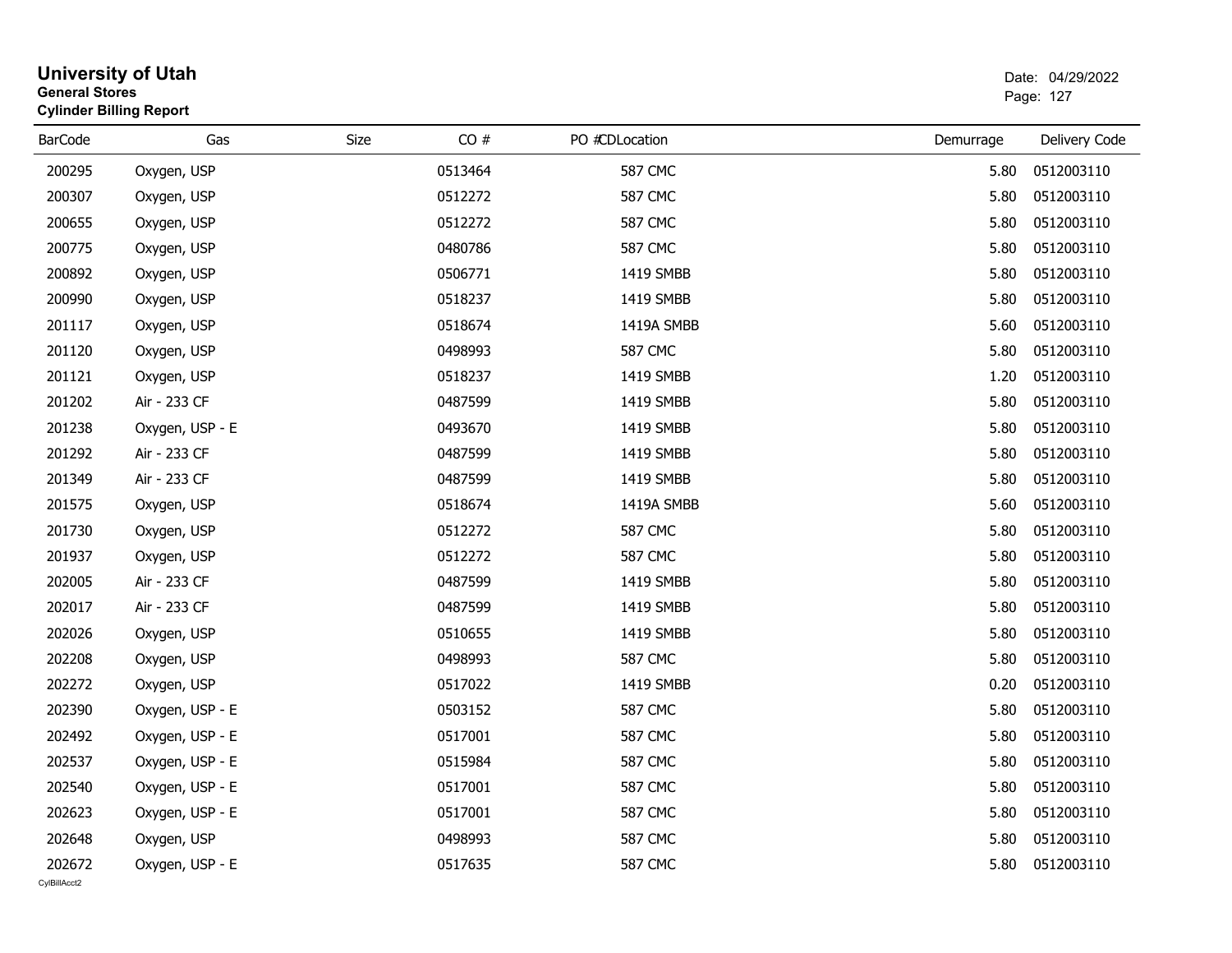| <b>General Stores</b>  | <b>University of Utah</b><br><b>Cylinder Billing Report</b> |      |         |                |           | Date: 04/29/2022<br>Page: 128 |
|------------------------|-------------------------------------------------------------|------|---------|----------------|-----------|-------------------------------|
| <b>BarCode</b>         | Gas                                                         | Size | CO#     | PO #CDLocation | Demurrage | Delivery Code                 |
| 202831                 | Oxygen, USP - E                                             |      | 0515983 | 1419 SMBB      | 5.80      | 0512003110                    |
| 202989                 | Oxygen, USP - E                                             |      | 0518237 | 1419 SMBB      | 5.80      | 0512003110                    |
| 203036                 | Oxygen, USP                                                 |      | 0518237 | 1419 SMBB      | 0.20      | 0512003110                    |
| 203038                 | Oxygen, USP                                                 |      | 0517022 | 1419 SMBB      | 5.80      | 0512003110                    |
| 203041                 | Oxygen, USP                                                 |      | 0510655 | 1419 SMBB      | 5.80      | 0512003110                    |
| 203045                 | Oxygen, USP                                                 |      | 0510655 | 1419 SMBB      | 5.80      | 0512003110                    |
| 203050                 | Oxygen, USP                                                 |      | 0515983 | 1419 SMBB      | 0.20      | 0512003110                    |
| 203085                 | Oxygen, USP - E                                             |      | 0517001 | <b>587 CMC</b> | 5.80      | 0512003110                    |
| 203096                 | Oxygen, USP - E                                             |      | 0510655 | 1419 SMBB      | 5.80      | 0512003110                    |
| 203118                 | Oxygen, USP - E                                             |      | 0510655 | 1419 SMBB      | 5.80      | 0512003110                    |
| 203149                 | Oxygen, USP - E                                             |      | 0504280 | <b>587 CMC</b> | 5.80      | 0512003110                    |
| 203173                 | Air - 233 CF                                                |      | 0487599 | 1419 SMBB      | 5.80      | 0512003110                    |
| 203316                 | Oxygen, USP                                                 |      | 0498993 | <b>587 CMC</b> | 5.80      | 0512003110                    |
| 203320                 | Oxygen, USP                                                 |      | 0480786 | <b>587 CMC</b> | 5.80      | 0512003110                    |
| 203323                 | Oxygen, USP                                                 |      | 0518674 | 1419A SMBB     | 5.60      | 0512003110                    |
| 203327                 | Oxygen, USP                                                 |      | 0518825 | 1419 SMBB      | 4.60      | 0512003110                    |
| 203328                 | Oxygen, USP                                                 |      | 0518674 | 1419A SMBB     | 5.60      | 0512003110                    |
| 203371                 | Oxygen, USP - E                                             |      | 0515984 | <b>587 CMC</b> | 5.80      | 0512003110                    |
| 203382                 | Oxygen, USP - E                                             |      | 0515984 | 587 CMC        | 5.80      | 0512003110                    |
| 203390                 | Oxygen, USP - E                                             |      | 0517001 | <b>587 CMC</b> | 5.80      | 0512003110                    |
| 203391                 | Oxygen, USP - E                                             |      | 0510655 | 1419 SMBB      | 5.80      | 0512003110                    |
| 203439                 | Oxygen, USP - E                                             |      | 0515983 | 1419 SMBB      | 5.80      | 0512003110                    |
| 203446                 | Oxygen, USP - E                                             |      | 0512272 | <b>587 CMC</b> | 5.80      | 0512003110                    |
| 203654                 | Oxygen, USP - E                                             |      | 0518237 | 1419 SMBB      | 5.80      | 0512003110                    |
| 203815                 | Oxygen, USP                                                 |      | 0512272 | 587 CMC        | 5.80      | 0512003110                    |
| 203828                 | Oxygen, USP                                                 |      | 0518825 | 1419 SMBB      | 4.60      | 0512003110                    |
| 203849                 | Oxygen, USP                                                 |      | 0518237 | 1419 SMBB      | 1.20      | 0512003110                    |
| 203947<br>CylBillAcct2 | Oxygen, USP                                                 |      | 0517022 | 1419 SMBB      | 0.20      | 0512003110                    |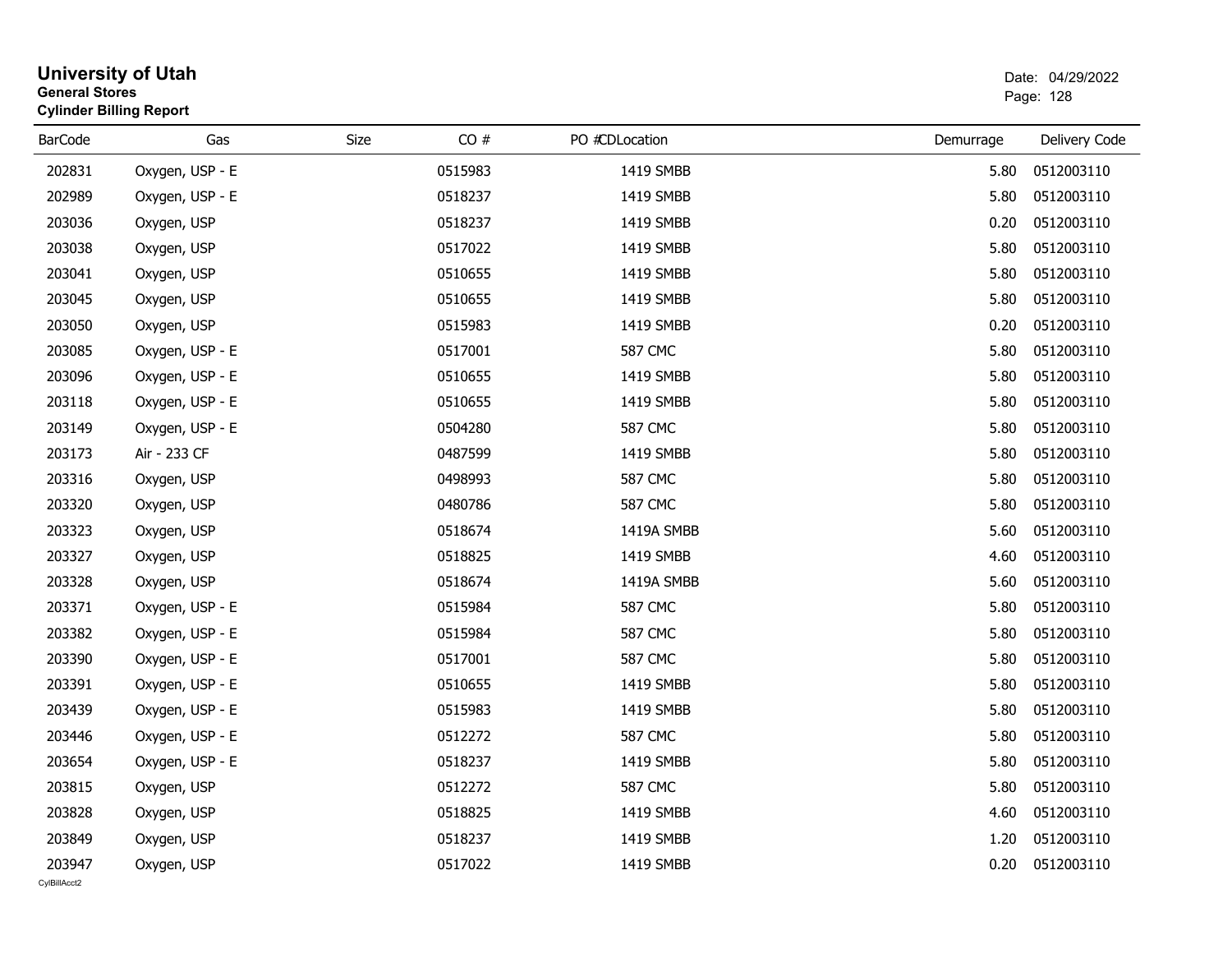|                        | <b>University of Utah</b><br><b>General Stores</b><br><b>Cylinder Billing Report</b> |      |         |                |           | Date: 04/29/2022<br>Page: 129 |  |  |
|------------------------|--------------------------------------------------------------------------------------|------|---------|----------------|-----------|-------------------------------|--|--|
| <b>BarCode</b>         | Gas                                                                                  | Size | CO#     | PO #CDLocation | Demurrage | Delivery Code                 |  |  |
| 204294                 | Oxygen, USP - E                                                                      |      | 0518237 | 1419 SMBB      | 5.80      | 0512003110                    |  |  |
| 204498                 | Oxygen, USP                                                                          |      | 0510655 | 1419 SMBB      | 5.80      | 0512003110                    |  |  |
| 204504                 | Oxygen, USP - E                                                                      |      | 0504280 | <b>587 CMC</b> | 5.80      | 0512003110                    |  |  |
| 204535                 | Air - 233 CF                                                                         |      | 0487599 | 1419 SMBB      | 5.80      | 0512003110                    |  |  |
| 204537                 | Oxygen, USP                                                                          |      | 0510655 | 1419 SMBB      | 5.80      | 0512003110                    |  |  |
| 204695                 | Oxygen, USP - E                                                                      |      | 0496496 | 587 CMC        | 5.80      | 0512003110                    |  |  |
| 204711                 | Oxygen, USP                                                                          |      | 0518825 | 1419 SMBB      | 4.60      | 0512003110                    |  |  |
| 205293                 | Oxygen, USP                                                                          |      | 0518825 | 1419 SMBB      | 4.60      | 0512003110                    |  |  |
| 205297                 | Oxygen, USP                                                                          |      | 0506771 | 1419 SMBB      | 5.80      | 0512003110                    |  |  |
| 205299                 | Oxygen, USP                                                                          |      | 0517022 | 1419 SMBB      | 1.20      | 0512003110                    |  |  |
| 205301                 | Oxygen, USP                                                                          |      | 0518825 | 1419 SMBB      | 4.60      | 0512003110                    |  |  |
| 205313                 | Oxygen, USP - E                                                                      |      | 0517001 | <b>587 CMC</b> | 5.80      | 0512003110                    |  |  |
| 205324                 | Oxygen, USP - E                                                                      |      | 0511520 | 587 CMC        | 5.80      | 0512003110                    |  |  |
| 205327                 | Oxygen, USP - E                                                                      |      | 0515983 | 1419 SMBB      | 5.80      | 0512003110                    |  |  |
| 205340                 | Oxygen, USP - E                                                                      |      | 0517635 | <b>587 CMC</b> | 5.80      | 0512003110                    |  |  |
| 205348                 | Oxygen, USP - E                                                                      |      | 0517001 | 587 CMC        | 5.80      | 0512003110                    |  |  |
| 205433                 | Oxygen, USP - E                                                                      |      | 0512671 | 587/CMC        | 5.80      | 0512003110                    |  |  |
| 205434                 | Oxygen, USP - E                                                                      |      | 0517022 | 1419 SMBB      | 5.80      | 0512003110                    |  |  |
| 205442                 | Oxygen, USP - E                                                                      |      | 0512553 | 587 CMC        | 5.80      | 0512003110                    |  |  |
| 205466                 | Oxygen, USP - E                                                                      |      | 0517635 | <b>587 CMC</b> | 5.80      | 0512003110                    |  |  |
| 205470                 | Oxygen, USP - E                                                                      |      | 0506778 | <b>587 CMC</b> | 5.80      | 0512003110                    |  |  |
| 205613                 | Oxygen, USP                                                                          |      | 0513464 | 587 CMC        | 5.80      | 0512003110                    |  |  |
| 205621                 | Oxygen, USP                                                                          |      | 0512272 | 587 CMC        | 5.80      | 0512003110                    |  |  |
| 205751                 | Oxygen, USP                                                                          |      | 0512272 | <b>587 CMC</b> | 5.80      | 0512003110                    |  |  |
| 205834                 | Oxygen, USP                                                                          |      | 0518825 | 1419 SMBB      | 4.60      | 0512003110                    |  |  |
| 205837                 | Oxygen, USP                                                                          |      | 0512272 | 587 CMC        | 5.80      | 0512003110                    |  |  |
| 205838                 | Oxygen, USP                                                                          |      | 0518237 | 1419 SMBB      | 5.80      | 0512003110                    |  |  |
| 205888<br>CylBillAcct2 | Oxygen, USP - E                                                                      |      | 0517022 | 1419 SMBB      | 5.80      | 0512003110                    |  |  |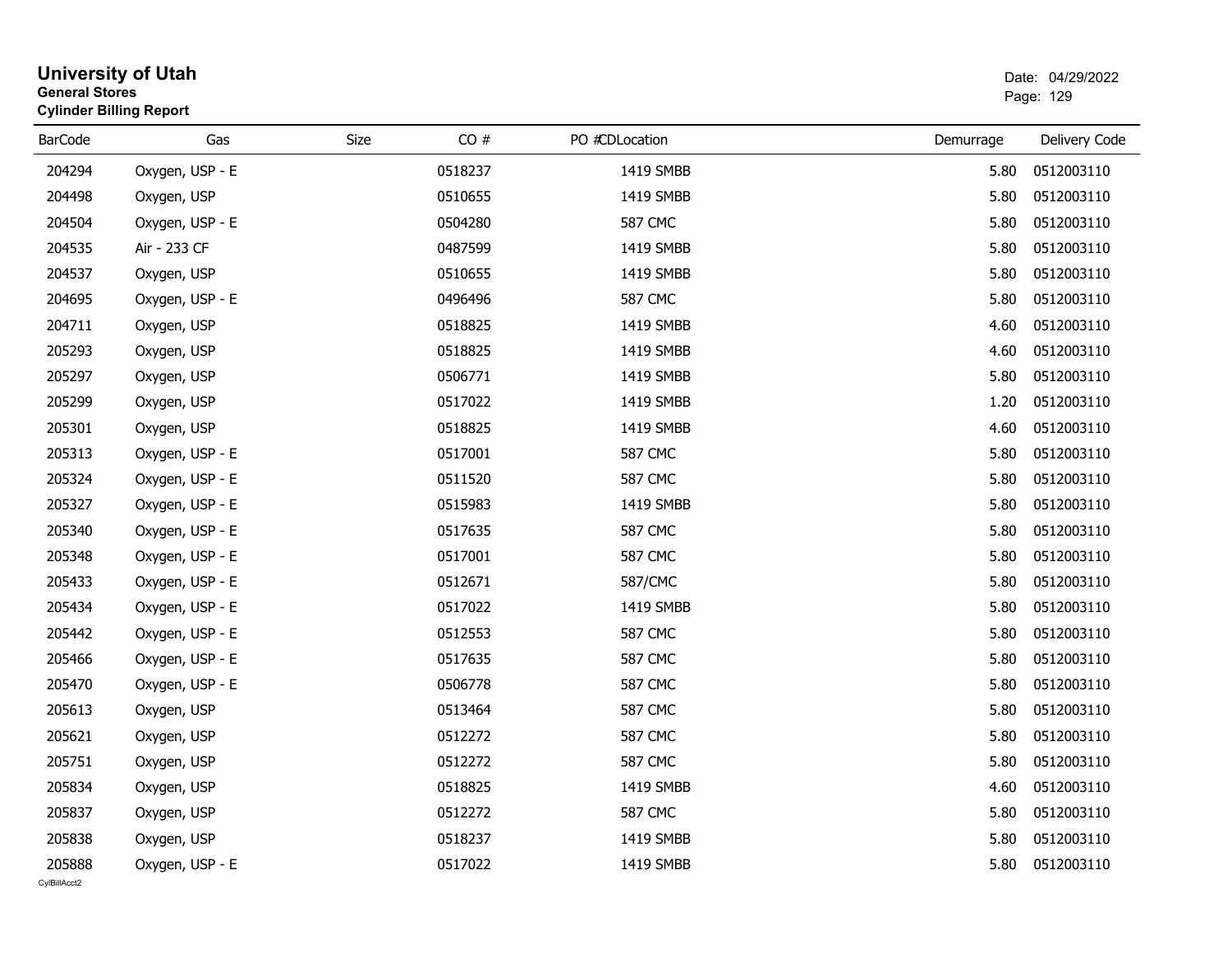| <b>General Stores</b>  | <b>University of Utah</b><br><b>Cylinder Billing Report</b> |      |         |                |           | Date: 04/29/2022<br>Page: 130 |
|------------------------|-------------------------------------------------------------|------|---------|----------------|-----------|-------------------------------|
| <b>BarCode</b>         | Gas                                                         | Size | CO#     | PO #CDLocation | Demurrage | Delivery Code                 |
| 205894                 | Oxygen, USP                                                 |      | 0510655 | 1419 SMBB      | 5.80      | 0512003110                    |
| 205902                 | Oxygen, USP                                                 |      | 0510655 | 1419 SMBB      | 5.80      | 0512003110                    |
| 205906                 | Oxygen, USP                                                 |      | 0512272 | <b>587 CMC</b> | 5.80      | 0512003110                    |
| 205907                 | Oxygen, USP                                                 |      | 0515983 | 1419 SMBB      | 0.20      | 0512003110                    |
| 205938                 | Oxygen, USP - E                                             |      | 0515983 | 1419 SMBB      | 5.80      | 0512003110                    |
| 205961                 | Oxygen, USP - E                                             |      | 0511520 | <b>587 CMC</b> | 5.80      | 0512003110                    |
| 820317                 | Oxygen, USP - E                                             |      | 0496496 | <b>587 CMC</b> | 7.83      | 0512003110                    |
| 822055                 | Oxygen, USP                                                 |      | 0489826 | <b>587 CMC</b> | 7.83      | 0512003110                    |
| 822060                 | Oxygen, USP                                                 |      | 0489826 | <b>587 CMC</b> | 0.27      | 0512003110                    |
| 822448                 | Oxygen, USP - E                                             |      | 0493245 | 1419 SMBB      | 7.83      | 0512003110                    |
| 822997                 | Oxygen, USP - E                                             |      | 0515984 | <b>587 CMC</b> | 7.83      | 0512003110                    |
| 823071                 | Oxygen, USP - E                                             |      | 0513079 | <b>587 CMC</b> | 7.83      | 0512003110                    |
| 823341                 | Oxygen, USP - E                                             |      | 0501072 | <b>587 CMC</b> | 7.83      | 0512003110                    |
| 824397                 | Oxygen, USP                                                 |      | 0510655 | 1419 SMBB      | 7.83      | 0512003110                    |
| 824667                 | Oxygen, USP - E                                             |      | 0511520 | <b>587 CMC</b> | 7.83      | 0512003110                    |
| 824671                 | Oxygen, USP - E                                             |      | 0511520 | <b>587 CMC</b> | 7.83      | 0512003110                    |
| 824672                 | Oxygen, USP - E                                             |      | 0511520 | <b>587 CMC</b> | 7.83      | 0512003110                    |
| 824833                 | Oxygen, USP - E                                             |      | 0512552 | 1355 SMBB      | 7.83      | 0512003110                    |
| 824835                 | Oxygen, USP - E                                             |      | 0512552 | 1355 SMBB      | 7.83      | 0512003110                    |
| 824840                 | Oxygen, USP - E                                             |      | 0512553 | <b>587 CMC</b> | 7.83      | 0512003110                    |
| 824842                 | Oxygen, USP - E                                             |      | 0512553 | <b>587 CMC</b> | 7.83      | 0512003110                    |
| 824845                 | Oxygen, USP - E                                             |      | 0512553 | <b>587 CMC</b> | 7.83      | 0512003110                    |
| 824851                 | Oxygen, USP - E                                             |      | 0512553 | <b>587 CMC</b> | 7.83      | 0512003110                    |
| 824852                 | Oxygen, USP - E                                             |      | 0512553 | <b>587 CMC</b> | 7.83      | 0512003110                    |
| 824853                 | Oxygen, USP - E                                             |      | 0512553 | <b>587 CMC</b> | 7.83      | 0512003110                    |
| 824854                 | Oxygen, USP - E                                             |      | 0512553 | <b>587 CMC</b> | 7.83      | 0512003110                    |
| 824855                 | Oxygen, USP - E                                             |      | 0512553 | <b>587 CMC</b> | 7.83      | 0512003110                    |
| 824938<br>CvIBillAcct2 | Oxygen, USP - E                                             |      | 0513464 | 587 CMC        | 7.83      | 0512003110                    |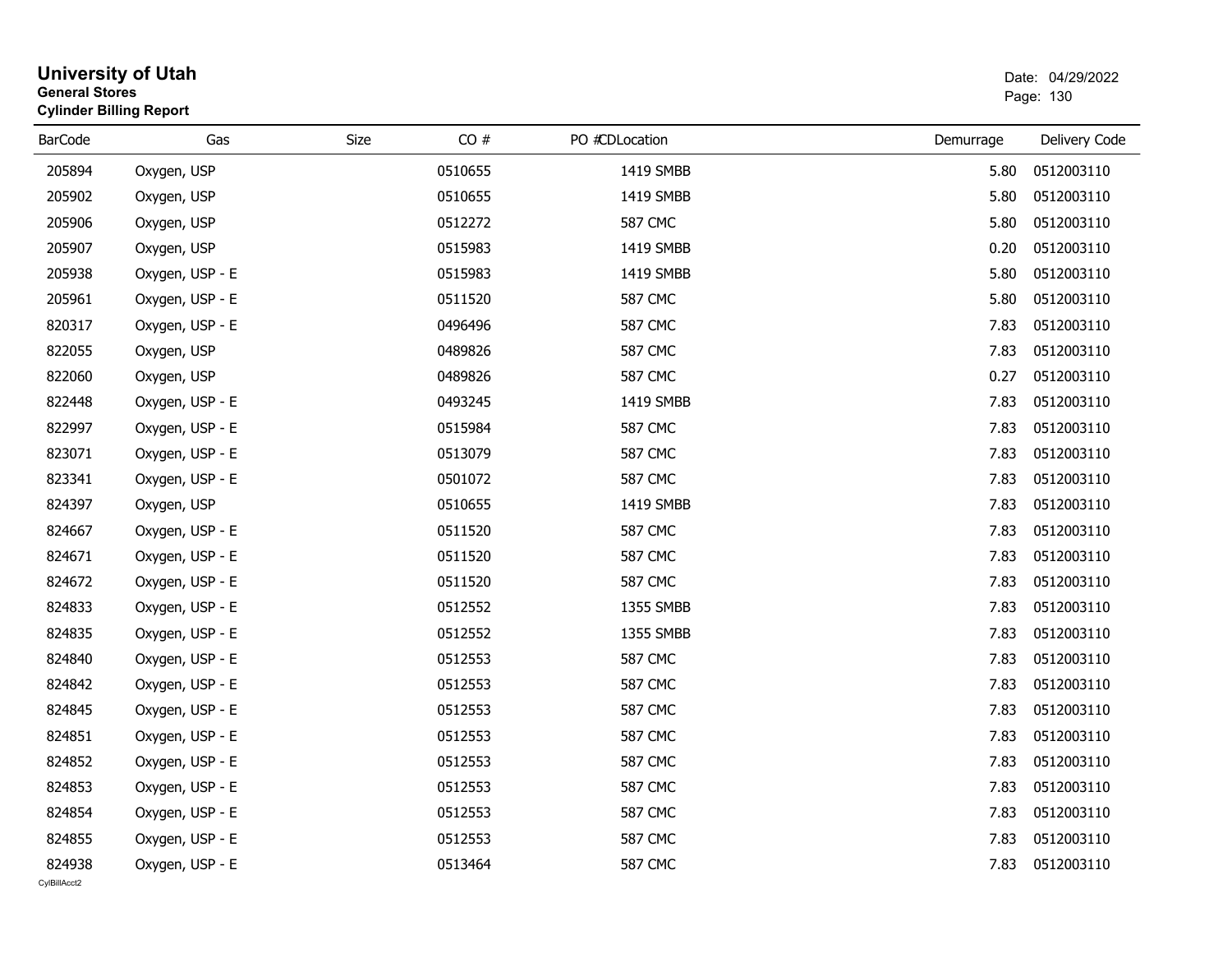|                | <b>University of Utah</b><br><b>General Stores</b><br><b>Cylinder Billing Report</b> |           |         |                       | Date: 04/29/2022<br>Page: 131 |           |                 |
|----------------|--------------------------------------------------------------------------------------|-----------|---------|-----------------------|-------------------------------|-----------|-----------------|
| <b>BarCode</b> | Gas                                                                                  | Size      | CO#     | PO #CDLocation        |                               | Demurrage | Delivery Code   |
| 824941         | Oxygen, USP - E                                                                      |           | 0513464 | <b>587 CMC</b>        |                               | 7.83      | 0512003110      |
| 824942         | Oxygen, USP - E                                                                      |           | 0513464 | 587 CMC               |                               | 7.83      | 0512003110      |
| 824979         | Oxygen, USP - E                                                                      |           | 0513079 | <b>587 CMC</b>        |                               | 7.83      | 0512003110      |
| 825269         | Oxygen, USP - E                                                                      |           | 0515984 | 587 CMC               |                               | 7.83      | 0512003110      |
| 825270         | Oxygen, USP - E                                                                      |           | 0515984 | <b>587 CMC</b>        |                               | 7.83      | 0512003110      |
|                |                                                                                      |           |         |                       | <b>Amount Total</b>           | 687.85    |                 |
|                | Chart: 01007172000005216260312022                                                    |           |         |                       |                               |           |                 |
| 113337         | $CO2 - E$                                                                            | E/MT. AIR | 0062290 | ARC LOADING           |                               | 6.09      | 0587000000      |
| 115032         | $CO2 - E$                                                                            |           | 0088031 | <b>DOCK</b>           |                               | 5.22      | 0587000000      |
| 200269         | N2, Liquid, 160                                                                      |           | 0518298 | <b>BLDG 585 RM 20</b> |                               | 33.60     | 0587000000      |
| 201713         | N2, Liquid LX45                                                                      |           | 0517469 | 585 RM 20             |                               | 20.80     | 0587000000      |
| 202175         | N2, Liquid LX45                                                                      |           | 0519217 | <b>BLDG 585 RM 20</b> |                               | 25.60     | 0587000000      |
| 202431         | N2, Liquid LX45                                                                      |           | 0519520 | 20 BLDG 585           |                               | 12.80     | 0587000000      |
| 203481         | CO2 - 50 Lb.                                                                         |           | 0334204 | <b>BASEMENT SMBB</b>  |                               | 4.64      | 0587000000      |
| 204582         | CO2 - 50 Lb.                                                                         |           | 0385055 | BLDG 587 DOCK         |                               | 4.64      | 0512003110      |
| 205745         | $CO2 - E$                                                                            |           | 0404331 | <b>BLDG 587</b>       |                               | 4.64      | 0587000000      |
| 825041         | CO2 - Siphon                                                                         |           | 0516630 | <b>BLDG 585 RM 10</b> |                               | 7.83      | 0587000000      |
| 825045         | CO <sub>2</sub> - Siphon                                                             |           | 0515494 | 585 Rm 10             |                               | 7.83      | 0587000000      |
|                |                                                                                      |           |         |                       | <b>Amount Total</b>           | 133.69    |                 |
|                | Chart: 01007172000005216620312022                                                    |           |         |                       |                               |           |                 |
| 200316         | Oxygen, USP                                                                          | K/UU      | 0499798 | <b>587 CMC</b>        |                               | 5.80      | 0512003110      |
| 200338         | Oxygen, USP                                                                          |           | 0340406 | SMBB ANIMAL FACILITY  |                               | 4.64      | 0587000000      |
| 200401         | Oxygen, USP                                                                          |           | 0340406 | SMBB ANIMAL FACILITY  |                               |           | 4.64 0587000000 |
| 200771         | Oxygen, USP                                                                          |           | 0514312 | 1419 SMBB             |                               | 0.20      | 0512003110      |
| 201139         | Oxygen, USP                                                                          |           | 0507090 | 1353 SMBB             |                               | 5.80      | 0512003110      |
| 201232         | Oxygen, USP - E                                                                      |           | 0462656 | <b>BLDG 587</b>       |                               | 4.64      | 0512003110      |
| 201824         | Oxygen, USP - E                                                                      |           | 0449647 | <b>bldg 587</b>       |                               | 4.64      | 0587000000      |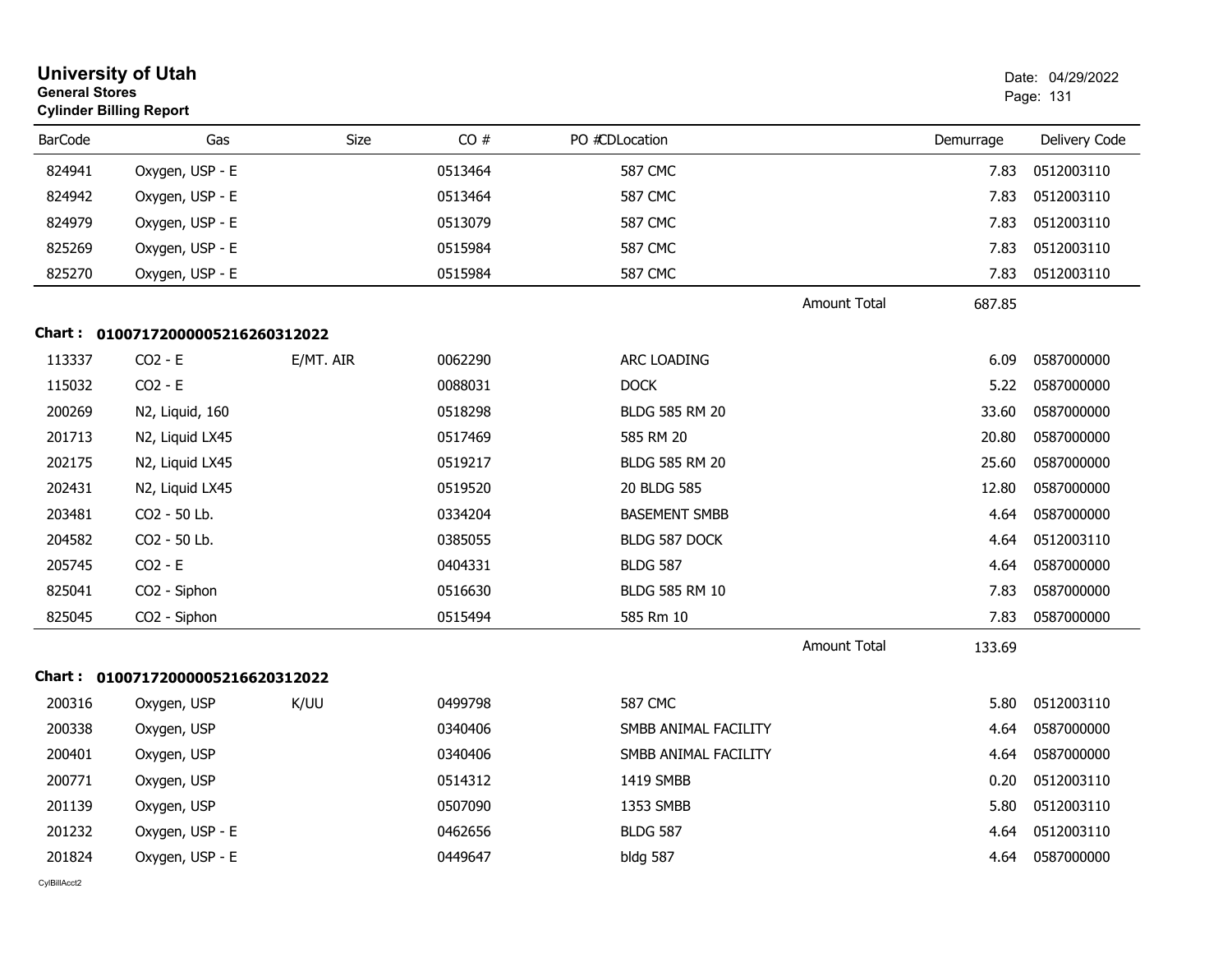| <b>General Stores</b>  | <b>University of Utah</b><br><b>Cylinder Billing Report</b> |      |         |                      |           | Date: 04/29/2022<br>Page: 132 |
|------------------------|-------------------------------------------------------------|------|---------|----------------------|-----------|-------------------------------|
| <b>BarCode</b>         | Gas                                                         | Size | CO#     | PO #CDLocation       | Demurrage | Delivery Code                 |
| 201827                 | Oxygen, USP - E                                             |      | 0467463 | <b>BLDG 587</b>      | 5.80      | 0512003110                    |
| 201833                 | Air - 233 CF                                                |      | 0499797 | 1419 SMBB            | 5.80      | 0512003110                    |
| 202152                 | Oxygen, USP                                                 |      | 0499798 | 587 CMC              | 5.80      | 0512003110                    |
| 202273                 | Oxygen, USP                                                 |      | 0499798 | <b>587 CMC</b>       | 0.20      | 0512003110                    |
| 202311                 | Oxygen, USP - E                                             |      | 0469922 | <b>SMBB 311</b>      | 5.80      | 0512003110                    |
| 202924                 | Oxygen, USP                                                 |      | 0508757 | <b>BLDG 587</b>      | 5.80      | 0512003110                    |
| 203039                 | Oxygen, USP                                                 |      | 0499798 | 587 CMC              | 0.20      | 0512003110                    |
| 203368                 | Oxygen, USP - E                                             |      | 0469922 | <b>SMBB 311</b>      | 5.80      | 0512003110                    |
| 203440                 | Oxygen, USP - E                                             |      | 0454768 | 1419 SMBB            | 4.64      | 0512003110                    |
| 203775                 | Oxygen, USP                                                 |      | 0514312 | 1419 SMBB            | 1.20      | 0512003110                    |
| 203896                 | Oxygen, USP                                                 |      | 0340406 | SMBB ANIMAL FACILITY | 4.64      | 0587000000                    |
| 203953                 | Oxygen, USP                                                 |      | 0469922 | <b>SMBB 311</b>      | 5.80      | 0512003110                    |
| 205294                 | Oxygen, USP                                                 |      | 0499798 | 587 CMC              | 5.80      | 0512003110                    |
| 205300                 | Oxygen, USP                                                 |      | 0495176 | <b>587 CMC</b>       | 5.80      | 0512003110                    |
| 205454                 | Oxygen, USP - E                                             |      | 0475902 | <b>Bldg 587</b>      | 5.80      | 0512003110                    |
| 205900                 | Oxygen, USP                                                 |      | 0495176 | 587 CMC              | 5.80      | 0512003110                    |
| 205905                 | Oxygen, USP                                                 |      | 0499798 | <b>587 CMC</b>       | 5.80      | 0512003110                    |
| 813897                 | Oxygen, USP                                                 |      | 0431351 | 1419 BLDG 151        | 6.67      | 0512003110                    |
| 814787                 | Oxygen, USP                                                 |      | 0438535 | BLDG 151 RM 1419     | 6.67      | 0512003110                    |
| 819123                 | Oxygen, USP - E                                             |      | 0469922 | <b>SMBB 311</b>      | 7.83      | 0512003110                    |
| 819553                 | Oxygen, USP - E                                             |      | 0472366 | <b>587 CMC</b>       | 7.83      | 0512003110                    |
| 820473                 | Oxygen, USP                                                 |      | 0478711 | <b>587 CMC</b>       | 7.83      | 0512003110                    |
| 820475                 | Oxygen, USP                                                 |      | 0478711 | <b>587 CMC</b>       | 7.83      | 0512003110                    |
| 820477                 | Oxygen, USP                                                 |      | 0478711 | <b>587 CMC</b>       |           | 7.83 0512003110               |
| 822438                 | Oxygen, USP - E                                             |      | 0501796 | 1419 SMBB            | 7.83      | 0512003110                    |
| 823473                 | Oxygen, USP                                                 |      | 0501320 | <b>587 CMC</b>       | 7.83      | 0512003110                    |
| 823474                 | Oxygen, USP                                                 |      | 0501320 | 587 CMC              | 7.83      | 0512003110                    |
| 824314<br>CvIBillAcct2 | Oxygen, USP                                                 |      | 0508755 | 1419 SMBB            | 7.83      | 0512003110                    |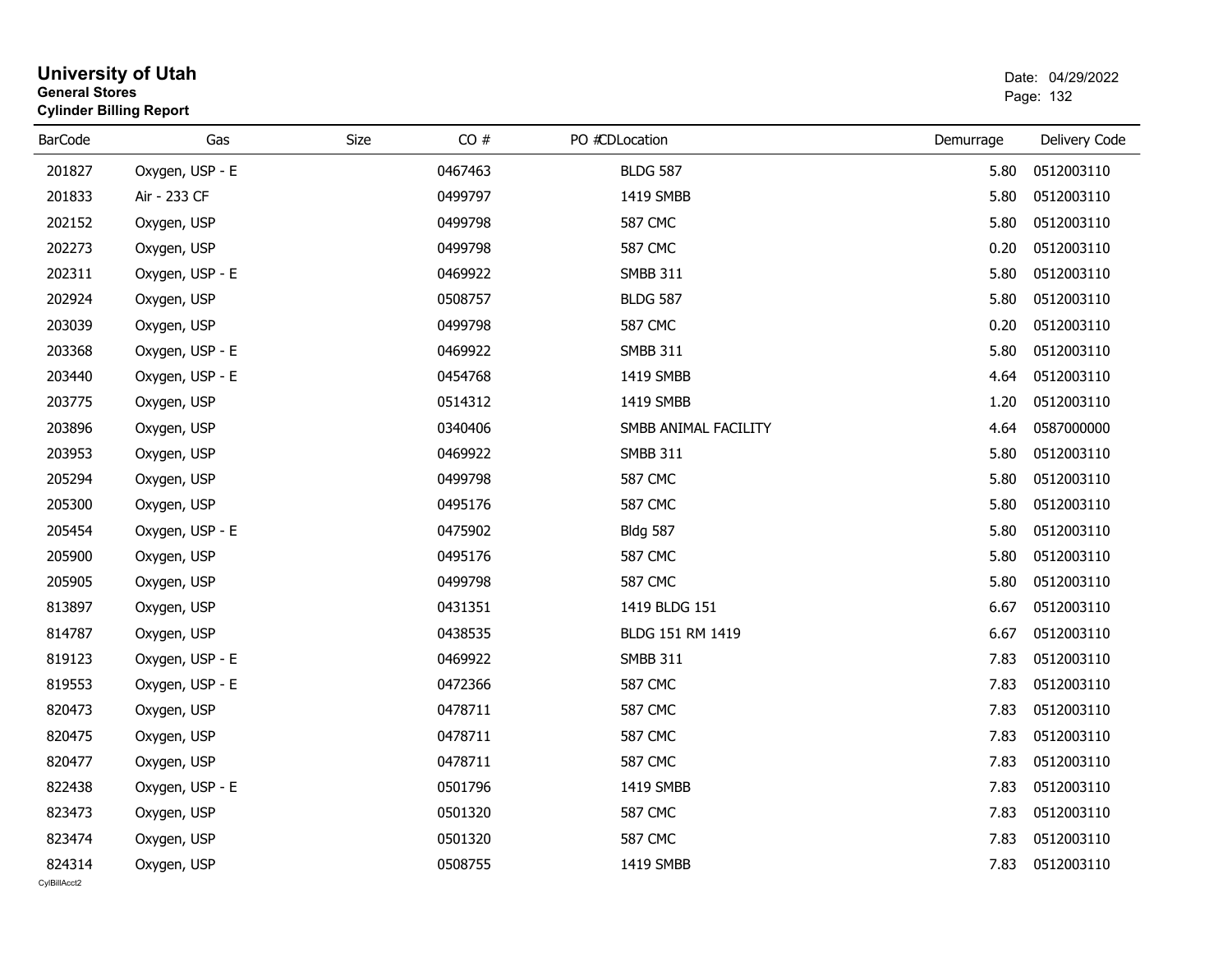| <b>General Stores</b> | <b>University of Utah</b><br><b>Cylinder Billing Report</b> |             |         |                     |                     |           | Date: 04/29/2022<br>Page: 133 |
|-----------------------|-------------------------------------------------------------|-------------|---------|---------------------|---------------------|-----------|-------------------------------|
| <b>BarCode</b>        | Gas                                                         | <b>Size</b> | CO#     | PO #CDLocation      |                     | Demurrage | Delivery Code                 |
| 824319                | Oxygen, USP - E                                             |             | 0508755 | 1419 SMBB           |                     | 7.83      | 0512003110                    |
| 824998                | Oxygen, USP                                                 |             | 0514312 | 1419 SMBB           |                     | 1.62      | 0512003110                    |
|                       |                                                             |             |         |                     | <b>Amount Total</b> | 204.10    |                               |
|                       | Chart: 01007172000005216620712022                           |             |         |                     |                     |           |                               |
| 200036                | CO2 - 50 Lb.                                                | K/UU        | 0517209 | <b>587 CMC</b>      |                     | 5.80      | 0512003110                    |
| 200344                | CO2 - 50 Lb.                                                |             | 0519288 | <b>587 CMC</b>      |                     | 3.00      | 0512003110                    |
| 200355                | CO2 - 50 Lb.                                                |             | 0516233 | 1355 SMBB           |                     | 5.80      | 0512003110                    |
| 200360                | CO2 - 50 Lb.                                                |             | 0518426 | B0630 Skaggs        |                     | 5.80      | 0512003110                    |
| 200361                | CO2 - 50 Lb.                                                |             | 0478838 | Bldg 581, Rm B0630  |                     | 5.80      | 0512003110                    |
| 200364                | CO2 - 50 Lb.                                                |             | 0518488 | 587/CMC             |                     | 5.80      | 0512003110                    |
| 200463                | CO2 - 50 Lb.                                                |             | 0509385 | 587 CMC-Dock        |                     | 2.80      | 0512003110                    |
| 200518                | CO2 - 50 Lb.                                                |             | 0516934 | A0209 Moran Eye Ctr |                     | 5.80      | 0512003110                    |
| 200521                | CO2 - 50 Lb.                                                |             | 0519288 | <b>587 CMC</b>      |                     | 3.00      | 0512003110                    |
| 200664                | CO2 - 50 Lb.                                                |             | 0518426 | B0630 Skaggs        |                     | 5.80      | 0512003110                    |
| 200729                | CO2 - 50 Lb.                                                |             | 0517741 | 1355 SMBB           |                     | 5.80      | 0512003110                    |
| 200731                | CO2 - 50 Lb.                                                |             | 0518488 | 587/CMC             |                     | 5.80      | 0512003110                    |
| 200795                | CO2 - 50 Lb.                                                |             | 0511295 | 1355 SMBB           |                     | 5.80      | 0512003110                    |
| 200861                | CO2 - 50 Lb.                                                |             | 0518426 | B0630 Skaggs        |                     | 5.80      | 0512003110                    |
| 200884                | CO2 - 50 Lb.                                                |             | 0518488 | 587/CMC             |                     | 5.80      | 0512003110                    |
| 200913                | CO2 - 50 Lb.                                                |             | 0511039 | <b>587 CMC</b>      |                     | 5.80      | 0512003110                    |
| 200949                | CO2 - 50 Lb.                                                |             | 0517324 | 42 BPRB             |                     | 0.20      | 0512003110                    |
| 201012                | CO2 - 50 Lb.                                                |             | 0517741 | 1355 SMBB           |                     | 5.80      | 0512003110                    |
| 201065                | CO2 - 50 Lb.                                                |             | 0517758 | 42 BPRB             |                     | 5.00      | 0512003110                    |
| 201225                | CO2 - 50 Lb.                                                |             | 0518096 | LL355 HCI N         |                     | 3.80      | 0512003110                    |
| 201347                | CO2 - 50 Lb.                                                |             | 0519288 | <b>587 CMC</b>      |                     | 3.00      | 0512003110                    |
| 201581                | CO2 - 50 Lb.                                                |             | 0519288 | <b>587 CMC</b>      |                     | 3.00      | 0512003110                    |
| 201686                | CO2 - 50 Lb.                                                |             | 0518096 | LL355 HCI N         |                     | 3.80      | 0512003110                    |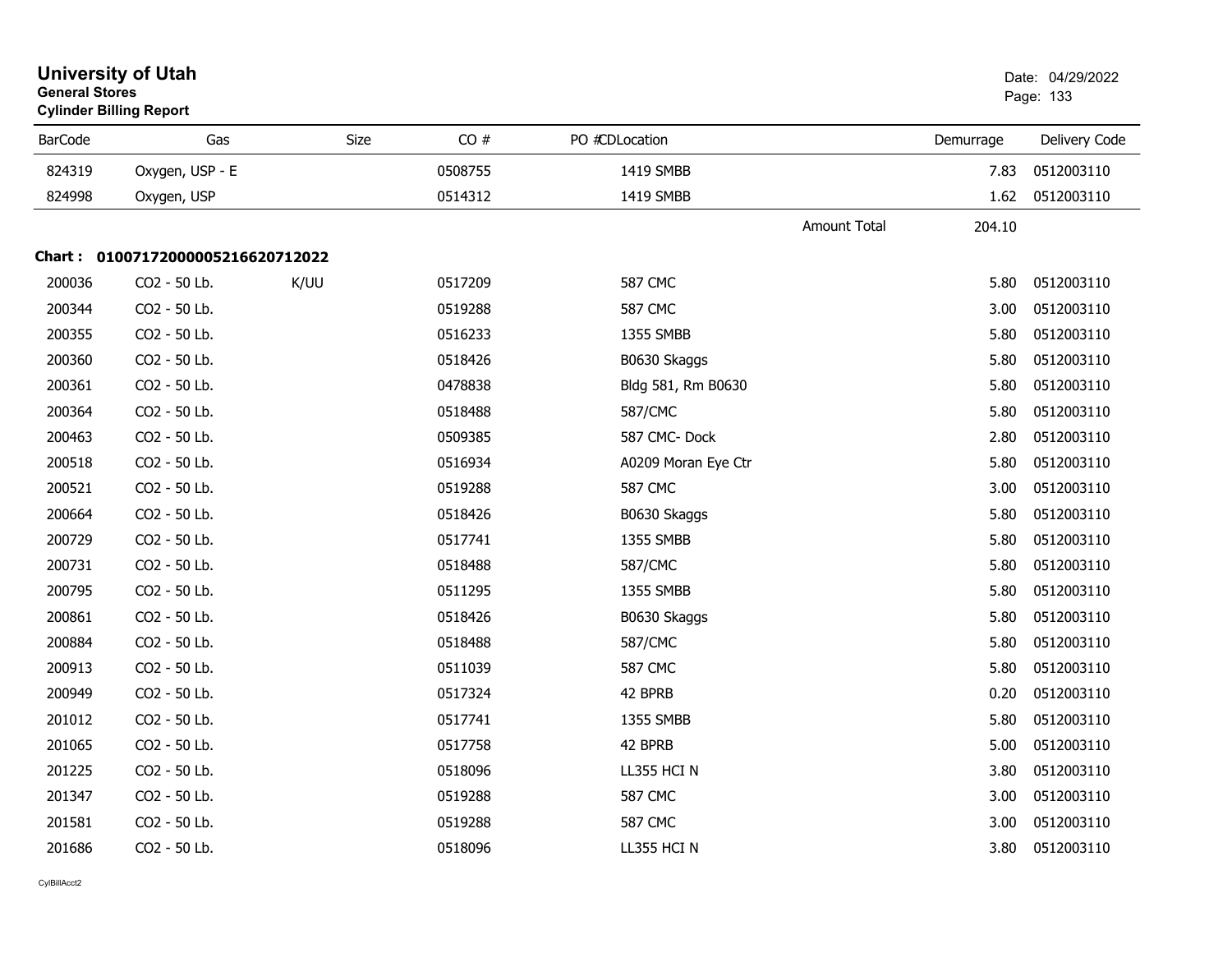| General Stores<br><b>Cylinder Billing Report</b> |              |      |         |                                  |           | Page: 134     |
|--------------------------------------------------|--------------|------|---------|----------------------------------|-----------|---------------|
| <b>BarCode</b>                                   | Gas          | Size | CO#     | PO #CDLocation                   | Demurrage | Delivery Code |
| 201692                                           | CO2 - 50 Lb. |      | 0516236 | LL550 HCI S                      | 5.80      | 0512003110    |
| 201698                                           | CO2 - 50 Lb. |      | 0519496 | LL355 HCI N                      | 2.00      | 0512003110    |
| 201704                                           | CO2 - 50 Lb. |      | 0517209 | <b>587 CMC</b>                   | 2.80      | 0512003110    |
| 201756                                           | CO2 - 50 Lb. |      | 0518426 | B0630 Skaggs                     | 5.80      | 0512003110    |
| 202114                                           | CO2 - 50 Lb. |      | 0519288 | <b>587 CMC</b>                   | 3.00      | 0512003110    |
| 202219                                           | CO2 - 50 Lb. |      | 0518426 | B0630 Skaggs                     | 5.80      | 0512003110    |
| 202283                                           | CO2 - 50 Lb. |      | 0511295 | 1355 SMBB                        | 5.80      | 0512003110    |
| 202347                                           | CO2 - 50 Lb. |      | 0519192 | 383 DIrty Room SIde COlorow Dr   | 3.20      | 0512003110    |
| 202352                                           | CO2 - 50 Lb. |      | 0515649 | <b>587 CMC</b>                   | 5.80      | 0512003110    |
| 202643                                           | CO2 - 50 Lb. |      | 0517209 | <b>587 CMC</b>                   | 5.80      | 0512003110    |
| 202789                                           | CO2 - 50 Lb. |      | 0518488 | 587/CMC                          | 5.80      | 0512003110    |
| 202896                                           | CO2 - 50 Lb. |      | 0519385 | LL355 HCI RN                     | 2.00      | 0512003110    |
| 202916                                           | CO2 - 50 Lb. |      | 0519288 | <b>587 CMC</b>                   | 3.00      | 0512003110    |
| 203109                                           | $CO2 - E$    |      | 0511785 | So Biology Hallway               | 5.20      | 0512003110    |
| 203303                                           | CO2 - 50 Lb. |      | 0518096 | LL355 HCI N                      | 5.80      | 0512003110    |
| 203305                                           | CO2 - 50 Lb. |      | 0514763 | LL355 HCI RN                     | 3.80      | 0512003110    |
| 203309                                           | CO2 - 50 Lb. |      | 0518488 | 587/CMC                          | 5.80      | 0512003110    |
| 203310                                           | CO2 - 50 Lb. |      | 0511890 | 10M BPRB - viviraum              | 5.80      | 0512003110    |
| 203312                                           | CO2 - 50 Lb. |      | 0519288 | <b>587 CMC</b>                   | 3.00      | 0512003110    |
| 203479                                           | CO2 - 50 Lb. |      | 0518096 | LL355 HCI N                      | 5.80      | 0512003110    |
| 203488                                           | CO2 - 50 Lb. |      | 0510892 | <b>LL550 HCI</b>                 | 5.80      | 0512003110    |
| 203689                                           | CO2 - 50 Lb. |      | 0517000 | LL355 HCI N                      | 3.80      | 0512003110    |
| 203702                                           | CO2 - 50 Lb. |      | 0518116 | 383 Dirty room side, Colorow Dr. | 2.60      | 0512003110    |
| 203816                                           | CO2 - 50 Lb. |      | 0515649 | <b>587 CMC</b>                   | 5.80      | 0512003110    |
| 203908                                           | CO2 - 50 Lb. |      | 0516236 | LL550 HCI S                      | 5.80      | 0512003110    |
| 203969                                           | CO2 - 50 Lb. |      | 0516934 | A0209 Moran Eye Ctr              | 5.80      | 0512003110    |
| 204303                                           | $CO2 - E$    |      | 0515637 | 311 So Bio- Hallway              | 5.80      | 0512003110    |
| 204461                                           | $CO2 - E$    |      | 0515637 | 311 So Bio- Hallway              | 5.20      | 0512003110    |
|                                                  |              |      |         |                                  |           |               |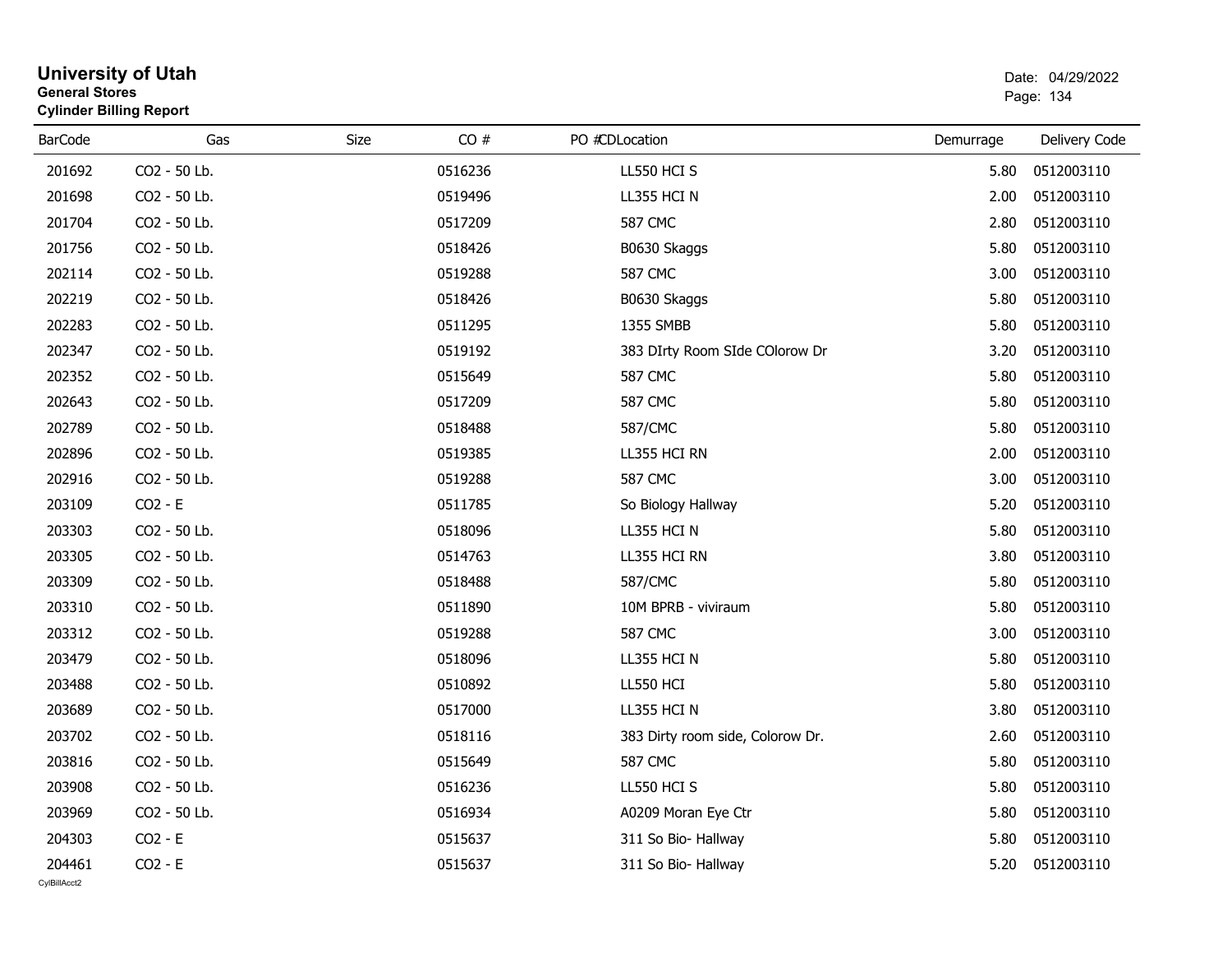| General Stores | <b>Cylinder Billing Report</b> |             |         |                                  |           | Page: 135     |
|----------------|--------------------------------|-------------|---------|----------------------------------|-----------|---------------|
| <b>BarCode</b> | Gas                            | <b>Size</b> | CO#     | PO #CDLocation                   | Demurrage | Delivery Code |
| 204463         | $CO2 - E$                      |             | 0511785 | So Biology Hallway               | 5.20      | 0512003110    |
| 204721         | CO2 - 50 Lb.                   |             | 0513724 | B0630 Skaggs                     | 5.80      | 0512003110    |
| 204725         | CO2 - 50 Lb.                   |             | 0517385 | 383 Dirty room side, Colorow Dr. | 2.60      | 0512003110    |
| 204725         | CO2 - 50 Lb.                   |             | 0519496 | LL355 HCI N                      | 2.00      | 0512003110    |
| 204730         | CO2 - 50 Lb.                   |             | 0491295 | LL355 - HCI - N                  | 5.80      | 0512003110    |
| 204743         | CO2 - 50 Lb.                   |             | 0517000 | LL355 HCI N                      | 3.80      | 0512003110    |
| 205511         | CO2 - 50 Lb.                   |             | 0514763 | LL355 HCI RN                     | 3.80      | 0512003110    |
| 205512         | CO2 - 50 Lb.                   |             | 0519192 | 383 DIrty Room SIde COlorow Dr   | 3.20      | 0512003110    |
| 205513         | CO2 - 50 Lb.                   |             | 0517209 | <b>587 CMC</b>                   | 5.80      | 0512003110    |
| 205518         | CO2 - 50 Lb.                   |             | 0516964 | 1419 SMBB                        | 5.80      | 0512003110    |
| 205521         | CO2 - 50 Lb.                   |             | 0519288 | <b>587 CMC</b>                   | 3.00      | 0512003110    |
| 205522         | CO2 - 50 Lb.                   |             | 0519223 | 1419 SMBB                        | 3.20      | 0512003110    |
| 205643         | CO2 - 50 Lb.                   |             | 0518636 | 42 BPRB                          | 5.60      | 0512003110    |
| 205649         | CO2 - 50 Lb.                   |             | 0516934 | A0209 Moran Eye Ctr              | 5.80      | 0512003110    |
| 205651         | CO2 - 50 Lb.                   |             | 0516236 | LL550 HCI S                      | 5.80      | 0512003110    |
| 205664         | CO2 - 50 Lb.                   |             | 0516934 | A0209 Moran Eye Ctr              | 5.80      | 0512003110    |
| 205740         | $CO2 - E$                      |             | 0515637 | 311 So Bio- Hallway              | 5.20      | 0512003110    |
| 205858         | CO2 - 50 Lb.                   |             | 0518426 | B0630 Skaggs                     | 5.80      | 0512003110    |
| 821336         | Oxygen, USP - E                |             | 0482732 | <b>587 CMC</b>                   | 7.83      | 0512003110    |
| 821353         | Oxygen, USP - E                |             | 0482732 | <b>587 CMC</b>                   | 7.83      | 0512003110    |
| 824374         | CO2 - 50 Lb.                   |             | 0519385 | LL355 HCI RN                     | 2.70      | 0512003110    |
| 824872         | CO2 - 50 Lb.                   |             | 0512601 | <b>587 CMC</b>                   | 7.83      | 0512003110    |
| 824876         | CO2 - 50 Lb.                   |             | 0512551 | 1419 SMBB                        | 7.83      | 0512003110    |
| 824879         | CO2 - 50 Lb.                   |             | 0512601 | <b>587 CMC</b>                   | 3.78      | 0512003110    |
| 825196         | CO2 - 50 Lb.                   |             | 0515649 | <b>587 CMC</b>                   | 3.78      | 0512003110    |
| 825229         | $CO2 - E$                      |             | 0515637 | 311 So Bio- Hallway              | 7.02      | 0512003110    |
| 825230         | $CO2 - E$                      |             | 0515637 | 311 So Bio- Hallway              | 7.02      | 0512003110    |
| 825721         | CO2 - 50 Lb.                   |             | 0519385 | LL355 HCI RN                     | 2.70      | 0512003110    |

# **General Stores**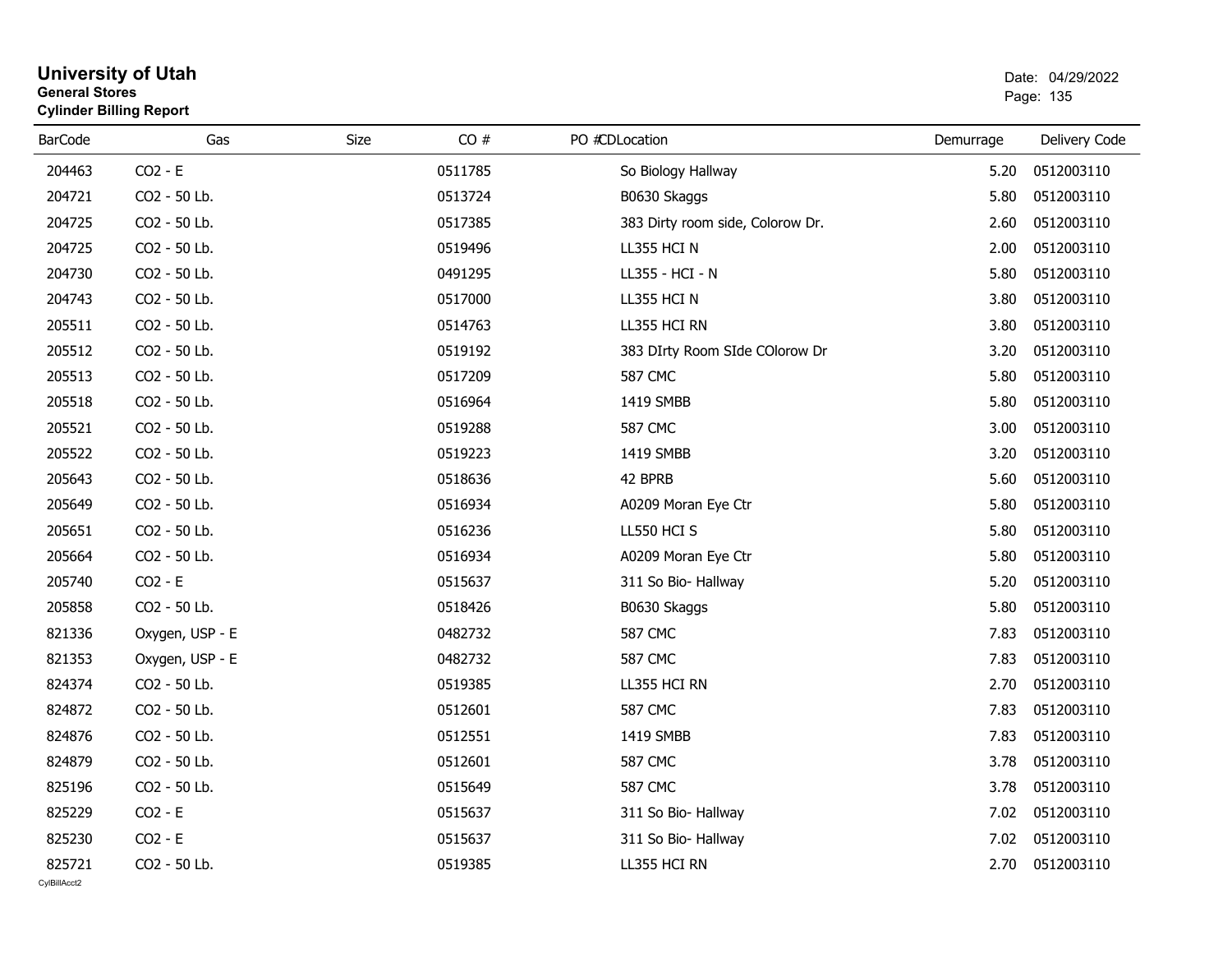| <b>General Stores</b> | <b>University of Utah</b><br><b>Cylinder Billing Report</b> |             |         |                                    |           | Date: 04/29/2022<br>Page: 136 |
|-----------------------|-------------------------------------------------------------|-------------|---------|------------------------------------|-----------|-------------------------------|
| <b>BarCode</b>        | Gas                                                         | <b>Size</b> | CO#     | PO #CDLocation                     | Demurrage | Delivery Code                 |
| 825722                | CO2 - 50 Lb.                                                |             | 0519385 | LL355 HCI RN                       | 2.70      | 0512003110                    |
| 825744                | CO2 - 50 Lb.                                                |             | 0519616 | 42 BPRB                            | 1.08      | 0512003110                    |
| 825774                | $CO2 - E$                                                   |             | 0519752 | So Biology Hallway                 | 0.81      | 0512003110                    |
| 825776                | $CO2 - E$                                                   |             | 0519752 | So Biology Hallway                 | 0.81      | 0512003110                    |
| 825777                | $CO2 - E$                                                   |             | 0519752 | So Biology Hallway                 | 0.81      | 0512003110                    |
| 825778                | $CO2 - E$                                                   |             | 0519752 | So Biology Hallway                 | 0.81      | 0512003110                    |
| 825779                | $CO2 - E$                                                   |             | 0519752 | So Biology Hallway                 | 0.81      | 0512003110                    |
| 825781                | $CO2 - E$                                                   |             | 0519752 | So Biology Hallway                 | 0.81      | 0512003110                    |
|                       |                                                             |             |         | <b>Amount Total</b>                | 392.16    |                               |
|                       | Chart: 01007172000005216620912022                           |             |         |                                    |           |                               |
| 201243                | Oxygen, USP                                                 | E/UU        | 0097145 | <b>BLDG, 587</b>                   | 4.64      | 0587000000                    |
| 201826                | Oxygen, USP                                                 |             | 0414377 | <b>BLDG 587</b>                    | 4.64      | 0587000000                    |
| 202226                | Oxygen, USP - E                                             |             | 0129405 | <b>BLDG 587 SOUTH LOADING DOCK</b> | 4.64      | 0587000000                    |
| 202534                | Oxygen, USP - E                                             |             | 0333192 | <b>BLDG 587</b>                    | 4.64      | 0587000000                    |
| 202821                | Oxygen, USP - E                                             |             | 0251727 | <b>BLDG 587</b>                    | 4.64      | 0570000260                    |
| 203462                | $CO2 - E$                                                   |             | 0325581 | <b>BLDG 587</b>                    | 4.64      | 0587000000                    |
| 204502                | Oxygen, USP - E                                             |             | 0165088 | <b>BLDG 587 SOUTH DOCK</b>         | 4.64      | 0570000260                    |
| 800110                | Oxygen, USP - E                                             |             | 0124641 | Bldg. 587, So. Loading Dock        | 6.09      | 0587000000                    |
|                       |                                                             |             |         | <b>Amount Total</b>                | 38.57     |                               |
|                       | Chart: 01007882500263216260012022                           |             |         |                                    |           |                               |
| 200187                | Oxygen, USP                                                 | K/UU        | 0504747 | 5th floor Gardner Commons          | 5.80      | 0048045400                    |
|                       |                                                             |             |         | <b>Amount Total</b>                | 5.80      |                               |
|                       | Chart: 0100810500059313470626002022                         |             |         |                                    |           |                               |
| 200862                | CO2 - 50 Lb.                                                | K/UU        | 0324003 | 2488 MEB                           | 4.64      | 0062003750                    |
| 203064                | Helium - 110 CF                                             |             | 0310780 | 2490 meb                           | 4.64      | 0062037500                    |
|                       |                                                             |             |         | <b>Amount Total</b>                | 9.28      |                               |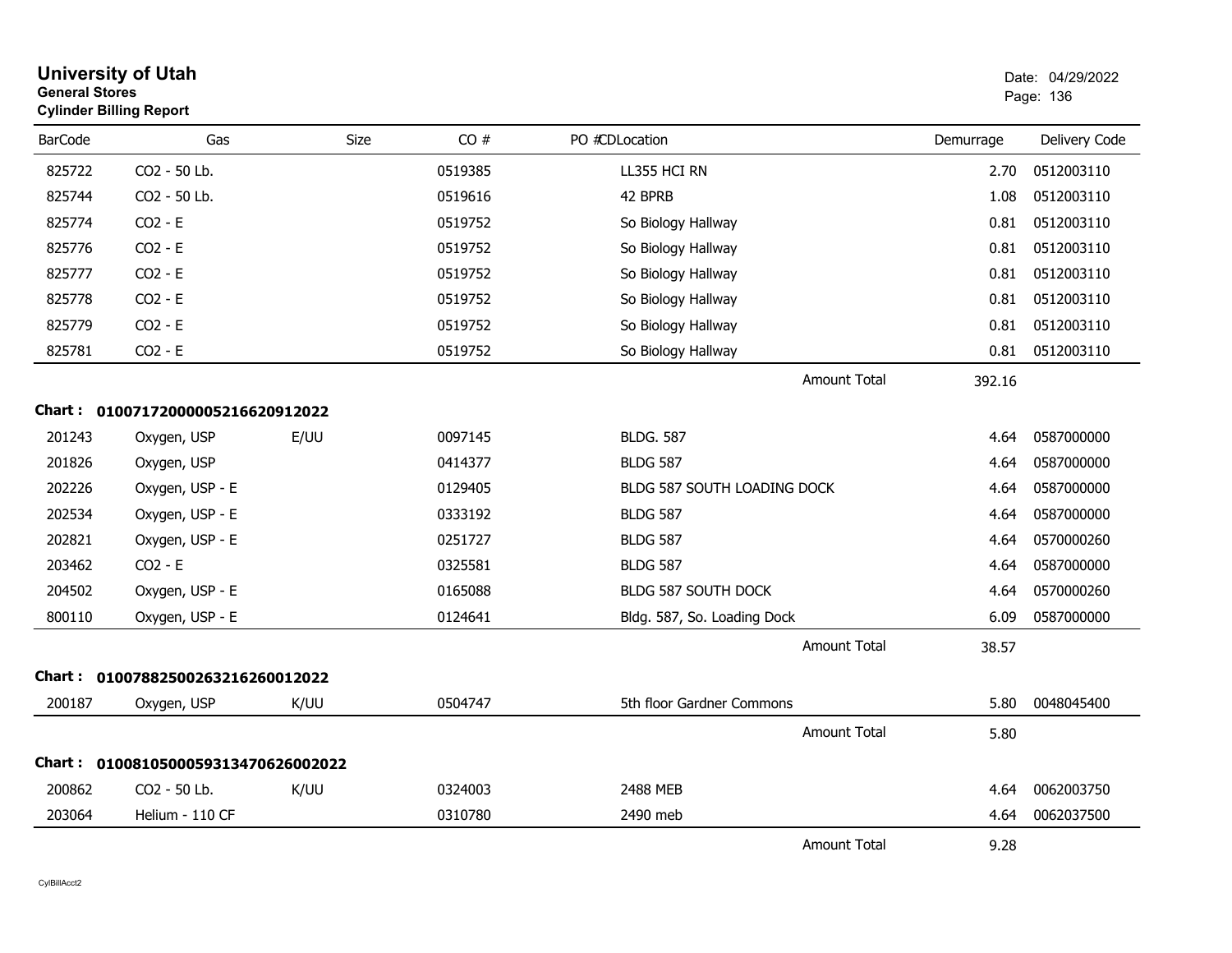| <b>General Stores</b> | <b>University of Utah</b><br><b>Cylinder Billing Report</b> |             |         |                                        |                     |           | Date: 04/29/2022<br>Page: 137 |
|-----------------------|-------------------------------------------------------------|-------------|---------|----------------------------------------|---------------------|-----------|-------------------------------|
| <b>BarCode</b>        | Gas                                                         | <b>Size</b> | CO#     | PO #CDLocation                         |                     | Demurrage | Delivery Code                 |
|                       | Chart: 0100810500059313470662002022                         |             |         |                                        |                     |           |                               |
| 201048                | CO <sub>2</sub> - 50 Lb.                                    | K/UU        | 0480467 | 2488 MEB                               |                     | 5.80      | 0062037500                    |
| 201289                | CO2 - 50 Lb.                                                |             | 0480469 | 2490 MEB                               |                     | 5.80      | 0062037500                    |
| 205648                | CO2 - 50 Lb.                                                |             | 0480467 | 2488 MEB                               |                     | 5.80      | 0062037500                    |
| 205650                | CO2 - 50 Lb.                                                |             | 0480469 | 2490 MEB                               |                     | 5.80      | 0062037500                    |
|                       |                                                             |             |         |                                        | <b>Amount Total</b> | 23.20     |                               |
|                       | Chart: 01008472000179846260312022                           |             |         |                                        |                     |           |                               |
| 820134                | Carbon Monoxide                                             | 150 CF/MT   | 0474466 | 421 WAJARA #360 - CLINIC TRANSLATIONAL |                     | 7.83      | 0555LL3760                    |
|                       |                                                             |             |         |                                        | <b>Amount Total</b> | 7.83      |                               |
| Chart :               | 01008472000308346430312022                                  |             |         |                                        |                     |           |                               |
| 202974                | Co <sub>2</sub> Food Grade                                  | 20#/UU      | 0519253 | 319 WIntrobe                           |                     | 3.00      | 0555113760                    |
| 205673                | CO2 - 20 Lb.                                                |             | 0517632 | 319 WIntrobe                           |                     | 5.80      | 0555113760                    |
| 823290                | CO2 - 20 Lb.                                                |             | 0515610 | 319 WIntrobe                           |                     | 3.78      | 0555113760                    |
|                       |                                                             |             |         |                                        | <b>Amount Total</b> | 12.58     |                               |
|                       | Chart: 01008472500190146260312022                           |             |         |                                        |                     |           |                               |
| 201415                | CO2 - 50 Lb.                                                | K/UU        | 0500281 | 4211 HCI                               |                     | 5.80      | 0555113760                    |
| 201947                | CO2 - 50 Lb.                                                |             | 0501917 | 3333 HCI                               |                     | 5.80      | 0555113760                    |
| 205640                | CO2 - 50 Lb.                                                |             | 0502371 | 3333 RN HCI                            |                     | 5.80      | 0555113760                    |
|                       |                                                             |             |         |                                        | <b>Amount Total</b> | 17.40     |                               |
|                       | Chart: 01008472500190146430312022                           |             |         |                                        |                     |           |                               |
| 201999                | CO2 - 50 Lb.                                                | K/UU        | 0503674 | 4211 HCI                               |                     | 5.80      | 0555113760                    |
| 202489                | Oxygen - 20 CF                                              |             | 0508567 | 360-421 WAKARA                         |                     | 5.80      | 0555113760                    |
| 205601                | Oxygen - 20 CF                                              |             | 0508567 | 360-421 WAKARA                         |                     | 5.80      | 0555113760                    |
| 205647                | CO2 - 50 Lb.                                                |             | 0503673 | 3333 HCI                               |                     | 5.80      | 0555113760                    |
|                       |                                                             |             |         |                                        | <b>Amount Total</b> | 23.20     |                               |

#### **Chart : 01008476000110796260312022**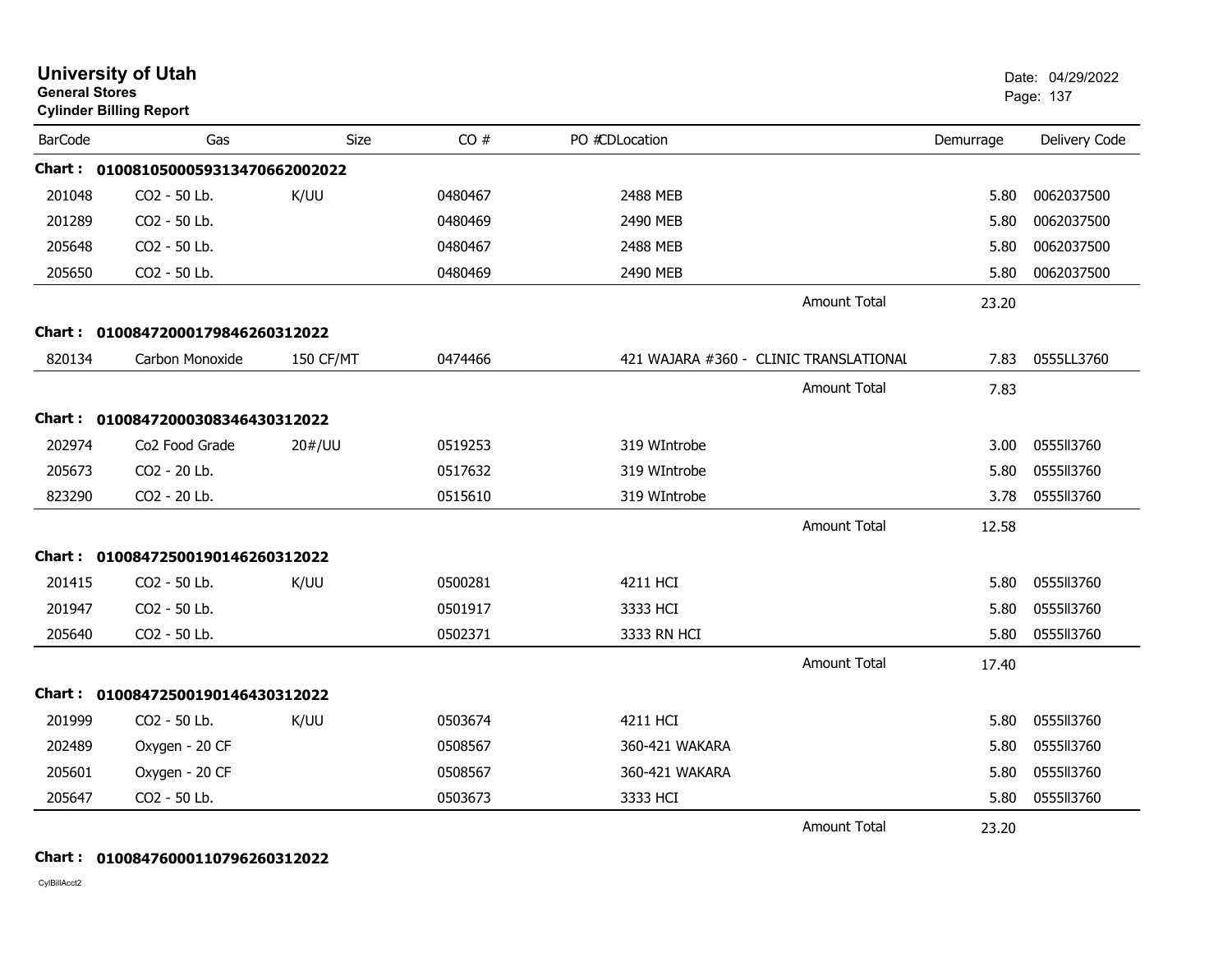| <b>General Stores</b> | <b>University of Utah</b><br><b>Cylinder Billing Report</b> |             |         |                        |                     |           | Date: 04/29/2022<br>Page: 138 |
|-----------------------|-------------------------------------------------------------|-------------|---------|------------------------|---------------------|-----------|-------------------------------|
| <b>BarCode</b>        | Gas                                                         | <b>Size</b> | CO#     | PO #CDLocation         |                     | Demurrage | Delivery Code                 |
| 203432                | Oxygen, USP - E                                             | E/UU        | 0351412 | 5C402 SOM              |                     | 4.64      | 05215C4020                    |
| 205372                | CO <sub>2</sub> - 50 Lb.                                    |             | 0324825 | 4B137 SOM              |                     | 4.64      | 05215c4020                    |
| 205374                | CO2 - 50 Lb.                                                |             | 0324825 | 4B137 SOM              |                     | 4.64      | 05215c4020                    |
| 804400                | Methane, UHP                                                |             | 0246277 | 472 BPRB               |                     | 6.38      | 05214C3340                    |
|                       |                                                             |             |         |                        | <b>Amount Total</b> | 20.30     |                               |
|                       | Chart: 0100850500059316920626032022                         |             |         |                        |                     |           |                               |
| 203042                | Oxygen, USP                                                 | K/UU        | 0515764 | 3600 Skaggs            |                     | 5.80      | 05212A1520                    |
|                       |                                                             |             |         |                        | <b>Amount Total</b> | 5.80      |                               |
|                       | Chart: 0100854500051900512626032022                         |             |         |                        |                     |           |                               |
| 200057                | CO2 - 50 Lb.                                                | K/UU        | 0513896 | 417 Wakara Way RM 2211 |                     | 5.80      | 05212C4120                    |
|                       |                                                             |             |         |                        | <b>Amount Total</b> | 5.80      |                               |
|                       | Chart: 0100854500059318160626032022                         |             |         |                        |                     |           |                               |
| 202521                | CO2 - 50 Lb.                                                | K/UU        | 0517296 | 417 Wakara 2211        |                     | 5.80      | 05212C4120                    |
| 204400                | N2, Liquid LX45                                             |             | 0519840 | 417 Wakara rm 2222     |                     | 1.60      | 08652N1000                    |
|                       |                                                             |             |         |                        | <b>Amount Total</b> | 7.40      |                               |
|                       | Chart: 01008592000302576260312022                           |             |         |                        |                     |           |                               |
| 200602                | Nitrogen 230 CF                                             | K/UU        | 0352459 | <b>B5 BLDG 585</b>     |                     | 4.64      | 08652N1000                    |
| 200824                | Nitrogen 230 CF                                             |             | 0356449 | 3131, 417 Wakara       |                     | 4.64      | 08652N1000                    |
| 201010                | Oxygen, USP                                                 |             | 0360349 | 3131 - 417 WAKARA      |                     | 4.64      | 08652N1000                    |
| 204398                | N2, Liquid LX45                                             |             | 0518584 | 417 Wakara Way RM 2222 |                     | 44.80     | 08652N1000                    |
| 205292                | Oxygen, USP                                                 |             | 0360281 | BLD 860 RM 3130        |                     | 4.64      | 08652N1000                    |
| 205631                | Oxygen, USP                                                 |             | 0360281 | BLD 860 RM 3130        |                     | 4.64      | 08652N1000                    |
| 813321                | Res. Nitrogen                                               |             | 0425986 | 3126 - 417 WAKARA      |                     | 6.38      | 08652N1000                    |
| 813322                | Res. Nitrogen                                               |             | 0425986 | 3126 - 417 WAKARA      |                     | 6.38      | 08652N1000                    |
| 818011                | CO2 - 50 Lb.                                                |             | 0462221 | 417 WAKARA WAY RM 2224 |                     | 7.83      | 05212C4120                    |
| 821168                | CO2 - 50 Lb.                                                |             | 0481390 | 417 Wakara RM 3131     |                     | 7.83      | 08652N1000                    |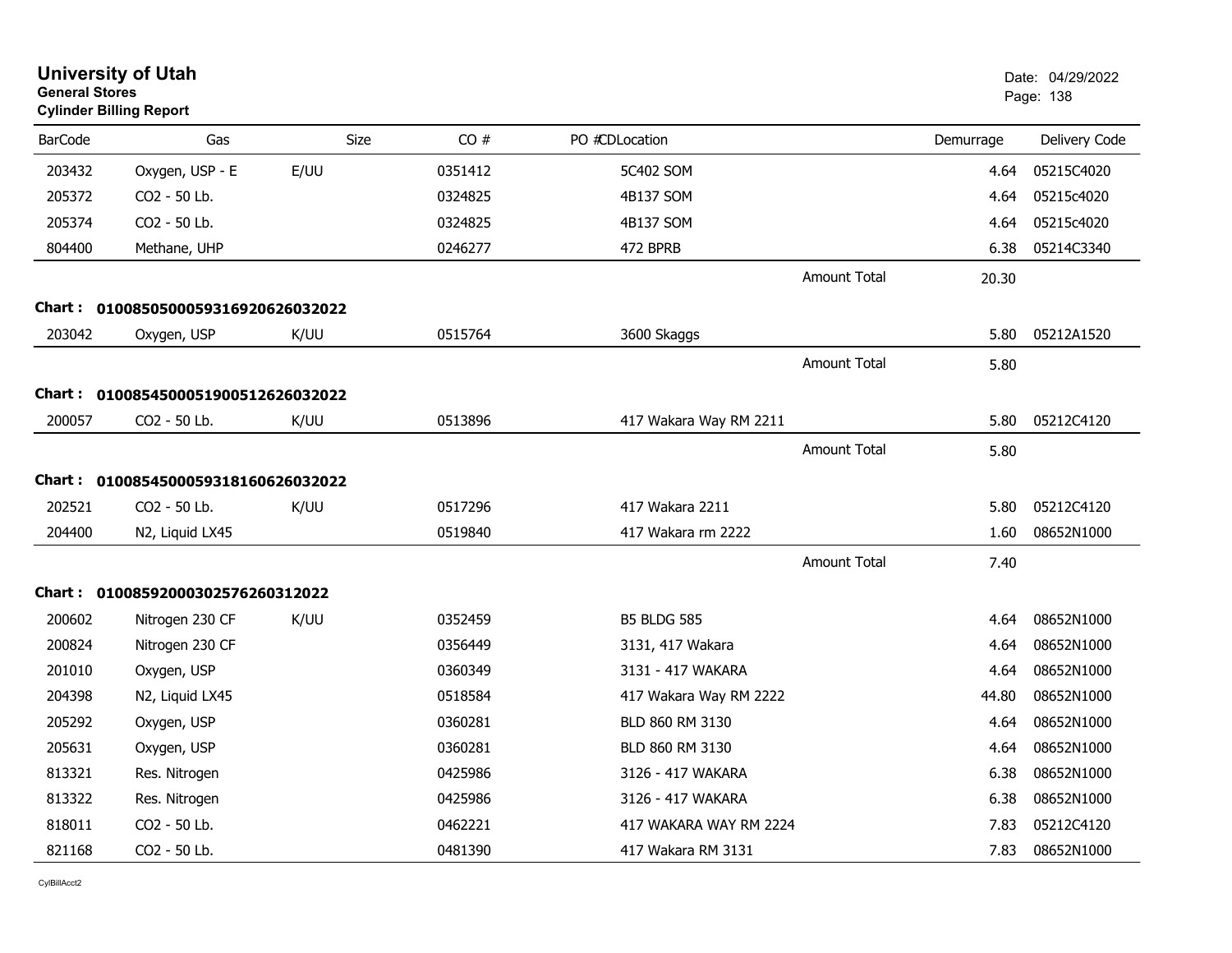| <b>General Stores</b> | <b>University of Utah</b><br><b>Cylinder Billing Report</b> |                  |         |                                         |                     |           | Date: 04/29/2022<br>Page: 139 |
|-----------------------|-------------------------------------------------------------|------------------|---------|-----------------------------------------|---------------------|-----------|-------------------------------|
| <b>BarCode</b>        | Gas                                                         | <b>Size</b>      | CO#     | PO #CDLocation                          |                     | Demurrage | Delivery Code                 |
|                       |                                                             |                  |         |                                         | Amount Total        | 96.42     |                               |
| Chart :               | 01008592000305026260312022                                  |                  |         |                                         |                     |           |                               |
| 200807                | CO <sub>2</sub> - 50 Lb.                                    | K/UU             | 0494745 | 417 Wakara Way RM 3131                  |                     | 5.80      | 08652N1000                    |
| 202512                | CO2 - 50 Lb.                                                |                  | 0478278 | 417 Wakara Way Rm 3131 - Mark Kaplowitz |                     | 5.80      | 08652N1000                    |
| 203113                | Nitrogen NF                                                 |                  | 0510907 | 417 Wakara Way RM 3131                  |                     | 5.80      | 08652N1000                    |
| 205482                | Nitrogen NF                                                 |                  | 0510195 | 417 Wakara Rm 3131                      |                     | 5.80      | 08652N1000                    |
| 205946                | Oxygen, USP - E                                             |                  | 0490657 | 417 Wakara Way RM 3131                  |                     | 5.80      | 08652N1000                    |
| 823900                | Nitrogen NF                                                 |                  | 0506045 | 417 Wakara Way, 3131                    |                     | 7.83      | 08652N1000                    |
|                       |                                                             |                  |         |                                         | <b>Amount Total</b> | 36.83     |                               |
|                       | Chart: 01008592000305046260312022                           |                  |         |                                         |                     |           |                               |
| 201133                | Oxygen, USP                                                 | K/UU             | 0515659 | 1540 CMC                                |                     | 5.80      | 08652N1000                    |
| 825241                | Nitrogen NF                                                 |                  | 0515659 | 1540 CMC                                |                     | 7.83      | 08652N1000                    |
|                       |                                                             |                  |         |                                         | <b>Amount Total</b> | 13.63     |                               |
|                       | Chart: 0100859500050303871626032022                         |                  |         |                                         |                     |           |                               |
| 201710                | N2, Liquid LX45                                             | <b>180 LTR/U</b> | 0519228 | BLDG 585 RM B5 - Albertine Lab          |                     | 25.60     | 08652N1000                    |
| 205935                | N2, Liquid LX45                                             |                  | 0517578 | <b>BLDG 585 RM B5</b>                   |                     | 20.80     | 08652N1000                    |
| 816952                | Oxygen, USP - D                                             |                  | 0454505 | <b>BLDG 585 RM B5</b>                   |                     | 7.54      | 08652N1000                    |
|                       |                                                             |                  |         |                                         | Amount Total        | 53.94     |                               |
| Chart :               | 01008616000183626260012022                                  |                  |         |                                         |                     |           |                               |
| 201171                | Nitrogen 230 CF                                             | K/UU             | 0460979 | 470 BPRB                                |                     | 4.64      | 0570004700                    |
|                       |                                                             |                  |         |                                         | Amount Total        | 4.64      |                               |
| <b>Chart :</b>        | 01008616000322376260312022                                  |                  |         |                                         |                     |           |                               |
| 200369                | CO2 - 50 Lb.                                                | K/UU             | 0507155 | 2370 EIHG                               |                     | 5.80      | 0533021000                    |
| 825537                | CO2 - 50 Lb.                                                |                  | 0518304 | 22708 EIHG                              |                     | 7.83      | 0533021000                    |
| 825539                | CO2 - 50 Lb.                                                |                  | 0518304 | 22708 EIHG                              |                     | 7.83      | 0533021000                    |
|                       |                                                             |                  |         |                                         | <b>Amount Total</b> | 21.46     |                               |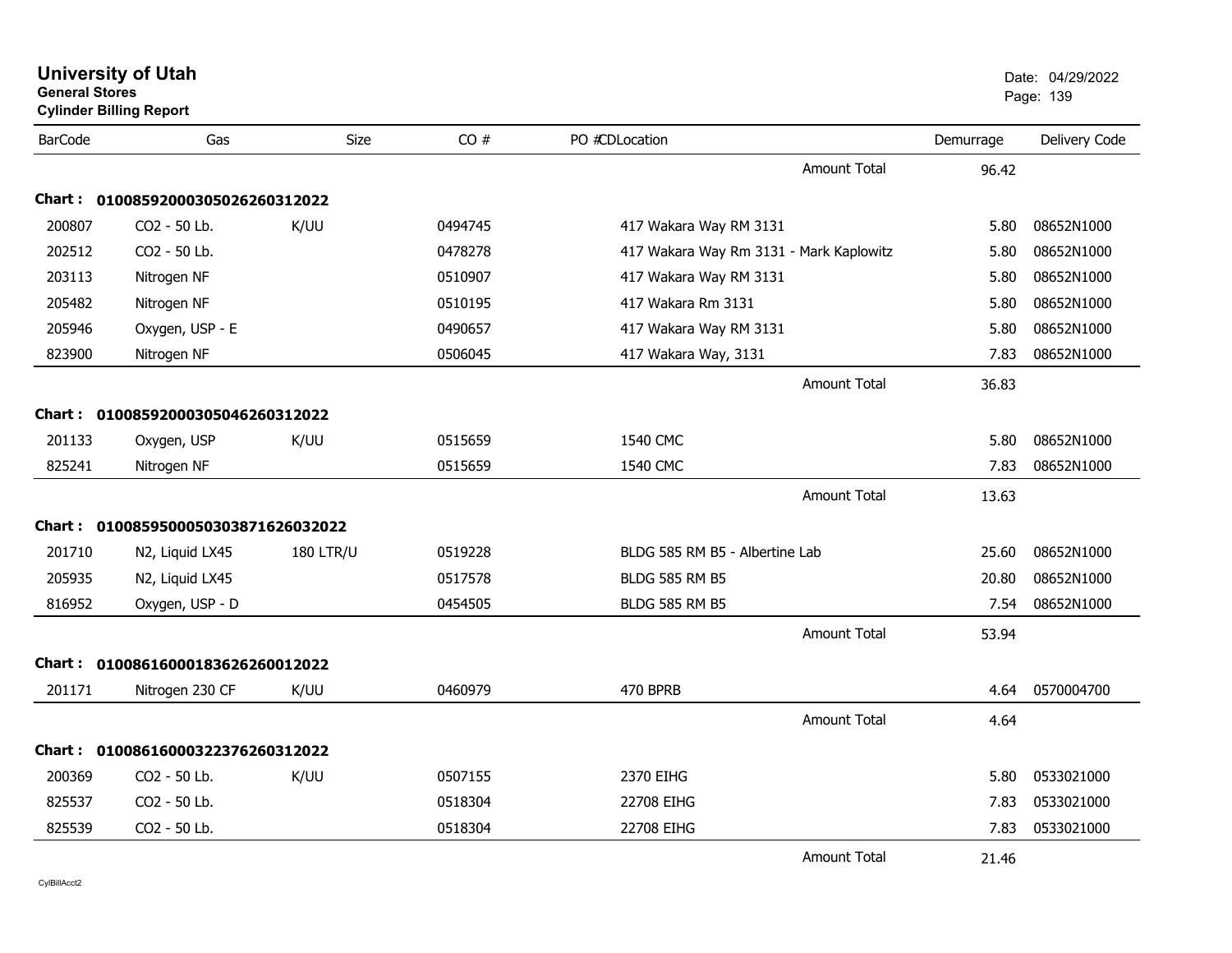| <b>General Stores</b> | <b>Cylinder Billing Report</b>      |                  |         |                             |           | Page: 140     |
|-----------------------|-------------------------------------|------------------|---------|-----------------------------|-----------|---------------|
| <b>BarCode</b>        | Gas                                 | Size             | CO#     | PO #CDLocation              | Demurrage | Delivery Code |
|                       | Chart: 01008682500060496260312022   |                  |         |                             |           |               |
| 203298                | CO2 - 50 Lb.                        | K/UU             | 0462540 | 428 BRPB- Just in side door | 4.64      | 05215R1100    |
|                       |                                     |                  |         | <b>Amount Total</b>         | 4.64      |               |
| Chart :               | 0100868500059316611626002022        |                  |         |                             |           |               |
| 200589                | Nitrogen 230 CF                     | K/UU             | 0519703 | 114 So Bio                  | 1.40      | 0084002040    |
| 200946                | Nitrogen 230 CF                     |                  | 0519343 | 114 So Biology              | 1.40      | 0084002040    |
| 201271                | Nitrogen 230 CF                     |                  | 0515295 | 114 SO BIOLOGY              | 3.00      | 0084002040    |
| 201329                | Nitrogen 230 CF                     |                  | 0519703 | 114 So Bio                  | 1.40      | 0084002040    |
| 201369                | Nitrogen 230 CF                     |                  | 0519343 | 114 So Biology              | 2.80      | 0084002040    |
| 201703                | Nitrogen 230 CF                     |                  | 0515295 | 114 SO BIOLOGY              | 3.00      | 0084002040    |
| 201745                | Nitrogen 230 CF                     |                  | 0519343 | 114 So Biology              | 1.40      | 0084002040    |
| 201946                | Nitrogen 230 CF                     |                  | 0512716 | 114 So Bio                  | 4.40      | 0084002040    |
| 300012                | Nitrogen 230 CF                     |                  | 0513523 | 114 So Bio                  | 4.05      | 0084002040    |
|                       |                                     |                  |         | <b>Amount Total</b>         | 22.85     |               |
|                       | Chart: 0100868500059316660626032022 |                  |         |                             |           |               |
| 201319                | N2, Liquid LX45                     | <b>180 LTR/U</b> | 0519029 | 429 BPRB                    | 20.80     | 0881018840    |
| 202299                | N2, Liquid LX45                     |                  | 0519481 | 429 BPRB                    | 4.80      | 0881018840    |
| 202432                | N2, Liquid GP45                     |                  | 0518530 | 429 BPRB                    | 22.40     | 0881018840    |
| 203527                | N2, Liquid LX45                     |                  | 0517950 | 429 BPRB                    | 9.60      | 0881018840    |
| 204493                | N2, Liquid LX45                     |                  | 0518323 | 429 BPRB                    | 20.80     | 0881018840    |
| 205783                | N2, Liquid LX45                     |                  | 0519159 | 429 BPRB                    | 14.40     | 0881018840    |
|                       |                                     |                  |         | <b>Amount Total</b>         | 92.80     |               |
| Chart :               | 0100870500051006311626002022        |                  |         |                             |           |               |
| 202658                | Oxygen, USP                         | K/UU             | 0324015 | S4140 MORAN                 | 4.64      | 0533032900    |
| 804861                | Helium - D                          |                  | 0264649 | S3881 MORAN                 | 6.38      | 0523000000    |
| 807083                | Methane, UHP                        |                  | 0303902 | S4620 MORAN                 | 9.86      | 0523000000    |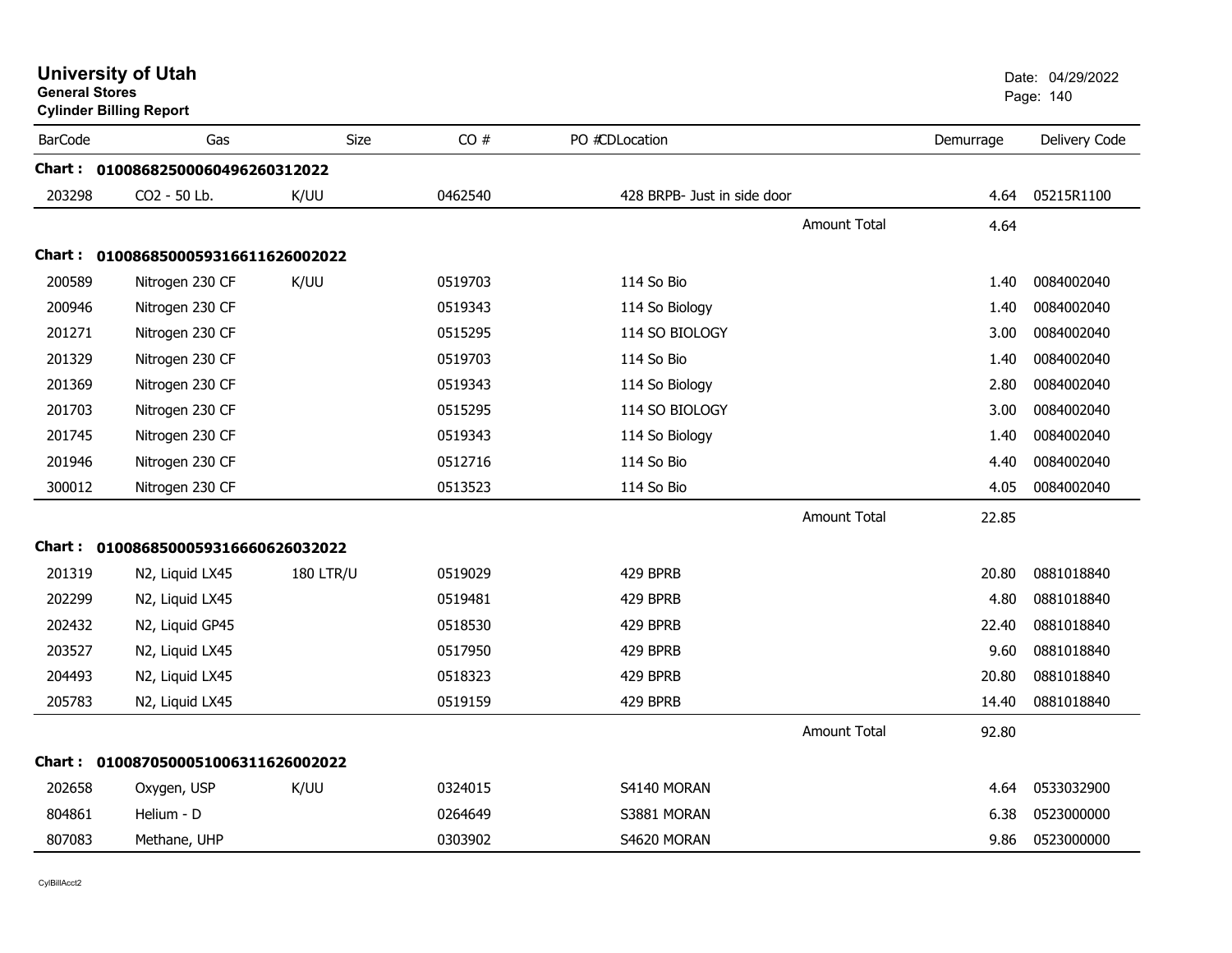| <b>BarCode</b> | Gas                               | Size      | CO#     | PO #CDLocation                          |                     | Demurrage | Delivery Code |
|----------------|-----------------------------------|-----------|---------|-----------------------------------------|---------------------|-----------|---------------|
|                |                                   |           |         |                                         | <b>Amount Total</b> | 20.88     |               |
|                | Chart: 01008706000117196260012022 |           |         |                                         |                     |           |               |
| 202944         | CO2 - 50 Lb.                      | K/UU      | 0415461 | 3655 MORAN                              |                     | 4.64      | 0523000000    |
|                |                                   |           |         |                                         | <b>Amount Total</b> | 4.64      |               |
|                | Chart: 01008706000186656260012022 |           |         |                                         |                     |           |               |
| 200588         | 95% O2, 5% CO2                    | K/UU      | 0499607 | S5160 Moran                             |                     | 5.80      | 0523000000    |
| 200840         | Nitrogen 230 CF                   |           | 0499607 | S5160 Moran                             |                     | 2.20      | 0523000000    |
| 201140         | 95% O2, 5% CO2                    |           | 0519046 | 5160S MORAN                             |                     | 3.60      | 0523000000    |
| 201651         | 95% O2, 5% CO2                    |           | 0519046 | 5160S MORAN                             |                     | 3.60      | 0523000000    |
| 201665         | 95% O2, 5% CO2                    |           | 0519046 | 5160S MORAN                             |                     | 3.60      | 0523000000    |
| 202723         | Nitrogen 230 CF                   |           | 0519046 | 5160S MORAN                             |                     | 3.60      | 0523000000    |
|                |                                   |           |         |                                         | <b>Amount Total</b> | 22.40     |               |
|                | Chart: 01008722000010486240212022 |           |         |                                         |                     |           |               |
| 818625         | Nitrogen NF                       | 200C/Mt.A | 0465391 | 6056 FASHION SQUARE DR #200             |                     | 7.83      | 0550054150    |
| 818628         | Nitrogen NF                       |           | 0465391 | 6056 FASHION SQUARE DR #200             |                     | 7.83      | 0550054150    |
| 823481         | Nitrogen NF                       |           | 0500959 | 6056 Fashions Square Suite 200Back door |                     | 7.83      | 0523000000    |
| 823482         | Nitrogen NF                       |           | 0500959 | 6056 Fashions Square Suite 200Back door |                     | 7.83      | 0523000000    |
|                |                                   |           |         |                                         | <b>Amount Total</b> | 31.32     |               |
| Chart :        | 01008792000010266260312022        |           |         |                                         |                     |           |               |
| 203314         | CO2 - 50 Lb.                      | K/UU      | 0462105 | 1580 INC                                |                     | 4.64      | 0888000000    |
|                |                                   |           |         |                                         | <b>Amount Total</b> | 4.64      |               |
|                | Chart: 01008796000252866260312022 |           |         |                                         |                     |           |               |
| 203008         | Oxygen, USP                       | K/UU      | 0475486 | 070 BPRB                                |                     | 5.80      | 0888000000    |
|                |                                   |           |         |                                         | <b>Amount Total</b> | 5.80      |               |
|                |                                   |           |         |                                         |                     |           |               |
| Chart :        | 01008796000252866620312022        |           |         |                                         |                     |           |               |
| 201723         | Oxygen, USP                       | K/UU      | 0490631 | 0070 BPRB                               |                     | 5.80      | 0888000000    |

**General StoresCylinder Billing Report**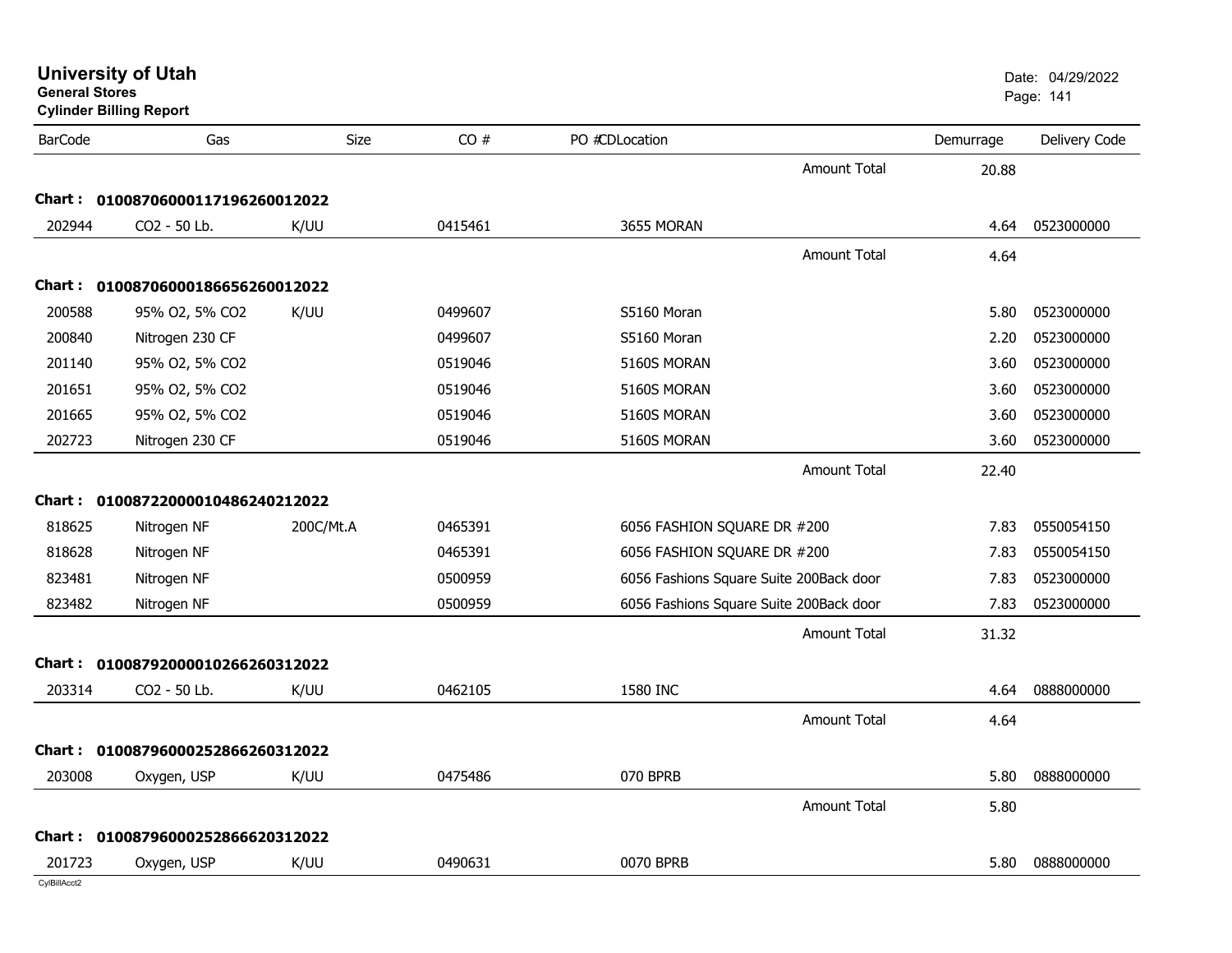| <b>University of Utah</b> |  |  |  |
|---------------------------|--|--|--|
|---------------------------|--|--|--|

| <b>BarCode</b> | Gas                               | Size      | CO#     | PO #CDLocation         |                     | Demurrage | Delivery Code |
|----------------|-----------------------------------|-----------|---------|------------------------|---------------------|-----------|---------------|
|                |                                   |           |         |                        | Amount Total        | 5.80      |               |
|                | Chart: 01008882000010376260012022 |           |         |                        |                     |           |               |
| 801688         | CO2 - 20 Lb.                      | 20#-MT.AI | 0153808 | 3C152 SOM              |                     | 6.38      | 05213C1520    |
|                |                                   |           |         |                        | <b>Amount Total</b> | 6.38      |               |
| Chart :        | 0100898500059204061626032022      |           |         |                        |                     |           |               |
| 201045         | CO2 - 50 Lb.                      | K/UU      | 0504504 | 229A Wintrobe          |                     | 2.20      | 05213B1100    |
| 205360         | CO2 - 50 Lb.                      |           | 0507703 | 229A WINTROBE          |                     | 5.80      | 05213B1100    |
|                |                                   |           |         |                        | <b>Amount Total</b> | 8.00      |               |
| Chart :        | 0100898500059318510626032022      |           |         |                        |                     |           |               |
| 825700         | CO2 - 50 Lb.                      | 50#/Mt.Ai | 0519011 | 229A WIntrobe          |                     | 4.86      | 05213B1100    |
|                |                                   |           |         |                        | <b>Amount Total</b> | 4.86      |               |
|                | Chart: 01009002000177466260312022 |           |         |                        |                     |           |               |
| 203854         | Oxygen, USP                       | K/UU      | 0515901 | 240 Wintrobe           |                     | 5.80      | 05213B1100    |
| 205626         | Oxygen, USP                       |           | 0512241 | 240 WIntrobe           |                     | 5.80      | 05213B1100    |
|                |                                   |           |         |                        | Amount Total        | 11.60     |               |
| Chart:         | 0100922500059318270626032022      |           |         |                        |                     |           |               |
| 200299         | 95% O2, 5% CO2                    | K/UU      | 0512639 | 383 Colorow Dr. Rm 162 |                     | 5.80      | 0550053230    |
| 203135         | Nitrogen 115 CF                   |           | 0512639 | 383 Colorow Dr. Rm 162 |                     | 5.80      | 0550053230    |
| 205577         | 95% O2, 5% CO2                    |           | 0513275 | 383 Colorow Rm 172     |                     | 5.80      | 0550053230    |
|                |                                   |           |         |                        | <b>Amount Total</b> | 17.40     |               |
|                |                                   |           |         |                        |                     |           |               |
|                | Chart: 01009282000177696260212022 |           |         |                        |                     |           |               |
| 205387         | Oxygen, USP - E                   | E/UU      | 0355258 | 370 9TH AVE SUITE 101  |                     | 4.64      | 05212B2000    |
|                |                                   |           |         |                        | <b>Amount Total</b> | 4.64      |               |
| Chart :        | 01009322000101006260212022        |           |         |                        |                     |           |               |
| 202246         | Oxygen, USP - E                   | E/UU      | 0473306 | 675 ARAPEEN #205A      |                     | 5.80      | 088700205A    |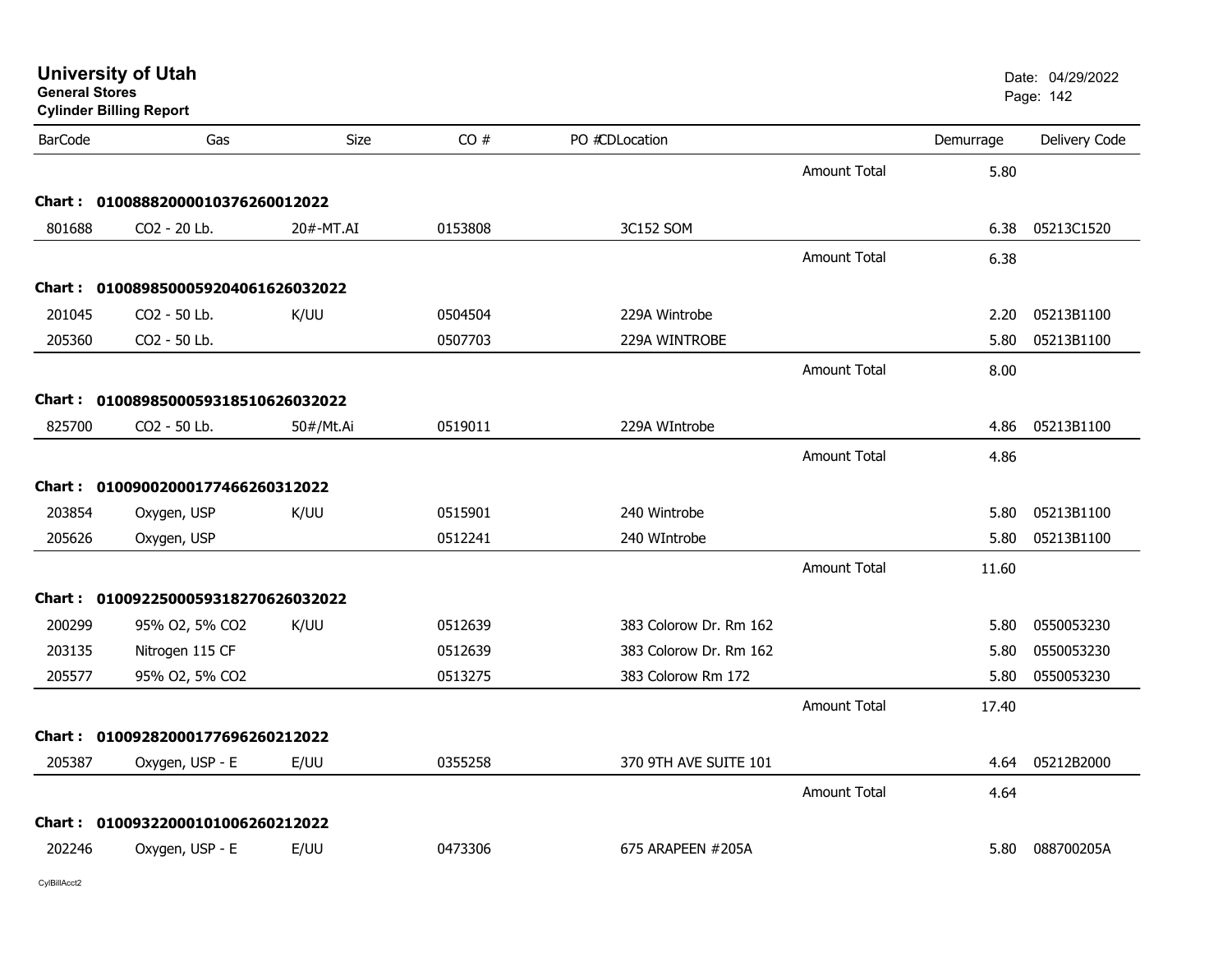| <b>General Stores</b> | <b>University of Utah</b><br><b>Cylinder Billing Report</b> |                  |         |                                  |           | Date: 04/29/2022<br>Page: 143 |
|-----------------------|-------------------------------------------------------------|------------------|---------|----------------------------------|-----------|-------------------------------|
| <b>BarCode</b>        | Gas                                                         | Size             | CO#     | PO #CDLocation                   | Demurrage | Delivery Code                 |
| 204410                | $CO2 - E$                                                   |                  | 0493082 | 675 Arapeen Dr RM 205A           | 5.80      | 0887002050                    |
| 820954                | Oxygen, USP                                                 |                  | 0492846 | 675 ARAPEEN #205A                | 7.83      | 088700205A                    |
|                       |                                                             |                  |         | <b>Amount Total</b>              | 19.43     |                               |
|                       | Chart: 01009452000202456260312022                           |                  |         |                                  |           |                               |
| 201319                | N2, Liquid LX45                                             | <b>180 LTR/U</b> | 0518222 | 2400 Skaggs                      | 17.60     | 08652S0100                    |
|                       |                                                             |                  |         | <b>Amount Total</b>              | 17.60     |                               |
|                       | Chart: 01009452000284316260312022                           |                  |         |                                  |           |                               |
| 201437                | Oxygen, USP                                                 | K/UU             | 0479663 | 103 Skaggs Hall Attn: Kevin Watt | 5.80      | 0582002010                    |
| 202827                | CO2 - 50 Lb.                                                |                  | 0479663 | 103 Skaggs Hall Attn: Kevin Watt | 5.80      | 0582002010                    |
|                       |                                                             |                  |         | <b>Amount Total</b>              | 11.60     |                               |
|                       | Chart: 01009752000248386260312022                           |                  |         |                                  |           |                               |
| 203078                | Nitrogen NF                                                 | K/UU             | 0512429 | 5700 EEJ                         | 5.80      | 0565041000                    |
| 205554                | Nitrogen NF                                                 |                  | 0512429 | 5700 EEJ                         | 2.60      | 0565041000                    |
| 205760                | Nitrogen NF                                                 |                  | 0512429 | 5700 EEJ                         | 5.80      | 0565041000                    |
| 205767                | Nitrogen NF                                                 |                  | 0512429 | 5700 EEJ                         | 2.60      | 0565041000                    |
|                       |                                                             |                  |         | <b>Amount Total</b>              | 16.80     |                               |
|                       | Chart: 01009762000072396260312022                           |                  |         |                                  |           |                               |
| 202670                | Oxygen, USP - E                                             | E/UU             | 0467206 | 1720A JMRB                       | 5.80      | 0565021000                    |
| 205670                | CO2 - 20 Lb.                                                |                  | 0384473 | 1720 EEJ                         | 4.64      | 0565021000                    |
|                       |                                                             |                  |         | <b>Amount Total</b>              | 10.44     |                               |
|                       | Chart: 01009762000101146260312022                           |                  |         |                                  |           |                               |
| 205515                | CO2 - 50 Lb.                                                | K/UU             | 0503442 | 634 Wintrobe                     | 5.80      | 0565021000                    |
|                       |                                                             |                  |         | <b>Amount Total</b>              | 5.80      |                               |
|                       | Chart: 01009762000206786260312022                           |                  |         |                                  |           |                               |
| 200246                | Nitrogen 230 CF                                             | K/UU             | 0396513 | 1110 EEJ                         |           | 4.64 0565021000               |
|                       |                                                             |                  |         |                                  |           |                               |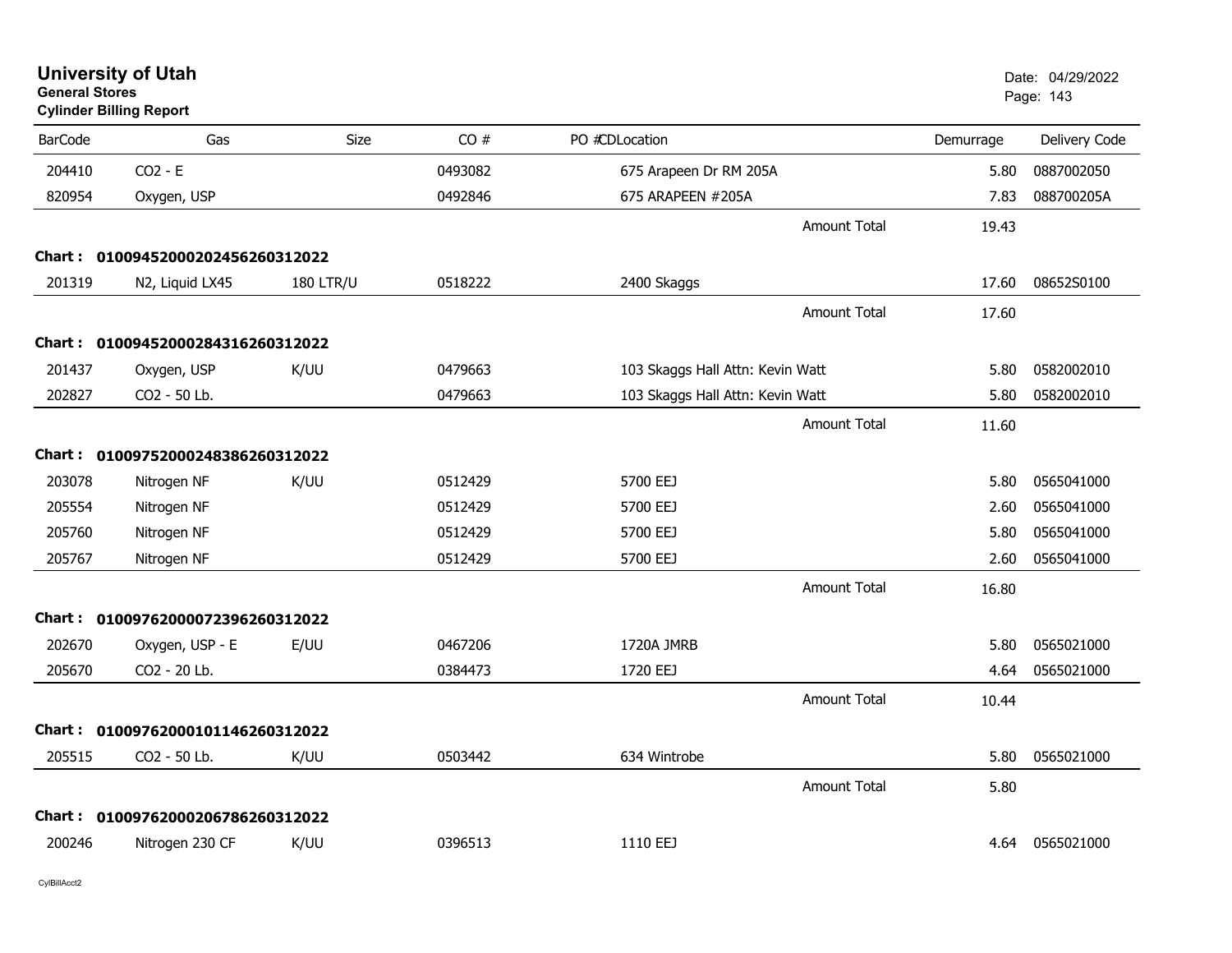| General Stores | <b>Cylinder Billing Report</b>    |      |         |                              |           | Page: 144     |
|----------------|-----------------------------------|------|---------|------------------------------|-----------|---------------|
| <b>BarCode</b> | Gas                               | Size | CO#     | PO #CDLocation               | Demurrage | Delivery Code |
| 201020         | 95% Air, 5% CO2                   |      | 0461096 | 1502 JMRB - JENSEN LAB       | 4.64      | 0565021000    |
| 201102         | N2, Liquid LX45                   |      | 0518602 | 1234 EEJ JEnsen Lab          | 40.00     | 0565021000    |
| 201433         | Nitrogen 230 CF                   |      | 0425591 | 1220C JMRB, Attn: Jensen Lab | 4.64      | 0565021000    |
| 201542         | N2, Liquid LX45                   |      | 0519194 | 1234 JMRB                    | 9.60      | 0565021000    |
| 201544         | N2, Liquid LX45                   |      | 0519391 | 1234 EEJ                     | 14.40     | 0565021000    |
| 202123         | CO2 - 50 Lb.                      |      | 0510905 | 1502 EEJ Jensen Lab          | 5.80      | 0565021000    |
| 202428         | N2, Liquid LX45                   |      | 0518272 | 1234 EEJ JEnsen Lab          | 20.80     | 0565021000    |
| 203530         | N2, Liquid LX45                   |      | 0519863 | 1234 EEJ Jensen lab          | 1.60      | 0565021000    |
| 203780         | N2, Liquid LX45                   |      | 0519700 | 1234 EEJ Jemsen Lab          | 6.40      | 0565021000    |
| 205531         | CO2 - 50 Lb.                      |      | 0505367 | 1502 EEJ Jesnen Lab          | 5.80      | 0565021000    |
| 814876         | CO2 - 50 Lb.                      |      | 0439025 | 1502 EEJ                     | 6.38      | 0565021000    |
|                |                                   |      |         | Amount Total                 | 124.70    |               |
|                | Chart: 01009762000243276260312022 |      |         |                              |           |               |
| 203212         | Helium - UHP                      | K/UU | 0379455 | 5200 EEJ                     | 4.64      | 0565021000    |
|                |                                   |      |         | <b>Amount Total</b>          | 4.64      |               |
|                | Chart: 01009762000282516260312022 |      |         |                              |           |               |
| 200167         | CO2 - 50 Lb.                      | K/UU | 0515574 | 2730A EEJ Lamb lab           | 5.80      | 0565021000    |
| 201175         | CO2 - 50 Lb.                      |      | 0513011 | 2730A EEJ                    | 5.00      | 0565021000    |
| 201191         | CO2 - 50 Lb.                      |      | 0513011 | 2730A EEJ                    | 5.80      | 0565021000    |
| 201476         | CO2 - 50 Lb.                      |      | 0515574 | 2730A EEJ Lamb lab           | 5.00      | 0565021000    |
| 203499         | CO2 - 50 Lb.                      |      | 0513011 | 2730A EEJ                    | 5.00      | 0565021000    |
| 825753         | CO2 - 50 Lb.                      |      | 0519737 | 2730A EEJ                    | 1.08      | 0565021000    |
| 825755         | CO2 - 50 Lb.                      |      | 0519737 | 2730A EEJ                    | 1.08      | 0565021000    |
| 825756         | CO2 - 50 Lb.                      |      | 0519737 | 2730A EEJ                    | 1.08      | 0565021000    |
| 825757         | CO2 - 50 Lb.                      |      | 0519737 | 2730A EEJ                    | 1.08      | 0565021000    |
|                |                                   |      |         | <b>Amount Total</b>          | 30.92     |               |

# **General Stores**

CylBillAcct2

**Chart : 01009762000282656260312022**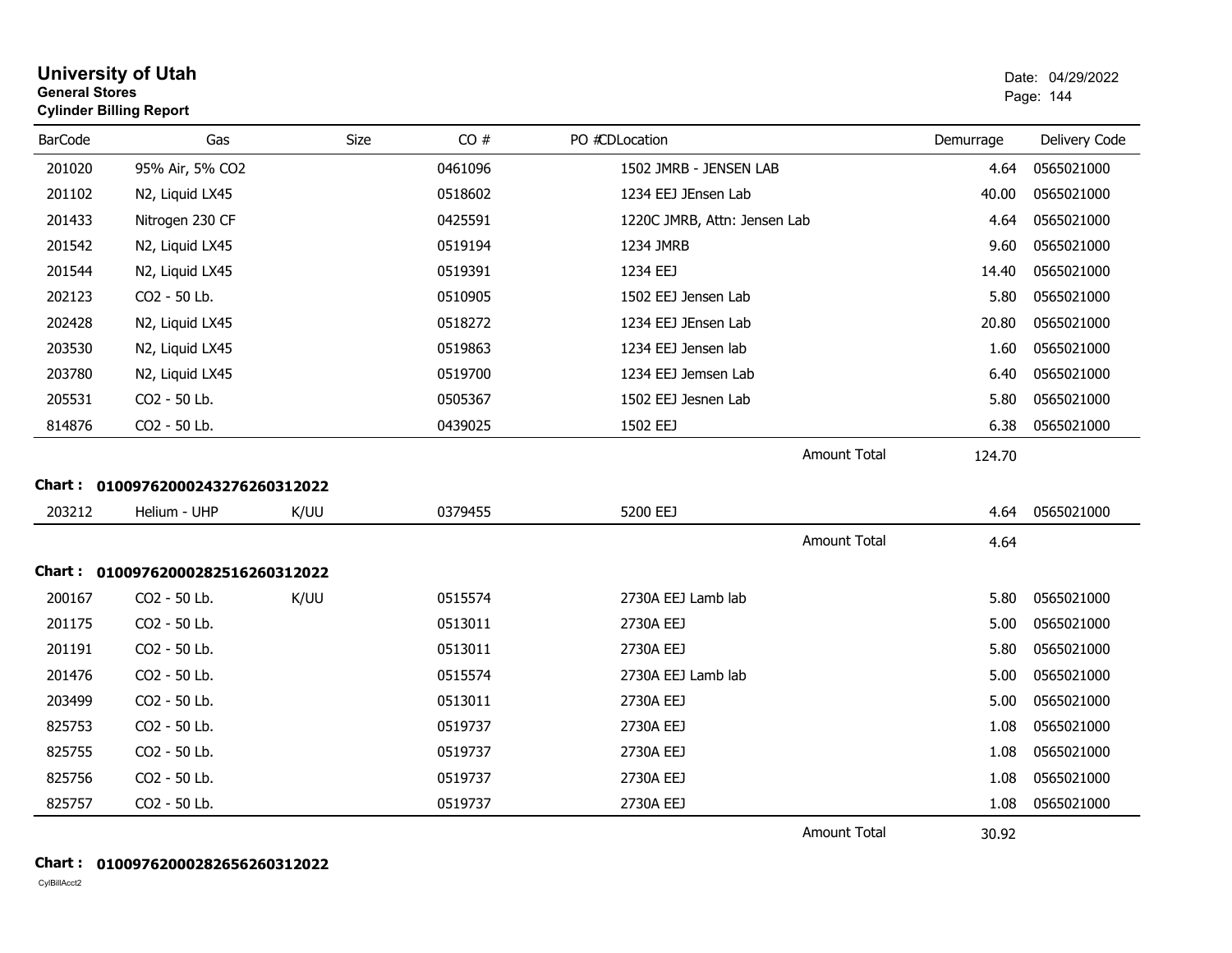| <b>General Stores</b> | <b>University of Utah</b><br><b>Cylinder Billing Report</b> | Date: 04/29/2022<br>Page: 145 |         |                                |                     |           |               |
|-----------------------|-------------------------------------------------------------|-------------------------------|---------|--------------------------------|---------------------|-----------|---------------|
| <b>BarCode</b>        | Gas                                                         | Size                          | CO#     | PO #CDLocation                 |                     | Demurrage | Delivery Code |
| 200660                | Nitrogen 230 CF                                             | K/UU                          | 0449510 | 1128 EEJ                       |                     | 4.64      | 0565021000    |
| 201111                | Nitrogen 230 CF                                             |                               | 0480889 | 4208 JMRB Evavold Lab          |                     | 5.80      | 0565021000    |
| 201156                | Argon                                                       |                               | 0434898 | 5200 EEJ- EVAVOLD LAB          |                     | 4.64      | 0565021000    |
| 202106                | Nitrogen 230 CF                                             |                               | 0432457 | 1536 JMRB, Attn: Brian Evavold |                     | 4.64      | 0565021000    |
| 202202                | Nitrogen 230 CF                                             |                               | 0432457 | 1536 JMRB, Attn: Brian Evavold |                     | 4.64      | 0565021000    |
| 202221                | Nitrogen 230 CF                                             |                               | 0480889 | 4208 JMRB Evavold Lab          |                     | 5.80      | 0565021000    |
|                       |                                                             |                               |         |                                | <b>Amount Total</b> | 30.16     |               |
|                       | Chart: 01009762000282786260312022                           |                               |         |                                |                     |           |               |
| 202185                | Nitrogen 230 CF                                             | K/UU                          | 0511426 | 4116 EEJ Evavold Lab           |                     | 5.80      | 0565021000    |
| 204737                | CO2 - 50 Lb.                                                |                               | 0508857 | 4208 EEJ Evavold Lab           |                     | 5.80      | 0565021000    |
| 205658                | CO2 - 50 Lb.                                                |                               | 0515691 | 4208 EEJ Evavold Lab           |                     | 5.80      | 0565021000    |
|                       |                                                             |                               |         |                                | <b>Amount Total</b> | 17.40     |               |
|                       | Chart: 01009762000340086260312022                           |                               |         |                                |                     |           |               |
| 200768                | CO2 - 50 Lb.                                                | K/UU                          | 0517060 | 2724 EEJ                       |                     | 5.80      | 0565021000    |
| 825194                | CO2 - 50 Lb.                                                |                               | 0514323 | 2724 EEJ                       |                     | 3.51      | 0565021000    |
| 825726                | CO2 - 50 Lb.                                                |                               | 0519214 | 2800 EEJ                       |                     | 4.32      | 0565021000    |
|                       |                                                             |                               |         |                                | <b>Amount Total</b> | 13.63     |               |
|                       | Chart: 01009762000342546260312022                           |                               |         |                                |                     |           |               |
| 824715                | CO2 - 50 Lb.                                                | 50#/Mt.Ai                     | 0511541 | 1726 EEJ Wan-Lin Lo Lab        |                     | 7.56      | 0565021000    |
|                       |                                                             |                               |         |                                | <b>Amount Total</b> | 7.56      |               |
|                       | Chart: 0100976500059009201626032022                         |                               |         |                                |                     |           |               |
| 200782                | CO2 - 50 Lb.                                                | K/UU                          | 0516603 | 634 WIntrobe                   |                     | 5.80      | 0565021000    |
| 201001                | CO2 - 50 Lb.                                                |                               | 0511848 | 634 Wintrobe                   |                     | 5.80      | 0565021000    |
| 201847                | CO2 - 50 Lb.                                                |                               | 0511848 | 634 Wintrobe                   |                     | 5.80      | 0565021000    |
|                       |                                                             |                               |         |                                | <b>Amount Total</b> | 17.40     |               |

## **Chart : 0100976500059204930626032022**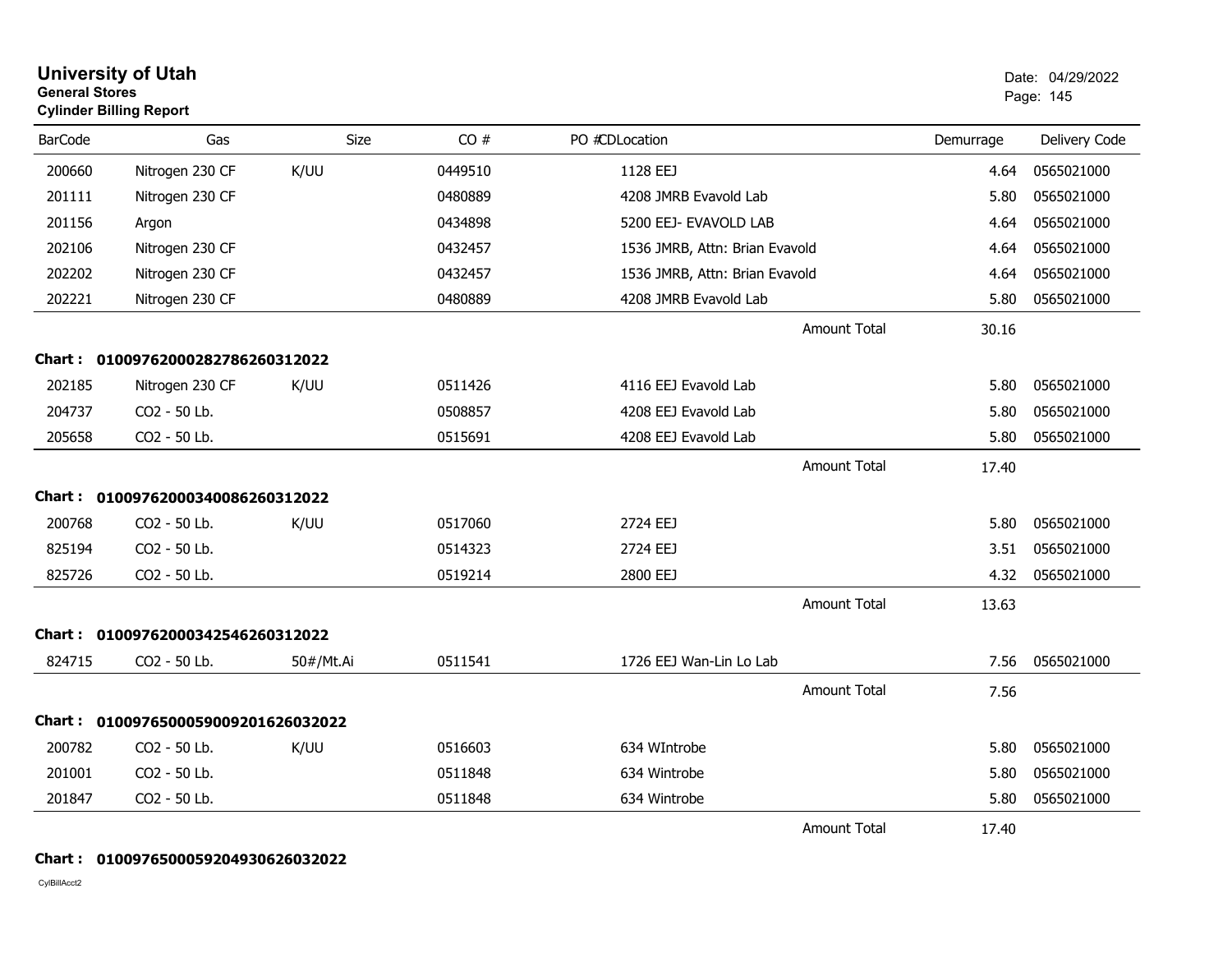| <b>General Stores</b> | <b>University of Utah</b><br><b>Cylinder Billing Report</b> |             |         |                       | Date: 04/29/2022<br>Page: 146 |           |               |
|-----------------------|-------------------------------------------------------------|-------------|---------|-----------------------|-------------------------------|-----------|---------------|
| <b>BarCode</b>        | Gas                                                         | <b>Size</b> | CO#     | PO #CDLocation        |                               | Demurrage | Delivery Code |
| 200479                | CO2 - 50 Lb.                                                | K/UU        | 0519900 | 1726 EEJ Lo Lab       |                               | 0.20      | 0565021000    |
| 201704                | CO <sub>2</sub> - 50 Lb.                                    |             | 0519900 | 1726 EEJ Lo Lab       |                               | 0.20      | 0565021000    |
| 202483                | CO2 - 50 Lb.                                                |             | 0519900 | 1726 EEJ Lo Lab       |                               | 0.20      | 0565021000    |
| 203698                | CO2 - 50 Lb.                                                |             | 0519900 | 1726 EEJ Lo Lab       |                               | 0.20      | 0565021000    |
| 204728                | CO2 - 50 Lb.                                                |             | 0516283 | 1726 EEJ              |                               | 5.60      | 0565021000    |
|                       |                                                             |             |         |                       | Amount Total                  | 6.40      |               |
|                       | Chart: 0100976500059301374626032022                         |             |         |                       |                               |           |               |
| 200732                | CO2 - 50 Lb.                                                | K/UU        | 0486183 | 1720A EEJ             |                               | 5.80      | 0565021000    |
| 202391                | Oxygen, USP - E                                             |             | 0503897 | 1720A EEJ Janis Weis  |                               | 5.80      | 0565021000    |
| 205334                | Oxygen, USP - E                                             |             | 0503897 | 1720A EEJ Janis Weis  |                               | 5.80      | 0565021000    |
| 205355                | Oxygen, USP - E                                             |             | 0503897 | 1720A EEJ Janis Weis  |                               | 5.80      | 0565021000    |
| 205885                | Oxygen, USP - E                                             |             | 0503897 | 1720A EEJ Janis Weis  |                               | 5.80      | 0565021000    |
| 820189                | Oxygen, USP - E                                             |             | 0476682 | 1720A EEJ             |                               | 7.83      | 0565021000    |
|                       |                                                             |             |         |                       | <b>Amount Total</b>           | 36.83     |               |
|                       | Chart: 0100976500059314141626032022                         |             |         |                       |                               |           |               |
| 200242                | Nitrogen 230 CF                                             | K/UU        | 0457981 | 1520 EEJ              |                               | 4.64      | 0565021000    |
| 201695                | Nitrogen 230 CF                                             |             | 0475735 | 1128 JMRB Evavold Lab |                               | 5.80      | 0565021000    |
| 815843                | Oxygen, USP - E                                             |             | 0445949 | 5200 JMRB             |                               | 6.38      | 0565021000    |
| 815844                | Oxygen, USP - E                                             |             | 0445949 | 5200 JMRB             |                               | 6.38      | 0565021000    |
|                       |                                                             |             |         |                       | <b>Amount Total</b>           | 23.20     |               |
| Chart :               | 0100976500059314790626032022                                |             |         |                       |                               |           |               |
| 821783                | CO2 - Siphon                                                | 50#/Mt.Ai   | 0508872 | 2520A EEJ Brown Lab   |                               | 7.83      | 0565021000    |
| 824911                | Oxygen, USP - E                                             |             | 0515082 | 2800 EEJ- Hale Lab    |                               | 7.83      | 0565021000    |
|                       |                                                             |             |         |                       | <b>Amount Total</b>           | 15.66     |               |
|                       | Chart: 0100976500059314950626032022                         |             |         |                       |                               |           |               |
| 201054                | CO <sub>2</sub> - 50 Lb.                                    | K/UU        | 0513115 | 2730B EEJ- Hale Lab   |                               | 5.80      | 0565021000    |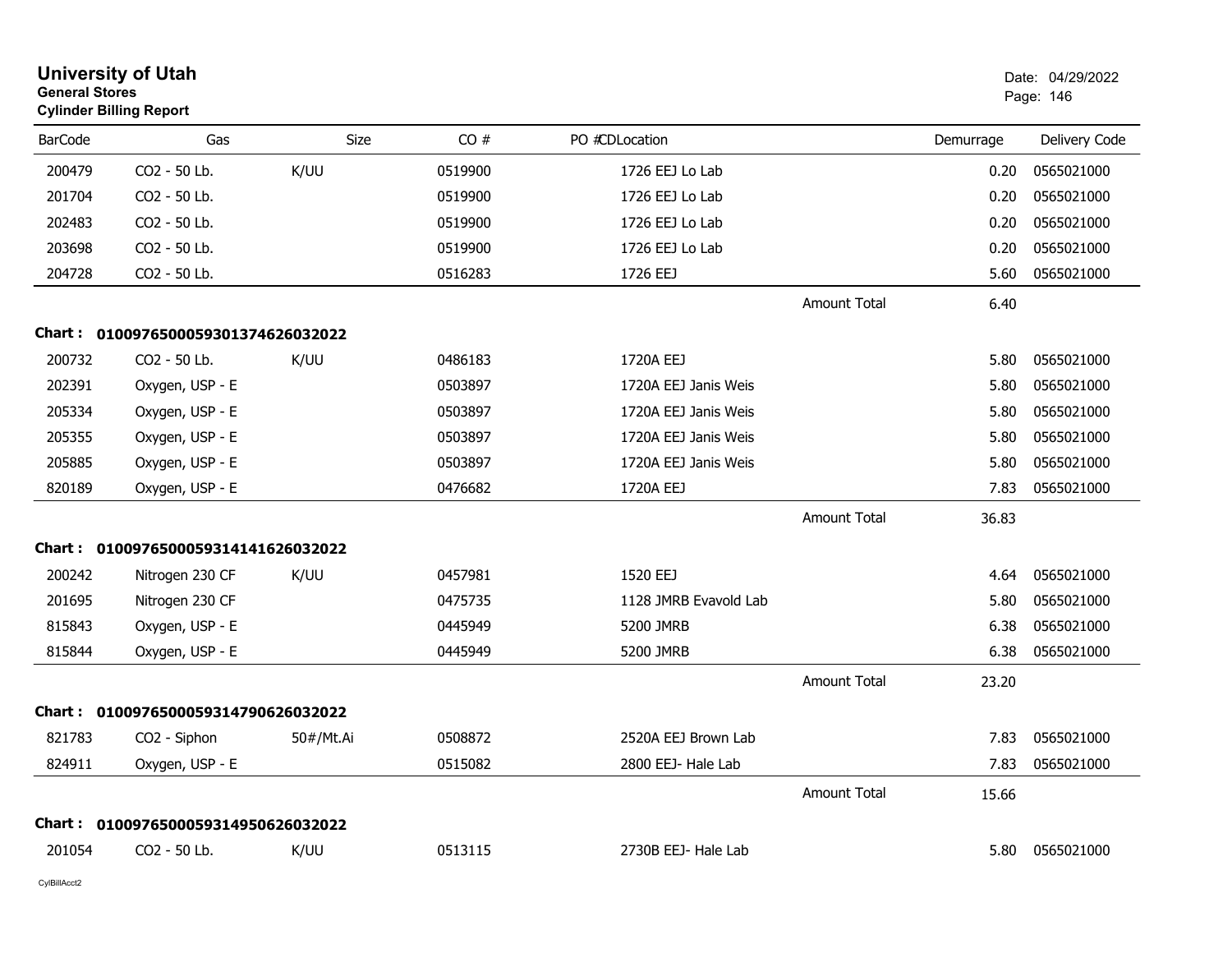| <b>General Stores</b>  | <b>University of Utah</b><br><b>Cylinder Billing Report</b> |             |         |                       |                     |           | Date: 04/29/2022<br>Page: 147 |
|------------------------|-------------------------------------------------------------|-------------|---------|-----------------------|---------------------|-----------|-------------------------------|
| <b>BarCode</b>         | Gas                                                         | <b>Size</b> | CO#     | PO #CDLocation        |                     | Demurrage | Delivery Code                 |
| 201655                 | CO2 - 50 Lb.                                                |             | 0513115 | 2730B EEJ- Hale Lab   |                     | 5.80      | 0565021000                    |
| 203413                 | Oxygen, USP - E                                             |             | 0519695 | 2800 EEJ Hale LAb     |                     | 0.80      | 0565021000                    |
| 203697                 | CO2 - 50 Lb.                                                |             | 0504306 | 2730B EEJ, Hale LAb   |                     | 5.80      | 0565021000                    |
| 205314                 | Oxygen, USP - E                                             |             | 0502772 | 2800 EEJ Hale Lab     |                     | 5.00      | 0565021000                    |
|                        |                                                             |             |         |                       | <b>Amount Total</b> | 23.20     |                               |
| Chart :                | 0100976500059315440626032022                                |             |         |                       |                     |           |                               |
| 201698                 | CO2 - 50 Lb.                                                | K/UU        | 0515094 | 2520M EEJ             |                     | 2.60      | 0565021000                    |
| 201739                 | CO2 - 50 Lb.                                                |             | 0517542 | 2520M EEJ             |                     | 5.80      | 0565021000                    |
| 203925                 | CO2 - 50 Lb.                                                |             | 0517542 | 2520M EEJ             |                     | 2.60      | 0565021000                    |
| 824207                 | CO2 - 50 Lb.                                                |             | 0507906 | 2520M EEJ             |                     | 7.83      | 0565021000                    |
| 825153                 | CO2 - 50 Lb.                                                |             | 0514203 | 2520M EEJ             |                     | 7.83      | 0565021000                    |
| 825724                 | CO2 - 50 Lb.                                                |             | 0519191 | 2520M EEJ             |                     | 4.32      | 0565021000                    |
| 825725                 | CO2 - 50 Lb.                                                |             | 0519191 | 2520M EEJ             |                     | 4.32      | 0565021000                    |
|                        |                                                             |             |         |                       | <b>Amount Total</b> | 35.30     |                               |
|                        | Chart: 0100976500059315480626032022                         |             |         |                       |                     |           |                               |
| 200164                 | CO2 - 50 Lb.                                                | K/UU        | 0469792 | 2104 EEJ              |                     | 5.80      | 0565021000                    |
| 200726                 | CO2 - 50 Lb.                                                |             | 0469792 | 2104 EEJ              |                     | 5.80      | 0565021000                    |
| 200887                 | CO2 - 50 Lb.                                                |             | 0469792 | 2104 EEJ              |                     | 5.80      | 0565021000                    |
| 203910                 | CO2 - 50 Lb.                                                |             | 0469792 | 2104 EEJ              |                     | 5.80      | 0565021000                    |
| 823257                 | CO2 - 50 Lb.                                                |             | 0498050 | 4720 EEJ Fairfax Lab  |                     | 7.83      | 0565041000                    |
| 825149                 | CO2 - 50 Lb.                                                |             | 0514217 | 4720 EEJ Fairfax Lab  |                     | 7.83      | 0565047200                    |
|                        |                                                             |             |         |                       | <b>Amount Total</b> | 38.86     |                               |
|                        | Chart: 0100976500059316160626032022                         |             |         |                       |                     |           |                               |
| 202072                 | CO <sub>2</sub> - Siphon                                    | K/UU        | 0512638 | 2520A EEJ- Mulvey Lab |                     | 5.80      | 0565021000                    |
| 202141                 | CO2 - Siphon                                                |             | 0512638 | 2520A EEJ- Mulvey Lab |                     | 5.80      | 0565021000                    |
| 205956                 | Oxygen, USP - E                                             |             | 0497472 | 2120 EEJ Mulvey Lab   |                     | 5.80      | 0565021000                    |
| 815937<br>CylBillAcct2 | CO2 - Siphon                                                |             | 0450222 | 2520 EEJ              |                     | 6.38      | 0565021000                    |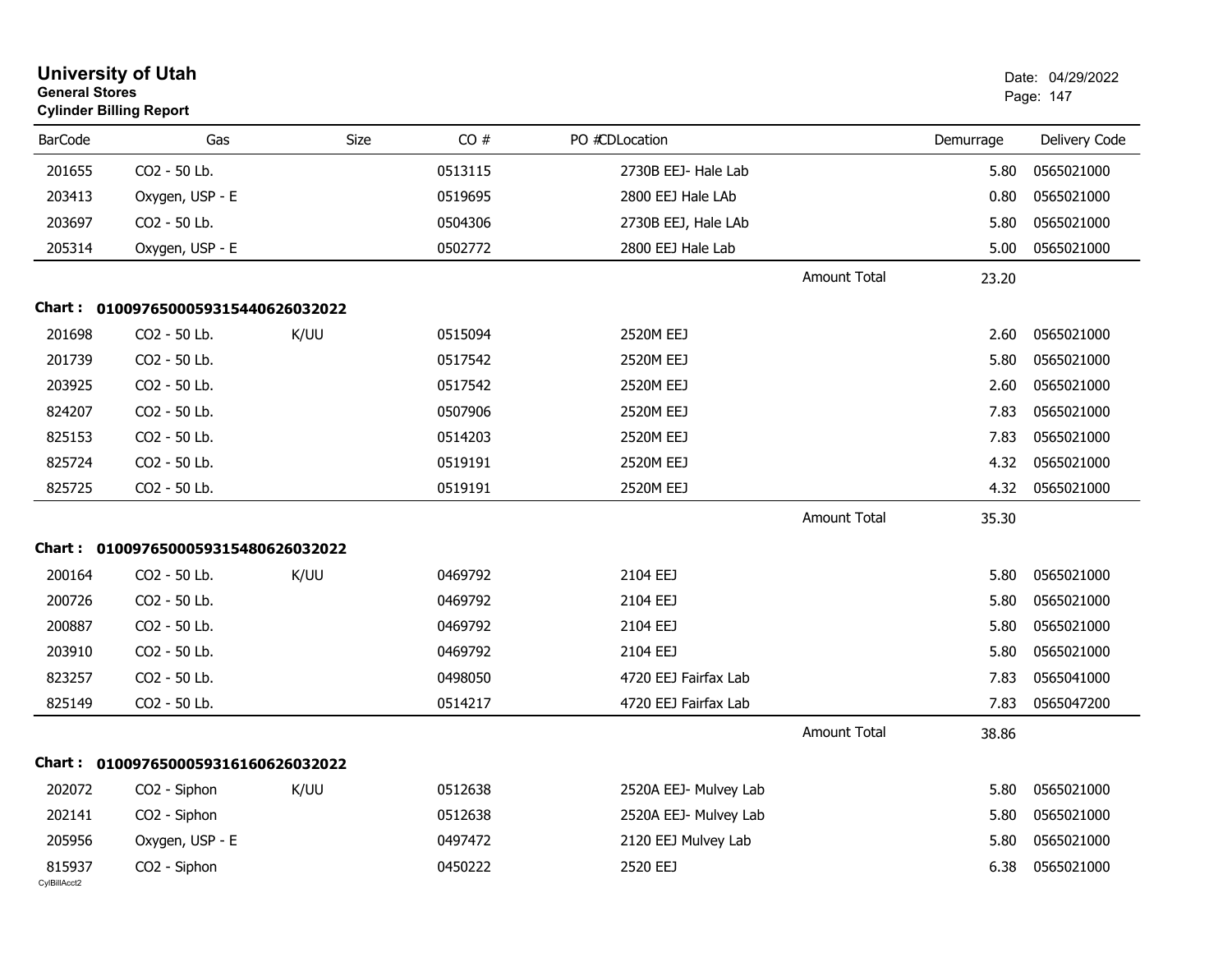|                | <b>University of Utah</b><br><b>General Stores</b><br><b>Cylinder Billing Report</b> |           |         |                                            |           |               |
|----------------|--------------------------------------------------------------------------------------|-----------|---------|--------------------------------------------|-----------|---------------|
| <b>BarCode</b> | Gas                                                                                  | Size      | CO#     | PO #CDLocation                             | Demurrage | Delivery Code |
| 825599         | Oxygen, USP - E                                                                      |           | 0518447 | 2520 EEJ- Mulvey Lab                       | 7.83      | 0565021000    |
| 825609         | Oxygen, USP - E                                                                      |           | 0518447 | 2520 EEJ- Mulvey Lab                       | 7.83      | 0565021000    |
| 825612         | Oxygen, USP - E                                                                      |           | 0518447 | 2520 EEJ- Mulvey Lab                       | 7.83      | 0565021000    |
| 825613         | Oxygen, USP - E                                                                      |           | 0518447 | 2520 EEJ- Mulvey Lab                       | 7.83      | 0565021000    |
|                |                                                                                      |           |         | Amount Total                               | 55.10     |               |
|                | Chart: 0100976500059316270626032022                                                  |           |         |                                            |           |               |
| 201536         | CO2 - 50 Lb.                                                                         | K/UU      | 0513360 | 1502 EEJ- Haecker Lab                      | 5.80      | 0565021000    |
| 202149         | CO2 - 50 Lb.                                                                         |           | 0518988 | 1540 EEJ- Haecker Lab                      | 4.20      | 0565021000    |
| 824716         | CO2 - 50 Lb.                                                                         |           | 0511531 | 1502 EEJ Haecker Lab                       | 2.16      | 0565021000    |
|                |                                                                                      |           |         | Amount Total                               | 12.16     |               |
|                | Chart: 0100976500059316410626002022                                                  |           |         |                                            |           |               |
| 821666         | Oxygen/300                                                                           | 300/MTAIR | 0486221 | LL214 HCI RN- animal facility- Bettini Lab | 7.83      | 0555LL3760    |
|                |                                                                                      |           |         | <b>Amount Total</b>                        | 7.83      |               |
|                | Chart: 0100976500059316410626032022                                                  |           |         |                                            |           |               |
| 200002         | CO <sub>2</sub> - 50 Lb.                                                             | K/UU      | 0519897 | 1702 EEJ Bettini Lab                       | 0.20      | 0565021000    |
| 200535         | CO2 - 50 Lb.                                                                         |           | 0513870 | 1702 EEJ                                   | 5.80      | 0565021000    |
| 200799         | CO2 - 50 Lb.                                                                         |           | 0509911 | 1702 EEJ- Bettini Lab                      | 5.60      | 0565021000    |
| 201058         | Oxygen, USP                                                                          |           | 0513126 | LL214 HCI-N                                | 5.80      | 0565021000    |
| 201155         | CO2 - 50 Lb.                                                                         |           | 0513870 | 1702 EEJ                                   | 5.80      | 0565021000    |
| 201182         | CO2 - 50 Lb.                                                                         |           | 0509911 | 1702 EEJ- Bettini Lab                      | 5.60      | 0565021000    |
| 203619         | N2, Liquid, 265                                                                      |           | 0518236 | 1820 EEj                                   | 16.38     | 0565021000    |
| 203621         | N2, Liquid, 265                                                                      |           | 0519344 | 1820 EEJ                                   | 38.22     | 0565021000    |
| 203622         | N2, Liquid, 265                                                                      |           | 0518781 | 1820 EEJ                                   | 43.68     | 0565021000    |
| 204723         | CO <sub>2</sub> - 50 Lb.                                                             |           | 0504279 | 1702 EEJ- Bettini Lab                      | 5.60      | 0565021000    |
| 204729         | CO2 - 50 Lb.                                                                         |           | 0513870 | 1702 EEJ                                   | 5.60      | 0565021000    |
| 204743         | CO2 - 50 Lb.                                                                         |           | 0519897 | 1702 EEJ Bettini Lab                       | 0.20      | 0565021000    |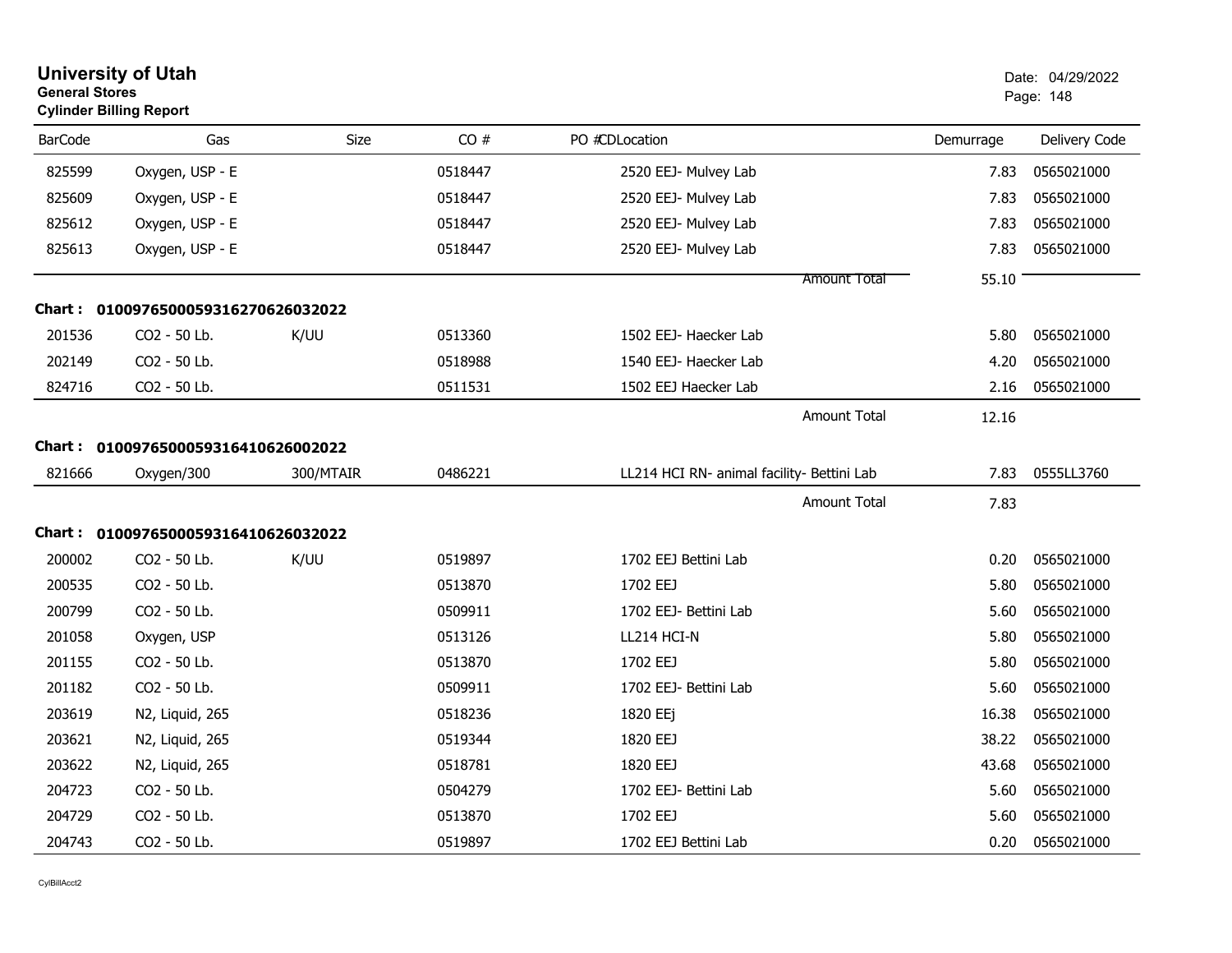| <b>General Stores</b> | <b>University of Utah</b><br><b>Cylinder Billing Report</b> |             |         |                               |                     |           | Date: 04/29/2022<br>Page: 149 |
|-----------------------|-------------------------------------------------------------|-------------|---------|-------------------------------|---------------------|-----------|-------------------------------|
| <b>BarCode</b>        | Gas                                                         | <b>Size</b> | CO#     | PO #CDLocation                |                     | Demurrage | Delivery Code                 |
|                       |                                                             |             |         |                               | <b>Amount Total</b> | 138.48    |                               |
| Chart :               | 0100976500059316620626032022                                |             |         |                               |                     |           |                               |
| 200670                | Nitrogen 230 CF                                             | K/UU        | 0504529 | 4116 EEJ                      |                     | 5.80      | 0565021000                    |
| 205524                | CO2 - 50 Lb.                                                |             | 0513948 | 4110 EEJ Evavold Lab          |                     | 5.80      | 0565021000                    |
| 205537                | CO2 - 50 Lb.                                                |             | 0513948 | 4110 EEJ Evavold Lab          |                     | 5.80      | 0565021000                    |
| 824209                | CO2 - 50 Lb.                                                |             | 0511184 | 4110 EEJ Evavold Lab          |                     | 7.83      | 0565021000                    |
| 824640                | CO2 - 50 Lb.                                                |             | 0511184 | 4110 EEJ Evavold Lab          |                     | 7.83      | 0565021000                    |
|                       |                                                             |             |         |                               | <b>Amount Total</b> | 33.06     |                               |
| Chart :               | 0100976500059317080626032022                                |             |         |                               |                     |           |                               |
| 200012                | CO2 - 50 Lb.                                                | K/UU        | 0512417 | 1720A EEJ                     |                     | 5.80      | 0565021000                    |
| 202993                | Oxygen, USP - E                                             |             | 0496418 | 1720A EEJ                     |                     | 5.80      | 0565021000                    |
| 205371                | CO2 - 50 Lb.                                                |             | 0512417 | 1720A EEJ                     |                     | 5.80      | 0565021000                    |
| 205949                | Oxygen, USP - E                                             |             | 0496418 | 1720A EEJ                     |                     | 5.80      | 0565021000                    |
|                       |                                                             |             |         |                               | <b>Amount Total</b> | 23.20     |                               |
| Chart :               | 01009792000340466260312022                                  |             |         |                               |                     |           |                               |
| 200637                | CO2 - 50 Lb.                                                | K/UU        | 0513226 | 1750 EEJ- Carey Lab           |                     | 5.80      | 0565021000                    |
| 205527                | CO2 - 50 Lb.                                                |             | 0513226 | 1750 EEJ- Carey Lab           |                     | 5.80      | 0565021000                    |
|                       |                                                             |             |         |                               | <b>Amount Total</b> | 11.60     |                               |
|                       | Chart: 01011154915125616240012022                           |             |         |                               |                     |           |                               |
| 202112                | Helium - 219 CF                                             | K/UU        | 0293203 | <b>GUEST HOUSE FRONT DESK</b> |                     | 4.64      | 0801000000                    |
|                       |                                                             |             |         |                               | <b>Amount Total</b> | 4.64      |                               |
|                       | Chart: 01011242500062266260012022                           |             |         |                               |                     |           |                               |
| 200654                | CO2 - 50 Lb.                                                | K/UU        | 0510650 | 327 WIntrobe                  |                     |           | 5.80 05215C1240               |
| 200977                | CO2 - 50 Lb.                                                |             | 0494642 | 2760 CMC                      |                     | 5.80      | 05215C1240                    |
| 201021                | CO2 - 50 Lb.                                                |             | 0481882 | 327 Wintrobe                  |                     | 5.80      | 05215C1240                    |
| 201489                | CO2 - 50 Lb.                                                |             | 0505164 | 2760 CMC                      |                     | 5.80      | 05215C1240                    |
| CvIBillAcct2          |                                                             |             |         |                               |                     |           |                               |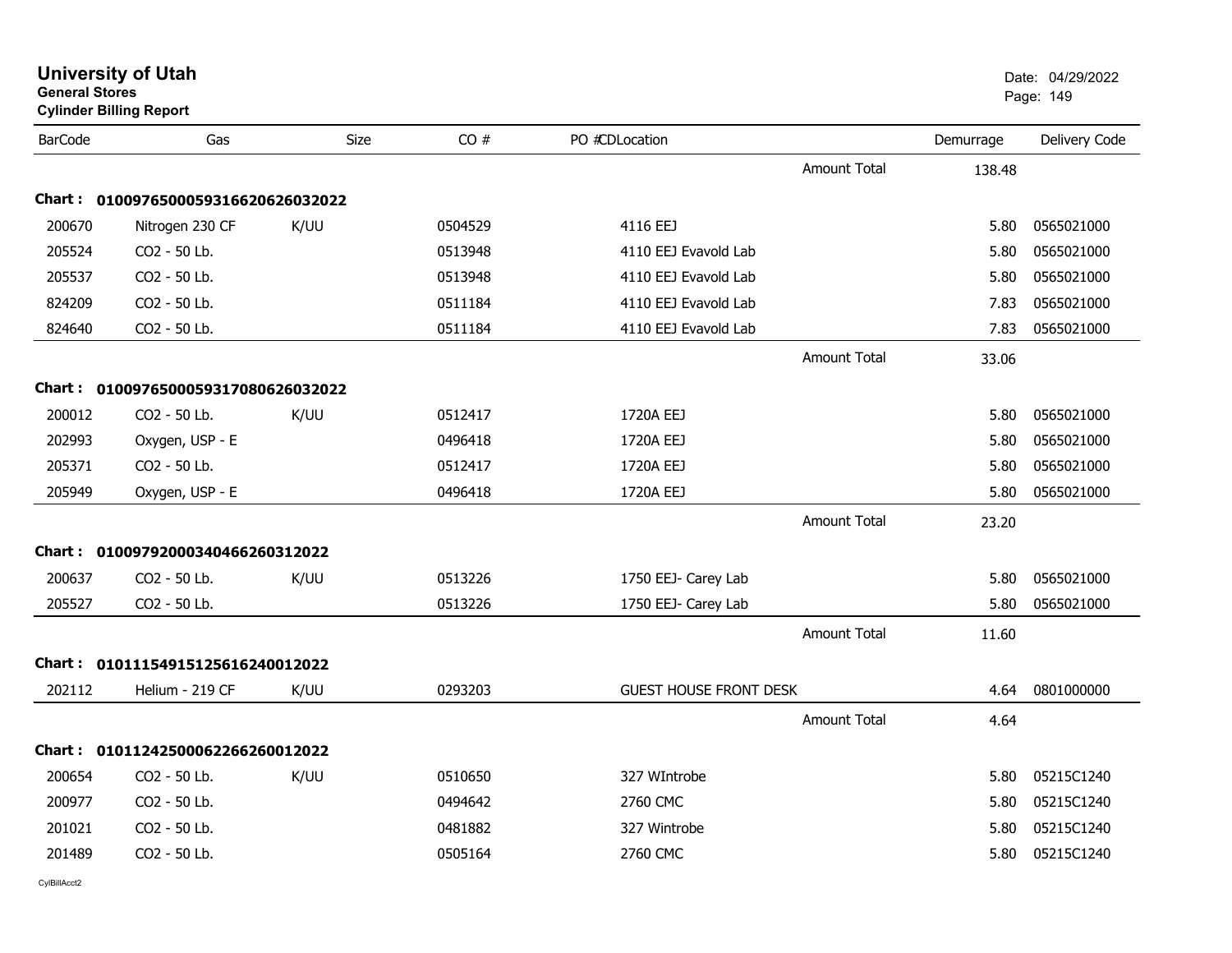| <b>General Stores</b> | <b>University of Utah</b><br><b>Cylinder Billing Report</b> |           |         | Date: 04/29/2022<br>Page: 150 |                     |           |               |
|-----------------------|-------------------------------------------------------------|-----------|---------|-------------------------------|---------------------|-----------|---------------|
| <b>BarCode</b>        | Gas                                                         | Size      | CO#     | PO #CDLocation                |                     | Demurrage | Delivery Code |
| 201648                | CO2 - 50 Lb.                                                |           | 0510650 | 327 WIntrobe                  |                     | 5.80      | 05215C1240    |
| 201716                | CO2 - 50 Lb.                                                |           | 0516592 | 327 WIntrobe                  |                     | 5.80      | 05215C1240    |
| 822049                | 5%027.3%CO2/N2                                              |           | 0488591 | 327 WINTROBE                  |                     | 7.83      | 05215c1240    |
| 823189                | 5%027.3%CO2/N2                                              |           | 0497555 | 327 WINTROBE                  |                     | 7.83      | 05215c1240    |
|                       |                                                             |           |         |                               | <b>Amount Total</b> | 50.46     |               |
|                       | Chart: 01011452000132106530812022                           |           |         |                               |                     |           |               |
| 202331                | Nitrogen 115 CF                                             | 125 CF/UU | 0429340 |                               |                     | 4.64      | 0854000000    |
| 203739                | Nitrogen 115 CF                                             |           | 0455518 |                               |                     | 4.64      | 0854000000    |
|                       |                                                             |           |         |                               | <b>Amount Total</b> | 9.28      |               |
|                       | Chart: 0101152500055900670626002022                         |           |         |                               |                     |           |               |
| 822990                | Oxygen, USP - E                                             | E/MT. AIR | 0497345 | HCI LL507 Attn: Brock Johnson |                     | 1.89      | 0555113760    |
| 822992                | Oxygen, USP - E                                             |           | 0497345 | HCI LL507 Attn: Brock Johnson |                     | 7.83      | 0555113760    |
|                       |                                                             |           |         |                               | <b>Amount Total</b> | 9.72      |               |
|                       | Chart: 0101152500059007774626002022                         |           |         |                               |                     |           |               |
| 824061                | Oxygen, USP - E                                             | E/MT. AIR | 0506310 | LL507 HCI                     |                     | 1.89      | 0555113760    |
| 824062                | Oxygen, USP - E                                             |           | 0506310 | LL507 HCI                     |                     | 7.83      | 0555II3760    |
| 824063                | Oxygen, USP - E                                             |           | 0506310 | LL507 HCI                     |                     | 1.89      | 0555113760    |
| 824066                | Oxygen, USP - E                                             |           | 0506310 | LL507 HCI                     |                     | 1.89      | 0555113760    |
| 824068                | Oxygen, USP - E                                             |           | 0506310 | LL507 HCI                     |                     | 1.89      | 0555113760    |
| 824069                | Oxygen, USP - E                                             |           | 0506310 | LL507 HCI                     |                     | 1.89      | 0555113760    |
|                       |                                                             |           |         |                               | <b>Amount Total</b> | 17.28     |               |
|                       | Chart: 0101152500059314840626002022                         |           |         |                               |                     |           |               |
| 821646                | Oxygen, USP                                                 | 200C/Mt.A | 0484433 | HCI LL507                     |                     | 7.83      | 0555113760    |
|                       |                                                             |           |         |                               | <b>Amount Total</b> | 7.83      |               |
|                       | Chart: 01011526000187016260012022                           |           |         |                               |                     |           |               |
| 205404                | Oxygen, USP - E                                             | E/UU      | 0518926 | 2536 HCI                      |                     | 4.40      | 0555113760    |
| CylBillAcct2          |                                                             |           |         |                               |                     |           |               |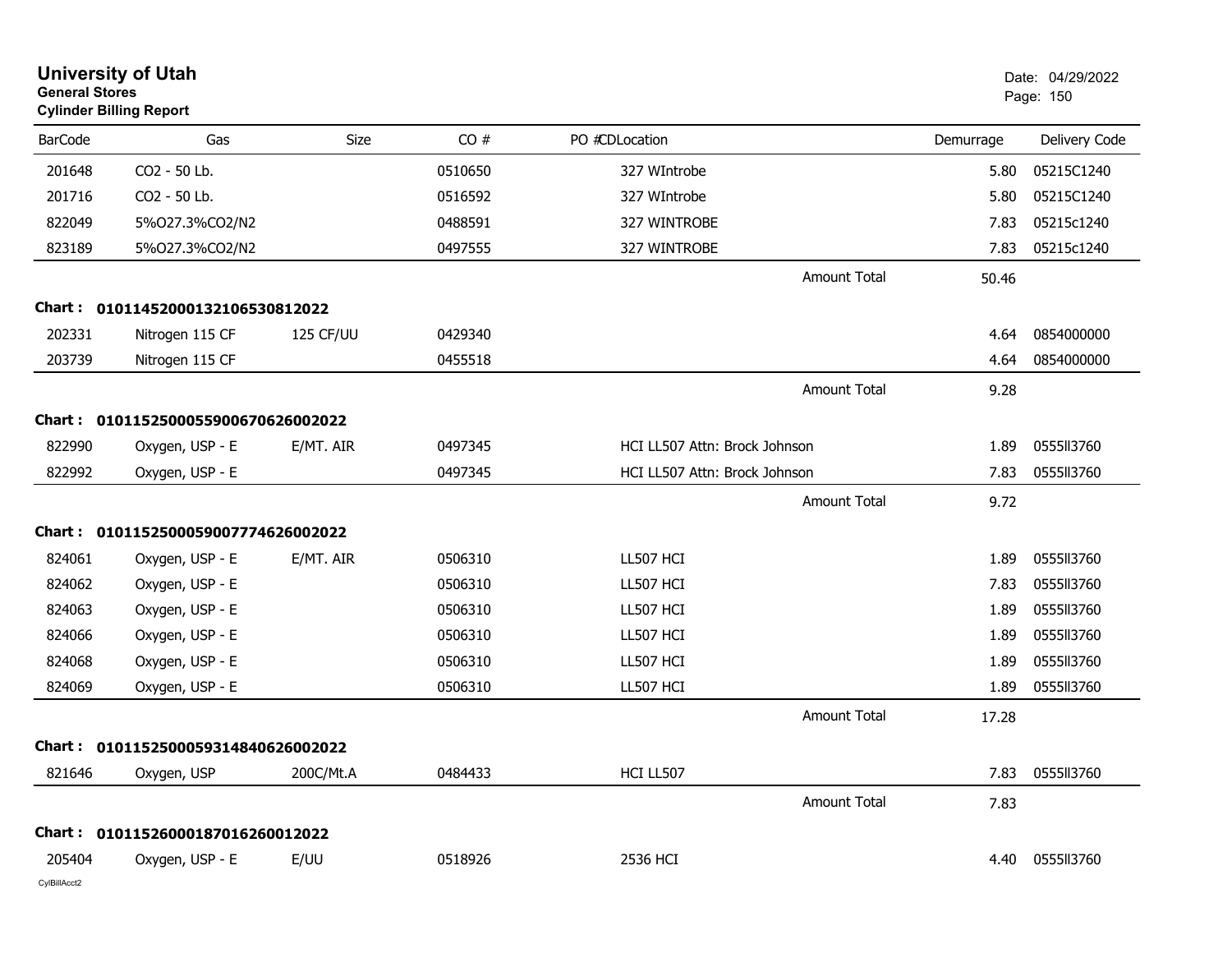|                | <b>University of Utah</b><br>Date: 04/29/2022<br><b>General Stores</b><br>Page: 151<br><b>Cylinder Billing Report</b> |      |         |                 |              |           |               |
|----------------|-----------------------------------------------------------------------------------------------------------------------|------|---------|-----------------|--------------|-----------|---------------|
| <b>BarCode</b> | Gas                                                                                                                   | Size | CO#     | PO #CDLocation  |              | Demurrage | Delivery Code |
| 205455         | Oxygen, USP - E                                                                                                       |      | 0518926 | 2536 HCI        |              | 4.40      | 0555113760    |
| 205471         | Oxygen, USP - E                                                                                                       |      | 0518926 | 2536 HCI        |              | 4.40      | 0555113760    |
| 205882         | Oxygen, USP - E                                                                                                       |      | 0518926 | 2536 HCI        |              | 4.40      | 0555113760    |
| 205951         | Oxygen, USP - E                                                                                                       |      | 0518926 | 2536 HCI        |              | 4.40      | 0555113760    |
| 205999         | Oxygen, USP - E                                                                                                       |      | 0518926 | 2536 HCI        |              | 4.40      | 0555113760    |
|                |                                                                                                                       |      |         |                 | Amount Total | 26.40     |               |
|                | Chart: 01011806000162866430012022                                                                                     |      |         |                 |              |           |               |
| 204664         | Nitrogen NF                                                                                                           | K/UU | 0453614 | 4210 HCI        |              | 4.64      | 0555LL3760    |
|                |                                                                                                                       |      |         |                 | Amount Total | 4.64      |               |
|                | Chart: 01011882000104496260012022                                                                                     |      |         |                 |              |           |               |
| 200582         | Helium - UHP                                                                                                          | K/UU | 0473487 | <b>HCI A710</b> |              | 5.80      | 0555113760    |
| 200611         | Zero Air                                                                                                              |      | 0513340 | <b>A710 HCI</b> |              | 3.80      | 0555LL3760    |
| 200617         | Air - 233 CF                                                                                                          |      | 0467436 | <b>A710 HCI</b> |              | 5.80      | 0555ll3760    |
| 200620         | Zero Air                                                                                                              |      | 0518928 | A710 HCI        |              | 4.40      | 0555113760    |
| 200805         | Helium - UHP                                                                                                          |      | 0511464 | A710 HCI        |              | 5.80      | 0555113760    |
| 200920         | Helium - UHP                                                                                                          |      | 0519215 | <b>A710 HCI</b> |              | 3.20      | 0555ll3760    |
| 200933         | Helium - UHP                                                                                                          |      | 0515075 | <b>A710 HCI</b> |              | 1.40      | 0555LL3760    |
| 201212         | Helium - UHP                                                                                                          |      | 0513340 | A710 HCI        |              | 2.60      | 0555LL3760    |
| 201484         | Helium - UHP                                                                                                          |      | 0518928 | A710 HCI        |              | 4.40      | 0555II3760    |
| 202042         | Helium - UHP                                                                                                          |      | 0518476 | <b>A710 HCI</b> |              | 5.80      | 0555LL3760    |
| 202136         | Hydrogen - UHP                                                                                                        |      | 0482941 | <b>A710 HCI</b> |              | 5.80      | 0555113760    |
| 202155         | Hydrogen - UHP                                                                                                        |      | 0507886 | A710 HCI        |              | 5.80      | 0555LL3760    |
| 202374         | Helium - UHP                                                                                                          |      | 0515148 | A710 HCI        |              | 5.80      | 0555LL3760    |
| 202376         | Helium - UHP                                                                                                          |      | 0519435 | <b>A710 HCI</b> |              | 2.00      | 0555113760    |
| 203366         | Helium - UHP                                                                                                          |      | 0517290 | <b>A710 HCI</b> |              | 5.80      | 0555113760    |
| 204423         | Zero Air                                                                                                              |      | 0515738 | A710 HCI        |              | 3.80      | 0555113760    |
| 204678         | Nitrogen, UHP                                                                                                         |      | 0485643 | A710 HCI        |              | 5.80      | 0555LL3760    |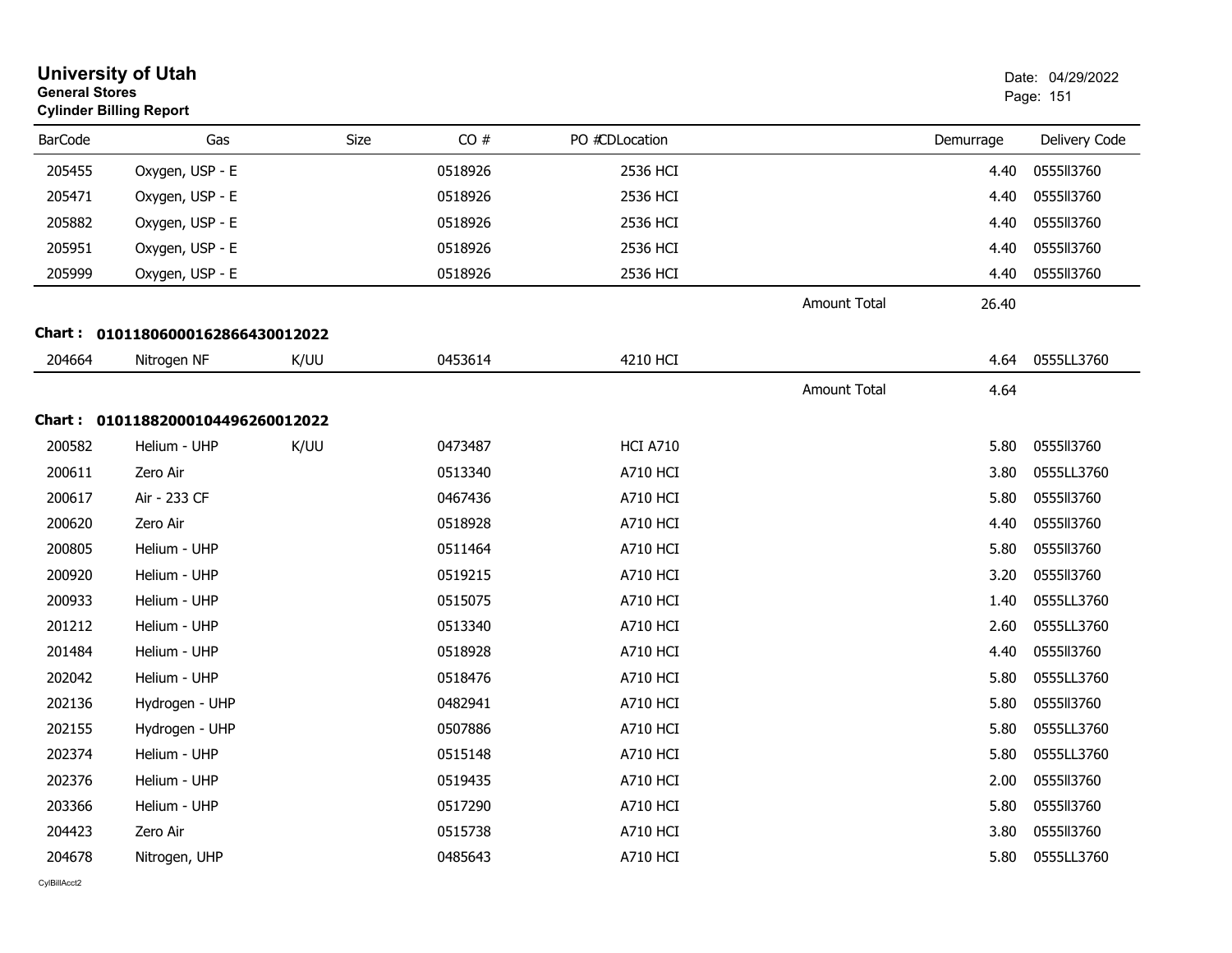| <b>University of Utah</b><br>Date: 04/29/2022<br><b>General Stores</b><br>Page: 152<br><b>Cylinder Billing Report</b> |                         |      |         |                           |           |               |
|-----------------------------------------------------------------------------------------------------------------------|-------------------------|------|---------|---------------------------|-----------|---------------|
| <b>BarCode</b>                                                                                                        | Gas                     | Size | CO#     | PO #CDLocation            | Demurrage | Delivery Code |
| 204679                                                                                                                | Nitrogen, UHP           |      | 0462395 | <b>HCI - RS DOCK</b>      | 4.64      | 0555LL3760    |
| 205275                                                                                                                | Nitrogen, UHP           |      | 0473087 | HCI LL720                 | 5.80      | 0555113760    |
| 205547                                                                                                                | Nitrogen, UHP           |      | 0473087 | HCI LL720                 | 5.80      | 0555113760    |
| 205917                                                                                                                | Zero Air                |      | 0517765 | <b>A710 HCI</b>           | 1.40      | 0555113760    |
| 803059                                                                                                                | Hydrogen Res            |      | 0202873 |                           | 6.09      | 0555LL3760    |
| 803061                                                                                                                | Hydrogen Res            |      | 0202873 |                           | 6.09      | 0555LL3760    |
| 806940                                                                                                                | Res. Deuterium          |      | 0288826 | <b>A710 HCI</b>           | 6.67      | 0555LL3760    |
| 806941                                                                                                                | Res. Deuterium          |      | 0288826 | A710 HCI                  | 6.67      | 0555LL3760    |
| 806942                                                                                                                | Res. Deuterium          |      | 0288826 | <b>A710 HCI</b>           | 6.67      | 0555LL3760    |
| 808503                                                                                                                | 1% O2, In N2            |      | 0340508 | LL376 HCI                 | 6.38      | 0555113760    |
| 810427                                                                                                                | 1% O2, In N2            |      | 0386435 | <b>A710 HCI</b>           | 6.38      | 0555113760    |
| 814226                                                                                                                | 1%02 In N2              |      | 0433713 | <b>A710 HCI</b>           | 6.67      | 0555113760    |
| 814837                                                                                                                | Hydrogen Res            |      | 0437644 | <b>A710 HCI</b>           | 6.38      | 0555LL3760    |
| 821096                                                                                                                | Res. Nitrogen           |      | 0482469 | <b>A710 HCI</b>           | 7.83      | 0555113760    |
| 822784                                                                                                                | <b>UHP N2/300</b>       |      | 0495878 | <b>A710 HCI</b>           | 7.83      | 0555LL3760    |
| 822808                                                                                                                | Res. Deuterium          |      | 0495339 | A710 HCI                  | 7.83      | 0555113760    |
| 823777                                                                                                                | Nitrogen, UHP           |      | 0507069 | <b>A710 HCI</b>           | 7.83      | 0555LL3760    |
| 823802                                                                                                                | Res. Helium             |      | 0503287 | <b>A710 HCI</b>           | 7.83      | 0555ll3760    |
| 824386                                                                                                                | Helium - UHP            |      | 0509763 | A710 HCI RN               | 7.83      | 0555LL3760    |
| 824548                                                                                                                | Res. Helium             |      | 0509817 | <b>A710 HCI</b>           | 7.83      | 0555LL3760    |
| 824703                                                                                                                | Res. Nitrogen           |      | 0513808 | HCI                       | 7.83      | 0555113760    |
| 824971                                                                                                                | Zero Air                |      | 0518226 | A710 HCI Morning Delivery | 7.83      | 0555113760    |
| 825071                                                                                                                | Hydrogen - UHP          |      | 0513726 | <b>A710 HCI</b>           | 7.83      | 0555LL3760    |
| 825222                                                                                                                | Res. Nitrogen           |      | 0517276 | <b>A710 HCI</b>           | 7.83      | 0555113760    |
| 825577                                                                                                                | Zero Air                |      | 0519435 | <b>A710 HCI</b>           | 2.70      | 0555113760    |
| 825654                                                                                                                | Research H <sub>2</sub> |      | 0518562 | <b>A710 HCI</b>           | 6.21      | 0555LL3760    |

Amount Total

248.48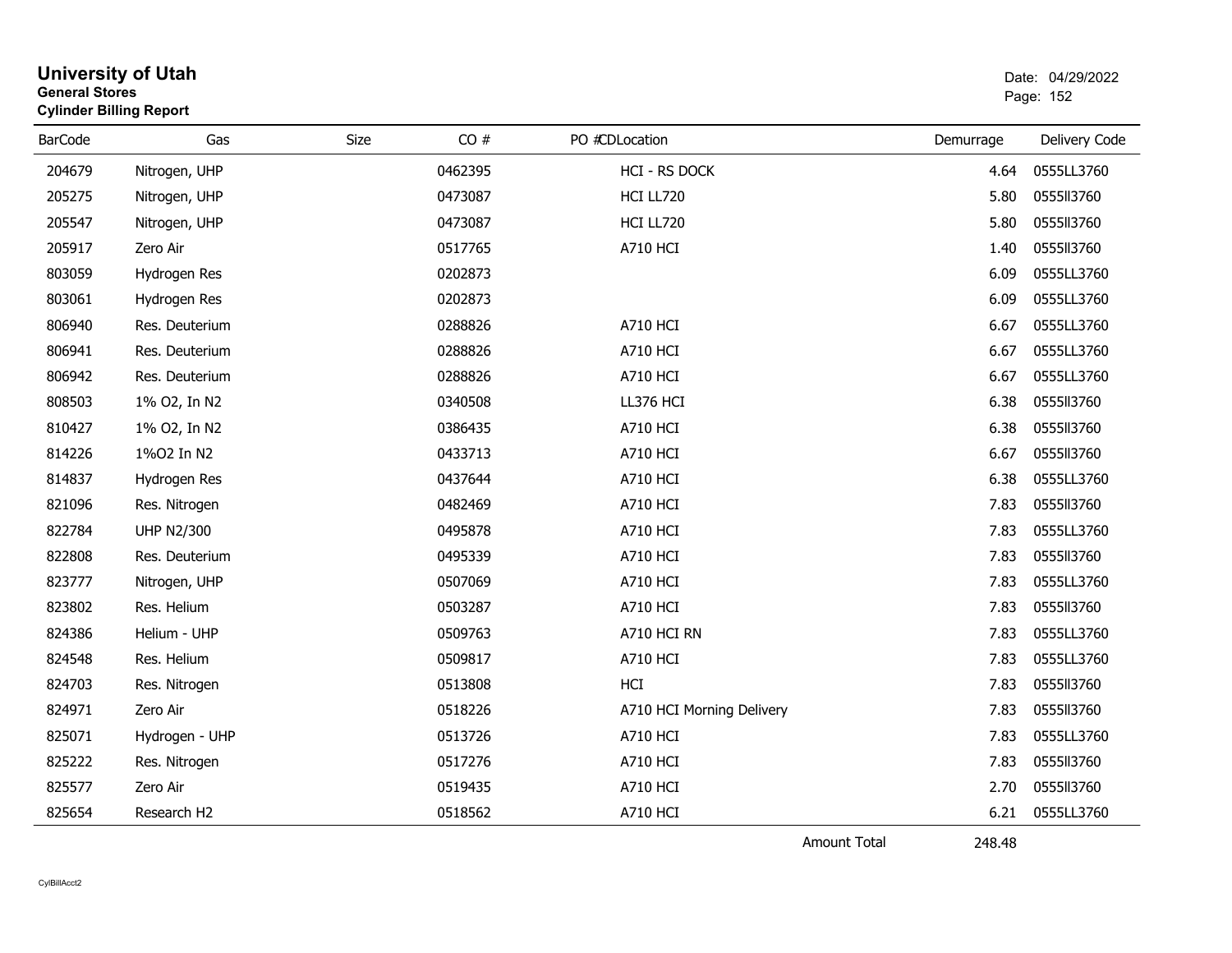| <b>General Stores</b> | <b>Cylinder Billing Report</b>    |      | Page: 153 |                              |           |               |
|-----------------------|-----------------------------------|------|-----------|------------------------------|-----------|---------------|
| <b>BarCode</b>        | Gas                               | Size | CO#       | PO #CDLocation               | Demurrage | Delivery Code |
|                       | Chart: 01012232000208086240012022 |      |           |                              |           |               |
| 200186                | Oxygen, USP                       | K/UU | 0510643   | LL501 HCI                    | 5.80      | 0555113760    |
| 200297                | Oxygen, USP                       |      | 0505966   | LL501 HCI RS                 | 5.80      | 0555LL3760    |
| 200387                | Nitrogen 230 CF                   |      | 0481146   | LL501 HCI                    | 5.80      | 0555113760    |
| 200488                | Nitrogen 230 CF                   |      | 0481146   | LL501 HCI                    | 5.80      | 0555113760    |
| 200502                | Nitrogen 230 CF                   |      | 0518606   | LL501 HCI                    | 5.80      | 0555113760    |
| 201135                | Oxygen, USP                       |      | 0518606   | LL501 HCI                    | 5.80      | 0555113760    |
| 201164                | Nitrogen 230 CF                   |      | 0481146   | LL501 HCI                    | 5.80      | 0555113760    |
| 201456                | CO2 - 50 Lb.                      |      | 0306021   | BASEMENT CO2 ROOM            | 4.64      | 0555LL3760    |
| 201646                | Oxygen, USP                       |      | 0518606   | LL501 HCI                    | 5.80      | 0555113760    |
| 201647                | Helium - 219 CF                   |      | 0430878   | <b>NEW LAB</b>               | 4.64      | 0555113760    |
| 201814                | CO2 - 50 Lb.                      |      | 0306021   | BASEMENT CO2 ROOM            | 4.64      | 0555LL3760    |
| 201944                | Nitrogen 230 CF                   |      | 0481146   | LL501 HCI                    | 5.80      | 0555113760    |
| 202097                | CO2 - 50 Lb.                      |      | 0230190   | BASEMENT CO2 ROOM            | 4.64      | 0555LL3760    |
| 202197                | Nitrogen 230 CF                   |      | 0518606   | LL501 HCI                    | 5.80      | 0555113760    |
| 202298                | N2, Liquid LX45                   |      | 0518741   | LL512 HCI Middle of the room | 27.20     | 0555113760    |
| 202349                | CO2 - 50 Lb.                      |      | 0230190   | BASEMENT CO2 ROOM            | 4.64      | 0555LL3760    |
| 202473                | CO2 - 50 Lb.                      |      | 0472090   | HCI Recv. Dock               | 5.80      | 0555113760    |
| 202925                | Nitrogen 230 CF                   |      | 0481146   | LL501 HCI                    | 5.80      | 0555113760    |
| 203043                | Oxygen, USP                       |      | 0518606   | LL501 HCI                    | 5.80      | 055513760     |
| 203133                | Oxygen, USP                       |      | 0510643   | LL501 HCI                    | 5.80      | 0555113760    |
| 203285                | N2, Liquid LX45                   |      | 0517242   | LL512 HCI                    | 8.00      | 0555113760    |
| 203684                | Nitrogen 230 CF                   |      | 0481146   | LL501 HCI                    | 5.80      | 0555113760    |
| 204597                | Oxygen, USP                       |      | 0518606   | LL501 HCI                    | 5.80      | 0555113760    |
| 204714                | CO2 - 50 Lb.                      |      | 0472090   | HCI Recv. Dock               | 5.80      | 0555113760    |
| 205296                | Oxygen, USP                       |      | 0518606   | LL501 HCI                    | 5.80      | 0555113760    |
| 205709                | N2, Liquid LX45                   |      | 0519667   | LL512 HCI RS                 | 11.20     | 0555LL3760    |
| 819512                | Oxygen, USP                       |      | 0472090   | <b>HCI Recv. Dock</b>        | 7.83      | 0555113760    |

# **University of Utah** Date: 04/29/2022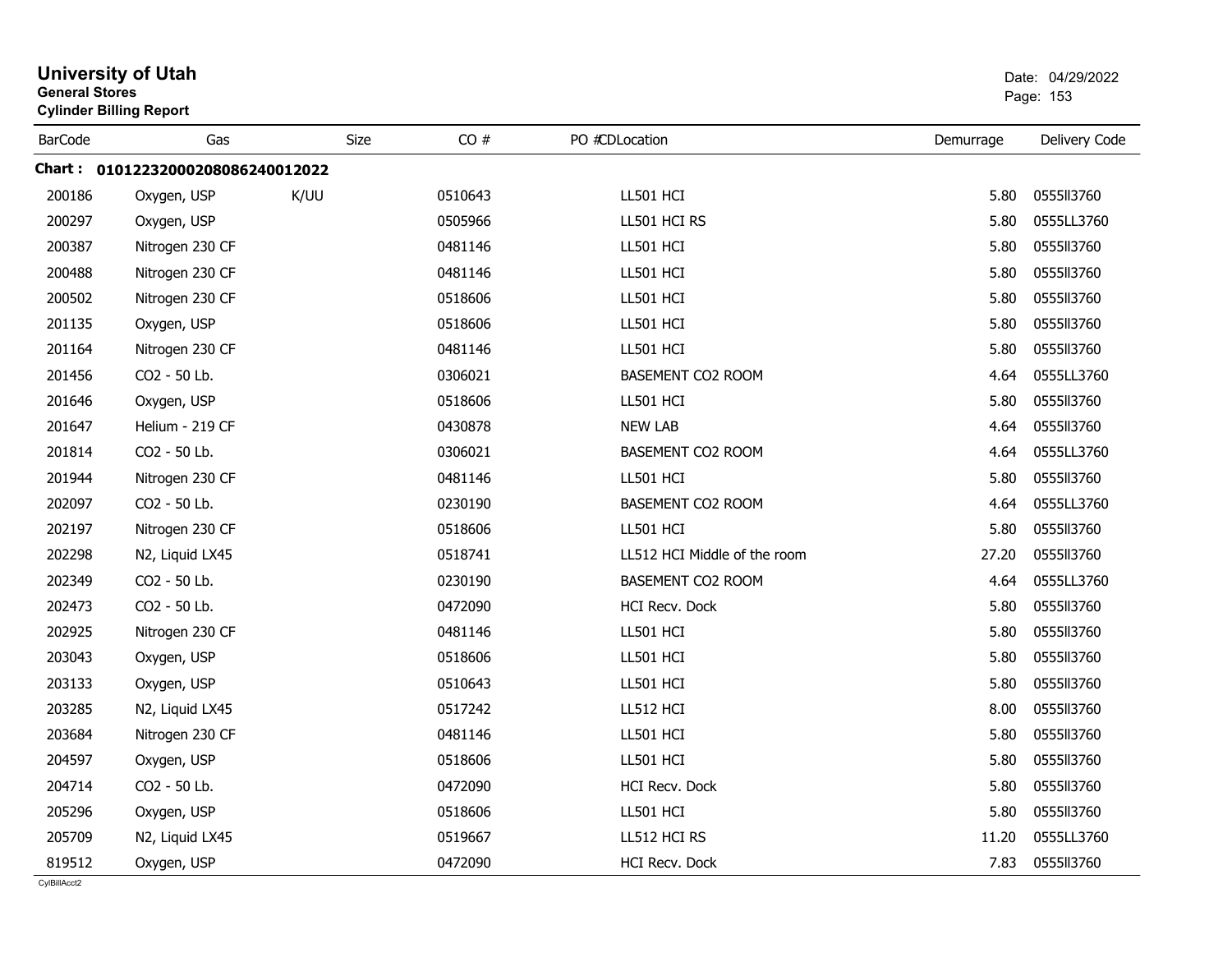| <b>General Stores</b> | <b>University of Utah</b><br><b>Cylinder Billing Report</b> |      | Date: 04/29/2022<br>Page: 154 |                                |           |               |
|-----------------------|-------------------------------------------------------------|------|-------------------------------|--------------------------------|-----------|---------------|
| <b>BarCode</b>        | Gas                                                         | Size | CO#                           | PO #CDLocation                 | Demurrage | Delivery Code |
|                       |                                                             |      |                               | <b>Amount Total</b>            | 181.83    |               |
|                       | Chart: 01012232000208086260012022                           |      |                               |                                |           |               |
| 200783                | CO2 - 50 Lb.                                                | K/UU | 0484824                       | 3568A HCI                      | 5.80      | 0555113760    |
| 201184                | CO2 - 50 Lb.                                                |      | 0484825                       | 3561 HCI                       | 5.80      | 0555113760    |
| 202599                | CO2 - 50 Lb.                                                |      | 0306021                       | BASEMENT CO2 ROOM              | 4.64      | 0555LL3760    |
| 202600                | CO2 - 50 Lb.                                                |      | 0306021                       | <b>BASEMENT CO2 ROOM</b>       | 4.64      | 0555LL3760    |
| 817192                | Co2 Liquid-55                                               |      | 0456673                       | 3 TO BLDG 555 2 TO BLDG 556    | 58.00     | 0555LL3760    |
| 820005                | $CO2 - E$                                                   |      | 0488918                       | 2 TO BLDG 555 2 TO BLDG 554    | 7.83      | 0555LL3760    |
| 822989                | Co2 Lq - 265                                                |      | 0510090                       | 2 TO BLDG 555 1 TO BLDG 554    | 58.00     | 0555LL3760    |
| 824508                | Co2 Lq - 265                                                |      | 0515944                       | 2 TO BLDG 555 1 TO BLDG 554    | 10.00     | 0555LL3760    |
| 824725                | Co2 Lq - 265                                                |      | 0512763                       | 2 TO BLDG 555 1 TO BLDG 556    | 38.00     | 0555LL3760    |
| 824800                | Co2 Lq - 265                                                |      | 0513193                       | 2 TO BLDG 555<br>1 TO BLDG 554 | 44.00     | 0555LL3760    |
| 824902                | Co2 Lq - 265                                                |      | 0512144                       | 2 TO BLDG 555 1 TO BLDG 554    | 58.00     | 0555LL3760    |
| 824993                | Co2 Lq - 265                                                |      | 0514380                       | 2 TO BLDG 555 1 TO BLDG 554    | 58.00     | 0555LL3760    |
| 825205                | Co2 Lq - 265                                                |      | 0515944                       | 2 TO BLDG 555 1 TO BLDG 554    | 58.00     | 0555LL3760    |
| 825207                | Co2 Lq - 265                                                |      | 0518215                       | 2 TO BLDG 556 1 TO BLDG 555    | 58.00     | 0555LL3760    |
| 825357                | Co2 Lq - 265                                                |      | 0518214                       | 2 TO BLDG 555 1 TO BLDG 554    | 58.00     | 0555LL3760    |
| 825411                | Co2 Liquid-55                                               |      | 0516777                       | 2 TO BLDG 555 1 TO BLDG 554    | 14.00     | 0555LL3760    |
| 825580                | Co2 Lq - 265                                                |      | 0518214                       | 2 TO BLDG 555 1 TO BLDG 554    | 30.00     | 0555LL3760    |
| 825580                | Co2 Lq - 265                                                |      | 0519420                       | 2 TO BLDG 555 1 TO BLDG 554    | 14.00     | 0555LL3760    |
| 825581                | Co2 Lq - 265                                                |      | 0518214                       | 2 TO BLDG 555 1 TO BLDG 554    | 44.00     | 0555LL3760    |
| 825655                | Co2 Lq - 265                                                |      | 0518532                       | 2 TO BLDG 555 1 TO BLDG 556    | 48.00     | 0555LL3760    |
| 825656                | Co2 Lq - 265                                                |      | 0518532                       | 2 TO BLDG 555 1 TO BLDG 556    | 48.00     | 0555LL3760    |
| 825657                | Co2 Lq - 265                                                |      | 0518532                       | 2 TO BLDG 555 1 TO BLDG 556    | 48.00     | 0555LL3760    |
| 825668                | Co2 Lq - 265                                                |      | 0518803                       | 2 TO BLDG 555 1 TO BLDG 556    | 42.00     | 0555LL3760    |
| 825669                | Co2 Lq - 265                                                |      | 0518803                       | 2 TO BLDG 555 1 TO BLDG 556    | 14.00     | 0555LL3760    |
| 825669                | Co2 Lq - 265                                                |      | 0519420                       | 2 TO BLDG 555 1 TO BLDG 554    | 14.00     | 0555LL3760    |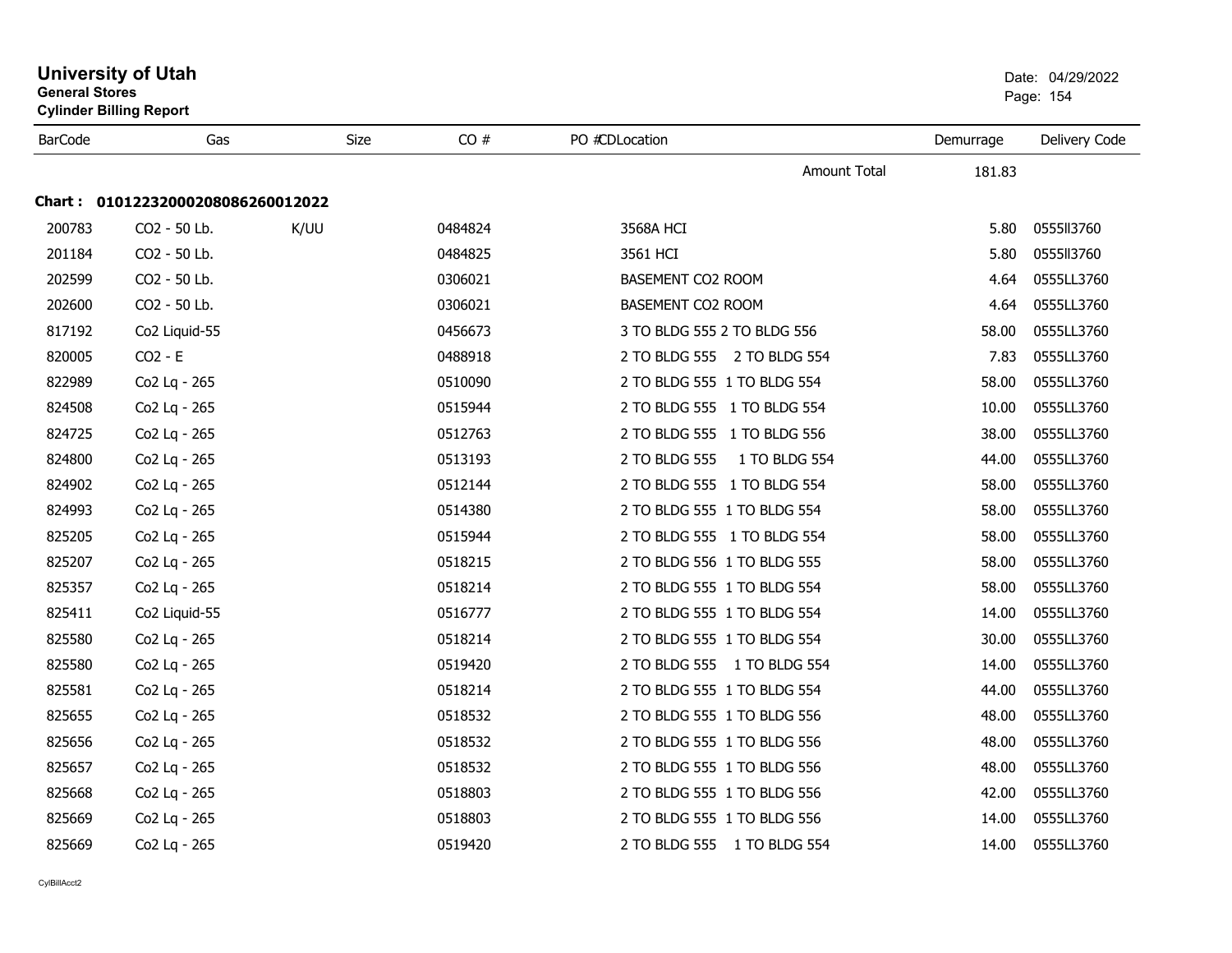|                | <b>University of Utah</b><br><b>General Stores</b><br><b>Cylinder Billing Report</b> |                  |         |                             |           |                  |
|----------------|--------------------------------------------------------------------------------------|------------------|---------|-----------------------------|-----------|------------------|
| <b>BarCode</b> | Gas                                                                                  | Size             | CO#     | PO #CDLocation              | Demurrage | Delivery Code    |
| 825670         | Co2 Lq - 265                                                                         |                  | 0518803 | 2 TO BLDG 555 1 TO BLDG 556 | 28.00     | 0555LL3760       |
| 825708         | Co2 Lq - 265                                                                         |                  | 0519128 | 2 TO BLDG 555 1 TO BLDG 554 | 28.00     | 0555LL3760       |
| 825709         | Co <sub>2</sub> Lg - 265                                                             |                  | 0519128 | 2 TO BLDG 555 1 TO BLDG 554 | 28.00     | 0555LL3760       |
| 825710         | Co2 Lq - 265                                                                         |                  | 0519128 | 2 TO BLDG 555 1 TO BLDG 554 | 26.00     | 0555LL3760       |
| 825785         | Co2 Lq - 265                                                                         |                  | 0519420 | 2 TO BLDG 555 1 TO BLDG 554 | 14.00     | 0555LL3760       |
|                |                                                                                      |                  |         | <b>Amount Total</b>         | 966.71    |                  |
|                | Chart: 01012531001130156240012022                                                    |                  |         |                             |           |                  |
| 203357         | Acetylene - B                                                                        | B/UU             | 0389722 | 2000 CIR OF HOPE RM LL376   | 4.64      | 0555LL3760       |
|                |                                                                                      |                  |         | <b>Amount Total</b>         | 4.64      |                  |
|                | Chart: 01012742000208016260012022                                                    |                  |         |                             |           |                  |
| 200905         | N2, Liquid, 160                                                                      | <b>160 LTR/U</b> | 0518688 | 3370 HCI                    | 22.40     | 0555113760       |
| 201052         | Argon - UHP                                                                          |                  | 0511480 | N3970C HCH                  | 5.80      | 0555113760       |
| 201099         | N2, Liquid LX45                                                                      |                  | 0518423 | 3370 HCI RN                 | 9.60      | 0555LL3760       |
| 201102         | N2, Liquid LX45                                                                      |                  | 0519781 | LL512 HCI                   | 4.80      | 0555113760       |
| 201317         | N2, Liquid LX45                                                                      |                  | 0519367 | 3370 HCI RN                 | 14.40     | 0555LL3760       |
| 201540         | N2, Liquid LX45                                                                      |                  | 0519660 | LL512 HCI                   | 11.20     | 0555113760       |
| 201728         | N2, Liquid LX45                                                                      |                  | 0518473 | 1450 HCI RN                 | 20.80     | 0555LL3760       |
| 201801         | N2, Liquid LX45                                                                      |                  | 0518688 | 3370 HCI                    | 11.20     | 0555113760       |
| 201801         | N2, Liquid LX45                                                                      |                  | 0519092 | 1450 HCI                    | 14.40     | 0555113760       |
| 201869         | N2, Liquid LX45                                                                      |                  | 0519523 | N3970C HCH                  | 14.40     | 0555113760       |
| 201873         | N2, Liquid LX45                                                                      |                  | 0519013 | 3370 HCI                    | 25.60     | 0555113760       |
| 202002         | N2, Liquid LX45                                                                      |                  | 0518255 | 3370 HCI RN                 | 8.00      | 0555113760       |
| 202002         | N2, Liquid LX45                                                                      |                  | 0518771 | <b>N3970 HCH</b>            |           | 22.40 0555ll3760 |
| 202176         | N2, Liquid LX45                                                                      |                  | 0519658 | 1450 HCI                    | 11.20     | 0555113760       |
| 202179         | N2, Liquid GP45                                                                      |                  | 0519093 | LL512 HCI                   | 14.40     | 0555113760       |
| 202297         | N2, Liquid LX45                                                                      |                  | 0518688 | 3370 HCI                    | 12.80     | 0555113760       |
| 202304         | N2, Liquid LX45                                                                      |                  | 0517884 | 3370 HCI                    | 8.00      | 0555113760       |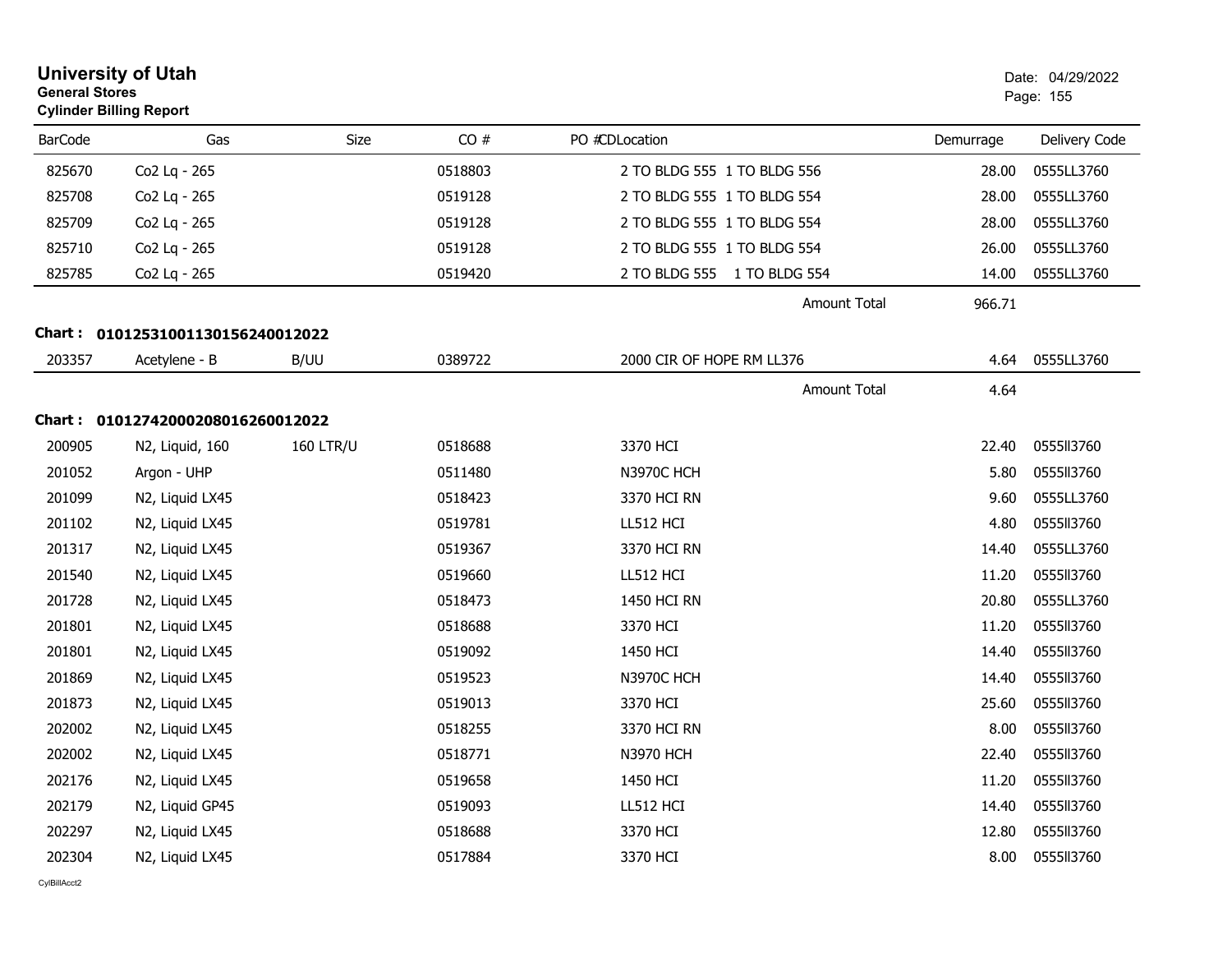|                | <b>University of Utah</b><br><b>General Stores</b><br><b>Cylinder Billing Report</b> |           |         |                   |                     |           | Date: 04/29/2022<br>Page: 156 |
|----------------|--------------------------------------------------------------------------------------|-----------|---------|-------------------|---------------------|-----------|-------------------------------|
| <b>BarCode</b> | Gas                                                                                  | Size      | CO#     | PO #CDLocation    |                     | Demurrage | Delivery Code                 |
| 202304         | N2, Liquid LX45                                                                      |           | 0518769 | 3370 HCI RN       |                     | 20.80     | 0555LL3760                    |
| 202425         | N2, Liquid LX45                                                                      |           | 0518125 | 1450 HCI          |                     | 46.40     | 0555113760                    |
| 202433         | N2, Liquid LX45                                                                      |           | 0519659 | 3370 HCI          |                     | 11.20     | 0555113760                    |
| 202843         | N2, Liquid LX45                                                                      |           | 0518423 | 3370 HCI RN       |                     | 19.20     | 0555LL3760                    |
| 202843         | N2, Liquid LX45                                                                      |           | 0519091 | 3370 HCI          |                     | 25.60     | 0555113760                    |
| 203276         | N2, Liquid LX45                                                                      |           | 0519368 | LL512 HCI RS BMP  |                     | 11.20     | 0555LL3760                    |
| 203525         | N2, Liquid LX45                                                                      |           | 0518578 | LL512 HCI RS- BMP |                     | 20.80     | 0555LL3760                    |
| 203714         | N2, Liquid LX45                                                                      |           | 0519367 | 3370 HCI RN       |                     | 16.00     | 0555LL3760                    |
| 204263         | N2, Liquid LX45                                                                      |           | 0518081 | <b>N3970 HCH</b>  |                     | 30.40     | 0555113760                    |
| 204264         | N2, Liquid LX45                                                                      |           | 0518264 | <b>N3970 HCH</b>  |                     | 9.60      | 0555113760                    |
| 204400         | N2, Liquid LX45                                                                      |           | 0518200 | LL512 HCI RS      |                     | 8.00      | 0555113760                    |
| 204400         | N2, Liquid LX45                                                                      |           | 0518769 | 3370 HCI RN       |                     | 20.80     | 0555LL3760                    |
| 205413         | N2, Liquid LX45                                                                      |           | 0519839 | 3370 HCI          |                     | 1.60      | 0555113760                    |
| 205590         | N2, Liquid LX45                                                                      |           | 0519374 | <b>N3970C HCH</b> |                     | 16.00     | 0555113760                    |
| 205709         | N2, Liquid LX45                                                                      |           | 0518744 | LL512 HCI         |                     | 22.40     | 0555ll3760                    |
|                |                                                                                      |           |         |                   | Amount Total        | 511.40    |                               |
|                | Chart: 0101280500054903094637002022                                                  |           |         |                   |                     |           |                               |
| 200727         | CO2 - 50 Lb.                                                                         | K/UU      | 0461969 | 3450 SKAGGS       |                     | 4.64      | 0555LL3760                    |
| 205361         | CO2 - 50 Lb.                                                                         |           | 0463502 | 3440 SKAGGS       |                     | 4.64      | 0555LL3760                    |
|                |                                                                                      |           |         |                   | <b>Amount Total</b> | 9.28      |                               |
| Chart :        | 01013352000206636261012022                                                           |           |         |                   |                     |           |                               |
| 807152         | 95% N2, 5% CO2                                                                       | 200C/Mt.A | 0306514 | 271 EMRL          |                     | 6.38      | 0056003040                    |
|                |                                                                                      |           |         |                   | Amount Total        | 6.38      |                               |
| Chart :        | 01013352500193146260012022                                                           |           |         |                   |                     |           |                               |
| 203097         | Oxygen, USP - E                                                                      | E/UU      | 0349573 | <b>5015 SMBB</b>  |                     | 4.64      | 0151031000                    |
| 203428         | Oxygen, USP - E                                                                      |           | 0349573 | 5015 SMBB         |                     | 4.64      | 0151031000                    |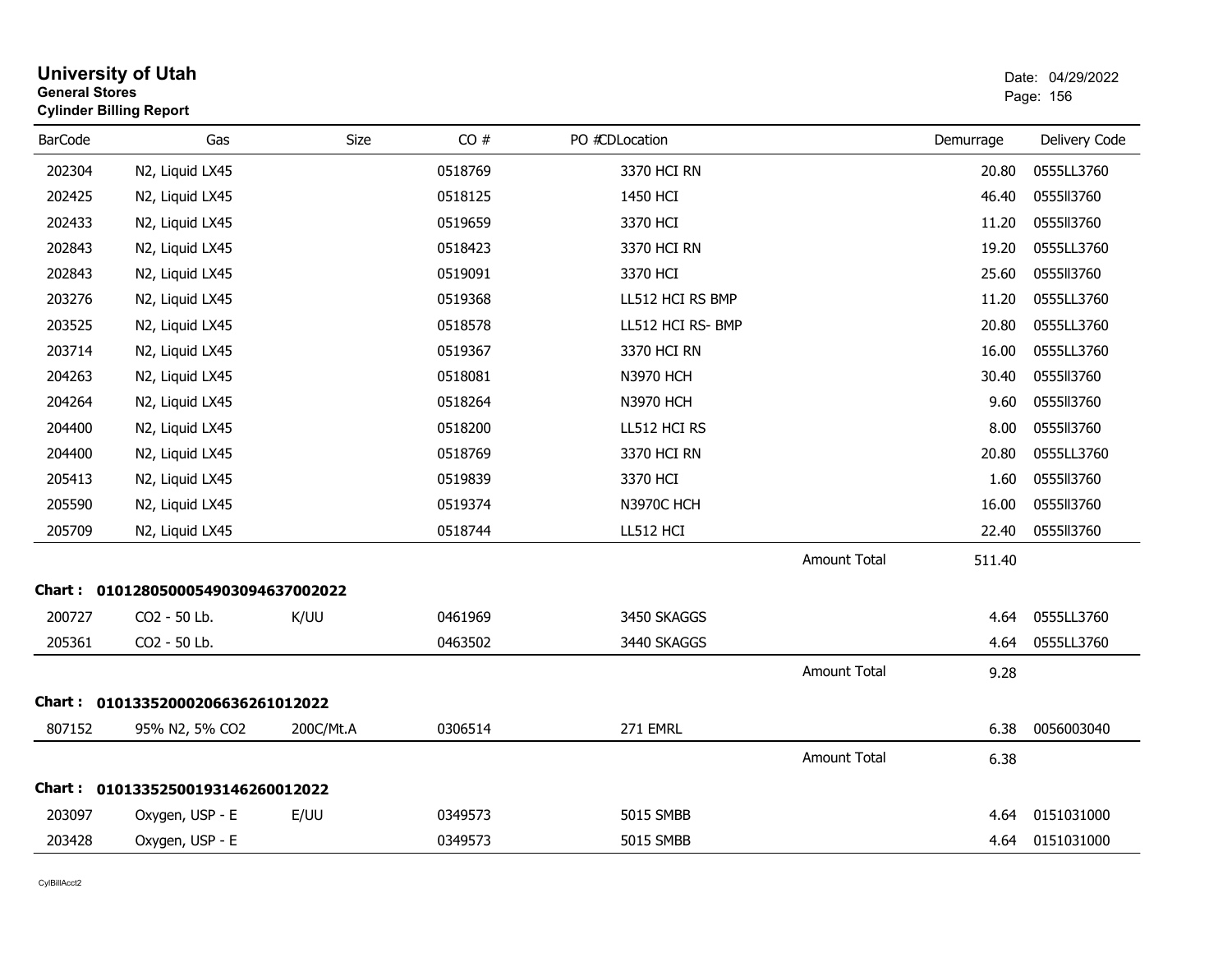| General Stores | <b>Cylinder Billing Report</b>      |             |         |                |                     |           | Page: 157     |
|----------------|-------------------------------------|-------------|---------|----------------|---------------------|-----------|---------------|
| <b>BarCode</b> | Gas                                 | <b>Size</b> | CO#     | PO #CDLocation |                     | Demurrage | Delivery Code |
|                |                                     |             |         |                | <b>Amount Total</b> | 9.28      |               |
|                | Chart: 0101335500059315520626002022 |             |         |                |                     |           |               |
| 200883         | CO2 - 50 Lb.                        | K/UU        | 0442683 | 5340 SMBB      |                     | 4.64      | 0151032050    |
| 205539         | CO2 - 50 Lb.                        |             | 0401370 | 5340 SMBB      |                     | 4.64      | 0151055270    |
| 821367         | Oxygen, USP - D                     |             | 0482731 | 3205 SMBB      |                     | 7.83      | 0151032050    |
| 821386         | Oxygen, USP - D                     |             | 0483737 | <b>SMBB</b>    |                     | 7.83      | 0151032050    |
|                |                                     |             |         |                | Amount Total        | 24.94     |               |
|                | Chart: 01013362000178926260312022   |             |         |                |                     |           |               |
| 201624         | Hydrogen - UHP                      | K/UU        | 0447036 | 4520 EEJ       |                     | 4.64      | 0565041000    |
| 202905         | CO2 - 50 Lb.                        |             | 0474779 | 4570 EEJ       |                     | 5.80      | 0565041000    |
|                |                                     |             |         |                | <b>Amount Total</b> | 10.44     |               |
|                | Chart: 01013362000178926262512022   |             |         |                |                     |           |               |
| 201571         | Nitrogen 230 CF                     | K/UU        | 0513609 | 132 BPRB       |                     | 1.40      | 0565041000    |
| 202943         | Argon                               |             | 0503050 | 126 BPRB       |                     | 1.40      | 0565041000    |
|                |                                     |             |         |                | <b>Amount Total</b> | 2.80      |               |
|                | Chart: 01013372000240036260012022   |             |         |                |                     |           |               |
| 200608         | Air - 233 CF                        | K/UU        | 0338822 | 4440 ECCLES    |                     | 4.64      | 0533021000    |
|                |                                     |             |         |                | Amount Total        | 4.64      |               |
|                | Chart: 01013372000281346260312022   |             |         |                |                     |           |               |
| 200137         | CO2 - 50 Lb.                        | K/UU        | 0518710 | 2410 EIHG      |                     | 5.60      | 0533041450    |
| 200441         | CO2 - 50 Lb.                        |             | 0519907 | 2410 EIHG      |                     | 0.20      | 0533041450    |
| 200464         | CO2 - 50 Lb.                        |             | 0518710 | 2410 EIHG      |                     | 5.40      | 0533041450    |
| 200952         | CO2 - 50 Lb.                        |             | 0518710 | 2410 EIHG      |                     | 5.60      | 0533041450    |
| 201023         | CO2 - 50 Lb.                        |             | 0519907 | 2410 EIHG      |                     | 0.20      | 0533041450    |
| 202839         | CO2 - 50 Lb.                        |             | 0517520 | 2410 Eccles    |                     | 5.60      | 0533041450    |
| 202896         | CO2 - 50 Lb.                        |             | 0517520 | 2410 Eccles    |                     | 1.60      | 0533041450    |
|                |                                     |             |         |                |                     |           |               |

# **General Stores**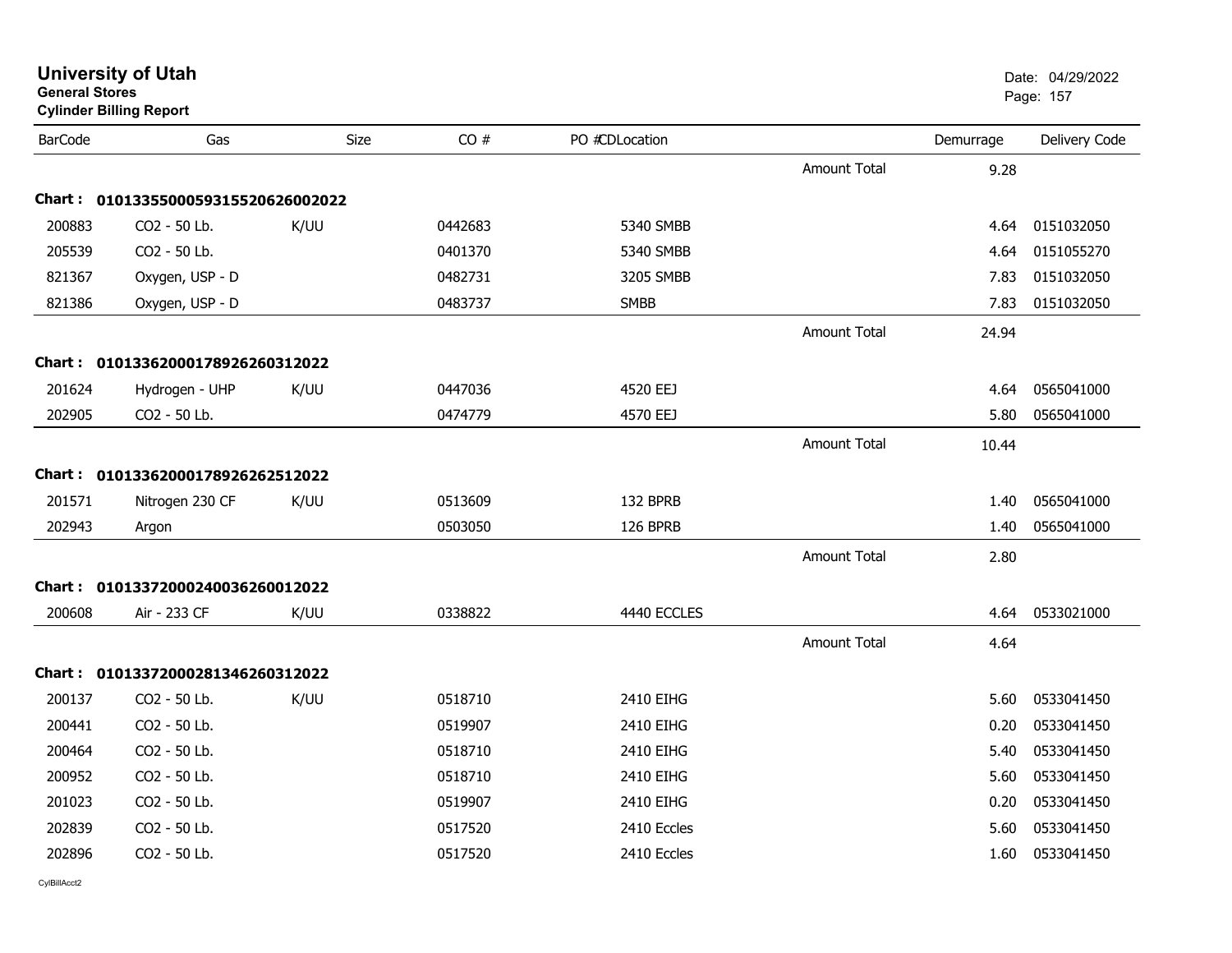| <b>General Stores</b> | <b>University of Utah</b><br><b>Cylinder Billing Report</b> |           |         |                |                     |           | Date: 04/29/2022<br>Page: 158 |
|-----------------------|-------------------------------------------------------------|-----------|---------|----------------|---------------------|-----------|-------------------------------|
| <b>BarCode</b>        | Gas                                                         | Size      | CO#     | PO #CDLocation |                     | Demurrage | Delivery Code                 |
| 203301                | CO2 - 50 Lb.                                                |           | 0517520 | 2410 Eccles    |                     | 0.20      | 0533041450                    |
| 204720                | CO2 - 50 Lb.                                                |           | 0519907 | 2410 EIHG      |                     | 0.20      | 0533041450                    |
|                       |                                                             |           |         |                | Amount Total        | 24.60     |                               |
|                       | Chart: 01013372000281796260312022                           |           |         |                |                     |           |                               |
| 202454                | Oxygen - 125 CF                                             | 125 CF/UU | 0519908 | 2480 Eccles    |                     | 0.20      | 0533041450                    |
| 202457                | Oxygen - 125 CF                                             |           | 0431732 | 2480 ECCLES    |                     | 4.64      | 0533041450                    |
| 203768                | Oxygen - 125 CF                                             |           | 0517364 | 2480 Eccles    |                     | 5.80      | 0533041450                    |
| 203930                | Oxygen - 125 CF                                             |           | 0517364 | 2480 Eccles    |                     | 5.60      | 0533041450                    |
| 203945                | Oxygen - 125 CF                                             |           | 0517364 | 2480 Eccles    |                     | 5.80      | 0533041450                    |
| 204747                | Oxygen - 125 CF                                             |           | 0519908 | 2480 Eccles    |                     | 0.20      | 0533041450                    |
|                       |                                                             |           |         |                | <b>Amount Total</b> | 22.24     |                               |
|                       | Chart: 01013372500193796260312022                           |           |         |                |                     |           |                               |
| 200238                | Nitrogen 230 CF                                             | K/UU      | 0404951 | 3460 ECCLES    |                     | 4.64      | 0533041450                    |
| 201200                | Nitrogen 230 CF                                             |           | 0404951 | 3460 ECCLES    |                     | 4.64      | 0533041450                    |
|                       |                                                             |           |         |                | <b>Amount Total</b> | 9.28      |                               |
| Chart :               | 01013372500199746260012022                                  |           |         |                |                     |           |                               |
| 200153                | Oxygen - 125 CF                                             | 125 CF/UU | 0432442 | 2450A EIHG     |                     | 4.64      | 0533041450                    |
|                       |                                                             |           |         |                | <b>Amount Total</b> | 4.64      |                               |
|                       | Chart: 01013372500262336260012022                           |           |         |                |                     |           |                               |
| 200800                | CO2 - 50 Lb.                                                | K/UU      | 0509241 | 3330 ECCLES    |                     | 5.80      | 0533041450                    |
| 200867                | Nitrogen 230 CF                                             |           | 0454502 | 3280 EIHG      |                     | 4.64      | 0533032800                    |
| 201462                | Nitrogen 230 CF                                             |           | 0339863 | 3260 eccles    |                     | 4.64      | 0533032800                    |
| 201504                | Nitrogen 230 CF                                             |           | 0454502 | 3280 EIHG      |                     | 4.64      | 0533032800                    |
| 201931                | Nitrogen 230 CF                                             |           | 0392569 | 3260 ECCLES    |                     | 4.64      | 0533032800                    |
| 204658                | Nitrogen 230 CF                                             |           | 0374279 | 3280 EIHG      |                     | 4.64      | 0533032800                    |
| 807762                | 5%Co2,5%O2,N2                                               |           | 0319832 | 2280 ECCLES    |                     | 6.38      | 0533032800                    |
|                       |                                                             |           |         |                |                     |           |                               |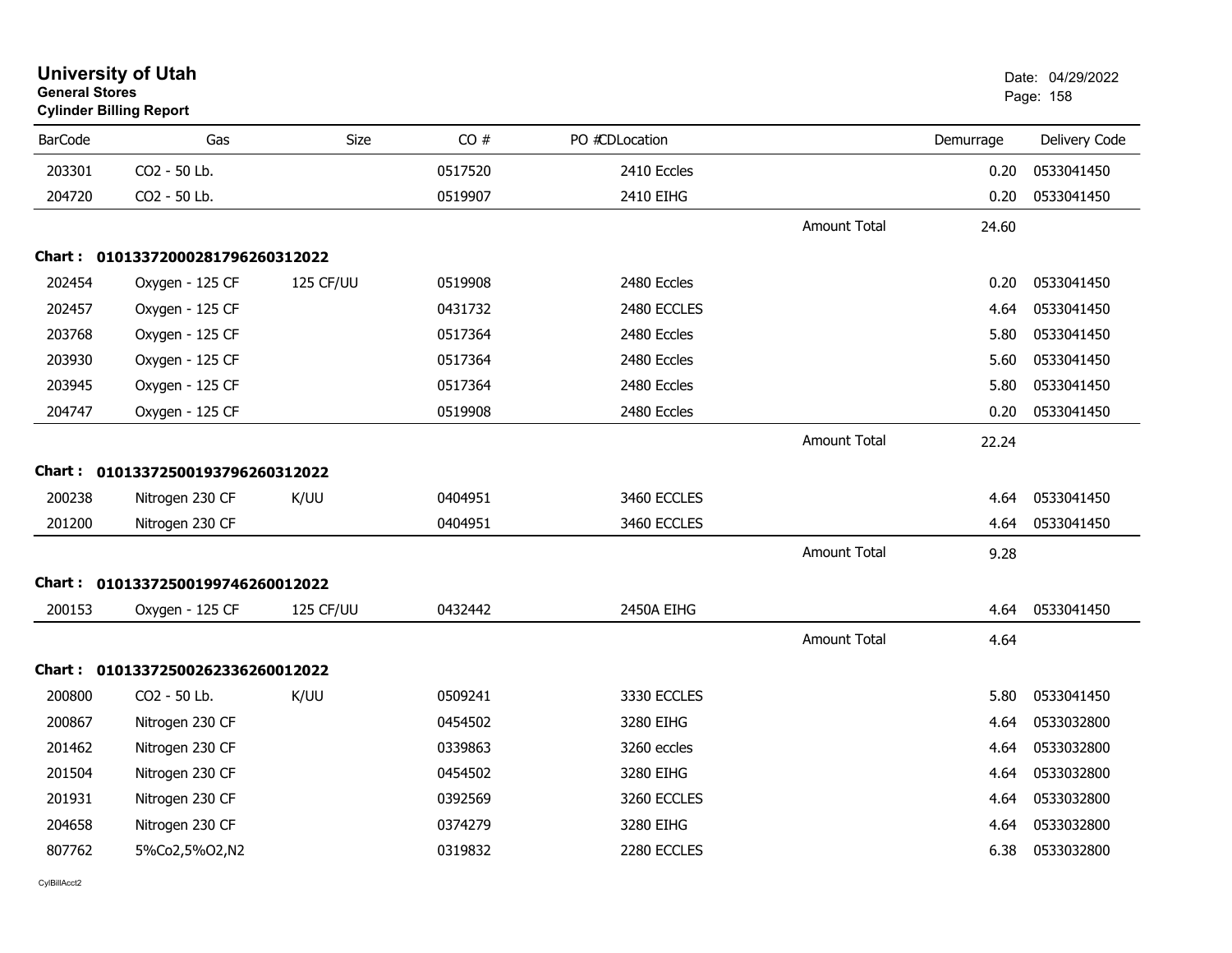| <b>General Stores</b> | <b>University of Utah</b><br><b>Cylinder Billing Report</b> |                  |         |                |                     |           | Date: 04/29/2022<br>Page: 159 |
|-----------------------|-------------------------------------------------------------|------------------|---------|----------------|---------------------|-----------|-------------------------------|
| <b>BarCode</b>        | Gas                                                         | Size             | CO#     | PO #CDLocation |                     | Demurrage | Delivery Code                 |
| 824215                | CO2 - 50 Lb.                                                |                  | 0508079 | 3330 ECCLES    |                     | 7.83      | 0533041450                    |
| 824219                | CO2 - 50 Lb.                                                |                  | 0508079 | 3330 ECCLES    |                     | 7.83      | 0533041450                    |
|                       |                                                             |                  |         |                | <b>Amount Total</b> | 51.04     |                               |
|                       | Chart: 01013372500262386260312022                           |                  |         |                |                     |           |                               |
| 200224                | CO2 - 50 Lb.                                                | K/UU             | 0518975 | 2410 Eccles    |                     | 4.20      | 0533041450                    |
| 200539                | CO2 - 50 Lb.                                                |                  | 0515301 | 2440 EIHG      |                     | 5.80      | 0533041450                    |
| 201691                | CO2 - 50 Lb.                                                |                  | 0516984 | 2410 EIHG      |                     | 0.20      | 0533021000                    |
| 201729                | CO2 - 50 Lb.                                                |                  | 0518069 | 2410 EIHG      |                     | 1.60      | 0533041450                    |
| 202884                | CO2 - 50 Lb.                                                |                  | 0518975 | 2410 Eccles    |                     | 4.20      | 0533041450                    |
| 824641                | CO2 - 50 Lb.                                                |                  | 0518069 | 2410 EIHG      |                     | 7.83      | 0533041450                    |
| 825506                | CO2 - 50 Lb.                                                |                  | 0518069 | 2410 EIHG      |                     | 7.56      | 0533041450                    |
|                       |                                                             |                  |         |                | <b>Amount Total</b> | 31.39     |                               |
|                       | Chart: 0101337500050503854626032022                         |                  |         |                |                     |           |                               |
| 203767                | Oxygen - 125 CF                                             | 125 CF/UU        | 0512283 | 2480 Eccles    |                     | 5.60      | 0533041450                    |
|                       |                                                             |                  |         |                | <b>Amount Total</b> | 5.60      |                               |
|                       | Chart: 0101337500054903214626032022                         |                  |         |                |                     |           |                               |
| 201541                | N2, Liquid LX45                                             | <b>180 LTR/U</b> | 0518870 | 4290 Eccles    |                     | 36.80     | 0533041450                    |
| 202298                | N2, Liquid LX45                                             |                  | 0519769 | 4290 Eccles    |                     | 4.80      | 0533041450                    |
| 202427                | N2, Liquid LX45                                             |                  | 0517875 | 4290 Eccles    |                     | 41.60     | 0533041450                    |
| 203467                | Oxygen - 125 CF                                             |                  | 0518595 | 4270B Eccles   |                     | 5.80      | 0533041450                    |
| 205705                | N2, Liquid LX45                                             |                  | 0517269 | 4290 Eccles    |                     | 9.60      | 0533041450                    |
|                       |                                                             |                  |         |                | <b>Amount Total</b> | 98.60     |                               |
|                       | Chart: 0101337500059100617626032022                         |                  |         |                |                     |           |                               |
| 200066                | CO2 - 50 Lb.                                                | K/UU             | 0517620 | 4550 Eccles    |                     | 5.80      | 0533041450                    |
| 201853                | CO2 - 50 Lb.                                                |                  | 0510918 | 4550 EIHG      |                     | 5.80      | 0533041450                    |
| 204591                | CO2 - 50 Lb.                                                |                  | 0517620 | 4550 Eccles    |                     | 5.80      | 0533041450                    |
|                       |                                                             |                  |         |                |                     |           |                               |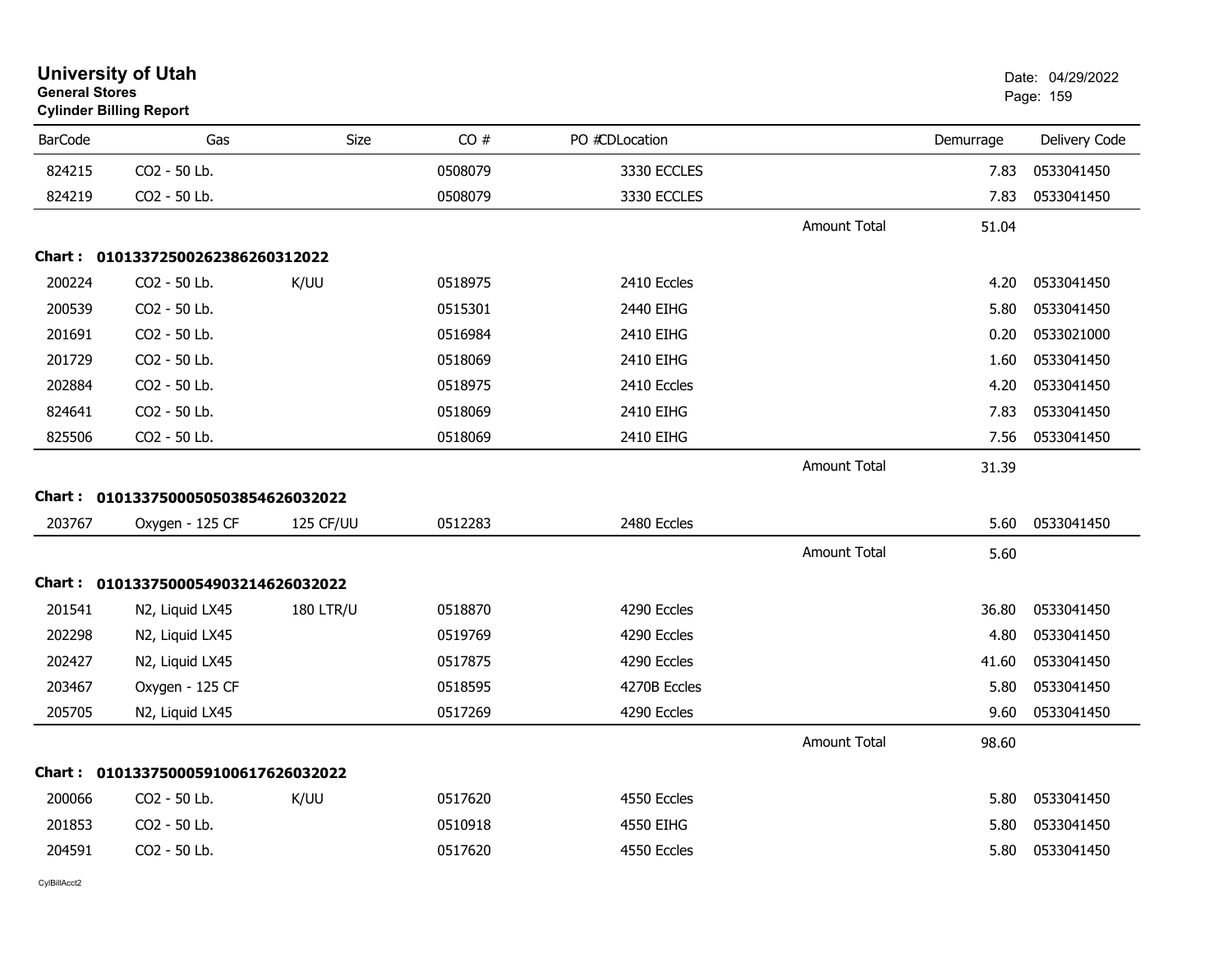| <b>General Stores</b> | <b>University of Utah</b><br><b>Cylinder Billing Report</b> |        |         |                     |                     |           | Date: 04/29/2022<br>Page: 160 |
|-----------------------|-------------------------------------------------------------|--------|---------|---------------------|---------------------|-----------|-------------------------------|
| <b>BarCode</b>        | Gas                                                         | Size   | CO#     | PO #CDLocation      |                     | Demurrage | Delivery Code                 |
| 825368                | CO2 - 50 Lb.                                                |        | 0516877 | 4550 Eccles         |                     | 7.83      | 0533041450                    |
| 825370                | CO <sub>2</sub> - 50 Lb.                                    |        | 0516877 | 4550 Eccles         |                     | 7.83      | 0533041450                    |
|                       |                                                             |        |         |                     | <b>Amount Total</b> | 33.06     |                               |
|                       | Chart: 0101337500059312910626002022                         |        |         |                     |                     |           |                               |
| 200366                | CO2 - 50 Lb.                                                | K/UU   | 0185630 | 4450 ECCKES         |                     | 4.64      | 0533021000                    |
| 202671                | Oxygen, USP - E                                             |        | 0349804 | 4490 ECCLES         |                     | 4.64      | 0533021000                    |
| 203164                | Oxygen, USP - E                                             |        | 0349804 | 4490 ECCLES         |                     | 4.64      | 0533021000                    |
| 203378                | Oxygen, USP - E                                             |        | 0349804 | 4490 ECCLES         |                     | 4.64      | 0533021000                    |
| 203418                | Oxygen, USP - E                                             |        | 0349804 | 4490 ECCLES         |                     | 4.64      | 0533021000                    |
| 203436                | Oxygen, USP - E                                             |        | 0349804 | 4490 ECCLES         |                     | 4.64      | 0533021000                    |
| 203819                | N2, Liquid GP45                                             |        | 0116183 | BLDG. 533 ROOM 4550 |                     | 46.40     | 0533042200                    |
|                       |                                                             |        |         |                     | <b>Amount Total</b> | 74.24     |                               |
|                       | Chart: 0101337500059312910626032022                         |        |         |                     |                     |           |                               |
| 202499                | CO2 - 20 Lb.                                                | 20#/UU | 0509110 | 4450A EIHG          |                     | 5.80      | 0533021000                    |
| 204489                | Co2 Food Grade                                              |        | 0509110 | 4450A EIHG          |                     | 5.80      | 0533021000                    |
| 204491                | Co2 Food Grade                                              |        | 0509110 | 4450A EIHG          |                     | 5.80      | 0533021000                    |
| 819355                | 2%O2/5%C02/N2                                               |        | 0470450 | 4490 ECCLES         |                     | 7.83      | 0533021000                    |
|                       |                                                             |        |         |                     | <b>Amount Total</b> | 25.23     |                               |
|                       | Chart: 0101337500059314600626032022                         |        |         |                     |                     |           |                               |
| 200032                | CO2 - 50 Lb.                                                | K/UU   | 0490172 | 4370 Eccles         |                     | 5.80      | 0533041450                    |
| 200406                | CO2 - 50 Lb.                                                |        | 0502989 | 4370 Eccles         |                     | 5.80      | 0533041450                    |
| 200804                | CO2 - 50 Lb.                                                |        | 0490172 | 4370 Eccles         |                     | 5.80      | 0533041450                    |
| 201475                | CO2 - 50 Lb.                                                |        | 0502989 | 4370 Eccles         |                     | 5.80      | 0533041450                    |
| 202766                | CO2 - 50 Lb.                                                |        | 0502989 | 4370 Eccles         |                     | 5.80      | 0533041450                    |
| 203006                | CO2 - 50 Lb.                                                |        | 0490172 | 4370 Eccles         |                     | 5.80      | 0533041450                    |
| 203690                | CO2 - 50 Lb.                                                |        | 0490172 | 4370 Eccles         |                     | 5.80      | 0533041450                    |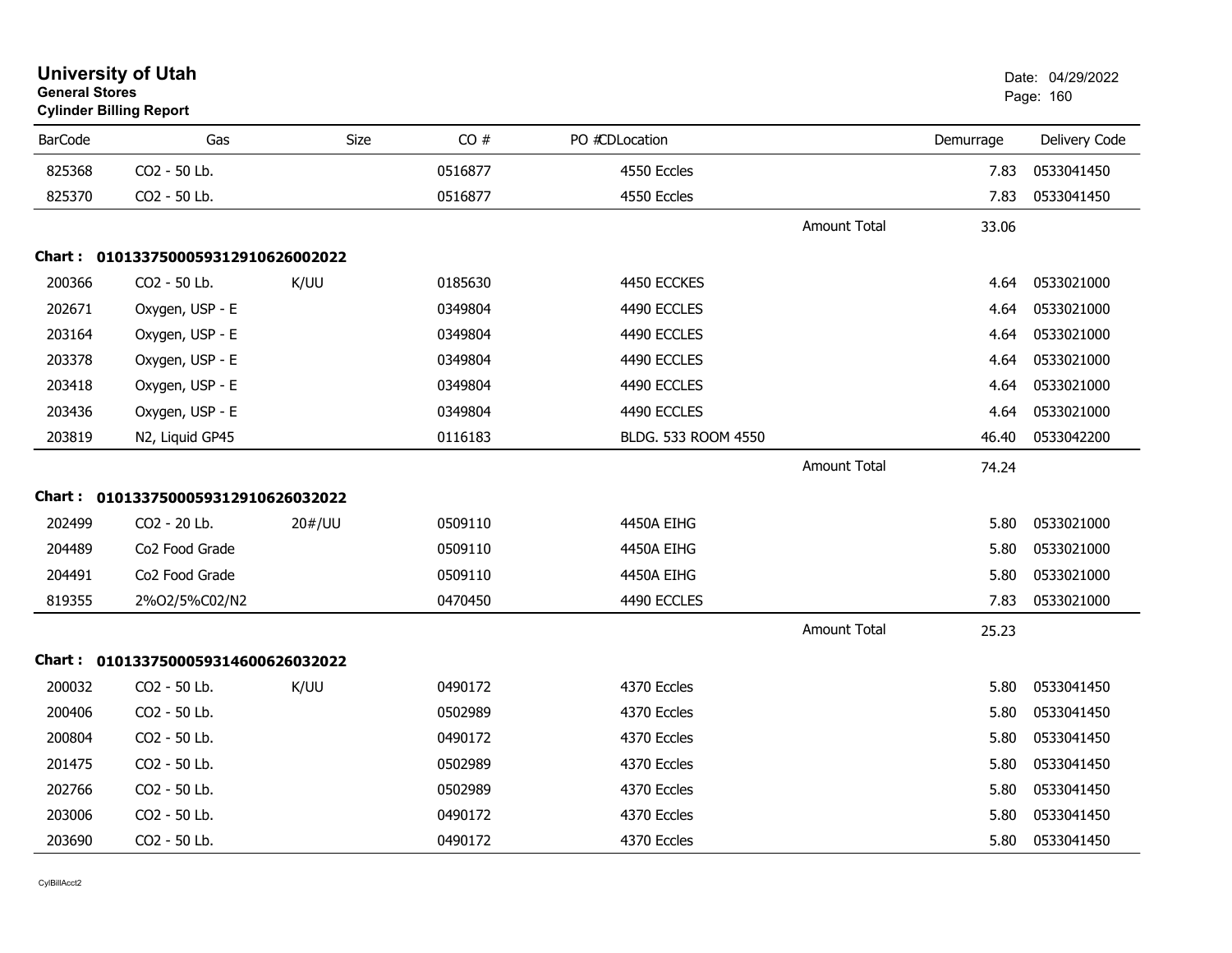| General Stores | <b>Cylinder Billing Report</b>      |           |         |                 |                     |           | Page: 161     |
|----------------|-------------------------------------|-----------|---------|-----------------|---------------------|-----------|---------------|
| <b>BarCode</b> | Gas                                 | Size      | CO#     | PO #CDLocation  |                     | Demurrage | Delivery Code |
|                |                                     |           |         |                 | Amount Total        | 40.60     |               |
|                | Chart: 0101337500059314800626002022 |           |         |                 |                     |           |               |
| 200249         | Nitrogen 230 CF                     | K/UU      | 0332645 | 4350 ECCLES     |                     | 4.64      | 0533041450    |
|                |                                     |           |         |                 | <b>Amount Total</b> | 4.64      |               |
|                | Chart: 0101337500059314800626032022 |           |         |                 |                     |           |               |
| 200151         | Oxygen - 125 CF                     | 125 CF/UU | 0513874 | 4270B Eccles    |                     | 5.80      | 0533041450    |
| 200393         | Nitrogen 230 CF                     |           | 0466045 | 4240 EIHG       |                     | 5.80      | 0533021000    |
| 200881         | CO2 - 50 Lb.                        |           | 0513013 | 4280 EIHG       |                     | 5.80      | 0533041450    |
| 201025         | CO2 - 50 Lb.                        |           | 0511365 | 4280 Eccles     |                     | 5.80      | 0533041450    |
| 201657         | CO2 - 50 Lb.                        |           | 0513013 | 4280 EIHG       |                     | 5.80      | 0533041450    |
| 201718         | Air - 233 CF                        |           | 0464879 | 4280 EIHG       |                     | 5.80      | 0533041450    |
| 203850         | Nitrogen 230 CF                     |           | 0466045 | 4240 EIHG       |                     | 5.80      | 0533021000    |
| 203990         | CO2 - 50 Lb.                        |           | 0459120 | 4330 EIHG       |                     | 4.64      | 0533041450    |
| 824651         | CO2 - 50 Lb.                        |           | 0511365 | 4280 Eccles     |                     | 7.83      | 0533041450    |
|                |                                     |           |         |                 | <b>Amount Total</b> | 53.07     |               |
|                | Chart: 0101337500059316560626002022 |           |         |                 |                     |           |               |
| 200447         | Nitrogen 230 CF                     | K/UU      | 0512307 | 3260 ECCLES     |                     | 5.80      | 0533032800    |
| 200761         | Oxygen, USP                         |           | 0254339 | <b>116 BPRB</b> |                     | 4.64      | 0570001080    |
| 201112         | Nitrogen 230 CF                     |           | 0512307 | 3260 ECCLES     |                     | 5.80      | 0533032800    |
| 201169         | Nitrogen 230 CF                     |           | 0512307 | 3260 ECCLES     |                     | 5.80      | 0533032800    |
| 202729         | Nitrogen 230 CF                     |           | 0512307 | 3260 ECCLES     |                     | 5.80      | 0533032800    |
|                |                                     |           |         |                 | <b>Amount Total</b> | 27.84     |               |
|                | Chart: 0101337500059316771643032022 |           |         |                 |                     |           |               |
| 200362         | CO2 - 50 Lb.                        | K/UU      | 0495328 | 318 WINTROBE    |                     | 5.80      | 0533041450    |
| 203306         | CO2 - 50 Lb.                        |           | 0495328 | 318 WINTROBE    |                     | 5.80      | 0533041450    |
|                |                                     |           |         |                 | <b>Amount Total</b> | 11.60     |               |

# **University of Utah** Date: 04/29/2022

**General Stores**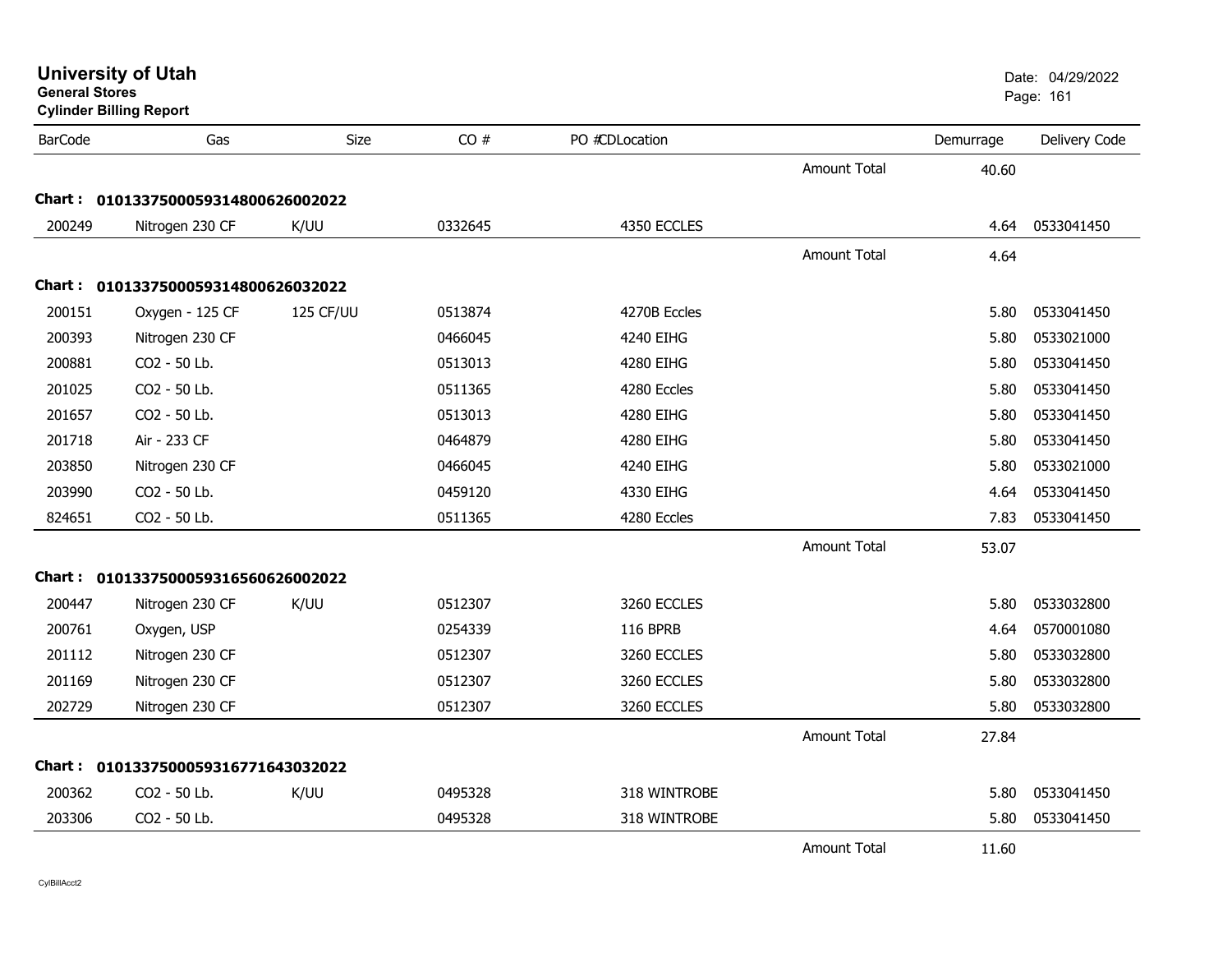| <b>General Stores</b> | <b>University of Utah</b><br><b>Cylinder Billing Report</b> |             |         |                      |                     |           | Date: 04/29/2022<br>Page: 162 |
|-----------------------|-------------------------------------------------------------|-------------|---------|----------------------|---------------------|-----------|-------------------------------|
| <b>BarCode</b>        | Gas                                                         | <b>Size</b> | CO#     | PO #CDLocation       |                     | Demurrage | Delivery Code                 |
|                       | Chart: 0101337500059317060626032022                         |             |         |                      |                     |           |                               |
| 201653                | CO <sub>2</sub> - 50 Lb.                                    | K/UU        | 0517257 | 2475 EIHG            |                     | 5.80      | 0533041450                    |
| 202921                | CO2 - 50 Lb.                                                |             | 0513274 | BSL2 in Rm 2475 EIHG |                     | 5.80      | 0533041450                    |
|                       |                                                             |             |         |                      | <b>Amount Total</b> | 11.60     |                               |
|                       | Chart: 01013376000327976260312022                           |             |         |                      |                     |           |                               |
| 200886                | CO2 - 50 Lb.                                                | K/UU        | 0506365 | 3250 EIHG            |                     | 5.80      | 0533041450                    |
| 200910                | CO2 - 50 Lb.                                                |             | 0422788 | 4145 EIHG            |                     | 4.64      | 0533041450                    |
| 202156                | CO2 - 50 Lb.                                                |             | 0506365 | 3250 EIHG            |                     | 5.80      | 0533041450                    |
| 202198                | CO2 - 50 Lb.                                                |             | 0412437 | 3330 ECCLES          |                     | 4.64      | 0533041450                    |
| 204716                | CO2 - 50 Lb.                                                |             | 0506365 | 3250 EIHG            |                     | 5.80      | 0533041450                    |
| 805471                | 5% O2 BAL N2                                                |             | 0274686 | 3270 ECCLES          |                     | 6.38      | 0533021000                    |
| 820694                | CO2 - 50 Lb.                                                |             | 0479373 | 3330 Eccles          |                     | 7.83      | 0533041450                    |
|                       |                                                             |             |         |                      | <b>Amount Total</b> | 40.89     |                               |
|                       | Chart: 01013376000329596260312022                           |             |         |                      |                     |           |                               |
| 200149                | Oxygen - 125 CF                                             | 125 CF/UU   | 0510297 | 2470 EIHG            |                     | 5.80      | 0533041450                    |
| 202363                | Oxygen - 125 CF                                             |             | 0510297 | 2470 EIHG            |                     | 5.80      | 0533041450                    |
|                       |                                                             |             |         |                      | <b>Amount Total</b> | 11.60     |                               |
|                       | Chart: 01013462000346246260312022                           |             |         |                      |                     |           |                               |
| 200740                | CO2 - 50 Lb.                                                | K/UU        | 0519498 | 5700 EEJ             |                     | 2.00      | 0555II3760                    |
| 202754                | CO2 - 50 Lb.                                                |             | 0519498 | 5700 EEJ             |                     | 2.00      | 0555113760                    |
| 205556                | Nitrogen NF                                                 |             | 0519183 | 5700 EEJ Ducker Lab  |                     | 3.20      | 0565041000                    |
| 825471                | Nitrogen NF                                                 |             | 0519183 | 5700 EEJ Ducker Lab  |                     | 4.32      | 0565041000                    |
|                       |                                                             |             |         |                      | <b>Amount Total</b> | 11.52     |                               |
|                       | Chart: 0101353500059314700626002022                         |             |         |                      |                     |           |                               |
| 205922                | Nitrogen NF                                                 | K/UU        | 0518696 | LL376 HCI            |                     | 4.80      | 0555113760                    |
|                       |                                                             |             |         |                      | <b>Amount Total</b> | 4.80      |                               |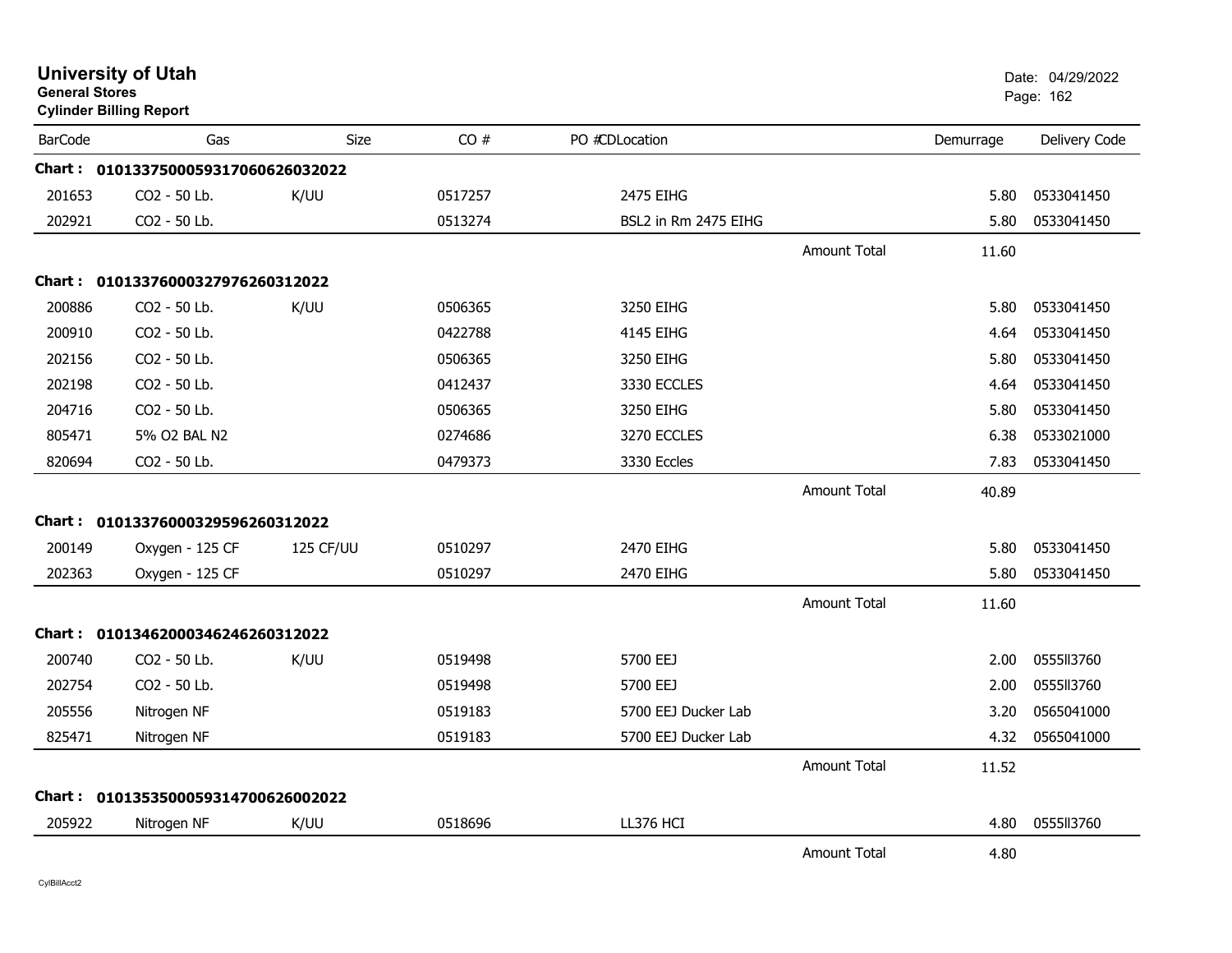|                | <b>University of Utah</b><br><b>General Stores</b><br><b>Cylinder Billing Report</b> |      |             |         |                  |                     |           | Date: 04/29/2022<br>Page: 163 |
|----------------|--------------------------------------------------------------------------------------|------|-------------|---------|------------------|---------------------|-----------|-------------------------------|
| <b>BarCode</b> | Gas                                                                                  |      | <b>Size</b> | CO#     | PO #CDLocation   |                     | Demurrage | Delivery Code                 |
|                | Chart: 01013536000226116260012022                                                    |      |             |         |                  |                     |           |                               |
| 200965         | Nitrogen 230 CF                                                                      | K/UU |             | 0422090 | 3211 HCI         |                     | 4.64      | 0555113760                    |
| 201451         | Nitrogen 230 CF                                                                      |      |             | 0423338 | 3270 HCI         |                     | 4.64      | 0555LL3760                    |
|                |                                                                                      |      |             |         |                  | <b>Amount Total</b> | 9.28      |                               |
|                | Chart: 01013542000179746260012022                                                    |      |             |         |                  |                     |           |                               |
| 201230         | Oxygen, USP - E                                                                      | E/UU |             | 0512004 | LL212 HCI        |                     | 5.80      | 0555113760                    |
| 201347         | CO2 - 50 Lb.                                                                         |      |             | 0515275 | 2541 HCI RS      |                     | 1.20      | 0555LL3760                    |
| 201861         | Oxygen, USP                                                                          |      |             | 0515776 | LL550 HCI        |                     | 5.80      | 0555113760                    |
| 201922         | Oxygen, USP                                                                          |      |             | 0515776 | <b>LL550 HCI</b> |                     | 5.80      | 0555113760                    |
| 202223         | Oxygen, USP - E                                                                      |      |             | 0512004 | LL212 HCI        |                     | 5.80      | 0555113760                    |
| 202393         | Oxygen, USP - E                                                                      |      |             | 0512004 | LL212 HCI        |                     | 5.80      | 0555113760                    |
| 202407         | Oxygen, USP - E                                                                      |      |             | 0515775 | <b>LL550 HCI</b> |                     | 5.80      | 0555113760                    |
| 202464         | CO2 - 50 Lb.                                                                         |      |             | 0518774 | 2541 HCI         |                     | 4.60      | 0555113760                    |
| 202624         | Oxygen, USP - E                                                                      |      |             | 0512004 | LL212 HCI        |                     | 5.80      | 0555113760                    |
| 202630         | Oxygen, USP - E                                                                      |      |             | 0512004 | LL212 HCI        |                     | 5.80      | 0555113760                    |
| 202642         | Oxygen, USP - E                                                                      |      |             | 0511757 | <b>LL550 HCI</b> |                     | 5.80      | 0555113760                    |
| 202986         | Oxygen, USP - E                                                                      |      |             | 0512004 | LL212 HCI        |                     | 5.80      | 0555113760                    |
| 203095         | Oxygen, USP - E                                                                      |      |             | 0511757 | <b>LL550 HCI</b> |                     | 5.80      | 0555113760                    |
| 203148         | Oxygen, USP - E                                                                      |      |             | 0512004 | LL212 HCI        |                     | 5.80      | 0555113760                    |
| 203160         | Oxygen, USP - E                                                                      |      |             | 0515775 | <b>LL550 HCI</b> |                     | 5.80      | 0555113760                    |
| 203377         | Oxygen, USP - E                                                                      |      |             | 0507445 | LL550 HCI        |                     | 5.80      | 0555113760                    |
| 203383         | Oxygen, USP - E                                                                      |      |             | 0512004 | LL212 HCI        |                     | 5.80      | 0555113760                    |
| 203385         | Oxygen, USP - E                                                                      |      |             | 0512004 | LL212 HCI        |                     | 5.80      | 0555113760                    |
| 203494         | CO2 - 50 Lb.                                                                         |      |             | 0512523 | 2541 HCI         |                     | 1.20      | 0555113760                    |
| 203656         | Oxygen, USP - E                                                                      |      |             | 0511757 | LL550 HCI        |                     | 5.80      | 0555113760                    |
| 203708         | CO2 - 50 Lb.                                                                         |      |             | 0519517 | 2541 HCI RS      |                     | 1.80      | 0555113760                    |
| 203743         | Oxygen, USP - E                                                                      |      |             | 0512004 | LL212 HCI        |                     | 5.80      | 0555113760                    |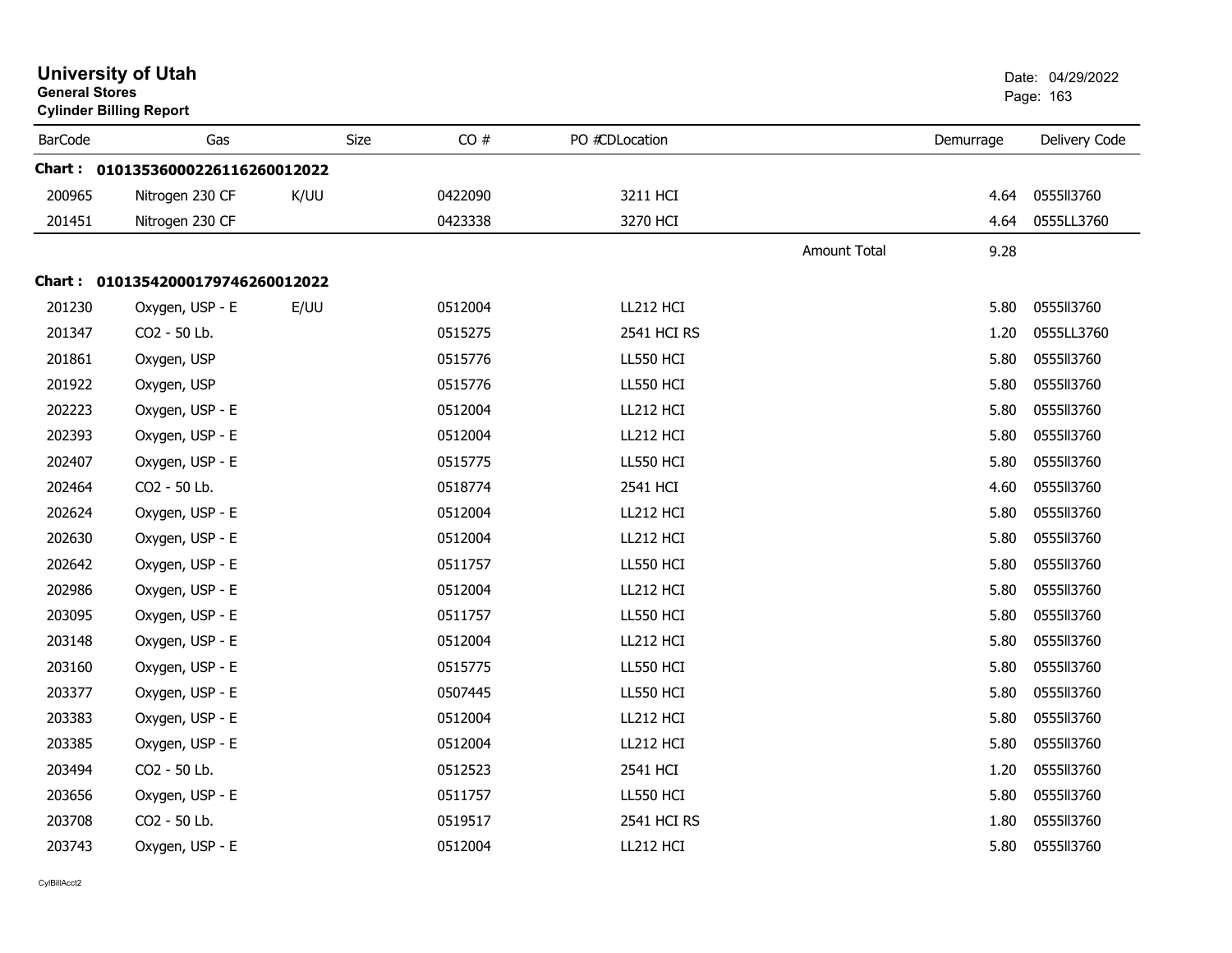| <b>General Stores</b> | <b>Cylinder Billing Report</b> |      |         |                  |           | Page: 164     |
|-----------------------|--------------------------------|------|---------|------------------|-----------|---------------|
| <b>BarCode</b>        | Gas                            | Size | CO#     | PO #CDLocation   | Demurrage | Delivery Code |
| 204692                | Oxygen, USP - E                |      | 0511757 | <b>LL550 HCI</b> | 5.80      | 0555113760    |
| 204696                | Oxygen, USP - E                |      | 0515775 | <b>LL550 HCI</b> | 5.80      | 0555113760    |
| 204704                | Oxygen, USP - E                |      | 0515775 | <b>LL550 HCI</b> | 5.80      | 0555113760    |
| 204736                | CO2 - 50 Lb.                   |      | 0518774 | 2541 HCI         | 2.80      | 0555113760    |
| 205316                | Oxygen, USP - E                |      | 0515775 | <b>LL550 HCI</b> | 5.80      | 0555113760    |
| 205326                | Oxygen, USP - E                |      | 0512004 | LL212 HCI        | 5.80      | 0555113760    |
| 205335                | Oxygen, USP - E                |      | 0512004 | LL212 HCI        | 5.80      | 0555113760    |
| 205339                | Oxygen, USP - E                |      | 0512004 | LL212 HCI        | 5.80      | 0555113760    |
| 205344                | Oxygen, USP - E                |      | 0512004 | LL212 HCI        | 5.80      | 0555113760    |
| 205389                | Oxygen, USP - E                |      | 0512004 | LL212 HCI        | 5.80      | 0555113760    |
| 205448                | Oxygen, USP - E                |      | 0515775 | LL550 HCI        | 5.80      | 0555113760    |
| 205472                | Oxygen, USP - E                |      | 0512004 | LL212 HCI        | 5.80      | 0555113760    |
| 205474                | Oxygen, USP - E                |      | 0507445 | <b>LL550 HCI</b> | 5.80      | 0555113760    |
| 205480                | Oxygen, USP - E                |      | 0511757 | <b>LL550 HCI</b> | 5.80      | 0555113760    |
| 205738                | Oxygen, USP - E                |      | 0511757 | <b>LL550 HCI</b> | 5.80      | 0555113760    |
| 205948                | Oxygen, USP - E                |      | 0512004 | LL212 HCI        | 5.80      | 0555113760    |
| 205993                | Oxygen, USP - E                |      | 0512004 | LL212 HCI        | 5.80      | 0555113760    |
| 824148                | Oxygen, USP                    |      | 0507447 | LL550 HCI        | 7.83      | 0555113760    |
| 824151                | Oxygen, USP                    |      | 0507448 | <b>LL155 HCI</b> | 7.83      | 0555113760    |
| 824152                | Oxygen, USP                    |      | 0507449 | LL057 HCI        | 7.83      | 0555113760    |
| 824155                | Oxygen, USP                    |      | 0507448 | <b>LL155 HCI</b> | 7.83      | 0555113760    |
| 824613                | Oxygen, USP                    |      | 0511755 | LL214 HCI        | 7.83      | 0555113760    |
| 824614                | Oxygen, USP                    |      | 0511754 | <b>LL550 HCI</b> | 7.83      | 0555113760    |
| 824615                | Oxygen, USP                    |      | 0511756 | <b>LL155 HCI</b> | 7.83      | 0555113760    |
| 824619                | Oxygen, USP                    |      | 0511756 | <b>LL155 HCI</b> | 7.83      | 0555113760    |
| 825274                | Oxygen, USP - E                |      | 0515834 | LL544 HCI        | 7.83      | 0555113760    |
| 825275                | Oxygen, USP - E                |      | 0515834 | LL544 HCI        | 7.83      | 0555113760    |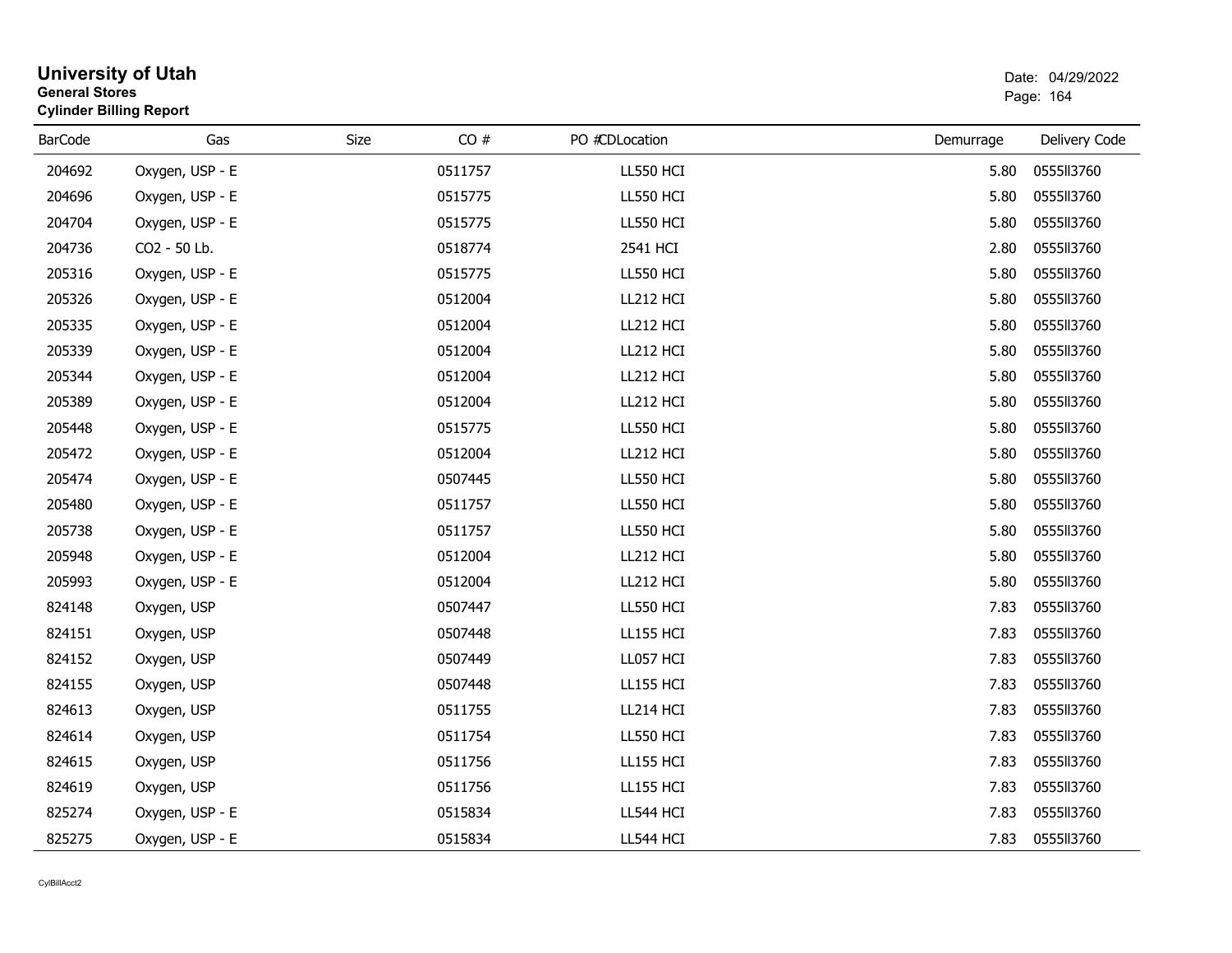| <b>General Stores</b> | <b>Cylinder Billing Report</b>    |      |         |                  |                     |           | Page: 165     |
|-----------------------|-----------------------------------|------|---------|------------------|---------------------|-----------|---------------|
| <b>BarCode</b>        | Gas                               | Size | CO#     | PO #CDLocation   |                     | Demurrage | Delivery Code |
|                       |                                   |      |         |                  | Amount Total        | 287.10    |               |
|                       | Chart: 01013546300279166260012022 |      |         |                  |                     |           |               |
| 200412                | Oxygen, USP                       | K/UU | 0501247 | LL214 HCI RN     |                     | 5.80      | 0555113760    |
| 200416                | Oxygen, USP                       |      | 0501247 | LL214 HCI RN     |                     | 5.80      | 0555113760    |
| 201297                | Oxygen, USP                       |      | 0499087 | LL155 HCI RN     |                     | 5.80      | 0555113760    |
| 201547                | Oxygen, USP                       |      | 0502607 | LL155 HCI RN     |                     | 5.80      | 0555113760    |
| 202626                | Oxygen, USP - E                   |      | 0492253 | LL550 - HCI - RS |                     | 5.80      | 0555113760    |
| 203048                | Oxygen, USP                       |      | 0489086 | <b>LL550 HCI</b> |                     | 5.80      | 0555113760    |
| 203093                | Oxygen, USP - E                   |      | 0504899 | LL550 HCI RS     |                     | 5.80      | 0555LL3760    |
| 203121                | Oxygen, USP - E                   |      | 0504899 | LL550 HCI RS     |                     | 5.80      | 0555LL3760    |
| 203416                | Oxygen, USP - E                   |      | 0504899 | LL550 HCI RS     |                     | 5.80      | 0555LL3760    |
| 204631                | Oxygen, USP                       |      | 0492256 | LL215 HCI RN     |                     | 5.80      | 0555113760    |
| 205903                | Oxygen, USP                       |      | 0492256 | LL215 HCI RN     |                     | 5.80      | 0555113760    |
| 205915                | Oxygen, USP                       |      | 0497420 | LL215 HCI RN     |                     | 5.80      | 0555113760    |
| 822712                | Oxygen, USP                       |      | 0495382 | LL214 HCI RN     |                     | 7.83      | 0555113760    |
| 823471                | Oxygen, USP                       |      | 0501245 | LL550 HCI RS     |                     | 7.83      | 0555113760    |
| 823912                | Oxygen, USP                       |      | 0504900 | LL155 HCI RN     |                     | 7.83      | 0555LL3760    |
| 823917                | Oxygen, USP                       |      | 0504901 | LL212 HCI RN     |                     | 7.83      | 0555LL3760    |
|                       |                                   |      |         |                  | <b>Amount Total</b> | 100.92    |               |
|                       | Chart: 01013572000012816260012022 |      |         |                  |                     |           |               |
| 201027                | Helium - 219 CF                   | K/UU | 0513779 | 50 BPRB          |                     | 5.80      | 05215C1240    |
| 201542                | N2, Liquid LX45                   |      | 0517690 | 50 BPRB          |                     | 11.20     | 05215C1240    |
| 201801                | N2, Liquid LX45                   |      | 0519646 | 50 BPRB          |                     | 1.60      | 05215c1240    |
| 203359                | Helium - UHP                      |      | 0518486 | 50 BPRB          |                     | 5.80      | 05215C1240    |
| 203574                | N2, Liquid LX45                   |      | 0518358 | 50 BPRB          |                     | 11.20     | 05215C1240    |
| 204264                | N2, Liquid LX45                   |      | 0519646 | 50 BPRB          |                     | 1.60      | 05215c1240    |
| 204493                | N2, Liquid LX45                   |      | 0519069 | 50 BPRB          |                     | 11.20     | 05215c1240    |
|                       |                                   |      |         |                  |                     |           |               |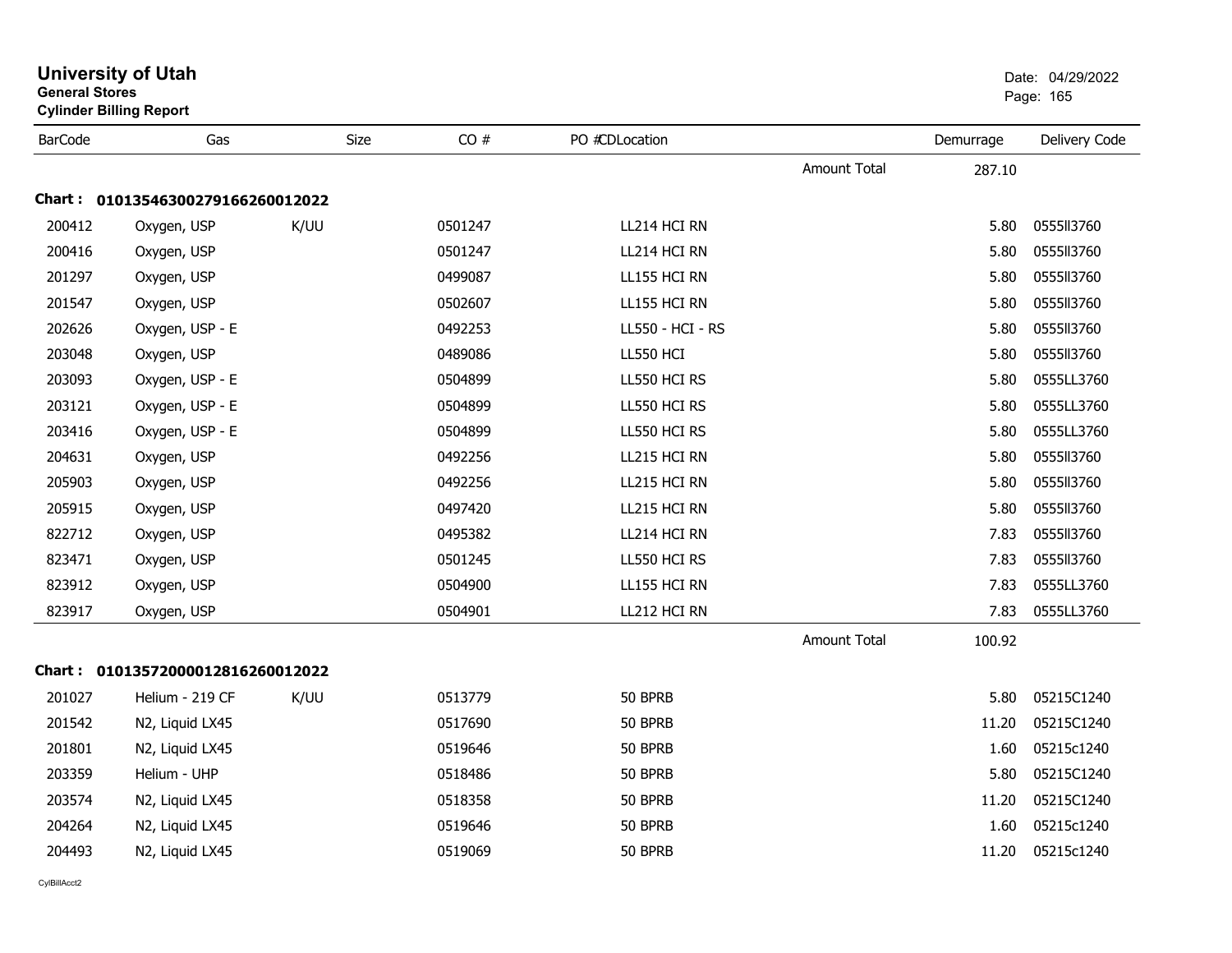| <b>General Stores</b> | <b>University of Utah</b><br><b>Cylinder Billing Report</b> |           |         |                                     |           | Date: 04/29/2022<br>Page: 166 |
|-----------------------|-------------------------------------------------------------|-----------|---------|-------------------------------------|-----------|-------------------------------|
| <b>BarCode</b>        | Gas                                                         | Size      | CO#     | PO #CDLocation                      | Demurrage | Delivery Code                 |
| 204538                | Helium - 219 CF                                             |           | 0499095 | 50 BPRB                             | 5.80      | 05215C1240                    |
| 205587                | N2, Liquid LX45                                             |           | 0518358 | 50 BPRB                             | 11.20     | 05215C1240                    |
| 205708                | N2, Liquid LX45                                             |           | 0519069 | 50 BPRB                             | 24.00     | 05215c1240                    |
|                       |                                                             |           |         | <b>Amount Total</b>                 | 89.40     |                               |
|                       | Chart: 01013572000012816260112022                           |           |         |                                     |           |                               |
| 114869                | Oxygen, USP                                                 | 200C/Mt.A | 0083656 | RM 2 SKAGGS                         | 6.38      | 0582003080                    |
|                       |                                                             |           |         | <b>Amount Total</b>                 | 6.38      |                               |
|                       | Chart: 01013572000012816430012022                           |           |         |                                     |           |                               |
| 201312                | Nitrogen, UHP                                               | K/UU      | 0421413 | RM 50 BPRB                          | 4.64      | 05215C1240                    |
| 825740                | Lq Helium-100 L                                             |           | 0518238 | 50 BPRB                             | 261.10    | 05215C1240                    |
| 825741                | Lq Helium-100 L                                             |           | 0518238 | 50 BPRB                             | 111.90    | 05215C1240                    |
|                       |                                                             |           |         | <b>Amount Total</b>                 | 377.64    |                               |
|                       | Chart: 01013612000008366260012022                           |           |         |                                     |           |                               |
| 200569                | Nitrogen 230 CF                                             | K/UU      | 0506803 | 90D So Biology (door code79793)     | 5.80      | 05215C1240                    |
| 201709                | N2, Liquid LX45                                             |           | 0518340 | 2132 SMBB                           | 35.20     | 05215C1240                    |
| 201872                | N2, Liquid LX45                                             |           | 0519629 | 2132 SMBB                           | 4.80      | 05215C1240                    |
| 202428                | N2, Liquid LX45                                             |           | 0519595 | Crocker Science Center Ground Floor | 11.20     | 05215C1240                    |
| 203527                | N2, Liquid LX45                                             |           | 0519030 | 2132 SMBB                           | 25.60     | 05215C1240                    |
| 203617                | N2, Liquid, 265                                             |           | 0518881 | 024 CSC                             | 60.06     | 05215C1240                    |
| 203620                | N2, Liquid, 265                                             |           | 0518427 | 024 CSC                             | 19.11     | 05215c1240                    |
| 203675                | N2, Liquid, 265                                             |           | 0519792 | 024 CSC                             | 8.19      | 05215C1240                    |
| 817617                | Sulfur Hexafluo                                             |           | 0459198 | 024 CSC                             | 7.83      | 05215C1240                    |
| 824901                | Ethane/Propane                                              |           | 0512510 | 2112 SMBB                           | 7.83      | 05215c1240                    |
| 825043                | CO2 - Siphon                                                |           | 0516396 | 2128 SMBB                           | 7.83      | 05215C1240                    |
|                       |                                                             |           |         | <b>Amount Total</b>                 | 193.45    |                               |

## **Chart : 01013622000010176260012022**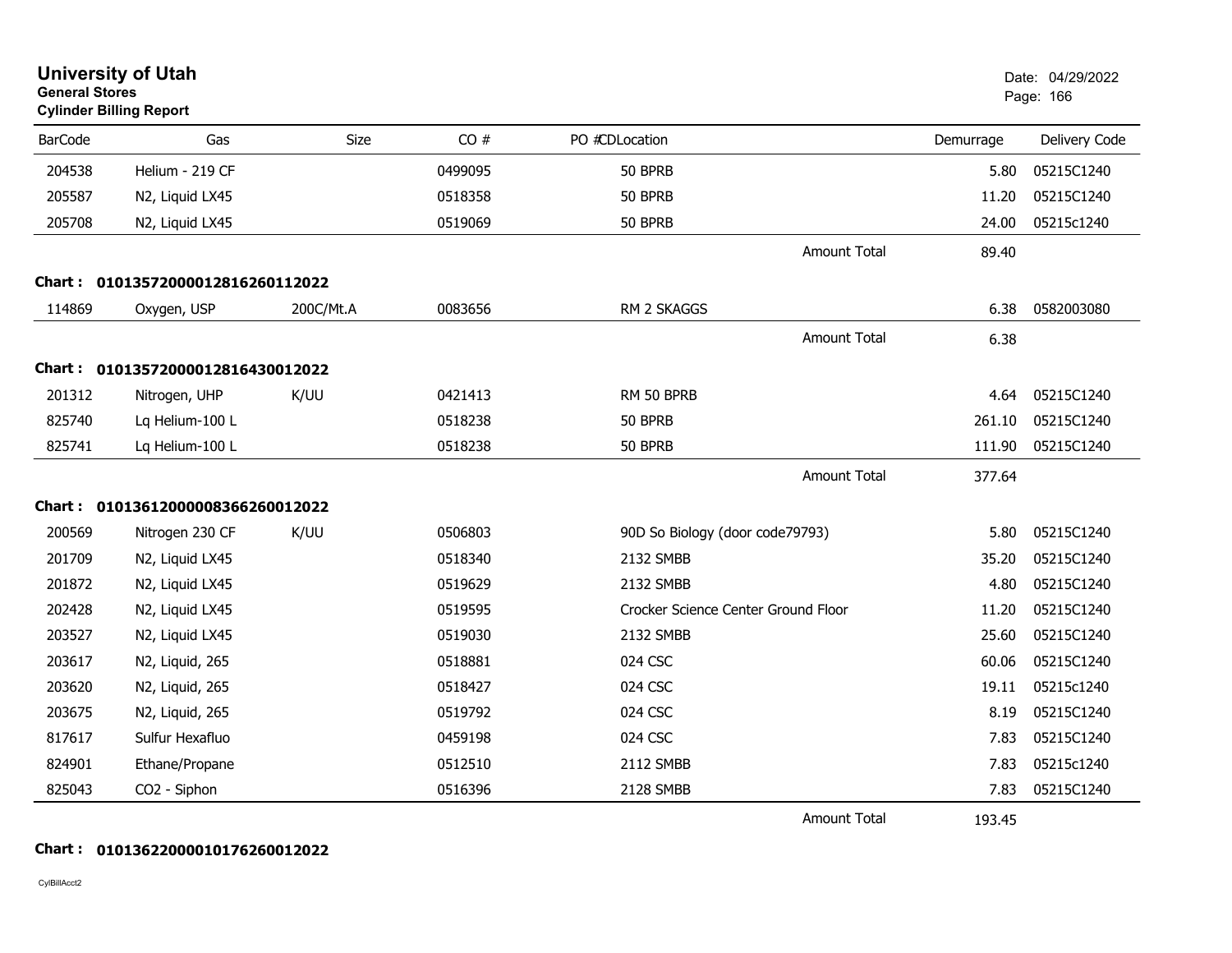| <b>General Stores</b> | <b>University of Utah</b><br><b>Cylinder Billing Report</b> |             |         |                        |           | Date: 04/29/2022<br>Page: 167 |
|-----------------------|-------------------------------------------------------------|-------------|---------|------------------------|-----------|-------------------------------|
| <b>BarCode</b>        | Gas                                                         | <b>Size</b> | CO#     | PO #CDLocation         | Demurrage | Delivery Code                 |
| 200558                | Nitrogen 230 CF                                             | K/UU        | 0519501 | <b>BLDG 585 RM140</b>  | 2.00      | 05215C1240                    |
| 200618                | Nitrogen 230 CF                                             |             | 0518855 | BLDG 585 RM 140        | 2.60      | 05215C1240                    |
| 200717                | Nitrogen 230 CF                                             |             | 0518855 | BLDG 585 RM 140        | 4.60      | 05215C1240                    |
| 200823                | Nitrogen 230 CF                                             |             | 0515749 | BLDG 585 RM 140        | 5.80      | 05215C1240                    |
| 200985                | Nitrogen 230 CF                                             |             | 0518855 | BLDG 585 RM 140        | 2.60      | 05215C1240                    |
| 201094                | Nitrogen 230 CF                                             |             | 0519501 | <b>BLDG 585 RM140</b>  | 2.00      | 05215C1240                    |
| 201165                | Nitrogen 230 CF                                             |             | 0519501 | <b>BLDG 585 RM140</b>  | 2.00      | 05215C1240                    |
| 201176                | Argon                                                       |             | 0518454 | 585 RM 140             | 5.80      | 05215C1240                    |
| 201281                | Nitrogen 230 CF                                             |             | 0518855 | <b>BLDG 585 RM 140</b> | 2.60      | 05215C1240                    |
| 201546                | Nitrogen 230 CF                                             |             | 0495210 | BLDG 585 RM 140        | 5.80      | 05215C1240                    |
| 202058                | Nitrogen 230 CF                                             |             | 0519501 | <b>BLDG 585 RM140</b>  | 2.00      | 05215C1240                    |
| 202068                | Nitrogen 230 CF                                             |             | 0517780 | BLDG 585 RM 140        | 5.80      | 05215C1240                    |
| 202215                | Nitrogen 230 CF                                             |             | 0516796 | BLDG 585 RM 140        | 1.20      | 05215C1240                    |
| 202422                | Nitrogen 230 CF                                             |             | 0518454 | 585 RM 140             | 3.80      | 05215C1240                    |
| 202727                | Nitrogen 230 CF                                             |             | 0518855 | BLDG 585 RM 140        | 2.60      | 05215C1240                    |
| 202926                | Nitrogen 230 CF                                             |             | 0517780 | BLDG 585 RM 140        | 5.80      | 05215C1240                    |
| 202927                | Nitrogen 230 CF                                             |             | 0519501 | <b>BLDG 585 RM140</b>  | 2.00      | 05215C1240                    |
| 203686                | Nitrogen 230 CF                                             |             | 0517780 | BLDG 585 RM 140        | 5.80      | 05215C1240                    |
| 203837                | Argon                                                       |             | 0518454 | 585 RM 140             | 5.80      | 05215C1240                    |
| 203858                | Nitrogen 230 CF                                             |             | 0493239 | BLDG 585 RM 140        | 5.80      | 05215C1240                    |
| 203874                | Nitrogen 230 CF                                             |             | 0517780 | BLDG 585 RM 140        | 1.20      | 05215C1240                    |
| 205378                | Nitrogen 230 CF                                             |             | 0518454 | 585 RM 140             | 1.20      | 05215C1240                    |
| 205398                | Nitrogen 230 CF                                             |             | 0518454 | 585 RM 140             | 3.80      | 05215C1240                    |
| 205638                | Nitrogen 230 CF                                             |             | 0518454 | 585 RM 140             | 1.20      | 05215C1240                    |
| 825140                | Argon                                                       |             | 0513720 | 585 RM 140             | 7.83      | 05215C1240                    |
|                       |                                                             |             |         |                        | .         |                               |

Amount Total

91.63

## **Chart : 01013622000010176260412022**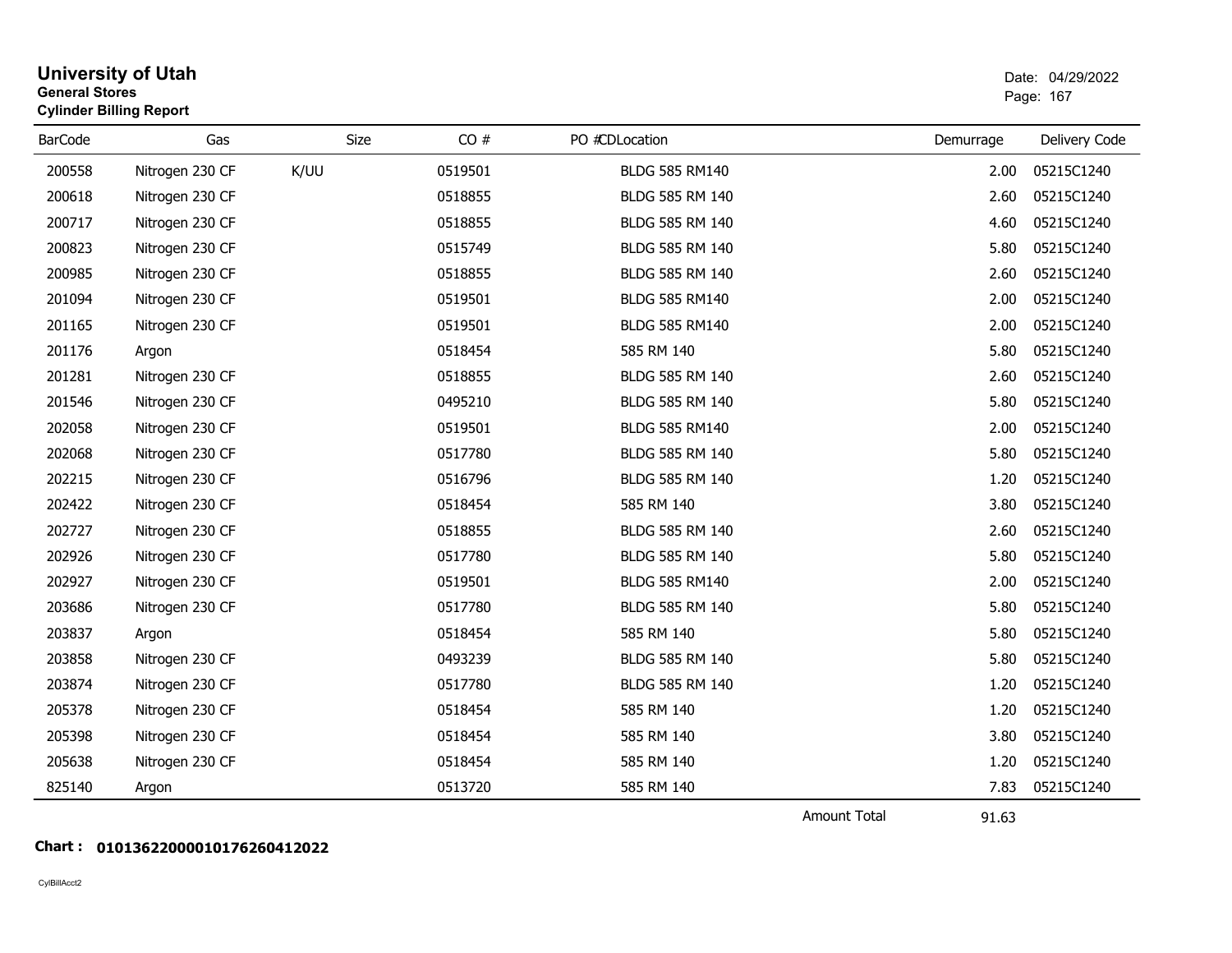| <b>General Stores</b> | <b>Cylinder Billing Report</b>    |           |         |                                     |           | Page: 168     |
|-----------------------|-----------------------------------|-----------|---------|-------------------------------------|-----------|---------------|
| <b>BarCode</b>        | Gas                               | Size      | CO#     | PO #CDLocation                      | Demurrage | Delivery Code |
| 203518                | Helium - 110 CF                   | 125 CF/UU | 0328771 | 456 BLDG 570                        | 4.64      | 0570004560    |
|                       |                                   |           |         | <b>Amount Total</b>                 | 4.64      |               |
|                       | Chart: 01013632000174846260012022 |           |         |                                     |           |               |
| 200119                | Helium - UHP                      | K/UU      | 0516886 | A306 EEJ                            | 5.80      | 0565A03060    |
| 200230                | Nitrogen, UHP                     |           | 0323856 | 472 BPRB                            | 4.64      | 05215c1240    |
| 200480                | Hydrogen - UHP                    |           | 0454742 | 2400 ECCLES                         | 4.64      | 05215c1240    |
| 200866                | Nitrogen, UHP                     |           | 0500581 | A306 EEJ                            | 5.80      | 05215C1240    |
| 201308                | Helium - UHP                      |           | 0512486 | 2400 EIHG                           | 5.80      | 05215C1240    |
| 201497                | Zero Air                          |           | 0476226 | BLDG 565 RM A306 Attn: James Cox    | 5.80      | 05215C1240    |
| 201859                | Helium - UHP                      |           | 0516886 | A306 EEJ                            | 5.80      | 0565A03060    |
| 201869                | N2, Liquid LX45                   |           | 0516886 | A306 EEJ                            | 30.40     | 0565A03060    |
| 202154                | Hydrogen - UHP                    |           | 0423970 | 2400 EIHG                           | 4.64      | 05215C1240    |
| 203219                | Helium - UHP                      |           | 0512880 | 2400 EIHG- Attn: Quinton            | 5.80      | 05215C1240    |
| 203294                | N2, Liquid GP45                   |           | 0518553 | 2400 EIHG                           | 46.40     | 05215C1240    |
| 203781                | N2, Liquid GP45                   |           | 0516757 | 2400 EIHG                           | 44.80     | 0533021000    |
| 204284                | Nitrogen, UHP                     |           | 0500581 | A306 EEJ                            | 5.80      | 05215C1240    |
| 204400                | N2, Liquid LX45                   |           | 0519491 | A306 EEJ                            | 14.40     | 05215C1240    |
| 205273                | Nitrogen, UHP                     |           | 0502414 | 2400 Eccles BLDG 533                | 5.80      | 05215C1240    |
| 205291                | N2, Liquid GP45                   |           | 0519855 | 2400 EIHG                           | 1.60      | 05215C1240    |
| 821429                | Methane, UHP                      |           | 0482199 | BLDG 565 RM A306 Attn: Alan Maschek | 7.83      | 05215C1240    |
| 821676                | Zero Air                          |           | 0492050 | A306 EEJ                            | 7.83      | 05215C1240    |
| 825405                | Nitrogen, UHP                     |           | 0516886 | A306 EEJ                            | 7.83      | 0565A03060    |
|                       |                                   |           |         | <b>Amount Total</b>                 | 221.41    |               |
|                       | Chart: 01013642000005976260012022 |           |         |                                     |           |               |
| 201984                | Nitrogen, UHP                     | K/UU      | 0469234 | Bldg 585 Rm 112 Attn: Derek Warner  | 2.80      | 05215c1240    |
| 203028                | Nitrogen, UHP                     |           | 0469234 | Bldg 585 Rm 112 Attn: Derek Warner  | 2.80      | 05215c1240    |
| 205497                | Nitrogen, UHP                     |           | 0469234 | Bldg 585 Rm 112 Attn: Derek Warner  | 2.80      | 05215c1240    |
|                       |                                   |           |         |                                     |           |               |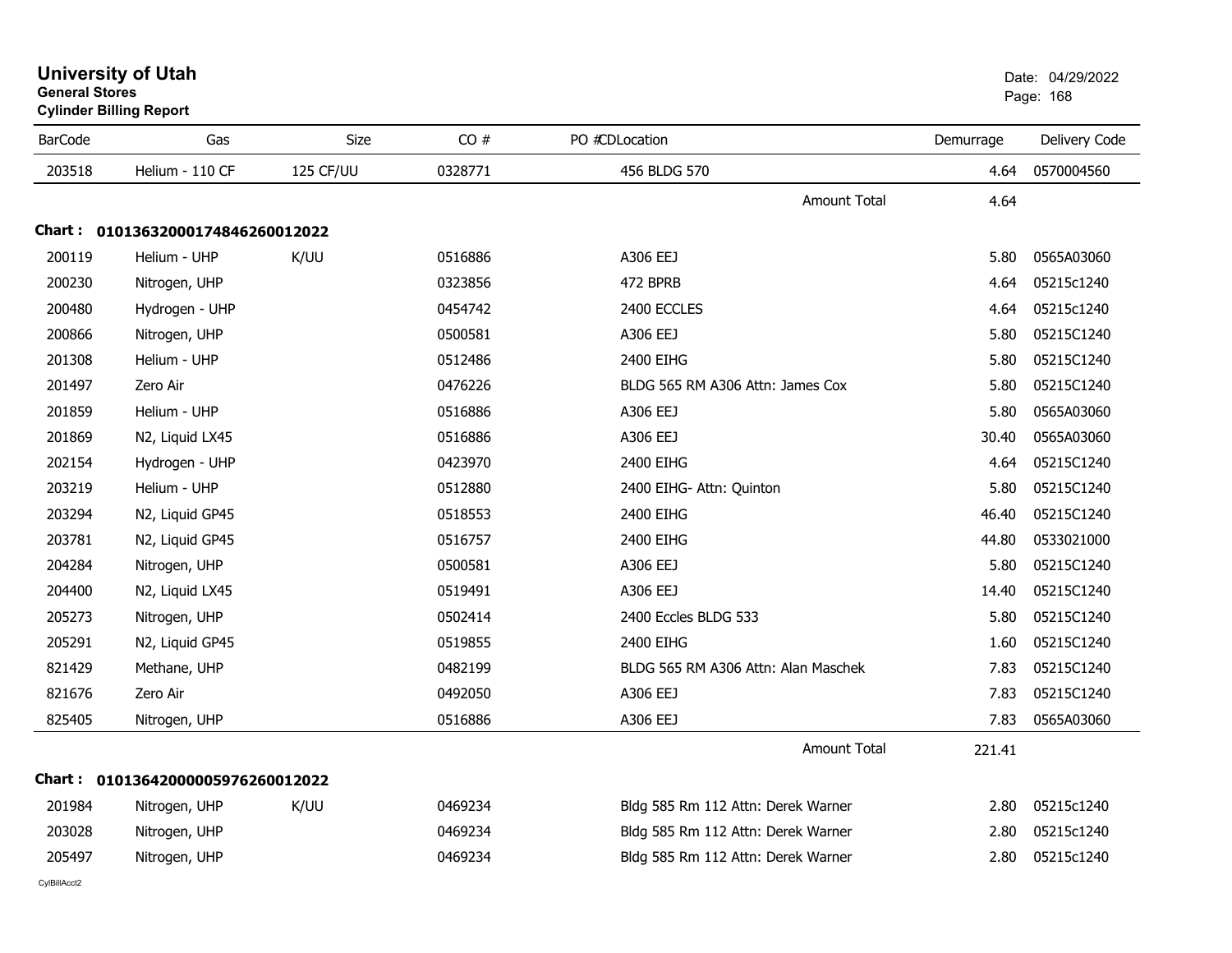# **Cylinder Billing Report**

| <b>BarCode</b> | Gas                               | Size | CO#     | PO #CDLocation   |                     | Demurrage | Delivery Code |
|----------------|-----------------------------------|------|---------|------------------|---------------------|-----------|---------------|
| 814327         | Nitrogen, UHP                     |      | 0435447 | BLDG 585 RM 112  |                     | 3.22      | 05215C1240    |
|                |                                   |      |         |                  | <b>Amount Total</b> | 11.62     |               |
|                | Chart: 01013652000010076260012022 |      |         |                  |                     |           |               |
| 201493         | CO2 - 50 Lb.                      | K/UU | 0511407 | 217 WIntrobe     |                     | 5.80      | 05215C1240    |
| 824649         | CO2 - 50 Lb.                      |      | 0511407 | 217 WIntrobe     |                     | 7.83      | 05215C1240    |
|                |                                   |      |         |                  | <b>Amount Total</b> | 13.63     |               |
|                | Chart: 01013662000174876260012022 |      |         |                  |                     |           |               |
| 200339         | Air - 233 CF                      | K/UU | 0402314 | 1502 SMBB        |                     | 4.64      | 05215C1240    |
| 200616         | Air - 233 CF                      |      | 0402314 | 1502 SMBB        |                     | 4.64      | 05215C1240    |
| 202051         | Air - 233 CF                      |      | 0356689 | 1502 SMBB        |                     | 4.64      | 05215C1240    |
|                |                                   |      |         |                  | <b>Amount Total</b> | 13.92     |               |
|                | Chart: 01013662000174876430012022 |      |         |                  |                     |           |               |
| 201080         | CO2 - 50 Lb.                      | K/UU | 0353473 | 1230 SMBB        |                     | 4.64      | 05215C1240    |
|                |                                   |      |         |                  | Amount Total        | 4.64      |               |
|                | Chart: 01013662500190246260012022 |      |         |                  |                     |           |               |
| 200426         | Oxygen, USP                       | K/UU | 0518250 | BLDG 151 RM 1037 |                     | 5.80      | 05215C1240    |
| 200537         | Oxygen, USP                       |      | 0518250 | BLDG 151 RM 1037 |                     | 0.20      | 05215C1240    |
| 201138         | Oxygen, USP                       |      | 0518250 | BLDG 151 RM 1037 |                     | 5.80      | 05215C1240    |
| 202091         | Oxygen, USP                       |      | 0518250 | BLDG 151 RM 1037 |                     | 5.80      | 05215C1240    |
| 203318         | Oxygen, USP                       |      | 0518250 | BLDG 151 RM 1037 |                     | 5.80      | 05215C1240    |
| 204495         | Oxygen, USP                       |      | 0518250 | BLDG 151 RM 1037 |                     | 5.80      | 05215C1240    |
| 205627         | Oxygen, USP                       |      | 0518250 | BLDG 151 RM 1037 |                     | 5.80      | 05215C1240    |
| 205830         | Oxygen, USP                       |      | 0518250 | BLDG 151 RM 1037 |                     | 1.20      | 05215C1240    |
| 205912         | Oxygen, USP                       |      | 0504859 | 1037 SMBB        |                     | 5.80      | 05215C1240    |
| 823955         | Oxygen, USP                       |      | 0505047 | 1037 SMBB        |                     | 7.83      | 05215C1240    |
|                |                                   |      |         |                  | <b>Amount Total</b> | 49.83     |               |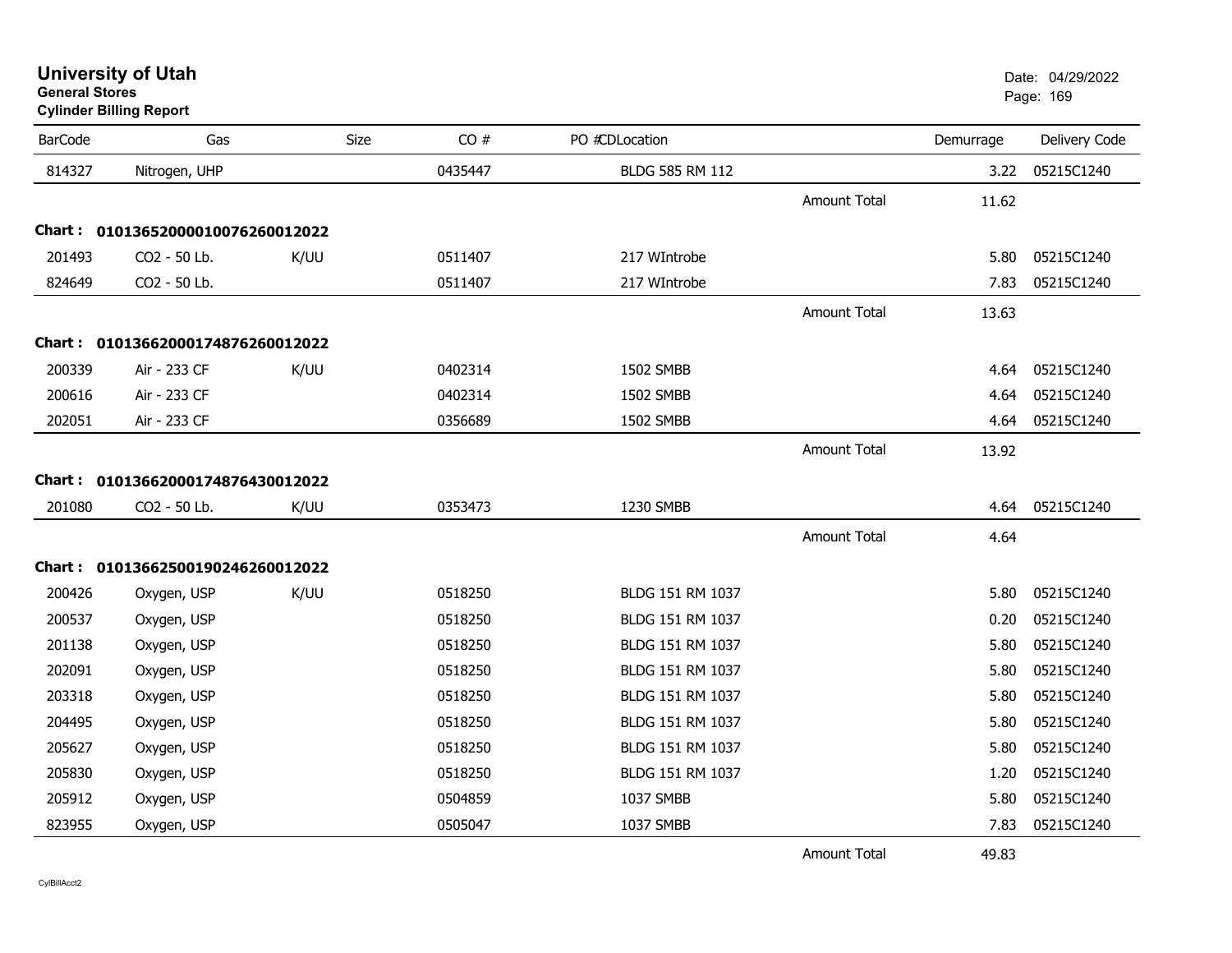|                | <b>University of Utah</b><br><b>General Stores</b><br><b>Cylinder Billing Report</b> |      |         |                                             |                     |           | Date: 04/29/2022<br>Page: 170 |  |
|----------------|--------------------------------------------------------------------------------------|------|---------|---------------------------------------------|---------------------|-----------|-------------------------------|--|
| <b>BarCode</b> | Gas                                                                                  | Size | CO#     | PO #CDLocation                              |                     | Demurrage | Delivery Code                 |  |
|                | Chart: 01013682000103316260012022                                                    |      |         |                                             |                     |           |                               |  |
| 200832         | Air - 233 CF                                                                         | K/UU | 0504873 | 5100 EEJ                                    |                     | 5.80      | 05215C1240                    |  |
| 200975         | 95% O2, 5% CO2                                                                       |      | 0504814 | 5100 EEJ                                    |                     | 5.80      | 0565041000                    |  |
| 201079         | 95% Air, 5% CO2                                                                      |      | 0512620 | <b>BLDG 585 RM 48D</b>                      |                     | 5.80      | 0582003010                    |  |
| 201574         | Air - 233 CF                                                                         |      | 0510957 | 1470 HCI RN                                 |                     | 5.80      | 05215C1240                    |  |
| 201580         | CO2 - 50 Lb.                                                                         |      | 0504873 | 5100 EEJ                                    |                     | 5.80      | 05215C1240                    |  |
| 202480         | 95% N2, 5% CO2                                                                       |      | 0512996 | 5122 EEJ                                    |                     | 5.80      | 05215C1240                    |  |
| 202518         | CO2 - 50 Lb.                                                                         |      | 0503966 | 1410 HCI                                    |                     | 5.80      | 05215C1240                    |  |
| 202815         | Air - 233 CF                                                                         |      | 0517824 | 1410 HCI                                    |                     | 5.80      | 0555113760                    |  |
| 205855         | Oxygen - 20 CF                                                                       |      | 0461776 | <b>BLDG 585 RM 55</b>                       |                     | 4.64      | 05215C1240                    |  |
| 816175         | CO2 - 50 Lb.                                                                         |      | 0448726 | 1410 HCI                                    |                     | 9.57      | 05215C1240                    |  |
| 821583         | CO <sub>2</sub> - 50 Lb.                                                             |      | 0484669 | 1410 HCI                                    |                     | 7.83      | 05215C1240                    |  |
| 821584         | CO2 - 50 Lb.                                                                         |      | 0484669 | 1410 HCI                                    |                     | 7.83      | 05215C1240                    |  |
| 825283         | 95% N2, 5% CO2                                                                       |      | 0515289 | 5122 EEJ                                    |                     | 7.83      | 05215C1240                    |  |
|                |                                                                                      |      |         |                                             | <b>Amount Total</b> | 84.10     |                               |  |
|                | Chart: 01013682500074976260012022                                                    |      |         |                                             |                     |           |                               |  |
| 200595         | CO2 - 50 Lb.                                                                         | K/UU | 0477043 | <b>HCI 1410</b>                             |                     | 5.80      | 05215C1240                    |  |
| 201132         | Oxygen, USP                                                                          |      | 0465105 | <b>BLDG 585 RM 55</b>                       |                     | 5.80      | 05215C1240                    |  |
| 201696         | 95% O2, 5% CO2                                                                       |      | 0465105 | <b>BLDG 585 RM 55</b>                       |                     | 5.80      | 05215C1240                    |  |
| 201919         | Oxygen, USP                                                                          |      | 0465105 | BLDG 585 RM 55                              |                     | 5.80      | 05215C1240                    |  |
| 818340         | CO <sub>2</sub> - 50 Lb.                                                             |      | 0464610 | 55 BLDG 585                                 |                     | 7.83      | 05215C1240                    |  |
|                |                                                                                      |      |         |                                             | <b>Amount Total</b> | 31.03     |                               |  |
|                | Chart: 01013692000012856260012022                                                    |      |         |                                             |                     |           |                               |  |
| 200304         | Argon - UHP                                                                          | K/UU | 0387067 | A306 EEJ                                    |                     | 4.64      | 05215c1240                    |  |
| 810147         | Res. Methane                                                                         |      | 0396240 | A306 EEJ                                    |                     | 15.95     | 05215C1240                    |  |
| 811542         | Nitrogen, UHP                                                                        |      | 0416281 | A306 JMRB, Attn: James Cox, Cell Imaging Co |                     | 6.38      | 05215C1240                    |  |
|                |                                                                                      |      |         |                                             | <b>Amount Total</b> | 26.97     |                               |  |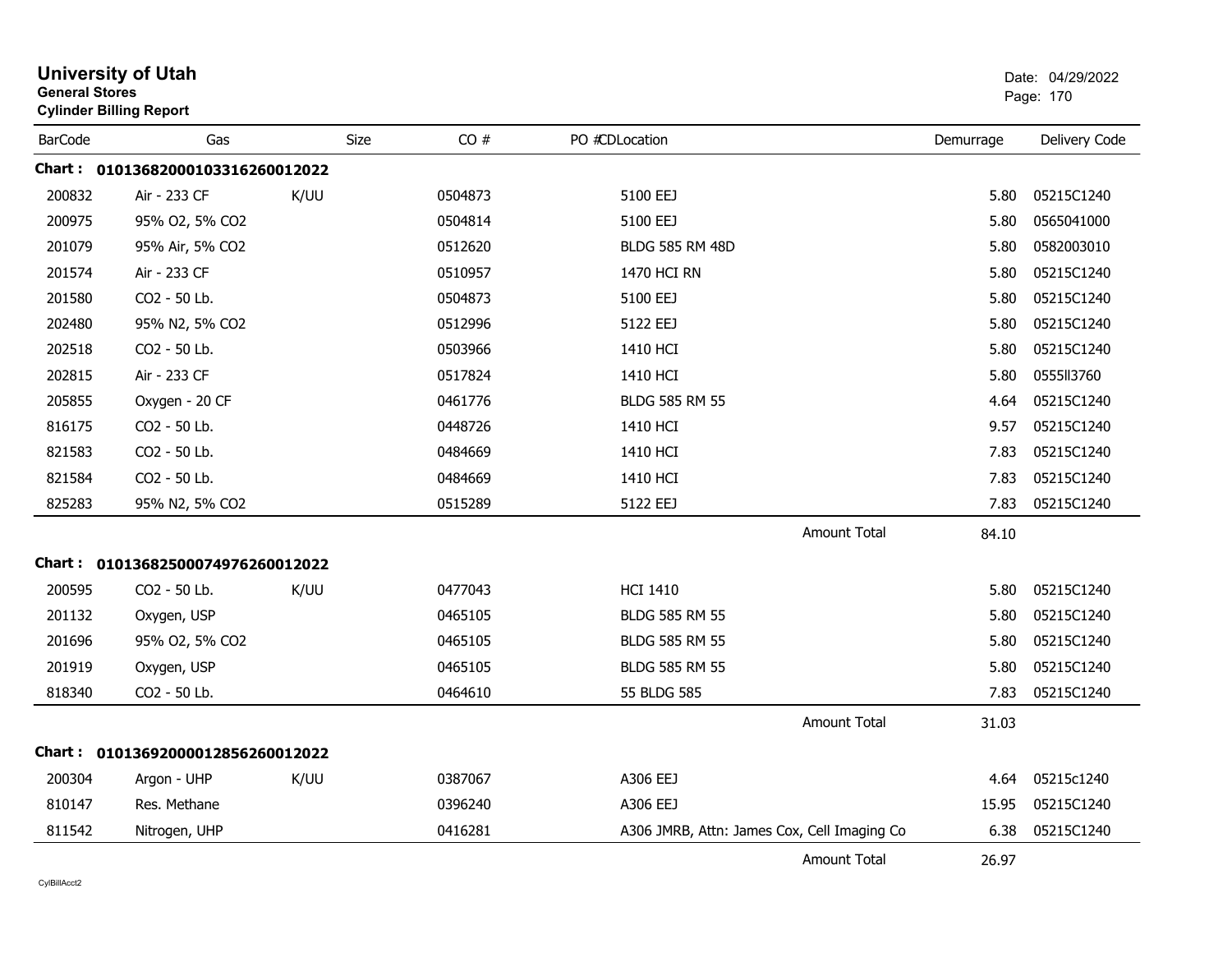|                | <b>University of Utah</b><br><b>General Stores</b><br><b>Cylinder Billing Report</b> |             |         |                    |                     |           | Date: 04/29/2022<br>Page: 171 |
|----------------|--------------------------------------------------------------------------------------|-------------|---------|--------------------|---------------------|-----------|-------------------------------|
| <b>BarCode</b> | Gas                                                                                  | <b>Size</b> | CO#     | PO #CDLocation     |                     | Demurrage | Delivery Code                 |
|                | Chart: 01013706100066456260312022                                                    |             |         |                    |                     |           |                               |
| 200060         | CO2 - 50 Lb.                                                                         | K/UU        | 0519088 | <b>356 BPRB</b>    |                     | 3.20      | 0531004010                    |
| 200735         | CO2 - 50 Lb.                                                                         |             | 0518011 | <b>356 BPRB</b>    |                     | 5.80      | 0531004010                    |
| 200827         | CO <sub>2</sub> - 50 Lb.                                                             |             | 0518011 | <b>356 BPRB</b>    |                     | 2.60      | 0531004010                    |
| 200912         | CO2 - 50 Lb.                                                                         |             | 0517284 | <b>356 BPRB</b>    |                     | 1.20      | 0531004010                    |
| 200912         | CO2 - 50 Lb.                                                                         |             | 0519088 | <b>356 BPRB</b>    |                     | 3.20      | 0531004010                    |
| 201004         | CO2 - 50 Lb.                                                                         |             | 0518522 | <b>356 BPRB</b>    |                     | 5.80      | 0531004010                    |
| 201223         | CO2 - 50 Lb.                                                                         |             | 0518522 | <b>356 BPRB</b>    |                     | 5.80      | 0531004010                    |
| 203571         | N2, Liquid LX45                                                                      |             | 0519390 | 374 BPRB Deans Lab |                     | 16.00     | 0531004010                    |
| 203575         | N2, Liquid LX45                                                                      |             | 0518594 | 374 BPRB Deans lab |                     | 30.40     | 0531004010                    |
| 203846         | CO2 - 50 Lb.                                                                         |             | 0512571 | 374A BPRB          |                     | 5.80      | 0531004010                    |
| 204586         | CO2 - 50 Lb.                                                                         |             | 0518773 | <b>356 BPRB</b>    |                     | 4.60      | 0531004010                    |
| 825534         | CO2 - 50 Lb.                                                                         |             | 0518249 | BLDG 570 RM 356    |                     | 3.51      | 0531004010                    |
|                |                                                                                      |             |         |                    | <b>Amount Total</b> | 87.91     |                               |
|                | Chart: 01013912000281376260012022                                                    |             |         |                    |                     |           |                               |
| 201610         | CO2 - 50 Lb.                                                                         | K/UU        | 0498727 | VA BLDG 2 RM 2A19  |                     | 5.80      | 05213B1100                    |
| 204266         | CO2 - 50 Lb.                                                                         |             | 0498727 | VA BLDG 2 RM 2A19  |                     | 5.80      | 05213B1100                    |
| 205566         | CO2 - 50 Lb.                                                                         |             | 0498727 | VA BLDG 2 RM 2A19  |                     | 5.80      | 05213B1100                    |
| 205667         | CO2 - 50 Lb.                                                                         |             | 0498727 | VA BLDG 2 RM 2A19  |                     | 5.80      | 05213B1100                    |
|                |                                                                                      |             |         |                    | <b>Amount Total</b> | 23.20     |                               |
|                | Chart: 01013932000179396530412022                                                    |             |         |                    |                     |           |                               |
| 204259         | Acetylene - MC                                                                       | MC/UU       | 0499664 |                    |                     | 5.80      | 0854000000                    |
| 813874         | Carbon Monoxide                                                                      |             | 0430185 |                    |                     | 7.54      | 0854000000                    |
|                |                                                                                      |             |         |                    | <b>Amount Total</b> | 13.34     |                               |
|                | Chart: 01013932000179396530812022                                                    |             |         |                    |                     |           |                               |
| 203593         | Oxygen - 20 CF                                                                       | 23 CF - UU  | 0468670 |                    |                     | 5.80      | 0854000000                    |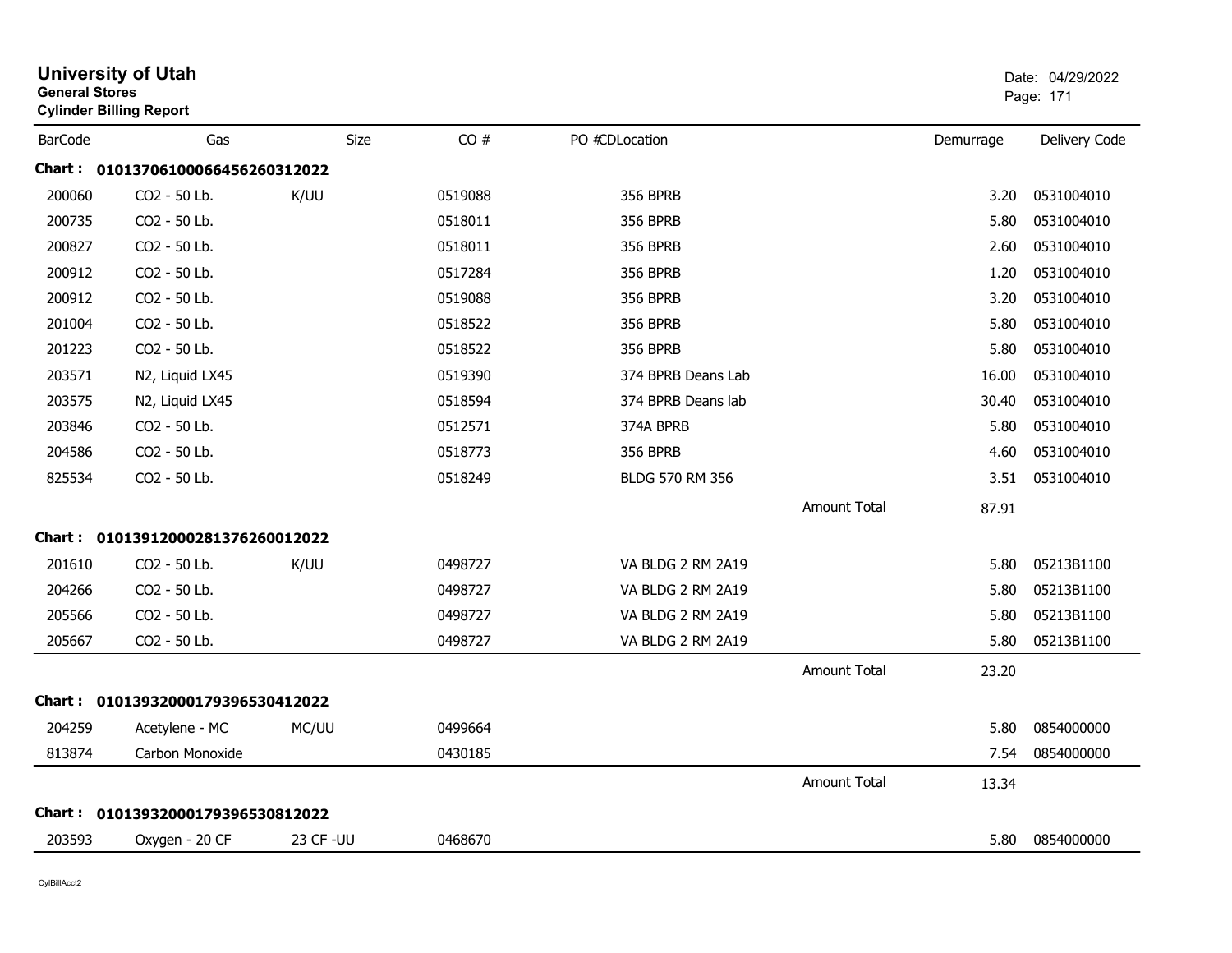|                | <b>University of Utah</b><br><b>General Stores</b><br><b>Cylinder Billing Report</b> |           |         |                                              |           | Date: 04/29/2022<br>Page: 172 |  |
|----------------|--------------------------------------------------------------------------------------|-----------|---------|----------------------------------------------|-----------|-------------------------------|--|
| <b>BarCode</b> | Gas                                                                                  | Size      | CO#     | PO #CDLocation                               | Demurrage | Delivery Code                 |  |
|                |                                                                                      |           |         | <b>Amount Total</b>                          | 5.80      |                               |  |
|                | Chart: 01014146000221276260012022                                                    |           |         |                                              |           |                               |  |
| 200478         | CO2 - 50 Lb.                                                                         | K/UU      | 0502044 | S6631 Moran                                  | 5.80      | 0523000000                    |  |
| 201307         | N2, Liquid LX45                                                                      |           | 0518299 | S6630 Moran Eye Ctr                          | 46.40     | 0523000000                    |  |
| 202906         | N2, Liquid LX45                                                                      |           | 0519299 | S6623 MORAN                                  | 22.40     | 0523000000                    |  |
| 202907         | N2, Liquid LX45                                                                      |           | 0519299 | S6623 MORAN                                  | 22.40     | 0523000000                    |  |
| 203276         | N2, Liquid LX45                                                                      |           | 0517723 | S6630 Moran ye Ctr                           | 24.00     | 0523000000                    |  |
| 204593         | CO2 - 50 Lb.                                                                         |           | 0509358 | S6631 Moran                                  | 5.80      | 0523000000                    |  |
| 807497         | CO2 - Inst. Gra                                                                      |           | 0312031 | PUT N2 IN ROOM #S6680 AND CO3 IN ROOM        | 6.38      | 0523000000                    |  |
|                |                                                                                      |           |         | <b>Amount Total</b>                          | 133.18    |                               |  |
|                | Chart: 01014311001136056240112022                                                    |           |         |                                              |           |                               |  |
| 824052         | Oxygen, USP - E                                                                      | E/MT. AIR | 0506352 | 115 HPER - W                                 | 7.83      | 0090000000                    |  |
| 824055         | Oxygen, USP - E                                                                      |           | 0506352 | 115 HPER - W                                 | 7.83      | 0090000000                    |  |
|                |                                                                                      |           |         | <b>Amount Total</b>                          | 15.66     |                               |  |
|                | Chart: 01014312000004466260012022                                                    |           |         |                                              |           |                               |  |
| 202531         | Oxygen, USP - E                                                                      | E/UU      | 0284642 |                                              | 4.64      | 0092002510                    |  |
|                |                                                                                      |           |         | <b>Amount Total</b>                          | 4.64      |                               |  |
|                | Chart: 0101452500059316540626002022                                                  |           |         |                                              |           |                               |  |
| 203319         | Oxygen, USP                                                                          | K/UU      | 0487611 | LL616 HCI - RS Vivarium                      | 5.80      | 0555113760                    |  |
|                |                                                                                      |           |         | <b>Amount Total</b>                          | 5.80      |                               |  |
|                | Chart: 0101452500059317800626002022                                                  |           |         |                                              |           |                               |  |
| 200662         | CO2 - 50 Lb.                                                                         | K/UU      | 0508347 | 3413 HCI                                     | 5.80      | 0555113760                    |  |
| 201235         | Oxygen, USP - E                                                                      |           | 0512910 | HCI-Research North vivarium- hallway cabinet | 5.80      | 0555LL3760                    |  |
| 201241         | Oxygen, USP - E                                                                      |           | 0512910 | HCI-Research North vivarium- hallway cabinet | 5.80      | 0555LL3760                    |  |
| 202044         | Oxygen, USP                                                                          |           | 0512683 | LL616 HCI RS- Vivarium                       | 5.80      | 0555LL3760                    |  |
| 202400         | Oxygen, USP - E                                                                      |           | 0512910 | HCI-Research North vivarium- hallway cabinet | 5.80      | 0555LL3760                    |  |
| CvIBillAcct2   |                                                                                      |           |         |                                              |           |                               |  |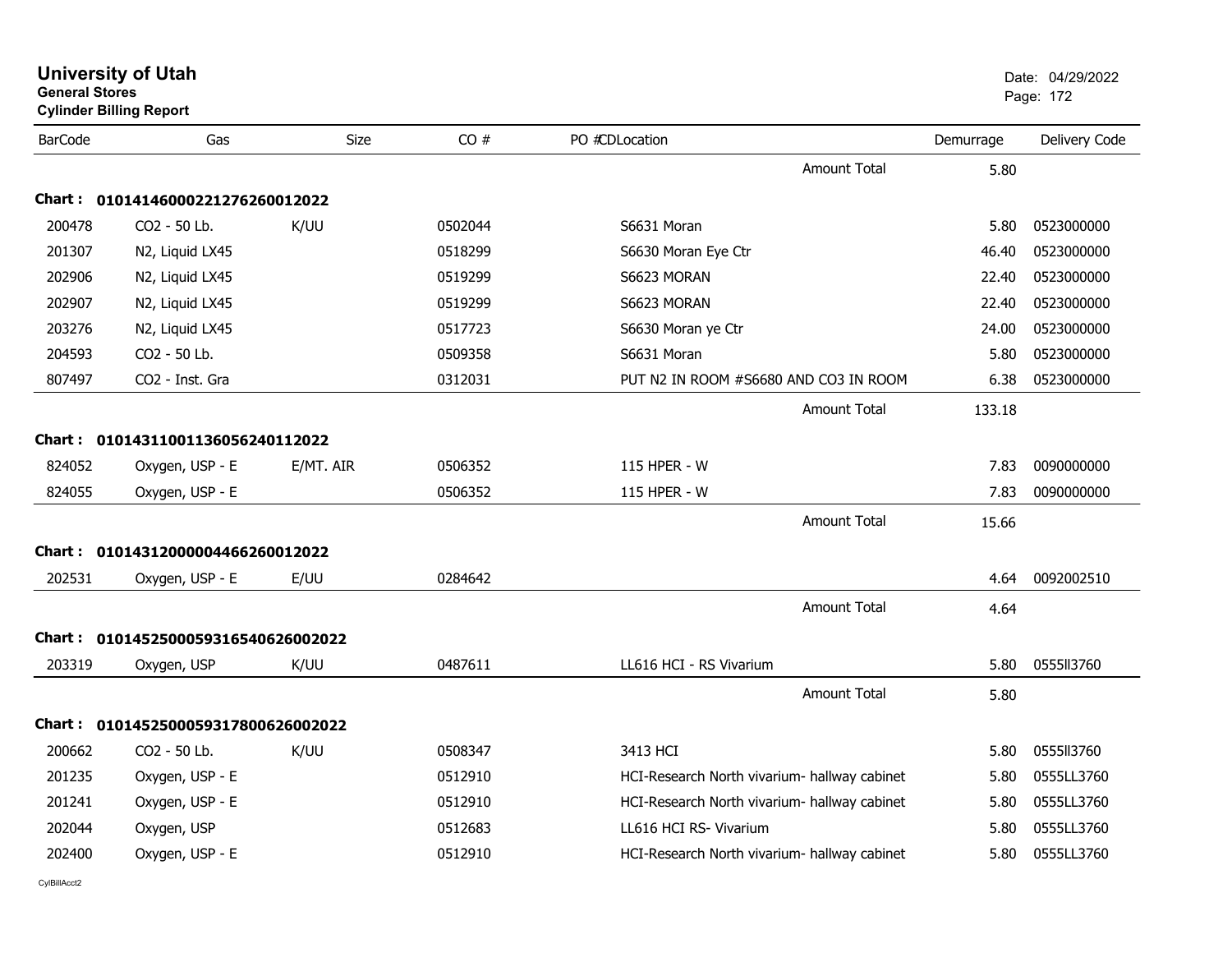### **University of Utah** Date: 04/29/2022 **General Stores**end and the state of the state of the state of the state of the state of the state of the state of the state of the state of the state of the state of the state of the state of the state of the state of the state of the st **Cylinder Billing Report**

| <b>BarCode</b> | Gas                                 | <b>Size</b> | CO#     | PO #CDLocation                               | Demurrage | Delivery Code |
|----------------|-------------------------------------|-------------|---------|----------------------------------------------|-----------|---------------|
| 202408         | Oxygen, USP - E                     |             | 0512910 | HCI-Research North vivarium- hallway cabinet | 5.80      | 0555LL3760    |
| 202532         | Oxygen, USP - E                     |             | 0512910 | HCI-Research North vivarium- hallway cabinet | 5.80      | 0555LL3760    |
| 202533         | Oxygen, USP - E                     |             | 0512910 | HCI-Research North vivarium- hallway cabinet | 5.80      | 0555LL3760    |
| 202544         | Oxygen, USP - E                     |             | 0512910 | HCI-Research North vivarium- hallway cabinet | 5.80      | 0555LL3760    |
| 202686         | Oxygen, USP - E                     |             | 0512910 | HCI-Research North vivarium- hallway cabinet | 5.80      | 0555LL3760    |
| 202992         | Oxygen, USP - E                     |             | 0512910 | HCI-Research North vivarium- hallway cabinet | 5.80      | 0555LL3760    |
| 203037         | Oxygen, USP                         |             | 0512683 | LL616 HCI RS- Vivarium                       | 5.80      | 0555LL3760    |
| 203116         | Oxygen, USP - E                     |             | 0512910 | HCI-Research North vivarium- hallway cabinet | 5.80      | 0555LL3760    |
| 203141         | Oxygen, USP - E                     |             | 0512910 | HCI-Research North vivarium- hallway cabinet | 5.80      | 0555LL3760    |
| 203280         | Oxygen, USP - E                     |             | 0512910 | HCI-Research North vivarium- hallway cabinet | 5.80      | 0555LL3760    |
| 203406         | Oxygen, USP - E                     |             | 0512910 | HCI-Research North vivarium- hallway cabinet | 5.80      | 0555LL3760    |
| 203414         | Oxygen, USP - E                     |             | 0512910 | HCI-Research North vivarium- hallway cabinet | 5.80      | 0555LL3760    |
| 203913         | Oxygen, USP                         |             | 0512683 | LL616 HCI RS- Vivarium                       | 5.80      | 0555LL3760    |
| 204503         | Oxygen, USP - E                     |             | 0512910 | HCI-Research North vivarium- hallway cabinet | 5.80      | 0555LL3760    |
| 204505         | Oxygen, USP - E                     |             | 0512910 | HCI-Research North vivarium- hallway cabinet | 5.80      | 0555LL3760    |
| 204694         | Oxygen, USP - E                     |             | 0512910 | HCI-Research North vivarium- hallway cabinet | 5.80      | 0555LL3760    |
| 205810         | Oxygen, USP - E                     |             | 0512910 | HCI-Research North vivarium- hallway cabinet | 5.80      | 0555LL3760    |
| 205811         | Oxygen, USP - E                     |             | 0512910 | HCI-Research North vivarium- hallway cabinet | 5.80      | 0555LL3760    |
| 205852         | Oxygen, USP - E                     |             | 0512910 | HCI-Research North vivarium- hallway cabinet | 5.80      | 0555LL3760    |
| 205856         | Oxygen, USP - E                     |             | 0512910 | HCI-Research North vivarium- hallway cabinet | 5.80      | 0555LL3760    |
|                |                                     |             |         | <b>Amount Total</b>                          | 145.00    |               |
| Chart : _      | 01014526000234986260012022          |             |         |                                              |           |               |
| 201477         | CO2 - 50 Lb.                        | K/UU        | 0516231 | 3413 HCI RN- Dr. Trudy Oliver's lab          | 5.80      | 0555LL3760    |
|                |                                     |             |         | <b>Amount Total</b>                          | 5.80      |               |
|                | Chart: 0101462500059317350626002022 |             |         |                                              |           |               |
| 203687         | CO2 - 50 Lb.                        | K/UU        | 0518915 | 2747 HCI                                     | 4.60      | 0555113760    |
| 204732         | CO2 - 50 Lb.                        |             | 0518915 | 2747 HCI                                     | 4.60      | 0555113760    |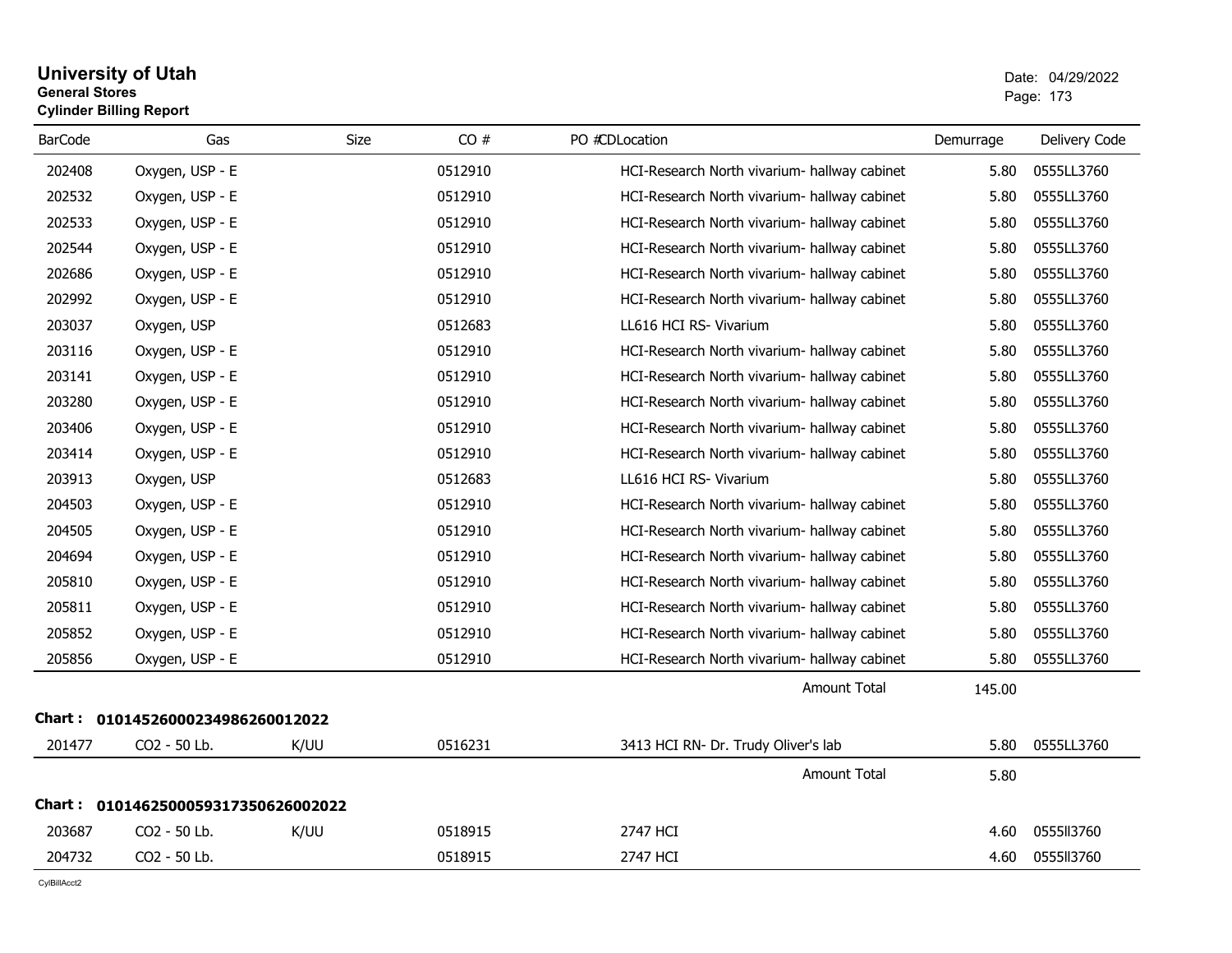| <b>University of Utah</b> |  |  |
|---------------------------|--|--|
|---------------------------|--|--|

| <b>BarCode</b> | Gas                               | Size            | CO#     | PO #CDLocation                            | Demurrage | Delivery Code |
|----------------|-----------------------------------|-----------------|---------|-------------------------------------------|-----------|---------------|
|                |                                   |                 |         | <b>Amount Total</b>                       | 9.20      |               |
|                | Chart: 01014636000234926260012022 |                 |         |                                           |           |               |
| 201581         | CO2 - 50 Lb.                      | <b>50 LB/UU</b> | 0498621 | 2747 HCI                                  | 1.20      | 0555113760    |
|                |                                   |                 |         | <b>Amount Total</b>                       | 1.20      |               |
|                | Chart: 01014652000005266260012022 |                 |         |                                           |           |               |
| 200773         | Oxygen, USP                       | K/UU            | 0484847 | 729 Arapeen Rm 1520                       | 5.80      | 0888004010    |
| 202691         | Acetylene, CF                     |                 | 0460518 | 729 ARAPEEN DR #1520                      | 4.64      | 0888004010    |
| 202877         | Argon                             |                 | 0517582 | 729 ARAPEEN #1520 (BLDG 888)              | 5.80      | 0888004010    |
| 820843         | 25%Co2 75%Argon                   |                 | 0501946 | 729 Arapeen RM 1520 (BLDG 888)            | 7.83      | 0888004010    |
| 823008         | Argon                             |                 | 0495947 | 729 Arapeen RM 1520                       | 7.83      | 0888004010    |
|                |                                   |                 |         | <b>Amount Total</b>                       | 31.90     |               |
|                | Chart: 01014782000206446250012022 |                 |         |                                           |           |               |
| 200906         | Oxygen, USP                       | K/UU            | 0516670 | 1078 S 300 E SLC UT Liberty Dental Clinic | 5.80      | 0840000000    |
| 201985         | Oxygen, USP                       |                 | 0516670 | 1078 S 300 E SLC UT Liberty Dental Clinic | 5.80      | 0840000000    |
| 204744         | Oxygen, USP                       |                 | 0511207 | 1078 S 300 E                              | 5.80      | 0840000000    |
| 824098         | Nitrous Oxide                     |                 | 0506925 | 1078 S 300 E                              | 7.83      | 0840000000    |
|                |                                   |                 |         | <b>Amount Total</b>                       | 25.23     |               |
|                | Chart: 01014782000206446260012022 |                 |         |                                           |           |               |
| 202335         | Nitrous Oxide                     | K/UU            | 0451123 | 3690 S. Main, BLDG 3502                   | 4.64      | 0840000000    |
| 203088         | Oxygen, USP - E                   |                 | 0469603 | 537 S Wakara Way First floor Oral Surgery | 5.80      | 0840000000    |
| 205898         | Oxygen, USP                       |                 | 0516022 | 3690 SO MAIN                              | 5.80      | 0840000000    |
| 205904         | Oxygen, USP                       |                 | 0516022 | 3690 SO MAIN                              | 5.80      | 0840000000    |
| 819017         | Nitrous Oxide                     |                 | 0474187 | 1078 SO 300 E                             | 7.83      | 0840000000    |
| 824994         | Nitrous Oxide                     |                 | 0513243 | 3690 MAIN                                 | 7.83      | 0840000000    |
|                |                                   |                 |         | $ -$                                      |           |               |

Amount Total37.70

### **Chart : 01014782000244156260012022**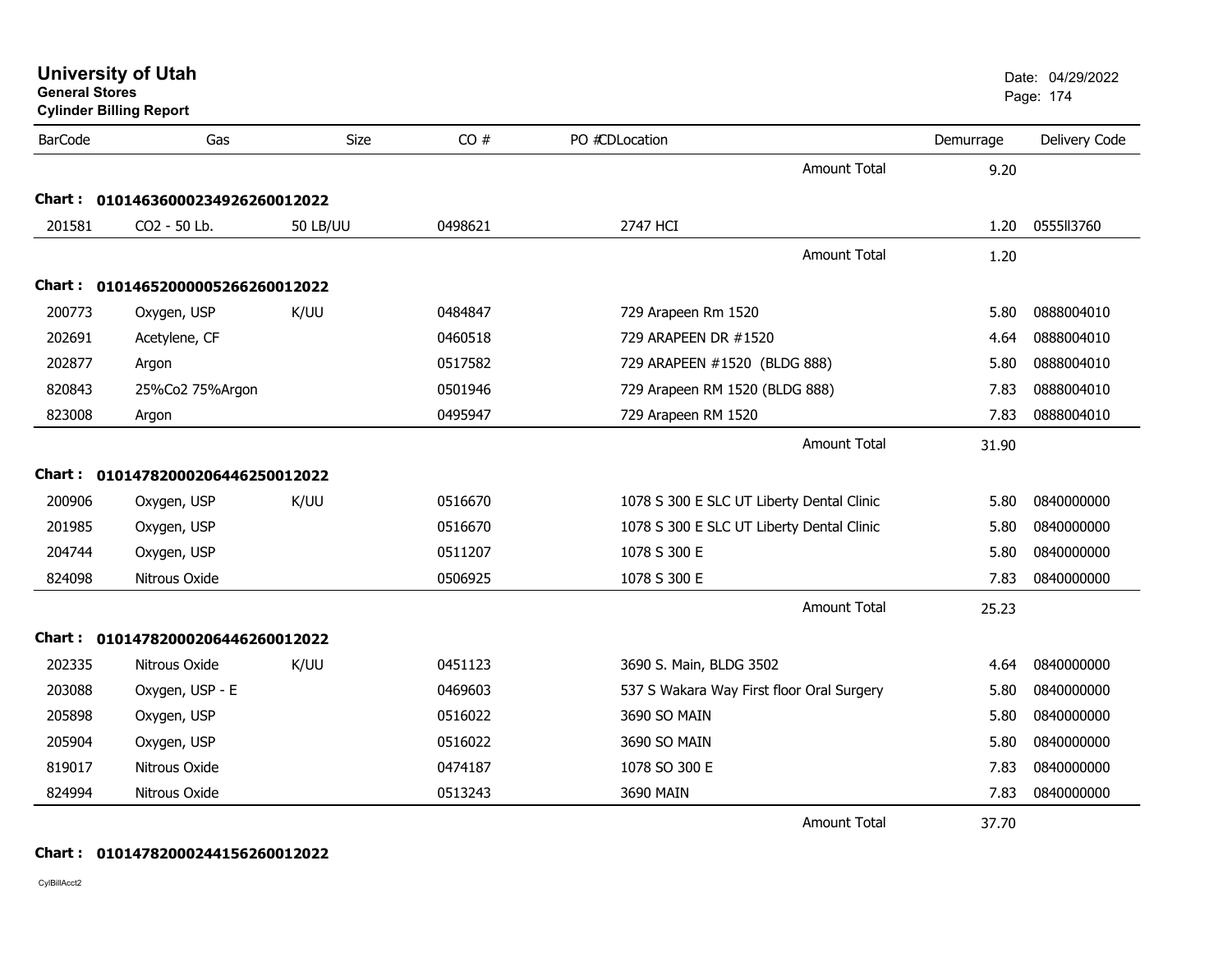| <b>General Stores</b> | <b>Cylinder Billing Report</b>    |             |         |                                  |           | Page: 175     |
|-----------------------|-----------------------------------|-------------|---------|----------------------------------|-----------|---------------|
| <b>BarCode</b>        | Gas                               | <b>Size</b> | CO#     | PO #CDLocation                   | Demurrage | Delivery Code |
| 201115                | Oxygen, USP                       | K/UU        | 0506509 | 530 WAKARA WAY                   | 5.80      | 0840000000    |
| 202334                | Nitrous Oxide                     |             | 0513084 | 530 WAKARA - DOCK                | 5.80      | 0840000000    |
| 202647                | Oxygen, USP                       |             | 0513084 | 530 WAKARA - DOCK                | 5.80      | 0840000000    |
| 202720                | Oxygen, USP                       |             | 0513084 | 530 WAKARA - DOCK                | 5.80      | 0840000000    |
| 202828                | Oxygen, USP                       |             | 0513084 | 530 WAKARA - DOCK                | 5.80      | 0840000000    |
| 203326                | Oxygen, USP                       |             | 0513084 | 530 WAKARA - DOCK                | 5.80      | 0840000000    |
| 205298                | Oxygen, USP                       |             | 0513084 | 530 WAKARA - DOCK                | 5.80      | 0840000000    |
| 205571                | Nitrous Oxide                     |             | 0506509 | 530 WAKARA WAY                   | 5.80      | 0840000000    |
| 205573                | Nitrous Oxide                     |             | 0506509 | 530 WAKARA WAY                   | 5.80      | 0840000000    |
| 205824                | Oxygen, USP                       |             | 0513084 | 530 WAKARA - DOCK                | 5.80      | 0840000000    |
| 205913                | Oxygen, USP                       |             | 0513084 | 530 WAKARA - DOCK                | 5.80      | 0840000000    |
| 822339                | Oxygen, USP - E                   |             | 0502541 |                                  | 7.83      | 0840000000    |
| 823332                | Oxygen, USP - E                   |             | 0502541 |                                  | 7.83      | 0840000000    |
| 823957                | Oxygen, USP                       |             | 0505046 | 530 WAKARA - DOCK                | 7.83      | 0840000000    |
| 824099                | Nitrous Oxide                     |             | 0513084 | 530 WAKARA - DOCK                | 7.83      | 0840000000    |
|                       |                                   |             |         | <b>Amount Total</b>              | 95.12     |               |
|                       | Chart: 01014782000340496260012022 |             |         |                                  |           |               |
| 202897                | Nitrous Oxide-E                   | E/UU        | 0509348 | 168 N 1950 WEST #202 - ROSE PARK | 5.80      | 0840000000    |
| 202899                | Nitrous Oxide-E                   |             | 0505567 | 168 N 1950 WEST #202 - ROSE PARK | 5.80      | 0840000000    |
| 202999                | Nitrous Oxide-E                   |             | 0517671 | 168 N 1950 WEST #202 - ROSE PARK | 5.80      | 0840000000    |
| 203002                | Nitrous Oxide-E                   |             | 0517671 | 168 N 1950 WEST #202 - ROSE PARK | 5.80      | 0840000000    |
| 203146                | Oxygen, USP - E                   |             | 0517671 | 168 N 1950 WEST #202 - ROSE PARK | 5.60      | 0840000000    |
| 203147                | Oxygen, USP - E                   |             | 0505004 | 168 N 1950 WEST #202 - ROSE PARK | 5.80      | 0840000000    |
| 203227                | Nitrous Oxide-E                   |             | 0513085 | 168 N 1950 WEST #202 - ROSE PARK | 5.80      | 0840000000    |
| 203409                | Oxygen, USP - E                   |             | 0517671 | 168 N 1950 WEST #202 - ROSE PARK | 5.60      | 0840000000    |
| 205320                | Oxygen, USP - E                   |             | 0517671 | 168 N 1950 WEST #202 - ROSE PARK | 5.60      | 0840000000    |
| 205385                | Oxygen, USP - E                   |             | 0517671 | 168 N 1950 WEST #202 - ROSE PARK | 5.60      | 0840000000    |

# **University of Utah** <br>
Date: 04/29/2022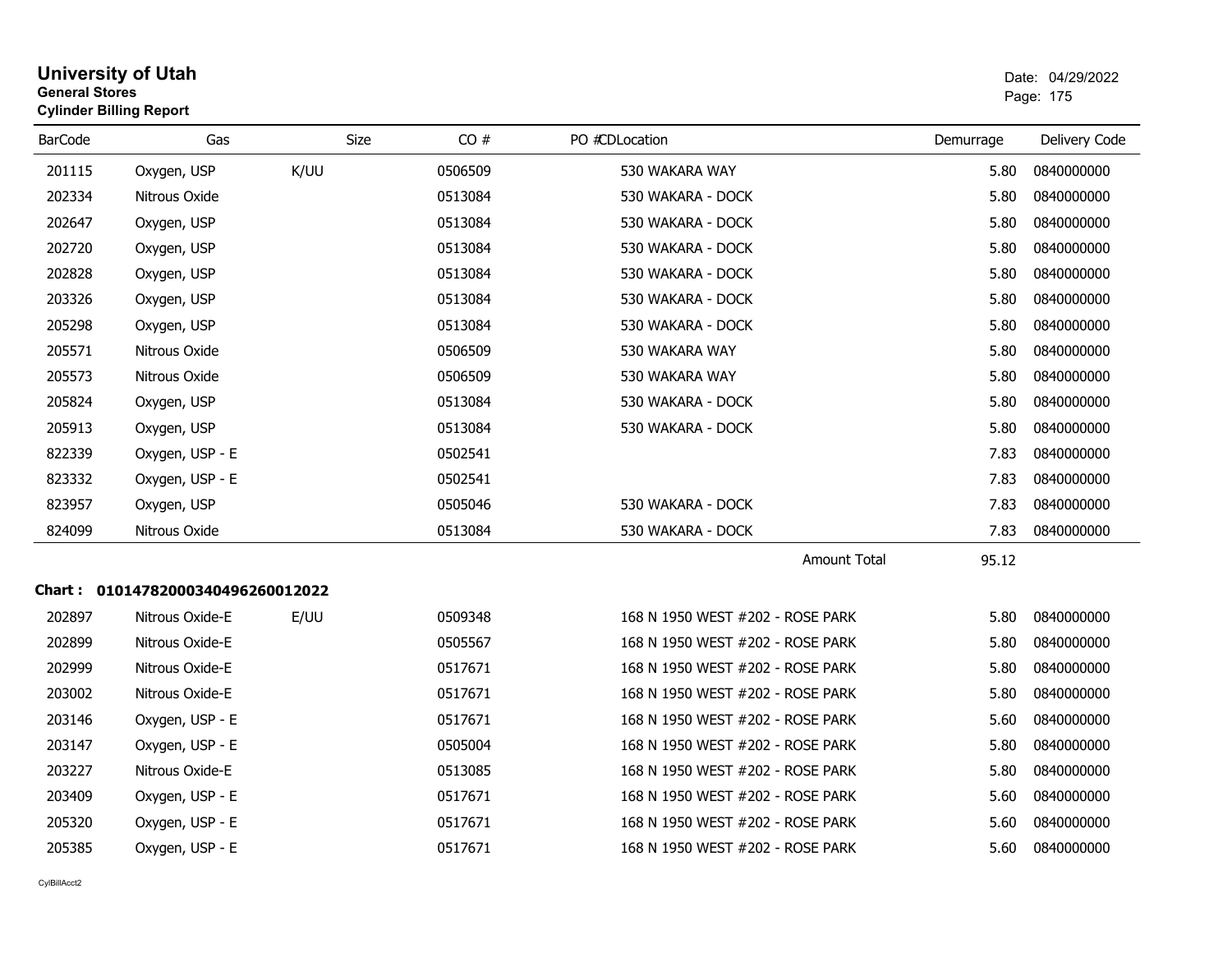| <b>General Stores</b><br><b>Cylinder Billing Report</b> | <b>University of Utah</b>         |             |         |                                  |           | Date: 04/29/2022<br>Page: 176 |
|---------------------------------------------------------|-----------------------------------|-------------|---------|----------------------------------|-----------|-------------------------------|
| <b>BarCode</b>                                          | Gas                               | <b>Size</b> | CO#     | PO #CDLocation                   | Demurrage | Delivery Code                 |
| 824488                                                  | Nitrous Oxide-E                   |             | 0513085 | 168 N 1950 WEST #202 - ROSE PARK | 7.83      | 0840000000                    |
| 825799                                                  | Oxygen, USP - E                   |             | 0519823 | 168 N 1950 WEST #202 - ROSE PARK | 0.27      | 0840000000                    |
| 825803                                                  | Oxygen, USP - E                   |             | 0519823 | 168 N 1950 WEST #202 - ROSE PARK | 0.27      | 0840000000                    |
| 825807                                                  | Oxygen, USP - E                   |             | 0519823 | 168 N 1950 WEST #202 - ROSE PARK | 0.27      | 0840000000                    |
| 825811                                                  | Oxygen, USP - E                   |             | 0519823 | 168 N 1950 WEST #202 - ROSE PARK | 0.27      | 0840000000                    |
| 825815                                                  | Oxygen, USP - E                   |             | 0519823 | 168 N 1950 WEST #202 - ROSE PARK | 0.27      | 0840000000                    |
|                                                         |                                   |             |         | <b>Amount Total</b>              | 66.38     |                               |
|                                                         | Chart: 01014782000340506260012022 |             |         |                                  |           |                               |
| odge10                                                  | Oxygen, USP - E                   | E/MT. AIR   | 0515457 | 950 E 25TH STREET SUITE A        | 7.83      | 0840000000                    |
| odge11                                                  | Oxygen, USP - E                   |             | 0515457 | 950 E 25TH STREET SUITE A        | 1.35      | 0840000000                    |
| odgen7                                                  | Oxygen, USP - E                   |             | 0515457 | 950 E 25TH STREET SUITE A        | 1.35      | 0840000000                    |
| odgen8                                                  | Oxygen, USP - E                   |             | 0515457 | 950 E 25TH STREET SUITE A        | 1.35      | 0840000000                    |
| odgen9                                                  | Oxygen, USP - E                   |             | 0515457 | 950 E 25TH STREET SUITE A        | 1.35      | 0840000000                    |
| OGDEN5                                                  | Nitrous Oxide-E                   |             | 0513378 | 950 E 25TH STREET SUITE A        | 7.83      | 0840000000                    |
| OGDEN6                                                  | Nitrous Oxide-E                   |             | 0513378 | 950 E 25TH STREET SUITE A        | 1.35      | 0840000000                    |
|                                                         |                                   |             |         | Amount Total                     | 22.41     |                               |
|                                                         | Chart: 01014782000340506430012022 |             |         |                                  |           |                               |
| OGDE12                                                  | Oxygen, USP - E                   | E/MT. AIR   | 0519436 |                                  | 6.48      |                               |
| OGDE13                                                  | Oxygen, USP - E                   |             | 0519436 |                                  | 6.48      |                               |
| OGDE14                                                  | Oxygen, USP - E                   |             | 0519436 |                                  | 6.48      |                               |
| OGDE15                                                  | Oxygen, USP - E                   |             | 0519436 |                                  | 6.48      |                               |
| OGDE16                                                  | Oxygen, USP - E                   |             | 0519436 |                                  | 6.48      |                               |
| OGDE17                                                  | Nitrous Oxide-E                   |             | 0519436 |                                  | 6.48      |                               |
| OGDE18                                                  | Nitrous Oxide-E                   |             | 0519436 |                                  | 6.48      |                               |
|                                                         |                                   |             |         | Amount Total                     | 45.36     |                               |
|                                                         | Chart: 01014786300018036260012022 |             |         |                                  |           |                               |
| 810497<br>CylBillAcct2                                  | Oxygen - 125 CF                   | 115 CF -    | 0387730 | <b>DOCK</b>                      | 6.09      | 0840000000                    |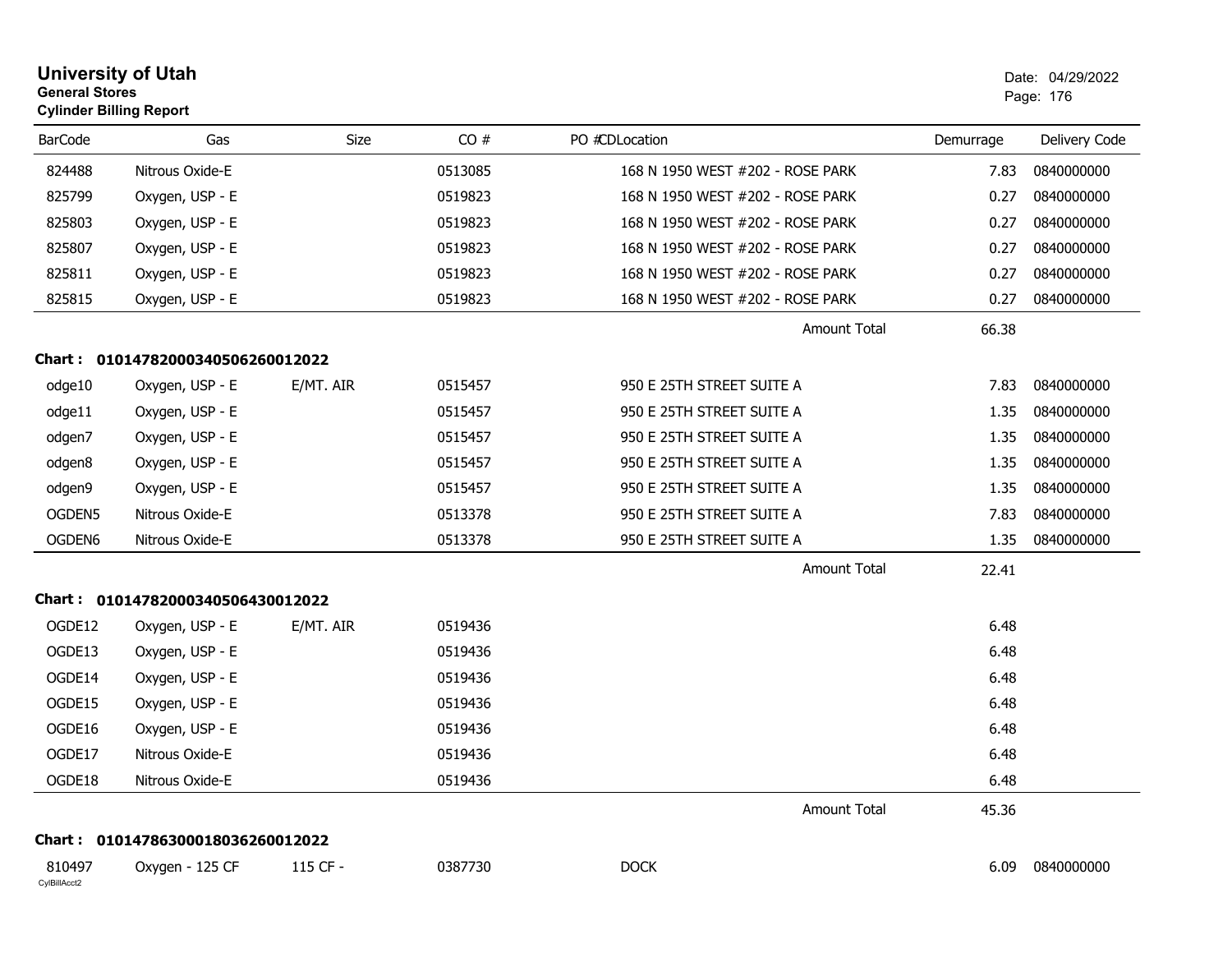| <b>General Stores</b><br><b>Cylinder Billing Report</b> | <b>University of Utah</b>         |           |         |                     |                     |           | Date: 04/29/2022<br>Page: 177 |
|---------------------------------------------------------|-----------------------------------|-----------|---------|---------------------|---------------------|-----------|-------------------------------|
| <b>BarCode</b>                                          | Gas                               | Size      | CO#     | PO #CDLocation      |                     | Demurrage | Delivery Code                 |
| 810498                                                  | Oxygen - 125 CF                   |           | 0387730 | <b>DOCK</b>         |                     | 6.09      | 0840000000                    |
| 810499                                                  | Propane                           |           | 0387730 | <b>DOCK</b>         |                     | 6.96      | 0840000000                    |
| 810500                                                  | Propane                           |           | 0387730 | <b>DOCK</b>         |                     | 6.96      | 0840000000                    |
|                                                         |                                   |           |         |                     | Amount Total        | 26.10     |                               |
|                                                         | Chart: 01014852000203476260012022 |           |         |                     |                     |           |                               |
| 202605                                                  | Nitrogen 230 CF                   | K/UU      | 0449980 | BLDG 585 RM 151     |                     | 4.64      | 05215C1240                    |
| 825185                                                  | Co2/O2/In N2                      |           | 0513538 | 586 RM 151- Ying Li |                     | 7.83      | 0582002520                    |
| 825186                                                  | .5%Co220.5%o2N2                   |           | 0513538 | 586 RM 151- Ying Li |                     | 7.83      | 0582002520                    |
|                                                         |                                   |           |         |                     | <b>Amount Total</b> | 20.30     |                               |
|                                                         | Chart: 01015186000250526260012022 |           |         |                     |                     |           |                               |
| 202092                                                  | CO2 - 50 Lb.                      | K/UU      | 0415124 | 3120 EEJ            |                     | 4.64      | 0565041000                    |
|                                                         |                                   |           |         |                     | <b>Amount Total</b> | 4.64      |                               |
|                                                         | Chart: 01015392000208486260012022 |           |         |                     |                     |           |                               |
| 824534                                                  | CO2 - 50 Lb.                      | 50#/Mt.Ai | 0510455 | Bldg 582 Rm 314     |                     | 7.83      | 05215C1240                    |
| 825146                                                  | CO2 - 50 Lb.                      |           | 0513744 | 314 Skaggs          |                     | 7.83      | 05215C1240                    |
|                                                         |                                   |           |         |                     | <b>Amount Total</b> | 15.66     |                               |
|                                                         | Chart: 01015422500197256260312022 |           |         |                     |                     |           |                               |
| 201791                                                  | Oxygen, USP - E                   | E/UU      | 0513974 | 4440 EIHG           |                     | 5.80      | 0533041450                    |
| 202271                                                  | Oxygen, USP                       |           | 0519434 | 4440 EIHG           |                     | 1.80      | 0533041450                    |
| 202491                                                  | Oxygen, USP - E                   |           | 0513974 | 4440 EIHG           |                     | 5.80      | 0533041450                    |
| 203404                                                  | Oxygen, USP - E                   |           | 0513974 | 4440 EIHG           |                     | 5.80      | 0533041450                    |
| 203775                                                  | Oxygen, USP                       |           | 0519434 | 4440 EIHG           |                     | 1.80      | 0533041450                    |
| 205731                                                  | Oxygen, USP - E                   |           | 0513974 | 4440 EIHG           |                     | 5.80      | 0533041450                    |
| 205940                                                  | Oxygen, USP - E                   |           | 0513974 | 4440 EIHG           |                     | 5.80      | 0533041450                    |
| 205952                                                  | Oxygen, USP - E                   |           | 0513974 | 4440 EIHG           |                     | 5.80      | 0533041450                    |
| 824407                                                  | Oxygen, USP                       |           | 0512644 | 4440 EIHG           |                     | 5.40      | 0533041450                    |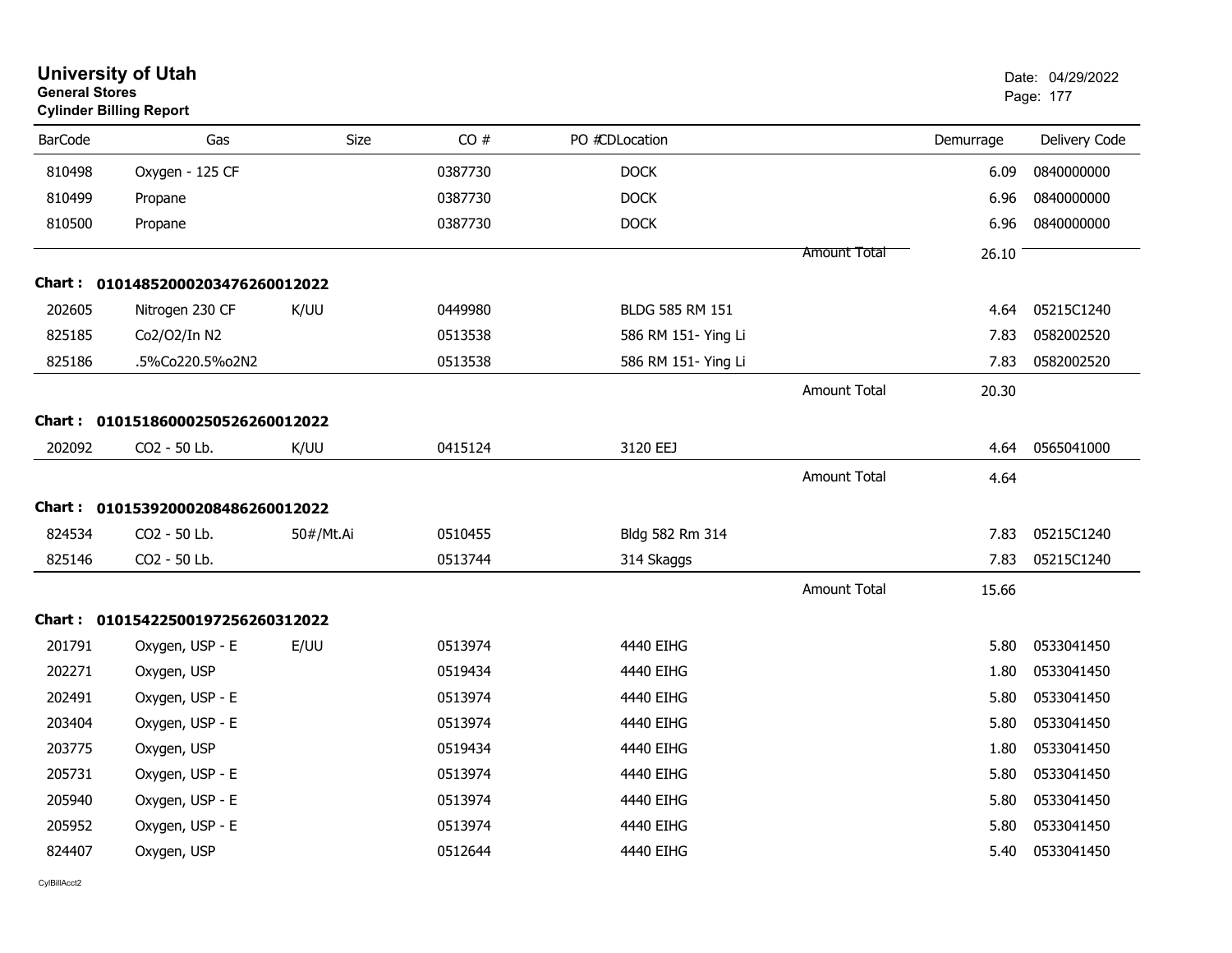|                | General Stores<br><b>Cylinder Billing Report</b> |             |         |                                       |           |               |
|----------------|--------------------------------------------------|-------------|---------|---------------------------------------|-----------|---------------|
| <b>BarCode</b> | Gas                                              | <b>Size</b> | CO#     | PO #CDLocation                        | Demurrage | Delivery Code |
| 824612         | Oxygen, USP                                      |             | 0512644 | 4440 EIHG                             | 5.40      | 0533041450    |
|                |                                                  |             |         | <b>Amount Total</b>                   | 49.20     |               |
|                | Chart: 01015646000223326260312022                |             |         |                                       |           |               |
| 110423         | Nitrogen 230 CF                                  | K/UU        | 0017420 |                                       | 4.64      | 0533054400    |
| 117352         | CO2 - 50 Lb.                                     |             | 0106695 | DELIVER TO 5520 ECCLES GENETICS BLDG. | 6.38      | 0533054400    |
| 200008         | 95% O2, 5% CO2                                   |             | 0410495 | 6280 ECCLES                           | 4.64      | 0533054400    |
| 200031         | CO2 - 50 Lb.                                     |             | 0472621 | TOP FLOOR CMC MECHANICAL ROOM - NE D  | 5.80      | 0533054400    |
| 200037         | CO2 - 50 Lb.                                     |             | 0472621 | TOP FLOOR CMC MECHANICAL ROOM - NE D  | 5.80      | 0533054400    |
| 200052         | Nitrogen 230 CF                                  |             | 0353059 | 6280 Eccles                           | 4.64      | 0533054400    |
| 200286         | CO2 - 50 Lb.                                     |             | 0472621 | TOP FLOOR CMC MECHANICAL ROOM - NE D  | 5.80      | 0533054400    |
| 200356         | CO2 - 50 Lb.                                     |             | 0508112 | ROOM 5520 ECCLES                      | 5.80      | 0533054400    |
| 200403         | CO2 - 50 Lb.                                     |             | 0515151 | CMC 3rd floor Mechanical Room         | 5.80      | 0533054400    |
| 200571         | Nitrogen 230 CF                                  |             | 0408865 | 6280 ECCLES                           | 4.64      | 0533054400    |
| 200633         | CO2 - 50 Lb.                                     |             | 0515151 | CMC 3rd floor Mechanical Room         | 5.80      | 0533054400    |
| 200677         | Air - 233 CF                                     |             | 0323305 | <b>BLDG 587</b>                       | 4.64      | 0533054400    |
| 200819         | Nitrogen 230 CF                                  |             | 0409680 | 6280 ECCLES                           | 4.64      | 0533054400    |
| 201037         | CO2 - 50 Lb.                                     |             | 0515151 | CMC 3rd floor Mechanical Room         | 5.80      | 0533054400    |
| 201064         | Nitrogen 230 CF                                  |             | 0408865 | 6280 ECCLES                           | 4.64      | 0533054400    |
| 201074         | CO2 - 50 Lb.                                     |             | 0515151 | CMC 3rd floor Mechanical Room         | 5.80      | 0533054400    |
| 201283         | CO2 - 50 Lb.                                     |             | 0397124 | 5475 ECCLES                           | 4.64      | 0533051000    |
| 201363         | Oxygen, USP                                      |             | 0501452 | 2415 BLDG 587                         | 5.80      | 0533054400    |
| 201618         | Nitrogen 230 CF                                  |             | 0409680 | 6280 ECCLES                           | 4.64      | 0533054400    |
| 201912         | CO2 - 50 Lb.                                     |             | 0515151 | CMC 3rd floor Mechanical Room         | 5.80      | 0533054400    |
| 202133         | CO2 - 50 Lb.                                     |             | 0442544 | 2415 BLDG 587                         | 4.64      | 0533054400    |
| 202176         | N2, Liquid LX45                                  |             | 0518673 | 5470 EIHG                             | 32.00     | 0533054400    |
| 202279         | Oxygen, USP                                      |             | 0453013 | CMC 2ND FLOOR                         | 4.64      | 0533054400    |
| 202433         | N <sub>2</sub> , Liquid LX <sub>45</sub>         |             | 0518673 | 5470 EIHG                             | 32.00     | 0533054400    |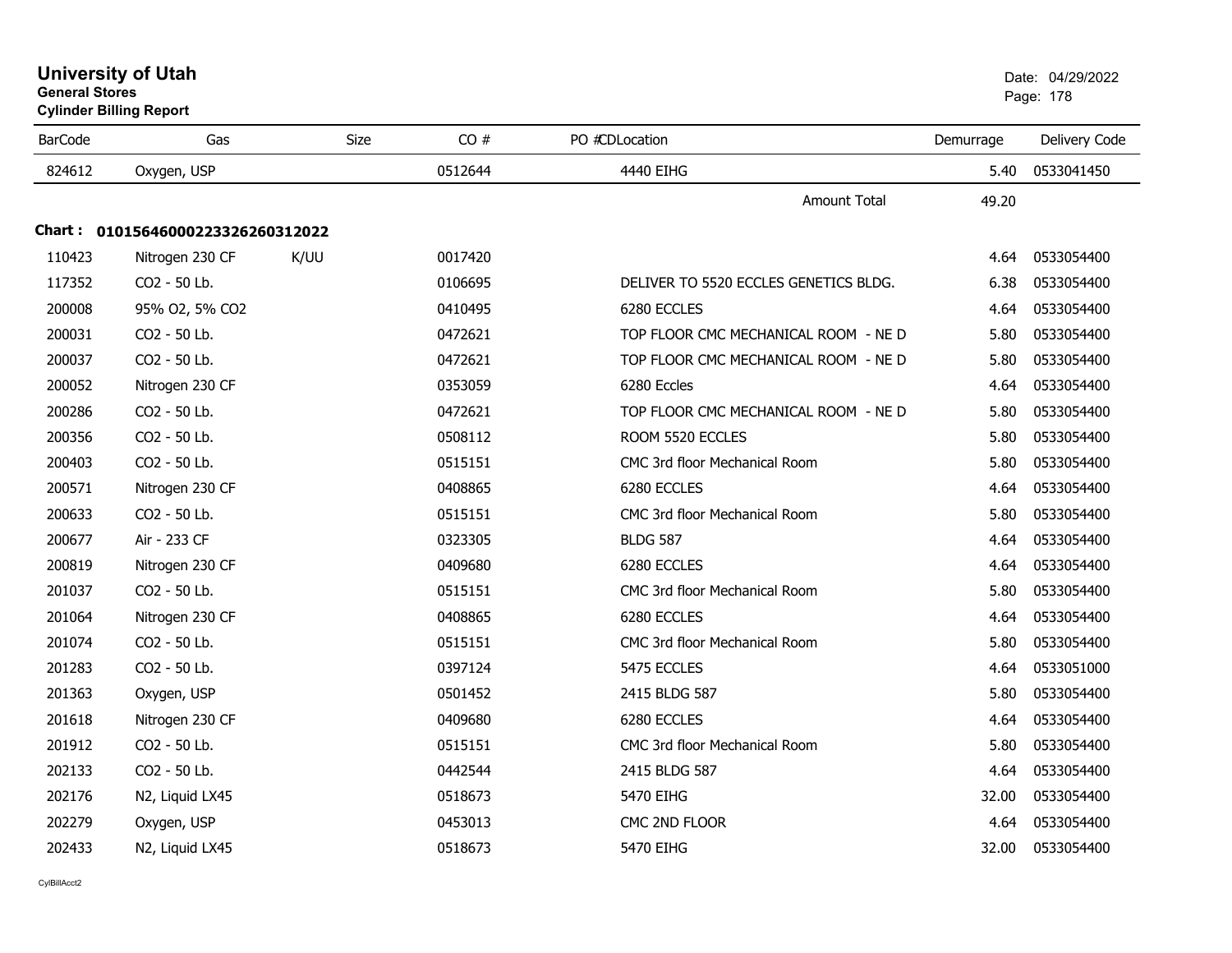| <b>University of Utah</b><br><b>General Stores</b><br><b>Cylinder Billing Report</b> |                                     |      |         | Date: 04/29/2022<br>Page: 179    |                     |           |               |
|--------------------------------------------------------------------------------------|-------------------------------------|------|---------|----------------------------------|---------------------|-----------|---------------|
| <b>BarCode</b>                                                                       | Gas                                 | Size | CO#     | PO #CDLocation                   |                     | Demurrage | Delivery Code |
| 202812                                                                               | Air - 233 CF                        |      | 0343284 | <b>BLDG 587 CAPECCHI BERRIER</b> |                     | 4.64      | 0533054400    |
| 203694                                                                               | CO2 - 50 Lb.                        |      | 0514128 | 5520 EIHG                        |                     | 5.80      | 0533054400    |
| 205528                                                                               | CO2 - 50 Lb.                        |      | 0508112 | ROOM 5520 ECCLES                 |                     | 5.80      | 0533054400    |
| 205628                                                                               | Oxygen, USP                         |      | 0355623 | 6280 ECCLES                      |                     | 4.64      | 0533054400    |
| 205639                                                                               | CO2 - 50 Lb.                        |      | 0515151 | CMC 3rd floor Mechanical Room    |                     | 5.80      | 0533054400    |
| 205657                                                                               | CO2 - 50 Lb.                        |      | 0409831 | 2415 BLDG 587                    |                     | 4.64      | 0533054400    |
| 811361                                                                               | Oxygen, USP                         |      | 0407702 | 6280 ECCLES                      |                     | 6.38      | 0533054400    |
| 823476                                                                               | Oxygen, USP                         |      | 0501452 | 2415 BLDG 587                    |                     | 7.83      | 0533054400    |
|                                                                                      |                                     |      |         |                                  | <b>Amount Total</b> | 224.95    |               |
|                                                                                      | Chart: 0101570500059315490626032022 |      |         |                                  |                     |           |               |
| 200059                                                                               | CO2 - 50 Lb.                        | K/UU | 0516163 | 7520 Eccles                      |                     | 1.40      | 0533021000    |
| 200065                                                                               | CO2 - 50 Lb.                        |      | 0518929 | 7520 Eccles                      |                     | 4.40      | 0533021000    |
| 200665                                                                               | CO2 - 50 Lb.                        |      | 0518929 | 7520 Eccles                      |                     | 4.40      | 0533021000    |
| 201255                                                                               | CO2 - 50 Lb.                        |      | 0518929 | 7520 Eccles                      |                     | 4.40      | 0533021000    |
| 201577                                                                               | Air - 233 CF                        |      | 0495704 | 7550 EIHG                        |                     | 5.80      | 0533021000    |
| 201679                                                                               | CO2 - 50 Lb.                        |      | 0512673 | 7520 EIHG                        |                     | 5.80      | 0533021000    |
| 201949                                                                               | CO2 - 50 Lb.                        |      | 0516163 | 7520 Eccles                      |                     | 1.40      | 0533021000    |
| 202510                                                                               | CO2 - 50 Lb.                        |      | 0516163 | 7520 Eccles                      |                     | 1.40      | 0533021000    |
| 202922                                                                               | CO2 - 50 Lb.                        |      | 0512673 | 7520 EIHG                        |                     | 5.80      | 0533021000    |
| 205368                                                                               | CO2 - 50 Lb.                        |      | 0512673 | 7520 EIHG                        |                     | 5.80      | 0533021000    |
|                                                                                      |                                     |      |         |                                  | <b>Amount Total</b> | 40.60     |               |
|                                                                                      | Chart: 0101571500059317830626032022 |      |         |                                  |                     |           |               |
| 201268                                                                               | CO2 - 50 Lb.                        | K/UU | 0517633 | 7520 Eccles                      |                     | 5.80      | 0533021000    |
| 201690                                                                               | CO2 - 50 Lb.                        |      | 0517633 | 7520 Eccles                      |                     | 5.80      | 0533021000    |
| 201701                                                                               | CO2 - 50 Lb.                        |      | 0517633 | 7520 Eccles                      |                     | 5.80      | 0533021000    |
|                                                                                      |                                     |      |         |                                  | <b>Amount Total</b> | 17.40     |               |

#### **Chart : 0101572500059317540626032022**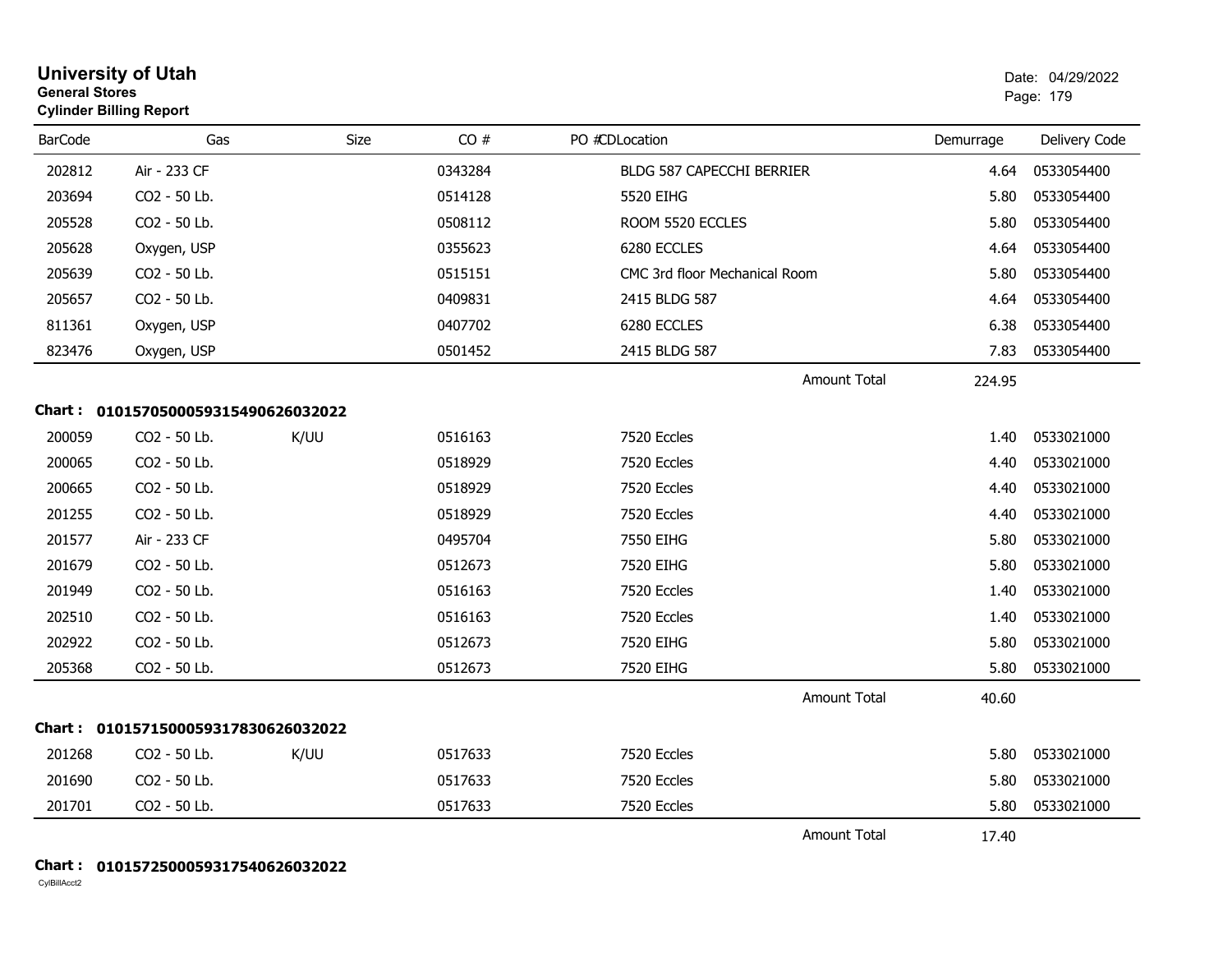| <b>University of Utah</b><br><b>General Stores</b><br><b>Cylinder Billing Report</b> |                                     |           |         |                       |                     | Date: 04/29/2022<br>Page: 180 |               |
|--------------------------------------------------------------------------------------|-------------------------------------|-----------|---------|-----------------------|---------------------|-------------------------------|---------------|
| <b>BarCode</b>                                                                       | Gas                                 | Size      | CO#     | PO #CDLocation        |                     | Demurrage                     | Delivery Code |
| 200165                                                                               | CO2 - 50 Lb.                        | K/UU      | 0511958 | 6490 Eccles           |                     | 5.80                          | 0533021000    |
| 200596                                                                               | Nitrogen 230 CF                     |           | 0493060 | 6490 Eccles           |                     | 2.60                          | 0533021000    |
| 200885                                                                               | CO2 - 50 Lb.                        |           | 0511958 | 6490 Eccles           |                     | 5.80                          | 0533021000    |
| 201528                                                                               | CO2 - 50 Lb.                        |           | 0487428 | 6490 Eccles           |                     | 5.80                          | 0533021000    |
| 202788                                                                               | Nitrogen 230 CF                     |           | 0519176 | 6490 Eccles           |                     | 3.20                          | 0533021000    |
| 203122                                                                               | Oxygen, USP - E                     |           | 0518039 | 6490 Eccles           |                     | 5.80                          | 0533021000    |
| 203758                                                                               | CO2 - 50 Lb.                        |           | 0425098 | 6520 EIHG             |                     | 4.64                          | 0533021000    |
| 203782                                                                               | N2, Liquid LX45                     |           | 0517401 | 6490 Eccles           |                     | 20.80                         | 0533021000    |
| 204269                                                                               | CO2 - 50 Lb.                        |           | 0511958 | 6490 Eccles           |                     | 5.80                          | 0533021000    |
| 205706                                                                               | N2, Liquid LX45                     |           | 0519130 | 6490 Eccles           |                     | 25.60                         | 0533021000    |
| 205732                                                                               | Oxygen, USP - E                     |           | 0515800 | 6490 Eccles           |                     | 5.80                          | 0533021000    |
| 825164                                                                               | CO2 - 50 Lb.                        |           | 0513844 | 6520 Eccles           |                     | 7.83                          | 0533021000    |
| 825166                                                                               | CO2 - 50 Lb.                        |           | 0513844 | 6520 Eccles           |                     | 7.83                          | 0533021000    |
| 825175                                                                               | CO2 - 50 Lb.                        |           | 0513844 | 6520 Eccles           |                     | 7.83                          | 0533021000    |
|                                                                                      |                                     |           |         |                       | <b>Amount Total</b> | 115.13                        |               |
|                                                                                      | Chart: 0101576500059317490626032022 |           |         |                       |                     |                               |               |
| 819963                                                                               | CO2 - 50 Lb.                        | 50#/Mt.Ai | 0475028 | BLDG 533 RM 7520      |                     | 7.83                          | 0533021000    |
|                                                                                      |                                     |           |         |                       | <b>Amount Total</b> | 7.83                          |               |
|                                                                                      | Chart: 01015792500096836250012022   |           |         |                       |                     |                               |               |
| 200095                                                                               | CO2 - 50 Lb.                        | K/UU      | 0515290 | 4530 EIHG             |                     | 5.80                          | 0533021000    |
| 200724                                                                               | CO2 - 50 Lb.                        |           | 0515290 | 4530 EIHG             |                     | 5.80                          | 0533021000    |
| 201979                                                                               | CO2 - 50 Lb.                        |           | 0515290 | 4530 EIHG             |                     | 5.80                          | 0533021000    |
| 205366                                                                               | CO2 - 50 Lb.                        |           | 0515290 | 4530 EIHG             |                     | 5.80                          | 0533021000    |
|                                                                                      |                                     |           |         |                       | <b>Amount Total</b> | 23.20                         |               |
| <b>Chart :</b>                                                                       | 01015796000250686260012022          |           |         |                       |                     |                               |               |
| 200786                                                                               | CO2 - 50 Lb.                        | K/UU      | 0509878 | 4530 EIHG             |                     | 5.80                          | 0533021000    |
| 203711<br>CylBillAcct2                                                               | CO2 - 50 Lb.                        |           | 0497886 | 4530 EIHG and Hallway |                     | 5.80                          | 0533021000    |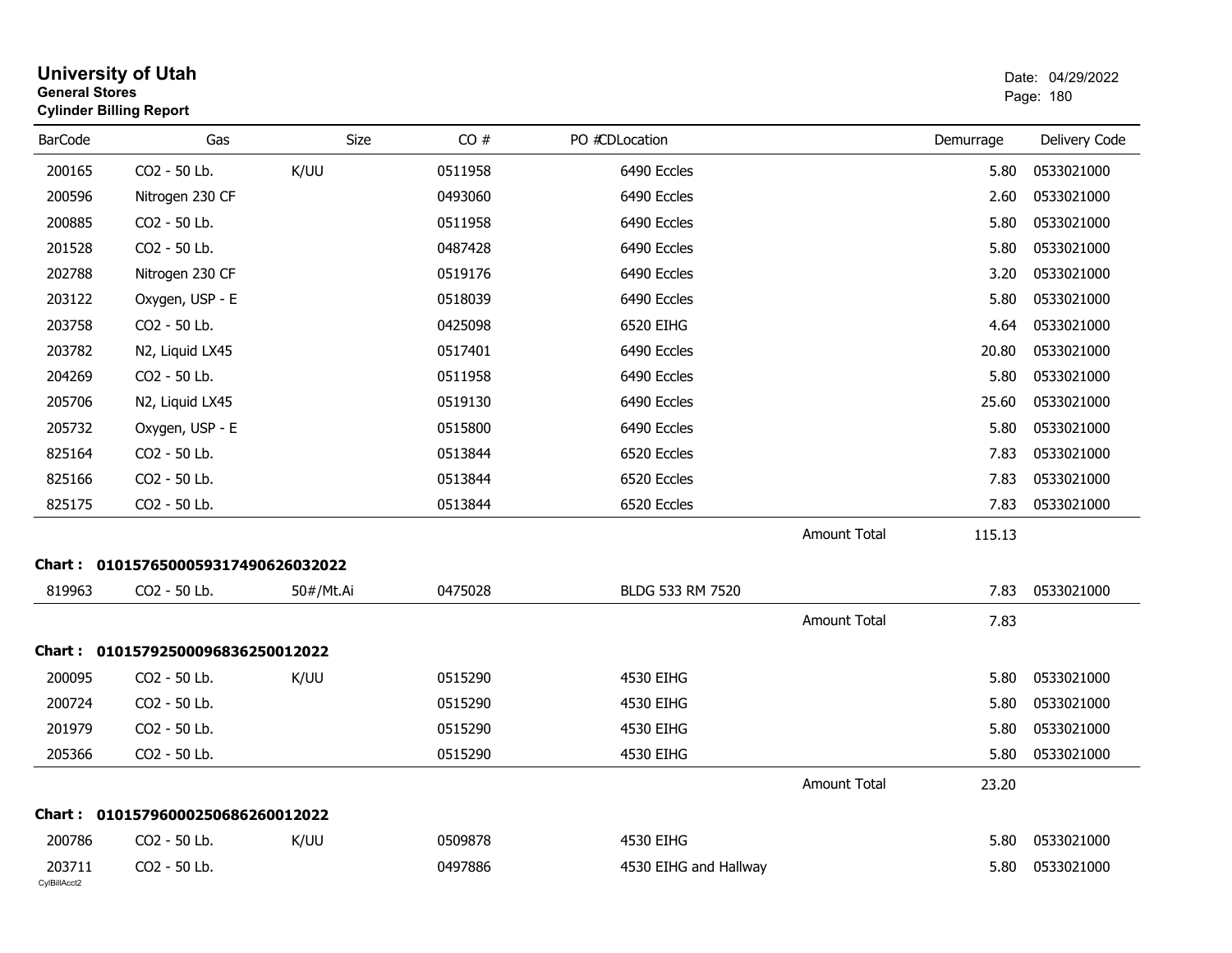|                | General Stores<br><b>Cylinder Billing Report</b> |      |         |                         |                     | Page: 181 |               |
|----------------|--------------------------------------------------|------|---------|-------------------------|---------------------|-----------|---------------|
| <b>BarCode</b> | Gas                                              | Size | CO#     | PO #CDLocation          |                     | Demurrage | Delivery Code |
|                |                                                  |      |         |                         | Amount Total        | 11.60     |               |
|                | Chart: 01015796000250686260312022                |      |         |                         |                     |           |               |
| 200109         | CO2 - Siphon                                     | K/UU | 0274103 | 4470 ECCLES             |                     | 4.64      | 0533021000    |
|                |                                                  |      |         |                         | <b>Amount Total</b> | 4.64      |               |
|                | Chart: 0101582500059312711626002022              |      |         |                         |                     |           |               |
| 200622         | Nitrogen 230 CF                                  | K/UU | 0414118 | 6475 ECCLES             |                     | 0.80      | 0533021000    |
|                |                                                  |      |         |                         | <b>Amount Total</b> | 0.80      |               |
|                | Chart: 0101585500059314610626002022              |      |         |                         |                     |           |               |
| 200174         | Argon                                            | K/UU | 0472875 | <b>BLDG 84 RM 115S</b>  |                     | 5.80      | 0084002040    |
| 200581         | 95% O2, 5% CO2                                   |      | 0422216 | 216 So Biology          |                     | 4.64      | 0084002040    |
| 200911         | CO2 - 50 Lb.                                     |      | 0518625 | 116 So Bio- Olivera Lab |                     | 5.80      | 0084002040    |
| 201447         | Helium - 219 CF                                  |      | 0501802 | 114 So biology          |                     | 5.80      | 0084002040    |
| 201779         | CO2 - 50 Lb.                                     |      | 0518625 | 116 So Bio- Olivera Lab |                     | 5.80      | 0084002040    |
| 201837         | Argon                                            |      | 0480725 | 115S So Biology         |                     | 5.80      | 0084002040    |
| 202045         | CO2 - 50 Lb.                                     |      | 0511782 | 114 So Biology          |                     | 5.80      | 0084002040    |
| 202207         | Helium - 219 CF                                  |      | 0501802 | 114 So biology          |                     | 5.80      | 0084002040    |
| 202252         | Helium - 219 CF                                  |      | 0424004 | 114 So Biology          |                     | 4.64      | 0084002040    |
| 202886         | CO2 - 50 Lb.                                     |      | 0511782 | 114 So Biology          |                     | 5.80      | 0084002040    |
| 203013         | Oxygen, USP                                      |      | 0514440 | 18 So Biology           |                     | 5.80      | 0084002040    |
| 203590         | Oxygen - 20 CF                                   |      | 0466999 | 114 SO BIO              |                     | 5.80      | 0084002040    |
| 203693         | CO2 - 50 Lb.                                     |      | 0515612 | 104 So Biology          |                     | 5.80      | 0084002040    |
| 203829         | Helium - 219 CF                                  |      | 0424004 | 114 So Biology          |                     | 4.64      | 0084002040    |
| 203830         | Helium - 219 CF                                  |      | 0501802 | 114 So biology          |                     | 5.80      | 0084002040    |
| 203978         | Helium - 219 CF                                  |      | 0501802 | 114 So biology          |                     | 5.80      | 0084002040    |
| 204530         | Helium - 219 CF                                  |      | 0341766 | 114 S BIOLOGY           |                     | 4.64      | 0084002040    |
| 204734         | CO2 - 50 Lb.                                     |      | 0515612 | 104 So Biology          |                     | 5.80      | 0084002040    |

**General Stores**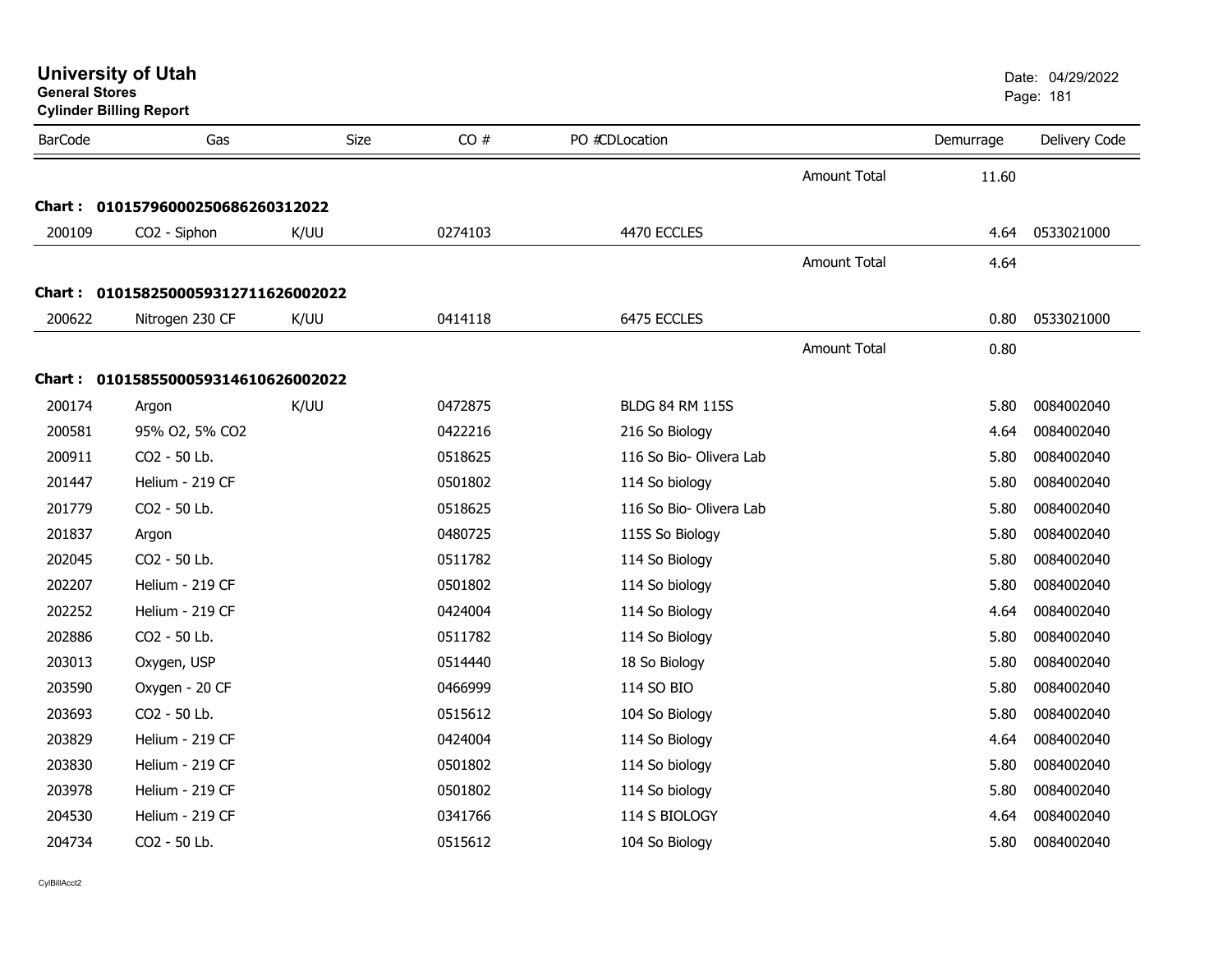| <b>General Stores</b> | <b>University of Utah</b><br><b>Cylinder Billing Report</b> |           |         |                                 |                     |           | Date: 04/29/2022<br>Page: 182 |
|-----------------------|-------------------------------------------------------------|-----------|---------|---------------------------------|---------------------|-----------|-------------------------------|
| <b>BarCode</b>        | Gas                                                         | Size      | CO#     | PO #CDLocation                  |                     | Demurrage | Delivery Code                 |
| 205594                | Oxygen - 20 CF                                              |           | 0466999 | 114 SO BIO                      |                     | 5.80      | 0084002040                    |
| 205750                | Oxygen, USP                                                 |           | 0484249 | 114 So Biology                  |                     | 5.80      | 0084002040                    |
| 205854                | Oxygen - 20 CF                                              |           | 0470085 | 114 So Biology                  |                     | 5.80      | 0084002040                    |
| 205865                | Oxygen - 20 CF                                              |           | 0470085 | 114 So Biology                  |                     | 5.80      | 0084002040                    |
| 205866                | Oxygen - 20 CF                                              |           | 0470085 | 114 So Biology                  |                     | 5.80      | 0084002040                    |
| 205867                | Oxygen - 20 CF                                              |           | 0466999 | 114 SO BIO                      |                     | 5.80      | 0084002040                    |
| 516778                | Helium - 219 CF                                             |           | 0453940 | 114 SOUTH BIO                   |                     | 7.83      | 0084002040                    |
| 516781                | Helium - 219 CF                                             |           | 0453940 | 114 SOUTH BIO                   |                     | 7.83      | 0084002040                    |
| 824711                | CO2 - 50 Lb.                                                |           | 0511782 | 114 So Biology                  |                     | 7.83      | 0084002040                    |
| 824712                | CO2 - 50 Lb.                                                |           | 0511782 | 114 So Biology                  |                     | 7.83      | 0084002040                    |
| 824718                | CO2 - 50 Lb.                                                |           | 0511782 | 114 So Biology                  |                     | 7.83      | 0084002040                    |
|                       |                                                             |           |         |                                 | Amount Total        | 173.71    |                               |
|                       | Chart: 01015972000207546530412022                           |           |         |                                 |                     |           |                               |
| 203402                | Nitrogen 40 CF                                              | 40/60CF/U | 0412259 |                                 |                     | 4.64      | 0854000000                    |
|                       |                                                             |           |         |                                 | <b>Amount Total</b> | 4.64      |                               |
|                       | Chart: 01016072000242946530812022                           |           |         |                                 |                     |           |                               |
| 203136                | Nitrogen 115 CF                                             | 125 CF/UU | 0489664 | JN #133043                      |                     | 5.80      | 0854000000                    |
|                       |                                                             |           |         |                                 | <b>Amount Total</b> | 5.80      |                               |
|                       | Chart: 01016202000004466262312022                           |           |         |                                 |                     |           |                               |
| 202994                | Oxygen, USP                                                 | E/UU      | 0433365 | SKAGGS PATIENT CENTER ROOM B140 |                     | 4.64      | 0840000000                    |
|                       |                                                             |           |         |                                 | <b>Amount Total</b> | 4.64      |                               |
|                       | Chart: 01016326000320916260312022                           |           |         |                                 |                     |           |                               |
| 202351                | CO2 - 50 Lb.                                                | K/UU      | 0517071 | 333 HCI                         |                     | 5.80      | 0555113760                    |
| 203523                | N2, Liquid GP45                                             |           | 0517071 | 333 HCI                         |                     | 46.40     | 0555113760                    |
|                       |                                                             |           |         |                                 | <b>Amount Total</b> | 52.20     |                               |

# **Chart : 0101633500059317620626002022**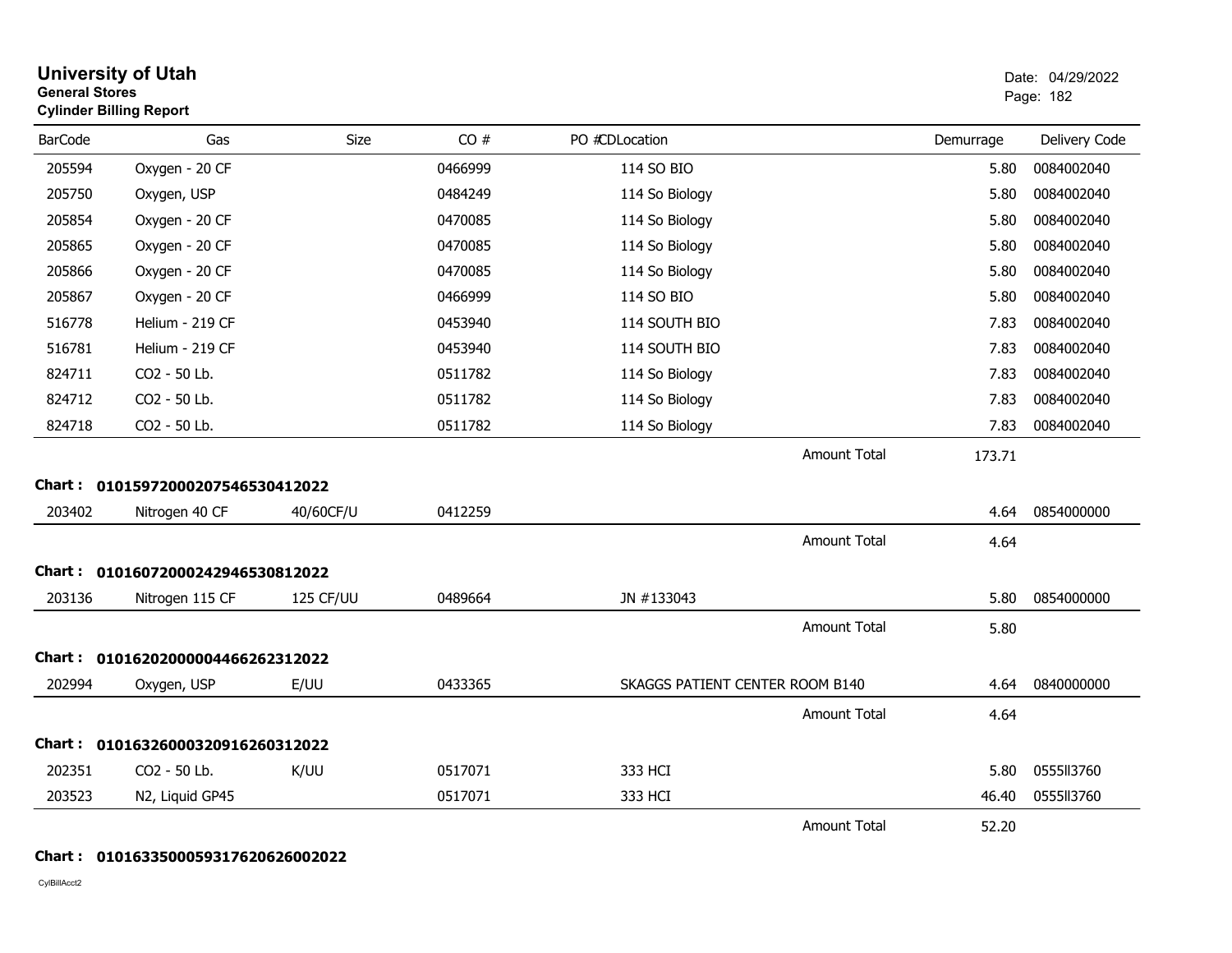| General Stores | <b>Cylinder Billing Report</b>    |      |         |                                               |           | Page: 183     |
|----------------|-----------------------------------|------|---------|-----------------------------------------------|-----------|---------------|
| <b>BarCode</b> | Gas                               | Size | CO#     | PO #CDLocation                                | Demurrage | Delivery Code |
| 201321         | CO2 - 50 Lb.                      | K/UU | 0501992 | 25K HCI RS- Bruce Edgar Lab                   | 5.80      | 0555LL3760    |
| 205367         | CO2 - 50 Lb.                      |      | 0498154 | 25k HCI RS                                    | 5.80      | 0555113760    |
| 205674         | CO2 - 20 Lb.                      |      | 0494123 |                                               | 5.80      |               |
|                |                                   |      |         | <b>Amount Total</b>                           | 17.40     |               |
| <b>Chart :</b> | 01016432000203626260312022        |      |         |                                               |           |               |
| 200108         | CO <sub>2</sub> - Siphon          | K/UU | 0384080 | 295 Chipeta Way, 1st Floor Lab                | 4.64      | 08652S0100    |
| 202741         | CO2 - Siphon                      |      | 0384080 | 295 Chipeta Way, 1st Floor Lab                | 4.64      | 08652S0100    |
| 203123         | CO2 - Siphon                      |      | 0384080 | 295 Chipeta Way, 1st Floor Lab                | 4.64      | 08652S0100    |
|                |                                   |      |         | <b>Amount Total</b>                           | 13.92     |               |
|                | Chart: 01016432000203626361312022 |      |         |                                               |           |               |
| 200110         | CO2 - Siphon                      | K/UU | 0507713 | 295 Chipeta RM 1S390                          | 5.80      | 08652S0100    |
| 201908         | CO2 - Siphon                      |      | 0507713 | 295 Chipeta RM 1S390                          | 5.80      | 08652S0100    |
| 202734         | CO2 - Siphon                      |      | 0507713 | 295 Chipeta RM 1S390                          | 5.80      | 08652S0100    |
|                |                                   |      |         | <b>Amount Total</b>                           | 17.40     |               |
| Chart :        | 01016516000256466260312022        |      |         |                                               |           |               |
| 203447         | Oxygen, USP - E                   | E/UU | 0496343 | 525 E 100 S STe 4400                          | 5.80      | 08652S0100    |
|                |                                   |      |         | <b>Amount Total</b>                           | 5.80      |               |
|                | Chart: 01016522000305556260212022 |      |         |                                               |           |               |
| 202547         | Oxygen, USP - E                   | E/UU | 0494827 | 590 WAKARA - DOCK AREA<br>ATT: POLLY DA(      | 5.80      | 0851A00580    |
| 203144         | Oxygen, USP - E                   |      | 0494827 | 590 WAKARA - DOCK AREA ATT: POLLY DA(         | 5.80      | 0851A00580    |
| 203380         | Oxygen, USP - E                   |      | 0497537 | MAIN HOSPITAL LOADING DOCK                    | 5.80      | 0851A00580    |
| 203438         | Oxygen, USP - E                   |      | 0494827 | 590 WAKARA - DOCK AREA ATT: POLLY DA(         | 5.80      | 0851A00580    |
| 204689         | Oxygen, USP - E                   |      | 0501498 | MAIN HOSPITAL LOADING DOCK FOR COURIE         | 5.80      | 0851A00580    |
| 205309         | Oxygen, USP - E                   |      | 0494827 | 590 WAKARA - DOCK AREA ATT: POLLY DA(         | 5.80      | 0851A00580    |
| 205945         | Oxygen, USP - E                   |      | 0499534 | Main Hospital Loading Dock- For Snowbird Clin | 5.80      | 0851A00580    |
| 205959         | Oxygen, USP - E                   |      | 0499534 | Main Hospital Loading Dock- For Snowbird Clin | 5.80      | 0851A00580    |

**General Stores**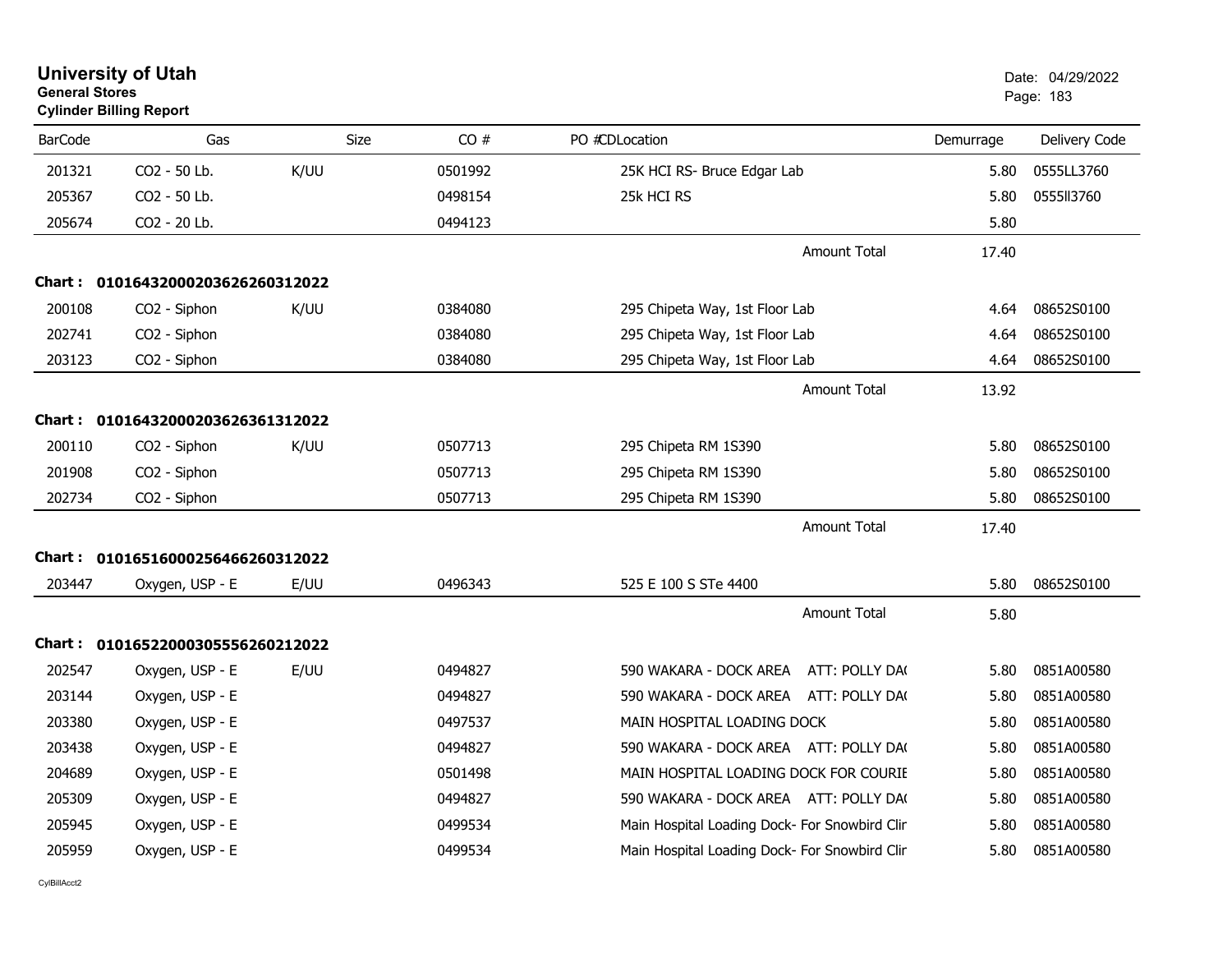| <b>General Stores</b> | <b>University of Utah</b><br><b>Cylinder Billing Report</b> |                  |         |                                       |           | Date: 04/29/2022<br>Page: 184 |
|-----------------------|-------------------------------------------------------------|------------------|---------|---------------------------------------|-----------|-------------------------------|
| <b>BarCode</b>        | Gas                                                         | <b>Size</b>      | CO#     | PO #CDLocation                        | Demurrage | Delivery Code                 |
| 822119                | Oxygen, USP - E                                             |                  | 0501498 | MAIN HOSPITAL LOADING DOCK FOR COURIE | 7.83      | 0851A00580                    |
| 823342                | Oxygen, USP - E                                             |                  | 0501498 | MAIN HOSPITAL LOADING DOCK FOR COURIE | 7.83      | 0851A00580                    |
| 825272                | Oxygen, USP - E                                             |                  | 0515974 | MAIN HOSPITAL LOADING DOCK            | 7.83      | 0851A00580                    |
| 825277                | Oxygen, USP - E                                             |                  | 0515974 | MAIN HOSPITAL LOADING DOCK            | 7.83      | 0851A00580                    |
|                       |                                                             |                  |         | <b>Amount Total</b>                   | 77.72     |                               |
|                       | Chart: 01016542000171826260012022                           |                  |         |                                       |           |                               |
| 202350                | CO2 - 50 Lb.                                                | K/UU             | 0454434 | 2A19 BLDG 2, VAMC                     | 4.64      | 0851A00580                    |
| 204722                | CO2 - 50 Lb.                                                |                  | 0454434 | 2A19 BLDG 2, VAMC                     | 4.64      | 0851A00580                    |
|                       |                                                             |                  |         | Amount Total                          | 9.28      |                               |
|                       | Chart: 01016542000171826260312022                           |                  |         |                                       |           |                               |
| 203614                | Nitrogen 230 CF                                             | K/UU             | 0415038 | VA 2 #2A30                            | 4.64      | 0851A00580                    |
| 823510                | 2.9% H2 In Ar                                               |                  | 0510303 | 590 WAKARA #A100                      | 7.83      | 08510A1000                    |
| 823511                | 2.9% H <sub>2</sub> In Ar                                   |                  | 0510370 | 590 WAKARA #A100                      | 7.83      | 08510A1000                    |
| 823513                | 2.9% H <sub>2</sub> In Ar                                   |                  | 0500782 | 590 WAKARA #A100                      | 7.83      | 08510A1000                    |
| 824289                | Lq Argon UHP                                                |                  | 0509916 | 590 WAKARA #A100                      | 58.00     | 08510A1000                    |
| 824453                | Argon,                                                      |                  | 0509370 | 590 WAKARA WAY #A100                  | 7.83      | 08510A1000                    |
| 825359                | Lq Argon UHP                                                |                  | 0516891 | A100 - 590 WAKARA                     | 58.00     | 08510A1000                    |
|                       |                                                             |                  |         | <b>Amount Total</b>                   | 151.96    |                               |
|                       | Chart: 01016616000232776260012022                           |                  |         |                                       |           |                               |
| 201103                | N2, Liquid LX45                                             | <b>180 LTR/U</b> | 0517959 | 4254 HCI                              | 9.60      | 0555LL3760                    |
| 201540                | N2, Liquid LX45                                             |                  | 0518786 | 4254 HCI                              | 22.40     | 0555113760                    |
| 201544                | N2, Liquid LX45                                             |                  | 0518325 | 4254 HCI                              | 19.20     | 0555LL3760                    |
| 201636                | N2, Liquid LX45                                             |                  | 0519622 | 4254 HCI                              | 1.60      | 0555LL3760                    |
| 202297                | N2, Liquid LX45                                             |                  | 0517665 | 4254 HCI                              | 1.60      | 0555LL3760                    |
| 202306                | N2, Liquid LX45                                             |                  | 0519055 | 4254 HCI                              | 24.00     | 0555LL3760                    |
| 204263                | N2, Liquid LX45                                             |                  | 0519404 | 4254 HCI                              | 14.40     | 0555LL3760                    |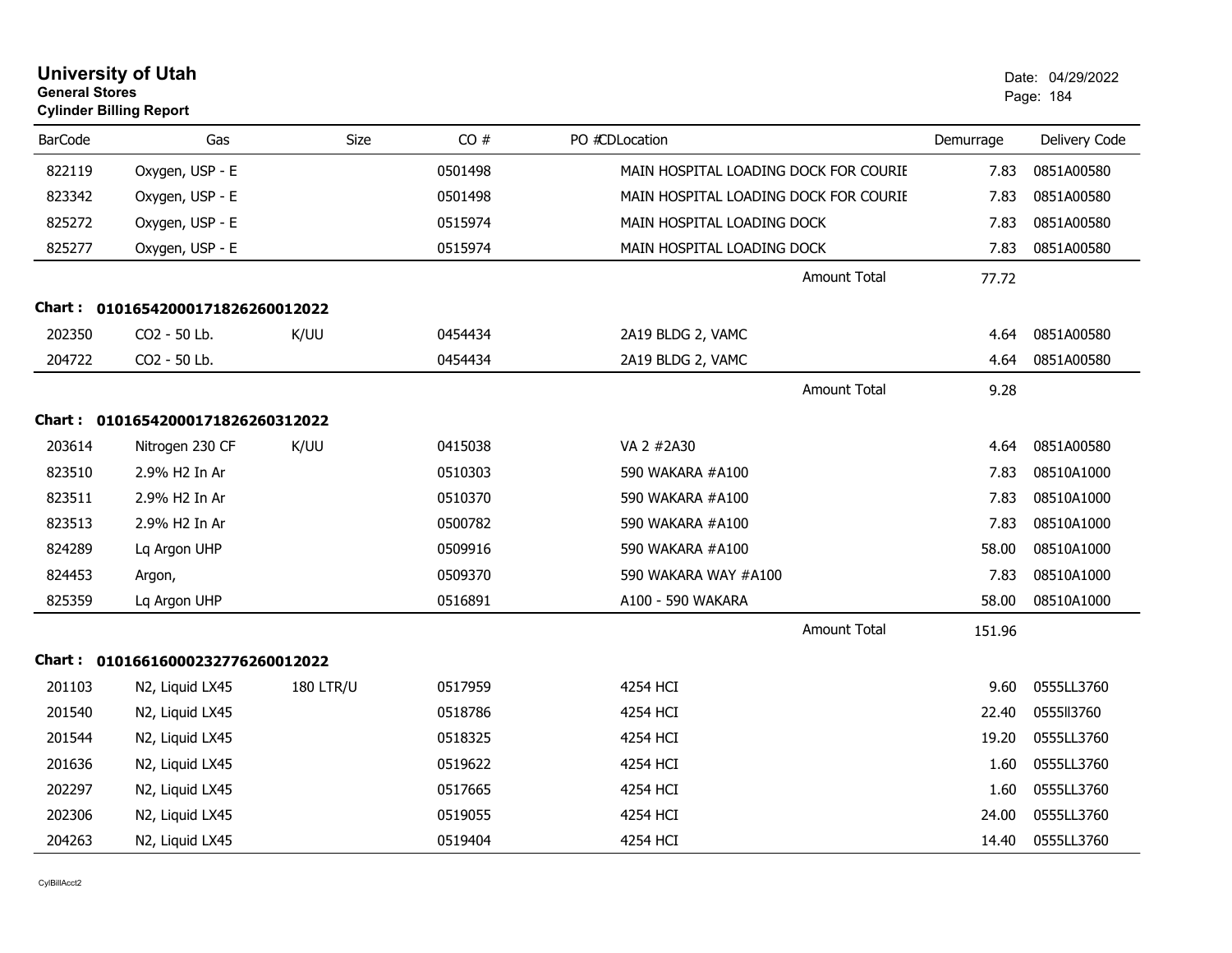| <b>General Stores</b> | <b>Cylinder Billing Report</b>      |        |         |                    |                     |           | Page: 185     |
|-----------------------|-------------------------------------|--------|---------|--------------------|---------------------|-----------|---------------|
| <b>BarCode</b>        | Gas                                 | Size   | CO#     | PO #CDLocation     |                     | Demurrage | Delivery Code |
|                       |                                     |        |         |                    | <b>Amount Total</b> | 92.80     |               |
|                       | Chart: 0101678500059317010626002022 |        |         |                    |                     |           |               |
| 200357                | CO2 - 50 Lb.                        | K/UU   | 0513365 | 1800 Skaggs        |                     | 5.80      | 0555LL3760    |
| 200700                | CO2 - 50 Lb.                        |        | 0513365 | 1800 Skaggs        |                     | 5.80      | 0555LL3760    |
| 200973                | CO2 - 50 Lb.                        |        | 0504467 | 1800 Skaggs        |                     | 5.80      | 0555113760    |
| 203704                | CO2 - 50 Lb.                        |        | 0513365 | 1800 Skaggs        |                     | 5.80      | 0555LL3760    |
| 204735                | CO2 - 50 Lb.                        |        | 0513365 | 1800 Skaggs        |                     | 5.80      | 0555LL3760    |
| 204740                | CO2 - 50 Lb.                        |        | 0513365 | 1800 Skaggs        |                     | 5.80      | 0555LL3760    |
| 205761                | Nitrogen NF                         |        | 0509313 | 1850 Skaggs        |                     | 5.80      | 0582003070    |
| 205765                | Nitrogen NF                         |        | 0509313 | 1850 Skaggs        |                     | 5.80      | 0582003070    |
|                       |                                     |        |         |                    | <b>Amount Total</b> | 46.40     |               |
| Chart :               | 01016786000254766260012022          |        |         |                    |                     |           |               |
| 201429                | Hydrogen - PP                       | K/UU   | 0497540 | 1700 Skaggs        |                     | 5.80      | 0582003070    |
| 815401                | Argon                               |        | 0442489 | 1770 BLDG 581      |                     | 6.67      | 0582003070    |
|                       |                                     |        |         |                    | <b>Amount Total</b> | 12.47     |               |
|                       | Chart: 01016796000254746260012022   |        |         |                    |                     |           |               |
| 204492                | Co <sub>2</sub> Food Grade          | 20#/UU | 0487673 | 5310 5N HCI        |                     | 5.80      | 0555113760    |
| 205570                | 95% Air, 5% CO2                     |        | 0474799 | 1420 HCI RN        |                     | 5.80      | 0555LL3760    |
|                       |                                     |        |         |                    | <b>Amount Total</b> | 11.60     |               |
|                       | Chart: 01016796000294236260012022   |        |         |                    |                     |           |               |
| 202150                | 95% Air, 5% CO2                     | K/UU   | 0497749 | <b>1420 HCI RN</b> |                     | 5.80      | 0555LL3760    |
| 202589                | Co <sub>2</sub> Food Grade          |        | 0495068 | 5310 5N HCI        |                     | 5.80      | 0555113760    |
|                       |                                     |        |         |                    | <b>Amount Total</b> | 11.60     |               |
|                       | Chart: 0101681500059314050626002022 |        |         |                    |                     |           |               |
| 205341                | Oxygen, USP - E                     | E/UU   | 0493244 | 2757 HCI Bay 27W   |                     | 5.80      | 0555113760    |
|                       |                                     |        |         |                    | <b>Amount Total</b> | 5.80      |               |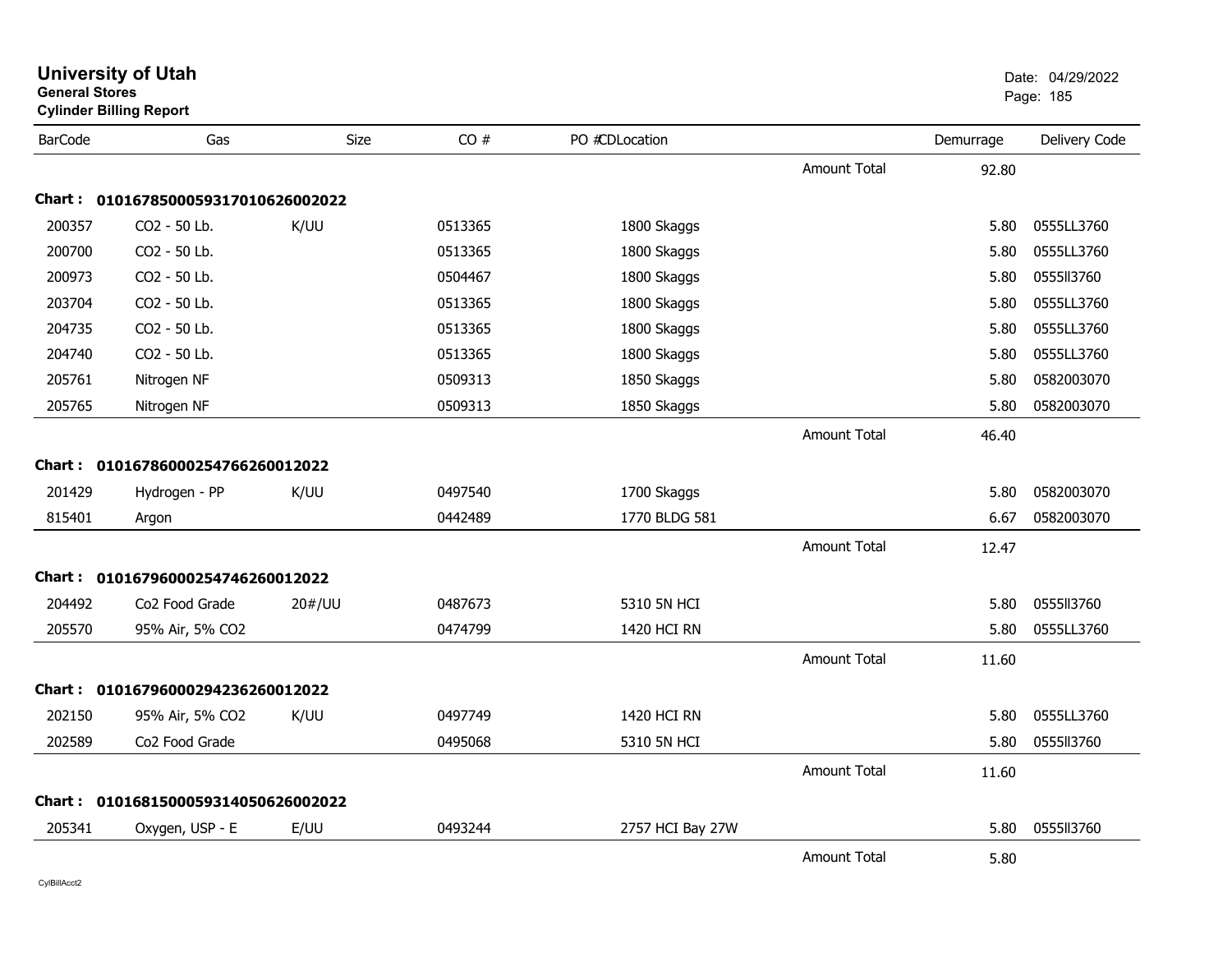| <b>General Stores</b> | <b>University of Utah</b><br><b>Cylinder Billing Report</b> |          |         |                     |                     |           | Date: 04/29/2022<br>Page: 186 |
|-----------------------|-------------------------------------------------------------|----------|---------|---------------------|---------------------|-----------|-------------------------------|
| <b>BarCode</b>        | Gas                                                         | Size     | CO#     | PO #CDLocation      |                     | Demurrage | Delivery Code                 |
|                       | Chart: 01016952500192296260012022                           |          |         |                     |                     |           |                               |
| 203547                | Air - 115 CF                                                | 115 CF - | 0385609 | 302 BIOLOGY         |                     | 4.64      | 0012003830                    |
|                       |                                                             |          |         |                     | <b>Amount Total</b> | 4.64      |                               |
|                       | Chart: 01016972000344856260312022                           |          |         |                     |                     |           |                               |
| 200224                | CO2 - 50 Lb.                                                | K/UU     | 0516488 | 5260 EIHG           |                     | 0.20      | 0533021000                    |
| 200440                | CO2 - 50 Lb.                                                |          | 0518661 | 5320 EIHG           |                     | 5.60      | 0533021000                    |
| 201199                | CO2 - 50 Lb.                                                |          | 0518661 | 5320 EIHG           |                     | 5.60      | 0533021000                    |
| 201359                | CO2 - 50 Lb.                                                |          | 0518662 | 5260 EIHG           |                     | 5.60      | 0533021000                    |
| 202707                | CO2 - 50 Lb.                                                |          | 0518661 | 5320 EIHG           |                     | 5.60      | 0533021000                    |
| 202884                | CO2 - 50 Lb.                                                |          | 0516867 | 5320 EIHG           |                     | 0.20      | 0533021000                    |
| 203492                | CO2 - 50 Lb.                                                |          | 0518661 | 5320 EIHG           |                     | 5.60      | 0533021000                    |
| 203497                | CO2 - 50 Lb.                                                |          | 0518661 | 5320 EIHG           |                     | 5.60      | 0533021000                    |
| 205567                | CO2 - 50 Lb.                                                |          | 0518661 | 5320 EIHG           |                     | 5.60      | 0533021000                    |
| 823838                | CO2 - 50 Lb.                                                |          | 0513592 | 5260 EIHG           |                     | 7.83      | 0533021000                    |
| 825360                | CO2 - 50 Lb.                                                |          | 0516867 | 5320 EIHG           |                     | 0.27      | 0533021000                    |
| 825361                | CO2 - 50 Lb.                                                |          | 0516867 | 5320 EIHG           |                     | 0.27      | 0533021000                    |
| 825362                | CO2 - 50 Lb.                                                |          | 0516868 | 5260 EIHG           |                     | 7.83      | 0533021000                    |
| 825365                | CO2 - 50 Lb.                                                |          | 0516867 | 5320 EIHG           |                     | 0.27      | 0533021000                    |
| 825366                | CO2 - 50 Lb.                                                |          | 0516867 | 5320 EIHG           |                     | 0.27      | 0533021000                    |
| 825367                | CO2 - 50 Lb.                                                |          | 0516867 | 5320 EIHG           |                     | 0.27      | 0533021000                    |
|                       |                                                             |          |         |                     | Amount Total        | 56.61     |                               |
|                       | Chart: 01016976000295216260312022                           |          |         |                     |                     |           |                               |
| 200474                | CO2 - 50 Lb.                                                | K/UU     | 0519483 | 5320 EIHG- Chow Lab |                     | 1.80      | 0533021000                    |
| 200827                | CO2 - 50 Lb.                                                |          | 0519483 | 5320 EIHG- Chow Lab |                     | 1.80      | 0533021000                    |
| 201806                | CO2 - 50 Lb.                                                |          | 0519483 | 5320 EIHG- Chow Lab |                     | 1.80      | 0533021000                    |
| 203487                | CO2 - 50 Lb.                                                |          | 0516101 | 5260 EIHG           |                     | 5.80      | 0533021000                    |
| 203925                | CO2 - 50 Lb.                                                |          | 0519483 | 5320 EIHG- Chow Lab |                     | 1.80      | 0533021000                    |
| CvIBillAcct2          |                                                             |          |         |                     |                     |           |                               |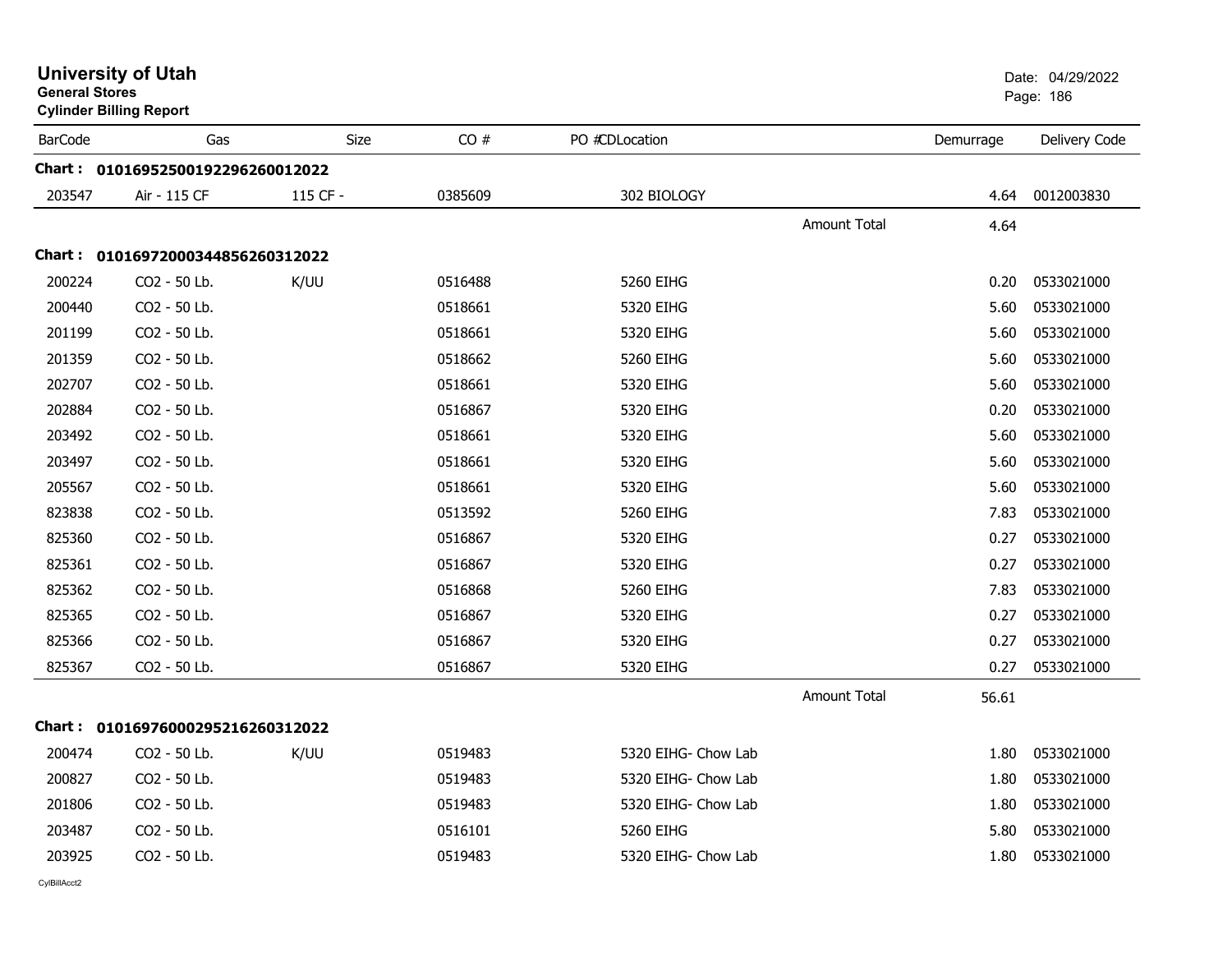| <b>General Stores</b> | <b>University of Utah</b><br><b>Cylinder Billing Report</b> |             |         |                                |           | Date: 04/29/2022<br>Page: 187 |
|-----------------------|-------------------------------------------------------------|-------------|---------|--------------------------------|-----------|-------------------------------|
| <b>BarCode</b>        | Gas                                                         | <b>Size</b> | CO#     | PO #CDLocation                 | Demurrage | Delivery Code                 |
| 205517                | CO2 - 50 Lb.                                                |             | 0519483 | 5320 EIHG- Chow Lab            | 1.80      | 0533021000                    |
| 205662                | CO <sub>2</sub> - 50 Lb.                                    |             | 0519483 | 5320 EIHG- Chow Lab            | 1.80      | 0533021000                    |
| 823493                | CO2 - 50 Lb.                                                |             | 0517812 | 5320 EIHG                      | 5.40      | 0533021000                    |
| 824870                | CO2 - 50 Lb.                                                |             | 0517812 | 5320 EIHG                      | 5.40      | 0533021000                    |
| 825507                | CO2 - 50 Lb.                                                |             | 0517812 | 5320 EIHG                      | 5.40      | 0533021000                    |
| 825508                | CO2 - 50 Lb.                                                |             | 0517812 | 5320 EIHG                      | 5.40      | 0533021000                    |
| 825509                | CO2 - 50 Lb.                                                |             | 0517812 | 5320 EIHG                      | 5.40      | 0533021000                    |
| 825510                | CO2 - 50 Lb.                                                |             | 0517812 | 5320 EIHG                      | 5.40      | 0533021000                    |
|                       |                                                             |             |         | <b>Amount Total</b>            | 49.00     |                               |
|                       | Chart: 01017012000283886250012022                           |             |         |                                |           |                               |
| 202916                | CO2 - 50 Lb.                                                | K/UU        | 0502367 | 383 Colorow Dr Lab 208         | 1.20      | 0840000000                    |
|                       |                                                             |             |         | <b>Amount Total</b>            | 1.20      |                               |
|                       | Chart: 01017012000283886260012022                           |             |         |                                |           |                               |
| 201309                | CO <sub>2</sub> - 50 Lb.                                    | K/UU        | 0510391 | 208D Weller lab 383 Colorow Dr | 5.80      | 0840000000                    |
| 203296                | CO2 - 50 Lb.                                                |             | 0518868 | 383 Colorow Dr Lab 208         | 4.60      | 0840000000                    |
|                       |                                                             |             |         | <b>Amount Total</b>            | 10.40     |                               |
|                       | Chart: 0101701500059312790626002022                         |             |         |                                |           |                               |
| 202405                | Oxygen, USP - E                                             | E/UU        | 0472723 | Skaggs Animal facility         | 5.80      | 0840000000                    |
| 202628                | Oxygen, USP - E                                             |             | 0444635 | SKAGGS HALL ANIMAL FACILITY    | 4.64      | 0840000000                    |
|                       |                                                             |             |         | <b>Amount Total</b>            | 10.44     |                               |
|                       | Chart: 01017092000288826260312022                           |             |         |                                |           |                               |
| 200739                | CO2 - 50 Lb.                                                | K/UU        | 0513643 | 213 Wintrobe                   | 5.80      | 0575057250                    |
| 200908                | CO2 - 50 Lb.                                                |             | 0513643 | 213 Wintrobe                   | 5.80      | 0575057250                    |
| 202193                | CO2 - 50 Lb.                                                |             | 0513643 | 213 Wintrobe                   | 5.80      | 0575057250                    |
| 202478                | CO2 - 50 Lb.                                                |             | 0517327 | 208 Wintrobe                   | 5.80      | 0575057250                    |
| 203688                | CO2 - 50 Lb.                                                |             | 0512281 | 208 WIntrobe                   | 5.80      | 0575057250                    |
|                       |                                                             |             |         |                                |           |                               |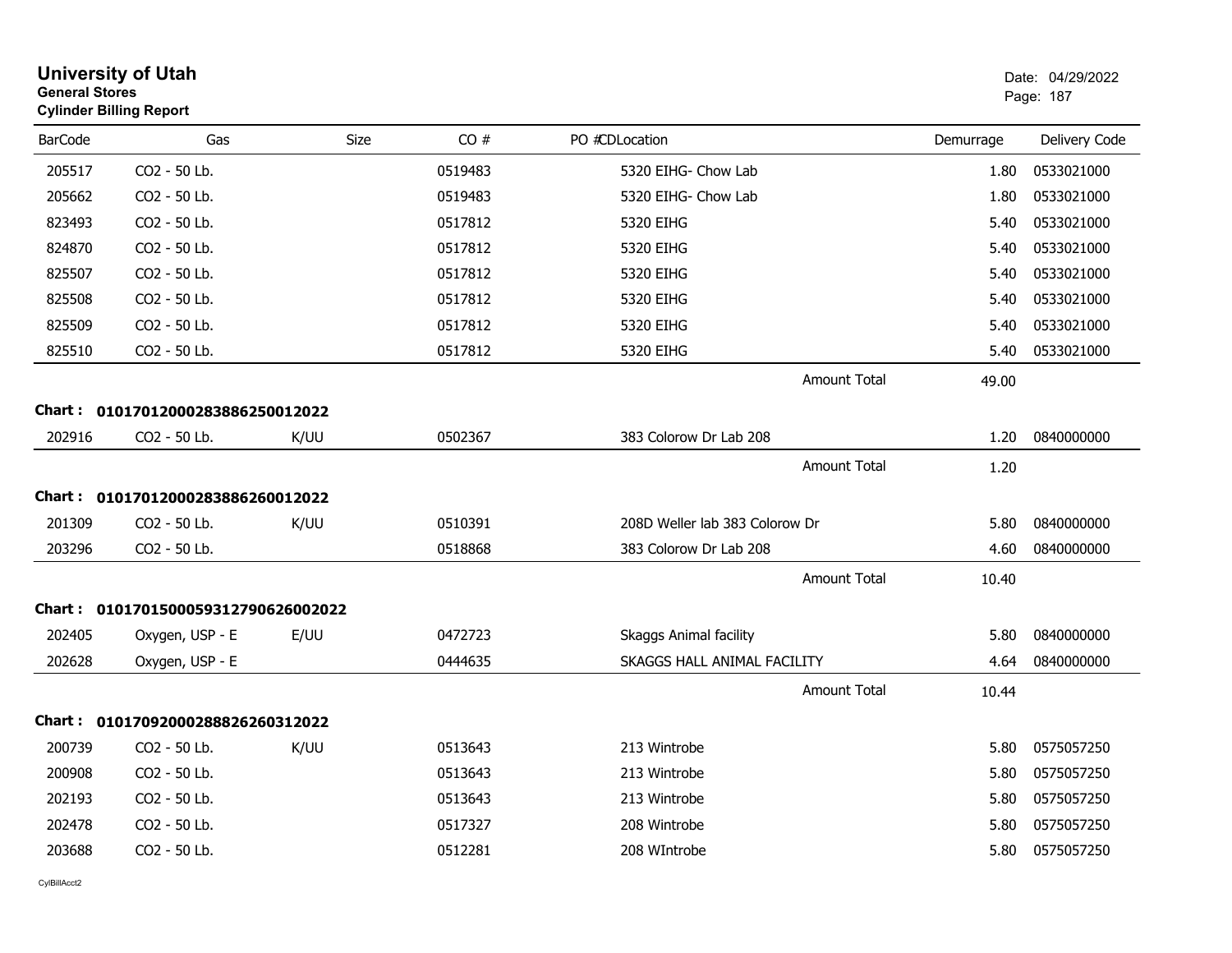| <b>General Stores</b><br><b>Cylinder Billing Report</b> |                            |                  |         | Page: 188      |                     |           |               |
|---------------------------------------------------------|----------------------------|------------------|---------|----------------|---------------------|-----------|---------------|
| <b>BarCode</b>                                          | Gas                        | Size             | CO#     | PO #CDLocation |                     | Demurrage | Delivery Code |
| 204281                                                  | Nitrogen NF                |                  | 0519338 | 208 WIntrobe   |                     | 2.80      | 0575057250    |
| 204727                                                  | CO <sub>2</sub> - 50 Lb.   |                  | 0511002 | 213 Wintrobe   |                     | 5.80      | 0575057250    |
| 205489                                                  | Nitrogen NF                |                  | 0519338 | 208 WIntrobe   |                     | 2.80      | 0575057250    |
| 205551                                                  | Nitrogen NF                |                  | 0519338 | 208 WIntrobe   |                     | 2.80      | 0575057250    |
| 205558                                                  | Nitrogen NF                |                  | 0518622 | 208 Wintrobe   |                     | 2.60      | 0575057250    |
| 205560                                                  | Nitrogen NF                |                  | 0518622 | 208 Wintrobe   |                     | 2.60      | 0575057250    |
| 205762                                                  | Nitrogen NF                |                  | 0518622 | 208 Wintrobe   |                     | 5.80      | 0575057250    |
| 205764                                                  | Nitrogen NF                |                  | 0473246 | 208 WIntrobe   |                     | 5.80      | 0575057250    |
| 824008                                                  | Nitrogen NF                |                  | 0506206 | 213 Wintrobe   |                     | 7.83      | 0575057250    |
| 825468                                                  | Nitrogen NF                |                  | 0517840 | 208 WIntrobe   |                     | 3.51      | 0575057250    |
|                                                         |                            |                  |         |                | <b>Amount Total</b> | 71.34     |               |
| Chart :                                                 | 01017092500260976260312022 |                  |         |                |                     |           |               |
| 200270                                                  | N2, Liquid, 160            | <b>160 LTR/U</b> | 0518843 | 100D WIntrobe  |                     | 22.40     | 0575057250    |
| 200905                                                  | N2, Liquid, 160            |                  | 0519484 | 100D Wintrobe  |                     | 14.40     | 0575057250    |
| 201103                                                  | N2, Liquid LX45            |                  | 0519484 | 100D Wintrobe  |                     | 14.40     | 0575057250    |
| 201712                                                  | N2, Liquid LX45            |                  | 0518290 | 100D WIntrobe  |                     | 9.60      | 0575057250    |
| 201713                                                  | N2, Liquid LX45            |                  | 0519294 | 100D Wintrobe  |                     | 24.00     | 0575057250    |
| 201887                                                  | N2, Liquid, 160            |                  | 0518843 | 100D WIntrobe  |                     | 35.20     | 0575057250    |
| 202021                                                  | N2, Liquid, 160            |                  | 0518843 | 100D WIntrobe  |                     | 22.40     | 0575057250    |
| 202607                                                  | N2, Liquid, 160            |                  | 0518843 | 100D WIntrobe  |                     | 22.40     | 0575057250    |
| 202906                                                  | N2, Liquid LX45            |                  | 0518621 | 100D WIntrobe  |                     | 22.40     | 0575057250    |
| 203016                                                  | N2, Liquid GP45            |                  | 0518843 | 100D WIntrobe  |                     | 22.40     | 0575057250    |
| 203017                                                  | N2, Liquid LX45            |                  | 0519484 | 100D Wintrobe  |                     | 14.40     | 0575057250    |
| 203574                                                  | N2, Liquid LX45            |                  | 0519484 | 100D Wintrobe  |                     | 14.40     | 0575057250    |
| 203575                                                  | N2, Liquid LX45            |                  | 0519484 | 100D Wintrobe  |                     | 14.40     | 0575057250    |
| 203714                                                  | N2, Liquid LX45            |                  | 0518290 | 100D WIntrobe  |                     | 22.40     | 0575057250    |
| 204401                                                  | N2, Liquid LX45            |                  | 0518621 | 100D WIntrobe  |                     | 46.40     | 0575057250    |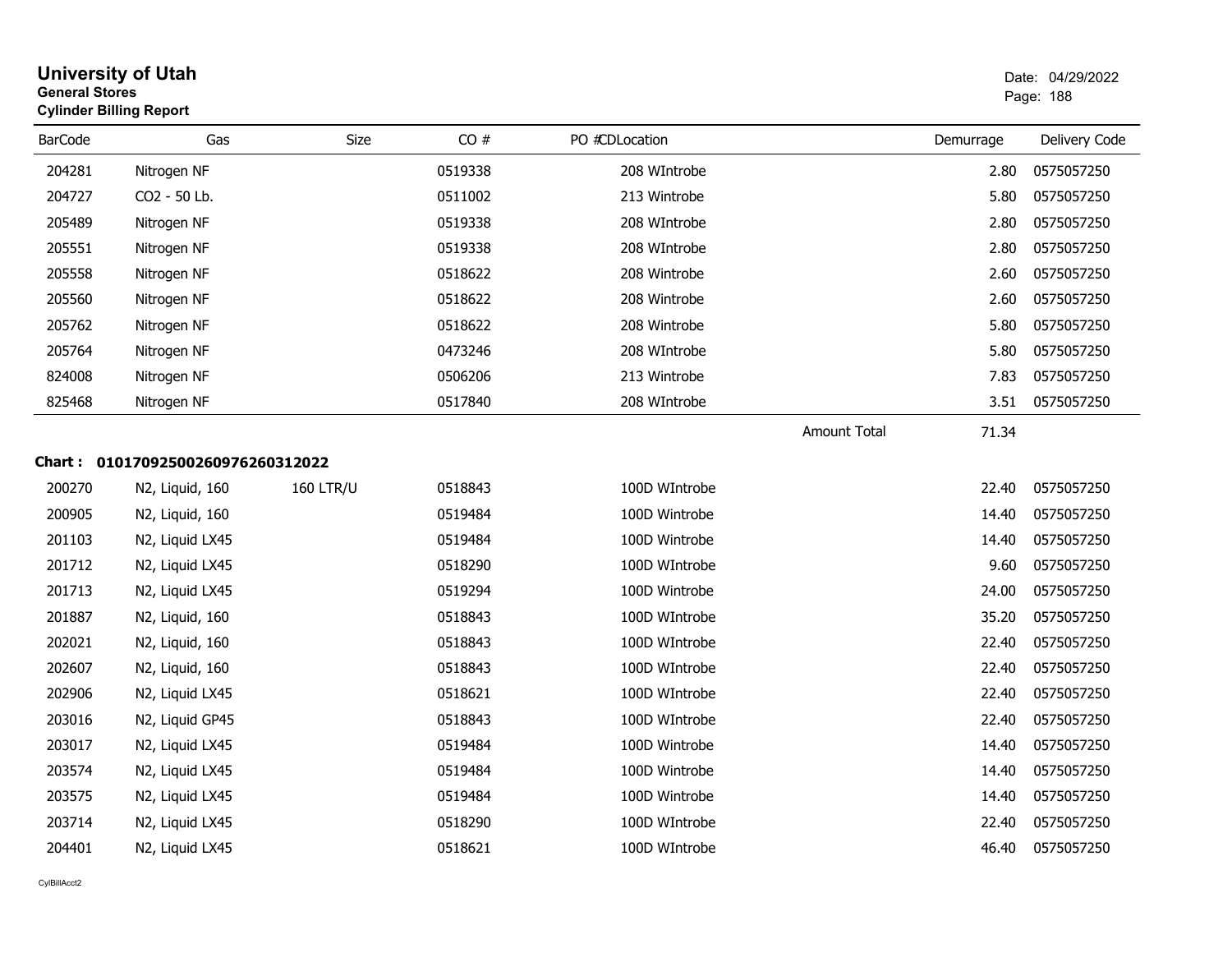| <b>General Stores</b>  | <b>University of Utah</b><br><b>Cylinder Billing Report</b> |          |         |                                       |           | Date: 04/29/2022<br>Page: 189 |
|------------------------|-------------------------------------------------------------|----------|---------|---------------------------------------|-----------|-------------------------------|
| <b>BarCode</b>         | Gas                                                         | Size     | CO#     | PO #CDLocation                        | Demurrage | Delivery Code                 |
| 204438                 | N2, Liquid LX45                                             |          | 0518290 | 100D WIntrobe                         | 9.60      | 0575057250                    |
| 205590                 | N2, Liquid LX45                                             |          | 0518290 | 100D WIntrobe                         | 22.40     | 0575057250                    |
| 205706                 | N2, Liquid LX45                                             |          | 0518290 | 100D WIntrobe                         | 9.60      | 0575057250                    |
| 205708                 | N2, Liquid LX45                                             |          | 0519945 | 100D Wintrobe                         | 1.60      | 0575057250                    |
|                        |                                                             |          |         | <b>Amount Total</b>                   | 364.80    |                               |
| Chart :                | 01017126000255486430012022                                  |          |         |                                       |           |                               |
| 203606                 | Nitrogen NF                                                 | K/UU     | 0458110 | 2536 HCI BENCH D                      | 4.64      | 0555II3760                    |
| 203607                 | Nitrogen NF                                                 |          | 0458110 | 2536 HCI BENCH D                      | 4.64      | 0555113760                    |
|                        |                                                             |          |         | <b>Amount Total</b>                   | 9.28      |                               |
| Chart :                | 01017246000162396260312022                                  |          |         |                                       |           |                               |
| 811797                 | Nitrogen NF                                                 | 40/60-MT | 0413120 | 391 CHIPETA SUITE A                   | 6.38      | 05214a3300                    |
|                        |                                                             |          |         | <b>Amount Total</b>                   | 6.38      |                               |
| Chart :                | 01017272000170726260212022                                  |          |         |                                       |           |                               |
| 202313                 | Nitrous Oxide-E                                             | E/UU     | 0504155 | 4th floor Midvally Health ctr         | 5.80      | 05214B4540                    |
| 202678                 | Oxygen, USP - E                                             |          | 0504155 | 4th floor Midvally Health ctr         | 5.80      | 05214B4540                    |
| 202996                 | Nitrous Oxide-E                                             |          | 0504155 | 4th floor Midvally Health ctr         | 5.80      | 05214B4540                    |
| 203230                 | Nitrous Oxide-E                                             |          | 0498547 | Mivalley 243 East 6100 SOuth Muirray  | 5.80      | 05214B4540                    |
| 203236                 | Nitrous Oxide-E                                             |          | 0498547 | Mivalley 243 East 6100 SOuth Muirray  | 5.80      | 05214B4540                    |
| 203410                 | Oxygen, USP - E                                             |          | 0498547 | Mivalley 243 East 6100 SOuth Muirray  | 5.80      | 05214B4540                    |
| 203426                 | Oxygen, USP - E                                             |          | 0498547 | Mivalley 243 East 6100 SOuth Muirray  | 5.80      | 05214B4540                    |
| 203435                 | Oxygen, USP - E                                             |          | 0504155 | 4th floor Midvally Health ctr         | 5.80      | 05214B4540                    |
| 205936                 | Oxygen, USP - E                                             |          | 0504155 | 4th floor Midvally Health ctr         | 5.80      | 05214B4540                    |
| 205953                 | Oxygen, USP - E                                             |          | 0498547 | Mivalley 243 East 6100 SOuth Muirray  | 5.80      | 05214B4540                    |
| 820010                 | Helium - 20 CF                                              |          | 0487941 | 243 East 6100 South 3rd floor         | 7.83      | 05214B4540                    |
| 821981                 | Helium - D                                                  |          | 0488061 | 243 East 6100 South 3rd floor         | 7.83      | 05214B4540                    |
| 824490                 | Nitrous Oxide-E                                             |          | 0513036 | 4th Floor, 243 E 6100 S, Murray 84107 | 7.83      | 05214B4540                    |
| 824580<br>CylBillAcct2 | Nitrous Oxide-E                                             |          | 0513036 | 4th Floor, 243 E 6100 S, Murray 84107 | 7.83      | 05214B4540                    |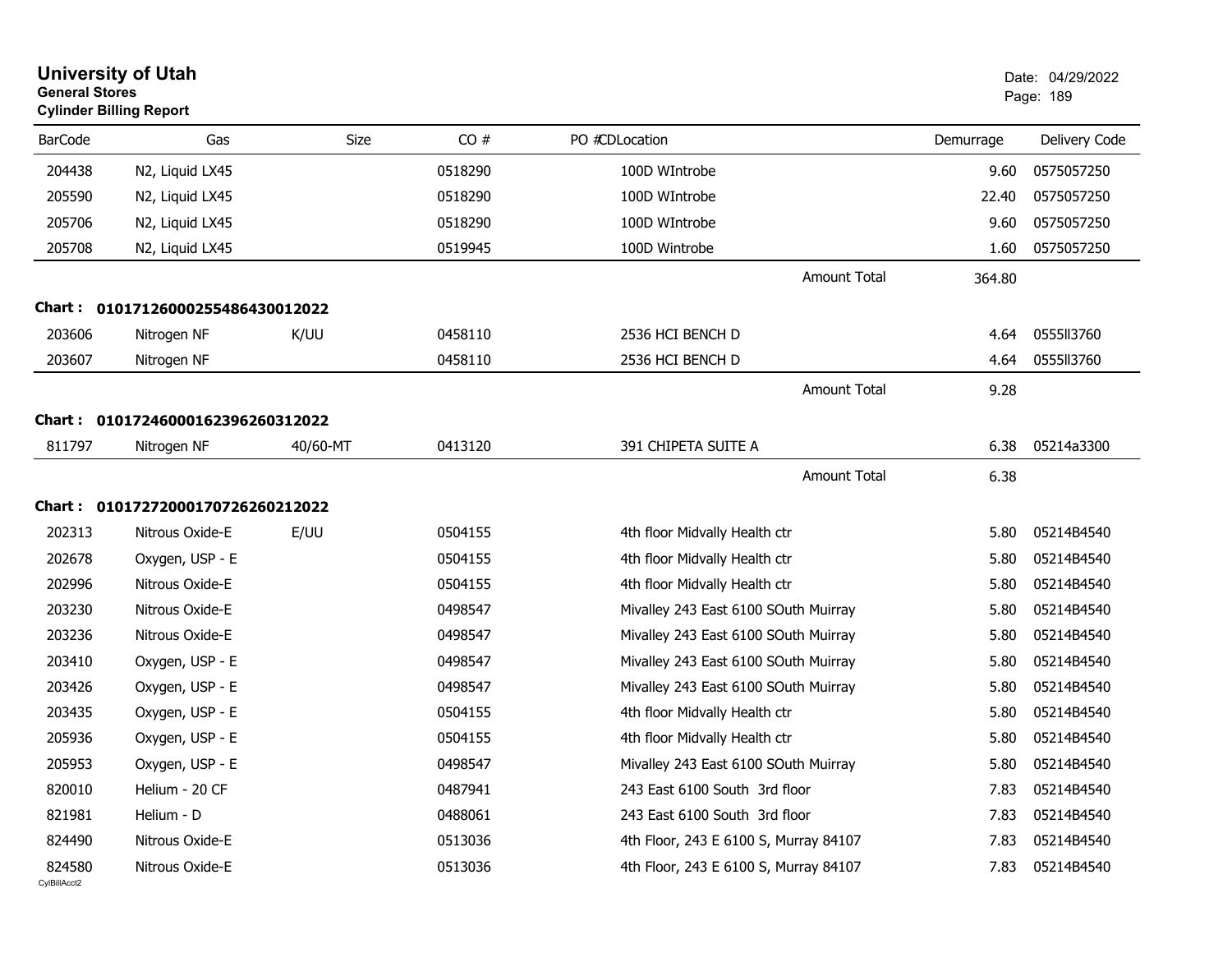| <b>General Stores</b> | <b>University of Utah</b><br><b>Cylinder Billing Report</b> |      |         |                                       | Date: 04/29/2022<br>Page: 190 |               |
|-----------------------|-------------------------------------------------------------|------|---------|---------------------------------------|-------------------------------|---------------|
| <b>BarCode</b>        | Gas                                                         | Size | CO#     | PO #CDLocation                        | Demurrage                     | Delivery Code |
| 824581                | Nitrous Oxide-E                                             |      | 0513036 | 4th Floor, 243 E 6100 S, Murray 84107 | 7.83                          | 05214B4540    |
| 824582                | Nitrous Oxide-E                                             |      | 0513036 | 4th Floor, 243 E 6100 S, Murray 84107 | 7.83                          | 05214B4540    |
|                       |                                                             |      |         | <b>Amount Total</b>                   | 104.98                        |               |
|                       | Chart: 01017282000307126261312022                           |      |         |                                       |                               |               |
| 203700                | CO2 - 50 Lb.                                                | K/UU | 0505491 | 417 Wakara Rm 2160                    | 5.80                          | 05214b4540    |
|                       |                                                             |      |         | <b>Amount Total</b>                   | 5.80                          |               |
|                       | Chart: 01017421001136666240012022                           |      |         |                                       |                               |               |
| 200049                | Nitrogen 230 CF                                             | K/UU | 0513264 | BLDG 302- South Bay                   | 5.80                          | 0303000000    |
| 200257                | Nitrogen 230 CF                                             |      | 0517637 | <b>BLDG 302</b>                       | 5.80                          | 0303000000    |
| 200461                | Nitrogen 230 CF                                             |      | 0517637 | <b>BLDG 302</b>                       | 5.80                          | 0303000000    |
| 200625                | Nitrogen 230 CF                                             |      | 0492783 | <b>BLDG 302</b>                       | 5.80                          | 0303000000    |
| 200629                | Nitrogen 230 CF                                             |      | 0517637 | <b>BLDG 302</b>                       | 5.80                          | 0303000000    |
| 200706                | Nitrogen 230 CF                                             |      | 0513264 | BLDG 302- South Bay                   | 5.80                          | 0303000000    |
| 200851                | Nitrogen 230 CF                                             |      | 0517637 | <b>BLDG 302</b>                       | 5.80                          | 0303000000    |
| 200865                | Nitrogen 230 CF                                             |      | 0492783 | <b>BLDG 302</b>                       | 5.80                          | 0303000000    |
| 200926                | Nitrogen 230 CF                                             |      | 0513264 | BLDG 302- South Bay                   | 5.80                          | 0303000000    |
| 201014                | Nitrogen 230 CF                                             |      | 0513264 | BLDG 302- South Bay                   | 5.80                          | 0303000000    |
| 201026                | Nitrogen 230 CF                                             |      | 0517637 | <b>BLDG 302</b>                       | 5.80                          | 0303000000    |
| 201330                | Nitrogen 230 CF                                             |      | 0517637 | <b>BLDG 302</b>                       | 5.80                          | 0303000000    |
| 201388                | Nitrogen 230 CF                                             |      | 0517637 | <b>BLDG 302</b>                       | 5.80                          | 0303000000    |
| 201401                | Nitrogen 230 CF                                             |      | 0517637 | <b>BLDG 302</b>                       | 5.80                          | 0303000000    |
| 201446                | Nitrogen 230 CF                                             |      | 0492783 | <b>BLDG 302</b>                       | 5.80                          | 0303000000    |
| 201450                | Nitrogen 230 CF                                             |      | 0513264 | BLDG 302- South Bay                   | 5.80                          | 0303000000    |
| 201517                | Nitrogen 230 CF                                             |      | 0492783 | <b>BLDG 302</b>                       | 5.80                          | 0303000000    |
| 201518                | Nitrogen 230 CF                                             |      | 0492783 | <b>BLDG 302</b>                       | 5.80                          | 0303000000    |
| 201535                | Nitrogen 230 CF                                             |      | 0513264 | BLDG 302- South Bay                   | 5.80                          | 0303000000    |
| 201855                | Nitrogen 230 CF                                             |      | 0517637 | <b>BLDG 302</b>                       | 5.80                          | 0303000000    |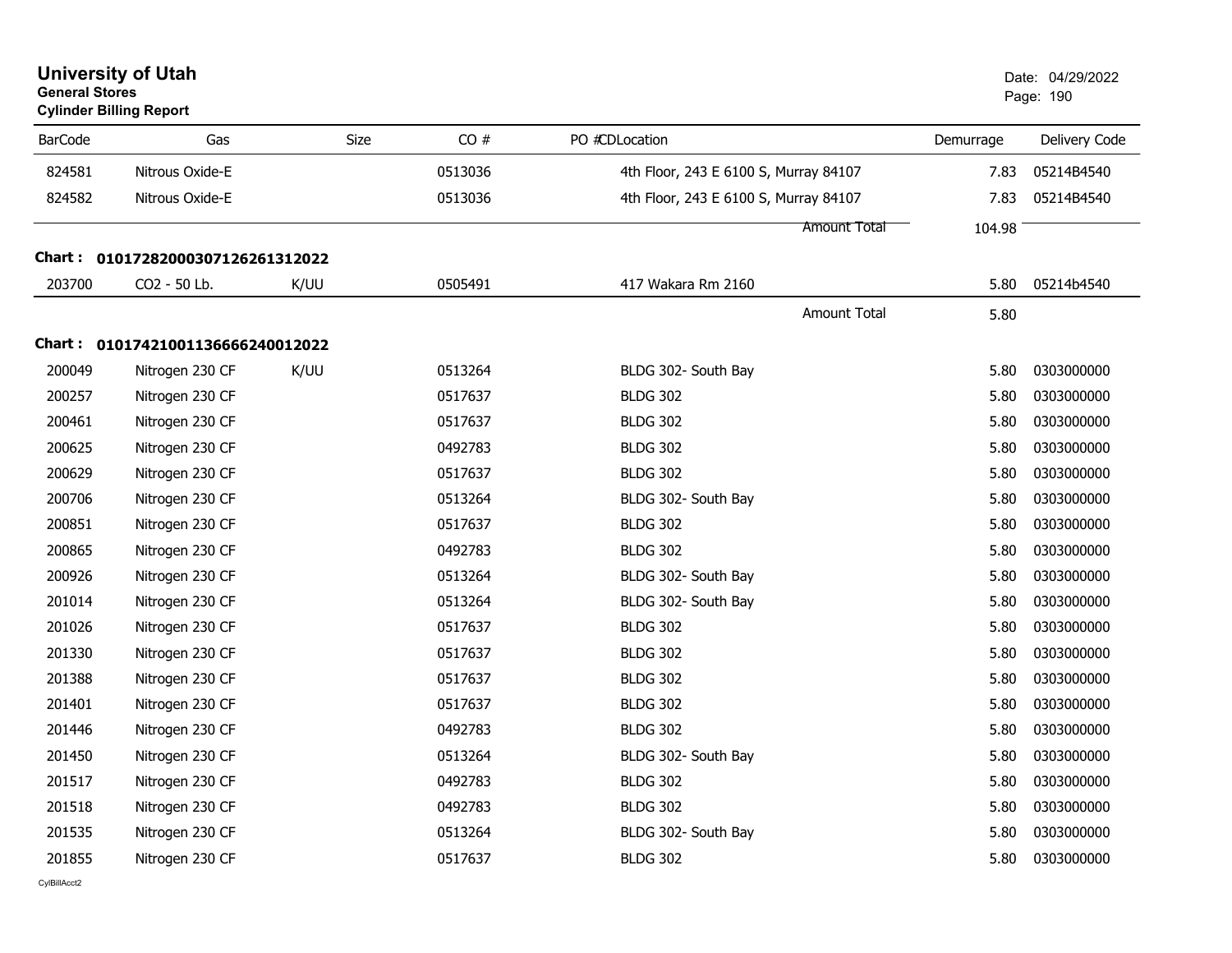| <b>General Stores</b> | <b>University of Utah</b><br><b>Cylinder Billing Report</b> |      |         |                     |           | Date: 04/29/2022<br>Page: 191 |
|-----------------------|-------------------------------------------------------------|------|---------|---------------------|-----------|-------------------------------|
| <b>BarCode</b>        | Gas                                                         | Size | CO#     | PO #CDLocation      | Demurrage | Delivery Code                 |
| 201886                | Nitrogen 230 CF                                             |      | 0492783 | <b>BLDG 302</b>     | 5.80      | 0303000000                    |
| 202210                | Nitrogen 230 CF                                             |      | 0517637 | <b>BLDG 302</b>     | 5.80      | 0303000000                    |
| 202702                | Nitrogen 230 CF                                             |      | 0513264 | BLDG 302- South Bay | 5.80      | 0303000000                    |
| 202864                | Nitrogen 230 CF                                             |      | 0492783 | <b>BLDG 302</b>     | 5.80      | 0303000000                    |
| 202931                | Nitrogen 230 CF                                             |      | 0492783 | <b>BLDG 302</b>     | 5.80      | 0303000000                    |
| 203072                | Nitrogen 230 CF                                             |      | 0513264 | BLDG 302- South Bay | 5.80      | 0303000000                    |
| 203172                | Nitrogen 230 CF                                             |      | 0517637 | <b>BLDG 302</b>     | 5.80      | 0303000000                    |
| 205004                | N2 Lq 200VHP                                                |      | 0518460 | <b>Bldg 303</b>     | 8.75      | 0303000000                    |
| 205004                | N2 Lq 200VHP                                                |      | 0518849 | <b>BLDG 303</b>     | 10.50     | 0303000000                    |
| 205005                | N2 Lq 200VHP                                                |      | 0518645 | <b>BLDG 303</b>     | 8.75      | 0303000000                    |
| 205005                | N2 Lq 200VHP                                                |      | 0518996 | <b>BLDG 303</b>     | 36.75     | 0303000000                    |
| 205006                | N2 Lq 200VHP                                                |      | 0518645 | <b>BLDG 303</b>     | 36.75     | 0303000000                    |
| 205006                | N2 Lq 200VHP                                                |      | 0519699 | <b>BLDG 303</b>     | 7.00      | 0303000000                    |
| 205007                | N2 Lq 200VHP                                                |      | 0518460 | <b>Bldg 303</b>     | 8.75      | 0303000000                    |
| 205007                | N2 Lq 200VHP                                                |      | 0518849 | <b>BLDG 303</b>     | 15.75     | 0303000000                    |
| 205007                | N2 Lq 200VHP                                                |      | 0519604 | <b>BLDG 303</b>     | 5.25      | 0303000000                    |
| 205493                | Nitrogen 230 CF                                             |      | 0517637 | <b>BLDG 302</b>     | 5.80      | 0303000000                    |
| 205690                | N2 Lq 200VHP                                                |      | 0518112 | <b>BLDG 303</b>     | 1.75      | 0303000000                    |
| 205690                | N2 Lq 200VHP                                                |      | 0518755 | <b>BLDG 303</b>     | 5.25      | 0303000000                    |
| 205690                | N2 Lq 200VHP                                                |      | 0519312 | <b>BLDG 303</b>     | 17.50     | 0303000000                    |
| 205691                | N2 Lq 200VHP                                                |      | 0518113 | <b>BLDG 303</b>     | 1.75      | 0303000000                    |
| 205691                | N2 Lq 200VHP                                                |      | 0518755 | <b>BLDG 303</b>     | 12.25     | 0303000000                    |
| 205692                | N2 Lq 200VHP                                                |      | 0518997 | <b>BLDG 303</b>     | 5.25      | 0303000000                    |
| 205692                | N2 Lq 200VHP                                                |      | 0519604 | <b>BLDG 303</b>     | 5.25      | 0303000000                    |
| 205693                | N2 Lq 200VHP                                                |      | 0517639 | <b>BLDG 303</b>     | 8.75      | 0303000000                    |
| 205693                | N2 Lq 200VHP                                                |      | 0518997 | <b>BLDG 303</b>     | 17.50     | 0303000000                    |
| 205693                | N2 Lq 200VHP                                                |      | 0519698 | <b>BLDG 303</b>     | 12.25     | 0303000000                    |
| 205694                | N2 Lq 200VHP                                                |      | 0518460 | <b>Bldg 303</b>     | 1.75      | 0303000000                    |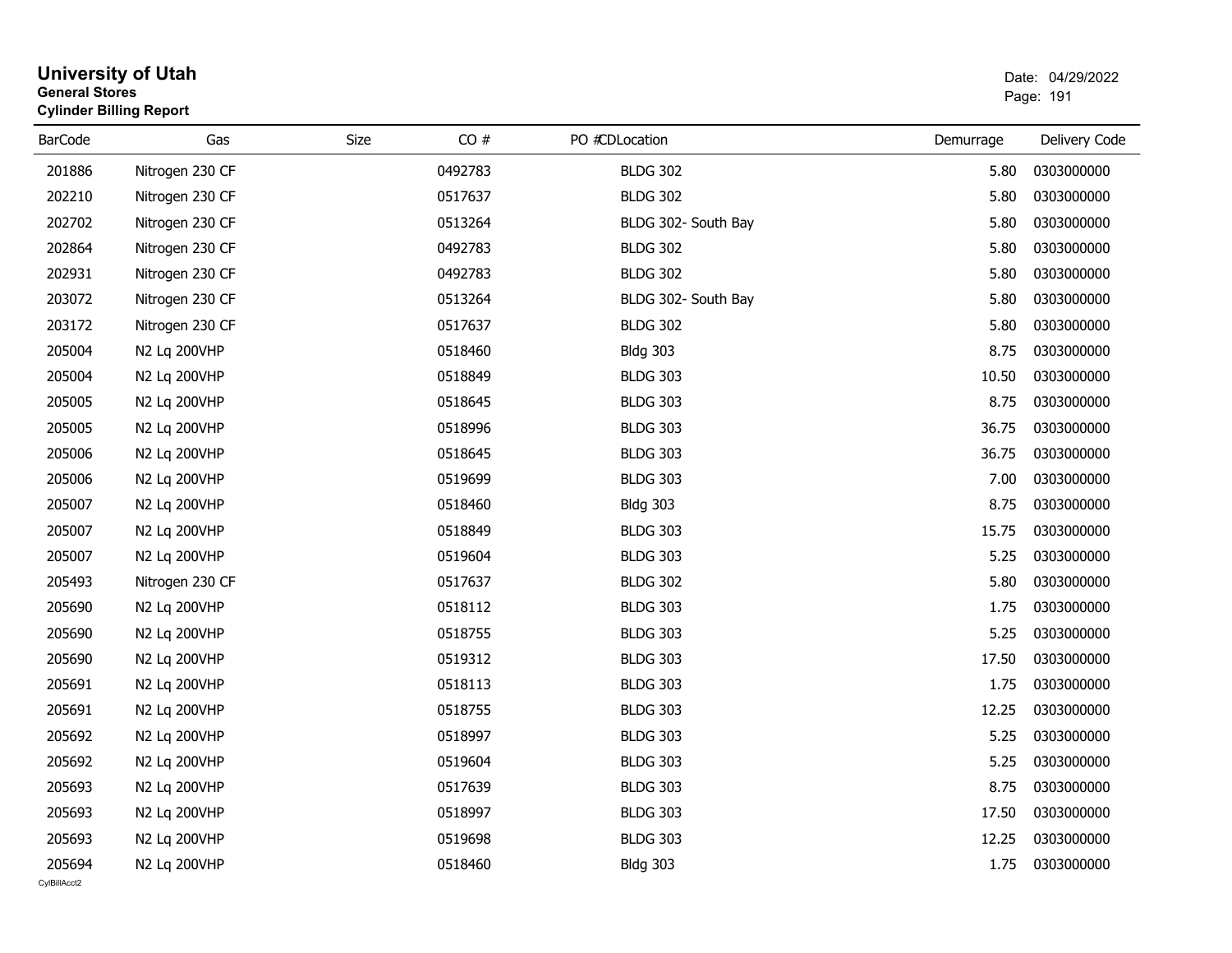| <b>University of Utah</b><br><b>General Stores</b><br><b>Cylinder Billing Report</b> |                                   |      |         |                         |                               | Date: 04/29/2022<br>Page: 192 |  |
|--------------------------------------------------------------------------------------|-----------------------------------|------|---------|-------------------------|-------------------------------|-------------------------------|--|
| <b>BarCode</b>                                                                       | Gas                               | Size | CO#     | PO #CDLocation          | Demurrage                     | Delivery Code                 |  |
| 205695                                                                               | N2 Lq 200VHP                      |      | 0517639 | <b>BLDG 303</b>         |                               | 0303000000<br>8.75            |  |
| 205695                                                                               | N2 Lq 200VHP                      |      | 0518996 | <b>BLDG 303</b>         | 24.50                         | 0303000000                    |  |
| 205695                                                                               | N2 Lq 200VHP                      |      | 0519699 | <b>BLDG 303</b>         | 7.00                          | 0303000000                    |  |
| 205724                                                                               | Acetylene - MC                    |      | 0434123 |                         |                               | 0305000000<br>4.64            |  |
|                                                                                      |                                   |      |         |                         | <b>Amount Total</b><br>434.79 |                               |  |
|                                                                                      | Chart: 01017431001136696240012022 |      |         |                         |                               |                               |  |
| 110805                                                                               | CO2 - 50 Lb.                      | K/UU | 0056923 | BLDG. 95, CHLORINE ROOM |                               | 0350002800<br>4.64            |  |
| 112066                                                                               | Acetylene - B                     |      | 0000000 | Art Vault               |                               | 4.64<br>0305001080            |  |
| 112250                                                                               | Acetylene - MC                    |      | 0062715 |                         |                               | 4.64<br>0305001080            |  |
| 112251                                                                               | Oxygen - 40/60                    |      | 0062715 |                         | 4.64                          | 0305001080                    |  |
| 112257                                                                               | Acetylene - B                     |      | 0064253 |                         | 6.38                          | 0350002800                    |  |
| 112327                                                                               | CO2 - 50 Lb.                      |      | 0054621 |                         | 6.38                          | 0350002800                    |  |
| 113307                                                                               | Acetylene - B                     |      | 0062523 |                         | 6.38                          | 0350002600                    |  |
| 114103                                                                               | Oxygen - 40/60                    |      | 0070007 |                         | 6.38                          | 0305001080                    |  |
| 114788                                                                               | Acetylene - B                     |      | 0081719 |                         |                               | 6.38<br>0350002800            |  |
| 115431                                                                               | Acetylene - B                     |      | 0091904 |                         | 6.38                          | 0350002280                    |  |
| 117369                                                                               | Acetylene - MC                    |      | 0106549 |                         |                               | 0350002800<br>4.64            |  |
| 200087                                                                               | Acetylene, CF                     |      | 0261224 |                         |                               | 4.64<br>0303000000            |  |
| 200422                                                                               | Acetylene, CF                     |      | 0208113 |                         | 4.64                          | 0350002800                    |  |
| 200522                                                                               | Acetylene, CF                     |      | 0464335 |                         |                               | 4.64<br>0305000000            |  |
| 201003                                                                               | Oxygen, USP                       |      | 0087231 |                         |                               | 4.64<br>0350002280            |  |
| 201511                                                                               | Argon - 125 CF                    |      | 0485099 |                         |                               | 5.80<br>0305000000            |  |
| 201959                                                                               | Acetylene - MC                    |      | 0095267 |                         |                               | 0350002280<br>4.64            |  |
| 201960                                                                               | Oxygen - 20 CF                    |      | 0095267 |                         |                               | 5.80<br>0350002280            |  |
| 201967                                                                               | Oxygen - 20 CF                    |      | 0160595 |                         |                               | 4.64<br>0305001080            |  |
| 202011                                                                               | Acetylene - MC                    |      | 0087135 | <b>WILL CALL</b>        |                               | 0350002280<br>4.64            |  |
| 202041                                                                               | Nitrogen 115 CF                   |      | 0103666 |                         |                               | 0350002280<br>4.64            |  |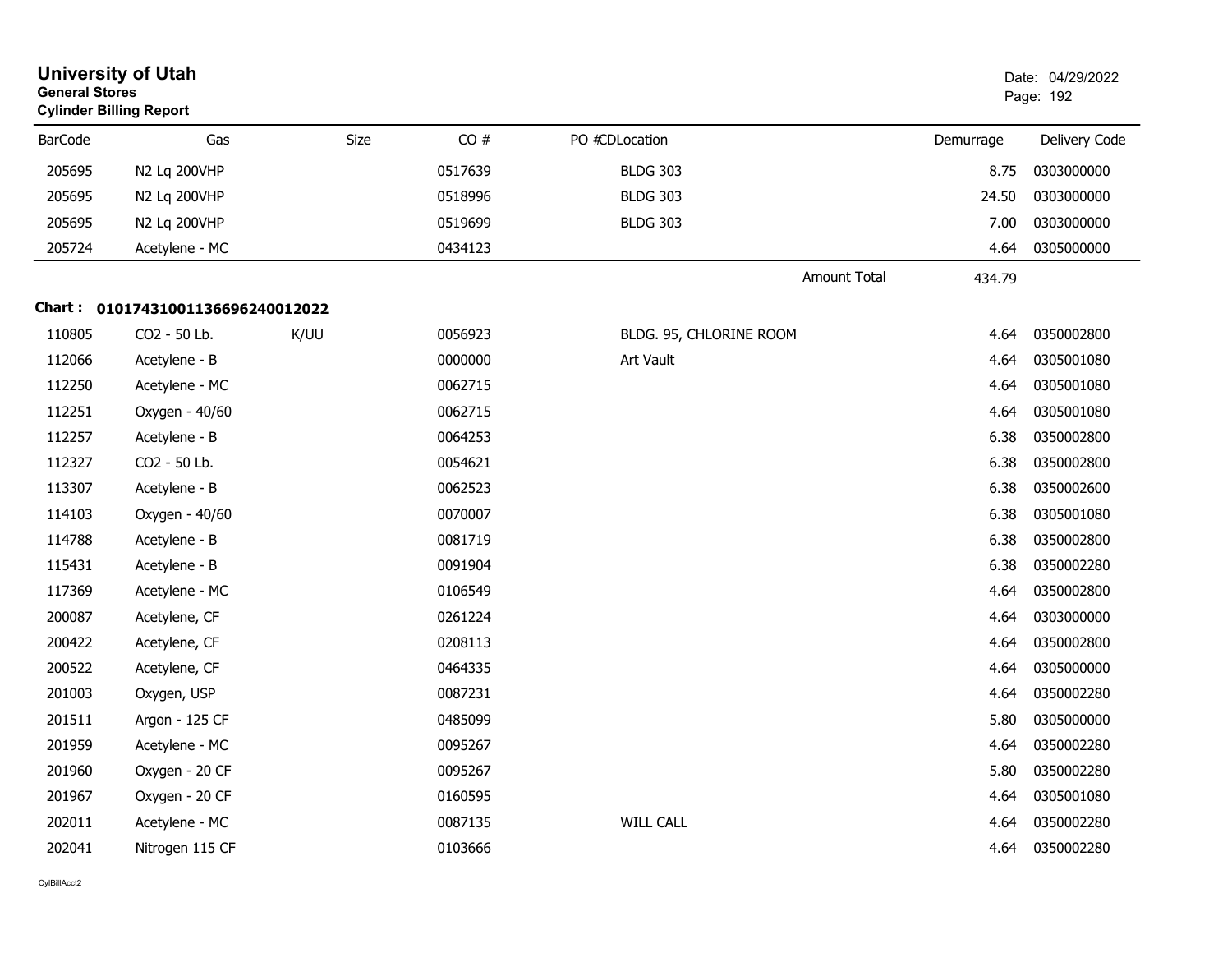| <b>General Stores</b>  | <b>University of Utah</b><br><b>Cylinder Billing Report</b> |      |         |                |           | Date: 04/29/2022<br>Page: 193 |
|------------------------|-------------------------------------------------------------|------|---------|----------------|-----------|-------------------------------|
| <b>BarCode</b>         | Gas                                                         | Size | CO#     | PO #CDLocation | Demurrage | Delivery Code                 |
| 202143                 | Acetylene - B                                               |      | 0098718 |                | 4.64      | 0350002800                    |
| 202366                 | Acetylene, CF                                               |      | 0183678 | shop           | 4.64      | 0350002600                    |
| 202447                 | Nitrogen, 35CF                                              |      | 0151030 |                | 5.22      | 0305001080                    |
| 202490                 | Oxygen - 20 CF                                              |      | 0187676 | <b>SHOP</b>    | 5.80      | 0305001080                    |
| 202496                 | Oxygen, USP                                                 |      | 0464335 |                | 4.64      | 0305000000                    |
| 202555                 | Acetylene - B                                               |      | 0249825 |                | 4.64      | 0350002800                    |
| 202567                 | Oxygen - 20 CF                                              |      | 0177369 |                | 5.80      | 0305001080                    |
| 202590                 | CO2 - 20 Lb.                                                |      | 0371610 |                | 4.64      | 0305001090                    |
| 202659                 | Acetylene - B                                               |      | 0181563 |                | 4.64      | 0350002800                    |
| 202726                 | Nitrogen 230 CF                                             |      | 0303367 |                | 4.64      | 0305001080                    |
| 202837                 | Acetylene - B                                               |      | 0195161 |                | 4.64      | 0350002600                    |
| 202890                 | Acetylene - MC                                              |      | 0485793 |                | 5.80      | 0305000000                    |
| 202893                 | Oxygen - 20 CF                                              |      | 0233750 |                | 5.80      | 0305001080                    |
| 202954                 | Acetylene - MC                                              |      | 0191526 |                | 4.64      | 0305001080                    |
| 202957                 | Acetylene - MC                                              |      | 0307965 |                | 4.64      | 0305001080                    |
| 202963                 | Acetylene - MC                                              |      | 0353854 |                | 4.64      | 0350002800                    |
| 202964                 | Acetylene - MC                                              |      | 0323446 |                | 4.64      | 0305001080                    |
| 203057                 | Acetylene - B                                               |      | 0203031 | Shop           | 4.64      | 0350002800                    |
| 203140                 | Acetylene - MC                                              |      | 0306962 |                | 4.64      | 0305001080                    |
| 203220                 | Oxygen - 20 CF                                              |      | 0307965 |                | 4.64      | 0305001080                    |
| 203223                 | Oxygen - 20 CF                                              |      | 0382893 |                | 4.64      | 0305001080                    |
| 203249                 | Nitrogen 40 CF                                              |      | 0292975 |                | 4.64      | 0305001080                    |
| 203288                 | Acetylene - MC                                              |      | 0331023 |                | 4.64      | 0305001080                    |
| 203291                 | Acetylene - MC                                              |      | 0317126 |                | 4.64      | 0305001080                    |
| 203351                 | Acetylene - B                                               |      | 0251938 |                | 4.64      |                               |
| 203353                 | Acetylene - B                                               |      | 0219659 |                | 4.64      | 0303000000                    |
| 203355                 | Acetylene - B                                               |      | 0482726 |                | 5.80      | 0305000000                    |
| 203399<br>CvIBillAcct2 | Nitrogen 40 CF                                              |      | 0518697 |                | 4.20      | 0305000000                    |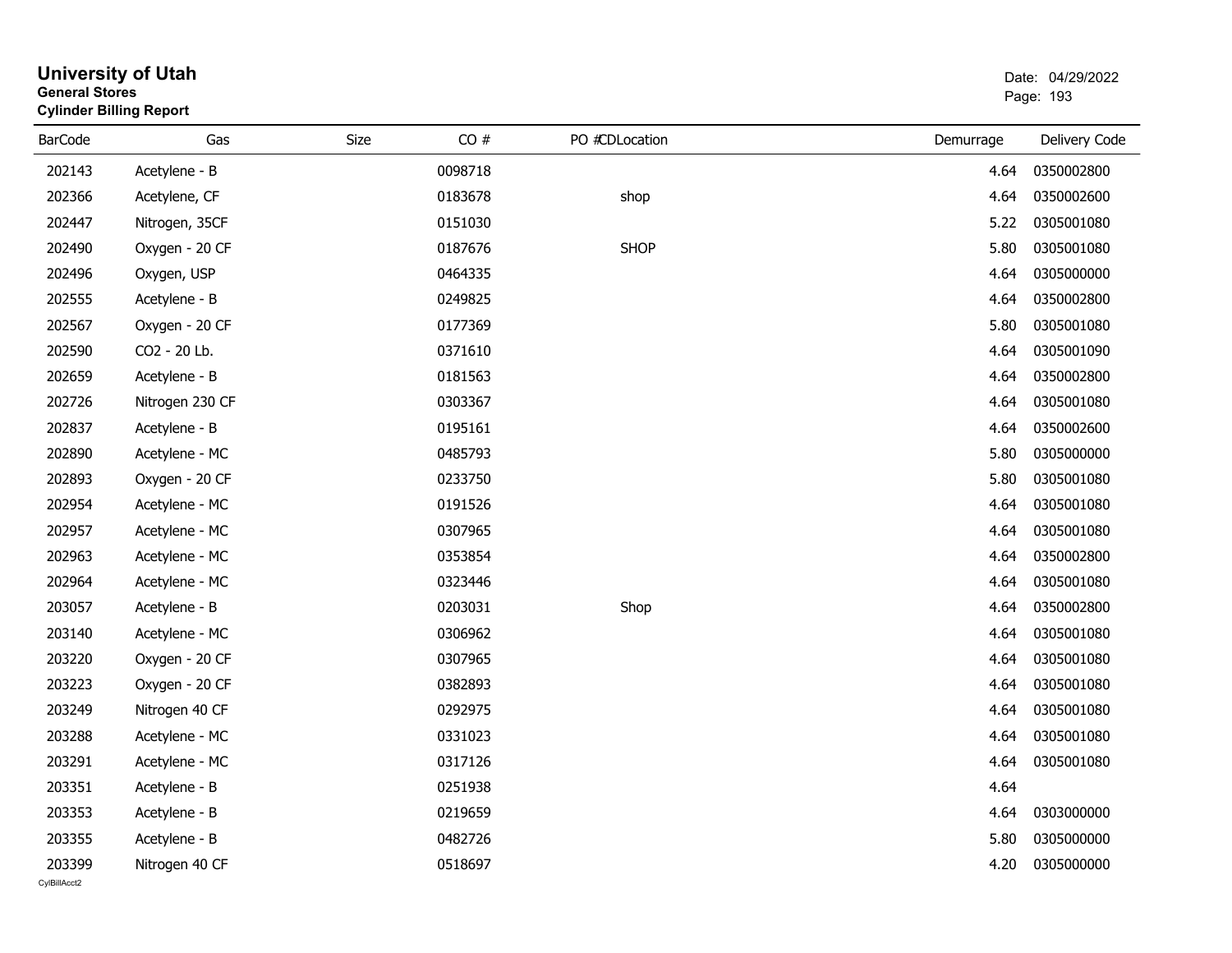| <b>General Stores</b>  | <b>University of Utah</b><br><b>Cylinder Billing Report</b> |      |         |                                        |           | Date: 04/29/2022<br>Page: 194 |
|------------------------|-------------------------------------------------------------|------|---------|----------------------------------------|-----------|-------------------------------|
| <b>BarCode</b>         | Gas                                                         | Size | CO#     | PO #CDLocation                         | Demurrage | Delivery Code                 |
| 203400                 | Nitrogen 40 CF                                              |      | 0412382 |                                        | 4.64      | 0305001080                    |
| 203401                 | Nitrogen 40 CF                                              |      | 0307965 |                                        | 4.64      | 0305001080                    |
| 203471                 | Acetylene - MC                                              |      | 0308664 |                                        | 4.64      | 0350002600                    |
| 203472                 | Acetylene - MC                                              |      | 0277926 | MT BARCODES #202890,202694,202978,2029 | 4.64      | 0305001080                    |
| 203589                 | Oxygen - 20 CF                                              |      | 0281930 | <b>SHOP</b>                            | 4.64      | 0305001080                    |
| 203591                 | Oxygen - 20 CF                                              |      | 0384371 | welding of outlets plant 303           | 4.64      | 0305001090                    |
| 203592                 | Oxygen - 20 CF                                              |      | 0323480 |                                        | 4.64      | 0305001080                    |
| 203594                 | Oxygen - 20 CF                                              |      | 0490163 |                                        | 5.80      | 0305000000                    |
| 203596                 | Oxygen - 20 CF                                              |      | 0487935 |                                        | 5.80      | 0305000000                    |
| 203598                 | Oxygen - 20 CF                                              |      | 0307965 |                                        | 4.64      | 0305001080                    |
| 203599                 | Oxygen - 20 CF                                              |      | 0306962 |                                        | 4.64      | 0305001080                    |
| 203602                 | Acetylene - MC                                              |      | 0253983 |                                        | 4.64      | 0305001080                    |
| 203611                 | Oxygen - 20 CF                                              |      | 0307413 |                                        | 5.80      | 0305001080                    |
| 203613                 | Acetylene - MC                                              |      | 0304270 |                                        | 4.64      | 0305001080                    |
| 203630                 | Acetylene - MC                                              |      | 0251067 |                                        | 4.64      | 0305001080                    |
| 203636                 | Acetylene - MC                                              |      | 0248823 |                                        | 4.64      | 0305001080                    |
| 203637                 | Acetylene - MC                                              |      | 0324008 |                                        | 4.64      | 0305001080                    |
| 203641                 | Acetylene - MC                                              |      | 0250414 |                                        | 4.64      | 0305001080                    |
| 203721                 | Oxygen - 20 CF                                              |      | 0292487 |                                        | 5.80      | 0305001080                    |
| 203722                 | Oxygen - 20 CF                                              |      | 0293329 |                                        | 5.80      | 0305001080                    |
| 203724                 | Oxygen - 20 CF                                              |      | 0293698 |                                        | 5.80      | 0305001080                    |
| 203729                 | Oxygen - 20 CF                                              |      | 0284881 |                                        | 5.80      | 0305001080                    |
| 203747                 | Acetylene - MC                                              |      | 0326207 |                                        | 4.64      | 0305001080                    |
| 203786                 | Acetylene - B                                               |      | 0138301 |                                        |           | 4.64 0350002800               |
| 203790                 | Acetylene - MC                                              |      | 0146799 |                                        | 4.64      | 0350002800                    |
| 203986                 | Oxygen, USP                                                 |      | 0186010 |                                        | 4.64      | 0350002600                    |
| 204237                 | Acetylene - MC                                              |      | 0347249 |                                        | 4.64      | 0305001080                    |
| 204250<br>CvIBillAcct2 | Acetylene - MC                                              |      | 0487935 |                                        | 5.80      | 0305000000                    |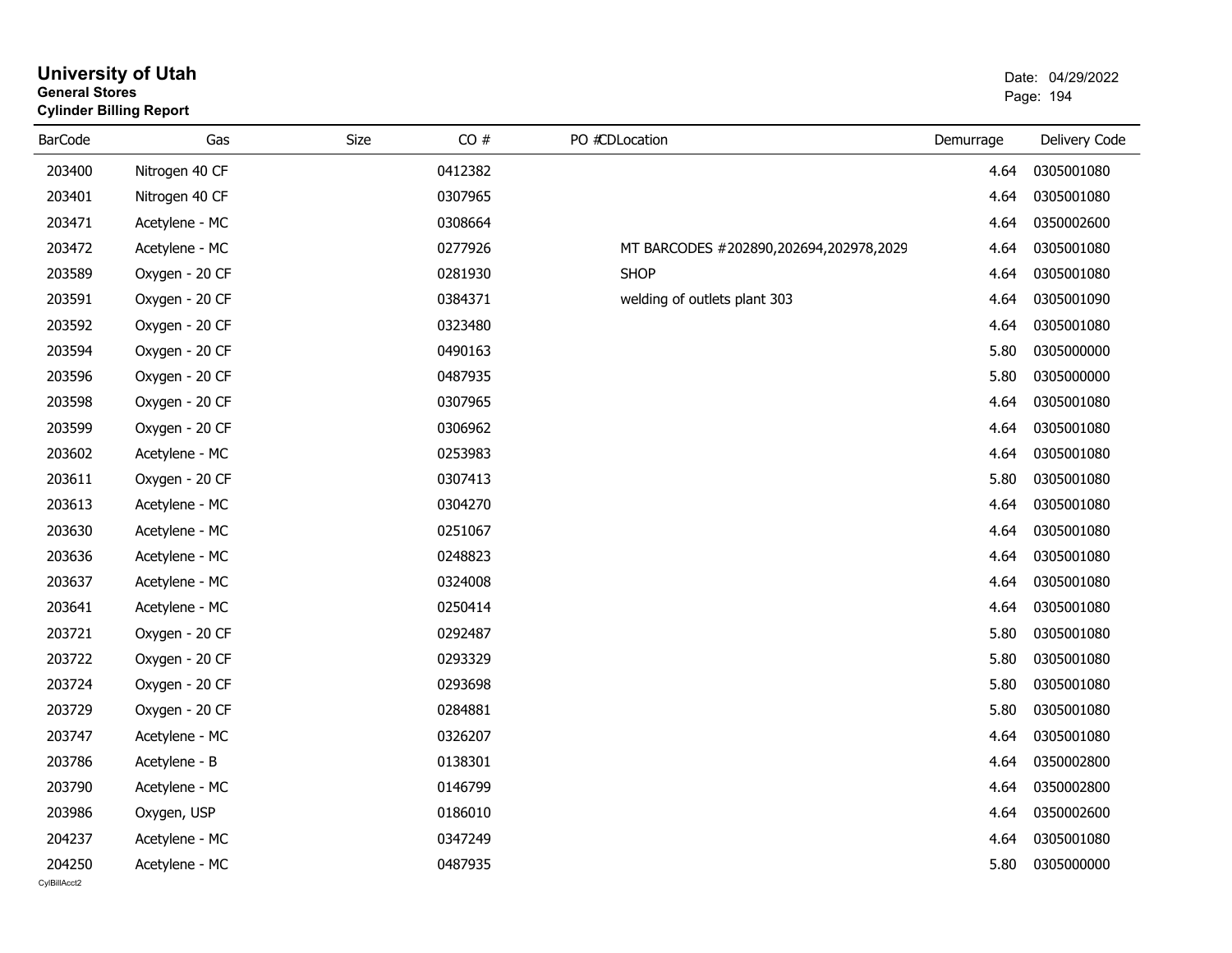| General Stores | <b>Cylinder Billing Report</b> |      |         |                      |           | Page: 195     |
|----------------|--------------------------------|------|---------|----------------------|-----------|---------------|
| <b>BarCode</b> | Gas                            | Size | CO#     | PO #CDLocation       | Demurrage | Delivery Code |
| 204268         | Acetylene - MC                 |      | 0343739 | <b>ELECTRIC SHOP</b> | 4.64      | 0350002600    |
| 204278         | Acetylene - MC                 |      | 0490150 |                      | 5.80      | 0305000000    |
| 204295         | Oxygen - 20 CF                 |      | 0431124 |                      | 4.64      | 0305000000    |
| 204366         | Oxygen - 20 CF                 |      | 0500571 |                      | 5.80      | 0305000000    |
| 204406         | Acetylene - MC                 |      | 0500571 |                      | 5.80      | 0305000000    |
| 204408         | Acetylene - MC                 |      | 0409342 | shop                 | 4.64      | 0305001090    |
| 204413         | Nitrogen, 35CF                 |      | 0519570 |                      | 1.80      | 0305000000    |
| 204532         | Acetylene - B                  |      | 0110320 |                      | 4.64      | 0350002800    |
| 204544         | Nitrogen 115 CF                |      | 0519890 |                      | 0.20      | 0305000000    |
| 204545         | Acetylene - MC                 |      | 0197277 | <b>HVAC SHOP</b>     | 4.64      | 0305001080    |
| 204630         | Air - 233 CF                   |      | 0125380 |                      | 4.64      |               |
| 204640         | Acetylene - B                  |      | 0128498 |                      | 4.64      | 0350002800    |
| 205593         | Oxygen - 20 CF                 |      | 0323325 | <b>HVAC SHOP</b>     | 4.64      | 0305001080    |
| 205600         | Oxygen - 20 CF                 |      | 0343739 | <b>ELECTRIC SHOP</b> | 4.64      | 0350002600    |
| 205604         | Acetylene - B                  |      | 0393226 | <b>SHOP</b>          | 4.64      | 0305001090    |
| 205672         | CO2 - 20 Lb.                   |      | 0485582 |                      | 5.80      | 0305000000    |
| 205689         | Acetylene - MC                 |      | 0349144 |                      | 4.64      | 0305001080    |
| 205700         | Acetylene - MC                 |      | 0363149 |                      | 4.64      | 0305001090    |
| 205728         | Acetylene - MC                 |      | 0423319 | <b>SHOP</b>          | 4.64      | 0305000000    |
| 205748         | Acetylene - MC                 |      | 0513440 |                      | 5.80      | 0305000000    |
| 205775         | Oxygen - 20 CF                 |      | 0518240 |                      | 5.80      | 0305000000    |
| 205822         | Nitrogen 40 CF                 |      | 0518463 |                      | 5.22      | 0305000000    |
| 205860         | Acetylene - MC                 |      | 0468565 |                      | 5.80      | 0305000000    |
| 807167         | Sulfur Hexaflou                |      | 0306910 |                      | 9.86      | 0350002600    |
| 813045         | CO2 - Inst. Gra                |      | 0428102 |                      | 6.67      | 0305000000    |
| 820868         | Oxygen - 20 CF                 |      | 0485793 |                      | 7.83      | 0305000000    |
| 825597         | Acetylene - MC                 |      | 0518302 | $\mathbf{1}$         | 7.83      | 0305000000    |
| 825762         | Nitrogen 230 CF                |      | 0519869 |                      | 0.81      | 0305000000    |

# **University of Utah** Date: 04/29/2022 **General Stores**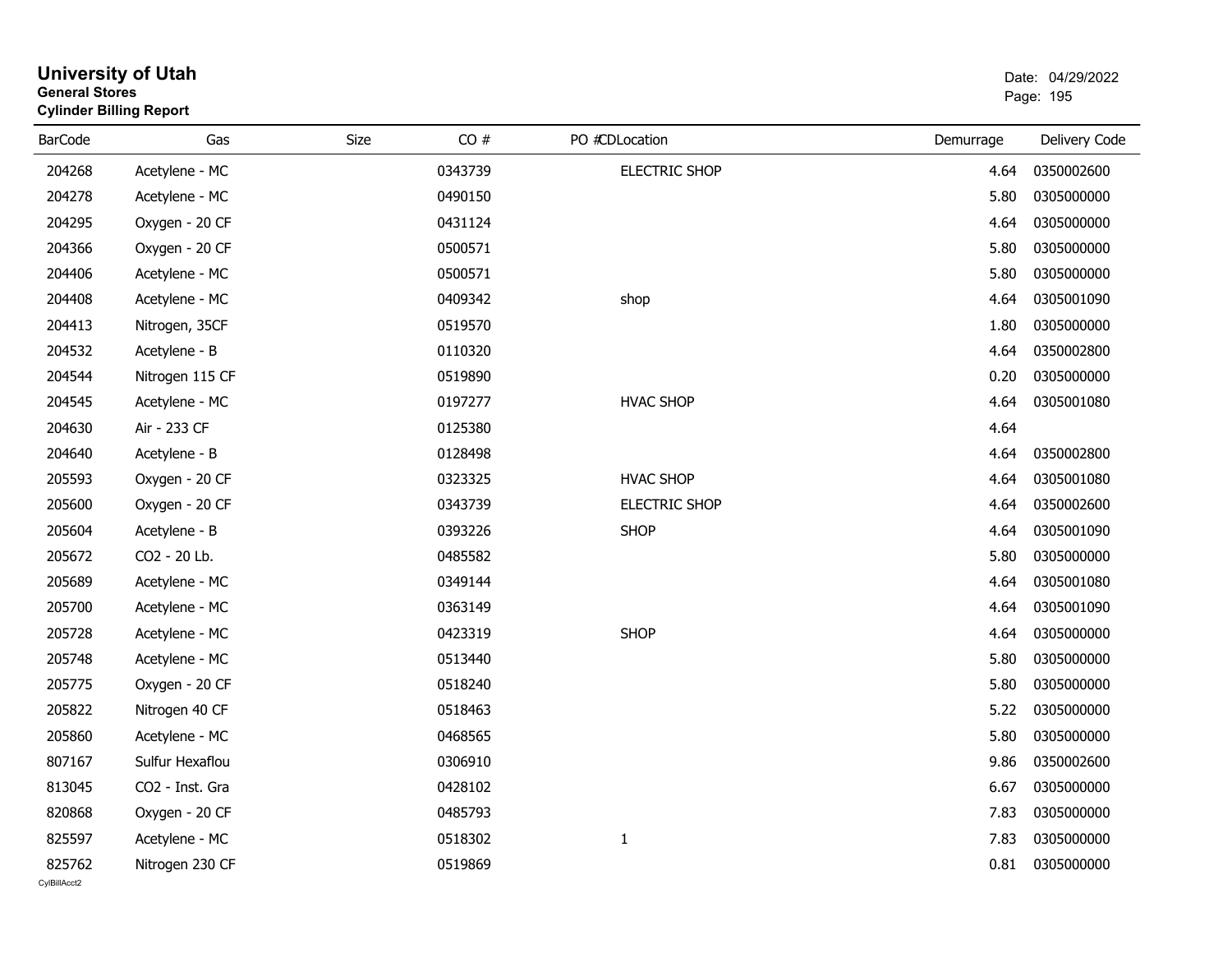| <b>General Stores</b> | <b>University of Utah</b><br><b>Cylinder Billing Report</b> |           |         |                      |                     |           | Date: 04/29/2022<br>Page: 196 |
|-----------------------|-------------------------------------------------------------|-----------|---------|----------------------|---------------------|-----------|-------------------------------|
| <b>BarCode</b>        | Gas                                                         | Size      | CO#     | PO #CDLocation       |                     | Demurrage | Delivery Code                 |
| 825765                | Nitrogen 230 CF                                             |           | 0519757 |                      |                     | 1.89      | 0305000000                    |
| 825773                | Nitrogen 230 CF                                             |           | 0519757 |                      |                     | 1.89      | 0305000000                    |
|                       |                                                             |           |         |                      | <b>Amount Total</b> | 530.18    |                               |
|                       | Chart: 01017471001136776240012022                           |           |         |                      |                     |           |                               |
| 201273                | Nitrogen 230 CF                                             | K/UU      | 0508543 |                      |                     | 5.60      | 035000228A                    |
| 201558                | Nitrogen 40 CF                                              |           | 0506477 |                      |                     | 5.80      | 035000228A                    |
| 202857                | Argon - 125 CF                                              |           | 0506905 |                      |                     | 5.80      | 035000228A                    |
| 203246                | Nitrogen 40 CF                                              |           | 0506477 |                      |                     | 5.80      | 035000228A                    |
| 203728                | Oxygen - 20 CF                                              |           | 0506400 |                      |                     | 5.80      | 035000228A                    |
| 203884                | Nitrogen 40 CF                                              |           | 0519999 |                      |                     | 0.20      | 035000228A                    |
| 204271                | Acetylene - MC                                              |           | 0506400 |                      |                     | 5.80      | 035000228A                    |
| 205602                | Oxygen - 20 CF                                              |           | 0505205 |                      |                     | 5.80      | 035000228A                    |
| 205635                | Acetylene - MC                                              |           | 0505205 |                      |                     | 5.80      | 035000228A                    |
| 205791                | Acetylene - MC                                              |           | 0515781 |                      |                     | 5.80      | 035000228A                    |
|                       |                                                             |           |         |                      | <b>Amount Total</b> | 52.20     |                               |
|                       | Chart: 01017481001136806240012022                           |           |         |                      |                     |           |                               |
| 202818                | Nitrogen 115 CF                                             | 125 CF/UU | 0421092 | <b>SHOP</b>          |                     | 4.64      | 035000228B                    |
| 203586                | Oxygen - 20 CF                                              |           | 0414309 |                      |                     | 4.64      | 035000228B                    |
| 203625                | Oxygen - 20 CF                                              |           | 0441808 |                      |                     | 4.64      | 035000228B                    |
| 204265                | Acetylene - MC                                              |           | 0442677 |                      |                     | 4.64      | 035000228B                    |
| 205698                | Acetylene - MC                                              |           | 0414309 |                      |                     | 4.64      | 035000228B                    |
|                       |                                                             |           |         |                      | <b>Amount Total</b> | 23.20     |                               |
| Chart :               | 01017491001136836240012019                                  |           |         |                      |                     |           |                               |
| 816943                | Co2 Liquid-55                                               | Lig-Airga | 0454243 | <b>CHLORINE ROOM</b> |                     | 58.00     | 035000228C                    |
|                       |                                                             |           |         |                      | <b>Amount Total</b> | 58.00     |                               |

# **Chart : 01017491001136836240012022**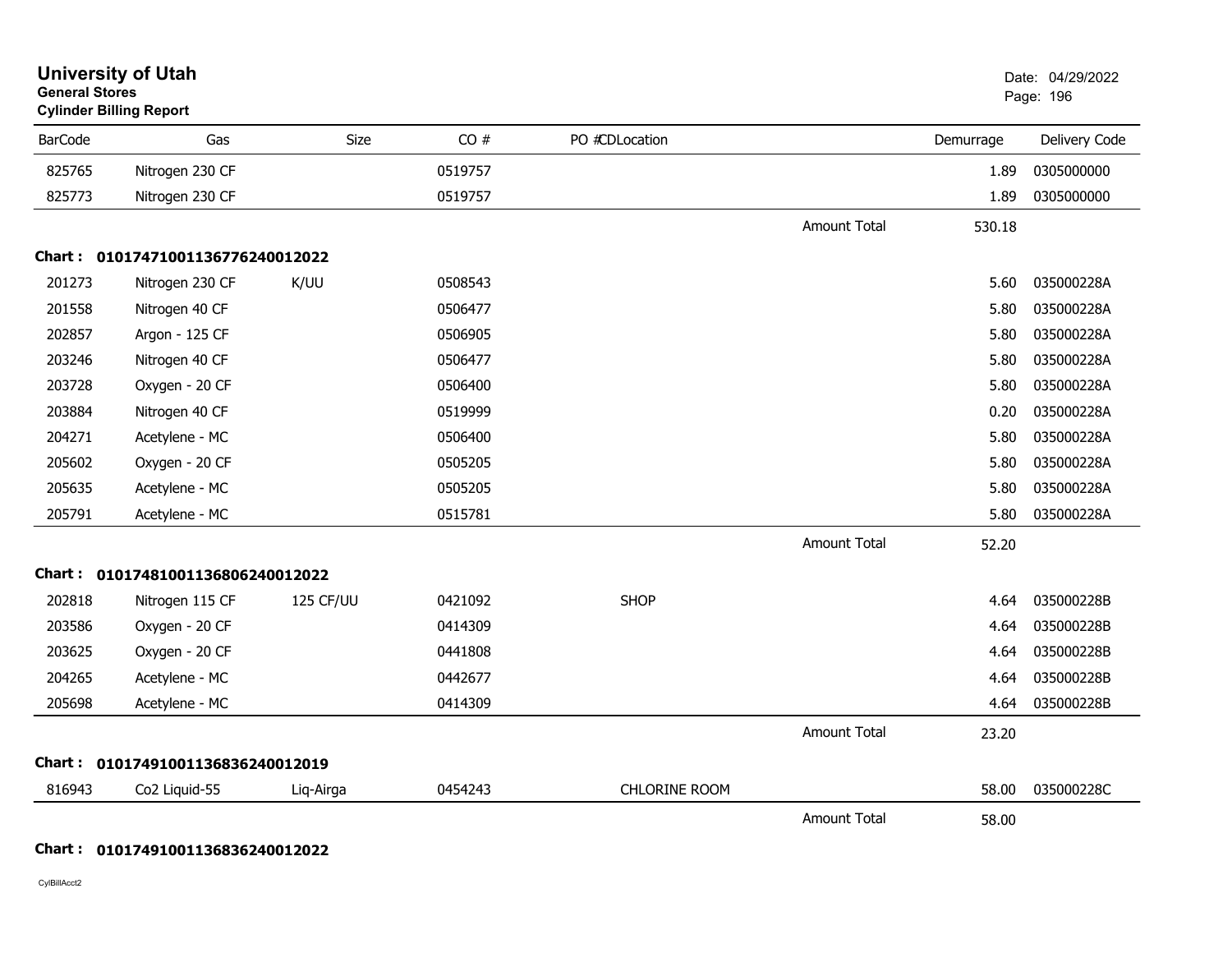| <b>General Stores</b> | <b>University of Utah</b><br><b>Cylinder Billing Report</b> |                  |         |                      |           | Date: 04/29/2022<br>Page: 197 |
|-----------------------|-------------------------------------------------------------|------------------|---------|----------------------|-----------|-------------------------------|
| <b>BarCode</b>        | Gas                                                         | Size             | CO#     | PO #CDLocation       | Demurrage | Delivery Code                 |
| 202581                | Co2 Liquid-55                                               | <b>180 LTR/U</b> | 0518784 | <b>CHLORINE ROOM</b> | 35.20     | 035000228c                    |
| 202582                | Co2 Liquid-55                                               |                  | 0518324 | <b>CHLORINE ROOM</b> | 11.20     | 035000228C                    |
| 202582                | Co2 Liquid-55                                               |                  | 0519403 | <b>CHLORINE ROOM</b> | 14.40     | 035000228C                    |
| 202583                | Co2 Liquid-55                                               |                  | 0518324 | <b>CHLORINE ROOM</b> | 20.80     | 035000228C                    |
| 202583                | Co2 Liquid-55                                               |                  | 0519403 | <b>CHLORINE ROOM</b> | 14.40     | 035000228C                    |
| 202847                | Co <sub>2</sub> Liquid-55                                   |                  | 0519054 | <b>CHLORINE ROOM</b> | 25.60     | 035000228c                    |
| 202848                | Co2 Liquid-55                                               |                  | 0519054 | <b>CHLORINE ROOM</b> | 24.00     | 035000228c                    |
| 203182                | Acetylene - MC                                              |                  | 0505206 |                      | 5.80      | 035000228C                    |
| 203282                | Co2 Liquid-55                                               |                  | 0519054 | <b>CHLORINE ROOM</b> | 25.60     | 035000228c                    |
| 203283                | Co2 Liquid-55                                               |                  | 0519054 | <b>CHLORINE ROOM</b> | 25.60     | 035000228c                    |
| 203503                | Co2 Liquid-55                                               |                  | 0518324 | <b>CHLORINE ROOM</b> | 20.80     | 035000228C                    |
| 203503                | Co2 Liquid-55                                               |                  | 0519621 | <b>CHLORINE ROOM</b> | 1.60      | 035000228c                    |
| 203504                | Co2 Liquid-55                                               |                  | 0518324 | <b>CHLORINE ROOM</b> | 11.20     | 035000228C                    |
| 203504                | Co2 Liquid-55                                               |                  | 0519403 | <b>CHLORINE ROOM</b> | 12.80     | 035000228C                    |
| 203505                | Co2 Liquid-55                                               |                  | 0519054 | CHLORINE ROOM        | 25.60     | 035000228c                    |
| 203506                | Co2 Liquid-55                                               |                  | 0518784 | <b>CHLORINE ROOM</b> | 9.60      | 035000228c                    |
| 203506                | Co2 Liquid-55                                               |                  | 0519621 | <b>CHLORINE ROOM</b> | 1.60      | 035000228c                    |
| 203507                | Co2 Liquid-55                                               |                  | 0518784 | <b>CHLORINE ROOM</b> | 9.60      | 035000228c                    |
| 203507                | Co2 Liquid-55                                               |                  | 0519403 | <b>CHLORINE ROOM</b> | 12.80     | 035000228C                    |
| 203508                | Co2 Liquid-55                                               |                  | 0518324 | <b>CHLORINE ROOM</b> | 11.20     | 035000228C                    |
| 203508                | Co2 Liquid-55                                               |                  | 0519403 | <b>CHLORINE ROOM</b> | 12.80     | 035000228C                    |
| 203666                | CO2 - 75 Lb                                                 |                  | 0518784 | <b>CHLORINE ROOM</b> | 7.48      | 035000228c                    |
| 203668                | CO2 - 75 Lb                                                 |                  | 0518784 | <b>CHLORINE ROOM</b> | 7.48      | 035000228c                    |
| 203670                | CO2 - 75 Lb                                                 |                  | 0518784 | <b>CHLORINE ROOM</b> | 7.48      | 035000228c                    |
| 203671                | CO2 - 75 Lb                                                 |                  | 0424379 | <b>CHLORINE ROOM</b> | 9.86      | 035000228C                    |
| 203672                | CO2 - 75 Lb                                                 |                  | 0518784 | <b>CHLORINE ROOM</b> | 7.48      | 035000228c                    |
| 204283                | Acetylene - MC                                              |                  | 0491579 |                      | 5.80      | 035000228C                    |
| 205286                | Co2 Liquid-55                                               |                  | 0518784 | <b>CHLORINE ROOM</b> | 19.20     | 035000228c                    |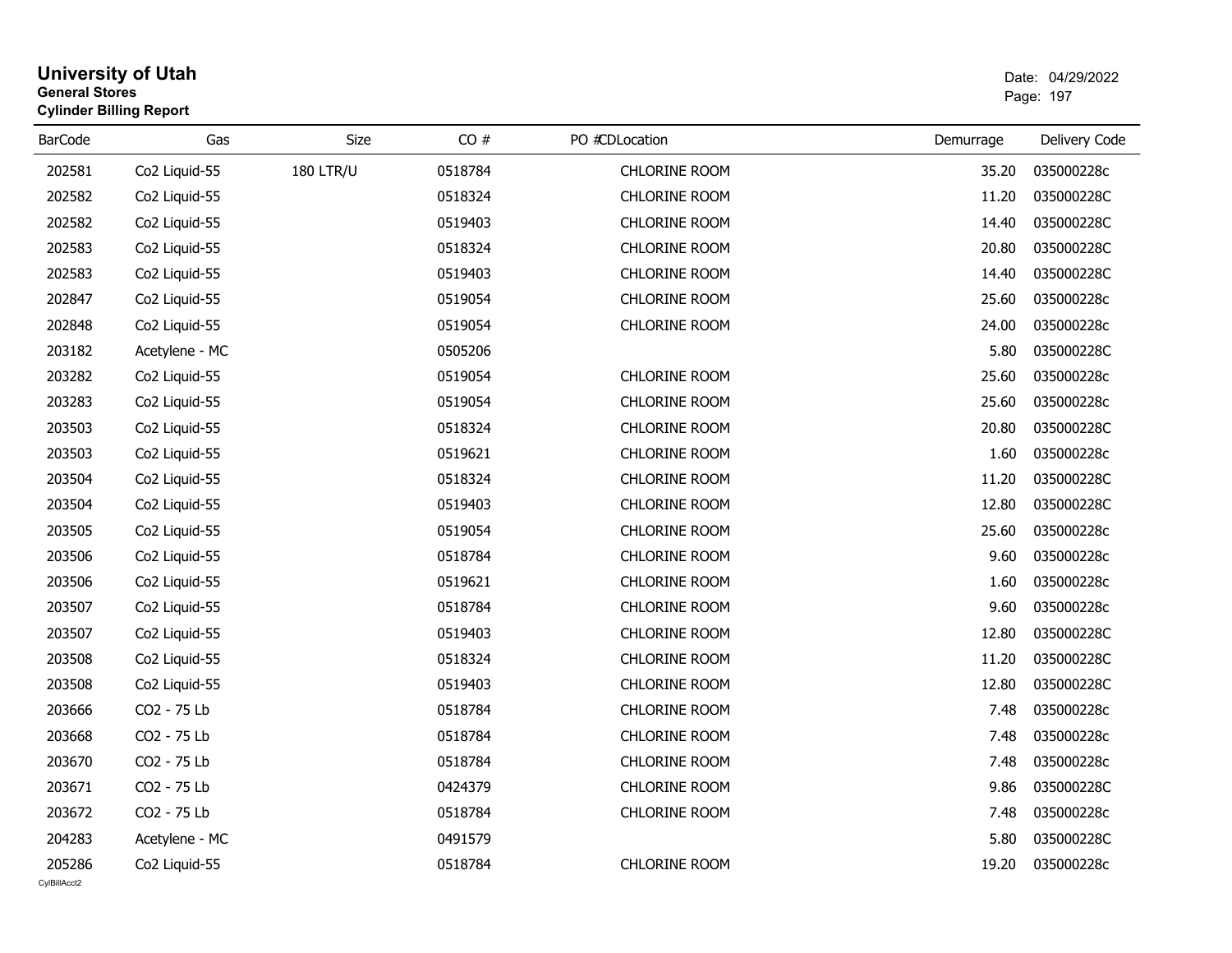| <b>University of Utah</b><br><b>General Stores</b> | Date: 04/2 |
|----------------------------------------------------|------------|
| <b>Cylinder Billing Report</b>                     | Page: 198  |

| <b>BarCode</b> | Gas                               | Size      | CO#     | PO #CDLocation       |                     | Demurrage | Delivery Code |
|----------------|-----------------------------------|-----------|---------|----------------------|---------------------|-----------|---------------|
| 205288         | Co2 Liquid-55                     |           | 0518784 | CHLORINE ROOM        |                     | 19.20     | 035000228c    |
| 205609         | Acetylene - MC                    |           | 0505206 |                      |                     | 5.80      | 035000228C    |
| 820869         | Oxygen - 20 CF                    |           | 0491579 |                      |                     | 7.83      | 035000228C    |
| 823266         | Nitrogen 40 CF                    |           | 0498715 |                      |                     | 7.83      | 035000228c    |
| 824963         | Co <sub>2</sub> Liquid-55         |           | 0512742 | <b>CHLORINE ROOM</b> |                     | 58.00     | 035000228C    |
| 825280         | Co2 Liquid-55                     |           | 0517958 | <b>CHLORINE ROOM</b> |                     | 14.00     | 035000228c    |
| 825569         | Co2 Liquid-55                     |           | 0517958 | CHLORINE ROOM        |                     | 14.00     | 035000228c    |
| 825569         | Co2 Liquid-55                     |           | 0519621 | <b>CHLORINE ROOM</b> |                     | 2.00      | 035000228c    |
| 825571         | Co2 Liquid-55                     |           | 0517958 | CHLORINE ROOM        |                     | 26.00     | 035000228c    |
| 825579         | Co2 Liquid-55                     |           | 0517958 | <b>CHLORINE ROOM</b> |                     | 14.00     | 035000228c    |
| 825819         | Co2 Liquid-55                     |           | 0519621 | <b>CHLORINE ROOM</b> |                     | 2.00      | 035000228c    |
| 825820         | Co2 Liquid-55                     |           | 0519621 | CHLORINE ROOM        |                     | 2.00      | 035000228c    |
|                |                                   |           |         |                      | <b>Amount Total</b> | 569.64    |               |
|                | Chart: 01017501001136866240012022 |           |         |                      |                     |           |               |
| 202854         | Nitrogen 115 CF                   | 125 CF/UU | 0492917 |                      |                     | 5.80      | 035000228D    |
| 203241         | Nitrogen 40 CF                    |           | 0506715 | Picked Up            |                     | 5.80      | 035000228D    |
| 203603         | Acetylene - MC                    |           | 0517180 |                      |                     | 5.80      | 035000228D    |
| 203723         | Oxygen - 20 CF                    |           | 0506659 |                      |                     | 5.80      | 035000228D    |
| 204285         | Acetylene - MC                    |           | 0425276 |                      |                     | 4.64      | 035000228d    |
| 204681         | Nitrogen 115 CF                   |           | 0487474 |                      |                     | 5.80      | 035000228D    |
| 205712         | Acetylene - B                     |           | 0478872 |                      |                     | 5.80      | 035000228D    |
| 205844         | Oxygen - 20 CF                    |           | 0517180 |                      |                     | 5.80      | 035000228D    |
| 825433         | Acetylene - MC                    |           | 0517150 |                      |                     | 5.80      | 035000228D    |
| 825760         | Nitrogen 230 CF                   |           | 0519960 |                      |                     | 0.27      | 035000228D    |
| 825761         | Nitrogen 230 CF                   |           | 0519960 |                      |                     | 0.27      | 035000228D    |
| 825766         | Nitrogen 230 CF                   |           | 0519960 |                      |                     | 0.27      | 035000228D    |
| 825768         | Nitrogen 230 CF                   |           | 0519960 |                      |                     | 0.27      | 035000228D    |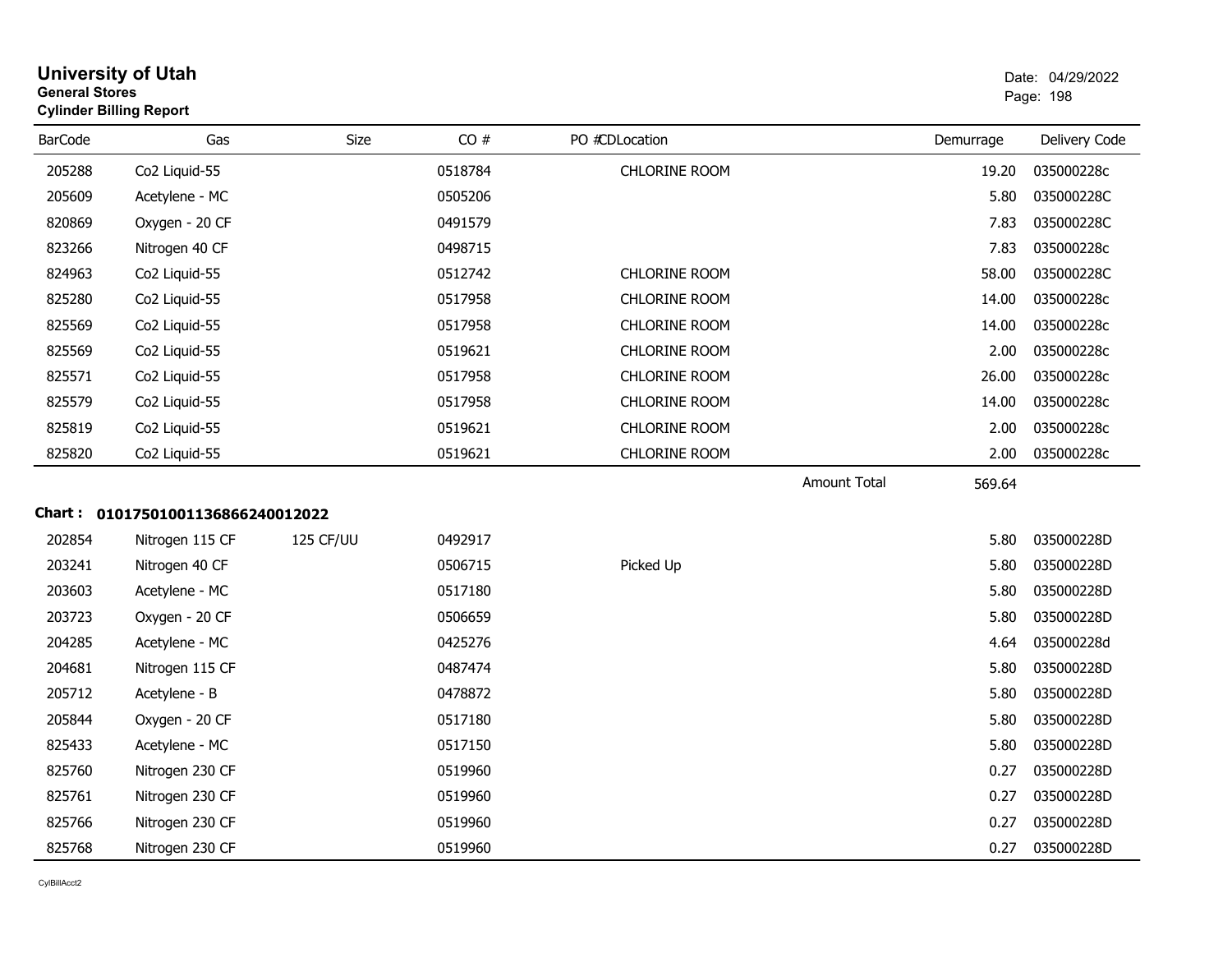| <b>General Stores</b> | <b>University of Utah</b><br><b>Cylinder Billing Report</b> |           |         |                    |                     |           | Date: 04/29/2022<br>Page: 199 |
|-----------------------|-------------------------------------------------------------|-----------|---------|--------------------|---------------------|-----------|-------------------------------|
| <b>BarCode</b>        | Gas                                                         | Size      | CO#     | PO #CDLocation     |                     | Demurrage | Delivery Code                 |
|                       |                                                             |           |         |                    | <b>Amount Total</b> | 52.12     |                               |
|                       | Chart: 01017511001136896240012022                           |           |         |                    |                     |           |                               |
| 201559                | Nitrogen 40 CF                                              | 40/60CF/U | 0519535 |                    |                     | 1.60      | 035000228e                    |
| 204414                | Oxygen - 20 CF                                              |           | 0514243 |                    |                     | 5.80      | 035000228e                    |
| 204544                | Nitrogen 115 CF                                             |           | 0504389 |                    |                     | 4.00      | 035000228E                    |
| 205726                | Acetylene - MC                                              |           | 0514243 |                    |                     | 5.80      | 035000228e                    |
| 205805                | Nitrogen, 23 CF                                             |           | 0519620 |                    |                     | 1.40      | 035000228E                    |
| 822428                | Nitrogen, 23 CF                                             |           | 0496569 |                    |                     | 7.56      | 035000228E                    |
|                       |                                                             |           |         |                    | <b>Amount Total</b> | 26.16     |                               |
|                       | Chart: 01017521001136926240012022                           |           |         |                    |                     |           |                               |
| 200897                | Nitrogen 115 CF                                             | 125 CF/UU | 0506048 |                    |                     | 5.80      | 035000228F                    |
| 202120                | Oxygen - 20 CF                                              |           | 0471922 |                    |                     | 5.80      | 035000228F                    |
| 202170                | Acetylene, CF                                               |           | 0513775 |                    |                     | 5.80      | 0306001030                    |
| 202285                | Oxygen - 20 CF                                              |           | 0476092 |                    |                     | 5.80      | 035000228F                    |
| 204258                | Acetylene - MC                                              |           | 0511242 |                    |                     | 5.80      | 035000228F                    |
| 204260                | Acetylene - MC                                              |           | 0511242 |                    |                     | 5.80      | 035000228F                    |
| 204407                | Acetylene - MC                                              |           | 0511242 |                    |                     | 5.80      | 035000228F                    |
| 205599                | Oxygen - 20 CF                                              |           | 0498103 |                    |                     | 5.80      | 035000228F                    |
| 825006                | Oxygen, USP                                                 |           | 0513775 |                    |                     | 7.83      | 0306001030                    |
| 825119                | Nitrogen 40 CF                                              |           | 0513758 |                    |                     | 7.83      | 035000228F                    |
| 825120                | Nitrogen 40 CF                                              |           | 0513758 |                    |                     | 7.83      | 035000228F                    |
|                       |                                                             |           |         |                    | <b>Amount Total</b> | 69.89     |                               |
|                       | Chart: 01017552000005796260312022                           |           |         |                    |                     |           |                               |
| 200407                | CO2 - 50 Lb.                                                | K/UU      | 0501030 | 383 Colorow RM 173 |                     | 5.80      | 05213C4440                    |
|                       |                                                             |           |         |                    | <b>Amount Total</b> | 5.80      |                               |

# **Chart : 01017552000288806260312022**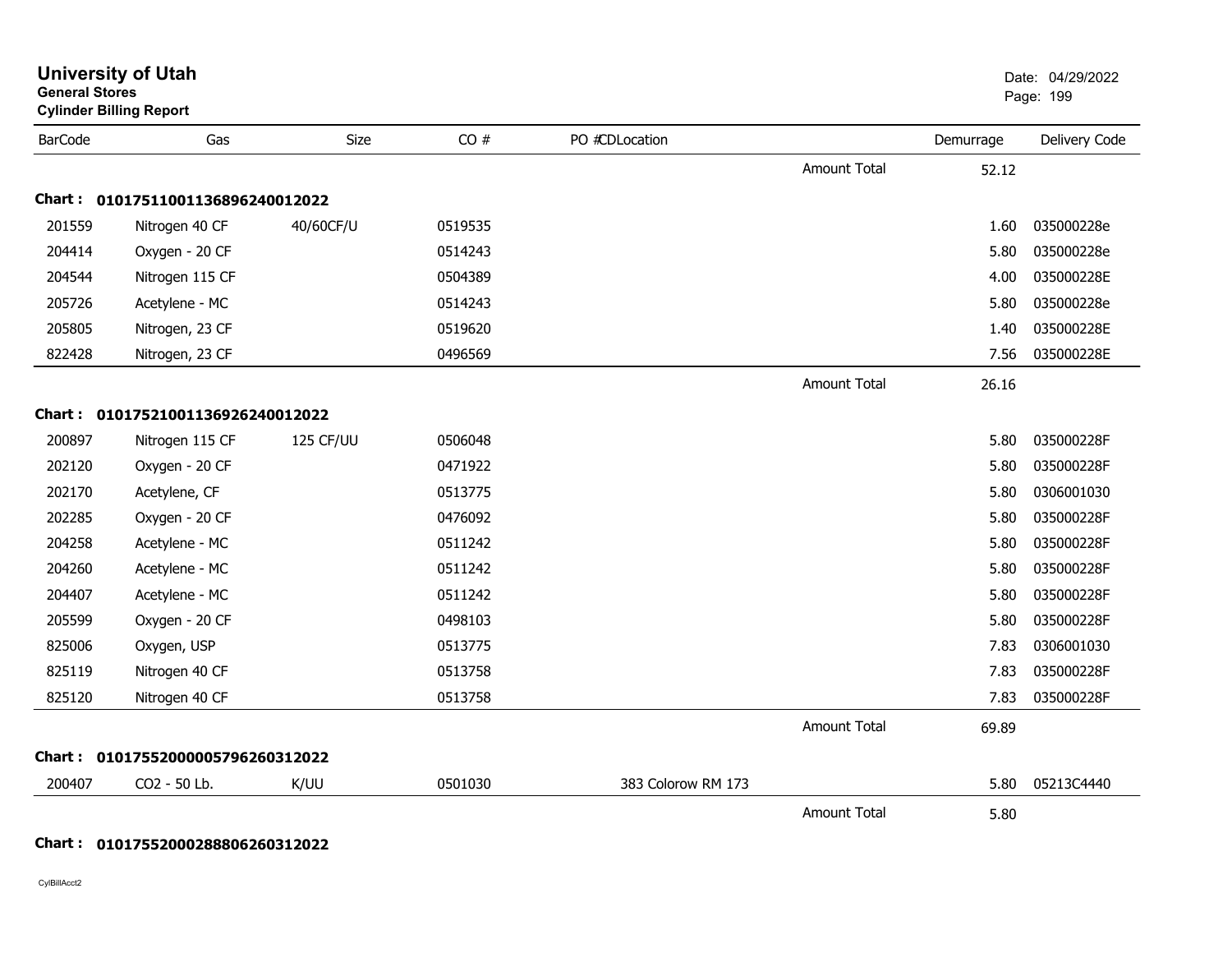| <b>University of Utah</b>      | Date: 04/2 |
|--------------------------------|------------|
| <b>General Stores</b>          | Page: 200  |
| <b>Cylinder Billing Report</b> |            |

| <b>BarCode</b> | Gas                                 | Size      | CO#     | PO #CDLocation                           | Demurrage | Delivery Code |
|----------------|-------------------------------------|-----------|---------|------------------------------------------|-----------|---------------|
| 823245         | Oxygen, USP                         | 200C/Mt.A | 0498201 | 383 Colorow Dr Ste 187 Norman Taylor Lab | 7.83      | 05213C4440    |
|                |                                     |           |         | <b>Amount Total</b>                      | 7.83      |               |
|                | Chart: 0101755500056000302626032022 |           |         |                                          |           |               |
| 200039         | CO2 - 50 Lb.                        | K/UU      | 0422793 | 3B525 SOM                                | 4.64      | 05213C4440    |
| 202401         | Oxygen, USP - E                     |           | 0401524 | 3C444 SOM                                | 4.64      | 05213C4440    |
| 203111         | $CO2 - E$                           |           | 0235985 | 3B525 SOM                                | 4.64      | 05213C4440    |
| 204703         | Oxygen, USP - E                     |           | 0401239 | 3C444 SOM                                | 4.64      | 05213C4440    |
| 205506         | Nitrogen 230 CF                     |           | 0438090 | 3B25 SOM                                 | 4.64      | 05213C4440    |
|                |                                     |           |         | <b>Amount Total</b>                      | 23.20     |               |
|                | Chart: 0101755500059310612623032022 |           |         |                                          |           |               |
| 516805         | 7%cO2/50%O2/N2                      | 150A/Mt.A | 0451877 | 1D29 BLDG 2, VAMC                        | 8.41      | 05213c4440    |
|                |                                     |           |         | Amount Total                             | 8.41      |               |
|                | Chart: 0101755500059310612626032022 |           |         |                                          |           |               |
| 200014         | 95% Air, 5% CO2                     | K/UU      | 0405377 | VA 2 2C40                                | 4.64      | 0521AB1930    |
| 200016         | 95% Air, 5% CO2                     |           | 0414853 | VA2 #2C40                                | 4.64      | 0521AB1930    |
| 200533         | Argon                               |           | 0386173 | VA2 1D30                                 | 4.64      | 0521AB1930    |
| 200757         | CO2 - 50 Lb.                        |           | 0419826 | VA2 Room 2D17                            | 4.64      | 0521AB1930    |
| 200828         | 95% O2, 5% CO2                      |           | 0369483 | VA Med Ctr. Bldg 2, Room 1D29            | 4.64      | 0521ab1930    |
| 201318         | N2, Liquid LX45                     |           | 0518619 | VA BLDG 2 RM 1D30                        | 46.40     | 05213C4440    |
| 202301         | Oxygen, USP                         |           | 0519728 | VA BLDG 2 RM 1D29                        | 0.80      | 05213C4440    |
| 202373         | Helium - UHP                        |           | 0366658 | VAMC 1D30                                | 4.64      | 0521ab1930    |
| 203610         | Nitrogen NF                         |           | 0464197 | VA BLDG 2 RM 1D29                        | 4.64      | 05213C4440    |
| 204517         | 95% Air, 5% CO2                     |           | 0414853 | VA2 #2C40                                | 4.64      | 0521AB1930    |
| 205364         | CO2 - 50 Lb.                        |           | 0419826 | VA2 Room 2D17                            | 4.64      | 0521AB1930    |
| 808501         | 21% O2 In N2                        |           | 0339847 | 1D21 BLDG 2, VAMC                        | 6.38      | 0521AB1930    |
| 808554         | 5%CO212%O2N2                        |           | 0340236 | 1D21 BLDG 2, VAMC                        | 6.38      | 0521AB1930    |
| 809150         | 3%Co227%N2inO2                      |           | 0354931 | 1D29 BLDG 2, VAMC                        | 6.38      | 0521AB1930    |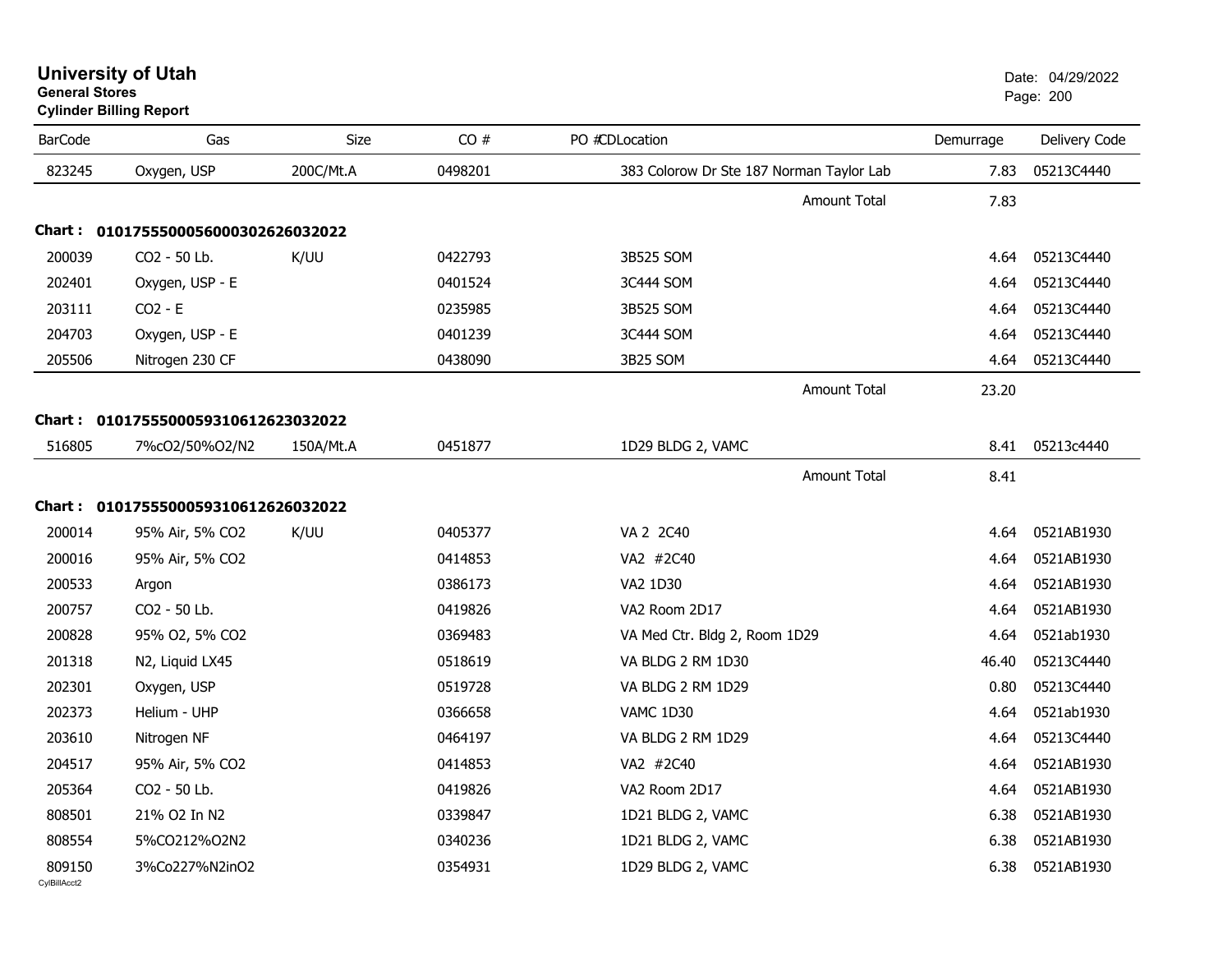| <b>General Stores</b> | <b>University of Utah</b><br><b>Cylinder Billing Report</b> |      |         |                                  |           | Date: 04/29/2022<br>Page: 201 |
|-----------------------|-------------------------------------------------------------|------|---------|----------------------------------|-----------|-------------------------------|
| <b>BarCode</b>        | Gas                                                         | Size | CO#     | PO #CDLocation                   | Demurrage | Delivery Code                 |
| 809277                | Nitrogen, 23 CF                                             |      | 0359843 | VA 1D29 BLDG. 2                  | 6.38      | 0521AB1930                    |
| 809852                | 6%Co2,24%N2,02                                              |      | 0373957 | 1D29 BLDG 2, VAMC                | 6.38      | 0521ab1930                    |
| 809876                | 16%024%CO2/N2                                               |      | 0374561 | 1D29 BLDG 2, VAMC                | 6.09      | 0521ab1930                    |
| 809877                | 16%024%CO2/N2                                               |      | 0374561 | 1D29 BLDG 2, VAMC                | 6.09      | 0521ab1930                    |
| 810932                | 5%CO212%O2N2                                                |      | 0396951 | 1D29 BLDG 2, VAMC                | 6.38      | 0521AB1930                    |
| 810933                | 5%CO212%O2N2                                                |      | 0396951 | 1D29 BLDG 2, VAMC                | 6.38      | 0521AB1930                    |
| 813929                | Oxygen, USP                                                 |      | 0432214 | 1D30, BLDG 2, VAMC               | 6.67      | 0521AB1930                    |
| 813947                | Nitrogen NF                                                 |      | 0432214 | 1D30, BLDG 2, VAMC               | 6.67      | 0521AB1930                    |
| 818648                | 5%CO212%O2N2                                                |      | 0466059 | 1D29 BLDG 2, VAMC                | 7.83      | 05213c4440                    |
| 818701                | 21% O2 In N2                                                |      | 0466216 | 1D29 BLDG 2, VAMC                | 7.83      | 05213c4440                    |
| 818765                | 5%CO212%O2N2                                                |      | 0466611 | 1D29 BLDG 2, VAMC                | 7.83      | 05213c4440                    |
| 825828                | 12% O2 In N2                                                |      | 0519334 | 1D23 BLDG 2, VAMC                | 0.81      | 05213C4440                    |
|                       |                                                             |      |         | <b>Amount Total</b>              | 183.44    |                               |
|                       | Chart: 0101755500059315270626032022                         |      |         |                                  |           |                               |
| 200497                | Oxygen, USP                                                 | K/UU | 0515789 | <b>558 BPRB</b>                  | 5.80      | 05213C4440                    |
| 201131                | Oxygen, USP                                                 |      | 0506744 | <b>558 BPRB</b>                  | 5.80      | 05213C4440                    |
| 202180                | 95% O2, 5% CO2                                              |      | 0516769 | <b>558 BPRB</b>                  | 5.80      | 05213C4440                    |
| 203330                | Oxygen, USP                                                 |      | 0503224 | 383 Colorow Room 175             | 5.80      | 05213C4440                    |
| 205552                | Nitrogen NF                                                 |      | 0505141 | <b>558 BPRB</b>                  | 5.80      | 05213C4440                    |
| 205579                | 95% O2, 5% CO2                                              |      | 0508899 | <b>558 BPRB</b>                  | 5.80      | 05213C4440                    |
| 821657                | Nitrogen NF                                                 |      | 0484672 | <b>558 BPRB</b>                  | 7.83      | 05213C4440                    |
| 823672                | CO2 - 50 Lb.                                                |      | 0503228 | 383 Colorow RM 173               | 7.83      | 05213C4440                    |
| 823673                | CO2 - 50 Lb.                                                |      | 0503228 | 383 Colorow RM 173               | 7.83      | 05213C4440                    |
| 825240                | Nitrogen NF                                                 |      | 0515789 | <b>558 BPRB</b>                  | 7.83      | 05213C4440                    |
|                       |                                                             |      |         | Amount Total                     | 66.12     |                               |
|                       | Chart: 0101755500059317000626032022                         |      |         |                                  |           |                               |
| 200325                | 95% O2, 5% CO2                                              | K/UU | 0513120 | 383 Colorow Dr RM 163, Dudek Lab | 5.80      | 05213C4440                    |
| CylBillAcct2          |                                                             |      |         |                                  |           |                               |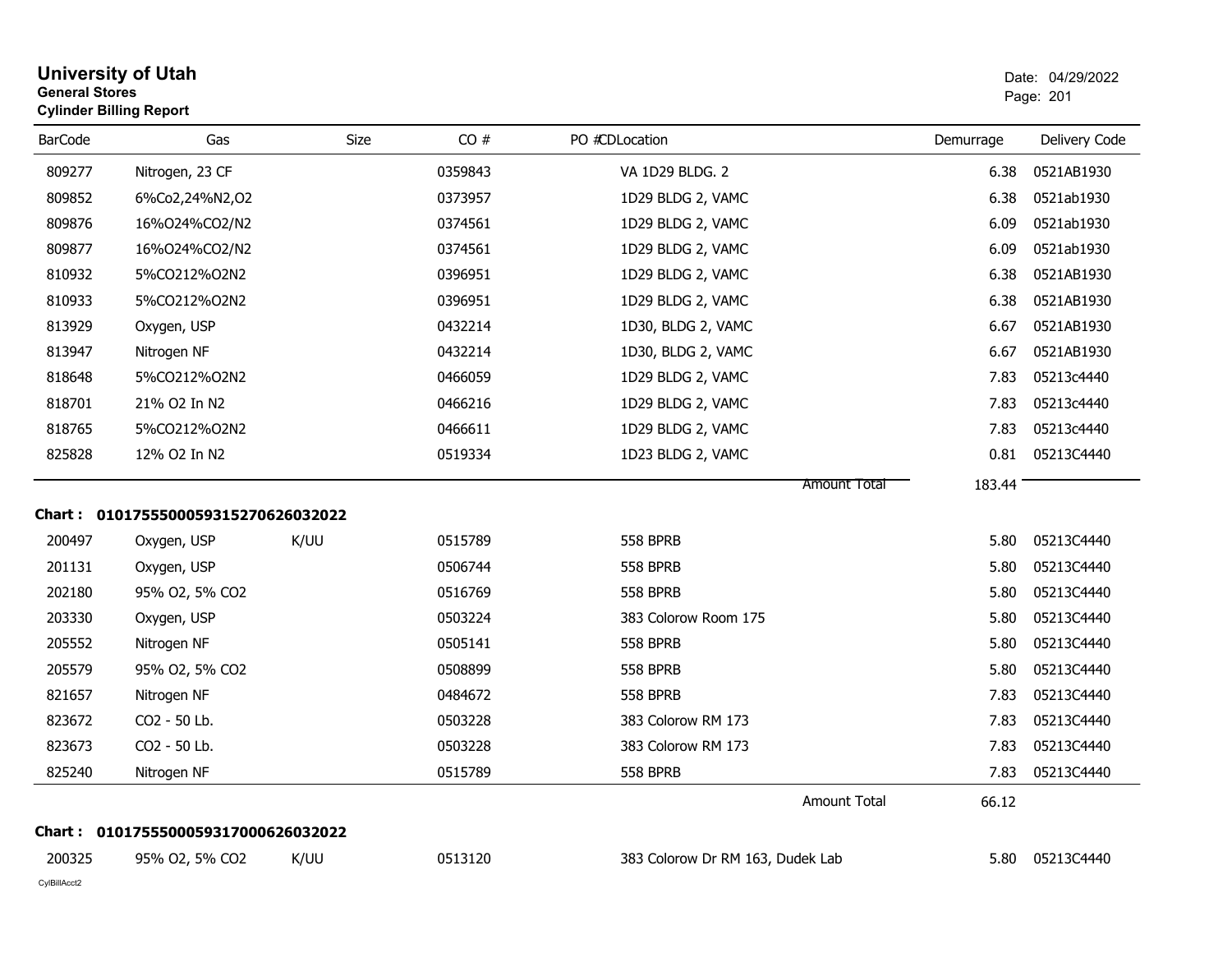| <b>General Stores</b> | <b>University of Utah</b><br><b>Cylinder Billing Report</b> |           |         |                                          |           | Date: 04/29/2022<br>Page: 202 |
|-----------------------|-------------------------------------------------------------|-----------|---------|------------------------------------------|-----------|-------------------------------|
| <b>BarCode</b>        | Gas                                                         | Size      | CO#     | PO #CDLocation                           | Demurrage | Delivery Code                 |
| 205583                | 95% O2, 5% CO2                                              |           | 0512591 | 383 COlorow Dr RM 160 Dudek Lab          | 5.80      | 05213C4440                    |
| 821759                | Oxygen, USP                                                 |           | 0486342 | 383 Colorw Dr Ste 187 Norman Taylor' Lab | 7.83      | 05213C4440                    |
| 824150                | Oxygen, USP                                                 |           | 0507241 | 383 Colorow Dr, room 183, Taylor Lab     | 7.83      | 05213C4440                    |
| 824404                | Oxygen, USP                                                 |           | 0509105 | 383 Colorow, RM 183- Taylor Lab          | 7.83      | 05213C4440                    |
| 824611                | Oxygen, USP                                                 |           | 0512399 | 383 COlorow Dr RM 183 Taylor Lab         | 7.83      | 05213C4440                    |
| 825104                | Nitrogen NF                                                 |           | 0513793 | 383 Colorow RM 160                       | 7.83      | 05213C4440                    |
|                       |                                                             |           |         | <b>Amount Total</b>                      | 50.75     |                               |
|                       | Chart: 01017556000168466260312022                           |           |         |                                          |           |                               |
| 202199                | 95% O2, 5% CO2                                              | K/UU      | 0465957 | 3C444 MC                                 | 5.80      | 05213C4440                    |
| 202846                | Nitrogen NF                                                 |           | 0489981 | 3C444 SOM                                | 5.80      | 05213C4440                    |
| 816321                | Nitrogen NF                                                 |           | 0450776 | 3C444 SOM                                | 6.67      | 05213C4440                    |
|                       |                                                             |           |         | <b>Amount Total</b>                      | 18.27     |                               |
|                       | Chart: 01017614913271206240012022                           |           |         |                                          |           |                               |
| 813447                | CO2 - 50 Lb.                                                | $50#$ djb | 0427587 | <b>BLDG 621</b>                          | 9.57      | 0624001000                    |
|                       |                                                             |           |         | <b>Amount Total</b>                      | 9.57      |                               |
|                       | Chart: 01017642000177696240212022                           |           |         |                                          |           |                               |
| 823302                | Nitrous Oxide                                               | 20#-MT.AI | 0498906 | 370 NINTH AVE #101 - AVENUE CLINICS      | 7.83      | 05212B2000                    |
|                       |                                                             |           |         | <b>Amount Total</b>                      | 7.83      |                               |
|                       | Chart: 01017642000177696261212022                           |           |         |                                          |           |                               |
| 203531                | Nitrous Oxide                                               | 20#/UU    | 0462562 | 370 9TH AVE #101                         | 4.64      | 05212B2000                    |
|                       |                                                             |           |         | <b>Amount Total</b>                      | 4.64      |                               |
|                       | Chart: 01018072000011876260312022                           |           |         |                                          |           |                               |
| 201113                | CO <sub>2</sub> - 50 Lb.                                    | K/UU      | 0507548 | 675 Arapeen Dr Rm 106                    | 4.00      | 0887002050                    |
| 202216                | CO2 - 50 Lb.                                                |           | 0519529 | 675 Arapeen Dr RM 106                    | 1.80      | 0887002050                    |
| 203240                | Nitrogen 40 CF                                              |           | 0507358 | 675 Arapeen Dr Rm 106                    | 5.80      | 0887002050                    |
| 203992                | CO2 - 50 Lb.                                                |           | 0519529 | 675 Arapeen Dr RM 106                    | 1.80      | 0887002050                    |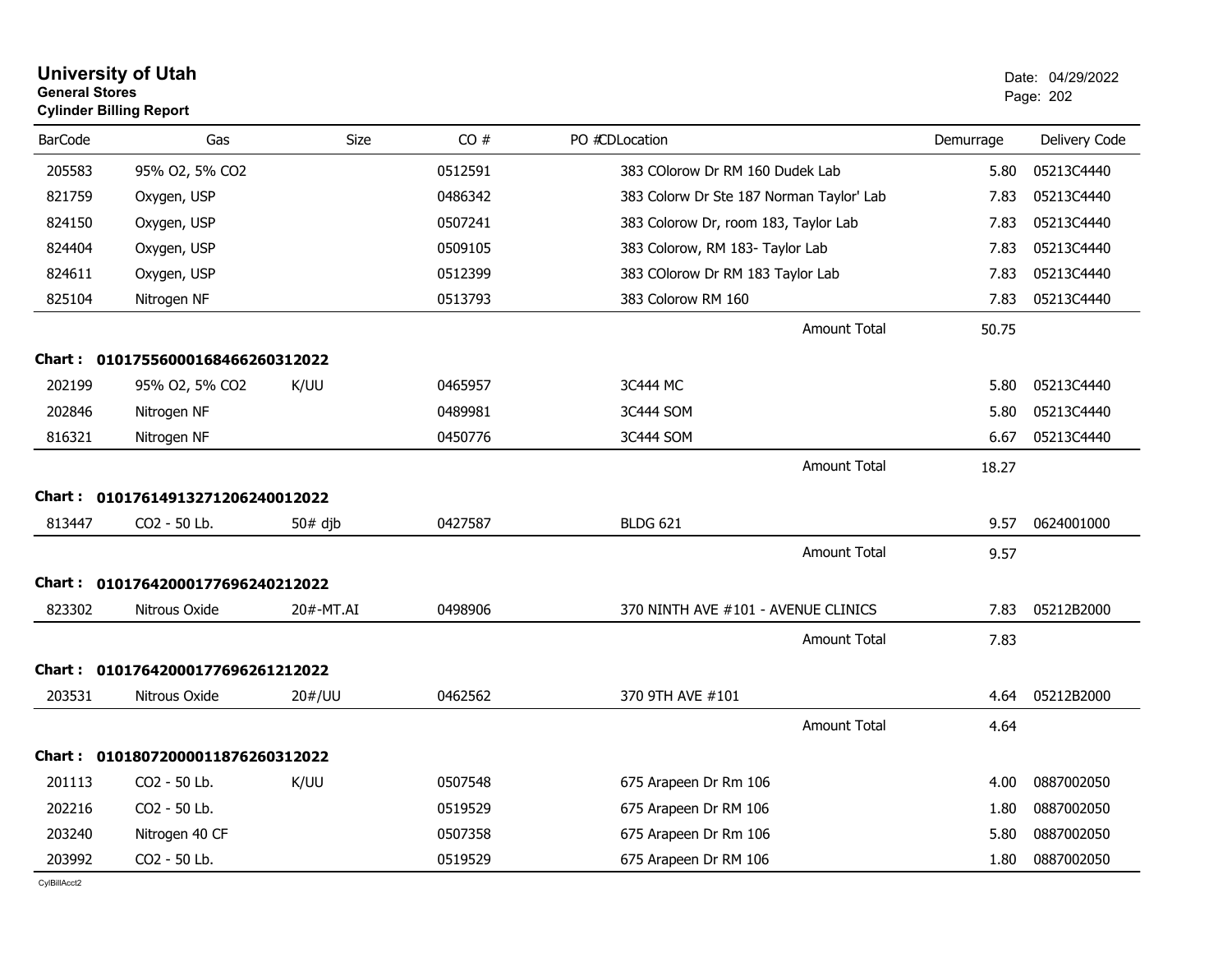| <b>General Stores</b> | <b>University of Utah</b><br><b>Cylinder Billing Report</b> |      |         |                                |           | Date: 04/29/2022<br>Page: 203 |
|-----------------------|-------------------------------------------------------------|------|---------|--------------------------------|-----------|-------------------------------|
| <b>BarCode</b>        | Gas                                                         | Size | CO#     | PO #CDLocation                 | Demurrage | Delivery Code                 |
|                       |                                                             |      |         | <b>Amount Total</b>            | 13.40     |                               |
|                       | Chart: 01018072000011876261312022                           |      |         |                                |           |                               |
| 201018                | CO2 - 50 Lb.                                                | K/UU | 0515989 | 675 Arapeen Dr RM 106          | 4.00      | 0887002050                    |
|                       |                                                             |      |         | <b>Amount Total</b>            | 4.00      |                               |
|                       | Chart: 01018292000280496260012022                           |      |         |                                |           |                               |
| 200349                | Hydrogen                                                    | K/UU | 0510884 | 621 WIntrobe                   | 4.40      | 05215C3300                    |
| 202110                | Argon                                                       |      | 0513502 | 621 Wintrobe                   | 5.80      | 05215C1240                    |
| 204667                | Helium - UHP                                                |      | 0476389 | 2400 EIHG                      | 5.80      | 0533021000                    |
| 823892                | Lq Argon                                                    |      | 0518574 | 2400 EIHG                      | 58.00     | 0533021000                    |
|                       |                                                             |      |         | Amount Total                   | 74.00     |                               |
|                       | Chart: 01018302000280726240012022                           |      |         |                                |           |                               |
| 205910                | Oxygen, USP                                                 | K/UU | 0512691 | 2830 S REDWOOD RD SUITE C      | 5.80      | 0489006600                    |
| 824406                | Oxygen, USP                                                 |      | 0512691 | 2830 S REDWOOD RD SUITE C      | 7.83      | 0489006600                    |
|                       |                                                             |      |         | Amount Total                   | 13.63     |                               |
|                       | Chart: 0101868500059317140626002022                         |      |         |                                |           |                               |
| 201056                | Nitrogen 230 CF                                             | K/UU | 0482216 | 1207 SMBB Loading Dock         | 5.80      | 0523000000                    |
| 202249                | Oxygen, USP - E                                             |      | 0482216 | 1207 SMBB Loading Dock         | 5.80      | 0523000000                    |
| 202410                | Oxygen, USP - E                                             |      | 0488313 | Building 151 room 1502.        | 5.80      | 0523000000                    |
| 202413                | Oxygen, USP - E                                             |      | 0488313 | Building 151 room 1502.        | 5.80      | 0523000000                    |
| 203157                | Oxygen, USP - E                                             |      | 0488313 | Building 151 room 1502.        | 5.80      | 0523000000                    |
| 203403                | Nitrogen 40 CF                                              |      | 0497164 | BLDG 151 Vivarium Loading Dock | 5.80      | 0523000000                    |
| 204328                | Oxygen, USP - E                                             |      | 0488313 | Building 151 room 1502.        | 5.80      | 0523000000                    |
| 204749                | Oxygen, USP - E                                             |      | 0482216 | 1207 SMBB Loading Dock         | 5.80      | 0523000000                    |
| 205323                | Oxygen, USP - E                                             |      | 0488313 | Building 151 room 1502.        | 5.80      | 0523000000                    |
| 205336                | Oxygen, USP - E                                             |      | 0488313 | Building 151 room 1502.        | 5.80      | 0523000000                    |
| 205384                | Oxygen, USP - E                                             |      | 0488313 | Building 151 room 1502.        | 5.80      | 0523000000                    |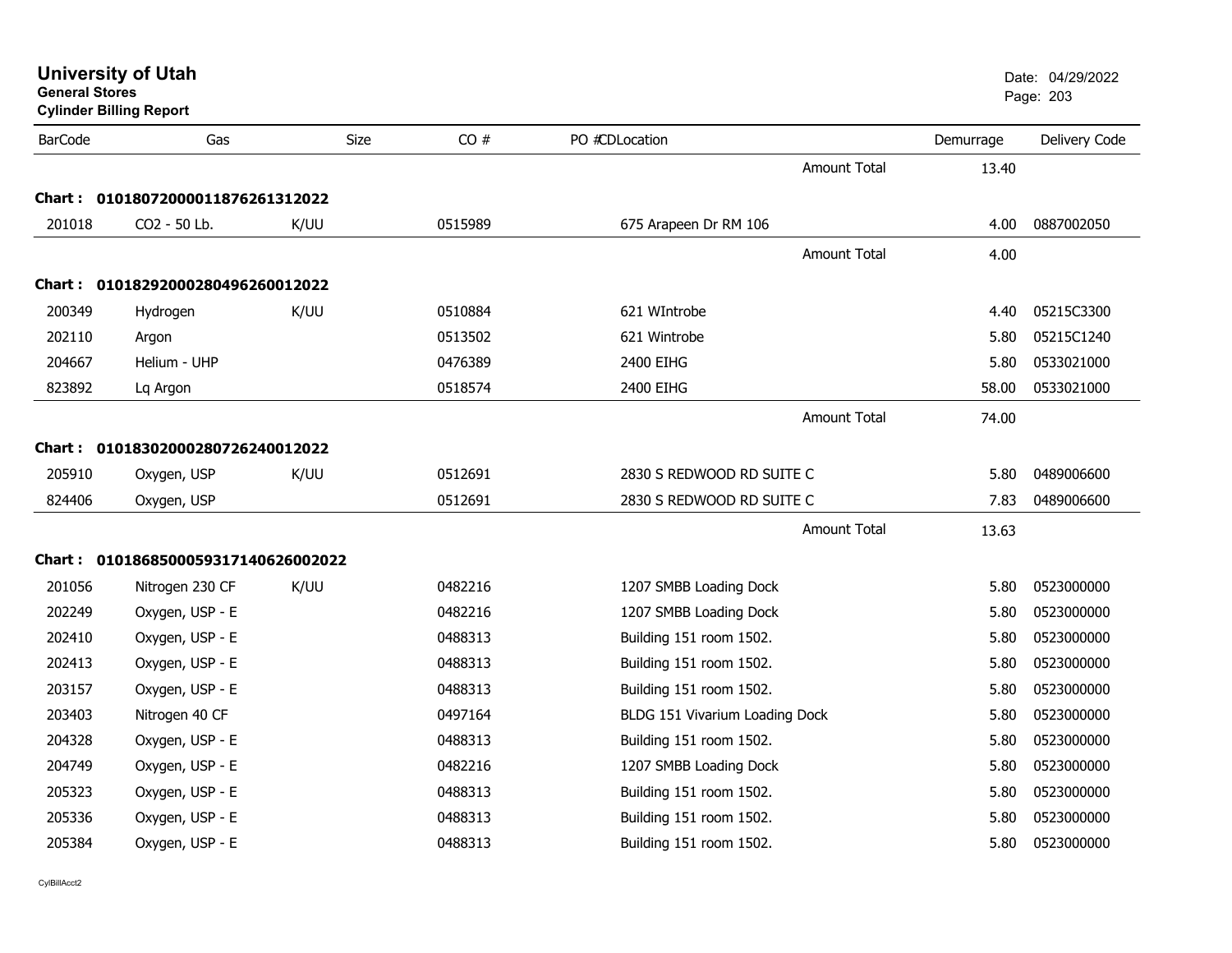| <b>General Stores</b> | <b>Cylinder Billing Report</b>                         |      |         |                                |           | Page: 204     |
|-----------------------|--------------------------------------------------------|------|---------|--------------------------------|-----------|---------------|
| <b>BarCode</b>        | Gas                                                    | Size | CO#     | PO #CDLocation                 | Demurrage | Delivery Code |
| 205877                | Oxygen, USP - E                                        |      | 0488313 | Building 151 room 1502.        | 5.80      | 0523000000    |
| 821349                | Oxygen, USP - E                                        |      | 0488313 | Building 151 room 1502.        | 7.83      | 0523000000    |
| 822924                | Oxygen, USP                                            |      | 0497164 | BLDG 151 Vivarium Loading Dock | 7.83      | 0523000000    |
| 822929                | Oxygen, USP                                            |      | 0497164 | BLDG 151 Vivarium Loading Dock | 7.83      | 0523000000    |
| 823267                | Nitrogen 40 CF                                         |      | 0498342 | <b>SMBB Dock</b>               | 7.83      | 0523000000    |
| 823268                | Nitrogen 40 CF                                         |      | 0498342 | <b>SMBB Dock</b>               | 7.83      | 0523000000    |
| 823269                | Nitrogen 40 CF                                         |      | 0498342 | <b>SMBB Dock</b>               | 7.83      | 0523000000    |
| 824616                | Oxygen, USP                                            |      | 0511815 | BLDG 151 Loading Dock          | 7.83      | 0523000000    |
| 824618                | Oxygen, USP                                            |      | 0511815 | BLDG 151 Loading Dock          | 7.83      | 0523000000    |
| 824621                | Oxygen, USP                                            |      | 0511815 | BLDG 151 Loading Dock          | 7.83      | 0523000000    |
| 824622                | Oxygen, USP                                            |      | 0511815 | BLDG 151 Loading Dock          | 7.83      | 0523000000    |
| 202088                | Chart: 0101868500059317770626002022<br>Nitrogen 230 CF | K/UU | 0472872 | <b>SMBB</b>                    | 5.80      | 0523000000    |
| 205840                | Oxygen, USP                                            |      | 0478144 | Bldg 151 Rm 1207               | 5.80      | 0523000000    |
|                       |                                                        |      |         | <b>Amount Total</b>            | 11.60     |               |
|                       | Chart: 01018686000113996260012022                      |      |         |                                |           |               |
| 202333                | Nitrous Oxide                                          | K/UU | 0456686 | 1207 SMBB                      | 4.64      | 0523000000    |
| 205572                | Nitrous Oxide                                          |      | 0459068 | 1207 SMBB                      | 4.64      | 0523000000    |
|                       |                                                        |      |         | <b>Amount Total</b>            | 9.28      |               |
|                       | Chart: 01018696000164806260012022                      |      |         |                                |           |               |
| 201425                | CO2 - 50 Lb.                                           | K/UU | 0505904 | S6881 Moran Eye Ctr            | 5.80      | 0523000000    |
| 201561                | CO2 - 50 Lb.                                           |      | 0505904 | S6881 Moran Eye Ctr            | 5.80      | 0523000000    |
| 201923                | CO2 - 50 Lb.                                           |      | 0505904 | S6881 Moran Eye Ctr            | 5.80      | 0523000000    |
| 205652                | CO2 - 50 Lb.                                           |      | 0505904 | S6881 Moran Eye Ctr            | 5.80      | 0523000000    |
|                       |                                                        |      |         | Amount Total                   | 23.20     |               |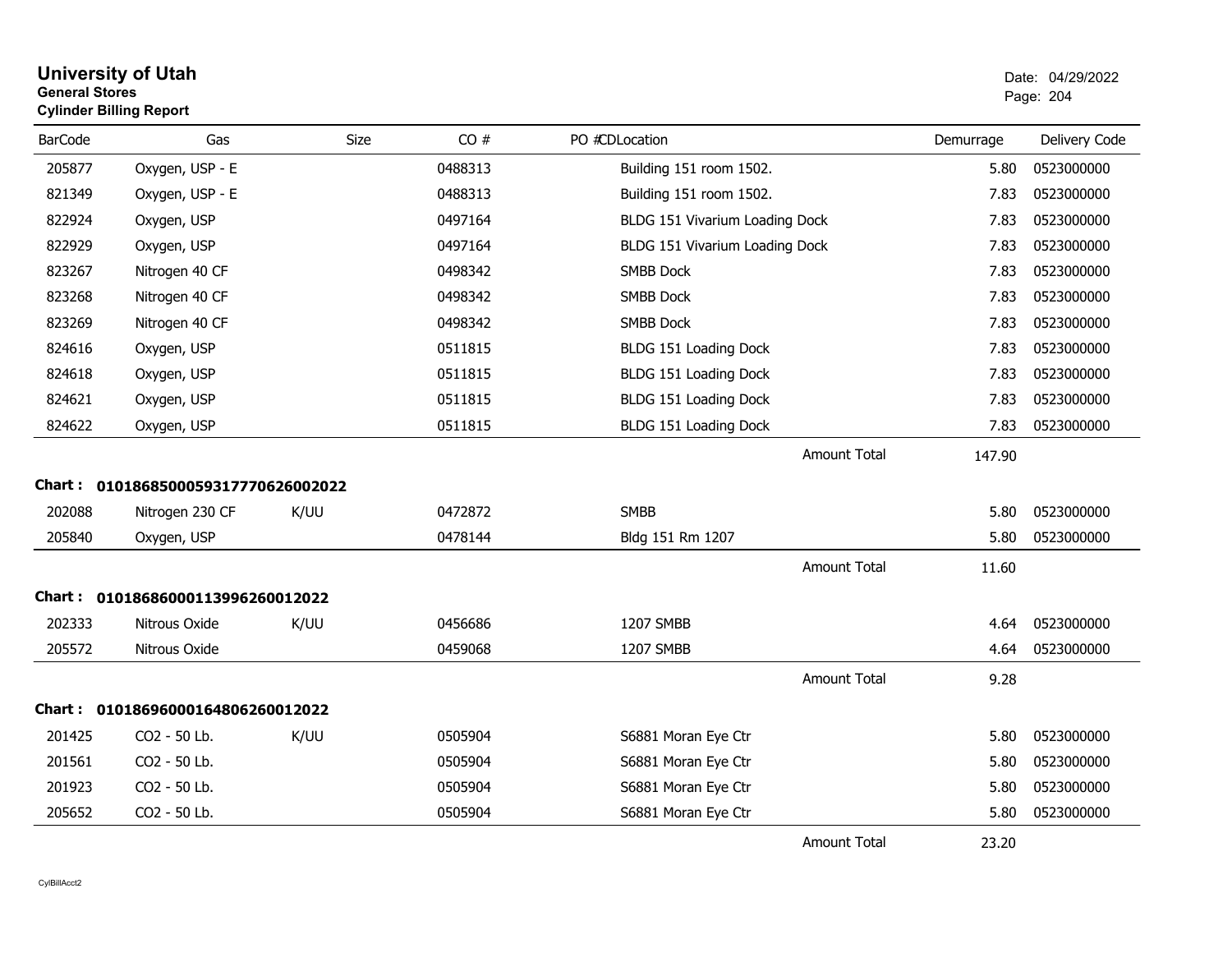| <b>General Stores</b> | <b>University of Utah</b><br><b>Cylinder Billing Report</b> |             |         |                        |           | Date: 04/29/2022<br>Page: 205 |
|-----------------------|-------------------------------------------------------------|-------------|---------|------------------------|-----------|-------------------------------|
| <b>BarCode</b>        | Gas                                                         | <b>Size</b> | CO#     | PO #CDLocation         | Demurrage | Delivery Code                 |
|                       | Chart: 0101870500059304734626002022                         |             |         |                        |           |                               |
| 200341                | Oxygen, USP                                                 | K/UU        | 0505158 | A0680 Moran Eye Ctr    | 5.80      | 0523000000                    |
| 200504                | Nitrogen 230 CF                                             |             | 0513838 | S4620 Moran Eye Ctr    | 5.80      | 0523000000                    |
| 200890                | Nitrogen 230 CF                                             |             | 0513838 | S4620 Moran Eye Ctr    | 5.80      | 0523000000                    |
| 200917                | Helium - UHP                                                |             | 0518229 | S4620 Moran            | 5.80      | 0523000000                    |
| 201252                | Nitrogen 230 CF                                             |             | 0485632 | S4620 Moran Eye Ctr    | 5.80      | 0523000000                    |
| 201599                | Nitrogen 230 CF                                             |             | 0513353 | S4620 Moran            | 5.80      | 0523000000                    |
| 201806                | CO2 - 50 Lb.                                                |             | 0482989 | S4620 Moran Eye Center | 2.20      | 0523000000                    |
| 203335                | Nitrogen 230 CF                                             |             | 0513838 | S4620 Moran Eye Ctr    | 5.80      | 0523000000                    |
| 204691                | Oxygen, USP - E                                             |             | 0479600 | S4620 Moran Eye Center | 5.80      | 0523000000                    |
| 205386                | Oxygen, USP - E                                             |             | 0479600 | S4620 Moran Eye Center | 5.80      | 0523000000                    |
| 205619                | Oxygen, USP                                                 |             | 0517239 | A0680 Moran Eye Ctr    | 5.80      | 0523000000                    |
| 205757                | Argon - UHP                                                 |             | 0439839 | S4620E MORAN           | 4.64      | 0523000000                    |
| 824384                | Helium - UHP                                                |             | 0510673 | S4620 Moran Eye Ctr    | 7.83      | 0523000000                    |
| 825505                | CO2 - 50 Lb.                                                |             | 0519021 | S4620 Moran            | 4.86      | 0523000000                    |
| 825748                | CO2 - 50 Lb.                                                |             | 0519021 | S4620 Moran            | 4.86      | 0523000000                    |
| 825749                | CO2 - 50 Lb.                                                |             | 0519021 | S4620 Moran            | 4.86      | 0523000000                    |
|                       |                                                             |             |         | <b>Amount Total</b>    | 87.25     |                               |
|                       |                                                             |             |         |                        |           |                               |
| 200055                | Nitrogen 230 CF                                             | K/UU        | 0517847 | A0160 Moran Eye CTr    | 5.80      | 0523000000                    |
| 200343                | Nitrogen 230 CF                                             |             | 0517847 | A0160 Moran Eye CTr    | 5.80      | 0523000000                    |
| 200388                | Nitrogen 230 CF                                             |             | 0517847 | A0160 Moran Eye CTr    | 5.80      | 0523000000                    |
| 200495                | Nitrogen 230 CF                                             |             | 0518207 | A0160 Moran Eye Ctr    | 5.80      | 0523000000                    |
| 200570                | Nitrogen 230 CF                                             |             | 0517847 | A0160 Moran Eye CTr    | 5.80      | 0523000000                    |
| 200669                | Nitrogen 230 CF                                             |             | 0517847 | A0160 Moran Eye CTr    | 5.80      | 0523000000                    |
| 200714                | Nitrogen 230 CF                                             |             | 0518207 | A0160 Moran Eye Ctr    | 5.80      | 0523000000                    |
| 200813                | Nitrogen 230 CF                                             |             | 0517847 | A0160 Moran Eye CTr    | 5.80      | 0523000000                    |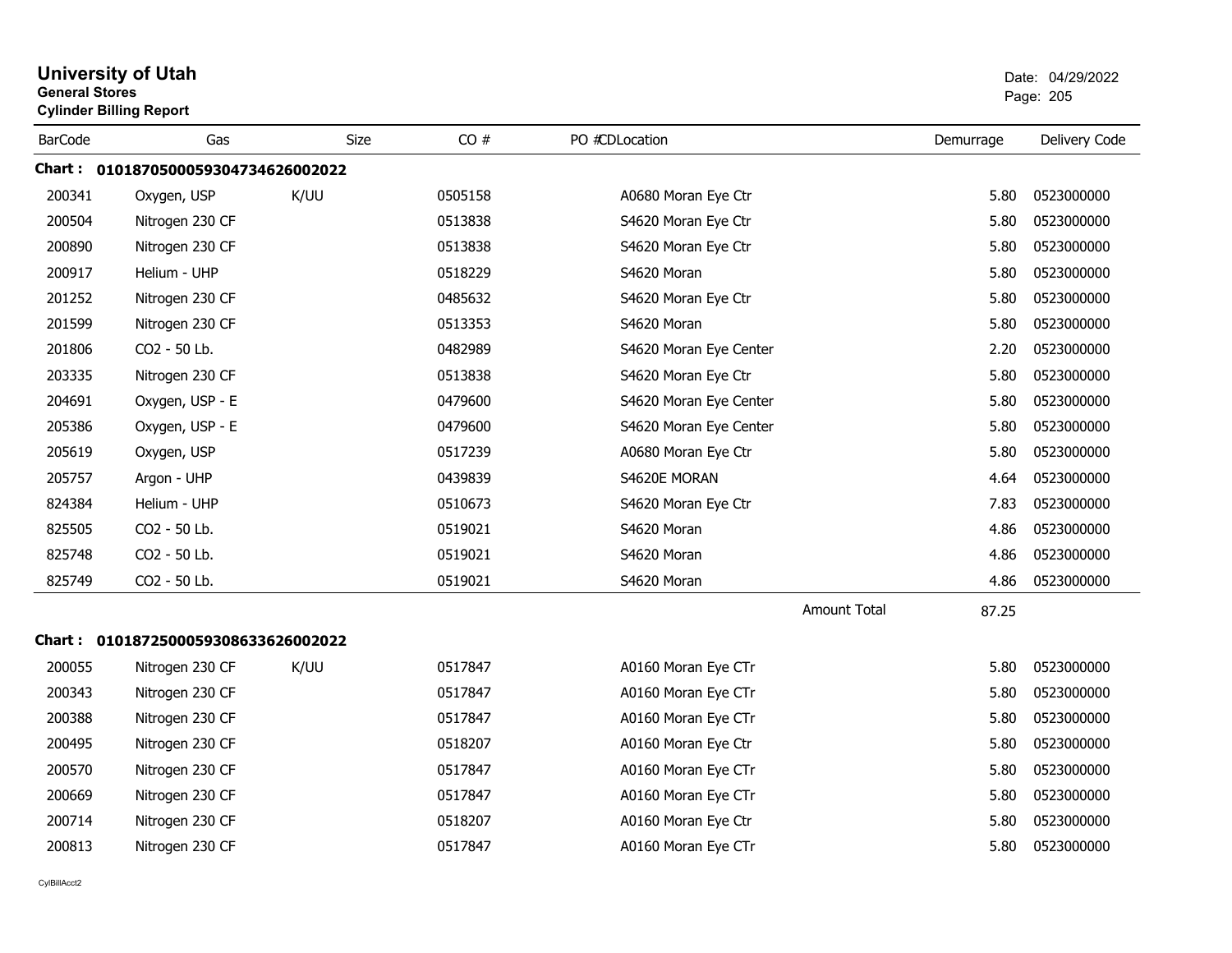# **University of Utah** Date: 04/29/2022 **General Stores**entry of the contract of the contract of the contract of the contract of the contract of the contract of the contract of the contract of the contract of the contract of the contract of the contract of the contract of the c **Cylinder Billing Report**

| <b>BarCode</b> | Gas             | CO#<br>Size | PO #CDLocation                  | Demurrage | Delivery Code |
|----------------|-----------------|-------------|---------------------------------|-----------|---------------|
| 200815         | Nitrogen 230 CF | 0517624     | A0160 Moran                     | 5.80      | 0523000000    |
| 200927         | Nitrogen 230 CF | 0517624     | A0160 Moran                     | 5.80      | 0523000000    |
| 202060         | Oxygen, USP     | 0462799     | <b>S5631 MEC</b>                | 4.64      | 0523000000    |
| 202071         | Nitrogen 230 CF | 0503193     | A0160 Moran Eye Ctr             | 5.80      | 0523000000    |
| 202085         | Oxygen, USP     | 0511000     | A0160 Moran Eye Ctr             | 1.40      | 0523000000    |
| 202186         | Oxygen, USP     | 0518207     | A0160 Moran Eye Ctr             | 2.20      | 0523000000    |
| 202271         | Oxygen, USP     | 0518207     | A0160 Moran Eye Ctr             | 2.20      | 0523000000    |
| 202506         | CO2 - 50 Lb.    | 0435057     | S5631 MORAN                     | 4.64      | 0523000000    |
| 202917         | 95% Air, 5% CO2 | 0518668     | S5631 Moran Eye Ctr             | 5.60      | 0523000000    |
| 203167         | Nitrogen 230 CF | 0503193     | A0160 Moran Eye Ctr             | 5.80      | 0523000000    |
| 203315         | CO2 - 50 Lb.    | 0509940     | S5631 Moran                     | 5.00      | 0523000000    |
| 203369         | Oxygen, USP - E | 0518207     | A0160 Moran Eye Ctr             | 5.80      | 0523000000    |
| 204592         | CO2 - 50 Lb.    | 0419090     | S5631- 65 N medical Drive       | 4.64      | 0523000000    |
| 204713         | Oxygen, USP     | 0518207     | A0160 Moran Eye Ctr             | 2.20      | 0523000000    |
| 205325         | Oxygen, USP - E | 0518952     | A0160 Moran                     | 4.40      | 0523000000    |
| 205625         | Oxygen, USP     | 0511000     | A0160 Moran Eye Ctr             | 1.40      | 0523000000    |
| 205629         | Oxygen, USP     | 0518207     | A0160 Moran Eye Ctr             | 2.20      | 0523000000    |
| 205836         | Oxygen, USP     | 0480588     | 65 N Mario Capecchi Dr Rm A0160 | 5.80      | 0523000000    |
| 815406         | 50% O2 50% CO2  | 0442128     | A0160 MORAN                     | 6.67      | 0523000000    |
| 818074         | 10%O2/N2        | 0462659     | A0160 MORAN                     | 7.83      | 0523000000    |
| 819899         | Nitrogen 230 CF | 0474524     | A0160 Moran                     | 7.83      | 0523000000    |
| 820083         | CO2 - 50 Lb.    | 0476115     | S5631 Moran                     | 7.83      | 0523000000    |
| 820672         | 95% Air, 5% CO2 | 0494372     | S5631 Moran eye CTr             | 8.25      | 0523000000    |
| 820927         | Oxygen, USP     | 0480588     | 65 N Mario Capecchi Dr Rm A0160 | 7.83      | 0523000000    |
| 824650         | CO2 - 50 Lb.    | 0511347     | S5631 Moran Eye Ctr             | 7.83      | 0523000000    |
| 824653         | CO2 - 50 Lb.    | 0511347     | S5631 Moran Eye Ctr             | 7.83      | 0523000000    |
| 825630         | Oxygen, USP     | 0518572     | A0160 Moran Eye Ctr             | 7.83      | 0523000000    |
| 825631         | Oxygen, USP     | 0518572     | A0160 Moran Eye Ctr             | 7.83      | 0523000000    |
| CvIBillAcct2   |                 |             |                                 |           |               |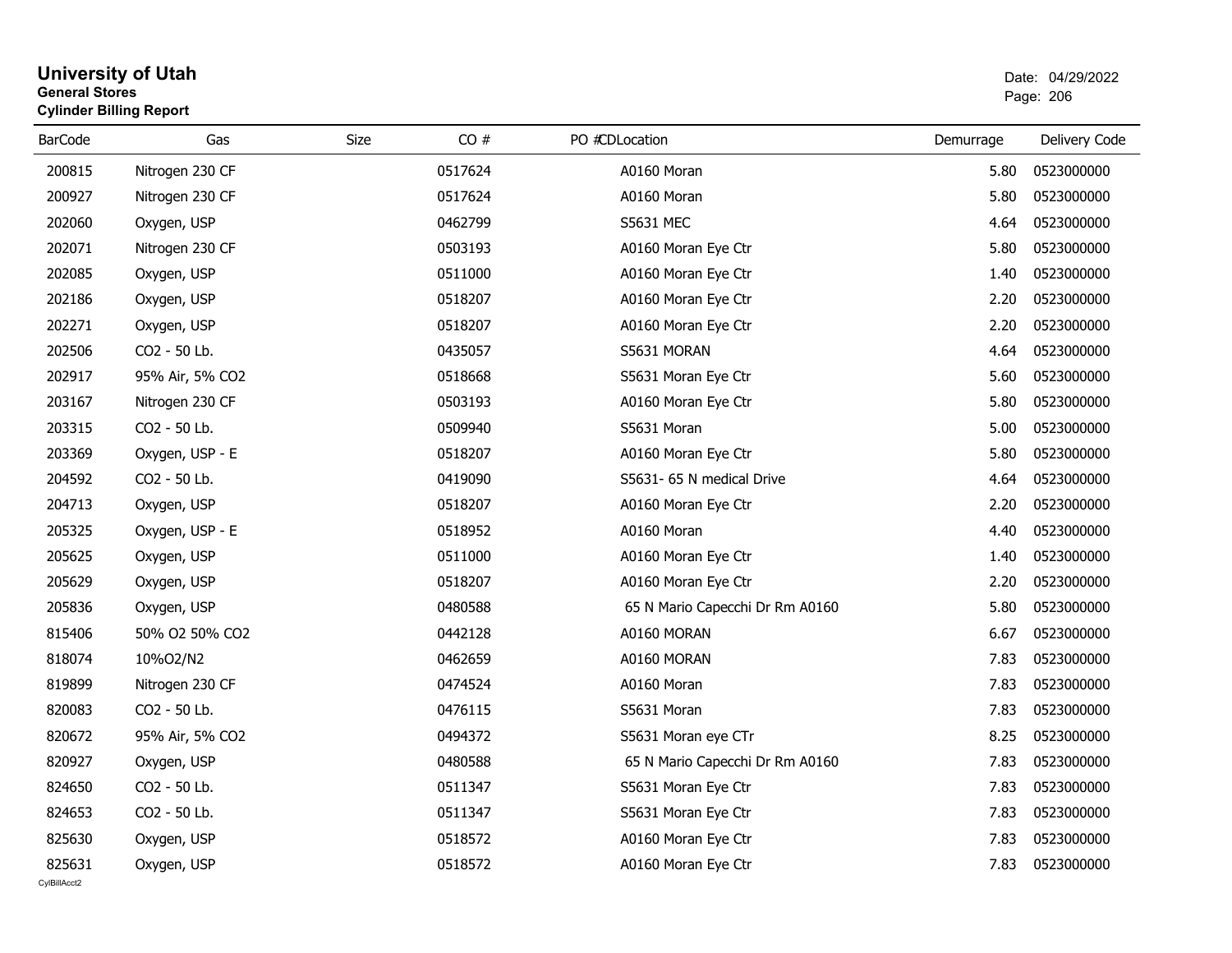| <b>General Stores</b> | <b>University of Utah</b><br><b>Cylinder Billing Report</b> |      | Date: 04/29/2022<br>Page: 207 |                        |                     |           |               |
|-----------------------|-------------------------------------------------------------|------|-------------------------------|------------------------|---------------------|-----------|---------------|
| <b>BarCode</b>        | Gas                                                         | Size | CO#                           | PO #CDLocation         |                     | Demurrage | Delivery Code |
| 825632                | Oxygen, USP                                                 |      | 0518572                       | A0160 Moran Eye Ctr    |                     | 7.83      | 0523000000    |
| 825633                | Oxygen, USP                                                 |      | 0518572                       | A0160 Moran Eye Ctr    |                     | 7.83      | 0523000000    |
| 825678                | Oxygen, USP                                                 |      | 0519078                       | A0160 Moran Eye Ctr    |                     | 4.86      | 0523000000    |
| 825680                | Oxygen, USP                                                 |      | 0519078                       | A0160 Moran Eye Ctr    |                     | 4.86      | 0523000000    |
| 825681                | Oxygen, USP                                                 |      | 0519078                       | A0160 Moran Eye Ctr    |                     | 4.86      | 0523000000    |
| 825682                | Oxygen, USP                                                 |      | 0518952                       | A0160 Moran            |                     | 5.94      | 0523000000    |
| 825683                | Oxygen, USP                                                 |      | 0518952                       | A0160 Moran            |                     | 5.94      | 0523000000    |
| 825684                | Oxygen, USP                                                 |      | 0519078                       | A0160 Moran Eye Ctr    |                     | 4.86      | 0523000000    |
| 825751                | CO2 - 50 Lb.                                                |      | 0519651                       | S5631 Moran Eye Ctr    |                     | 1.08      | 0523000000    |
|                       |                                                             |      |                               |                        | <b>Amount Total</b> | 247.34    |               |
|                       | Chart: 0101873500059317780626002022                         |      |                               |                        |                     |           |               |
| 200069                | 95% O2, 5% CO2                                              | K/UU | 0488490                       | S4140A MORAN           |                     | 5.80      | 0523000000    |
| 200363                | CO2 - 50 Lb.                                                |      | 0481597                       | 4140A MORAN            |                     | 5.80      | 0523000000    |
| 200424                | Oxygen, USP                                                 |      | 0391857                       | 4140 MORAN             |                     | 4.64      | 0523000000    |
| 200441                | CO2 - 50 Lb.                                                |      | 0272829                       | S4140 NEW MORAN        |                     | 1.76      | 0533032900    |
| 200474                | CO2 - 50 Lb.                                                |      | 0481596                       | S4639 MORAN            |                     | 2.20      | 0523000000    |
| 200524                | CO2 - 50 Lb.                                                |      | 0509568                       | S4639 MORAN            |                     | 5.80      | 0523000000    |
| 200600                | 95% O2, 5% CO2                                              |      | 0517281                       | 4140A MORAN            |                     | 5.80      | 0523000000    |
| 200893                | 95% O2, 5% CO2                                              |      | 0488490                       | S4140A MORAN           |                     | 5.80      | 0523000000    |
| 200956                | 95% O2, 5% CO2                                              |      | 0432561                       | S4041 Moran            |                     | 4.64      | 0523000000    |
| 201257                | Nitrogen 230 CF                                             |      | 0473419                       | 65 Medical Dr Rm S4148 |                     | 5.80      | 0523000000    |
| 201880                | 95% O2, 5% CO2                                              |      | 0506521                       | S4140A MORAN           |                     | 5.80      | 0523000000    |
| 202020                | CO2 - 50 Lb.                                                |      | 0481597                       | 4140A MORAN            |                     | 5.80      | 0523000000    |
| 202027                | 95% O2, 5% CO2                                              |      | 0455777                       | <b>S4180 MEC</b>       |                     | 4.64      | 0523000000    |
| 202200                | 95% O2, 5% CO2                                              |      | 0501901                       | S4140A MORAN           |                     | 5.80      | 0523000000    |
| 203882                | CO2 - 50 Lb.                                                |      | 0517280                       | S4639 MORAN            |                     | 5.80      | 0523000000    |
| 203977                | CO <sub>2</sub> - 50 Lb.                                    |      | 0517280                       | S4639 MORAN            |                     | 5.80      | 0523000000    |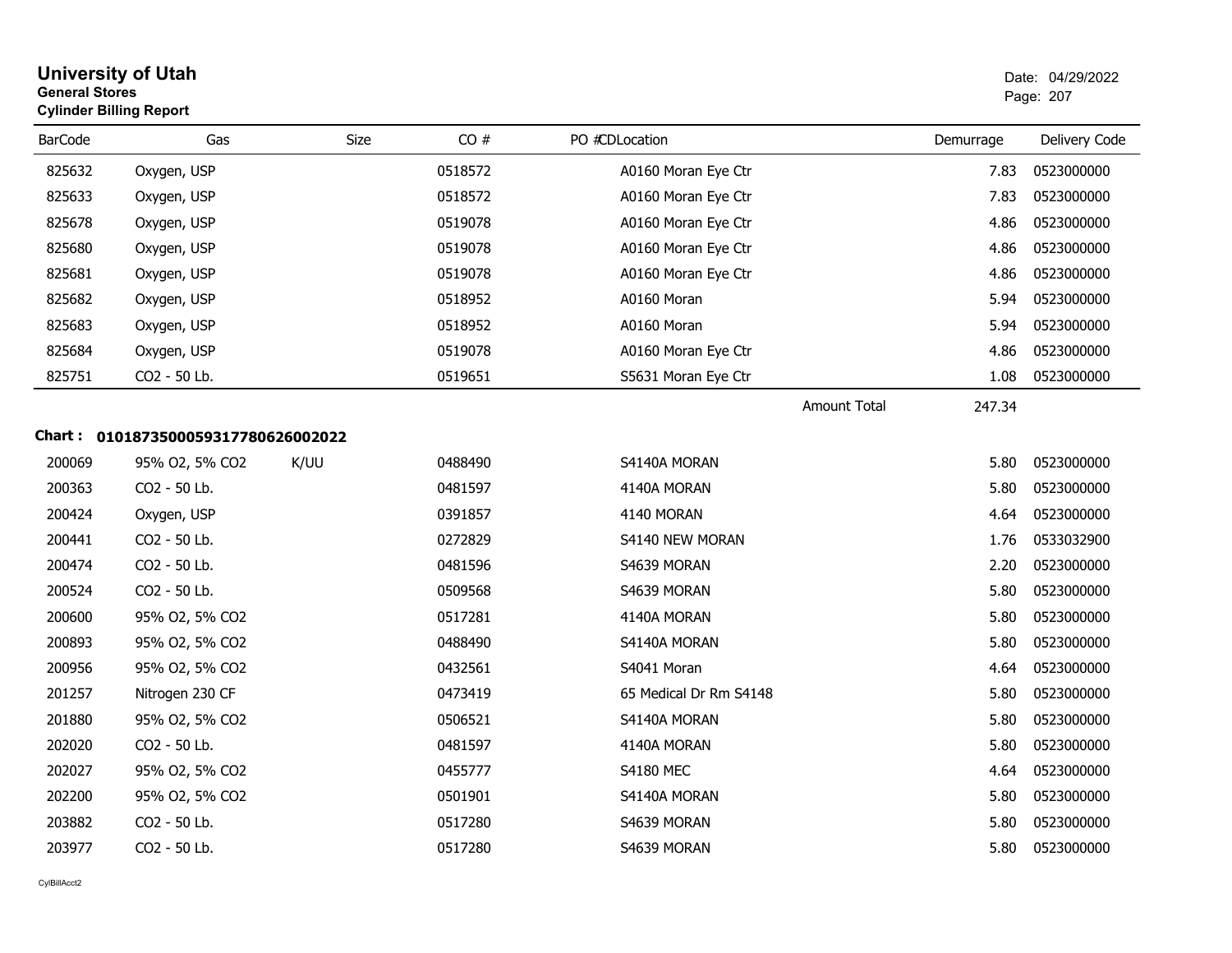|                | <b>University of Utah</b><br><b>General Stores</b><br><b>Cylinder Billing Report</b> |      |         |                               |                     | Date: 04/29/2022<br>Page: 208 |               |
|----------------|--------------------------------------------------------------------------------------|------|---------|-------------------------------|---------------------|-------------------------------|---------------|
| <b>BarCode</b> | Gas                                                                                  | Size | CO#     | PO #CDLocation                |                     | Demurrage                     | Delivery Code |
| 205584         | 95% O2, 5% CO2                                                                       |      | 0517281 | 4140A MORAN                   |                     | 5.80                          | 0523000000    |
| 825031         | CO2 - 50 Lb.                                                                         |      | 0513580 | S4639 Moran                   |                     | 7.83                          | 0523000000    |
|                |                                                                                      |      |         |                               | Amount Total        | 95.31                         |               |
| Chart :        | 0101874500059008722626002022                                                         |      |         |                               |                     |                               |               |
| 201166         | Nitrogen 230 CF                                                                      | K/UU | 0514388 | S3861 Moran Eye Ctr Jones Lab |                     | 5.80                          | 0523000000    |
| 201261         | Nitrogen 230 CF                                                                      |      | 0514388 | S3861 Moran Eye Ctr Jones Lab |                     | 5.80                          | 0523000000    |
|                |                                                                                      |      |         |                               | Amount Total        | 11.60                         |               |
| Chart :        | 0101874500059313730626002022                                                         |      |         |                               |                     |                               |               |
| 201049         | Nitrogen 230 CF                                                                      | K/UU | 0444373 | S3881 MORAN                   |                     | 4.64                          | 0523000000    |
| 818790         | Nitrogen 230 CF                                                                      |      | 0467754 | S3881 Moran                   |                     | 7.83                          | 0523000000    |
|                |                                                                                      |      |         |                               | Amount Total        | 12.47                         |               |
| Chart :        | 0101874500059313730626032022                                                         |      |         |                               |                     |                               |               |
| 201278         | Nitrogen 230 CF                                                                      | K/UU | 0412076 | S3881 MORAN                   |                     | 4.64                          | 0523000000    |
|                |                                                                                      |      |         |                               | <b>Amount Total</b> | 4.64                          |               |
| Chart :        | 0101874500059315570626002022                                                         |      |         |                               |                     |                               |               |
| 200566         | Nitrogen 230 CF                                                                      | K/UU | 0503406 | S3881 Moran Eye Ctr           |                     | 5.80                          | 0523000000    |
| 200621         | Nitrogen 230 CF                                                                      |      | 0506302 | 3861S MORAN                   |                     | 5.80                          | 0523000000    |
| 200681         | 95% O2, 5% CO2                                                                       |      | 0379529 | S3881 MORAN                   |                     | 4.64                          | 0523000000    |
| 201775         | Nitrogen 230 CF                                                                      |      | 0377230 | Moran S3881                   |                     | 4.64                          | 0523000000    |
| 202086         | 95% O2, 5% CO2                                                                       |      | 0425023 | S3881 MORAN                   |                     | 4.64                          | 0523000000    |
| 821973         | Nitrogen, UHP                                                                        |      | 0489917 | S3688 Moran Eye Ctr           |                     | 7.83                          | 0523000000    |
|                |                                                                                      |      |         |                               | <b>Amount Total</b> | 33.35                         |               |
|                | Chart: 0101875500059204510665032022                                                  |      |         |                               |                     |                               |               |
| 201137         | Oxygen, USP                                                                          | K/UU | 0512879 | S3631 Moran                   |                     | 5.80                          | 0523000000    |
| 203047         | Oxygen, USP                                                                          |      | 0517625 | S3631 Moran                   |                     | 5.80                          | 0523000000    |
| 205832         | Oxygen, USP                                                                          |      | 0514765 | S3631 Moran                   |                     | 5.80                          | 0523000000    |
| CylBillAcct2   |                                                                                      |      |         |                               |                     |                               |               |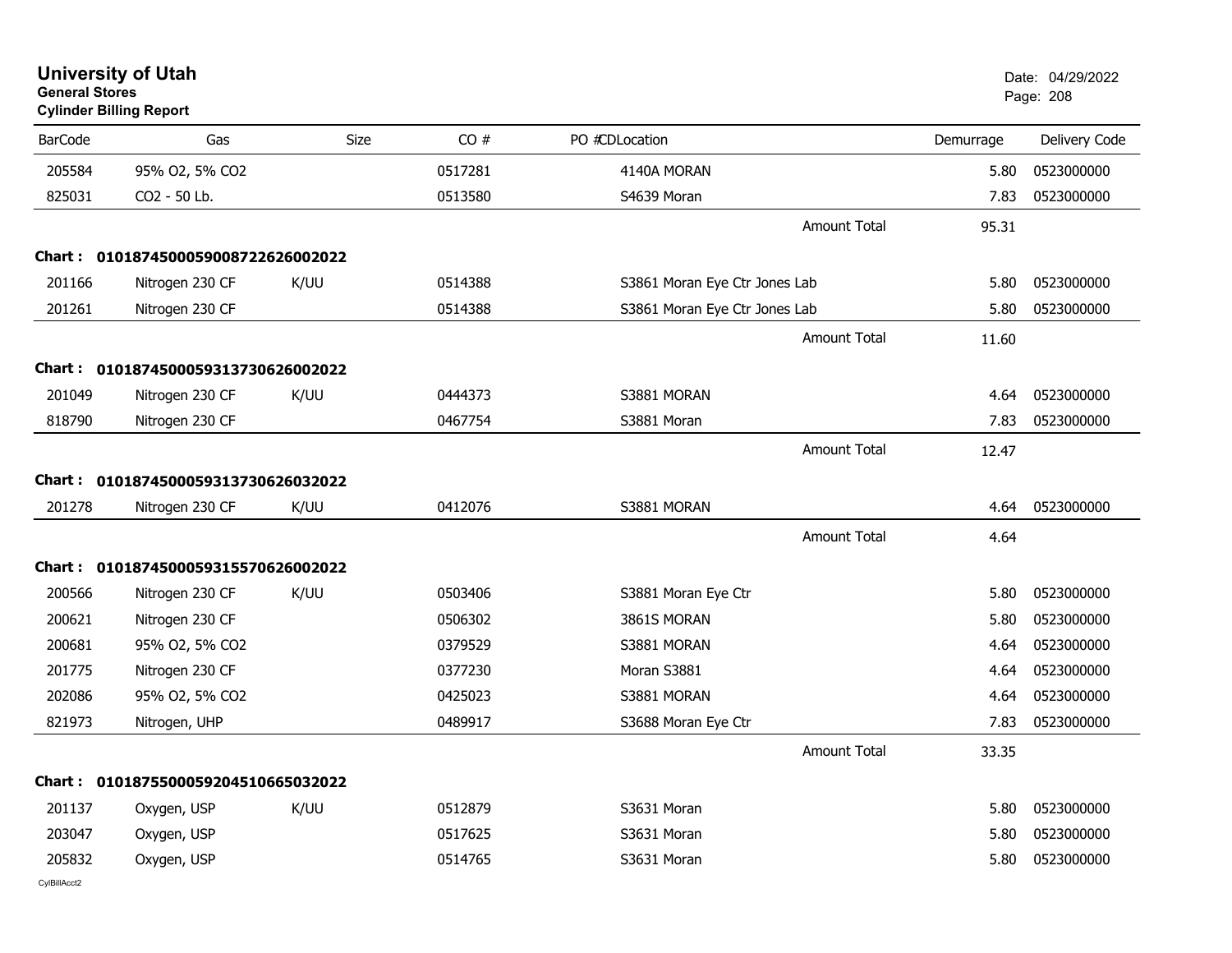| <b>General Stores</b> | <b>University of Utah</b><br><b>Cylinder Billing Report</b> |           |         |                |                     |           | Date: 04/29/2022<br>Page: 209 |
|-----------------------|-------------------------------------------------------------|-----------|---------|----------------|---------------------|-----------|-------------------------------|
| <b>BarCode</b>        | Gas                                                         | Size      | CO#     | PO #CDLocation |                     | Demurrage | Delivery Code                 |
| 205833                | Oxygen, USP                                                 |           | 0517625 | S3631 Moran    |                     | 5.80      | 0523000000                    |
| 205897                | Oxygen, USP                                                 |           | 0517625 | S3631 Moran    |                     | 5.80      | 0523000000                    |
| 205899                | Oxygen, USP                                                 |           | 0517625 | S3631 Moran    |                     | 5.80      | 0523000000                    |
|                       |                                                             |           |         |                | <b>Amount Total</b> | 34.80     |                               |
|                       | Chart: 01018756000117196260312022                           |           |         |                |                     |           |                               |
| 203491                | CO2 - 50 Lb.                                                | K/UU      | 0454341 | S3620 MEC      |                     | 4.64      | 0523000000                    |
| 814427                | 5%Co2/30%O2/N2                                              |           | 0434068 | S3620 MORAN    |                     | 6.67      | 0523000000                    |
| 814503                | 5%Co2/50%O2/N2                                              |           | 0435464 | S3620 MORAN    |                     | 6.67      | 0523000000                    |
| 821175                | CO2 - 50 Lb.                                                |           | 0481375 | S3620 Moran    |                     | 7.83      | 0523000000                    |
|                       |                                                             |           |         |                | <b>Amount Total</b> | 25.81     |                               |
|                       | Chart: 01018756000117196620012022                           |           |         |                |                     |           |                               |
| 815373                | 5%CO2BAL02CERT.                                             | 80CF/Mt A | 0441116 | S3620 MORAN    |                     | 6.67      | 0523000000                    |
|                       |                                                             |           |         |                | <b>Amount Total</b> | 6.67      |                               |
| Chart :               | 0101876500059317160626002022                                |           |         |                |                     |           |                               |
| 200314                | CO2 - 50 Lb.                                                | K/UU      | 0372631 | S5160 Moran    |                     | 4.64      | 0523000000                    |
| 200432                | Nitrogen 230 CF                                             |           | 0463475 | S5160 MORAN    |                     | 4.64      | 0523000000                    |
| 201303                | 95% 02, 5% CO2                                              |           | 0463475 | S5160 MORAN    |                     | 1.76      | 0523000000                    |
| 201365                | 95% O2, 5% CO2                                              |           | 0364344 | S5160 Moran    |                     | 4.64      | 0523000000                    |
| 201530                | CO2 - 50 Lb.                                                |           | 0449447 | S5160 MORAN    |                     | 4.64      | 0523000000                    |
| 201909                | 95% O2, 5% CO2                                              |           | 0356415 | S5160 MORAN    |                     | 1.76      | 0523000000                    |
| 202485                | CO2 - 50 Lb.                                                |           | 0478331 | S5160 MORAN    |                     | 5.80      | 0523000000                    |
| 203648                | 95% O2, 5% CO2                                              |           | 0478331 | S5160 MORAN    |                     | 2.20      | 0523000000                    |
| 807020                | Nitrogen 230 CF                                             |           | 0303430 | 5160 MORAN     |                     | 6.38      | 0523000000                    |
|                       |                                                             |           |         |                | Amount Total        | 36.46     |                               |
|                       | Chart: 0101877500054903153626002022                         |           |         |                |                     |           |                               |
| 202474                | CO2 - 50 Lb.                                                | K/UU      | 0516289 | S4639 Moran    |                     |           | 5.80  0523000000              |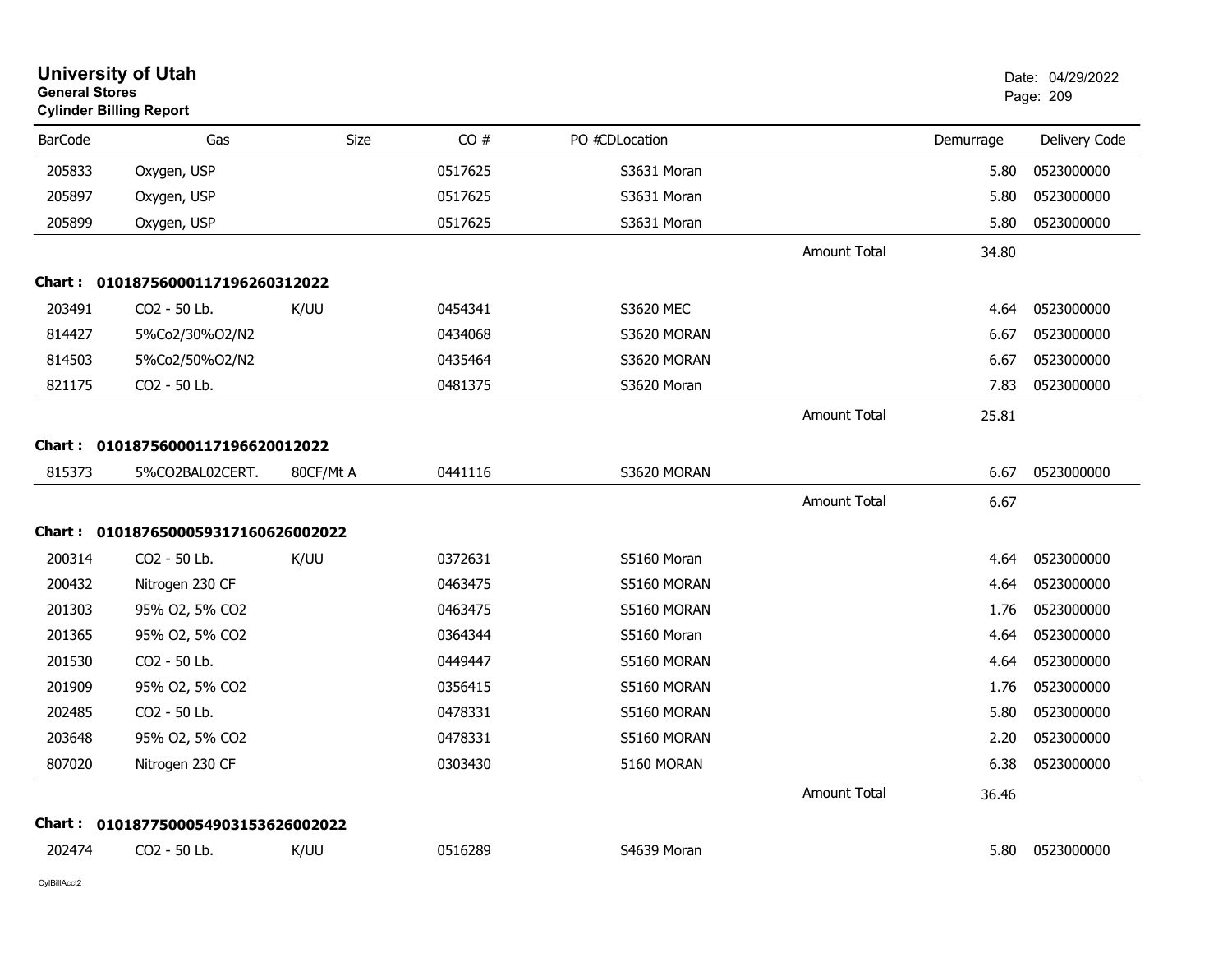|                | Cylinder Billing Report             |                  |         |                            |           |               |
|----------------|-------------------------------------|------------------|---------|----------------------------|-----------|---------------|
| <b>BarCode</b> | Gas                                 | Size             | CO#     | PO #CDLocation             | Demurrage | Delivery Code |
| 204741         | CO2 - 50 Lb.                        |                  | 0516289 | S4639 Moran                | 5.80      | 0523000000    |
|                |                                     |                  |         | <b>Amount Total</b>        | 11.60     |               |
|                | Chart: 0101877500059008732626032022 |                  |         |                            |           |               |
| 201221         | Nitrogen, UHP                       | K/UU             | 0318554 | S4639 MORAN                | 4.64      | 0523000000    |
| 205568         | 95% Air, 5% CO2                     |                  | 0344032 | 4640 MORAN                 | 4.64      | 0523000000    |
|                |                                     |                  |         | <b>Amount Total</b>        | 9.28      |               |
|                | Chart: 0101877500059316500626002022 |                  |         |                            |           |               |
| 205546         | Nitrogen, UHP                       | K/UU             | 0465702 | S4639 MORAN                | 5.80      | 0523000000    |
|                |                                     |                  |         | <b>Amount Total</b>        | 5.80      |               |
|                | Chart: 0101884500059314530626002022 |                  |         |                            |           |               |
| 202304         | N2, Liquid LX45                     | <b>180 LTR/U</b> | 0519440 | 5250 North building HCI 5D | 16.00     | 0555113760    |
| 202306         | N2, Liquid LX45                     |                  | 0518223 | 5250 HCI N 5D              | 20.80     | 0555113760    |
| 202431         | N2, Liquid LX45                     |                  | 0518565 | 5250 HCI North Building 5D | 30.40     | 0555113760    |
| 202629         | Oxygen, USP - E                     |                  | 0504786 | 5250 HCI N                 | 5.80      | 0555113760    |
| 204438         | N2, Liquid LX45                     |                  | 0519103 | 5250 5D HCI                | 25.60     | 0555113760    |
| 205446         | Oxygen, USP - E                     |                  | 0516259 | 5250 5D HCI RN             | 5.80      | 0565021000    |
| 205950         | Oxygen, USP - E                     |                  | 0516259 | 5250 5D HCI RN             | 5.80      | 0565021000    |
| 205957         | Oxygen, USP - E                     |                  | 0504786 | 5250 HCI N                 | 5.80      | 0555113760    |
|                |                                     |                  |         | <b>Amount Total</b>        | 116.00    |               |
|                | Chart: 0101885500051006230626002022 |                  |         |                            |           |               |
| 200785         | CO2 - 50 Lb.                        | K/UU             | 0506650 | 5274 HCI                   | 5.80      | 0555113760    |
| 205517         | CO2 - 50 Lb.                        |                  | 0506650 | 5274 HCI                   | 2.60      | 0555113760    |
| 824832         | 10%H210%Co2/N2                      |                  | 0512398 | 5274 HCI June ROund        | 7.83      | 0555113760    |
| 824986         | Nitrogen, UHP                       |                  | 0513569 | 5274 HCI- June Round       | 7.83      | 0555LL3760    |
| 824991         | Nitrogen, UHP                       |                  | 0513569 | 5274 HCI- June Round       | 7.83      | 0555LL3760    |

10%H210%Co2/N2 0513666 0513666 5274 HCI- June Round 7.83 0555LL3760

# **University of Utah** Date: 04/29/2022 **General Stores**

**Cylinder Billing Report**

825079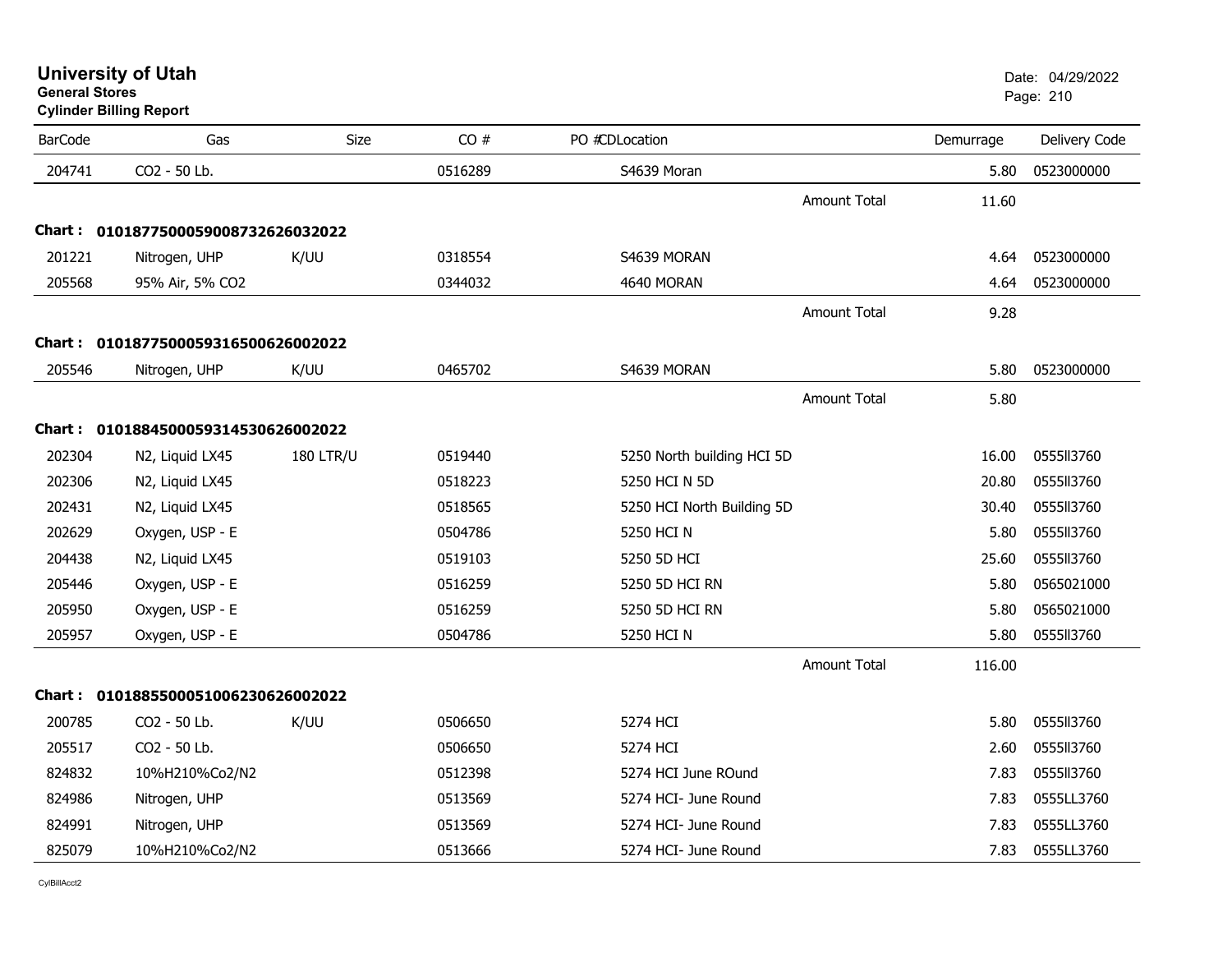| <b>General Stores</b> | <b>Cylinder Billing Report</b>    |             |         |                        |                     |           | Page: 211     |
|-----------------------|-----------------------------------|-------------|---------|------------------------|---------------------|-----------|---------------|
| <b>BarCode</b>        | Gas                               | <b>Size</b> | CO#     | PO #CDLocation         |                     | Demurrage | Delivery Code |
|                       |                                   |             |         |                        | Amount Total        | 39.72     |               |
| Chart :               | 0101885500059316790626002022      |             |         |                        |                     |           |               |
| 201189                | CO2 - 50 Lb.                      | K/UU        | 0516919 | 5A HCI Attn June Round |                     | 5.80      | 0555113760    |
| 825406                | Nitrogen, UHP                     |             | 0516919 | 5A HCI Attn June Round |                     | 7.83      | 0555113760    |
| 825407                | Nitrogen, UHP                     |             | 0516919 | 5A HCI Attn June Round |                     | 7.83      | 0555113760    |
| 825463                | 5%H2/10%Co2/N2                    |             | 0517307 | 5A HCI Attn June Round |                     | 3.51      | 0555ll3760    |
| 825742                | 10%H210%Co2/N2                    |             | 0519095 | 5A HCI (LL507)         |                     | 4.05      | 0555113760    |
|                       |                                   |             |         |                        | <b>Amount Total</b> | 29.02     |               |
| Chart :               | 0101885500059317840626002022      |             |         |                        |                     |           |               |
| 825622                | 10%H210%Co2/N2                    | 200C/Mt.A   | 0518260 | 5274 HCI               |                     | 7.83      | 0555113760    |
| 825701                | Nitrogen, UHP                     |             | 0519097 | LL507 HCI              |                     | 4.32      | 0555113760    |
|                       |                                   |             |         |                        | <b>Amount Total</b> | 12.15     |               |
|                       | Chart: 01018942000009496260212022 |             |         |                        |                     |           |               |
| 200243                | Nitrogen, UHP                     | K/UU        | 0518837 | 675 ARAPEEN #205       |                     | 1.40      | 0887002050    |
| 200547                | Nitrogen, UHP                     |             | 0518313 | 675 ARAPEEN #205       |                     | 1.00      | 0887002050    |
| 200547                | Nitrogen, UHP                     |             | 0519468 | 675 ARAPEEN #205       |                     | 0.80      | 0887002050    |
| 200710                | Nitrogen, UHP                     |             | 0518514 | 675 ARAPEEN #205       |                     | 4.00      | 0887002050    |
| 200947                | Nitrogen, UHP                     |             | 0518514 | 675 ARAPEEN #205       |                     | 0.40      | 0887002050    |
| 200947                | Nitrogen, UHP                     |             | 0519468 | 675 ARAPEEN #205       |                     | 0.80      | 0887002050    |
| 201042                | Nitrogen, UHP                     |             | 0518837 | 675 ARAPEEN #205       |                     | 3.40      | 0887002050    |
| 201284                | Nitrogen, UHP                     |             | 0518313 | 675 ARAPEEN #205       |                     | 3.80      | 0887002050    |
| 201594                | Nitrogen, UHP                     |             | 0518313 | 675 ARAPEEN #205       |                     | 1.00      | 0887002050    |
| 202138                | Nitrogen, UHP                     |             | 0518313 | 675 ARAPEEN #205       |                     | 5.00      | 0887002050    |
| 202358                | Nitrogen, UHP                     |             | 0518313 | 675 ARAPEEN #205       |                     | 1.00      | 0887002050    |
| 202360                | Nitrogen, UHP                     |             | 0518514 | 675 ARAPEEN #205       |                     | 2.80      | 0887002050    |
| 202361                | Nitrogen, UHP                     |             | 0518679 | 675 Arpaeen Dr 205     |                     | 3.60      | 0887002050    |
| 202362                | Nitrogen, UHP                     |             | 0518679 | 675 Arpaeen Dr 205     |                     | 1.20      | 0887002050    |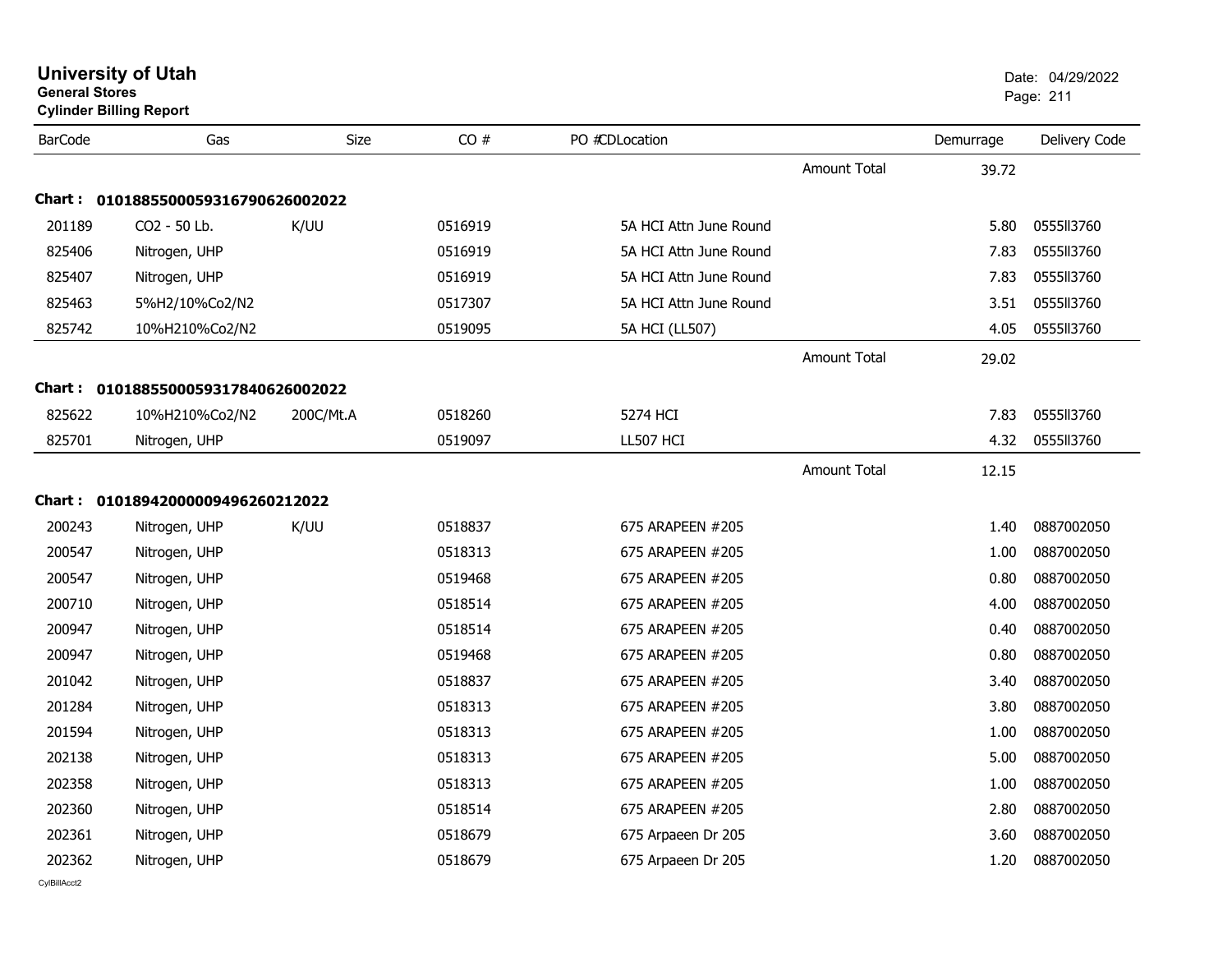| <b>General Stores</b> | <b>University of Utah</b><br><b>Cylinder Billing Report</b> |      |         |                              |           | Date: 04/29/2022<br>Page: 212 |  |
|-----------------------|-------------------------------------------------------------|------|---------|------------------------------|-----------|-------------------------------|--|
| <b>BarCode</b>        | Gas                                                         | Size | CO#     | PO #CDLocation               | Demurrage | Delivery Code                 |  |
| 203024                | Nitrogen, UHP                                               |      | 0518837 | 675 ARAPEEN #205             | 3.40      | 0887002050                    |  |
| 203025                | Nitrogen, UHP                                               |      | 0519468 | 675 ARAPEEN #205             | 0.80      | 0887002050                    |  |
| 204672                | Nitrogen, UHP                                               |      | 0518837 | 675 ARAPEEN #205             | 1.40      | 0887002050                    |  |
| 204680                | Nitrogen, UHP                                               |      | 0519468 | 675 ARAPEEN #205             | 0.80      | 0887002050                    |  |
| 205268                | Nitrogen, UHP                                               |      | 0518402 | 675 Arapeen 205              | 0.20      | 0887002050                    |  |
| 205268                | Nitrogen, UHP                                               |      | 0518837 | 675 ARAPEEN #205             | 2.00      | 0887002050                    |  |
| 205272                | Nitrogen, UHP                                               |      | 0518313 | 675 ARAPEEN #205             | 1.40      | 0887002050                    |  |
| 205272                | Nitrogen, UHP                                               |      | 0519468 | 675 ARAPEEN #205             | 0.80      | 0887002050                    |  |
| 205536                | CO2 - 50 Lb.                                                |      | 0467910 | 675 Arapeen Ste 205          | 5.80      | 0887002050                    |  |
| 205541                | Nitrogen, UHP                                               |      | 0519468 | 675 ARAPEEN #205             | 0.80      | 0887002050                    |  |
| 205549                | Nitrogen, UHP                                               |      | 0518679 | 675 Arpaeen Dr 205           | 1.20      | 0887002050                    |  |
| 205660                | CO2 - Inst. Gra                                             |      | 0517402 | 675 ARAPEEN #205             | 5.80      | 0887002050                    |  |
| 205668                | CO2 - 50 Lb.                                                |      | 0467910 | 675 Arapeen Ste 205          | 5.80      | 0887002050                    |  |
| 809197                | Nitrogen NF                                                 |      | 0356452 | 675 ARAPEEN #205             | 6.38      | 0887002050                    |  |
| 811093                | 5%CO2,95%N2 Med                                             |      | 0405668 | 675 ARAPEEN #205             | 6.38      | 0887002050                    |  |
| 811832                | Nitrogen NF                                                 |      | 0413726 | 675 ARAPEEN #205             | 6.38      | 0887002050                    |  |
| 813083                | Nitrogen NF                                                 |      | 0437451 | 675 ARAPEEN #205             | 6.67      | 0887002050                    |  |
| 813858                | Nitrogen NF                                                 |      | 0434234 | 675 ARAPEEN #205             | 6.67      | 0887002050                    |  |
| 815683                | Nitrogen NF                                                 |      | 0444458 | 675 ARAPEEN #205             | 6.67      | 0887002050                    |  |
| 816222                | 5%CO2,95%N2 Med                                             |      | 0461145 | 675 S Arapeen Drive, Ste 205 | 7.83      | 0887002050                    |  |
| 816225                | 5%CO2,95%N2 Med                                             |      | 0465967 | 675 S Arapeen Drive, Ste 205 | 7.83      | 0887002050                    |  |
| 821236                | $CO2 - E$                                                   |      | 0482072 | 675 S Arapeen Dr Ste 205     | 7.83      | 0887002050                    |  |
| 821237                | $CO2 - E$                                                   |      | 0482072 | 675 S Arapeen Dr Ste 205     | 7.83      | 0887002050                    |  |
| 821238                | $CO2 - E$                                                   |      | 0482072 | 675 S Arapeen Dr Ste 205     | 7.83      | 0887002050                    |  |
| 821434                | 5%CO2,95%N2 Med                                             |      | 0487510 | 675 Arapeen Drive RM 205     | 7.83      | 0887002050                    |  |
| 822798                | 5%02,6%C02,N2                                               |      | 0517508 | 675 Arapeen Dr               | 58.00     | 0887002050                    |  |
| 823154                | 5%02,6%C02,N2                                               |      | 0517379 | 675 Arapeen Dr #205          | 7.83      | 0887002050                    |  |
| 825080                | 5%O2/9.5%Co2/N2                                             |      | 0513651 | 675 ARAPEEN #205             | 7.83      | 0887002050                    |  |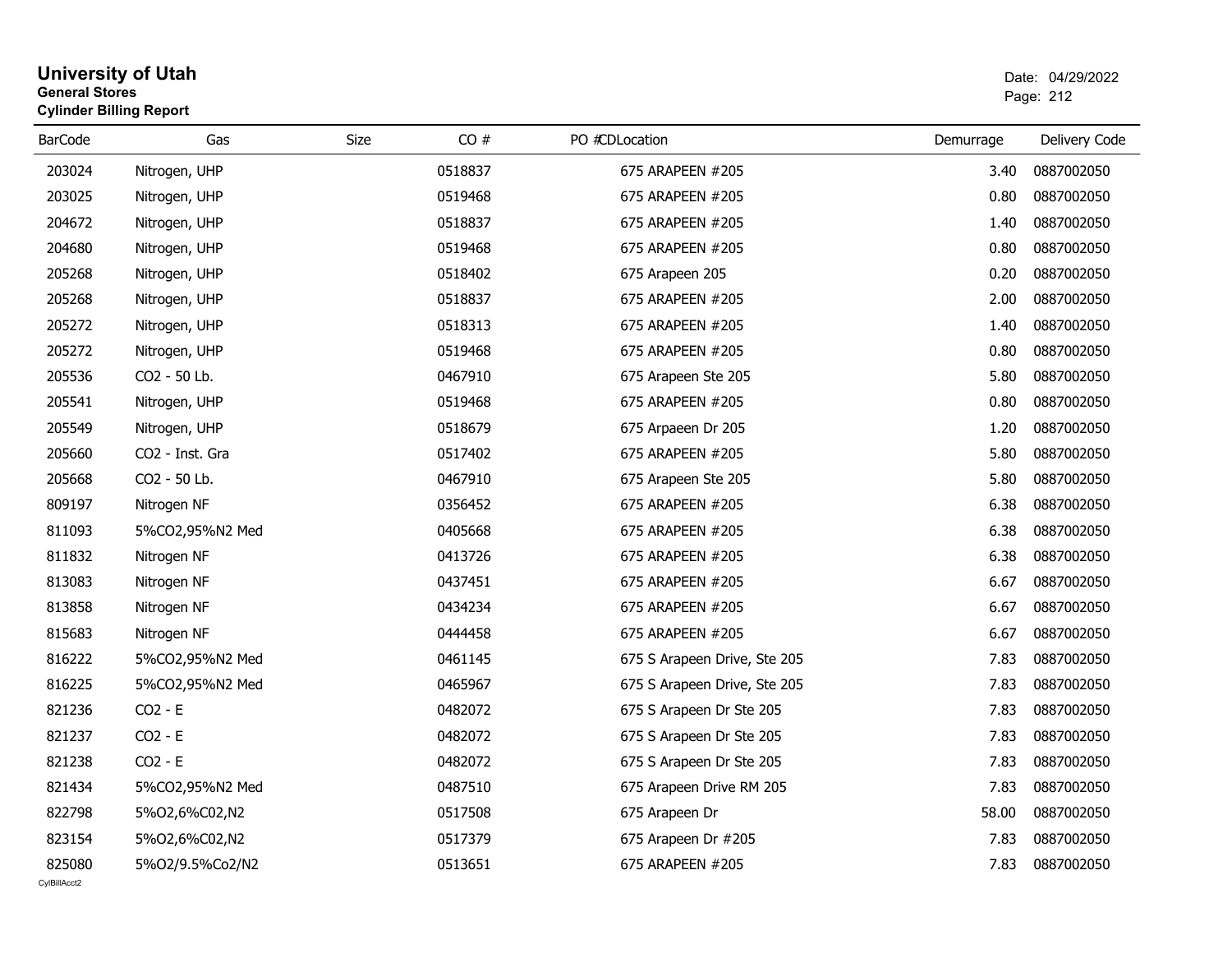| <b>General Stores</b> | <b>University of Utah</b><br><b>Cylinder Billing Report</b> |      |         |                  |           | Date: 04/29/2022<br>Page: 213 |
|-----------------------|-------------------------------------------------------------|------|---------|------------------|-----------|-------------------------------|
| <b>BarCode</b>        | Gas                                                         | Size | CO#     | PO #CDLocation   | Demurrage | Delivery Code                 |
| 825192                | 6%O2,9%Co2,N2PS                                             |      | 0514137 | 675 ARAPEEN #205 | 7.83      | 0887002050                    |
| 825434                | CO2 - Inst. Gra                                             |      | 0517002 | 675 ARAPEEN #205 | 3.24      | 0887002050                    |
| 825436                | CO2 - Inst. Gra                                             |      | 0517002 | 675 ARAPEEN #205 | 3.24      | 0887002050                    |
| 825440                | CO2 - Inst. Gra                                             |      | 0517402 | 675 ARAPEEN #205 | 7.83      | 0887002050                    |
| 825441                | CO2 - Inst. Gra                                             |      | 0517605 | 675 ARAPEEN #205 | 7.83      | 0887002050                    |
| 825442                | CO2 - Inst. Gra                                             |      | 0517605 | 675 ARAPEEN #205 | 7.83      | 0887002050                    |
| 825444                | CO <sub>2</sub> - Inst. Gra                                 |      | 0518837 | 675 ARAPEEN #205 | 4.59      | 0887002050                    |
| 825452                | Nitrogen, UHP                                               |      | 0517402 | 675 ARAPEEN #205 | 0.27      | 0887002050                    |
| 825482                | 6%O2,9%Co2,N2PS                                             |      | 0517731 | 675 ARAPEEN #205 | 7.83      | 0887002050                    |
| 825521                | Nitrogen, UHP                                               |      | 0517605 | 675 ARAPEEN #205 | 0.27      | 0887002050                    |
| 825526                | Nitrogen, UHP                                               |      | 0518402 | 675 Arapeen 205  | 1.35      | 0887002050                    |
| 825553                | CO <sub>2</sub> - Inst. Gra                                 |      | 0517940 | 675 ARAPEEN #205 | 7.83      | 0887002050                    |
| 825554                | CO2 - Inst. Gra                                             |      | 0517940 | 675 ARAPEEN #205 | 7.83      | 0887002050                    |
| 825556                | Nitrogen, UHP                                               |      | 0517940 | 675 ARAPEEN #205 | 0.27      | 0887002050                    |
| 825558                | Nitrogen, UHP                                               |      | 0517940 | 675 ARAPEEN #205 | 0.27      | 0887002050                    |
| 825563                | CO2 - Inst. Gra                                             |      | 0518313 | 675 ARAPEEN #205 | 6.75      | 0887002050                    |
| 825564                | CO2 - Inst. Gra                                             |      | 0518313 | 675 ARAPEEN #205 | 6.75      | 0887002050                    |
| 825565                | CO2 - Inst. Gra                                             |      | 0518514 | 675 ARAPEEN #205 | 6.48      | 0887002050                    |
| 825566                | CO2 - Inst. Gra                                             |      | 0518514 | 675 ARAPEEN #205 | 6.48      | 0887002050                    |
| 825568                | CO2 - Inst. Gra                                             |      | 0518837 | 675 ARAPEEN #205 | 4.59      | 0887002050                    |
| 825660                | Nitrogen, UHP                                               |      | 0518514 | 675 ARAPEEN #205 | 3.78      | 0887002050                    |
| 825661                | Nitrogen, UHP                                               |      | 0518514 | 675 ARAPEEN #205 | 1.89      | 0887002050                    |
| 825662                | Nitrogen, UHP                                               |      | 0518514 | 675 ARAPEEN #205 | 3.78      | 0887002050                    |
| 825685                | Nitrogen, UHP                                               |      | 0519145 | 675 ARAPEEN #205 | 2.70      | 0887002050                    |
| 825686                | Nitrogen, UHP                                               |      | 0519145 | 675 ARAPEEN #205 | 0.81      | 0887002050                    |
| 825687                | Nitrogen, UHP                                               |      | 0518837 | 675 ARAPEEN #205 | 1.89      | 0887002050                    |
| 825688                | Nitrogen, UHP                                               |      | 0519145 | 675 ARAPEEN #205 | 0.81      | 0887002050                    |
| 825690                | Nitrogen, UHP                                               |      | 0518946 | 675 ARAPEEN #205 | 4.86      | 0887002050                    |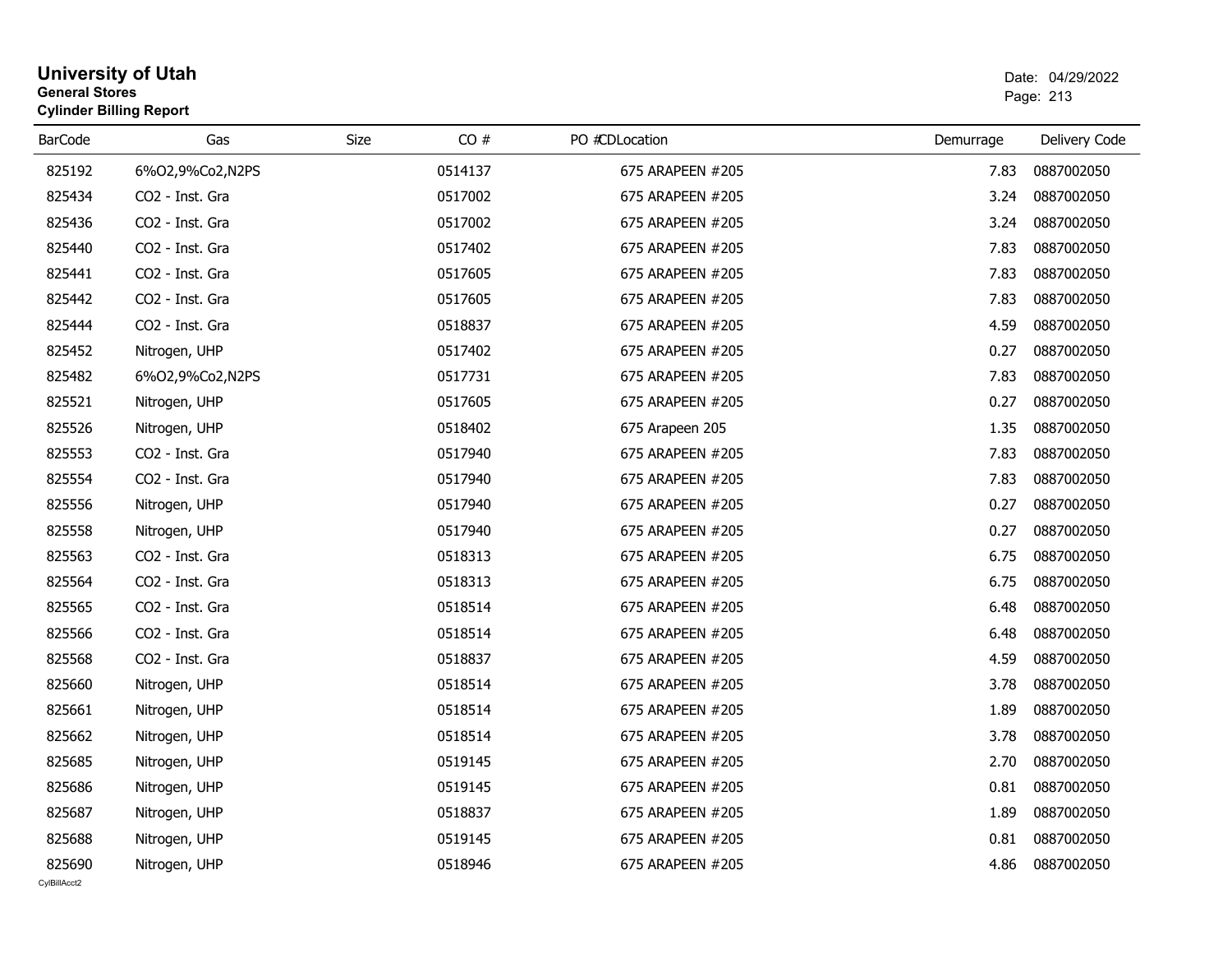| <b>General Stores</b>  | <b>University of Utah</b><br><b>Cylinder Billing Report</b> |             |         |                              |           | Date: 04/29/2022<br>Page: 214 |
|------------------------|-------------------------------------------------------------|-------------|---------|------------------------------|-----------|-------------------------------|
| <b>BarCode</b>         | Gas                                                         | <b>Size</b> | CO#     | PO #CDLocation               | Demurrage | Delivery Code                 |
| 825694                 | Nitrogen, UHP                                               |             | 0518946 | 675 ARAPEEN #205             | 4.05      | 0887002050                    |
| 825712                 | CO2 - Inst. Gra                                             |             | 0519468 | 675 ARAPEEN #205             | 1.08      | 0887002050                    |
| 825713                 | CO2 - Inst. Gra                                             |             | 0519468 | 675 ARAPEEN #205             | 1.08      | 0887002050                    |
| 825719                 | CO2 - Inst. Gra                                             |             | 0519145 | 675 ARAPEEN #205             | 2.70      | 0887002050                    |
| 825720                 | CO2 - Inst. Gra                                             |             | 0519145 | 675 ARAPEEN #205             | 2.70      | 0887002050                    |
| 825735                 | Nitrogen, UHP                                               |             | 0519145 | 675 ARAPEEN #205             | 2.70      | 0887002050                    |
| 825736                 | Nitrogen, UHP                                               |             | 0519145 | 675 ARAPEEN #205             | 2.70      | 0887002050                    |
| 825737                 | Nitrogen, UHP                                               |             | 0519145 | 675 ARAPEEN #205             | 2.70      | 0887002050                    |
|                        |                                                             |             |         | Amount Total                 | 359.78    |                               |
|                        | Chart: 01018942000009496261212022                           |             |         |                              |           |                               |
| 202362                 | Nitrogen, UHP                                               | K/UU        | 0519586 | 675 Arapeen Dr               | 1.40      | 0887002050                    |
| 825689                 | Nitrogen, UHP                                               |             | 0519586 | 675 Arapeen Dr               | 1.89      | 0887002050                    |
| 825738                 | Nitrogen, UHP                                               |             | 0519586 | 675 Arapeen Dr               | 1.89      | 0887002050                    |
|                        |                                                             |             |         | <b>Amount Total</b>          | 5.18      |                               |
| Chart :                | 01018942000009496262212022                                  |             |         |                              |           |                               |
| 824583                 | $CO2 - E$                                                   | E/MT. AIR   | 0511523 | 675 Arapeen Dr Andrology 201 | 7.83      | 0887002050                    |
|                        |                                                             |             |         | Amount Total                 | 7.83      |                               |
| Chart :                | 01018942000101006260212022                                  |             |         |                              |           |                               |
| 201825                 | Oxygen, USP - E                                             | E/UU        | 0518798 | 675 ARAPEEN #205A            | 1.40      | 088700205A                    |
| 201825                 | Oxygen, USP - E                                             | E/UU        | 0519471 | 675 ARAPEEN #205A            | 0.80      | 088700205A                    |
| 202398                 | Oxygen, USP - E                                             |             | 0518517 | 675 ARAPEEN #205A            | 1.80      | 088700205A                    |
| 202529                 | Oxygen, USP - E                                             |             | 0517801 | 675 ARAPEEN #205A            | 1.40      | 088700205A                    |
| 202674                 | Oxygen, USP - E                                             |             | 0519118 | 675 ARAPEEN #205A            | 2.20      | 088700205A                    |
| 203417                 | Oxygen, USP - E                                             |             | 0518844 | 675 ARAPEEN #205A            | 3.40      | 088700205A                    |
| 203450                 | Oxygen, USP - E                                             |             | 0519118 | 675 ARAPEEN #205A            | 1.00      | 088700205A                    |
| 205356                 | Oxygen, USP - E                                             |             | 0519118 | 675 ARAPEEN #205A            | 3.00      | 088700205A                    |
| 205357<br>CvIBillAcct2 | Oxygen, USP - E                                             |             | 0512119 | 675 ARAPEEN #205A            | 5.80      | 088700205A                    |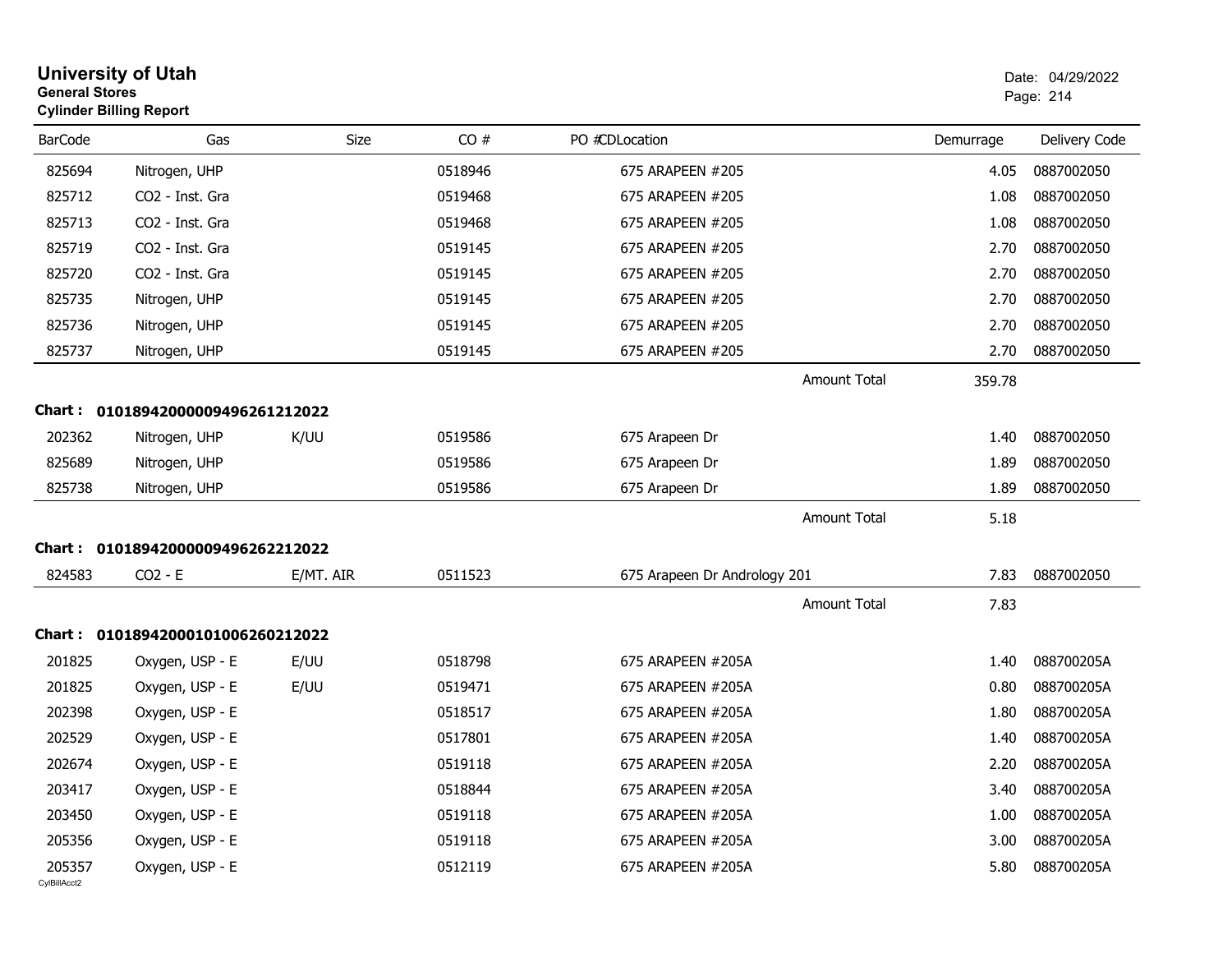| <b>University of Utah</b><br><b>General Stores</b><br><b>Cylinder Billing Report</b> |             |                                     |                     |           | Date: 04/29/2022<br>Page: 215 |
|--------------------------------------------------------------------------------------|-------------|-------------------------------------|---------------------|-----------|-------------------------------|
| <b>BarCode</b><br>Gas                                                                | <b>Size</b> | CO#                                 | PO #CDLocation      | Demurrage | Delivery Code                 |
| 205443<br>Oxygen, USP - E                                                            |             | 0518335                             | 675 ARAPEEN #205A   | 4.20      | 088700205A                    |
| 205457<br>Oxygen, USP - E                                                            |             | 0518335                             | 675 ARAPEEN #205A   | 0.80      | 088700205A                    |
| 205468<br>Oxygen, USP - E                                                            |             | 0518517                             | 675 ARAPEEN #205A   | 1.40      | 088700205A                    |
| 205469<br>Oxygen, USP - E                                                            |             | 0519147                             | 675 ARAPEEN #205A   | 2.00      | 088700205A                    |
| 205478<br>Oxygen, USP - E                                                            |             | 0519414                             | 675 ARAPEEN #205A   | 1.20      | 088700205A                    |
| 205773<br>Oxygen, USP - E                                                            |             | 0518517                             | 675 ARAPEEN #205A   | 4.80      | 088700205A                    |
| 205870<br>Oxygen, USP - E                                                            |             | 0519118                             | 675 ARAPEEN #205A   | 3.00      | 088700205A                    |
| 205941<br>Oxygen, USP - E                                                            |             | 0519147                             | 675 ARAPEEN #205A   | 2.00      | 088700205A                    |
| 205943<br>Oxygen, USP - E                                                            |             | 0517942                             | 675 ARAPEEN #205A   | 5.80      | 088700205A                    |
| 824917<br>Oxygen, USP - E                                                            |             | 0514093                             | 675 ARAPEEN #205A   | 7.83      | 088700205A                    |
| 825385<br>Oxygen, USP - E                                                            |             | 0516438                             | 675 ARAPEEN #205A   | 1.35      | 088700205A                    |
| 825503<br>Oxygen, USP - E                                                            |             | 0517801                             | 675 ARAPEEN #205A   | 0.27      | 088700205A                    |
| 825598<br>Oxygen, USP - E                                                            |             | 0518181                             | 675 ARPEEN #205A    | 5.13      | 088700205A                    |
| 825611<br>Oxygen, USP - E                                                            |             | 0518181                             | 675 ARPEEN #205A    | 0.27      | 088700205A                    |
| 825621<br>Oxygen, USP - E                                                            |             | 0518181                             | 675 ARPEEN #205A    | 0.27      | 088700205A                    |
| 825638<br>Oxygen, USP - E                                                            |             | 0518316                             | 675 ARAPEEN #205A   | 1.35      | 088700205A                    |
| 825639<br>Oxygen, USP - E                                                            |             | 0518316                             | 675 ARAPEEN #205A   | 0.27      | 088700205A                    |
| 825642<br>Oxygen, USP - E                                                            |             | 0518335                             | 675 ARAPEEN #205A   | 7.56      | 088700205A                    |
| 825645<br>Oxygen, USP - E                                                            |             | 0518335                             | 675 ARAPEEN #205A   | 7.56      | 088700205A                    |
| 825805<br>Oxygen, USP - E                                                            |             | 0519674                             | 675 ARAPEEN #205A   | 0.27      | 088700205A                    |
|                                                                                      |             |                                     |                     | 78.13     |                               |
|                                                                                      |             |                                     |                     |           |                               |
| 200377<br>Nitrogen 230 CF                                                            | K/UU        | 0487518                             | S3140 Moran         | 5.80      | 0523000000                    |
| 200476<br>95% O2, 5% CO2                                                             |             | 0512342                             | S3140 Moran Eye Ctr | 5.80      | 0523000000                    |
| 201305<br>95% O2, 5% CO2                                                             |             | 0516137                             | S3655 Moran Eye Ctr | 5.80      | 0523000000                    |
| 201876<br>CO2 - 50 Lb.                                                               |             | 0476362                             | S3140 MORAN         | 5.80      | 0550054150                    |
| 202038<br>95% O2, 5% CO2                                                             |             | 0516137                             | S3655 Moran Eye Ctr | 5.80      | 0523000000                    |
|                                                                                      |             | Chart: 0101906500059317150626032022 |                     |           | Amount Total                  |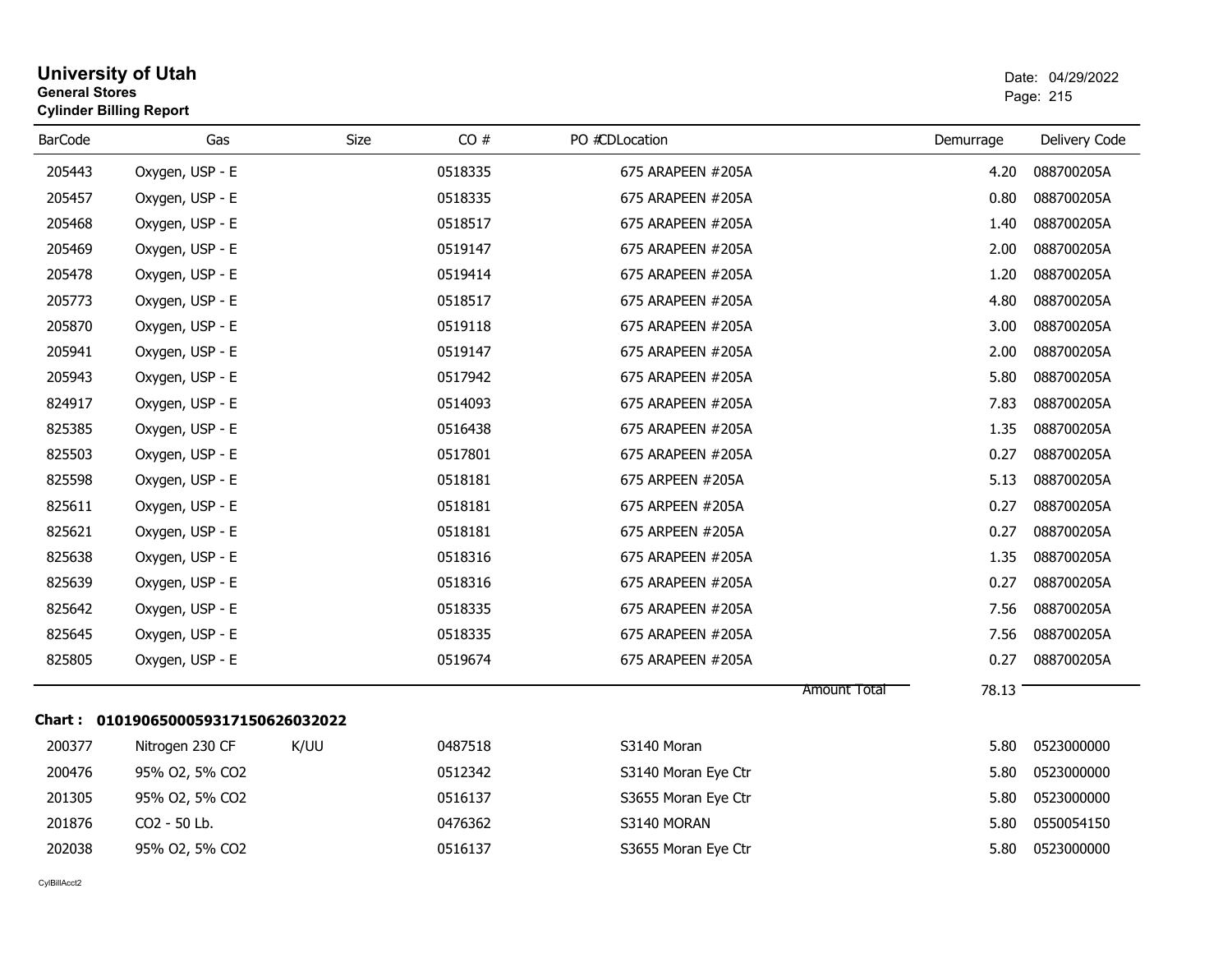| <b>General Stores</b> | <b>University of Utah</b><br><b>Cylinder Billing Report</b> |      |         |                                |           | Date: 04/29/2022<br>Page: 216 |
|-----------------------|-------------------------------------------------------------|------|---------|--------------------------------|-----------|-------------------------------|
| <b>BarCode</b>        | Gas                                                         | Size | CO#     | PO #CDLocation                 | Demurrage | Delivery Code                 |
| 202258                | 95% O2, 5% CO2                                              |      | 0507546 | Room S3140 MORAN               | 5.80      | 0523000000                    |
| 202494                | 95% O2, 5% CO2                                              |      | 0495078 | S3655 Moran Eye Ctr            | 5.80      | 0523000000                    |
| 204579                | CO2 - 50 Lb.                                                |      | 0495998 | S3655 Moran                    | 5.80      | 0523000000                    |
| 823820                | 12% O2 In N2                                                |      | 0502899 | S3140 MORAN                    | 7.83      | 0523000000                    |
| 823821                | 15% O2 In N2                                                |      | 0502899 | S3140 MORAN                    | 7.83      | 0523000000                    |
|                       |                                                             |      |         | <b>Amount Total</b>            | 62.06     |                               |
|                       | Chart: 01019066000113306260312022                           |      |         |                                |           |                               |
| 202470                | CO2 - 50 Lb.                                                | K/UU | 0493094 | S3655 MORAN                    | 5.80      | 0523000000                    |
|                       |                                                             |      |         | <b>Amount Total</b>            | 5.80      |                               |
|                       | Chart: 0101913500059316350626002022                         |      |         |                                |           |                               |
| 205509                | Nitrogen NF                                                 | K/UU | 0483097 | 5343 HCI RN- Meyer's Lab       | 5.80      | 0555LL3760                    |
|                       |                                                             |      |         | <b>Amount Total</b>            | 5.80      |                               |
| Chart :               | 01019332000304856260312022                                  |      |         |                                |           |                               |
| 200929                | Air - 233 CF                                                | K/UU | 0504712 | 295 CHipeta Way (Wind tunnel)  | 5.80      | 0876002010                    |
| 202811                | Air - 233 CF                                                |      | 0504712 | 295 CHipeta Way (Wind tunnel)  | 5.80      | 0876002010                    |
|                       |                                                             |      |         | <b>Amount Total</b>            | 11.60     |                               |
|                       | Chart: 0101937500055900738626002022                         |      |         |                                |           |                               |
| 201641                | Air - 233 CF                                                | K/UU | 0512421 | 417 Wakara Way RM 1705         | 5.80      | 0876002010                    |
| 202043                | Air - 233 CF                                                |      | 0512421 | 417 Wakara Way RM 1705         | 5.80      | 0876002010                    |
| 202217                | Air - 233 CF                                                |      | 0512421 | 417 Wakara Way RM 1705         | 5.80      | 0876002010                    |
| 202220                | Air - 233 CF                                                |      | 0512421 | 417 Wakara Way RM 1705         | 5.80      | 0876002010                    |
|                       |                                                             |      |         | Amount Total                   | 23.20     |                               |
|                       | Chart: 0101939500059314850626002022                         |      |         |                                |           |                               |
| 200233                | Nitrogen 230 CF                                             | K/UU | 0506697 | 280 - 383 COLOROW ALONG WINDOW | 5.80      | 0874001290                    |
| 200315                | 95% O2, 5% CO2                                              |      | 0497762 | 280 - 383 COLOROW ALONG WINDOW | 5.80      | 0874001290                    |
| 200328                | Nitrogen 230 CF                                             |      | 0514190 | 280 - 383 COLOROW ALONG WINDOW | 5.60      | 0874001290                    |
| CvIBillAcct2          |                                                             |      |         |                                |           |                               |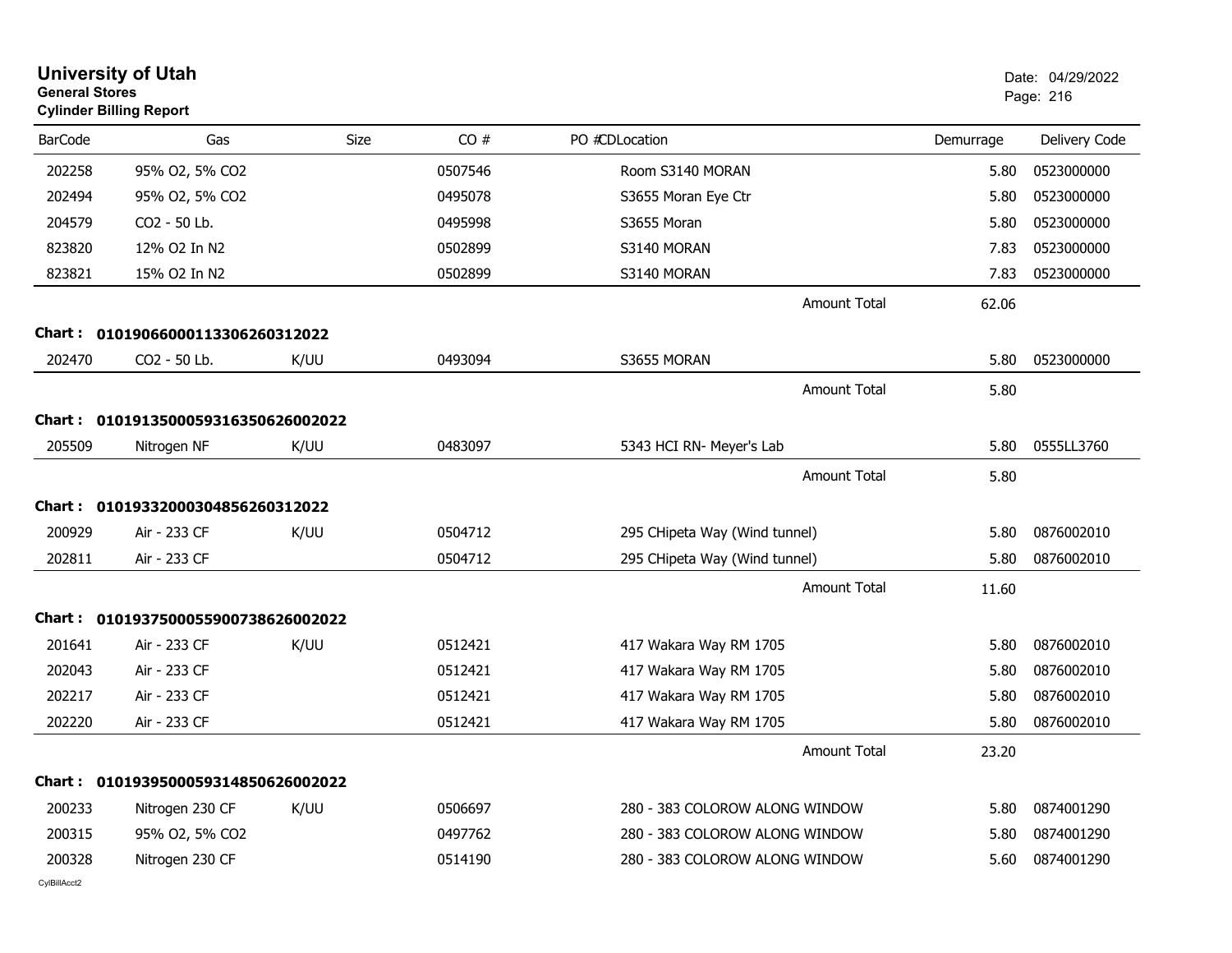# **University of Utah** Date: 04/29/2022 **General Stores**s and the contract of the contract of the contract of the contract of the contract of the contract of the contract of the contract of the contract of the contract of the contract of the contract of the contract of the cont **Cylinder Billing Report**

| <b>BarCode</b> | Gas             | Size | CO#     | PO #CDLocation                  | Demurrage | Delivery Code |
|----------------|-----------------|------|---------|---------------------------------|-----------|---------------|
| 200337         | Air - 233 CF    |      | 0449422 | 280 - 383 COLOROW ALONG WINDOWS | 4.64      | 0874001290    |
| 200419         | 95% O2, 5% CO2  |      | 0486016 | 280 - 380 COLOROW ALONG WINDOWS | 5.80      | 0874001290    |
| 200501         | Nitrogen 230 CF |      | 0514190 | 280 - 383 COLOROW ALONG WINDOW  | 5.80      | 0874001290    |
| 200586         | Nitrogen 230 CF |      | 0518016 | 280 - 383 COLOROW ALONG WINDOW  | 5.80      | 0874001290    |
| 200610         | Air - 233 CF    |      | 0446352 | 280-383 COLOROW ALONG WINDOWS   | 4.64      | 0874001290    |
| 200841         | Nitrogen 230 CF |      | 0510263 | 280-383 COLOROW ALONG WINDOW    | 5.60      | 0874001290    |
| 200868         | Nitrogen NF     |      | 0514190 | 280 - 383 COLOROW ALONG WINDOW  | 5.80      | 0874001290    |
| 200914         | Nitrogen 230 CF |      | 0513594 | 280-383 COLOROW ALONG WINDOW    | 5.80      | 0874001290    |
| 201123         | Oxygen, USP     |      | 0516808 | 280 - 380 COLOROW ALONG WINDOW  | 5.80      | 0874001290    |
| 201142         | Oxygen, USP     |      | 0518016 | 280 - 383 COLOROW ALONG WINDOW  | 5.80      | 0874001290    |
| 201247         | 95% O2, 5% CO2  |      | 0497762 | 280 - 383 COLOROW ALONG WINDOW  | 5.80      | 0874001290    |
| 201277         | Nitrogen 230 CF |      | 0502010 | 280 - 383 COLOROW ALONG WINDOW  | 5.80      | 0874001290    |
| 201538         | Nitrogen 230 CF |      | 0503405 | 280-383 COLOROW - ALONG WINDOWS | 5.80      | 0874001290    |
| 201628         | Oxygen, USP     |      | 0511101 | 280 - 383 COLOROW ALONG WINDOW  | 5.80      | 0874001290    |
| 201863         | Nitrogen 230 CF |      | 0518782 | 280-383 COLOROW ALONG WINDOW    | 4.60      | 0874001290    |
| 203009         | Oxygen, USP     |      | 0512900 | 280-383 COLOROW ALONG WINDOWS   | 5.80      | 0874001290    |
| 203605         | Nitrogen NF     |      | 0510552 | 280 - 383 COLOROW ALONG WINDOW  | 1.20      | 0874001290    |
| 203823         | 95% O2, 5% CO2  |      | 0498060 | 280 - 383 COLOROW ALONG WINDOW  | 5.80      | 0874001290    |
| 205492         | Nitrogen NF     |      | 0516808 | 280 - 380 COLOROW ALONG WINDOW  | 5.80      | 0874001290    |
| 205615         | Oxygen, USP     |      | 0518016 | 280 - 383 COLOROW ALONG WINDOW  | 5.80      | 0874001290    |
| 205620         | Oxygen, USP     |      | 0518016 | 280 - 383 COLOROW ALONG WINDOW  | 5.80      | 0874001290    |
| 205759         | Nitrogen NF     |      | 0516808 | 280 - 380 COLOROW ALONG WINDOW  | 5.80      | 0874001290    |
| 205927         | Nitrogen NF     |      | 0518016 | 280 - 383 COLOROW ALONG WINDOW  | 5.80      | 0874001290    |
| 824154         | Oxygen, USP     |      | 0507884 | 280-383 COLOROW ALONG WINDOW    | 7.83      | 0874001290    |
| 824520         | Nitrogen NF     |      | 0510263 | 280-383 COLOROW ALONG WINDOW    | 7.83      | 0874001290    |
| 825007         | Oxygen, USP     |      | 0514190 | 280 - 383 COLOROW ALONG WINDOW  | 1.62      | 0874001290    |
| 825011         | Oxygen, USP     |      | 0513594 | 280-383 COLOROW ALONG WINDOW    | 7.83      | 0874001290    |
| 825767         | Nitrogen 230 CF |      | 0519871 | 417 Wakara rm 2222              | 0.27      | 08652N1000    |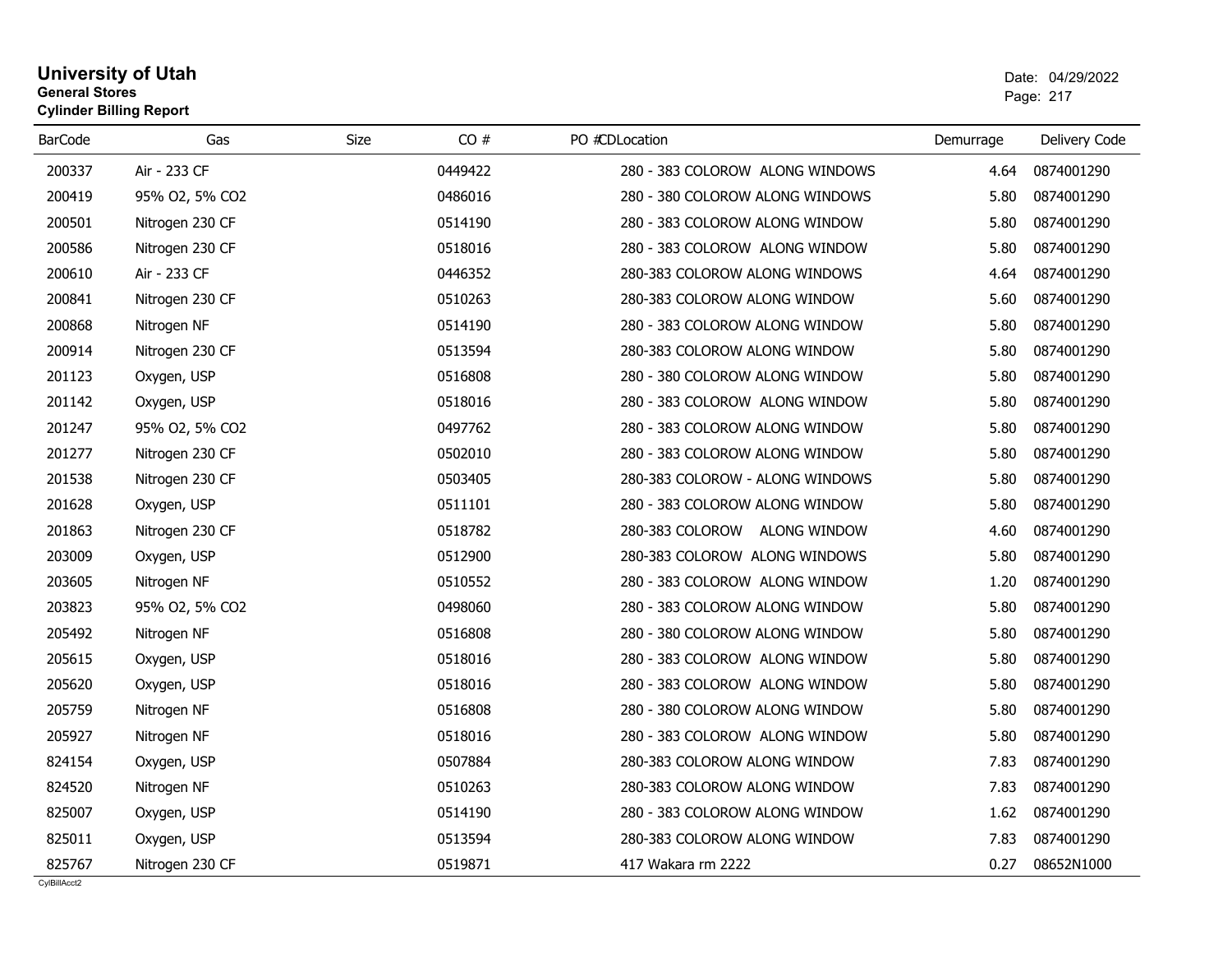| <b>General Stores</b> | <b>University of Utah</b><br><b>Cylinder Billing Report</b> |             |         |                                       |           | Date: 04/29/2022<br>Page: 218 |
|-----------------------|-------------------------------------------------------------|-------------|---------|---------------------------------------|-----------|-------------------------------|
| <b>BarCode</b>        | Gas                                                         | <b>Size</b> | CO#     | PO #CDLocation                        | Demurrage | Delivery Code                 |
|                       |                                                             |             |         | <b>Amount Total</b>                   | 167.66    |                               |
|                       | Chart: 01019512000171806260212022                           |             |         |                                       |           |                               |
| 202676                | Oxygen, USP - E                                             | E/UU        | 0513035 | 4th Floor, 243 E 6100 S, Murray 84107 | 5.80      | 05214B4540                    |
| 202990                | Oxygen, USP - E                                             |             | 0498545 | Midvalley 243 East 6100 South, Murray | 5.80      | 05214B4540                    |
| 203161                | Oxygen, USP - E                                             |             | 0513035 | 4th Floor, 243 E 6100 S, Murray 84107 | 5.80      | 05214B4540                    |
| 203427                | Oxygen, USP - E                                             |             | 0491832 | 243 East 6100 South 3rd floor         | 5.80      | 05214B4540                    |
| 203434                | Oxygen, USP - E                                             |             | 0467613 | 6100 S 243 E RM 350                   | 5.80      | 05214b4540                    |
| 203444                | Oxygen, USP - E                                             |             | 0513035 | 4th Floor, 243 E 6100 S, Murray 84107 | 5.80      | 05214B4540                    |
| 203445                | Oxygen, USP - E                                             |             | 0513035 | 4th Floor, 243 E 6100 S, Murray 84107 | 5.80      | 05214B4540                    |
| 203510                | Oxygen, USP - E                                             |             | 0513035 | 4th Floor, 243 E 6100 S, Murray 84107 | 5.80      | 05214B4540                    |
| 205357                | Oxygen, USP - E                                             |             | 0513035 | 4th Floor, 243 E 6100 S, Murray 84107 | 5.80      | 05214B4540                    |
| 205436                | Oxygen, USP - E                                             |             | 0513035 | 4th Floor, 243 E 6100 S, Murray 84107 | 5.80      | 05214B4540                    |
| 205942                | Oxygen, USP - E                                             |             | 0513035 | 4th Floor, 243 E 6100 S, Murray 84107 | 5.80      | 05214B4540                    |
| 205954                | Oxygen, USP - E                                             |             | 0513035 | 4th Floor, 243 E 6100 S, Murray 84107 | 5.80      | 05214B4540                    |
| 819539                | Oxygen, USP - E                                             |             | 0472664 | 7495 S State Midvale Health 3rd floor | 7.83      | 05214B4540                    |
| 819544                | Oxygen, USP - E                                             |             | 0472664 | 7495 S State Midvale Health 3rd floor | 7.83      | 05214B4540                    |
| 819550                | Oxygen, USP - E                                             |             | 0472664 | 7495 S State Midvale Health 3rd floor | 7.83      | 05214B4540                    |
| 822108                | Oxygen, USP - E                                             |             | 0491832 | 243 East 6100 South 3rd floor         | 7.83      | 05214B4540                    |
| 824849                | Oxygen, USP - E                                             |             | 0513035 | 4th Floor, 243 E 6100 S, Murray 84107 | 7.83      | 05214B4540                    |
| 824931                | Oxygen, USP - E                                             |             | 0513035 | 4th Floor, 243 E 6100 S, Murray 84107 | 7.83      | 05214B4540                    |
| 824933                | Oxygen, USP - E                                             |             | 0513035 | 4th Floor, 243 E 6100 S, Murray 84107 | 7.83      | 05214B4540                    |
| 824934                | Oxygen, USP - E                                             |             | 0513035 | 4th Floor, 243 E 6100 S, Murray 84107 | 7.83      | 05214B4540                    |
| 824935                | Oxygen, USP - E                                             |             | 0513035 | 4th Floor, 243 E 6100 S, Murray 84107 | 7.83      | 05214B4540                    |
|                       |                                                             |             |         | <b>Amount Total</b>                   | 140.07    |                               |
|                       | Chart: 01019536000162396260312022                           |             |         |                                       |           |                               |
| 201270                | CO2 - 50 Lb.                                                | K/UU        | 0490786 | 2160 - 417 WAKARA                     | 5.80      | 0860021510                    |
| 201579                | Nitrogen 230 CF                                             |             | 0490786 | 2160 - 417 WAKARA                     | 5.80      | 0860021510                    |
|                       |                                                             |             |         |                                       |           |                               |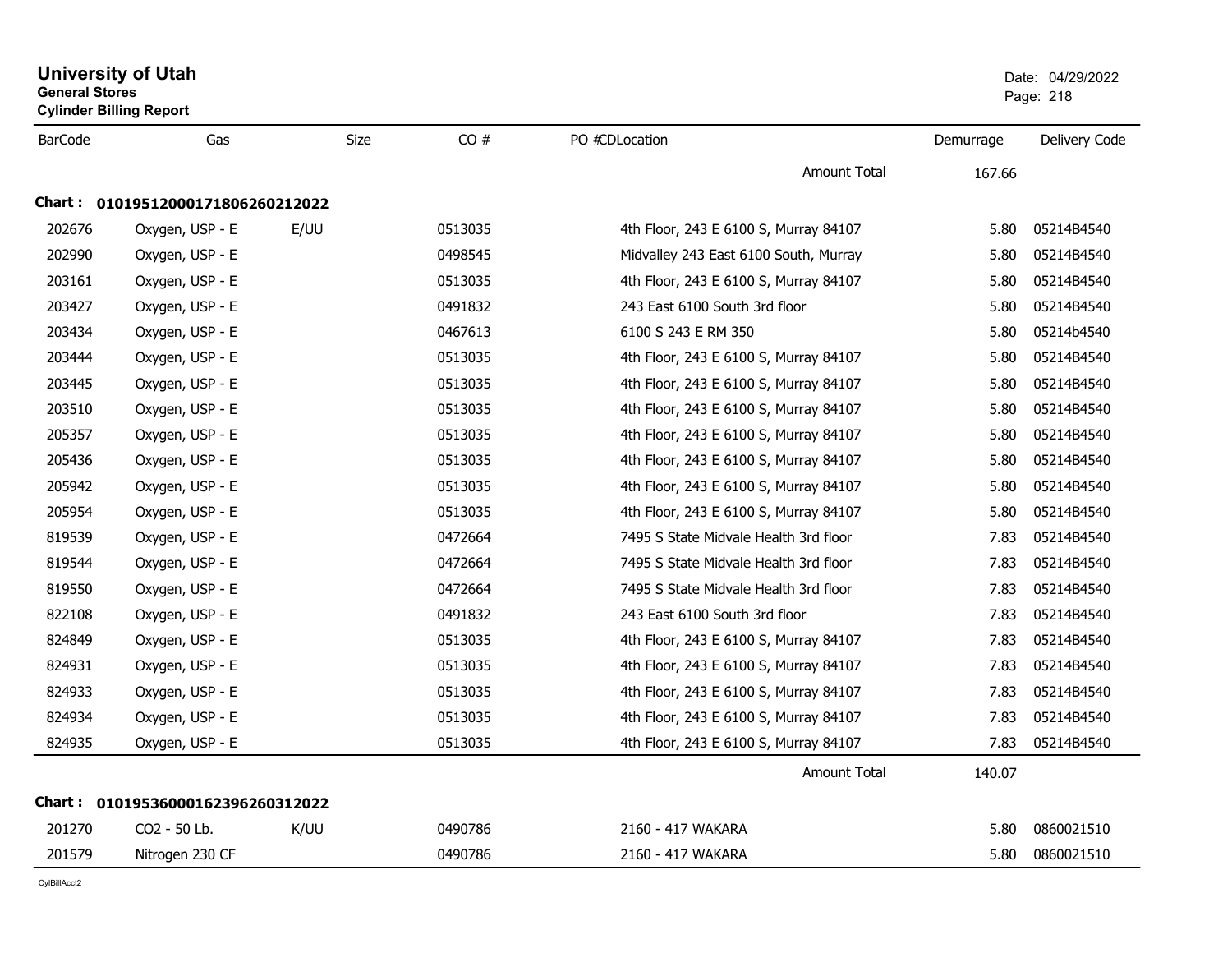| <b>General Stores</b> | <b>University of Utah</b><br><b>Cylinder Billing Report</b> |             |         |                        |                     |           | Date: 04/29/2022<br>Page: 219 |
|-----------------------|-------------------------------------------------------------|-------------|---------|------------------------|---------------------|-----------|-------------------------------|
| <b>BarCode</b>        | Gas                                                         | <b>Size</b> | CO#     | PO #CDLocation         |                     | Demurrage | Delivery Code                 |
|                       |                                                             |             |         |                        | <b>Amount Total</b> | 11.60     |                               |
|                       | Chart: 0102035500059318110626002022                         |             |         |                        |                     |           |                               |
| 201972                | 95% Air, 5% CO2                                             | K/UU        | 0516892 | 2760 HCI RS            |                     | 5.80      | 0555LL3760                    |
|                       |                                                             |             |         |                        | <b>Amount Total</b> | 5.80      |                               |
|                       | Chart: 01020356000298426260012022                           |             |         |                        |                     |           |                               |
| 203860                | 95% Air, 5% CO2                                             | K/UU        | 0489121 | 2760 HCI RS            |                     | 5.80      | 0555LL3760                    |
|                       |                                                             |             |         |                        | <b>Amount Total</b> | 5.80      |                               |
|                       | Chart: 01020392000301216260012022                           |             |         |                        |                     |           |                               |
| 205542                | Nitrogen, UHP                                               | K/UU        | 0471791 | <b>HCI RS 2743</b>     |                     | 5.80      | 0555113760                    |
| 825130                | Nitrogen, UHP                                               |             | 0515627 | 2743 HCI RS            |                     | 7.83      | 0555LL3760                    |
|                       |                                                             |             |         |                        | <b>Amount Total</b> | 13.63     |                               |
|                       | Chart: 01020572000342866260312022                           |             |         |                        |                     |           |                               |
| 200038                | CO2 - 50 Lb.                                                | K/UU        | 0517366 | 5104 EEJ               |                     | 5.80      | 0555113760                    |
| 201224                | CO2 - 50 Lb.                                                |             | 0517366 | 5104 EEJ               |                     | 5.80      | 0555113760                    |
| 202347                | CO2 - 50 Lb.                                                |             | 0512329 | 5104 EEJ               |                     | 1.20      | 0555113760                    |
| 202463                | CO2 - 50 Lb.                                                |             | 0512329 | 5104 EEJ               |                     | 5.80      | 0555113760                    |
| 203701                | CO2 - 50 Lb.                                                |             | 0512329 | 5104 EEJ               |                     | 5.80      | 0555113760                    |
|                       |                                                             |             |         |                        | <b>Amount Total</b> | 24.40     |                               |
|                       | Chart: 01020616000351346260012022                           |             |         |                        |                     |           |                               |
| 202342                | Argon                                                       | K/UU        | 0498364 | 3310 HCI               |                     | 5.80      | 0555113760                    |
| 205395                | Nitrogen 230 CF                                             |             | 0482865 | 3440 HCI RN            |                     | 5.80      | 0555113760                    |
| 823263                | Hydrogen/125                                                |             | 0498364 | 3310 HCI               |                     | 7.83      | 0555113760                    |
|                       |                                                             |             |         |                        | <b>Amount Total</b> | 19.43     |                               |
|                       | Chart: 01020636000299716260312022                           |             |         |                        |                     |           |                               |
| 820731                | Nitrogen NF                                                 | 200C/Mt.A   | 0479833 | S5644 Moran Eye Center |                     | 7.83      | 0523000000                    |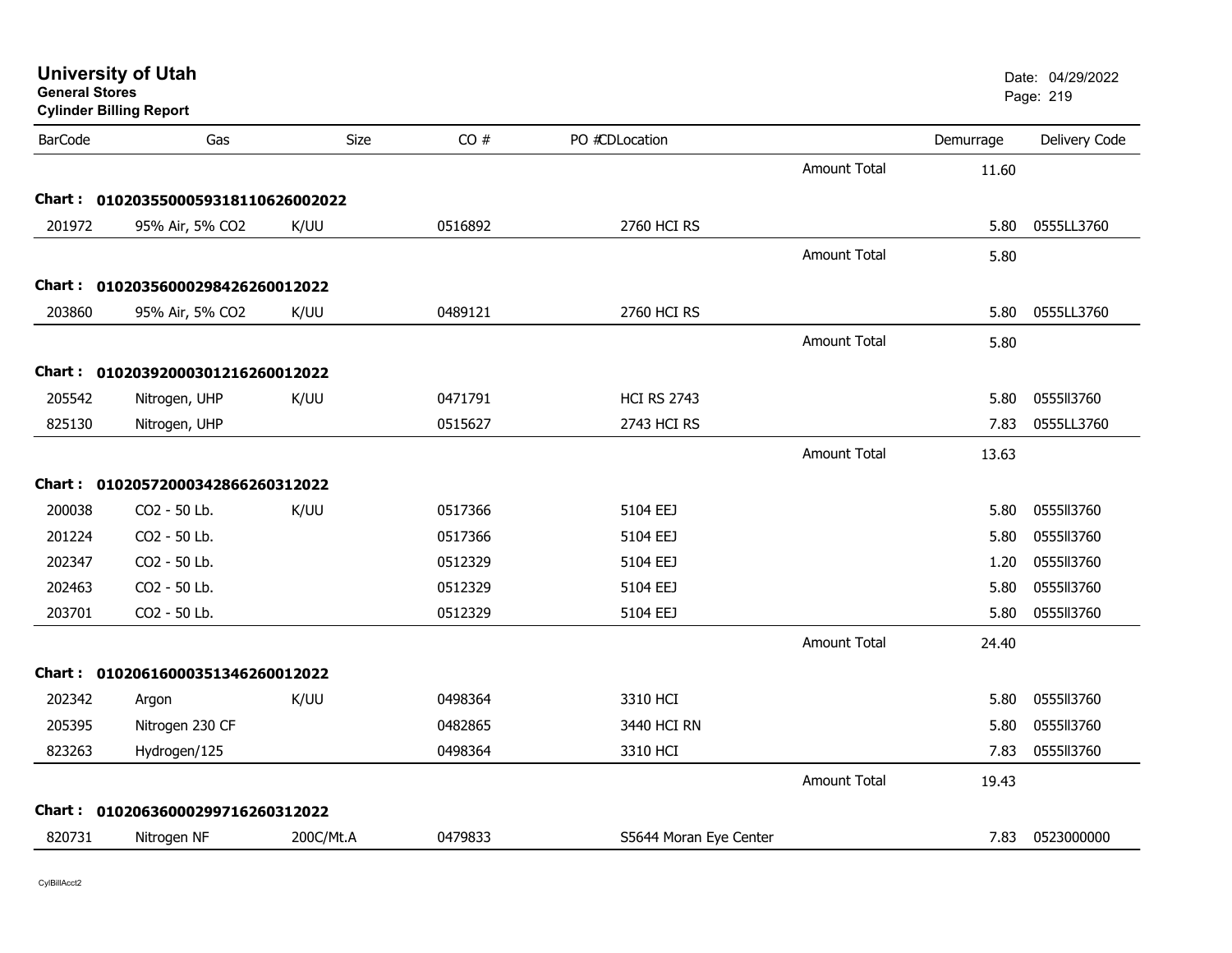| General Stores | <b>Cylinder Billing Report</b>    |             |         |                                  |                     |           | Page: 220     |
|----------------|-----------------------------------|-------------|---------|----------------------------------|---------------------|-----------|---------------|
| <b>BarCode</b> | Gas                               | <b>Size</b> | CO#     | PO #CDLocation                   |                     | Demurrage | Delivery Code |
|                |                                   |             |         |                                  | <b>Amount Total</b> | 7.83      |               |
|                | Chart: 01020652000106456260312022 |             |         |                                  |                     |           |               |
| 200033         | CO2 - 50 Lb.                      | K/UU        | 0517708 | 207 WIntrobe                     |                     | 4.00      | 05213B1100    |
| 200163         | CO2 - 50 Lb.                      |             | 0510043 | 229 WIntrobe                     |                     | 5.80      | 05213B1100    |
| 200460         | CO2 - 50 Lb.                      |             | 0515741 | 229 Wintrobe                     |                     | 5.80      | 05213B1100    |
| 200728         | CO2 - 50 Lb.                      |             | 0515996 | 229 Wintrobe                     |                     | 5.80      | 05213B1100    |
| 200869         | N2, Liquid LX45                   |             | 0517953 | 237 WIntrobe                     |                     | 44.80     | 05213B1100    |
| 201141         | Oxygen, USP                       |             | 0513246 | 237 Wintrobe                     |                     | 5.80      | 05213B1100    |
| 201510         | CO2 - 50 Lb.                      |             | 0519399 | 207 Wintrobe                     |                     | 1.80      | 05213B1100    |
| 201752         | CO2 - 50 Lb.                      |             | 0512452 | 229 WIntorbe                     |                     | 5.80      | 05213B1100    |
| 201866         | CO2 - 50 Lb.                      |             | 0515996 | 229 Wintrobe                     |                     | 5.80      | 05213B1100    |
| 201870         | N2, Liquid LX45                   |             | 0517374 | 237 Wintrobe                     |                     | 32.00     | 05213B1100    |
| 202469         | CO2 - 50 Lb.                      |             | 0517708 | 207 WIntrobe                     |                     | 5.80      | 05213B1100    |
| 202508         | CO2 - 50 Lb.                      |             | 0512452 | 229 WIntorbe                     |                     | 5.80      | 05213B1100    |
| 204719         | CO2 - 50 Lb.                      |             | 0517708 | 207 WIntrobe                     |                     | 4.00      | 05213B1100    |
| 205295         | Oxygen, USP                       |             | 0486008 | 237 WIntrobe                     |                     | 5.80      | 05213B1100    |
| 205618         | Oxygen, USP                       |             | 0507199 | 237 Wintrobe                     |                     | 5.80      | 05213B1100    |
| 205623         | Oxygen, USP                       |             | 0503207 | 237 Wintrobe                     |                     | 5.80      | 05213B1100    |
| 205705         | N2, Liquid LX45                   |             | 0519866 | 237 WIntrobe                     |                     | 1.60      | 05213B1100    |
| 205782         | N2, Liquid, 160                   |             | 0519490 | 237 WIntrobe                     |                     | 14.40     | 05213B1100    |
| 821719         | CO2 - 50 Lb.                      |             | 0519399 | 207 Wintrobe                     |                     | 2.43      | 05213B1100    |
| 824135         | CO2 - 50 Lb.                      |             | 0519399 | 207 Wintrobe                     |                     | 2.43      | 05213B1100    |
| 825363         | CO2 - 50 Lb.                      |             | 0516849 | 207 WIntrobe                     |                     | 5.40      | 05213B1100    |
|                |                                   |             |         |                                  | <b>Amount Total</b> | 176.66    |               |
|                | Chart: 01020711001138576260012022 |             |         |                                  |                     |           |               |
| 200041         | CO2 - 50 Lb.                      | K/UU        | 0519775 | 1390 Presidents Cir Loading Dock |                     | 0.60      | 0014002200    |
| 200227         | Nitrogen 230 CF                   |             | 0519617 | 1390 Presidents Cir Loading Dock |                     | 1.40      | 0014002200    |
|                |                                   |             |         |                                  |                     |           |               |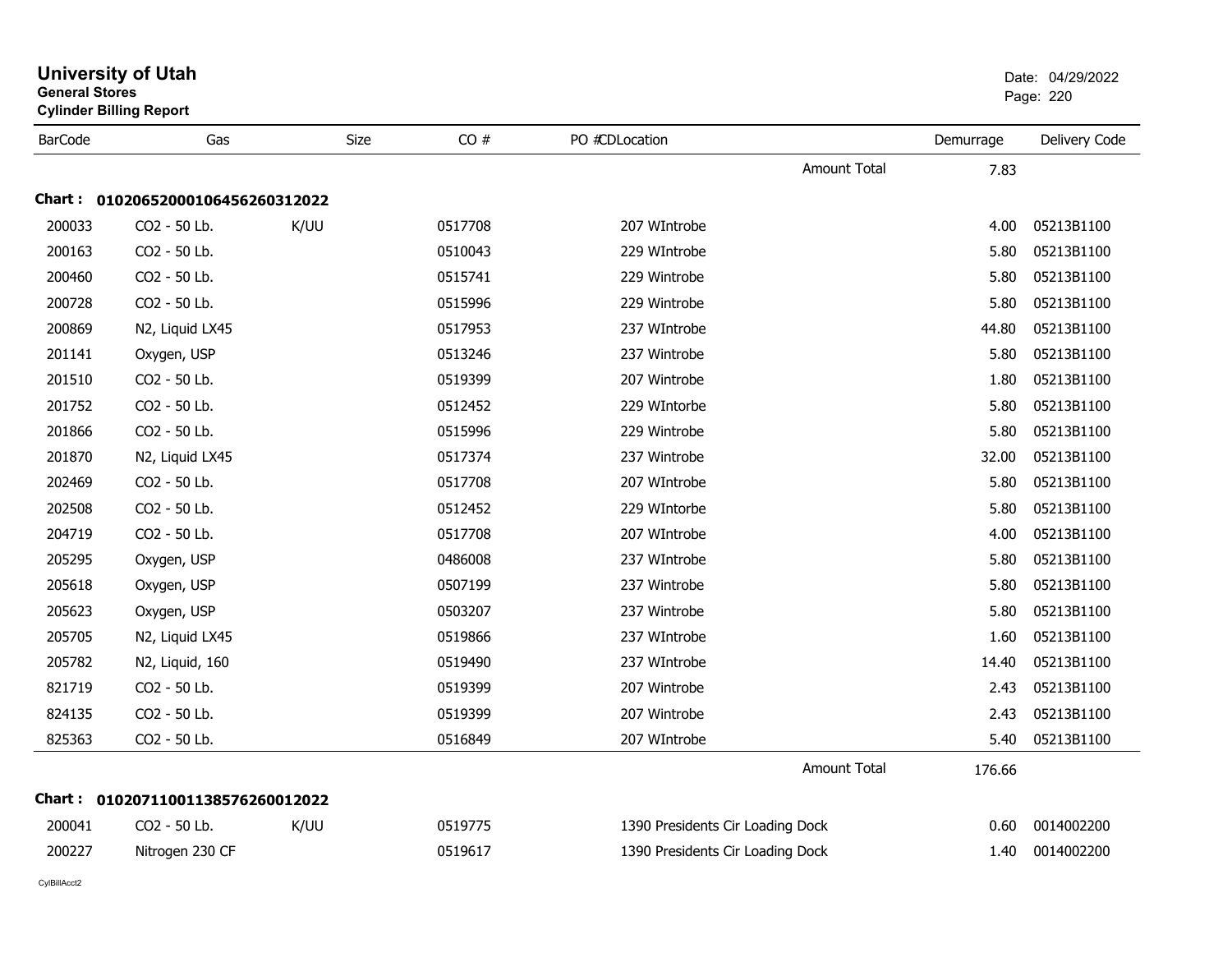# **University of Utah** Date: 04/29/2022 **General Stores**es and the contract of the contract of the contract of the contract of the contract of the contract of the contract of the contract of the contract of the contract of the contract of the contract of the contract of the con **Cylinder Billing Report**

| <b>BarCode</b> | Gas             | CO#<br>Size | PO #CDLocation                      | Demurrage | Delivery Code |
|----------------|-----------------|-------------|-------------------------------------|-----------|---------------|
| 200228         | Nitrogen 230 CF | 0518648     | 1930 Presidents Cir RM Loading Dock | 4.20      | 0014002200    |
| 200234         | Nitrogen 230 CF | 0518409     | Crocker Science Center Loading Dock | 5.80      | 0014002200    |
| 200248         | Nitrogen 230 CF | 0514211     | 1430 PRESIDENTS CIR RM 220          | 3.80      | 0014002200    |
| 200313         | Nitrogen 230 CF | 0518208     | 1390 Presidents Cir Loading Dock    | 4.40      | 0014002200    |
| 200382         | Nitrogen 230 CF | 0518178     | 1390 Presidents Cir RM Loading DOck | 5.80      | 0014002200    |
| 200493         | CO2 - 50 Lb.    | 0517617     | 1390 Presidents Circle Loading Dock | 5.20      | 0014002200    |
| 200515         | Nitrogen 230 CF | 0518409     | Crocker Science Center Loading Dock | 4.40      | 0014002200    |
| 200558         | Nitrogen 230 CF | 0518409     | Crocker Science Center Loading Dock | 2.40      | 0014002200    |
| 200565         | Nitrogen 230 CF | 0516833     | <b>CSC Loading Dock</b>             | 0.20      | 0014002200    |
| 200565         | Nitrogen 230 CF | 0519012     | 1390 Presidents Cir RM Loading DOck | 3.40      | 0014002200    |
| 200590         | Nitrogen 230 CF | 0519307     | 1390 Presidents Cir RM Loading DOck | 2.80      | 0014002200    |
| 200644         | Nitrogen 230 CF | 0518178     | 1390 Presidents Cir RM Loading DOck | 3.00      | 0014002200    |
| 200671         | Nitrogen 230 CF | 0517387     | 1390 Presidents Cir Loading Dock    | 3.00      | 0014002200    |
| 200778         | Nitrogen 230 CF | 0518178     | 1390 Presidents Cir RM Loading DOck | 3.00      | 0014002200    |
| 200778         | Nitrogen 230 CF | 0519617     | 1390 Presidents Cir Loading Dock    | 1.40      | 0014002200    |
| 200797         | Nitrogen 230 CF | 0517387     | 1390 Presidents Cir Loading Dock    | 0.20      | 0014002200    |
| 200924         | Nitrogen 230 CF | 0518263     | 1390 Presidents Cir RM Loading Dock | 5.80      | 0014002200    |
| 200988         | Nitrogen 230 CF | 0518178     | 1390 Presidents Cir RM Loading DOck | 3.00      | 0014002200    |
| 201019         | Nitrogen 230 CF | 0518648     | 1930 Presidents Cir RM Loading Dock | 5.60      | 0014002200    |
| 201050         | Nitrogen 230 CF | 0518648     | 1930 Presidents Cir RM Loading Dock | 5.60      | 0014002200    |
| 201094         | Nitrogen 230 CF | 0517387     | 1390 Presidents Cir Loading Dock    | 2.40      | 0014002200    |
| 201173         | Nitrogen 230 CF | 0516161     | 1390 PRESIDENTS CIR RM Loading dock | 0.20      | 0014002200    |
| 201274         | Nitrogen 230 CF | 0518648     | 1930 Presidents Cir RM Loading Dock | 5.60      | 0014002200    |
| 201299         | Nitrogen 230 CF | 0519307     | 1390 Presidents Cir RM Loading DOck | 2.80      | 0014002200    |
| 201313         | Nitrogen 230 CF | 0518648     | 1930 Presidents Cir RM Loading Dock | 5.60      | 0014002200    |
| 201396         | Nitrogen 230 CF | 0516833     | <b>CSC Loading Dock</b>             | 0.20      | 0014002200    |
| 201396         | Nitrogen 230 CF | 0519617     | 1390 Presidents Cir Loading Dock    | 1.40      | 0014002200    |
| 201431         | Nitrogen 230 CF | 0518208     | 1390 Presidents Cir Loading Dock    | 4.40      | 0014002200    |
| CvIBillAcct2   |                 |             |                                     |           |               |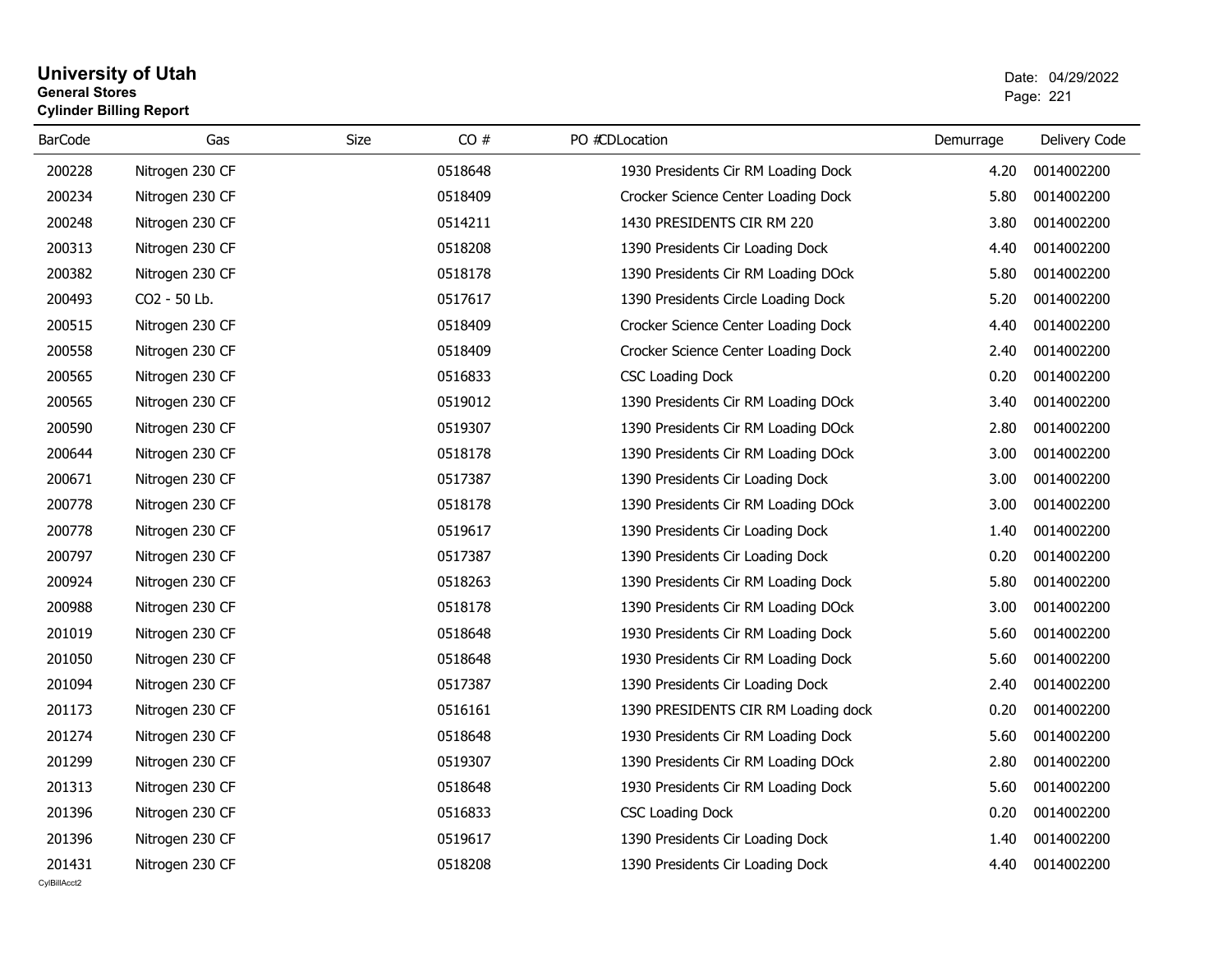# **University of Utah** Date: 04/29/2022 **General Stores**estate the control of the control of the control of the control of the control of the control of the control of the control of the control of the control of the control of the control of the control of the control of the c **Cylinder Billing Report**

| <b>BarCode</b> | Gas             | CO#<br>Size | PO #CDLocation                               | Demurrage | Delivery Code |
|----------------|-----------------|-------------|----------------------------------------------|-----------|---------------|
| 201510         | CO2 - 50 Lb.    | 0516992     | 1390 presidents Cir Loadig Dock              | 2.40      | 0014002200    |
| 201571         | Nitrogen 230 CF | 0519307     | 1390 Presidents Cir RM Loading DOck          | 2.80      | 0014002200    |
| 201603         | Nitrogen 230 CF | 0518263     | 1390 Presidents Cir RM Loading Dock          | 4.40      | 0014002200    |
| 201703         | Nitrogen 230 CF | 0519617     | 1390 Presidents Cir Loading Dock             | 1.40      | 0014002200    |
| 201745         | Nitrogen 230 CF | 0516833     | <b>CSC Loading Dock</b>                      | 0.20      | 0014002200    |
| 201911         | Nitrogen 230 CF | 0518208     | 1390 Presidents Cir Loading Dock             | 4.40      | 0014002200    |
| 201945         | Nitrogen 230 CF | 0518648     | 1930 Presidents Cir RM Loading Dock          | 2.20      | 0014002200    |
| 201957         | CO2 - 50 Lb.    | 0517617     | 1390 Presidents Circle Loading Dock          | 5.20      | 0014002200    |
| 201993         | Nitrogen 230 CF | 0519307     | 1390 Presidents Cir RM Loading DOck          | 2.80      | 0014002200    |
| 202084         | Nitrogen 230 CF | 0516833     | <b>CSC Loading Dock</b>                      | 0.20      | 0014002200    |
| 202216         | CO2 - 50 Lb.    | 0516992     | 1390 presidents Cir Loadig Dock              | 2.40      | 0014002200    |
| 202509         | CO2 - 50 Lb.    | 0519012     | 1390 Presidents Cir RM Loading DOck          | 3.40      | 0014002200    |
| 202723         | Nitrogen 230 CF | 0516161     | 1390 PRESIDENTS CIR RM Loading dock          | 0.20      | 0014002200    |
| 202782         | Nitrogen 230 CF | 0517387     | 1390 Presidents Cir Loading Dock             | 3.00      | 0014002200    |
| 202782         | Nitrogen 230 CF | 0519617     | 1390 Presidents Cir Loading Dock             | 1.40      | 0014002200    |
| 202929         | Nitrogen 230 CF | 0518409     | Crocker Science Center Loading Dock          | 5.80      | 0014002200    |
| 202940         | Nitrogen 230 CF | 0519307     | 1390 Presidents Cir RM Loading DOck          | 2.80      | 0014002200    |
| 203848         | Nitrogen 230 CF | 0518263     | 1390 Presidents Cir RM Loading Dock          | 5.80      | 0014002200    |
| 203932         | Nitrogen 230 CF | 0519012     | 1390 Presidents Cir RM Loading DOck          | 3.40      | 0014002200    |
| 203936         | Nitrogen 230 CF | 0510301     | Crocker Science Ctr East Side Receiving Area | 5.80      | 0014002200    |
| 203954         | Nitrogen 230 CF | 0517387     | 1390 Presidents Cir Loading Dock             | 3.00      | 0014002200    |
| 203954         | Nitrogen 230 CF | 0519617     | 1390 Presidents Cir Loading Dock             | 1.40      | 0014002200    |
| 204552         | Nitrogen 230 CF | 0518648     | 1930 Presidents Cir RM Loading Dock          | 5.60      | 0014002200    |
| 204739         | CO2 - 50 Lb.    | 0519012     | 1390 Presidents Cir RM Loading DOck          | 3.40      | 0014002200    |
| 821025         | Nitrogen        | 0481158     | Crocker Science Center                       | 7.83      | 0014002200    |
| 824535         | CO2 - 50 Lb.    | 0514139     | Bldg 005 East Side Receiving                 | 7.83      | 0014002200    |
| 825198         | CO2 - 50 Lb.    | 0514139     | Bldg 005 East Side Receiving                 | 7.83      | 0014002200    |
| 825540         | CO2 - 50 Lb.    | 0518409     | Crocker Science Center Loading Dock          | 7.83      | 0014002200    |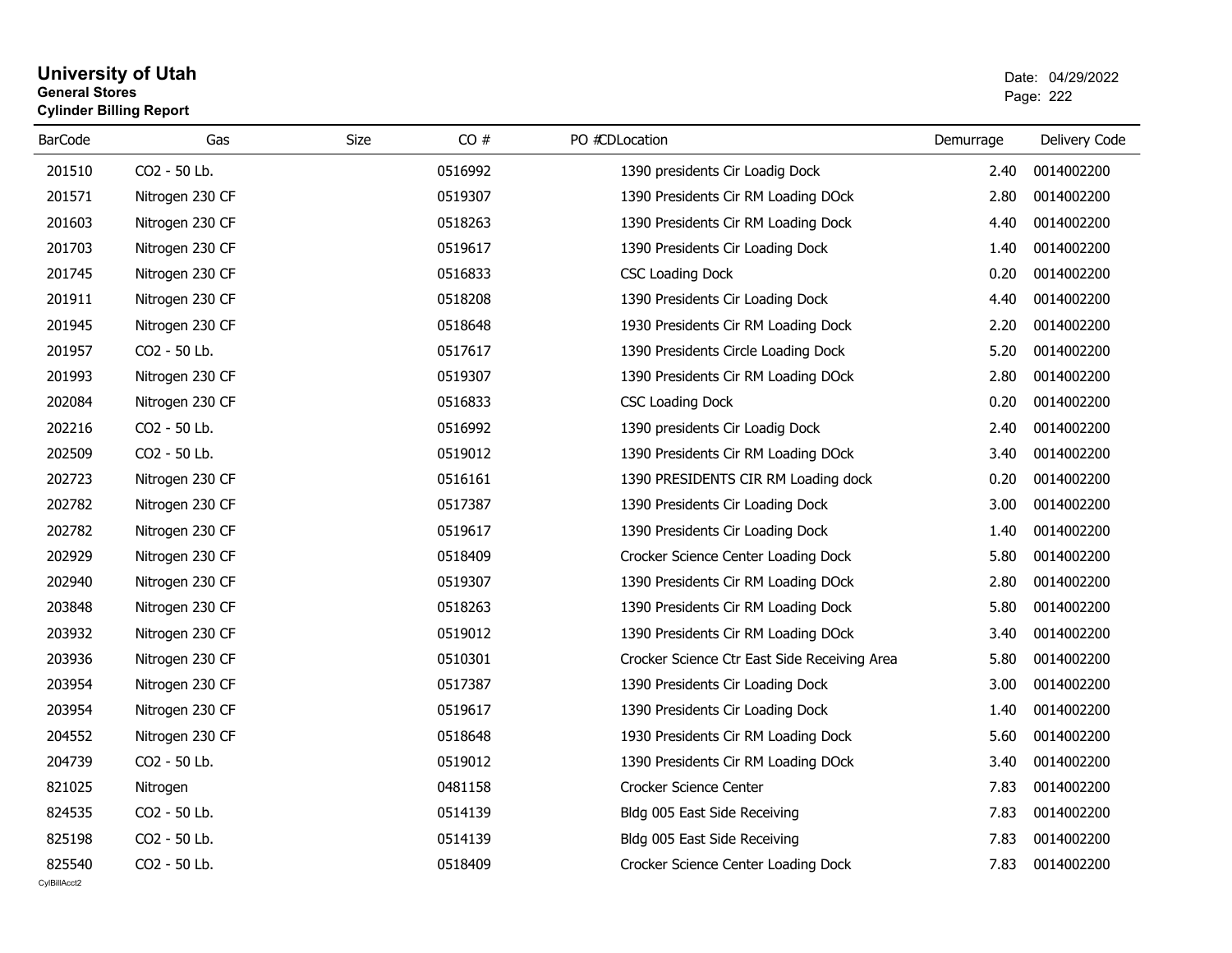| <b>General Stores</b>  | <b>Cylinder Billing Report</b>    |                  |         |                                     |                     | Page: 223 |               |
|------------------------|-----------------------------------|------------------|---------|-------------------------------------|---------------------|-----------|---------------|
| <b>BarCode</b>         | Gas                               | <b>Size</b>      | CO#     | PO #CDLocation                      |                     | Demurrage | Delivery Code |
| 825541                 | CO2 - 50 Lb.                      |                  | 0518409 | Crocker Science Center Loading Dock |                     | 7.83      | 0014002200    |
| 825746                 | CO2 - 50 Lb.                      |                  | 0519775 | 1390 Presidents Cir Loading Dock    |                     | 0.81      | 0014002200    |
|                        |                                   |                  |         |                                     | Amount Total        | 210.96    |               |
|                        | Chart: 01020711001138576261512022 |                  |         |                                     |                     |           |               |
| 202454                 | Oxygen - 125 CF                   | 125 CF/UU        | 0516644 | 1390 Presidents Circle              |                     | 2.40      | 0014002200    |
| 205000                 | Oxygen - 125 CF                   |                  | 0518945 | 1390 Presidents Circle              |                     | 4.40      | 0014002200    |
|                        |                                   |                  |         |                                     | <b>Amount Total</b> | 6.80      |               |
|                        | Chart: 01020722500190356260012022 |                  |         |                                     |                     |           |               |
| 201319                 | N2, Liquid LX45                   | <b>180 LTR/U</b> | 0519639 | 578 BPRB                            |                     | 1.60      | 05213R2100    |
| 201710                 | N2, Liquid LX45                   |                  | 0518350 | <b>578 BPRB</b>                     |                     | 11.20     | 05213R2100    |
| 201830                 | CO2 - 50 Lb.                      |                  | 0517316 | 564 BPRB                            |                     | 5.80      | 05213R2100    |
| 201872                 | N2, Liquid LX45                   |                  | 0518980 | 578 BPRB                            |                     | 8.00      | 05213R2100    |
| 202427                 | N2, Liquid LX45                   |                  | 0519639 | 578 BPRB                            |                     | 1.60      | 05213R2100    |
| 202907                 | N2, Liquid LX45                   |                  | 0518350 | 578 BPRB                            |                     | 19.20     | 05213R2100    |
| 203017                 | N2, Liquid LX45                   |                  | 0517682 | 578 BPRB                            |                     | 1.60      | 05213R2100    |
| 203278                 | N2, Liquid LX45                   |                  | 0517682 | 578 BPRB                            |                     | 1.60      | 05213R2100    |
| 203782                 | N2, Liquid LX45                   |                  | 0519061 | 578 BPRB                            |                     | 24.00     | 05213R2100    |
| 204403                 | N2, Liquid LX45                   |                  | 0519061 | 578 BPRB                            |                     | 24.00     | 05213R2100    |
|                        |                                   |                  |         |                                     | <b>Amount Total</b> | 98.60     |               |
|                        | Chart: 01020726000169916260012022 |                  |         |                                     |                     |           |               |
| 200028                 | CO2 - 50 Lb.                      | K/UU             | 0476898 | 4344 SMBB                           |                     | 5.80      | 0151043400    |
| 200097                 | CO2 - Siphon                      |                  | 0423439 | 4340 SMBB                           |                     | 4.64      | 0151043400    |
| 201854                 | CO2 - 50 Lb.                      |                  | 0476898 | 4344 SMBB                           |                     | 5.80      | 0151043400    |
| 202343                 | CO <sub>2</sub> - 50 Lb.          |                  | 0503145 | 574 BPRB                            |                     | 5.80      | 0550050010    |
| 202466                 | CO2 - 50 Lb.                      |                  | 0503145 | 574 BPRB                            |                     | 5.80      | 0550050010    |
| 202735                 | CO2 - Siphon                      |                  | 0423439 | 4340 SMBB                           |                     | 4.64      | 0151043400    |
| 203325<br>CylBillAcct2 | Oxygen, USP                       |                  | 0488716 | 065 BPRB                            |                     | 5.80      | 0550050010    |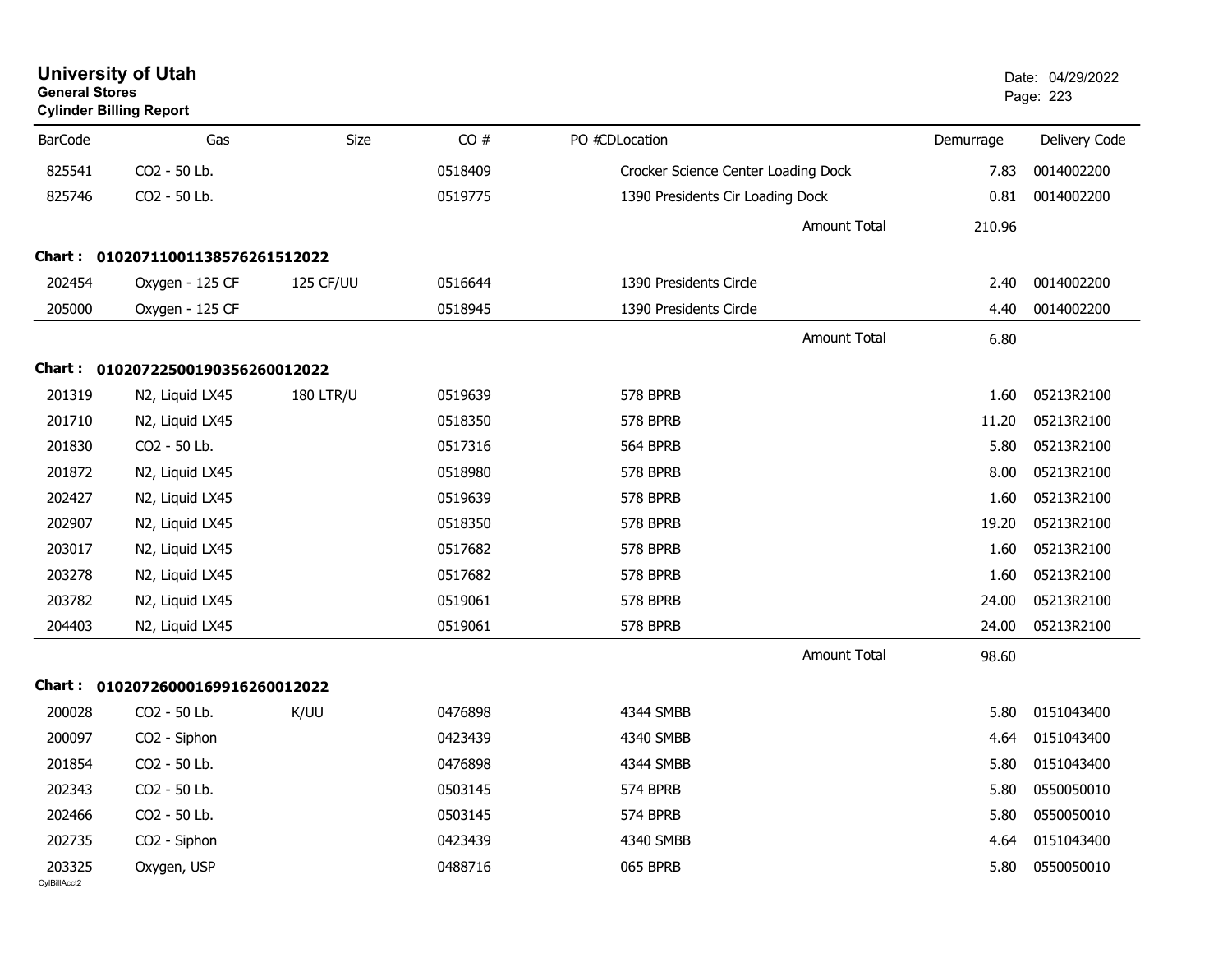| <b>University of Utah</b> |  |
|---------------------------|--|
| <b>General Stores</b>     |  |

# **Cylinder Billing Report**

| <b>BarCode</b> | Gas                                 | <b>Size</b> | CO#     | PO #CDLocation                        | Demurrage | Delivery Code |
|----------------|-------------------------------------|-------------|---------|---------------------------------------|-----------|---------------|
| 204724         | CO2 - 50 Lb.                        |             | 0503145 | 574 BPRB                              | 5.80      | 0550050010    |
|                |                                     |             |         | Amount Total                          | 44.08     |               |
|                | Chart: 01020812000289456260312022   |             |         |                                       |           |               |
| 202472         | CO2 - 50 Lb.                        | K/UU        | 0508879 | 2747 HCI RS                           | 5.80      | 0555113760    |
|                |                                     |             |         | <b>Amount Total</b>                   | 5.80      |               |
|                | Chart: 0102096500059317240626002022 |             |         |                                       |           |               |
| 202022         | Nitrogen 230 CF                     | K/UU        | 0511427 | 6460 ECCLES DOWN THE HALL             | 5.80      | 0533021000    |
| 204655         | Breathing Air/T                     |             | 0511427 | 6460 ECCLES DOWN THE HALL             | 4.64      | 0533021000    |
|                |                                     |             |         | <b>Amount Total</b>                   | 10.44     |               |
|                | Chart: 01021011001312756260012022   |             |         |                                       |           |               |
| 205508         | Nitrogen, UHP                       | K/UU        | 0518732 | <b>BLDG 19 INSCC West Entrance</b>    | 5.60      | 0083002010    |
| 823642         | 5%H2, in N2                         |             | 0517216 | BLDG 10 SP Loading Dock               | 7.83      | 0083002010    |
|                |                                     |             |         | <b>Amount Total</b>                   | 13.43     |               |
|                | Chart: 01021012500098546260012022   |             |         |                                       |           |               |
| 200756         | Helium - UHP                        | K/UU        | 0469219 | JFB SP Loading dock Attn: Henna Popli | 5.80      | 0083002010    |
| 200944         | Nitrogen, UHP                       |             | 0508964 | BLDG 10 SP Loading Dock               | 5.80      | 0083002010    |
| 201595         | Nitrogen, UHP                       |             | 0512112 | BLDG 10 SP Loading Dock               | 5.80      | 0083002010    |
| 202387         | Nitrogen, UHP                       |             | 0497623 | BLDG 19 INSCC West entrance           | 5.80      | 0083002010    |
| 202745         | Helium - 219 CF                     |             | 0466857 | JFB- SP Loading Dock for Henna Popli  | 5.80      | 0083002010    |
| 203317         | Oxygen, USP                         |             | 0495595 | BLDG 10 SP loading Dock               | 5.80      | 0083002010    |
| 820988         | Oxygen, USP                         |             | 0481007 | JFB SP LOADING DOCK ATTN: HENNA POPLI | 7.83      | 0083002010    |
| 822127         | Nitrogen, UHP                       |             | 0490611 | JFB SW Rotunda Entrance               | 7.83      | 0083002010    |
| 822134         | Nitrogen, UHP                       |             | 0490611 | JFB SW Rotunda Entrance               | 7.83      | 0083002010    |
| 824739         | Nitrogen, UHP                       |             | 0511751 | BLDG 10 SP Loading DOck               | 7.83      | 0083002010    |
| 825059         | Nitrogen, UHP                       |             | 0513627 | BLDG. 19 INSCC West Entrance          | 7.83      | 0083002010    |

Amount Total

73.95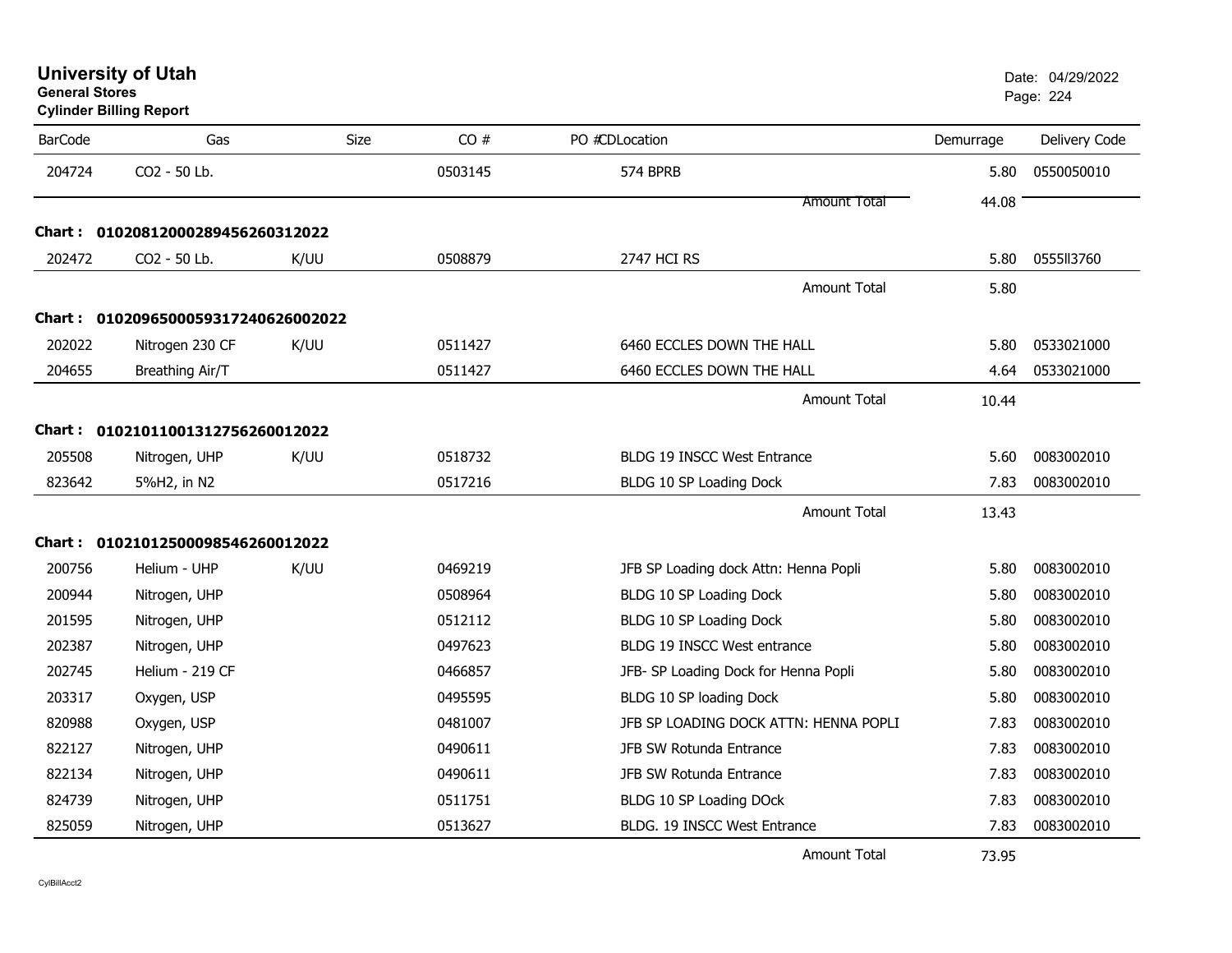| <b>General Stores</b> | <b>University of Utah</b><br><b>Cylinder Billing Report</b> |             |         |                                                |           | Date: 04/29/2022<br>Page: 225 |
|-----------------------|-------------------------------------------------------------|-------------|---------|------------------------------------------------|-----------|-------------------------------|
| <b>BarCode</b>        | Gas                                                         | <b>Size</b> | CO#     | PO #CDLocation                                 | Demurrage | Delivery Code                 |
|                       | Chart: 0102101500054504454626002022                         |             |         |                                                |           |                               |
| 200120                | Helium - 219 CF                                             | K/UU        | 0487855 | BLDG 10 SP Loading Dock                        | 5.80      | 0083002010                    |
| 200367                | Argon                                                       |             | 0518459 | SP- Loading Dock                               | 5.80      | 0083002010                    |
| 200932                | Argon                                                       |             | 0478887 | JFB SP Loading Dock Attn: SHanti Deemyad       | 5.80      | 0083002010                    |
| 202024                | Helium - 219 CF                                             |             | 0512925 | BLDG. 10 SP Loading Dock                       | 5.80      | 0083002010                    |
| 821938                | 5% H2 95% N2                                                |             | 0488196 | Loading Dock SP (Building 10), Attn: Shanti De | 7.83      | 0083002010                    |
|                       |                                                             |             |         | <b>Amount Total</b>                            | 31.03     |                               |
|                       | Chart: 0102101500055800799626002022                         |             |         |                                                |           |                               |
| 200345                | Nitrogen, UHP                                               | K/UU        | 0507859 | BLDG. 10 SP Loading Dock                       | 5.80      | 0083002010                    |
| 200606                | Nitrogen, UHP                                               |             | 0507859 | BLDG. 10 SP Loading Dock                       | 5.80      | 0083002010                    |
| 200704                | Nitrogen, UHP                                               |             | 0505940 | BLDG. 10 SP Loading Dock                       | 5.80      | 0083002010                    |
| 200752                | Nitrogen, UHP                                               |             | 0512926 | BLDG. 10 SP Loading Dock                       | 5.80      | 0083002010                    |
| 201194                | Air - 233 CF                                                |             | 0462204 | $114$ jfb                                      | 4.64      | 0083002010                    |
| 201370                | Helium - 219 CF                                             |             | 0493719 | JFB SW Rotunda Entrance                        | 5.80      | 0083002010                    |
| 201593                | Nitrogen, UHP                                               |             | 0493706 | JFB SW Rotunda Entrance                        | 5.80      | 0083002010                    |
| 201613                | Helium - 219 CF                                             |             | 0493719 | JFB SW Rotunda Entrance                        | 5.80      | 0083002010                    |
| 201619                | Helium - UHP                                                |             | 0478043 | JFB SP Loading Dock Attn: HEnna Popli          | 5.80      | 0083002010                    |
| 201621                | Helium - 219 CF                                             |             | 0493719 | JFB SW Rotunda Entrance                        | 5.80      | 0083002010                    |
| 201916                | Helium - 219 CF                                             |             | 0493719 | JFB SW Rotunda Entrance                        | 5.80      | 0083002010                    |
| 203279                | Helium - UHP                                                |             | 0510472 | BLDG 10 SP Loading Dock                        | 5.80      | 0083002010                    |
| 203825                | Helium - UHP                                                |             | 0478043 | JFB SP Loading Dock Attn: HEnna Popli          | 5.80      | 0083002010                    |
| 203981                | Helium - 219 CF                                             |             | 0493719 | JFB SW Rotunda Entrance                        | 5.80      | 0083002010                    |
| 205804                | Nitrogen 40 CF                                              |             | 0492607 | JFB SW Rotunda Entrance                        | 5.80      | 0083002010                    |
| 820485                | Nitrogen, UHP                                               |             | 0478684 | JFB SP Loading Dock Attn: Henna Popli          | 7.83      | 0083002010                    |
| 822088                | Nitrogen, UHP                                               |             | 0490072 | BLDG 10 SP Loading DOck - Order for: Xin Par   | 7.83      | 0083002010                    |
| 822381                | 5% H2 95% N2                                                |             | 0492945 | JFB SW Rotunda Entrance                        | 7.83      | 0083002010                    |
| 823171                | 5% H2 95% N2                                                |             | 0498102 | JFB SW Rotunda Entrance                        | 7.83      | 0083002010                    |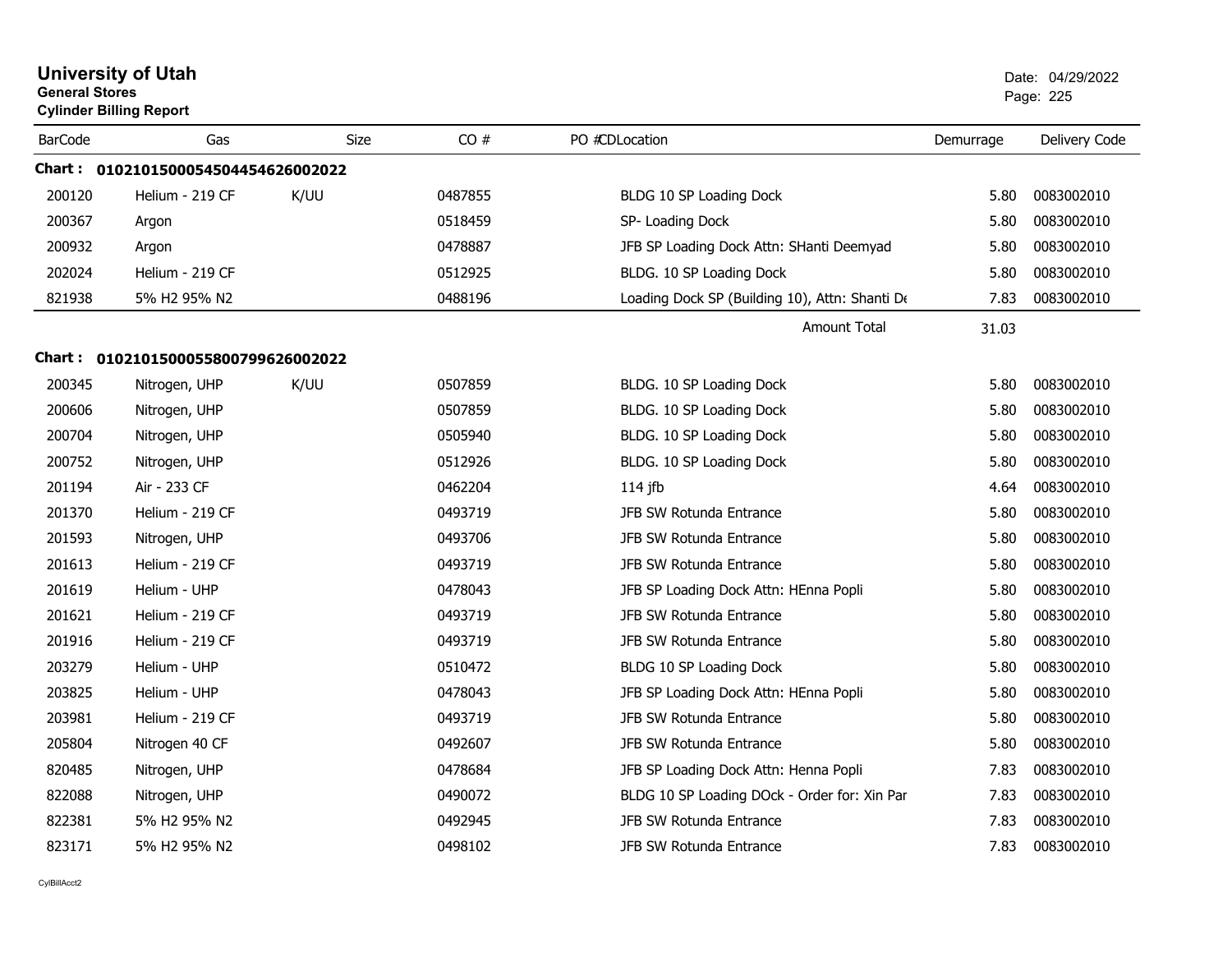| <b>General Stores</b> | <b>University of Utah</b><br><b>Cylinder Billing Report</b> |                  |         |                          |                     |           | Date: 04/29/2022<br>Page: 226 |
|-----------------------|-------------------------------------------------------------|------------------|---------|--------------------------|---------------------|-----------|-------------------------------|
| <b>BarCode</b>        | Gas                                                         | Size             | CO#     | PO #CDLocation           |                     | Demurrage | Delivery Code                 |
| 824291                | 5% H2 95% N2                                                |                  | 0510471 | BLDG 10 SP Loading Dock  |                     | 7.83      | 0083002010                    |
| 824292                | 5% H2 95% N2                                                |                  | 0510215 | BLDG 10 SP Loading Dock  |                     | 7.83      | 0083002010                    |
| 825060                | Nitrogen, UHP                                               |                  | 0513621 | BLDG. 10 SP Loading Dock |                     | 7.83      | 0083002010                    |
| 825061                | Nitrogen, UHP                                               |                  | 0513631 | BLDG. 10 SP Loading Dock |                     | 7.83      | 0083002010                    |
| 825062                | Nitrogen, UHP                                               |                  | 0513631 | BLDG. 10 SP Loading Dock |                     | 7.83      | 0083002010                    |
| 825063                | Nitrogen, UHP                                               |                  | 0513621 | BLDG. 10 SP Loading Dock |                     | 7.83      | 0083002010                    |
| 825122                | Nitrogen, UHP                                               |                  | 0513629 | BLDG. 10 SP Loading Dock |                     | 7.83      | 0083002010                    |
| 825123                | Nitrogen, UHP                                               |                  | 0513629 | BLDG. 10 SP Loading Dock |                     | 7.83      | 0083002010                    |
|                       |                                                             |                  |         |                          | <b>Amount Total</b> | 179.80    |                               |
| Chart :               | 0102101500055800924626002022                                |                  |         |                          |                     |           |                               |
| 203018                | N2, Liquid LX45                                             | <b>180 LTR/U</b> | 0507442 | BLDG 83 JFB B-13         |                     | 46.40     | 0083002010                    |
|                       |                                                             |                  |         |                          | <b>Amount Total</b> | 46.40     |                               |
|                       | Chart: 0102101500058502811626002022                         |                  |         |                          |                     |           |                               |
| 200122                | Helium - UHP                                                | K/UU             | 0507162 | BLDG 10 SP Loading Dock  |                     | 5.80      | 0083002010                    |
| 200428                | Argon                                                       |                  | 0518458 | SP Loading Dock          |                     | 5.80      | 0083002010                    |
| 200532                | Argon                                                       |                  | 0518456 | SP Loading Dock          |                     | 5.80      | 0083002010                    |
| 201016                | Argon                                                       |                  | 0513624 | BLDG. 10 SP Loading Dock |                     | 5.80      | 0083002010                    |
| 201152                | Argon                                                       |                  | 0518456 | SP Loading Dock          |                     | 5.80      | 0083002010                    |
| 201162                | Argon                                                       |                  | 0511130 | BLDG 10 SP Loading DOck  |                     | 5.80      | 0083002010                    |
| 201178                | Argon                                                       |                  | 0518458 | SP Loading Dock          |                     | 5.80      | 0083002010                    |
| 201366                | Argon                                                       |                  | 0515307 | BLDG. 10 SP Loading Dock |                     | 0.20      | 0083002010                    |
| 202157                | Argon                                                       |                  | 0517168 | BLDG 10 SP Loading Dock  |                     | 0.20      | 0083002010                    |
| 202299                | N2, Liquid LX45                                             |                  | 0518457 | B21 JFB                  |                     | 40.00     | 0083002010                    |
| 203021                | Helium - UHP                                                |                  | 0516324 | BLDG 10 SP Loading Dock  |                     | 5.80      | 0083002010                    |
| 204399                | N2, Liquid LX45                                             |                  | 0519731 | <b>BLDG 83 JFB B-21</b>  |                     | 6.40      | 0083002010                    |
|                       |                                                             |                  |         |                          | <b>Amount Total</b> | 93.20     |                               |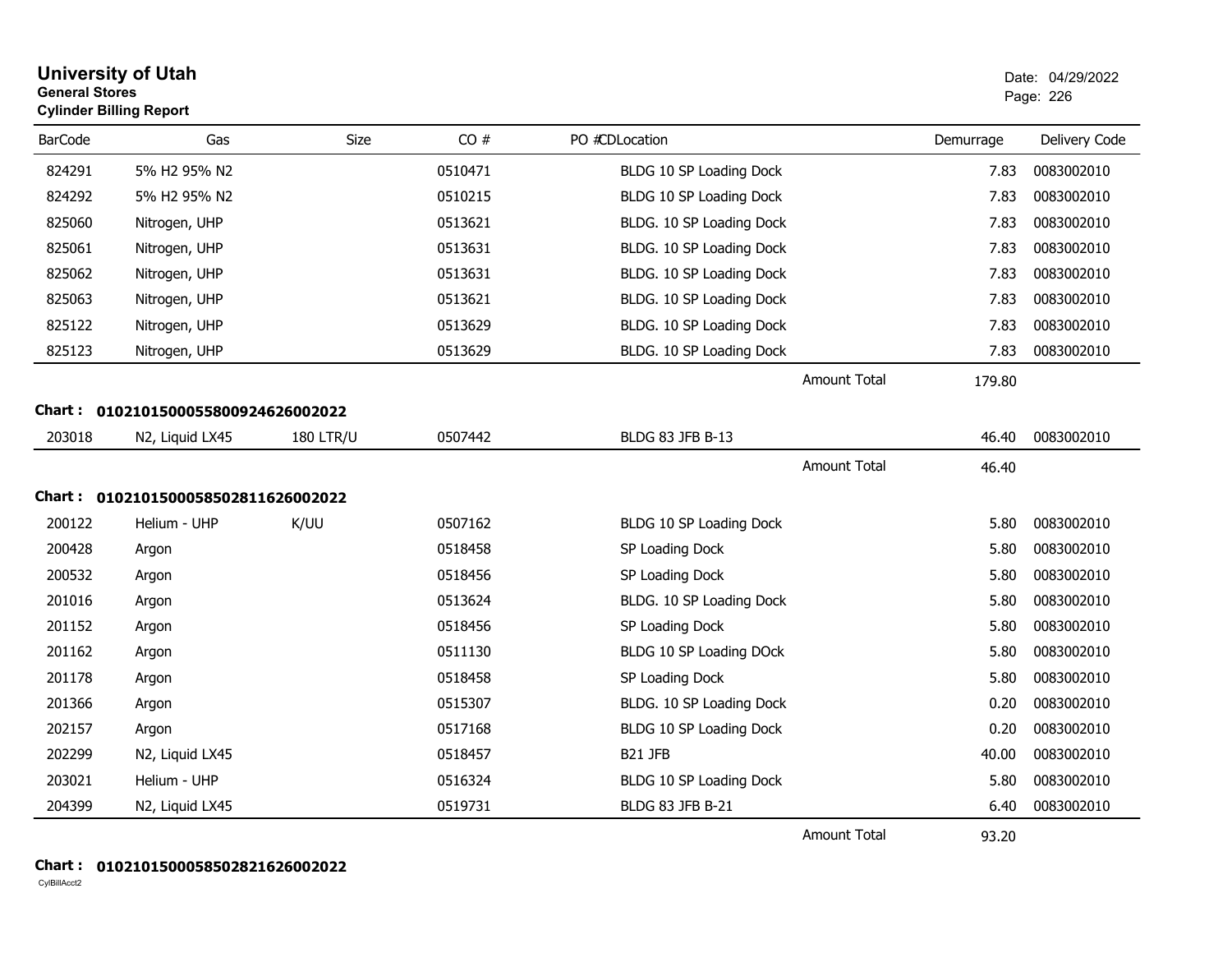| <b>General Stores</b><br><b>Cylinder Billing Report</b> | <b>University of Utah</b>           |             |         |                                         |           | Date: 04/29/2022<br>Page: 227 |
|---------------------------------------------------------|-------------------------------------|-------------|---------|-----------------------------------------|-----------|-------------------------------|
| <b>BarCode</b>                                          | Gas                                 | <b>Size</b> | CO#     | PO #CDLocation                          | Demurrage | Delivery Code                 |
| 200134                                                  | Helium - 219 CF                     | K/UU        | 0477432 | JFB SP Loading Dock Attn: Devon Fischer | 5.80      | 0083002010                    |
| 200878                                                  | Nitrogen 230 CF                     |             | 0444690 | 115 S 1400 E Loading Dock               | 4.64      | 0083002010                    |
| 200935                                                  | Helium - 219 CF                     |             | 0477432 | JFB SP Loading Dock Attn: Devon Fischer | 5.80      | 0083002010                    |
| 201877                                                  | Helium - 219 CF                     |             | 0477432 | JFB SP Loading Dock Attn: Devon Fischer | 5.80      | 0083002010                    |
| 201914                                                  | Helium - 219 CF                     |             | 0477432 | JFB SP Loading Dock Attn: Devon Fischer | 5.80      | 0083002010                    |
| 202064                                                  | Helium - 219 CF                     |             | 0477432 | JFB SP Loading Dock Attn: Devon Fischer | 5.80      | 0083002010                    |
| 203864                                                  | Helium - 219 CF                     |             | 0477432 | JFB SP Loading Dock Attn: Devon Fischer | 5.80      | 0083002010                    |
| 205500                                                  | Nitrogen 230 CF                     |             | 0391786 | 114 JFB                                 | 4.64      | 0083002010                    |
| 205563                                                  | Argon - UHP                         |             | 0452183 | 114 JFB                                 | 4.64      | 0083002010                    |
| 816299                                                  | Helium - 219 CF                     |             | 0451341 | 114 JFB                                 | 6.67      | 0083002010                    |
| 823652                                                  | Nitrogen, UHP                       |             | 0503237 | BLDG 10 SP Loading Dock                 | 7.83      | 0083002010                    |
|                                                         |                                     |             |         | <b>Amount Total</b>                     | 63.22     |                               |
|                                                         | Chart: 0102101500058503095626002022 |             |         |                                         |           |                               |
| 824775                                                  | 5% H2 95% N2                        | 200C/Mt.A   | 0517082 | BLDG 10 SP Loading Dock                 | 7.83      | 0083002010                    |
|                                                         |                                     |             |         | Amount Total                            | 7.83      |                               |
|                                                         | Chart: 0102101500058503102626002022 |             |         |                                         |           |                               |
| 825792                                                  | Lg Helium-100 L                     | Lq He/Pra   | 0518941 | 123 INSCC                               | 130.55    | 0083002010                    |
|                                                         |                                     |             |         | <b>Amount Total</b>                     | 130.55    |                               |

# Lq PhyHs Lq Helium-100 L Lq He/Pra <sup>0518941</sup> 123 INSCC 130.55 <sup>0083002010</sup> 130.55 **Chart : 0102101500058503124626002022**200083Acetylene, CF Acty-CF/U 0339700 2013 2020 12:00 20339700 4.64 0083002010 200150 Phys Oxygen - 125 CF <sup>0487938</sup> Will Call 5.80 <sup>0083002010</sup> 201158 Phys CO2 - 50 Lb. 0487938 Will Call 5.80 0083002010 203044 Phys Oxygen, USP <sup>0474615</sup> 262 INCSS (COSMIC RAY) 5.80 <sup>0083001140</sup> 203966Acetylene, CF 0474615 0474615 262 INCSS (COSMIC RAY) 5.80 0083001140 800135Acetylene - B 0123498 0083001140 819932Phys CO2 - 50 Lb. <sup>0474615</sup> 262 INCSS (COSMIC RAY) 7.83 <sup>0083001140</sup>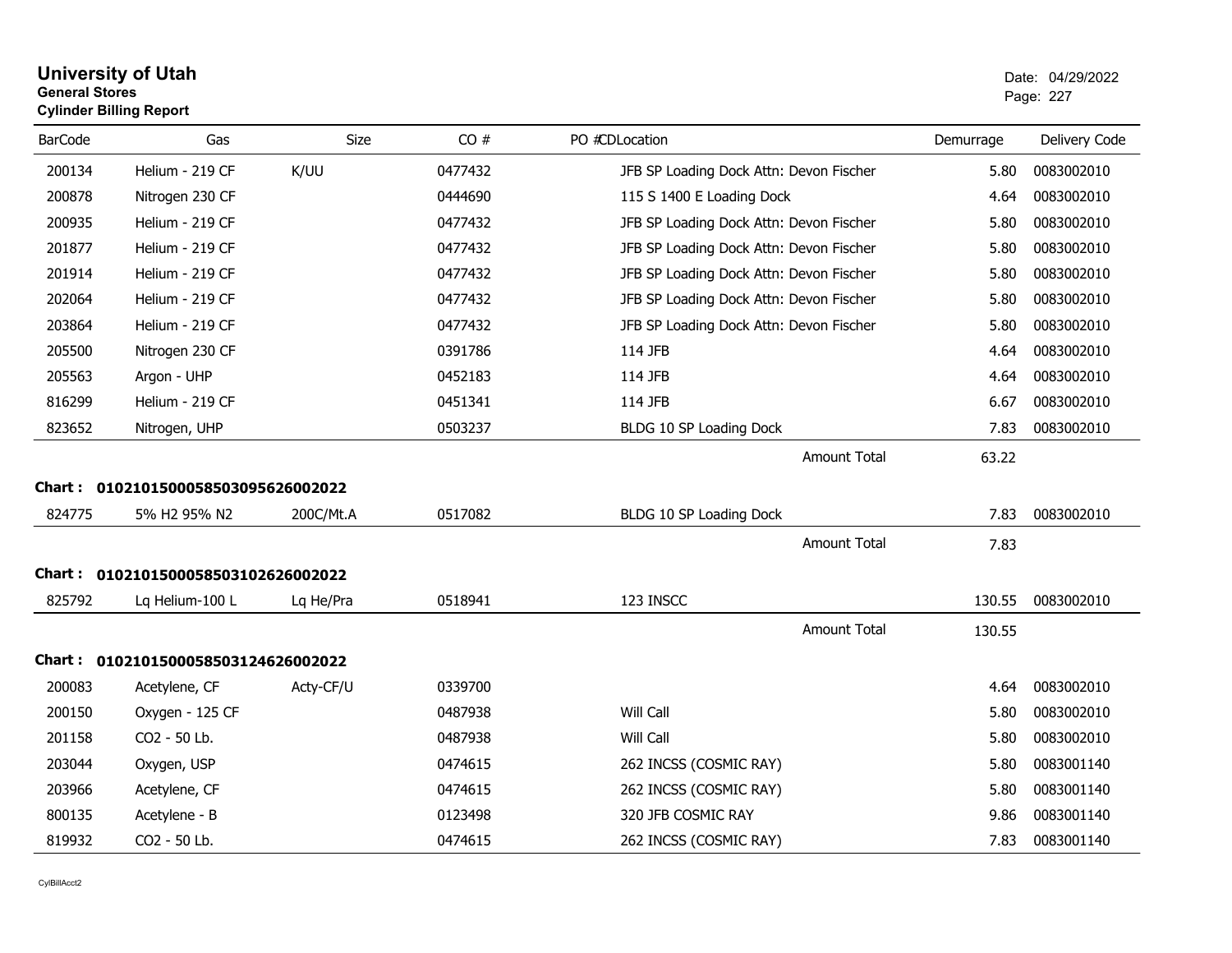| <b>General Stores</b> | <b>Cylinder Billing Report</b>    |      |         |                 |                     |           | Page: 228     |
|-----------------------|-----------------------------------|------|---------|-----------------|---------------------|-----------|---------------|
| <b>BarCode</b>        | Gas                               | Size | CO#     | PO #CDLocation  |                     | Demurrage | Delivery Code |
|                       |                                   |      |         |                 | <b>Amount Total</b> | 45.53     |               |
|                       | Chart: 01021036000329696260312022 |      |         |                 |                     |           |               |
| 203120                | Oxygen, USP - E                   | E/UU | 0508337 | 2470 Eccles     |                     | 5.80      | 0555113760    |
|                       |                                   |      |         |                 | <b>Amount Total</b> | 5.80      |               |
|                       | Chart: 01021122500268956260012022 |      |         |                 |                     |           |               |
| 201196                | Air - 233 CF                      | K/UU | 0519108 | 3450 SKAGGS     |                     | 3.20      | 0581036000    |
| 825677                | Oxygen, USP                       |      | 0519108 | 3450 SKAGGS     |                     | 4.32      | 0581036000    |
|                       |                                   |      |         |                 | <b>Amount Total</b> | 7.52      |               |
|                       | Chart: 01021212000342506260212022 |      |         |                 |                     |           |               |
| 200402                | Oxygen, USP                       | K/UU | 0516607 | 208-383 COLOROW |                     | 5.80      | 0550050010    |
| 824624                | Oxygen, USP                       |      | 0512415 | 208-383 COLOROW |                     | 7.83      | 0550050010    |
|                       |                                   |      |         |                 | <b>Amount Total</b> | 13.63     |               |
| <b>Chart :</b>        | 0102164500059315520626002022      |      |         |                 |                     |           |               |
| 200740                | CO2 - 50 Lb.                      | K/UU | 0500613 | 5346 SMBB       |                     | 2.40      | 0582003010    |
| 200949                | CO2 - 50 Lb.                      |      | 0519084 | 5211 SMBB       |                     | 3.40      | 0582003010    |
| 201691                | CO2 - 50 Lb.                      |      | 0519084 | 5211 SMBB       |                     | 3.40      | 0582003010    |
| 203301                | CO2 - 50 Lb.                      |      | 0519084 | 5211 SMBB       |                     | 3.40      | 0582003010    |
| 204720                | CO2 - 50 Lb.                      |      | 0500613 | 5346 SMBB       |                     | 2.40      | 0582003010    |
| 822974                | CO2 - 50 Lb.                      |      | 0519084 | 5211 SMBB       |                     | 4.59      | 0582003010    |
| 824117                | CO2 - 50 Lb.                      |      | 0519084 | 5211 SMBB       |                     | 4.59      | 0582003010    |
|                       |                                   |      |         |                 | <b>Amount Total</b> | 24.18     |               |
|                       | Chart: 01021646000296636260012022 |      |         |                 |                     |           |               |
| 201654                | CO <sub>2</sub> - 50 Lb.          | K/UU | 0506780 | 5211 SMBB       |                     | 5.80      | 0582003010    |
| 202754                | CO2 - 50 Lb.                      |      | 0506780 | 5211 SMBB       |                     | 2.40      | 0582003010    |
| 203992                | CO2 - 50 Lb.                      |      | 0506780 | 5211 SMBB       |                     | 2.40      | 0582003010    |
| 205359                | CO2 - 50 Lb.                      |      | 0506780 | 5211 SMBB       |                     | 5.80      | 0582003010    |
|                       |                                   |      |         |                 |                     |           |               |

**University of Utah** Date: 04/29/2022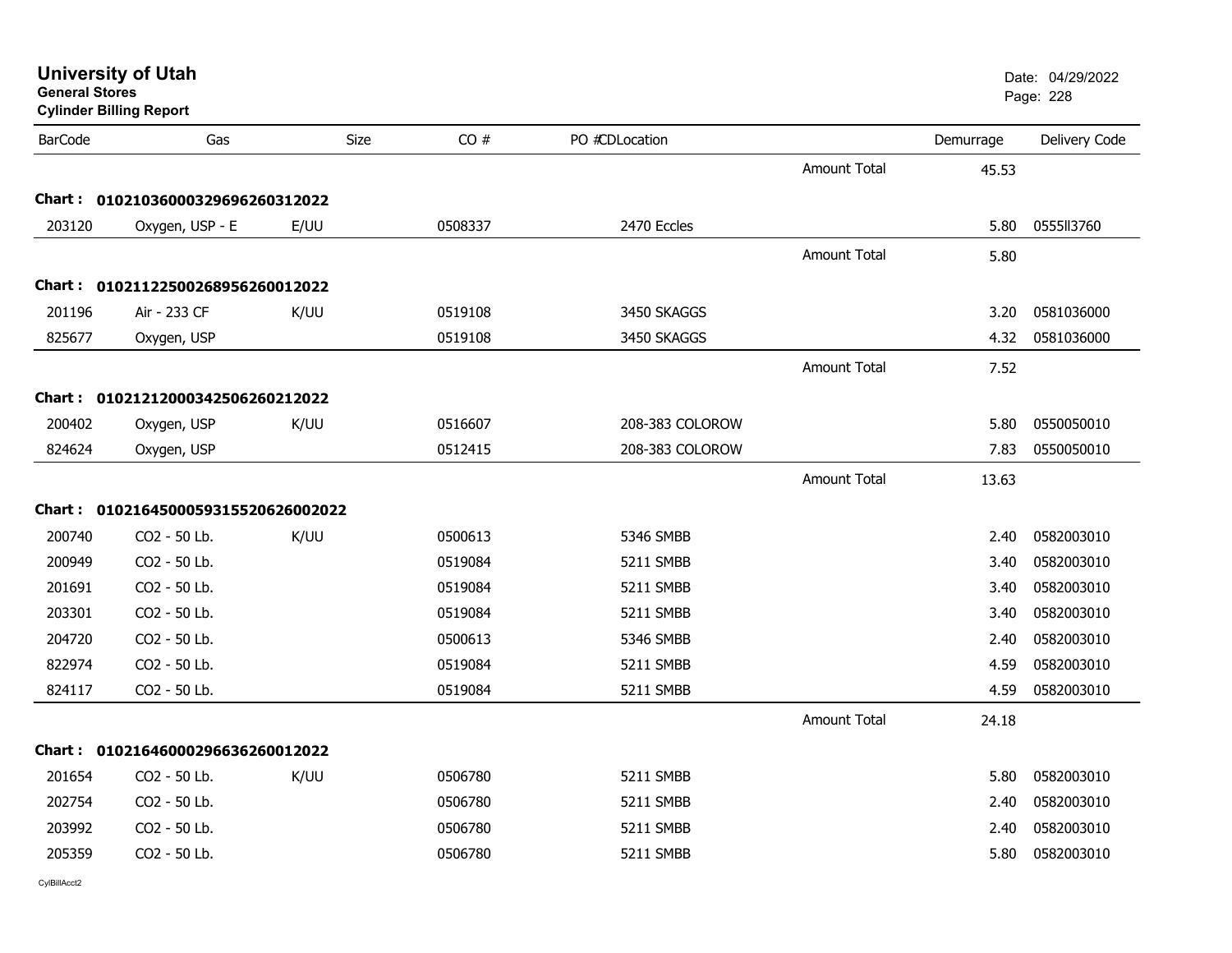# **Cylinder Billing Report**

| <b>BarCode</b> | Gas                          | Size             | CO#     | PO #CDLocation     |                     | Demurrage | Delivery Code |
|----------------|------------------------------|------------------|---------|--------------------|---------------------|-----------|---------------|
| 205662         | CO2 - 50 Lb.                 |                  | 0506780 | 5211 SMBB          |                     | 2.40      | 0582003010    |
|                |                              |                  |         |                    | <b>Amount Total</b> | 18.80     |               |
| <b>Chart :</b> | 0102196500059009385626092022 |                  |         |                    |                     |           |               |
| 825532         | CO2 - 50 Lb.                 | 50#/Mt.Ai        | 0518228 | 0282 MEK Kyle Choi |                     | 7.83      | 0575057250    |
| 825533         | CO2 - 50 Lb.                 |                  | 0518228 | 0282 MEK Kyle Choi |                     | 7.83      | 0575057250    |
| 825535         | CO2 - 50 Lb.                 |                  | 0518228 | 0282 MEK Kyle Choi |                     | 7.83      | 0575057250    |
|                |                              |                  |         |                    | <b>Amount Total</b> | 23.49     |               |
| Chart :        | 0261236625302022             |                  |         |                    |                     |           |               |
| 825838         | NINF 265 LT 22               | Liq-Airga        | 0519645 | 3935 HCH           |                     | 2.00      | 0556000000    |
|                |                              |                  |         |                    | <b>Amount Total</b> | 2.00      |               |
|                | Chart: 0261236635302022      |                  |         |                    |                     |           |               |
| 825653         | NINF 265 LT 22               | Liq-Airga        | 0518357 | 3935 HCH           |                     | 26.00     | 0556000000    |
| 825711         | NINF 265 LT 22               |                  | 0519067 | 3935 HCH           |                     | 30.00     | 0556000000    |
|                |                              |                  |         |                    | <b>Amount Total</b> | 56.00     |               |
|                | Chart: 0261244628002022      |                  |         |                    |                     |           |               |
| 203529         | N2, Liquid LX45              | <b>180 LTR/U</b> | 0517507 | 3465 HCH           |                     | 46.40     | 0556000000    |
|                |                              |                  |         |                    | <b>Amount Total</b> | 46.40     |               |
| Chart :        | 0261262628602022             |                  |         |                    |                     |           |               |
| 805254         | Sulfur Hexafluo              | K-Praxair        | 0271357 | 1218 HCH           |                     | 15.37     | 0556015700    |
|                |                              |                  |         |                    | <b>Amount Total</b> | 15.37     |               |
|                | Chart: 0261262656202022      |                  |         |                    |                     |           |               |
| 804447         | Sulfur Hexafluo              | K-Praxair        | 0247319 | 1218 HCH           |                     | 15.95     | 0556015700    |
| 804498         | Sulfur Hexafluo              |                  | 0249927 | 1218 HCH           |                     | 15.95     | 0556000000    |
|                |                              |                  |         |                    |                     |           |               |
| 804699         | Sulfur Hexafluo              |                  | 0254111 | 1218 HCH           |                     | 6.96      | 0556015700    |
|                |                              |                  |         |                    | <b>Amount Total</b> | 38.86     |               |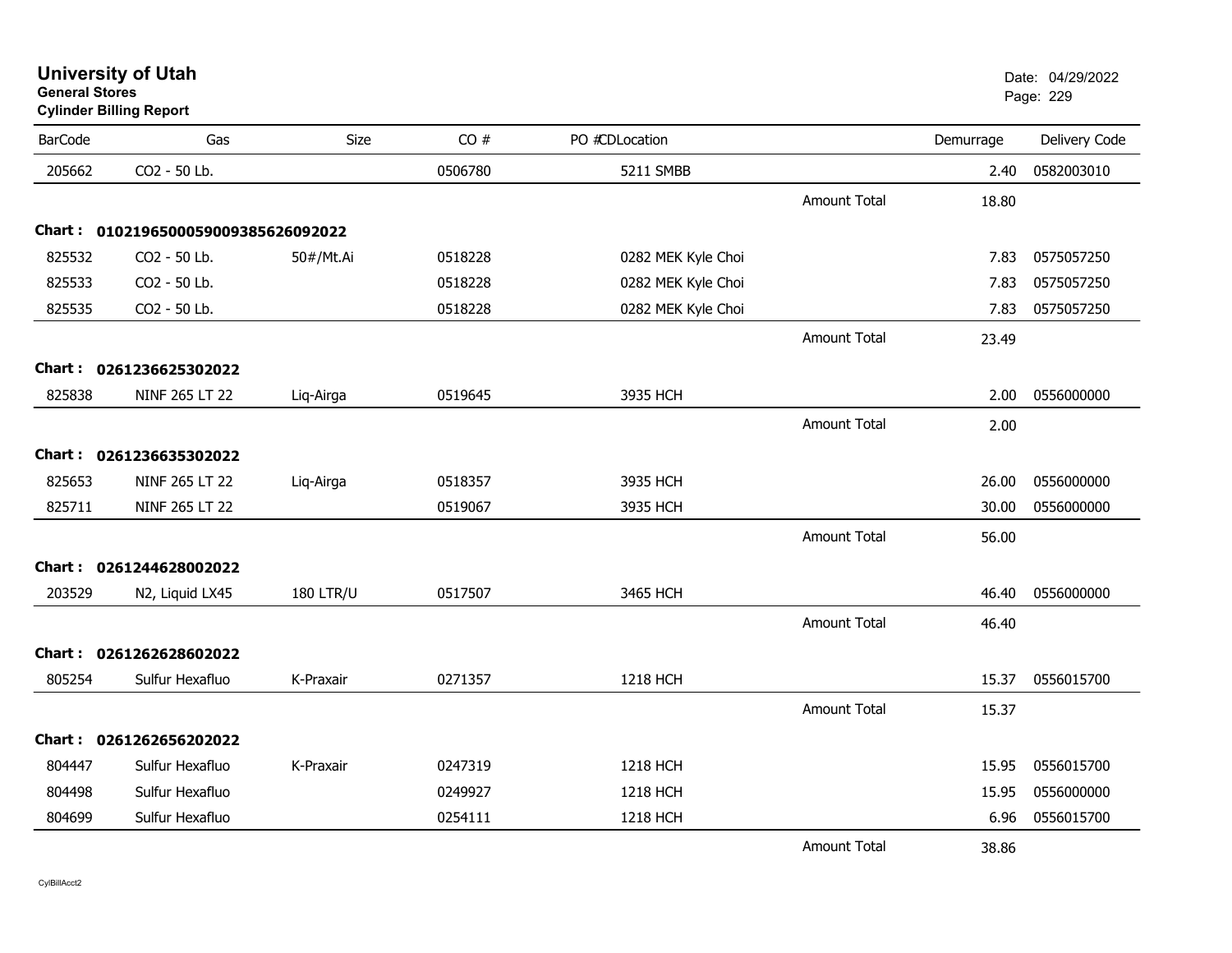|                | <b>Cylinder Billing Report</b> |             | ı ayu. zuu |                                             |           |               |
|----------------|--------------------------------|-------------|------------|---------------------------------------------|-----------|---------------|
| <b>BarCode</b> | Gas                            | <b>Size</b> | CO#        | PO #CDLocation                              | Demurrage | Delivery Code |
|                | Chart: 0261438628002022        |             |            |                                             |           |               |
| 202976         | CO2 - 20 Lb.                   | 20#/UU      | 0240467    | 2620 HCH                                    | 5.80      | 0556000000    |
|                |                                |             |            | Amount Total                                | 5.80      |               |
|                | Chart: 0276057635302022        |             |            |                                             |           |               |
| 203001         | Nitrous Oxide-E                | E/UU        | 0461892    | 1138 WILMINGTON AVE - SUGARHOUSE CLIN       | 4.64      | 55501         |
| 203003         | Nitrous Oxide-E                |             | 0476054    | 1138 Willmington Sugar house clinic         | 5.80      | 55501         |
| 203405         | Oxygen, USP - E                |             | 0473520    | 555 FOothill Dr Madsen Health Clinic RM 338 | 5.80      | 55501         |
| 203449         | Oxygen, USP - E                |             | 0447118    | 555 FOOTHILL # 301                          | 4.64      | 55501         |
| 204500         | Oxygen, USP - E                |             | 0453743    | 301 MADSEN                                  | 4.64      | 55501         |
| 205354         | Oxygen, USP - E                |             | 0304507    | 1138 WILMINGTON AVE                         | 4.64      | 55501         |
|                |                                |             |            | <b>Amount Total</b>                         | 30.16     |               |
|                | Chart: 0281057635302022        |             |            |                                             |           |               |
| 202327         | $CO2 - E$                      | E/UU        | 0519791    | WEST SIDE OF BUIDLING                       | 0.20      | 0904001000    |
| 202541         | Oxygen, USP - E                |             | 0517303    | EAST SIDE OF BUILDING                       | 1.40      | 0904001000    |
| 202542         | Oxygen, USP - E                |             | 0519089    | EAST SIDE OF BUILDING                       | 1.40      | 0904001000    |
| 202625         | Oxygen, USP - E                |             | 0511223    | EAST SIDE OF BUILDING                       | 5.80      | 0904001000    |
| 202987         | Oxygen, USP - E                |             | 0518508    | EAST SIDE OF BUILDING                       | 5.40      | 0904001000    |
| 203080         | $CO2 - E$                      |             | 0519090    | WEST SIDE OF BUILDING                       | 3.20      | 0904001000    |
| 203091         | Oxygen, USP - E                |             | 0418688    | EAST SIDE OF BUILDING                       | 4.64      | 0904001000    |
| 203117         | Oxygen, USP - E                |             | 0496698    | EAST SIDE OF BUILDING                       | 5.80      | 0904001000    |
| 203153         | Oxygen, USP - E                |             | 0518792    | <b>EAST SIDE OF BUILDING</b>                | 1.20      | 0904001000    |
| 203154         | Oxygen, USP - E                |             | 0519089    | <b>EAST SIDE OF BUILDING</b>                | 3.20      | 0904001000    |
| 203158         | Oxygen, USP - E                |             | 0519089    | EAST SIDE OF BUILDING                       | 3.20      | 0904001000    |
| 203254         | $CO2 - E$                      |             | 0517304    | WEST SIDE OF BUILDING                       | 0.20      | 0904001000    |
| 203254         | $CO2 - E$                      |             | 0519090    | WEST SIDE OF BUILDING                       | 3.20      | 0904001000    |
| 203384         | Oxygen, USP - E                |             | 0517598    | EAST SIDE OF BUILDING                       | 0.20      | 0904001000    |
| 203431         | Oxygen, USP - E                |             | 0518792    | <b>EAST SIDE OF BUILDING</b>                | 4.40      | 0904001000    |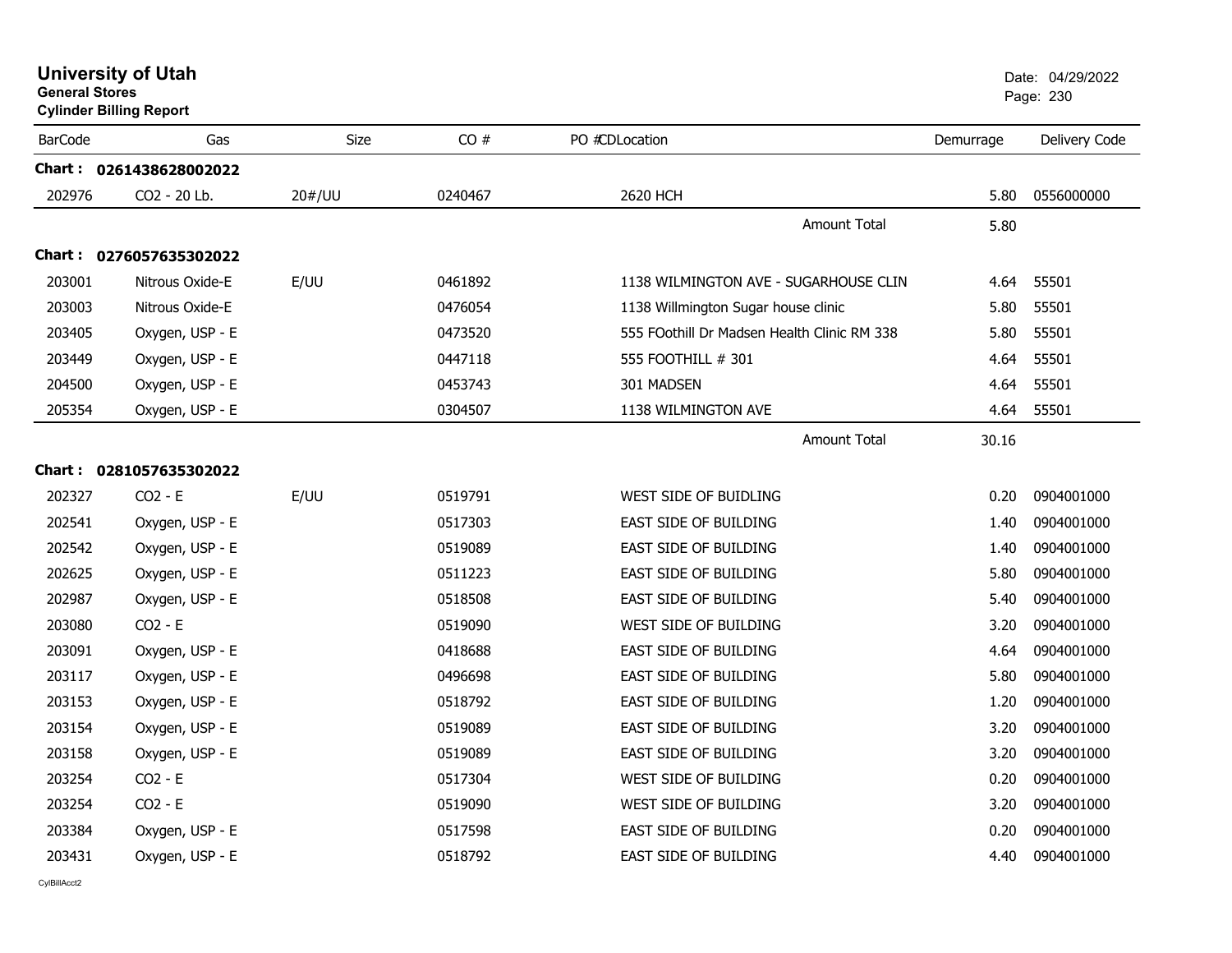# **University of Utah** Date: 04/29/2022 **General Stores**er and the state of the state of the state of the state of the state of the state of the Page: 231  $\,$ **Cylinder Billing Report**

| <b>BarCode</b> | Gas             | Size | CO#     | PO #CDLocation              | Demurrage | Delivery Code |
|----------------|-----------------|------|---------|-----------------------------|-----------|---------------|
| 203744         | $CO2 - E$       |      | 0519090 | WEST SIDE OF BUILDING       | 3.00      | 0904001000    |
| 203746         | $CO2 - E$       |      | 0514321 | WEST SIDE OF BUILDING       | 5.80      | 0904001000    |
| 204454         | Oxygen, USP     |      | 0518508 | EAST SIDE OF BUILDING       | 5.40      | 0904001000    |
| 204464         | $CO2 - E$       |      | 0519791 | WEST SIDE OF BUIDLING       | 0.20      | 0904001000    |
| 204465         | $CO2 - E$       |      | 0519791 | WEST SIDE OF BUIDLING       | 0.20      | 0904001000    |
| 204466         | $CO2 - E$       |      | 0519791 | WEST SIDE OF BUIDLING       | 0.20      | 0904001000    |
| 205353         | Oxygen, USP - E |      | 0431460 | EAST SIDE OF BUILDING       | 4.64      | 0904001000    |
| 205451         | Oxygen, USP - E |      | 0518508 | EAST SIDE OF BUILDING       | 1.20      | 0904001000    |
| 205451         | Oxygen, USP - E |      | 0519400 | EAST SIDE OF BUILDING       | 1.80      | 0904001000    |
| 205453         | Oxygen, USP - E |      | 0519400 | EAST SIDE OF BUILDING       | 1.80      | 0904001000    |
| 205457         | Oxygen, USP - E |      | 0519400 | EAST SIDE OF BUILDING       | 1.60      | 0904001000    |
| 205462         | Oxygen, USP - E |      | 0503884 | EAST SIDE OF BUILDING       | 5.80      | 0904001000    |
| 205463         | Oxygen, USP - E |      | 0518508 | EAST SIDE OF BUILDING       | 3.80      | 0904001000    |
| 205464         | Oxygen, USP - E |      | 0518508 | EAST SIDE OF BUILDING       | 2.40      | 0904001000    |
| 205464         | Oxygen, USP - E |      | 0519400 | EAST SIDE OF BUILDING       | 1.80      | 0904001000    |
| 205469         | Oxygen, USP - E |      | 0518508 | EAST SIDE OF BUILDING       | 1.20      | 0904001000    |
| 205478         | Oxygen, USP - E |      | 0518508 | EAST SIDE OF BUILDING       | 2.40      | 0904001000    |
| 205733         | Oxygen, USP - E |      | 0519400 | EAST SIDE OF BUILDING       | 1.80      | 0904001000    |
| 205735         | Oxygen, USP - E |      | 0429631 | EASTSIDE OF BUILDING        | 4.64      | 0904001000    |
| 205736         | Oxygen, USP - E |      | 0519089 | EAST SIDE OF BUILDING       | 3.00      | 0904001000    |
| 205879         | Oxygen, USP - E |      | 0485394 | EAST SIDE OF BUILDING       | 5.80      | 0904001000    |
| 205955         | Oxygen, USP - E |      | 0519400 | EAST SIDE OF BUILDING       | 1.60      | 0904001000    |
| 205958         | Oxygen, USP - E |      | 0518792 | EAST SIDE OF BUILDING       | 2.60      | 0904001000    |
| 205962         | Oxygen, USP - E |      | 0517598 | EAST SIDE OF BUILDING       | 4.00      | 0904001000    |
| 814419         | Oxygen, USP - E |      | 0435220 | EAST SIDE OF BUILDING       | 5.22      | 0904001000    |
| 815180         | Oxygen, USP - E |      | 0441626 | <b>EASTSIDE OF BUILDING</b> | 6.38      | 0904001000    |
| 815532         | Nitrous Oxide   |      | 0443401 | WEST SIDE OF BUILDING       | 6.38      | 0904001000    |
| 816438         | Oxygen, USP - E |      | 0481412 | EAST SIDE OF BUILDING       | 7.83      | 0904001000    |
| CvIBillAcct2   |                 |      |         |                             |           |               |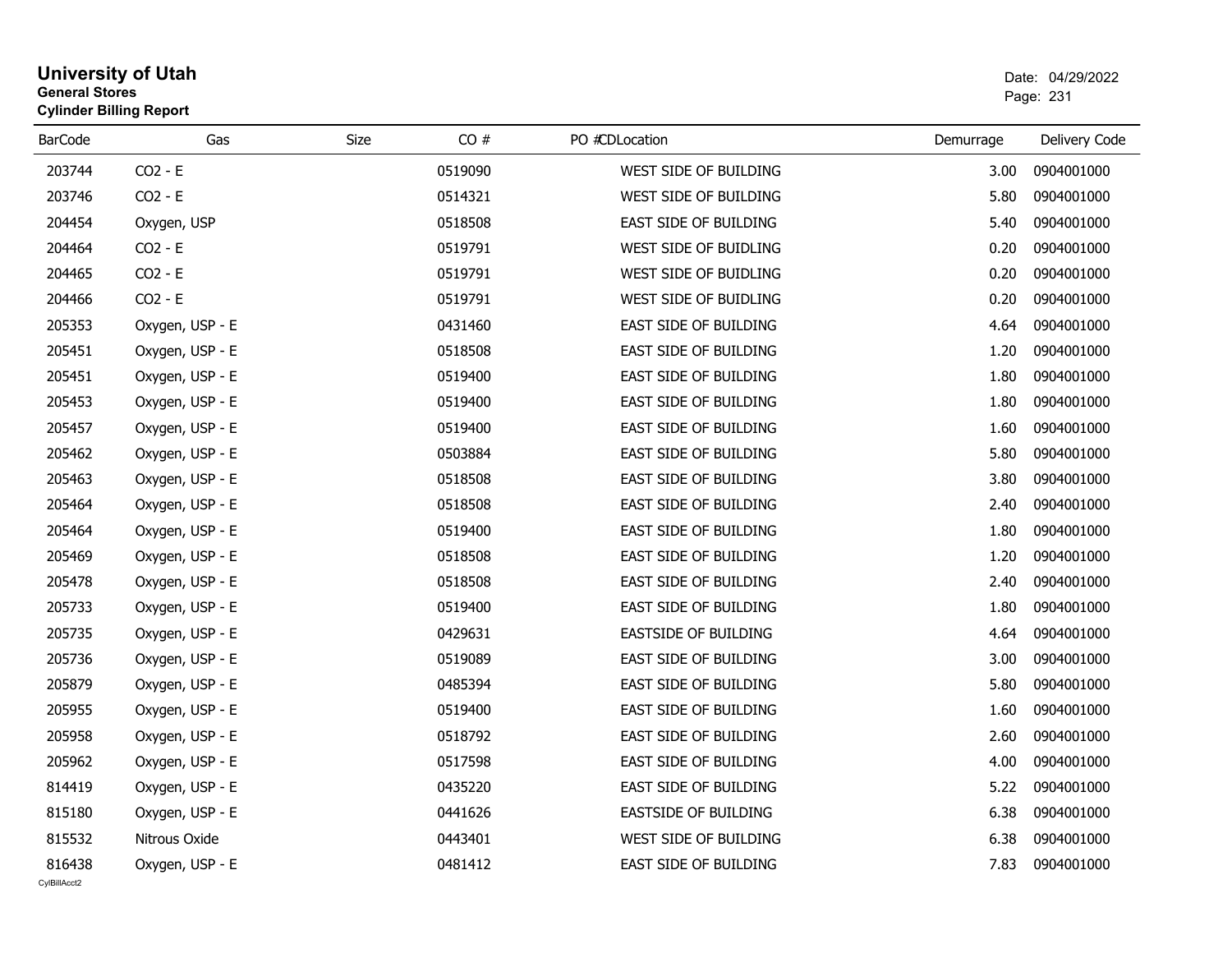# **University of Utah** Date: 04/29/2022 **General Stores**estate the control of the control of the control of the control of the control of the control of the control of the control of the control of the control of the control of the control of the control of the control of the c **Cylinder Billing Report**

| <b>BarCode</b>         | Gas             | CO#<br>Size | PO #CDLocation        | Demurrage | Delivery Code |
|------------------------|-----------------|-------------|-----------------------|-----------|---------------|
| 818767                 | $CO2 - E$       | 0467969     | WEST SIDE OF BUILDING | 7.83      | 0904001000    |
| 820514                 | Oxygen/300      | 0481413     | WEST SIDE OF BUILDING | 7.83      | 0904001000    |
| 820831                 | Oxygen, USP - E | 0479967     | EAST SIDE OF BUILDING | 7.83      | 0904001000    |
| 821393                 | Oxygen, USP - E | 0482849     | EAST SIDE OF BUILDING | 7.83      | 0904001000    |
| 822385                 | Helium          | 0492760     | EAST SIDE OF BUILDING | 7.83      | 0904001000    |
| 824568                 | Oxygen/300      | 0516687     | WEST SIDE OF BUILDING | 7.56      | 0904001000    |
| 824569                 | Oxygen/300      | 0516687     | WEST SIDE OF BUILDING | 7.56      | 0904001000    |
| 824729                 | Oxygen/300      | 0511559     | WEST SIDE OF BUILDING | 7.83      | 0904001000    |
| 824730                 | Oxygen/300      | 0511559     | WEST SIDE OF BUILDING | 7.83      | 0904001000    |
| 824731                 | Oxygen/300      | 0511559     | WEST SIDE OF BUILDING | 7.83      | 0904001000    |
| 824897                 | Oxygen/300      | 0516687     | WEST SIDE OF BUILDING | 7.56      | 0904001000    |
| 824950                 | Oxygen, USP - E | 0513428     | EAST SIDE OF BUILDING | 7.83      | 0904001000    |
| 825202                 | Oxygen/300      | 0515551     | WEST SIDE OF BUILDING | 1.89      | 0904001000    |
| 825202                 | Oxygen/300      | 0519401     | WEST SIDE OF BUILDING | 2.43      | 0904001000    |
| 825203                 | Oxygen/300      | 0515551     | WEST SIDE OF BUILDING | 1.89      | 0904001000    |
| 825204                 | Oxygen/300      | 0515551     | WEST SIDE OF BUILDING | 1.89      | 0904001000    |
| 825307                 | $CO2 - E$       | 0516687     | WEST SIDE OF BUILDING | 0.27      | 0904001000    |
| 825308                 | $CO2 - E$       | 0516687     | WEST SIDE OF BUILDING | 0.27      | 0904001000    |
| 825312                 | $CO2 - E$       | 0516240     | WEST SIDE OF BUILDING | 3.51      | 0904001000    |
| 825313                 | $CO2 - E$       | 0516687     | WEST SIDE OF BUILDING | 7.56      | 0904001000    |
| 825321                 | Oxygen, USP - E | 0515909     | EAST SIDE OF BUILDING | 0.27      | 0904001000    |
| 825388                 | Oxygen, USP - E | 0516239     | EAST SIDE OF BUILDING | 7.83      | 0904001000    |
| 825391                 | Oxygen, USP - E | 0516239     | EAST SIDE OF BUILDING | 5.40      | 0904001000    |
| 825472                 | $CO2 - E$       | 0518509     | WEST SIDE OF BUILDING | 5.13      | 0904001000    |
| 825473                 | $CO2 - E$       | 0518212     | WEST SIDE OF BUILDING | 0.27      | 0904001000    |
| 825474                 | $CO2 - E$       | 0517890     | WEST SIDE OF BUILDING | 0.27      | 0904001000    |
| 825476                 | $CO2 - E$       | 0518509     | WEST SIDE OF BUILDING | 3.24      | 0904001000    |
| 825477<br>CvIBillAcct2 | $CO2 - E$       | 0518509     | WEST SIDE OF BUILDING | 3.24      | 0904001000    |
|                        |                 |             |                       |           |               |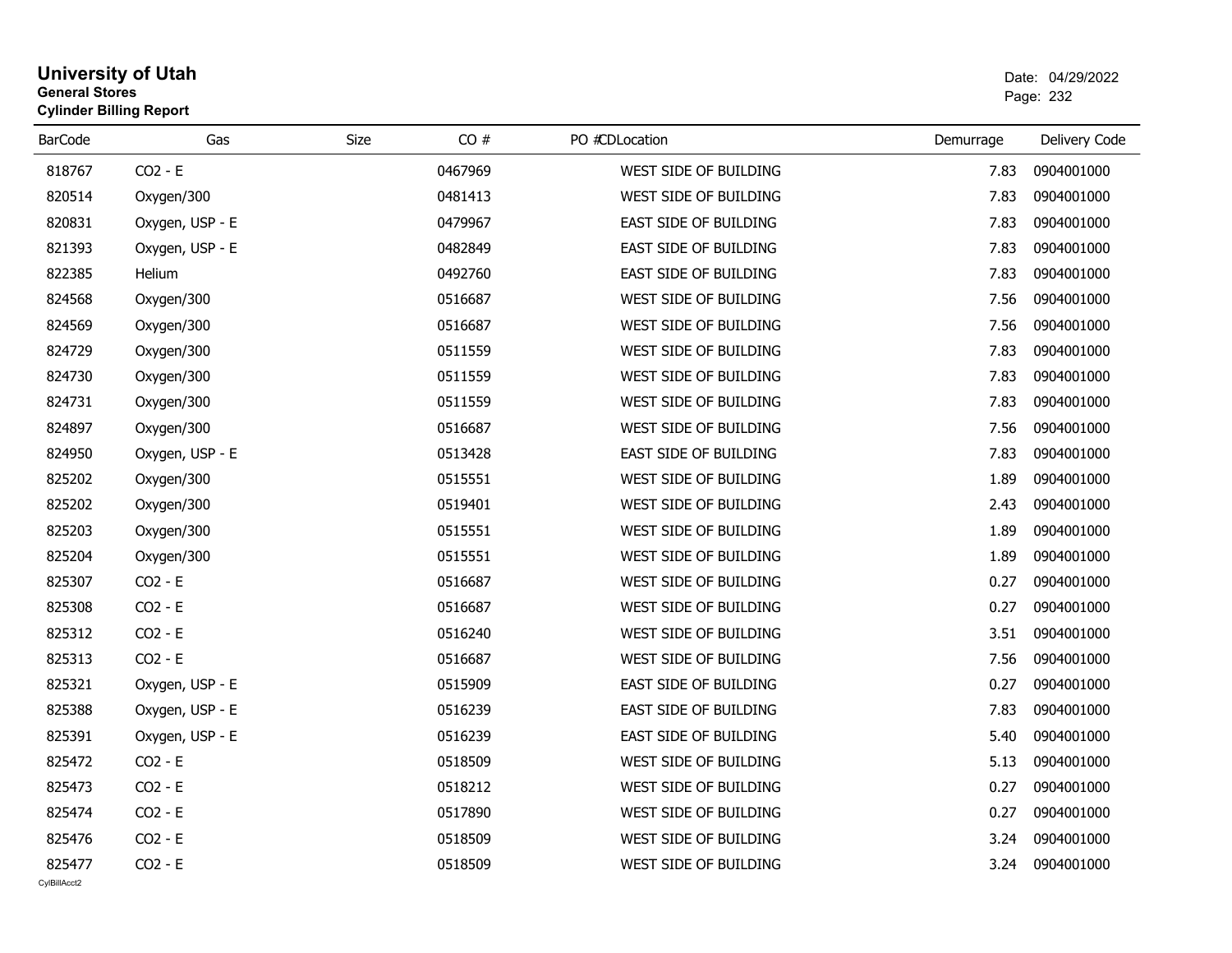# **University of Utah** Date: 04/29/2022 **General Stores**s and the contract of the contract of the contract of the contract of the contract of the contract of the contract of the contract of the contract of the contract of the contract of the contract of the contract of the cont **Cylinder Billing Report**

| <b>BarCode</b> | Gas             | CO#<br>Size | PO #CDLocation        | Demurrage | Delivery Code |
|----------------|-----------------|-------------|-----------------------|-----------|---------------|
|                |                 |             |                       |           |               |
| 825478         | $CO2 - E$       | 0517890     | WEST SIDE OF BUILDING | 3.51      | 0904001000    |
| 825479         | $CO2 - E$       | 0517890     | WEST SIDE OF BUILDING | 1.89      | 0904001000    |
| 825494         | Oxygen/300      | 0517599     | WEST SIDE OF BUILDING | 5.40      | 0904001000    |
| 825495         | Oxygen/300      | 0517599     | WEST SIDE OF BUILDING | 5.40      | 0904001000    |
| 825496         | Oxygen/300      | 0517599     | WEST SIDE OF BUILDING | 5.40      | 0904001000    |
| 825499         | Oxygen, USP - E | 0517889     | EAST SIDE OF BUILDING | 1.89      | 0904001000    |
| 825502         | Oxygen, USP - E | 0517889     | EAST SIDE OF BUILDING | 1.89      | 0904001000    |
| 825504         | Oxygen, USP - E | 0517889     | EAST SIDE OF BUILDING | 7.83      | 0904001000    |
| 825515         | Oxygen/300      | 0519401     | WEST SIDE OF BUILDING | 2.43      | 0904001000    |
| 825516         | Oxygen/300      | 0519401     | WEST SIDE OF BUILDING | 2.43      | 0904001000    |
| 825517         | Oxygen/300      | 0518793     | WEST SIDE OF BUILDING | 5.94      | 0904001000    |
| 825518         | Oxygen/300      | 0518793     | WEST SIDE OF BUILDING | 5.94      | 0904001000    |
| 825519         | Oxygen/300      | 0518793     | WEST SIDE OF BUILDING | 5.94      | 0904001000    |
| 825601         | Oxygen, USP - E | 0518211     | EAST SIDE OF BUILDING | 7.83      | 0904001000    |
| 825602         | Oxygen, USP - E | 0518211     | EAST SIDE OF BUILDING | 0.27      | 0904001000    |
| 825603         | Oxygen, USP - E | 0518211     | EAST SIDE OF BUILDING | 1.89      | 0904001000    |
| 825604         | Oxygen, USP - E | 0518211     | EAST SIDE OF BUILDING | 1.89      | 0904001000    |
| 825605         | Oxygen, USP - E | 0518211     | EAST SIDE OF BUILDING | 7.83      | 0904001000    |
| 825606         | Oxygen, USP - E | 0518211     | EAST SIDE OF BUILDING | 7.83      | 0904001000    |
| 825607         | Oxygen, USP - E | 0518211     | EAST SIDE OF BUILDING | 7.83      | 0904001000    |
| 825608         | Oxygen, USP - E | 0518211     | EAST SIDE OF BUILDING | 7.83      | 0904001000    |
| 825672         | $CO2 - E$       | 0518793     | WEST SIDE OF BUILDING | 5.94      | 0904001000    |
| 825673         | $CO2 - E$       | 0518793     | WEST SIDE OF BUILDING | 5.94      | 0904001000    |
| 825674         | $CO2 - E$       | 0518793     | WEST SIDE OF BUILDING | 5.67      | 0904001000    |
| 825780         | $CO2 - E$       | 0519401     | WEST SIDE OF BUILDING | 2.43      | 0904001000    |
| 825782         | $CO2 - E$       | 0519401     | WEST SIDE OF BUILDING | 2.43      | 0904001000    |
| 825786         | Oxygen/300      | 0519791     | WEST SIDE OF BUIDLING | 0.27      | 0904001000    |
| 825787         | Oxygen/300      | 0519791     | WEST SIDE OF BUIDLING | 0.27      | 0904001000    |
| CvIBillAcct2   |                 |             |                       |           |               |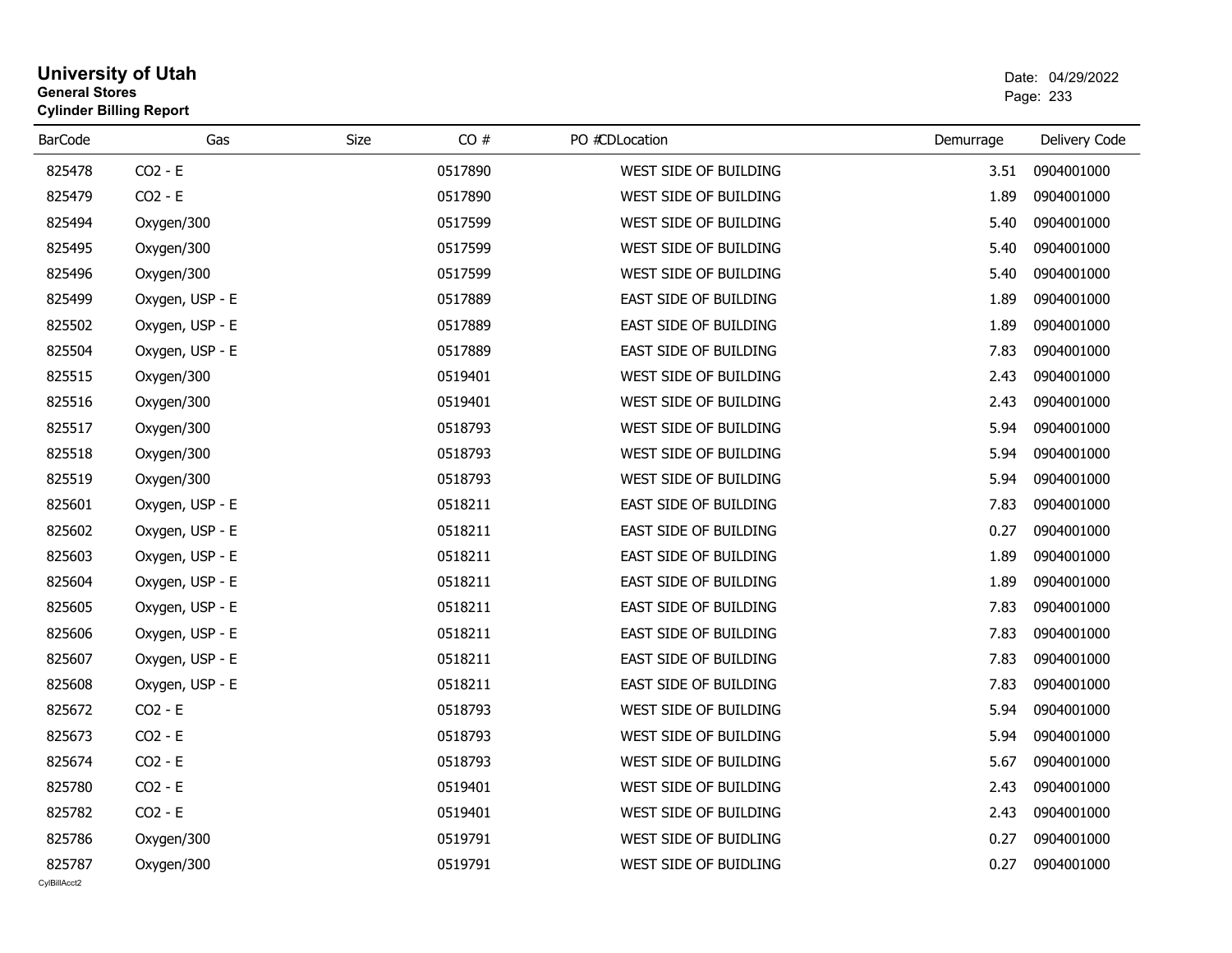| <b>University of Utah</b><br><b>General Stores</b><br><b>Cylinder Billing Report</b> |                            |        |         |                                 |           | Date: 04/29/2022<br>Page: 234 |  |
|--------------------------------------------------------------------------------------|----------------------------|--------|---------|---------------------------------|-----------|-------------------------------|--|
| <b>BarCode</b>                                                                       | Gas                        | Size   | CO#     | PO #CDLocation                  | Demurrage | Delivery Code                 |  |
| 825788                                                                               | Oxygen/300                 |        | 0519791 | WEST SIDE OF BUIDLING           | 0.27      | 0904001000                    |  |
| 825796                                                                               | Oxygen, USP - E            |        | 0519790 | <b>EAST SIDE OF BUILDING</b>    | 0.27      | 0904001000                    |  |
| 825797                                                                               | Oxygen, USP - E            |        | 0519790 | EAST SIDE OF BUILDING           | 0.27      | 0904001000                    |  |
| 825801                                                                               | Oxygen, USP - E            |        | 0519790 | EAST SIDE OF BUILDING           | 0.27      | 0904001000                    |  |
| 825804                                                                               | Oxygen, USP - E            |        | 0519790 | EAST SIDE OF BUILDING           | 0.27      | 0904001000                    |  |
| 825808                                                                               | Oxygen, USP - E            |        | 0519790 | EAST SIDE OF BUILDING           | 0.27      | 0904001000                    |  |
|                                                                                      |                            |        |         | <b>Amount Total</b>             | 398.10    |                               |  |
|                                                                                      | Chart: 0290132626002022    |        |         |                                 |           |                               |  |
| 201244                                                                               | Air - 233 CF               | K/UU   | 0428367 | SOM DOCK                        | 4.64      | 0521bb0220                    |  |
| 814704                                                                               | Nitrogen NF                |        | 0437514 | <b>HOSPITAL DOCK</b>            | 6.67      | 52109                         |  |
| 814705                                                                               | Nitrogen NF                |        | 0437514 | <b>HOSPITAL DOCK</b>            | 6.67      | 52109                         |  |
| 814969                                                                               | Nitrogen NF                |        | 0439467 | HOSPITAL DOCK                   | 6.67      | 52109                         |  |
| 814970                                                                               | Nitrogen NF                |        | 0439467 | HOSPITAL DOCK                   | 6.67      | 52109                         |  |
| 814971                                                                               | Nitrogen NF                |        | 0439467 | HOSPITAL DOCK                   | 6.67      | 52109                         |  |
| 814972                                                                               | Nitrogen NF                |        | 0439467 | HOSPITAL DOCK                   | 6.67      | 52109                         |  |
| 814973                                                                               | Nitrogen NF                |        | 0439467 | HOSPITAL DOCK                   | 6.67      | 52109                         |  |
|                                                                                      |                            |        |         | <b>Amount Total</b>             | 51.33     |                               |  |
|                                                                                      | Chart: 0291061626602022    |        |         |                                 |           |                               |  |
| 201973                                                                               | CO <sub>2</sub> - 20 Lb.   | 20#/UU | 0505224 | WA810 HOSPITAL KITCHEN          | 5.80      | 0521ab1900                    |  |
| 202468                                                                               | CO2 - 50 Lb.               |        | 0519462 | HOSPITAL KITCHEN - WA810        | 1.40      | 0521AB1900                    |  |
| 202591                                                                               | CO2 - 20 Lb.               |        | 0466311 | Hospital Kitchen- WA810         | 5.80      | 0521AB1900                    |  |
| 202845                                                                               | CO2 - 20 Lb.               |        | 0505224 | WA810 HOSPITAL KITCHEN          | 5.80      | 0521ab1900                    |  |
| 202975                                                                               | CO2 - 20 Lb.               |        | 0466311 | Hospital Kitchen- WA810         | 4.40      | 0521AB1900                    |  |
| 204419                                                                               | Co <sub>2</sub> Food Grade |        | 0476341 | Hospital Kitchens- WA810        | 4.40      | 0521AB1900                    |  |
| 823804                                                                               | Co <sub>2</sub> Food Grade |        | 0519462 | <b>HOSPITAL KITCHEN - WA810</b> | 1.89      | 0521AB1900                    |  |
| 824782                                                                               | Lq Co2 Food                |        | 0511954 | Hospital Kitchens WA810         | 5.94      | 0521AB1900                    |  |
| 825465                                                                               | Food Grade Co2             |        | 0517274 | Hospital Kitchens- WA810        | 7.83      | 0521AB1900                    |  |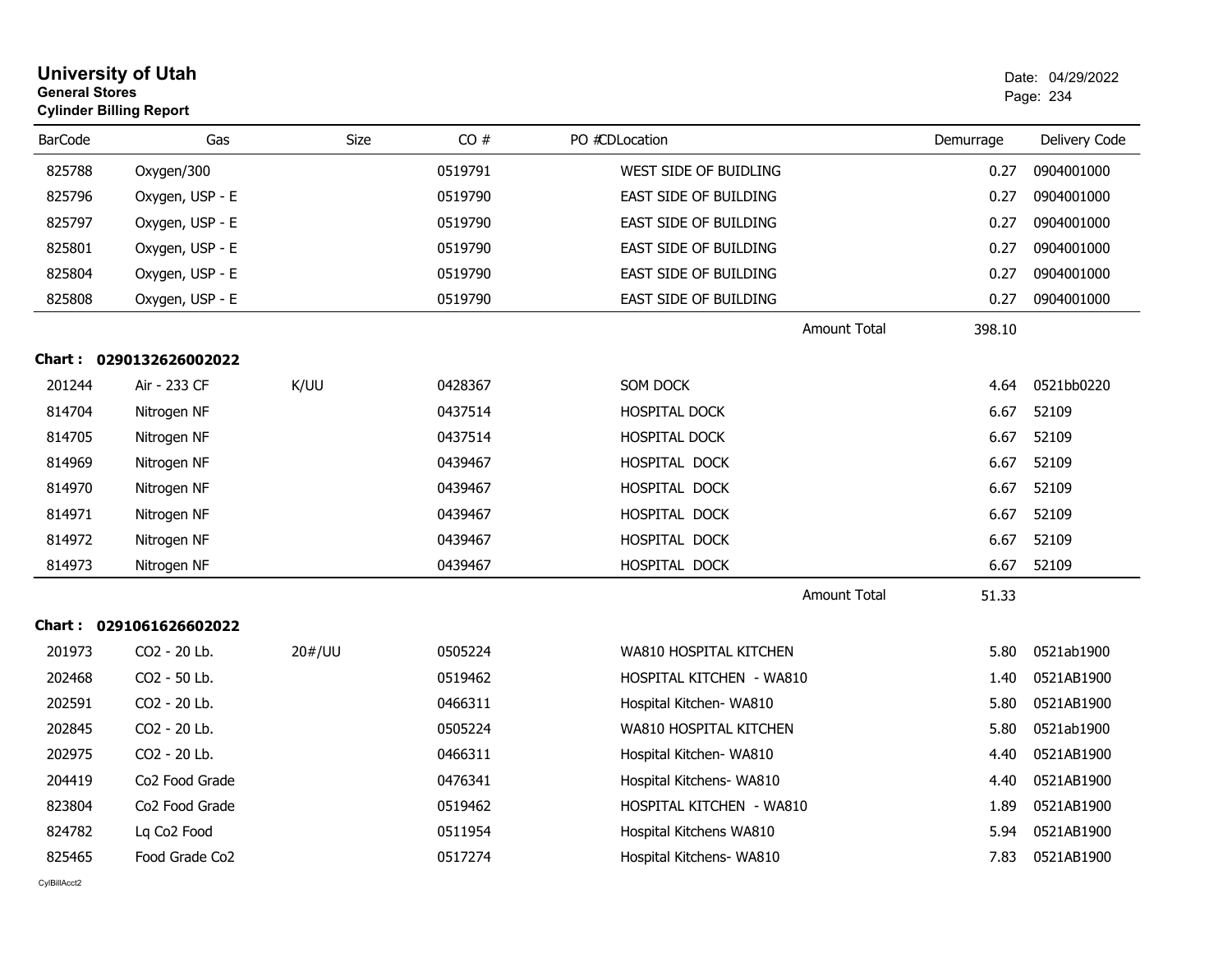| <b>University of Utah</b><br><b>General Stores</b><br><b>Cylinder Billing Report</b> |                         |           |         |                          |                     | Date: 04/29/2022<br>Page: 235 |               |
|--------------------------------------------------------------------------------------|-------------------------|-----------|---------|--------------------------|---------------------|-------------------------------|---------------|
| <b>BarCode</b>                                                                       | Gas                     | Size      | CO#     | PO #CDLocation           |                     | Demurrage                     | Delivery Code |
| 825466                                                                               | Lq Co <sub>2</sub> Food |           | 0517274 | Hospital Kitchens- WA810 |                     | 52.00                         | 0521AB1900    |
| 825837                                                                               | Lq Co <sub>2</sub> Food |           | 0519799 | HOSPITAL KITCHEN - WA810 |                     | 6.00                          | 0521ab1900    |
|                                                                                      |                         |           |         |                          | <b>Amount Total</b> | 101.26                        |               |
|                                                                                      | Chart: 0291076626002022 |           |         |                          |                     |                               |               |
| 824932                                                                               | Oxygen, USP - E         | E/MT. AIR | 0513109 | 375 CHIPETA #A-100       |                     | 7.83                          | 0876002000    |
|                                                                                      |                         |           |         |                          | <b>Amount Total</b> | 7.83                          |               |
|                                                                                      | Chart: 0291099635302022 |           |         |                          |                     |                               |               |
| 202681                                                                               | Oxygen, USP - E         | E/UU      | 0481631 | 555 Foothill Dr          |                     | 5.80                          | 55501         |
| 203090                                                                               | Oxygen, USP - E         |           | 0511162 | 555 Foothill Dr          |                     | 5.80                          | 55501         |
| 203143                                                                               | Oxygen, USP - E         |           | 0511162 | 555 Foothill Dr          |                     | 5.80                          | 55501         |
| 203150                                                                               | Oxygen, USP - E         |           | 0511162 | 555 Foothill Dr          |                     | 5.80                          | 55501         |
| 205346                                                                               | Oxygen, USP - E         |           | 0481631 | 555 Foothill Dr          |                     | 5.80                          | 55501         |
| 205383                                                                               | Oxygen, USP - E         |           | 0481631 | 555 Foothill Dr          |                     | 5.80                          | 55501         |
| 205388                                                                               | Oxygen, USP - E         |           | 0511162 | 555 Foothill Dr          |                     | 5.80                          | 55501         |
| 205878                                                                               | Oxygen, USP - E         |           | 0511162 | 555 Foothill Dr          |                     | 5.80                          | 55501         |
| 205947                                                                               | Oxygen, USP - E         |           | 0511162 | 555 Foothill Dr          |                     | 5.80                          | 55501         |
|                                                                                      |                         |           |         |                          | <b>Amount Total</b> | 52.20                         |               |
|                                                                                      | Chart: 0291100635302022 |           |         |                          |                     |                               |               |
| 205345                                                                               | Oxygen, USP - E         | E/UU      | 0325587 | 203 MADSEN               |                     | 4.64                          | 55501         |
|                                                                                      |                         |           |         |                          | <b>Amount Total</b> | 4.64                          |               |
|                                                                                      | Chart: 0291115635302022 |           |         |                          |                     |                               |               |
| 806038                                                                               | N20 20#                 | 40/60-MT  | 0298503 | <b>FIRST FLOOR</b>       |                     | 6.38                          | 55501         |
| 806648                                                                               | UHP N2O                 |           | 0280955 | <b>WOMENS HEALTH</b>     |                     | 6.38                          | 55501         |
|                                                                                      |                         |           |         |                          | <b>Amount Total</b> | 12.76                         |               |
|                                                                                      | Chart: 0291236625302022 |           |         |                          |                     |                               |               |
| 825531                                                                               | NINF 265 LT 22          | Liq-Airga | 0517689 | 3935 HCH                 |                     | 2.00                          | 0556000000    |
|                                                                                      |                         |           |         |                          |                     |                               |               |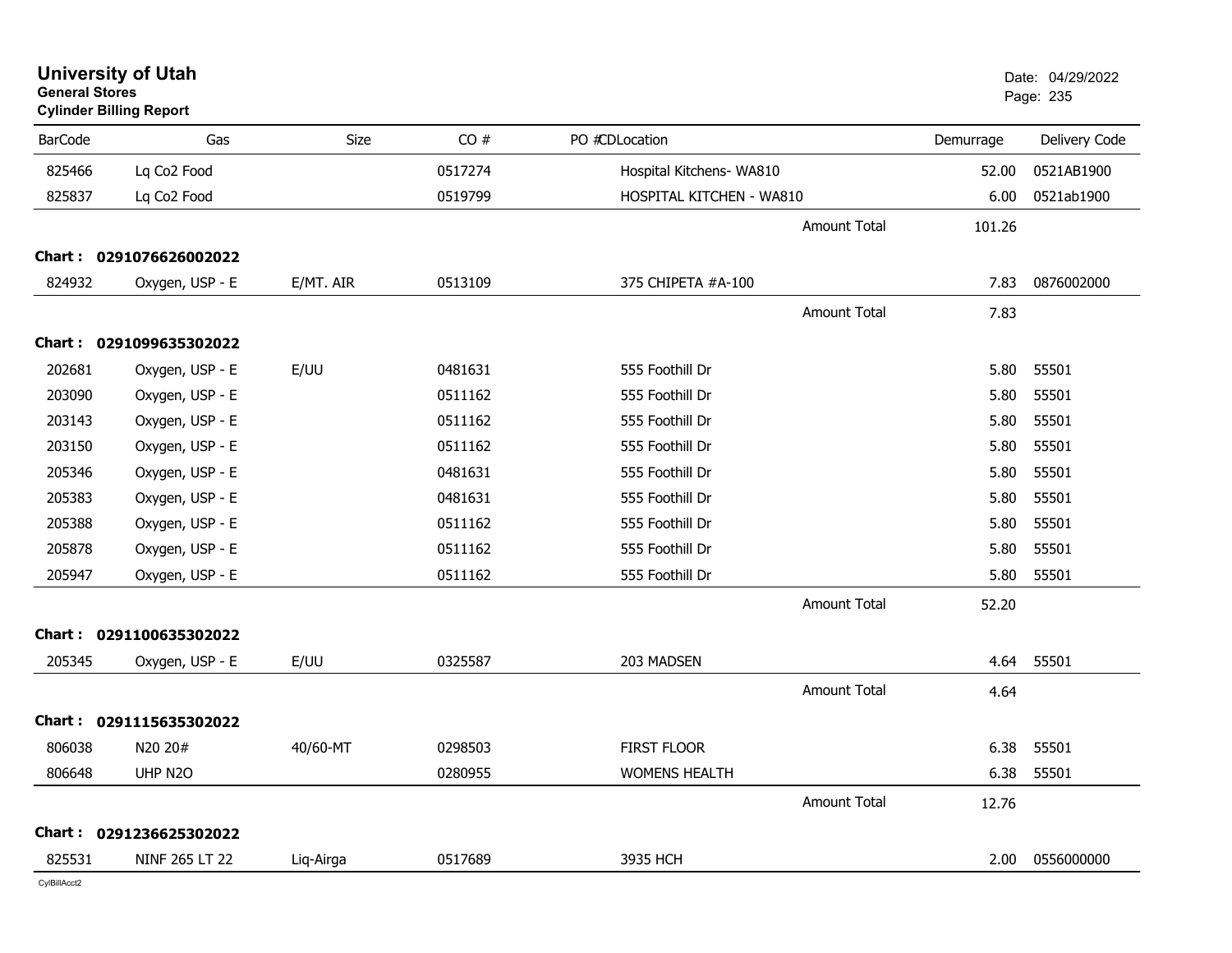| <b>University of Utah</b><br><b>General Stores</b><br><b>Cylinder Billing Report</b> |                          |           |         |                                    |           | Date: 04/29/2022<br>Page: 236 |
|--------------------------------------------------------------------------------------|--------------------------|-----------|---------|------------------------------------|-----------|-------------------------------|
| <b>BarCode</b>                                                                       | Gas                      | Size      | CO#     | PO #CDLocation                     | Demurrage | Delivery Code                 |
|                                                                                      |                          |           |         | Amount Total                       | 2.00      |                               |
|                                                                                      | Chart: 0291236628002022  |           |         |                                    |           |                               |
| 802719                                                                               | Argon 42CF               | 40/60-MT  | 0188057 | 3RD FLOOR FRONT DESK OR            | 6.38      | 05213B3060                    |
| 802721                                                                               | Argon 42CF               |           | 0188057 | 3RD FLOOR FRONT DESK OR            | 6.38      | 05213B3060                    |
| 802932                                                                               | Argon 42CF               |           | 0197567 | 3RD FLOOR MAIN OR                  | 6.38      | 05213b3060                    |
|                                                                                      |                          |           |         | Amount Total                       | 19.14     |                               |
|                                                                                      | Chart: 0291246625302022  |           |         |                                    |           |                               |
| 802753                                                                               | $CO2 - E$                | E/MT. AIR | 0190578 | 4TH FLOOR HEART STATION CARDIOLOGY | 6.09      | 0525042710                    |
|                                                                                      |                          |           |         | Amount Total                       | 6.09      |                               |
|                                                                                      | Chart: 0291254626002022  |           |         |                                    |           |                               |
| 803232                                                                               | Nitrous Oxide            | 200C/Mt.A | 0208040 | 1B770 SOM                          | 6.38      | 05211a0980                    |
|                                                                                      |                          |           |         | <b>Amount Total</b>                | 6.38      |                               |
|                                                                                      | Chart: 0291289173002022  |           |         |                                    |           |                               |
| 815864                                                                               | CO2 - Siphon             | 50#/Mt.Ai | 0446186 | BLDG 525 A LEVEL                   | 6.38      | 52109                         |
| 815865                                                                               | CO2 - Siphon             |           | 0446186 | BLDG 525 A LEVEL                   | 6.38      | 52109                         |
|                                                                                      |                          |           |         | <b>Amount Total</b>                | 12.76     |                               |
|                                                                                      | Chart: 0291293600002022  |           |         |                                    |           |                               |
| 201590                                                                               | Argon - 125 CF           | 125 CF/UU | 0269354 | HOSPITAL DOCK                      | 4.64      | 52109                         |
|                                                                                      |                          |           |         | <b>Amount Total</b>                | 4.64      |                               |
|                                                                                      | Chart: 0291293626002022  |           |         |                                    |           |                               |
| 200105                                                                               | CO <sub>2</sub> - Siphon | K/UU      | 0514950 | HOSPITAL DOCK                      | 5.80      | 52109                         |
| 202076                                                                               | CO2 - Siphon             |           | 0514950 | HOSPITAL DOCK                      | 5.80      | 52109                         |
| 203073                                                                               | Nitrogen NF              |           | 0515255 | HOSPITAL DOCK                      | 5.80      | 52109                         |
| 203114                                                                               | Nitrogen NF              |           | 0515255 | HOSPITAL DOCK                      | 5.80      | 52109                         |
| 205498                                                                               | Nitrogen NF              |           | 0515255 | HOSPITAL DOCK                      | 5.80      | 52109                         |
| 205499                                                                               | Nitrogen NF              |           | 0486396 | HOSPITAL DOCK                      | 5.80      | 52109                         |
| CvIBillAcct2                                                                         |                          |           |         |                                    |           |                               |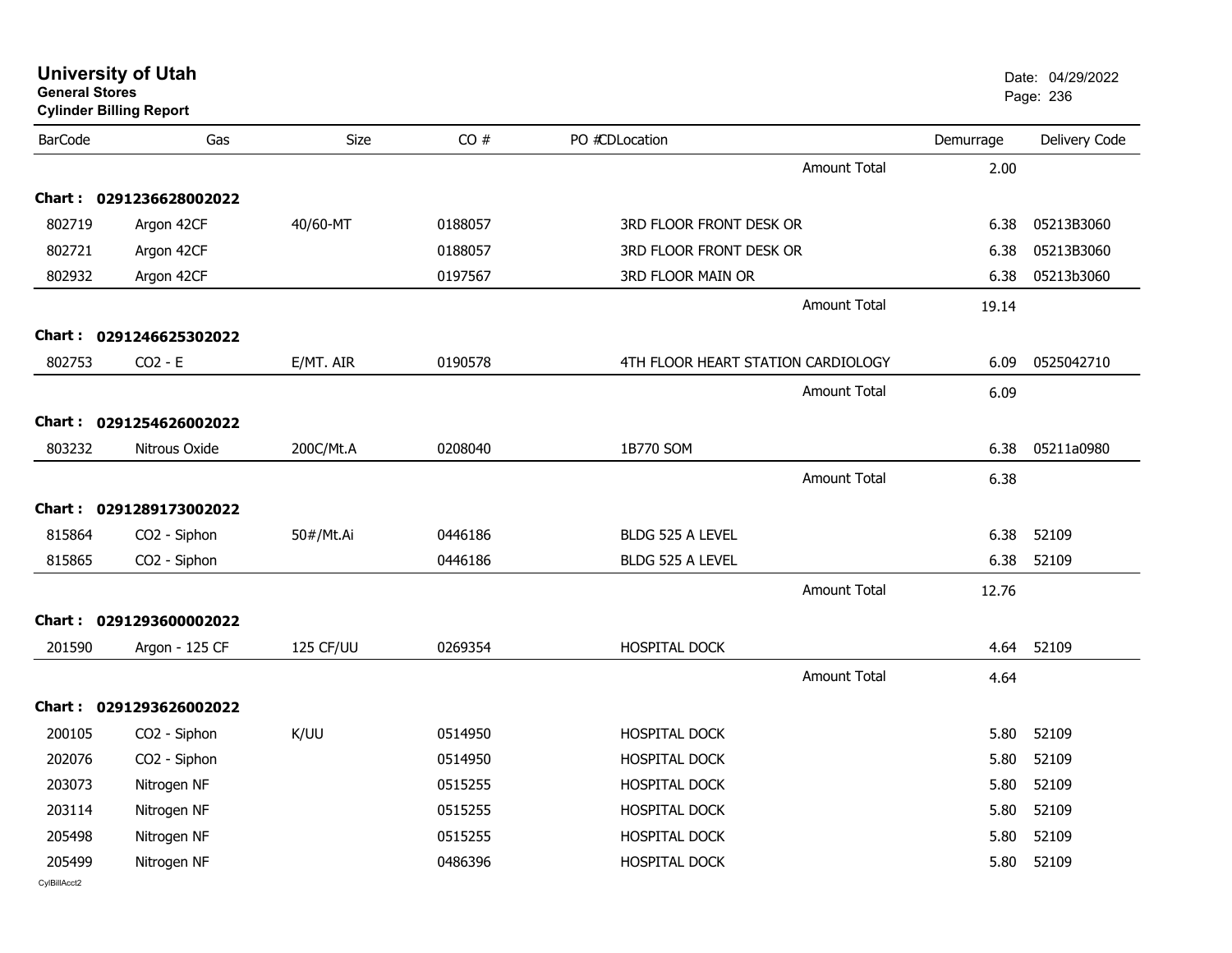|                | <b>University of Utah</b><br><b>General Stores</b><br><b>Cylinder Billing Report</b> |           |         |                                    |           | Date: 04/29/2022<br>Page: 237 |
|----------------|--------------------------------------------------------------------------------------|-----------|---------|------------------------------------|-----------|-------------------------------|
| <b>BarCode</b> | Gas                                                                                  | Size      | CO#     | PO #CDLocation                     | Demurrage | Delivery Code                 |
| 205559         | Nitrogen NF                                                                          |           | 0515255 | <b>HOSPITAL DOCK</b>               | 5.80      | 52109                         |
| 205768         | Nitrogen NF                                                                          |           | 0515255 | HOSPITAL DOCK                      | 5.80      | 52109                         |
| 205924         | Nitrogen NF                                                                          |           | 0515255 | <b>HOSPITAL DOCK</b>               | 5.80      | 52109                         |
| 205926         | Nitrogen NF                                                                          |           | 0515255 | HOSPITAL DOCK                      | 5.80      | 52109                         |
| 821781         | CO2 - Siphon                                                                         |           | 0486514 | <b>HOSPITAL DOCK</b>               | 7.83      | 52109                         |
| 825039         | CO2 - Siphon                                                                         |           | 0514950 | HOSPITAL DOCK                      | 7.83      | 52109                         |
| 825040         | CO2 - Siphon                                                                         |           | 0514950 | HOSPITAL DOCK                      | 7.83      | 52109                         |
| 825042         | CO2 - Siphon                                                                         |           | 0514950 | HOSPITAL DOCK                      | 7.83      | 52109                         |
|                |                                                                                      |           |         | Amount Total                       | 89.32     |                               |
|                | Chart: 0291296626002022                                                              |           |         |                                    |           |                               |
| 200152         | Oxygen - 125 CF                                                                      | 125 CF/UU | 0435133 | BLDG 526 (BOILER PLANT BEHIND SOM) | 4.64      | 52509                         |
| 200780         | Nitrogen 230 CF                                                                      |           | 0479405 | Hospital WB280                     | 5.80      | 52109                         |
| 200993         | Acetylene, CF                                                                        |           | 0435133 | BLDG 526 (BOILER PLANT BEHIND SOM) | 4.64      | 52509                         |
| 201180         | Acetylene, CF                                                                        |           | 0435133 | BLDG 526 (BOILER PLANT BEHIND SOM) | 4.64      | 52509                         |
| 201375         | Argon                                                                                |           | 0261519 | <b>BA9A HOSPITAL</b>               | 4.64      | 52509                         |
| 202082         | Acetylene, CF                                                                        |           | 0435133 | BLDG 526 (BOILER PLANT BEHIND SOM) | 4.64      | 52509                         |
| 202101         | Acetylene, CF                                                                        |           | 0351084 | <b>BB4 SOM</b>                     | 4.64      | 52509                         |
| 202262         | Acetylene, CF                                                                        |           | 0374444 | BA9A- Hospital Mech. Room          | 4.64      | 52509                         |
| 202274         | Oxygen, USP                                                                          |           | 0351084 | BB4 SOM                            | 4.64      | 52509                         |
| 202730         | Nitrogen 230 CF                                                                      |           | 0510371 | Main Hospital WB280                | 5.80      | 52109                         |
| 203244         | Nitrogen 40 CF                                                                       |           | 0510371 | Main Hospital WB280                | 5.80      | 52109                         |
| 203245         | Nitrogen 40 CF                                                                       |           | 0510371 | Main Hospital WB280                | 5.80      | 52109                         |
| 203247         | Nitrogen 40 CF                                                                       |           | 0510371 | Main Hospital WB280                | 5.80      | 52109                         |
| 203951         | Acetylene, CF                                                                        |           | 0331599 | <b>BA9A SOM</b>                    | 4.64      | 52509                         |
| 204428         | Oxygen - 20 CF                                                                       |           | 0499609 | Main Hospital Refrigeration Shop   | 5.80      | 52109                         |
| 205381         | Acetylene, CF                                                                        |           | 0399246 | HOSPITAL DOCK                      | 4.64      | 52509                         |
| 205394         | Nitrogen 230 CF                                                                      |           | 0499513 | WB280 Main Hospital                | 5.80      | 52109                         |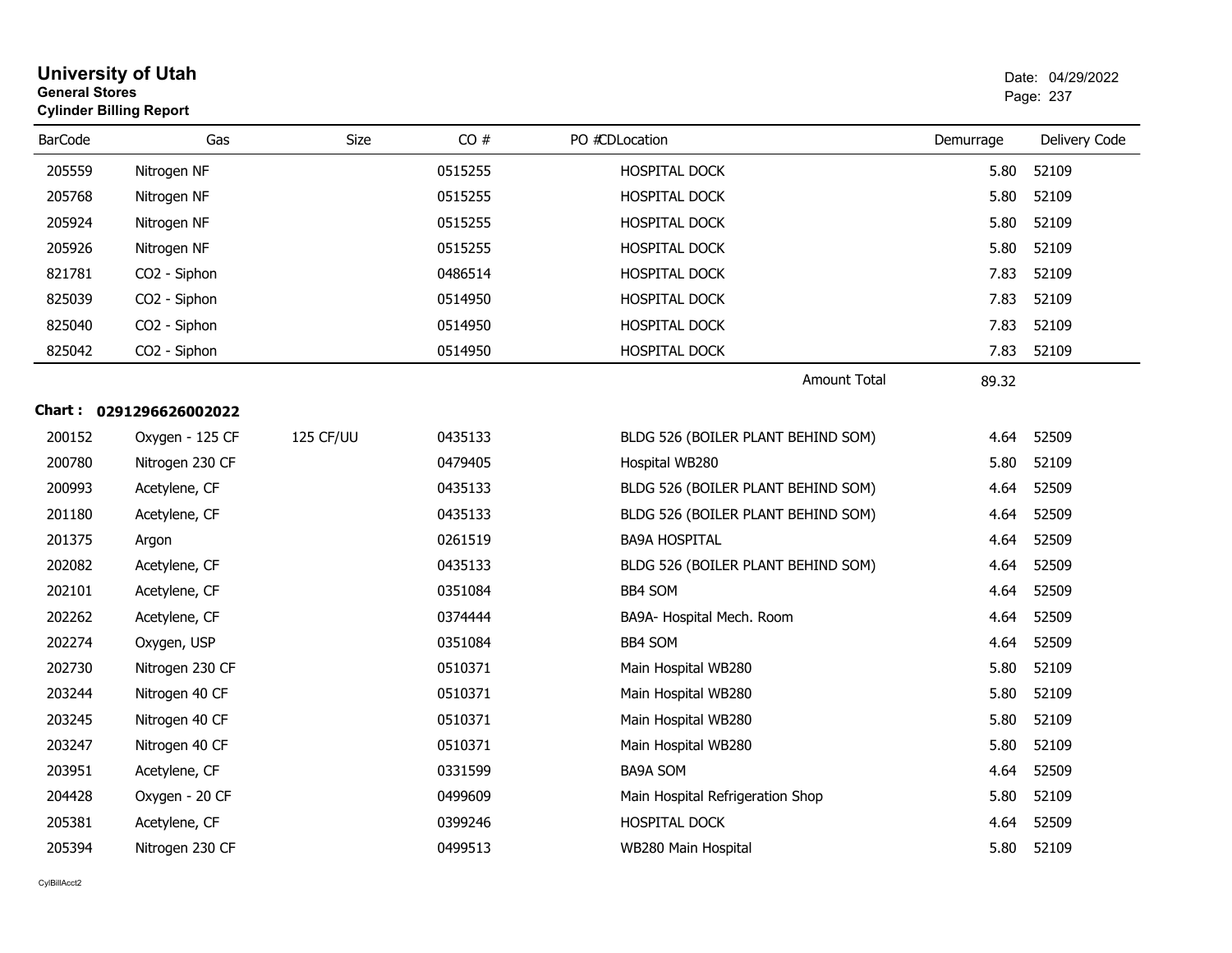|                | <b>General Stores</b><br><b>Cylinder Billing Report</b> |      |         |                                               |           |               |
|----------------|---------------------------------------------------------|------|---------|-----------------------------------------------|-----------|---------------|
| <b>BarCode</b> | Gas                                                     | Size | CO#     | PO #CDLocation                                | Demurrage | Delivery Code |
| 205597         | Oxygen - 20 CF                                          |      | 0472939 |                                               | 5.80      | 52109         |
| 205611         | Acetylene - MC                                          |      | 0437530 | BLDG 526 (BOILER PLANT BEHIND SOM)            | 4.64      | 52509         |
| 205729         | Acetylene - MC                                          |      | 0499609 | Main Hospital Refrigeration Shop              | 5.80      | 52109         |
| 205749         | Acetylene - MC                                          |      | 0499609 | Main Hospital Refrigeration Shop              | 5.80      | 52109         |
| 810976         | Oxygen, USP                                             |      | 0399246 | <b>HOSPITAL DOCK</b>                          | 6.38      | 52509         |
| 814374         | Oxygen, USP                                             |      | 0435133 | BLDG 526 (BOILER PLANT BEHIND SOM)            | 6.67      | 52509         |
|                |                                                         |      |         | <b>Amount Total</b>                           | 122.09    |               |
|                | Chart: 0291494635302022                                 |      |         |                                               |           |               |
| 203000         | Nitrous Oxide-E                                         | E/UU | 0504165 | Greenwood Clinic- Dental. 7495 S State Street | 5.80      | 05211B2420    |
| 203004         | Nitrous Oxide-E                                         |      | 0517864 | Greenwood Dental Clinic- 7495 S. State        | 5.80      | 05211B2420    |
| 203092         | Oxygen, USP - E                                         |      | 0518872 | Greenwood Dental CLinic                       | 4.40      | 0840000000    |
| 203228         | Nitrous Oxide-E                                         |      | 0502315 | Greenwood Dental CLinic                       | 5.80      | 0840000000    |
| 203234         | Nitrous Oxide-E                                         |      | 0506198 | 7495 S State- Greenwood Dental Clinic         | 5.80      | 05211B2420    |
| 203384         | Oxygen, USP - E                                         |      | 0518872 | Greenwood Dental CLinic                       | 4.40      | 0840000000    |
| 203413         | Oxygen, USP - E                                         |      | 0517864 | Greenwood Dental Clinic- 7495 S. State        | 1.40      | 05211B2420    |
| 203437         | Oxygen, USP - E                                         |      | 0518872 | Greenwood Dental CLinic                       | 4.40      | 0840000000    |
| 205392         | Nitrous Oxide-E                                         |      | 0517864 | Greenwood Dental Clinic- 7495 S. State        | 5.80      | 05211B2420    |
| 205453         | Oxygen, USP - E                                         |      | 0517864 | Greenwood Dental Clinic- 7495 S. State        | 1.40      | 05211B2420    |
| 205479         | Oxygen, USP - E                                         |      | 0518872 | Greenwood Dental CLinic                       | 4.40      | 0840000000    |
| 205746         | Nitrous Oxide-E                                         |      | 0517864 | Greenwood Dental Clinic- 7495 S. State        | 5.80      | 05211B2420    |
| 205784         | Oxygen, USP - E                                         |      | 0518872 | Greenwood Dental CLinic                       | 4.40      | 0840000000    |
| 205890         | Oxygen, USP - E                                         |      | 0518872 | Greenwood Dental CLinic                       | 4.40      | 0840000000    |
| 205892         | Oxygen, USP - E                                         |      | 0518872 | Greenwood Dental CLinic                       | 4.40      | 0840000000    |
| 205937         | Oxygen, USP - E                                         |      | 0518872 | Greenwood Dental CLinic                       | 4.40      | 0840000000    |
| 205941         | Oxygen, USP - E                                         |      | 0511120 | Greenwood Dental Clinic- 7495 S State         | 1.40      | 05211B2420    |
| 205944         | Oxygen, USP - E                                         |      | 0517864 | Greenwood Dental Clinic- 7495 S. State        | 5.80      | 05211B2420    |
| 205955         | Oxygen, USP - E                                         |      | 0517864 | Greenwood Dental Clinic- 7495 S. State        | 1.40      | 05211B2420    |

**University of Utah**  Date: 04/29/2022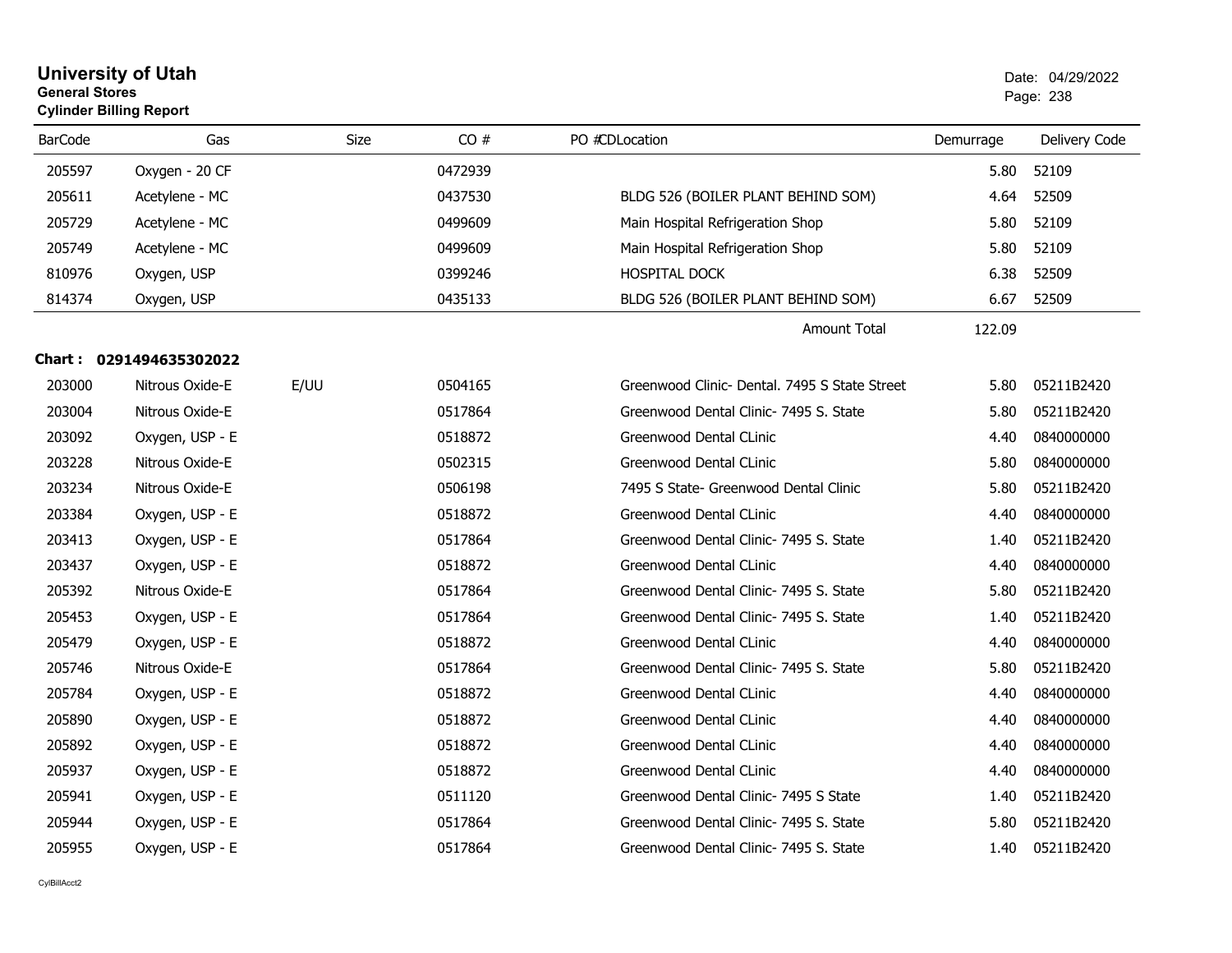| <b>University of Utah</b><br><b>General Stores</b><br><b>Cylinder Billing Report</b> |                         |             | Date: 04/29/2022<br>Page: 239 |                                        |           |               |
|--------------------------------------------------------------------------------------|-------------------------|-------------|-------------------------------|----------------------------------------|-----------|---------------|
| <b>BarCode</b>                                                                       | Gas                     | <b>Size</b> | CO#                           | PO #CDLocation                         | Demurrage | Delivery Code |
| 824923                                                                               | Oxygen, USP - E         |             | 0513529                       | 7495 S State- Greenwood Dental Clinic  | 1.89      | 05211B2420    |
| 825091                                                                               | Oxygen, USP - E         |             | 0513529                       | 7495 S State- Greenwood Dental Clinic  | 1.89      | 05211B2420    |
| 825497                                                                               | Oxygen, USP - E         |             | 0517864                       | Greenwood Dental Clinic- 7495 S. State | 1.89      | 05211B2420    |
| 825501                                                                               | Oxygen, USP - E         |             | 0517864                       | Greenwood Dental Clinic- 7495 S. State | 1.89      | 05211B2420    |
|                                                                                      |                         |             |                               | <b>Amount Total</b>                    | 88.96     |               |
|                                                                                      | Chart: 0291600635302022 |             |                               |                                        |           |               |
| 200053                                                                               | Nitrogen 230 CF         | K/UU        | 0513862                       | <b>4311 MAIN HOSPITAL</b>              | 5.80      | 0525042710    |
| 200986                                                                               | Nitrogen 230 CF         |             | 0513862                       | 4311 MAIN HOSPITAL                     | 5.80      | 0525042710    |
| 202928                                                                               | Nitrogen 230 CF         |             | 0505451                       | 4211 Main Hospital                     | 5.80      | 0525000000    |
|                                                                                      |                         |             |                               | <b>Amount Total</b>                    | 17.40     |               |
|                                                                                      | Chart: 0293063635302022 |             |                               |                                        |           |               |
| 202225                                                                               | Oxygen, USP - E         | E/UU        | 0146025                       |                                        | 4.64      | 65765         |
|                                                                                      |                         |             |                               | <b>Amount Total</b>                    | 4.64      |               |
|                                                                                      | Chart: 0293511635302022 |             |                               |                                        |           |               |
| 201237                                                                               | Oxygen, USP             | E/UU        | 0110212                       |                                        | 4.64      | 65765         |
| 205315                                                                               | Oxygen, USP - E         |             | 0421468                       | <b>ETC Clinic Dock</b>                 | 4.64      | 65765         |
|                                                                                      |                         |             |                               | <b>Amount Total</b>                    | 9.28      |               |
|                                                                                      | Chart: 0293536628002022 |             |                               |                                        |           |               |
| 203375                                                                               | Oxygen, USP - E         | E/UU        | 0343394                       | 650 SOUTH KOMAS SUITE 200              | 4.64      | 65765         |
| 820350                                                                               | Oxygen, USP - E         |             | 0477994                       | 240 East Morris Ave STe 400            | 7.83      | 65765         |
| 820361                                                                               | Oxygen, USP - E         |             | 0477994                       | 240 East Morris Ave STe 400            | 7.83      | 65765         |
| 820363                                                                               | Oxygen, USP - E         |             | 0477994                       | 240 East Morris Ave STe 400            | 7.83      | 65765         |
|                                                                                      |                         |             |                               | Amount Total                           | 28.13     |               |
|                                                                                      | Chart: 0293536635302022 |             |                               |                                        |           |               |
| 203424                                                                               | Oxygen, USP - E         | E/UU        | 0306973                       | 650 KOMAS #200                         | 4.64      | 65765         |
|                                                                                      |                         |             |                               | <b>Amount Total</b>                    | 4.64      |               |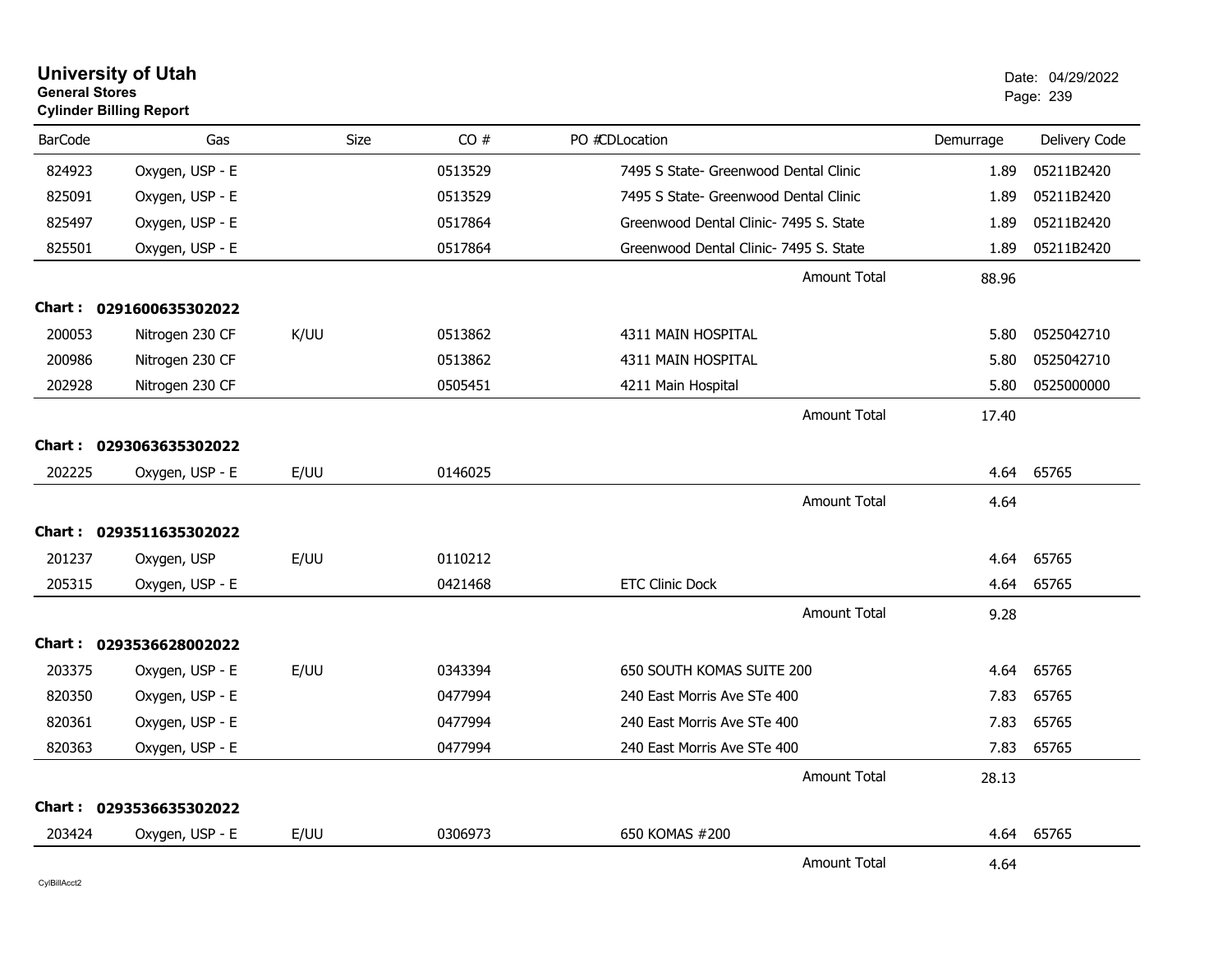| <b>University of Utah</b><br><b>General Stores</b><br><b>Cylinder Billing Report</b> |                                  |            |         |                          |           | Date: 04/29/2022<br>Page: 240 |  |
|--------------------------------------------------------------------------------------|----------------------------------|------------|---------|--------------------------|-----------|-------------------------------|--|
| <b>BarCode</b>                                                                       | Gas                              | Size       | CO#     | PO #CDLocation           | Demurrage | Delivery Code                 |  |
|                                                                                      | Chart: 0293537635302022          |            |         |                          |           |                               |  |
| 114600                                                                               | Oxygen, USP - E                  | E/MT. AIR  | 0077983 | BLDG. RECEIVING DEPT.    | 6.09      | 65765                         |  |
| 114913                                                                               | Oxygen, USP - E                  |            | 0082656 | <b>REC DOCK</b>          | 6.09      | 65765                         |  |
| 117204                                                                               | Oxygen, USP - E                  |            | 0108428 | <b>UNI</b>               | 6.09      | 65765                         |  |
| 201234                                                                               | Oxygen, USP - E                  |            | 0146025 |                          | 4.64      | 65765                         |  |
| 201239                                                                               | Oxygen, USP - E                  |            | 0231852 | 501 CHIPETA              | 4.64      | 65765                         |  |
| 202228                                                                               | Oxygen, USP - E                  |            | 0170570 | <b>UNI DOCK</b>          | 4.64      | 65765                         |  |
| 202395                                                                               | Oxygen, USP - E                  |            | 0262665 | 501 CHIPETA              | 4.64      | 65765                         |  |
| 202539                                                                               | Oxygen, USP - E                  |            | 0439829 | <b>DOCK</b>              | 4.64      | 65765                         |  |
| 202635                                                                               | Oxygen, USP - E                  |            | 0354997 | Uni Dock                 | 4.64      | 65765                         |  |
| 204509                                                                               | Oxygen, USP - E                  |            | 0146059 |                          | 4.64      | 65765                         |  |
| 204707                                                                               | Oxygen, USP - E                  |            | 0168205 |                          | 4.64      | 65765                         |  |
| 204748                                                                               | Oxygen, USP - E                  |            | 0167831 |                          | 4.64      | 65765                         |  |
| 204788                                                                               | Oxygen, USP - E                  |            | 0183765 |                          | 4.64      |                               |  |
| 801385                                                                               | Oxygen, USP - E                  |            | 0146197 |                          | 6.09      | 65765                         |  |
| 802906                                                                               | Oxygen, USP - E                  |            | 0197291 | 501 CHIPETA              | 5.22      | 65765                         |  |
| 805069                                                                               | Oxygen, USP - E                  |            | 0267872 | 501 CHIPETA              | 6.09      | 65765                         |  |
|                                                                                      |                                  |            |         | <b>Amount Total</b>      | 82.07     |                               |  |
|                                                                                      | Chart: 0293543635302016          |            |         |                          |           |                               |  |
| 202233                                                                               | Oxygen, USP - E                  | E/UU       | 0402918 | 501 CHIPETA/REGULAR DOCK | 4.64      | 65765                         |  |
|                                                                                      |                                  |            |         | <b>Amount Total</b>      | 4.64      |                               |  |
|                                                                                      | Chart: 0400344000300002653032022 |            |         |                          |           |                               |  |
| 202595                                                                               | Oxygen - 20 CF                   | 23 CF - UU | 0395106 |                          | 4.64      | 0854000000                    |  |
| 204255                                                                               | Acetylene - MC                   |            | 0395106 |                          | 4.64      | 0854000000                    |  |
|                                                                                      |                                  |            |         | <b>Amount Total</b>      | 9.28      |                               |  |

**Chart : 0400344010000010653082022**